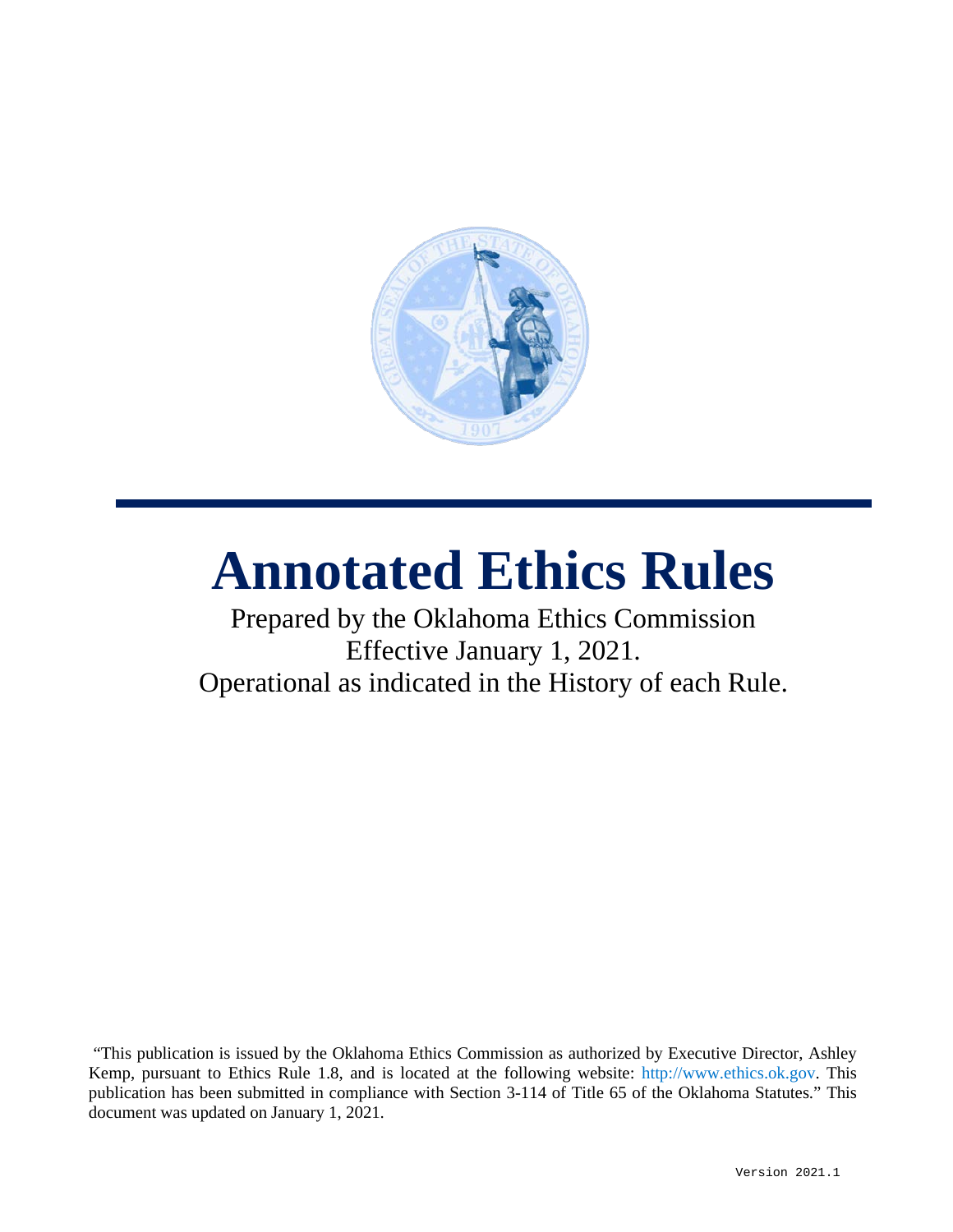## **TABLE OF CONTENTS**

## **[Oklahoma Constitution Article XXIX](#page-10-0)**

#### **[Ethics Commission](#page-10-1)**

| \$1.    | Ethics Commission - Appointments - Qualifications - Terms - |
|---------|-------------------------------------------------------------|
| $S2$ .  | Appropriation - Compensation - Staff - 12 -                 |
| $S3$ .  |                                                             |
| $S$ 4.  | Investigation - Decision - Subpoena Power - 14 -            |
| $S5$ .  |                                                             |
| $\S$ 6. |                                                             |
| $S7$ .  |                                                             |

#### **[Rule 1](#page-17-0)**

#### **[Administration](#page-17-1)**

| Rule 1.1. |                                                                |  |  |
|-----------|----------------------------------------------------------------|--|--|
| Rule 1.2. |                                                                |  |  |
| Rule 1.3. |                                                                |  |  |
| Rule 1.4. | Determination of Timely Filing - 21 -                          |  |  |
| Rule 1.5. | Political Activity of Ethics Commissioners - 22 -              |  |  |
| Rule 1.6. | Ethics Commissioner's Disqualification - 23 -                  |  |  |
| Rule 1.7. |                                                                |  |  |
| Rule 1.8. | Ethics Commission Publications and Continuing Education - 26 - |  |  |
| Rule 1.9. |                                                                |  |  |

## **[Rule 2](#page-27-0)**

#### **[Campaign Finance](#page-27-1)**

| Rule 2.1.   |            |                                                                     |
|-------------|------------|---------------------------------------------------------------------|
| Rule 2.2.   |            |                                                                     |
|             |            | Use of Public Funds, Property, Time                                 |
| Rule 2.3.   |            | Prohibited Uses of Public Funds for Political Fund-Raising. - 35 -  |
| Rule $2.4.$ |            | Prohibited Uses of Public Funds to Influence Elections - 37 -       |
| Rule 2.5.   |            | Elective Officer Prohibited From Soliciting Contributions<br>from   |
| Rule 2.6.   |            | Political Fund-Raising Prohibited on State Property - 39 -          |
| Rule 2.7.   |            | Prohibition on Distribution of Campaign Materials on<br>State       |
| Rule 2.8.   |            | Use of Public Property for Political Purposes - 41 -                |
| Rule 2.9.   |            | Prohibitions on Activities of State Officers and Employees Designed |
|             | Rule 2.10. | Use of Public Facilities for Voter Registration - 43 -              |
|             | Rule 2.11. | Newsletters and Informational Materials by Elected State Officers.  |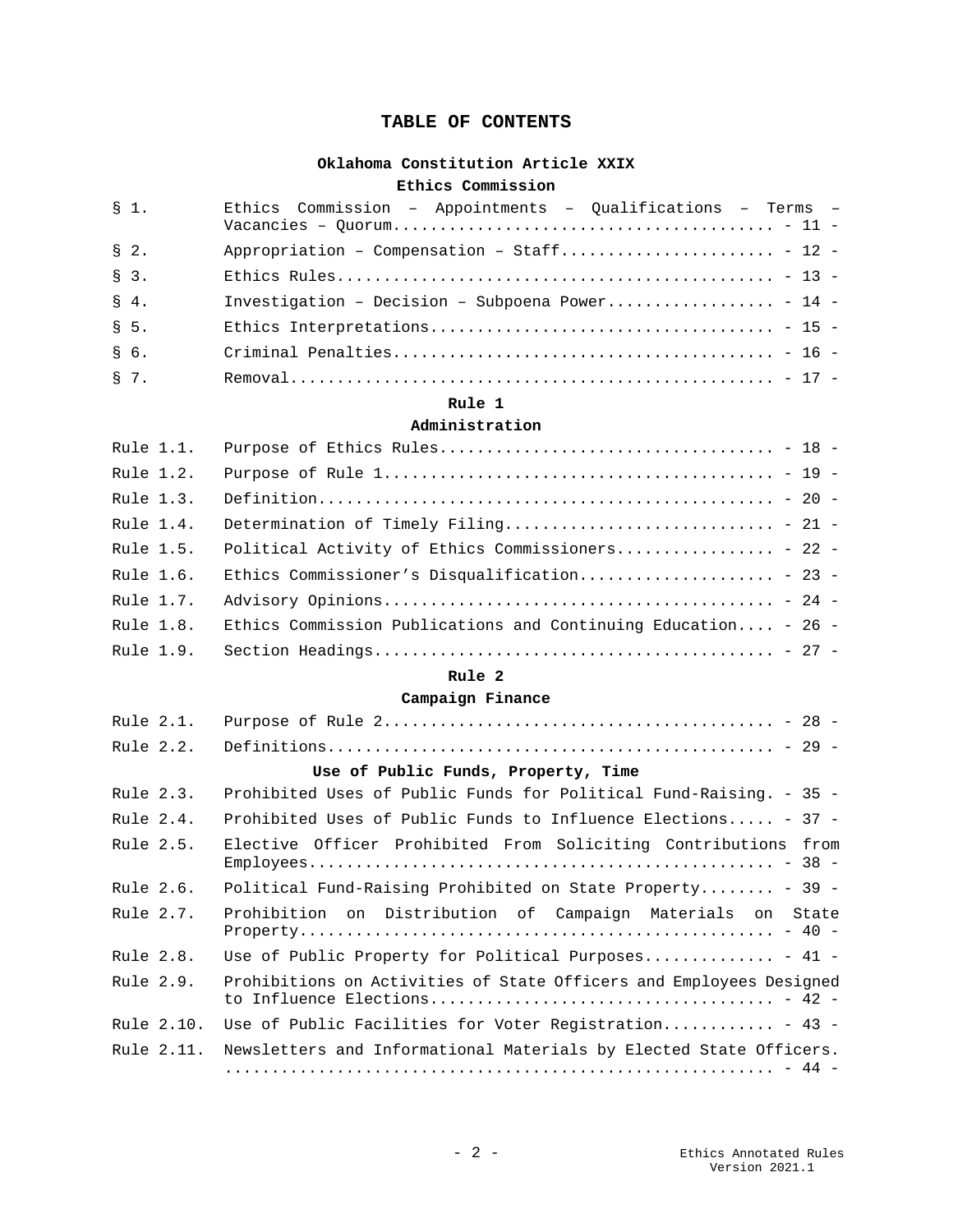| Rule 2.12. | Posting of Material by Elected State Officers Indicating Positions                                                     |
|------------|------------------------------------------------------------------------------------------------------------------------|
| Rule 2.13. | State Employees Maintaining Schedule for Elected Officers - 46 -                                                       |
| Rule 2.14. | Prohibition on Use of State Owned Equipment and Resources for                                                          |
| Rule 2.15. | Prohibition on Use of State Owned Equipment to Make a Campaign                                                         |
| Rule 2.16. | Use of Social Media Account by State Officer - 49 -                                                                    |
|            | Contributions                                                                                                          |
| Rule 2.17. |                                                                                                                        |
| Rule 2.18. |                                                                                                                        |
| Rule 2.19. |                                                                                                                        |
| Rule 2.20. |                                                                                                                        |
| Rule 2.21. | Contribution Deemed Accepted if Not Returned - 54 -                                                                    |
| Rule 2.22. |                                                                                                                        |
| Rule 2.23. | Corporate and Labor Union Contributions Prohibited - 56 -                                                              |
| Rule 2.24. | Contributions by Limited Liability Companies - 57 -                                                                    |
| Rule 2.25. |                                                                                                                        |
| Rule 2.26. | Use of Corporate Funds for Political Action Committees - 61 -                                                          |
| Rule 2.27. | Use of Labor Union Funds for Political Action Committees - 62 -                                                        |
| Rule 2.28. |                                                                                                                        |
| Rule 2.29. | Corporate and Labor Union Communications Not Considered as                                                             |
| Rule 2.30. | Candidate Committee Prohibited from Receiving Federal Candidate                                                        |
|            | Political Party Contribution Limits                                                                                    |
| Rule 2.31. |                                                                                                                        |
| Rule 2.32. | Contributions by Political Party Committee - 68 -                                                                      |
|            | Political Action Committee Contribution Limits                                                                         |
|            | Rule 2.33. Contributions to and by Limited Committee - 69 -                                                            |
| Rule 2.34. | Contributions by Limited Committees Registered for Less than One<br>Year or Fewer than Twenty-Five Contributors - 73 - |
| Rule 2.35. | Contributions to and by Unlimited Independent Expenditure or<br>Electioneering Communication Committee - 76 -          |
| Rule 2.36. | Contributions to State Question Committee - 77 -                                                                       |
|            | Candidate Committee Contribution Limits                                                                                |
| Rule 2.37. | Individual Contributions to Candidate Committees - 78 -                                                                |
| Rule 2.38. | Candidate Contributions to Own Committee - 83 -                                                                        |
|            | Expenditures                                                                                                           |
| Rule 2.39. | Personal Use of Contributions Prohibited - 84 -                                                                        |
| Rule 2.40. | Political Party Expenditures - 86 -                                                                                    |
| Rule 2.41. | Limited Committee Expenditures - 87 -                                                                                  |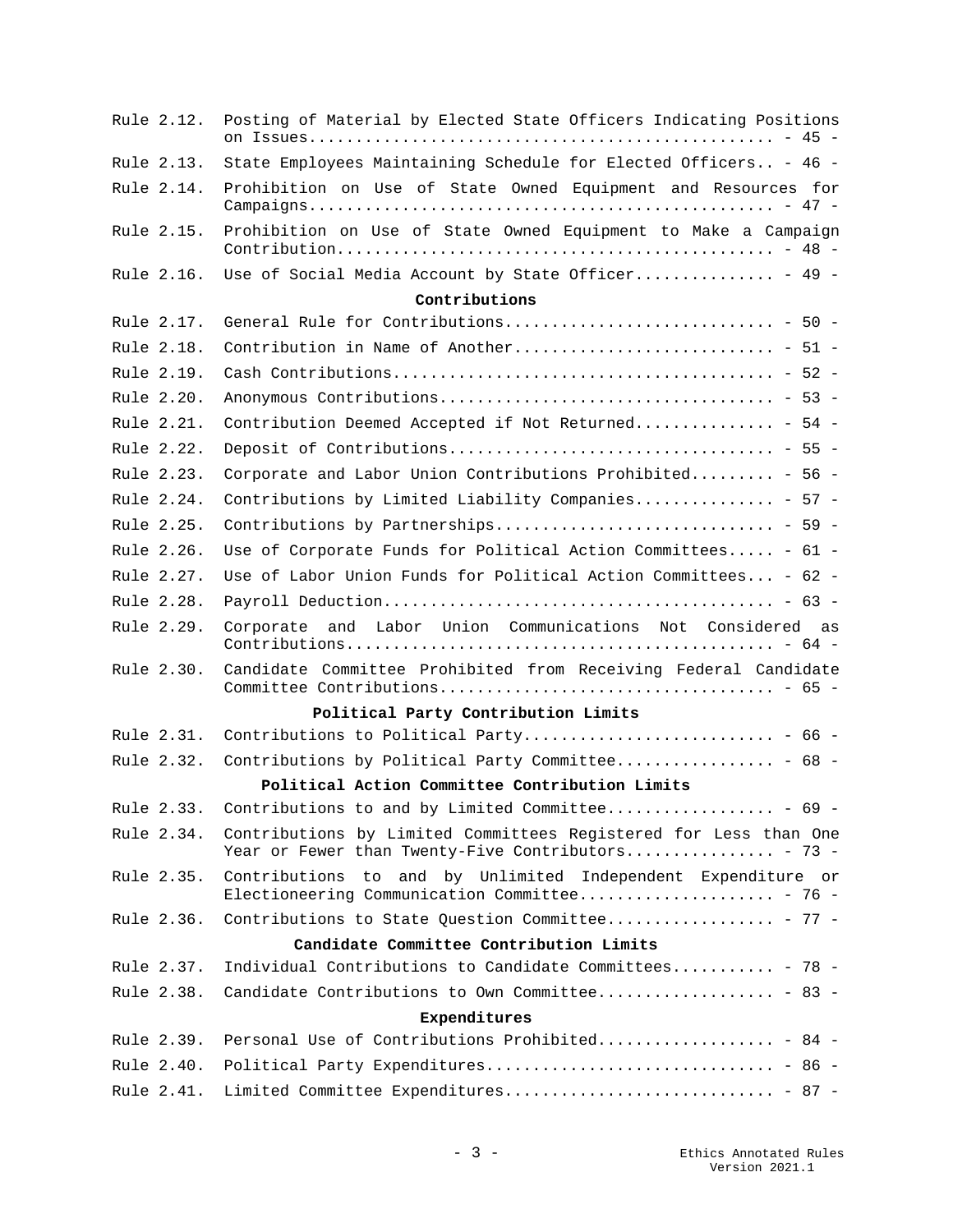| Rule 2.42. | Unlimited Committee Expenditures - 88 -                                                                                        |
|------------|--------------------------------------------------------------------------------------------------------------------------------|
| Rule 2.43. | Candidate Committee Expenditures - 89 -                                                                                        |
| Rule 2.44. |                                                                                                                                |
| Rule 2.45. | Calculation of Travel Expenditures - 93 -                                                                                      |
|            | Surplus Funds                                                                                                                  |
| Rule 2.46. | Political Party Committee Surplus Funds - 95 -                                                                                 |
| Rule 2.47. | Political Action Committee Surplus Funds - 96 -                                                                                |
| Rule 2.48. | Candidate Committee Surplus Funds - 97 -                                                                                       |
|            | Independent Expenditures                                                                                                       |
| Rule 2.49. | Candidate Committee Prohibition on Independent Expenditures                                                                    |
|            |                                                                                                                                |
| Rule 2.50. | Unlimited Independent Expenditures - 101 -                                                                                     |
|            | Electioneering Communications                                                                                                  |
| Rule 2.51. | Electioneering Communications by Candidate Committees - 102 -                                                                  |
| Rule 2.52. | Unlimited Electioneering Communications - 103 -                                                                                |
|            | Identification of Funding and Authorizing Sources                                                                              |
| Rule 2.53. | Political Party Electronic Advertisement Disclosure Requirements.                                                              |
| Rule 2.54. | Political Party Printed Advertisement Disclosure Requirements                                                                  |
| Rule 2.55. | Candidate Committee Electronic Advertisement Disclosure                                                                        |
| Rule 2.56. | Candidate Committee Printed Advertisements Disclosure Requirements.                                                            |
| Rule 2.57. | Independent Expenditure, Electioneering Communication, and State                                                               |
|            | Question Communication Electronic Advertisement Disclosure                                                                     |
| Rule 2.58. | Independent Expenditure, Electioneering Communication, and State<br>Communication Printed Advertisement Disclosure<br>Ouestion |
|            | Fund-Raising Events                                                                                                            |
| Rule 2.59. | Joint Candidate Fund-Raising - 112 -                                                                                           |
| Rule 2.60. | Hosting Fund-Raising Events in Residence - 113 -                                                                               |
| Rule 2.61. | Hosting Fund-Raising Events in Non-Residential Buildings - 115 -                                                               |
| Rule 2.62. |                                                                                                                                |
| Rule 2.63. | Fund-Raising Auctions or Sales Events - 119 -                                                                                  |
| Rule 2.64. | Free Campaign Related Goods or Services and Sale of Campaign Related                                                           |
|            | Loans                                                                                                                          |
| Rule 2.65. | Loans to Committees by Commercial Financial Institutions - 121 -                                                               |
| Rule 2.66. | Loans to Political Party or Political Action Committees by Non-<br>Financial Entities; Prohibited Loans - 122 -                |
| Rule 2.67. | Loans to Candidate Committees by Candidate and Other Non-Financial                                                             |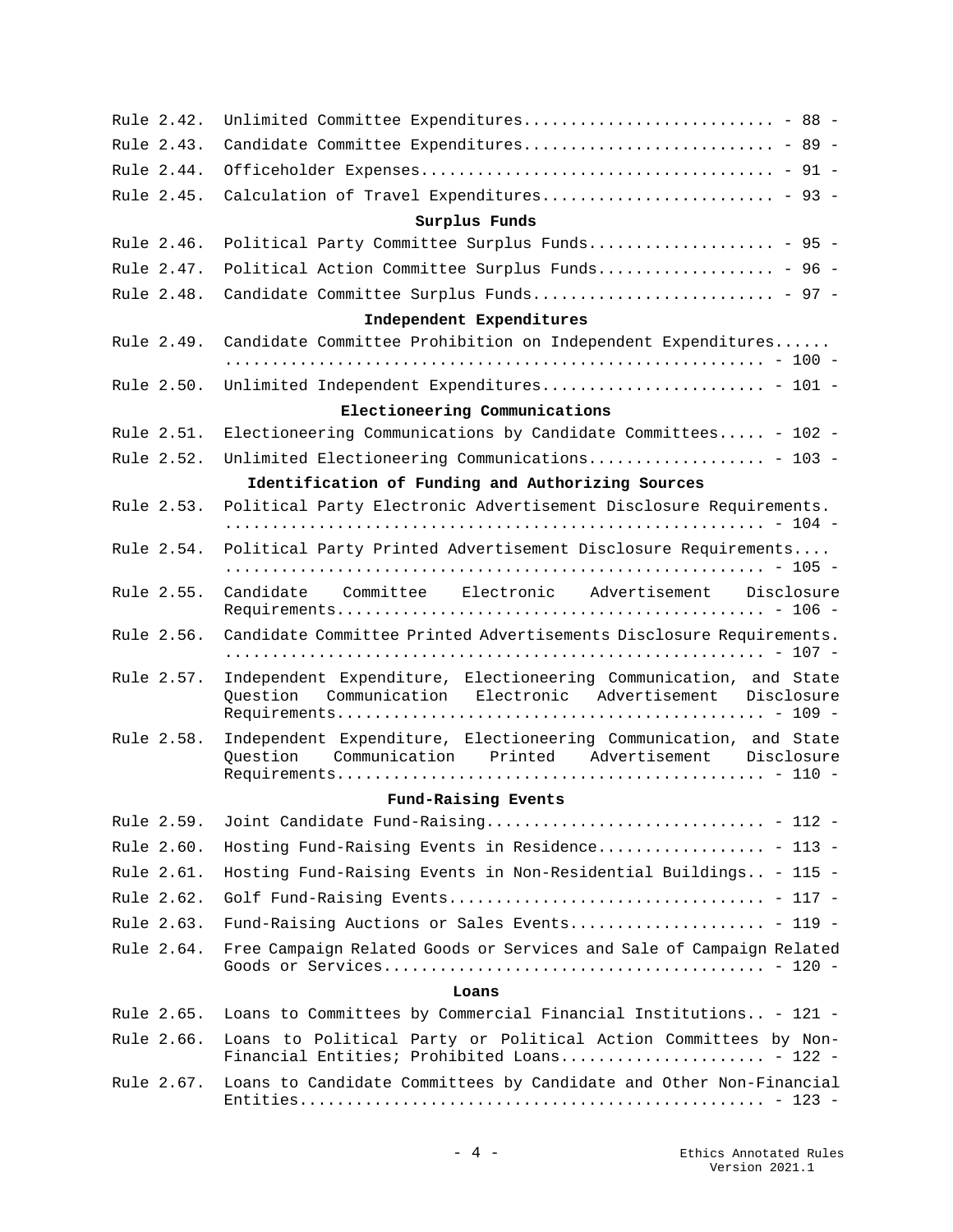## **[Candidate Committees](#page-125-0)**

| Rule 2.68. | Designation of Candidate Committee - 126 -                                                                                                |
|------------|-------------------------------------------------------------------------------------------------------------------------------------------|
| Rule 2.69. | One Candidate Committee at Any Time; Exception - 127 -                                                                                    |
| Rule 2.70. | When to File a Candidate Committee Statement of Organization                                                                              |
| Rule 2.71. |                                                                                                                                           |
| Rule 2.72. | Vacancy in Treasurer Office-Prohibition on Activity - 131 -                                                                               |
| Rule 2.73. | Candidate Committee Treasurer Responsibilities - 132 -                                                                                    |
| Rule 2.74. | Filling Candidate Committee Officer Vacancy - 133 -                                                                                       |
| Rule 2.75. | Candidate Committee Statement of Organization Requirements - 134 -                                                                        |
| Rule 2.76. | Executive Director Authority to Require Additional Information                                                                            |
|            |                                                                                                                                           |
|            | Judicial Candidate Committees                                                                                                             |
| Rule 2.77. | Judicial Candidates Exclusively Responsible for Compliance with                                                                           |
|            | Exploratory Activities                                                                                                                    |
| Rule 2.78. |                                                                                                                                           |
|            | Political Action Committees                                                                                                               |
| Rule 2.79. | Political Action Committee Definition - 140 -                                                                                             |
| Rule 2.80. | When to File a Political Action Committee Statement of Organization.                                                                      |
| Rule 2.81. | Political Action Committee Officers - 143 -                                                                                               |
| Rule 2.82. | Vacancy in Treasurer Office-Prohibition on Activity - 144 -                                                                               |
| Rule 2.83. | Political Action Committee Treasurer Responsibilities - 145 -                                                                             |
| Rule 2.84. | Filling Political Action Committee Office Vacancy - 146 -                                                                                 |
| Rule 2.85. | Political Action Committee Statement of Organization Requirements.                                                                        |
| Rule 2.86. | Political Action Committee Statement of Organization Additional<br>Requirements for Affiliated Entities - 149 -                           |
| Rule 2.87. | Solicitations by Political Action Committee<br>Limitations<br>on                                                                          |
| Rule 2.88. | Limitation on Solicitation by Political Action Committee Affiliated<br>with Membership Organization [Effective through October 31, 2019]. |
| Rule 2.88. | Limitation on Solicitation by Political Action Committee Affiliated<br>with Membership Organization [Effective November 1, 2019]. - 154 - |
| Rule 2.89. | Limitations<br>Solicitations<br>by Political Action Committee<br>on                                                                       |
| Rule 2.90. | Solicitations by Non-Affiliated Limited Committee - 157 -                                                                                 |
| Rule 2.91. |                                                                                                                                           |
| Rule 2.92. | Registration Requirements for Out of State Political Action                                                                               |
| Rule 2.93. | Executive Director Authority to Require Additional Information                                                                            |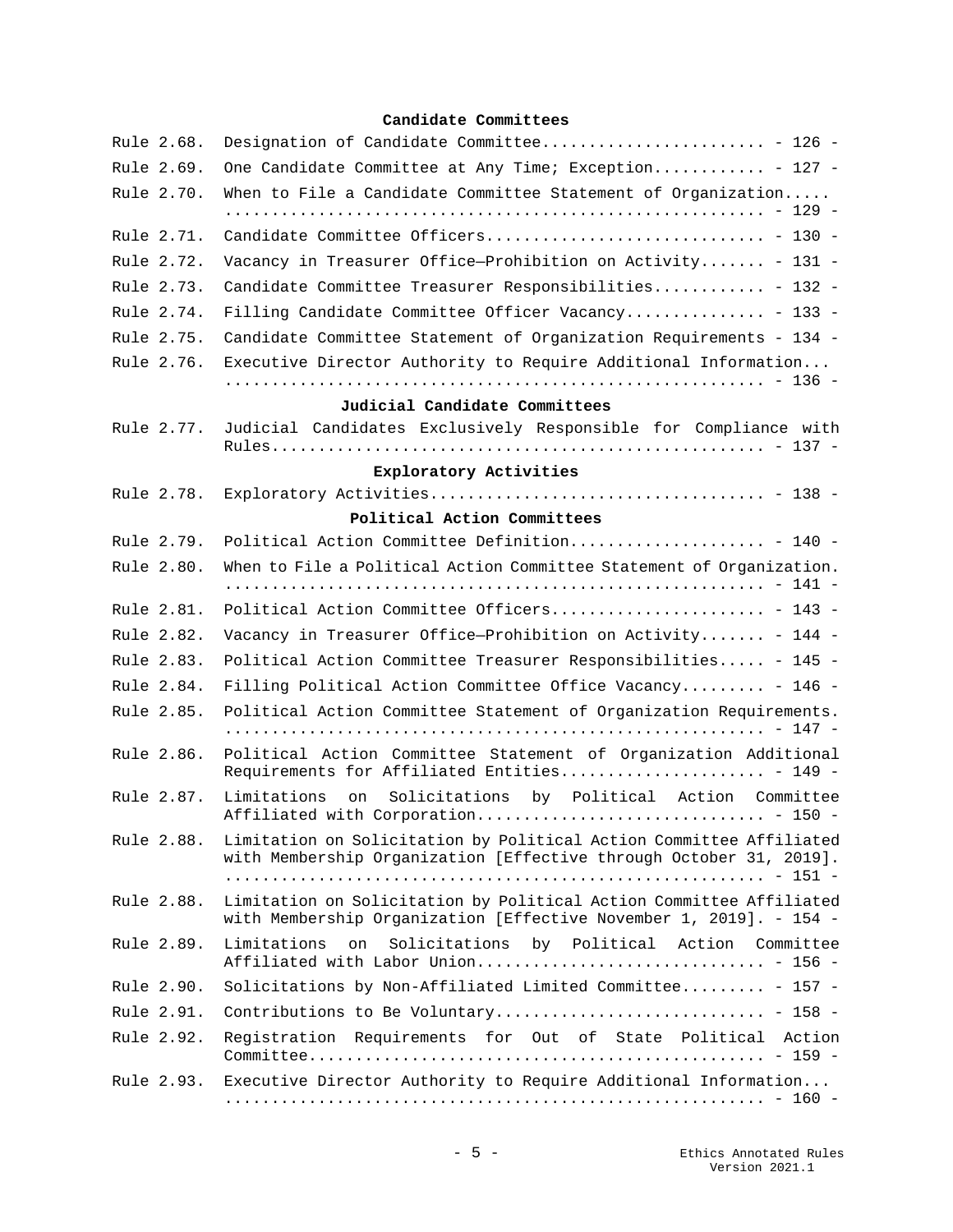## **[Campaign Depositories and Accounts](#page-160-0)**

|             | Rule 2.94. | Campaign Depository in Financial Institution - 161 -                            |
|-------------|------------|---------------------------------------------------------------------------------|
|             | Rule 2.95. | Campaign Depository Account Requirements - 162 -                                |
|             | Rule 2.96. | Political Action Committee Registered with Federal Election                     |
|             | Rule 2.97. | Payment of Costs of Affiliated Limited Committee - 165 -                        |
|             |            | Reports of Contributions and Expenditures                                       |
|             | Rule 2.98. | Reports for Political Action Committee Registered with Federal                  |
|             |            | Rule 2.99. Reports for Out of State Political Action Committees - 167 -         |
|             |            | Rule 2.100. Quarterly Reports for Oklahoma Committees - 168 -                   |
|             |            | Rule 2.101. Reports for Candidate Committee in Election Year - 170 -            |
|             |            | Rule 2.102. Continuing Reports by Candidate Committee Between Pre-Election      |
|             |            | Rule 2.103. First Report for Candidate Committee or Political Action Committee. |
|             |            | Rule 2.104. Report Requirements for Political Party Committee - 176 -           |
|             |            | Rule 2.105. Report Requirements for Political Action Committee - 185 -          |
|             |            | Rule 2.106. Report Requirements for Candidate Committee - 192 -                 |
|             |            | Reports of Independent Expenditures                                             |
|             |            | Rule 2.107. Time and Requirements for Independent Expenditure Reports. - 199 -  |
|             |            | Reports of Electioneering Communications                                        |
|             |            | Rule 2.108. Time and Requirements for Electioneering Communication Report       |
|             |            |                                                                                 |
|             |            | Reports of State Question Communications                                        |
|             | Rule 2.109 | Time and Requirements for State Question Communications - 207 -                 |
|             |            | Resources Used for Campaign Communications                                      |
|             |            | Rule 2.110. Campaign Communications Received on State Equipment by State        |
|             |            | Rule 2.111. Use of Personal Resources for Volunteer Campaign Communications     |
|             |            | Rule 2.112. Use of Commercial Resources for Campaign Communications - 212 -     |
|             |            | Rule 2.113. Website Development, Internet Advertising, Other Electronic         |
|             |            |                                                                                 |
|             |            | Dissolution                                                                     |
|             |            | Rule 2.114. Dissolution of Political Party Committee - 214 -                    |
|             |            | Rule 2.115. Dissolution of Political Action Committee - 215 -                   |
|             |            | Rule 2.116. Dissolution of Candidate Committee - 216 -                          |
|             |            | Rule 2.117. Resolution of Committee Debt - 218 -                                |
|             |            | Rule 2.118. Final Report of Contributions and Expenditures - 219 -              |
| Other Funds |            |                                                                                 |
|             |            |                                                                                 |
|             |            |                                                                                 |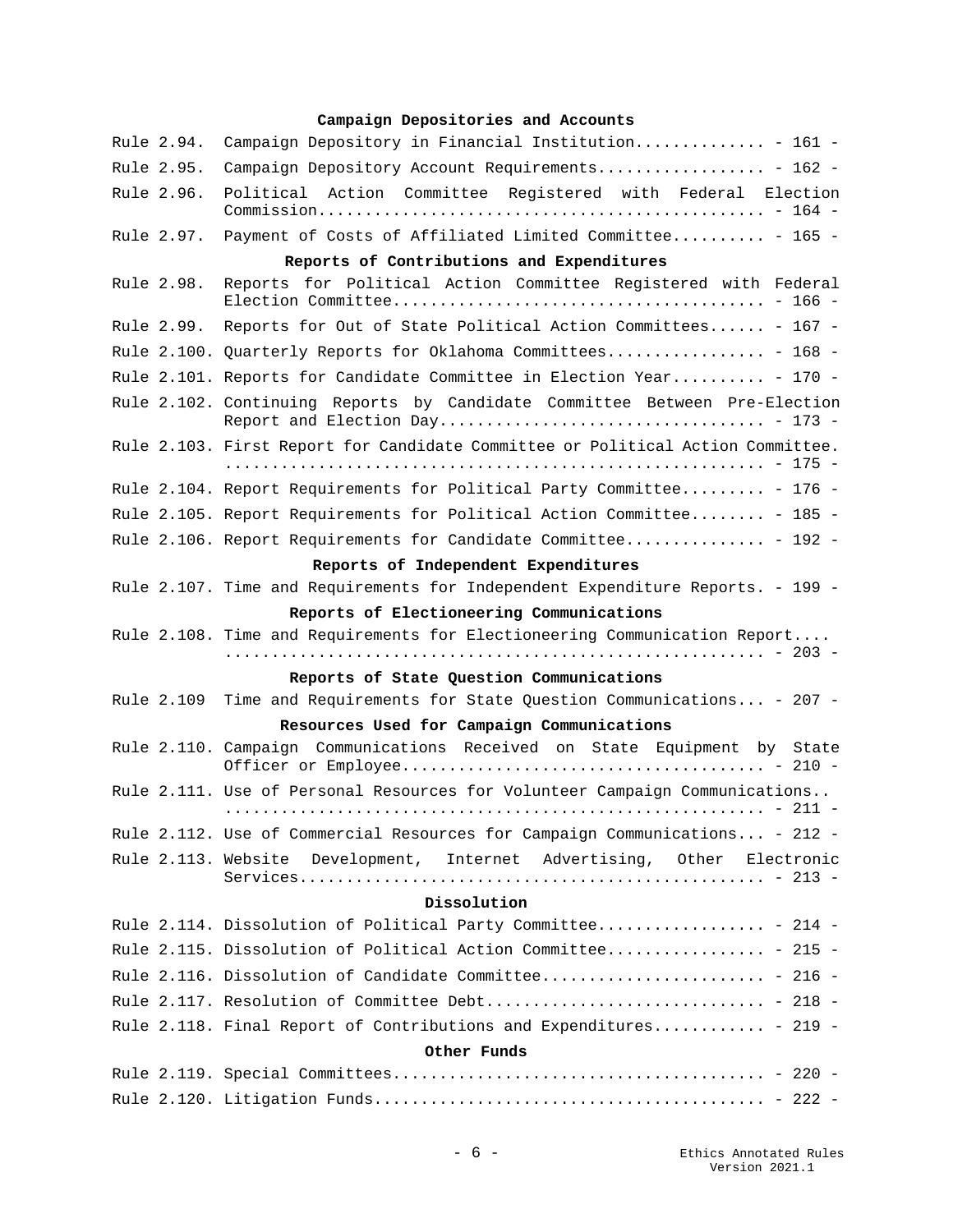|           |            | Electronic Filing                                                  |
|-----------|------------|--------------------------------------------------------------------|
|           |            |                                                                    |
|           |            | Rule 3                                                             |
|           |            | Financial Disclosure                                               |
| Rule 3.1. |            | Purpose of Rule 3. [Repealed] - 225 -                              |
| Rule 3.2. |            |                                                                    |
| Rule 3.3. |            | Persons Required to File Financial Disclosures. [Repealed] - 228 - |
| Rule 3.4. |            | Generally One Financial Disclosure Per Year. [Repealed] - 229 -    |
| Rule 3.5. |            | Filing Deadline for State Officers and Employees. [Repealed]       |
|           |            |                                                                    |
| Rule 3.6. |            | Filing Deadline for Candidates. [Repealed] - 231 -                 |
| Rule 3.7. |            | Amended Financial Disclosure Statements. [Repealed] - 232 -        |
| Rule 3.8. |            | Final Financial Disclosure Statements Required. [Repealed] - 233 - |
| Rule 3.9. |            | Agency Liaisons. [Repealed] - 234 -                                |
|           | Rule 3.10. | Electronic Filing. [Repealed] - 235 -                              |
|           | Rule 3.11. | Financial Disclosure Required Information. [Repealed] - 236 -      |
|           | Rule 3.12. | Financial Disclosure Statement Required Information.<br>Final      |
|           | Rule 3.13. |                                                                    |
|           | Rule 3.14. |                                                                    |
|           | Rule 3.15. |                                                                    |
|           | Rule 3.16. | Financial Disclosure for Elected Officers - 243 -                  |

## **[Conflicts of Interest](#page-244-1)**

| Rule 4.1. |            |                                                                                                                        |
|-----------|------------|------------------------------------------------------------------------------------------------------------------------|
| Rule 4.2. |            |                                                                                                                        |
| Rule 4.3. |            | Rules or Policies More Restrictive than Ethics Rules - 248 -                                                           |
| Rule 4.4. |            |                                                                                                                        |
| Rule 4.5. |            |                                                                                                                        |
| Rule 4.6. |            | State Officer or Employee Emergency Relief Efforts - 252 -                                                             |
| Rule 4.7. |            |                                                                                                                        |
| Rule 4.8. |            | Gifts from Vendors to Persons Engaged in Purchasing Decisions                                                          |
|           |            |                                                                                                                        |
| Rule 4.9. |            | Gifts from Successful Vendors - 260 -                                                                                  |
|           | Rule 4.10. | Gifts to State Officers or Employees from Requlated and Licensed                                                       |
|           | Rule 4.11. | Gratuities Offered at Seminars, Conferences or Similar Events                                                          |
|           | Rule 4.12. | Modest Items of Food and Refreshments - 264 -                                                                          |
|           | Rule 4.13. | Acceptance of Meals, Lodging, Transportation and Other Benefits as<br>a Result of Spouse's Business Activities - 265 - |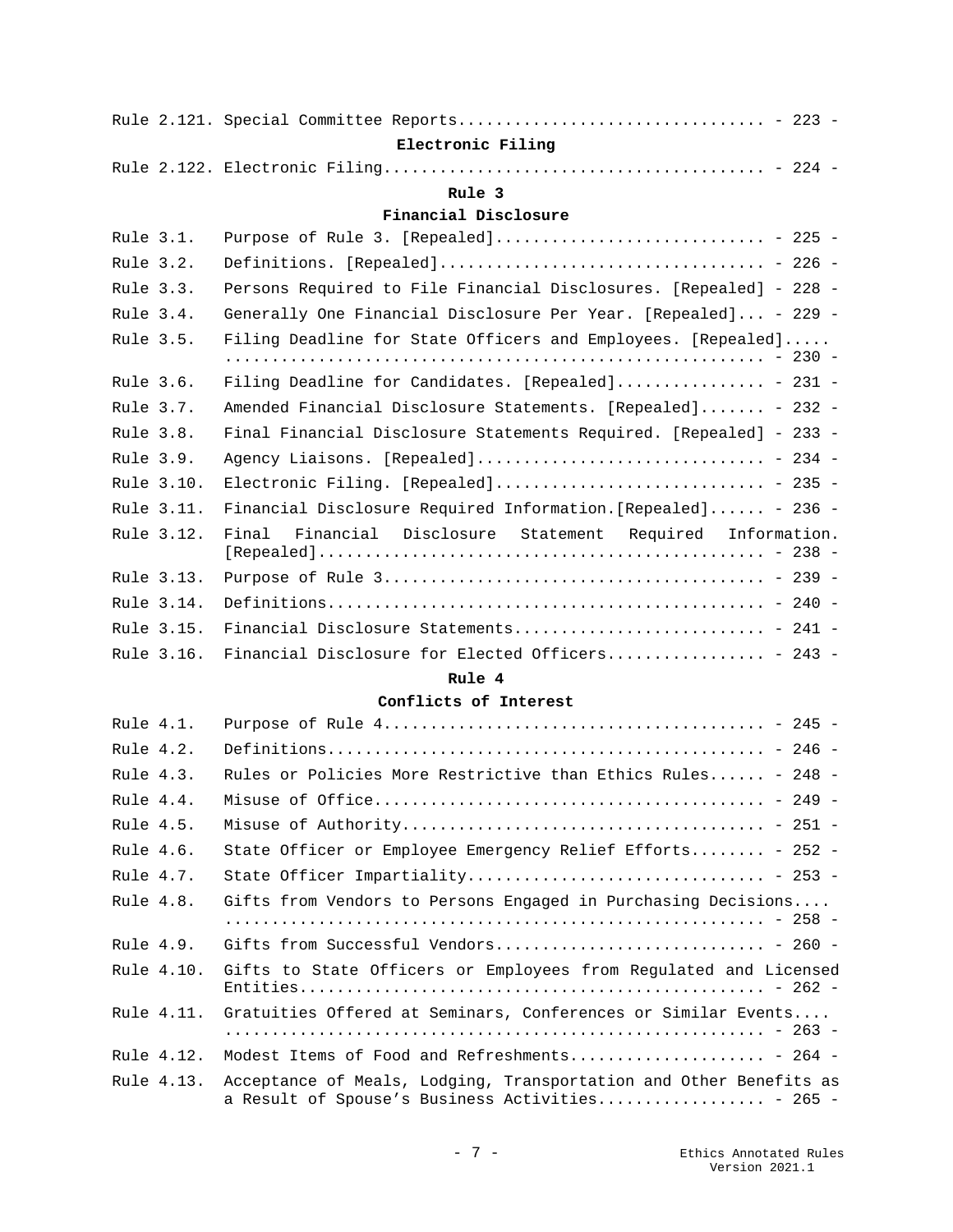|            | Rule 4.14. Acceptance of Meals, Lodging, Transportation and Other Benefits as<br>a Result of Private Business Activities - 266 - |
|------------|----------------------------------------------------------------------------------------------------------------------------------|
| Rule 4.15. | Acceptance of Meals and Other Benefits for Conference<br>Presentations; acceptance of scholarships for educational and           |
| Rule 4.16. | Acceptance of Meals for Professional, Civic or Community Events;<br>Acceptance of Meals at Political Events - 270 -              |
| Rule 4.17. | Gifts to Superiors by State Officers or Employees - 271 -                                                                        |
| Rule 4.18. | State Officer or Employee Representation of Others in Transactions                                                               |
| Rule 4.19. | State Officer or Employee Representation of Others Before Employing                                                              |
| Rule 4.20. | Acceptance of Things of Value When Representing the State in an                                                                  |
| Rule 4.21. | Representation of Constituents by Governor and Legislature                                                                       |
|            |                                                                                                                                  |
| Rule 4.22. | Waiver for Preexisting Relationship - 277 -                                                                                      |
| Rule 4.23. | State Officer or Employee Violation of Rules through Indirect                                                                    |

## **[Lobbyist Registration and Reporting](#page-278-1)**

| Rule 5.1. |            |                                                                                                                           |
|-----------|------------|---------------------------------------------------------------------------------------------------------------------------|
| Rule 5.2. |            |                                                                                                                           |
| Rule 5.3. |            | Annual Registration for Legislative Liaison and Legislative                                                               |
| Rule 5.4. |            | Expiration or Termination of Registration for Legislative Liaison                                                         |
| Rule 5.5. |            | Annual Registration and Termination of Registration for Executive                                                         |
| Rule 5.6. |            | Prohibition on Things of Value Provided to or Accepted by Governor,<br>Legislative Officers and Employees - 289 -         |
| Rule 5.7. |            | Meal Limits for Legislative Liaisons or Legislative Lobbyist                                                              |
| Rule 5.8. |            | Gift Limits for Legislative Liaison or Legislative Lobbyist                                                               |
| Rule 5.9. |            | Meals Provided by Non-Lobbyist Employee of Lobbyist Principal                                                             |
|           | Rule 5.10. | Meal Limits for Executive Lobbyist - 296 -                                                                                |
|           | Rule 5.11. | Gift Limits for Executive Lobbyist - 297 -                                                                                |
|           | Rule 5.12. | Modest Items of Food and Refreshments - 299 -                                                                             |
|           | Rule 5.13. | Lobbyist Principal Gifts for Public Service to Individual State                                                           |
|           | Rule 5.14. | Food and Beverage Provided by a Lobbyist Principal to an Event to<br>Which All Members of Legislature are Invited - 302 - |
|           | Rule 5.15. | Food and Beverage Provided by a Lobbyist Principal to a Political                                                         |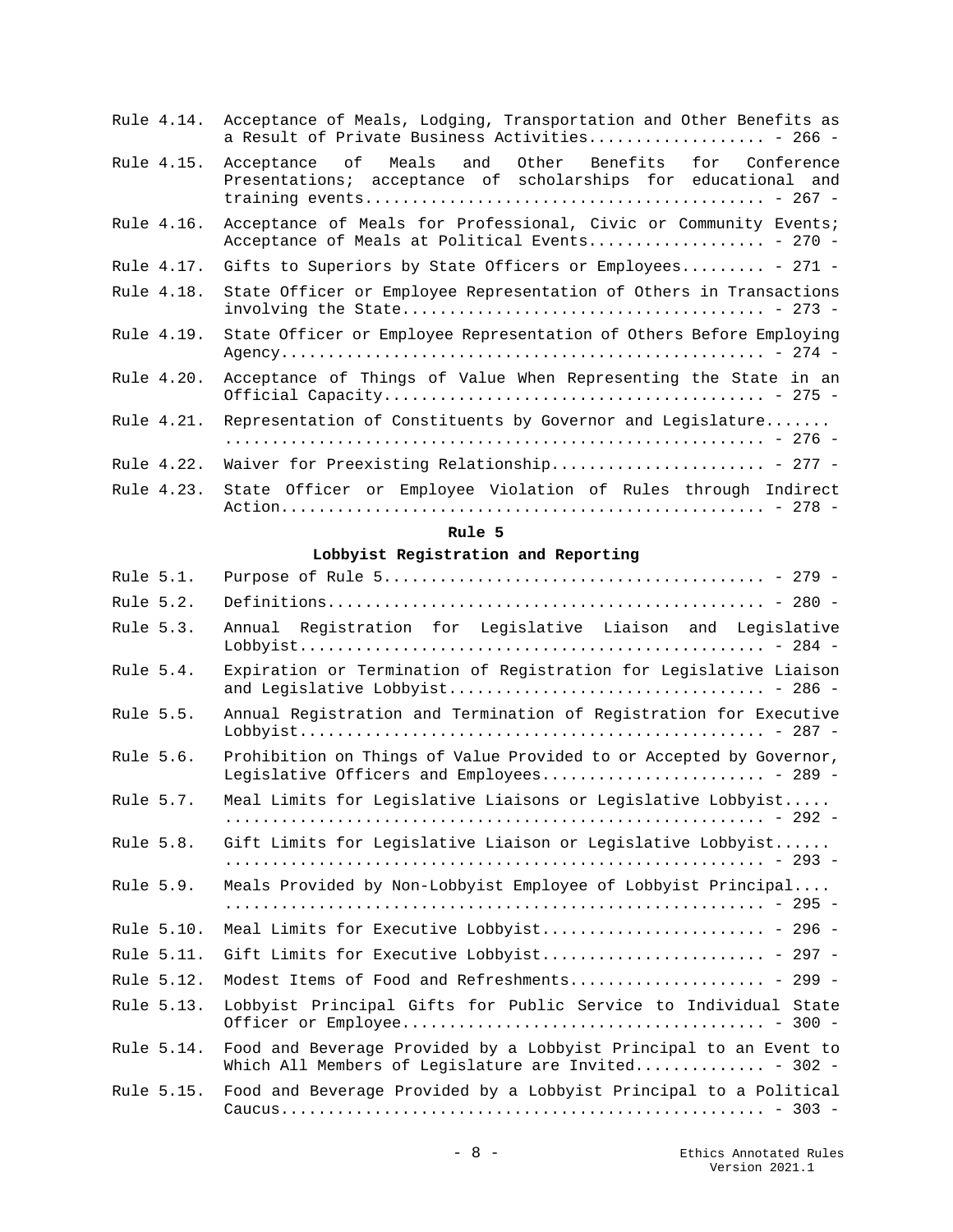| Rule 5.16. | Food and Beverage Provided by a Lobbyist Principal to a Legislative                                                 |
|------------|---------------------------------------------------------------------------------------------------------------------|
| Rule 5.17. | Food and Beverage Provided by a Lobbyist Principal for Out of State                                                 |
| Rule 5.18. | Lobbyist Principal Purchase of Tickets or Sponsorship of Bona Fide<br>Community, Civic, or Charitable Event - 308 - |
| Rule 5.19. | Legislative Liaison and Legislative Lobbyist Report Deadlines                                                       |
| Rule 5.20. | Executive Lobbyist Report Deadlines - 310 -                                                                         |
| Rule 5.21. | Legislative Lobbyist Report Required Information - 311 -                                                            |
| Rule 5.22. | Executive Lobbyist Report Required Information - 316 -                                                              |
| Rule 5.23. | Legislative Liaison, Legislative Lobbyist, Executive Lobbyist                                                       |
| Rule 5.24. | Executive Director Authority to Require Additional Information                                                      |
| Rule 5.25. | Waiver for Preexisting Relationship - 321 -                                                                         |
| Rule 5.26. | Legislative Liaison, Legislative Lobbyist or Executive Lobbyist                                                     |
| Rule 5.27. | Lobbying Activity Disclosure Requirements - 323 -                                                                   |
| Rule 5.28. | State Officer or Employee Prohibition on Legislative or Executive                                                   |
| Rule 5.29. | Lobbyist or Legislative Liaison Violation of Rules through Indirect                                                 |

## **[Investigations, Prosecutions and Penalties](#page-325-1)**

| Rule 6.1. |            |                                                                   |
|-----------|------------|-------------------------------------------------------------------|
| Rule 6.2. |            |                                                                   |
| Rule 6.3. |            |                                                                   |
| Rule 6.4. |            |                                                                   |
| Rule 6.5. |            | Preliminary Investigation of Complaint - 331 -                    |
| Rule 6.6. |            | Commission Review of Complaint or Investigation - 332 -           |
| Rule 6.7. |            |                                                                   |
| Rule 6.8. |            |                                                                   |
| Rule 6.9. |            | Confidentiality of Complaint or Investigation - 335 -             |
|           | Rule 6.10. | Commission Action During Formal Investigation - 336 -             |
|           | Rule 6.11. | Commission Transmittal of Information to Appropriate Authorities. |
|           |            |                                                                   |
|           | Rule 6.12. | Civil Lawsuits for Violation of Rules - 339 -                     |
|           | Rule 6.13. | Civil Penalties for Violation of Rules - 340 -                    |
|           | Rule 6.14. |                                                                   |
|           | Rule 6.15. | Monetary Liability for Violation of Rules - 342 -                 |
|           | Rule 6.16. | Monetary Liability Assessed by District Court - 343 -             |
|           | Rule 6.17. | Separate Liability Assessed by District Court - 344 -             |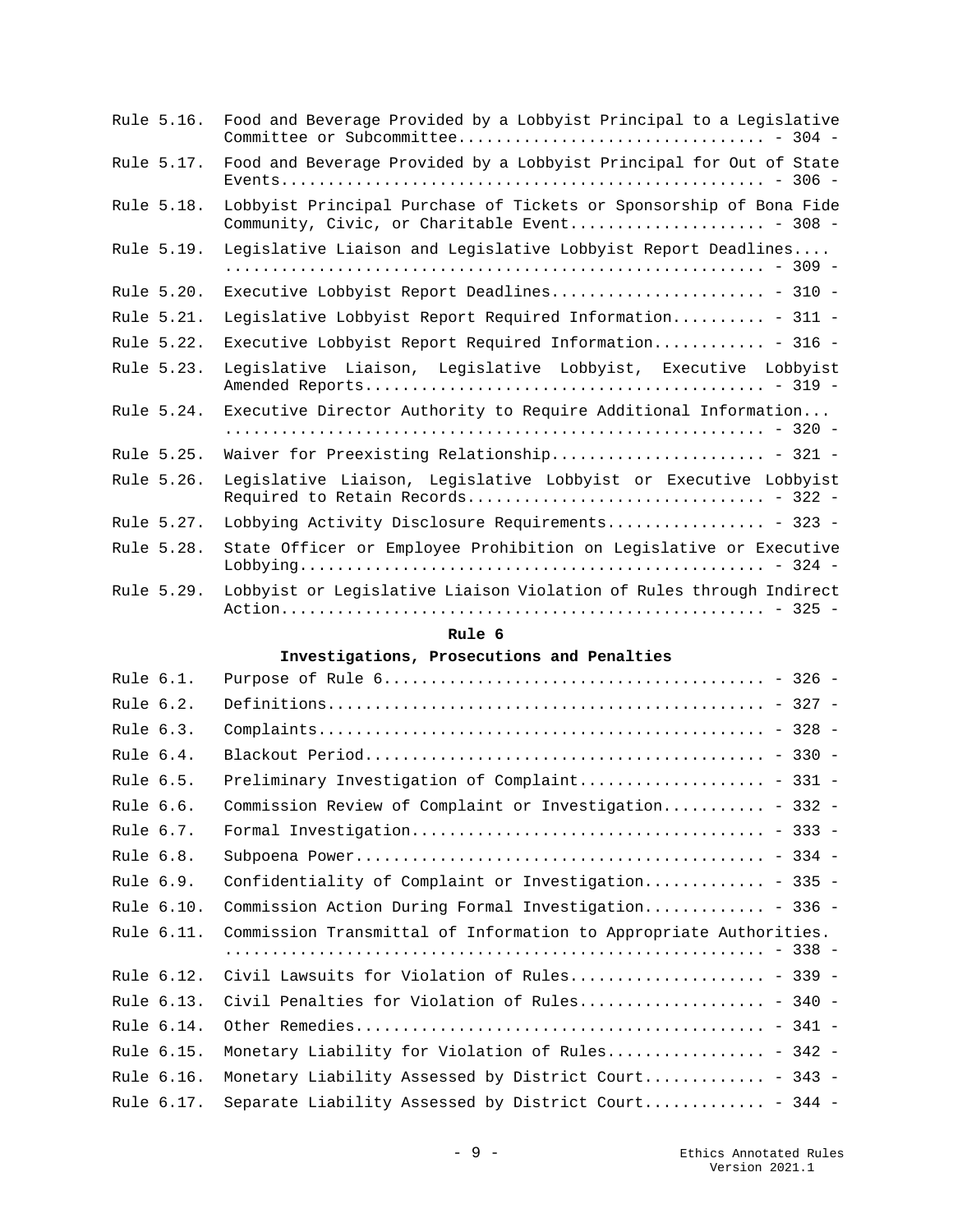| Rule 6.19. Registration and Administration Fees; Compliance Fees - 346 - |  |
|--------------------------------------------------------------------------|--|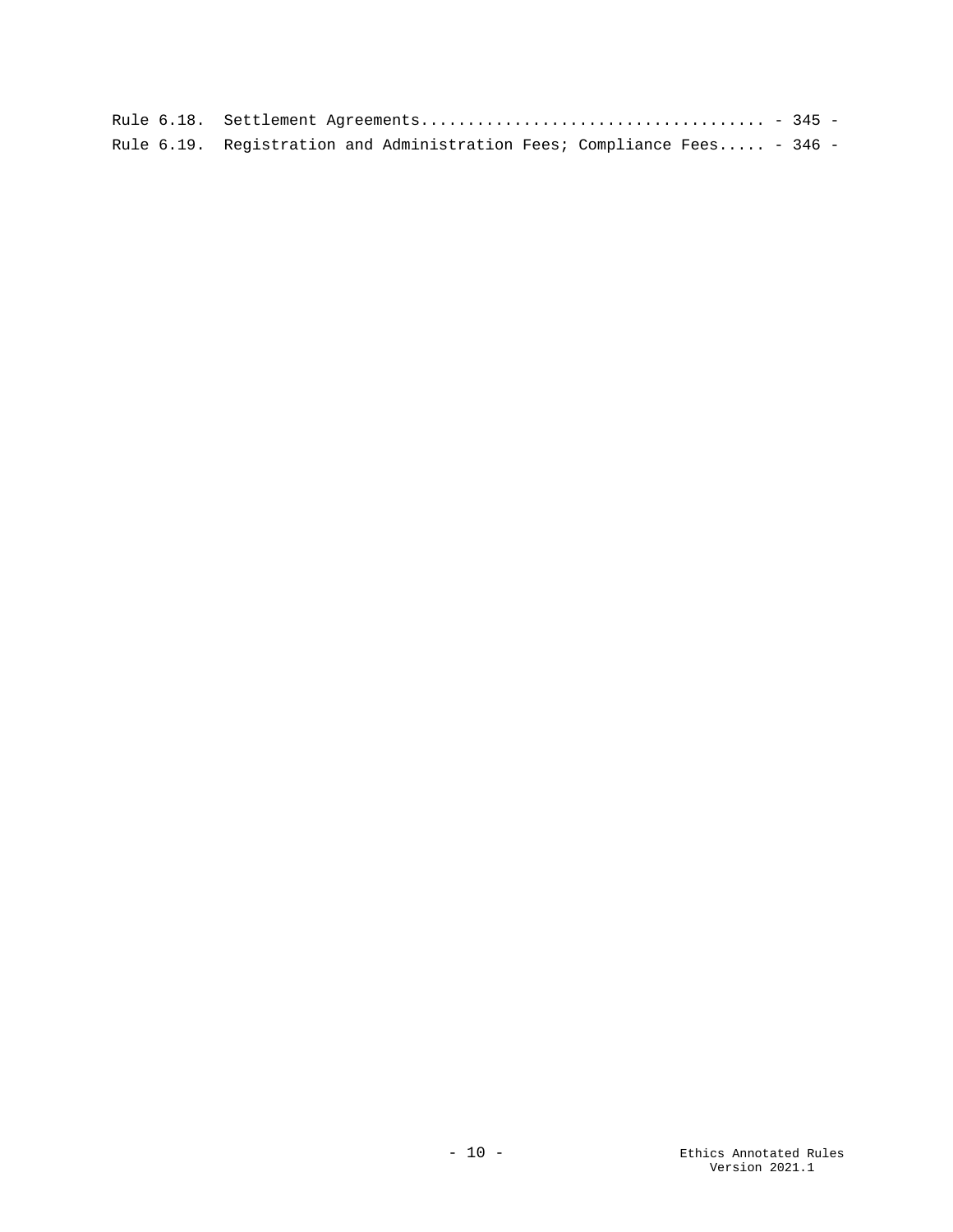## **Oklahoma Constitution Article XXIX**

#### **Ethics Commission**

<span id="page-10-2"></span><span id="page-10-1"></span><span id="page-10-0"></span>**§ 1. Ethics Commission – Appointments – Qualifications – Terms – Vacancies – Quorum**

**(A) There is hereby created the Ethics Commission which shall consist of five members. The Governor, Attorney General, President Pro Tempore of the Senate, Speaker of the House of Representatives, and Chief Justice of the Supreme Court shall each appoint a person who is a registered voter of this State to the Commission. The initial terms of the Governor's and Attorney General's appointees shall be one year; the initial terms of the President Pro Tempore's and Speaker's appointees shall be three years, and the initial term of the Chief Justice's appointee shall be five years.**

**(B) No congressional district shall be represented by more than one Commissioner, and no more than three persons of the same political registration shall serve on the Ethics Commission at the same time.**

**(C) After the initial terms, members of the Ethics Commission shall serve terms of five years. No person shall be appointed to the Commission more than two times in succession, except the initial members who serve less than five-year terms may be appointed three times in succession. A vacancy on the Commission shall be filled for the remainder of the unexpired term by the appointing author.**

**(D) The members of the Commission shall choose a chair from among themselves.**

**(E) The term of office for a Commissioner shall commence at noon on the second Monday in July.**

**(F) No member of the Ethics Commission shall be eligible for elected office for two years after completing his or her term.**

**(G) A majority of the members serving shall constitute a quorum.**

#### **History**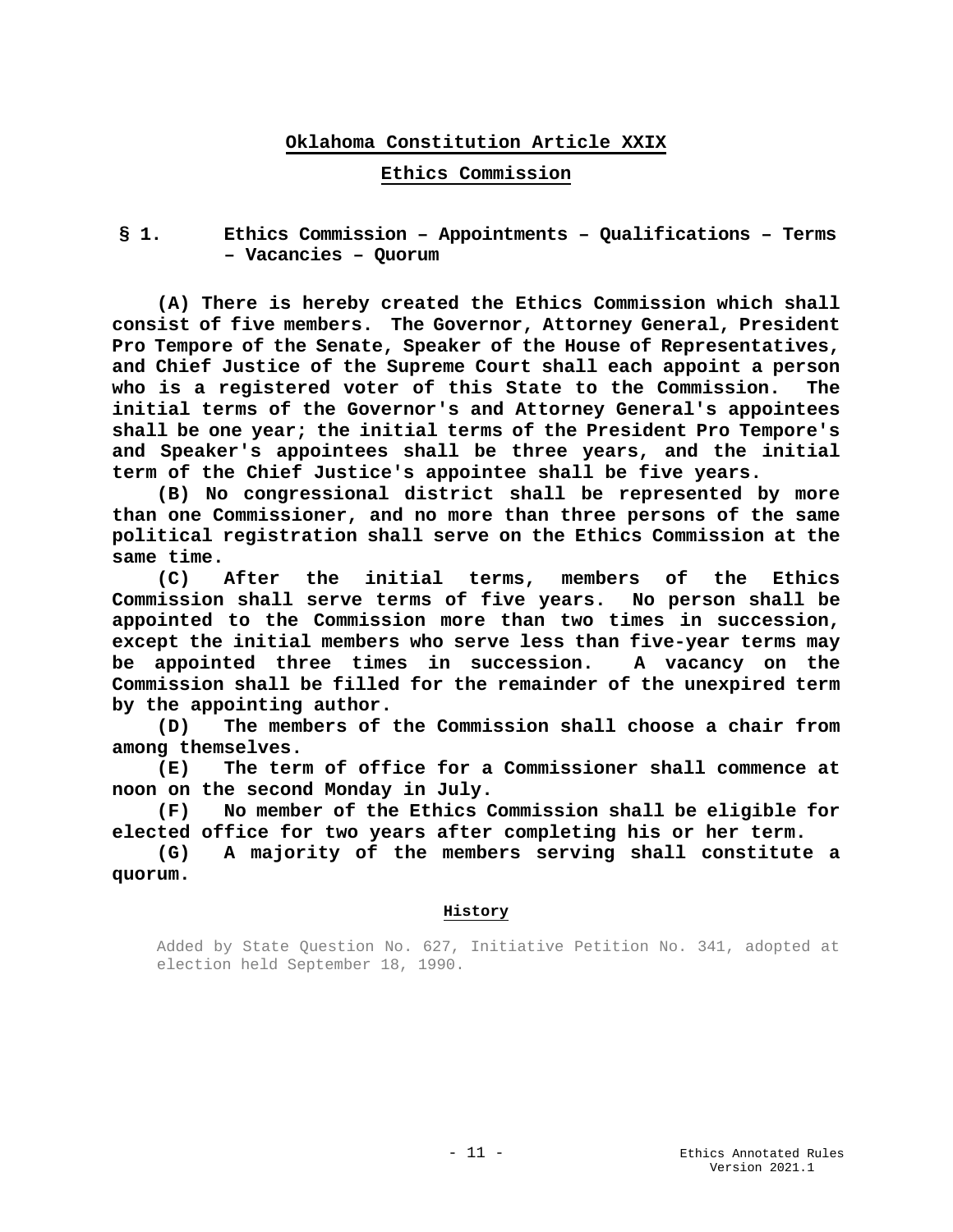## <span id="page-11-0"></span>**§ 2. Appropriation – Compensation – Staff**

**(A) The Ethics Commission shall receive an annual appropriation by the Legislature sufficient to enable it to perform its duties as set forth in this Constitutional Amendment. Any funds appropriated to the Ethics Commission, which remain unspent at the end of the fiscal year shall be returned to the general revenue fund. The Commission shall present its proposed budget to the Governor and the Legislature on the second day of each legislative session.**

**(B) The Commissioners shall receive reimbursement for travel, lodging, and meals while on official business as provided for other officers of the State, but they shall not be otherwise compensated.**

**(C) The Commission may employ an executive director and other staff, including attorneys, necessary to fulfill its duties.**

#### **History**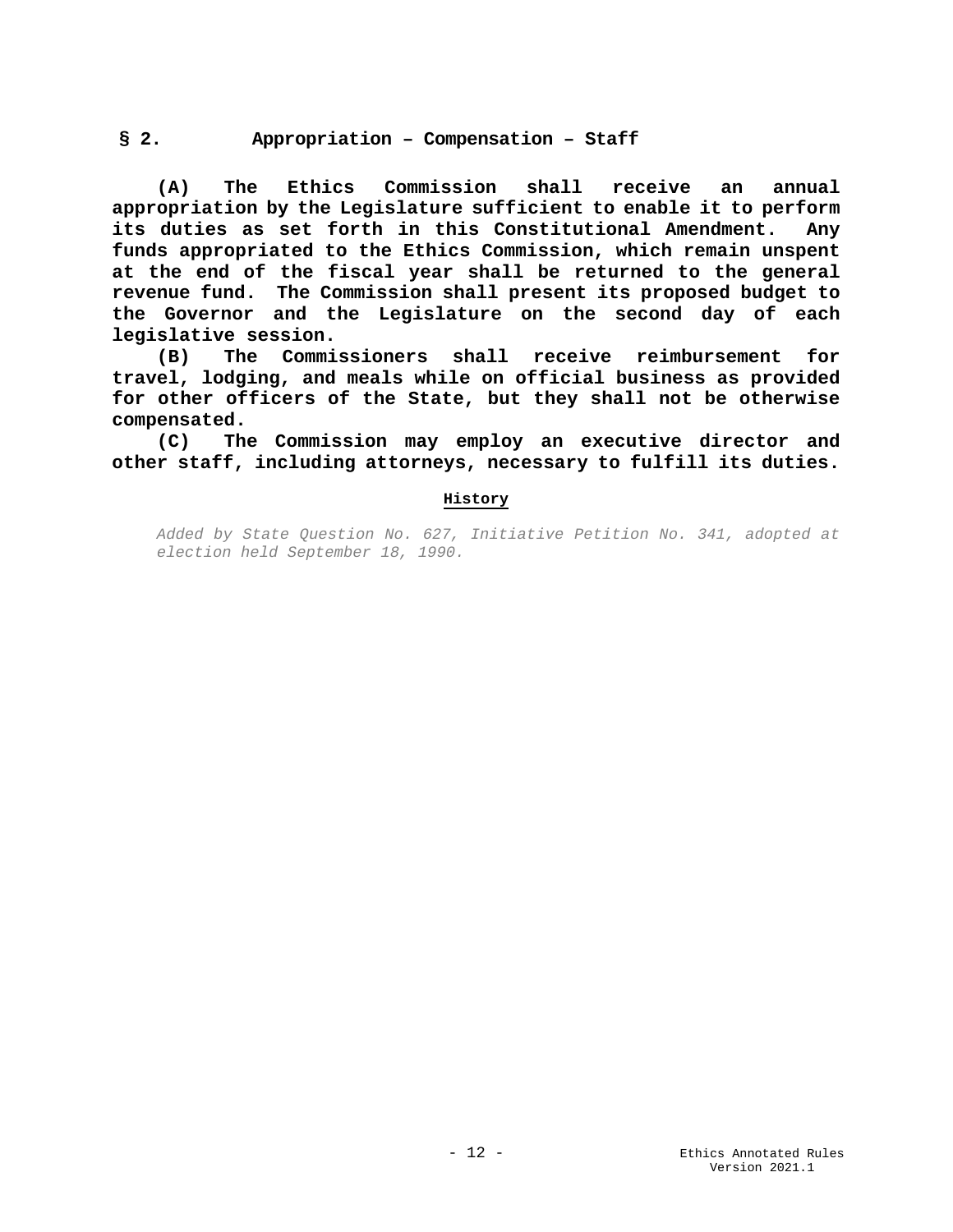## <span id="page-12-0"></span>**§ 3. Ethics Rules**

**(A) After public hearing, the Ethics Commission shall promulgate rules of ethical conduct for campaigns for elective state office and for campaigns for initiatives and referenda, including civil penalties for violation of these rules.**

**(B) After public hearing, the Ethics Commission shall promulgate rules of ethical conduct for state officers and employees, including civil penalties for violation of these rules.**

**(C) Newly promulgated rules shall be presented to each House of the Legislature and to the Governor on the second day of each session of the Legislature. If these rules are not disapproved by joint resolution, subject to veto by the Governor, during the same legislative session, they shall be effective. In the event the Governor vetoes a joint resolution disapproving any Ethics Commission's rules, the procedure shall be the same as for the**  veto of any other bill or joint resolution. **Commission rules shall be published in the official statutes of the State.**

**(D) Effective Ethics Commission rules may be repealed or modified by the Commission, and the repeal or modification shall be submitted to the Legislature and the Governor in the same manner as newly promulgated rules. Effective Ethics Commission rules may also be repealed or modified by law passed by a majority vote of each House of the Legislature. If the Governor vetoes such a law, the procedure shall be the same as for the veto of any other bill or joint resolution.**

## **History**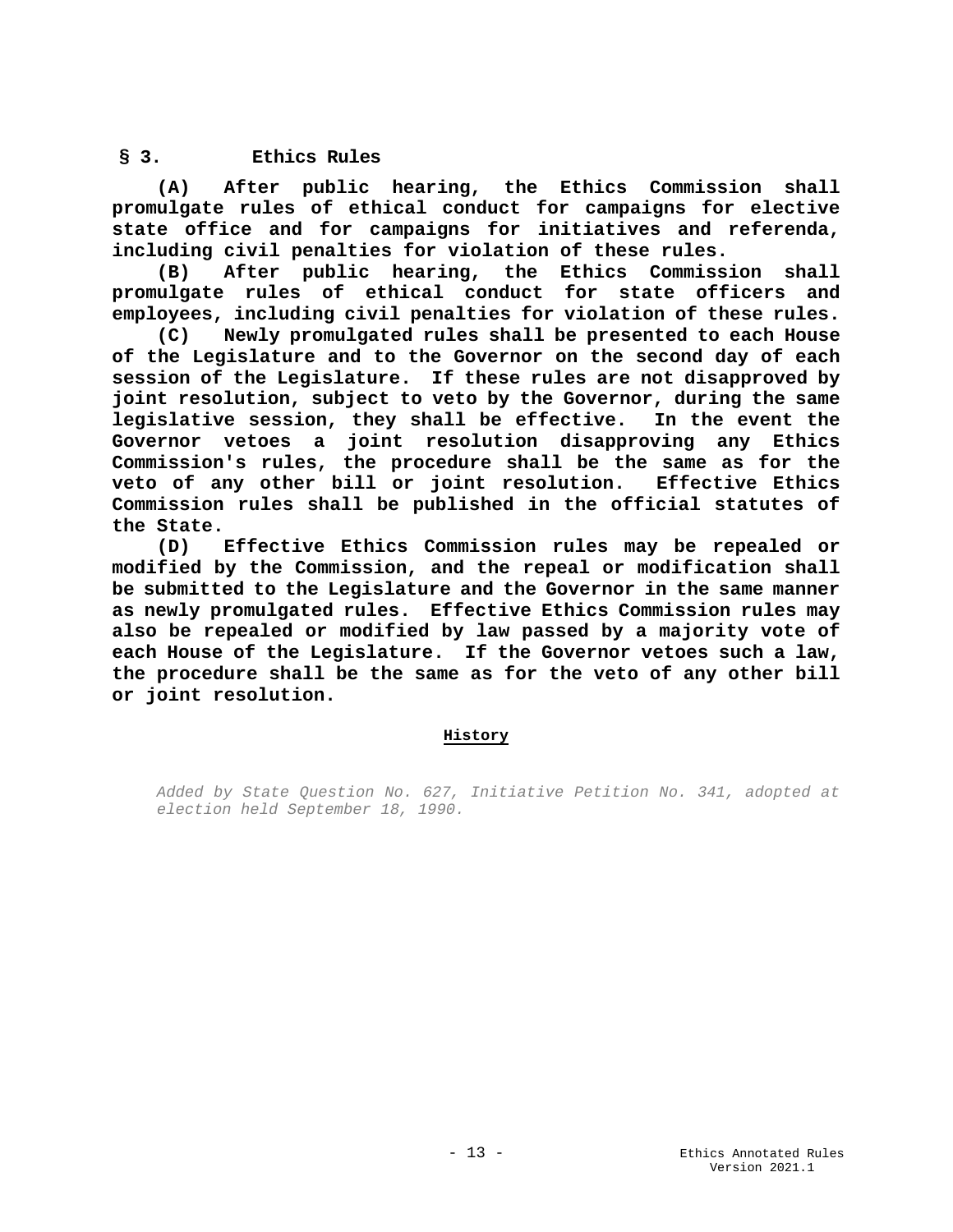## <span id="page-13-0"></span>**§ 4. Investigation – Decision – Subpoena Power**

**(A) The Ethics Commission shall investigate and, when it deems appropriate, prosecute in the District Court of the County where the violation occurred, violations of its rules governing ethical conduct of campaigns, state officers, and state employees. Where uncertainty exists as to the County in which the violation occurred, the Commission may prosecute in any County in which the evidence indicates the violation might have been committed. The Court may assess penalties for violation of ethical standards established by the Commission as provided in the Commission's rules. The Commission may settle investigations and accept payment of fines without Court order. Fines paid shall be deposited in the general revenue fund of the State.**

**(B) The Commission shall also enforce other ethics laws as prescribed by law.**

**(C) For purposes of its investigations, the Ethics Commission shall have subpoena power.**

#### **History**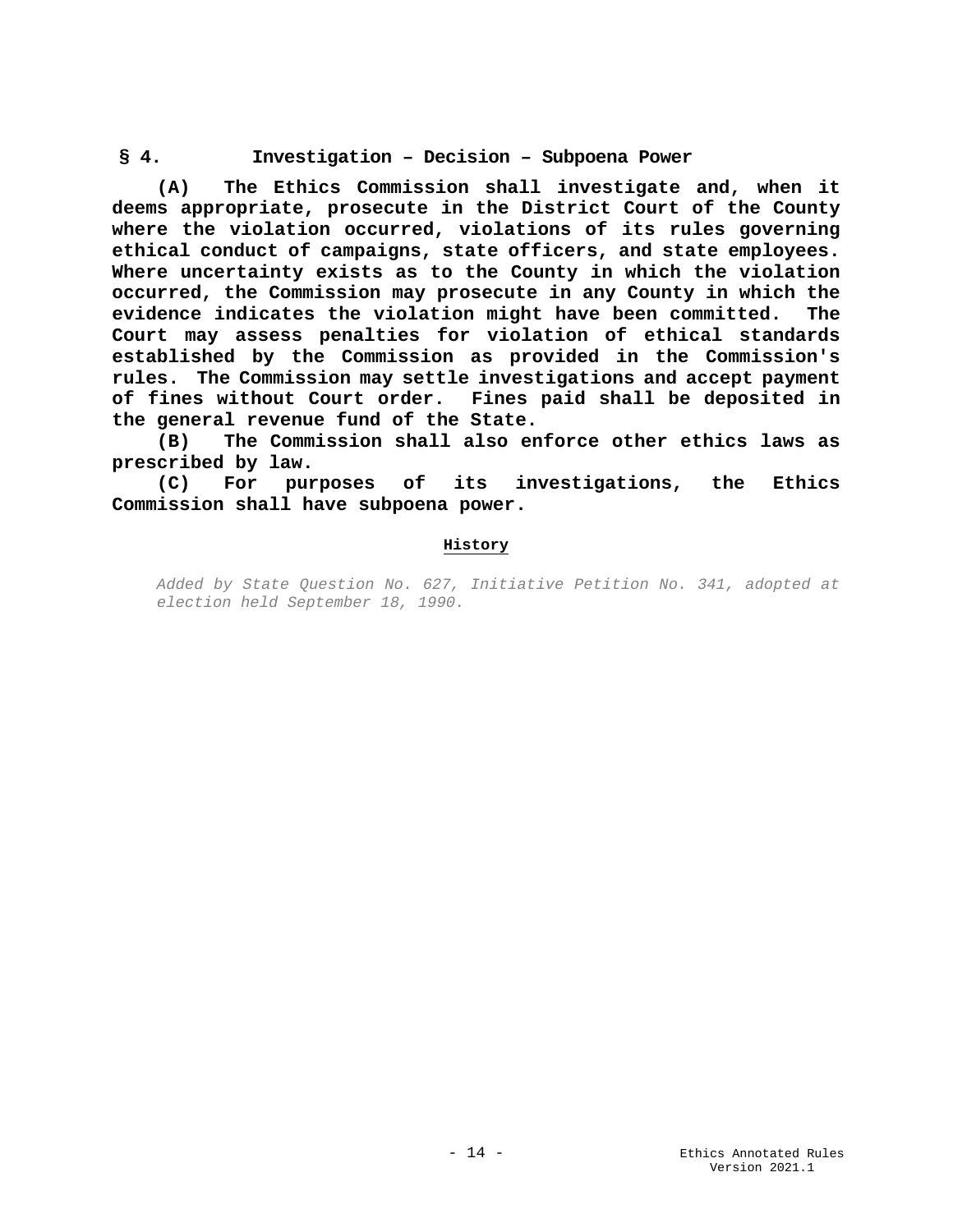### <span id="page-14-0"></span>**§ 5. Ethics Interpretations**

**The Ethics Commission may respond, pursuant to its rules, to questions of specific individuals seeking an interpretation of the Commission's rules governing ethical conduct for campaigns, state officers, or state employees. Any such official interpretation of ethics rules shall be binding on the Commission.**

## **History**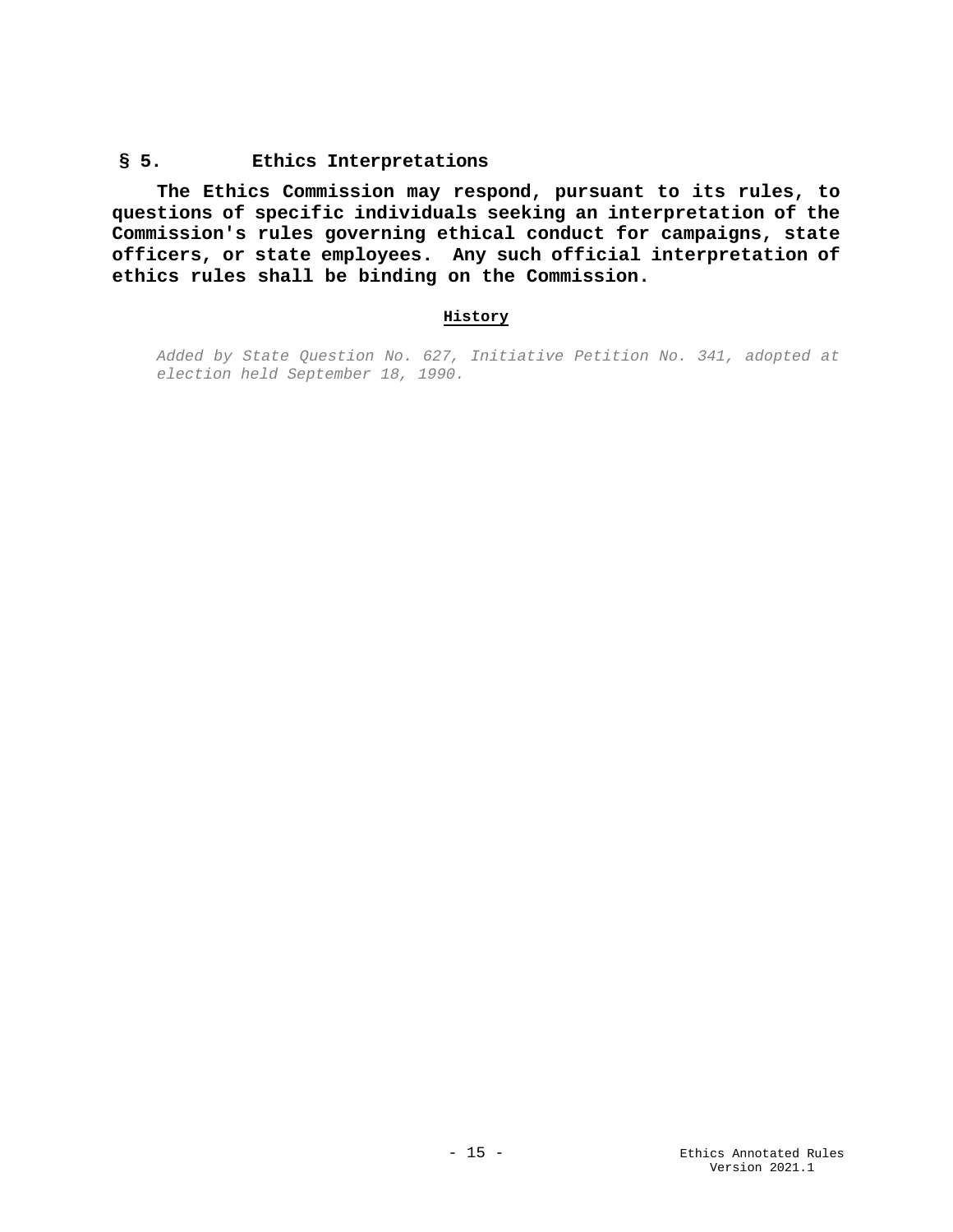## <span id="page-15-0"></span>**§ 6. Criminal Penalties**

**This Article shall not prevent enactment of laws prohibiting certain conduct by political candidates, government officers, government employees, or other persons and providing criminal penalties for such conduct. It also shall not prevent enactment of laws governing ethical conduct of local political subdivision officers and employees, nor shall it prevent enactment of law governing conditions of state government employment.**

#### **History**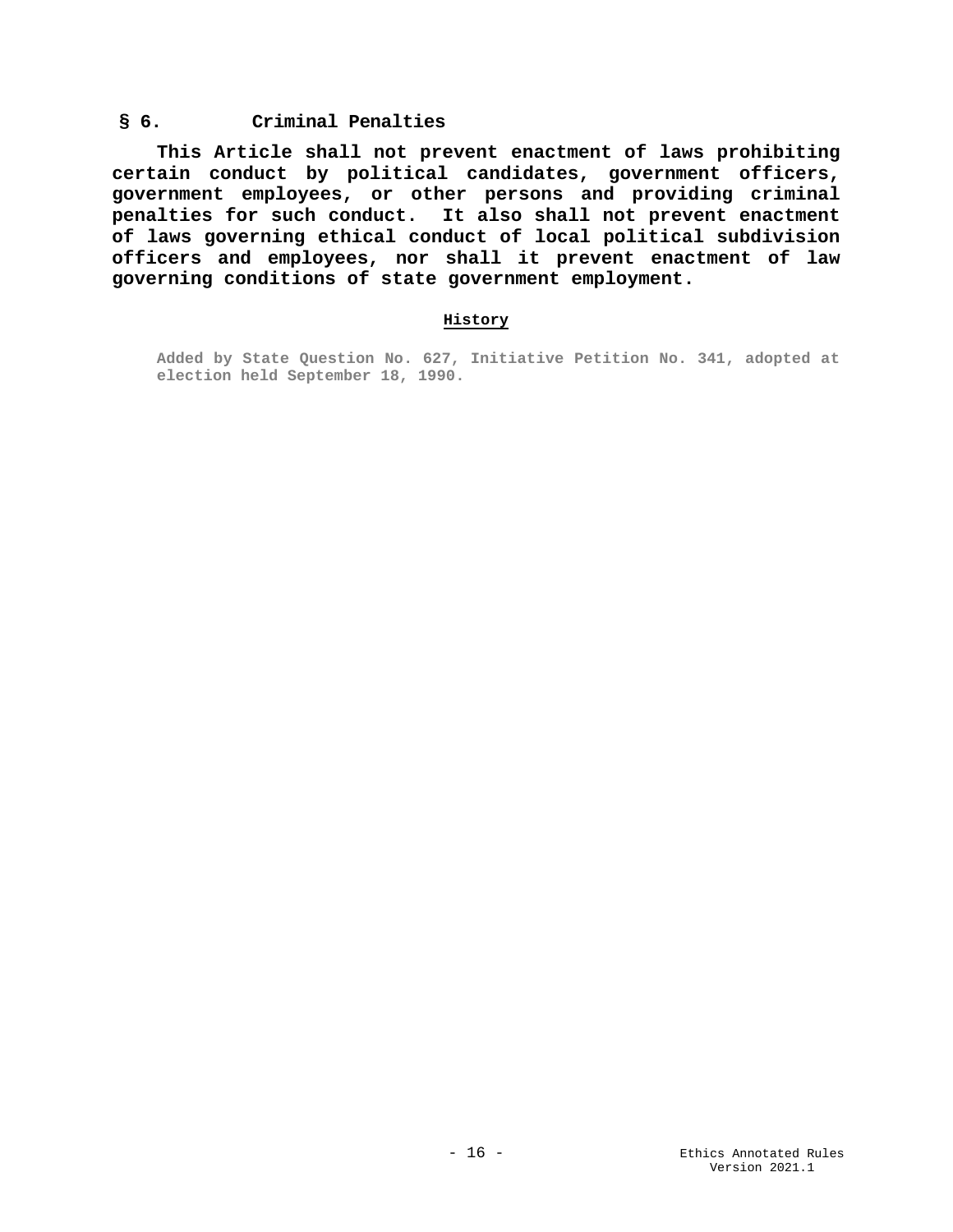## <span id="page-16-0"></span>**§ 7. Removal**

## **A Commissioner shall only be removed from office pursuant to the provisions of Article VIII of this Constitution.**

## **History**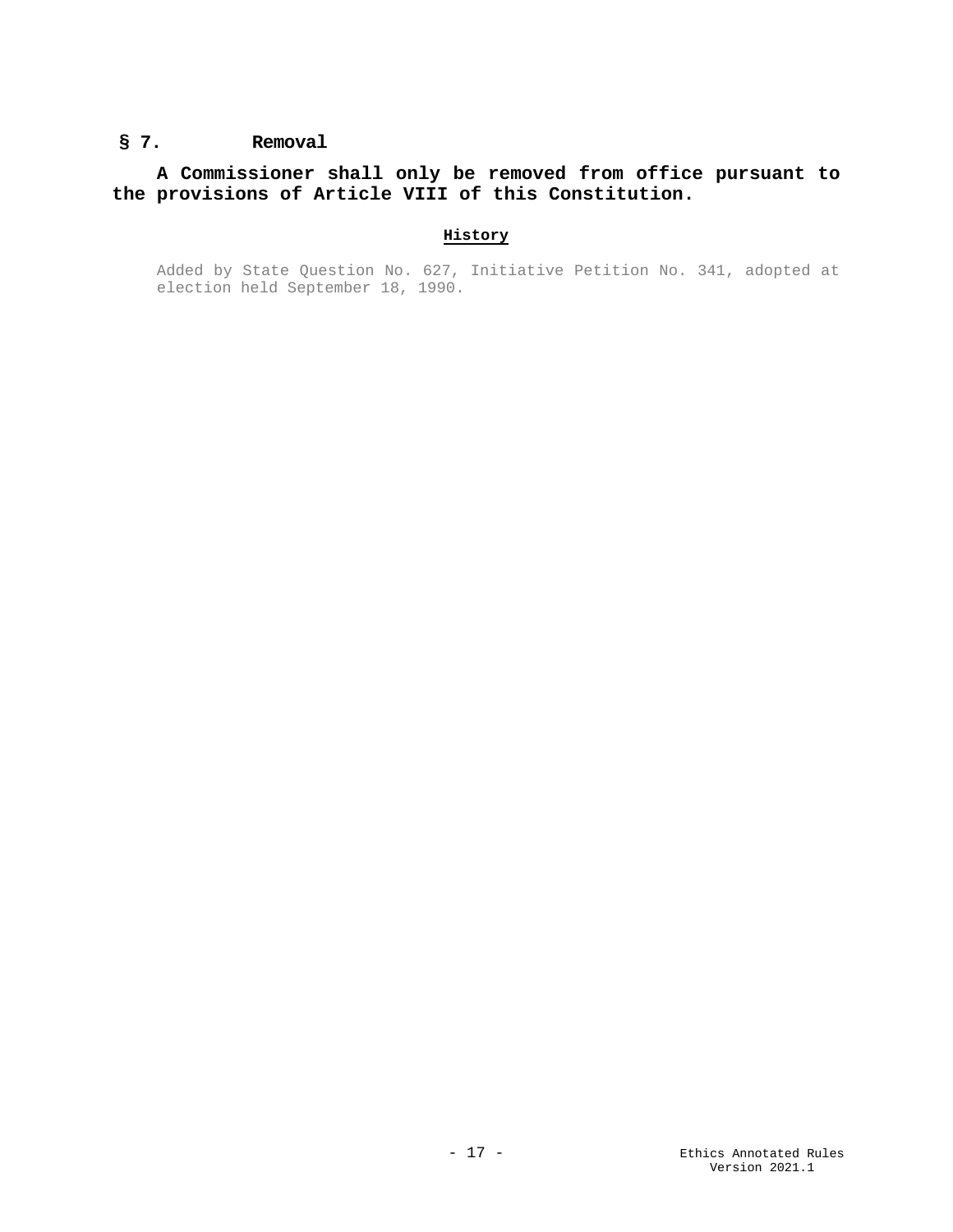#### **Administration**

<span id="page-17-2"></span><span id="page-17-1"></span><span id="page-17-0"></span>**Rule 1.1. Purpose of Ethics Rules.** 

**The purpose of these Rules is to fulfill the duties of the Oklahoma Ethics Commission as provided by Article XXIX, Sections 3, 4 and 5 of the Constitution of the State of Oklahoma.** 

#### **History**

Promulgated by Ethics Commission January 10, 2014; effective upon Legislature's sine die adjournment May 23, 2014; operative January 1, 2015.

#### **Commission Comment**

*Pursuant to Okla. Const. art. XXIX, § 3, the Commission has authority to promulgate Rules of ethical conduct for campaigns for elective state office, for campaigns for initiatives and referenda, and Rules of ethical conduct for state officers and employees. These Rules are distinguishable from administrative rules promulgated under the Administrative Procedures Act ("APA"), 75 O.S. §§ 250 et seq. The procedure for promulgation of Commission Rules is specified at Okla. Const. art. XXIX, § 3, not by the APA. Moreover, the grant of the Commission's rulemaking authority is in the Constitution, id., not in the statutes.*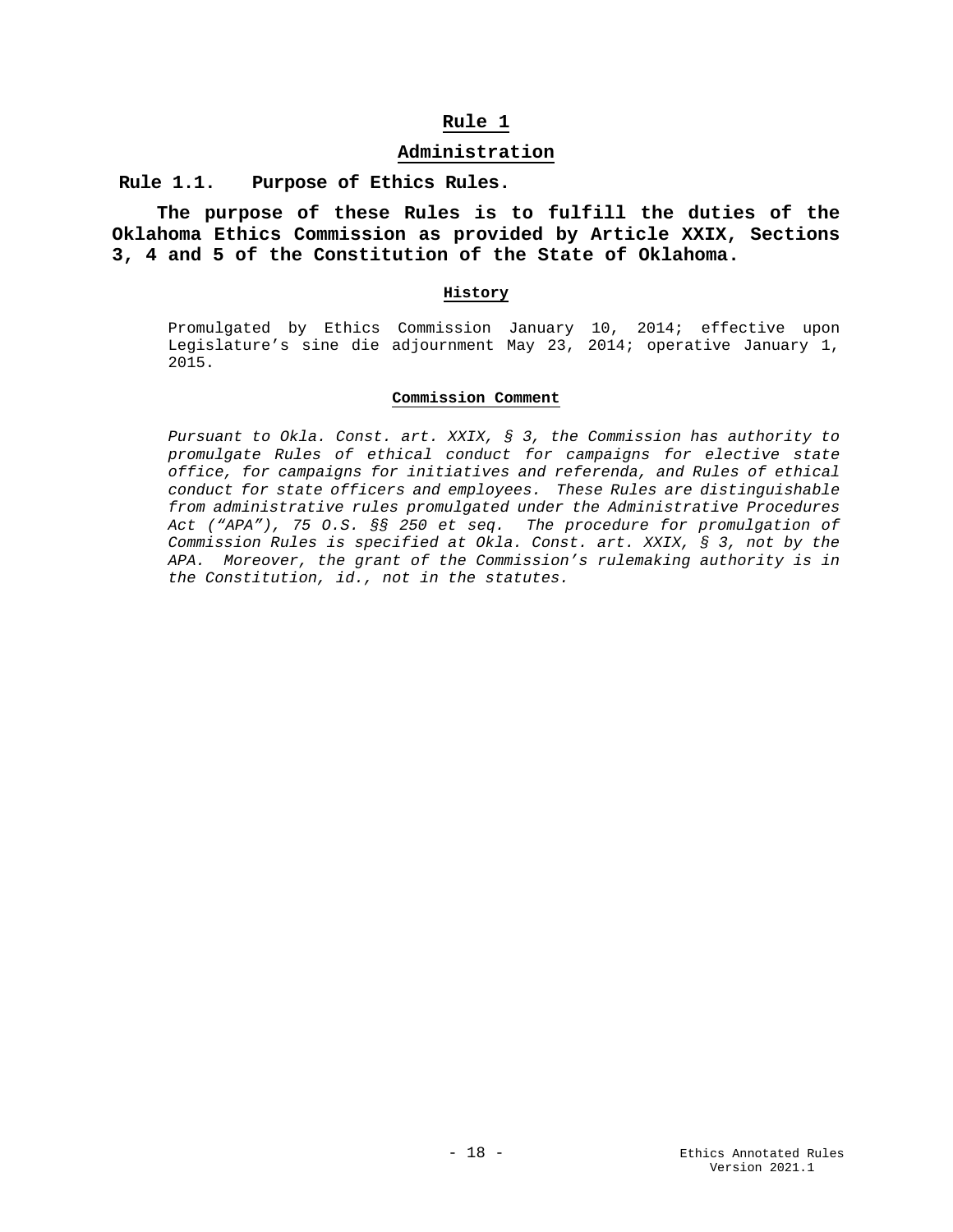## <span id="page-18-0"></span>**Rule 1.2. Purpose of Rule 1.**

## **The purpose of Rule 1 is to set forth the administrative operations necessary to implement these Rules.**

#### **History**

Promulgated by Ethics Commission January 10, 2014; effective upon Legislature's sine die adjournment May 23, 2014; operative January 1, 2015.

#### **Commission Comment**

*This provision is to acknowledge the necessity for procedures required to effectively administer the Rules.*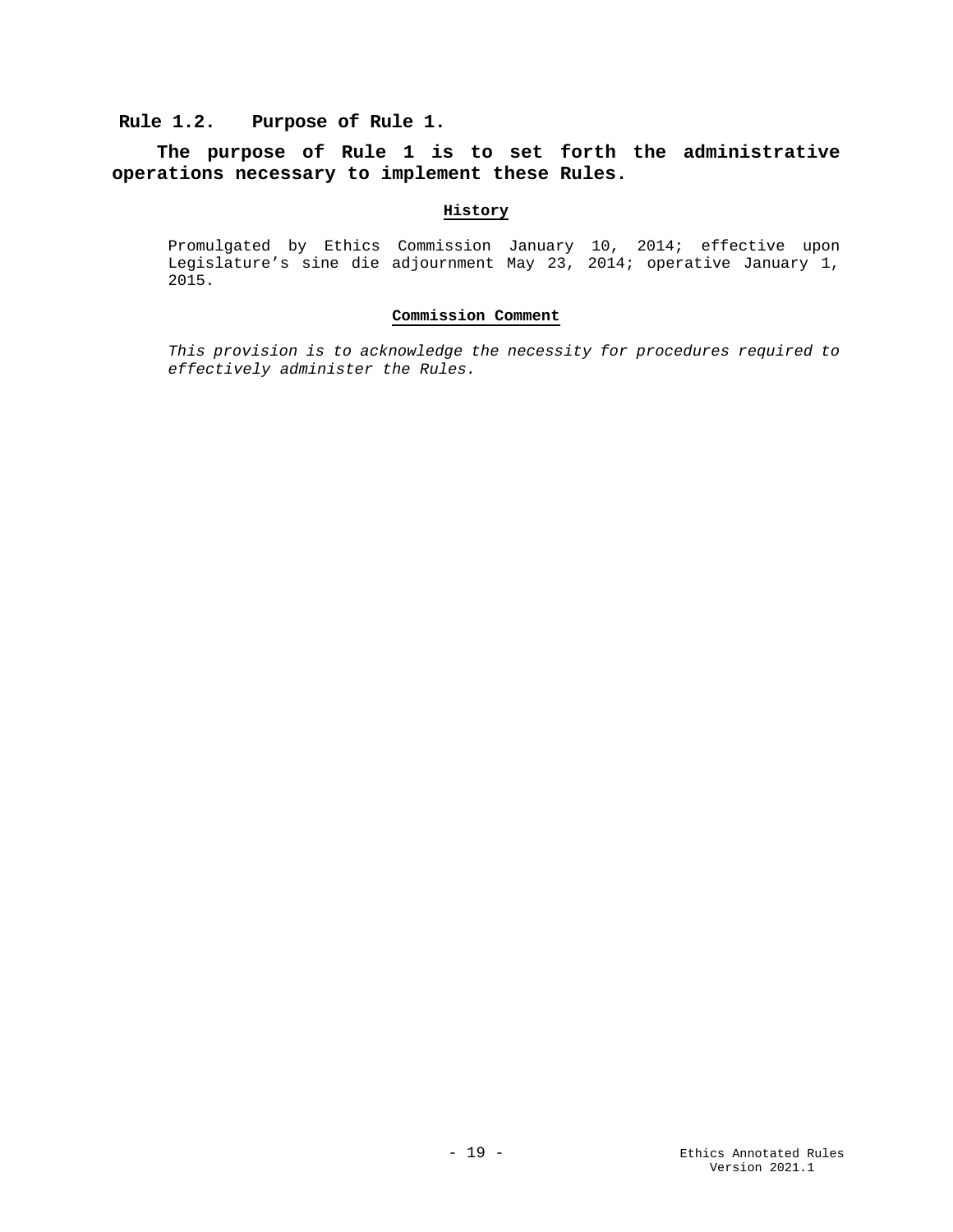## <span id="page-19-0"></span>**Rule 1.3. Definition.**

**As used in Rule 1, "Commission" shall mean the Oklahoma Ethics Commission.**

## **History**

Promulgated by Ethics Commission January 10, 2014; effective upon Legislature's sine die adjournment May 23, 2014; operative January 1, 2015.

#### **Commission Comment**

*In the absence of other definitions, words used in this Rule should be given their ordinary definitions within the context of their use.*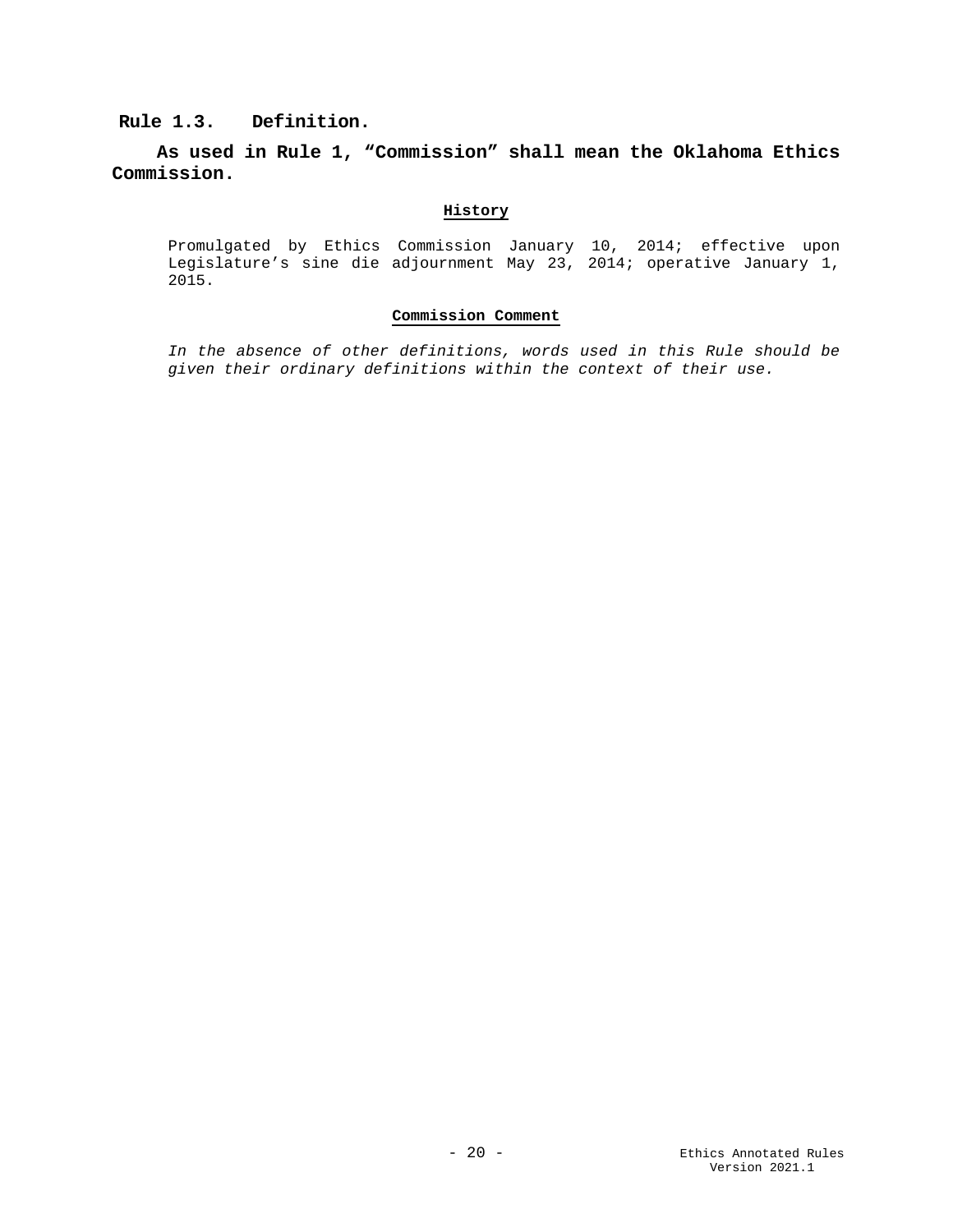<span id="page-20-0"></span>**Rule 1.4. Determination of Timely Filing.**

**(A) Documents required to be filed electronically with the Commission under these Rules shall be timely filed if filed at any time on the day specified, including weekends, holidays, or when the Commission offices are closed.** 

**(B) All other documents filed with the Commission under these Rules shall be timely filed if filed no later than 4:30 p.m. on the day specified. When the day that a document is required to be filed falls on a day other than a business day, that document shall be timely filed if filed on the next succeeding business day. As used in this section, "business day" shall mean any day on which the Commission is open to conduct business, and "filed" means actually received by the Commission.** 

#### **History**

Promulgated by Ethics Commission January 10, 2014; effective upon Legislature's sine die adjournment May 23, 2014; operative January 1, 2015.

Amendment promulgated by Ethics Commission February 5, 2018; effective upon Legislature's sine die adjournment May 3, 2018; operative May 3, 2018.

The 2018 amendment separated the provision into subsections "(A)" and "(B)." The 2018 amendment also added ", including weekends, and holidays, or when the Commission offices are closed" after "any time on the day specified" in the first sentence of the provision.

#### **Commission Comment**

*This provision ensures that documents filed with the Commission shall be available to the public as soon as possible following their filing. For that reason, electronically filed documents must be filed during the specified filing period, regardless of whether the Commission's office is open. Documents filed electronically shortly before midnight on the day specified that would be available on the Internet, for example, would be viewable no later than the following calendar day.* 

*Other documents, i.e., those filed on paper, would be filed no later than 4:30 p.m. on the day specified so that those documents would be available for public access at the Commission office no later than the following business day.* 

*This Rule does not provide a "next business day" reporting requirement for documents required to be filed electronically with the Commission. Documents required to be filed electronically are due on the day specified regardless of weekends or holidays. The Commission's electronic reporting system, "The Guardian System," is available 24 hours a day, 7 days a week.*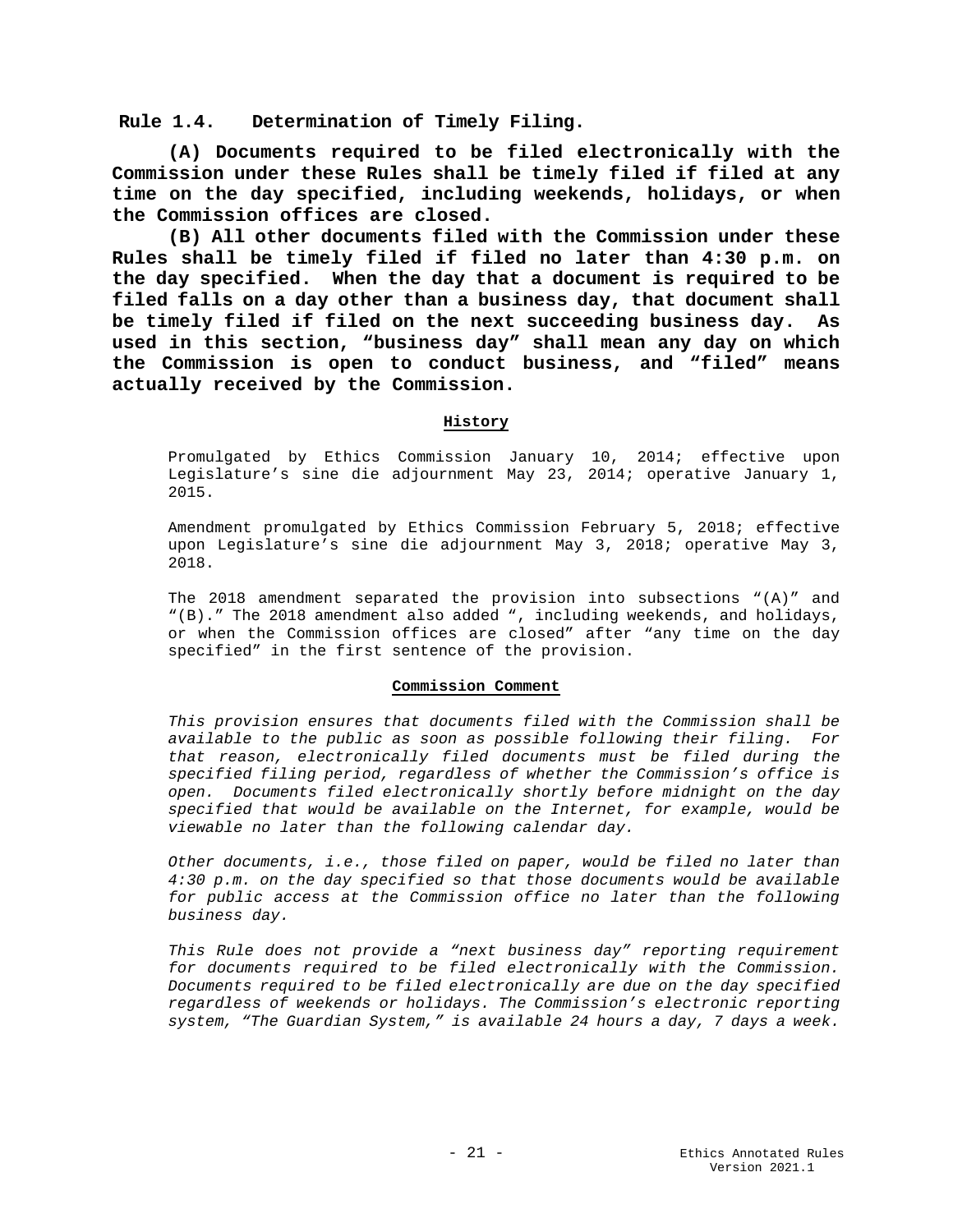<span id="page-21-0"></span>**Rule 1.5. Political Activity of Ethics Commissioners.**

**(A) No member of the Commission, while serving as a member of the Commission, shall:**

- **(1) be a candidate for elected office or hold any other public office;**
- **(2) be employed by any state agency; or**
- **(3) engage in any political activity, except to register and vote, to privately express opinions on political subjects or candidates, to participate in activities of a civic, community, social, labor, religious or professional organization and to engage in activities that further purposes of the Commission.**

**(B) As used in this section, "political activity" shall mean any activity to support or oppose (1) the election of a candidate for office; (2) a particular political party; or (3) initiative, referenda or state question.**

#### **History**

Promulgated by Ethics Commission January 10, 2014; effective upon Legislature's sine die adjournment May 23, 2014; operative January 1, 2015.

#### **Commission Comment**

*The provisions of Subsection A are designed to ensure that a member of the Commission is not part of the class subject to Commission regulation, other than as a member of the Commission. Subsection (A) (1) precludes a Commissioner from being subject to campaign finance Rules or to Rules affecting other state officers. Subsection (A) (2) prevents Commissioners from being subject to Rules governing the conduct of state officers and employees (other than as a member of the Commission). Subsection (A) (3) is designed to permit Commissioners to participate in normal activities that do not conflict with their duties as members of the Commission. Subsection (B), when combined with Subsection (A)(3), prohibits political activity by a Commissioner on behalf of any candidate for office, regardless of whether that office is at the federal, state or political subdivision level. The same is true of political party activity at any level. The final prohibition relates only to initiative, referenda or state questions at the state level.*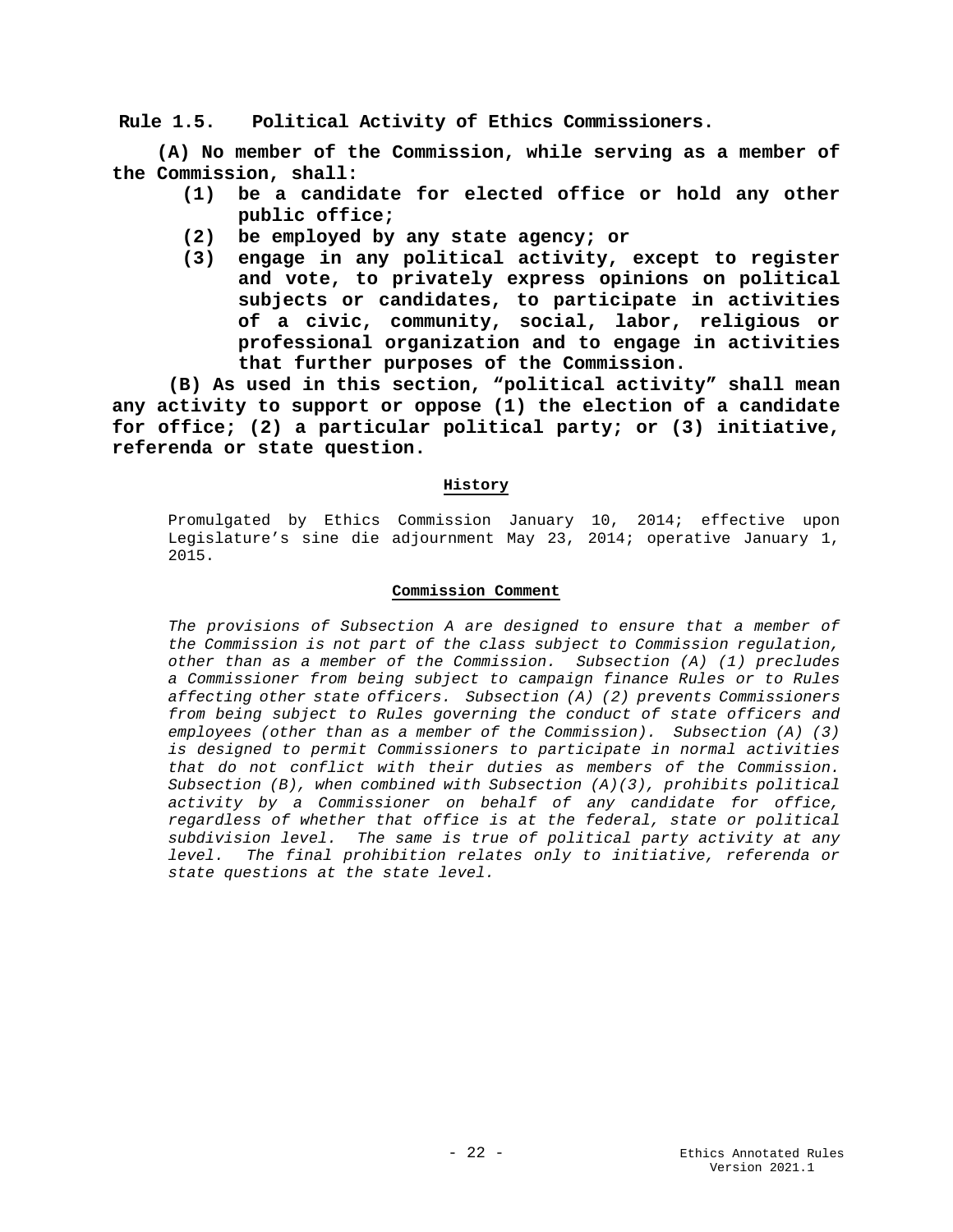#### <span id="page-22-0"></span>**Rule 1.6. Ethics Commissioner's Disqualification.**

**A member of the Commission shall disqualify or shall be disqualified by a majority vote of the other members of the Commission, in any matter in which the member's impartiality might reasonably be questioned.**

#### **History**

Promulgated by Ethics Commission January 10, 2014; effective upon Legislature's sine die adjournment May 23, 2014; operative January 1, 2015.

#### **Commission Comment**

*This provision requires a member of the Commission to disqualify in any matter in which the Commissioner's impartiality might be reasonably questioned. In addition, it permits a Commissioner to be disqualified upon a majority vote of the other Commissioners for the same reason, thus allowing the Commission to maintain its impartiality even in a case where a Commissioner declines to disqualify himself or herself.*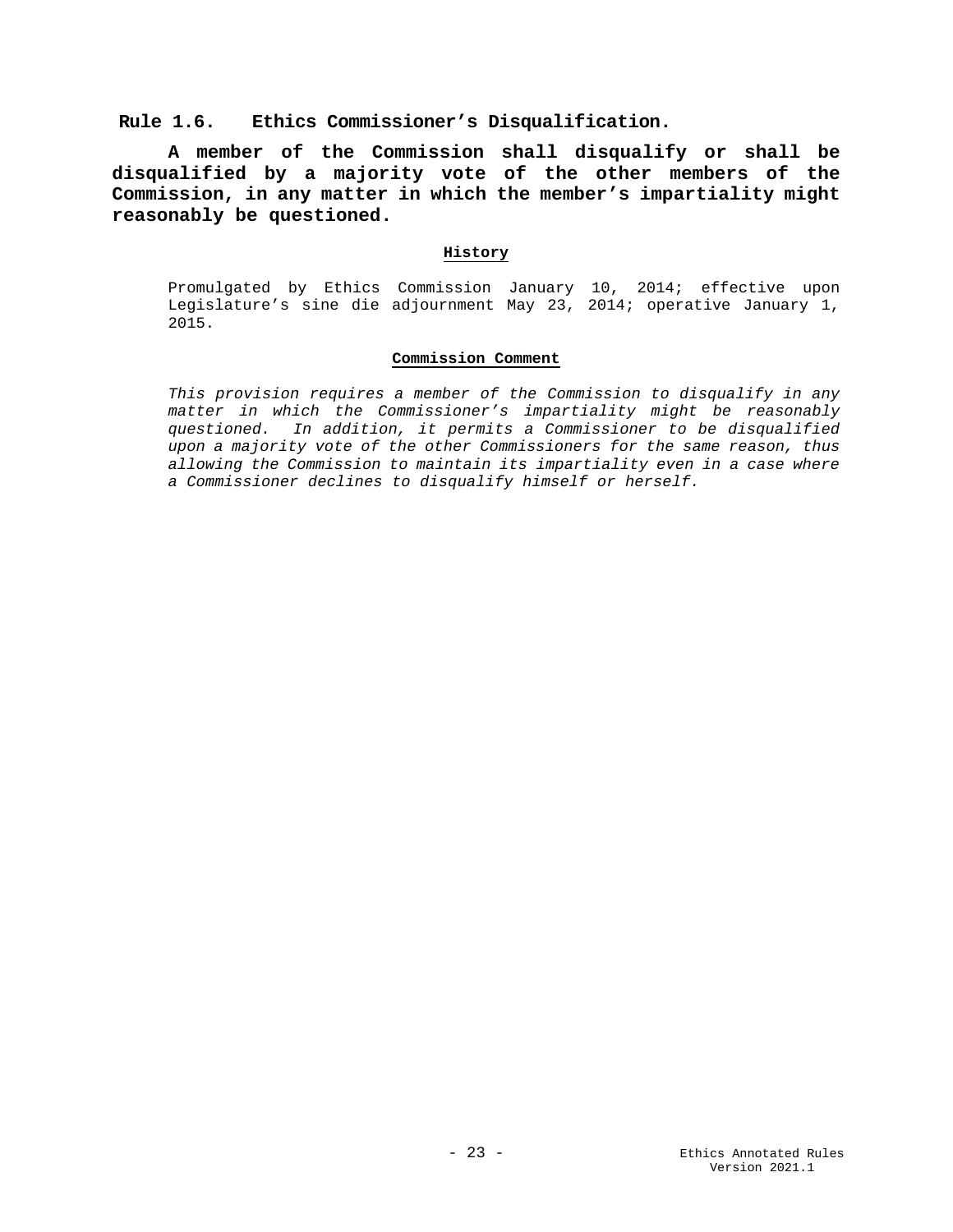#### <span id="page-23-0"></span>**Rule 1.7. Advisory Opinions.**

**The Commission may issue official advisory opinions interpreting these Rules as provided by Article XXIX, Section 5 of the Constitution of the State of Oklahoma and as requested by specific individuals. The Commission shall provide notice of at least thirty (30) days of a hearing on an advisory opinion. At least five (5) days before the hearing, comments and/or draft advisory opinions by Commission employees shall be made available**  The Commission shall accept both **written and oral comments about the draft advisory opinions and/or comments. Official advisory opinions shall be binding on the Commission. Failure of an individual to request an advisory opinion shall have no relevance in any subsequent proceeding involving that individual. The Commission shall not consider an advisory opinion on an issue that is pending before a court of law or before another agency of the State of Oklahoma. Any person with knowledge of such pending matter shall disclose such pending matter to the Commission.**

#### **History**

Promulgated by Ethics Commission January 10, 2014; effective upon Legislature's sine die adjournment May 23, 2014; operative January 1, 2015.

#### **Commission Comment**

*This provision complies with Okla. Const. art XXIX, § 5, which gives the Commission discretion to "respond, pursuant to its rules, to questions of specific individuals seeking an interpretation of the Commission's rules." Such official interpretations are binding on the Commission. The Commission acknowledges that application of its Rules may not be easily discerned for every fact situation. Provision for written and oral comments by the public is designed to ensure that the Commission adopts its advisory opinions only following an opportunity for affected parties to be heard. The statement that an individual's failure to request an advisory opinion shall have no relevance in any subsequent proceeding involving the individual is designed to prevent chilling of good faith efforts to comply with the Rules without obtaining an advisory opinion. Under ordinary circumstances, individuals should be able to read the Rules and understand what behavior is permitted, required or prohibited. The failure to request an advisory opinion should provide no basis for determining an individual's motives in complying with or violating the Rules. The Commission does not wish to inject itself into matters that are pending before a court of law or that are pending before another state agency, both to preclude improperly influencing resolution of the matter and to prevent "opinion shopping," i.e., the practice of asking more than one source in hopes of obtaining a favorable response from one. The requirement for disclosure of such pending matters is a further precaution against "opinion shopping." Ordinarily, the Commission will consider advisory opinions as they apply to the person requesting the opinion, not to third parties. In other words, the Commission would not consider a request as to how the Rules applied to*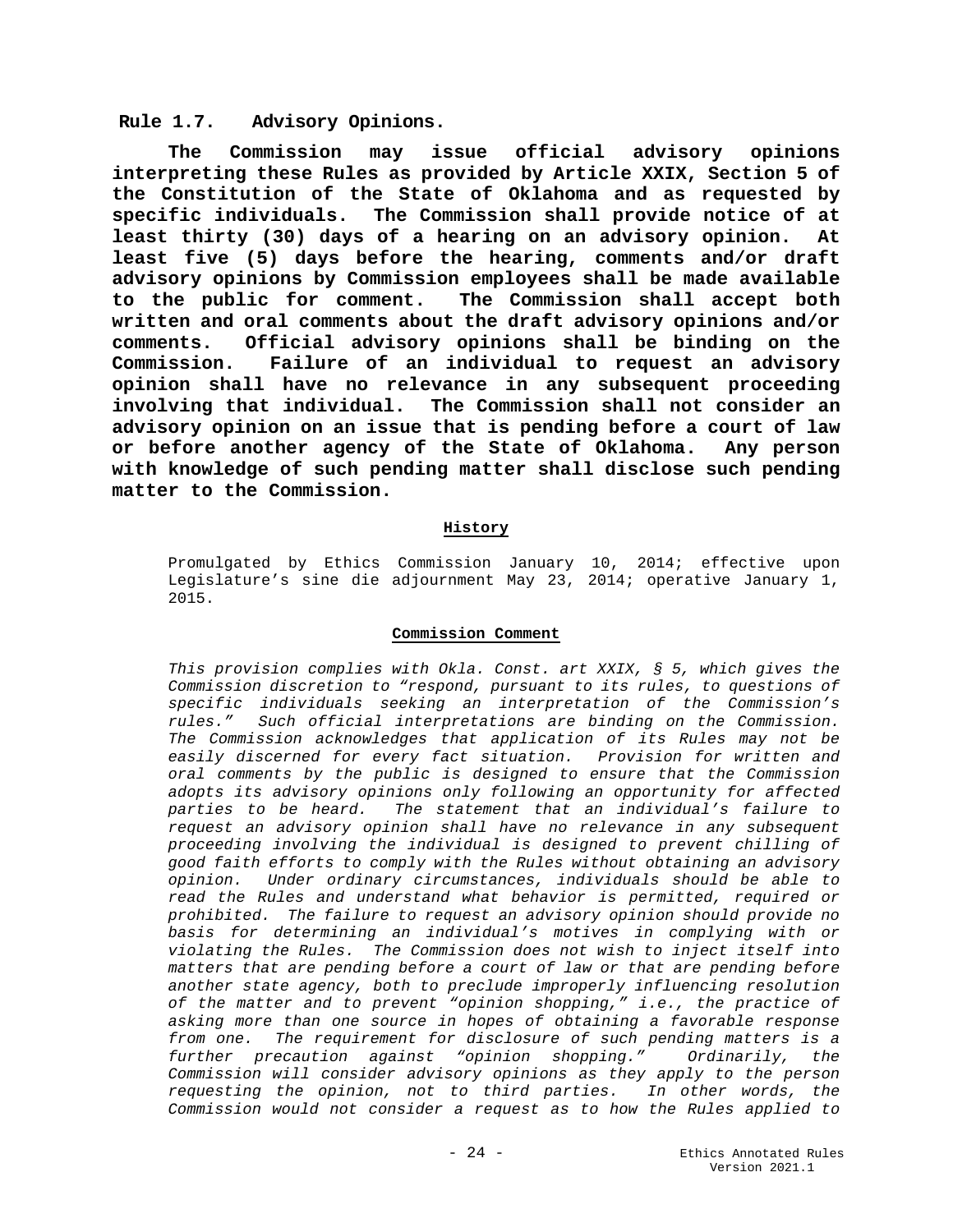*someone other than the person asking the question. Finally, the statement that advisory opinions are binding on the Commission applies only to official advisory opinions and not to general, routine advice and guidance provided by staff.*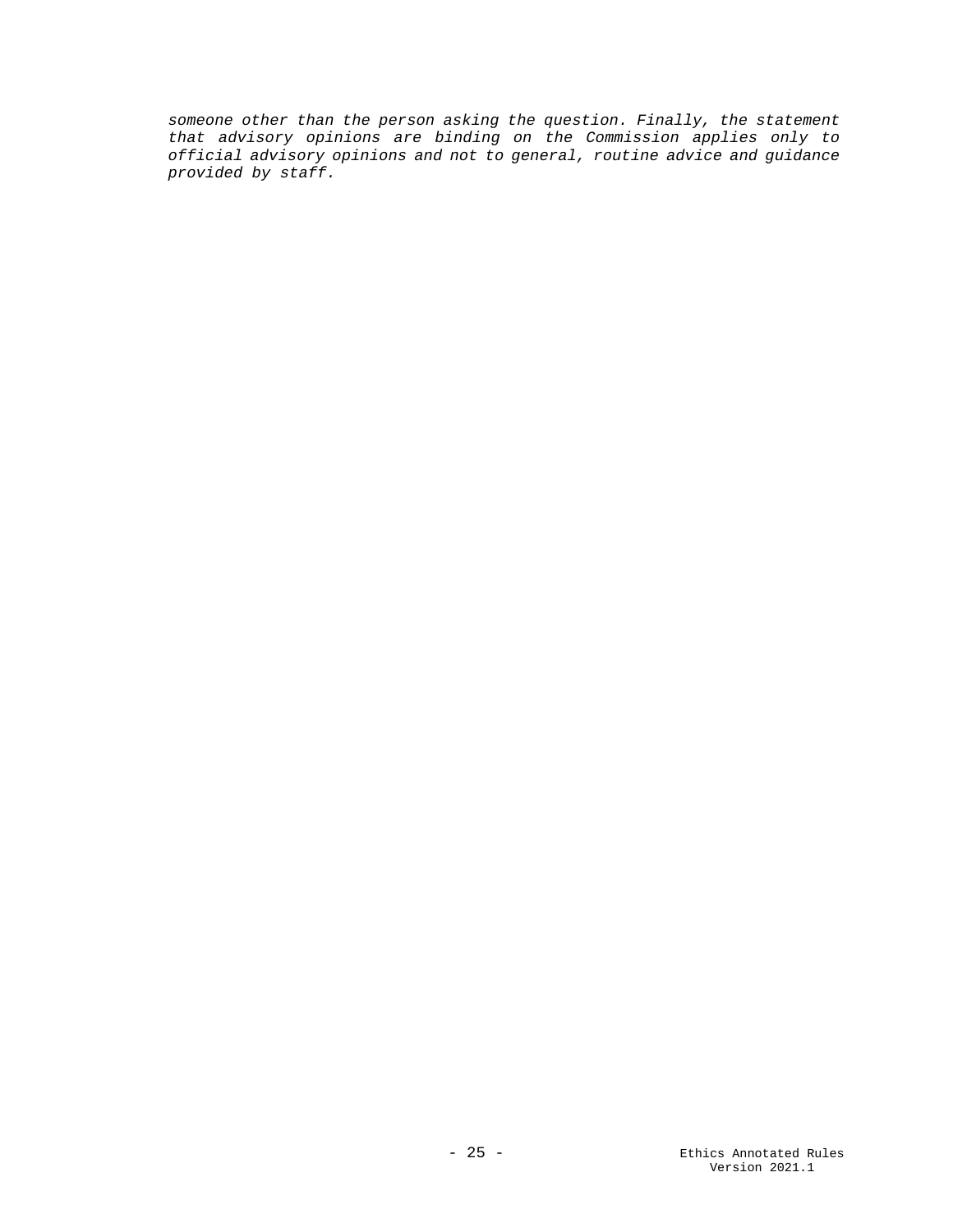<span id="page-25-0"></span>**Rule 1.8. Ethics Commission Publications and Continuing Education.**

**The Executive Director of the Commission shall prescribe forms, including software or other electronic forms, as required by these Rules and shall prescribe such other publications, including publications in an electronic format, as the Executive Director deems appropriate to facilitate implementation of and compliance with these Rules. The Executive Director is authorized to establish and collect fees to be charged to participants for training and educational seminars, classes and similar programs and for related materials. In establishing such registration fees, the Executive Director shall endeavor to recover costs to the Commission incurred in development and presentation of programs to assist in the implementation of and compliance with these Rules.**

#### **History**

Promulgated by Ethics Commission January 10, 2014; effective upon Legislature's sine die adjournment May 23, 2014; operative January 1, 2015.

Amendment promulgated by Ethics Commission January 9, 2015; effective upon sine die adjournment of the Legislature May 22, 2015; operative May 22, 2015.

The 2015 amendment added the following sentences: "The Executive Director is authorized to establish and collect fees to be charged to participants for training and educational seminars, classes and similar programs and for related materials. In establishing such registration fees, the Executive Director shall endeavor to recover costs to the Commission incurred in development and presentation of programs to assist in the implementation of and compliance with these Rules."

#### **Commission Comment**

*The purpose of this provision is to allow administrative design of forms to be used by the Commission without requiring consideration by the full Commission. It also is designed to give the Executive Director discretion in determining forms that meet the continuing needs of the Commission and its regulated community.*

*The Executive Director also is authorized to establish and collect fees to fund continuing education programs and other training and educational materials provided by the Commission.*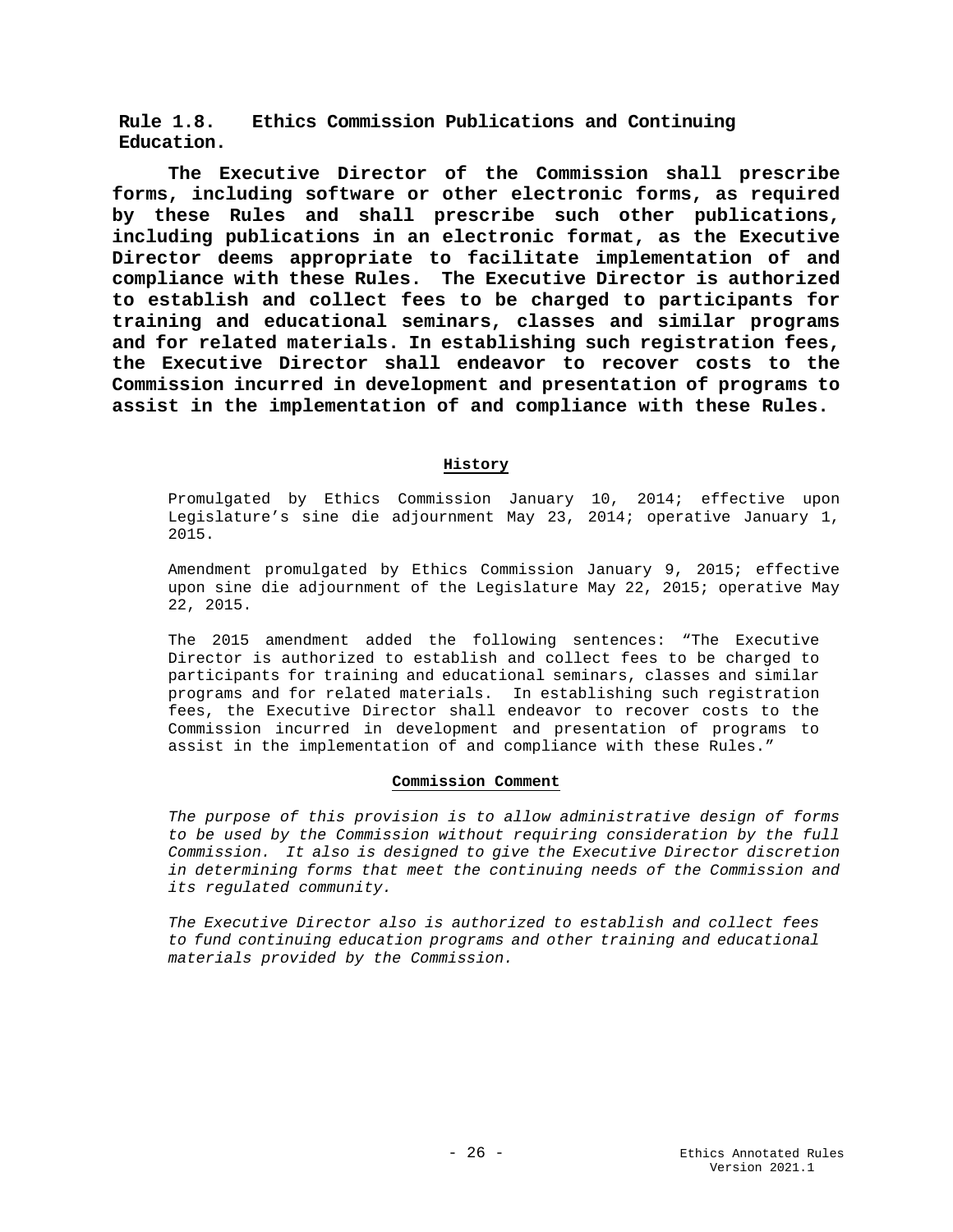<span id="page-26-0"></span>**Rule 1.9. Section Headings.**

**Section headings in these Rules are intended only for convenience; they are not part of the Rules and shall not be interpreted as modifying or changing the meaning of the Rules themselves.** 

#### **History**

Promulgated by Ethics Commission January 10, 2014; effective upon Legislature's sine die adjournment May 23, 2014; operative January 1, 2015.

#### **Commission Comment**

*This provision makes clear that it is the language of the Rules themselves that control application of those Rules. Section headings are merely for the convenience of the user.*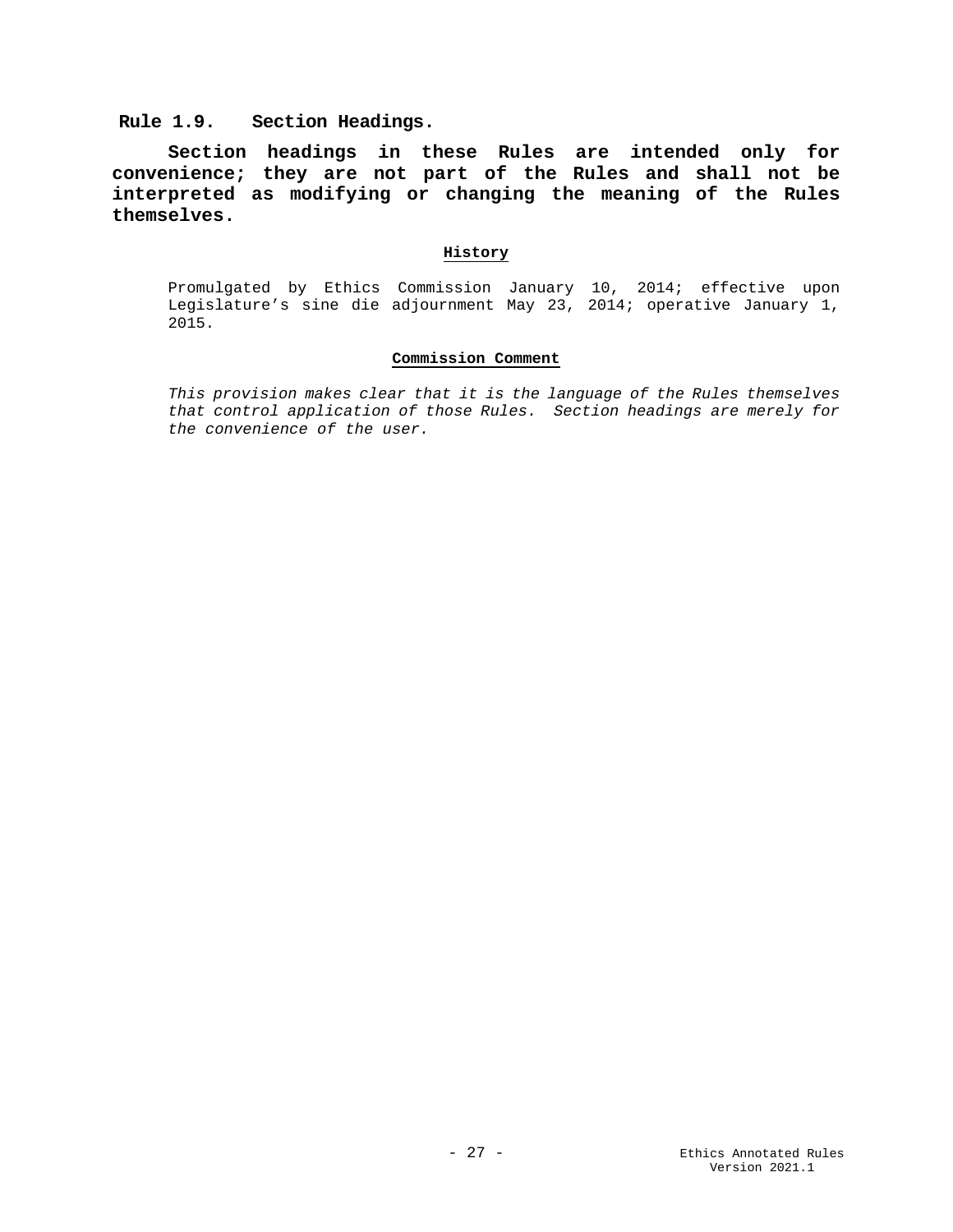#### **Campaign Finance**

<span id="page-27-2"></span><span id="page-27-1"></span><span id="page-27-0"></span>**Rule 2.1. Purpose of Rule 2.**

**The purpose of Rule 2 is to establish rules of ethical conduct for campaigns for elective state office and for campaigns for state initiatives and referenda.**

#### **History**

Promulgated by Ethics Commission January 10, 2014; effective upon Legislature's sine die adjournment May 23, 2014; operative January 1, 2015.

#### **Commission Comment**

*Pursuant to Okla. Const. art. XXIX, § 3, the Commission has authority to promulgate Rules of ethical conduct for campaigns for elective state office, and for campaigns for initiatives and referenda. The purpose of Rule 2 is to carry out that Constitutional responsibility.*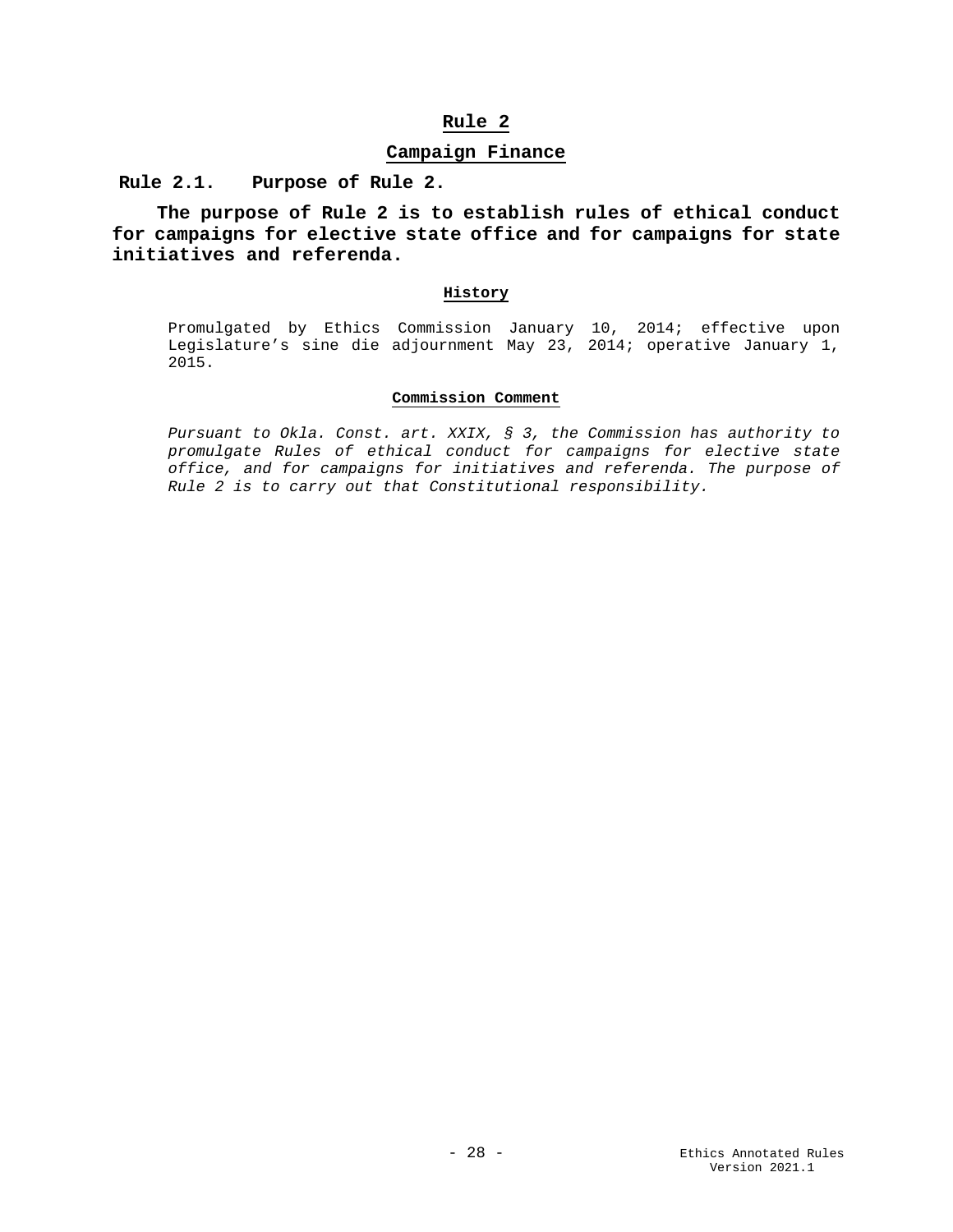<span id="page-28-0"></span>**Rule 2.2. Definitions.**

**As used in Rule 2:**

**1. "Campaign" means all activities for or against the election of a candidate for elective state office or for or against a state question;**

**2. "Candidate" means an individual who has filed or should have filed a statement of organization for a candidate committee for state office with the Commission as required by these Rules. A candidate committee shall include committees for candidates for partisan elective offices, for nonpartisan judicial offices and for judicial retention offices;**

**3. "Candidate committee" means the only committee authorized by a candidate to accept contributions or make expenditures on behalf of the candidate's campaign, including the campaign of a judicial retention candidate;**

**4. "Clearly identified candidate" means a candidate whose name, nickname, photograph or drawing appears, or whose identity is otherwise apparent by unambiguous reference;**

**5. "Commission" means the Oklahoma Ethics Commission;** 

**6. "Contribution" means any gift, subscription, loan, guarantee or forgiveness of a loan, conveyance, advance, payment, distribution or deposit of money made to, or anything of value given to, or an expenditure other than an independent expenditure made on behalf of, a political party, political action committee or candidate committee, but shall not include the value of services provided without compensation by an individual who volunteers those services;**

**7. "Electioneering communication" means any communication or series of communications that is sent by Internet advertising, direct mail, broadcast by radio, television, cable or satellite, or appears in a newspaper or magazine that (a) refers to a clearly identified candidate for state office, (b) is made within sixty (60) days before a general election (including a special general election) or thirty (30) days before a primary or runoff primary election (including a special primary or runoff primary election) for the office sought by the candidate, (c) that is targeted to the relevant electorate and (d) does not explicitly advocate the election or defeat of any candidate. "Relevant electorate" shall mean twenty-five thousand (25,000) or more persons in the State of Oklahoma in the case of a candidate for statewide elective office, two thousand five hundred (2,500) or more persons in the district the candidate seeks to represent in the case of a candidate for the Oklahoma State House of Representatives or judge of the District Court, and five thousand (5,000) or more persons in the**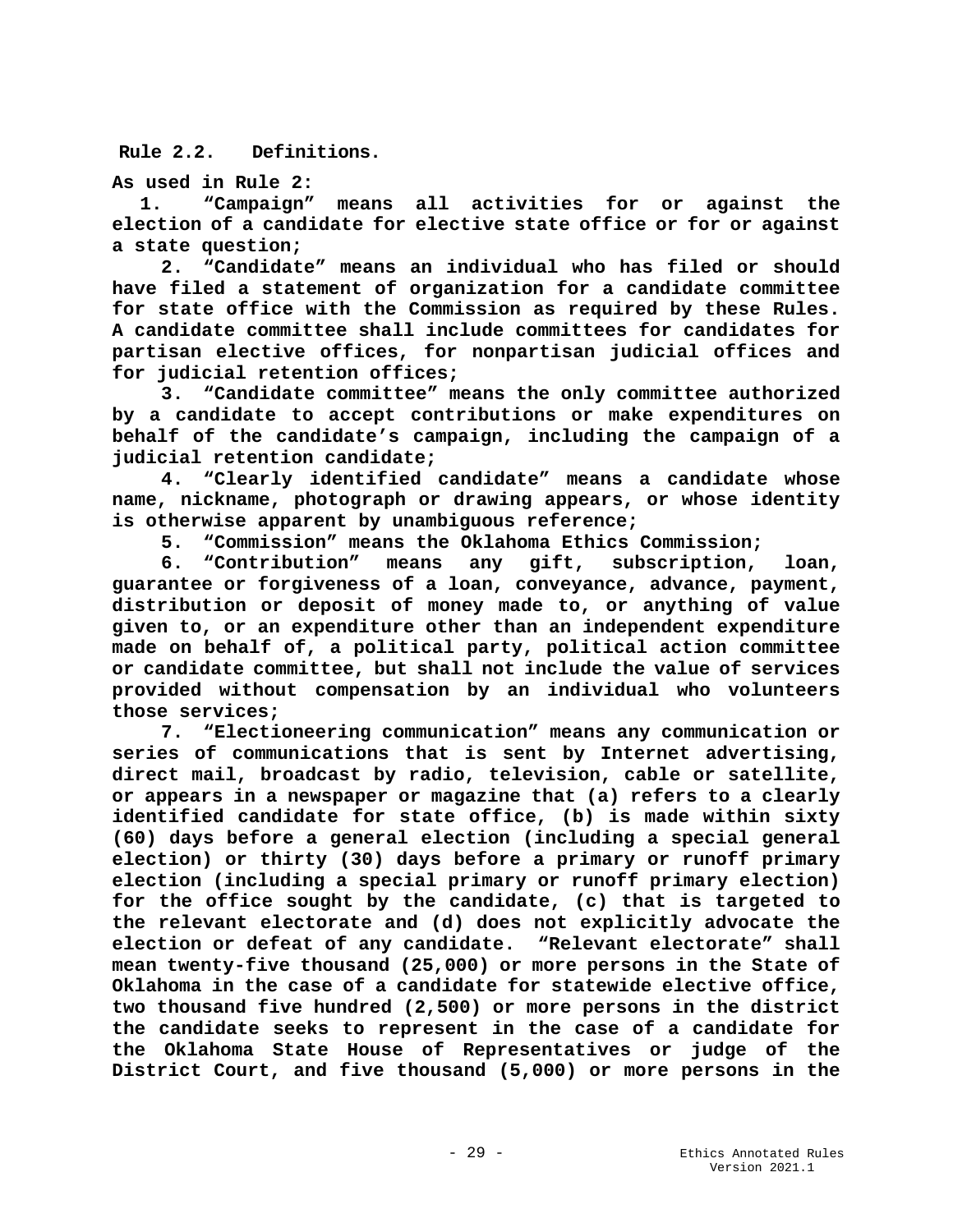**district the candidate seeks to represent in the case of all other elective state offices**;

**8. "Expenditure" means a purchase, payment, distribution, loan, advance, compensation, reimbursement, fee, deposit or gift made by a political party, political action committee, candidate committee or other individual or entity that is used to expressly advocate the election, retention or defeat of one or more clearly identified candidates or for or against one or more state questions;** 

**9. "Family member" shall include spouse, children (including stepchildren), mother, father, sister or brother;**

**10. "Independent expenditure" means an expenditure made by a person for a communication expressly advocating the election or defeat of a clearly identified candidate or a vote for or against the retention of a judicial retention candidate that is not made in coordination with, cooperation with, consultation with, or concert with, or at the request or suggestion of, a candidate, a candidate committee, or their agents, or a political party committee or its agents. An independent expenditure shall not include the display of a noncommercial yard sign, lapel pin, button, bumper sticker or similar de minimis display of support or opposition to a political party or a candidate;** 

 **11. "Independent judicial retention committee" means a political action committee organized exclusively for the purpose of making independent expenditures or electioneering communications supporting or opposing the retention of a candidate for judicial retention;**

 **12. "Labor union" means an organization of workers formed for the purpose of advancing its members' interests in respect to wages, benefits and working conditions;** 

 **13. "Limited committee" means a political action committee organized to make contributions to candidates. A limited committee may make independent expenditures or electioneering communications, but may not accept contributions in excess of the limits prescribed for limited committees;** 

 **14. "Officeholder expenses" means ordinary and necessary expenses incurred in connection with a candidate's duties as the holder of a state elective office, provided that the expenses are not otherwise reimbursed or paid for by the state. "Ordinary and necessary expenses" are those that would not exist but for the fact that the candidate was elected to and holds a state elective office;**

 **15. "Political action committee" means a limited or unlimited committee that has filed or should have filed a statement of organization with the Commission as required by these Rules;** 

 **16. "Political party" means a political party recognized under laws of this state;**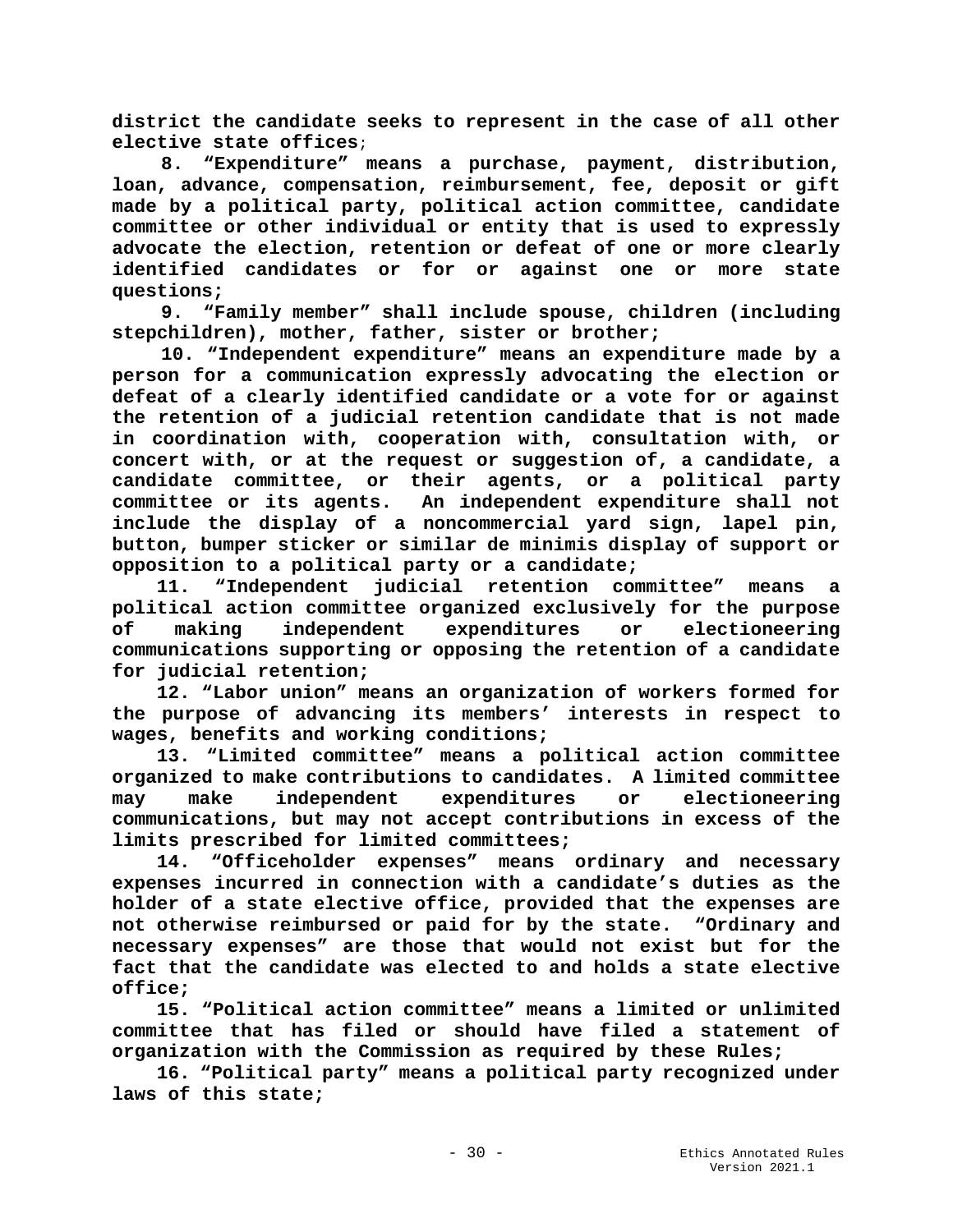**17. "Political party committee" means a committee authorized by the political party to accept contributions or make expenditures on behalf of the political party. A political party committee may include a state committee, a Congressional District committee, a county committee, a precinct committee or any other committee or entity of the party officially recognized in the party's bylaws or similar governing document;** 

**18. "State question communication" means an expenditure made by a person for a communication or series of communications that is sent by internet advertising, direct mail, broadcast by radio, television, cable or satellite, or appears in a newspaper, magazine, or other printed medium supporting or opposing a state question that is made within sixty (60) days before the election deciding the state question. A state question communication shall not include the display of a noncommercial yard sign, lapel pin, button, bumper sticker or similar de minimis display of support or opposition to a state question;**

 **19. "State question" means an initiative or referendum petition for which the Secretary of State has assigned a state question number; and**

 **20. "Unlimited committee" means an independent judicial retention committee, a political action committee organized exclusively for the purpose of making independent expenditures or electioneering communications or a political action committee organized exclusively for the purpose of advocating the approval or defeat of a state question.** 

### **History**

Promulgated by Ethics Commission January 10, 2014; effective upon Legislature's sine die adjournment May 23, 2014; operative January 1, 2015.

Amendment promulgated by Ethics Commission January 27, 2017; effective upon sine die adjournment of the Legislature May 26, 2017; operative May 26, 2017.

The 2017 amendment added subsection number (19), and it moved the language under subsection "18" to subsection number (19). The 2017 amendment added the following language under subsection number 18: "'State question communication' means an expenditure made by a person for a communication or series of communications that is sent by internet advertising, direct mail, broadcast by radio, television, cable or satellite, or appears in a newspaper, magazine, or other printed medium supporting or opposing a state question that is made within sixty (60) days before the election deciding the state question. A state question communication shall not include the display of a noncommercial yard sign, lapel pin, button, bumper sticker or similar de minimis display of support or opposition to a state question;" The 2017 amendment replaced subsection number (19) with subsection number (20).

Amended by the Legislature via HB3827 (2020); signed by the Governor May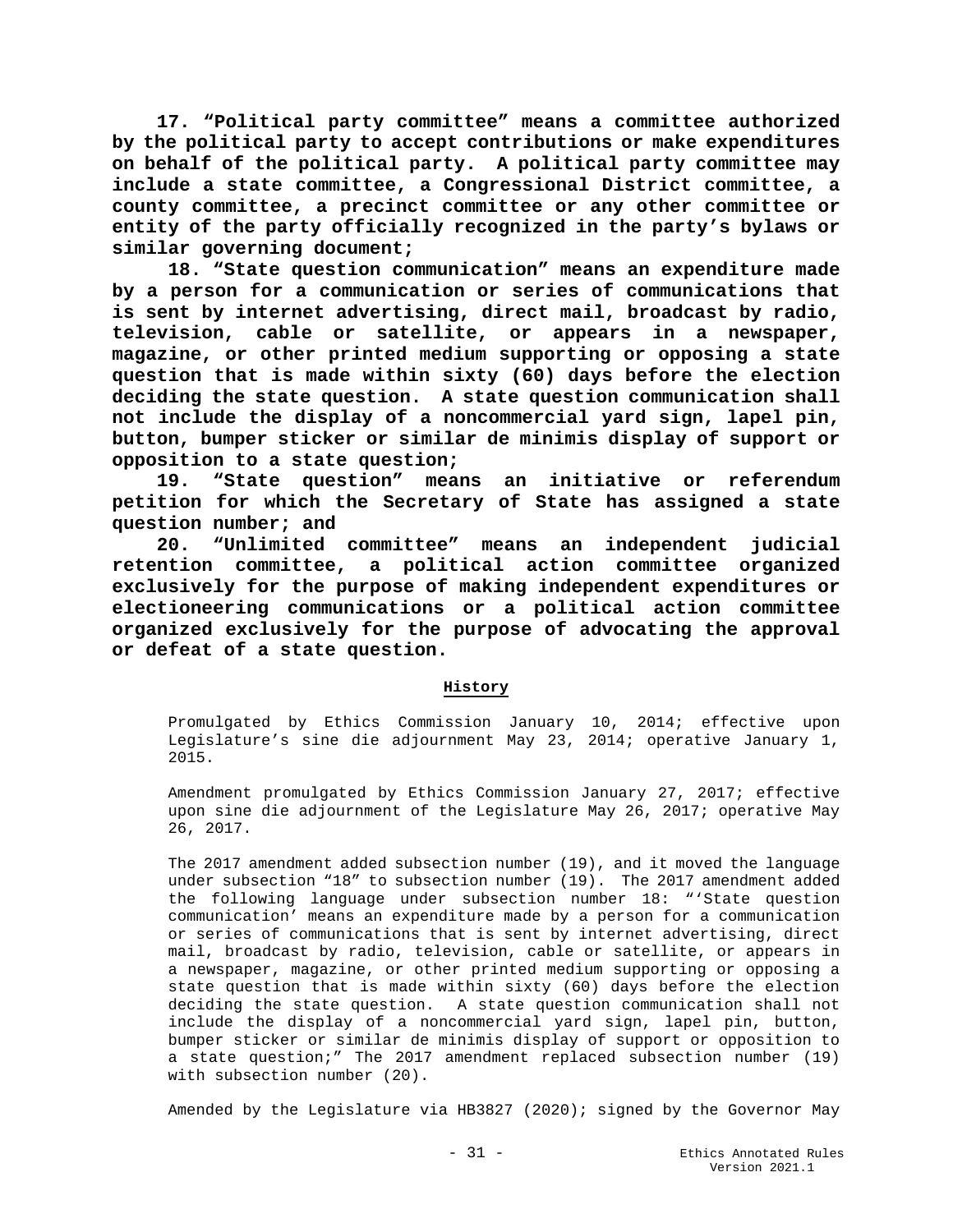21, 2020; effective November 1, 2020.

The 2020 amendment made by the Legislature redefined "state question" under subsection number (19) from "an initiative or referendum petition for which the Governor has issued a proclamation setting the date on which an election shall be held or a legislative referendum referred by the Legislature for a vote of the people" to "an initiative or referendum petition for which the Secretary of State has assigned a state question number."

#### **Commission Comment**

*Individuals who meet the definition of "candidate" are distinguishable from those who have filed a Declaration of Candidacy under the Election Code in that those required to file a Statement of Organization with the Commission may be required to do so before formalizing their candidacy by filing a Declaration of Candidacy. The definition is inclusive not just of those seeking elective office, but those whose names appear on retention ballots.*

*"Candidate committee" limits each candidate to a single authorized committee. It makes clear that this committee is the only one that has the candidate's approval for campaign activities.*

*The definition of "clearly identified candidate" is intended to emphasize that a candidate's name is not required when an independent expenditure, for example, is made.*

*The definition of "contribution" is intended to be all-inclusive except for independent expenditures, volunteer services and other items specifically excluded by these Rules. Volunteer services cannot be provided through a third party. For example, an employer who "volunteers" the services of an employee would be making a contribution to a campaign for the value of the employee's services. A corporation would be prohibited from providing an employee as a volunteer. A mere indication of support for or endorsement of a candidate is considered a volunteer service and thus not a contribution.* 

*"Corporation" includes "all associations and joint stock companies having any power or privileges, not possessed by individuals." Okla. Const. art. 9, § 1.*

*"Electioneering communications" are distinguishable from "independent expenditures" in that the mere reference to a clearly identified candidate for state office may trigger the application, even though the communication advocates neither the election nor defeat of the candidate. Because the requirement is for a "clearly identified candidate" it is not necessary that the candidate's name appear. A communication that does not meet the time criterion to be considered as an electioneering communication may be issue advocacy, which is unregulated. However, a communication that would otherwise be considered issue advocacy may become an electioneering communication by operation of law if it meets the criteria in this definition.*

*An "independent expenditure" is distinguishable from an electioneering communication in that an independent expenditure is used to explicitly*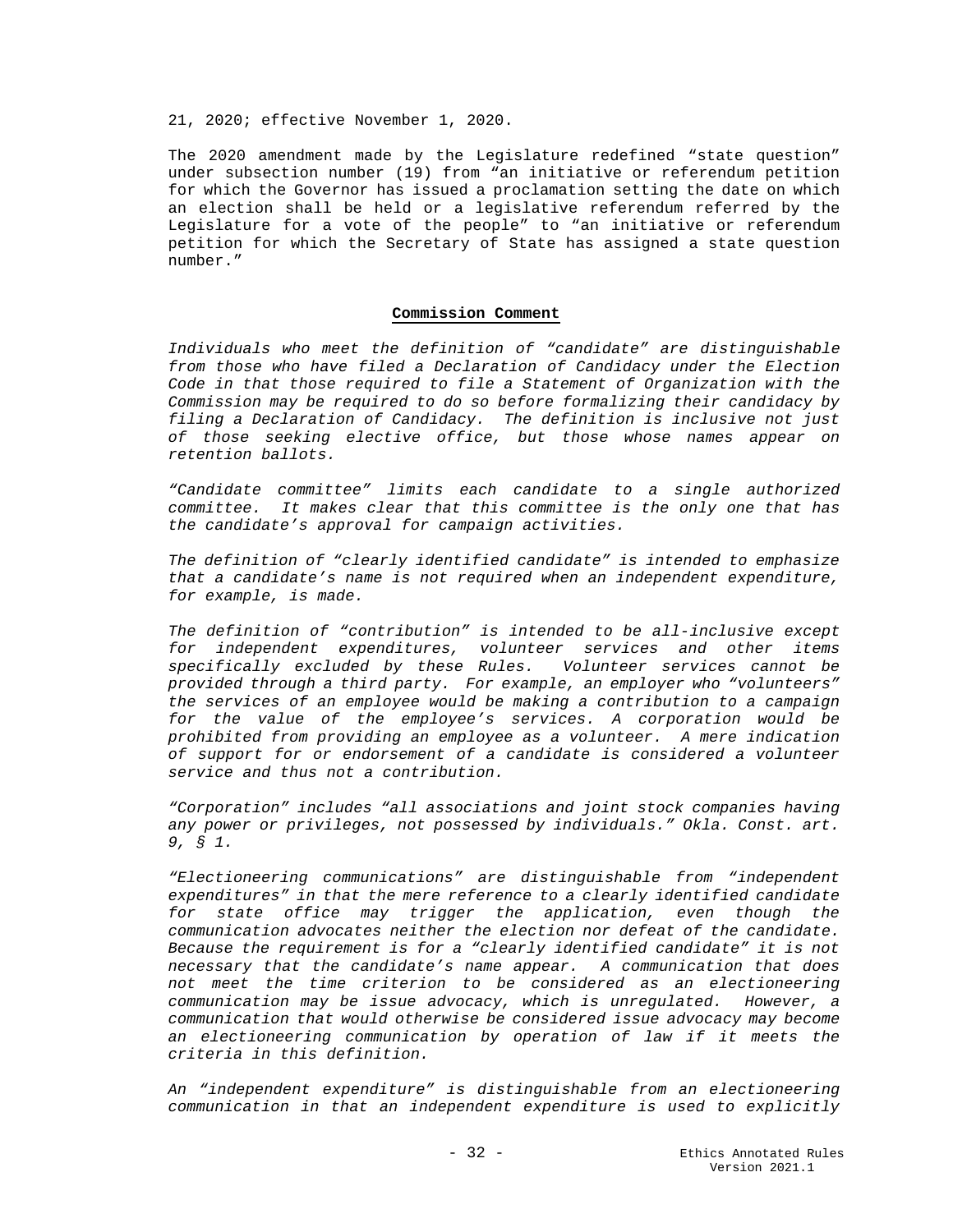*advocate the election or defeat of a clearly identified candidate or a vote for or against the retention of a judicial retention candidate. The last sentence in the definition is intended to emphasize that citizens*  who indicate their support for or opposition to candidates by posting *campaign signs on their private property are not making independent expenditures.*

*An "independent judicial retention committee" is a special purpose unlimited political action committee created specifically to support or oppose candidates for judicial office.*

*A "limited committee" is a traditional political action committee organized for the purpose of making contributions to candidates for state office. Because it is making direct contributions to candidates, a limited committee is subject to limitations as to the amounts and sources of contributions that it may receive and the amounts of contributions that it can make to candidates and others. Limited committees also may make contributions to candidates for county, municipal and school district offices, subject to statutory law.* 

*The definition of "officeholder expenses" is intended to provide clarity and guidance for the lawful expenditure of a candidate's campaign contributions for their duties as an officeholder. Officeholders are those who are elected to, and holding, elective state office. A legal test to be applied is the "but for" test in the second sentence of the definition.*

*The definition of "political action committee" includes both limited and unlimited committees and is intended to make unambiguous the fact that a political action committee is subject to the Rules whether or not it has registered with the Commission.*

*The definition of "political party" defers to the statutory process for recognition of political parties as prescribed in the Constitution and the Election Code.* 

*The definition of "political party committee" makes clear that the term includes not just a state committee, but sub-units such as a county committee. It also includes organizations within the political party's official structure provided those organizations are "officially recognized" in the party's governing document.*

*The definition of "state question" makes certain the date on which the Rules affecting campaigns for initiative and referenda take effect.*

*A "state question communication" is distinct from either an independent expenditure or electioneering communication in that it does not involve communications concerning candidates but instead supports or opposes state questions.*

*An "unlimited committee," often referred to as a "Super PAC" is one that is virtually unlimited as to the sources and amounts of contributions it may receive and the amounts of expenditures it may make. An "unlimited committee" may not make direct contributions to or receive contributions from candidates, political parties or limited political action committees. It may engage only in independent expenditures or electioneering communications in campaigns involving candidates or in*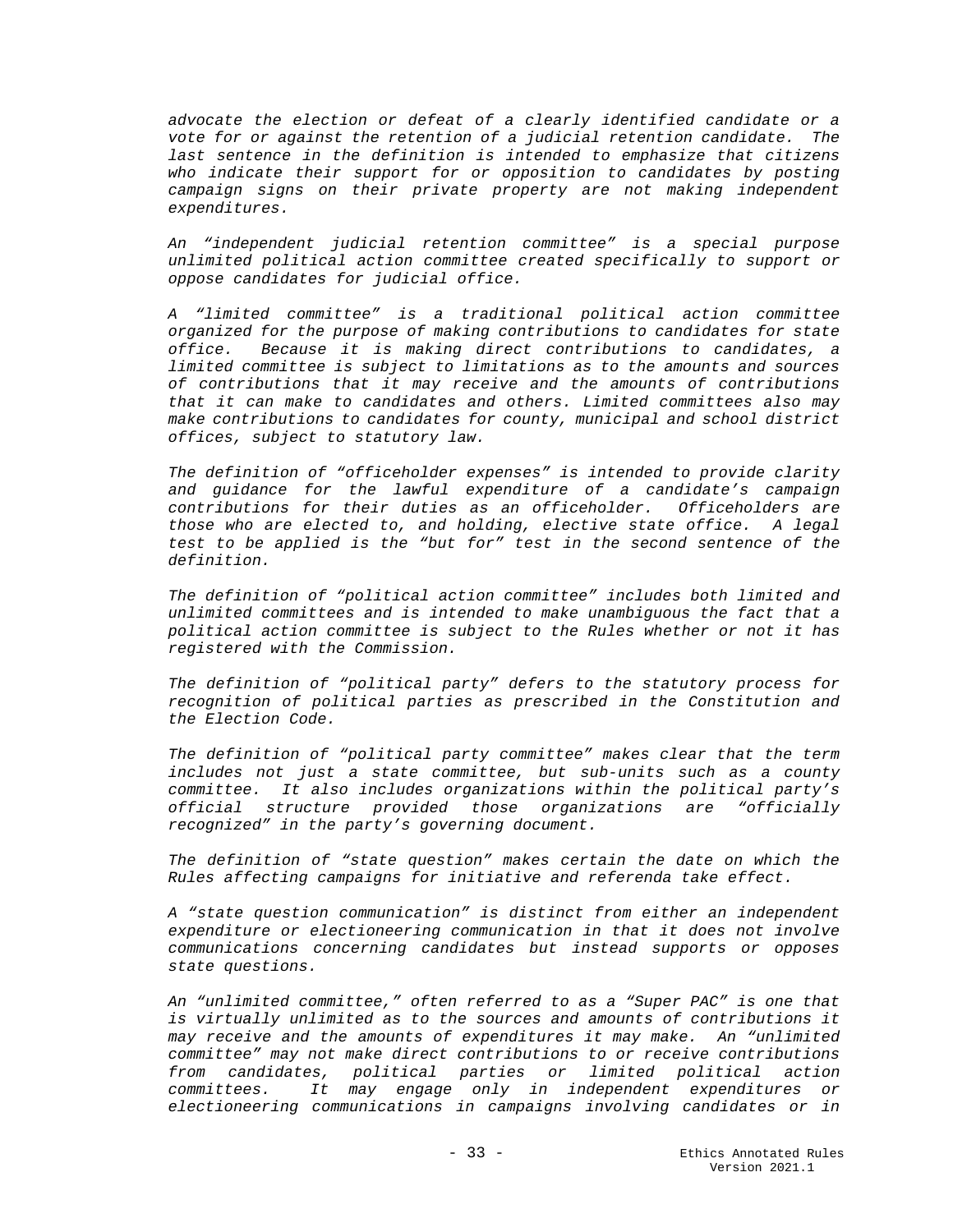*advocating the passage or defeat of a state question. Unlimited committees must disclose expenditures and contributions to the Ethics Commission.*

*Advisory Opinion 2015-01: "The Ethics Commission recognizes what is commonly known as the "press exemption" for contributions and expenditures. Generally, a contribution or expenditure does not include any news story, commentary, or editorial distributed through the facilities of any broadcasting station, newspaper, magazine, or other periodical publication, unless such facilities are owned or controlled by any political party, political action committee, candidate, candidate committee or ballot measure committee. This exemption acknowledges the Freedom of the Press encompassed in the First Amendment to the United States Constitution to gather and report on news; however, this exemption is not without narrow limitations. The press exemption calls for a twostep process to determine its application. The first step is to determine whether the press entity is owned or controlled by a political party, political action committee, candidate, candidate committee or ballot measure committee. The second step is to determine whether the press entity is acting as a press entity in making the broadcast or distribution." 2015 OK Ethics 01.*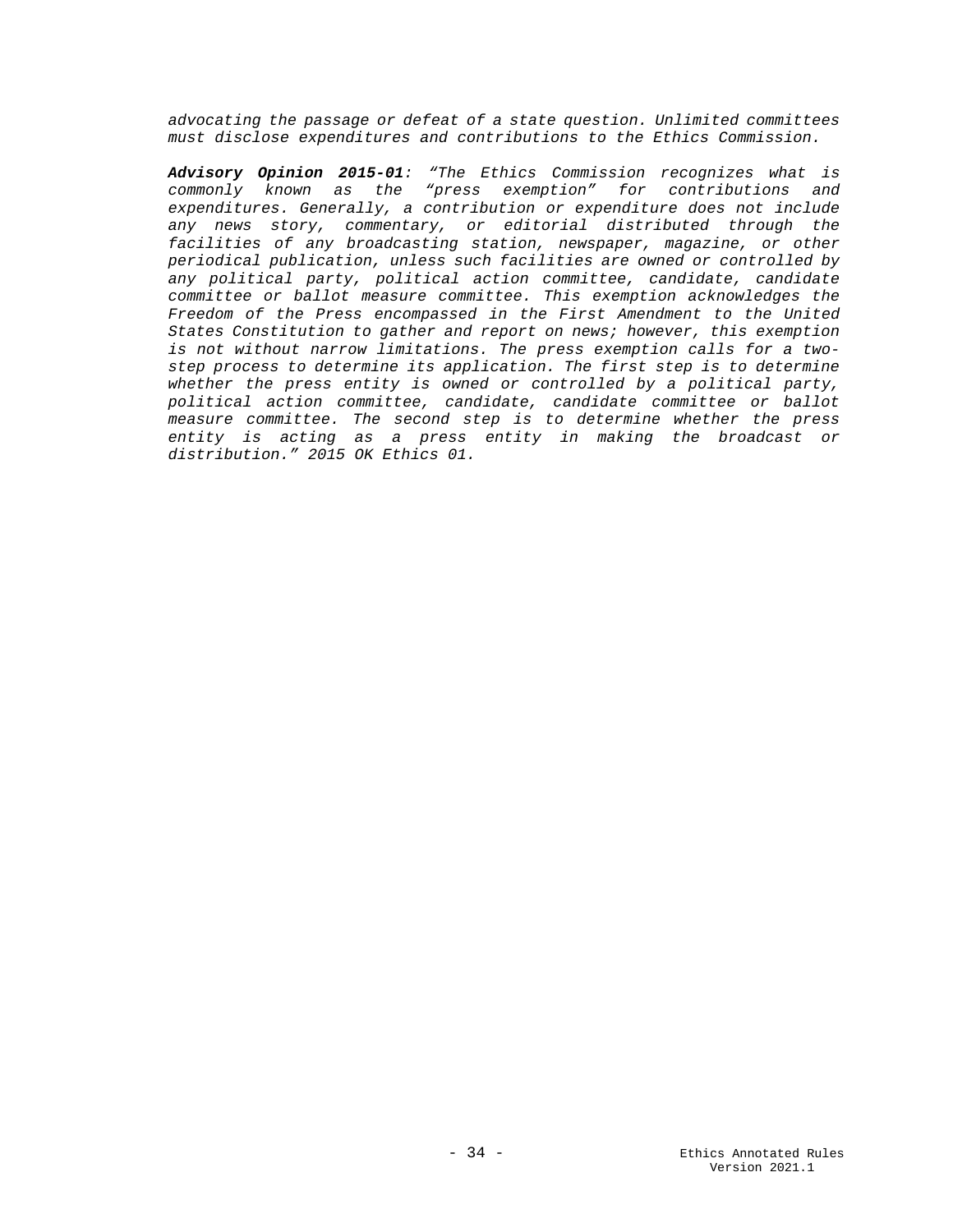<span id="page-34-1"></span><span id="page-34-0"></span>**Rule 2.3. Prohibited Uses of Public Funds for Political Fund-Raising.**

**No state officer or employee shall use or authorize the use of public funds, property or time to solicit, receive or accept funds for a political party, a political action committee, a candidate or a state question campaign, except as permitted by law or these Rules. Any unsolicited funds tendered in violation of this section shall not be accepted by the intended recipient and shall be returned to the sender as soon as possible. This prohibition shall apply to federal, state and political subdivision committees.**

#### **History**

Promulgated by Ethics Commission January 10, 2014; effective upon Legislature's sine die adjournment May 23, 2014; operative January 1, 2015.

Amendment promulgated by Ethics Commission January 9, 2015; effective upon sine die adjournment of the Legislature May 22, 2015; operative May 22, 2015.

The 2015 amendment added the following sentence: "This prohibition shall apply to political fund-raising activities for federal, state and political subdivision committees."

Amendment promulgated by Ethics Commission December 11, 2015; effective upon sine die adjournment of the Legislature May 27, 2016; operative May 27, 2016.

The 2016 amendment deleted "political fund raising activities for" from the last sentence of the provision. The sentence read as follows: "This prohibition shall apply to political fund raising activities for federal, state and political subdivision committees."

#### **Commission Comment**

*This provision adds instructions to recipients of unsolicited funds to previous prohibitions against the use of public funds, property or time for solicitation, receipt or acceptance of funds for a political party, political action committee, candidate or state question campaign. Those individuals are directed to return any funds tendered in violation of this section immediately. Individuals returning such funds may advise the sender of the reason the funds are being returned and may provide information limited to instructions as to how the lawful way funds may be contributed.* 

*The prohibition against use of public funds, property or time is not just for state committees, but for federal and state political subdivision committees as well.*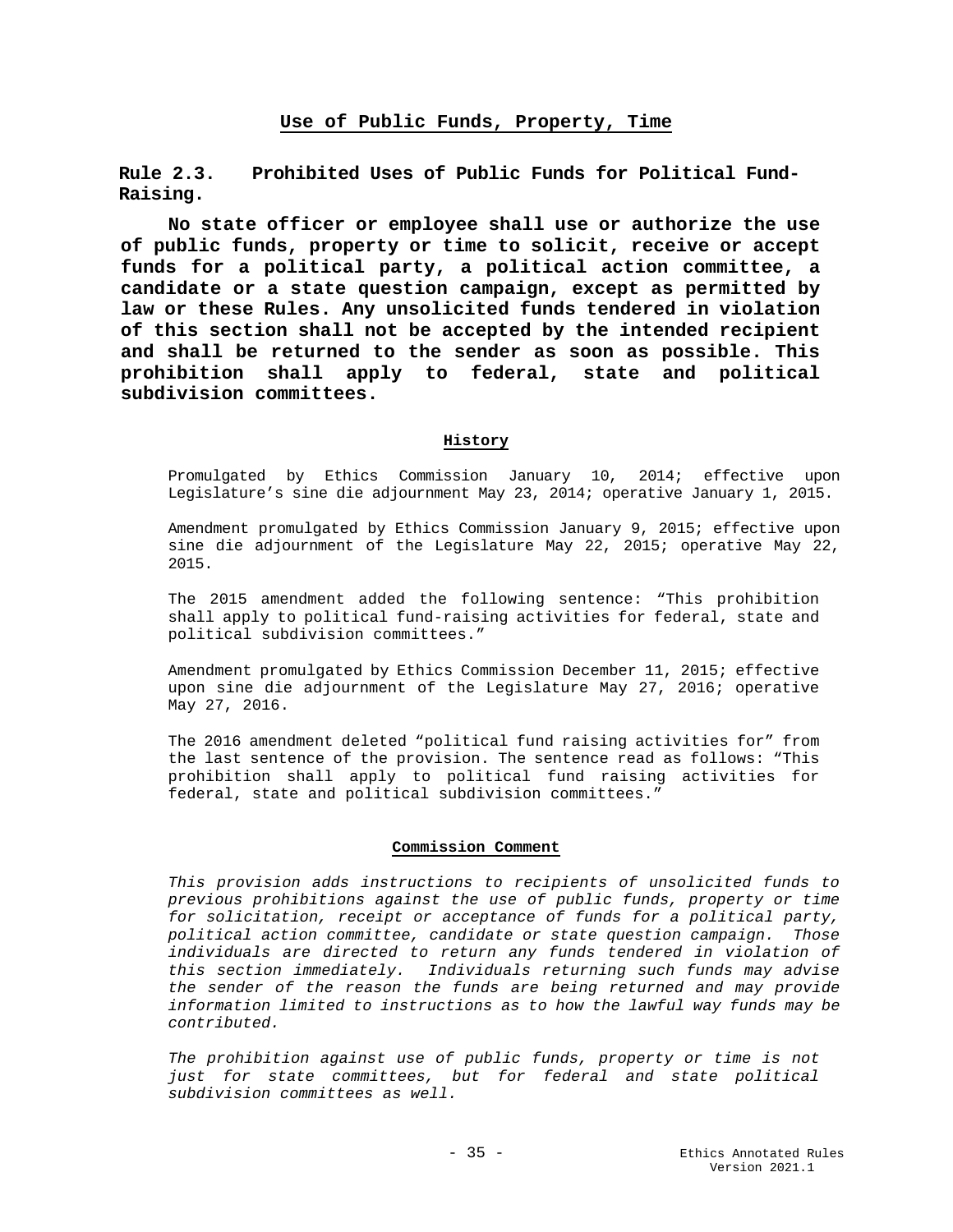*State officials who direct or authorize the expenditure of any public funds, except as authorized by law, to be used to support or oppose any measure that is being referred to or citizens are attempting to have referred to a vote of the people by means of initiative or referendum, shall be guilty of a misdemeanor and removed from office as prescribed by law. Quinn v. City of Tulsa, 1989 OK 112 ¶38, 777 P.2d 1331, 1338- 39; 26 O.S. § 16-119.*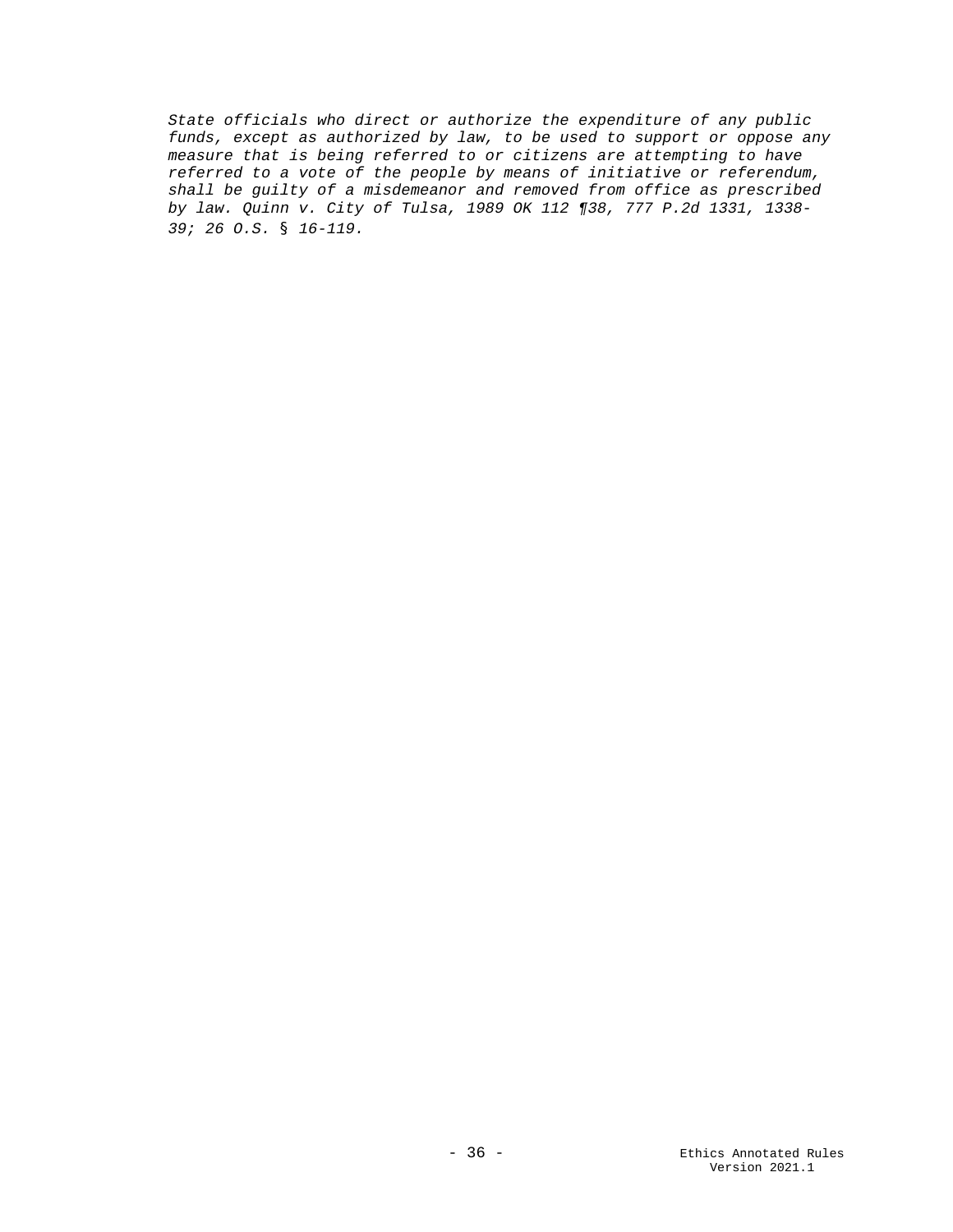**Rule 2.4. Prohibited Uses of Public Funds to Influence Elections.**

**No person shall use or authorize the use of public funds, property or time to engage in activities designed to influence the results of an election for state office or a state question, except as permitted by law or these Rules. This section shall not prohibit an elected state officer from expressing his or her opinion or position on any issue.**

### **History**

Promulgated by Ethics Commission January 10, 2014; effective upon Legislature's sine die adjournment May 23, 2014; operative January 1, 2015.

#### **Commission Comment**

*This section prohibits campaigning for state office or on a state question by use of public funds, property or time. It also provides that elected officials do not violate this prohibition by stating positions or opinions on political issues. An employee of an elected official would not violate this Rule by providing information concerning the elected official's previously stated position on a political issue.*

*Staff Memorandum 2017-01: Rule 2.4 does not prohibit use of state resources in advocacy for or against legislation. However, such advocacy may require registration and reporting as a lobbyist or legislative liaison under Rule 5. Further, an officer or employee whose agency has more restrictive policies than the Ethics Commission must comply with those more restrictive policies. The Ethics Commission will not enforce an agency's policies that are more restrictive than the Ethics Rules.*

*State officials who direct or authorize the expenditure of any public funds, except as authorized by law, to be used to support or oppose any measure that is being referred to or citizens are attempting to have referred to a vote of the people by means of initiative or referendum, shall be guilty of a misdemeanor and removed from office as prescribed by law. Quinn v. City of Tulsa, 1989 OK 112 ¶38, 777 P.2d 1331, 1338- 39; 26 O.S. § 16-119.*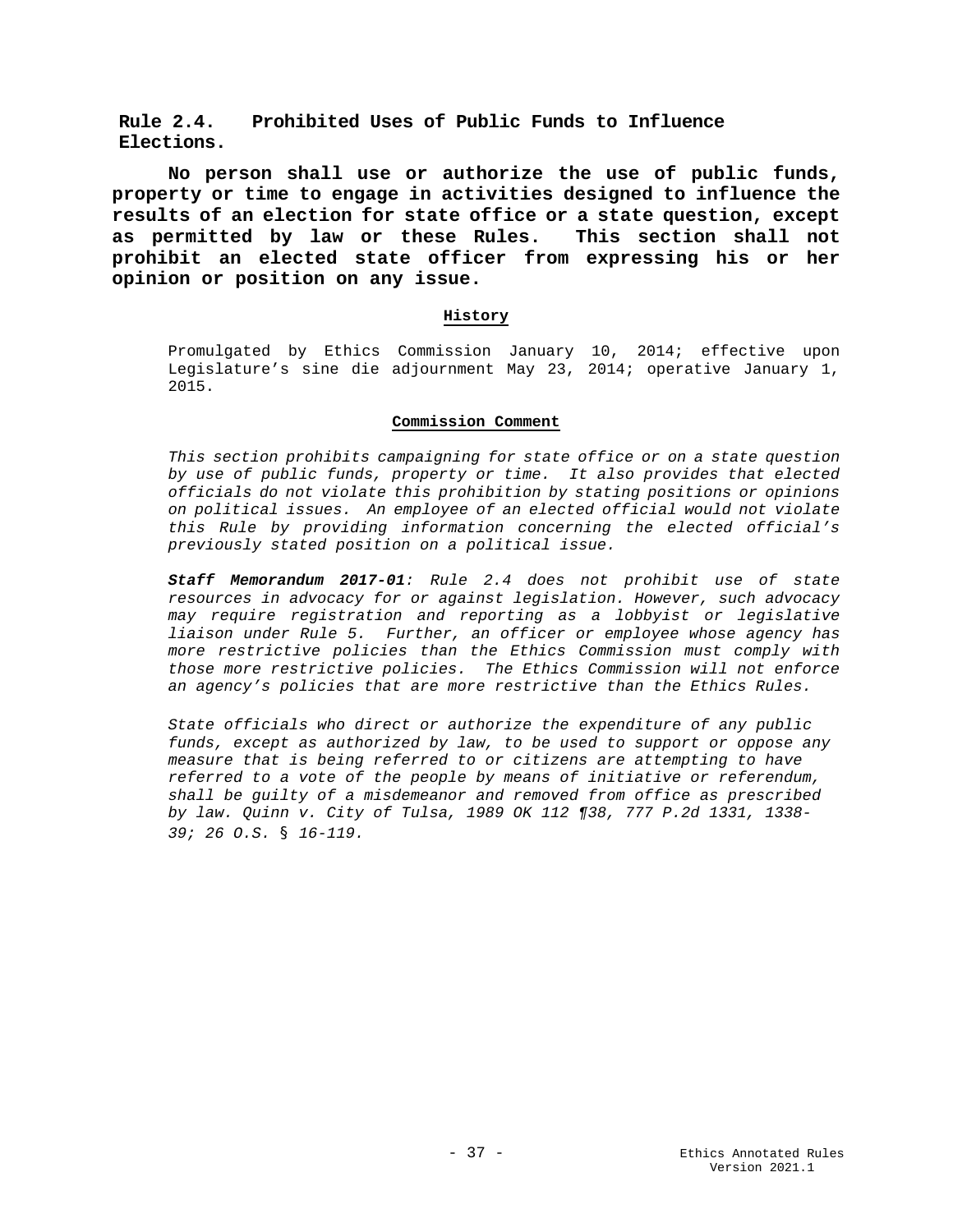**Rule 2.5. Elective Officer Prohibited From Soliciting Contributions from Employees.** 

**No elected state officer shall knowingly solicit, directly or indirectly, a contribution to his or her campaign from any state officer or employee employed by the elected state officer's agency or any person who works for the elected state officer's agency through a third-party contract.** 

## **History**

Promulgated by Ethics Commission January 10, 2014; effective upon Legislature's sine die adjournment May 23, 2014; operative January 1, 2015.

## **Commission Comment**

*An elected state officer is prohibited from soliciting campaign contributions from state officers and employees who are employed by the officer's agency, and the prohibition extends to other parties who perform work for the agency through a third-party contract. This latter prohibition is not intended to prohibit solicitation of owners, officers or employees who may provide services or goods for the agency through central purchasing services, but for those who actually work for the agency directly, such as outside legal counsel. An indirect violation of this section may occur if a deputy, assistant or other state employee who reports to the elected state officer makes a prohibited solicitation with the elected state officer's knowledge.*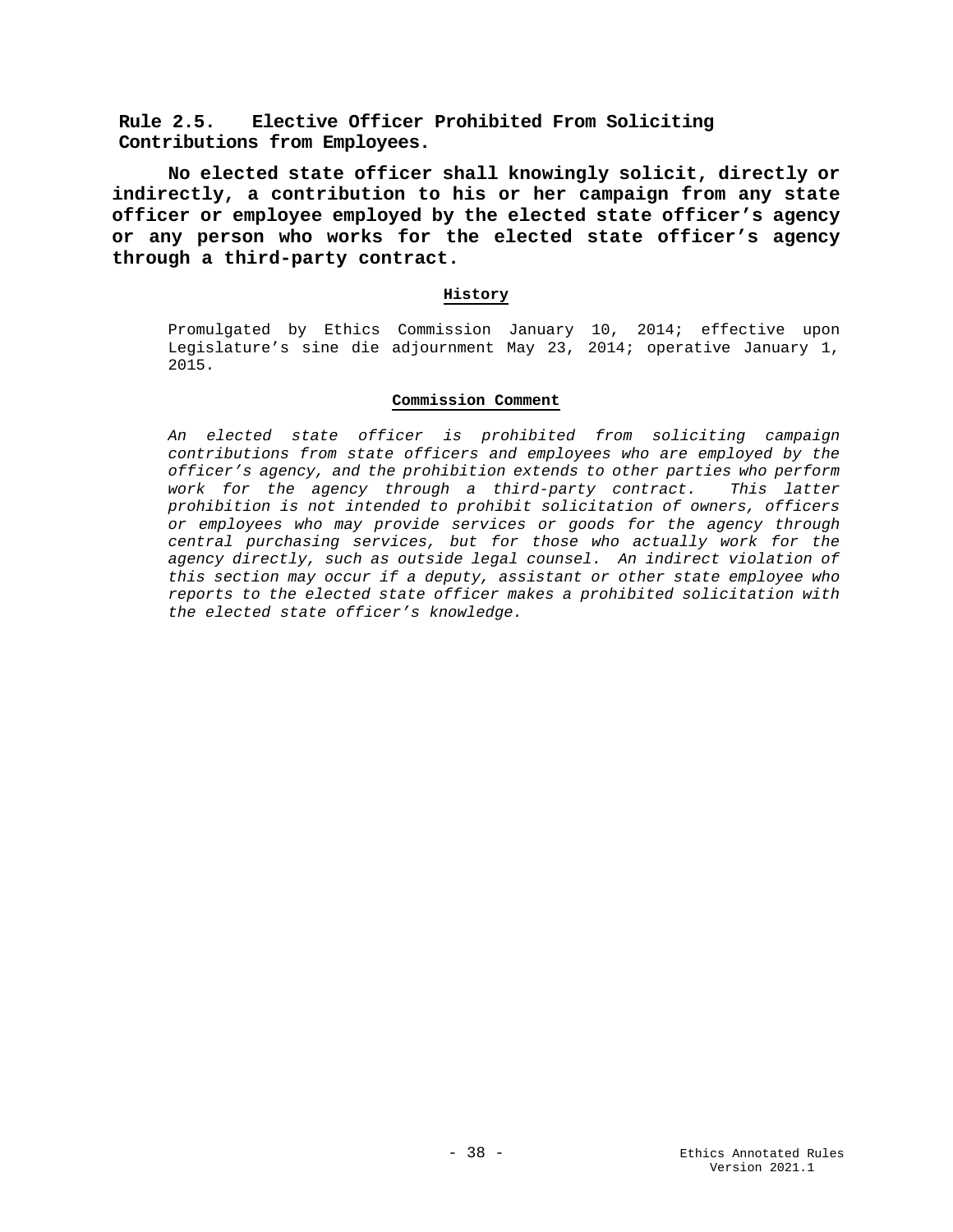**Rule 2.6. Political Fund-Raising Prohibited on State Property.**

**No person shall solicit or accept a contribution for a political party, a political action committee, a candidate or a state question campaign in any area of the state capitol building under any circumstances. No person shall solicit or accept a contribution for a political party, a political action committee, a candidate or a state question campaign in any office or other space owned, leased, or occupied by the State of Oklahoma that ordinarily is used for the conduct of official state business. This does not include college campuses and public meeting rooms, auditoriums, or similar meeting areas that are available for use by the public at large.**

## **History**

Promulgated by Ethics Commission January 10, 2014; effective upon Legislature's sine die adjournment May 23, 2014; operative January 1, 2015.

Amendment promulgated by Ethics Commission December 11, 2015; effective upon sine die adjournment of the Legislature May 27, 2016; operative May 27, 2016.

The 2016 amendment added "or accept" after "solicit" in the first sentence of the provision. The 2016 amendment added the following language after "campaign in" in the first sentence: "any area of the state capitol building under any circumstances. No person shall solicit or accept a contribution for a political party, a political action committee, a candidate or a state question campaign in." The 2016 amendment deleted the following phrase after "any" in the first sentence: "building or other property owned, leased or occupied by the State of Oklahoma." The 2016 amendment added the following language after "any" in the first sentence: "office or other space owned, leased, or occupied by the State of Oklahoma that ordinarily is used for the conduct of official state business. This does not include college campuses and public meeting rooms, auditoriums, or similar meeting areas that are available for use by the public at large." The sentence read: "No person shall solicit a contribution for a political party, a political action committee, a candidate or a state question campaign in any building or other property owned, leased or occupied by the State of Oklahoma."

#### **Commission Comment**

*This Rule prohibits soliciting or accepting contributions in areas that are used for the conduct of state business. This prohibition extends not just to buildings or other property owned by the State of Oklahoma, but also to property leased or occupied by the State.* 

*Entities soliciting funds should check mailing and email lists to ensure no solicitations are mailed to persons at state government addresses.*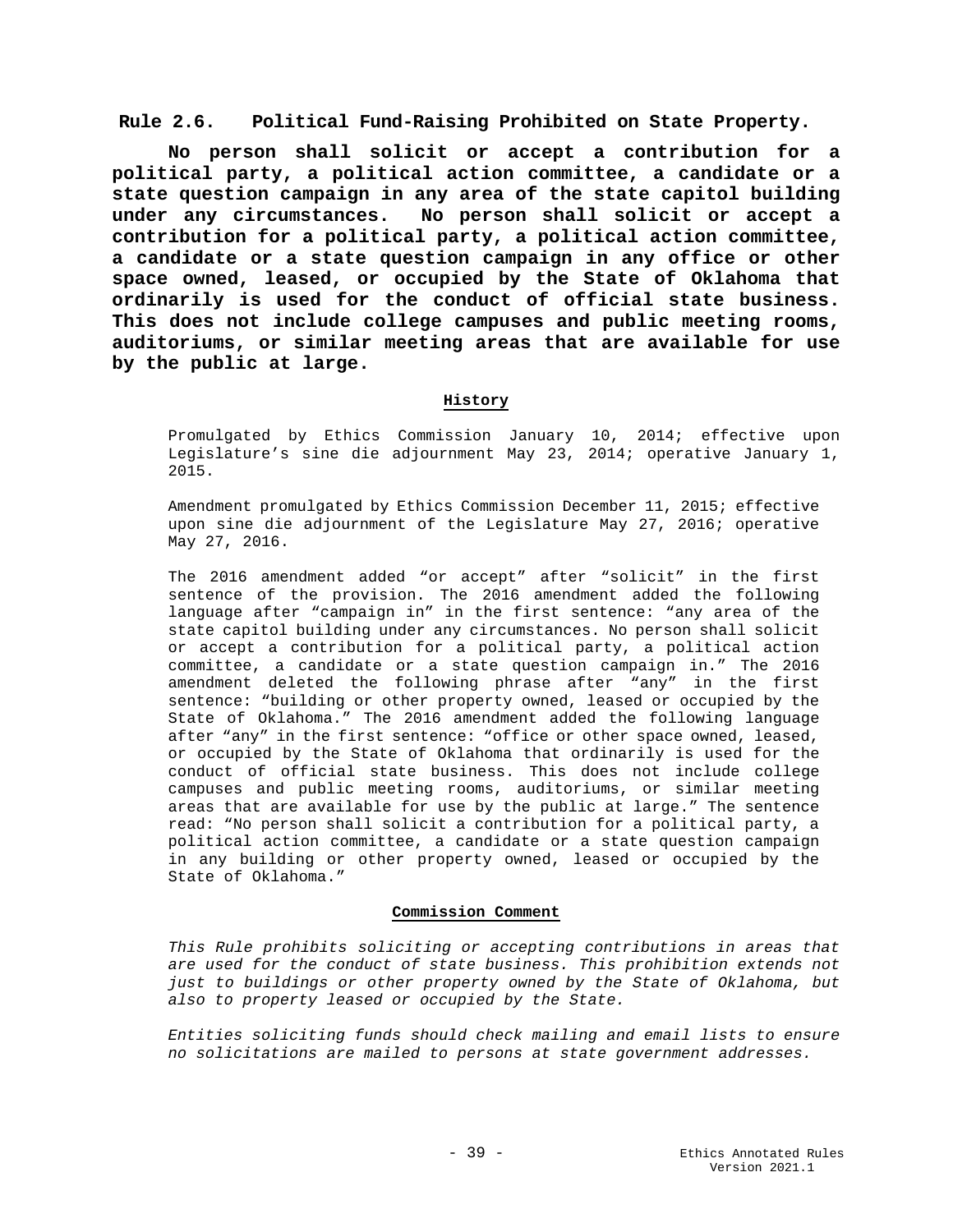**Rule 2.7. Prohibition on Distribution of Campaign Materials on State Property.**

**No materials designed to influence the results of an election for state office or a state question shall be posted in the state capitol building or in any office or other space owned, leased or occupied by the State of Oklahoma that ordinarily is used for the conduct of official state business, except as permitted by law or these Rules. Provided, however, such materials may be posted for a reasonable period of time when state facilities are being used for political purposes as provided in these Rules.**

## **History**

Promulgated by Ethics Commission January 10, 2014; effective upon Legislature's sine die adjournment May 23, 2014; operative January 1, 2015.

Amendment promulgated by Ethics Commission December 11, 2015; effective upon sine die adjournment of the Legislature May 27, 2016; operative May 27, 2016.

The 2016 amendment deleted "or distributed" and added "in the state capitol building or" after "posted" in the first sentence. The 2016 amendment deleted "building or other property" and added "office or other space" after "in any" in the first sentence. The 2016 amendment added "that ordinarily is used for the conduct of official state business," after "Oklahoma" in the first sentence. The sentence read as follows: "No materials designed to influence the results of an election for state office or a state question shall be posted or distributed in any building or other property owned, leased or occupied by the State of Oklahoma, except as permitted by law or these Rules."

The 2016 amendment added the following sentence after the first sentence in the provision: "Provided, however, such materials may be posted for a reasonable period of time when state facilities are being used for political purposes as provided in these Rules."

#### **Commission Comment**

*This prohibition applies only to buildings and property owned by the State of Oklahoma, not by other governmental entities.*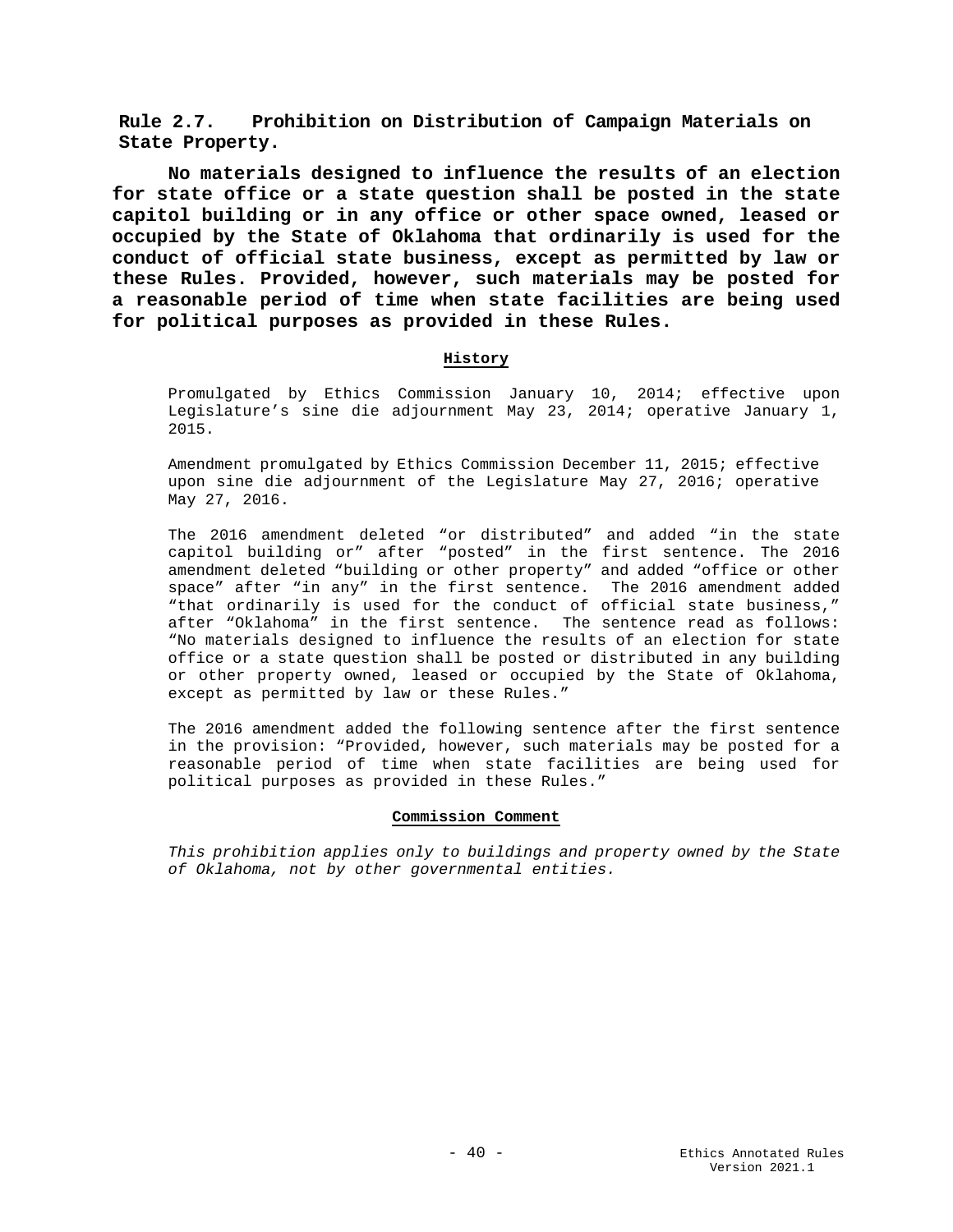**Rule 2.8. Use of Public Property for Political Purposes.**

**Public meeting rooms, auditoriums, parks, colleges and other educational campuses or similar spaces may be used for political purposes provided (1) if a fee is customarily charged for use of the facility, that fee will be charged for use of the facility for political activities and (2) the facility will be made available upon request to all political parties, to all political action committees, to all candidates for the same state office or to all supporters or opponents of a state question, respectively, all in the order in which the requests were received. Nothing herein shall require that any public facility be made available for political purposes. Nothing herein shall prohibit the use for political purposes of a traditional public forum or other forum required by the United States Constitution or Oklahoma Constitution to be used for such purposes.** 

# **History**

Promulgated by Ethics Commission January 10, 2014; effective upon Legislature's sine die adjournment May 23, 2014; operative January 1, 2015.

Amendment promulgated by Ethics Commission December 11, 2015; effective upon sine die adjournment of the Legislature May 27, 2016; operative May 27, 2016.

The 2016 amendment added ", parks, colleges and other educational campuses" after "auditoriums" in the first sentence. The 2016 amendment deleted "other than fund-raising" in the first sentence. The sentence read as follows: "Public meeting rooms, auditoriums or similar spaces may be used for political purposes other than fund-raising provided (1) if a fee is customarily charged for use of the facility, that fee will be charged for use of the facility for political activities and (2) the facility will be made available upon request to all political parties, to all political action committees, to all candidates for the same state office or to all supporters or opponents of a state question, respectively, all in the order in which the requests were received."

## **Commission Comment**

*This rule allows state property that is available for rent or use by the public to be used for political purposes, provided the property is available to all candidates on equal terms without preference or favoritism.*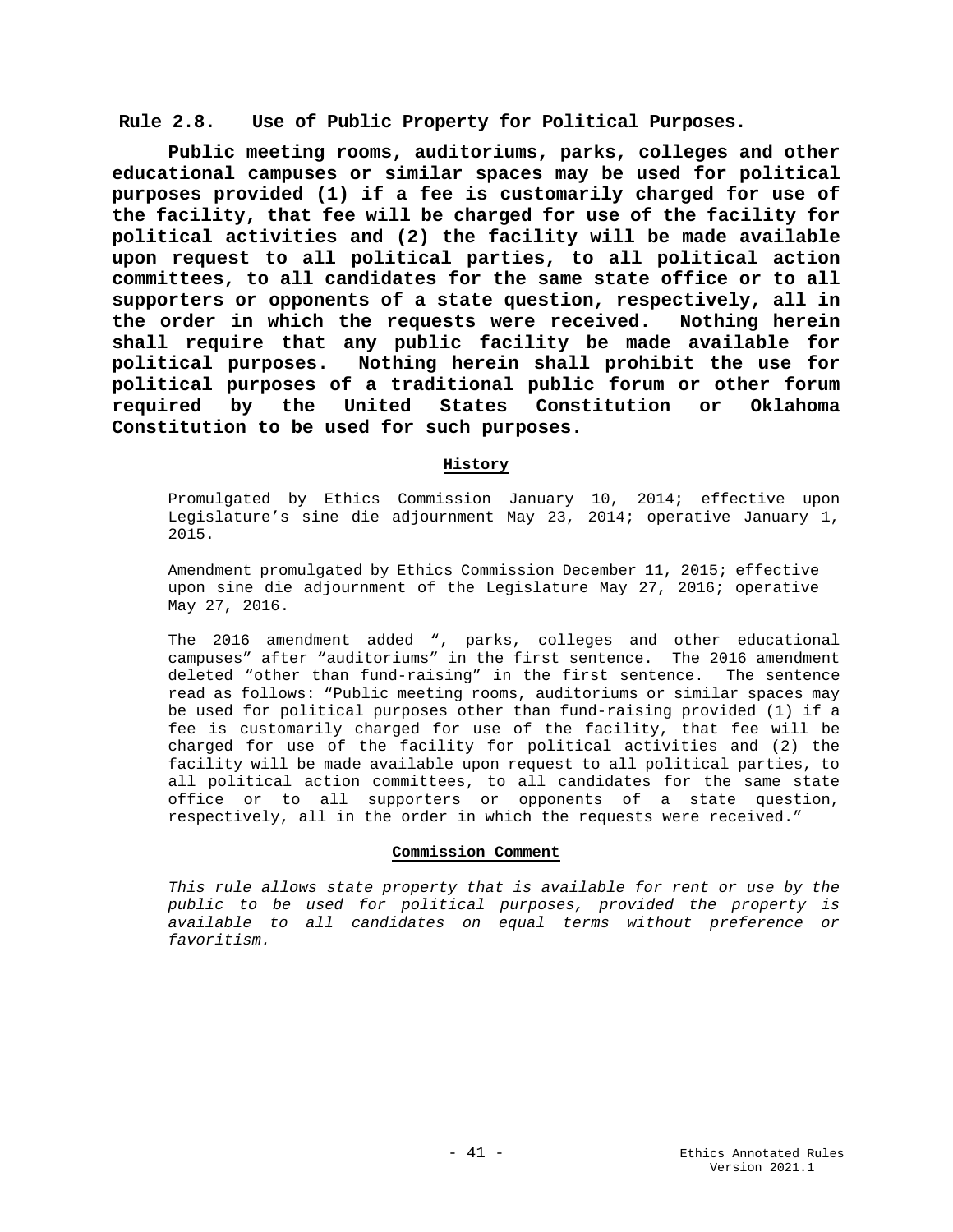**Rule 2.9. Prohibitions on Activities of State Officers and Employees Designed to Influence Elections.**

**No state officer or employee shall engage in activities designed to influence the results of an election for state office or a state question during hours in which the state officer or employee is in official work status or at any time while wearing a uniform or wearing identification that identifies that person as a state officer or employee. This prohibition shall not apply to elected state officers.**

## **History**

Promulgated by Ethics Commission January 10, 2014; effective upon Legislature's sine die adjournment May 23, 2014; operative January 1, 2015.

## **Commission Comment**

*Generally, state officers or employees who engage in political activities must do so on their own time. However, there is recognition of the fact that elected state officers do not adhere to the same working hours as other state officers and employees, and thus the prohibition does not apply to them.*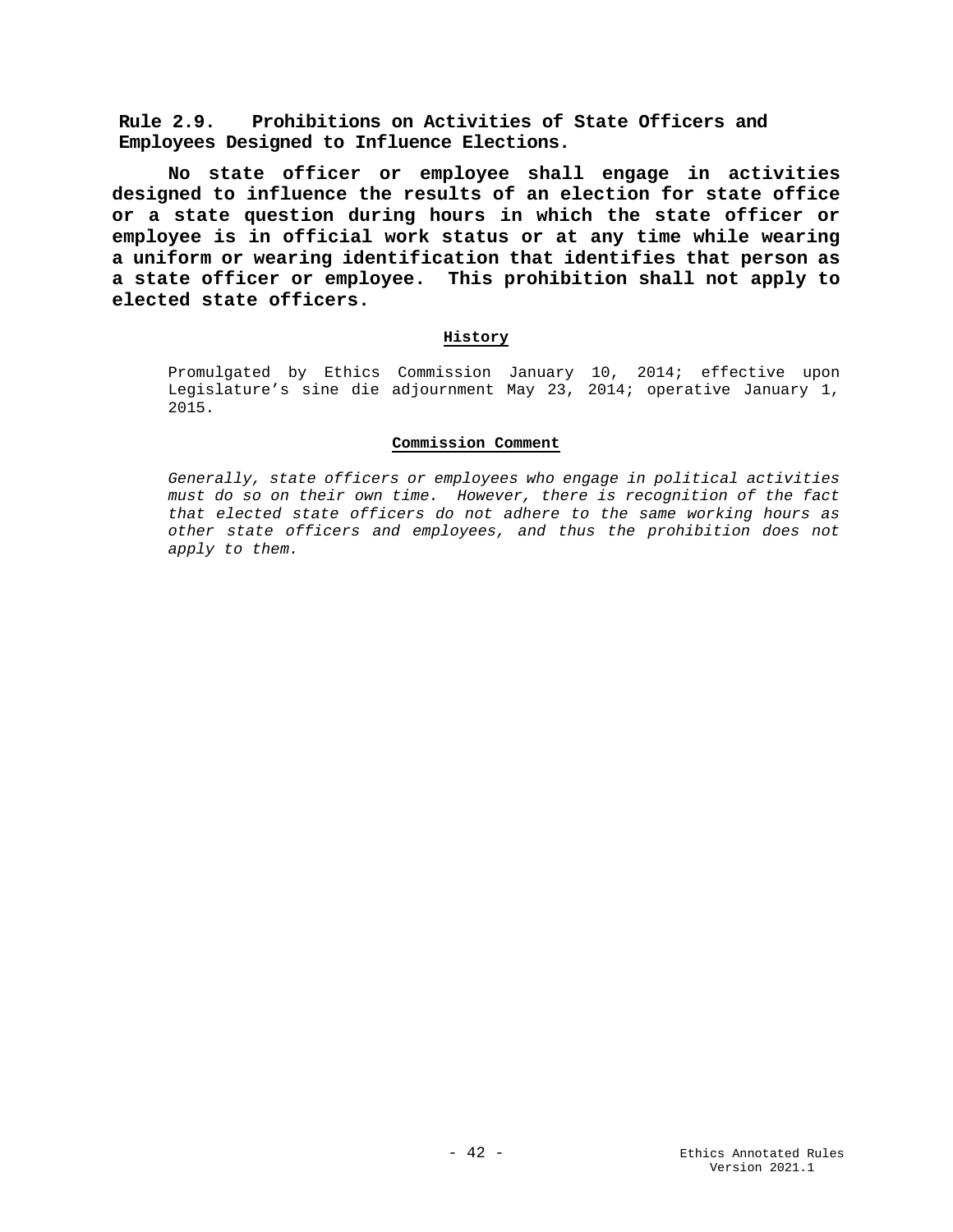**Rule 2.10. Use of Public Facilities for Voter Registration.**

**Voter registration activities may be conducted in public facilities, provided those activities are not used in any way to encourage registration in or support of the candidates of a particular political party or to encourage voting for or against any particular candidate or for or against any state question.**

# **History**

Promulgated by Ethics Commission January 10, 2014; effective upon Legislature's sine die adjournment May 23, 2014; operative January 1, 2015.

## **Commission Comment**

*The Commission recognizes that nonpartisan voter registration activities should be encouraged and not prohibited and thus permits such activities to take place in public facilities.*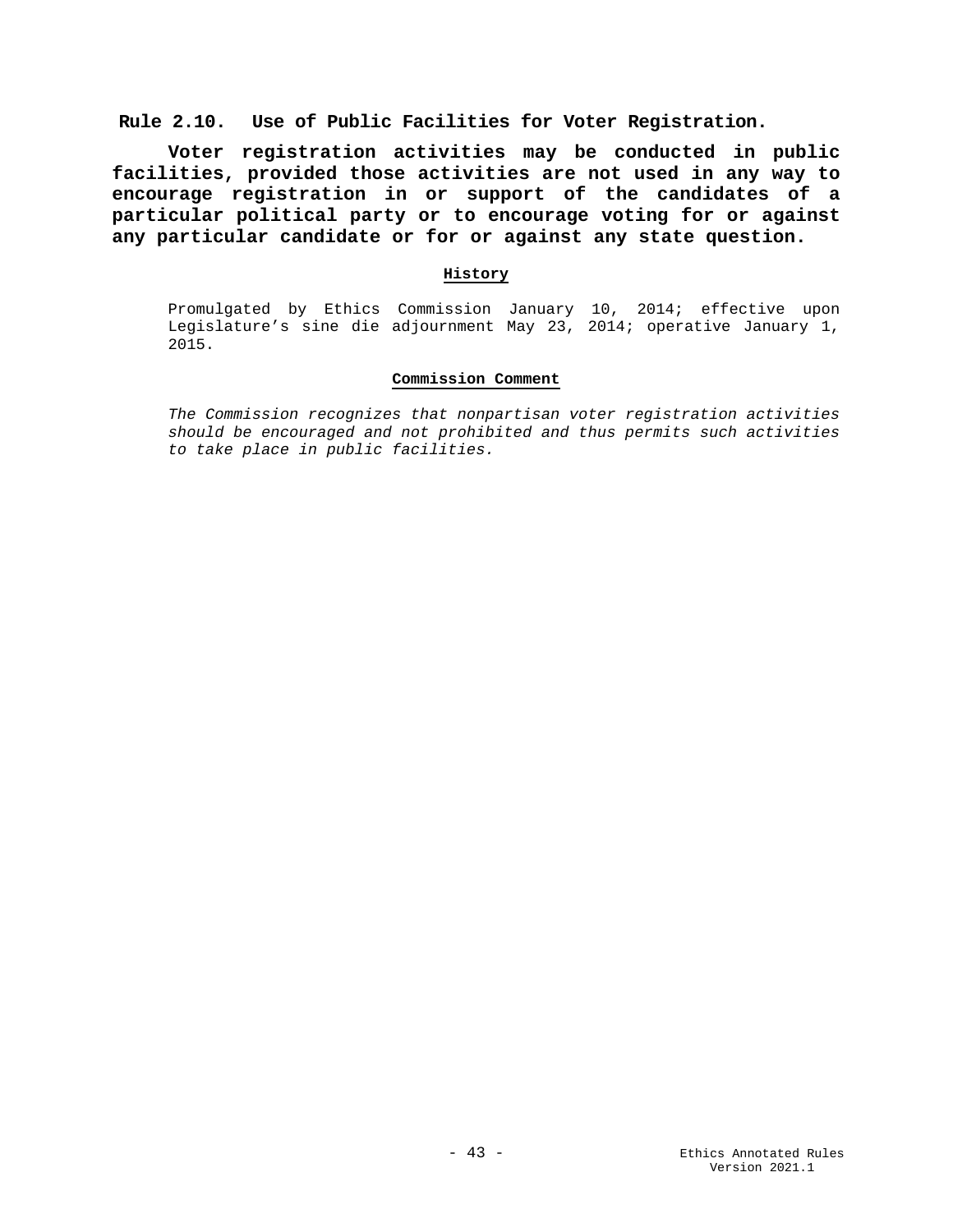**Rule 2.11. Newsletters and Informational Materials by Elected State Officers.**

**If otherwise permitted by law, elected state officers may use public funds, property or time to electronically or otherwise produce and distribute newsletters or similar informational materials to constituents and others, provided those materials do not advocate the election or defeat of a clearly identified candidate or candidates for any elective office or offices or a vote for or against a state question or other question to be voted upon at an election. Permitted uses shall not include recognition of holidays, birthdays, births or similar greetings in the absence of substantial informational materials related to public issues.**

## **History**

Promulgated by Ethics Commission January 10, 2014; effective upon Legislature's sine die adjournment May 23, 2014; operative January 1, 2015.

## **Commission Comment**

*The Commission acknowledges that part of an elected official's duties may include communications that inform the electorate with regard to public activities and issues; such activity is permissible as long as these communications do not include overt campaign communications. This Rule implies that some communications with the electorate, such as those exclusively for the purpose of noting some matters (holidays, birthdays, etc.) are political in nature and thus not within the information exception to otherwise prohibited use of public funds, property or time.*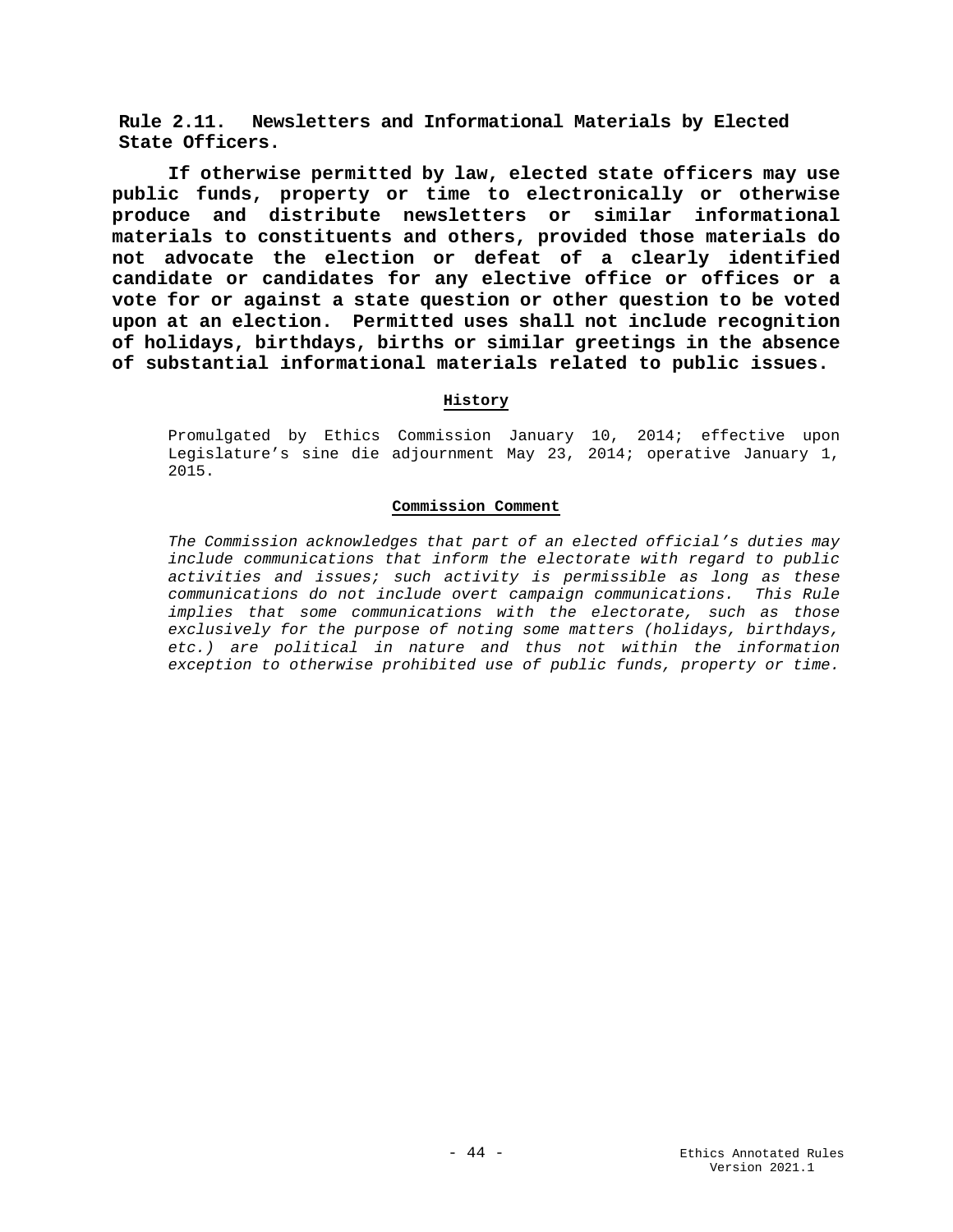**Rule 2.12. Posting of Material by Elected State Officers Indicating Positions on Issues.**

**If otherwise permitted by law, elected state officers, other than judicial officers, may use public funds, property or time to post materials in their offices to indicate their opinions or positions on issues, provided these materials do not advocate the election or defeat of a clearly identified candidate for any elective office or a vote for or against a state question or any other question to be voted upon at an election. Mere display of a photograph or similar depiction of a current or former elected federal or state officer, including autographed photographs or similar depictions, shall not be a violation of this section.**

## **History**

Promulgated by Ethics Commission January 10, 2014; effective upon Legislature's sine die adjournment May 23, 2014; operative January 1, 2015.

### **Commission Comment**

*There are two distinct subjects covered by this exception to the use of public funds, property or time. The first allows an elected state officer to indicate a position on an issue, e.g., "Support Senate Bill 2000. Good for Oklahoma's Children." On the other hand, a message that reads, "Support Education. Support Senator Smith" may not be within the exception. The second exception permits the display of photographs or similar depictions of current or former federal or state officers that have little political value. Depending on the facts, the display of a photograph of a former President together with a message to "Re-Elect Representative Jones" may violate this section, since it would be more than the "mere display" of a photograph.*

*This Rule also allows an elected state officer's staff to restate the official's position on an issue provided the position is not engaged in advocacy for or against a candidate for elective office, a state question, or other issue to be voted on at an election.*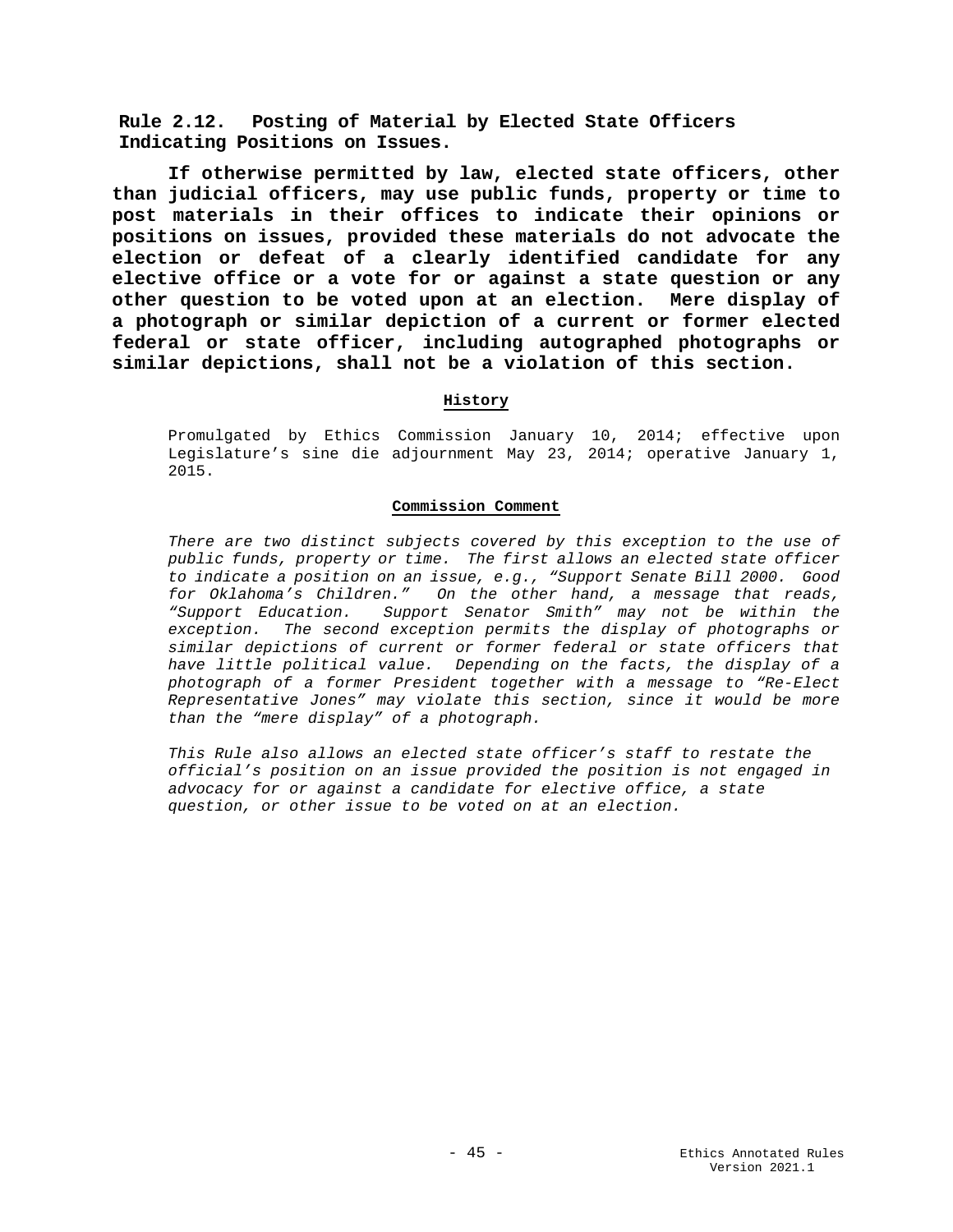**Rule 2.13. State Employees Maintaining Schedule for Elected Officers.**

**State employees whose regular duties include scheduling meetings, activities and events for elected state officers shall not be considered to have violated these Rules if, while on duty, they engage in scheduling political activities or events for an elected state officer.**

### **History**

Promulgated by Ethics Commission January 10, 2014; effective upon Legislature's sine die adjournment May 23, 2014; operative January 1, 2015.

### **Commission Comment**

*This section is designed to allow elected state officers to avoid an inconvenient system of maintaining two calendars. The Commission acknowledges that multiple communications may be required before a state employee involved in scheduling activities for elected state officers is able to schedule meetings. This Rule should not be used as justification for using a state employee to engage in campaign activities beyond scheduling events.*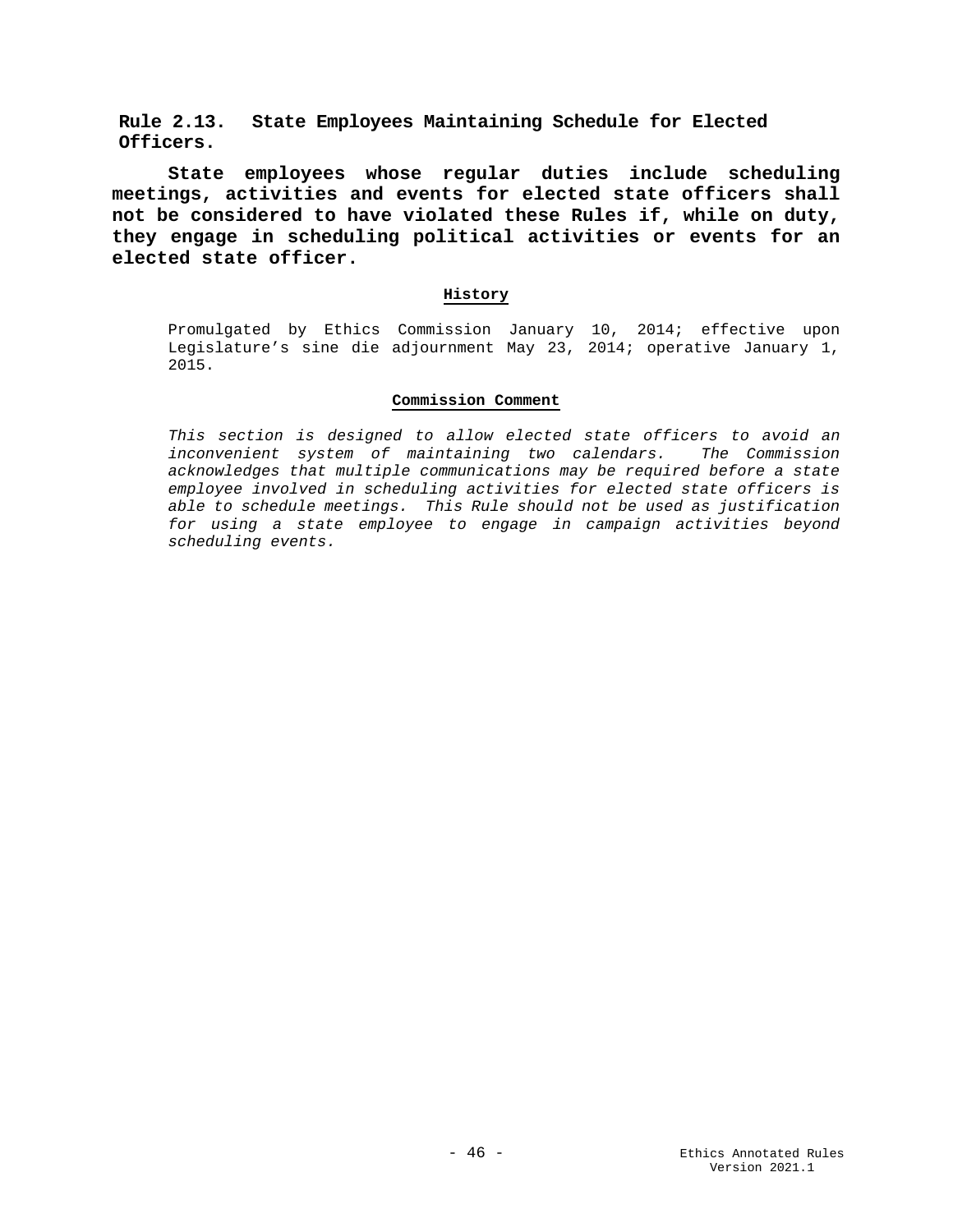**Rule 2.14. Prohibition on Use of State Owned Equipment and Resources for Campaigns.**

**No state officer or employee shall use a state-owned telephone, state electronic mail or other state equipment, property or services to advocate the election or defeat of a clearly identified candidate for any elective office or a vote for or against a state question or any other question to be voted upon at an election.**

## **History**

Promulgated by Ethics Commission January 10, 2014; effective upon Legislature's sine die adjournment May 23, 2014; operative January 1, 2015.

#### **Commission Comment**

*This section clarifies that the general prohibition against using state funds, property or time for campaign purposes includes the use of stateowned electronic and telecommunications equipment for campaign purposes.*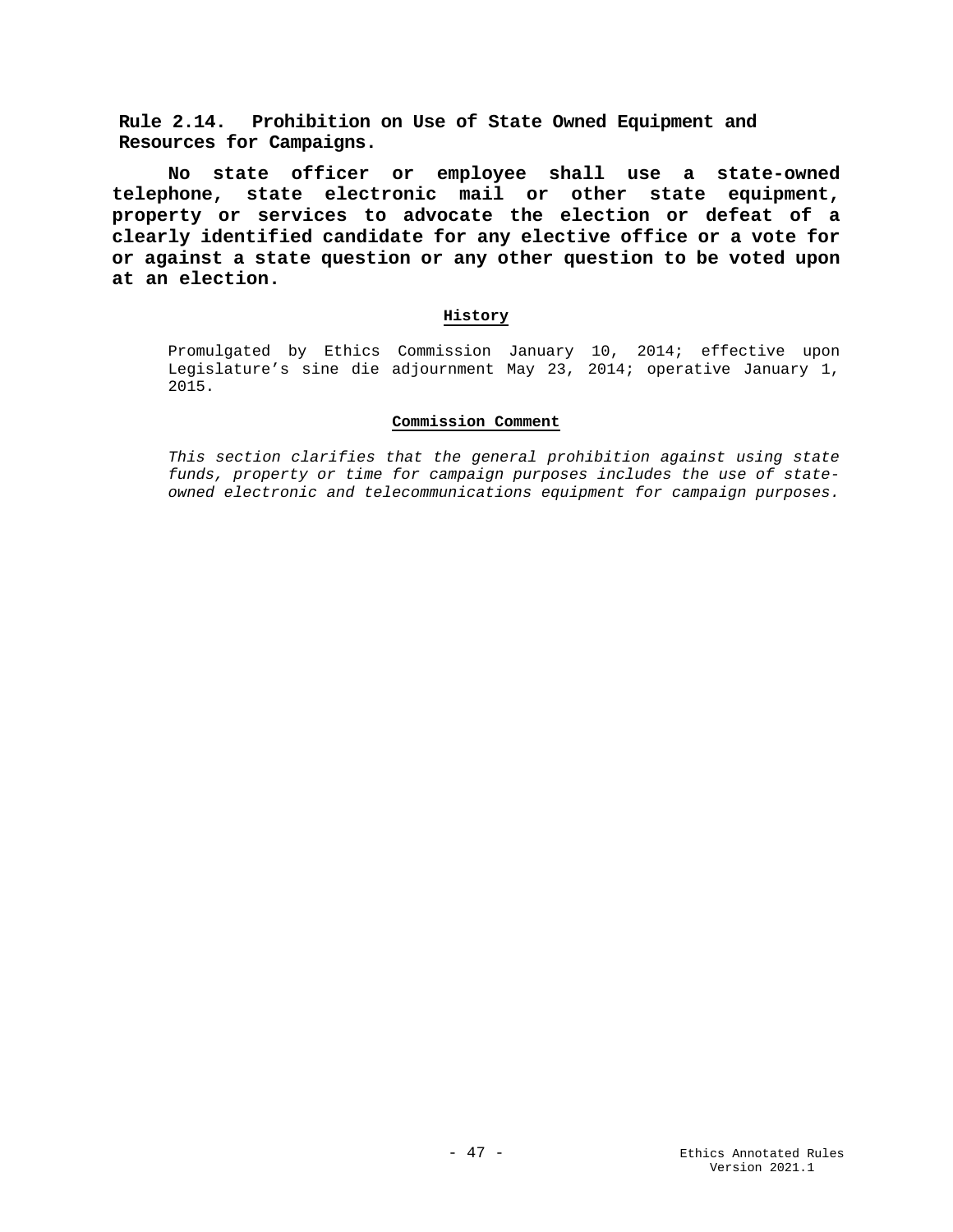**Rule 2.15. Prohibition on Use of State Owned Equipment to Make a Campaign Contribution.**

**No state officer or employee shall use a state-owned telephone, state electronic mail or other state equipment, property or services to make a contribution to a political party, a political action committee, a candidate or a state question campaign.**

### **History**

Promulgated by Ethics Commission January 10, 2014; effective upon Legislature's sine die adjournment May 23, 2014; operative January 1, 2015.

### **Commission Comment**

*As the use of automated telecommunications services and electronic mail becomes more prevalent for various purposes, including raising funds, the Commission felt this explicit prohibition was necessary to prevent state resources from being used to facilitate campaign fundraising.*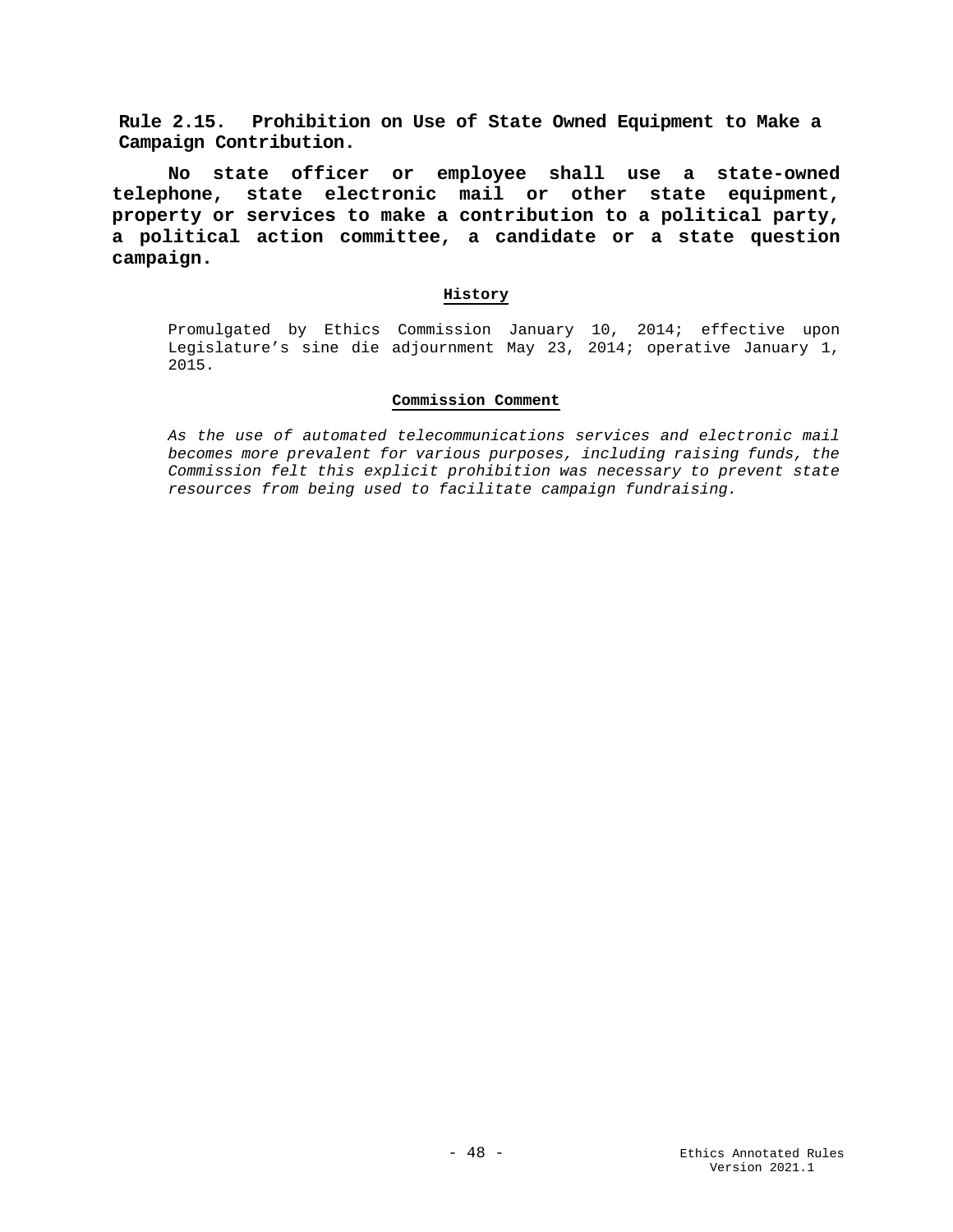**Rule 2.16. Use of Social Media Account by State Officer.**

**No Internet social-media account maintained in the name of a state officer as a state officer or state agency may be (1) used to solicit, receive or accept funds for a political party, a political action committee, a candidate or a state question campaign; (2) used to advocate the election or defeat of a clearly identified candidate for any elective office or a vote for or against a state question or any other question to be voted upon at an election or (3) converted to use by a political party, a political action committee, a candidate or a state question campaign.**

## **History**

Promulgated by Ethics Commission January 10, 2014; effective upon Legislature's sine die adjournment May 23, 2014; operative January 1, 2015.

### **Commission Comment**

*As state officers expand the use of Internet social-media for state purposes, the Commission promulgated this Rule to prevent the use of such media for campaign purposes. In many instances, this may result in an elected official having two similar social-media accounts, one for the state office and one for the campaign. In such cases, the state account should not be used to direct users to the campaign account.*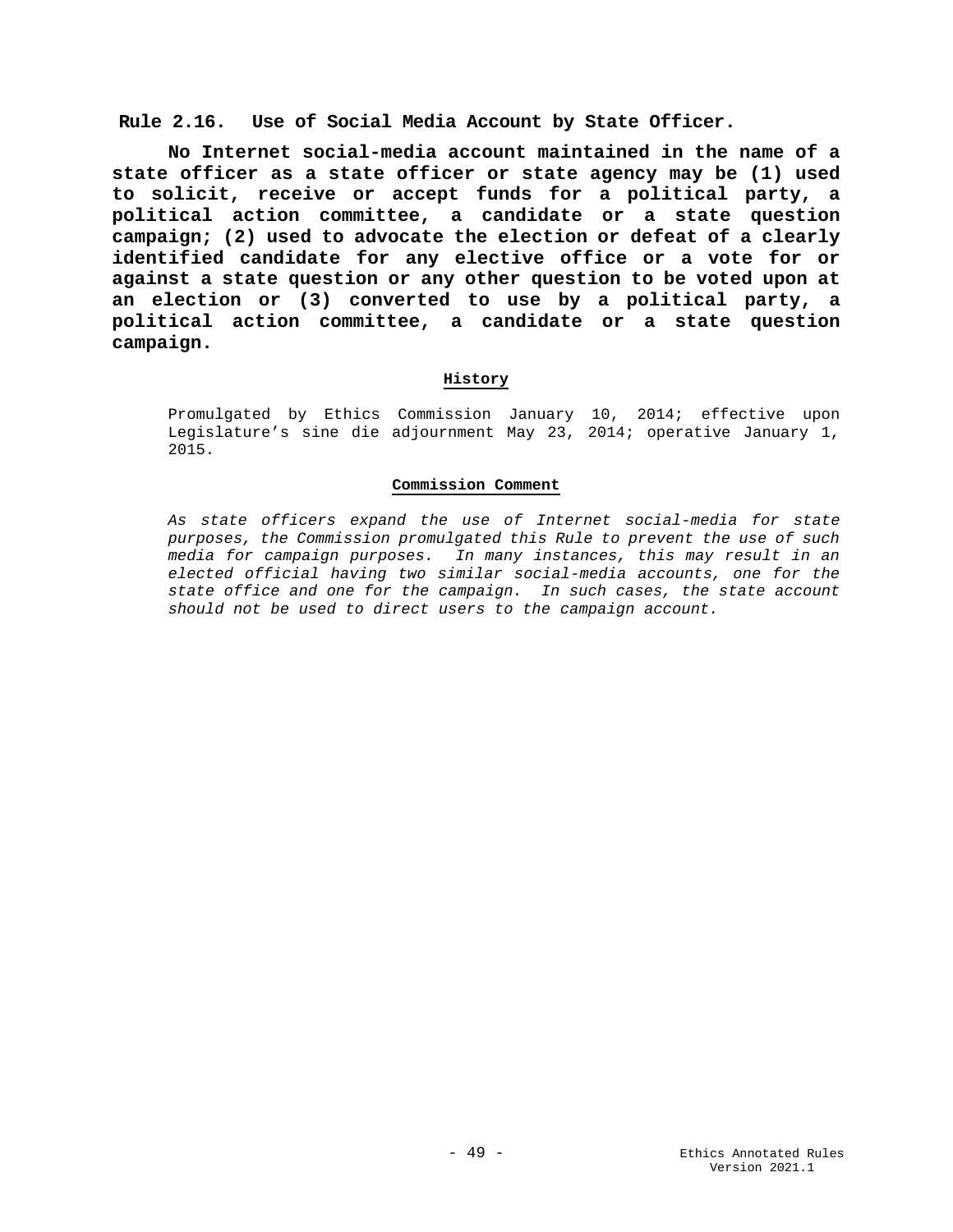# **Contributions**

**Rule 2.17. General Rule for Contributions.**

**(A) Unless otherwise prohibited or limited by law or these Rules, a contribution to a political party, a political action committee or a candidate committee may be made by any individual or other person or entity. A child under the age of eighteen (18) may make a contribution only if the contribution is attributed to his or her parent (or equally between two parents) or guardian.** 

**(B) The name, address, occupation and employer shall be required for any individual contributor regardless of amount or value of contribution unless the contribution is an anonymous contribution of less than Fifty Dollars (\$50.00) as provided for in Rule 2.20.**

### **History**

Promulgated by Ethics Commission January 10, 2014; effective upon Legislature's sine die adjournment May 23, 2014; operative January 1, 2015.

Amendment promulgated by Ethics Commission February 5, 2018; effective upon Legislature's sine die adjournment May 3, 2018; operative May 3, 2018.

The 2018 amendment separated the provision into subsections  $"(A)"$  and "(B)". The 2018 amendment also added the following language under subsection (B): "The name, address, occupation and employer shall be required for any individual contributor regardless of amount or value of contribution unless the contribution is an anonymous contribution of less than Fifty Dollars (\$50.00) as provided for in Rule 2.20."

### **Commission Comment**

*This Rule states the general principle that any individual or other person or entity may make a campaign contribution. This general principle then is subject to exceptions made in other law or Rules. For example, this general principle does not permit a corporation to make a direct contribution to a candidate's campaign, since to do so is prohibited by Constitution, statute and Rule. Moreover, foreign nationals are prohibited from contributing to campaigns by federal law.*

*Advisory Opinion 2015-01: Discussion regarding corporate contributions from a candidate's employer, "Therefore, you may not accept a contribution from the radio station itself. You may, however, accept voluntary contributions from the station owner and other station employees as individuals. Ethics Rule 2.17. Individuals may give contributions to a candidate committee in an amount not to exceed the limitations set forth in Ethics Rule 2.37." 2015 OK Ethics 01.*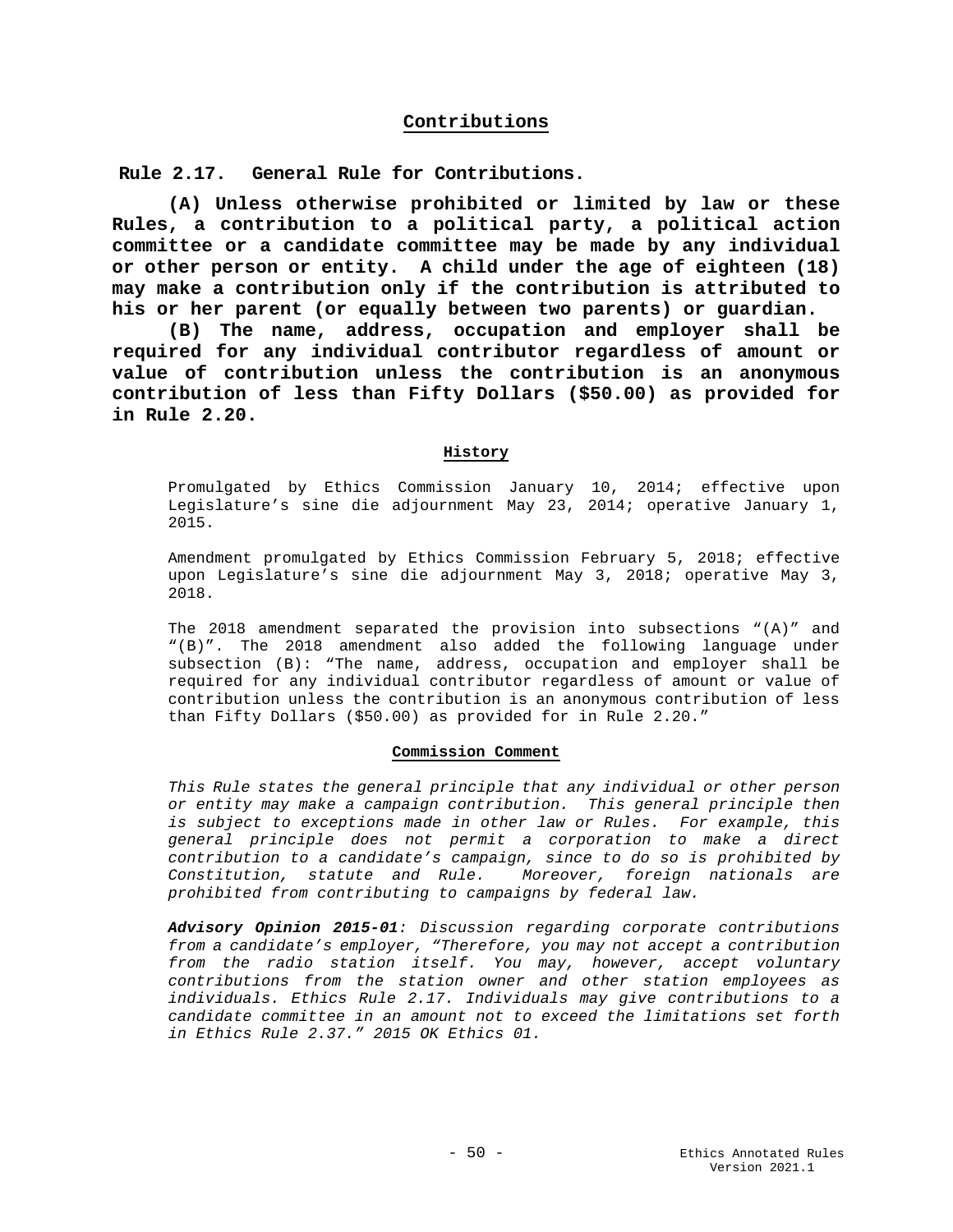# **Rule 2.18. Contribution in Name of Another.**

## **No contribution shall be made in the name of another.**

# **History**

Promulgated by Ethics Commission January 10, 2014; effective upon Legislature's sine die adjournment May 23, 2014; operative January 1, 2015.

#### **Commission Comment**

*This Rule prohibits money laundering to evade reporting requirements, campaign contribution limits or other prohibitions in the law. One individual or entity may not, directly or indirectly, provide another individual or entity with funds for the purpose of making a campaign contribution so that the contribution would be reported by the recipient as received from the second individual or entity. This prohibition applies to reimbursements for contributions that have previously been made.*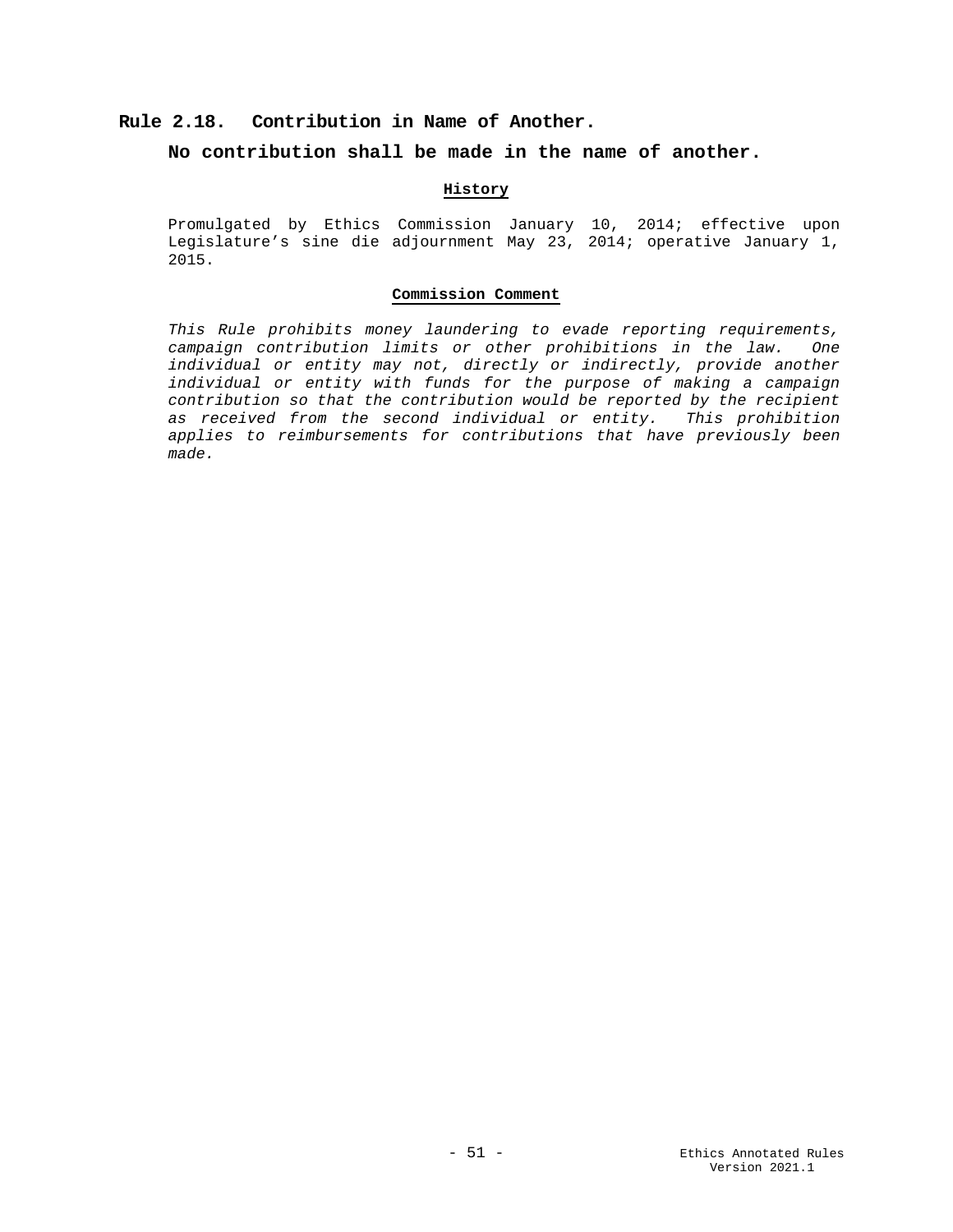**Rule 2.19. Cash Contributions.**

**No contribution of more than Fifty Dollars (\$50.00) in cash in the aggregate may be made to or accepted by a political party committee, a political action committee or a candidate committee.** 

#### **History**

Promulgated by Ethics Commission January 10, 2014; effective upon Legislature's sine die adjournment May 23, 2014; operative January 1, 2015.

Amendment promulgated by Ethics Commission February 5, 2018; effective upon Legislature's sine die adjournment May 3, 2018; operative May 3, 2018.

The 2018 amendment added "to" between "may be made" and "or accepted" in the provision.

#### **Commission Comment**

*Because cash cannot be traced as easily as a check or credit card, the Commission limits the amount of funds that can be contributed in cash. Cash contributions are not prohibited entirely in the interests of providing opportunities for small (e.g., \$1 or \$5) contributions, for example, and of preserving traditional small fundraising activities such as "passing the hat" at campaign events. Candidates and their agents should monitor such events closely to ensure that contributors understand and comply with the limits on cash contributions. For instance, half of a One Hundred Dollar (\$100.00) cash contribution placed in a "hat" at a fundraising event would have to be forfeited if the recipient could not identify the donor, reject the cash and have it replaced by written instrument. See Rule 2.20 regarding forfeitures to the state general revenue fund.*

*The cash contribution limit applies to all committees, including unlimited committees. The cash contribution limit applies to political action committees on a per calendar year basis.* 

*Example: Sue gave \$50 in cash to PAC X, an unlimited committee, in 2020. Sue is prohibited from giving any more cash to PAC X in 2020, but she can still contribute to PAC X in 2020 via other types of monetary contributions or in-kind contributions. Additional contributions will be aggregated with the \$50 cash contributions for contribution limit purposes.*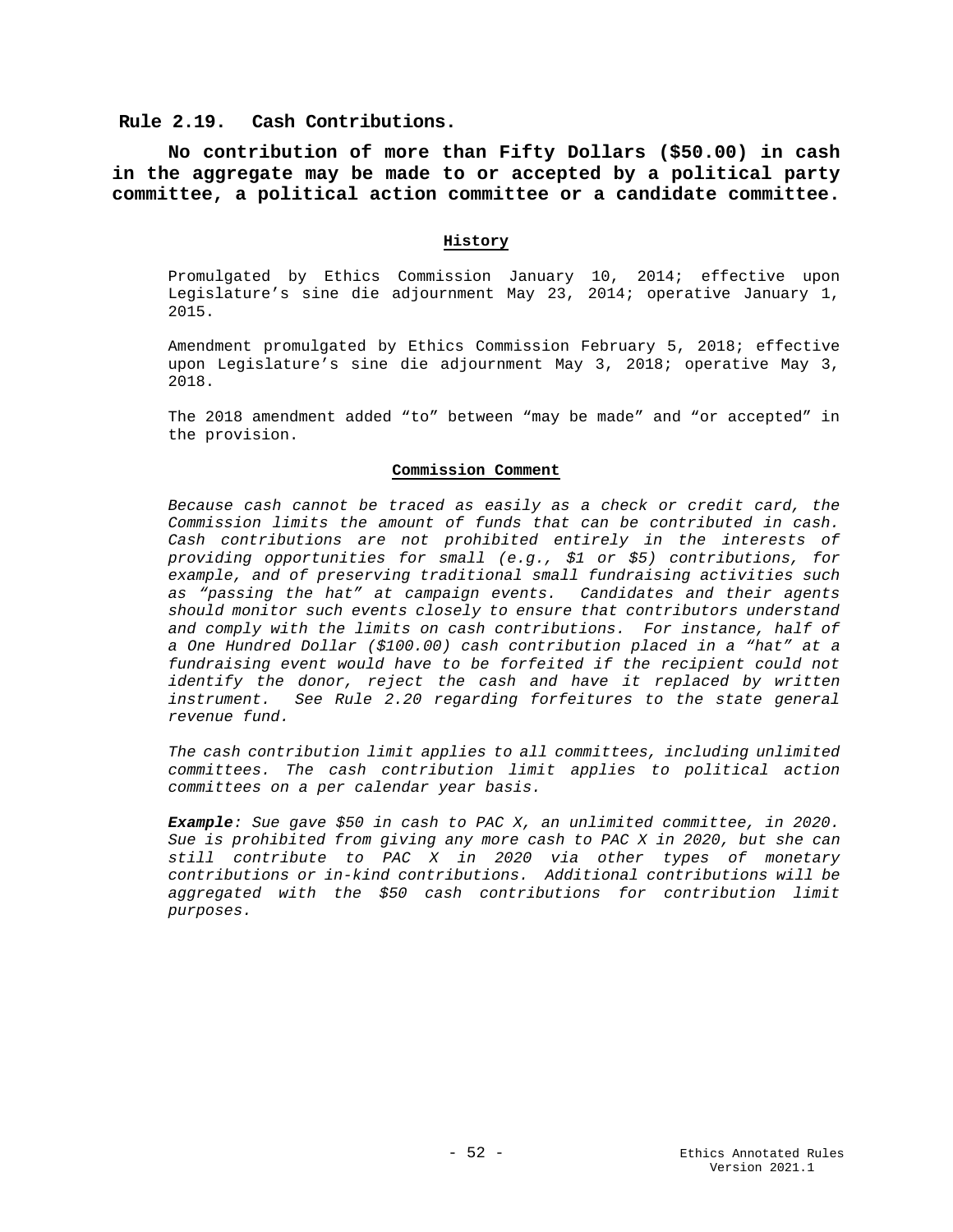**Rule 2.20. Anonymous Contributions.**

**No anonymous contribution of more than Fifty Dollars (\$50.00) may be made to or accepted by a political party committee, a political action committee or a candidate committee. Any anonymous contribution of more than Fifty Dollars (\$50.00) received by a committee shall be deposited in the general revenue fund of the state to the extent that the contribution exceeds Fifty Dollars (\$50.00).**

## **History**

Promulgated by Ethics Commission January 10, 2014; effective upon Legislature's sine die adjournment May 23, 2014; operative January 1, 2015.

Amendment promulgated by Ethics Commission February 5, 2018; effective upon Legislature's sine die adjournment May 3, 2018; operative May 3, 2018.

The 2018 amendment added "to" between "may be made" and "or accepted" in the first sentence of the provision.

## **Commission Comment**

*The anonymous contribution limit applies to all committees, including unlimited committees.*

*One purpose of the disclosure requirements in the Rules is to identify contributors of more than fifty dollars (\$50.00). The fifty dollar (\$50.00) provision for anonymous contributions is consistent with the disclosure provisions and the Rule permitting cash contributions of up to fifty dollars (\$50.00). See Rule 2.19. The basis for forfeiture to the state general revenue fund is that it is impossible to identify the contributor of an anonymous contribution so that the contribution could be returned.*

*A committee must use its best efforts to identify an anonymous contributor, even if the contribution is less than fifty dollars (\$50.00). The committee is required to maintain contributor information including the name, address, occupation and employer of the contributor if the contributor is known or capable of identification. A contributor that does not want to be identified but is known to the committee is not an anonymous contributor.*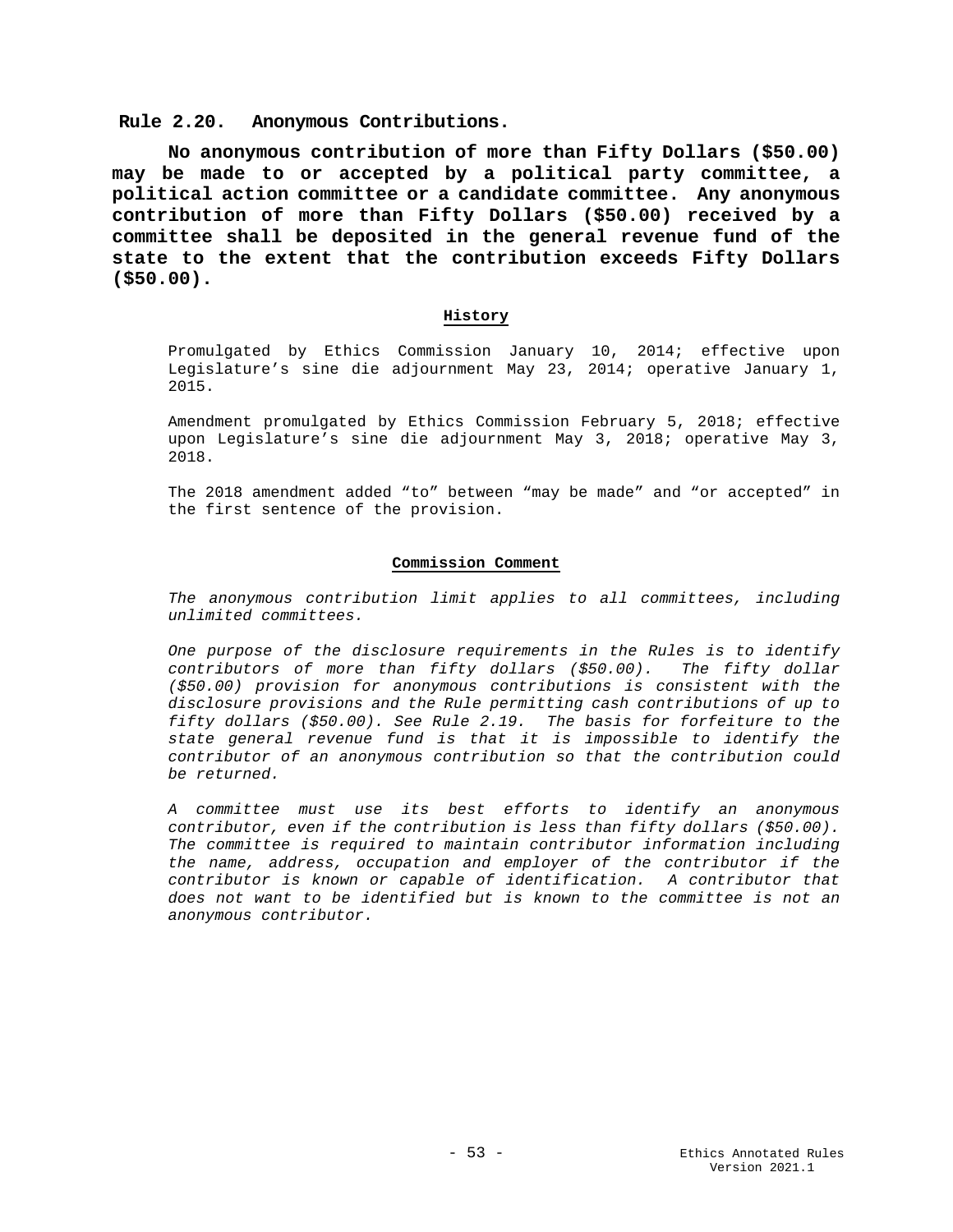## **Rule 2.21. Contribution Deemed Accepted if Not Returned.**

**A contribution shall be deemed to have been accepted by a political party committee, a political action committee or a candidate committee if it is not returned within ten (10) business days after it has been received by the committee.**

### **History**

Promulgated by Ethics Commission January 10, 2014; effective upon Legislature's sine die adjournment May 23, 2014; operative January 1, 2015.

## **Commission Comment**

*If a contribution is not returned within ten (10) business days, the recipient must report the contribution on the next required Report of Contributions and Expenditures. If the recipient wishes to refund the contribution after the ten (10) day period has expired, it may be shown as a refund on that report or a subsequent report, depending upon when the refund is actually made. The recipient may not, however, simply refund an accepted contribution (after the expiration of the acceptance period) and show neither the receipt nor the refund. See, also, Rule 2.22.*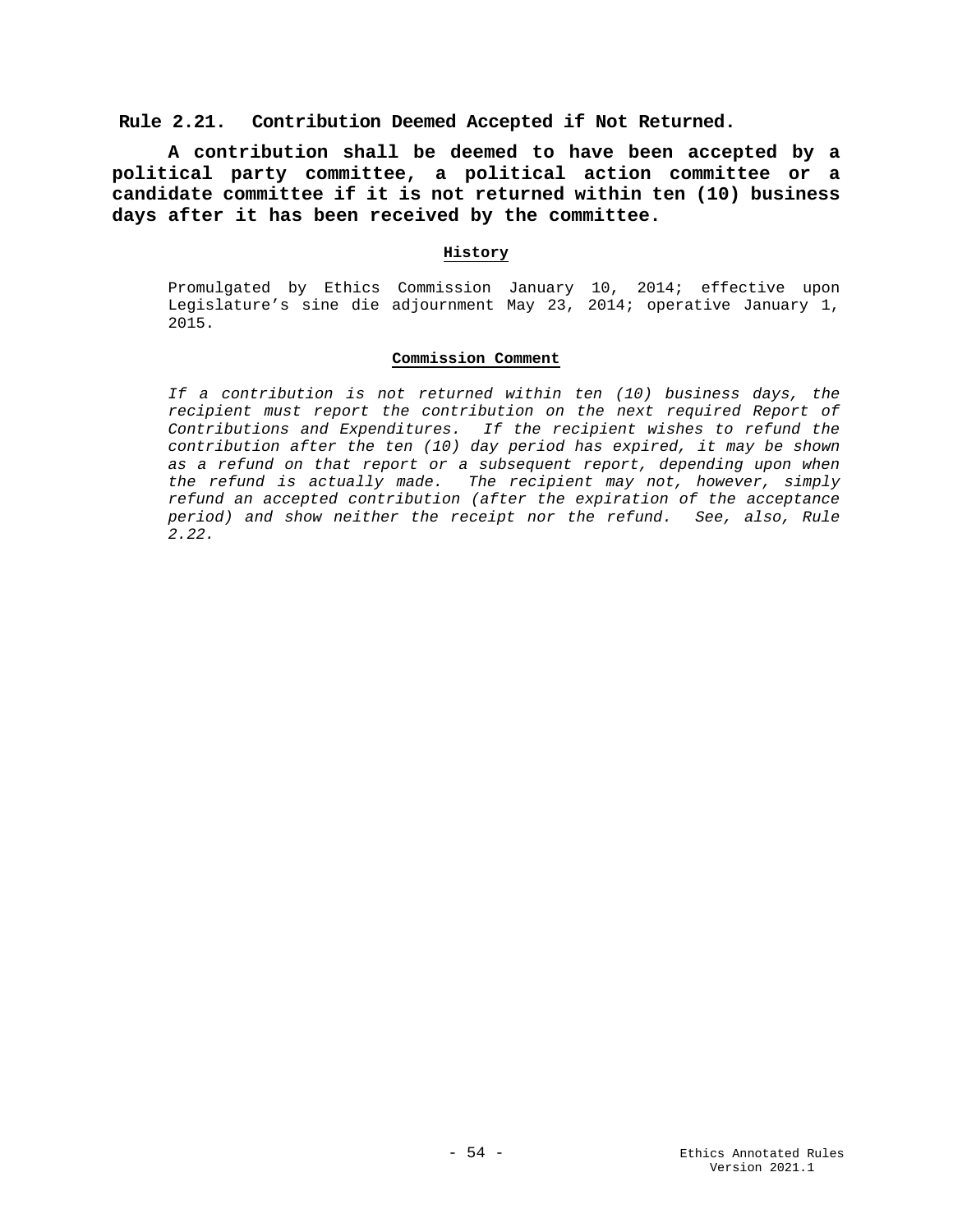**Rule 2.22. Deposit of Contributions.**

**A contribution shall be deposited in the account of a political party committee, a political action committee or a candidate committee within ten (10) business days after it has been received by the committee. If a contribution has not been deposited within ten (10) business days after it has been received by the committee, the contribution shall be returned to the contributor and shall be reported as having been accepted and refunded.** 

## **History**

Promulgated by Ethics Commission January 10, 2014; effective upon Legislature's sine die adjournment May 23, 2014; operative January 1, 2015.

### **Commission Comment**

*Recipients of tendered contributions are deemed to have accepted a contribution if it is not returned within ten (10) business days. See Rule 2.21. In addition, this Rule requires the deposit of accepted contributions within the same time period. Contributions that have not been returned or deposited within ten (10) business days must (1) be deposited immediately, (2) be refunded and (3) be reported as received and refunded on the next required Report of Contributions and Expenditures. This procedure is required by this Rule and Rule 2.95.*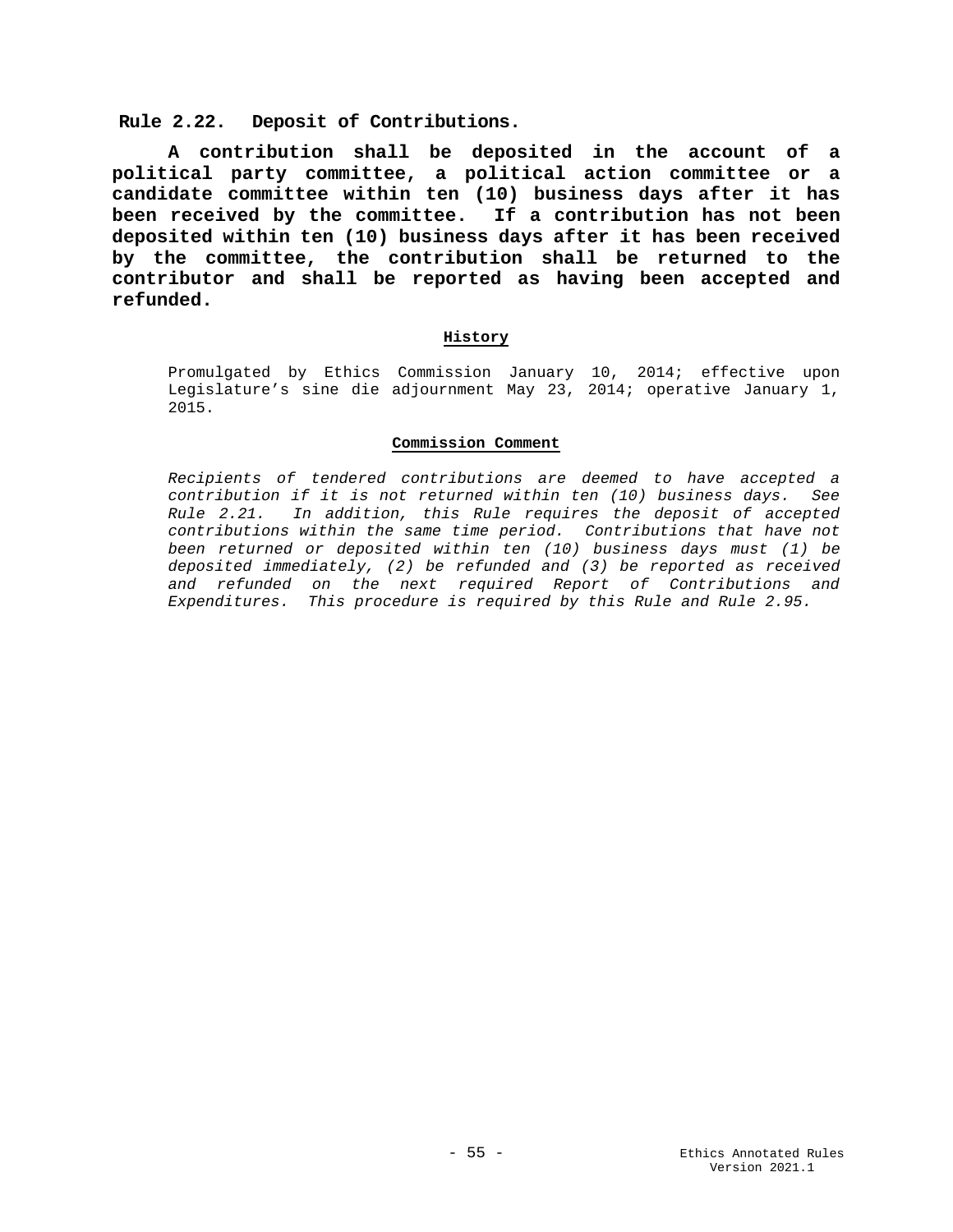## **Rule 2.23. Corporate and Labor Union Contributions Prohibited.**

**No corporation or labor union may make a contribution to a political party, a political action committee or a candidate committee, and no political party, political action committee or candidate committee may accept a contribution from a corporation or labor union, except as permitted by law or these Rules.** 

### **History**

Promulgated by Ethics Commission January 10, 2014; effective upon Legislature's sine die adjournment May 23, 2014; operative January 1, 2015.

### **Commission Comment**

*This Rule, with respect to corporations, is consistent with Okla. Const. art. IX, § 40. Corporations and labor unions may exercise political speech in the form of financial support or otherwise through political action committees sponsored by the corporation or labor union. The prohibition against corporate contributions applies regardless of whether the corporation is a for-profit, non-profit, professional or other type of corporation.*

*Out-of-state political action committees that accept contributions from corporations or labor unions are prohibited from contributing to limited PACs, political party committees, and Oklahoma candidates.*

*This Rule does not apply to unlimited committees, which are permitted to receive corporate or labor union contributions.* 

*Advisory Opinion 2015-01: For a candidate that is also an employee of a radio station, "If the discussion of your candidacy is in the context of the distribution of a news story through the radio station's facilities, then the press exemption applies and it is not an in-kind contribution to your campaign. If the discussion of your candidacy is unrelated to the radio station's publishing and broadcasting function, then the press exemption is not applicable and the station has made an unlawful contribution to your campaign." 2015 OK Ethics 01.*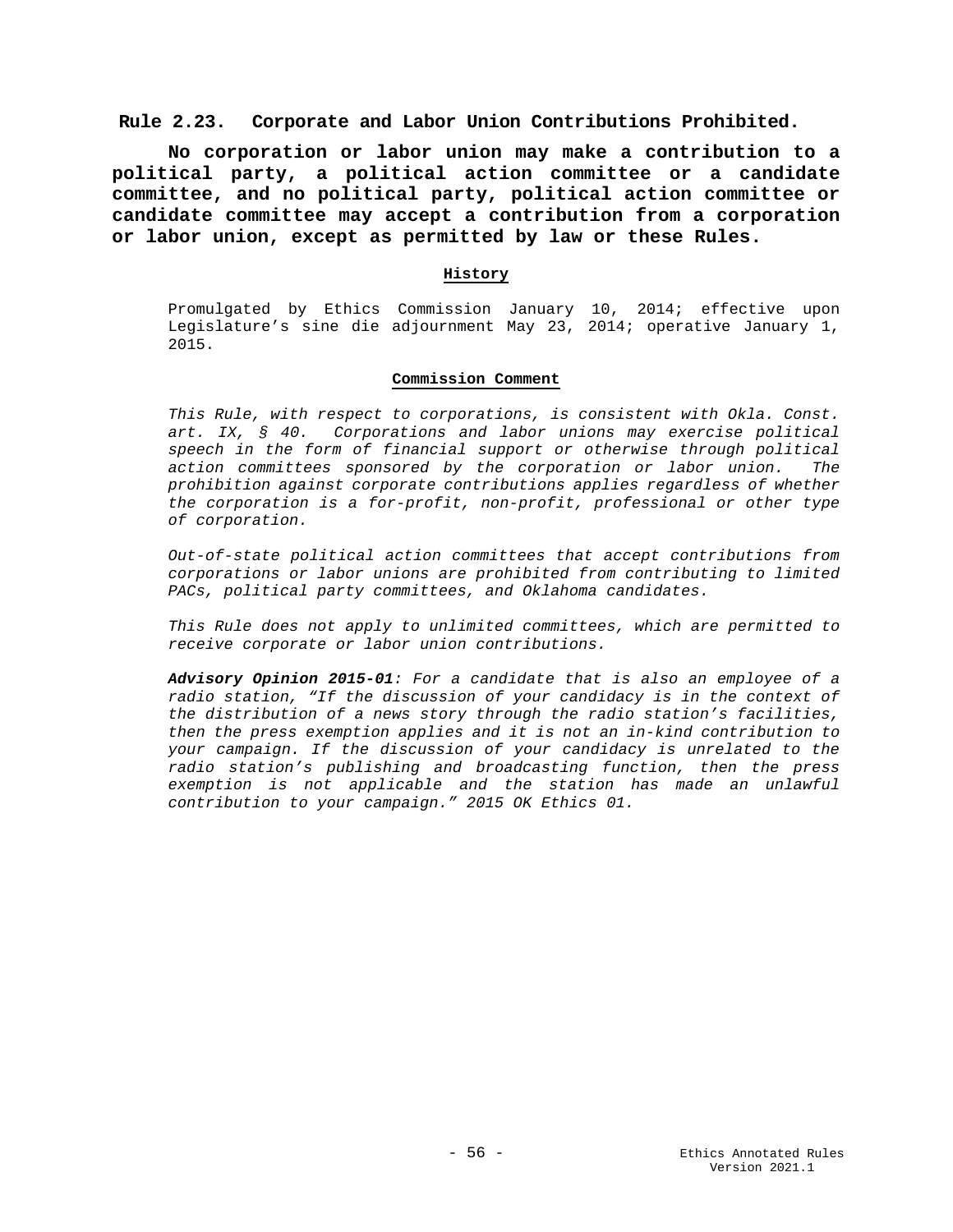**Rule 2.24. Contributions by Limited Liability Companies.**

**No limited liability company that has one or more incorporated members may make a contribution to a political party committee, a political action committee, or a candidate committee, except as permitted by law or these Rules.**

**(1) A political party committee, a limited committee, or a candidate committee, which receives a contribution from a limited liability company is required to report the contribution by attributing the contribution to the individual members of the limited liability company in proportions equal to the individual member's ownership interest in the limited liability company. This includes, but is not limited to, the individual member's name, address, occupation and employer.** 

**(2) An unlimited committee which receives a contribution from a limited liability company is required to report the contribution by attributing the contribution to each member of the limited liability company in proportion to the member's interest in the limited liability company. For individual members, this includes, but is not limited to, the individual's name, address, occupation and employer. For corporate members, this includes the name, address, and principal business activity of the corporation.** 

# **History**

Promulgated by Ethics Commission January 10, 2014; effective upon Legislature's sine die adjournment May 23, 2014; operative January 1, 2015.

Amendment promulgated by Ethics Commission February 5, 2018; effective upon Legislature's sine die adjournment May 3, 2018; operative May 3, 2018.

The 2018 amendment added "committee" after "political party" and "," after "political action committee" in the first sentence of the provision. The 2018 amendment also added the following language: "(1) A political party committee, a limited committee, or a candidate committee, which receives a contribution from a limited liability company is required to report the contribution by attributing the contribution to the individual members of the limited liability company in proportions equal to the individual member's ownership interest in the limited liability company. This includes, but is not limited to, the individual member's name, address, occupation and employer. (2) An unlimited committee which receives a contribution from a limited liability company is required to report the contribution by attributing the contribution to each member of the limited liability company in proportion to the member's interest in the limited liability company. For individual members, this includes, but is not limited to, the individual's name, address, occupation and employer. For corporate members, this includes the name, address, and principal business activity of the corporation."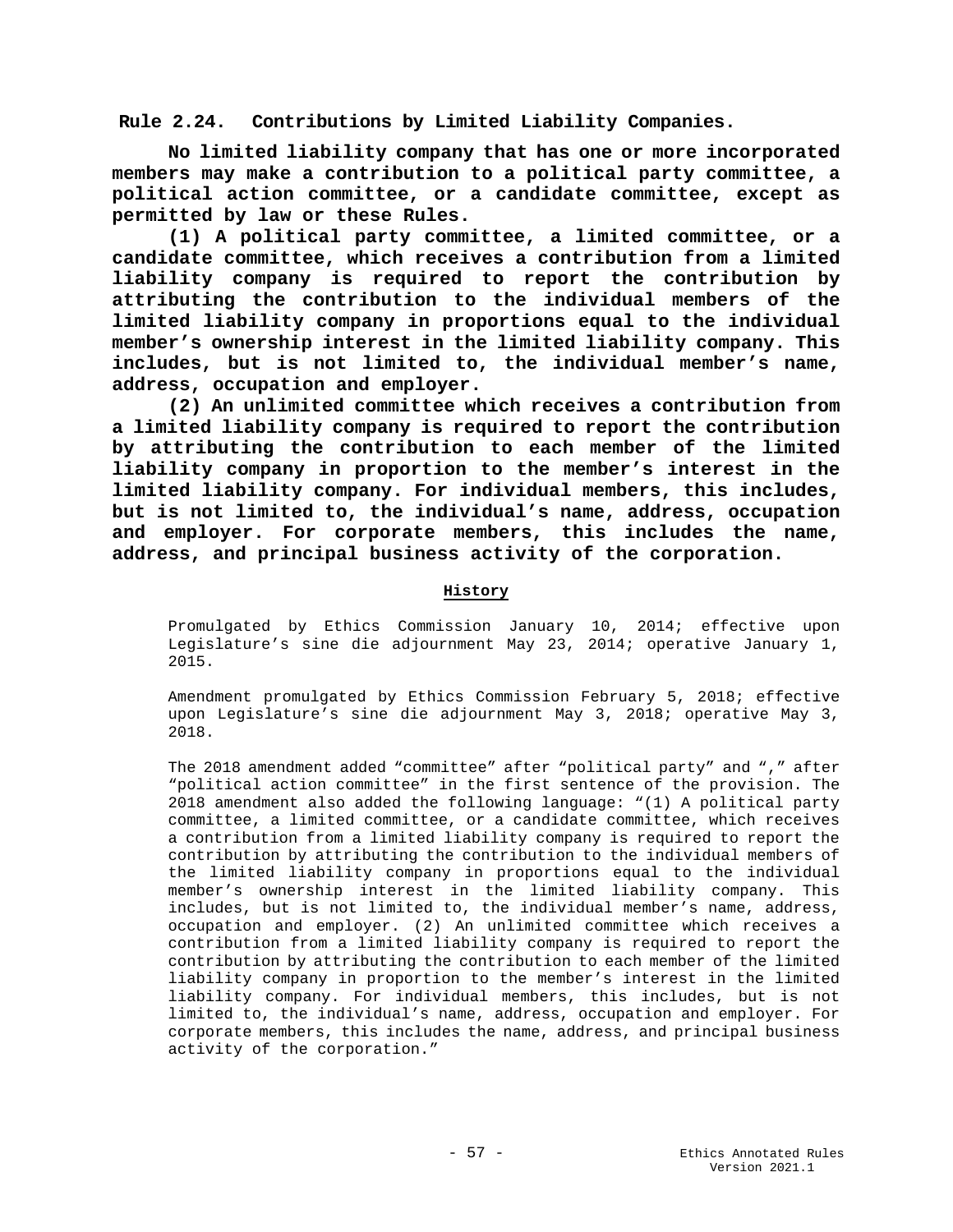### **Commission Comment**

*Contributions received from a limited liability company shall be reported as contributions from the individual members of the Limited Liability Company in proportions equal to their ownership interests.* 

*Example: Ajax Limited Liability Company is owned in equal shares by three individuals: Johnson, Carson and Larson. The committee receives a contribution of Three Thousand Dollars (\$3,000.00) written on an Ajax LLC check. The committee does not report a contribution from Ajax LLC; instead, it reports contributions of One Thousand Dollars (\$1,000.00) each from Johnson, Carson and Larson.* 

*Limited liability companies are prohibited from making contributions to a political party committee, limited committee, or candidate committee if any member of the LLC is a corporation. See Rule 2.23. This provision prevents a corporation from indirectly making a political contribution that is directly prohibited. Since money is fungible, any limited liability company ("LLC") funds are deemed to include some corporate funds if a corporation is a member of the LLC. This is true whether or not the corporation is a for-profit, non-profit, professional or other type of corporation.* 

*Individual contribution limits apply to the individual members of the limited liability company in accordance with Ethics Rule 2.37.*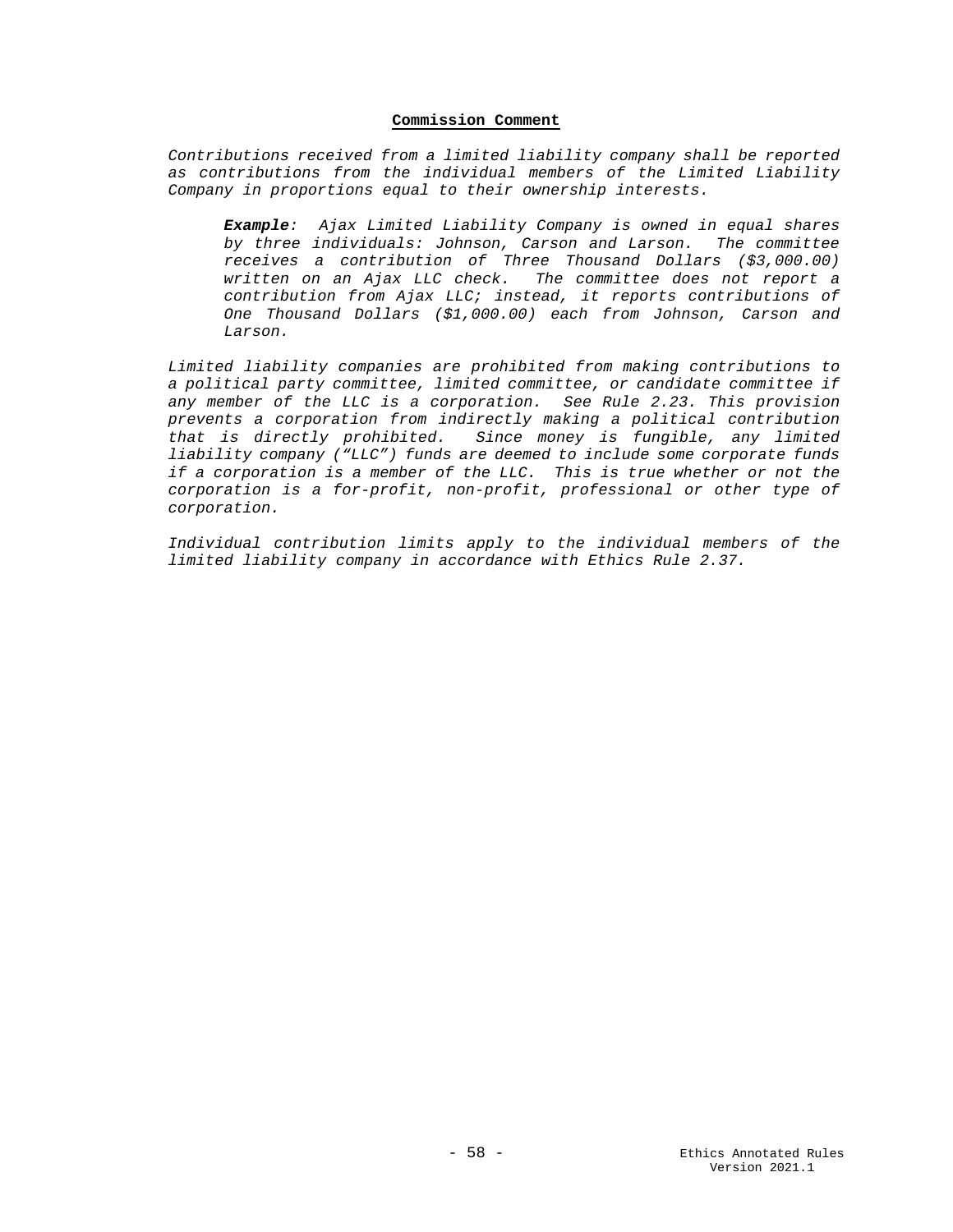**Rule 2.25. Contributions by Partnerships.**

**No partnership that has one or more incorporated partners may make a contribution to a political party committee, a political action committee, or a candidate committee, except as permitted by law or these Rules.**

**(1) A political party committee, a limited committee, or a candidate committee, which receives a contribution from a partnership is required to report the contribution by attributing the contribution to the individual partners of the partnership in proportions equal to the individual partner's ownership interest in the partnership. This includes, but is not limited to, the individual partner's name, address, occupation and employer.** 

**(2) An unlimited committee which receives a contribution from a partnership is required to report the contribution by attributing the contribution to each partner of the partnership in proportion to the partner's interest in the partnership. For individual partners, this includes, but is not limited to, the individual's name, address, occupation and employer. For corporate partners, this includes the name, address, and principal business activity of the corporation.**

## **History**

Promulgated by Ethics Commission January 10, 2014; effective upon Legislature's sine die adjournment May 23, 2014; operative January 1, 2015.

Amendment promulgated by Ethics Commission February 5, 2018; effective upon Legislature's sine die adjournment May 3, 2018; operative May 3, 2018.

The 2018 amendment added "committee" after "political party" and "," after "political action committee" in the first sentence of the provision. The 2018 amendment also added the following language: "(1) A political party committee, a limited committee, or a candidate committee, which receives a contribution from a partnership is required to report the contribution by attributing the contribution to the individual partners of the partnership in proportions equal to the individual partner's ownership interest in the partnership. This includes, but is not limited to, the individual partner's name, address, occupation and employer. (2) An unlimited committee which receives a contribution from a partnership is required to report the contribution by attributing the contribution to each partner of the partnership in proportion to the partner's interest in the partnership. For individual partners, this includes, but is not limited to, the individual's name, address, occupation and employer. For corporate partners, this includes the name, address, and principal business activity of the corporation."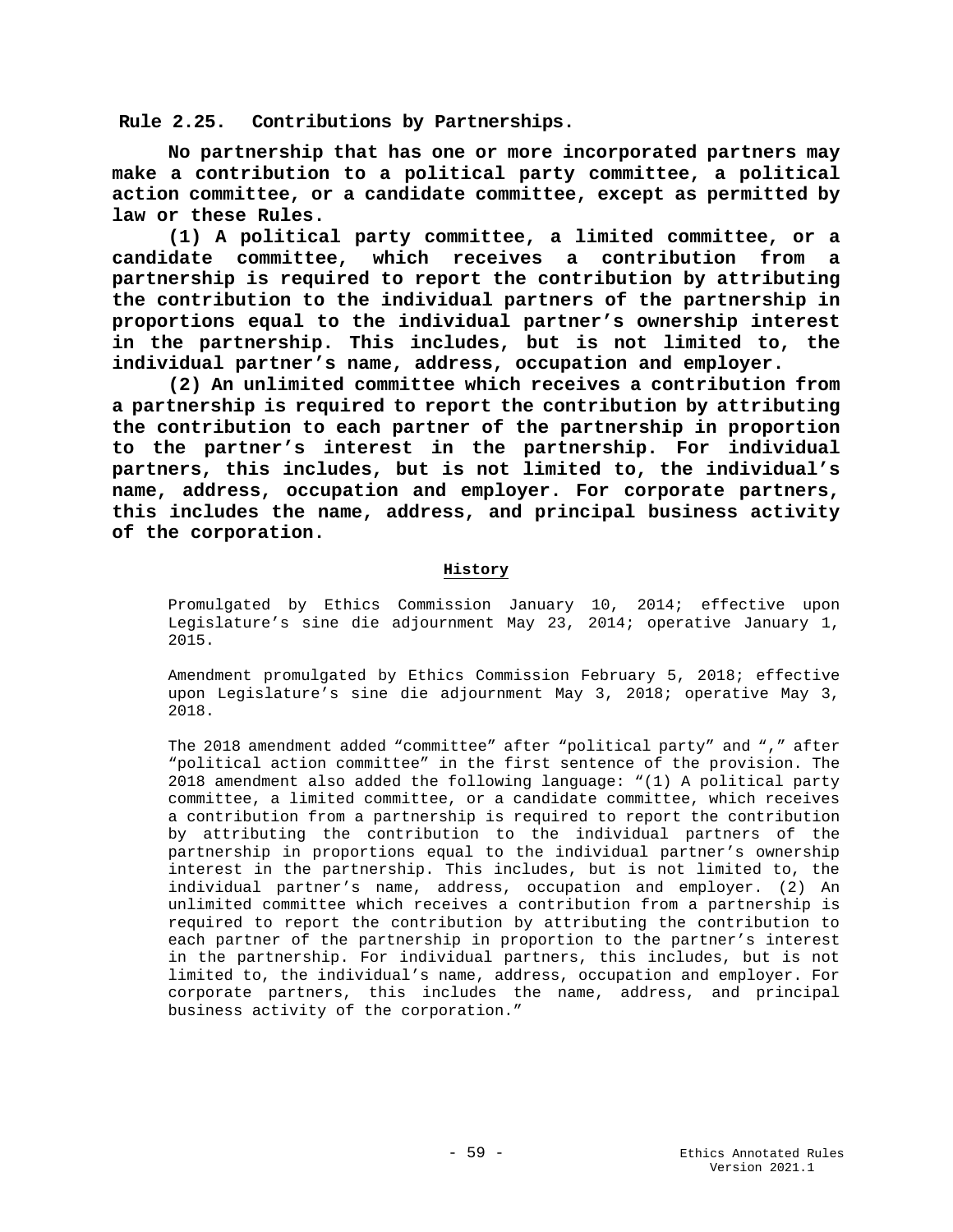## **Commission Comment**

*Contributions received from a partnership shall be reported as contributions from the individual partners of a partnership in proportions equal to their ownership interests.* 

*Example: Ajax LP is owned in equal shares by three individuals: Johnson, Carson and Larson. The committee receives a contribution of Three Thousand Dollars (\$3,000.00) written on an Ajax LP check. The committee does not report a contribution from Ajax LP; instead, it reports contributions of One Thousand Dollars (\$1,000.00) each from Johnson, Carson and Larson.* 

*Partnerships are prohibited from making contributions to a political party committee, limited committee or candidate committee if any partner of the partnership is a corporation. See Rules 2.23. This provision prevents a corporation from indirectly making a political contribution that is directly prohibited. Since money is fungible any partnership funds are deemed to include some corporate funds if a corporation is a member of the partnership. This is true whether or not the corporation is a forprofit, non-profit, professional or other type of corporation.* 

*Individual contribution limits apply to the individual partners of the partnership in accordance with Ethics Rule 2.37.*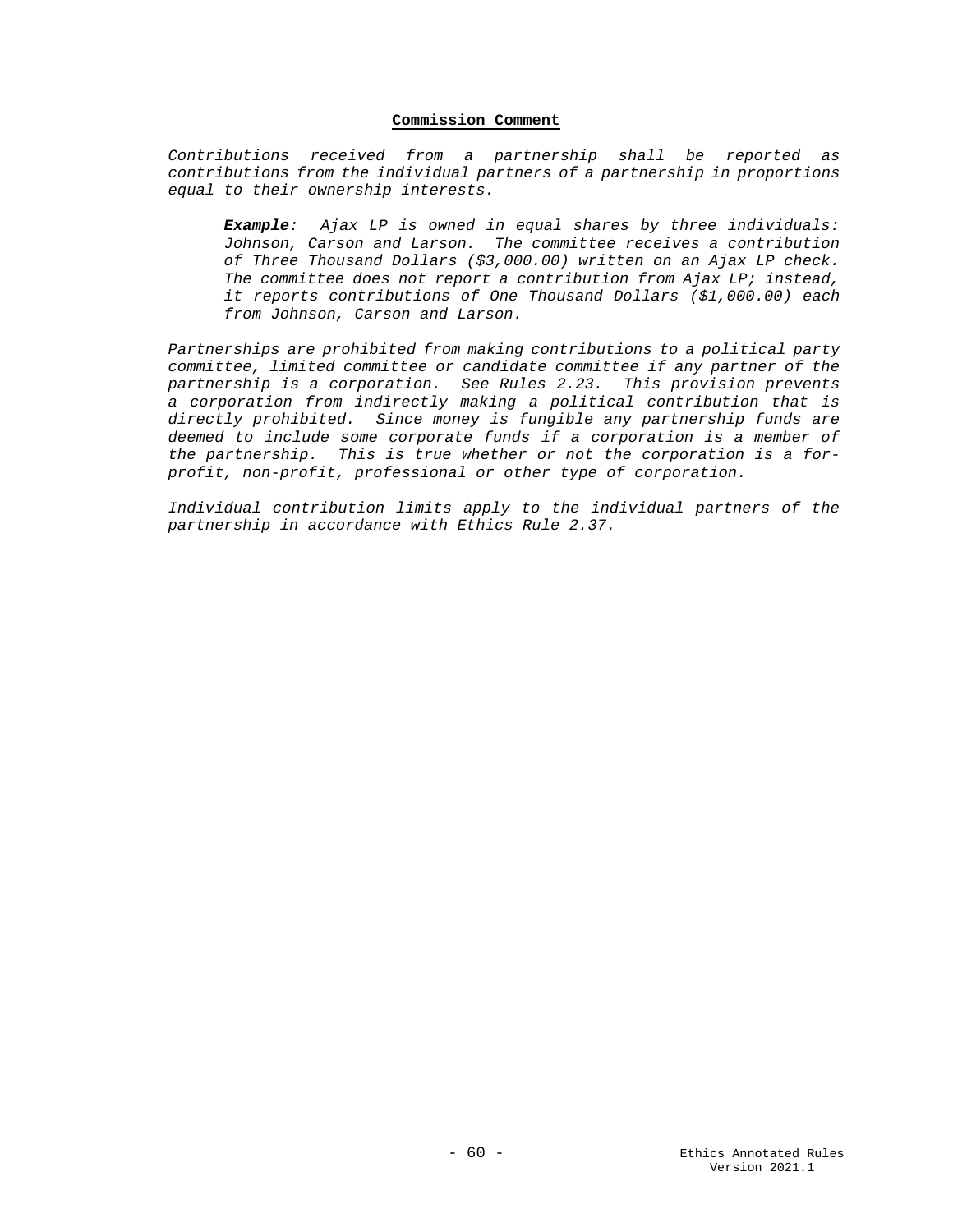**Rule 2.26. Use of Corporate Funds for Political Action Committees.**

**A corporation may use its funds to pay for the establishment of, administration of and solicitation of contributions to, one (1) political action committee affiliated with the corporation. For purposes of this section, "corporation" shall mean a corporation, its parent, subsidiary, branch, division, department or local unit of such corporation.**

# **History**

Promulgated by Ethics Commission January 10, 2014; effective upon Legislature's sine die adjournment May 23, 2014; operative January 1, 2015.

## **Commission Comment**

*This provision allows corporations to exercise political speech through political action committees ("PACs") affiliated with the corporation. Because corporations are limited in terms of solicitation of contributions, the limit of one state PAC is designed to prevent abuse through the formation of multiple PACs. This limitation applies only to state PACs. A corporation may sponsor both a state PAC and a federal PAC. Corporate funds used to pay for the establishment of, administration of, and solicitation of contributions to a corporation's PAC are paid out of the affiliated corporation's depository, and shall not be deposited in the PAC's depository. The expenditures that are made by the affiliated entity are reported on the PAC's Report of Contributions and Expenditures on the filing page summary as costs paid by the affiliated corporation, not as a contribution. See Rule 2.97.*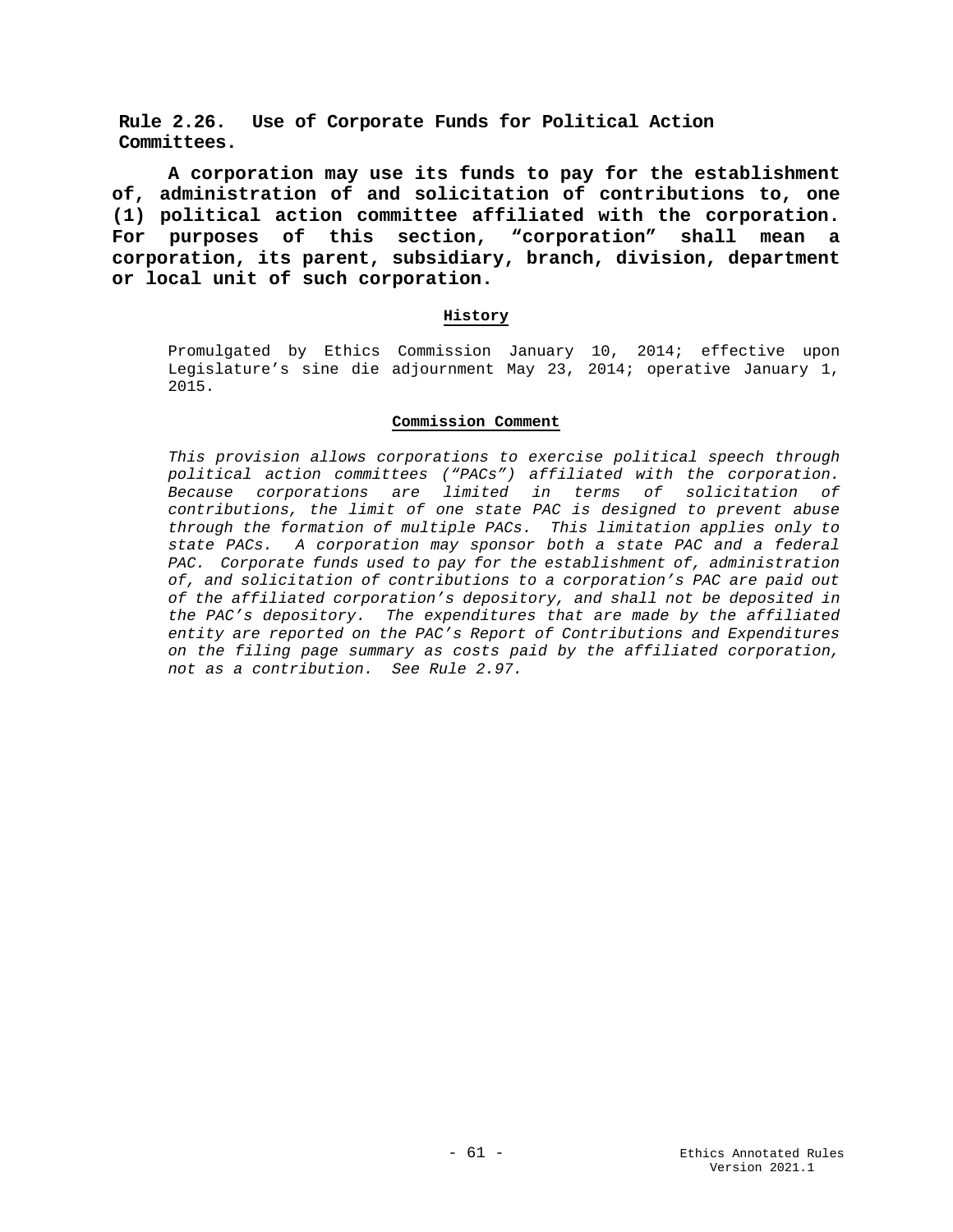**Rule 2.27. Use of Labor Union Funds for Political Action Committees.**

**A labor union may use its funds to pay for the establishment of, administration of and solicitation of contributions to, one (1) political action committee affiliated with the labor union.**

## **History**

Promulgated by Ethics Commission January 10, 2014; effective upon Legislature's sine die adjournment May 23, 2014; operative January 1, 2015.

### **Commission Comment**

*This provision allows labor unions to exercise political speech through political action committees ("PACs") affiliated with the labor union. Because labor unions are limited in terms of solicitation of contributions, the limit of one PAC is designed to prevent abuse through the formation of multiple PACs. This limitation applies only to state PACs. A labor union may sponsor both a state PAC and a federal PAC.*  Labor union funds used to pay for the establishment of, administration of *and solicitation of contributions to a labor union's PAC are paid out of the labor union's depository, and shall not be deposited in the PAC's depository. The expenditures that are made by an affiliated entity are reported on the PAC's Report of Contributions and Expenditures on the filing page summary as costs paid by the affiliated corporation, not as a contribution. See Rule 2.97.*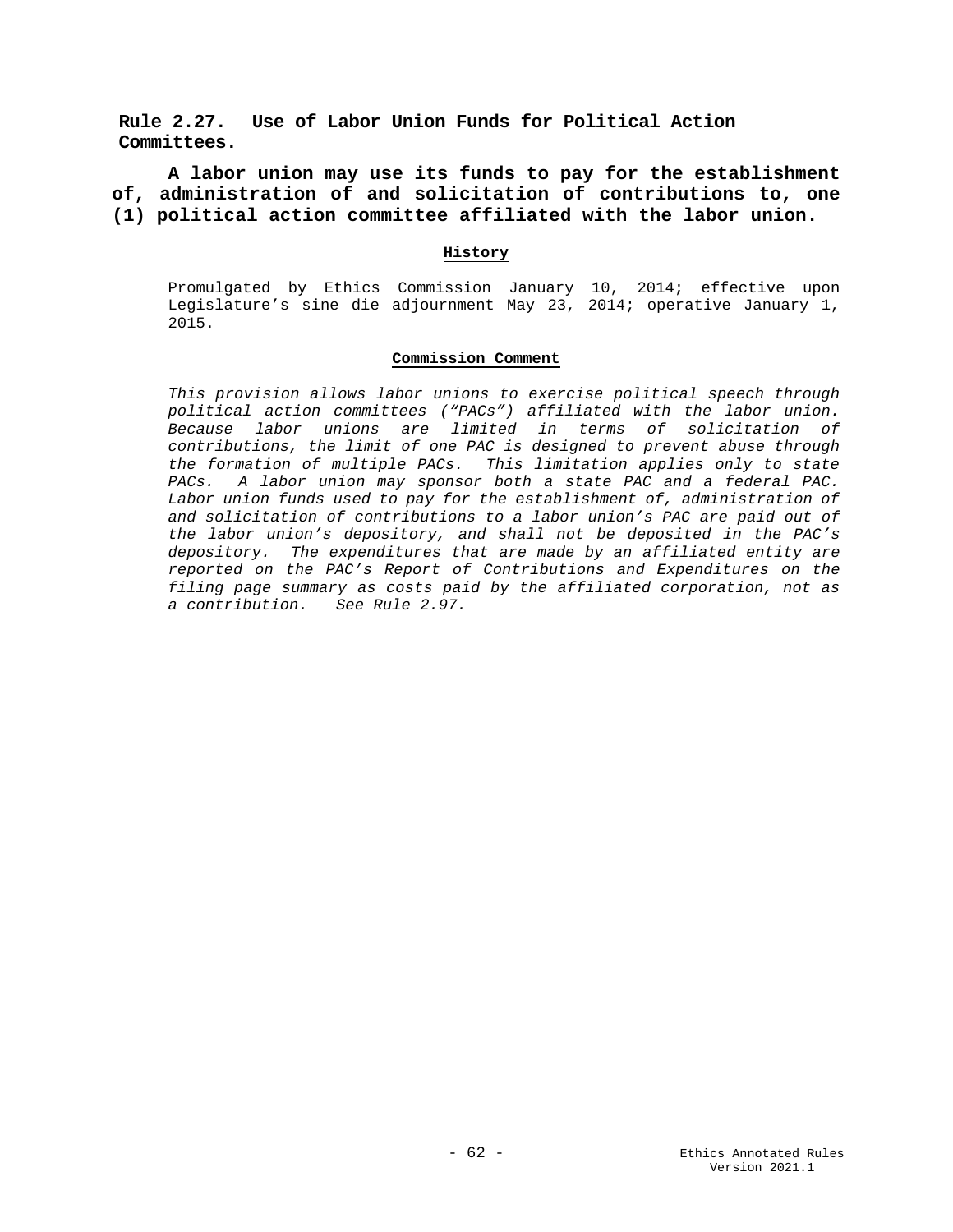## **Rule 2.28. Payroll Deduction.**

**If a corporation or labor union uses payroll deduction or similar method to obtain contributions from its employees or members, funds equal to the amount of those contributions but drawn on the corporation or labor union's account shall not be considered contributions by the corporation or labor union but shall be considered as contributions by the individuals from whose compensation the funds were withheld and shall be reported accordingly. When such funds are drawn on a corporation or labor union account, the payment shall be accompanied by all the information required for contributions to be reported as required by these Rules.**

## **History**

Promulgated by Ethics Commission January 10, 2014; effective upon Legislature's sine die adjournment May 23, 2014; operative January 1, 2015.

## **Commission Comment**

*This provision clarifies that the use of political contributions through the use of payroll deductions or similar methods is permitted notwithstanding the prohibition of corporate or labor union contributions. Even though the account used to make the contributions is from an entity (corporation or labor union) otherwise prohibited from making such contributions, such contributions are "pass through" funds provided they are accurately documented and attributed to the actual contributor in the applicable Report of Contributions and Expenditures.*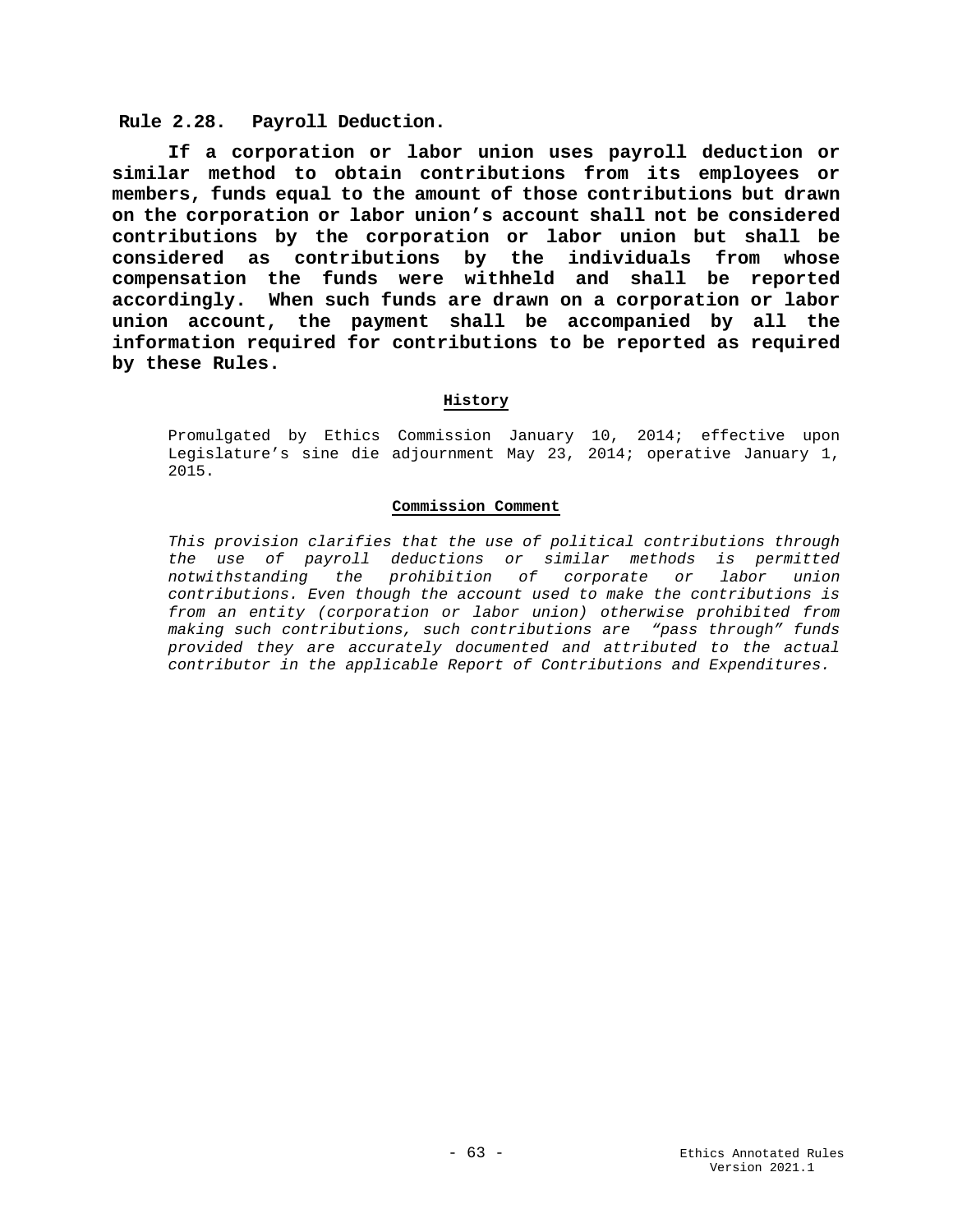**Rule 2.29. Corporate and Labor Union Communications Not Considered as Contributions.**

**A communication by a corporation intended to be received only by its stockholders, directors, officers or employees and their spouses, or a communication by a labor union intended to be received only by its members and their spouses shall not be considered a contribution.**

## **History**

Promulgated by Ethics Commission January 10, 2014; effective upon Legislature's sine die adjournment May 23, 2014; operative January 1, 2015.

## **Commission Comment**

*This provision simply permits political communications between corporations and their shareholders, directors, officers and employees and their spouses, and between a labor union and its members and their spouses to be made without the communications being considered contributions.*

*If a labor union's members vote to endorse a candidate, and the candidate refers to the endorsement in campaign literature, the endorsement is not considered a contribution from the labor union.*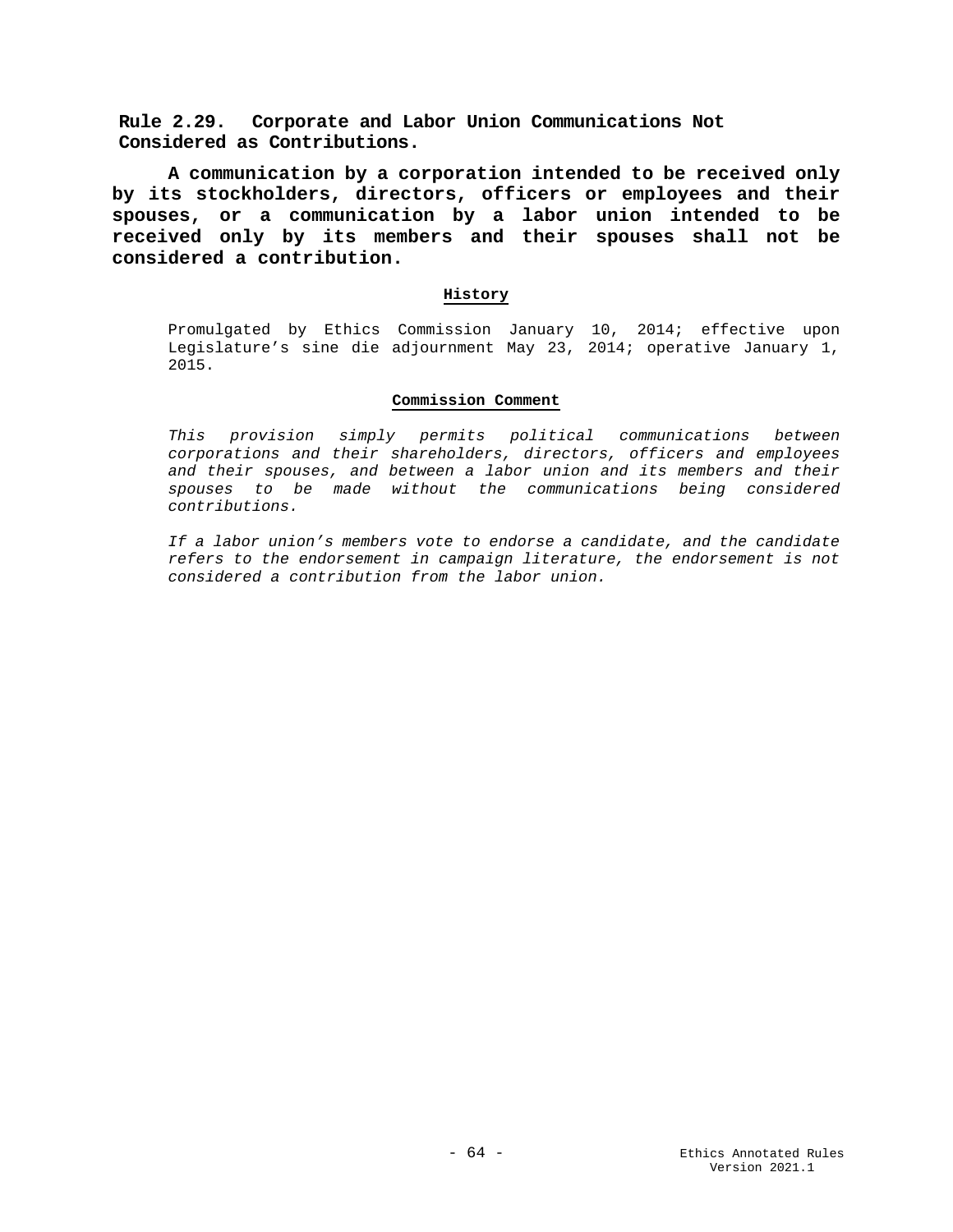**Rule 2.30. Candidate Committee Prohibited from Receiving Federal Candidate Committee Contributions.**

**A candidate committee shall not accept a contribution from the authorized committee of a candidate for federal office.**

# **History**

Promulgated by Ethics Commission January 10, 2014; effective upon Legislature's sine die adjournment May 23, 2014; operative January 1, 2015.

### **Commission Comment**

*Federal law permits contributions by the authorized committee of a candidate for federal office to candidates for state office. This provision makes clear that such contributions cannot be accepted by candidates for state office.*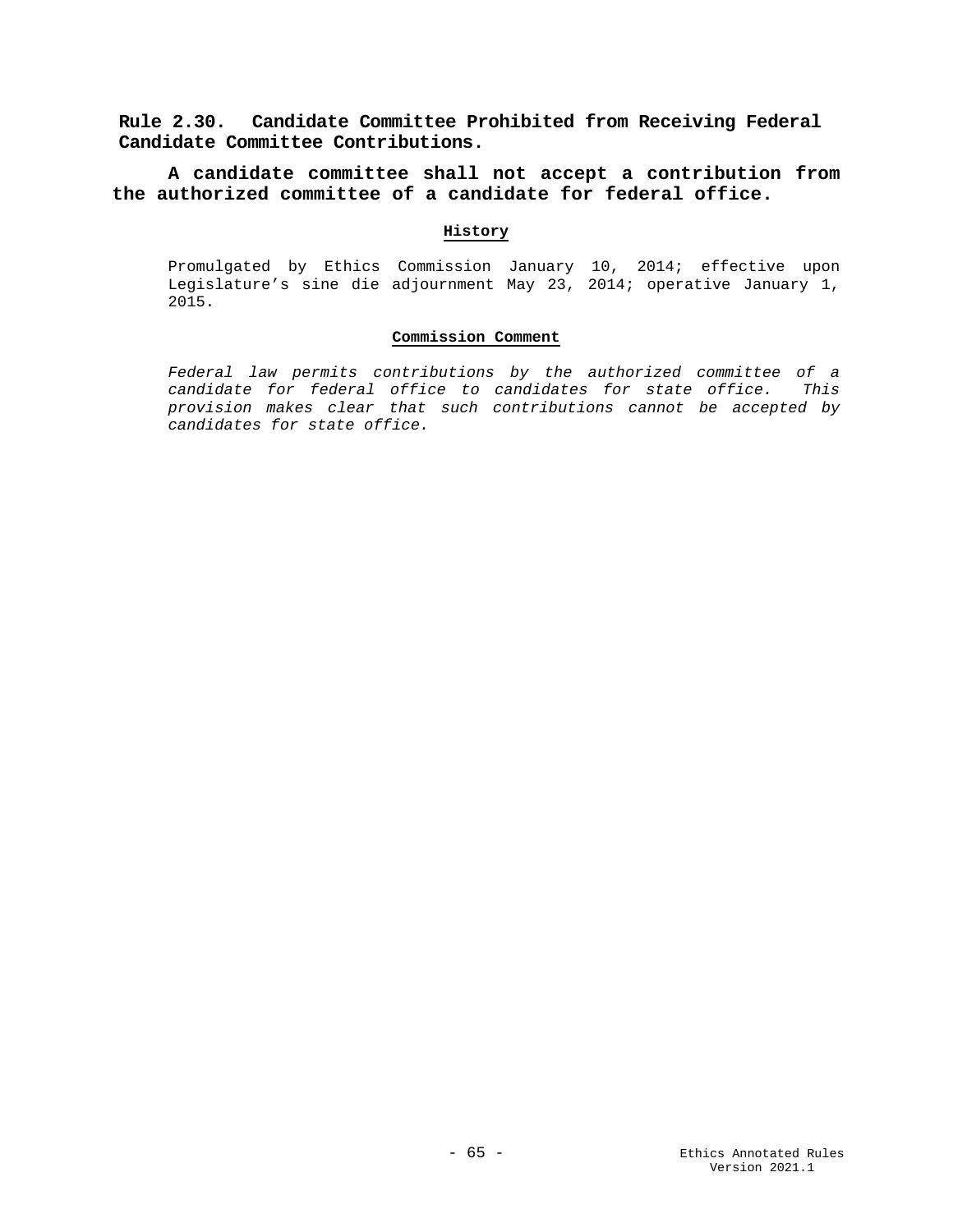## **Political Party Contribution Limits**

**Rule 2.31. Contributions to Political Party.**

**No person shall make, and no political party shall accept, a contribution to any political party committee in excess of Ten Thousand Dollars (\$10,000.00) in any calendar year, except as otherwise permitted by law or these Rules. For purposes of this limitation, "contribution" shall include multiple contributions,**  the amounts of which shall be aggregated. **limitation, contributions to a state committee, a Congressional District committee, a county committee, a precinct committee or any other committee or entity of the party officially recognized in the party's bylaws or similar governing document shall be aggregated. Funds to be used for federal election activity, as defined in 2 U.S.C. Section 431(20) and subject to requirements of 2 U.S.C. Section 441i, commonly referred to as "Levin Funds", shall not be aggregated with other contributions to a political party committee. A contribution to a political party committee that is designated directly or indirectly to be used for the benefit of a particular candidate or candidates shall be considered a contribution by the contributor to the candidate or candidates. If a political party committee sells goods or services to a candidate committee for ordinary and necessary campaign expenses as defined in Rule 2.43, the expenditure by the candidate committee shall not be considered as a contribution to the political party committee; provided further, that to the extent that it is practicable, the amount charged to a candidate committee for such goods or services shall not exceed the cost to the political party committee.** 

## **History**

Promulgated by Ethics Commission January 10, 2014; effective upon Legislature's sine die adjournment May 23, 2014; operative January 1, 2015.

Amendment promulgated by Ethics Commission January 27, 2017; effective upon sine die adjournment of the Legislature May 26, 2017; operative May 26, 2017.

The 2017 amendment added the following language to the end of the provision: "If a political party committee sells goods or services to a candidate committee for ordinary and necessary campaign expenses as defined in Rule 2.43, the expenditure by the candidate committee shall not be considered as a contribution to the political party committee; provided further, that to the extent that it is practicable, the amount charged to a candidate committee for such goods or services shall not exceed the cost to the political party committee."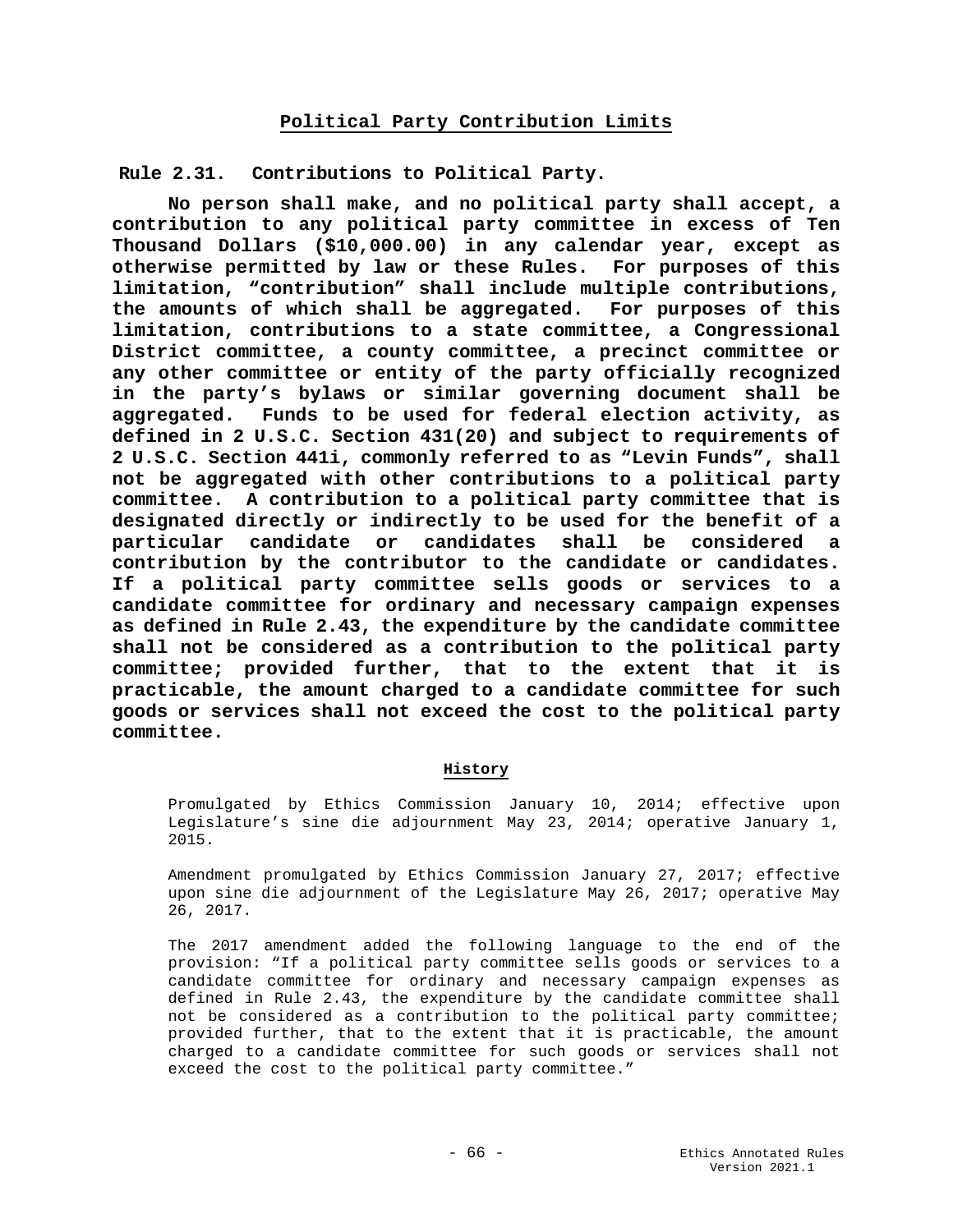# **Commission Comment**

*This Rule establishes the maximum contribution that may be made to or accepted by a political party committee at Ten Thousand Dollars (\$10,000.00) in any calendar year. For a married couple, each of whom makes a maximum contribution, the aggregate total maximum would be Twenty Thousand Dollars (\$20,000.00) per calendar year. This section also establishes the Commission policy that state, Congressional District, county, precinct and other committees of political parties are considered as a single entity for purposes of maximum contributions; thus, a contribution to one is considered as a contribution to all. This section exempts from the maximum limit "Levin Funds" authorized and limited by federal law. The provision regarding earmarking of contributions for candidates, either directly or indirectly, is intended to prevent the laundering of funds through the political parties to candidates in violation of other Rules.*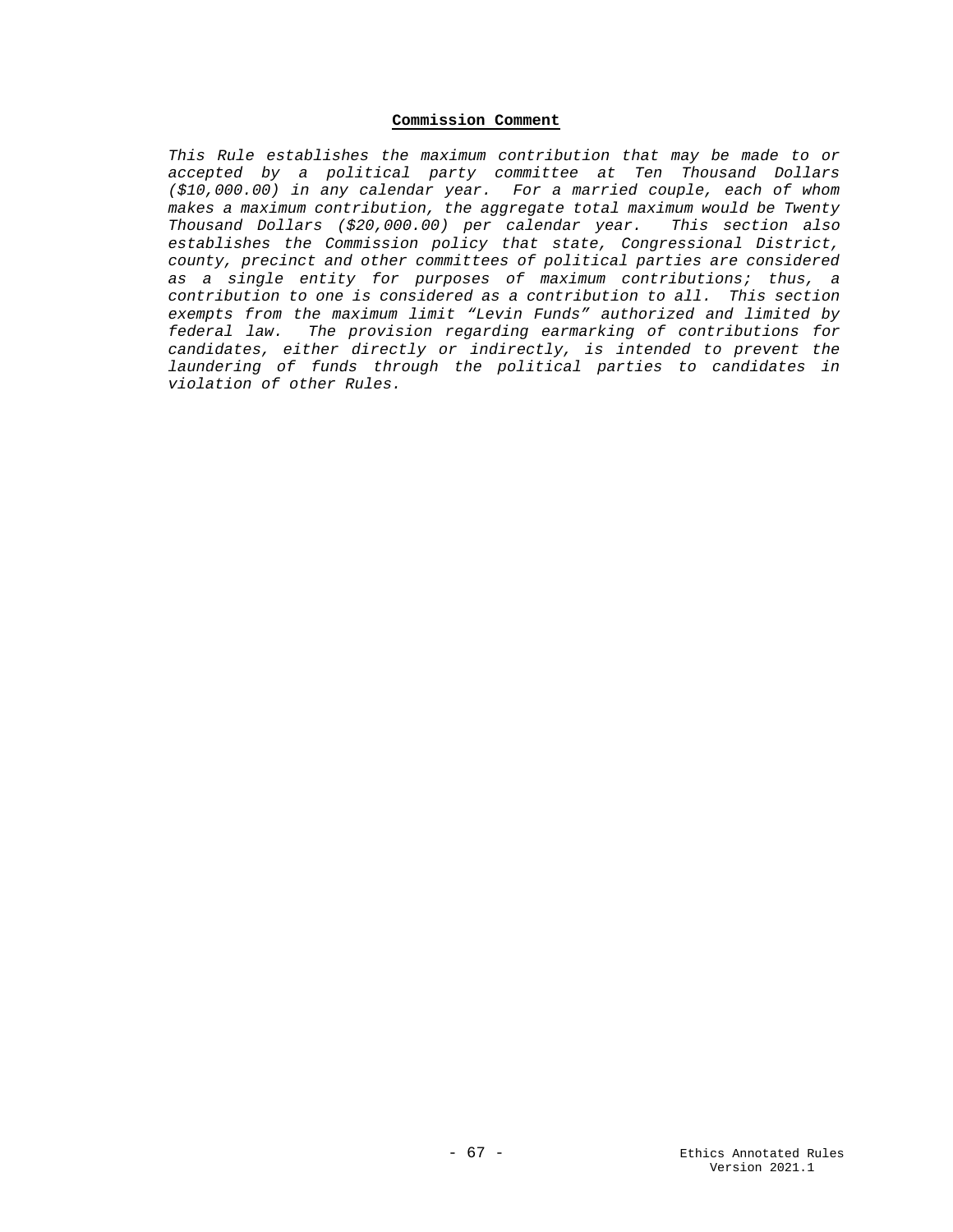**Rule 2.32. Contributions by Political Party Committee.**

**No political party committee shall make, and no candidate shall accept, a contribution in excess of Twenty-five Thousand Dollars (\$25,000.00) to any candidate for statewide office or in excess of Ten Thousand Dollars (\$10,000.00) to any candidate for other state elective office prior to any general election for that office. No political party shall make, and no candidate shall accept, a contribution to any candidate for judicial office. For purposes of this limitation, "contribution" shall include multiple**  contributions, the amounts of which shall be aggregated. **purposes of this limitation, contributions by a state committee, a Congressional District committee, a county committee, a precinct committee or any other committee or entity of the party officially recognized in the party's bylaws or similar governing document shall be aggregated.** 

# **History**

Promulgated by Ethics Commission January 10, 2014; effective upon Legislature's sine die adjournment May 23, 2014; operative January 1, 2015.

## **Commission Comment**

*This section sets maximum contributions that political party committees may make to candidates and differentiates between candidates for statewide office and candidates for other state elective offices. The different maximum amounts——Twenty-five Thousand Dollars (\$25,000.00) vs. Ten Thousand Dollars (\$10,000.00——distinguish the difference between the costs of more expensive statewide campaigns and less expensive districtwide campaigns. This section also emphasizes the Commission policy that state, Congressional District, county, precinct and other committees of political parties are considered as a single entity for purposes of maximum contributions; thus, a contribution by one is considered as a contribution by all.*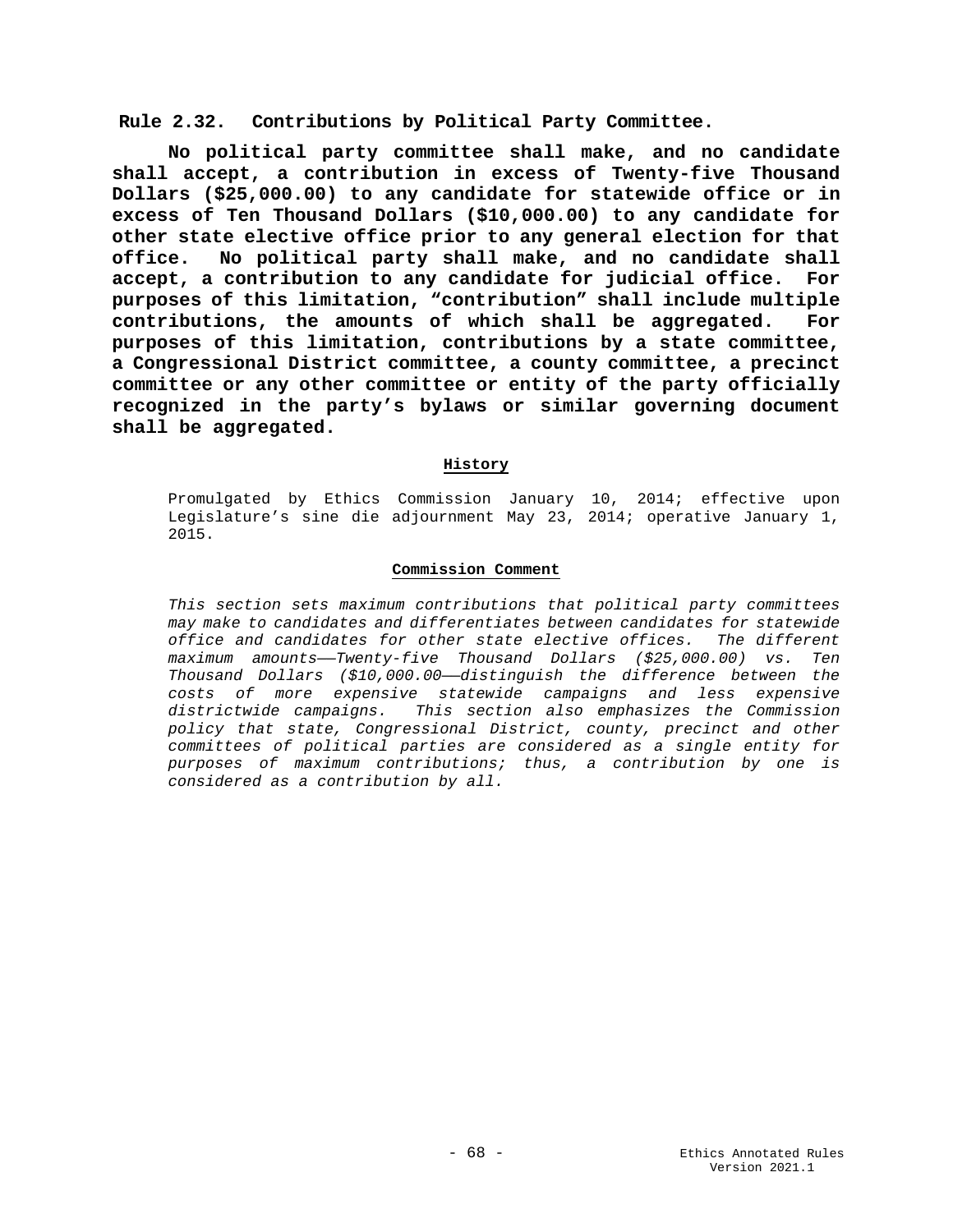**Rule 2.33. Contributions to and by Limited Committee.**

**(A) No person shall make, and no limited committee shall accept, a contribution to any limited committee in excess of Five Thousand Dollars (\$5,000.00) in any calendar year, except as otherwise permitted by law or these Rules. A contribution to a limited committee that is designated directly or indirectly to be used for the benefit of a particular candidate or candidates shall be considered a contribution by the contributor to the candidate or candidates.**

 **(B) No limited committee shall make, and no political party committee shall accept, a contribution to the political party committee in excess of Ten Thousand Dollars (\$10,000.00) in any calendar year.**

 **(C) No limited committee shall make, and no other limited**  committee shall accept, **committee in excess of Five Thousand Dollars (\$5,000.00) in any calendar year.**

 **(D) No limited committee shall make, and no candidate committee shall accept, a contribution to any candidate committee in excess of Five Thousand Dollars (\$5,000.00) prior to a primary election.**

 **(E) No limited committee shall make, and no candidate committee shall accept, a contribution to any candidate committee of a candidate whose name will appear on the ballot for a runoff primary election in excess of Five Thousand Dollars (\$5,000.00) prior to a runoff primary election. Provided, however, after the primary election a limited committee that has made a contribution of Five Thousand Dollars (\$5,000.00) or less to the candidate committee prior to the primary election may make an additional contribution of no more than Five Thousand Dollars (\$5,000.00) to the candidate committee prior to the runoff primary election.**

 **(F) No limited committee shall make, and no candidate committee shall accept, a contribution to any candidate committee prior to a general election in excess of Five Thousand Dollars (\$5,000.00). Provided, however, after the primary election or runoff primary election, whichever is the last for determining a political party's nominee, a limited committee that has made a contribution of Five Thousand Dollars (\$5,000.00) or less to the candidate committee prior to the primary election or runoff primary election, or both, may make an additional contribution of no more than Five Thousand Dollars (\$5,000.00) to the candidate committee prior to the general election.**

 **(G) After the general election, a limited committee that has made no contribution to a candidate or a contribution of less than Five Thousand Dollars (\$5,000.00) in the aggregate under the**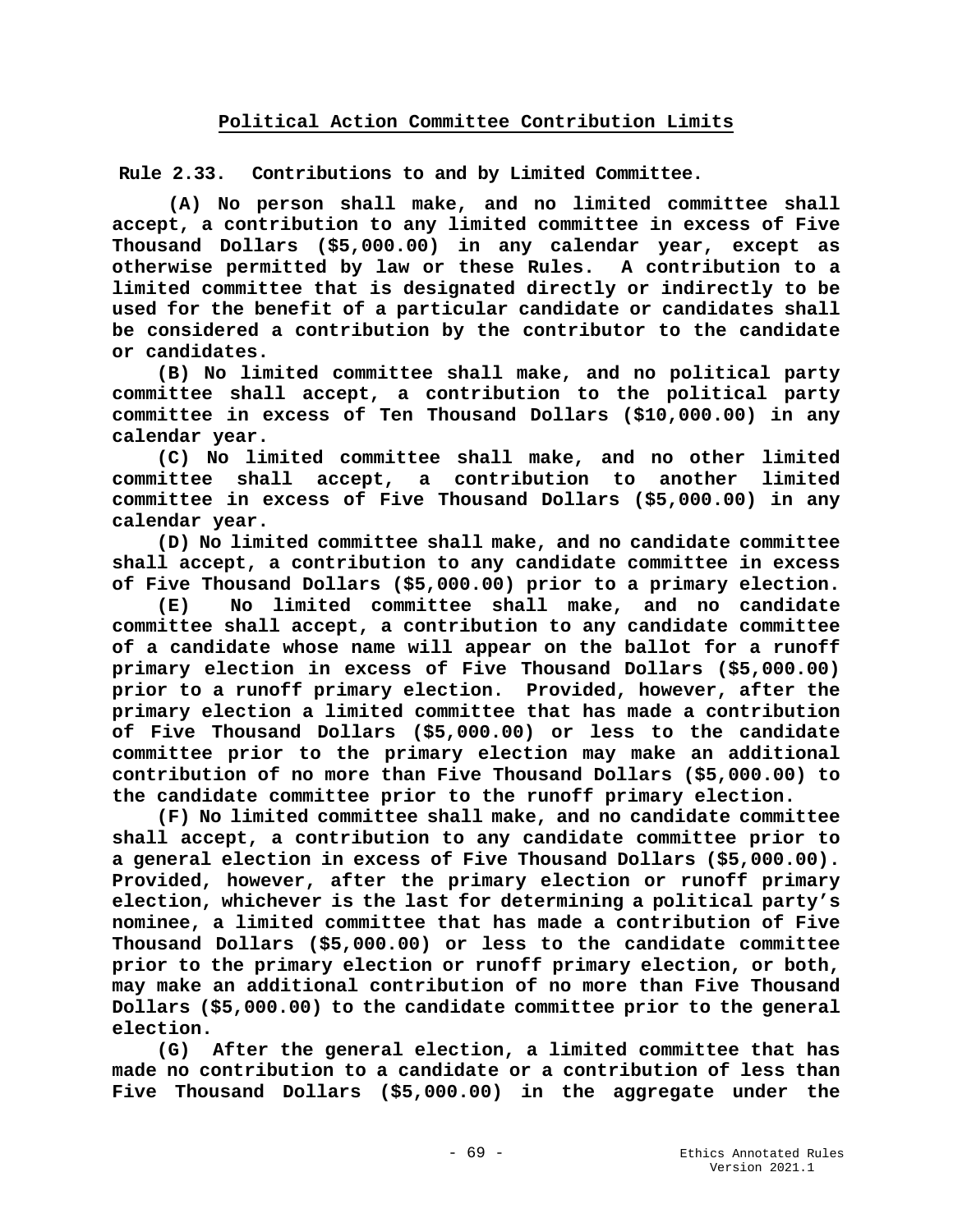**provisions of subsections (D), (E) or (F) may make an additional contribution or contributions in an amount or amounts that, aggregated with any prior contributions, do not exceed Five Thousand Dollars (\$5,000.00) to that candidate committee.**

 **(H) No limited committee shall make a total contribution to a candidate in excess of the aggregate contribution limits of subsections (D), (E) and (F) or in excess of Five Thousand Dollars (\$5,000.00) to the candidate committee of a candidate who is unopposed for election.**

 **(I) For purposes of this section, "contribution" shall include multiple contributions, the amounts of which shall be aggregated.** 

 **(J) A limited committee may make contributions to candidates for county, municipal or school district office as permitted by law.**

## **History**

Promulgated by Ethics Commission January 10, 2014; effective upon Legislature's sine die adjournment May 23, 2014; operative January 1, 2015.

Amendment promulgated by Ethics Commission February 5, 2018; effective upon Legislature's sine die adjournment May 3, 2018; operative May 3, 2018.

The 2018 amendment added "or a contribution of less than Five Thousand Dollars (\$5,000.00) in the aggregate" between "no contribution to a candidate" and "under the provisions of subsections" in subsection G. The 2018 amendment also added "n additional" between "may make a" and "contribution," and it replaced "of no more than" with "or contributions in an amount or amounts that, aggregated with any prior contributions, do not exceed" in subsection G.

The provision read as follows: "(G) After the general election, a limited committee that has made no contribution to a candidate under the provisions of subsections (D), (E) or (F) may make a contribution of no more than Five Thousand Dollars (\$5,000.00) to that candidate committee."

## **Commission Comment**

*Limited committees are the only political action committees that may make contributions directly to candidates. For that reason, it is limited both in the amounts and sources of contributions that it may receive and the amounts of contributions that it may make to political parties, other limited committees sharing the same purpose and candidate committees. No person may contribute more than Five Thousand Dollars (\$5,000.00) in any calendar year to a limited committee. For a married couple, each of whom makes a maximum contribution, the aggregate total maximum would be Ten Thousand Dollars (\$10,000.00) per calendar year. The provision regarding earmarking of contributions for candidates, either directly or indirectly, is intended to prevent the laundering of funds through the limited committees to candidates in violation of other Rules. Limited committees may make contributions of no more than Five Thousand Dollars*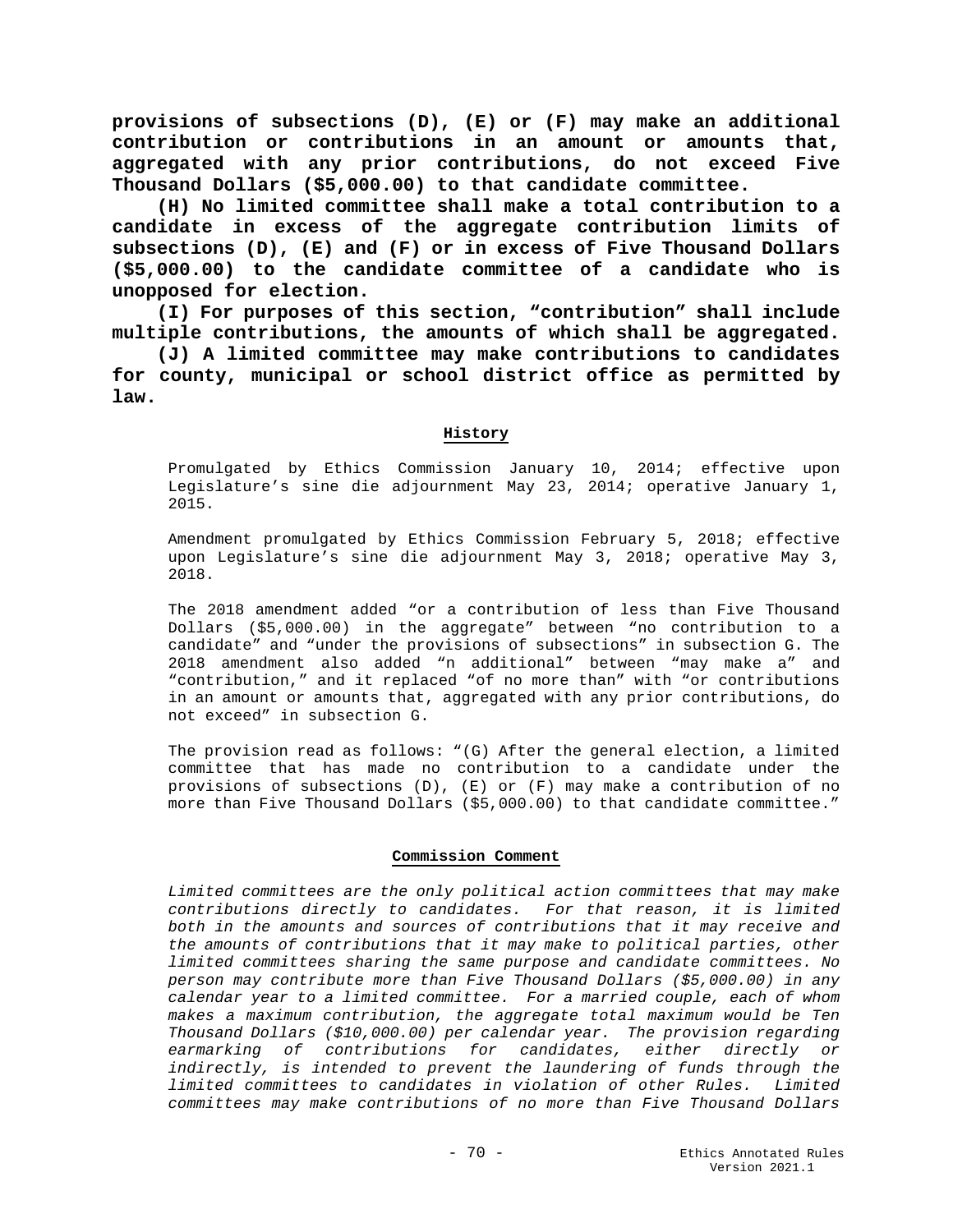*(\$5,000.00) to another limited committee in any calendar year. The maximum that a limited committee may contribute to a candidate is Fifteen Thousand Dollars (\$15,000.00), and that amount is applicable only if the candidate's name is on the ballot in the primary, runoff primary and general elections. Otherwise, the limit is Five Thousand Dollars (\$5,000.00) for an unopposed candidate or Five Thousand Dollars (\$5,000.00) per election for any election in which the candidate's name appears on the ballot. In all cases, the maximum limits apply to the making and receiving of contributions. Limited committees also may make contributions to candidates for county, municipal and school district offices, subject to statutory law. Limited committees may not receive corporate contributions.*

*Effective May 3, 2018, limited committees may contribute to candidate committees after the general election in an amount or amounts that when added with prior contributions does not exceed \$5,000. If a limited committee cumulatively contributes \$5,000 any time prior to the general election date, that committee is prohibited from contributing to that candidate committee after the general election.* 

*Example for Unopposed Candidate: Jane is running for a seat in the Oklahoma House of Representatives. ABC limited political action committee ("ABCPAC") wants to contribute the maximum amount to Jane's candidacy. Jane is the only candidate who has filed for the office. ABCPAC may contribute up to \$5,000 to Jane's candidate committee regardless of timing of elections. For example, ABCPAC could contribute \$2,500 prior to the general election and \$2,500 after the general election.* 

*Example 1 for Opposed Candidate: Tom is running for a seat in the Oklahoma State Senate and will participate in both a primary election and general election. ABCPAC wants to contribute the maximum amount for each of Tom's elections. Tom wins his primary without the necessity of a runoff, and he is opposed in the general election. ABCPAC contributed \$5,000 prior to Tom's primary election and \$5,000 prior to Tom's general election. Tom lost the general election and has campaign debt following the general election. ABCPAC wants to assist Tom with his campaign debt. ABCPAC cannot contribute to Tom's candidate committee after the general election because ABCPAC met the \$5,000 contribution limit for Tom's campaign prior to the general election.*

*Example 2 for Opposed Candidate: John is running for a seat in the State Legislature and will participate in both a primary election and general election. ABCPAC gave \$1,000 to John's campaign prior to the primary election and another \$2,000 prior to John's campaign prior to the general election. John lost in the general election and has campaign debt following the general election. Here, because ABCPAC has contributed \$3,000 prior to the general election, it may contribute up to \$2,000 to Tom's campaign after the general election for a total of \$5,000.*

*The limits set forth in this Rule for contributions by limited committees do not apply to limited committees that are either registered for less than one year prior to the primary election or have fewer than 25 contributors (unofficially called a 1/25 committee). Limits for contributions by 1/25 committees are set forth in Rule 2.34.*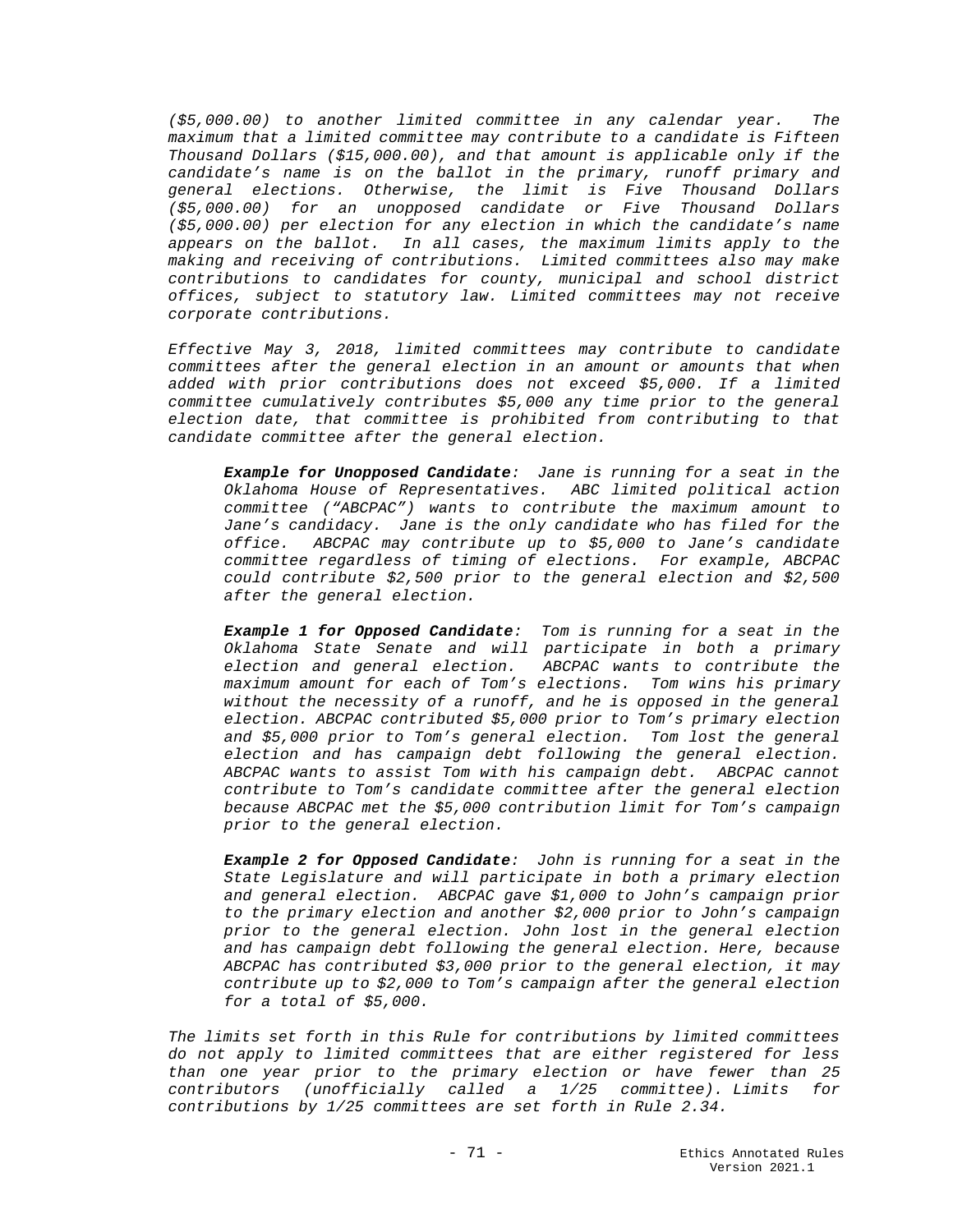*Contributions limits to candidate committees by out-of-state and federal political action committees are the same as those for Oklahoma limited committees.*

*2.33(C) allows for contributions from a limited committee (excluding a Rule 2.34 limited committee) to another limited committee. However, the purpose(s) of the contributing limited committee would need to be similar to the purpose(s) of the receiving committee because limited committee expenditures are limited to those expenditures that further the purpose of a limited committee. See Rule 2.41.*

*Example of Improper Limited Committee to Limited Committee Contribution: ABC limited committee is formed for the purpose of contributing to candidates who support yellow shirts. XYZ limited committee is formed for the purpose of contributing to candidates who support blue pants. ABC limited committee is prohibited from contributing to XYZ committee and vice versa because the committees do not share the same or similar purposes; consequently, such a contribution would be outside the purpose of both limited committees.*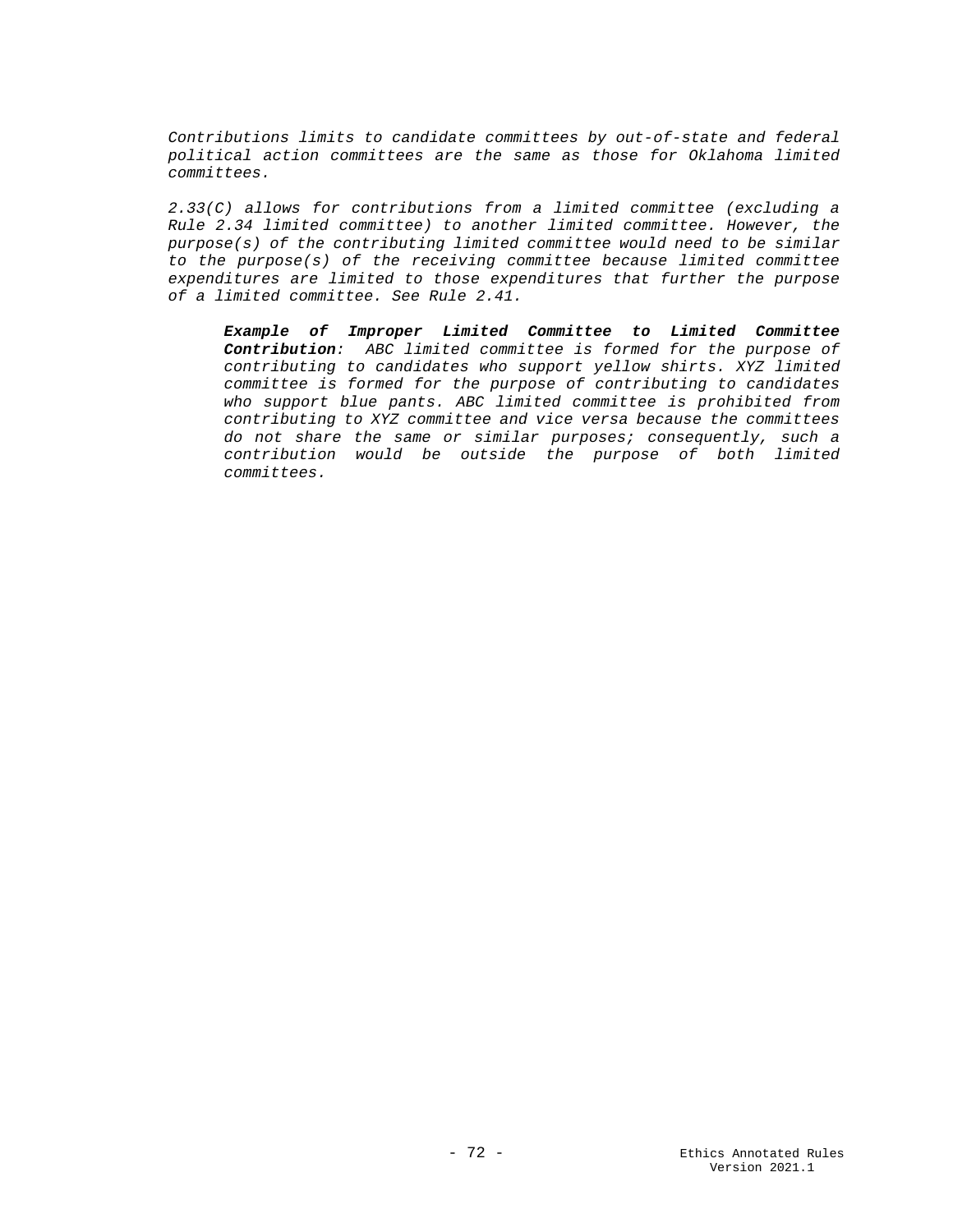**Rule 2.34. Contributions by Limited Committees Registered for Less than One Year or Fewer than Twenty-Five Contributors.**

 **(A) No limited committee that has been registered with the Commission for less than a year prior to a primary election or that has fewer than twenty-five (25) contributors shall make, and no political party committee shall accept, a contribution to the political party committee in excess of Five Thousand Dollars (\$5,000.00) in any calendar year.**

 **(B) No limited committee that has been registered with the Commission for less than a year prior to a primary election or that has fewer than twenty-five (25) contributors shall make a contribution to another limited committee.**

 **(C) No limited committee that has been registered with the Commission for less than a year prior to a primary election or that has fewer than twenty-five (25) contributors shall make, and no candidate committee shall accept, a contribution to any candidate committee in excess of Two Thousand Five Hundred Dollars (\$2,500.00) prior to a primary election.**

 **(D) No limited committee that has been registered with the Commission for less than a year prior to a primary election or that has fewer than twenty-five (25) contributors shall make, and no candidate committee shall accept, a contribution to any candidate committee of a candidate whose name will appear on the ballot for a runoff primary election in excess of Two Thousand Five Hundred Dollars (\$2,500.00) prior to a runoff primary election. Provided, however, after the primary election a limited committee that has been registered with the Commission for less than a year prior to a primary election or that has fewer than twenty-five (25) contributors that has made a contribution of Two Thousand Five Hundred Dollars (\$2,500.00) or less to the candidate committee prior to the primary election may make an additional contribution of no more than Two Thousand Five Hundred Dollars (\$2,500.00) to the candidate committee prior to the runoff primary election.**

 **(E) No limited committee that has been registered with the Commission for less than a year prior to a primary election or that has fewer than twenty-five (25) contributors shall make, and no candidate committee shall accept, a contribution to any candidate committee prior to a general election in excess of Two Thousand Five Hundred Dollars (\$2,500.00). Provided, however, after the primary election or runoff primary election, whichever is the last for determining a political party's nominee, a limited committee that has been registered with the Commission for less than a year prior to a primary election or that has fewer than twenty-five (25) contributors that has made a contribution of Two Thousand Five Hundred Dollars (\$2,500.00) or less to the candidate committee prior to the primary election or runoff primary election,**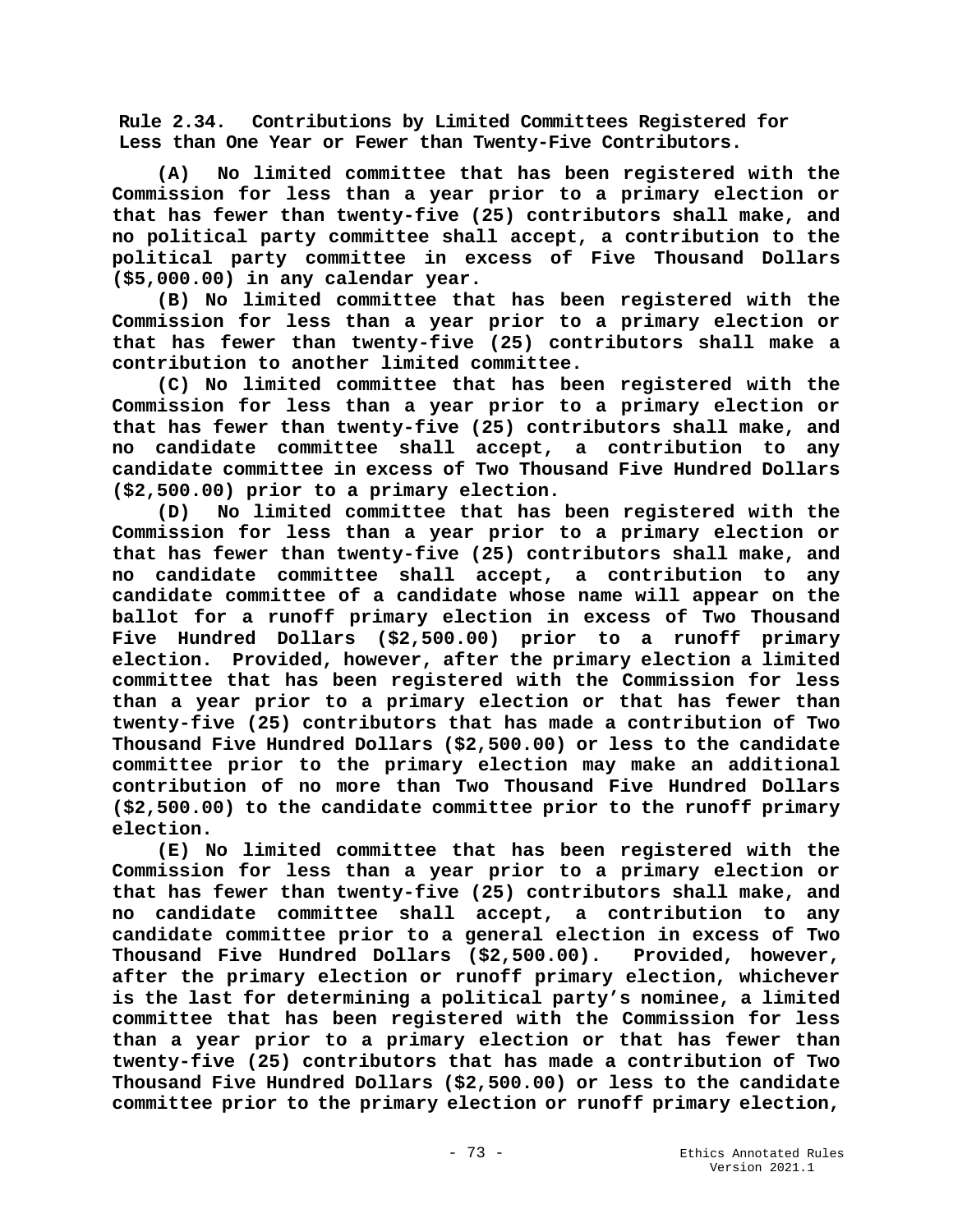**or both, may make an additional contribution of no more than Two Thousand Five Hundred Dollars (\$2,500.00) to the candidate committee prior to the general election.**

 **(F) After the general election, a limited committee that has been registered with the Commission for less than a year prior to a primary election or that has fewer than twenty-five (25) contributors that has made no contribution to a candidate committee or a contribution of less than Two Thousand Five Hundred Dollars (\$2,500.00) in the aggregate under the provisions of subsections (C), (D) or (E) may make an additional contribution or contributions in an amount or amounts that, aggregated with any prior contributions, do not exceed Two Thousand Five Hundred Dollars (\$2,500.00) to that candidate committee.**

 **(G) No limited committee that has been registered with the Commission for less than a year prior to a primary election or that has fewer than twenty-five (25) contributors shall make a total contribution to a candidate in excess of the aggregate contribution limits of subsections (C), (D) and (E) or in excess of Two Thousand Five Hundred Dollars (\$2,500.00) to the candidate committee of a candidate who is unopposed for election.**

 **(H) For purposes of this section, "contribution" shall include multiple contributions, the amounts of which shall be aggregated.** 

# **History**

Promulgated by Ethics Commission January 10, 2014; effective upon Legislature's sine die adjournment May 23, 2014; operative January 1, 2015.

Amendment promulgated by Ethics Commission February 5, 2018; effective upon Legislature's sine die adjournment May 3, 2018; operative May 3, 2018.

The 2018 amendment added "or a contribution of less than Two Thousand Five Hundred Dollars (\$2,500.00) in the aggregate" between "no contribution to a candidate" and "under the provisions of subsections" in subsection (F). The 2018 amendment also added "n additional" between "may make a" and "contribution," and it replaced "of no more than" with "or contributions in an amount or amounts that, aggregated with any prior contributions, do not exceed" in subsection F.

The provision read as follows: "(F) After the general election, a limited committee that has been registered with the Commission for less than a year prior to a primary election or that has fewer than twenty-five (25) contributors that has made no contribution to a candidate committee under the provisions of subsections  $(C)$ ,  $(D)$  or  $(E)$  may make a contribution of no more than Two Thousand Five Hundred Dollars (\$2,500.00) to that candidate committee."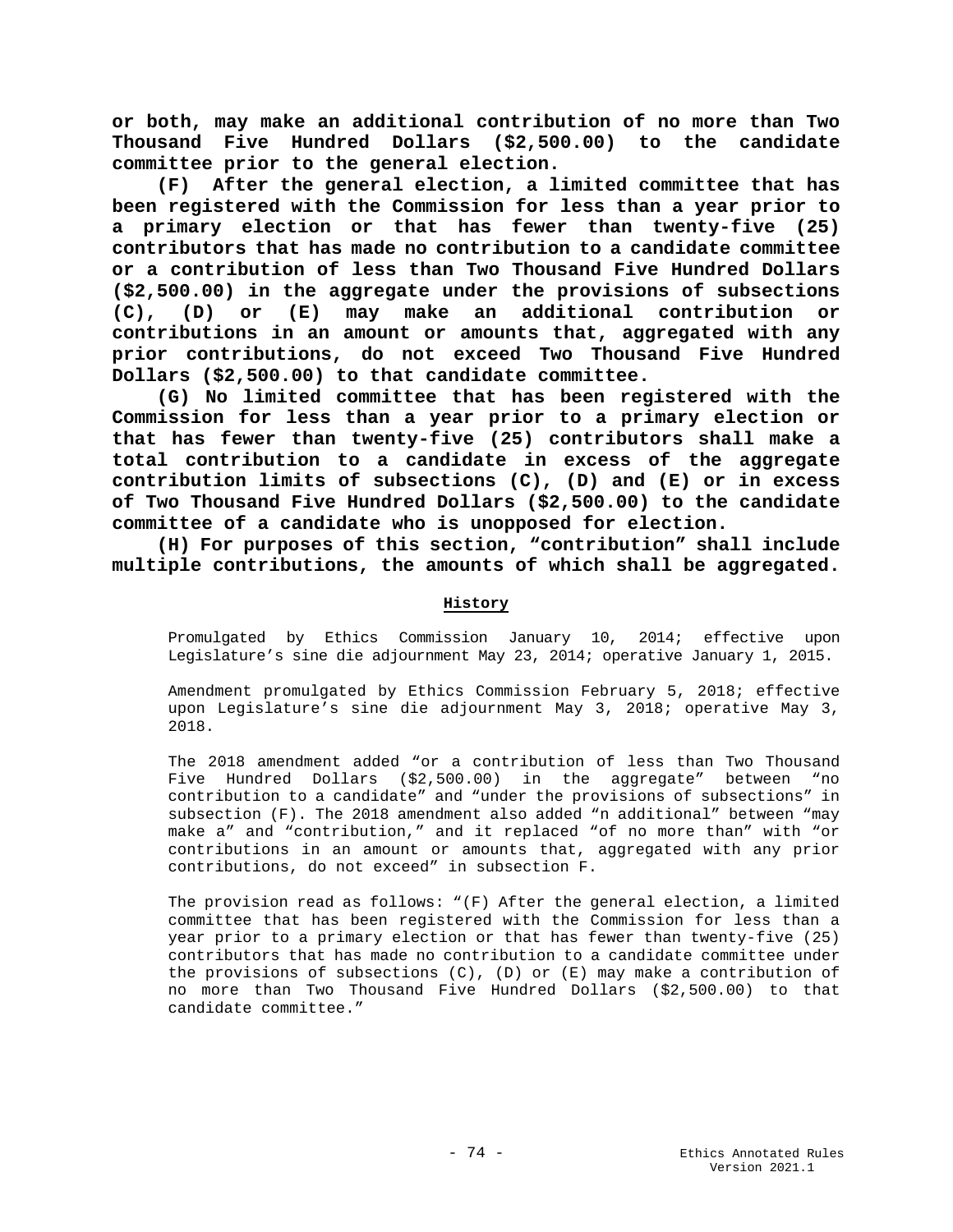### **Commission Comment**

*This Rule is intended to prevent the ad hoc creation of limited committees whose purpose is to allow a small group of individuals to fund the campaigns of candidates late in the election calendar, permitting contributors to leverage their contributions above the amounts contemplated for other limited committees. The intention is two-pronged: (1) The requirement that a limited committee must have been registered for at least a year prior to the primary election is designed to address the ad hoc nature of the practice and (2) the requirement for a minimum of twenty-five (25) contributors is designed to address the "small group" issue. Generally, this section restricts limited committees that fall within either of these criteria to half of the maximum contributions that other limited committees may make, i.e., Five Thousand Dollars (\$5,000.00) to political party committees in any calendar year, Two Thousand Five Hundred Dollars (\$2,500.00) to any candidate committee for any primary, runoff primary or general election at which the candidate's name appears on the ballot, or the same amount for unopposed candidates.* 

*The limited committees subject to this Rule may not make any contribution to another limited committee, thus preventing the "stacking" of limited committees for the purpose of circumventing the Rules.*

*Effective May 3, 2018, limited committees created less than a year before the primary election or that have fewer than 25 contributors may contribute to candidate committees after the general election in an amount or amounts that, when added with prior contributions, does not exceed \$2,500. If a limited committee cumulatively contributes \$2,500 any time prior to the general election date, that committee is prohibited from contributing to that candidate committee after the general election.*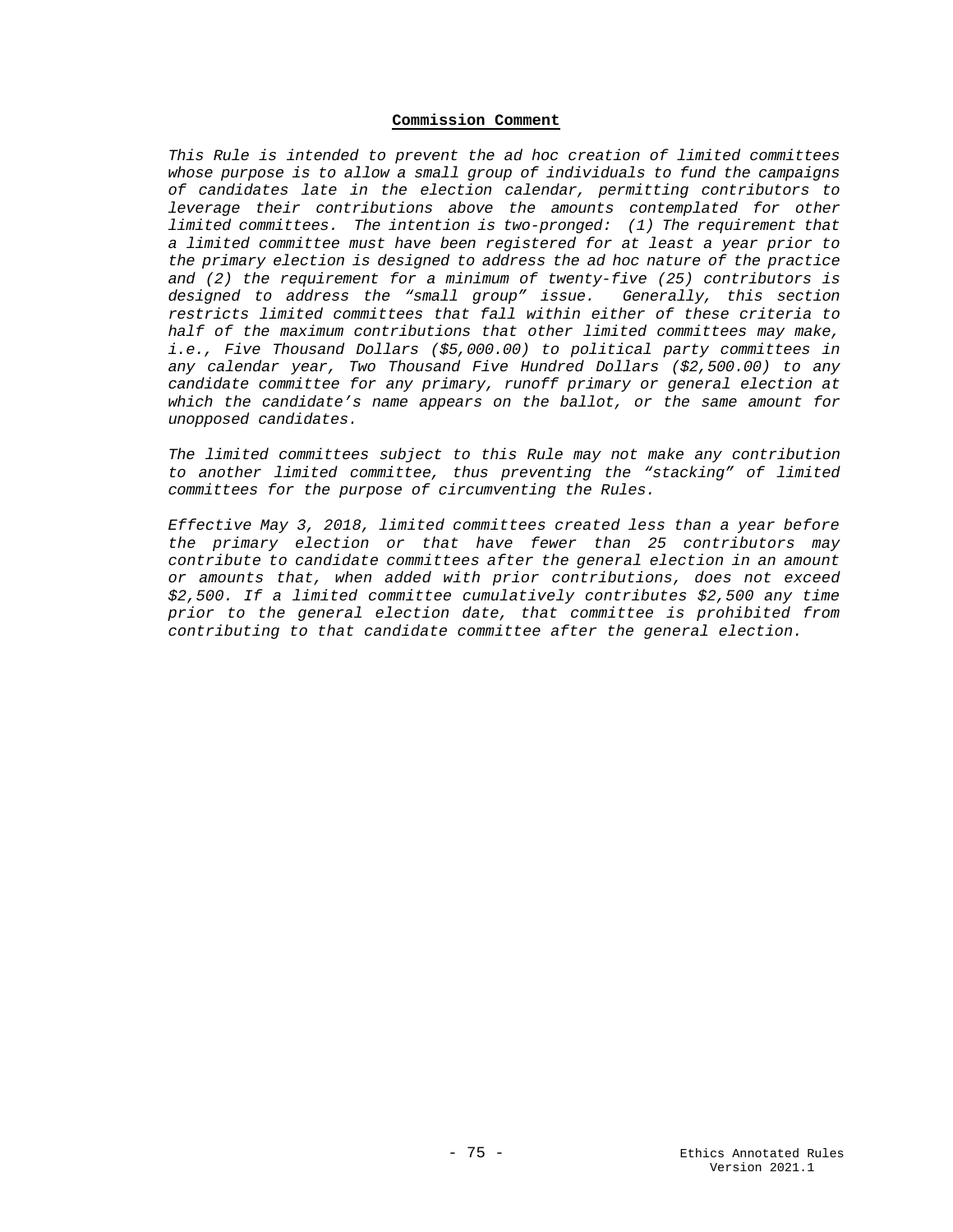# **Rule 2.35. Contributions to and by Unlimited Independent Expenditure or Electioneering Communication Committee.**

**Any person not otherwise prohibited by law, including but not limited to individuals, partnerships, limited liability companies, corporations and labor unions, may make contributions in any amount to an unlimited committee organized exclusively for the purpose of making independent expenditures or electioneering communications. An unlimited committee organized exclusively for the purpose of making independent expenditures or electioneering communications may make contributions in any amount to another unlimited committee organized exclusively for the purpose of making independent expenditures or electioneering communications.**

# **History**

Promulgated by Ethics Commission January 10, 2014; effective upon Legislature's sine die adjournment May 23, 2014; operative January 1, 2015.

## **Commission Comment**

*Unlimited committees that make only independent expenditures or electioneering communications are virtually not subject to limitations in types of entities that may contribute or the amount that may be contributed to the committees. These committees are limited in the amount of cash contributions and anonymous contributions it may receive. See Rules 2.19 and 2.20. These unlimited committees also may contribute to other unlimited committees with a similar purpose in unlimited amounts. Federal law prohibits contributions by foreign nationals.*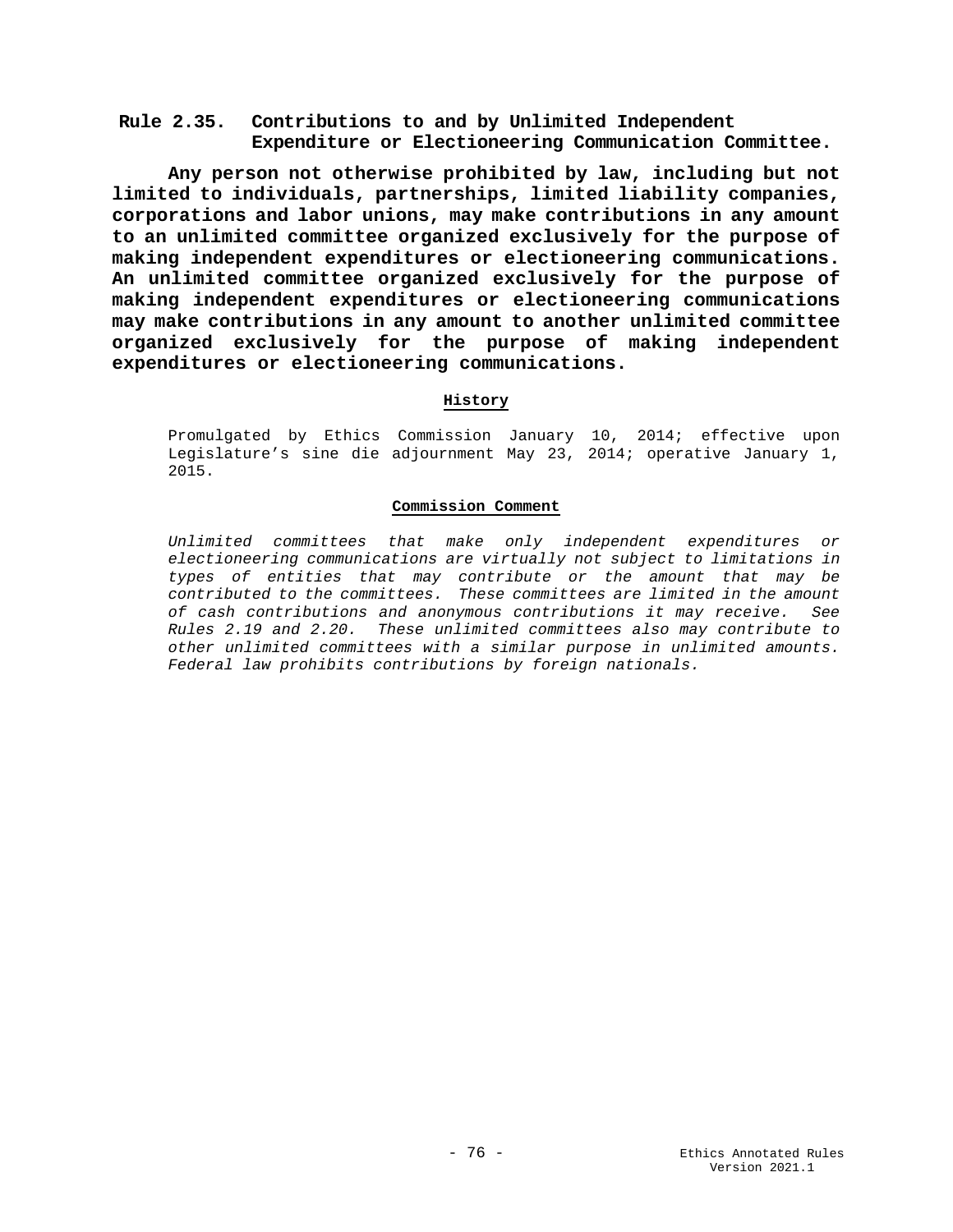**Rule 2.36. Contributions to State Question Committee.**

**Any person not otherwise prohibited by law, including but not limited to individuals, partnerships, limited liability companies, corporations and labor unions, may make contributions in any amount to an unlimited committee organized exclusively for the purpose of advocating the approval or defeat of a state question.**

# **History**

Promulgated by Ethics Commission January 10, 2014; effective upon Legislature's sine die adjournment May 23, 2014; operative January 1, 2015.

### **Commission Comment**

*Unlimited committees that are organized exclusively for the purpose of advocating the approval or defeat of a state question are virtually not subject to limitations in types of entities that may contribute or the amount that may be contributed to the committees. These committees are limited in the amount of cash contributions and anonymous contributions it may receive. See Rules 2.19 and 2.20. These unlimited committees also may contribute to other unlimited committees with a similar purpose in unlimited amounts. Federal law prohibits contributions by foreign nationals.*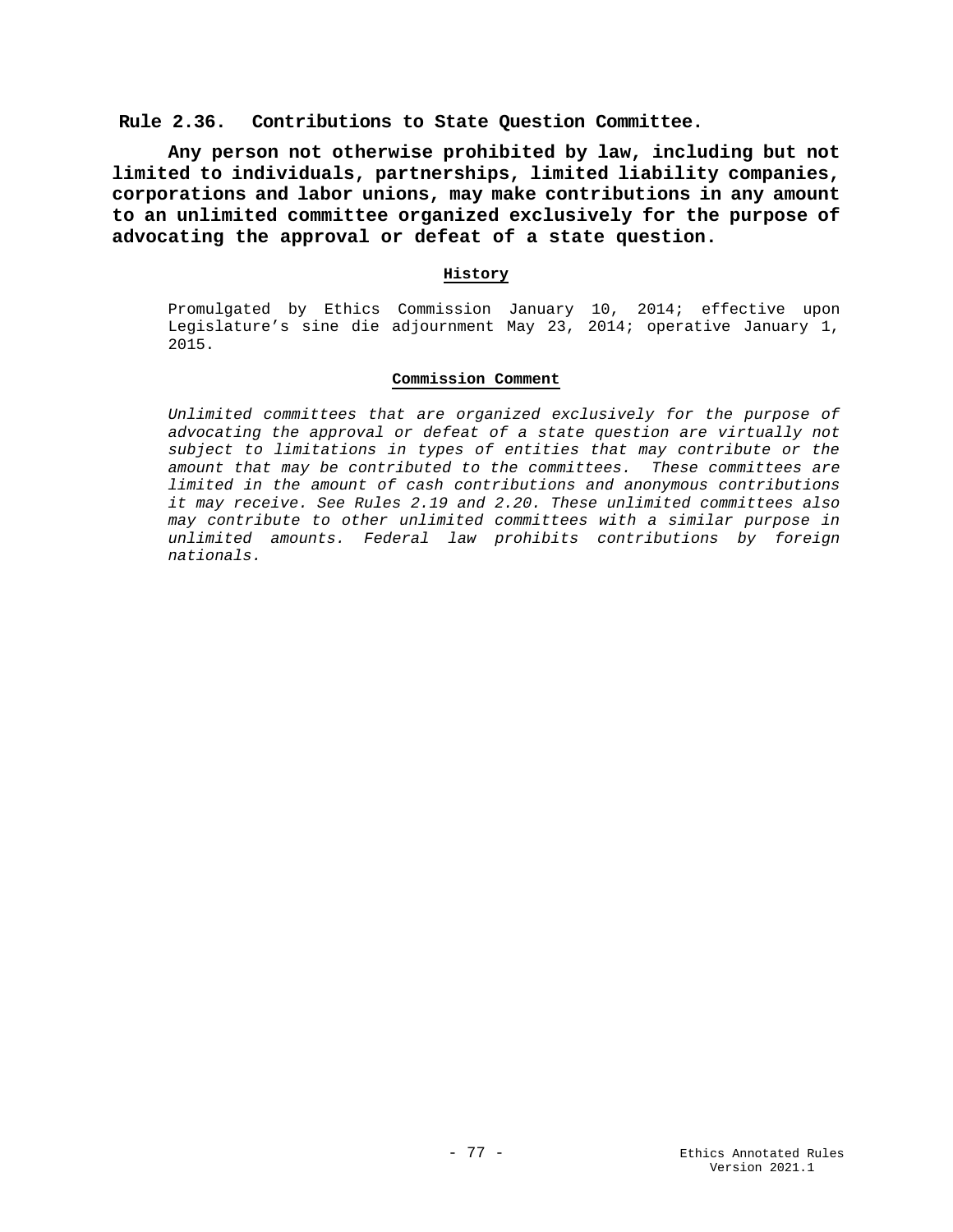# **Candidate Committee Contribution Limits**

**Rule 2.37. Individual Contributions to Candidate Committees.** 

**(A) No person shall make a contribution in excess of Two Thousand Six Hundred Dollars (\$2,600.00)** [increased to Two Thousand Seven Hundred Dollars (\$2,700.00) for elections in 2015, 2016 and 2018\*, increased to Two Thousand Eight Hundred Dollars (\$2,800) for elections in 2020\*\*, and increased to Two Thousand Nine Hundred Dollars (\$2,900) for elections in 2022\*\*\*] **to any candidate committee prior to a primary election.**

**(B) No person shall make a contribution in excess of Two Thousand Six Hundred Dollars (\$2,600.00)** [increased to Two Thousand Seven Hundred Dollars (\$2,700.00) for elections in 2015, 2016 and 2018\*, increased to Two Thousand Eight Hundred Dollars (\$2,800) for elections in 2020\*\*, and increased to Two Thousand Nine Hundred Dollars (\$2,900) for elections in 2022\*\*\*] **prior to a runoff primary election to any candidate committee of a candidate whose name will appear on the ballot for a runoff primary election. Provided, however, after the primary election a person who has made a contribution of Two Thousand Six Hundred Dollars (\$2,600.00)** [increased to Two Thousand Seven Hundred Dollars (\$2,700.00) for elections in 2015, 2016 and 2018\*, increased to Two Thousand Eight Hundred Dollars (\$2,800) for elections in 2020\*\*, and increased to Two Thousand Nine Hundred Dollars (\$2,900) for elections in 2022\*\*\*] **or less to the candidate committee prior to the primary election may make an additional contribution of no more than Two Thousand Six Hundred Dollars (\$2,600.00)** [increased to Two Thousand Seven Hundred Dollars (\$2,700.00) for elections in 2015, 2016 and 2018\*, increased to Two Thousand Eight Hundred Dollars (\$2,800) for elections in 2020\*\*, and increased to Two Thousand Nine Hundred Dollars (\$2,900) for elections in 2022\*\*\*] **to the candidate committee prior to the runoff primary election.**

**(C) No person shall make a contribution in excess of Two Thousand Six Hundred Dollars (\$2,600.00)** [increased to Two Thousand Seven Hundred Dollars (\$2,700.00) for elections in 2015, 2016 and 2018\*, increased to Two Thousand Eight Hundred Dollars (\$2,800) for elections in 2020\*\*, and increased to Two Thousand Nine Hundred Dollars (\$2,900) for elections in 2022\*\*\*] **to any candidate committee prior to a general election. Provided, however, after the primary election or runoff primary election, whichever is the last for determining a political party's nominee, a person who has made a contribution of Two Thousand Six Hundred Dollars (\$2,600.00)** [increased to Two Thousand Seven Hundred Dollars (\$2,700.00) for elections in 2015, 2016 and 2018\*, increased to Two Thousand Eight Hundred Dollars (\$2,800)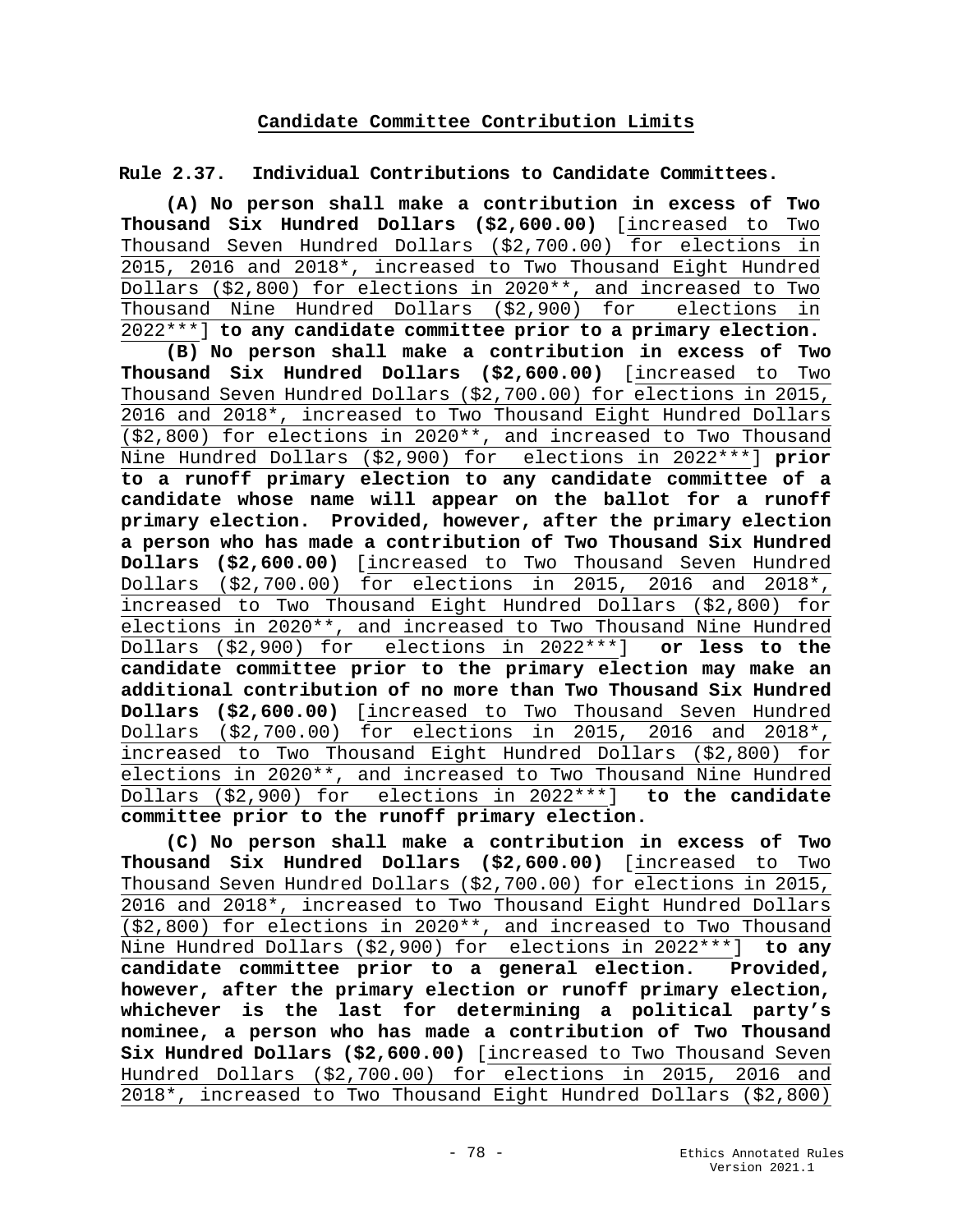for elections in 2020\*\*, and increased to Two Thousand Nine Hundred Dollars (\$2,900) for elections in 2022\*\*\*] **or less prior to the primary election or runoff primary election, or both, may make an additional contribution of no more than Two Thousand Six Hundred Dollars (\$2,600.00)** [increased to Two Thousand Seven Hundred Dollars (\$2,700.00) for elections in 2015, 2016 and 2018\*, increased to Two Thousand Eight Hundred Dollars (\$2,800) for elections in 2020\*\*, and increased to Two Thousand Nine Hundred Dollars (\$2,900) for elections in 2022\*\*\*] **to a candidate committee of a candidate whose name will appear on the general election ballot.**

**(D) After the general election, a person who has made no contribution or a contribution of less than Two Thousand Six Hundred Dollars (\$2,600.00)** [increased to Two Thousand Seven Hundred Dollars (\$2,700.00) for elections in 2015, 2016 and 2018\*, increased to Two Thousand Eight Hundred Dollars (\$2,800) for elections in 2020\*\*, and increased to Two Thousand Nine Hundred Dollars (\$2,900) for elections in 2022\*\*\*] **in the aggregate under the provisions of subsections (A), (B) or (C) may make an additional contribution or contributions to a candidate committee in an amount or amounts that, aggregated with any prior contributions, do not exceed Two Thousand Six Hundred Dollars (\$2,600.00)** [increased to Two Thousand Seven Hundred Dollars (\$2,700.00) for elections in 2015, 2016 and 2018\*, increased to Two Thousand Eight Hundred Dollars (\$2,800) for elections in 2020\*\*, and increased to Two Thousand Nine Hundred Dollars (\$2,900) for elections in 2022\*\*\*]**.**

**(E) No person shall make a total contribution to a candidate committee in excess of the aggregate contribution limits of subsections (A), (B) and (C) or in excess of Two Thousand Six Hundred Dollars (\$2,600.00)** [increased to Two Thousand Seven Hundred Dollars (\$2,700.00) for elections in 2015, 2016 and 2018\*, increased to Two Thousand Eight Hundred Dollars (\$2,800) for elections in 2020\*\*, and increased to Two Thousand Nine Hundred Dollars (\$2,900) for elections in 2022\*\*\*] **to the candidate committee of a candidate who is unopposed for election.** 

**(F) No candidate committee shall make to another candidate committee, and the receiving candidate committee shall not accept, a total contribution in excess of Two Thousand Six Hundred Dollars (\$2,600.00)** [increased to Two Thousand Seven Hundred Dollars (\$2,700.00) for elections in 2015, 2016 and 2018\*, increased to Two Thousand Eight Hundred Dollars (\$2,800) for elections in 2020\*\*, and increased to Two Thousand Nine Hundred Dollars (\$2,900) for elections in 2022\*\*\*] **in the aggregate for all three elections or for the benefit of a candidate who is unopposed for election.**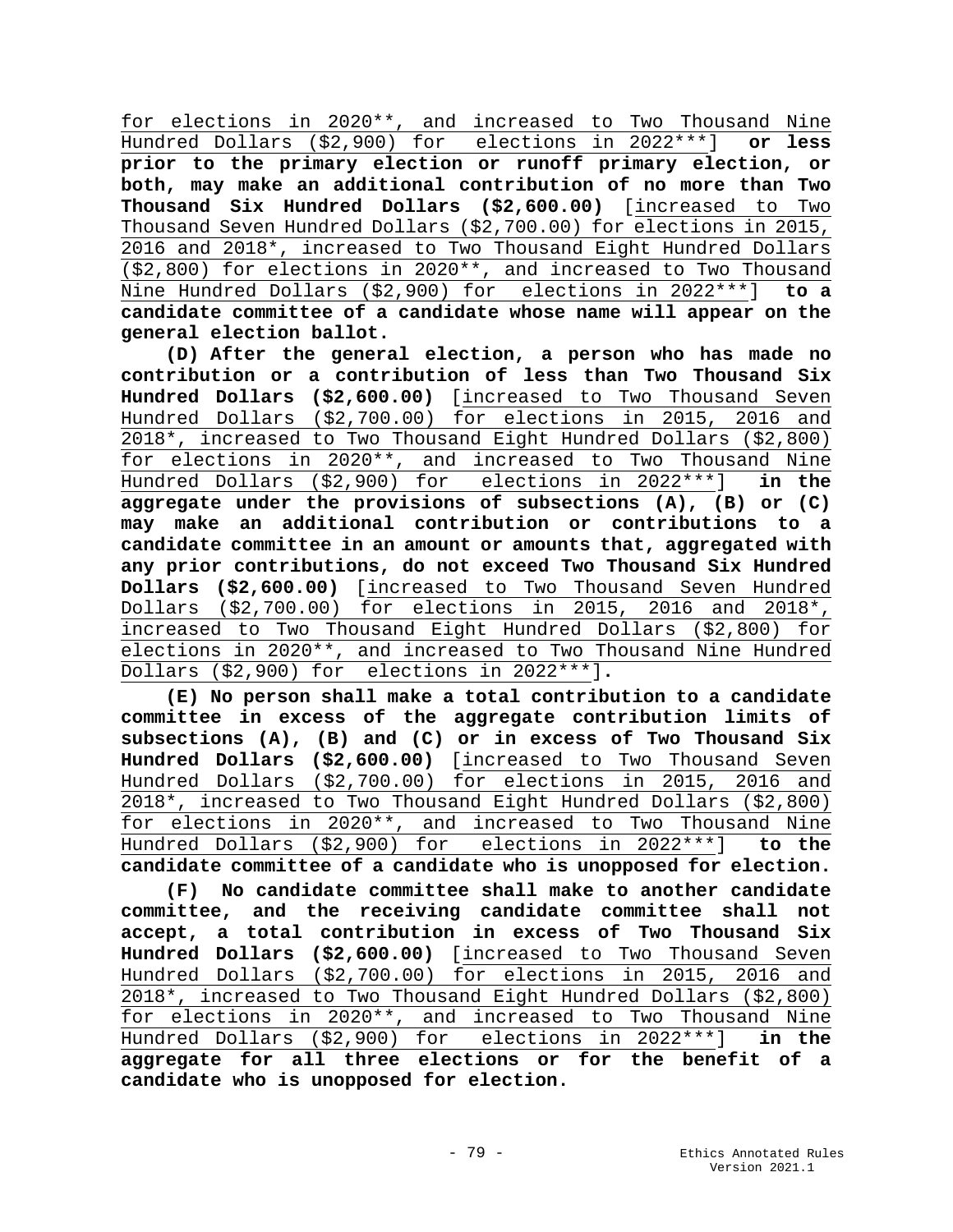**(G) For purposes of this section, "contribution" shall include multiple contributions, the amounts of which shall be aggregated.**

**(H) Beginning no earlier than January 1, 2015, and no later than July 1, 2015, and every two years thereafter, the limitations in subsections (A), (B), (C), (D), (E) and (F) of this section shall be increased by the percent difference between the price index for the twelve (12) months preceding the beginning of the calendar year during which the adjustment is made and the price index for 2014. If the adjusted limitation amount is not a multiple of One Hundred Dollars (\$100.00), the limitation shall be rounded to the nearest multiple of One Hundred Dollars (\$100.00). For purposes of this section, "price index" shall mean the average over a calendar year of the Consumer Price Index (all items — United States city average) published monthly by the Bureau of Labor Statistics. The adjusted limitations shall be published on the Commission's Internet website and shall be otherwise communicated as the Commission determines appropriate. The adjusted limitations shall apply to the primary, runoff primary and general elections in 2016 and every two (2) years thereafter as well as to any special primary, runoff primary or general elections that occur after the limitations are adjusted but before the regular primary, runoff primary or general elections.**

**(I) If a candidate files a statement of organization for a candidate committee with the Commission for one state office and accepts one or more contributions for that candidate committee, then files a statement of organization for a candidate committee for a different state office prior to the filing period for that office, contributions to the two committees shall be aggregated for purposes of maximum contribution amounts for the second candidate committee.**

**\*The Commission increased the amount in its meeting on April 10, 2015, pursuant to Subsection (H) of Section 2.37. \*\* The Commission increased the amount in its meeting on March**

**08, 2019, pursuant to Subsection (H) of Section 2.37.**

**\*\*\* The Commission increased the amount in its meeting on March 12, 2021, pursuant to Subsection (H) of Section 2.37.**

## **History**

Promulgated by Ethics Commission January 10, 2014; effective upon Legislature's sine die adjournment May 23, 2014; operative January 1, 2015.

Amendment promulgated by Ethics Commission January 9, 2015; effective upon sine die adjournment of the Legislature May 22, 2015; operative May 22, 2015.

The 2015 amendment deleted the last sentence in Subsection (D). The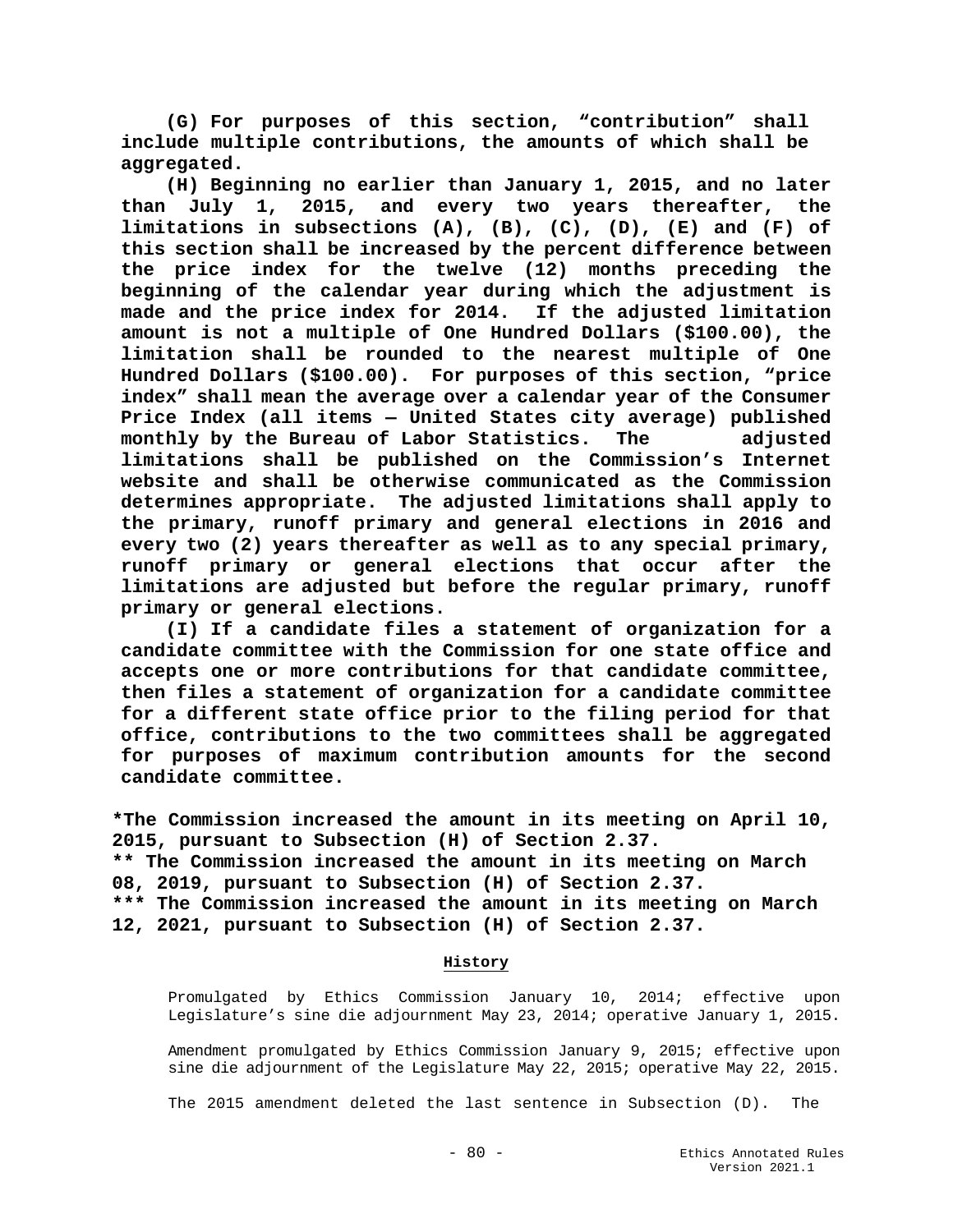sentence read: "If a candidate committee, following the general election for which it was organized, accepts one or more contributions and the candidate thereafter files a statement of organization for the same office or another state office in a subsequent general election, any contributions accepted by the first candidate committee after the general election and within six (6) months prior to the filing of the second statement of organization shall be aggregated with contributions to the second candidate committee for purposes of maximum contribution limits for the second primary election."

# **Commission Comment**

*This section establishes individual contributions to candidates on a per-person, per-election basis. The maximum amount that an individual may contribute to a candidate in the 2022 election is Eight Thousand Seven Hundred Dollars (\$8,700.00), and that amount is applicable only if the candidate's name is on the ballot in the primary, runoff primary and general elections. Otherwise, the contribution limit for 2022 campaigns is Two Thousand Nine Hundred (\$2,900.00) for an unopposed candidate or Two Thousand Nine Hundred Dollars (\$2,900.00) per election for any election in which the candidate's name appears on the ballot. For a married couple, each of whom makes a maximum contribution, the aggregate total maximum would be Five Thousand Eight Hundred Dollars (\$5,800.00) for an unopposed candidate or per candidate per election; or a maximum of Seventeen Thousand Four Hundred (\$17,400.00) for a candidate whose name appeared on the ballot in the primary, runoff primary and general elections.* 

**Example for Candidate receiving check drawn on joint account:** Jane is running for a State Senate seat and receives a \$4,000 check from Tom Smith drawn on the joint checking account of Tom and Tammy Smith. Because contributions are based on individual limits and there is not enough information to determine if both spouses are contributing, and if so, how much, the committee must contact Tom Smith and Tammy Smith to ask the couple how they want the contribution to be reported. Tom and Tammy Smith explain \$2,500 of the contribution is from Tom and \$1,500 is from Tammy. Jane's treasurer then reports the contributions accordingly.

**Example for Unopposed Candidate:** Jane is running for a seat in the Oklahoma House of Representatives. Joe wants to contribute the maximum amount to Jane's candidacy. Jane is the only candidate who has filed for the office. Because Jane is unopposed for the office, Joe may contribute up to \$2,900 to Jane's campaign regardless of timing of elections.

**Example for Opposed Candidate:** Tom is running for a seat in the Oklahoma State Senate in 2022. Tammy wants to contribute \$2,000 for each of Tom's elections. Tom wins his primary without the necessity of a runoff, and he is opposed in the general election. Tammy contributed \$2,000 prior to Tom's primary election and \$2,000 prior to Tom's general election. Tom lost the general election and he has campaign debt following the general election. Tammy wants to assist Tom with his campaign debt. Tammy is unable to contribute to Tom's candidate committee because Tammy has exceeded \$2,900 in the aggregate for Tom's campaign committee.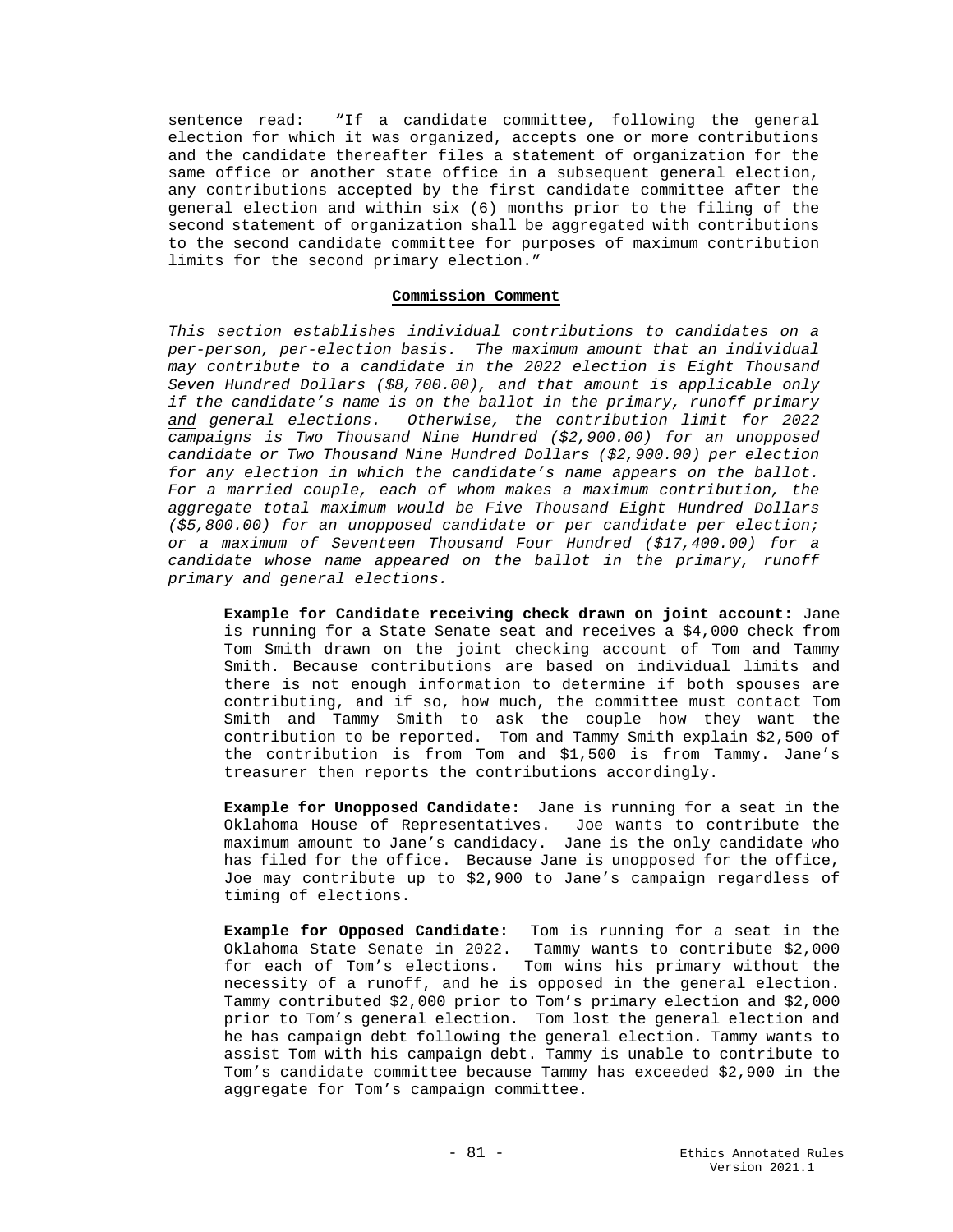*Under subsection (F), a candidate committee can make a contribution to another candidate committee so long as the contributing committee and receiving committee participate at elections at the same level: both committees are for state office candidates; both committees are for county office candidates; both committees are for municipal office candidates; or both committees are for school district candidates. For example, a candidate committee of a candidate running for the State Senate could make a contribution to the candidate committee of a candidate running for Governor; however, a candidate committee of a candidate running for the State Senate could not make a contribution to the candidate committee of a candidate running for a municipal office.*

*Subsection (H) is intended by the Commission to allow maximum contribution limits for individuals to candidates to rise automatically to keep pace with increases in the cost of living.* 

*Subsection (I) is intended to prevent candidates from organizing multiple sham committees for the purposes of circumventing the maximum contributions amounts from individual contributors.* 

*Candidates may accept contributions through online and electronic services that allow the use of credit card or debit card transactions, provided the online or electronic services allows the candidate to obtain the required information for reporting. This includes the ability to obtain the name, address, occupation, and employer. Many of these online and electronic services charge a service fee. In this instance, the entire amount paid by the contributor is reported as a contribution, and the service fees are reported as an expenditure. Candidates are not required to report each individual service fee. Rather, a candidate may report a monthly, quarterly, or reporting period total of service fees as a single expenditure.* 

*If a candidate is selling an item for the purpose of raising funds such as t-shirts, hats, or bumper stickers, then the entire amount paid for the item is treated as a contribution to the candidate committee and must be reported with the required information. In addition, candidates wishing to sell items for the purpose of raising funds should contact the Oklahoma Tax Commission to verify any requirements for collecting and remitting sales tax.*

Contributions from Indian tribes fall within the individual contribution limits set out in this Rule and are reported by the candidate committee. Contributions to a candidate committee from a tribe's political action committee, however, follow the political action committee contribution limits under Rule 2.33. Further, tribes that are incorporated are prohibited from contributing to candidate committees.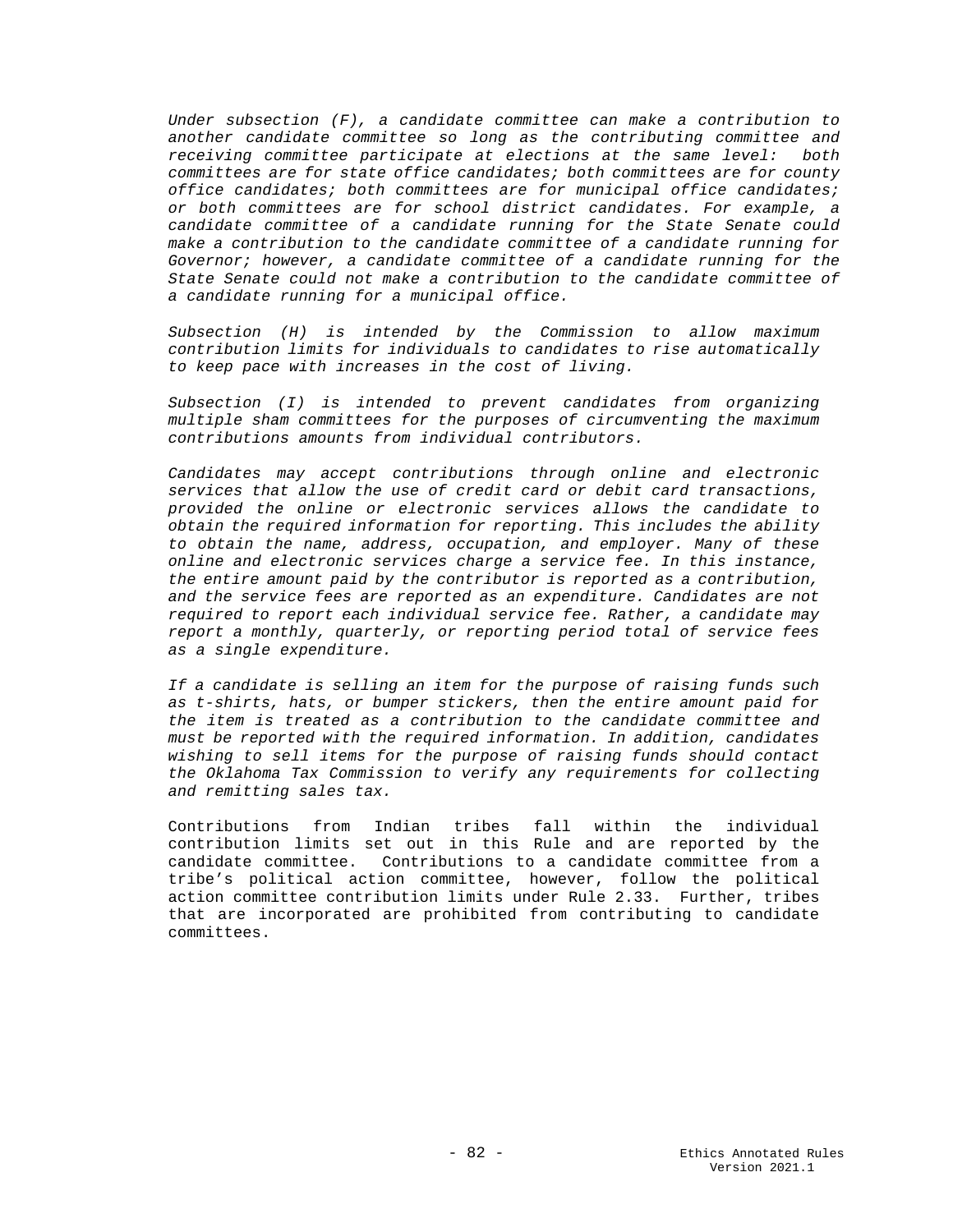**Rule 2.38. Candidate Contributions to Own Committee.**

**No candidate or candidate committee shall receive contributions from a political party, political action committee or other person in excess of the limits provided in this Rule. Provided, however, a candidate may contribute an unlimited amount to his or her candidate committee from his or her personal funds or from joint funds of the candidate and the candidate's spouse. A gift or gifts to a candidate or a candidate's spouse that are nontaxable under the United States Internal Revenue Code shall be considered contributions to the candidate's candidate committee to the extent that the gift or gifts exceeds gifts from the same donor in three (3) of the preceding five (5) calendar years. No candidate or candidate committee shall refund contributions of the candidate unless the contribution is a properly executed loan under Rule 2.67 between the candidate, and the candidate committee.** 

## **History**

Promulgated by Ethics Commission January 10, 2014; effective upon Legislature's sine die adjournment May 23, 2014; operative January 1, 2015.

Amendment promulgated by Ethics Commission February 5, 2018; effective upon Legislature's sine die adjournment May 3, 2018; operative May 3, 2018.

The 2018 amendment added the following language to the end of the provision: "No candidate or candidate committee shall refund contributions of the candidate unless the contribution is a properly executed loan under Rule 2.67 between the candidate, and the candidate committee.

#### **Commission Comment**

*This Rule permits candidates to make unlimited contributions to their own campaigns and acknowledges that those funds may originate in a joint account with the candidate's spouse. The last sentence precludes the circumvention of the Rule through means of a "gift" to the candidate or the candidate's spouse that is in fact intended to be used as a contribution to the candidate's campaign.* 

*Example: Candidate Smith's father has given Candidate Smith gifts of Five Thousand Dollars (\$5,000) each year for the last 10 years. These gifts were not taxable to Smith under the Internal Revenue Code. The year that Smith became a candidate, Smith's father increased the "gift" to Seven Thousand Five Hundred Dollars (\$7,500.00). Of that amount, Two Thousand Five Hundred (\$2,500.00) would be treated as a contribution to Smith's committee if Smith put at least that amount of his own funds into his campaign committee because that is the amount that the gift exceeds the average of Five Thousand Dollars (\$5,000.00) for three of the five preceding years. (If Smith made no contributions to his own campaign, this provision would not be triggered.)*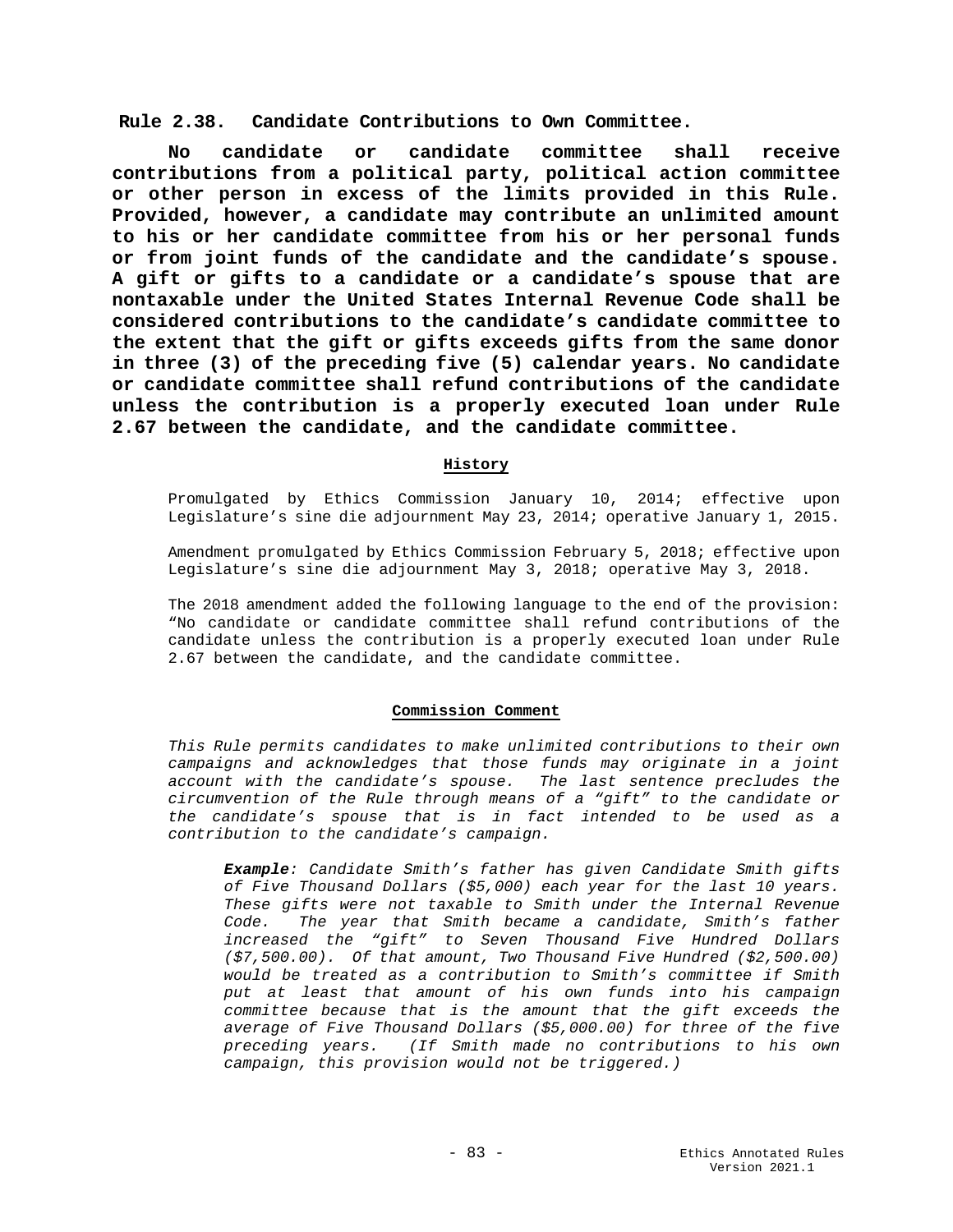# **Expenditures**

**Rule 2.39. Personal Use of Contributions Prohibited.** 

**No contributions accepted by a political party committee, a political action committee or a candidate committee may be converted by any person to personal use. "Personal use" includes any use of funds to fulfill a commitment, obligation or expense of any person that would exist irrespective of a political party's activities, a political action committee's activities or a candidate's campaign or responsibilities as holder of a state elective office, as the case may be. "Personal use" by a candidate includes, but is not limited to, food purchased for daily consumption in the candidate's home or supplies needed to maintain the household; clothing (excluding campaign clothing of low monetary value such as T-shirts or caps); mortgage, rent or utility payments for the candidate's personal residence, even if part of the residence is being used for the campaign; use of a motor vehicle for noncampaign purposes or non-officeholder expenses; interest on a loan made by the candidate or the candidate's spouse to the campaign; costs of a vacation or other trip not related to the campaign or officeholder expenses; admission to athletic events, concerts, theater or other forms of entertainment (except for events that are part of the campaign); dues in country clubs, health clubs, recreational facilities or other nonpolitical organizations and earnings from investment of contributions other than as permitted by these Rules.**

## **History**

Promulgated by Ethics Commission January 10, 2014; effective upon Legislature's sine die adjournment May 23, 2014; operative January 1, 2015.

#### **Commission Comment**

*The list of proscribed uses of campaign funds for "personal use" is not intended to be exhaustive. On the contrary, each use of campaign funds must be evaluated on its own facts, measured against the standard for "personal use" articulated in the second sentence of the Rule. See, also, Rule 2.2(14), defining "officeholder expenses" and comments thereto. Campaign funds are given by contributors with the expectation that those funds will be used for bona fide campaign purposes or, should the candidate be elected, for legitimate officeholder expenses. Campaign contributions should not be used for the personal enrichment of any individual.*

*Example: Candidate Johnson may not use contributions to her campaign to provide an evening meal for her family. However, if Candidate Johnson's campaign sponsored a barbecue dinner open to her supporters and funded by campaign contributions, members of her*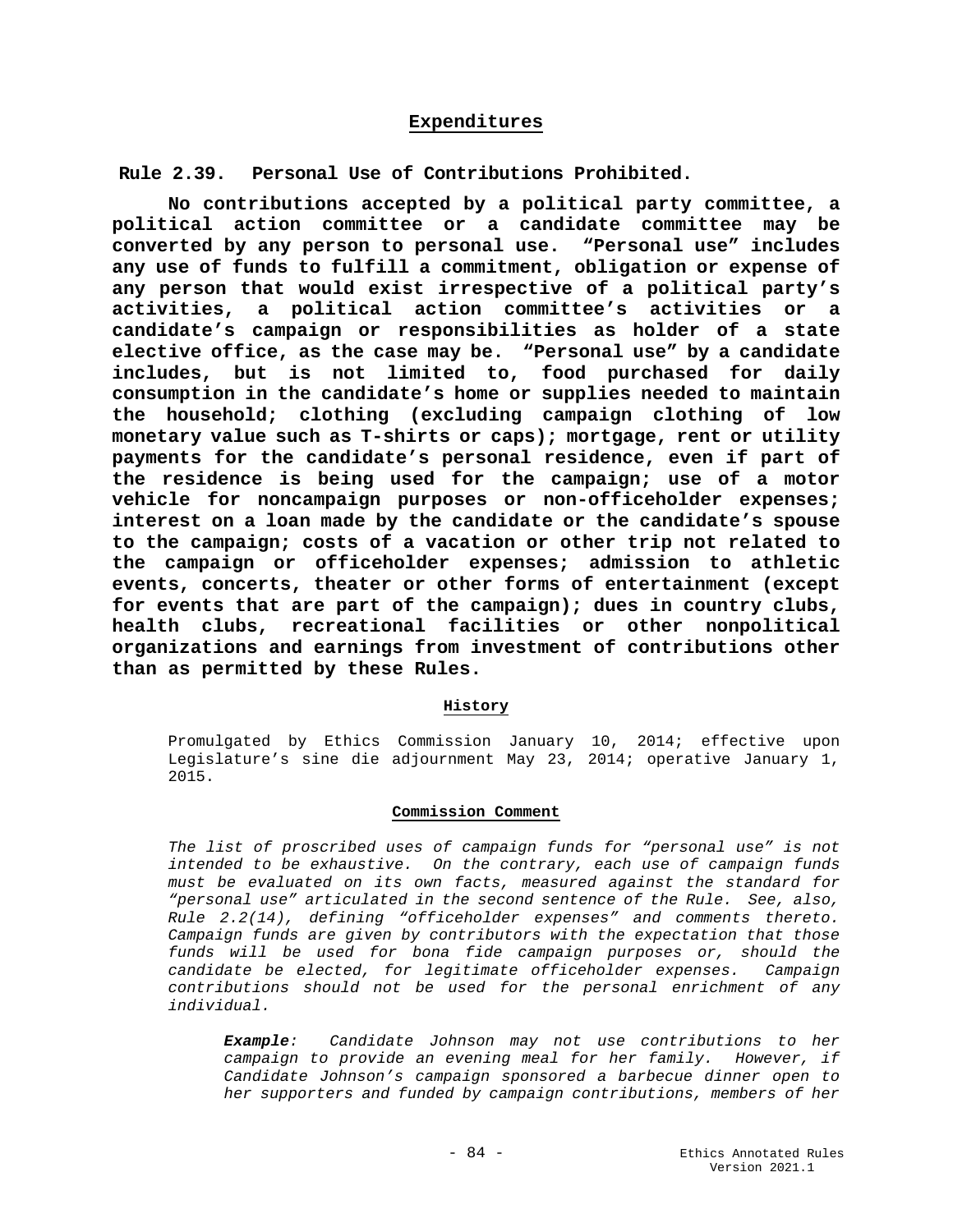*family could participate. The former is a personal use; the latter is a campaign use.*

*Gasoline purchased for a vehicle that is not wholly owned or leased by the candidate committee and used exclusively for campaign or officeholder purposes is a personal use of campaign funds.*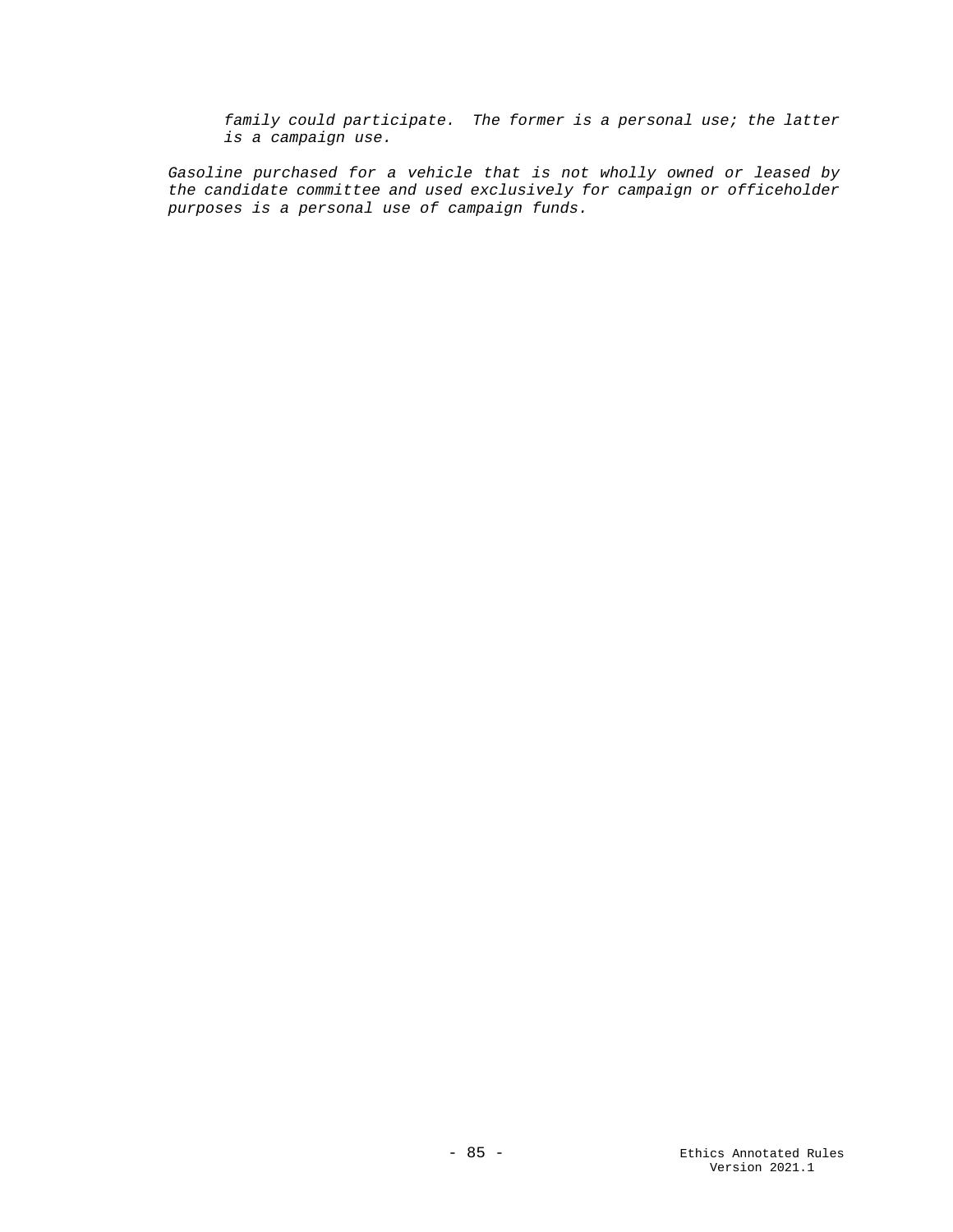**Rule 2.40. Political Party Expenditures.**

**Contributions to a political party committee may be used to make expenditures for ordinary and necessary campaign expenses, for operating expenses of the political party and for other purposes not otherwise prohibited by law or these Rules that further purposes of the committee.**

# **History**

Promulgated by Ethics Commission January 10, 2014; effective upon Legislature's sine die adjournment May 23, 2014; operative January 1, 2015.

## **Commission Comment**

*Expenditures that further "other purposes of the committee" may be ascertained by reviewing a political party's rules, bylaws, charter or other organic document.*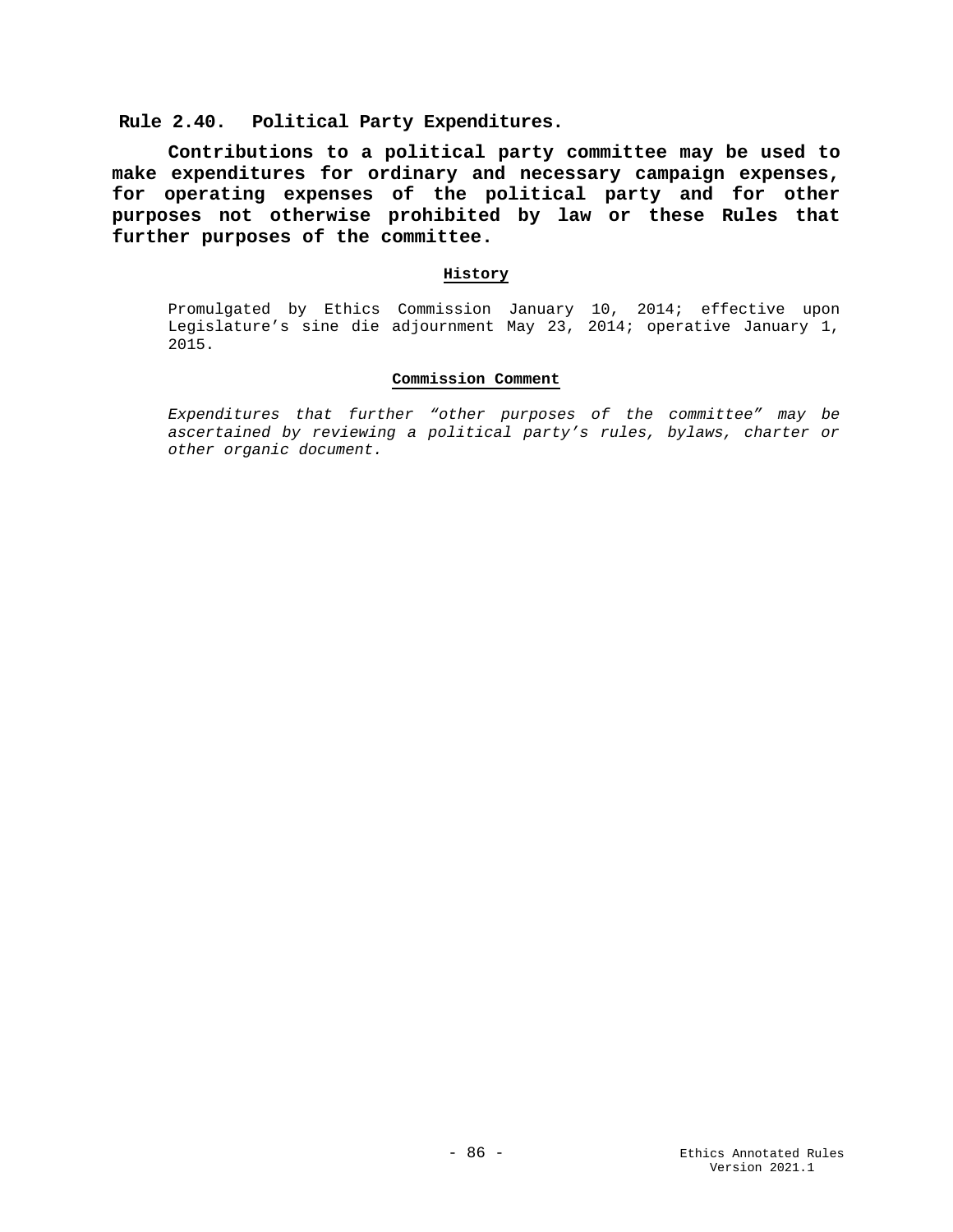**Rule 2.41. Limited Committee Expenditures.**

**Contributions to a limited political action committee may be used to make expenditures for contributions to candidate committees, for independent expenditures or electioneering communications, for operating expenses of the limited committee and for other purposes not otherwise prohibited by law or these Rules that further purposes of the committee. "Purposes of the committee" shall mean purposes expressed in the committee's bylaws, articles of organization or similar document or, if there is no such document, in the committee's statement of organization as those purposes are stated prior to the making of an expenditure.**

## **History**

Promulgated by Ethics Commission January 10, 2014; effective upon Legislature's sine die adjournment May 23, 2014; operative January 1, 2015.

## **Commission Comment**

*Limited committees that operate without organic documents such as bylaws or articles of organization should note that the controlling document for determining "purposes of the committee" will be the statement of organization filed with the Commission.*

*This provision allows a limited committee (excluding a Rule 2.34 limited committee) to make expenditures to contribute to another limited committee. However, the purpose(s) of the contributing limited committee need to be similar to the purpose(s) of the receiving committee because limited committee expenditures are limited to those expenditures that further the purpose of a limited committee.* 

*Example of Improper Limited Committee to Limited Committee Contribution: ABC limited committee is formed for the purpose of contributing to candidates who support yellow shirts. XYZ limited committee is formed for the purpose of contributing to candidates who support blue pants. ABC limited committee is prohibited from contributing to XYZ committee and vice versa because the committees do not share the same or similar purposes; consequently, such a contribution would be outside the purpose of both limited committees.*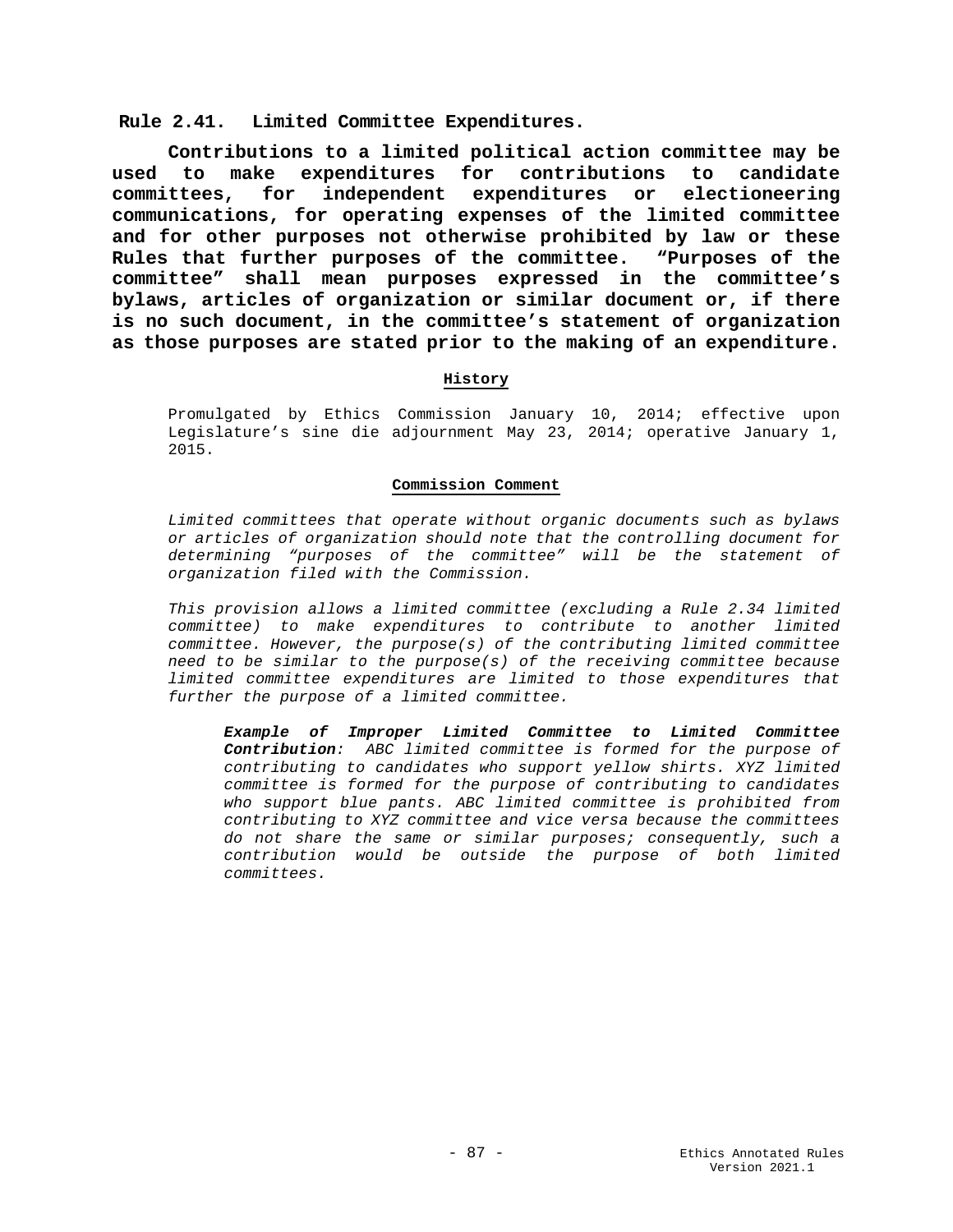**Rule 2.42. Unlimited Committee Expenditures.**

**Contributions to an unlimited political action committee may be used to make expenditures for independent expenditures or electioneering communications, for contributions to another unlimited political action committee organized exclusively for the purpose of making independent expenditures or electioneering communications, for operating expenses of the unlimited committee or for other purposes not otherwise prohibited by law or these Rules that further purposes of the committee. "Purposes of the committee" shall mean purposes expressed in the committee's bylaws, articles of organization or similar document or, if there is no such document, in the committee's statement of organization as those purposes are stated prior to the making of an expenditure.**

## **History**

Promulgated by Ethics Commission January 10, 2014; effective upon Legislature's sine die adjournment May 23, 2014; operative January 1, 2015.

## **Commission Comment**

*Unlimited committees may not make direct contributions to political party committees, limited committees or candidate committees. Unlimited committees that operate without organic documents such as bylaws or articles of organization should note that the controlling document for determining "purposes of the committee" will be the statement of organization filed with the Commission.*

*This provision allows an unlimited committee to make expenditures to contribute to another unlimited committee. However, the purpose(s) of the contributing unlimited committee need to be similar to the purpose(s) of the receiving committee because unlimited committee expenditures are limited to those expenditures that further the purpose of an unlimited committee.* 

*Example of Improper Unlimited Committee to Unlimited Committee Contribution: ABC unlimited committee is formed for the purpose of making independent expenditures advocating for candidates who support yellow shirts. XYZ unlimited committee is formed for the purpose of making independent expenditures advocating candidates who support blue pants. ABC unlimited committee is prohibited from contributing to XYZ unlimited committee and vice versa because the committees do not share the same or similar purposes; consequently, such a contribution would be outside the purpose of both unlimited committees.*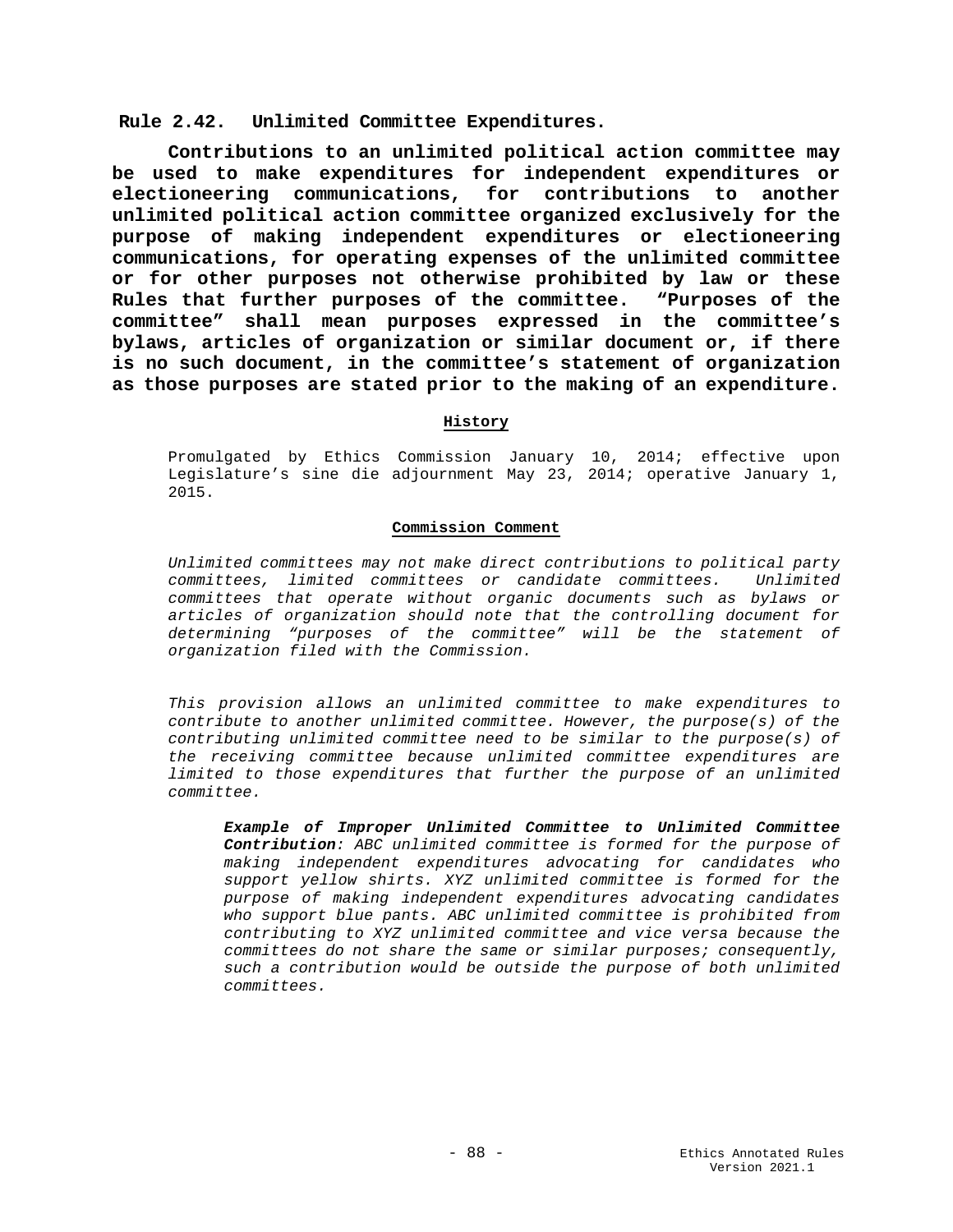**Rule 2.43. Candidate Committee Expenditures.**

**Contributions to a candidate committee may be used to make expenditures for ordinary and necessary campaign expenses, for contributions to another candidate committee, for operating expenses of the committee or for other purposes not otherwise prohibited by law or these Rules. "Ordinary and necessary campaign expenses" as used in this section are those that would not exist but for the candidate's campaign, including but not limited to staff salaries, campaign consulting fees, rent (other than for the candidate's residence or part of a residence), travel, advertising, telephones, office supplies and equipment, fundraising, individual memberships in political organizations, individual memberships in civic or charitable organizations, legal fees for the campaign, payment for campaign accounting or bookkeeping services or campaign finance reporting services and repayment of the principal and interest on a loan as permitted by these Rules. Expenditures made to a family member of the candidate for services provided to the campaign shall be no more than customary compensation for those services. Expenditures made to reimburse a candidate for personal expenditures made on behalf of the candidate committee must be made within ninety (90) days of the original expenditure and must be reported in detail as required by Rule 2.106.** 

## **History**

Promulgated by Ethics Commission January 10, 2014; effective upon Legislature's sine die adjournment May 23, 2014; operative January 1, 2015.

Amendment promulgated by Ethics Commission January 27, 2017; effective upon sine die adjournment of the Legislature May 26, 2017; operative May 26, 2017.

The 2017 amendment added the following language to the end of the provision: "Expenditures made to reimburse a candidate for personal expenditures made on behalf of the candidate committee must be made within ninety (90) days of the original expenditure and must be reported in detail as required by Rule 2.106."

## **Commission Comment**

*The list of permitted uses of campaign funds is not intended to be exhaustive. On the contrary, each use of campaign funds must be evaluated on its own facts, measured against the standard for "ordinary and necessary campaign expenses" articulated in the second sentence of the Rule. The provision requiring expenditures made to a family member to be no more than customary compensation is intended to prevent abuse of campaign funds for personal gain by the candidate or the candidate's family members.*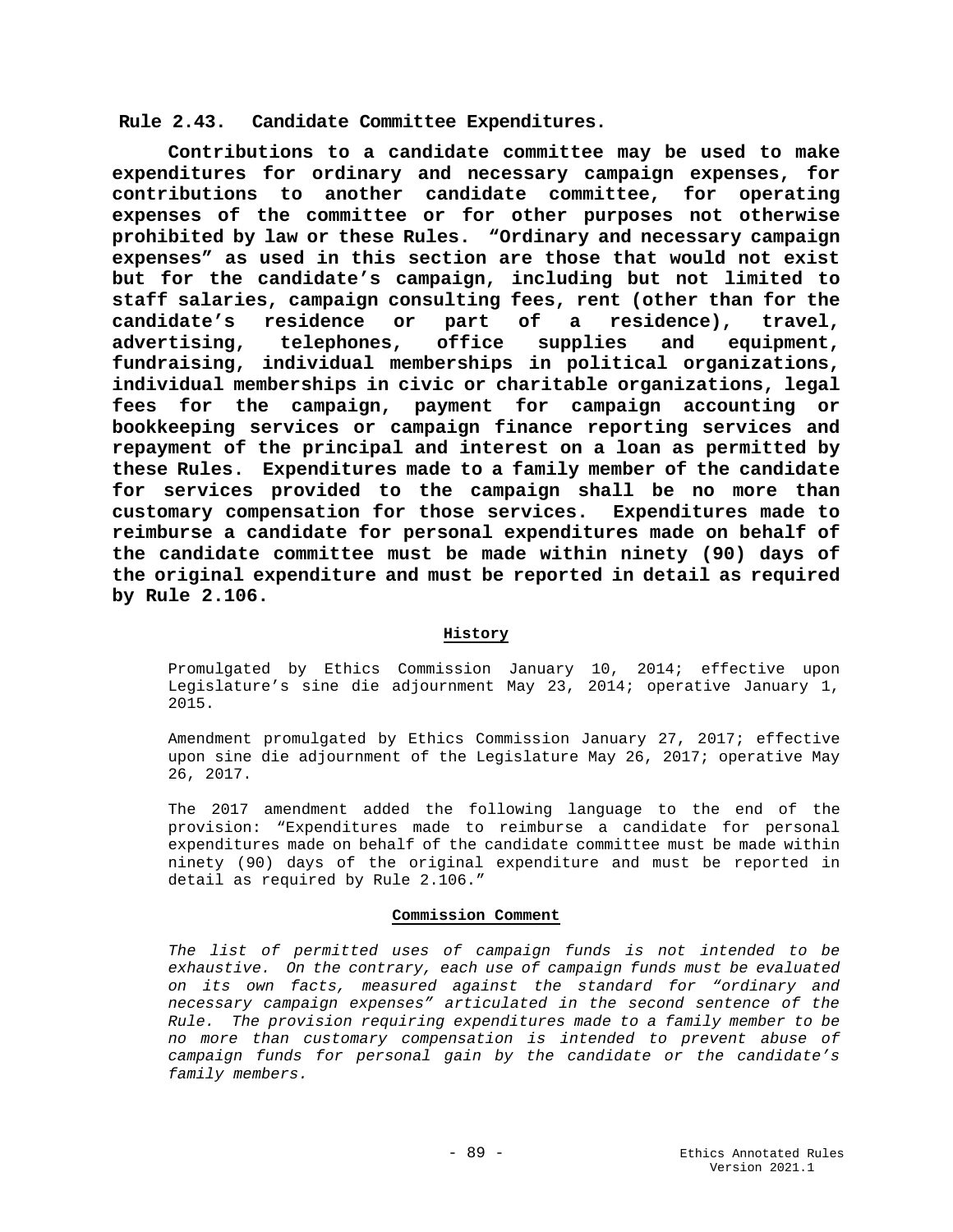*All expenditures to reimburse a candidate for personal expenditures made on behalf of the candidate committee must be made within 90 days of the original expenditure, including reimbursement for mileage allowed under Rule 2.45, and must be reported in detail, as required by Rule 2.106.*

*Candidates who make expenditures on behalf of their candidate committee and intend to be reimbursed from campaign funds must ensure the Treasurer of the committee has the information for the expenditure in order to include it on the proper report. These expenditures are reported as "in kind" expenditures because committee funds are not leaving the depository. Once the candidate has been reimbursed, the committee will report an expenditure for "candidate reimbursement."*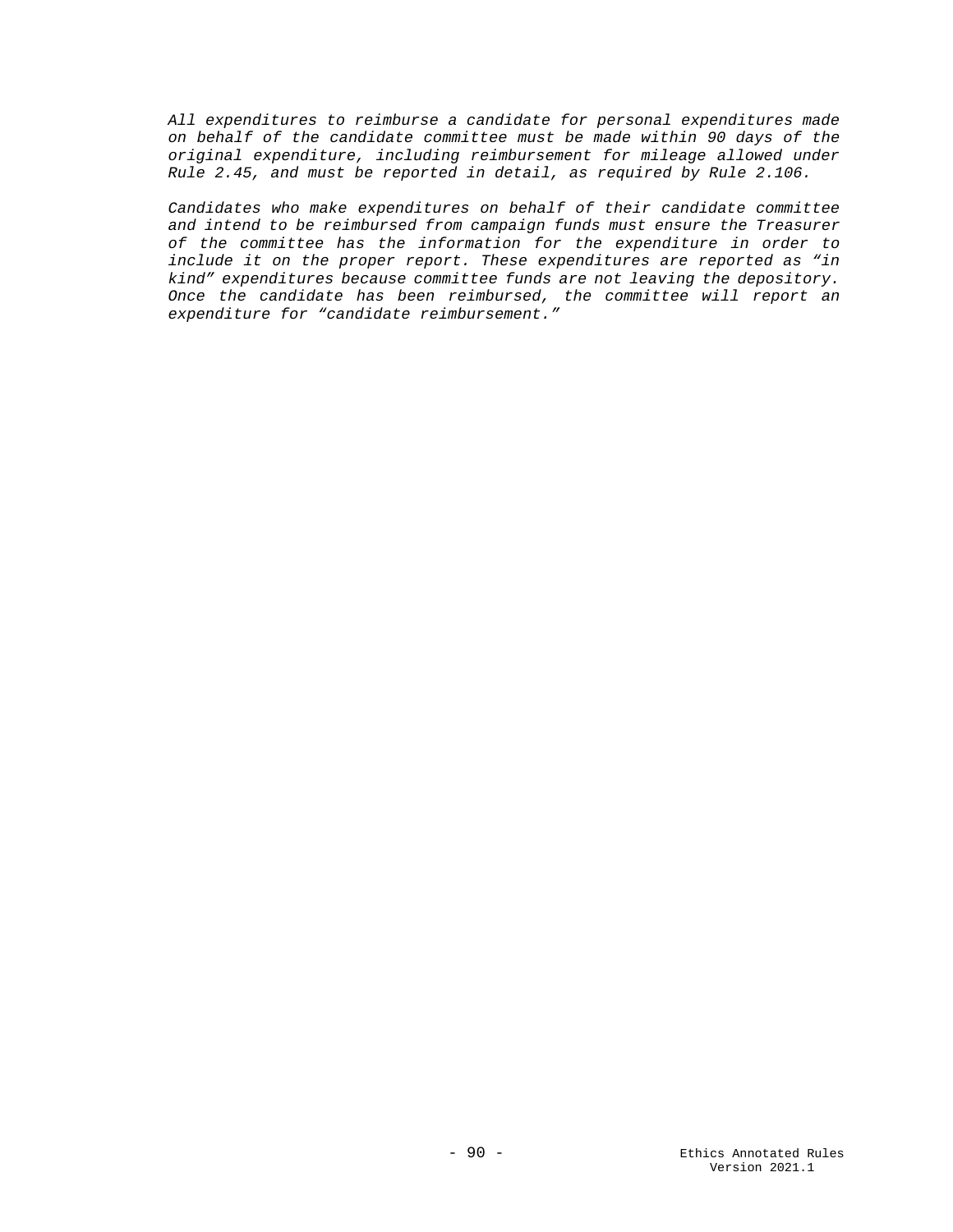### **Rule 2.44. Officeholder Expenses.**

**Contributions to a candidate committee of a candidate who is elected to the office for which the contributions were accepted may be used to make expenditures for officeholder expenses until the expiration of the term, resignation or other vacation of the office. When an officeholder dissolves one (1) candidate committee as provided in these Rules and contemporaneously files a Statement of Organization for a different candidate committee prior to the expiration of the term for which he or she has been elected and transfers funds from the first committee to the second committee, the officeholder may pay officeholder expenses until the expiration of the term not to exceed the amount transferred.** 

#### **History**

Promulgated by Ethics Commission January 10, 2014; effective upon Legislature's sine die adjournment May 23, 2014; operative January 1, 2015.

#### **Commission Comment**

*This section limits the use of campaign contributions for the purpose of paying officeholder expenses to expenses incurred as a result of the candidate's election to the office for which the contributions were made. Once the candidate no longer holds the office for which the contributions were made, there are no longer officeholder expenses that can be incurred. The last sentence permits a candidate seeking election to the same or another state office to continue paying officeholder expenses from his authorized committee, provided the total amount that can be used for that purpose is limited to the amount transferred from the first committee to the second committee.*

*Example: Candidate Smith is elected to state office. He uses campaign contributions to pay for officeholder expenses. A year after being elected, and a year before his term expires, he forms a new committee to raise money for his reelection campaign. When he forms the second committee, Smith transfers Ten Thousand Dollars (\$10,000.00) from his first committee to his reelection committee. Smith can pay up to Ten Thousand Dollars (\$10,000.00) in officeholder expenses from his reelection committee until his term expires.*

*Example: Candidate Johnson is elected to the Legislature and is paid mileage reimbursement for her trips to and from her home to the Capitol. Candidate Johnson may not use campaign contributions to pay for gasoline and other travel expenses for which she is receiving mileage reimbursement from the State.*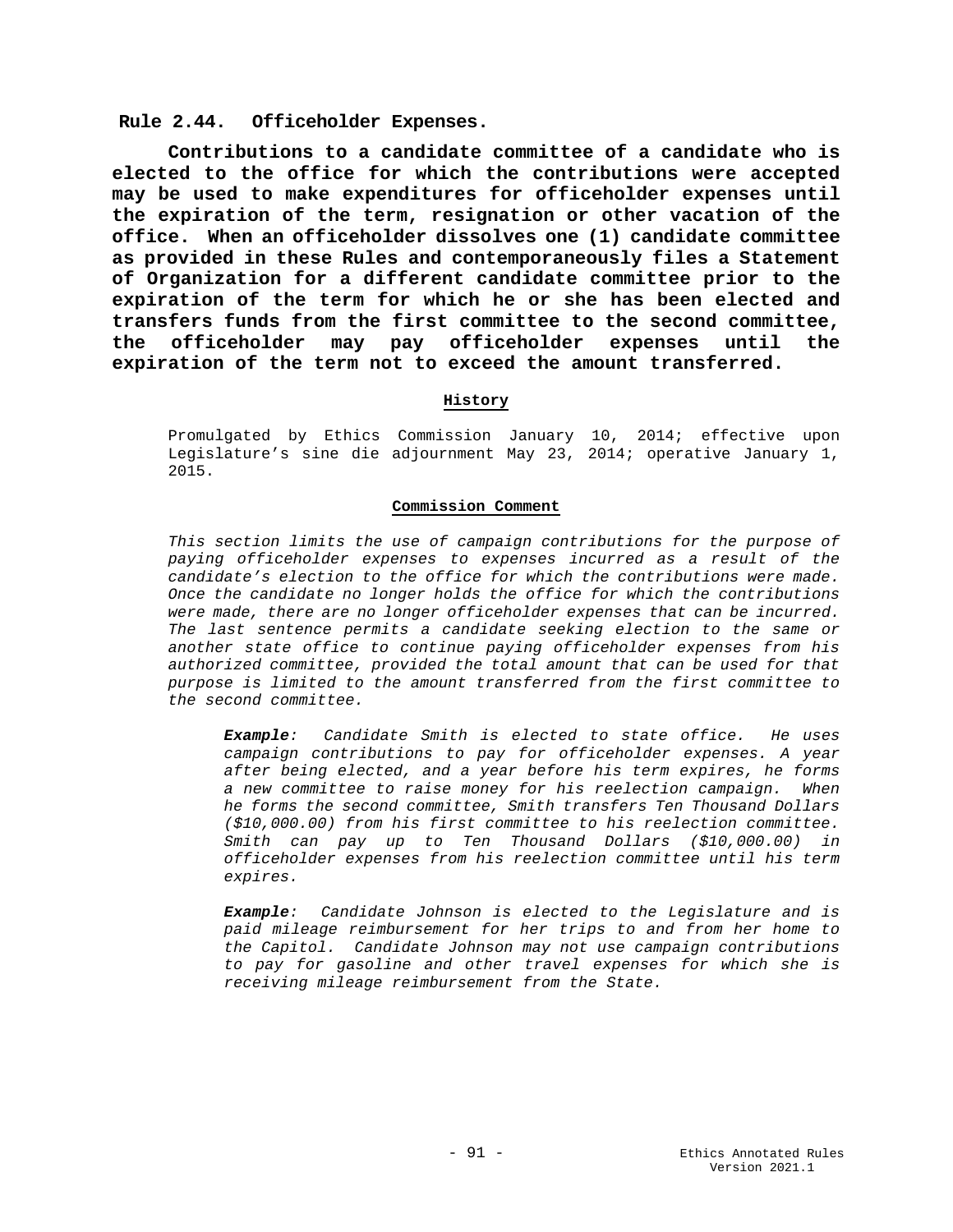*Example: Smith, a legislator, hosts a lunch for a group from his district who want to discuss pending legislation. Smith may pay for the cost of the lunch by using campaign contributions to meet officeholder expenses. Smith's personal friend, Doe, spends the week with Smith in Oklahoma City while Smith is performing his legislative duties. Smith may not use campaign contributions to pay for Doe's meals.* 

*Advisory Opinion 2019-01: A candidate committee without funds remaining in its campaign depository must dissolve by the specified mandatory dissolution date as established in Rule 2.116.* 

*Whereas, a candidate committee with funds remaining in its campaign depository on the specified mandatory dissolution date as established in Rule 2.116 are, from the mandatory dissolution date and on, no longer permitted to (1) receive contributions, (2) contribute to other candidate committees, (3) make campaign expenditures, or (4) make operating expenditures. However, such committees may make the following expenditures:* 

*a. Candidate committees of elected officers may make expenditures (1) for officeholder expenses until his/her term expires or the office is vacated and (2) of surplus funds as provided for in Rule 2.48 for ninety (90) days after the officeholder's term is completed or vacated.*

*After the ninety (90) day period has ended, any remaining funds must be deposited in the state's general revenue fund.*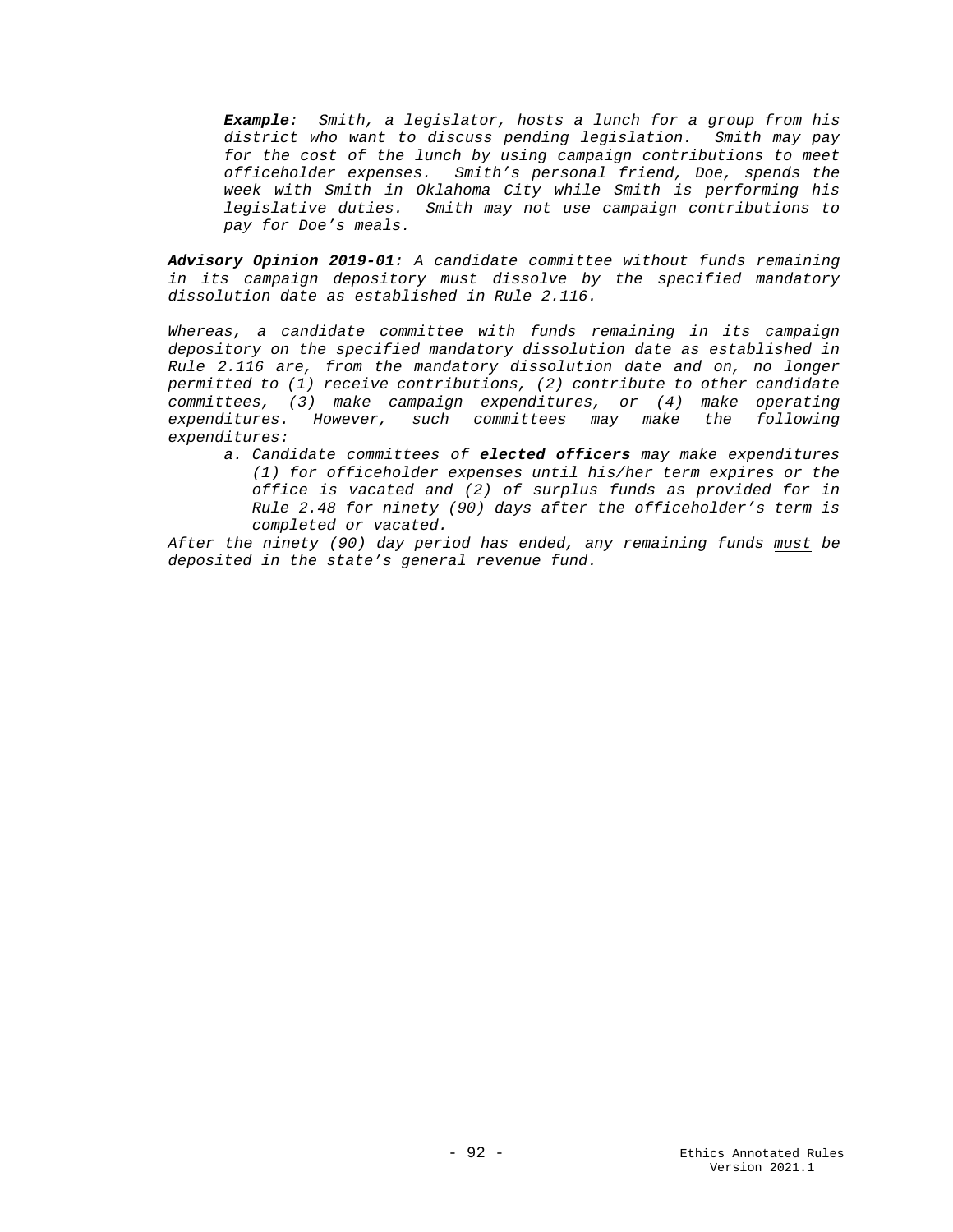**Rule 2.45. Calculation of Travel Expenditures.**

**Expenditures for travel shall be calculated as provided in this section.**

 **(A) Expenditures may be made for all expenses associated with the purchase or lease and operation of a motor vehicle only if the motor vehicle is used exclusively for purposes of the campaign or for ordinary and necessary expenses incurred in connection with the candidate's duties as the holder of a state elective office and for no other purpose at any time. If campaign contributions are used for the purchase or lease of a motor vehicle, the motor vehicle must be purchased or leased from a dealer licensed by the Oklahoma Motor Vehicle Commission or the Oklahoma Used Motor Vehicle and Parts Commission, or their successor agencies, on commercially reasonable terms and cannot be purchased from the committee by the candidate or a family member of the candidate.**

 **(B) If a motor vehicle is used both for the purposes identified in subsection (A) and for any other purpose, expenditures may be made only for mileage reimbursement at the rate authorized for use of privately owned motor vehicles by the State Travel Reimbursement Act or its successor statutes, or less.** 

 **(C) Expenditures for the rental of a motor vehicle or for the fares of taxicabs, buses or similar modes of transportation shall be permitted for the actual cost of the rental or fare, provided that the rental or fare is at the rate normally charged for others.**

 **(D) Expenditures for air travel on an air carrier shall be permitted for the actual cost of the fare; provided, if air travel is first class, business class or equivalent class, the expenditure shall be permitted only for any lower fare available on the same flight.**

 **(E) Expenditures for air travel on an aircraft operated by a commercial carrier shall be permitted for the usual charter fare or rental charge.**

 **(F) Expenditures for air travel on an aircraft operated by a private individual shall be permitted for the usual charter fare or rental charge of a commercial carrier.** 

 **(G) Expenditures for air travel on an aircraft operated by the candidate or a family member of the candidate shall be contributions by the candidate to the campaign and shall be calculated on the same basis as the usual charter fare or rental charge of a commercial carrier, unless the aircraft is rented, in which case the contribution shall be the cost of the rental.** 

# **History**

Promulgated by Ethics Commission January 10, 2014; effective upon Legislature's sine die adjournment May 23, 2014; operative January 1, 2015.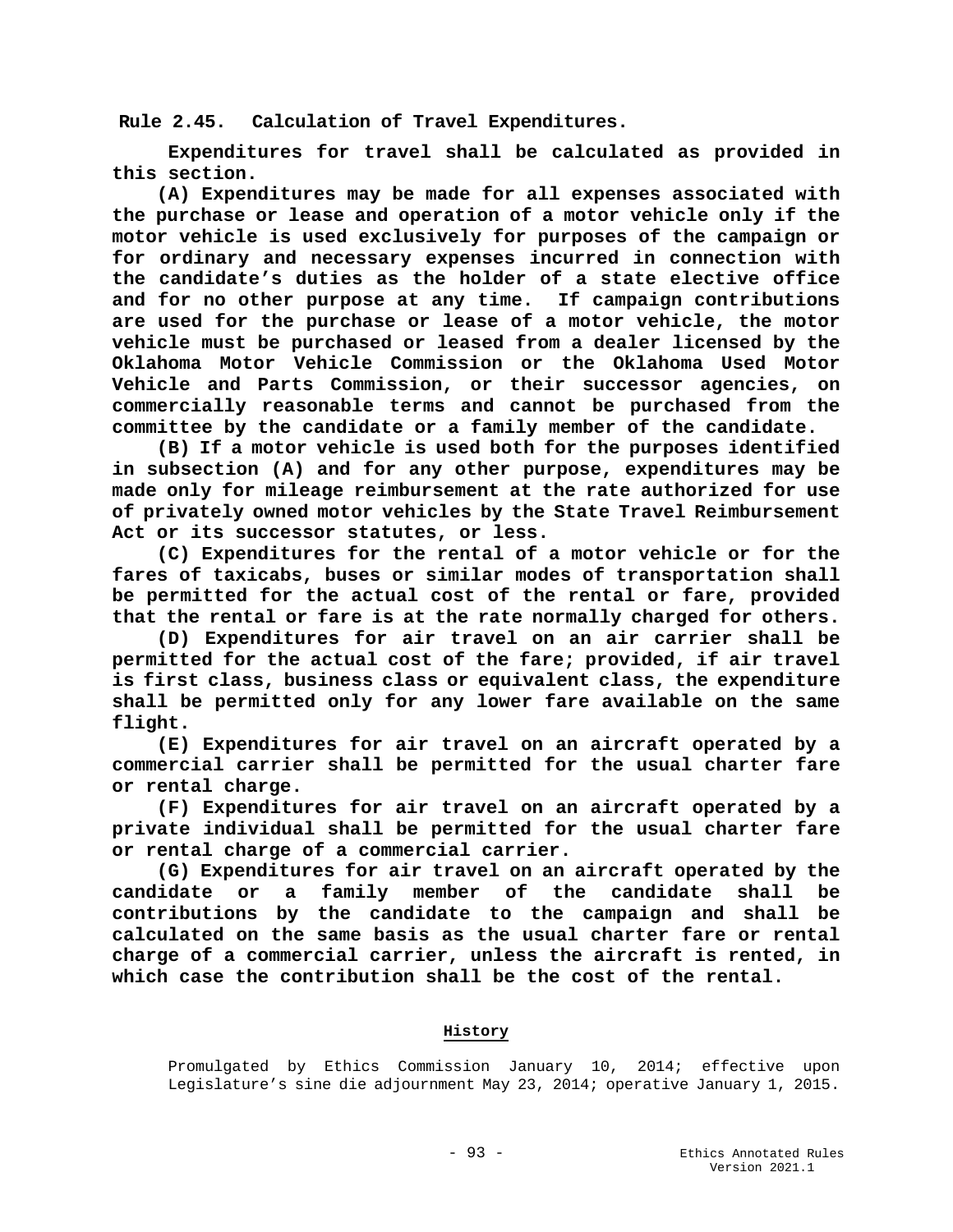#### **Commission Comment**

*The purpose of this Rule is to ensure that transportation costs paid for with campaign contributions are for legitimate campaign purposes.* 

*The Rule applies equally to political party committees and political action committees, as well as candidate committees.* 

*The requirement in Subsection (A) that the purchase or lease of a motor vehicle must be from a licensed dealer is intended to prevent the possibility of a candidate diverting campaign funds to himself, herself, a family member or friend through the purchase and/or resale of a motor vehicle. Under the provisions of Subsection (A), gasoline or repairs could be paid with campaign contributions for operation of a vehicle purchased or leased exclusively for the campaign or officeholder duties.* 

*When there is a mixed use, such as that contemplated in Subsection (B) between personal use and campaign use, the mileage reimbursement includes all operating costs, including gasoline and repairs. Thus, campaign funds could not be used for repairs to a motor vehicle (except as the repairs are included in the mileage reimbursement). Gasoline should never be purchased with a campaign debit card, campaign credit card, or any other campaign funds when there is mixed use of a vehicle. A mileage log or other documentation must be kept showing the reimbursement is for campaign or office holder expense. Mileage reimbursement to a candidate using candidate committee funds must be made within 90 days of the travel, as required by Rule 2.43, and must be reported in detail, as required by Rule 2.106.*

*A 2016 statutory change to the Travel Reimbursement Act unlinked the reimbursement rate for the Travel Reimbursement Act from the rate used by the Internal Revenue Service. As of January 1, 2017, the rate for the Travel Reimbursement Act is \$0.47/mile; this rate did not change in 2018.*

*Fares for taxicabs, buses or similar modes of transportation as provided in Subsection (C) include only fares themselves and do not include gratuities.* 

*If first class, business class or equivalent classes are used for air travel on an air carrier, as provided in Subsection (D), the difference between that fare and the referenced lower fare on the same flight must be paid with personal funds. If not, the person paying the difference is making an in-kind contribution.*

*If the cost of charter fare or rental, as contemplated in Subsections (E) and (F) are donated by the provider of the air travel, those costs are in-kind contributions.*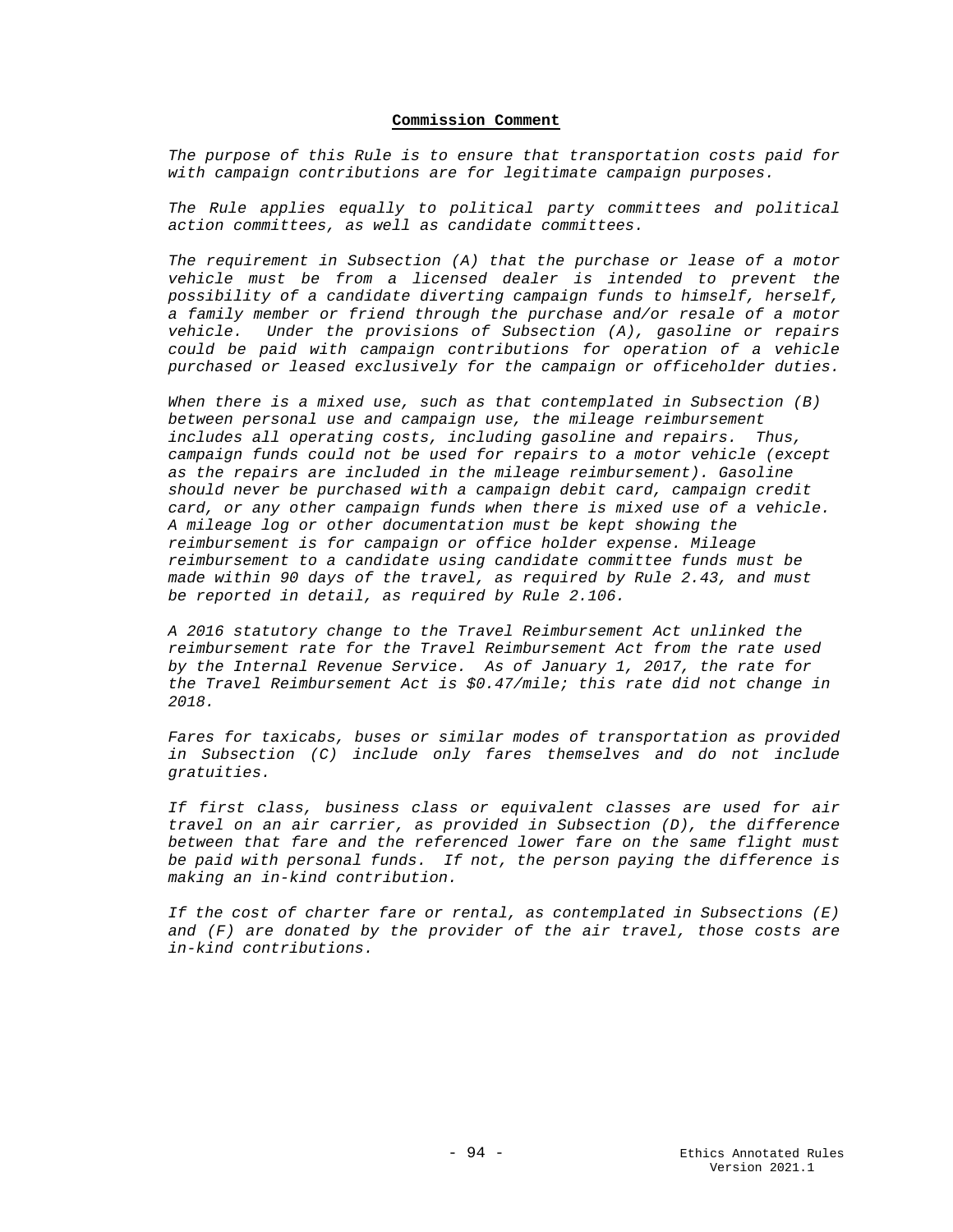# **Surplus Funds**

**Rule 2.46. Political Party Committee Surplus Funds.**

**Surplus funds of a political party committee are funds not otherwise obligated when a political party ceases to be recognized under the laws of the state. Such surplus funds may (1) be returned to any contributor, as long as the amount returned does not exceed the contributor's contribution during the last calendar year in which the contributor made a contribution or (2) be contributed to a charitable organization as described in Section 501(c) (3) of Title 26 of the United States Code as it currently exists or as it may be amended. Surplus funds remaining under the political party committee's control ninety (90) days after the political party ceases to be recognized shall be deposited in the general revenue fund of the state.**

#### **History**

Promulgated by Ethics Commission January 10, 2014; effective upon Legislature's sine die adjournment May 23, 2014; operative January 1, 2015.

#### **Commission Comment**

*Ordinarily, political party committees are continuing entities that will never accrue surplus funds. However, there are statutory provisions for the termination of a political party's recognition under state law. When that happens, this Rule permits a ninety (90) day period during which the political party committee must dispose of its funds.*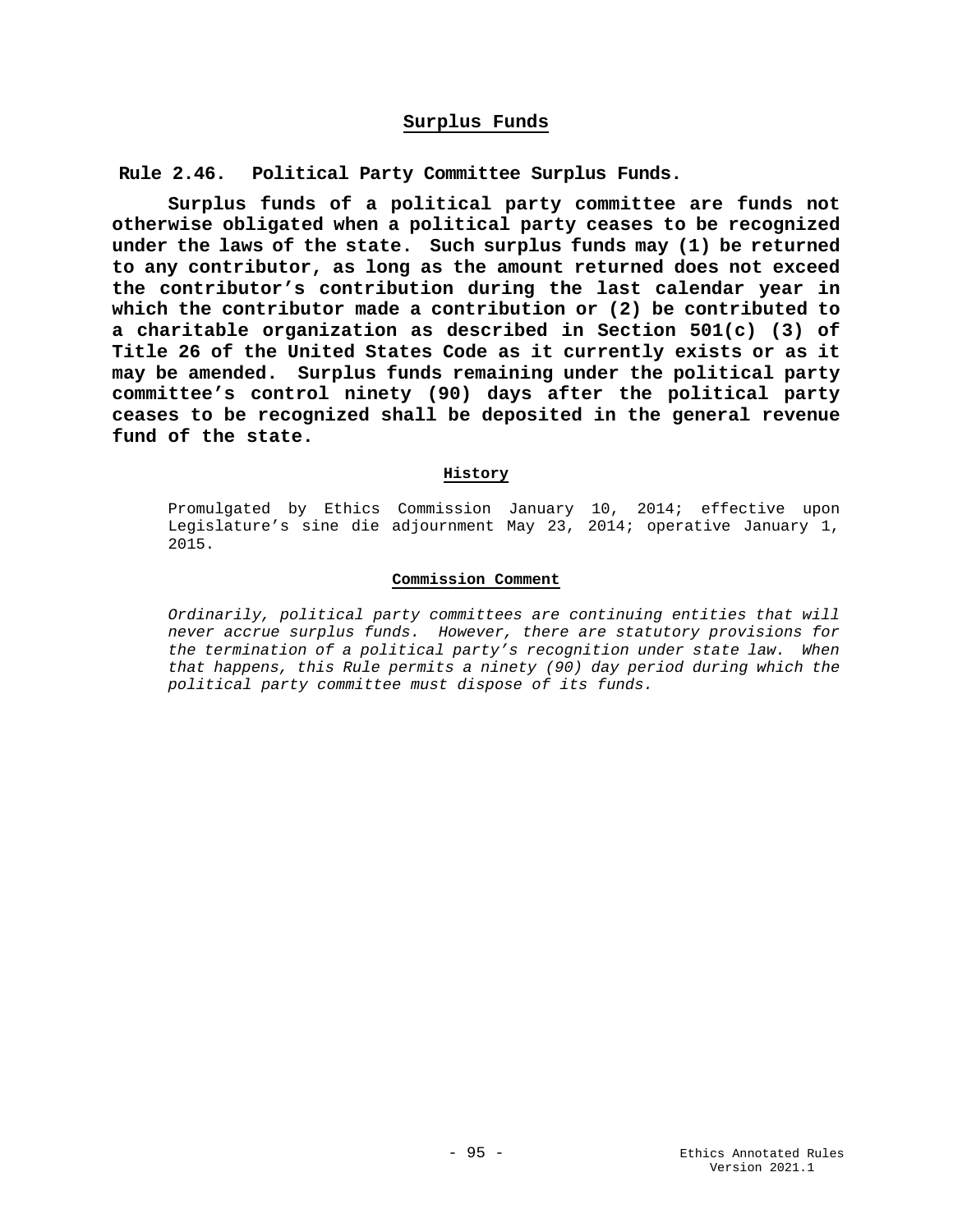**Rule 2.47. Political Action Committee Surplus Funds.**

**Surplus funds of a political action committee are funds not otherwise obligated when a political action committee is dissolved. Such surplus funds shall be deposited in the general revenue fund of the state.**

#### **History**

Promulgated by Ethics Commission January 10, 2014; effective upon Legislature's sine die adjournment May 23, 2014; operative January 1, 2015.

# **Commission Comment**

*Ordinarily, political action committees ("PACs") are continuing entities that will never accrue surplus funds. Even when PACs dissolve, those PACs ordinarily will expend remaining funds by making contributions to candidates if the PAC's purpose allows for such activity or other permitted uses before dissolution. This Rule provides for the exceptional case when a PAC has surplus funds at the time of dissolution.*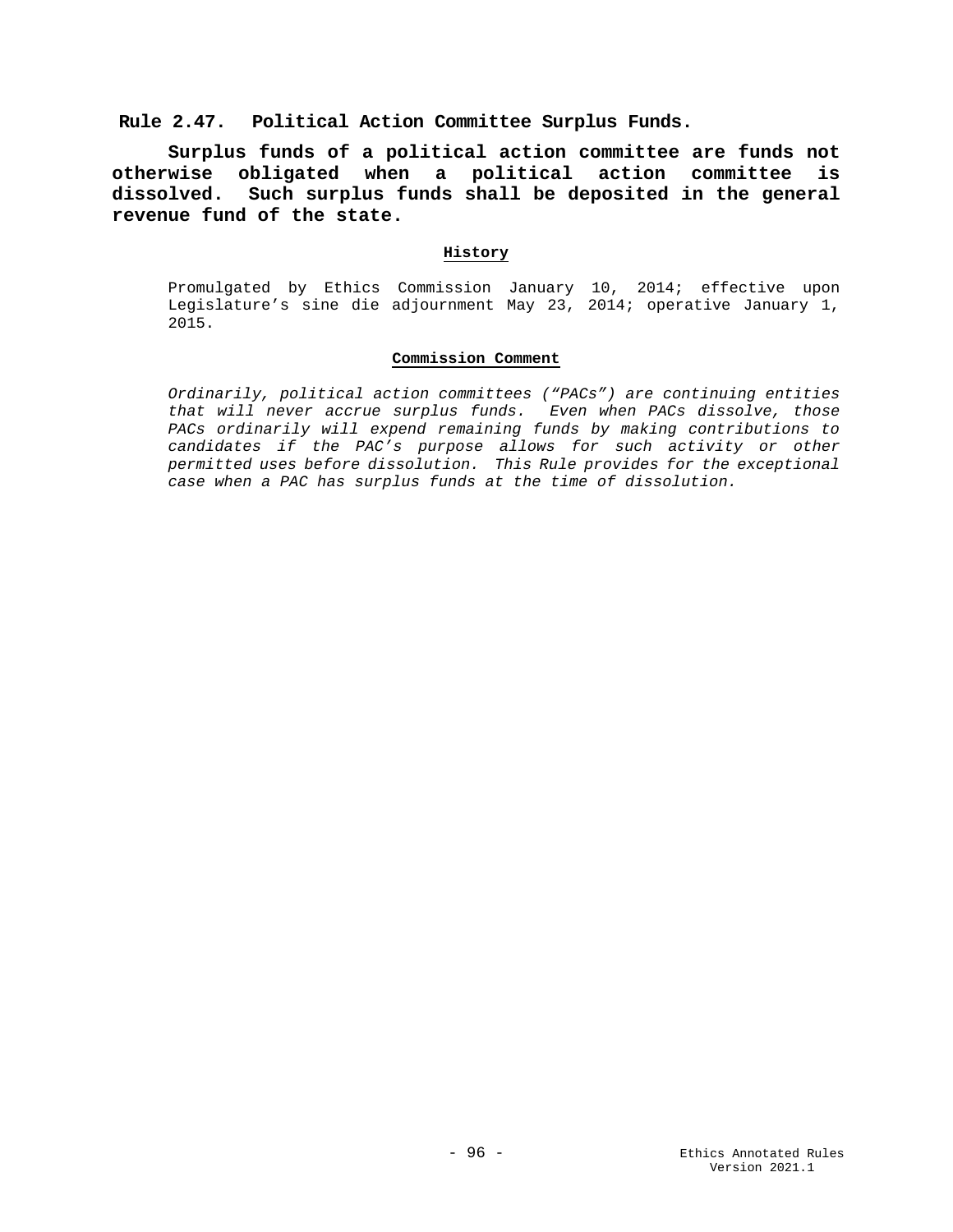**Rule 2.48. Candidate Committee Surplus Funds.**

**Surplus funds of a candidate committee are those funds not otherwise obligated following the election at which the office for which the candidate committee was formed has been determined which, in the candidate's discretion, are not required to be used for campaign expenses or officeholder expenses. Such surplus funds may be:**

**(A) Retained in any amount for use in a future campaign for the next succeeding term for the same office;**

 **(B) Retained for a future campaign for a different state elective office, excluding a judicial office;**

 **(C) Donated to a charitable organization as described in Section 501(c) (3) of Title 26 of the United States Code as it currently exists or as it may be amended;**

 **(D) Returned to any contributor, as long as the amount returned does not exceed the contributor's aggregate contribution during the immediately preceding primary, runoff primary and general elections;**

 **(E) Contributed to a political party committee in any amount not to exceed Twenty-five Thousand Dollars (\$25,000.00) in the aggregate;**

**(F) Used to purchase item(s) for donation to a charitable organization as described in Section 501(c)(3) of Title 26 of the United States Code as it currently exists or as it may be amended; provided:**

- **1) the donated item(s) are sold by the charitable organization for fundraising purposes;**
- **2) the purchase of the item(s) for donation is reported on a Contributions and Expenditures Report which includes a description and cost of the item(s) purchased;**
- **3) the donation of the item(s) is reported on a Contributions and Expenditures Report as an in-kind expenditure to the charitable organization which includes a description and the value of the item(s) donated; and**
- **4) the donated item(s) may not be purchased or used by the candidate whose committee is donating the item, any other candidate, a committee, or officer, board member or employee of the charitable organization; or**

**(G) Donated in accordance with the provisions of Title 60 O.S. § 381, et seq., to the State of Oklahoma, or, to any county, city, town or school district within the State of Oklahoma.**

**Any surplus funds remaining in the candidate committee's possession within ninety (90) days after the expiration of the term to which the candidate was elected or, for candidates who were not elected, within ninety (90) days after the second year**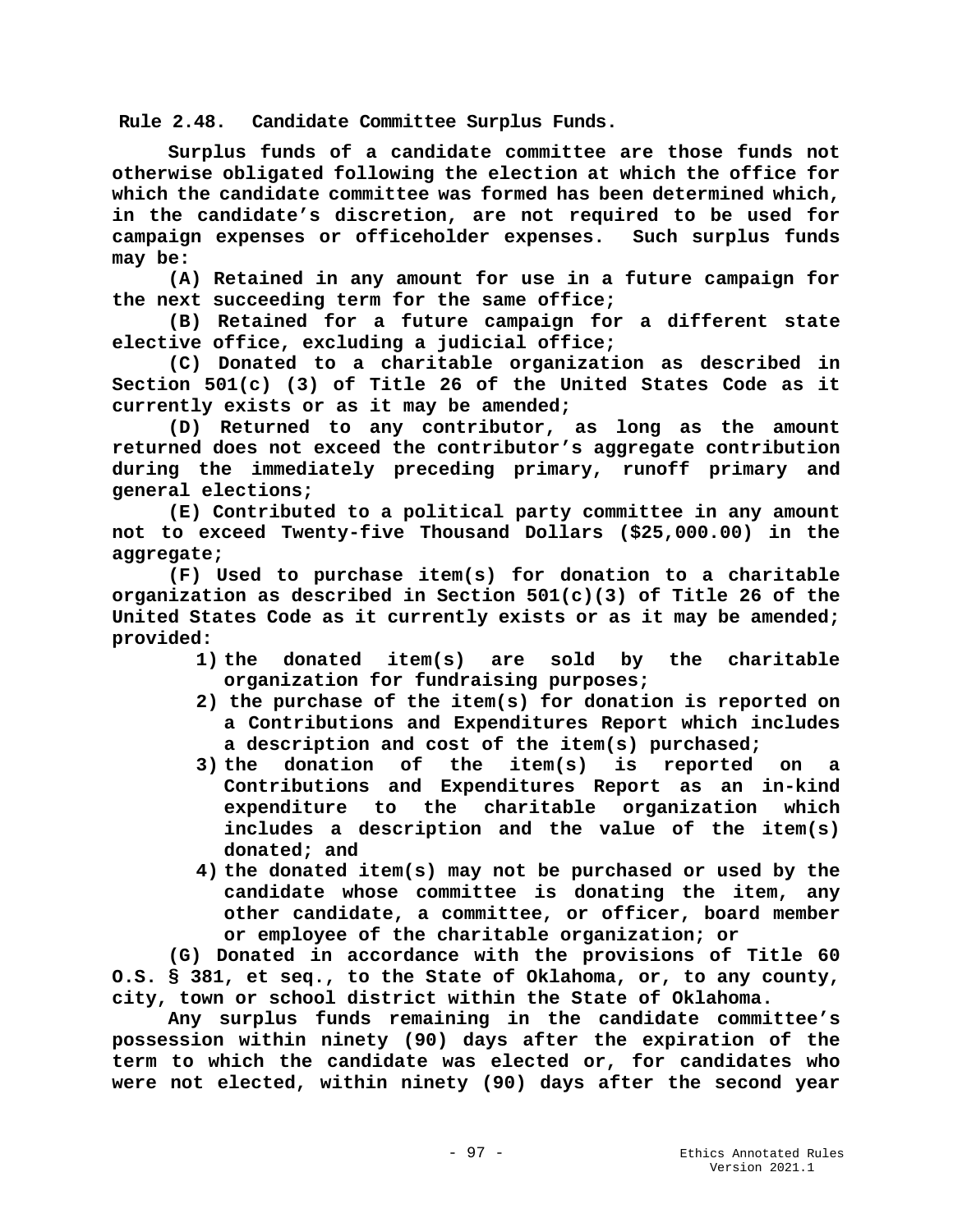**following the general election, shall be deposited in the general revenue fund of the state.**

#### **History**

Promulgated by Ethics Commission January 10, 2014; effective upon Legislature's sine die adjournment May 23, 2014; operative January 1, 2015.

Amendment promulgated by Ethics Commission on January 27, 2017; effective upon sine die adjournment of the Legislature May 26, 2017; operative May 26, 2017.

The 2017 amendment added subsections (F) and (G) in their entirety.

#### **Commission Comment**

*A candidate cannot determine the existence of surplus funds until after the election for which the funds were received. For that reason, this Rule cannot be applied until after the election.* 

*A candidate may continue to use campaign funds for campaign purposes and officeholder expenses and still determine that some funds are "surplus funds" and thus available for use as provided in this Rule.*

*The rule allows for surplus funds to be returned to a contributor up to the amount contributed, but this does not include contributions from the candidate. Contributions cannot be returned to the candidate unless the candidate executed a written loan document with the committee at the time of the loan, and deposited the funds from the loan into the committee's depository at the time of the loan. See also Rule 2.67, prohibiting repayment to a candidate except in the case of a properly documented loan to the candidate committee.*

*This Rule also provides that surplus funds remaining in the candidate committee's possession ninety (90) days after the expiration of the term to which the candidate was elected are forfeited to the State. For candidates who are not elected, the ninety (90) day period begins two years after the general election.*

*Advisory Opinion 2019-01: A candidate committee without funds remaining in its campaign depository must dissolve by the specified mandatory dissolution date as established in Rule 2.116.* 

*Whereas, a candidate committee with funds remaining in its campaign depository on the specified mandatory dissolution date as established in Rule 2.116 are, from the mandatory dissolution date and on, no longer permitted to (1) receive contributions, (2) contribute to other candidate committees, (3) make campaign expenditures, or (4) make operating expenditures. However, such committees may make the following expenditures:* 

*a. Candidate committees of elected officers may make expenditures (1) for officeholder expenses until his/her term expires or the office is vacated and (2) of surplus funds as provided for in Rule 2.48 for ninety (90) days after the officeholder's term is*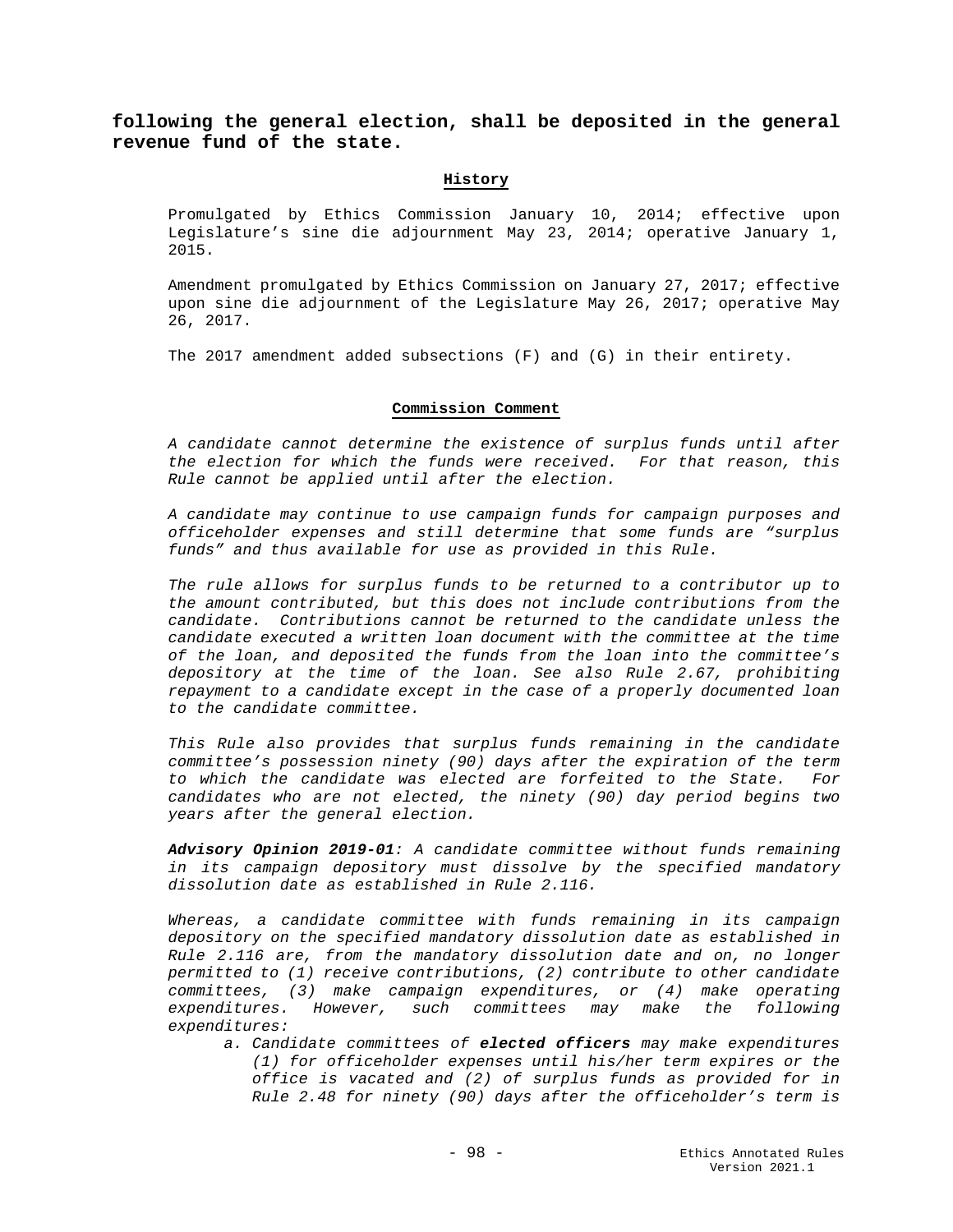*completed or vacated; or*

*b. Candidate committees of unelected candidates may make expenditures of surplus funds as provided for in Rule 2.48 for ninety (90) days after the second year following the general election for which the committee was formed.*

*After the ninety (90) day period has ended, any remaining funds must be deposited in the state's general revenue fund.*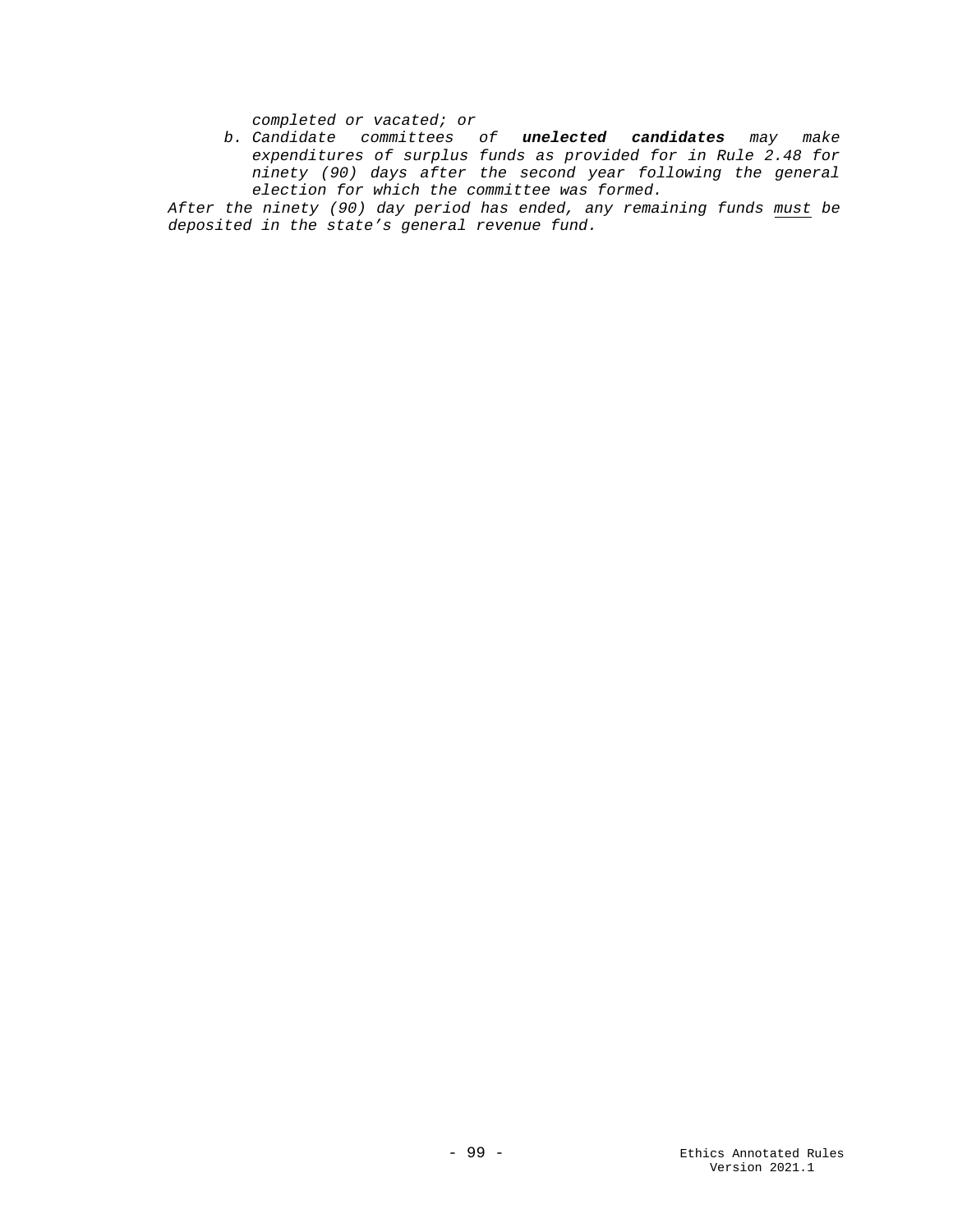# **Independent Expenditures**

**Rule 2.49. Candidate Committee Prohibition on Independent Expenditures.**

# **A candidate committee shall not make an independent expenditure.**

# **History**

Promulgated by Ethics Commission January 10, 2014; effective upon Legislature's sine die adjournment May 23, 2014; operative January 1, 2015.

### **Commission Comment**

*Candidates obviously cannot make independent expenditures in their own campaigns, since such expenditures could only be coordinated with the candidate's campaign. This Rule prohibits candidate committees from making independent expenditures in other campaigns. It does not prohibit a candidate from using personal funds to make an independent expenditure in another campaign.*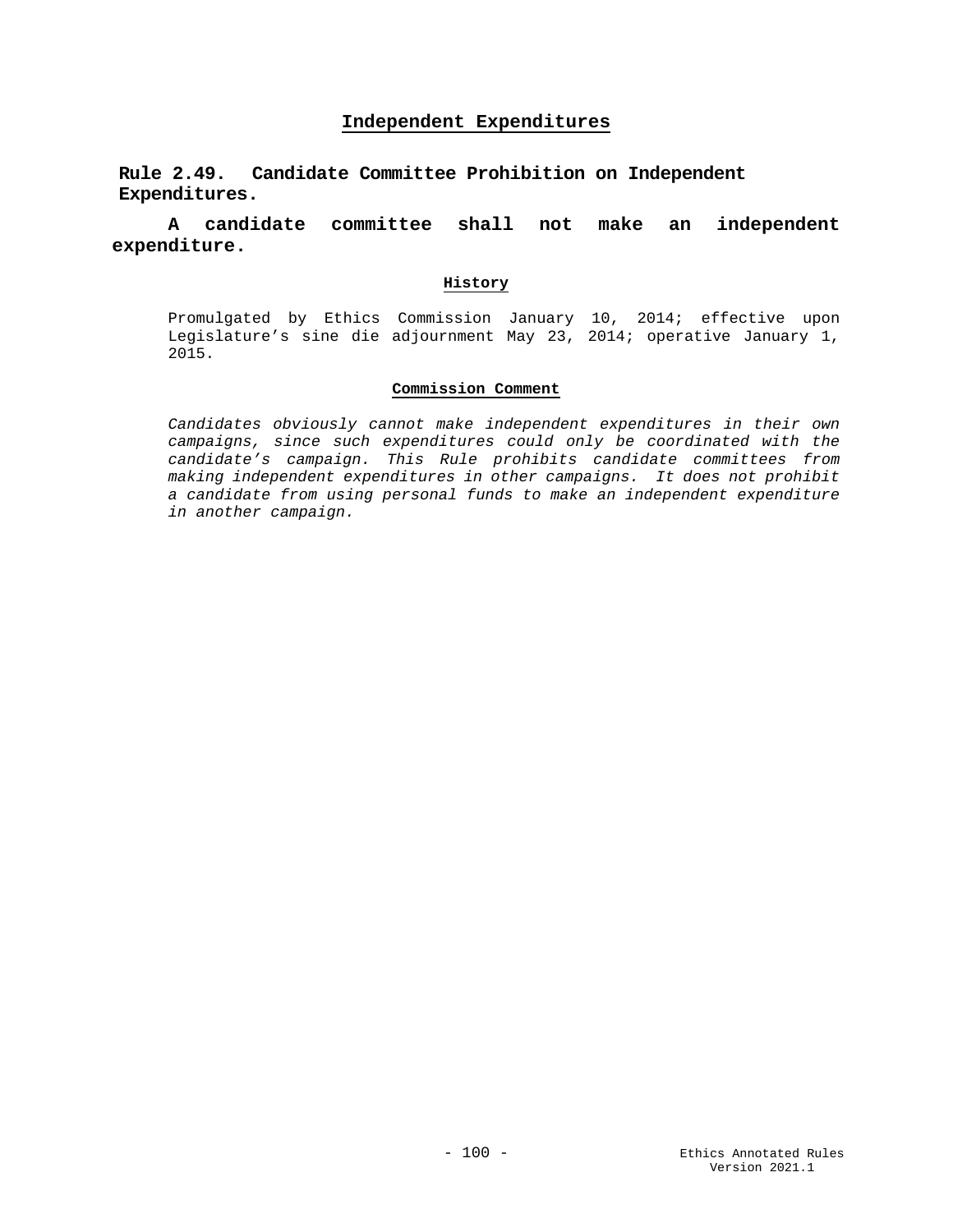**Rule 2.50. Unlimited Independent Expenditures.**

**An independent expenditure may be made in any amount by a political party committee, by a political action committee or by any other entity not otherwise prohibited by law or these Rules from making an independent expenditure.**

## **History**

Promulgated by Ethics Commission January 10, 2014; effective upon Legislature's sine die adjournment May 23, 2014; operative January 1, 2015.

# **Commission Comment**

*This Rule articulates the Constitutional mandate that there can be no limits on the amounts of independent expenditures made by an entity that may lawfully do so.*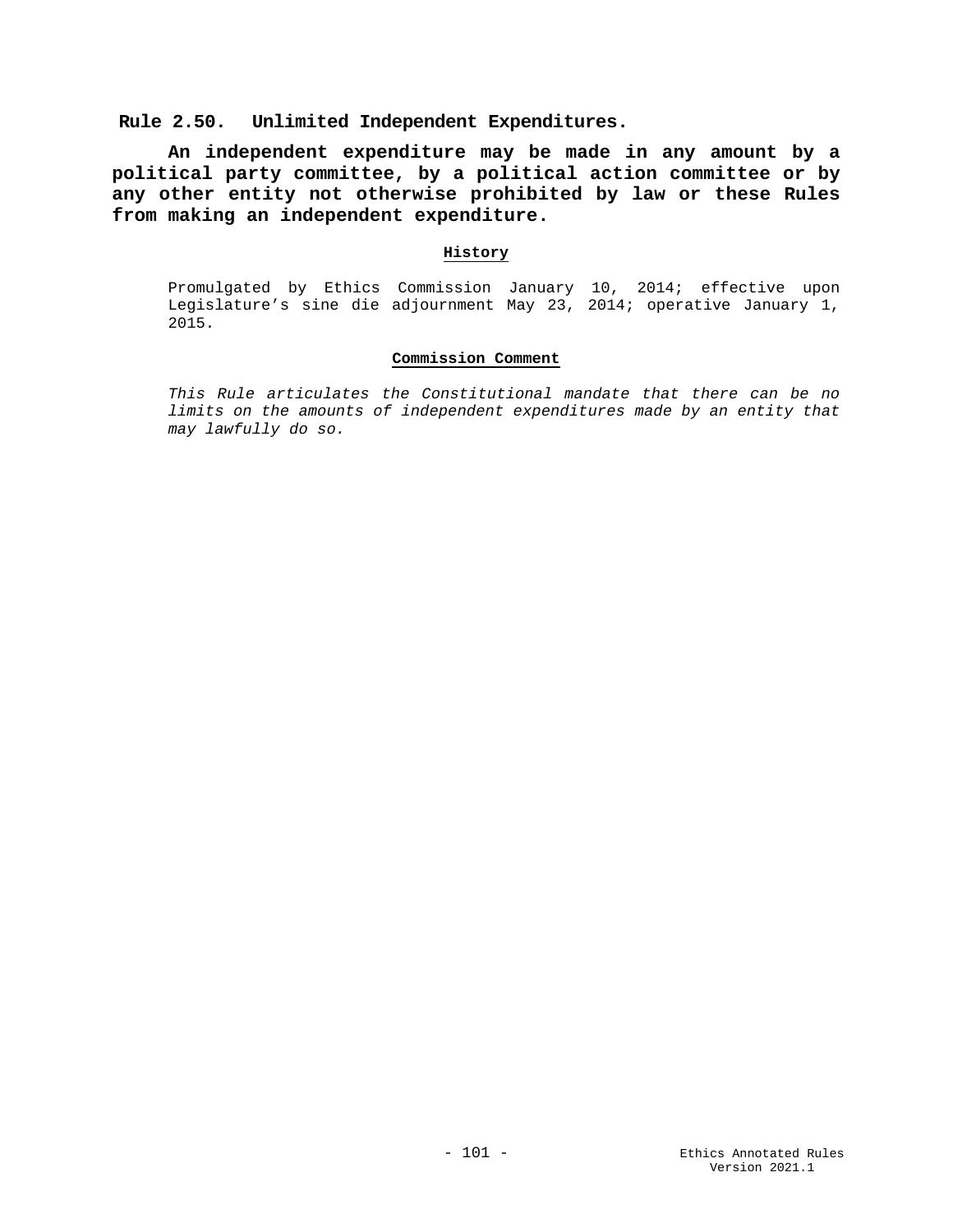# **Electioneering Communications**

**Rule 2.51. Electioneering Communications by Candidate Committees.**

**A candidate committee shall not make an electioneering communication for a campaign other than the candidate's own campaign. If an electioneering communication is made by a candidate committee in the candidate's own campaign, it shall be reported as an expenditure or expenditures.**

## **History**

Promulgated by Ethics Commission January 10, 2014; effective upon Legislature's sine die adjournment May 23, 2014; operative January 1, 2015.

#### **Commission Comment**

*A candidate may choose to make communications in his or her campaign that do not explicitly advocate the candidate's election or the defeat of an opponent. These communications may meet the literal definition of electioneering communications, but because they are made by the candidate's own committee, they are not reported as electioneering communications but rather as expenditures, just as are communications by the committee that expressly advocate the election or defeat of the candidate.*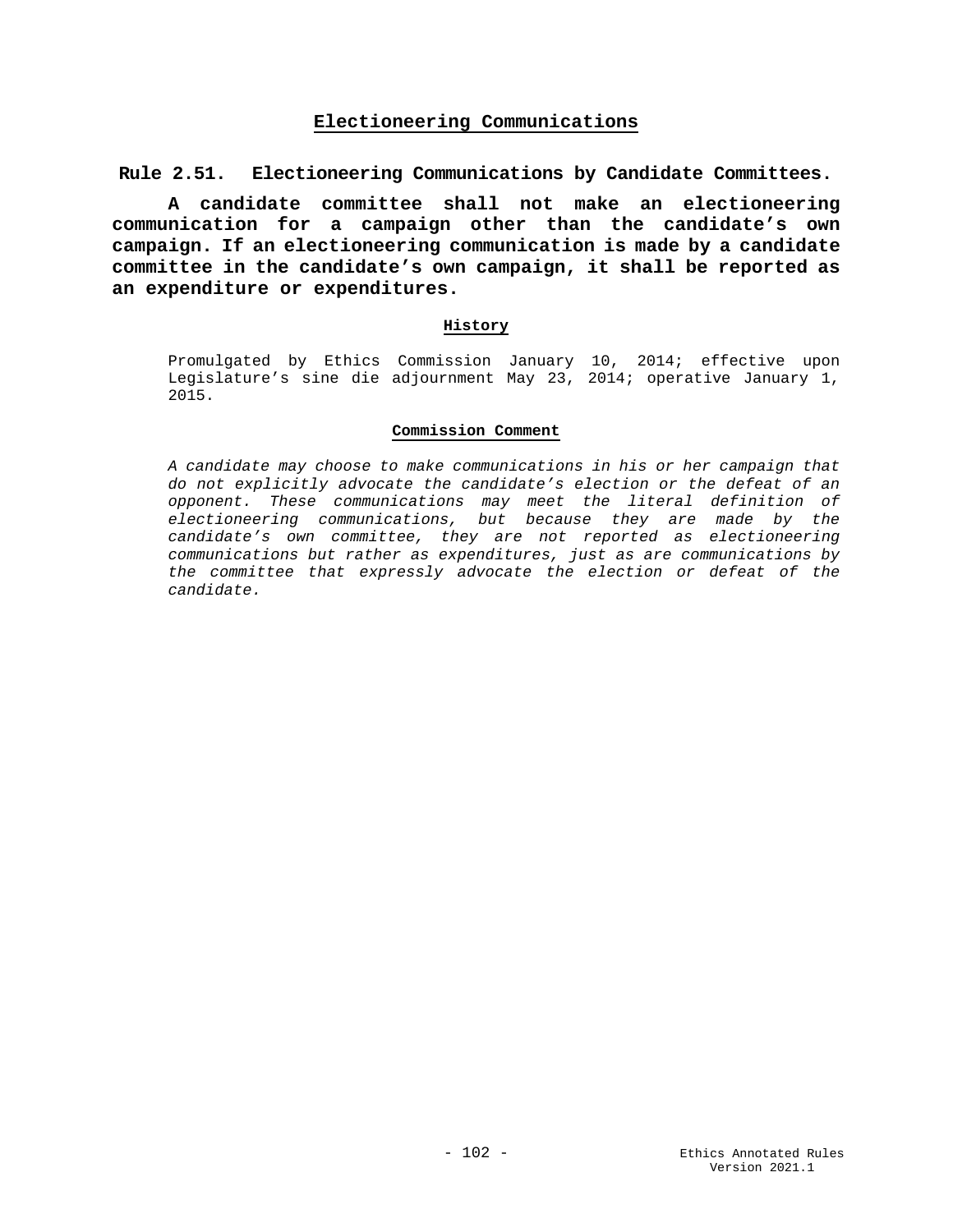# **Rule 2.52. Unlimited Electioneering Communications.**

**An electioneering communication may be made in any amount by a political party committee, by a political action committee or by any other entity not otherwise prohibited by law or these Rules from making an electioneering communication.**

## **History**

Promulgated by Ethics Commission January 10, 2014; effective upon Legislature's sine die adjournment May 23, 2014; operative January 1, 2015.

# **Commission Comment**

*This Rule articulates the Constitutional mandate that there can be no limits on the amounts of electioneering communications made by an entity that may lawfully do so.*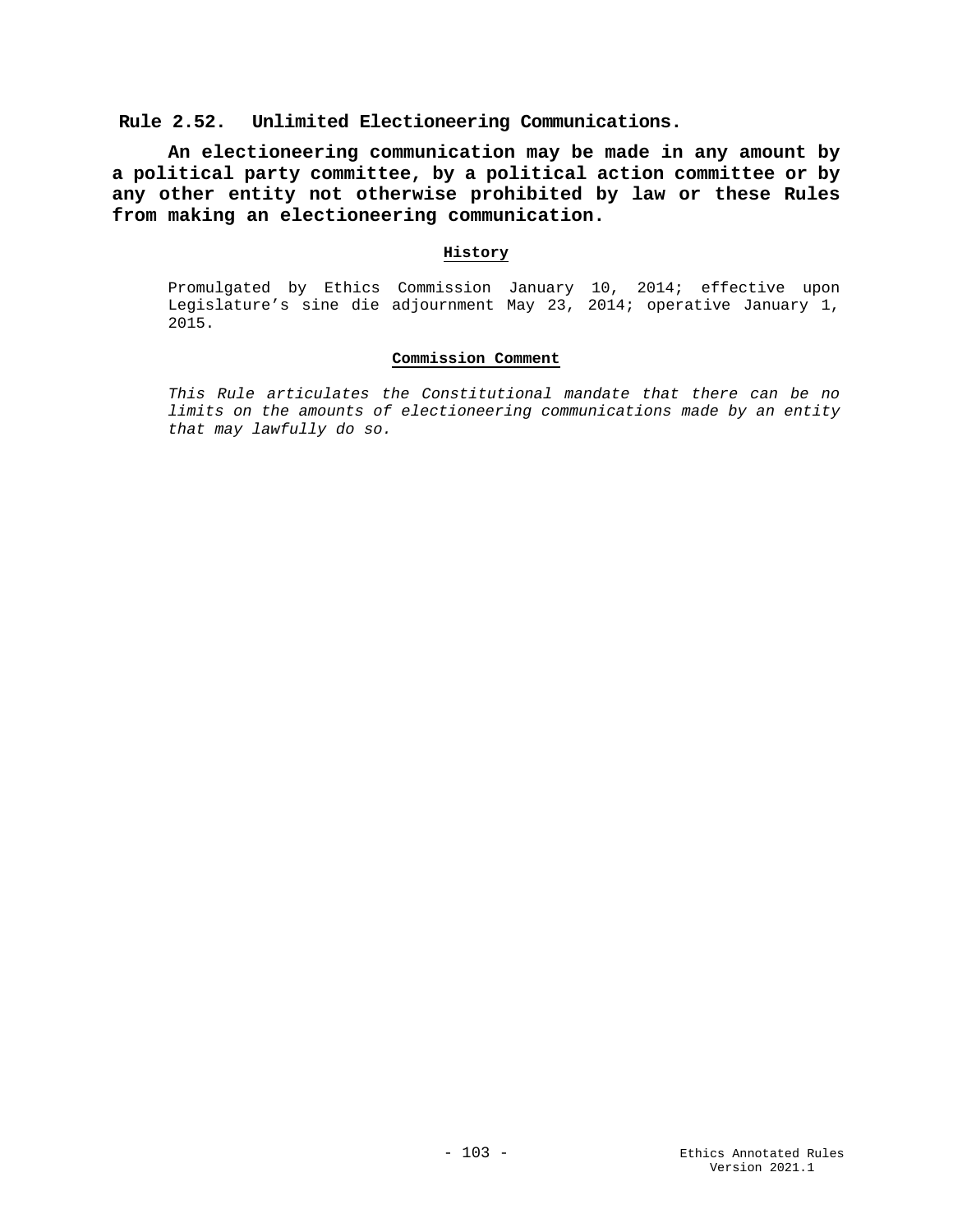# **Identification of Funding and Authorizing Sources**

**Rule 2.53. Political Party Electronic Advertisement Disclosure Requirements.**

**Whenever a political party committee makes an expenditure for the purpose of a communication through any Internet advertising, or video, radio, television, cable or satellite broadcast, the communication shall state, either orally or in writing of sufficient size and contrast to be clearly readable by the recipient of the communication: "Authorized and paid for by NAME OF POLITICAL PARTY COMMITTEE".**

# **History**

Promulgated by Ethics Commission January 10, 2014; effective upon Legislature's sine die adjournment May 23, 2014; operative January 1, 2015.

## **Commission Comment**

*This requirement is intended to inform viewers of and listeners to political advertising of the sponsors of the advertising. Because there is a formal structure within political parties, it is unnecessary to identify officers. Because the communication can be either in visual or audio form, or both, the disclosure requirement may be made either orally or in writing.*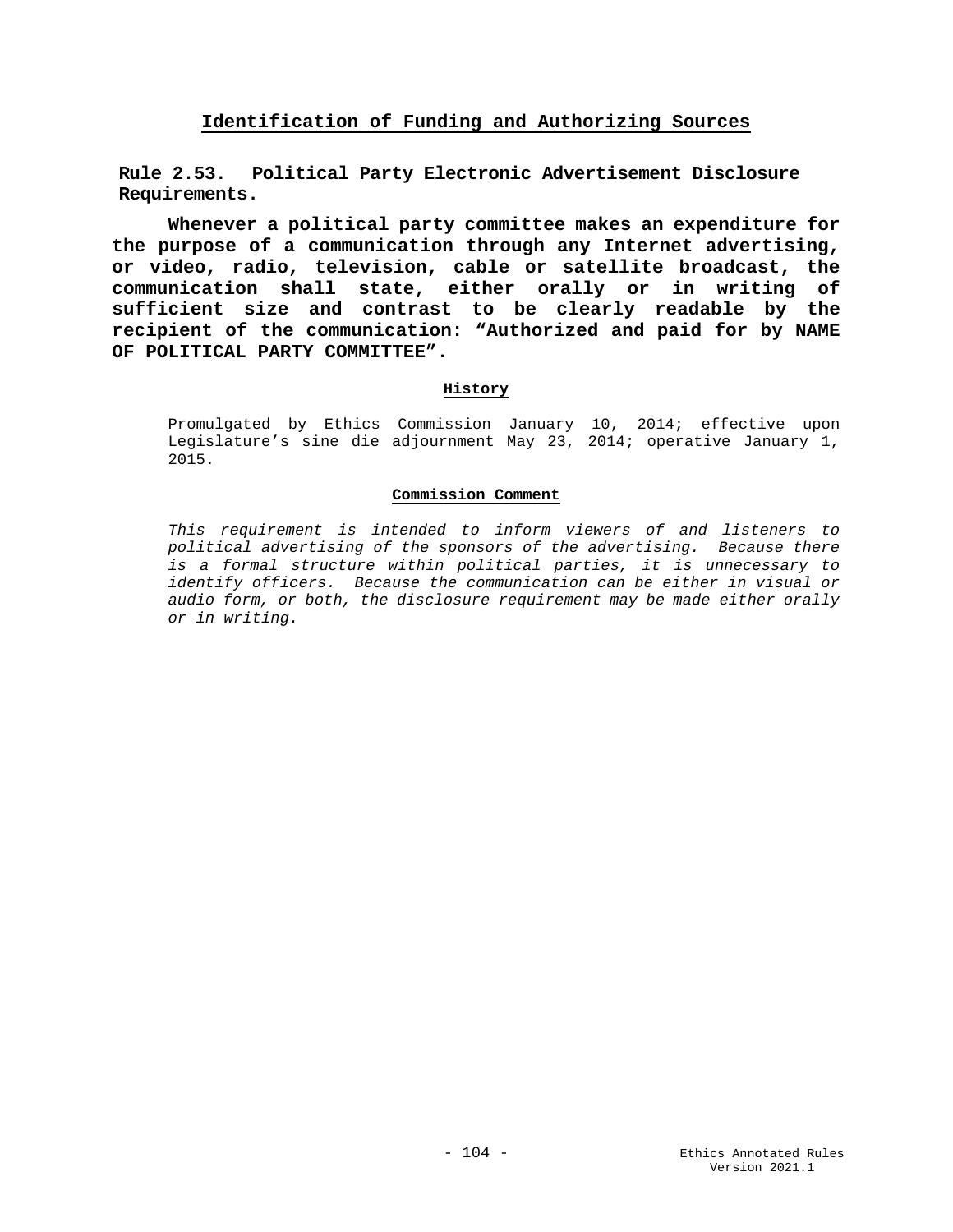**Rule 2.54. Political Party Printed Advertisement Disclosure Requirements.**

**Whenever a political party committee makes an expenditure for the purpose of a communication through Internet advertising, direct mail, magazine advertisement, newspaper advertisement or any other printed medium, the communication shall state in writing of sufficient size and contrast to be clearly readable by the recipient of the communication: "Authorized and paid for by NAME OF POLITICAL PARTY COMMITTEE". This provision shall not apply to bumper stickers, campaign buttons, t-shirts, aerial advertising or similar advertisements of such a nature that inclusion of a disclaimer would be impractical.** 

## **History**

Promulgated by Ethics Commission January 10, 2014; effective upon Legislature's sine die adjournment May 23, 2014; operative January 1, 2015.

#### **Commission Comment**

*This requirement is intended to inform readers of written political advertising of the sponsors of the advertising. Because there is a formal structure within political parties, it is unnecessary to identify officers. The exception for "impractical" disclosure must be evaluated and applied on a case-by-case basis.*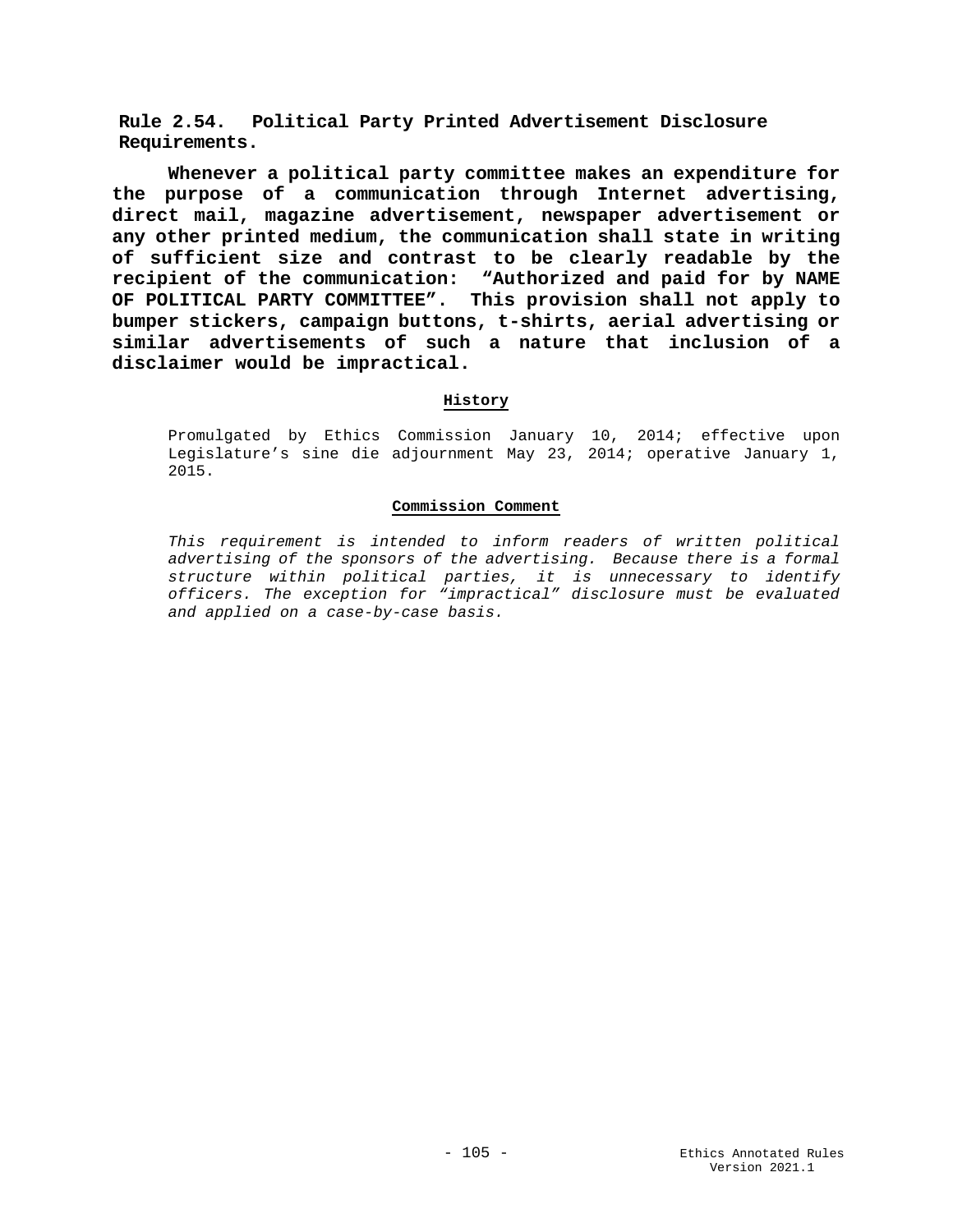**Rule 2.55. Candidate Committee Electronic Advertisement Disclosure Requirements.**

**Whenever a candidate committee makes an expenditure for the purpose of a communication through any Internet advertising, or video, radio, television, cable or satellite broadcast, the communication shall state, either orally or in writing of sufficient size and contrast to be clearly readable by the recipient of the communication: "Authorized and paid for by NAME OF COMMITTEE".**

# **History**

Promulgated by Ethics Commission January 10, 2014; effective upon Legislature's sine die adjournment May 23, 2014; operative January 1, 2015.

## **Commission Comment**

*This requirement is designed to advise the audience of a candidate's political advertising that the candidate's committee authorized and paid for the advertising, to distinguish it from independent expenditures or electioneering communications. Because the communication can be either in visual or audio form, or both, the disclosure requirement may be made either orally or in writing. Because the candidate's committee can be easily identified from Commission records, it is unnecessary to list officers or contact information.*

*An individual making an in-kind contribution of advertising to a candidate committee must include the disclosure required by this Rule identifying the advertisement was authorized and paid for by the candidate committee and not the individual making the purchase.*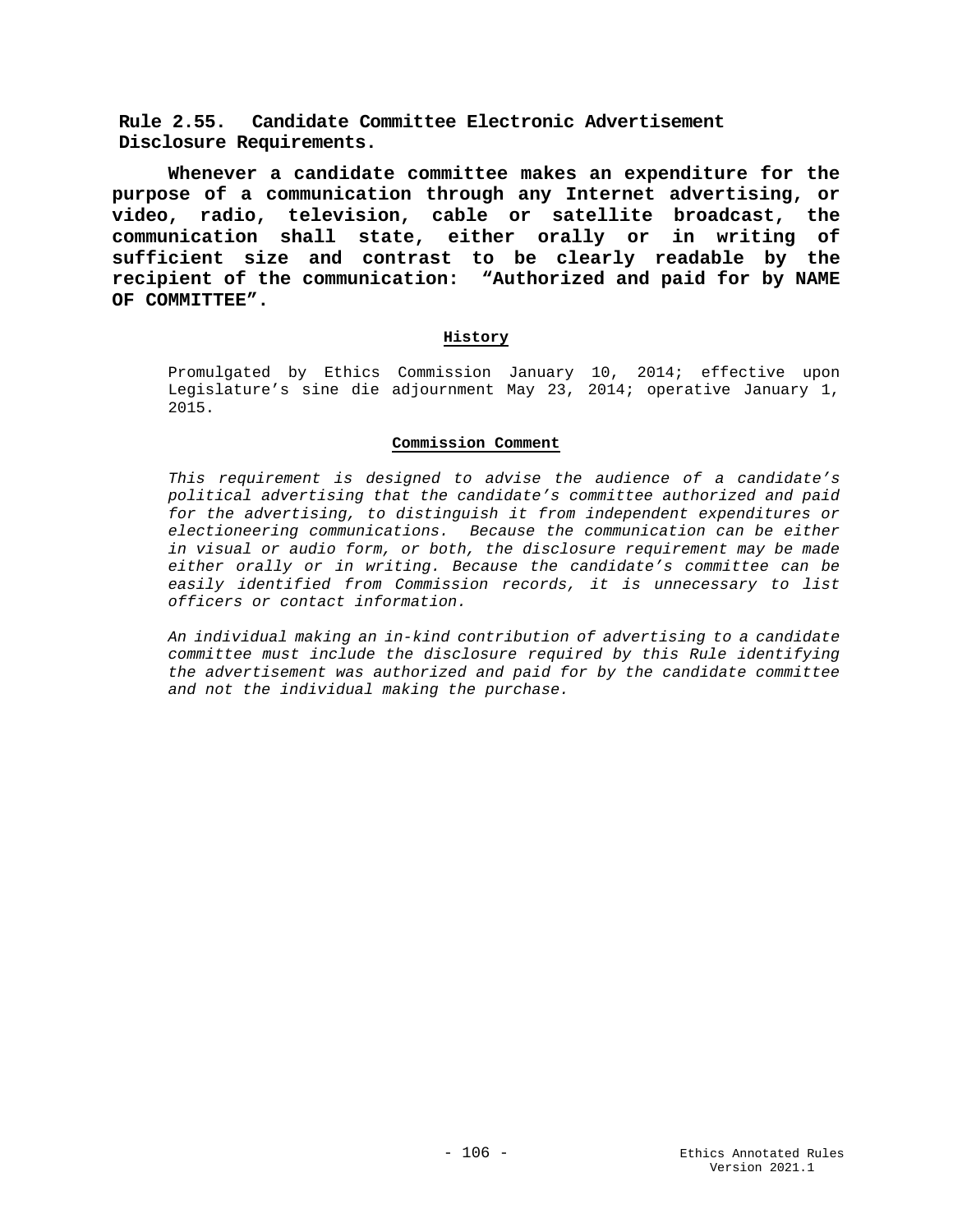**Rule 2.56. Candidate Committee Printed Advertisements Disclosure Requirements.**

**Whenever a candidate committee makes an expenditure for the purpose of a communication through Internet advertising, or direct mail, magazine advertisement, newspaper advertisement or any other printed medium, the communication shall state in writing of sufficient size and contrast to be clearly readable by the recipient of the communication: "Authorized and paid for by NAME OF COMMITTEE". Provided that for campaign signs, banners and other campaign materials capable of re-use, the name of the committee for purposes of this Rule is the name of the committee as registered with the Ethics Commission but is not required to include the year of the election for which the committee is formed. This provision shall not apply to bumper stickers, campaign buttons, t-shirts, aerial advertising or similar advertisements of such a nature that inclusion of a disclaimer would be impractical.** 

# **History**

Promulgated by Ethics Commission January 10, 2014; effective upon Legislature's sine die adjournment May 23, 2014; operative January 1, 2015.

Amendment promulgated by Ethics Commission February 5, 2018; effective upon Legislature's sine die adjournment May 3, 2018; operative May 3, 2018.

The 2018 amendment added the following provision after 'Authorized and paid for by NAME OF COMMITTEE': "Provided that for campaign signs, banners and other campaign materials capable of re-use, the name of the committee for purposes of this Rule is the name of the committee as registered with the Ethics Commission but is not required to include the year of the election for which the committee is formed."

#### **Commission Comment**

*This requirement is designed to advise the readers of a candidate's written political advertising that the candidate's committee authorized and paid for the advertising, to distinguish it from independent expenditures or electioneering communications. The exception for "impractical" disclosure must be evaluated and applied on a case-by-case basis. Because the candidate's committee can be easily identified from Commission records, it is unnecessary to list officers or contact information.*

*Standard small campaign yard signs (18" x 24" or less) are not required to have a disclosure. Larger signs, banners, and billboards are required to contain the disclosure required by this Rule.*

*Flyers, handbills, push cards, letterhead, post cards, business cards, and other similar printed materials designed to be read while held must contain the disclosure required by this rule.*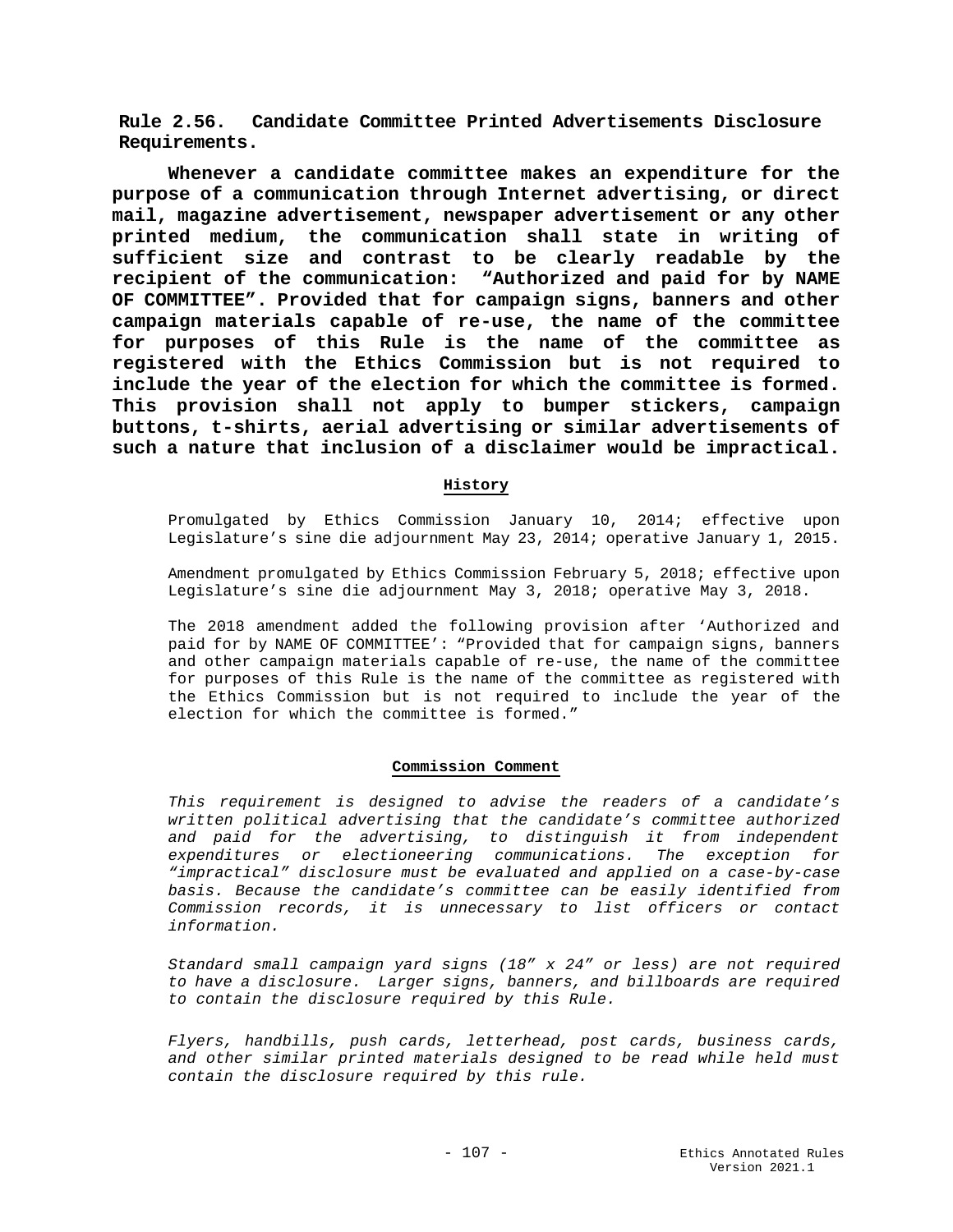*An individual making an in-kind contribution of advertising to a candidate committee must include the disclosure required by this Rule identifying the advertisement was authorized and paid for by the candidate committee and not the individual making the purchase.*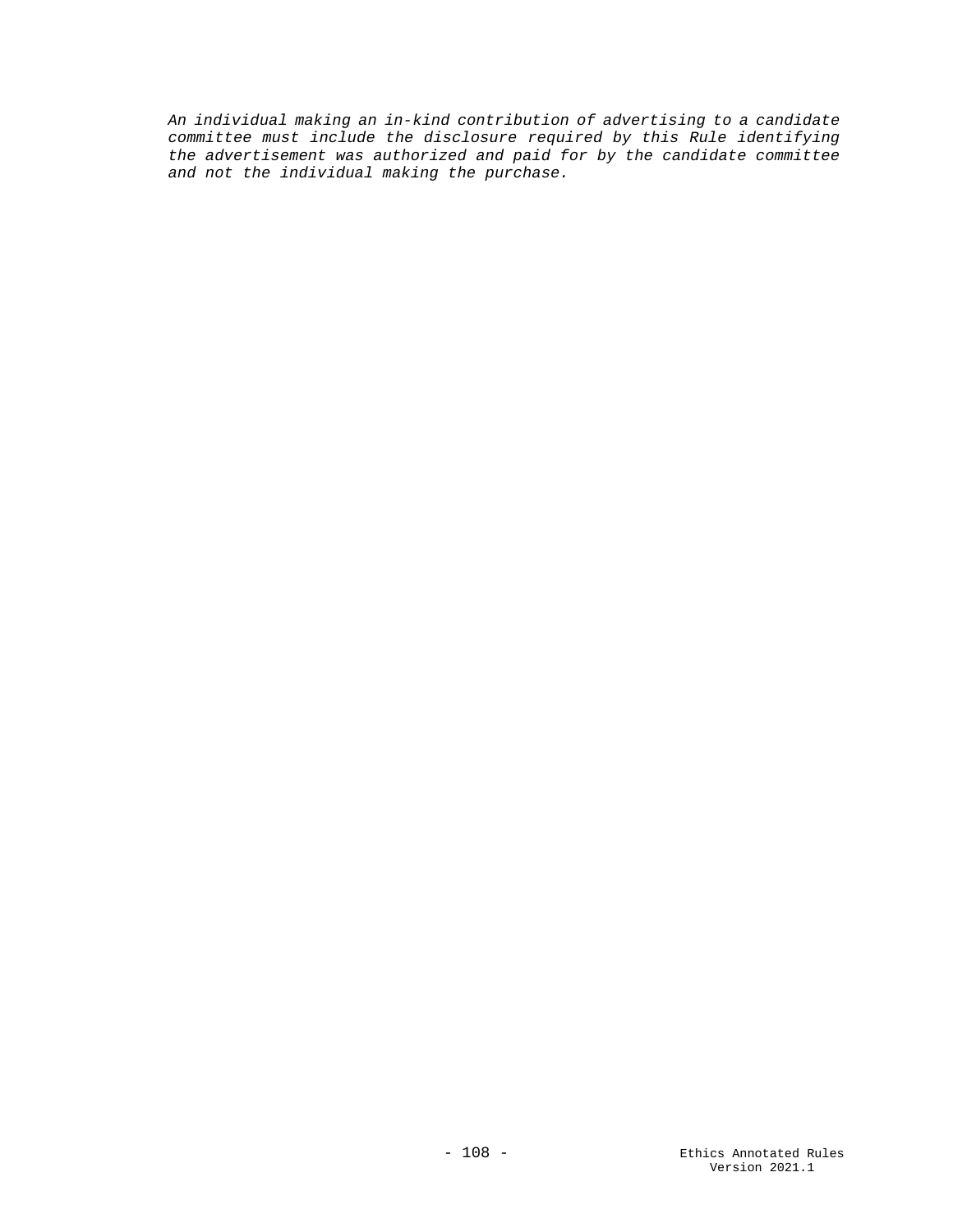**Rule 2.57. Independent Expenditure, Electioneering Communication, and State Question Communication Electronic Advertisement Disclosure Requirements.**

**A. Whenever an independent expenditure or electioneering communication is made for the purpose of communication through any Internet advertising, or video, radio, television, cable or satellite broadcast, the communication shall state, either orally or in writing of sufficient size and contrast to be clearly readable by the recipient of the communication: "Not authorized by any candidate or candidate committee. Authorized and paid for by" to be followed by the name of the person who paid for the communication, the person's permanent street address and telephone number.**

**B. Whenever a state question communication is made for the purpose of communication through any Internet advertising, or video, radio, television, cable or satellite broadcast, the communication shall state, either orally or in writing of sufficient size and contrast to be clearly readable by the recipient of the communication: "Authorized and paid for by" to be followed by the name of the person who paid for the communication, the person's permanent street address and telephone number.** 

# **History**

Promulgated by Ethics Commission January 10, 2014; effective upon Legislature's sine die adjournment May 23, 2014; operative January 1, 2015.

Amendment promulgated by Ethics Commission January 27, 2017; effective upon sine die adjournment of the Legislature May 26, 2017; operative May 26, 2017.

The 2017 amendment added subsection (A) before "Whenever an independent..." in the first sentence. The 2017 amendment added independent..." in the first sentence. subsection (B) in its entirety.

### **Commission Comment**

*This section is aimed at educating those viewing or listening to electronic communications containing independent expenditures or electioneering communications that no candidate authorized the communications. Because independent expenditures and electioneering communications may be made by a variety of entities, e.g., political action committees, associations, nonprofit or for-profit corporations, the disclosure provides for additional identification information, including the street address and telephone number of the person that authorized and paid for the communication.*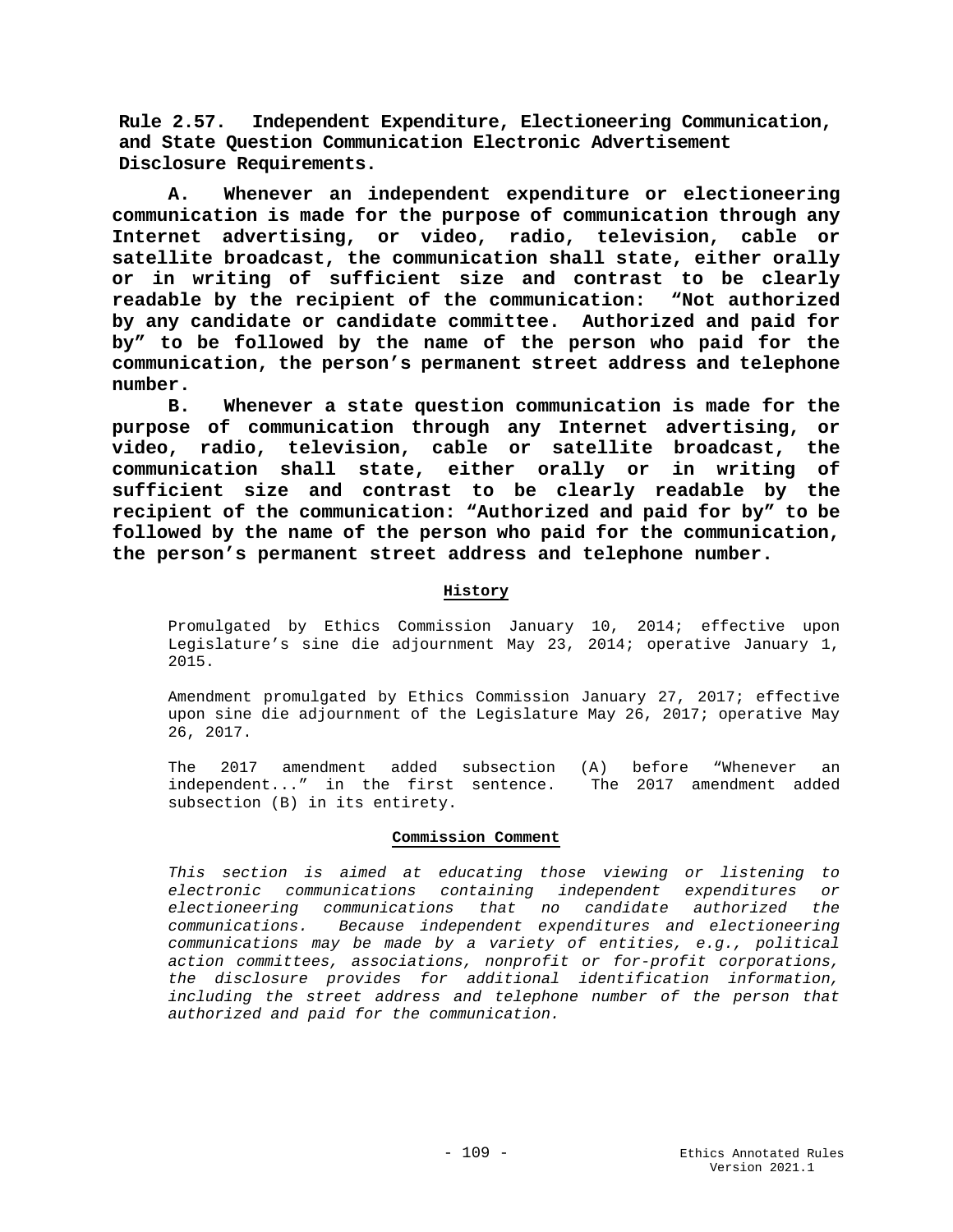**Rule 2.58. Independent Expenditure, Electioneering Communication, and State Question Communication Printed Advertisement Disclosure Requirements.**

**A. Whenever an independent expenditure or electioneering communication is made for the purpose of a communication through Internet advertising, direct mail, magazine advertisement, newspaper advertisement or any other printed medium, the communication shall state in writing of sufficient size and contrast to be clearly readable by the recipient of the communication: "Not authorized by any candidate or candidate committee. Authorized and paid for by" to be followed by the name of the person who paid for the communication, the person's permanent street address and telephone number. This provision shall not apply to bumper stickers, campaign buttons, t-shirts, aerial advertising or similar advertisements of such a nature that inclusion of a disclaimer would be impractical.**

**B. Whenever a state question communication is made for the purpose of a communication through Internet advertising, direct mail, magazine advertisement, newspaper advertisement or any other printed medium, the communication shall state in writing of sufficient size and contrast to be clearly readable by the recipient of the communication: "Authorized and paid for by" to be followed by the name of the person who paid for the communication, the person's permanent street address and telephone number. This provision shall not apply to bumper stickers, campaign buttons, tshirts, aerial advertising or similar advertisements of such a nature that inclusion of a disclaimer would be impractical.**

# **History**

Promulgated by Ethics Commission January 10, 2014; effective upon Legislature's sine die adjournment May 23, 2014; operative January 1, 2015.

Amendment promulgated by Ethics Commission January 27, 2017; effective upon sine die adjournment of the Legislature May 26, 2017; operative May 26, 2017.

The 2017 amendment added subsection (A) before "Whenever an independent..." in the first sentence. The 2017 amendment added subsection (B) in its entirety to the end of the provision.

### **Commission Comment**

*This section is aimed at educating those reading written communications containing independent expenditures or electioneering communications that no candidate authorized the communications. Because independent expenditures and electioneering communications may be made by a variety of entities, e.g., political action committees, associations, nonprofit or for-profit corporations, the disclosure provides for additional identification information, including the street address and telephone number of the person that authorized and paid for the communication. The*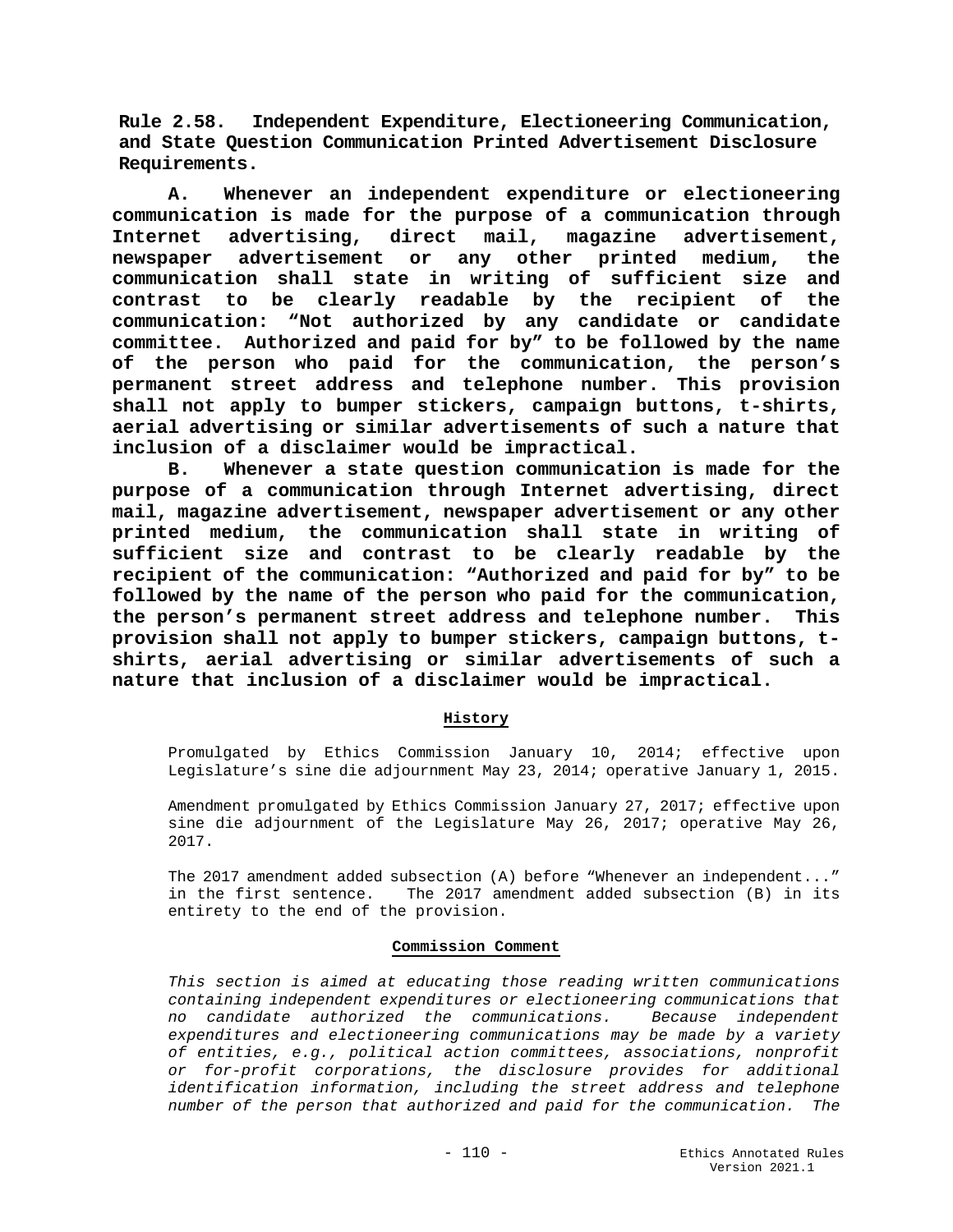*exception for "impractical" disclosure must be evaluated and applied on a case-by-case basis.*

*Standard small campaign yard signs (18" x 24" or less) are not required to have a disclosure. Larger signs, banners, and billboards are required to contain the disclosure required by this Rule.*

*Flyers, handbills, push cards, letterhead, post cards, business cards, and other similar printed materials designed to be read while held must contain the disclosure required by this rule.*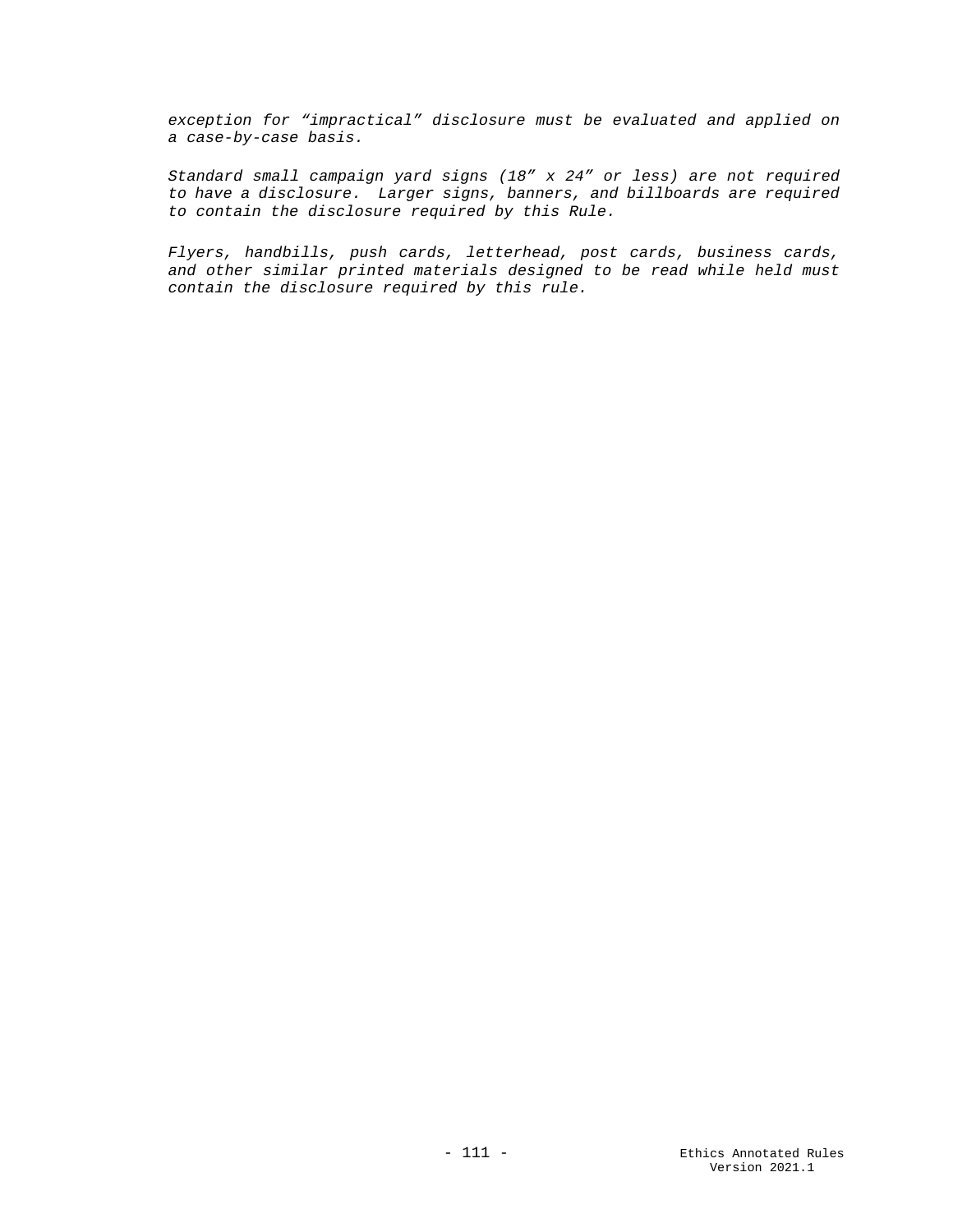# **Fund-Raising Events**

**Rule 2.59. Joint Candidate Fund-Raising.**

**Two or more candidates for state office, except judicial office, may participate in a joint fund-raising event, provided each candidate is given approximately equal status in any formal solicitation for contributions and each candidate committee pays an equal share of the costs. Contributions to candidates or**  committees may not **circumstances. Each contribution must be made to an individual candidate or candidate committee.** 

### **History**

Promulgated by Ethics Commission January 10, 2014; effective upon Legislature's sine die adjournment May 23, 2014; operative January 1, 2015.

#### **Commission Comment**

*This section sets forth guidelines for joint fundraising events. Judicial candidates are excluded from participating in joint fundraising events. Other candidates for state elective offices may join in a fundraising event, provided other provisions of this section are followed. The provision requiring "equal status" in the solicitation applies only to those who are actually soliciting contributions at the event. It would not apply to another candidate or an elected official whose participation in the event was to encourage contributions to the recipients, but who would not be soliciting contributions for his or her own campaign. Contributions must be made individually to a participating candidate who is soliciting contributions. A single contribution cannot be divided among the participants in any way. The costs of the event, however, must be divided equally among the participating candidates who are soliciting contributions.*

*Example: Candidates Smith and Jones wish to have a joint fundraiser in their respective campaigns for State Senate and have asked Governor Johnson to be present for the event, but not for the purpose of soliciting funds for her campaign. Governor Johnson may receive "star billing" on the invitations to the event, but Candidates Smith and Jones must receive approximately "equal status" in the invitations, although Smith is much better known and likely to attract more contributors than Jones. One contributor writes a check to the "Smith and Jones Campaigns." The check cannot be accepted by either Smith or Jones, but must be returned to the contributor. Although Smith has substantially more funds in his campaign account than Jones and received many more contributions at the event, Smith and Jones each must pay an equal share of the costs of the fundraising event.*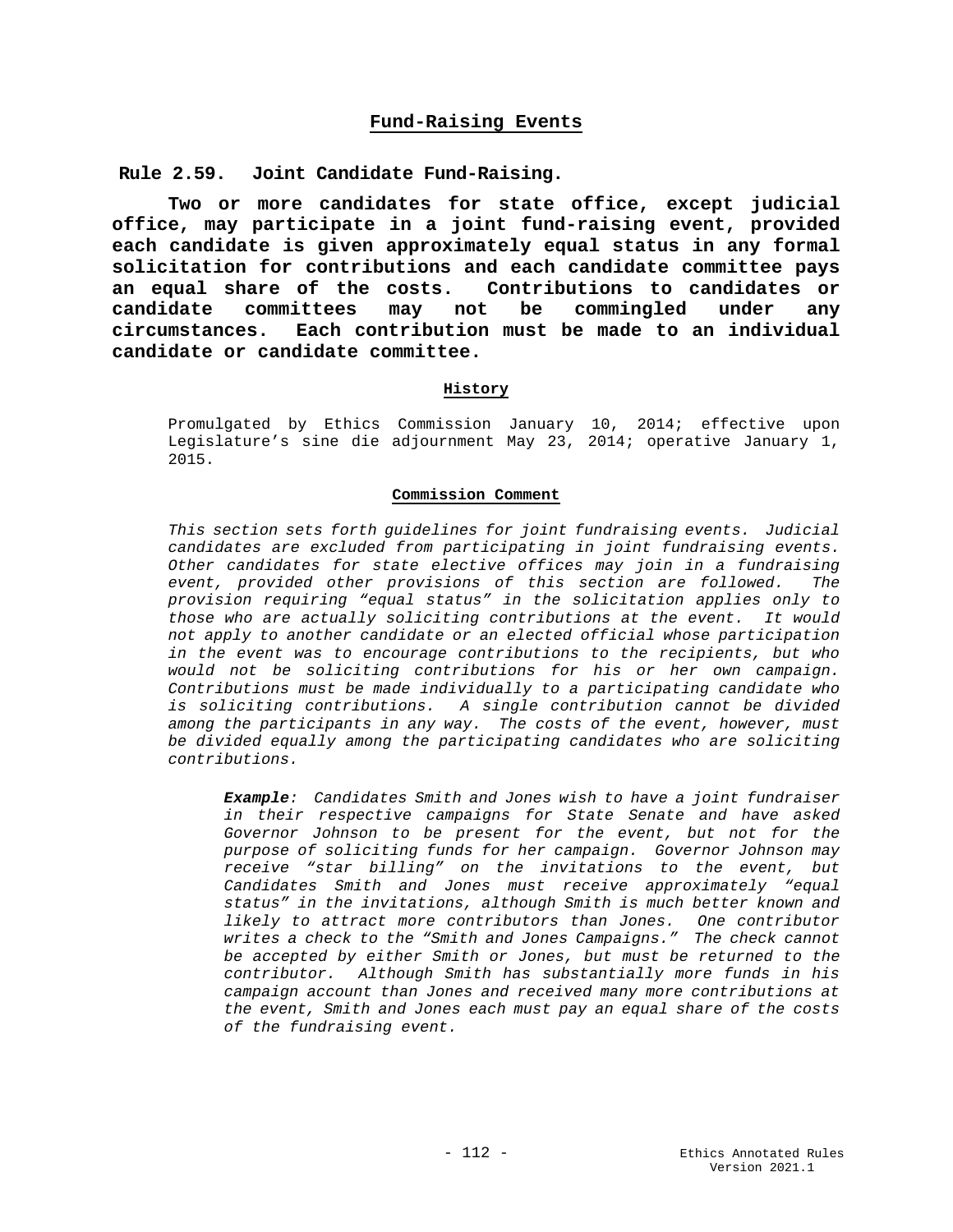**Rule 2.60. Hosting Fund-Raising Events in Residence.**

**An individual who holds a fund-raising event for a political party committee, political action committee or candidate committee in his or her home may expend personal funds for costs related to the fund-raising event. This expenditure shall be considered an in-kind contribution to the political party committee, political action committee or candidate committee to the extent that costs exceed One Thousand Dollars (\$1,000.00). The exclusion of One Thousand Dollars (\$1,000.00) shall apply no more than once per year for a political party committee or a political action committee and no more than once per campaign for a candidate committee.** 

### **History**

Promulgated by Ethics Commission January 10, 2014; effective upon Legislature's sine die adjournment May 23, 2014; operative January 1, 2015.

### **Commission Comment**

*This provision acknowledges the use of ordinary hospitality, e.g., the provision of hors d'oeuvres, snacks and beverages, by hosts for campaign events held in the host's home. Costs for those items associated with a fundraising event represent in-kind contributions to the recipient of the campaign contributions, but the first One Thousand Dollars (\$1,000.00) is excluded and is not considered an in-kind contribution. An individual may host these types of fundraising events in his or her home for an unlimited number of candidates, but the host may only apply the exclusion to one such event for each candidate's campaign. The exclusion for such fundraising events for political action committees and political parties is one per year per contributor.*

*Example: Albert hosts a fundraiser in his home for Candidate Smith, who is seeking a legislative office. Albert spends One Thousand Five Hundred Dollars (\$1,500.00) on food and beverage for the event. Albert must provide Candidate Smith with receipts or similar documentation to show the expenditure of One Thousand Five Hundred Dollars (\$1,500.00). Candidate Smith then must report an in-kind contribution of Five Hundred Dollars (\$500.00) from Albert. Candidate Smith does not report the One Thousand Dollar (\$1,000.00) exclusion, but must maintain the receipts to show that it is justified.* 

*Example: Albert hosts a fundraiser in his home for Candidate Jones, who is seeking a legislative office. Albert spends One Thousand Five Hundred Dollars (\$1,500.00) on food and beverage for the event and provides Candidate Jones with the appropriate documentation. Candidate Jones properly reports an in-kind contribution of Five Hundred Dollars (\$500.00) from Albert. Later in the same campaign, Albert hosts a similar fundraiser for Candidate Jones, inviting a different group of donors. Albert spends One Thousand Five Hundred Dollars (\$1,500.00) for food and beverage on the second fundraiser and provides Candidate Jones with the documentation. This time*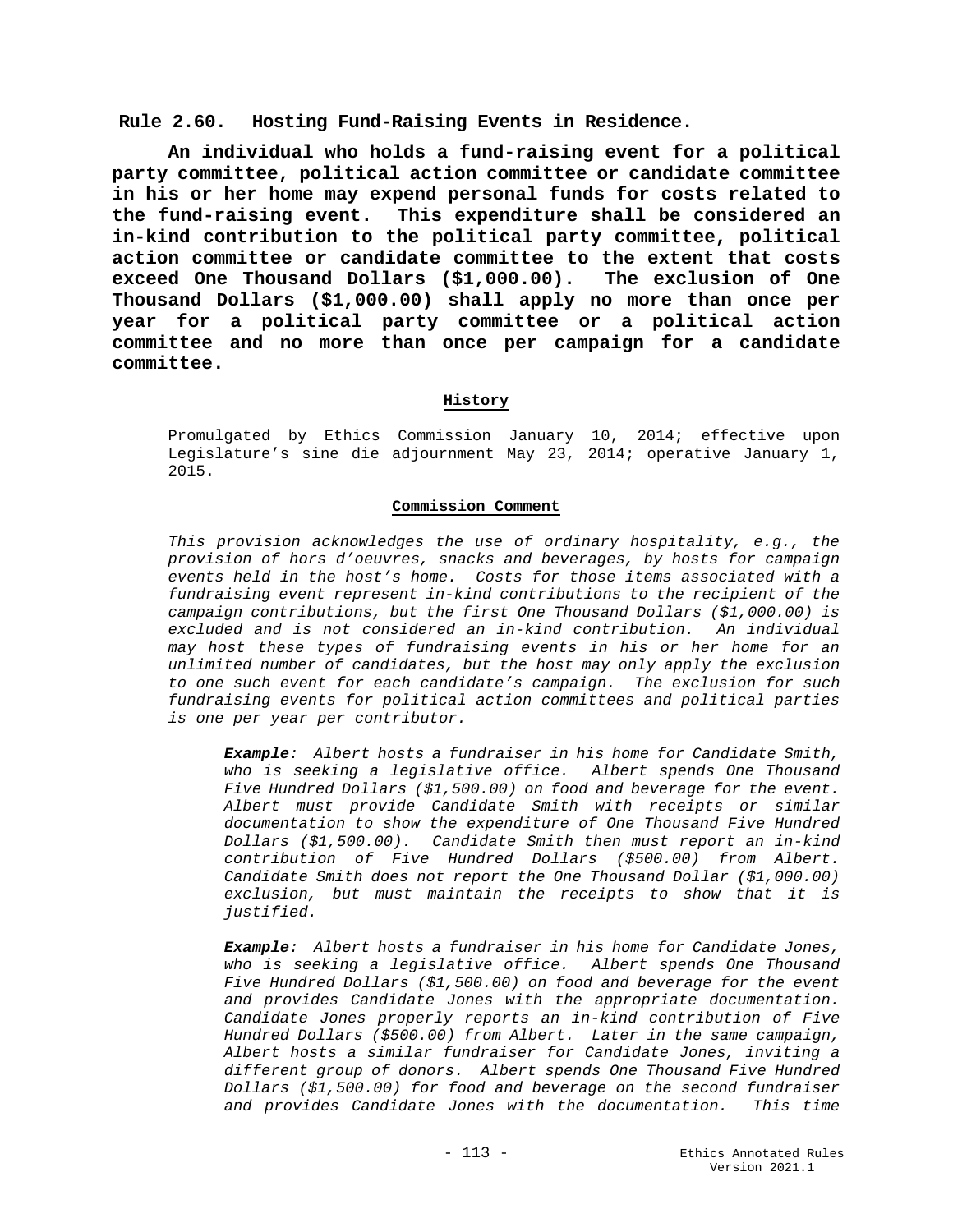*Candidate Jones must report an in-kind contribution from Albert of One Thousand Five Hundred Dollars (\$1,500.00) or a total for the campaign of Two Thousand Dollars (\$2,000.00) in in-kind contributions from Albert.*

*Example: Beasley is a regular contributor to Beeswax Political Action Committee, an unaffiliated PAC. Each year, he hosts a fish fry at his home, spending Five Hundred Dollars (\$500.00) on fish and other food and beverage that he prepares for guests he invites and asks to contribute to the PAC. Beasley must provide documentation of his costs to the PAC, which is not required to report an in-kind contribution from Beasley. Beasley also writes a check for One Thousand Dollars (\$1,000.00) to the PAC. The PAC is required to report the receipt of a One Thousand Dollar (\$1,000.00) monetary contribution from Beasley. This can be repeated each calendar year.*

*Example: Donald hosts a fund-raising event before the primary election for Debbie, a candidate for legislative office, in his residence and spends \$500 on food, beverages and entertainment. The \$500 spent falls within the \$1,000 exemption: it is not reportable and does not come out of Donald's contribution limits. Before the general election, Donald hosts another fund-raising event in his residence for Debbie and spends another \$600 on food, beverages and entertainment. The residence exclusion has already been applied to Donald for Debbie's campaign even though Donald did not spend close to \$1,000; consequently, Debbie will report the second fund-raiser as a \$600 in-kind contribution to her campaign from Donald.* 

*If a husband and wife each spend personal funds (even if those are combined personal funds of the two), then each individual has a \$1,000 exemption. This rule states "an individual" may spend personal funds, and the Ethics Rules apply contribution limits to individuals rather than to families. Thus, an exemption under this Rule for an individual would be granted for each individual that participates in the fund-raiser. The rule requires the fund-raiser to take place in the residence of the host, and the funds expended must be personal funds. If those conditions are met, then a husband and wife could each spend up to \$1,000 on a fund-raiser in their residence. This exemption will apply for one fund-raiser for the husband and one fund-raiser for the wife. That exemption can be applied to the same fund-raiser or to two separate fund-raisers; however, if both the husband and wife are identified as hosts of the fund-raiser and joint funds are used to pay for the fund-raiser, then they have each used their single event exemption.*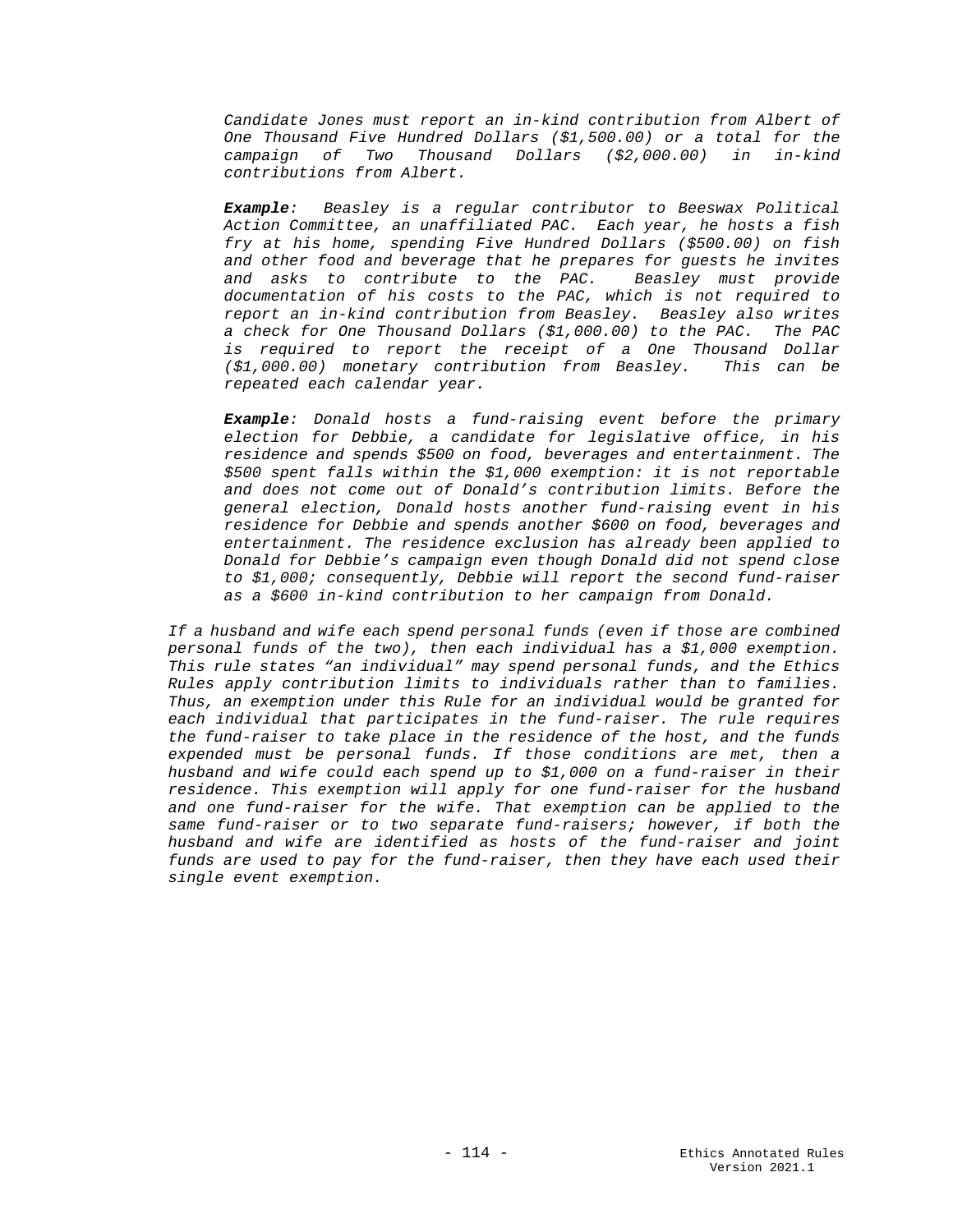**Rule 2.61. Hosting Fund-Raising Events in Non-Residential Buildings.**

**An individual who holds a fund-raising event for a political party committee, political action committee or candidate committee in an office or other nonresidential building may expend personal funds for costs related to the fund-raising event, provided the office or other building is owned or exclusively leased or rented by the individual. This expenditure shall be considered an inkind contribution to the political party committee, political action committee or candidate committee to the extent that costs exceed One Thousand Dollars (\$1,000.00). The exclusion of One Thousand Dollars (\$1,000.00) shall apply no more than once per year for a political party committee or a political action committee and no more than once per campaign for a candidate committee. If the office or other nonresidential building is owned by any person other than the individual, use of the space and any other costs associated with the fund-raising event shall be considered an in-kind contribution unless the political party committee, political action committee or candidate committee pays the costs associated with the fund-raising event, including fair market value for use of the space. This section shall not be construed to permit a corporation to make an in-kind contribution to a political party committee, political action committee or candidate committee.**

### **History**

Promulgated by Ethics Commission January 10, 2014; effective upon Legislature's sine die adjournment May 23, 2014; operative January 1, 2015.

### **Commission Comment**

*This section applies to fundraising events held in an office or other nonresidential building rather than a home. Costs for items associated*  with a fundraising event represent in-kind contributions to the recipient *of the campaign contributions, but the first One Thousand Dollars (\$1,000.00) is excluded and is not considered an in-kind contribution. The individual who hosts the event must either own or exclusively lease or rent the space being used to qualify for the exemption. An individual may host these types of fundraising events for an unlimited number of candidates, but may host only one for each candidate's campaign where the exclusion applies. The limit for such fundraising events for contributors to political action committees and political parties is one exclusion per year per political action committee or political party committee.*

*If an individual hosts a fundraising event in office space or other nonresidential facilities not owned or exclusively leased or rented by the individual, then the costs of the event include the cost for use of the space. The total costs, including the cost of the space, represent an in-kind contribution from the host, subject to the One Thousand Dollar (\$1,000.00) exclusion.*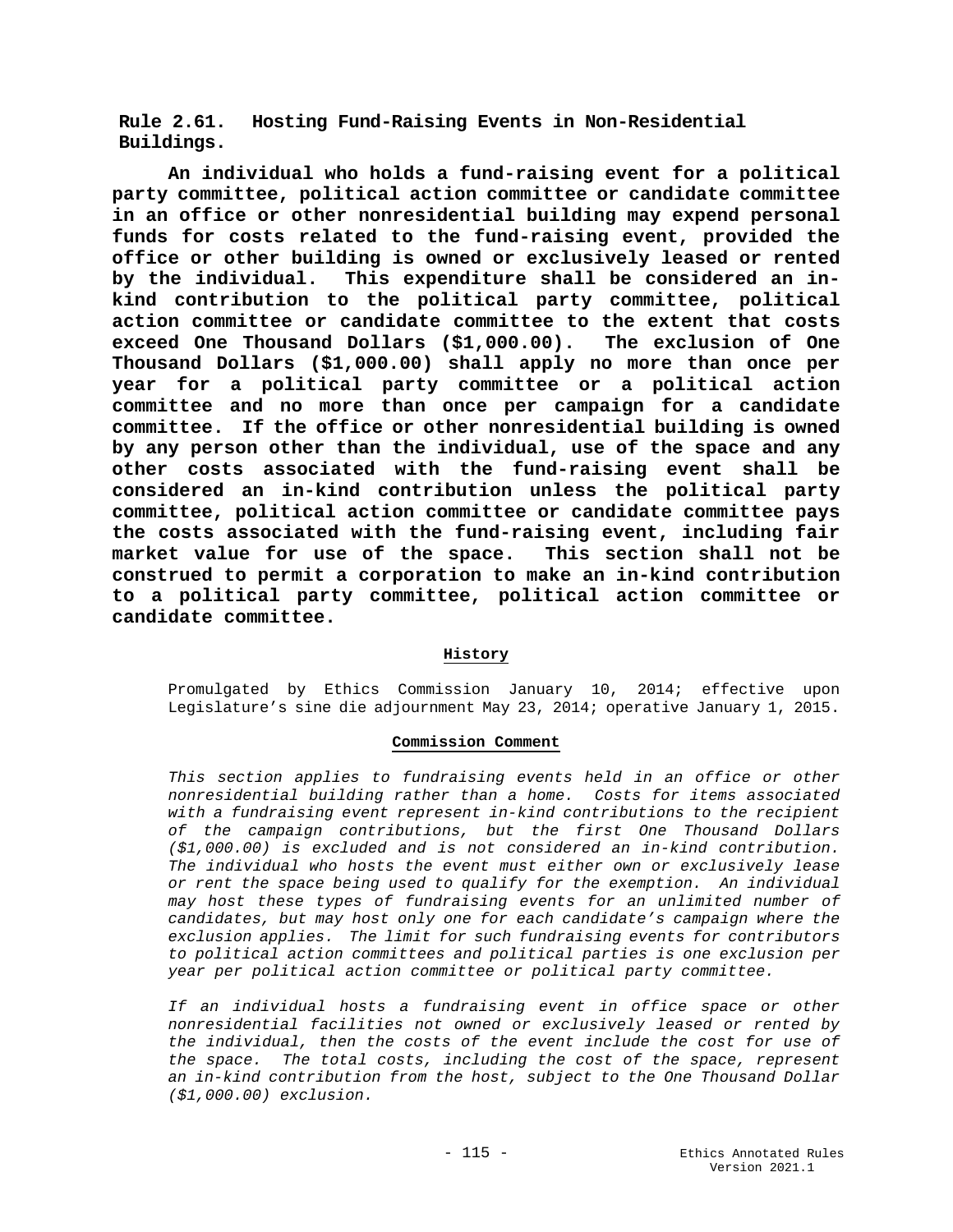*Nothing in this provision permits a corporation to donate its space or otherwise make an in-kind contribution to a candidate.*

*The \$1,000 exclusion under this Rule applies only if the space in a nonresidential building is owned or exclusively leased by an individual. The \$1,000 exclusion does not apply to space owned or exclusively leased by a partnership or limited liability company.*

*Example: Albert rents office space for his sole proprietorship, a professional consulting business, from Corporation A. No other renter shares the space, which ordinarily is occupied by Albert and his three employees. Albert hosts a fundraiser for Candidate Smith and spends Two Thousand Dollars (\$2,000.00) on food and beverage. Albert documents the expenditures for Candidate Smith, who reports an in-kind contribution of One Thousand Dollars (\$1,000.00) from Albert.*

*Example: Beasley is the exclusive owner of a professional corporation that rents space from Corporation A. No other renter shares the space, which ordinarily is occupied by Albert and his three employees. Beasley hosts a fundraiser for Candidate Jones and spends Two Thousand Dollars (\$2,000.00) of his personal funds on food and beverage. Albert documents the expenditures for Candidate Jones, who reports an in-kind contribution from Beasley of the full amount. Candidate Jones must make an expenditure to Beasley's professional corporation in the amount of the fair market value for use of the space for the fundraising event.*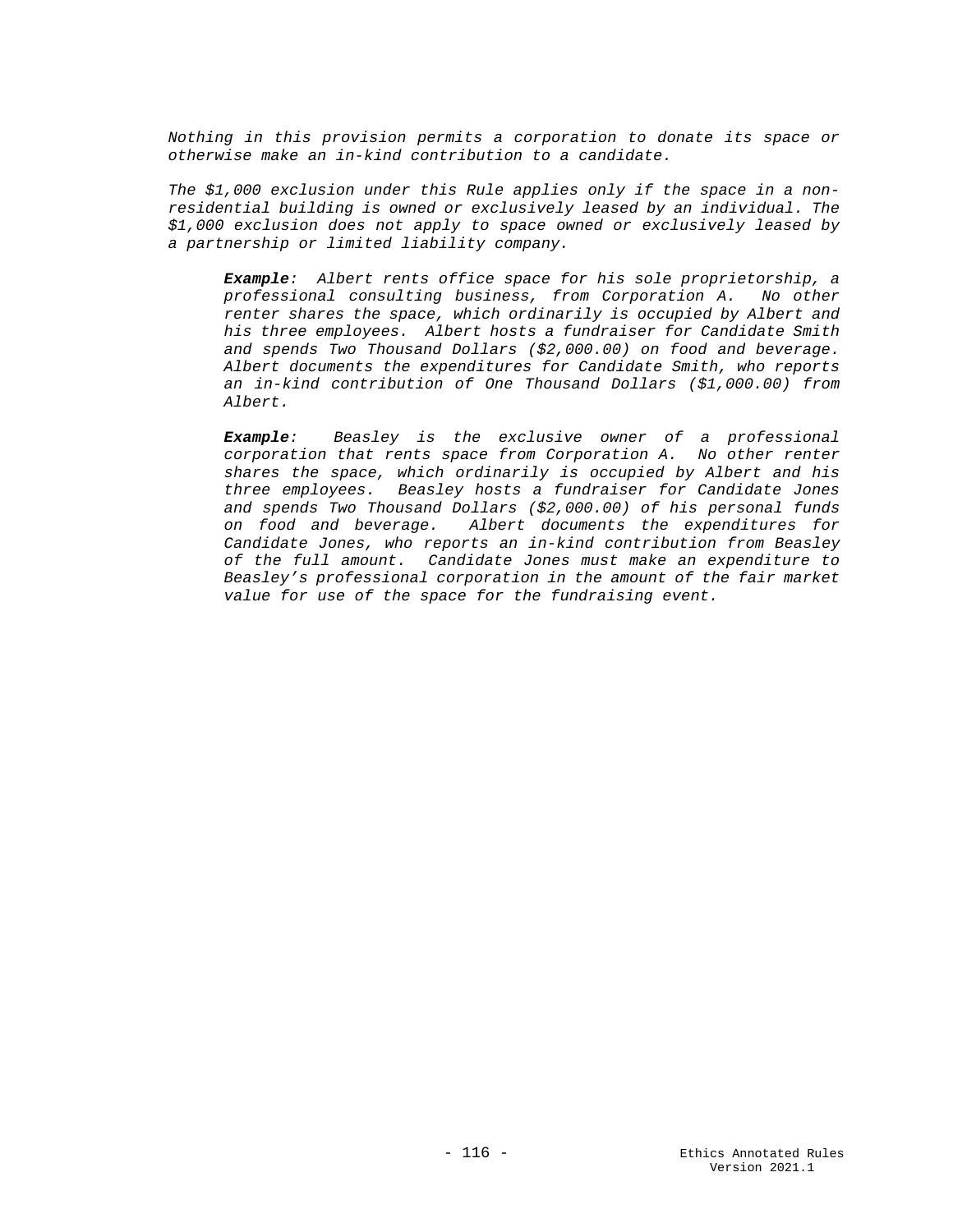**Rule 2.62. Golf Fund-Raising Events.**

**Any goods or services donated to a golfing fund-raising event by a political party committee, political action committee or candidate committee shall be considered as contributions based on the fair market value of the goods or services, regardless of how the goods or services are used. Any fee paid to participate in such a golfing fund-raising event shall be considered as a contribution, regardless of whether the person paying the fee receives value in exchange for the fee. No goods or services may be donated, nor a fee paid, by any corporation to a political party committee, limited committee, or candidate committee.**

### **History**

Promulgated by Ethics Commission January 10, 2014; effective upon Legislature's sine die adjournment May 23, 2014; operative January 1, 2015.

Amendment promulgated by Ethics Commission February 5, 2018; effective upon Legislature's sine die adjournment May 3, 2018; operative May 3, 2018.

The 2018 amendment added the following language to the end of the provision: "to a political party committee, limited committee, or a candidate committee."

#### **Commission Comment**

*Candidate committees, political action committees and political party committees historically have used golf events for fundraising. This Rule provides guidance for attribution of contributions to such events for compliance purposes. Basically, any goods, services or fees that flow into the event are considered contributions, regardless of how those goods, services or fees are used. Because they are considered as contributions, no corporation may provide goods, services or fees for such an event (excluding unlimited committee events). All goods or services provided must be reported as in-kind contributions by the recipient, based upon fair market value, unless subject to an exception found elsewhere in the Rules. Fees are reported as monetary contributions. The fact that a contributor may play a round of golf in exchange for paying the "fee" does not alter the amount of the fee as a contribution. Expenses associated with the golf event are reported as expenditures.*

*Example: Candidate Smith sponsors a fundraising golf event at the Sunshine Golf and Country Club, a corporation. The Club's manager is a personal friend of Candidate Smith and offers a twenty percent (20%) discount on green fees, cart rental and other costs associated with the event. Candidate Smith cannot accept this offer, as the amount of the discount would constitute a corporate contribution. Good Government Political Action Committee, a limited committee, provides Candidate Smith with a sleeve of golf balls (a modestly priced item which can be given away by the committee under Rule 2.64), which Smith plans to award as prizes during the event. Good*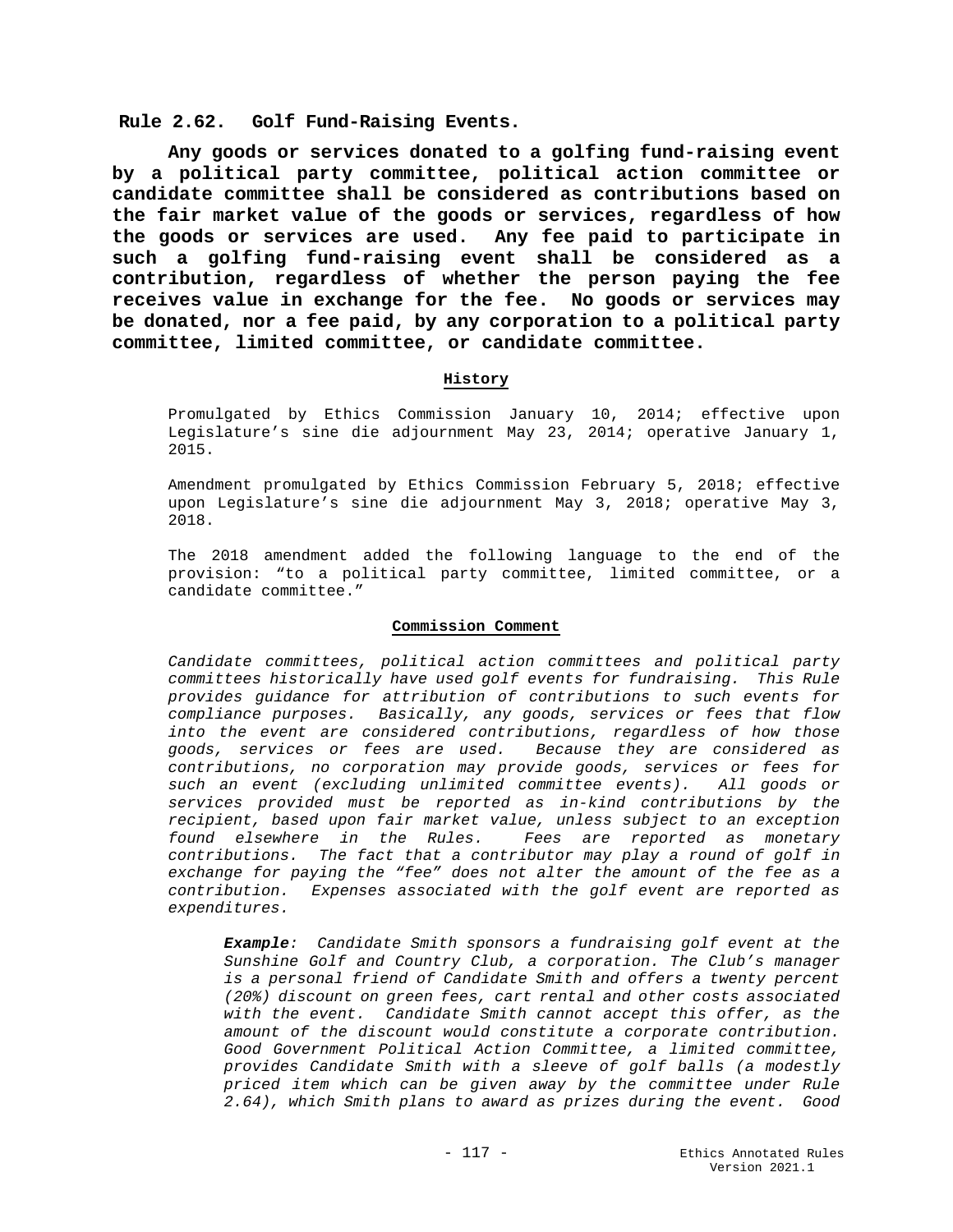*Government PAC has made an in-kind contribution to Candidate Smith in the amount of the fair market value of the golf balls. Another limited committee, Blue Sky PAC, provides refreshments for participants, including service by a bartender. Blue Sky PAC has made an in-kind contribution to Candidate Smith in the amount of the fair market value of the refreshments and the bartender's compensation. Corporation A, which has an affiliated limited committee, pays a fee of One Thousand Dollars (\$1,000.00) to allow its two lobbyists to play in the golf event. Candidate Smith must return the fee, as it would be a corporate contribution to his campaign. Corporation A's limited committee pays a fee of One Thousand Dollars (\$1,000.00) to allow its two lobbyists to play in the golf event. Corporation A's limited committee has made a monetary contribution of One Thousand Dollars (\$1,000.00) to Candidate Smith's campaign. Corporation B, which is owned by a supporter of Candidate Smith, and Corporation C, which is managed by a supporter of Candidate Smith, both want to use corporate funds to "sponsor a hole" for the golf event. In exchange for a contribution of One Thousand Dollars (\$1,000.00), Corporation B and Corporation C will be entitled to signs advertising their businesses at these holes. Candidate Smith must return the contributions, as they would be corporate contributions to his campaign.*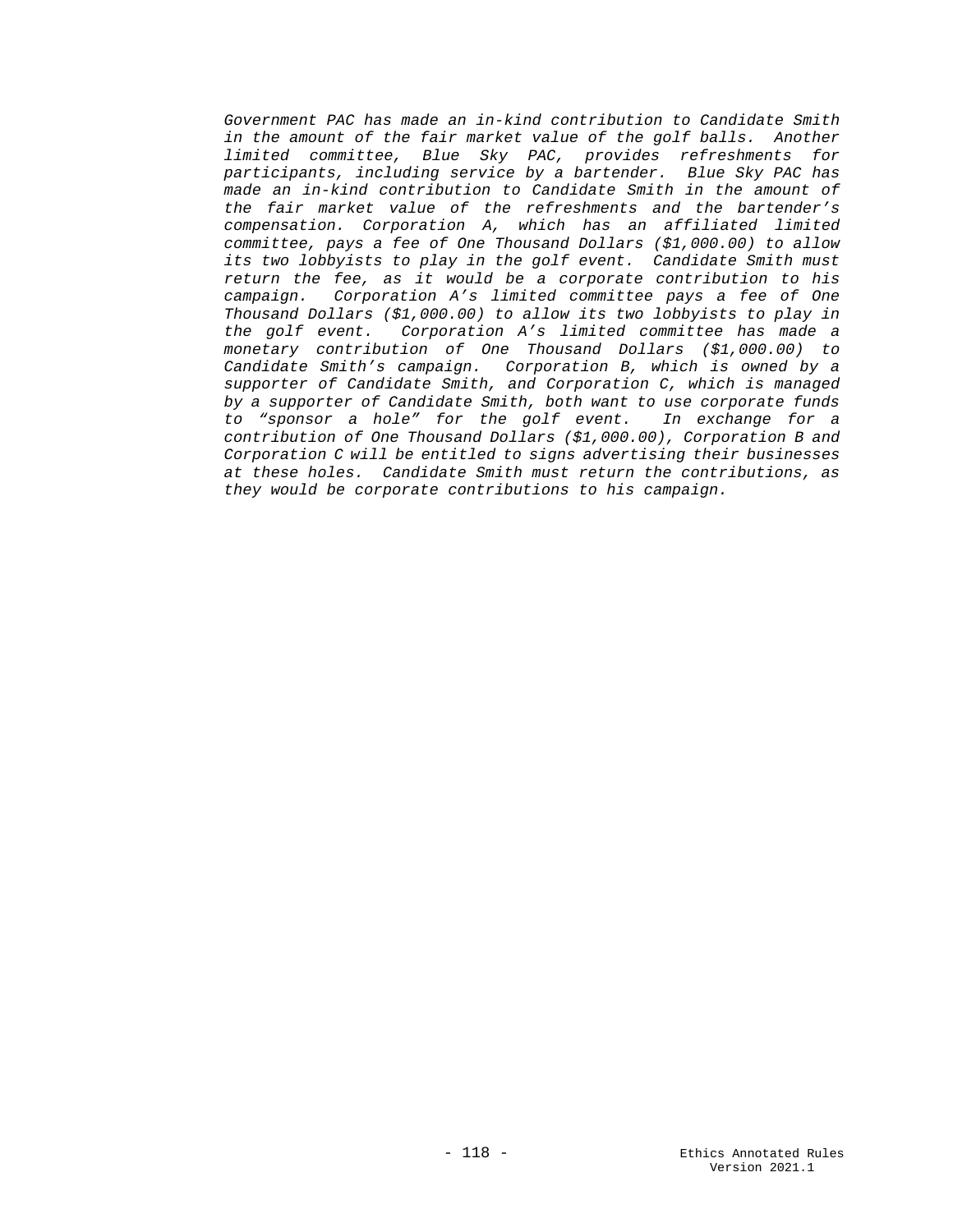# **Rule 2.63. Fund-Raising Auctions or Sales Events.**

**Any goods or services donated to an auction or other sales event held by a political party committee, political action committee or candidate committee shall be considered as contributions based on the fair market value of the goods or services. Any money paid for goods or services at such an event shall be considered as contributions. No goods or services may be donated or purchased for such an event by a corporation.**

## **History**

Promulgated by Ethics Commission January 10, 2014; effective upon Legislature's sine die adjournment May 23, 2014; operative January 1, 2015.

#### **Commission Comment**

*This Rule provides straightforward treatment of goods or services donated for fundraising events by political party committees, political action committees or candidate committees. The donations of goods and services are considered in-kind contributions in the amount of their fair market value and must be reported as such by the recipient committee. Likewise, the purchase prices paid to the committees for such goods or services are monetary contributions and must be reported as such by the recipient committees. Because donated goods and services and the prices paid for such donated goods and services all are considered contributions, corporations may neither donate nor purchase such goods or services. To do so would be to make a corporate contribution.*

*A raffle is not an auction as discussed in this Rule. Committees wishing to engage in a raffle should independently verify that state criminal law does not prohibit conducting a raffle prior to engaging in such activity.*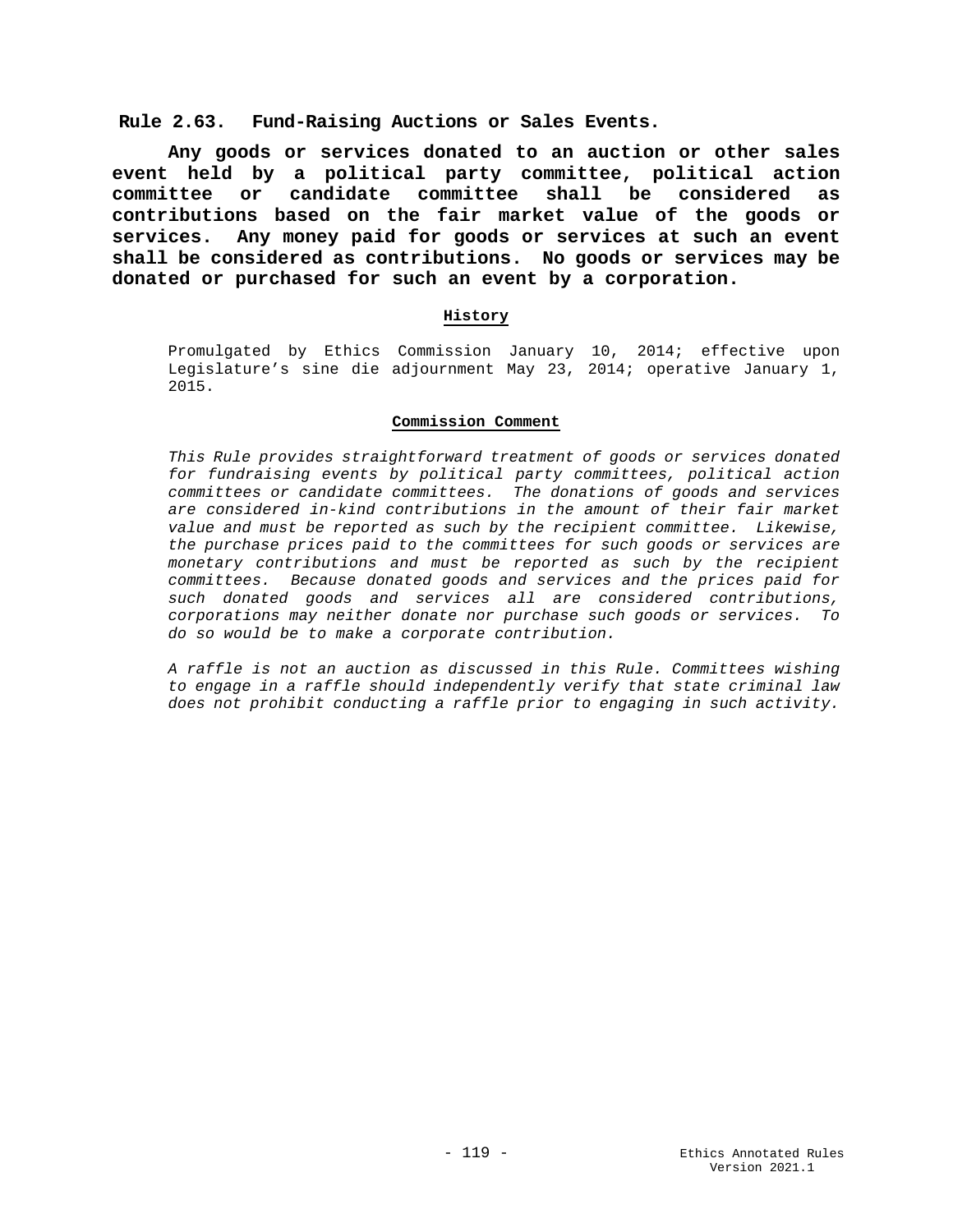**Rule 2.64. Free Campaign Related Goods or Services and Sale of Campaign Related Goods or Services.**

**Campaign-related goods of modest value such as coffee mugs, t-shirts, caps and similar items may be provided free by a political party, political action committee or candidate committee to volunteers and contributors and shall be considered as expenditures by the committee. If a political party, political action committee or candidate committee sells goods or services, the price paid for the goods or services shall be a contribution to the committee and the cost of the goods or services shall be an expenditure by the committee. The sale of such goods or services shall be subject to all applicable licenses and taxes required by law.**

#### **History**

Promulgated by Ethics Commission January 10, 2014; effective upon Legislature's sine die adjournment May 23, 2014; operative January 1, 2015.

#### **Commission Comment**

*This Rule draws a distinction between campaign-related goods of modest value, e.g., a coffee mug or t-shirt, that are provided free as incentives to campaign volunteers and contributors from sales of campaign-related items that are used to raise funds for the selling committee. The cost of items given freely to campaign volunteers and contributors is an expenditure by the committee. Goods or services that are purchased and re-sold by the committee are treated differently. The cost of the item is an expenditure by the committee, and the sales price is a contribution to the committee. This Rule reflects the Commission's position that political committees should not be in "business" in the traditional sense and thus should not be engaged in sales activities on a regular basis. Committees that do engage in sales activities may subject themselves to other licensing and tax laws.*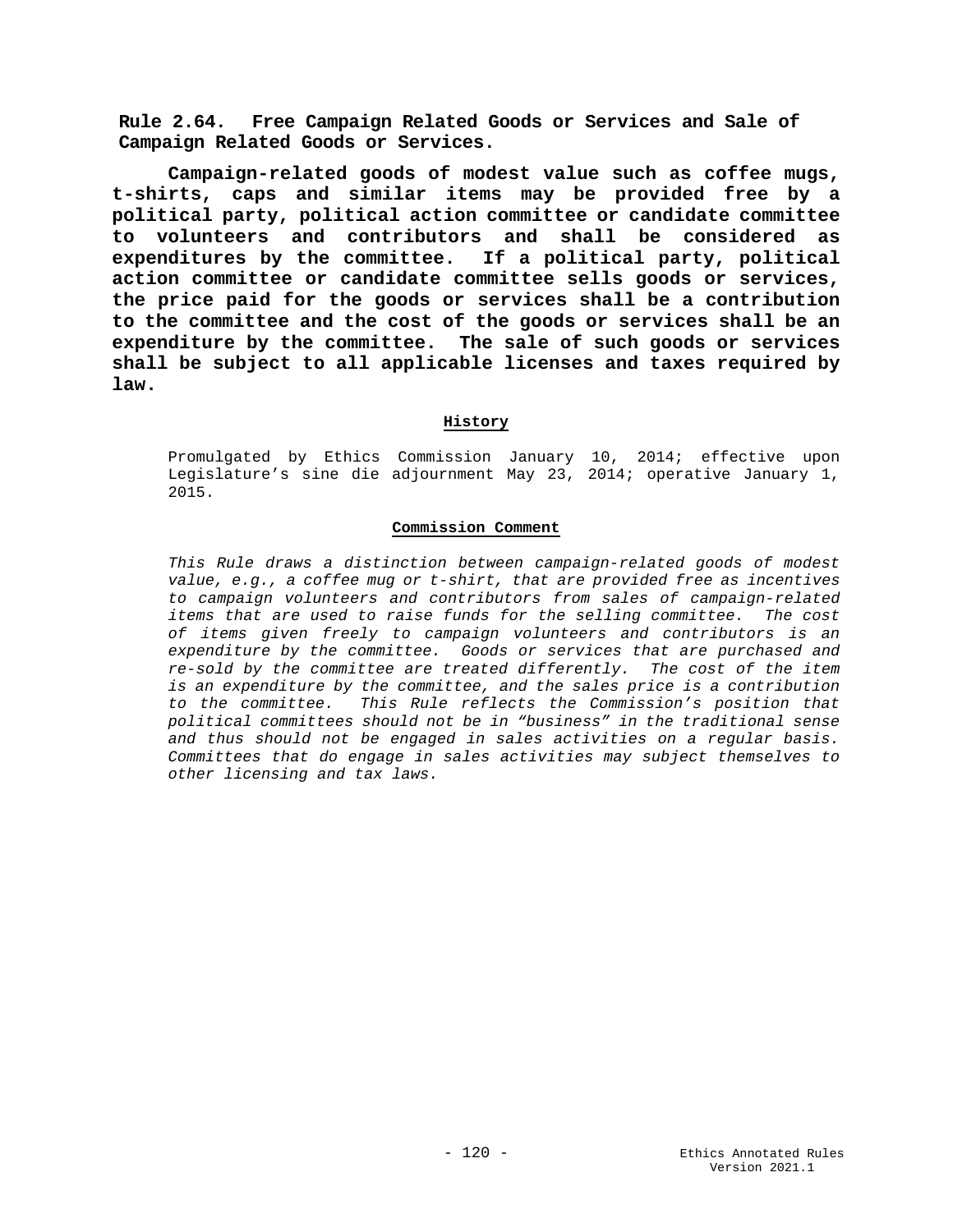#### **Loans**

**Rule 2.65. Loans to Committees by Commercial Financial Institutions.**

**A loan made to a political party committee, a political action committee or a candidate committee shall not be considered a contribution if the loan is made by a commercial financial institution normally engaged in the business of making loans and if the loan is made in the regular course of business on the same terms ordinarily available to members of the public.** 

### **History**

Promulgated by Ethics Commission January 10, 2014; effective upon Legislature's sine die adjournment May 23, 2014; operative January 1, 2015.

#### **Commission Comment**

*This Rule simply permits political committees to borrow money from commercial lenders in the same way that the committees would engage in other commercial transactions. In this case, the object of the transaction is money for the committee. Just as in the case of other goods and services provided to political committees, the loan must be on the same terms ordinarily available to others; otherwise, any discount would be an in-kind contribution to the committee.*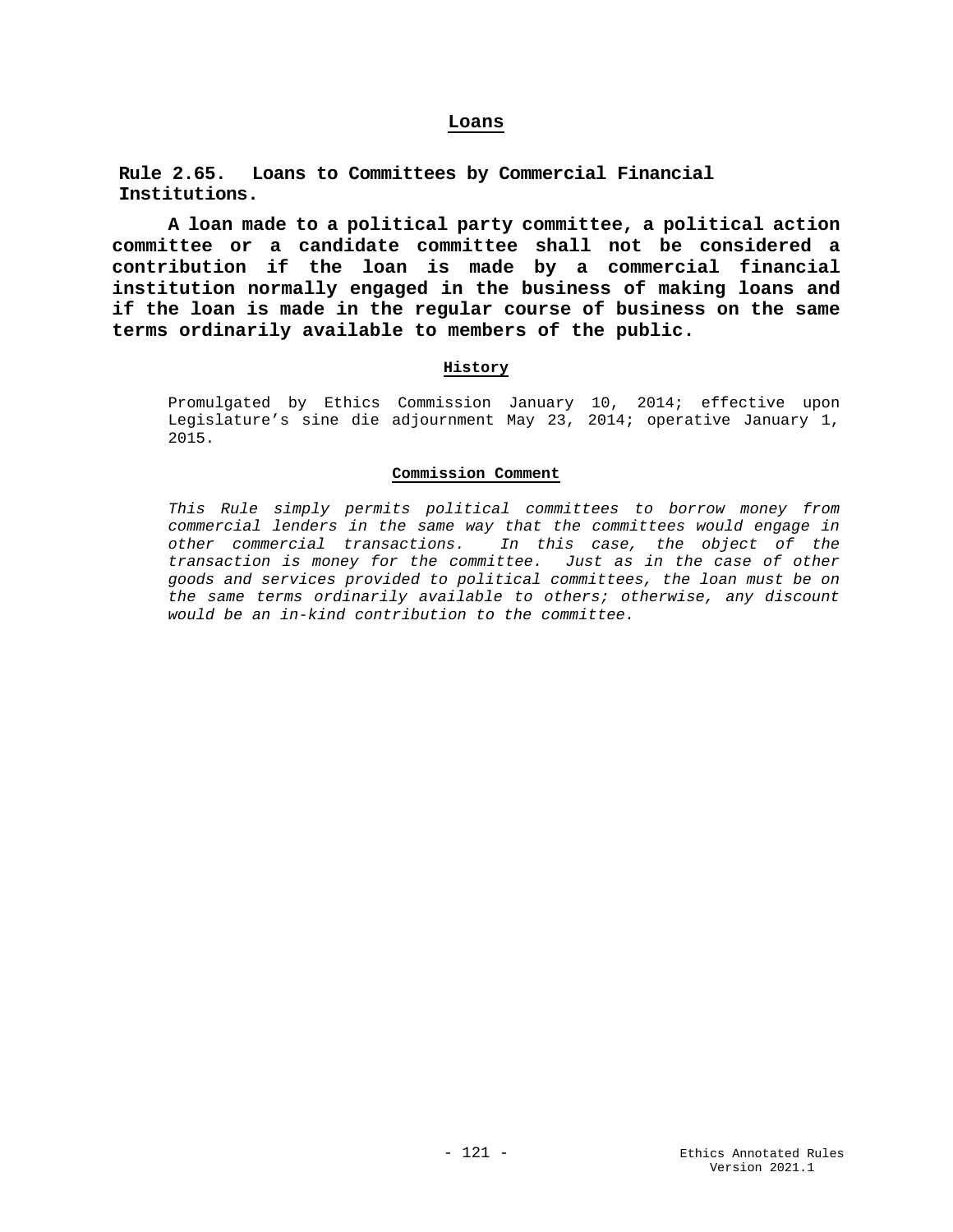**Rule 2.66. Loans to Political Party or Political Action Committees by Non-Financial Entities; Prohibited Loans.**

**A loan by any person other than a commercial financial institution to a political party committee or a political action committee shall be considered a contribution by the lender, guarantor or endorser in the amount of the balance of the loan that has not been repaid. A political action committee shall not make a loan to a candidate committee or another political action committee. A candidate committee shall not make a loan to a political action committee or another candidate committee.**

### **History**

Promulgated by Ethics Commission January 10, 2014; effective upon Legislature's sine die adjournment May 23, 2014; operative January 1, 2015.

### **Commission Comment**

*Persons other than commercial financial institutions may make loans to political party committees or political action committees, but those loans are considered contributions and thus are subject to contribution limits and other restrictions in the Rules and law. Therefore, a corporation, for example, could not make a loan to a political party committee or limited committee. Loans by political action committees to candidate committees or other political action committees are prohibited. Candidate committees may not make loans to a political action committee or to another candidate committee.* 

*A contribution in the form of a loan is attributable to the lender in the full amount of the unpaid balance of the loan and is attributable to a guarantor or endorser in the amount of the unpaid balance of the loan for which the guarantor or endorser may be liable. Thus, it is possible that more than one person could be shown as having made a contribution of the same amount on the same loan.*

*Example: Albert loans Good Government Political Action Committee One Thousand Dollars (\$1,000.00). Beasley and Crawford are guarantors of the full amount of the loan. Good Government PAC has repaid none of the loan. Good Government PAC must attribute a contribution of One Thousand Dollars (\$1,000.00) each to be applied to the maximum contribution limits for Albert, Beasley and Crawford.*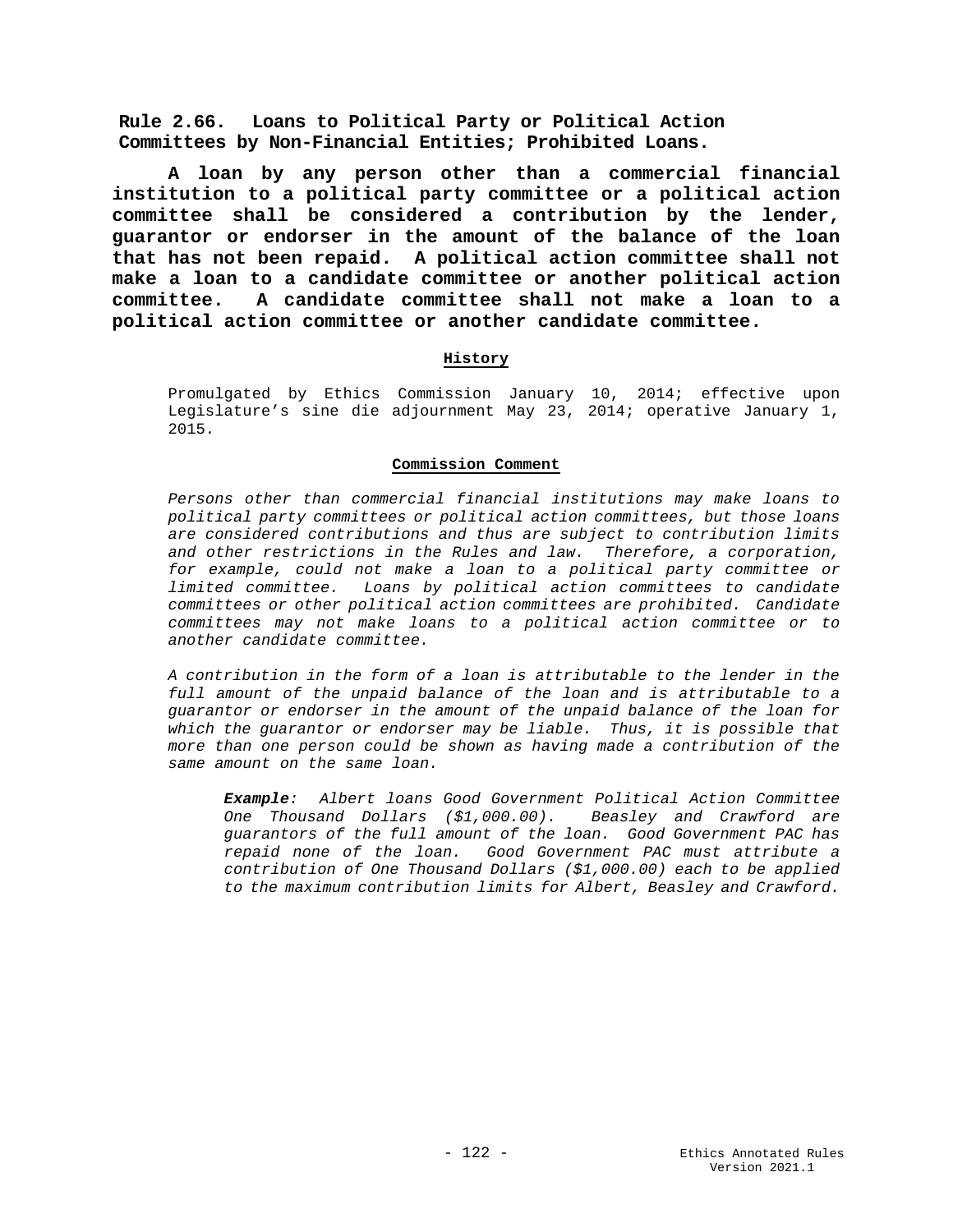**Rule 2.67. Loans to Candidate Committees by Candidate and Other Non-Financial Entities.**

**(A) A loan by any person other than a commercial financial institution to a candidate committee shall be considered a contribution from the lender, guarantor or endorser in the amount of the balance of the loan that has not been repaid.**

**(B) A candidate may make a loan to his or her candidate committee from his or her personal funds or from joint funds of the candidate and the candidate's spouse. If a candidate makes such a loan to his or her candidate committee, the terms of the loan must be in writing in a document executed contemporaneously with the transfer of funds into the candidate committee's account. The document must be signed and dated by all parties involved. Such a loan may be repaid from contributions received by the candidate committee, but the candidate committee shall not be permitted to pay any interest on the loan.** 

**(C)If a candidate transfers his or her personal funds or joint funds of the candidate and the candidate's spouse to the candidate committee without a written loan document, the candidate committee cannot repay the candidate for the transfer.** 

**(D) A candidate who makes expenditures from personal funds or joint funds of the candidate and the candidate's spouse that are not transferred to the candidate committee's account shall not have made a loan to the committee. Such expenditures that are not intended to be reimbursed shall be reported as contributions to and expenditures by the candidate committee, or as in-kind contribution to the candidate committee. Expenditures that are intended to be reimbursed must be reported as in-kind expenditures on the report covering the time period during which the expenditure was made and be reimbursed within ninety (90) days of the expenditure.** 

# **History**

Promulgated by Ethics Commission January 10, 2014; effective upon Legislature's sine die adjournment May 23, 2014; operative January 1, 2015.

Amendment promulgated by Ethics Commission February 5, 2018; effective upon Legislature's sine die adjournment May 3, 2018; operative May 3, 2018.

The 2018 amendment separated the provisions into subsections  $"(A)$ , " $"(B)$ , " "(C)," and "(D)." The 2018 amendment also removed "Provided, however" before "a candidate" and capitalized "a" in "a candidate" in what is now subsection (B).

The sentence read as follows: "Provided, however, a candidate may make a loan to his or her candidate committee from his or her personal funds or from joint funds of the candidate and the candidate's spouse.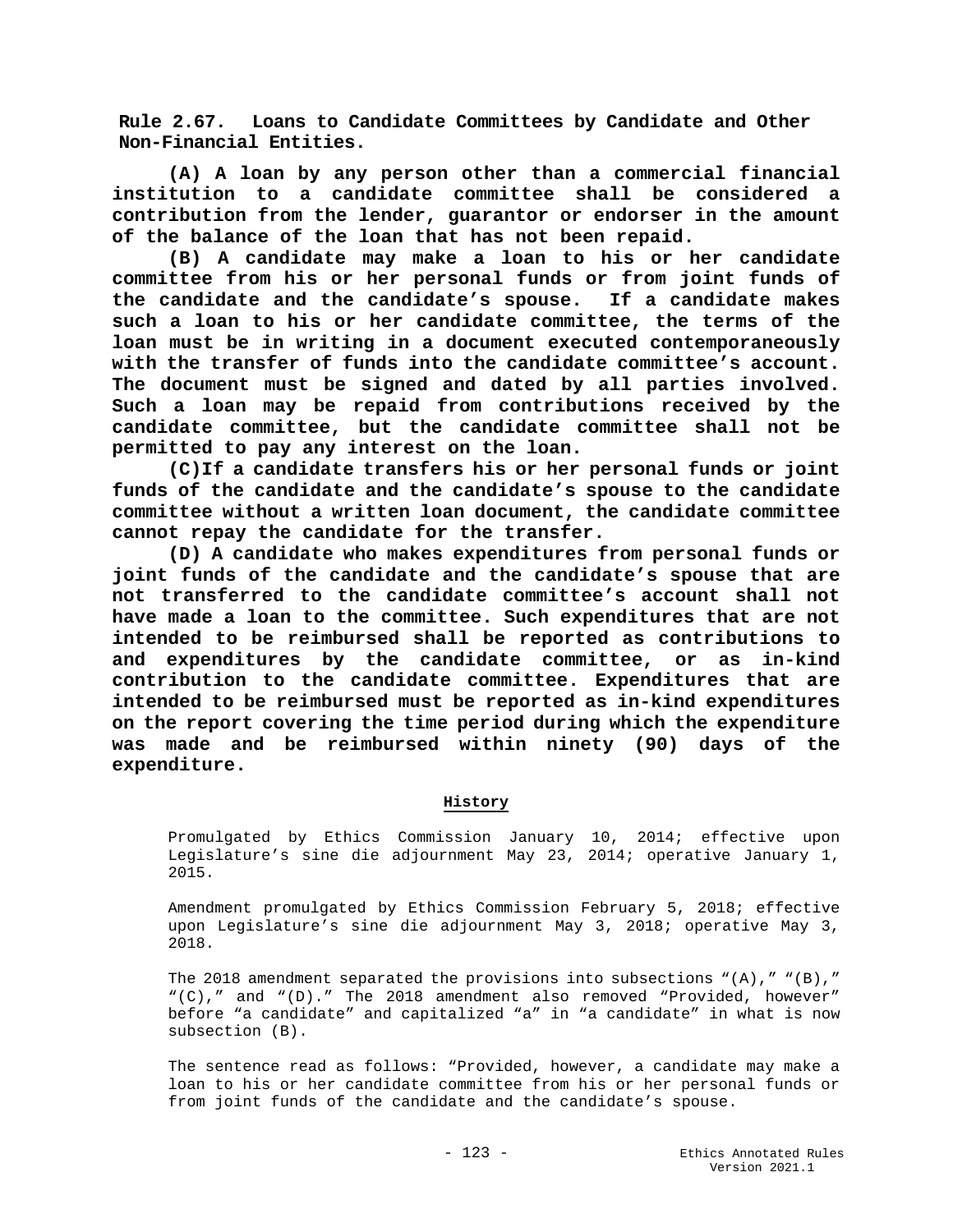In addition, the 2018 amendment replaced the semi-colon after "shall not have made a loan to the committee" in what is now subsection (D). The 2018 amendment also capitalized "Such" and replaced ", however," with "that are not intended to be reimbursed" in what is now subsection (D).

The sentence read as follows: "A candidate who makes expenditures from personal funds or joint funds of the candidate and candidate's spouse that are not transferred to the candidate committee's account shall have not made a loan to the committee; such expenditures, however, shall be reported as contributions to and expenditures by the candidate committee."

Finally, the 2018 amendment added the following language to the end of the provision: ", or as in-kind contribution to the candidate committee. Expenditures that are intended to be reimbursed must be reported as inkind expenditures on the report covering the time period during which the expenditure was made and be reimbursed within ninety (90) days of the expenditure.

#### **Commission Comment**

*Persons other than a commercial financial institution may make loans to candidate committees, but those loans are considered contributions by the lender, guarantor or endorser in the amount of the unpaid balance of the loan. Therefore, such loans are subject to the maximum contribution limits and other restrictions applicable to contributions. Because the contribution is attributed to the lender, guarantor or endorser*, *it is possible that more than one person could be shown as having made a contribution of the same amount on the same loan.*

*Candidates often use personal funds (or funds from accounts shared jointly with a spouse) for campaign expenditures, and this Rule establishes standards for the use of those funds.*

*The Rule recognizes that a candidate often intends for the expenditure of personal funds to be considered as loans to his or her own campaign; however, in order for a proper loan from a candidate to the candidate committee to be established, the personal funds of the candidate must first be placed in the campaign depository prior to the spending of those funds. In those cases, the Rule also requires contemporaneous written documentation of the loan, which must be signed and dated by the candidate lender and the recipient candidate committee. Without this written documentation, the funds are not considered a loan but are considered simple contributions by the candidate to the campaign committee; these funds may be reimbursed via campaign funds as long as the reimbursement takes place within 90 days of the original expenditure under Rule 2.43. If the loan is appropriately documented, the candidate committee can repay the candidate from other contributions to the committee, but the repayment can consist only of the principal. A candidate cannot charge or receive interest on a loan made to his or her candidate committee.* 

*If a loan is made, the funds must be transferred to the committee's account. Expenditures made by a candidate from the candidate's personal account or joint account, with or without written documentation, are not loans but are in-kind contributions to the committee.*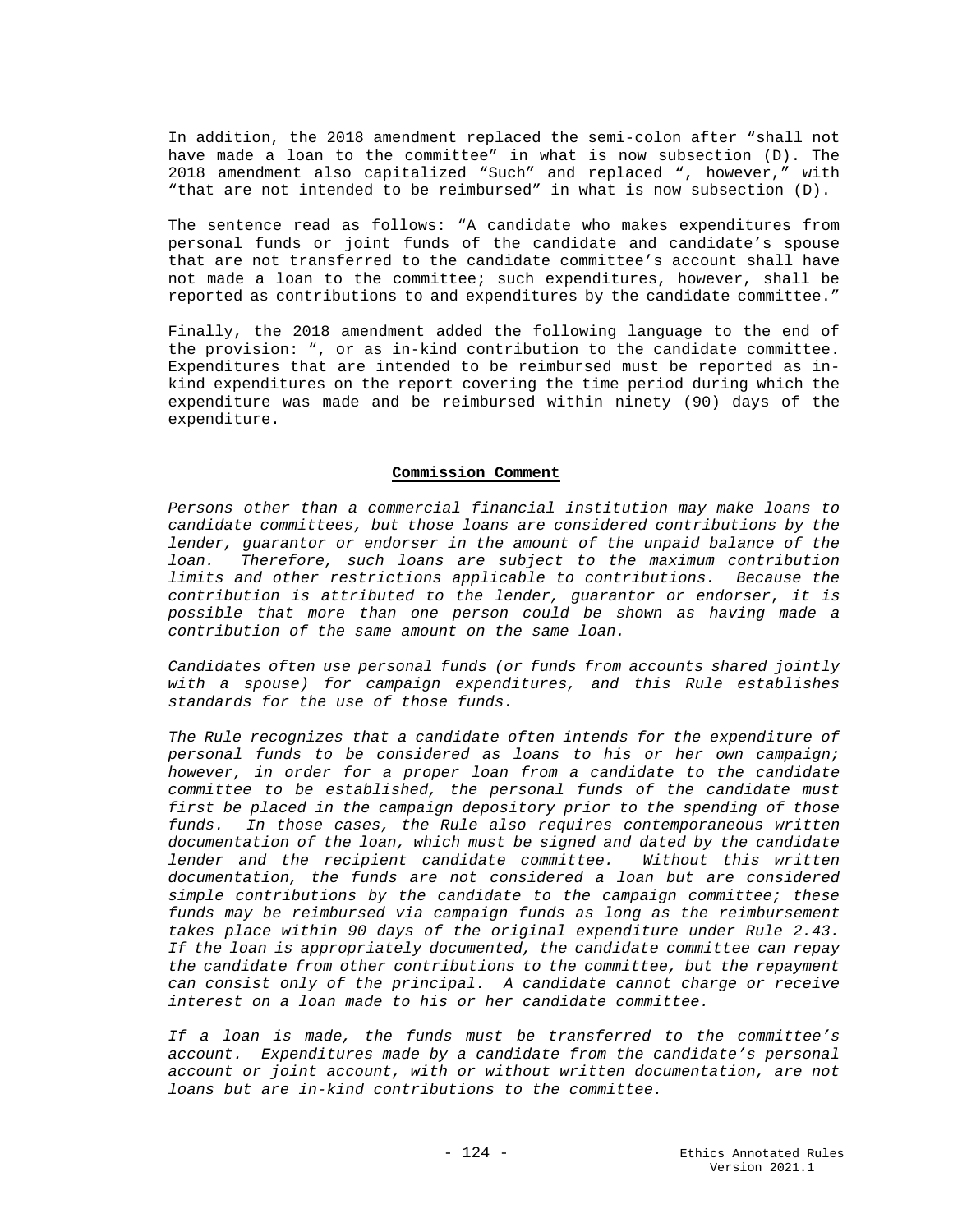*Example: Albert loans Candidate Smith One Thousand Dollars (\$1,000.00). Beasley and Crawford are guarantors of the full amount of the loan. Candidate Smith has repaid none of the loan. Candidate Smith must attribute a contribution of One Thousand Dollars (\$1,000.00) each to be applied to the maximum contribution limits for Albert, Beasley and Crawford.*

*Example: Candidate Smith loans his campaign Ten Thousand Dollars (\$10,000.00). Smith, as lender, and the treasurer of his candidate committee executes a promissory note for the full amount at the same time Candidate Smith transfers Ten Thousand Dollars (\$10,000.00) from his personal bank account to the candidate committee account. The candidate committee may repay the loan in the full amount of Ten Thousand Dollars (\$10,000.00) from other contributions received.*

*Example: Candidate Jones writes a personal check for Five Hundred Dollars (\$500.00) to pay for some campaign printing. She and her candidate committee execute a note for Five Hundred Dollars (\$500.00). The candidate committee cannot repay Jones as a loan because the funds were never transferred to the candidate committee's account; however, Jones can be reimbursed campaign funds as long as he does so within 90 days of the original expenditure*

*Example: Candidate Johnson transfers Ten Thousand Dollars (\$10,000.00) from his personal account to his candidate committee account. After the election, he receives contributions sufficient to pay himself back the Ten Thousand Dollars (\$10,000.00) and decides to execute a promissory note, which he failed to do at the time of the transfer. He cannot be repaid by the candidate committee as a loan because the loan procedure was not followed. Likewise, he cannot be reimbursed via the 90 reimbursement rule because the 90 days has expired. The \$10,000 from Johnson is a contribution to his campaign.*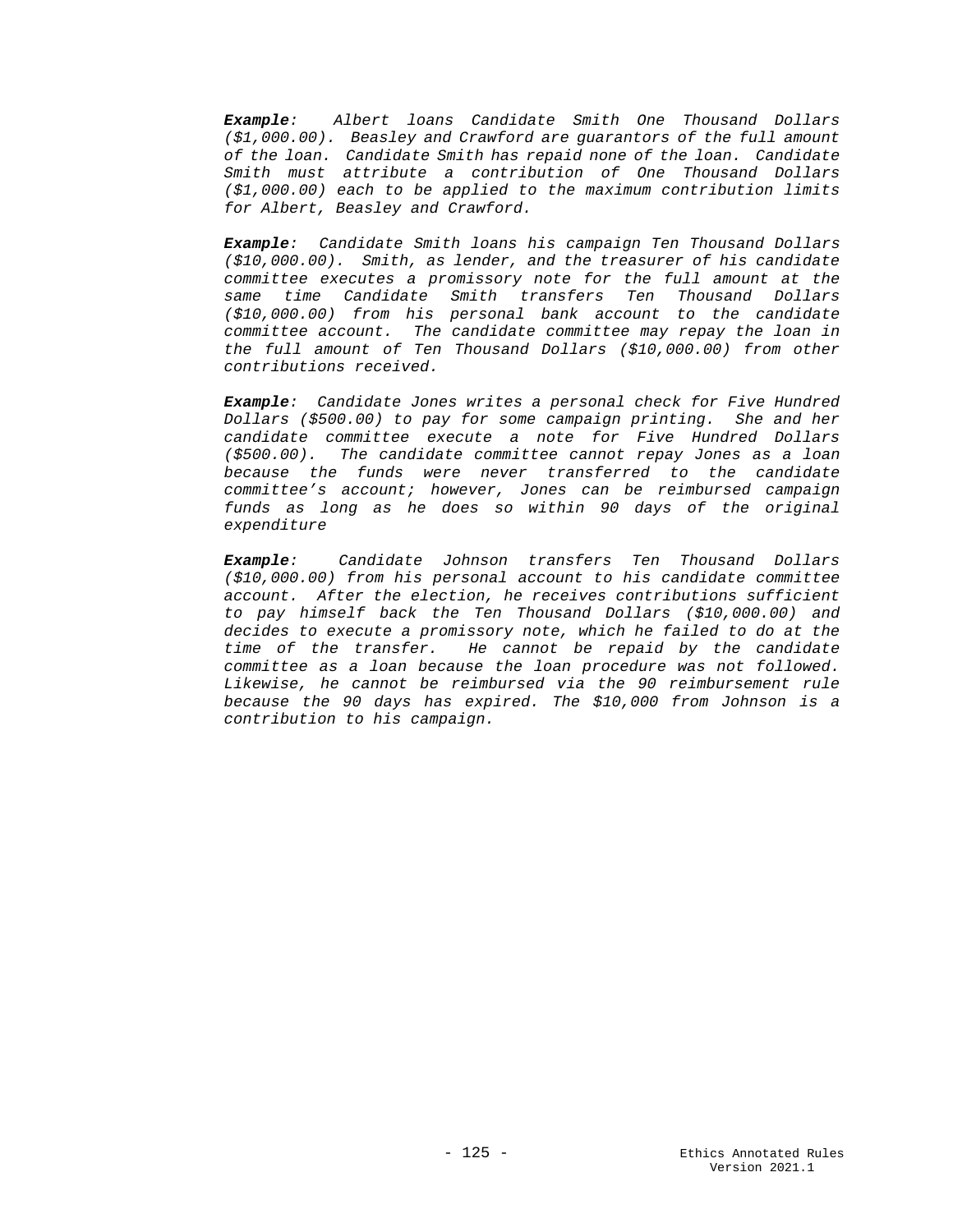## **Candidate Committees**

**Rule 2.68. Designation of Candidate Committee.**

**A candidate for state office shall designate one (1) candidate committee by filing a Statement of Organization with the Commission. If two or more candidates have the same name, use of a candidate's name in the name of a candidate committee that is the same as that of another candidate committee shall not violate these Rules.**

#### **History**

Promulgated by Ethics Commission January 10, 2014; effective upon Legislature's sine die adjournment May 23, 2014; operative January 1, 2015.

#### **Commission Comment**

*This Rule provides for designation by the candidate of a single committee that is authorized to accept contributions or make expenditures on behalf of the candidate's campaign. This requirement allows the candidate to maintain control of his or her committee and provides certainty to contributors who wish to make contributions to the candidate's campaign. The Rule also recognizes that two or more candidates may have the same names and does not make use of a candidate's name a violation of the Rules as a result. Implicit is the awareness that some other means of distinguishing otherwise identical committees will be fashioned by the Commission in such situations.*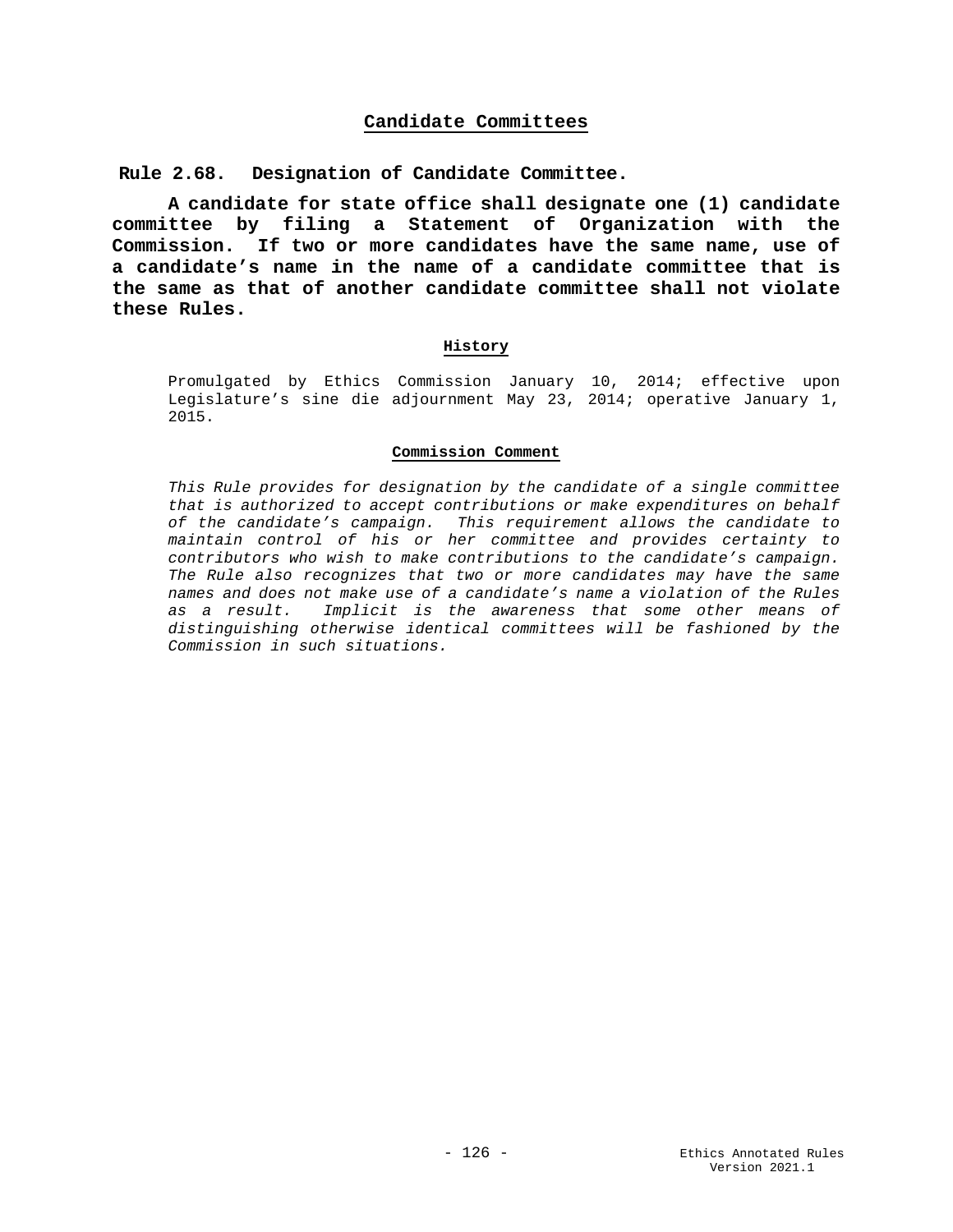### **Rule 2.69. One Candidate Committee at Any Time; Exception**

**A candidate may have no more than one (1) candidate committee for any state office at any time; provided, however, a candidate may maintain two (2) separate candidate committees for state offices for a period of sixty (60) days after filing a Statement of Organization for a second committee. In such case, funds or debt, or both, may be transferred from the first committee to the second committee as permitted by law and these Rules.**

#### **History**

Promulgated by Ethics Commission January 10, 2014; effective upon Legislature's sine die adjournment May 23, 2014; operative January 1, 2015.

Amendment promulgated by Ethics Commission January 9, 2015; effective upon sine die adjournment of the Legislature May 22, 2015; operative May 22, 2015.

The 2015 amendment deleted the following sentence: "A candidate who dissolves one (1) candidate committee as provided in these Rules may contemporaneously file a Statement of Organization for a different candidate committee." The 2015 amendment added the following language after the word "time" in the first sentence: "; provided, however, a candidate may maintain two (2) separate candidate committees for state offices for a period of sixty (60) days after filing a Statement of Organization for a second committee."

#### **Commission Comment**

*This Rule that a candidate may have no more than one (1) committee at any given time is designed, among other things, to provide for closure of campaign committees. It also prevents a candidate from seeking multiple offices simultaneously, thus providing certainty to contributors who wish to make contributions to the candidate. The Rule also provides for the transition by a candidate from one candidate committee to another, whether for the same or a different state office, and providing for the transfer of funds or debt. The 2015 amendment is intended to allow for the winding down of the first committee; therefore, no additional contributions to the first committee are permitted during this transition period. This section does not permit the transfer of campaign funds or debt for an office other than a state office, such as elective federal, county, municipal or school district offices.*

*SM 2017-04: When a candidate registers a candidate committee with the Ethics Commission and then decides to run for a different office within the same election year there are specific requirements the candidate must follow to close down the committee for the office no longer sought and open the candidate committee for the new office sought: (1) upon filing a Statement of Organization to form a candidate committee for the new office sought, the candidate must ensure the candidate committee name is different from that of the prior committee such that the public can clearly distinguish the two committees; (2) once the Statement of*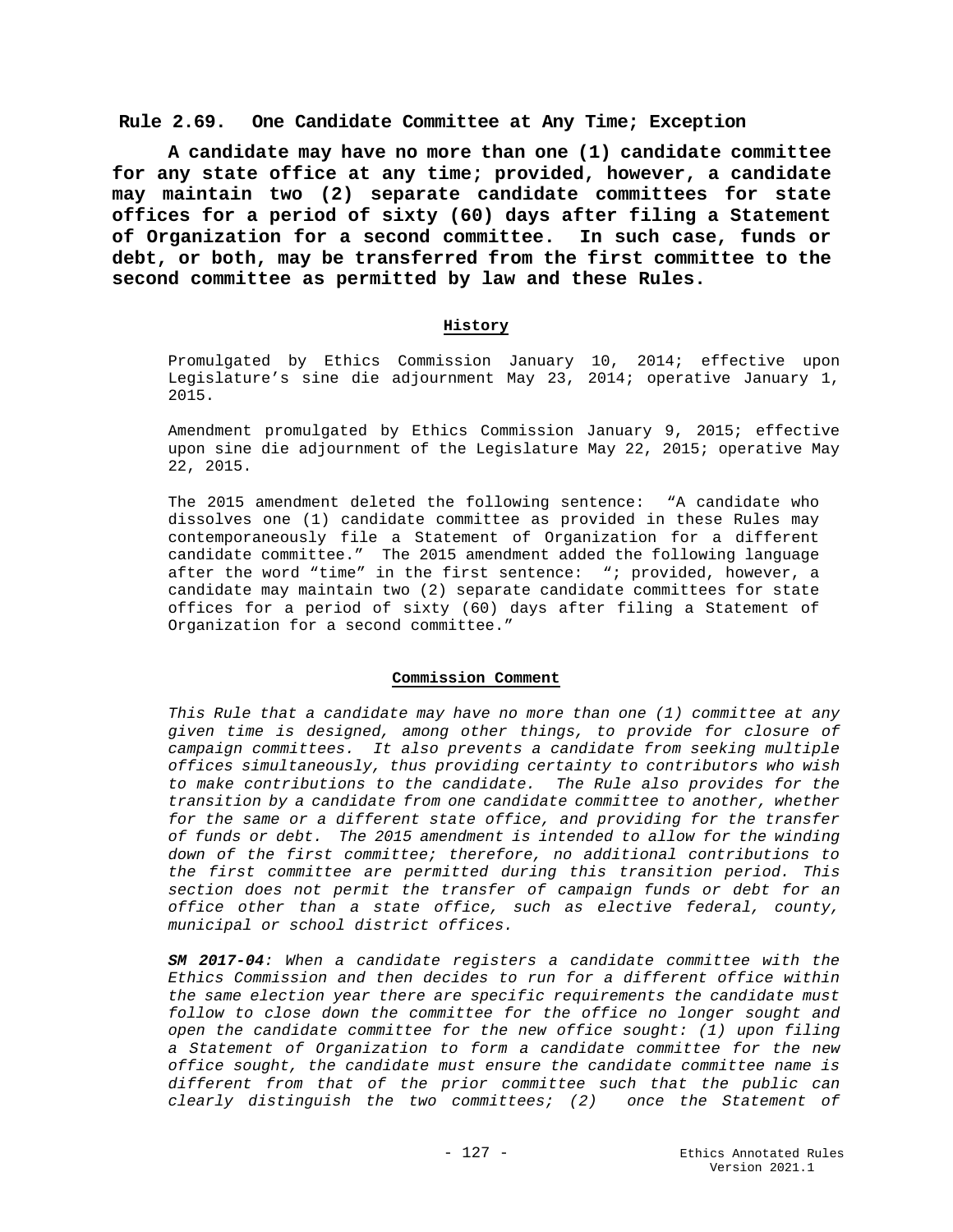*Organization for the committee of the new office sought is filed, the candidate has 60 days to dissolve the first committee for the office the candidate is no longer seeking; (3) the candidate can no longer raise funds for the committee of the office no longer sought; (4) a campaign depository must be opened for the committee of the new office sought and made independent from the campaign depository of the committee for the office no longer sought; (5) the committee for the new office sought must send written notice to the contributors of the committee for the office no longer sought, give the contributors reasonable time (i.e., 20 days) to object to the contributions being moved to the new candidate committee, and keep record of the notices and responses; (6) for the contributors who do not object to transferring their contributions to the new committee for the new campaign, the committee for the office no longer sought must report those contributions as refunded, and the committee for the new office sought must report each individual contribution.*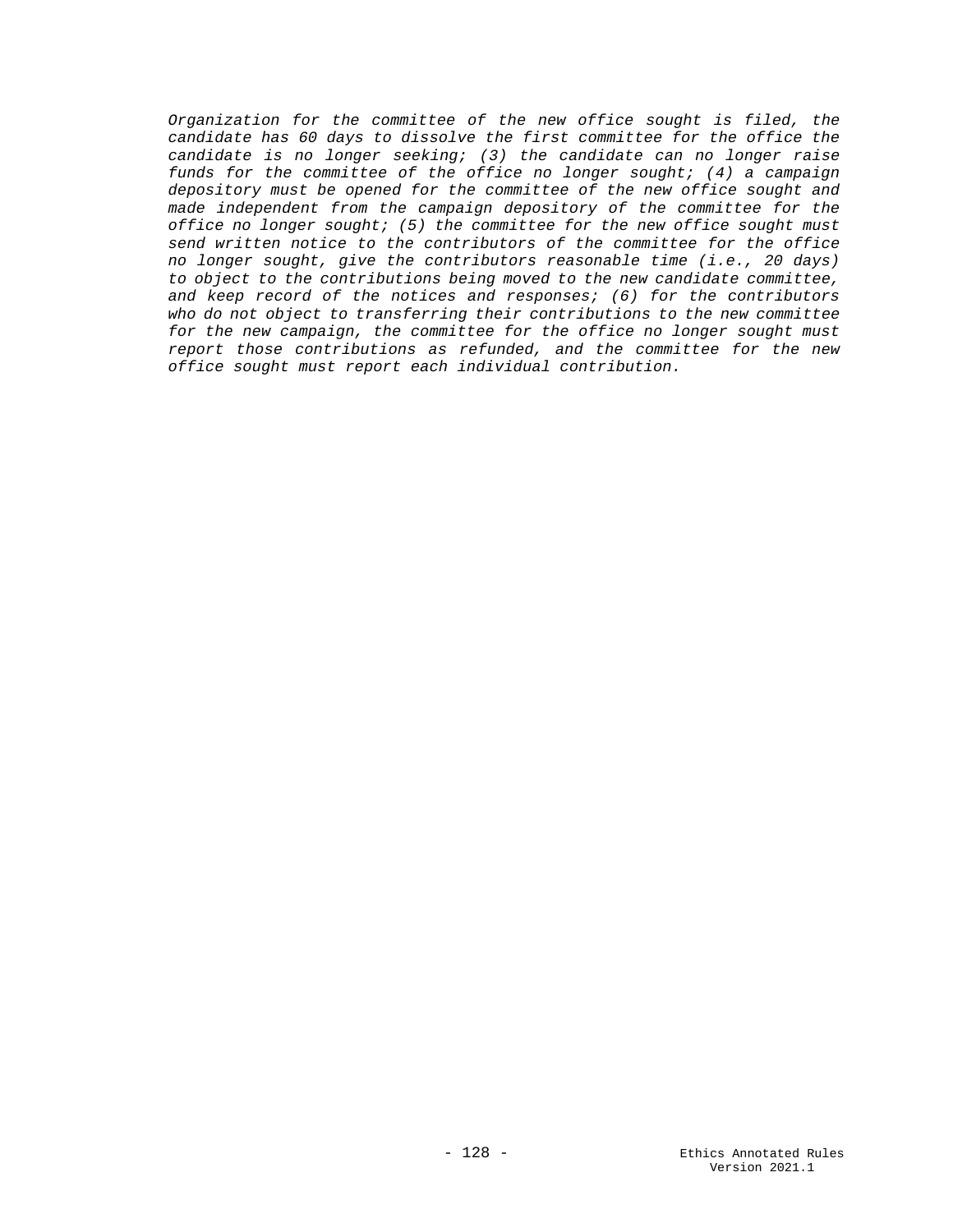**Rule 2.70. When to File a Candidate Committee Statement of Organization.**

**A Statement of Organization for a candidate committee shall be filed with the Commission at any earlier time but no later than ten (10) days after the candidate has accepted or expended more than One Thousand Dollars (\$1,000.00) for his or her campaign.**

## **History**

Promulgated by Ethics Commission January 10, 2014; effective upon Legislature's sine die adjournment May 23, 2014; operative January 1, 2015.

### **Commission Comment**

*This Rule brings candidates and their candidate committees under the registration and reporting requirements of the Rules within a reasonable period after the campaign begins in earnest to receive contributions or make expenditures. Candidates who never receive contributions or make expenditures of more than One Thousand Dollars (\$1,000.00) are not required to file a Statement of Organization or to make the reports otherwise required by these Rules.*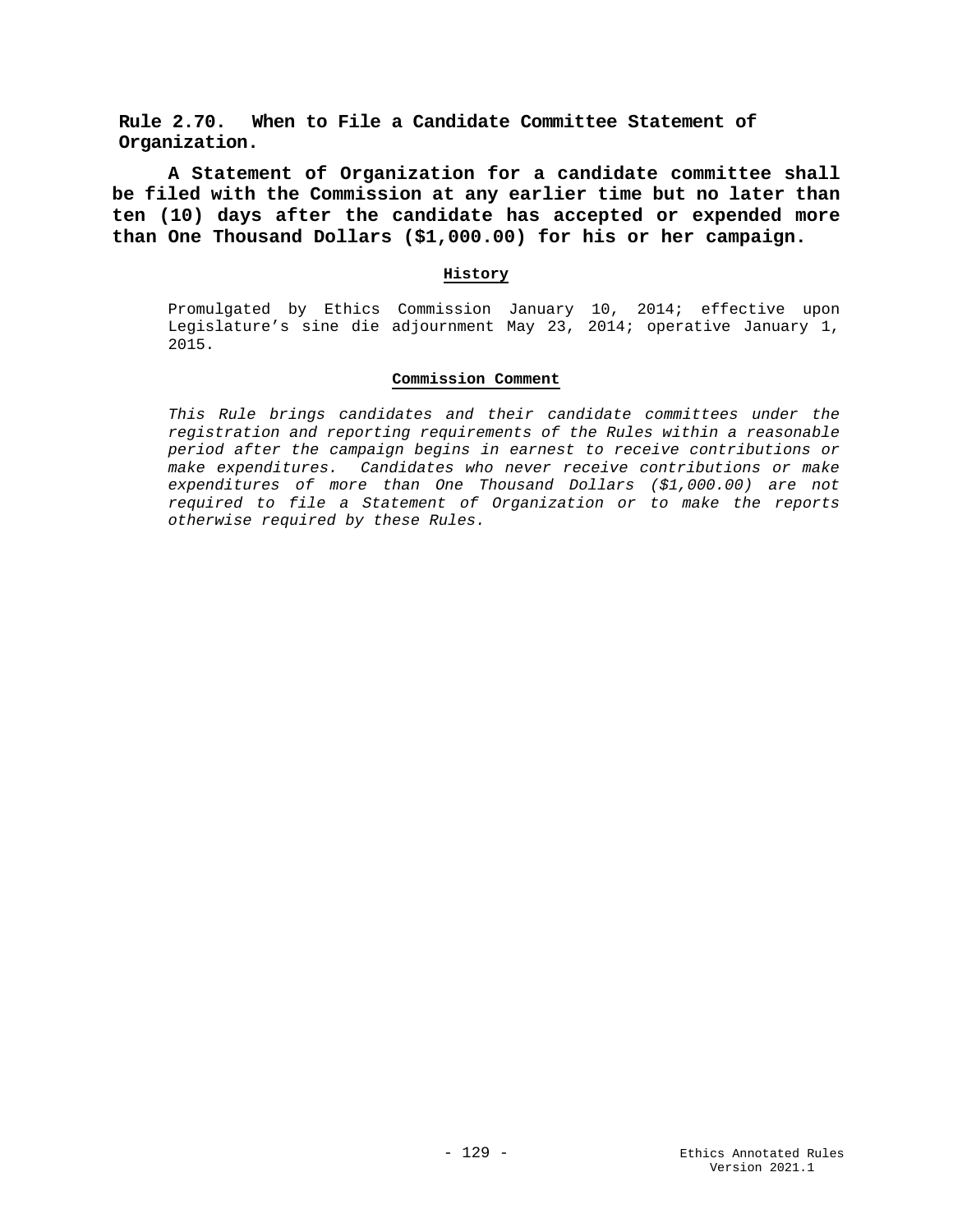# **Rule 2.71. Candidate Committee Officers.**

**A candidate committee shall have a Chair and a Treasurer, who may be the same person and who shall serve at the pleasure of the candidate. The candidate may be either the Chair or Treasurer of his or her candidate committee, or both, but a candidate may not be an officer of any other candidate committee or any political action committee. A candidate committee may designate a Deputy Treasurer, who may perform the duties of the Treasurer in the Treasurer's absence and who also shall serve at the candidate's pleasure. The candidate may be the Deputy Treasurer of his or her committee. The Treasurer and Deputy Treasurer shall be residents of Oklahoma.**

#### **History**

Promulgated by Ethics Commission January 10, 2014; effective upon Legislature's sine die adjournment May 23, 2014; operative January 1, 2015.

Amendment promulgated by Ethics Commission December 11, 2015; effective upon sine die adjournment of the Legislature May 27, 2016; operative May 27, 2016.

The 2016 amendment added "candidate committee or any political action" after "any other" in the second sentence. The sentence read as follows: "The candidate may be either the Chair or Treasurer of his or her candidate committee, or both, but a candidate may not be an officer of any other committee."

#### **Commission Comment**

*This Rule permits, but does not require, a candidate to be the Chair or Treasurer of his or her candidate committee. The candidate, or another person, can serve as both Chair and Treasurer. The candidate also may serve as Deputy Treasurer. Designation of a Chair and Treasurer is mandatory; appointment of a Deputy Treasurer is optional. All candidate committee officers serve at the pleasure of the candidate.*

*A candidate may not be an officer of another candidate committee or political action committee, but a candidate may be an officer of a political party committee.*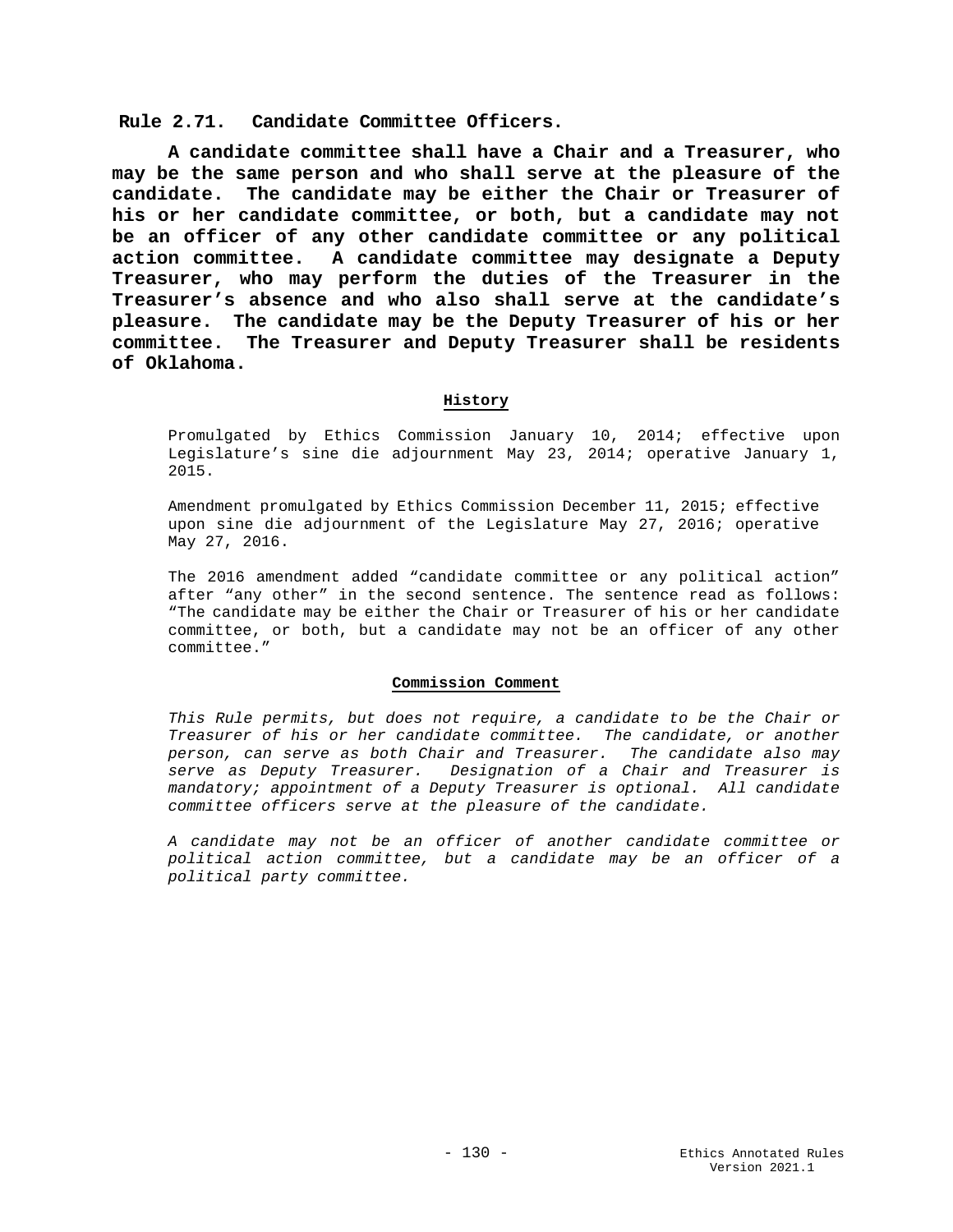# **Rule 2.72. Vacancy in Treasurer Office—Prohibition on Activity.**

**A candidate committee cannot accept or expend funds at any time there is a vacancy in the offices of both the Treasurer and Deputy Treasurer.**

### **History**

Promulgated by Ethics Commission January 10, 2014; effective upon Legislature's sine die adjournment May 23, 2014; operative January 1, 2015.

#### **Commission Comment**

*Because these Rules make the Treasurer (or Deputy Treasurer, in the Treasurer's stead) responsible for the candidate committee's financial transactions, the committee is prohibited from accepting or expending funds when there is a vacancy in the office of both the Treasurer and Deputy Treasurer. A candidate committee can continue accepting or expending funds while there is a temporary vacancy in the office of Chair, as long as the committee has either a Treasurer or Deputy Treasurer.*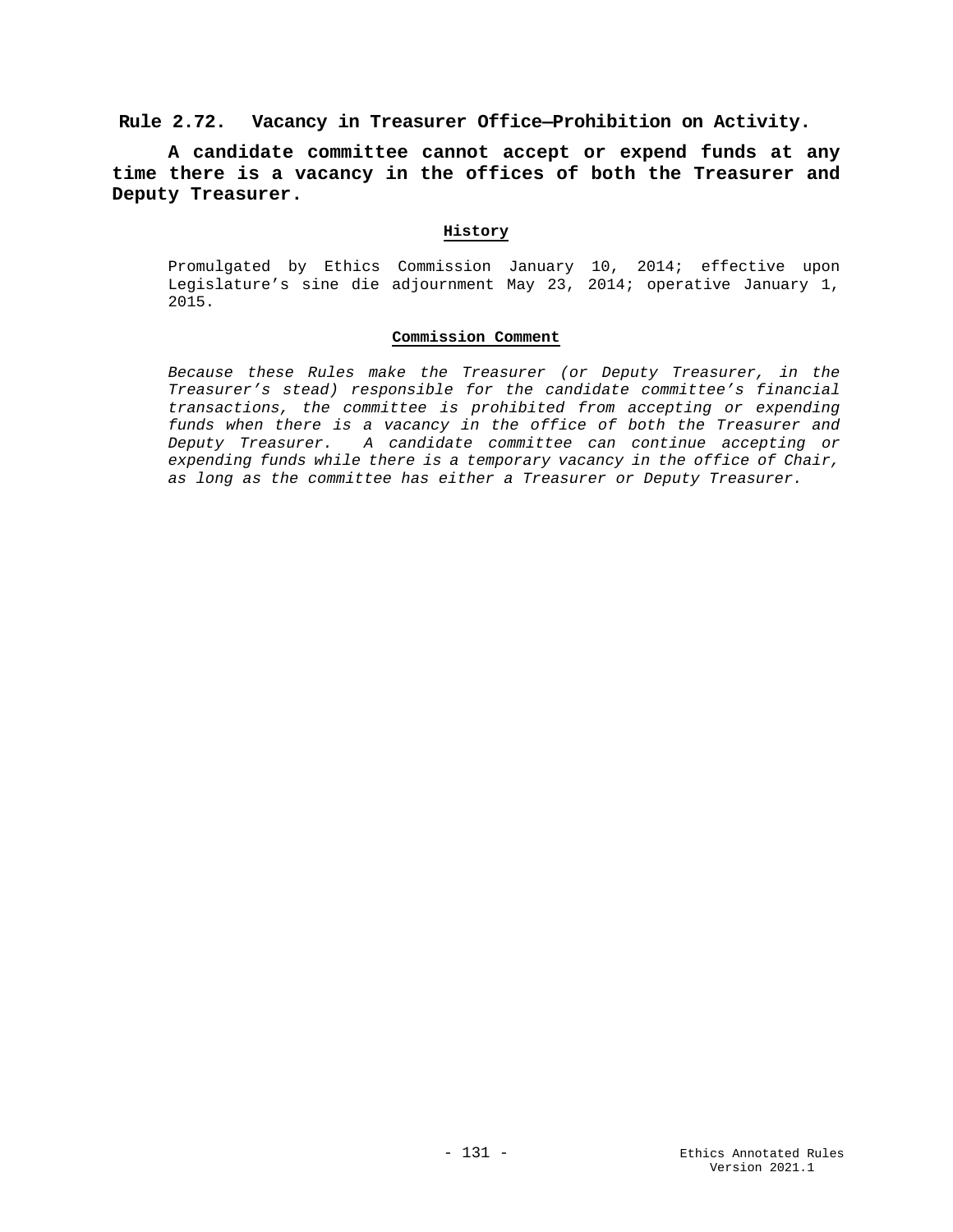# **Rule 2.73. Candidate Committee Treasurer Responsibilities.**

**The Treasurer shall be responsible for keeping the candidate committee's financial records and accounts, including but not limited to all contributions accepted; all deposit slips or other evidence of acceptance of contributions; all expenditures made; all receipts, canceled checks or other evidence of payment of expenditures and all other documents necessary to file Reports of Contributions and Expenditures. All such documents shall be maintained for at least four (4) years and shall be made available to the Commission upon request of the Commission. The Treasurer shall be responsible for timely and accurately filing all Reports of Contributions and Expenditures for the committee.**

### **History**

Promulgated by Ethics Commission January 10, 2014; effective upon Legislature's sine die adjournment May 23, 2014; operative January 1, 2015.

### **Commission Comment**

*This provision places the Treasurer of a candidate committee in a fiduciary relationship with the candidate and/or the candidate committee. If the Treasurer is unable to produce the financial records required by this provision at the request of the Commission, failure to properly preserve those records is itself a violation of the Rules. The Rule also makes clear that the Treasurer has the responsibility for timely and accurately filing all Reports of Contributions and Expenditures for the committee.*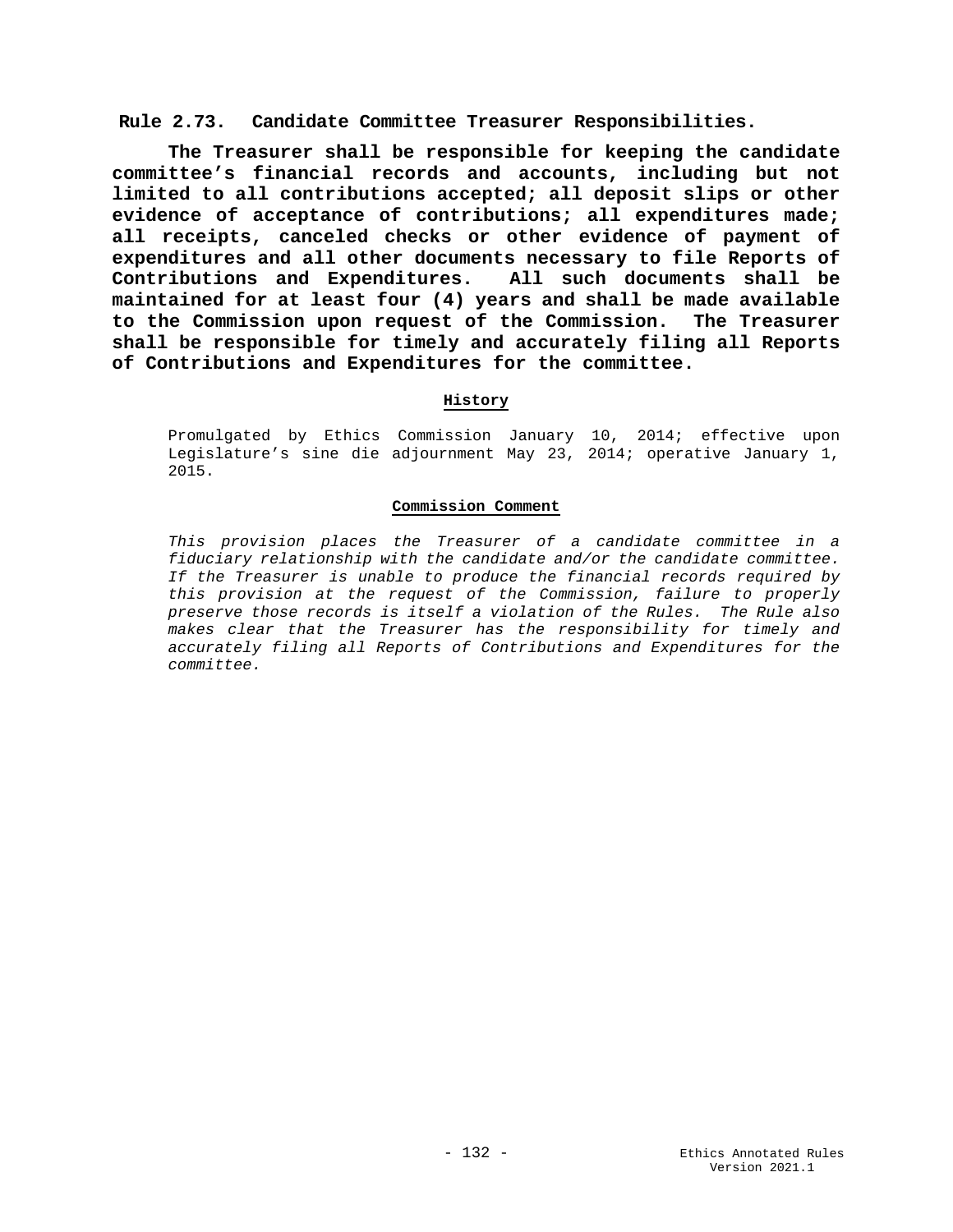# **Rule 2.74. Filling Candidate Committee Officer Vacancy.**

**Any vacancy in the office of Chair, Treasurer or Deputy Treasurer shall be filled within thirty (30) days, and an Amended Statement of Organization identifying the new Chair, Treasurer or Deputy Treasurer shall be filed with the Commission within five (5) days after the vacancy is filled.**

### **History**

Promulgated by Ethics Commission January 10, 2014; effective upon Legislature's sine die adjournment May 23, 2014; operative January 1, 2015.

#### **Commission Comment**

*This Rule sets time limits on appointments to fill vacancies in the offices of Chair, Treasurer or Deputy Treasurer. The Rule applies to the office of Deputy Treasurer only if there is a simultaneous vacancy in the office of Treasurer and Deputy Treasurer. If the Deputy Treasurer office becomes vacant, and the vacancy is not filled, an Amended Statement of Organization must be filed within the applicable time limits. The five (5) day period for reporting these changes is shorter than the ten (10) day period for reporting other changes. See Rule 2.75.*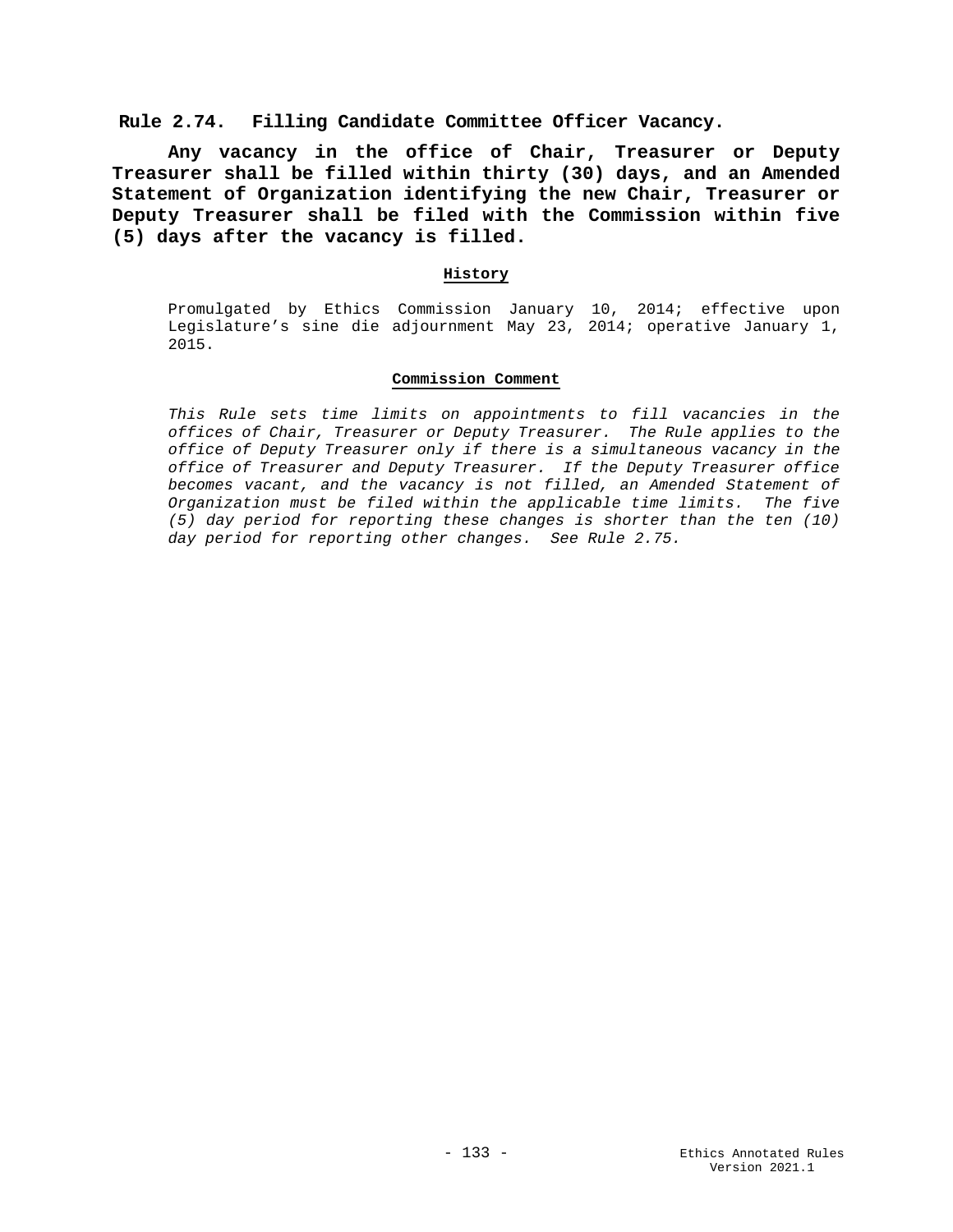**Rule 2.75. Candidate Committee Statement of Organization Requirements.**

**The Statement of Organization for a candidate committee shall include, but shall not be limited to, the following information: (1) The name of the candidate as it will appear on the ballot; (2) the names of the Chair, Treasurer and, if applicable, Deputy Treasurer of the committee; (3) the name of the committee, which shall include at least the full name, first name, middle name or last name of the candidate and the year of the general election or special general election for the office being sought; (4) the official and complete name of the state elective office to which the candidate seeks election; (5) the candidate's party affiliation, if any; (6) the mailing address and, if applicable, residence address, electronic mailing address, telephone numbers and Internet website, if applicable, of the candidate committee, the candidate, the Chair, Treasurer and, if applicable, Deputy Treasurer and (7) the full name and address of each depository in which the committee will maintain an account. The candidate shall be responsible for notifying the Commission of any change in information provided on the Statement of Organization by filing an Amended Statement of Organization within ten (10) days of a change being made. An Amended Statement of Organization shall contain the same information as the Statement of Organization.**

# **History**

Promulgated by Ethics Commission January 10, 2014; effective upon Legislature's sine die adjournment May 23, 2014; operative January 1, 2015.

## **Commission Comment**

*This Rule describes the information required on a Statement of Organization for a candidate committee. Many of the provisions are mandatory. However, the identification of a Deputy Treasurer is not required if one is not appointed. If the candidate committee, the candidate, Chair, Treasurer and Deputy Treasurer have residence addresses, electronic mailing addresses, telephone numbers and Internet websites, that information also is mandatory.* 

*The candidate is required to list his name as it will appear on the ballot so that there is no difference between the name under which the Statement of Organization is filed and the name which the candidate uses on his or her Declaration of Candidacy filed with the State Election Board.*

*The name of the committee must include the year of the general election or special general election for which the candidate seeks election. This distinguishes between possible multiple and otherwise identical committees that a candidate may designate over time. The name of the committee, which necessarily includes the year of the election, may be included on all disclaimers required by Rule 2.56. Effective May 3, 2018, campaign signs, banners and other campaign materials capable of re-use do not require the year of the election.*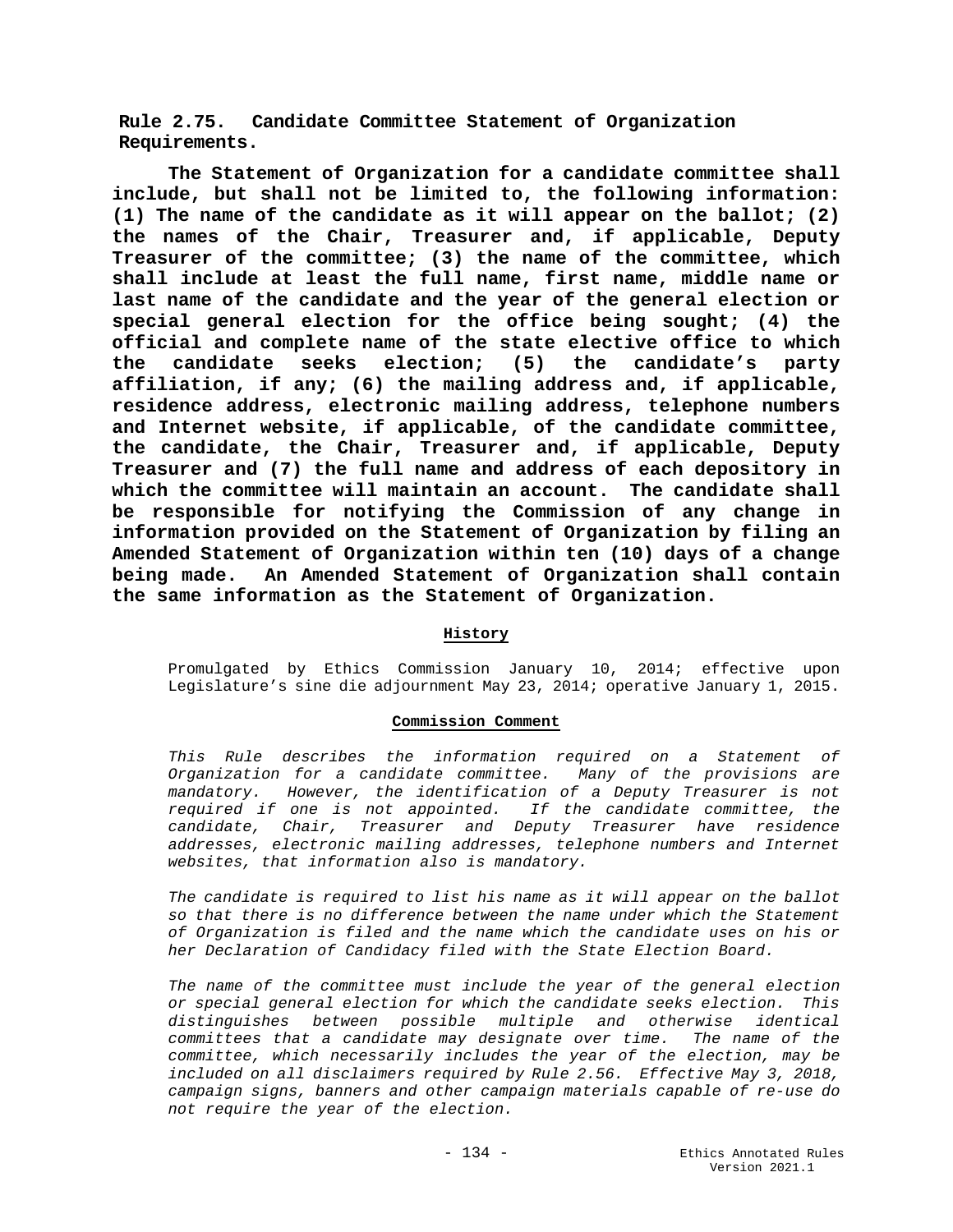*The committee's name also must include the candidate's name, although the candidate is permitted the flexibility of having that name appear as his or her full name, surname or first or middle name.* 

*When any information changes, the new information must be shown on an Amended Statement of Organization within ten (10) days. In some instances, other Rules may require a shorter period of time for filing an Amended Statement of Organization. Rule 2.74, for example, establishes a five (5) day deadline for filing an Amended Statement of Organization after a vacancy is filled in the offices of Chair, Treasurer or Deputy Treasurer.*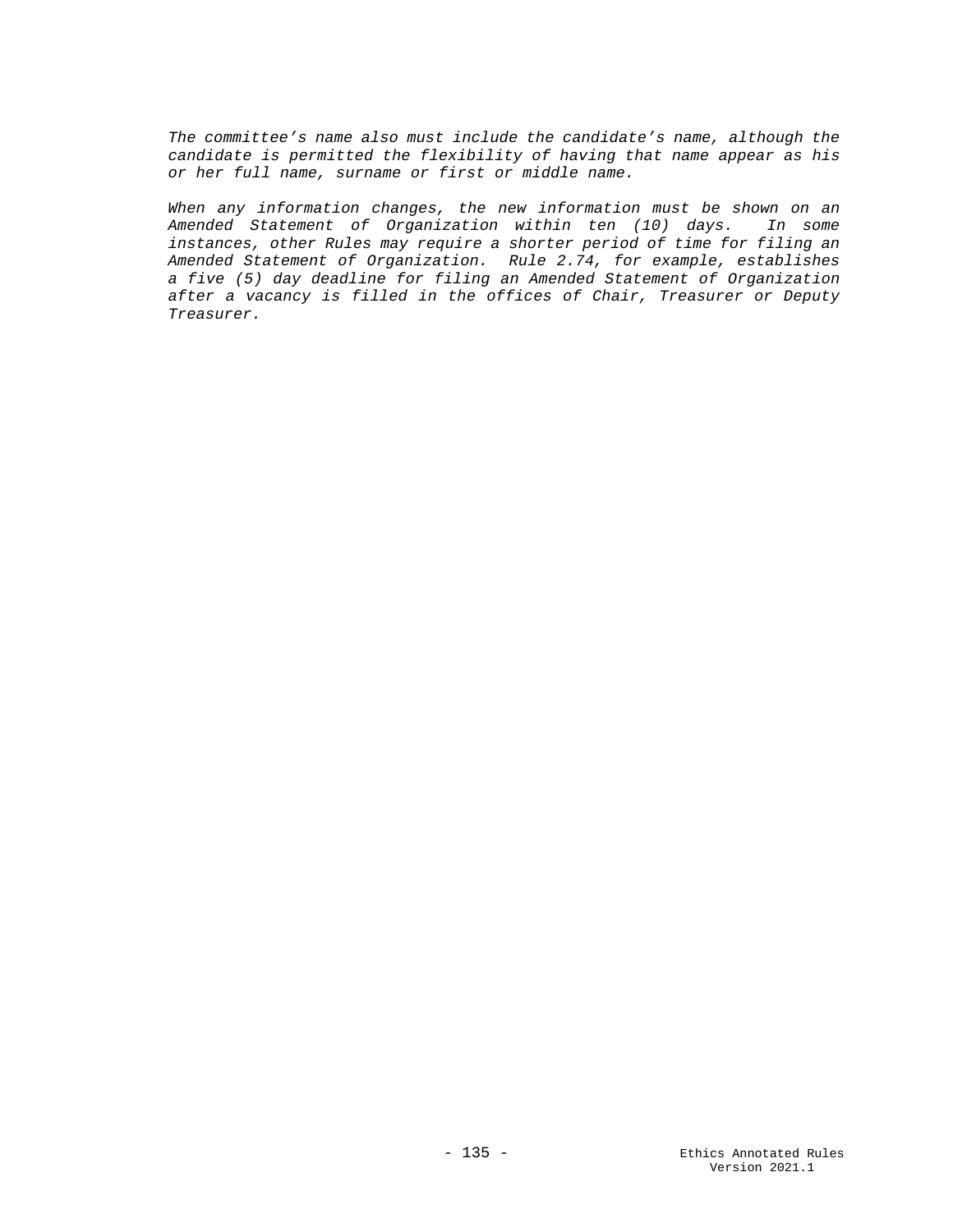**Rule 2.76. Executive Director Authority to Require Additional Information.**

**The Executive Director shall be authorized to require additional information on the Statements of Organization and Amended Statements of Organization that is consistent with the intent and purposes of these Rules.**

## **History**

Promulgated by Ethics Commission January 10, 2014; effective upon Legislature's sine die adjournment May 23, 2014; operative January 1, 2015.

# **Commission Comment**

*This provision acknowledges that conditions sometimes make change desirable and permits the administrative addition of information required on the Statement of Organization without promulgation of a new Rule, provided the additional information is consistent with the intent and purposes of the Rules.*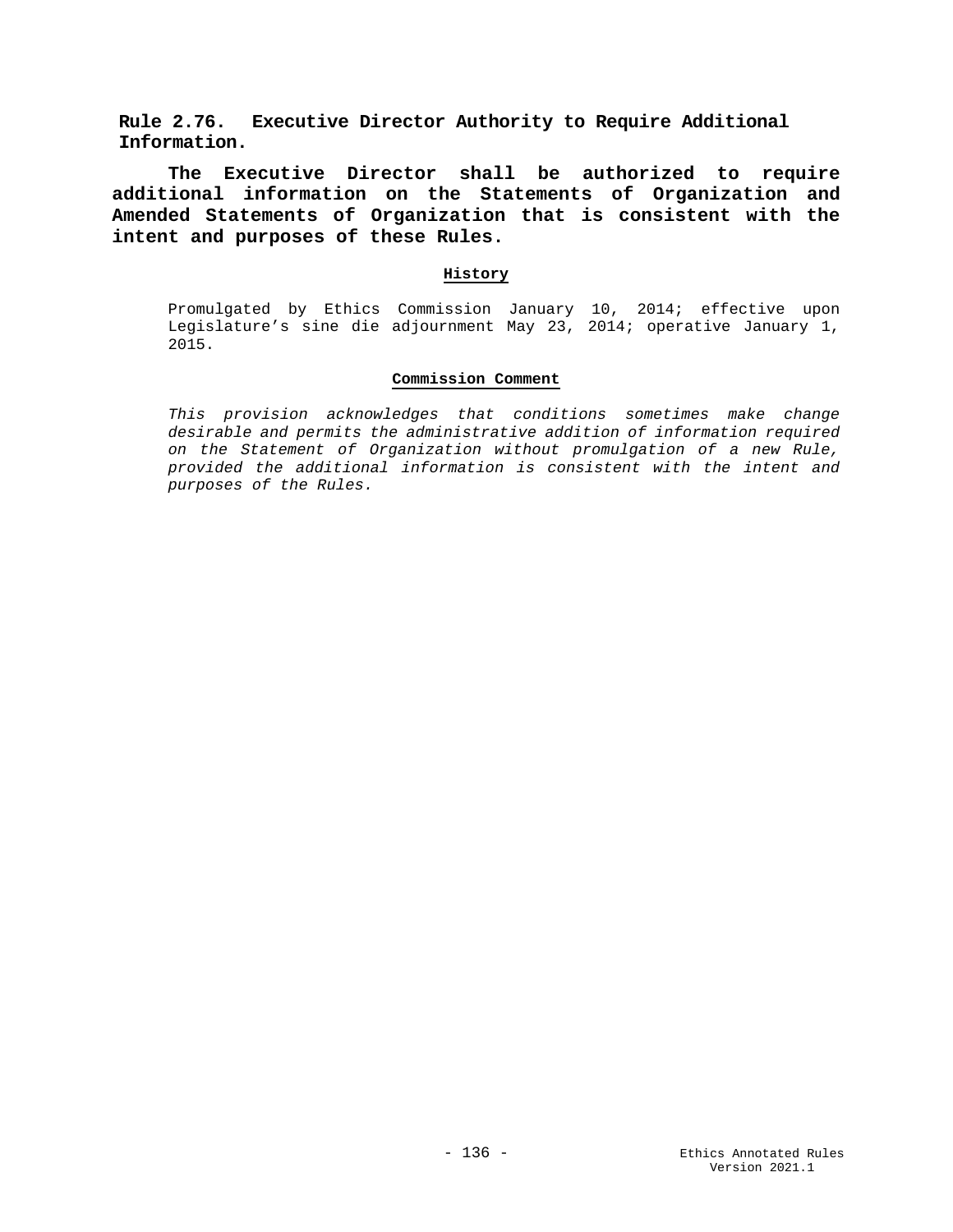# **Judicial Candidate Committees**

**Rule 2.77. Judicial Candidates Exclusively Responsible for Compliance with Rules.**

**Candidates for elective judicial offices, including judicial offices subject to retention, shall be subject to these Rules as they apply to all other candidates for state office; provided, that a judicial candidate shall be responsible exclusively for compliance with these Rules by his or her candidate committee.**

### **History**

Promulgated by Ethics Commission January 10, 2014; effective upon Legislature's sine die adjournment May 23, 2014; operative January 1, 2015.

### **Commission Comment**

*Judicial candidates, in addition to being governed by these Rules, must comply with the Code of Judicial Conduct. Under the Code of Judicial Conduct, a judicial candidate "is responsible for ensuring that his or her campaign committee complies with applicable provisions of this Code and other applicable law." 5 O.S. Ch. 1, App. 4, Rule 4.4(A).*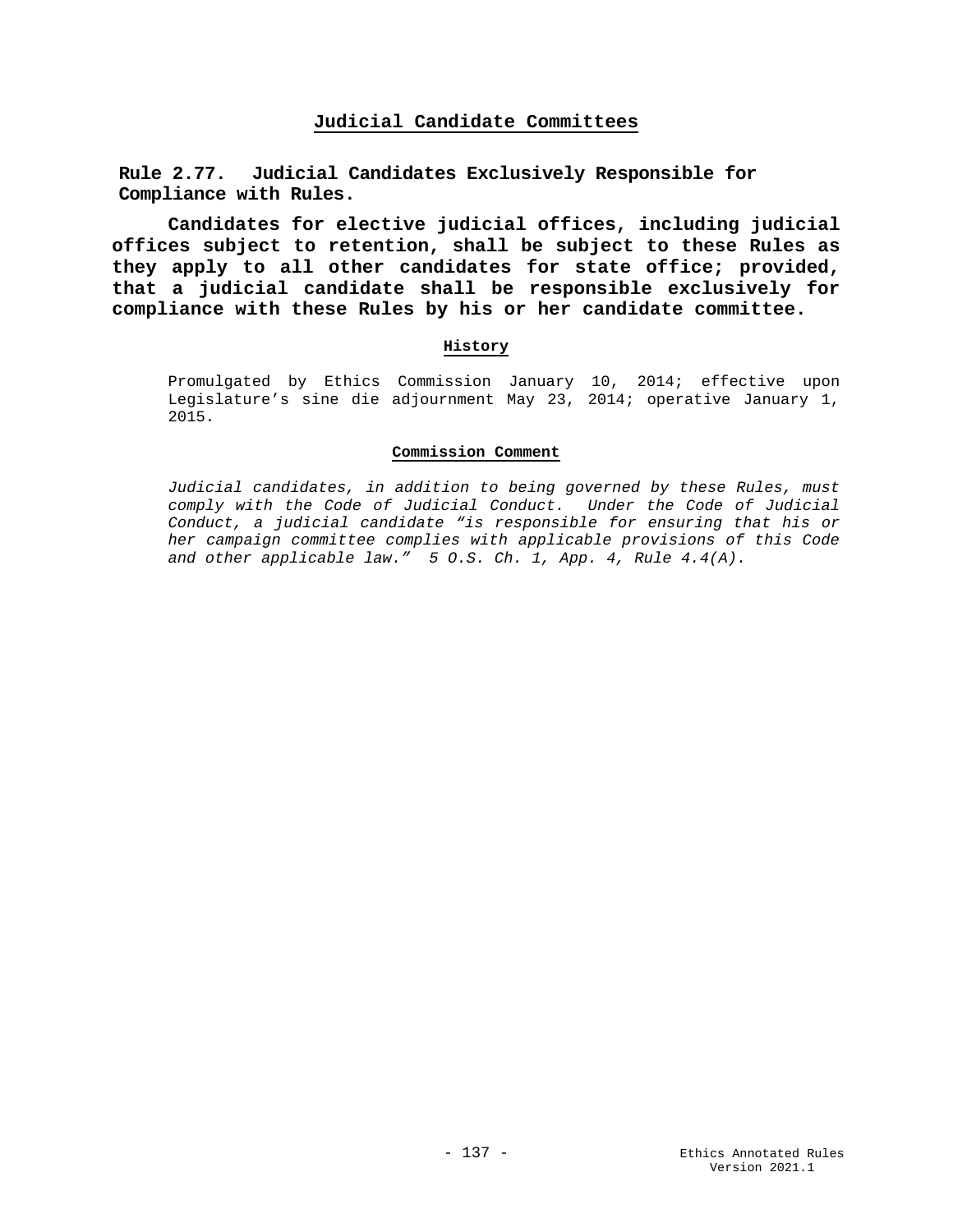**Rule 2.78. Exploratory Activities.**

**An individual may conduct exploratory activities, such as polling and other techniques designed exclusively to assist the individual in making a decision as to whether to seek any state office or offices. The individual may accept contributions, subject to the limits in these Rules, and make expenditures limited to exploratory activities without designating a candidate committee; provided, however, the individual shall keep or cause to be kept all records required of a candidate committee. Provided further, once an individual has accepted or expended more than Twenty-five Thousand Dollars (\$25,000.00) for exploratory activities for a statewide office or Ten Thousand Dollars (\$10,000.00) for any other state office, the individual either shall become a candidate and file a Statement of Organization as**  required by these Rules, or cease all exploratory activities. **the individual becomes a candidate and forms a candidate committee, all contributions received and expenditures made for exploratory activities shall be subject to maximum contribution limits and shall be included in the committee's first Report of Contributions**  No individual may conduct exploratory **activities for a state office or offices as provided in this section more than one time between regular general elections for state offices.** 

### **History**

Promulgated by Ethics Commission January 10, 2014; effective upon Legislature's sine die adjournment May 23, 2014; operative January 1, 2015.

### **Commission Comment**

*In some situations, individuals wish to "test the waters" for a political campaign and, after doing so, decide not to seek an office. This Rule permits those who engage in such exploratory activities to do so without having to file a Statement of Organization with the Commission, provided they comply with the requirements of the Rule.*

*Essentially, candidates engaging in exploratory activities keep the same records as the Rules require for candidate committees. Furthermore, the limits that apply to candidate committees apply to exploratory activities.*

*If, after conducting exploratory activities, the individual decides not to become a candidate for the office, there is no requirement to file a Statement of Organization.*

*Example: Smith is considering becoming a candidate for District Attorney. To assist him in making the decision, he spends Seven Thousand Five Hundred Dollars (\$7,500.00) for a poll. Albert and*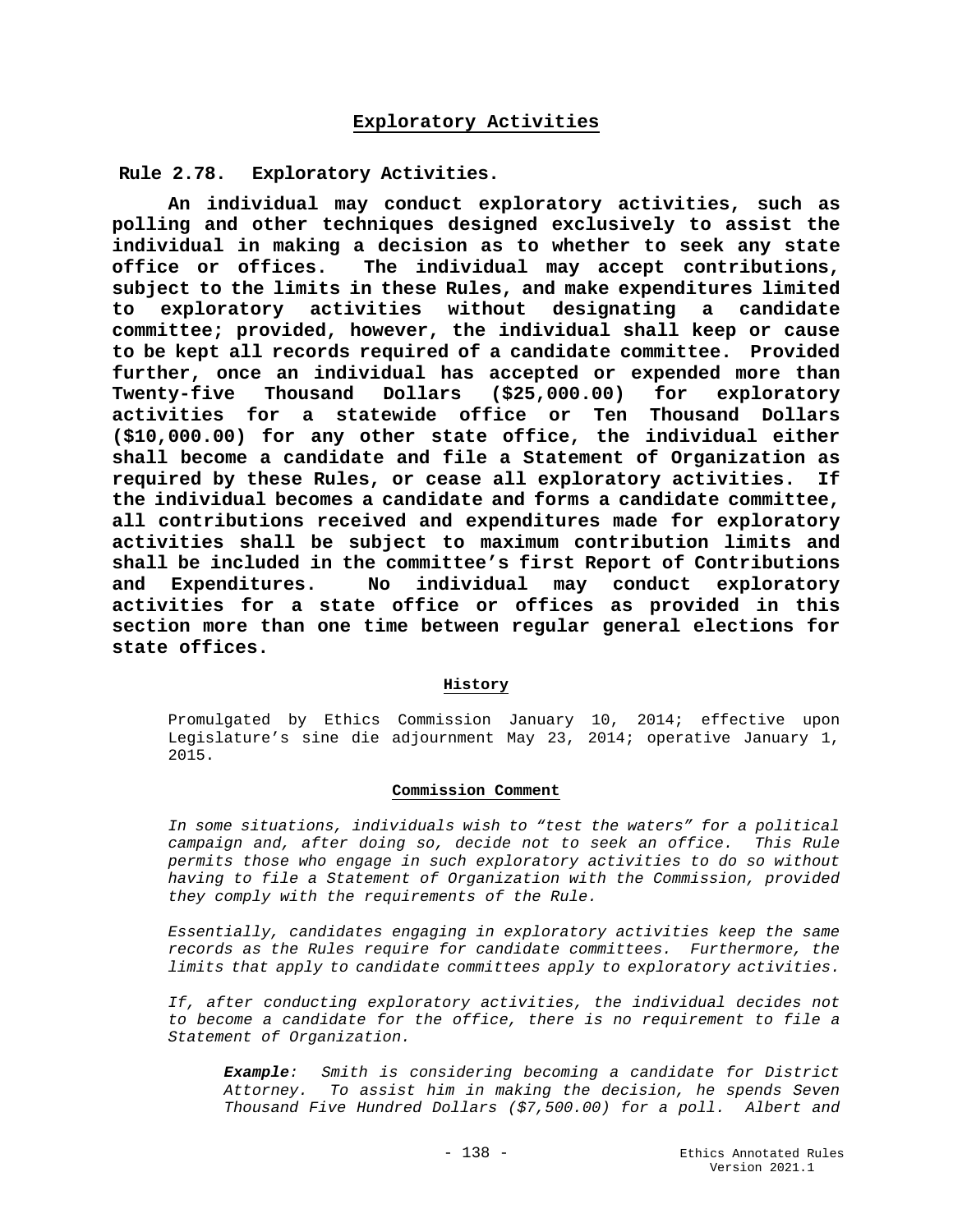*Beasley give him a contribution of Two Thousand Dollars (\$2,000.00) each, and Smith pays the balance of Three Thousand Five Hundred Dollars (\$3,500.00) from his personal funds. Subsequently, Smith decides to become a candidate and files a Statement of Organization. Albert and Beasley each will have contributed Two Thousand Dollars (\$2,000.00) toward their maximum potential contribution limit. Smith will be able to consider his contribution as a loan (and thus repayable from future contributions) only if he contemporaneously executed a loan document. See Rule 2.67.* 

*Example: Jones is considering becoming a candidate for Governor and spends Twenty-Five Thousand Dollars (\$25,000.00) of her personal funds to pay for a poll to assist her in making the decision. She spends no more money and decides not to become a candidate. She is not required to file a Statement of Organization.*

*Example: Johnson, a State Senator, is considering becoming a candidate for Attorney General. He raises Twenty-Five Thousand Dollars (\$25,000.00) in contributions of One Thousand Dollars (\$1,000.00) each from twenty-five (25) contributors and uses the funds to pay for exploratory activities designed to assist him in making the decision. Afterward, Johnson decides not to become a candidate for Attorney General and files a Statement of Organization for a candidate committee to seek another term as State Senator. The contributions he received for the exploratory activities are not considered contributions to his State Senate candidate committee. Note, however, that Johnson may not use the guise of an exploratory committee for the office of Attorney General to further his campaign for re-election to the State Senate. If he does so, the contributions would be attributable to his State Senate candidate committee. The exploratory activities must be bona fide activities designed exclusively to assist Johnson in making a decision as to whether to seek the office of Attorney General.*

*The Rule prohibits the use of an exploratory committee by any individual more than once between general elections for state offices that are held in November of even-numbered years.*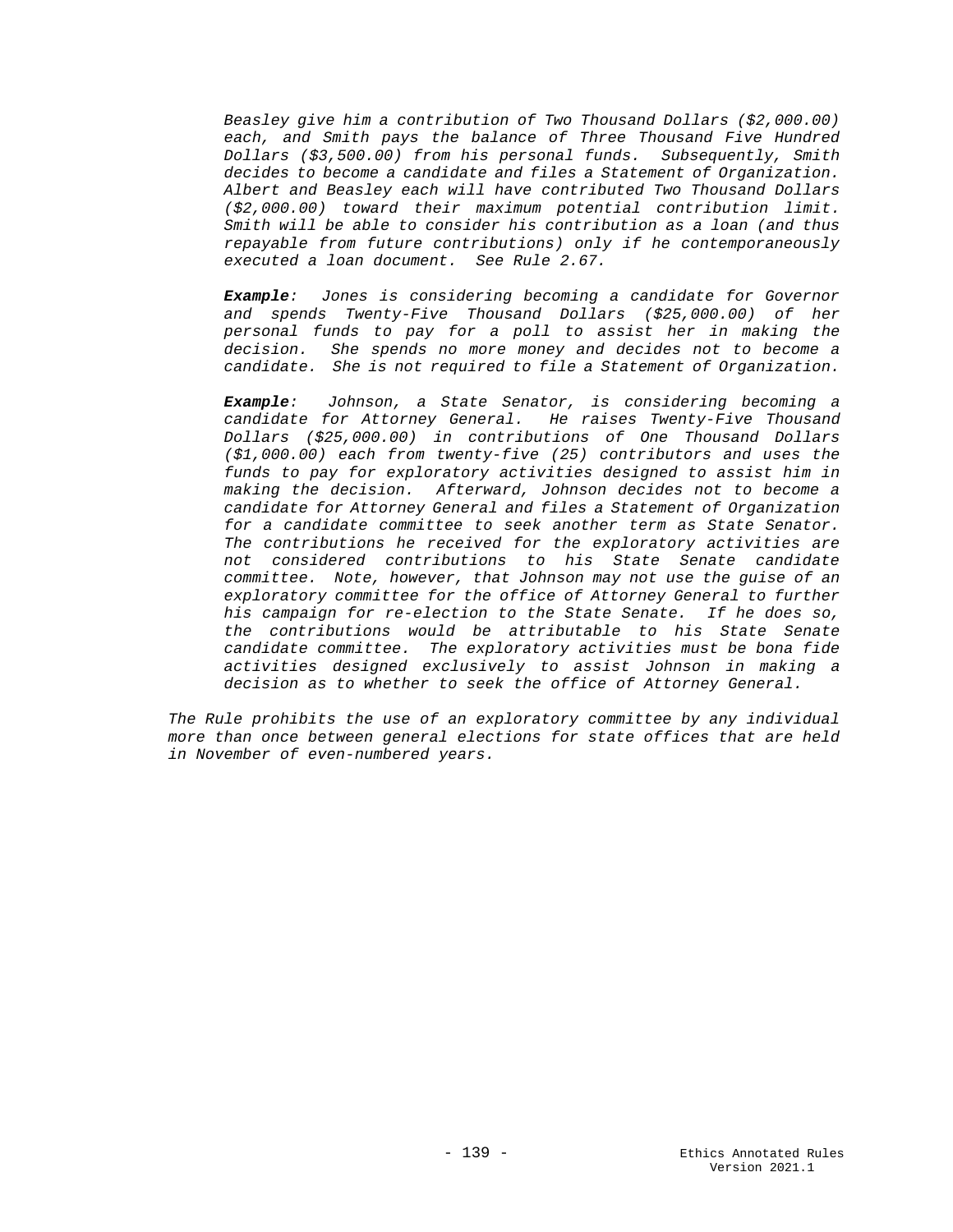# **Political Action Committees**

**Rule 2.79. Political Action Committee Definition.**

**A political action committee is any group of two or more persons that receives contributions or makes expenditures for any of the following purposes: (1) Making contributions to candidates or candidate committees; (2) making contributions to other political action committees; (3) making independent expenditures; (4) making electioneering communications or (5) advocating the approval or defeat of a state question. Unless they choose to be considered as such, family members, as defined by these Rules, or members of the same household shall not be considered a political action committee.**

### **History**

Promulgated by Ethics Commission January 10, 2014; effective upon Legislature's sine die adjournment May 23, 2014; operative January 1, 2015.

### **Commission Comment**

*With an exception for families or members of the same household, any group of two or more persons create a political action committee by operation of law when they receive contributions or make expenditures for any of the five listed activities. This applies to both limited and unlimited committees.*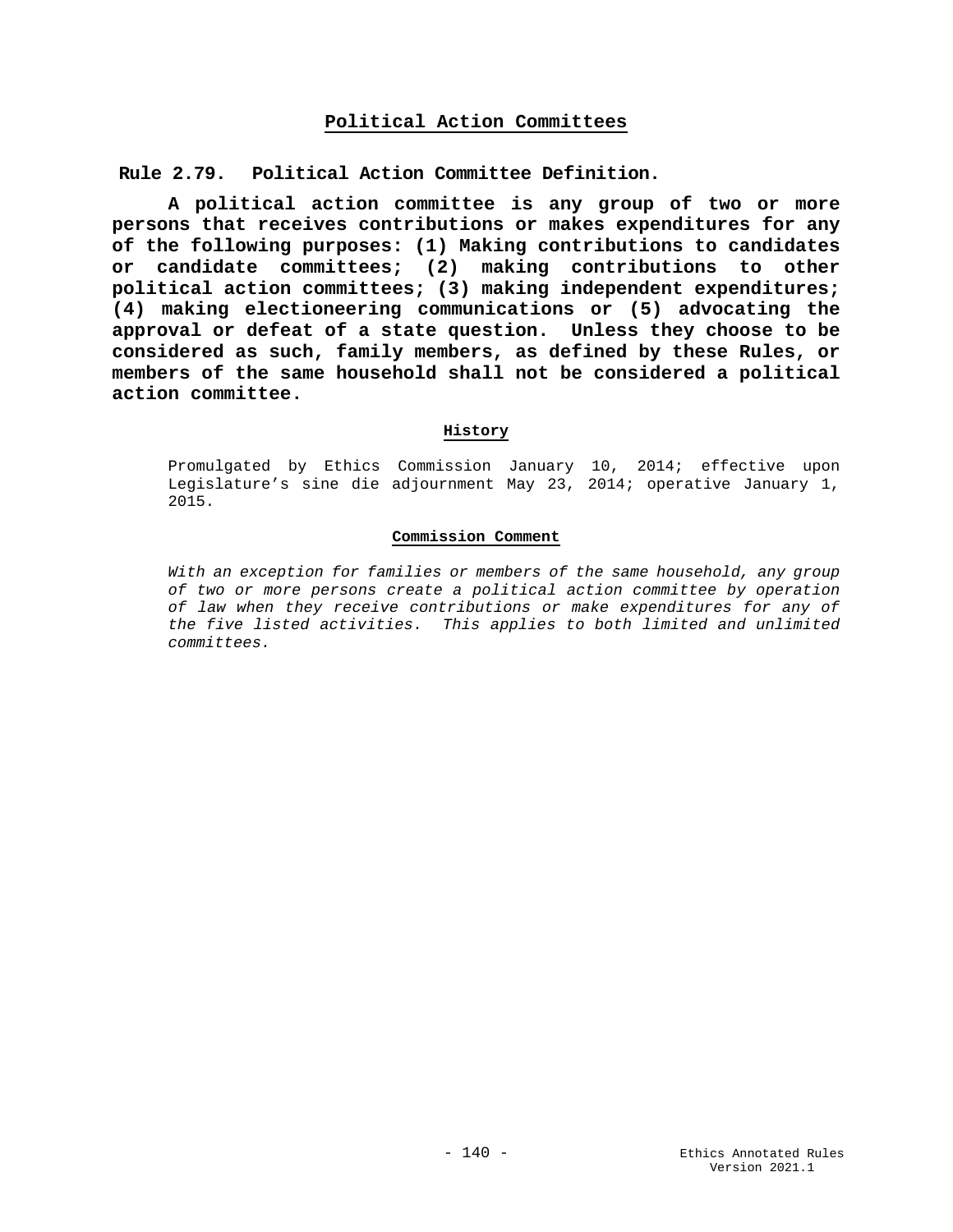**Rule 2.80. When to File a Political Action Committee Statement of Organization.**

**A political action committee shall file a Statement of Organization with the Commission at any earlier time but no later than ten (10) days after the committee receives contributions in excess of One Thousand Dollars (\$1,000.00) or makes expenditures in excess of One Thousand Dollars (\$1,000.00). A political action committee that has filed a Statement of Organization and that has not dissolved as provided in these Rules shall renew its registration during the month of January of each year by filing a Statement of Organization. The renewal of a Statement of Organization filed by a political action committee shall not be accepted unless the political action committee has filed all Reports of Contributions and Expenditures and paid any fees required during the preceding calendar year. In the event a political action committee has not filed all Reports of Contributions and Expenditures and paid fees required during the preceding calendar year, the political action committee shall be prohibited from accepting contributions or making expenditures, except for paying fees, until it is current in filing Reports and fees.**

### **History**

Promulgated by Ethics Commission January 10, 2014; effective upon Legislature's sine die adjournment May 23, 2014; operative January 1, 2015.

Amendment promulgated by Ethics Commission January 9, 2015; effective upon sine die adjournment of the Legislature May 22, 2015; operative May 22, 2015.

The 2015 amendment added the following language: "A political action committee that has filed a Statement of Organization and that has not dissolved as provided in these Rules shall renew its registration during the month of January of each year by filing a Statement of Organization. The renewal of a Statement of Organization filed by a political action committee shall not be accepted unless the political action committee has filed all Reports of Contributions and Expenditures and paid any fees required during the preceding calendar year. In the event a political action committee has not filed all Reports of Contributions and Expenditures and paid fees required during the preceding calendar year, the political action committee shall be prohibited from accepting contributions or making expenditures, except for paying fees, until it is current in filing Reports and fees."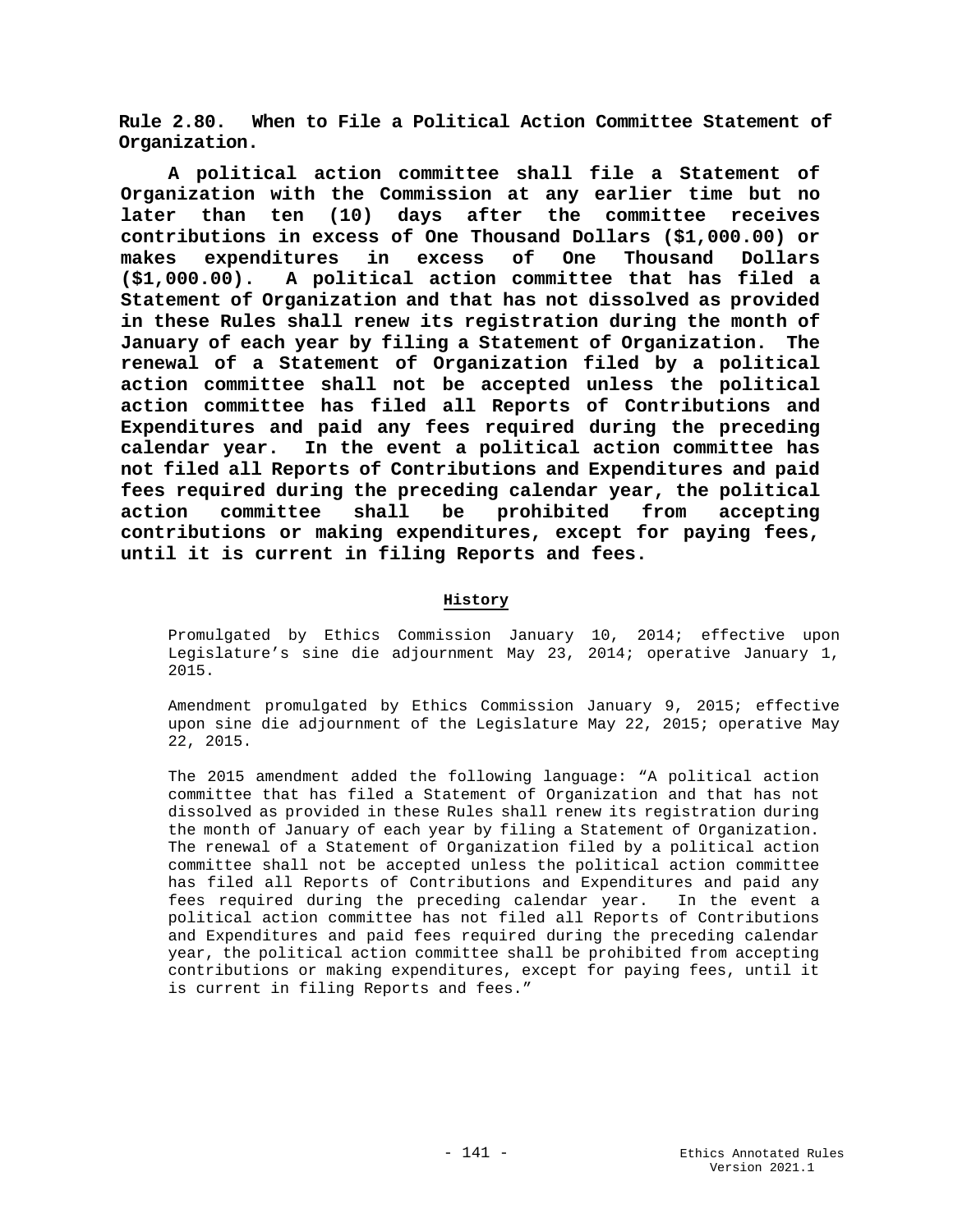## **Commission Comment**

*A political action committee may file a Statement of Organization before engaging in activities that require it to do so as provided in Rule 2.79. However, a political action committee that receives contributions or makes expenditures in excess of One Thousand Dollars (\$1,000.00) must file a Statement of Organization within ten (10) days. A political action committee that does not receive contributions or make expenditures in excess of One Thousand Dollars (\$1,000.00) is not required to file a Statement of Organization.*

*A political action committee that has not dissolved and filed a final report by December 31st must renew its registration during the month of January of the following year. A political action committee has a continuing duty to renew its registration each year until it dissolves to the satisfaction of the Commission and files a Final Report of Contributions and Expenditures. Renewal is conditioned upon the committee's filing of all required reports and payment of all required fees for the preceding calendar year.*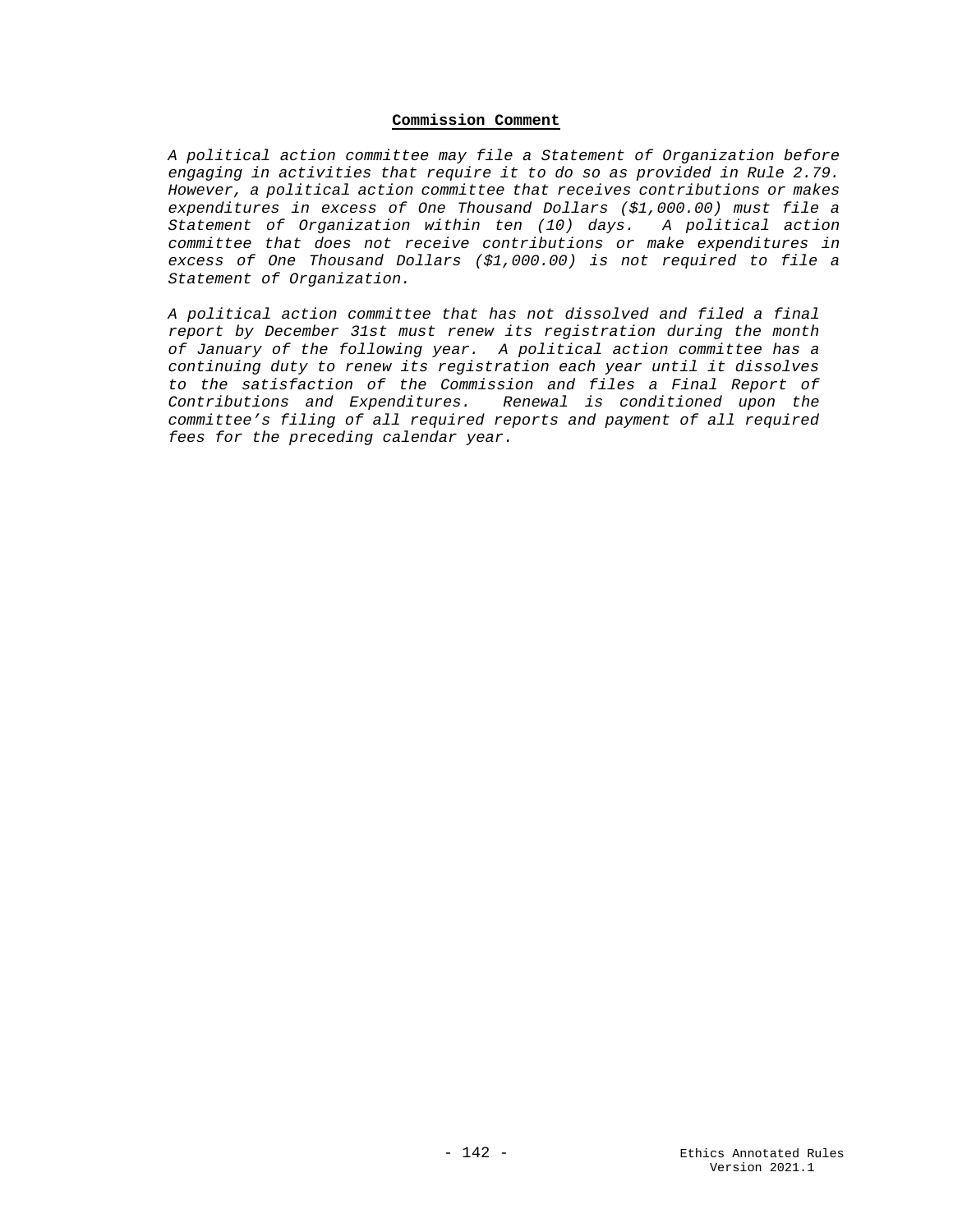**Rule 2.81. Political Action Committee Officers.**

**A political action committee shall have a Chair and a Treasurer, who may be the same person. No candidate shall be an officer of a political action committee. A political action committee may designate a Deputy Treasurer, who may perform the duties of the Treasurer in the Treasurer's absence. The Treasurer and Deputy Treasurer shall be residents of Oklahoma.**

### **History**

Promulgated by Ethics Commission January 10, 2014; effective upon Legislature's sine die adjournment May 23, 2014; operative January 1, 2015.

#### **Commission Comment**

*Each political action committee is required to have a Chair and Treasurer. Appointment of a Deputy Treasurer is optional. The Chair and Treasurer may be the same person, but no candidate may hold the office of Chair, Treasurer or Deputy Treasurer or any other office, if the political action committee has other offices, of a political action committee.*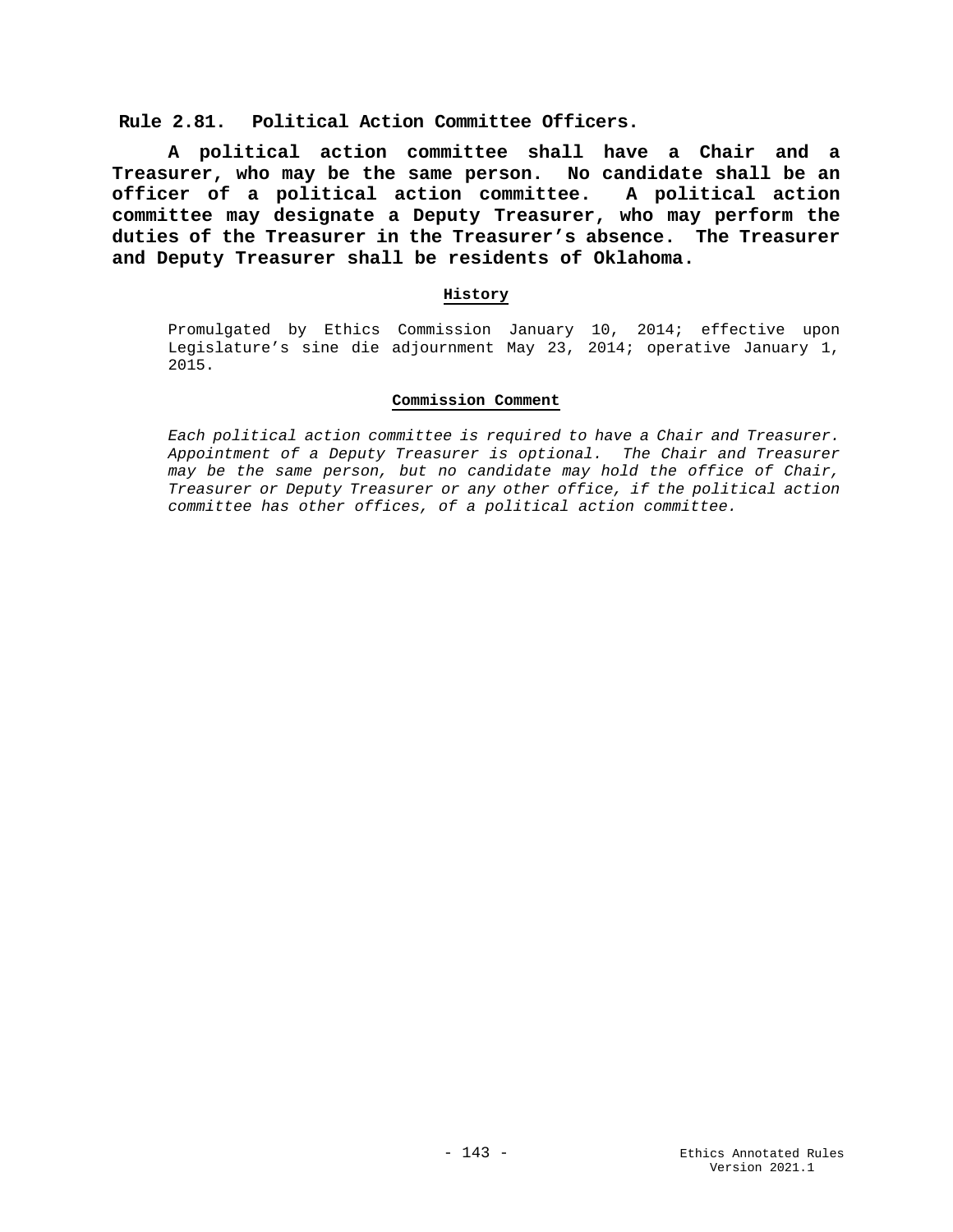**Rule 2.82. Vacancy in Treasurer Office—Prohibition on Activity.**

**A political action committee cannot accept or expend funds at any time there is a vacancy in the offices of both the Treasurer and Deputy Treasurer.**

## **History**

Promulgated by Ethics Commission January 10, 2014; effective upon Legislature's sine die adjournment May 23, 2014; operative January 1, 2015.

#### **Commission Comment**

*Because these Rules make the Treasurer (or Deputy Treasurer, in the Treasurer's stead) responsible for the political action committee's financial transactions, the committee is prohibited from accepting or expending funds when there is a vacancy in the office of both the Treasurer and Deputy Treasurer. A political action committee can continue accepting or expending funds while there is a temporary vacancy in the office of Chair, as long as the committee has either a Treasurer or Deputy Treasurer.*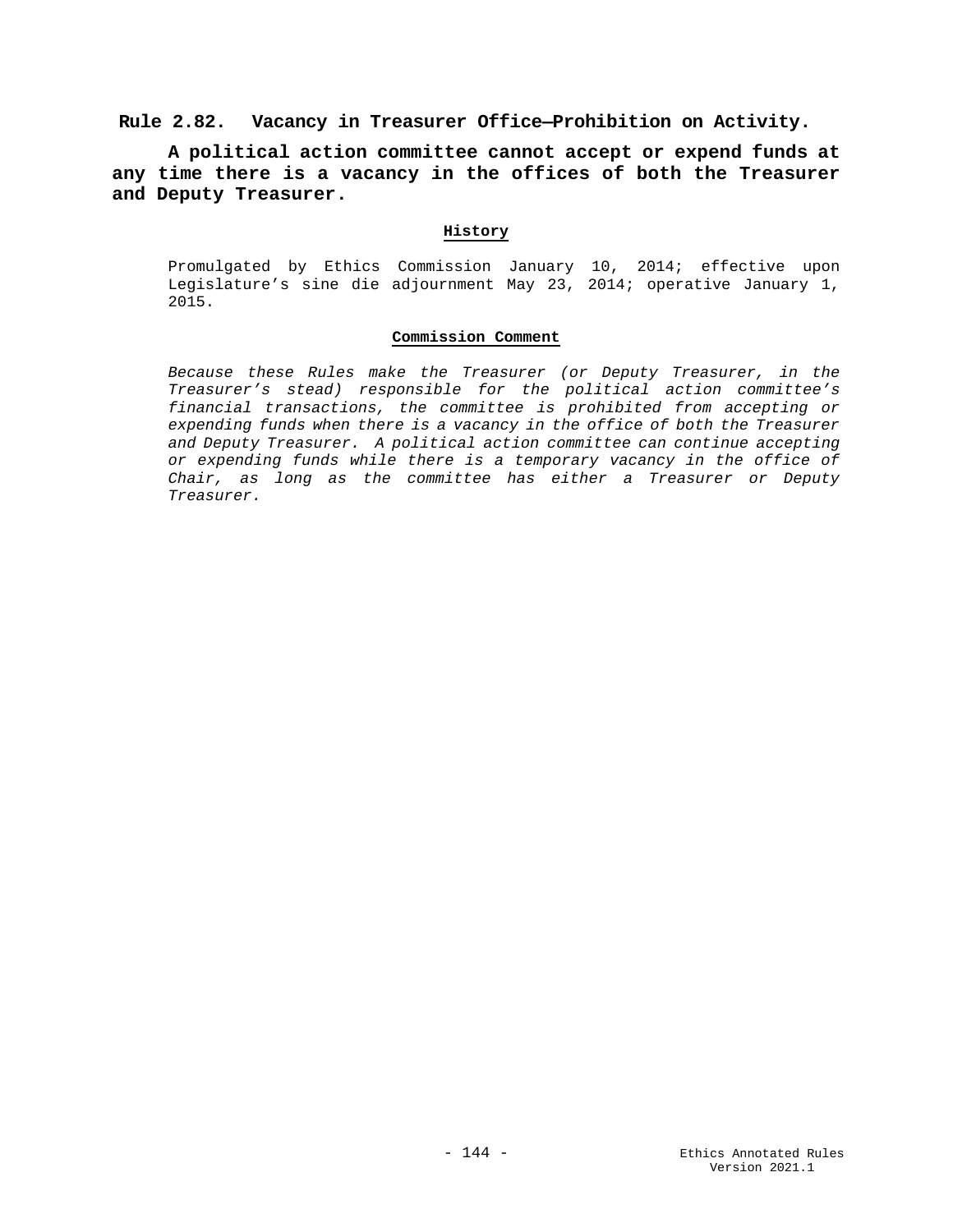**Rule 2.83. Political Action Committee Treasurer Responsibilities.**

**The Treasurer shall be responsible for keeping the political action committee's financial records and accounts, including but not limited to all contributions accepted; all deposit slips or other evidence of acceptance of contributions; all expenditures made; all receipts, canceled checks or other evidence of payment of expenditures and all other documents necessary to file Reports of Contributions and Expenditures. All such documents shall be maintained for at least four (4) years and shall be made available to the Commission upon request of the Commission. The Treasurer shall be responsible for timely and accurately filing all Reports of Contributions and Expenditures for the committee.**

## **History**

Promulgated by Ethics Commission January 10, 2014; effective upon Legislature's sine die adjournment May 23, 2014; operative January 1, 2015.

### **Commission Comment**

*This provision places the Treasurer of a political action committee in a fiduciary relationship with the committee. If the Treasurer is unable to produce the financial records required by this provision at the request of the Commission, failure to properly preserve those records is itself a violation of the Rules. The Rule also makes clear that the Treasurer has the responsibility for timely and accurately filing all Reports of Contributions and Expenditures for the committee.*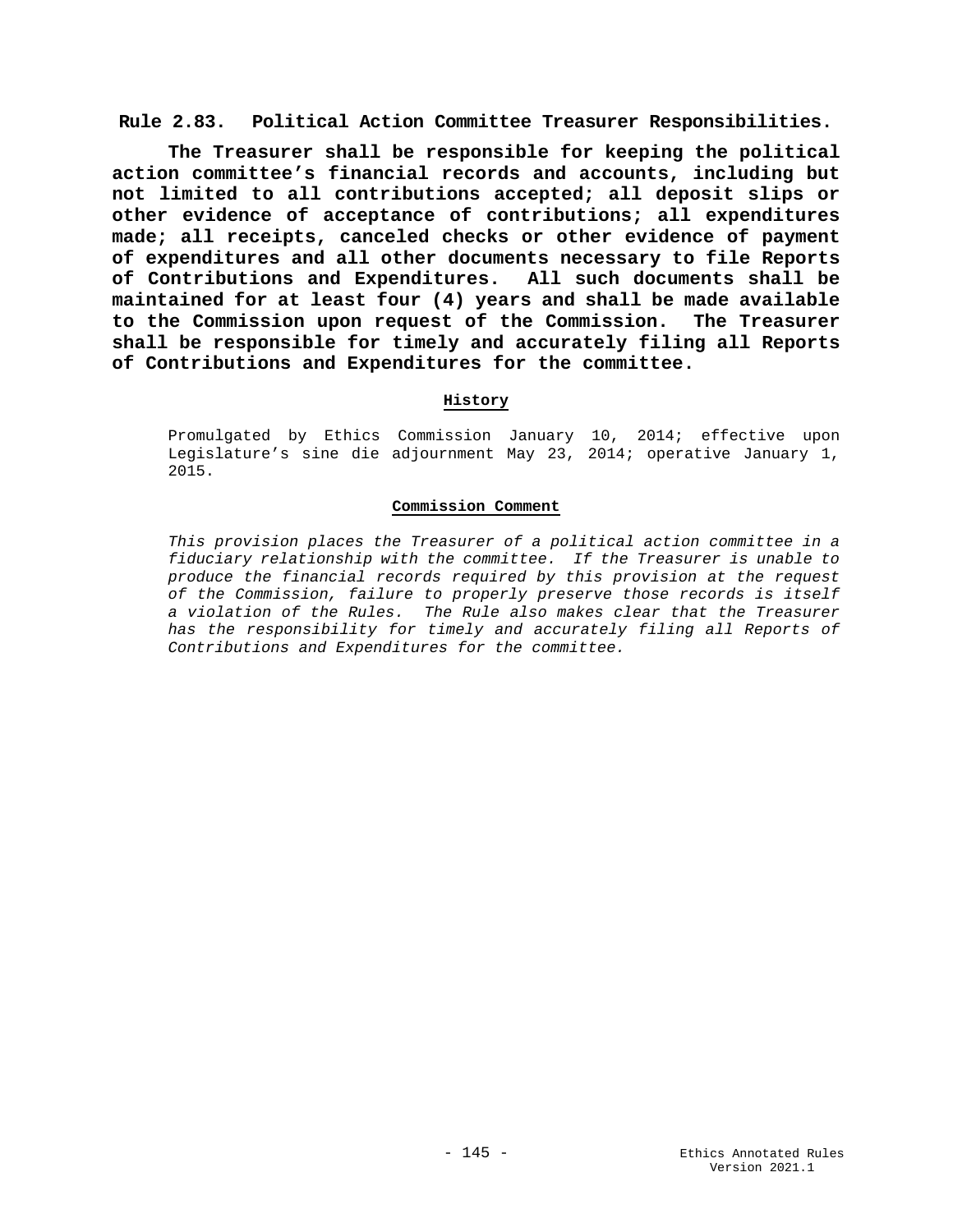**Rule 2.84. Filling Political Action Committee Office Vacancy.**

**Any vacancy in the office of Chair, Treasurer or Deputy Treasurer shall be filled within thirty (30) days, and an Amended Statement of Organization identifying the new Chair, Treasurer or Deputy Treasurer shall be filed with the Commission within five (5) days after the vacancy is filled.**

## **History**

Promulgated by Ethics Commission January 10, 2014; effective upon Legislature's sine die adjournment May 23, 2014; operative January 1, 2015.

### **Commission Comment**

*This Rule simply sets time limits on appointments to fill vacancies in the offices of Chair, Treasurer or Deputy Treasurer. The Rule applies to the office of Deputy Treasurer only if there is a simultaneous vacancy in the office of Treasurer and Deputy Treasurer. If the Deputy Treasurer office becomes vacant, and the vacancy is not filled, an Amended Statement of Organization must be filed within the applicable time limits. The five (5) day limit is shorter than that for other changes in the Statement of Organization. See Rule 2.85.*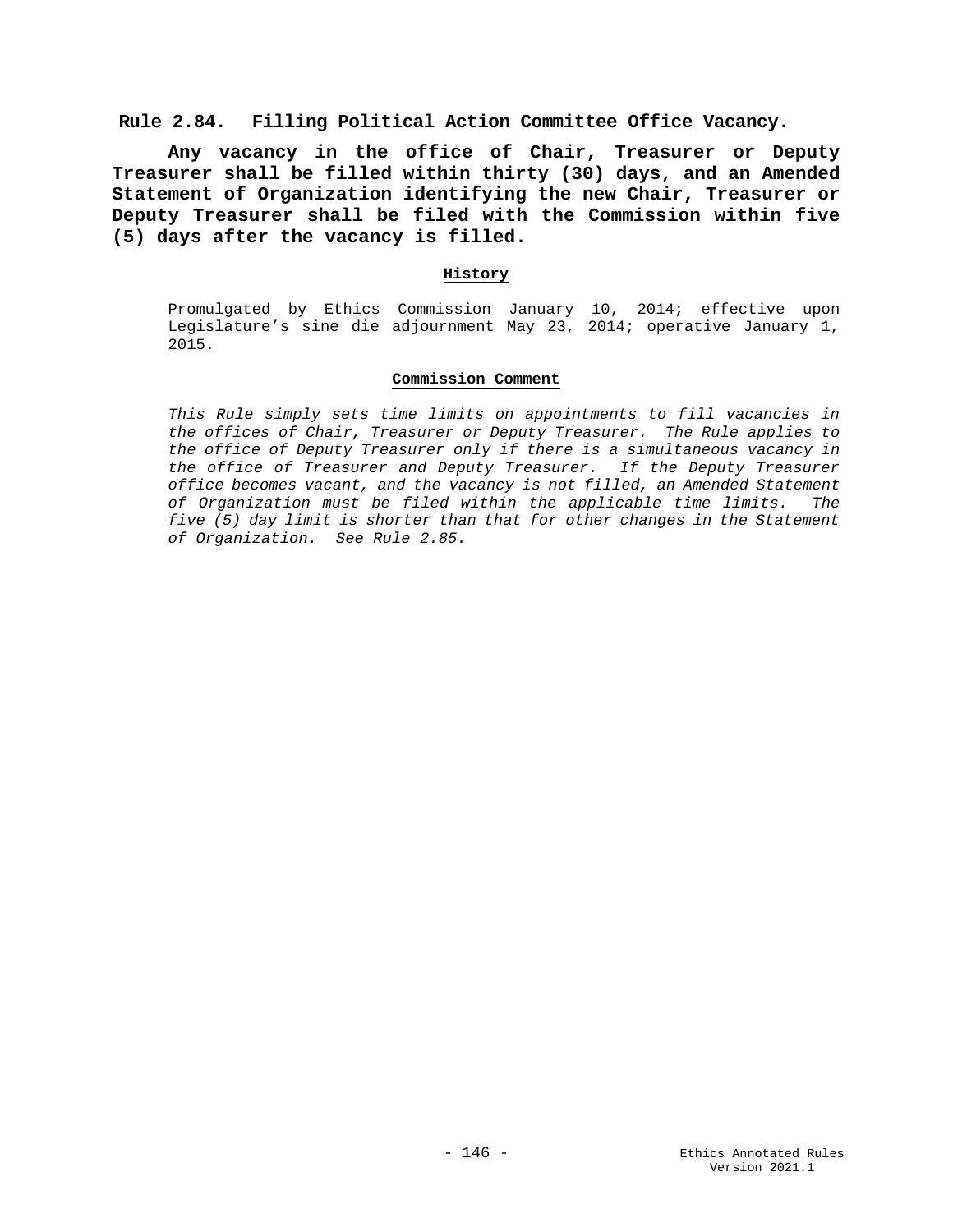**Rule 2.85. Political Action Committee Statement of Organization Requirements.**

**The Statement of Organization for a political action committee shall include, but shall not be limited to, the following information: (1) The names of the Chair, Treasurer and, if applicable, Deputy Treasurer of the committee; (2) the full name of the committee, which shall not be an acronym and which shall not be the same as any other political action committee or sufficiently similar to the name of any other political action committee so that the two could be easily confused and which shall include the identifying state question number assigned by the State of Oklahoma for a committee formed to support or oppose a state question; (3) the name and address of any affiliated corporation or labor union; (4) the purpose or purposes of the committee, including but not limited to an indication of whether the committee is a limited committee or unlimited committee; (5) the mailing address and, if applicable, residence address, electronic mailing address, telephone numbers and Internet website, if applicable, of the committee, the Chair, Treasurer and, if applicable, Deputy Treasurer and (6) the full name and address of each depository in which the committee will maintain an account. The committee may also list an acronym, which shall not be the same as any other political action committee or sufficiently similar to the name of any other political action committee so that the two could be easily confused. The Treasurer shall be responsible for notifying the Commission of any change in information provided on the Statement of Organization by filing an Amended Statement of Organization within ten (10) days of a change being made. An Amended Statement of Organization shall contain the same information as the Statement of Organization.**

# **History**

Promulgated by Ethics Commission January 10, 2014; effective upon Legislature's sine die adjournment May 23, 2014; operative January 1, 2015.

Amendment promulgated by Ethics Commission January 27, 2017; effective upon sine die adjournment of the Legislature May 26, 2017; operative May 26, 2017.

The 2017 amendment added the following language after "easily confused" in the second subsection of sentence one: "and which shall include the identifying state question number assigned by the State of Oklahoma for a committee formed to support or oppose a state question."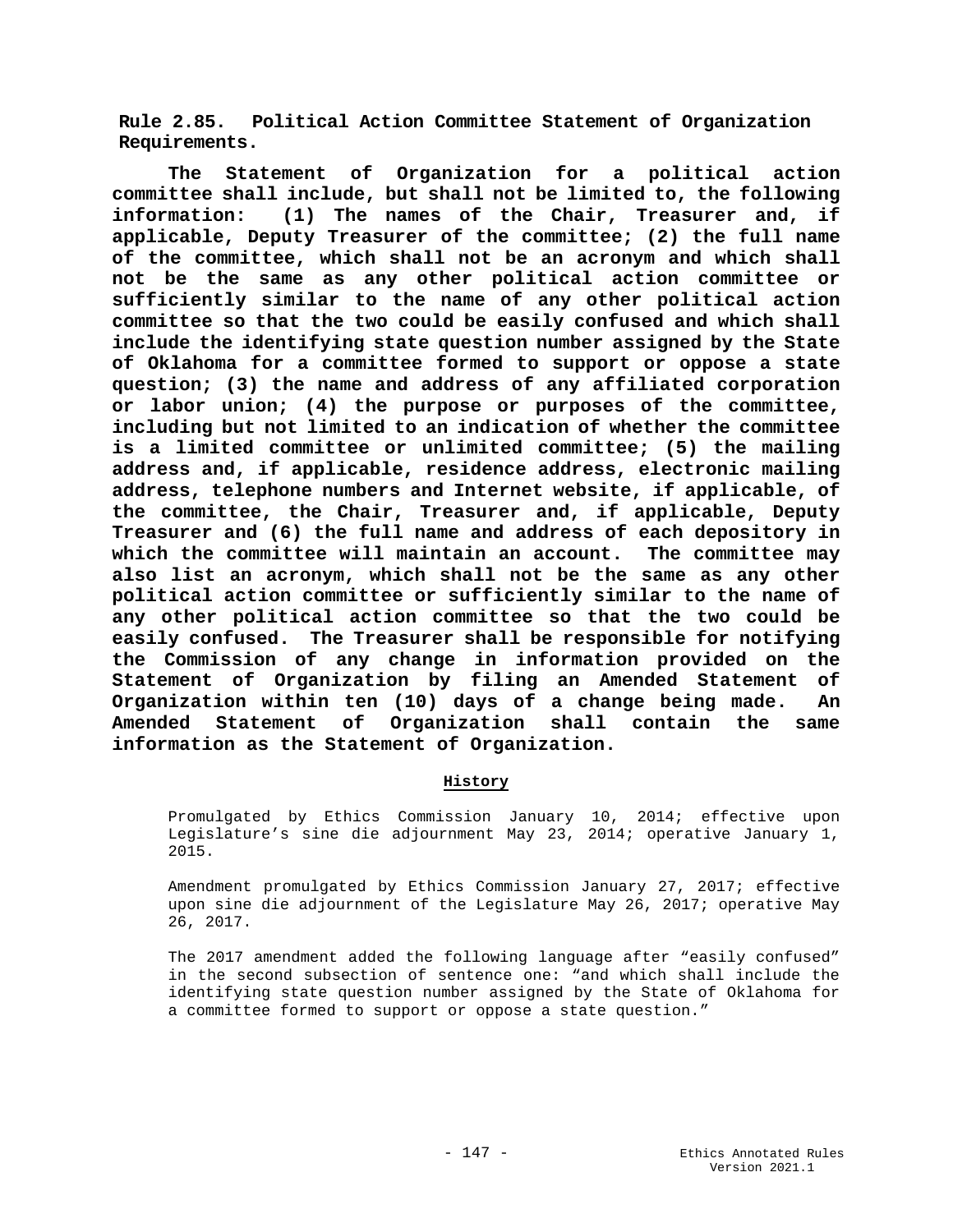#### **Commission Comment**

*This Rule provides mandatory requirements for information to be provided on a Statement of Organization for a political action committee.* 

*The Treasurer, and Deputy Treasurer, if a Deputy is appointed, must be residents of Oklahoma. The Chair is not required to be a resident of Oklahoma.*

*A political action committee cannot have a name so similar to that of another political action committee so as to cause confusion to a reasonable person as to which committee received a contribution or made an expenditure. Before filing a Statement of Organization, the organizers of a political action committee may wish to view Commission records to determine whether the contemplated name of the committee is "sufficiently similar" to the name of an existing political action committee so that the two could be easily confused.* 

*The listing of an acronym is optional. The committee may not use an acronym that is the same as another political action committee or sufficiently similar to the acronym of another political action committee so that the two could be easily confused. Before listing an acronym, the organizers of a political action committee should view Commission records to determine whether the contemplated acronym is "sufficiently similar" to the acronym of an existing political action committee so that the two could be easily confused.*

*The name and address of an affiliated corporation or labor union must be the legal names of those organizations as they are recorded with other governmental officers or entities, such as the Secretary of State.*

*The purpose of the committee is important in that it may be used to determine the validity of committee activities. See Rules 2.41 and 2.42.*

*The Treasurer of the political action committee is under a continuing obligation to notify the Commission of any change in any of the information contained in the Statement of Organization by filing an Amended Statement of Organization within ten (10) days after the change is made. A change in the office of Treasurer or Deputy Treasurer must be reported within five (5) days.*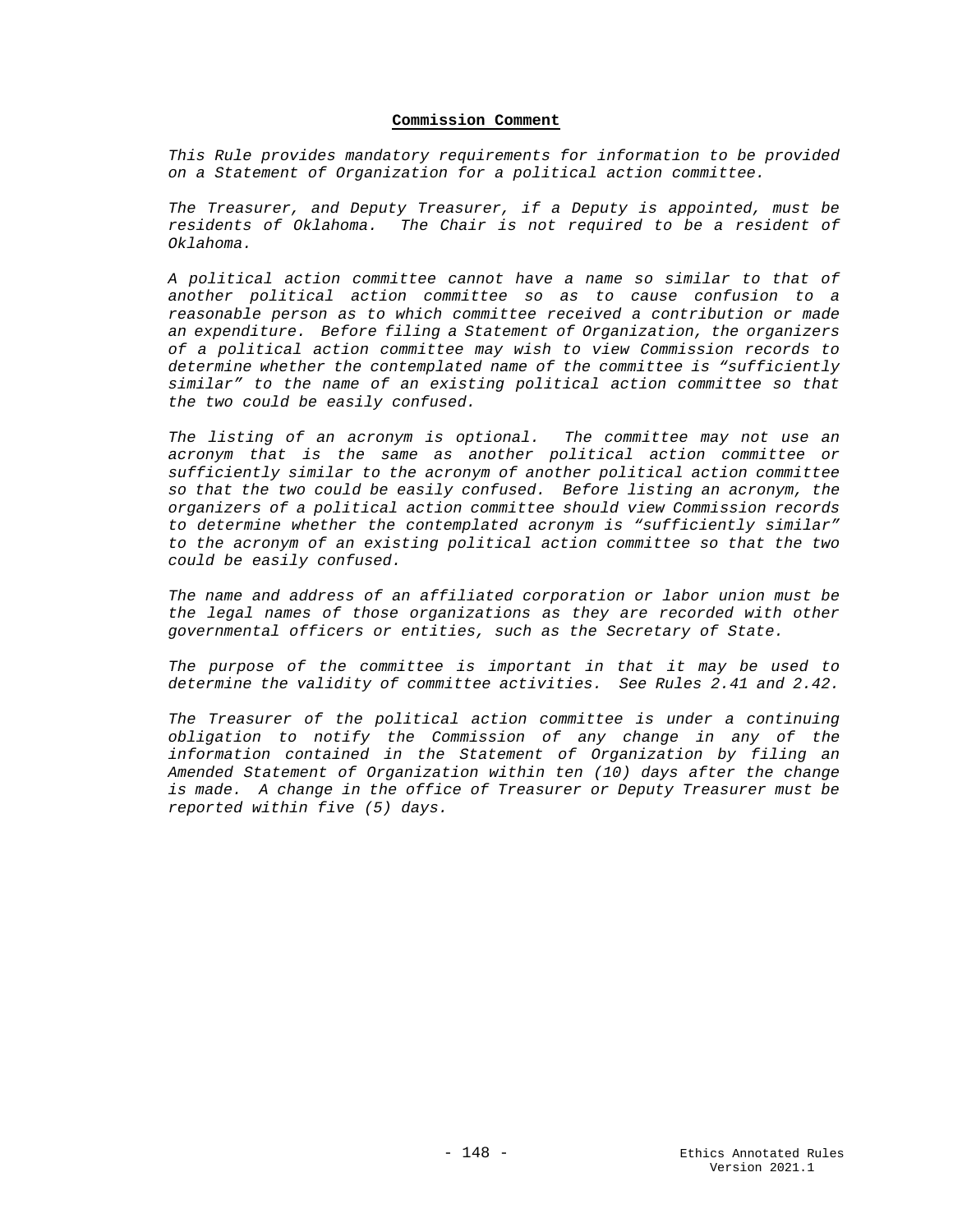**Rule 2.86. Political Action Committee Statement of Organization Additional Requirements for Affiliated Entities.**

**In addition to other information required on the Statement of Organization, a Statement of Organization for a limited committee that is affiliated with a corporation or labor union shall include, but not be limited to, the name, mailing address, street address, electronic mailing address, main telephone number and Internet website, if applicable, of the corporation or labor union with which the limited committee is affiliated. "Affiliated", as used in this section, means a corporation or labor union that may lawfully use its funds to pay for the establishment of, administration of and solicitation of contributions to the limited committee.** 

### **History**

Promulgated by Ethics Commission January 10, 2014; effective upon Legislature's sine die adjournment May 23, 2014; operative January 1, 2015.

### **Commission Comment**

*This Rule requires additional information about the corporation or labor union that is affiliated with a limited committee.*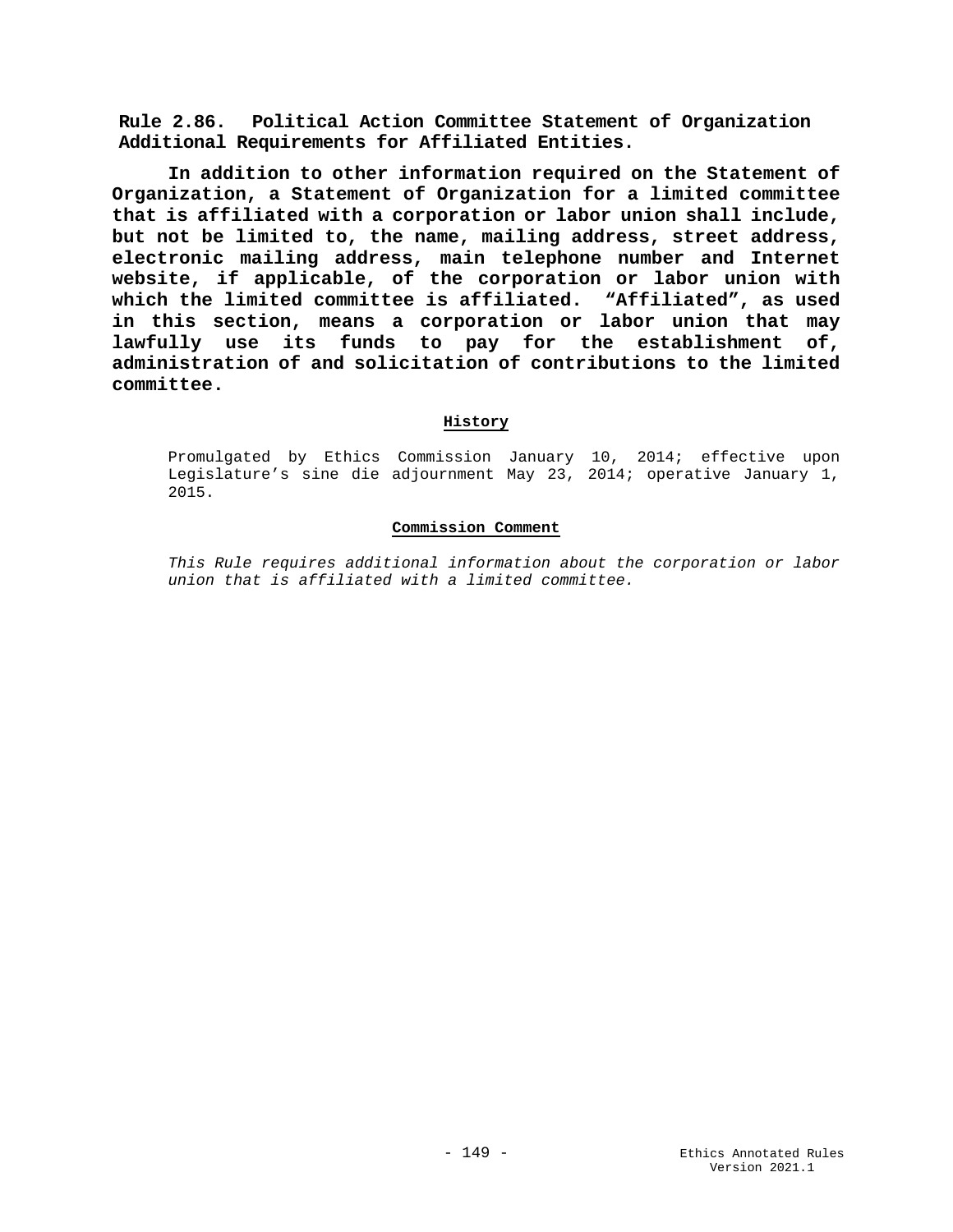**Rule 2.87. Limitations on Solicitations by Political Action Committee Affiliated with Corporation.**

**A limited committee affiliated with a corporation may solicit contributions to the committee only from the corporation's shareholders, directors, executive and administrative personnel and their families. For purposes of this section, "executive and administrative personnel" means an individual employed by a corporation who is paid on a salary, rather than hourly, basis and who has policymaking, managerial, professional or supervisory responsibilities.**

## **History**

Promulgated by Ethics Commission January 10, 2014; effective upon Legislature's sine die adjournment May 23, 2014; operative January 1, 2015.

### **Commission Comment**

*This Rule limits the individuals that may be solicited for contributions to a limited committee affiliated with a corporation or labor union. These limited committees are so restricted due to the costs of establishment of, administration of and solicitation of contributions to the limited committee from treasury funds of the affiliated corporation or labor union.* 

*The test for determining "executive and administrative personnel" is twopronged. The individual must be paid a salary, rather than on an hourly basis, and must have policymaking, managerial, professional or supervisory responsibilities. The presence of one condition without the other is not sufficient to categorize an employee as "executive or administrative personnel."*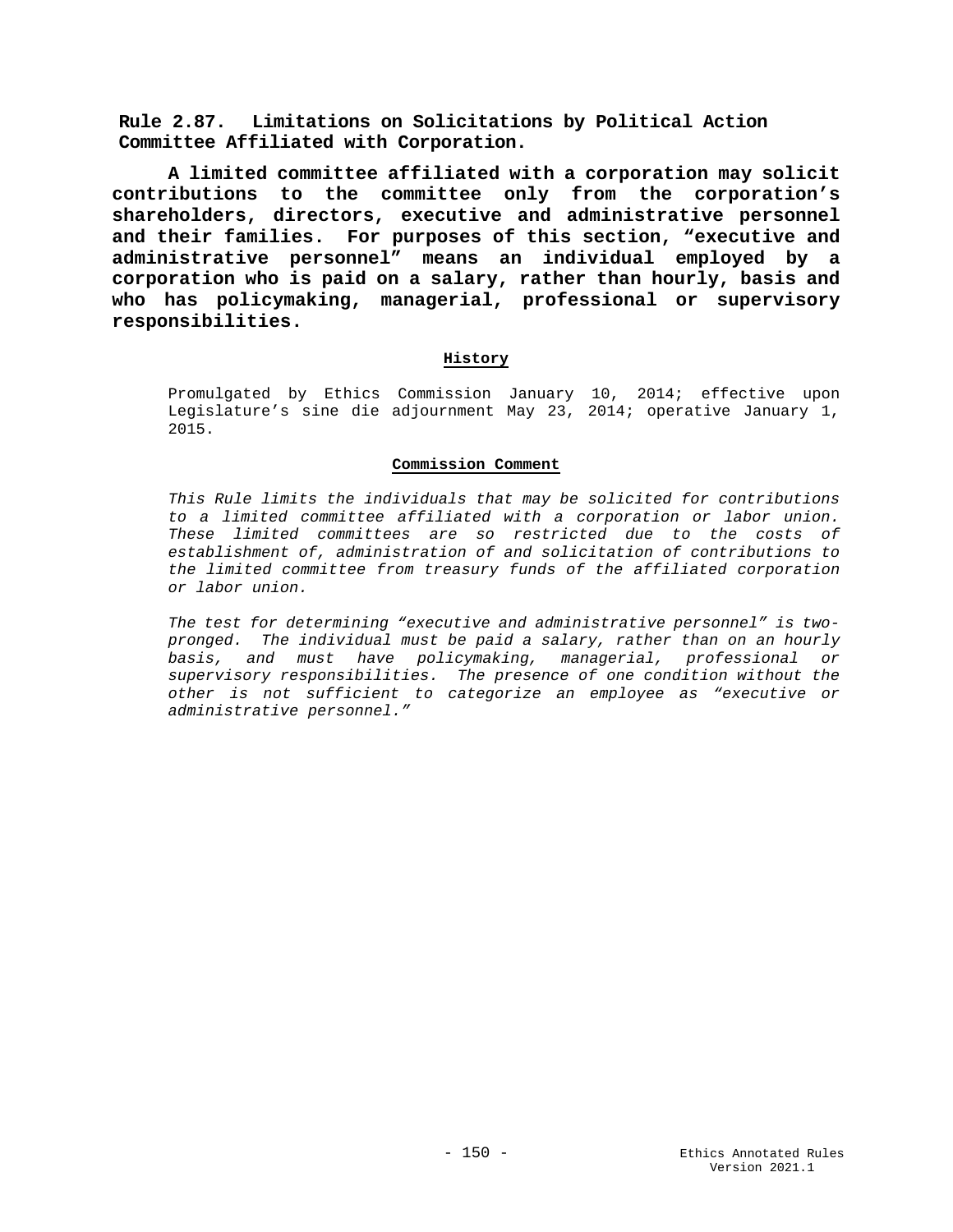**Rule 2.88. Limitation on Solicitation by Political Action Committee Affiliated with Membership Organization [Effective through October 31, 2019].**

**A limited committee affiliated with an incorporated not-forprofit membership organization (other than a labor union) may solicit contributions from the membership organization's directors and executive and administrative personnel and their families and from its non-corporate members and their families. Such a membership organization may solicit dues and contributions to the limited committee in a single solicitation, provided the dues and contributions to the limited committee are placed in segregated accounts. Such a membership organization that has corporate members may solicit contributions to the limited committee from the shareholders, directors, executive and administrative personnel and their families of member corporations, provided the member corporation gives its consent in writing. Such consent shall be of continuing duration until revoked by the member corporation.**

### **History**

Promulgated by Ethics Commission January 10, 2014; effective upon Legislature's sine die adjournment May 23, 2014; operative January 1, 2015; amended 2019 by SB 393 [effective November 1, 2019].

The 2019 amendment will remove the following language: ", provided the member corporation gives its consent in writing. Such consent shall be<br>of continuing duration until revoked by the member corporation "The of continuing duration until revoked by the member corporation." sentences read as follows: "Such membership organization that has corporate members may solicit contributions to the limited committee from the shareholders, directors, executive and administrative personnel and their families of member corporations, provided the member corporation gives its consent in writing. Such consent shall be of continuing duration until revoked by the member corporation."

#### **Commission Comment**

*This Rule specifies special solicitation requirements only for limited committees affiliated with incorporated not-for-profit membership organizations other than labor unions. These committees may solicit contributions from three groups.* 

*The first includes the organization's directors and administrative and executive personnel and their families. The test for determining "executive and administrative personnel" is two-pronged. The individual must be paid a salary, rather than on an hourly basis, and must have policymaking, managerial, professional or supervisory responsibilities. The presence of one condition without the other is not sufficient to categorize an employee as "executive or administrative personnel."* 

*The second group consists of non-corporate members of the organization and their families.*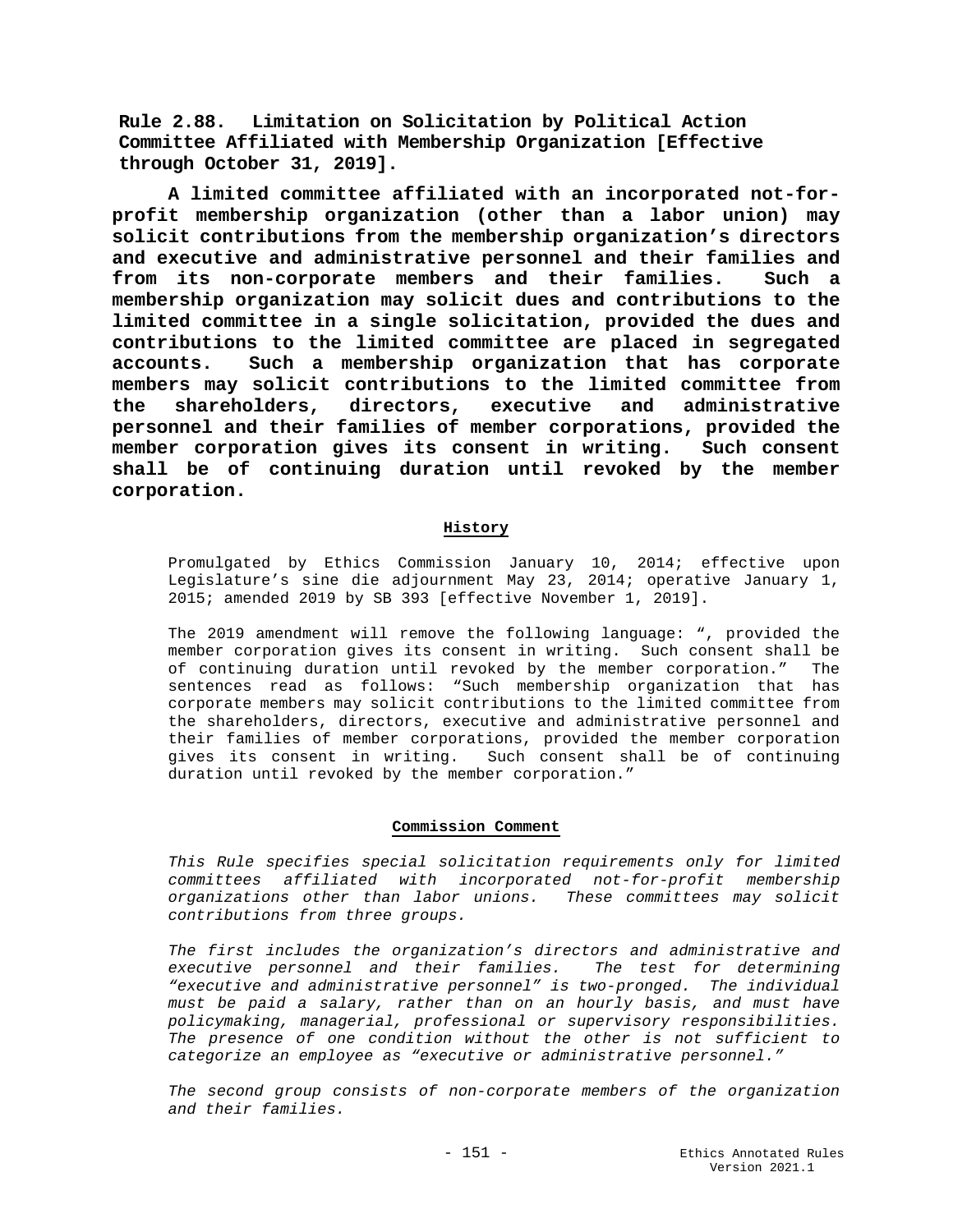*The third group consists of the shareholders, directors, executive and administrative personnel and their families of member corporations, provided the member corporation gives its consent in writing. The committee should keep a record of the consent and, if applicable, the revocation. While no form is specified for the member corporation's consent, it must be in writing and executed with someone who has authority to obligate or bind the corporation.*

*Example: The Widget Makers Club, Inc., is an incorporated not-forprofit membership organization consisting of corporate members and individuals. It has a staff of five, including an executive director, a general counsel and three clerical employees. All five employees are paid salaries, but the three clerical employees have no policymaking, managerial, professional or supervisory responsibilities. The membership of the Club consists of twentyfive (25) individuals and six (6) corporations. The Club paid the cost of establishing a limited committee and is paying the costs of administration of and solicitation of contributions to the committee from its general treasury funds, which consist of membership dues and fees for training programs sponsored by the Club for its members and their employees.* 

*The limited committee may solicit contributions from Samantha, the Club's executive director, and her husband, but not from Edgar, Samantha's assistant.*

*The limited committee may solicit contributions from Garland, an individual member of the Club, and his wife, but not from Fred, Garland's employee.*

*The limited committee may solicit contributions from Harold, the vice president of Widget King, Inc., a member corporation that gave written consent to the Club to solicit its shareholders, directors, executive and administrative personnel and their families, and Harold's wife, but not from Jack, vice president of Widget Queen, Inc., a member corporation that has not given written consent to the Club for solicitation of its shareholders, directors, executive and administrative personnel and their families.* 

*The limited committee may solicit contributions from Kent, an individual member who works for Widget Prince, Inc., a member corporation that has not given written consent to the Club for solicitation of its shareholders, directors, executive and administrative personnel and their families, and Kent's wife.*

*The Rule also permits the solicitation of contributions to the limited committee to be included with dues statements, under certain conditions. The dual solicitation cannot be sent to corporate members, since the corporation would be prohibited from making a contribution to the limited committee. The dual solicitation must be made in such a way that the person being solicited could pay dues to the organization without making a contribution to the committee. When a single payment is received for both dues to the organization and a contribution to the committee, the funds must go to separate accounts. Contributions should go directly from the contributor to the limited committee's account. Dues for the organization should never be deposited in the limited committee's account.*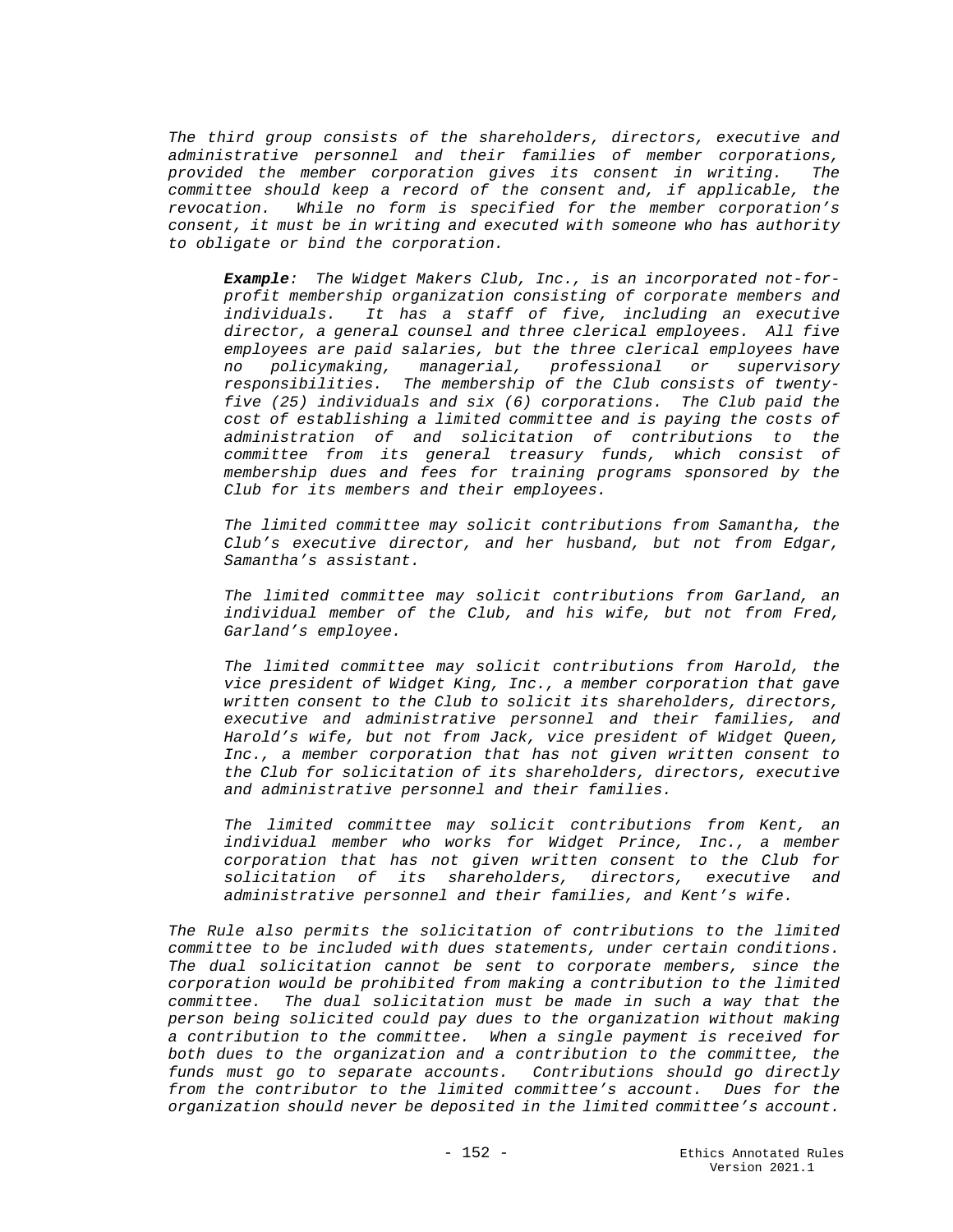*Financial institutions typically will provide for such "split deposits,"*  but if that is not possible, the solicitation may suggest separate *payments for dues and contributions to the limited committee.*

*Example: The Widget Makers Club, Inc., an incorporated not-forprofit membership organization, has an affiliated limited committee. The Club may send Garland, an individual member, an invoice soliciting One Hundred Dollars (\$100.00) for membership dues in the Club and soliciting an additional contribution to the limited committee. Garland may write a single check for One Hundred Fifty Dollars (\$150.00). When it is received, Fifty Dollars (\$50.00) must be deposited directly into the limited committee's account via split deposit. However, if the split deposit option is unavailable, the Club should request two separate checks in its solicitation" (1) one for membership dues and (2) one for contributions to the PAC.*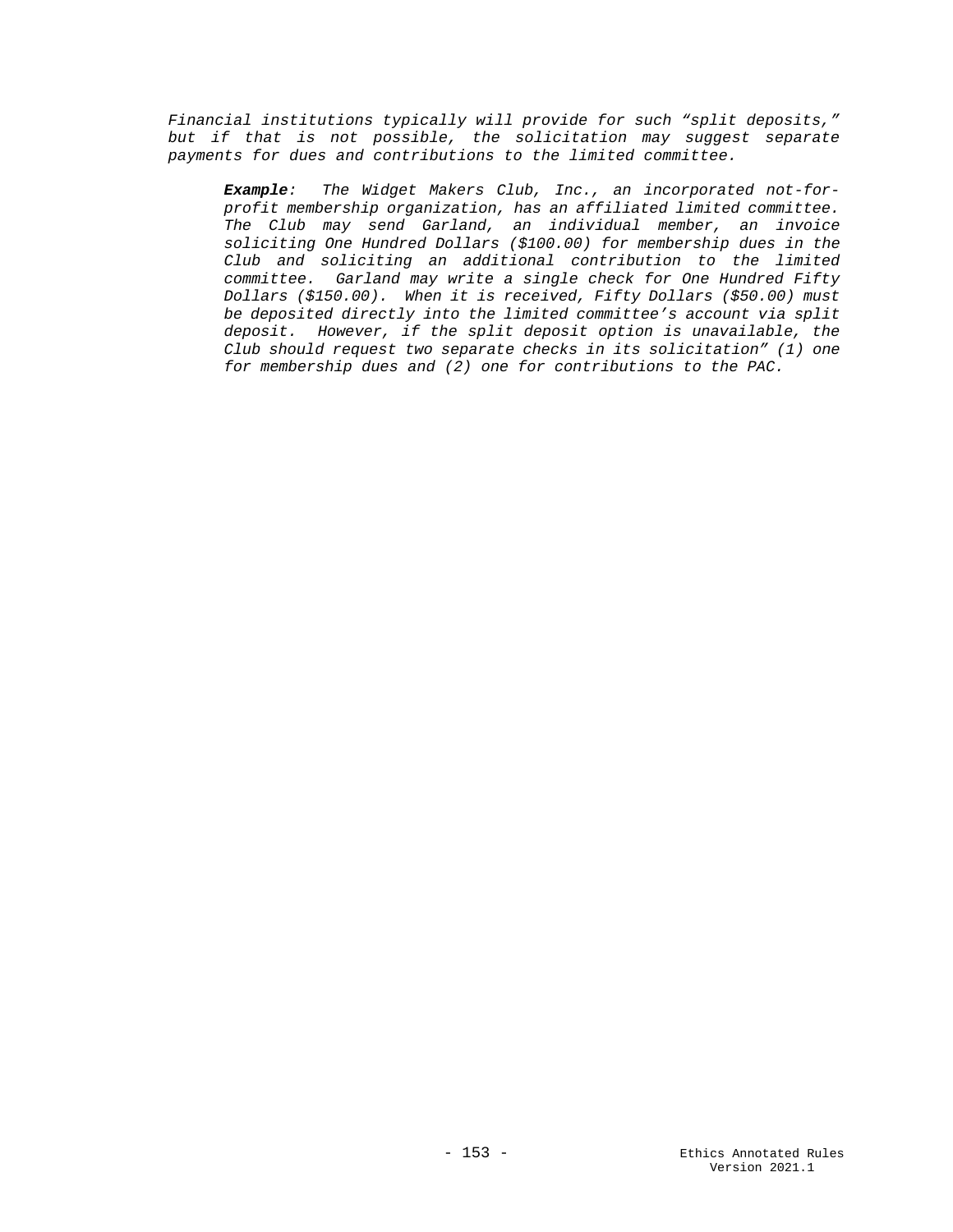**Rule 2.88. Limitation on Solicitation by Political Action Committee Affiliated with Membership Organization [Effective November 1, 2019].**

**A limited committee affiliated with an incorporated not-forprofit membership organization (other than a labor union) may solicit contributions from the membership organization's directors and executive and administrative personnel and their families and from its non-corporate members and their families. Such a membership organization may solicit dues and contributions to the limited committee in a single solicitation, provided the dues and contributions to the limited committee are placed in segregated accounts. Such a membership organization that has corporate members may solicit contributions to the limited committee from the shareholders, directors, executive and administrative personnel and their families of member corporations.**

## **History**

Promulgated by Ethics Commission January 10, 2014; effective upon Legislature's sine die adjournment May 23, 2014; operative January 1, 2015; amended 2019 by SB 393 [effective November 1, 2019].

The 2019 amendment removed the following language: ", provided the member corporation gives its consent in writing. Such consent shall be of<br>continuing duration until revoked by the member corporation "The continuing duration until revoked by the member corporation." sentences read as follows: "Such membership organization that has corporate members may solicit contributions to the limited committee from the shareholders, directors, executive and administrative personnel and their families of member corporations, provided the member corporation gives its consent in writing. Such consent shall be of continuing duration until revoked by the member corporation."

### **Commission Comment**

*This Rule specifies special solicitation requirements only for limited committees affiliated with incorporated not-for-profit membership organizations other than labor unions. These committees may solicit contributions from three groups.* 

*The first includes the organization's directors and administrative and executive personnel and their families. The test for determining "executive and administrative personnel" is two-pronged. The individual must be paid a salary, rather than on an hourly basis, and must have policymaking, managerial, professional or supervisory responsibilities. The presence of one condition without the other is not sufficient to categorize an employee as "executive or administrative personnel."* 

*The second group consists of non-corporate members of the organization and their families.* 

*The third group consists of the shareholders, directors, executive and administrative personnel and their families of member corporations.*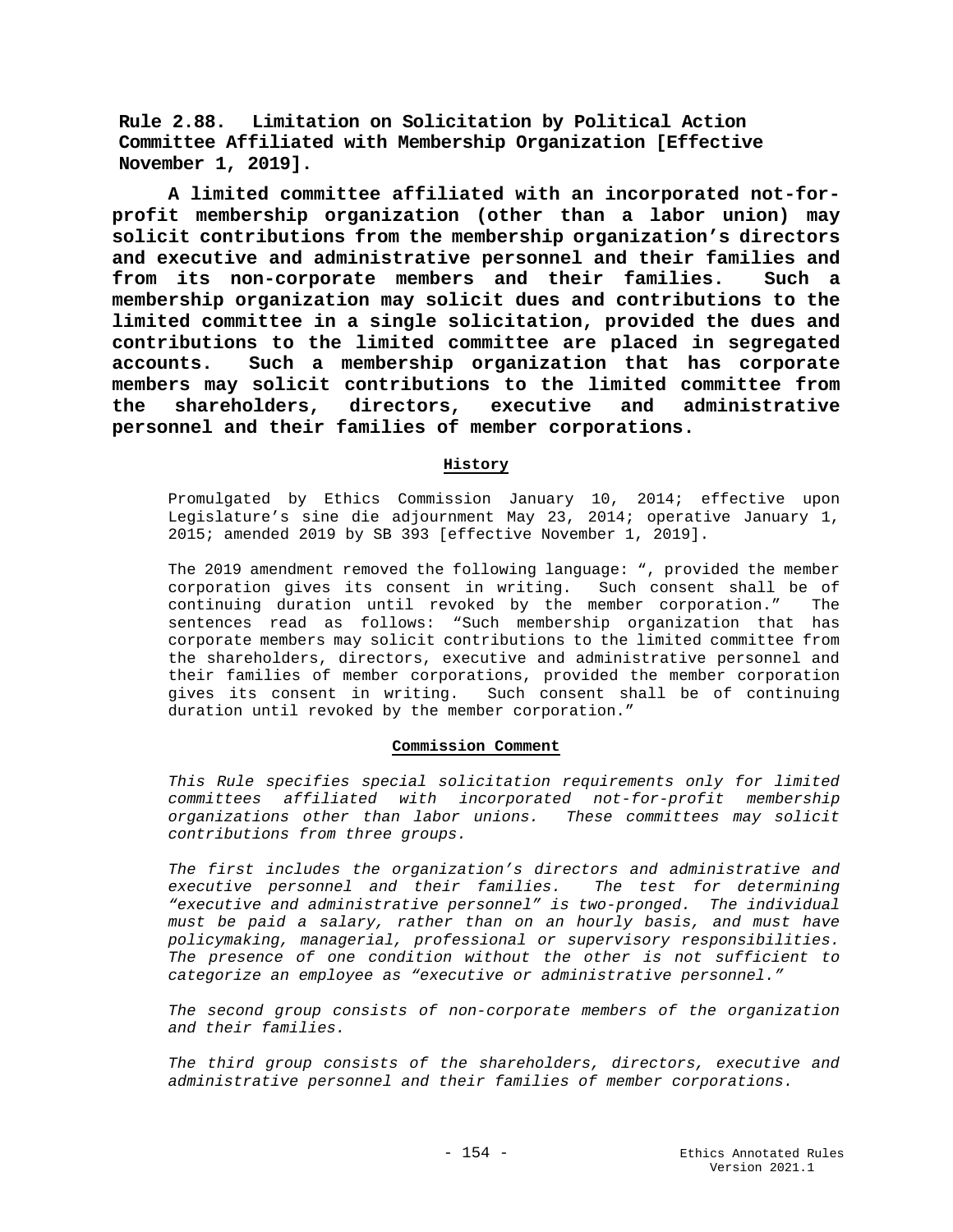*Example: The Widget Makers Club, Inc., is an incorporated not-forprofit membership organization consisting of corporate members and individuals. It has a staff of five, including an executive director, a general counsel and three clerical employees. All five employees are paid salaries, but the three clerical employees have no policymaking, managerial, professional or supervisory responsibilities. The membership of the Club consists of twentyfive (25) individuals and six (6) corporations. The Club paid the cost of establishing a limited committee and is paying the costs of administration of and solicitation of contributions to the committee from its general treasury funds, which consist of membership dues and fees for training programs sponsored by the Club for its members and their employees.* 

*The limited committee may solicit contributions from Samantha, the Club's executive director, and her husband, but not from Edgar, Samantha's assistant.*

*The limited committee may solicit contributions from Garland, an individual member of the Club, and his wife, but not from Fred, Garland's employee.*

*The limited committee may solicit contributions from Harold, the vice president of Widget King, Inc., a member corporation, directors, executive and administrative personnel and their families, and Harold's wife.* 

*The limited committee may solicit contributions from Kent, an individual member who works for Widget Prince, Inc., and Kent's wife.*

*The Rule also permits the solicitation of contributions to the limited committee to be included with dues statements, under certain conditions. The dual solicitation cannot be sent to corporate members, since the corporation would be prohibited from making a contribution to the limited committee. The dual solicitation must be made in such a way that the person being solicited could pay dues to the organization without making a contribution to the committee. When a single payment is received for both dues to the organization and a contribution to the committee, the funds must go to separate accounts. Contributions should go directly from the contributor to the limited committee's account. Dues for the organization should never be deposited in the limited committee's account. Financial institutions typically will provide for such "split deposits," but if that is not possible, the solicitation may suggest separate payments for dues and contributions to the limited committee.*

*Example: The Widget Makers Club, Inc., an incorporated not-forprofit membership organization, has an affiliated limited committee. The Club may send Garland, an individual member, an invoice soliciting One Hundred Dollars (\$100.00) for membership dues in the Club and soliciting an additional contribution to the limited committee. Garland may write a single check for One Hundred Fifty Dollars (\$150.00). When it is received, Fifty Dollars (\$50.00) must be deposited directly into the limited committee's account via split deposit. However, if the split deposit option is unavailable, the Club should request two separate checks in its solicitation" (1) one for membership dues and (2) one for contributions to the PAC.*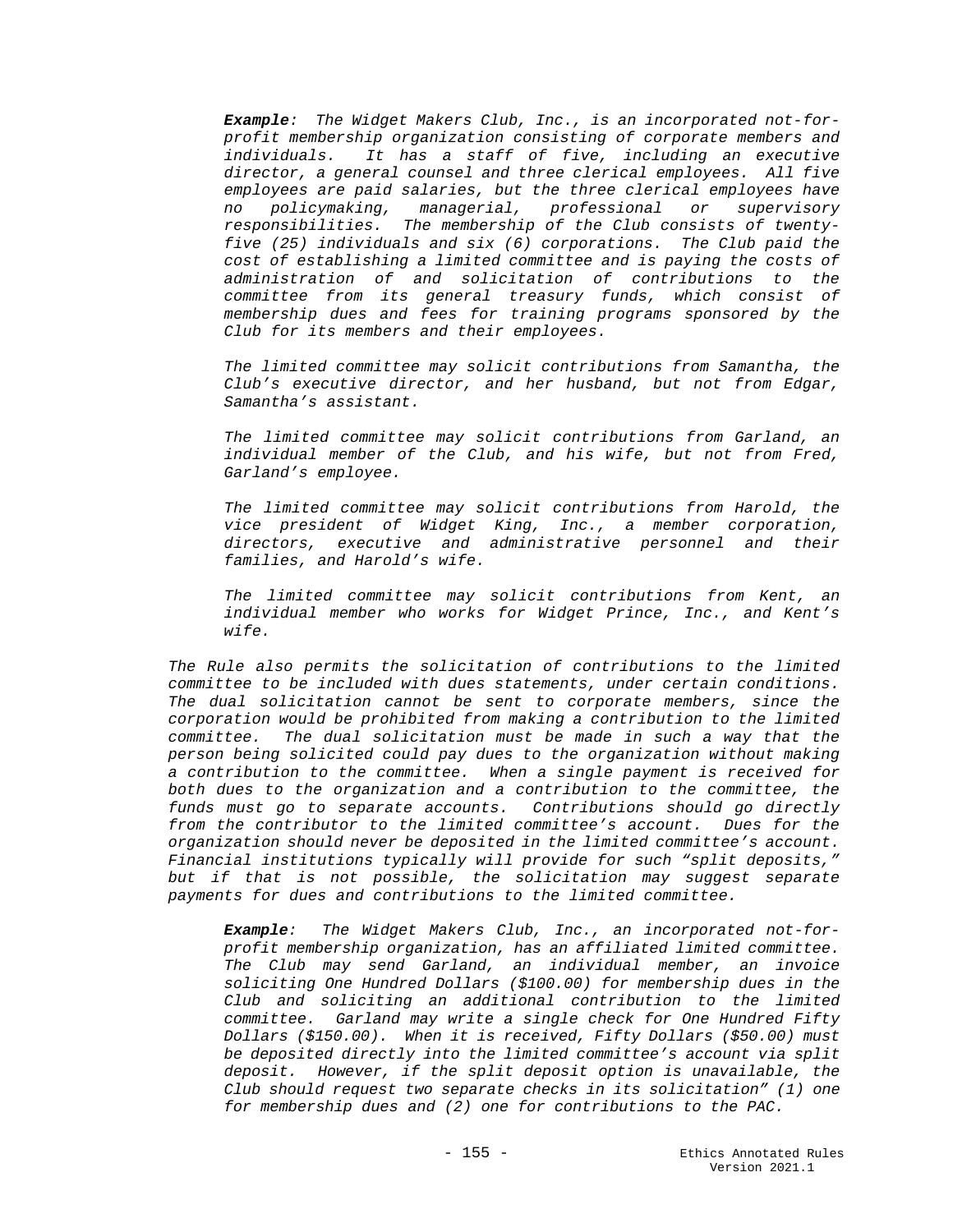**Rule 2.89. Limitations on Solicitations by Political Action Committee Affiliated with Labor Union.**

**A limited committee affiliated with a labor union may solicit contributions to the committee only from the labor union's members.**

### **History**

Promulgated by Ethics Commission January 10, 2014; effective upon Legislature's sine die adjournment May 23, 2014; operative January 1, 2015.

## **Commission Comment**

*This Rule limits the individuals that may be solicited for contributions to a limited committee affiliated with a labor union. These limited committees are so restricted because the costs of establishment of, administration of and solicitation of contributions to the limited committee may be paid from treasury funds of the affiliated labor union.*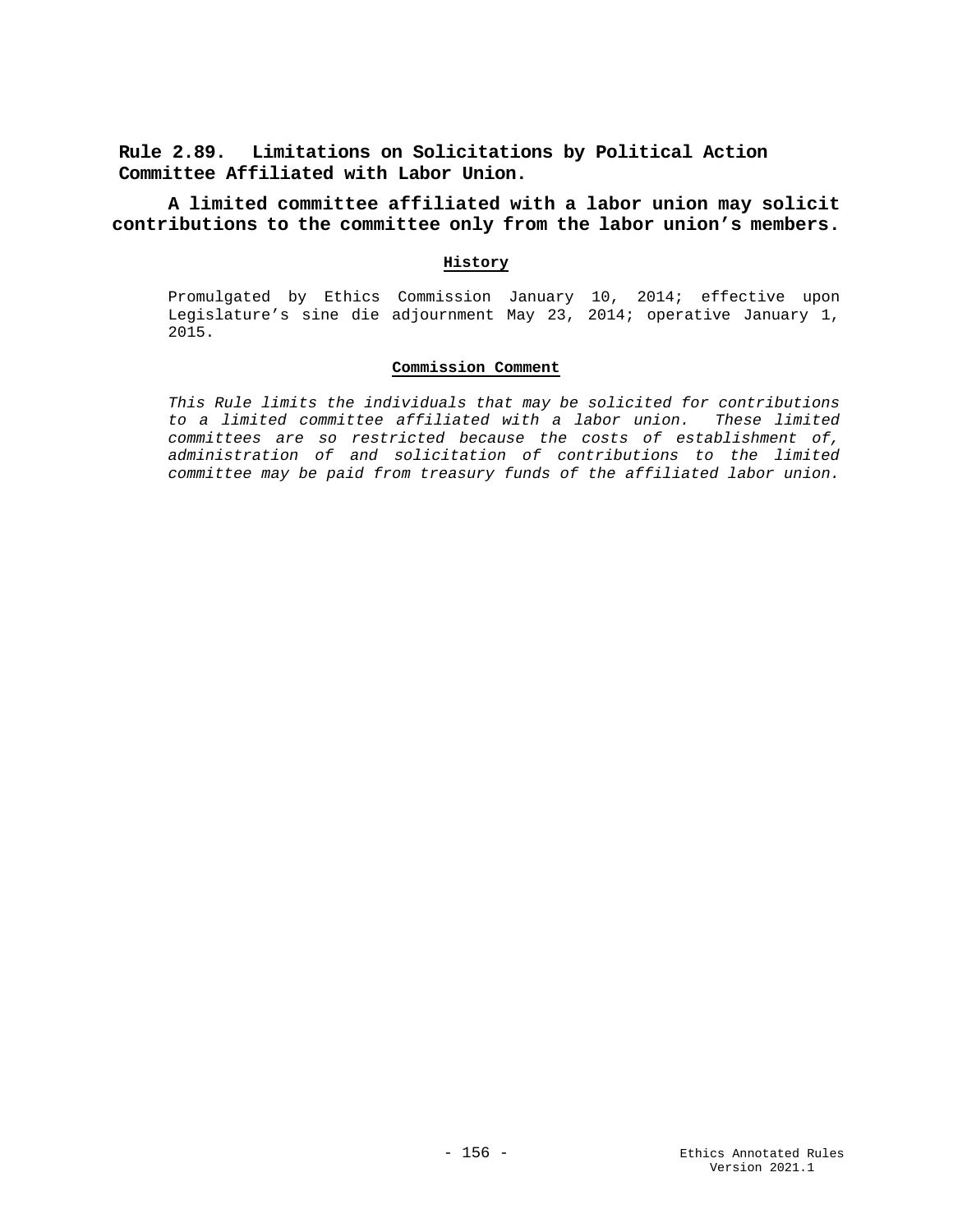**Rule 2.90. Solicitations by Non-Affiliated Limited Committee.**

**Unless otherwise prohibited or limited by law or these Rules, a limited committee that is not affiliated with a corporation or labor union may solicit contributions from any individual or entity. Costs of establishment of, administration of and solicitation of contributions to the limited committee shall be made from contributions accepted by the committee.**

## **History**

Promulgated by Ethics Commission January 10, 2014; effective upon Legislature's sine die adjournment May 23, 2014; operative January 1, 2015.

### **Commission Comment**

*Unaffiliated limited committees are generally unrestricted with respect to solicitation of contributions to the committee. This is so in part because, unlike affiliated limited committees, these committees must use contributions to pay the cost of establishment of, administration of and solicitation of contributions to the committee. These limited committees may not solicit or receive contributions from corporations, labor unions, or foreign nationals, as defined in 2 U.S.C. § 441e. Contributions are subject to the limits set forth in Rule 2.33.*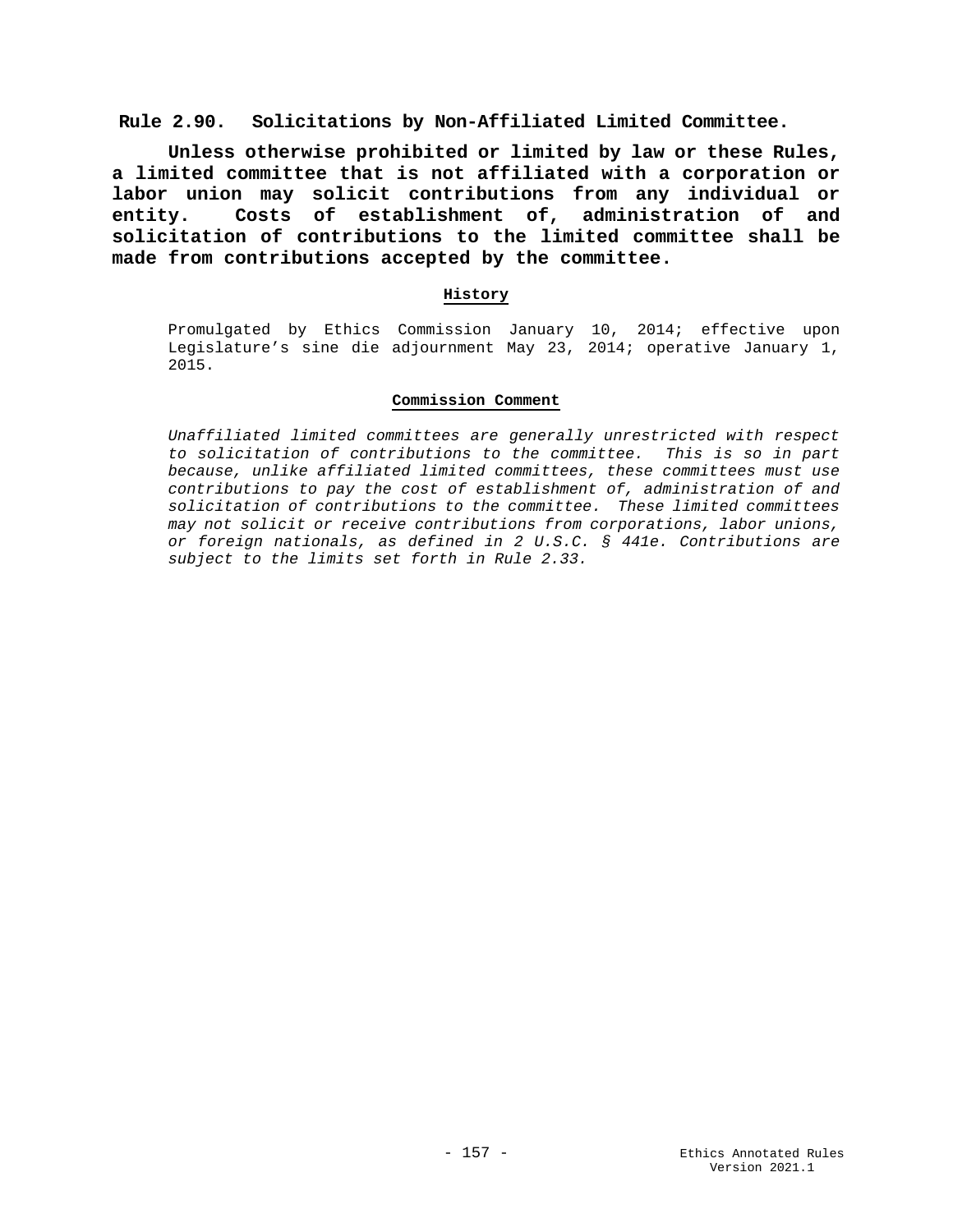**Rule 2.91. Contributions to Be Voluntary.**

**A political party committee, political action committee or candidate committee shall not accept a contribution or make an expenditure (1) by using anything of value secured by physical force, job discrimination, financial reprisals or threats of the same or (2) in exchange for any advantage or promise of an advantage conditioned upon making a contribution, or reprisal or threat of reprisal related to the failure to make a contribution. In soliciting contributions, a political action committee shall make clear that a contribution is purely voluntary and that the person being solicited will not be given any advantage or disadvantage based on whether or not a contribution is made or the amount of a contribution.**

## **History**

Promulgated by Ethics Commission January 10, 2014; effective upon Legislature's sine die adjournment May 23, 2014; operative January 1, 2015.

### **Commission Comment**

*Political contributions should be voluntarily given, not coerced or improperly induced. Some political action committees find it useful to suggest an amount to be contributed, and when that is the case, the committee must follow the requirements of this Rule. The requirements apply whether the solicitation is made orally or in writing or by other means.* 

*If a contribution is not voluntary it shall be returned or refunded to the contributor.*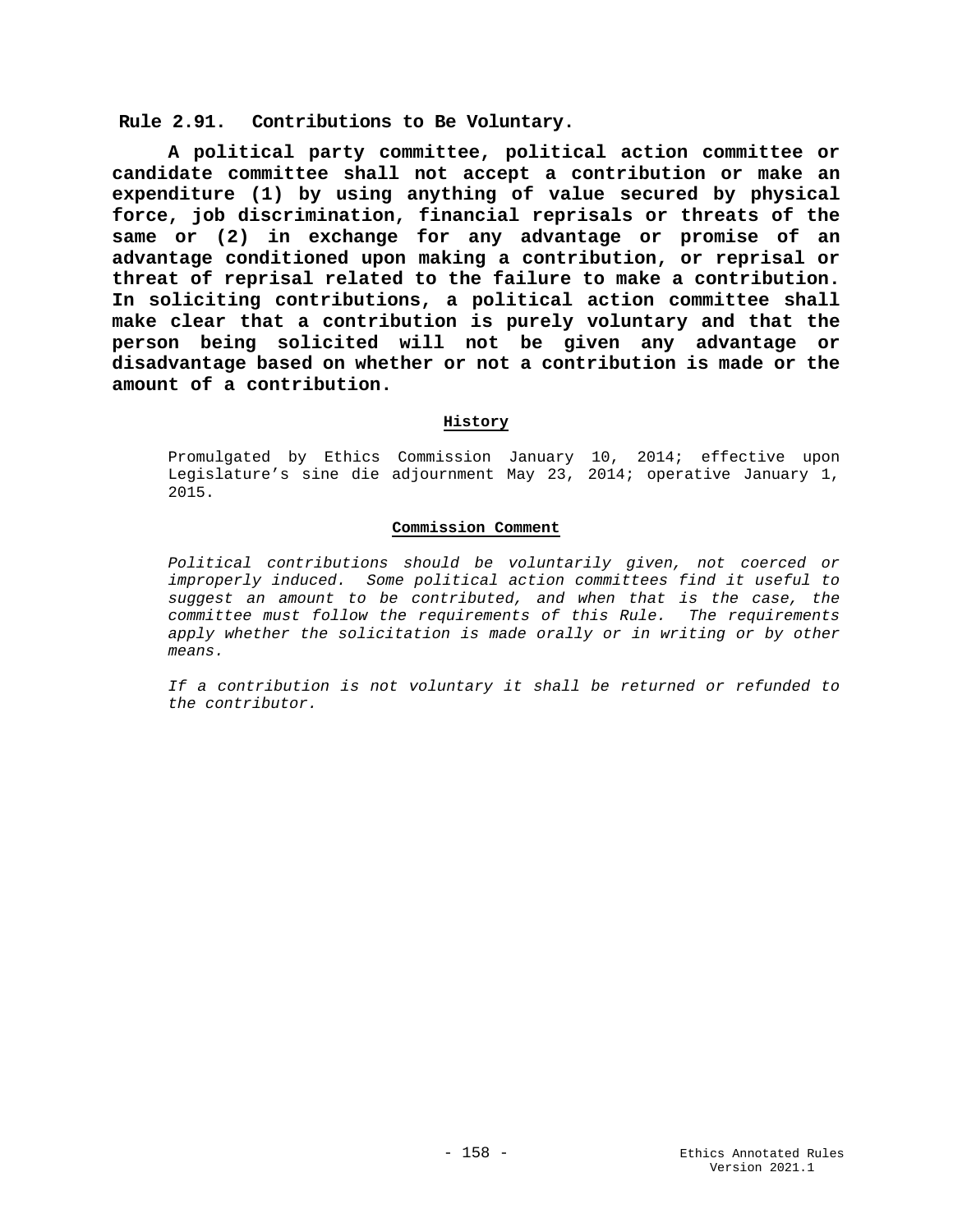**Rule 2.92. Registration Requirements for Out of State Political Action Committee.**

**A political action committee that is not registered with the Federal Election Commission but that is registered in another state shall be required to file with the Commission written proof of its registration in another state before making contributions to a candidate or candidates for state office. A certified copy of its registration document from another state shall be sufficient to meet the requirements of this section.**

### **History**

Promulgated by Ethics Commission January 10, 2014; effective upon Legislature's sine die adjournment May 23, 2014; operative January 1, 2015.

### **Commission Comment**

*Because registration requirements for state political action committees vary from state to state, it is not necessary for a committee registered in another state (but not with the Federal Election Commission) to register with the Commission. Instead, such a committee must provide written proof of its registration in another state prior to making a contribution to a candidate for state office in Oklahoma. While a certified copy of its registration document from another state is sufficient, that is not a mandatory requirement.* 

*When an out of state political action committee makes a contribution to a candidate for state office in Oklahoma the committee must file a Report of Contributions and Expenditures for Non-Oklahoma Committees. See Rule 2.99.*

*Out of state political action committees that accept contributions from corporations or labor unions may not contribute to Oklahoma candidates. Oklahoma candidates are prohibited from accepting contributions from corporations or labor unions.*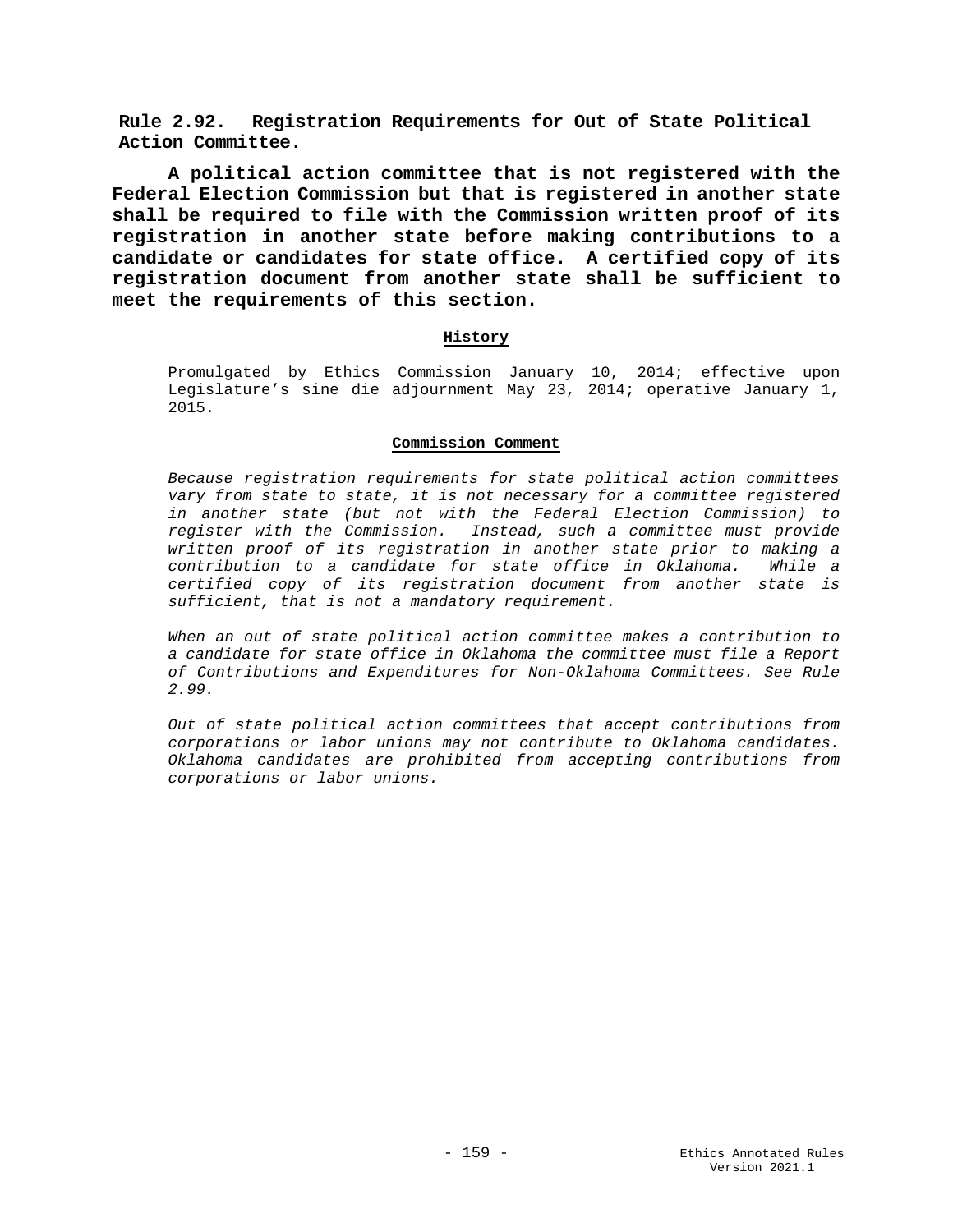**Rule 2.93. Executive Director Authority to Require Additional Information.**

**The Executive Director shall be authorized to require additional information on the Reports of Contributions and Expenditures that is consistent with the intent and purposes of these Rules.**

### **History**

Promulgated by Ethics Commission January 10, 2014; effective upon Legislature's sine die adjournment May 23, 2014; operative January 1, 2015.

Amendment promulgated by Ethics Commission January 9, 2015; effective upon sine die adjournment of the Legislature May 22, 2015; operative May 22, 2015.

The 2015 amendment deleted the following language:

"Statements of Organization and Amended Statements of Organization."

The 2015 amendment added the following language:

"Reports of Contributions and Expenditures."

### **Commission Comment**

*This provision acknowledges that conditions sometimes make change desirable and permits the administrative addition of information required on Reports of Contributions and Expenditures without promulgation of a new Rule, provided the additional information is consistent with the intent and purposes of the Rules. The 2015 amendment corrected an error.*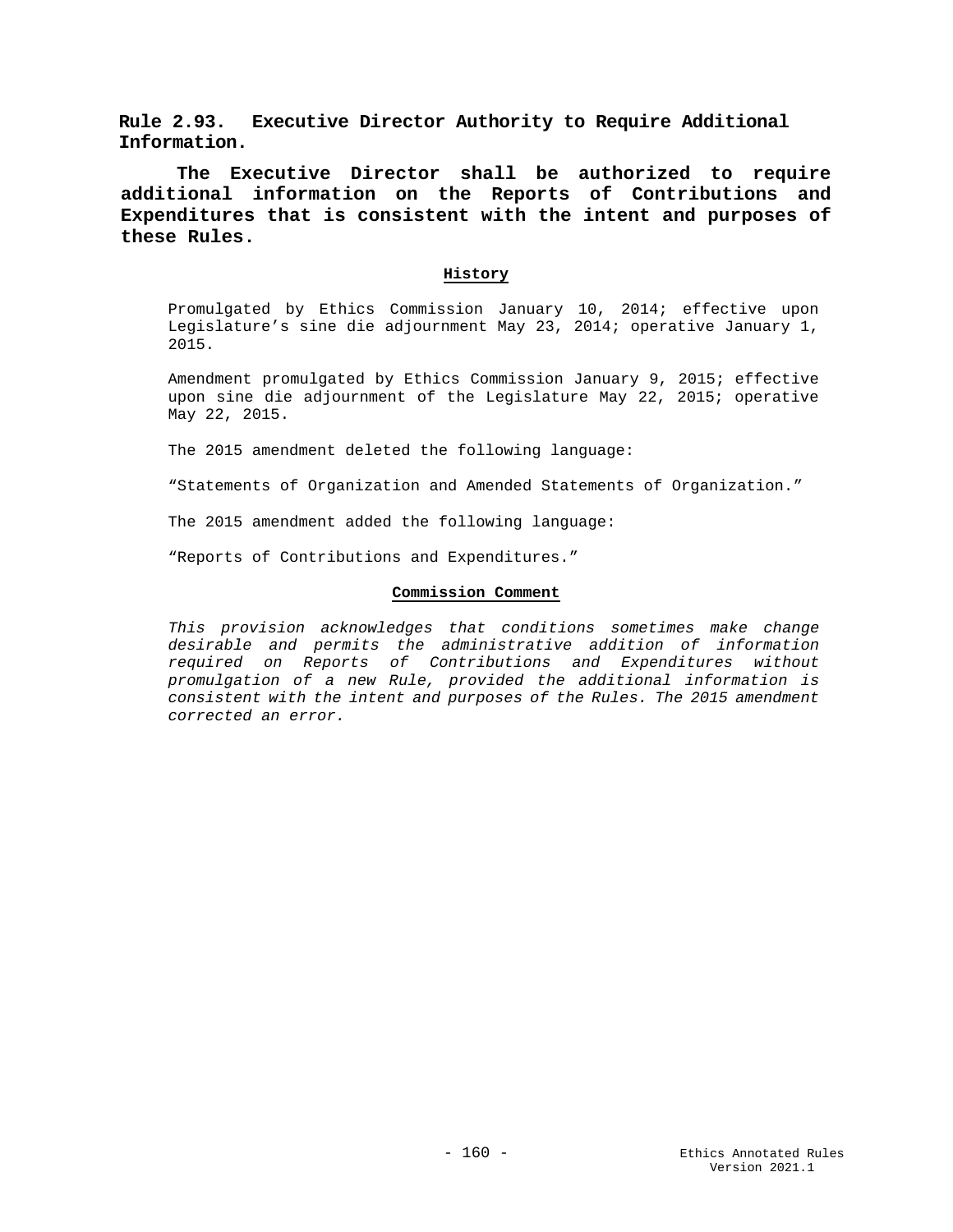# **Campaign Depositories and Accounts**

**Rule 2.94. Campaign Depository in Financial Institution.**

**Every candidate committee, political action committee and political party committee shall establish one or more campaign depositories in a financial institution or financial institutions that ordinarily conduct business within the state.**

### **History**

Promulgated by Ethics Commission January 10, 2014; effective upon Legislature's sine die adjournment May 23, 2014; operative January 1, 2015.

## **Commission Comment**

*Candidate committees, political action committees and political party committees must have at least one campaign depository that is segregated from any other accounts to prevent commingling of funds of the committee and any other entity.*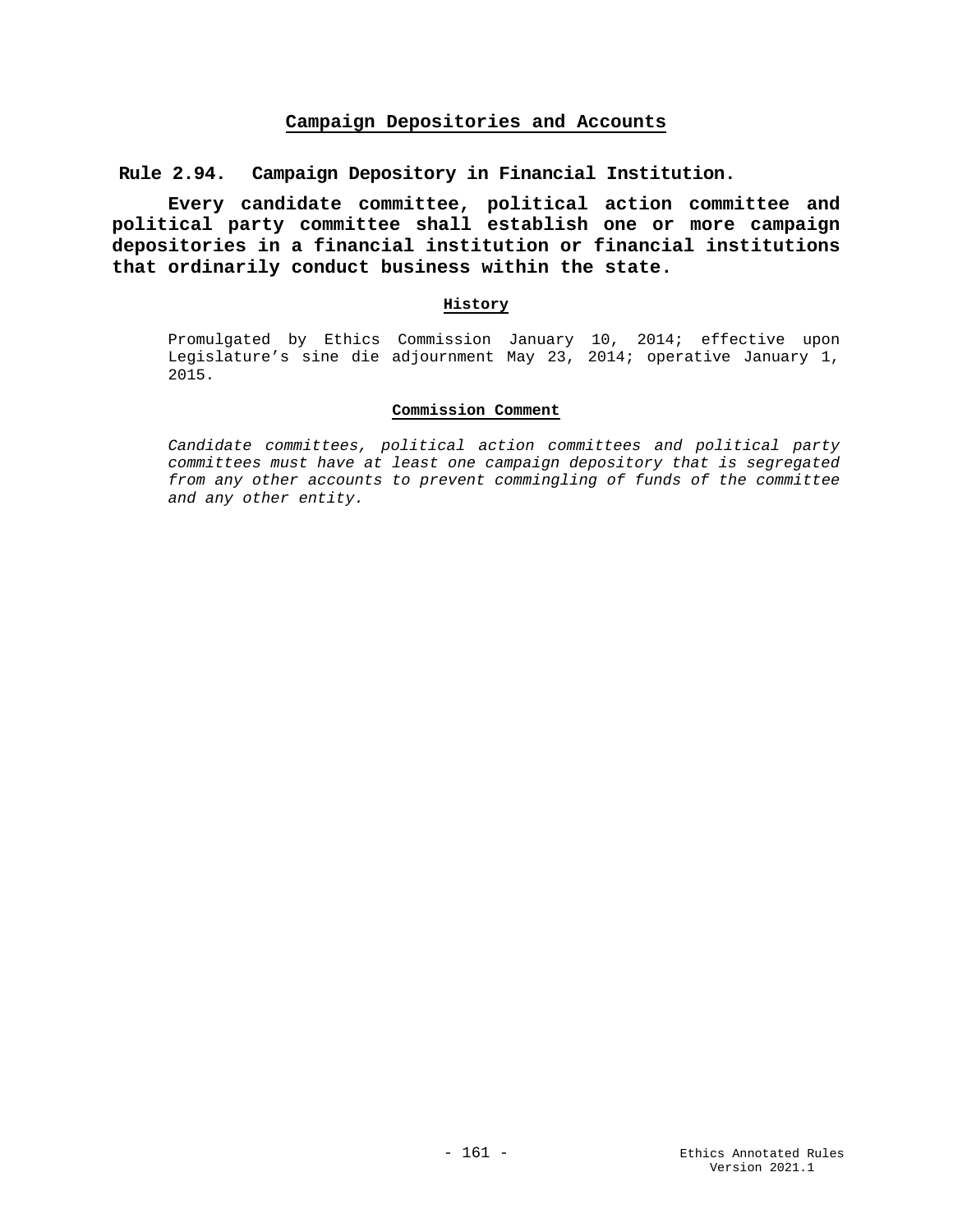**Rule 2.95. Campaign Depository Account Requirements.**

**Every candidate committee, political action committee and political party committee shall maintain a campaign account in each campaign depository in the name of the committee as it is registered with the Commission. All contributions to a committee except in-kind contributions, including contributions by a candidate to his or her candidate committee, shall be deposited in a campaign account. All expenditures made by a committee shall be made on a check or by debit card, signed by the candidate, Treasurer or Deputy Treasurer of a candidate committee and by the Treasurer or Deputy Treasurer of a political action committee. Provided, however, a candidate may authorize other individuals to sign checks or debit cards for the candidate's committee; however, the candidate, the Treasurer and Deputy Treasurer shall remain responsible for the lawful expenditure of committee funds. Checks for a political action committee shall include the identification**  number of the committee assigned by the Commission. **account may earn interest paid by the financial institution in which the account is maintained, but campaign funds shall not be invested in any other way. Contributions from corporations, labor unions, a limited liability company that has one or more corporate members or a partnership that has one or more corporate partners shall not be commingled with other contributions made to a candidate committee, a limited committee or a political party committee.**

# **History**

Promulgated by Ethics Commission January 10, 2014; effective upon Legislature's sine die adjournment May 23, 2014; operative January 1, 2015.

Amendment promulgated by Ethics Commission January 27, 2017; effective upon sine die adjournment of the Legislature May 26, 2017; operative May 26, 2017.

The 2017 amendment added the following language as the fourth sentence in the provision: "Provided, however, a candidate may authorize other individuals to sign checks or debit cards for the candidate's committee; however, the candidate, the Treasurer and Deputy Treasurer shall remain responsible for the lawful expenditure of committee funds."

## **Commission Comment**

*This Rule establishes the basis for maintenance of financial records for candidate committees, political action committees and political party committees to ensure that contributions and expenditures are accounted for properly. Except for in-kind contributions, all contributions must be placed in a campaign depository, such as a bank or other financial institution. Expenditures must be either by check or debit card drawn on the committee depository, signed by the appropriate official(s) of the*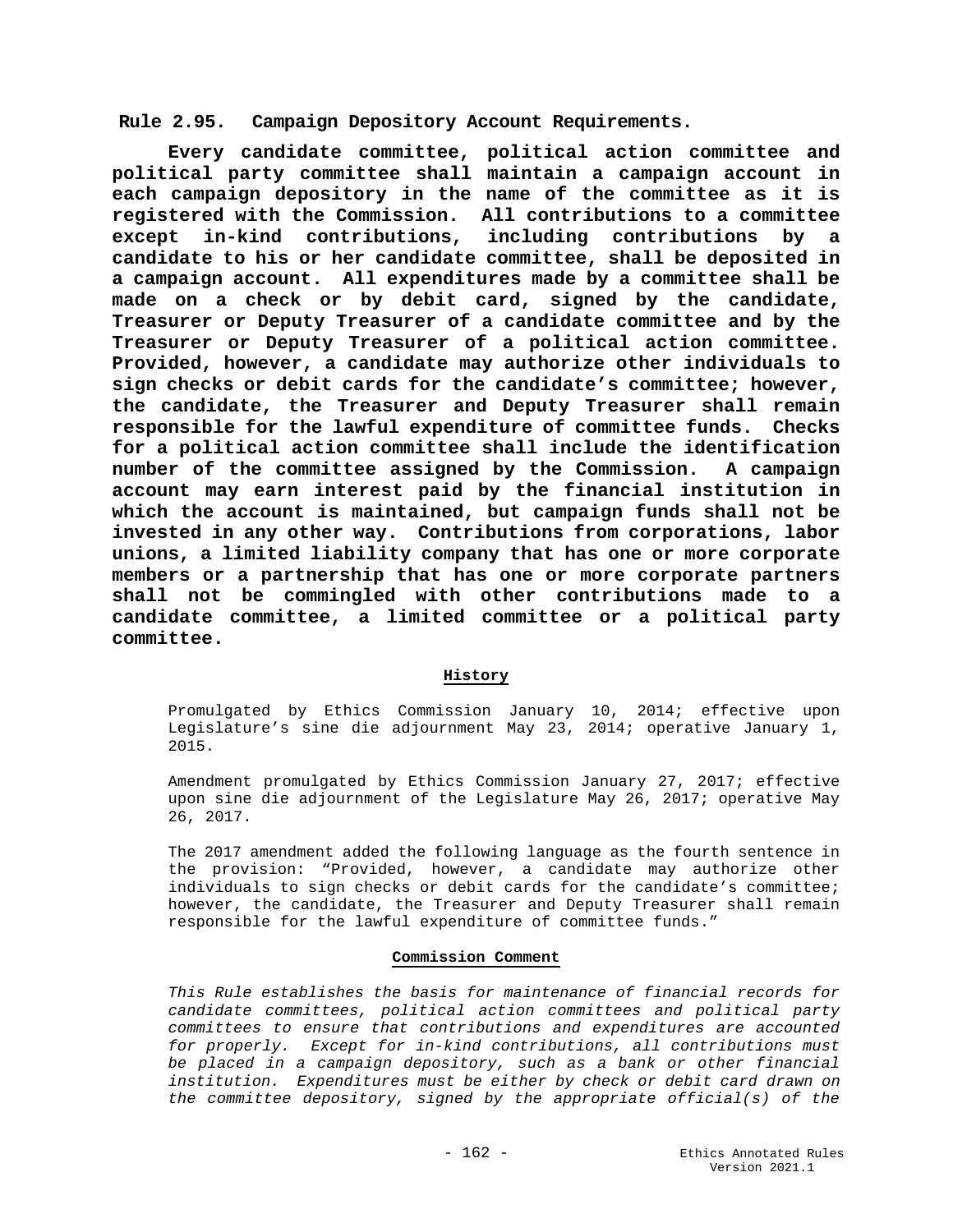*committee. A political action committee's checks must bear the identification number of the committee as assigned by the Commission. Contributions may not be invested in any way except for investment in an interest-bearing account of the campaign depository. Personal funds contributed by a candidate to his or her own committee shall be deposited in the depository before being expended. However, any personal funds expended by the candidate that do not go through the campaign depository still must be reported as a monetary contribution by the candidate to the committee and an expenditure by the committee, unless the candidate is reimbursed within 90 days. If a candidate is reimbursed within 90 days of the original expenditure, the original expenditure is reported as an in-kind expenditure to the ultimate vendor and an expenditure to the candidate as a reimbursement. Candidate's must provide the Treasurer timely information of the expenditure to ensure the expenditure is included on the proper report, and also must provide the documentation of the expenditure to be kept with committee's records. See Rule 2.43.*

*Under no circumstances may corporate funds be commingled with committee funds.*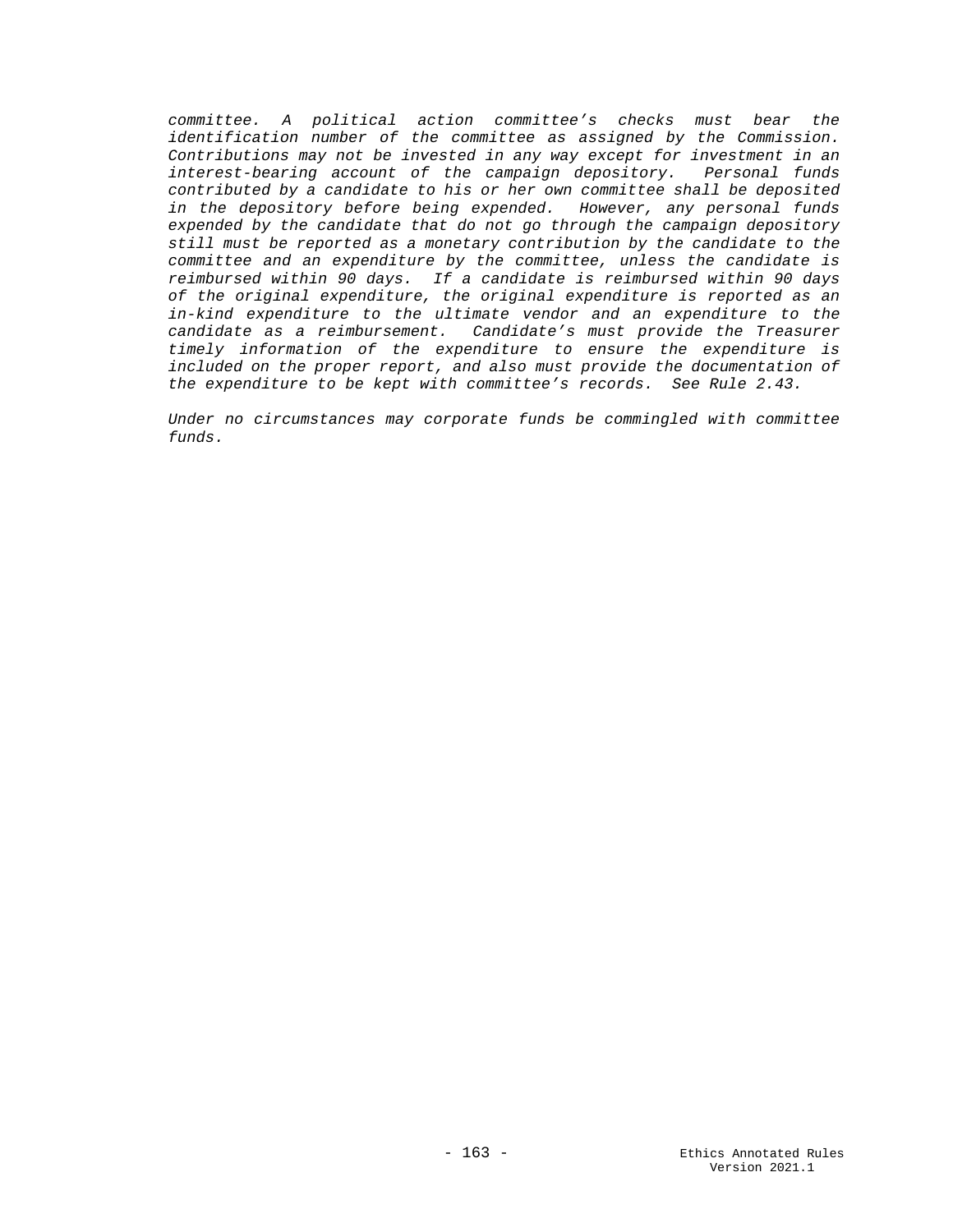**Rule 2.96. Political Action Committee Registered with Federal Election Commission.**

**A political action committee registered with the Federal Election Commission or registered in another state that makes a contribution or contributions to a political party committee, political action committee or candidate committee shall not be required to have a campaign depository in this state.**

## **History**

Promulgated by Ethics Commission January 10, 2014; effective upon Legislature's sine die adjournment May 23, 2014; operative January 1, 2015.

### **Commission Comment**

*The requirement for having a campaign depository in Oklahoma that applies to political action committees registered with the Commission does not apply to political action committees registered with the Federal Election Commission or registered in another state.*

*Political action committees registered outside of Oklahoma that accept contributions from corporations or labor unions may not contribute to Oklahoma candidates. Oklahoma candidates are prohibited from accepting contributions from corporations or labor unions.*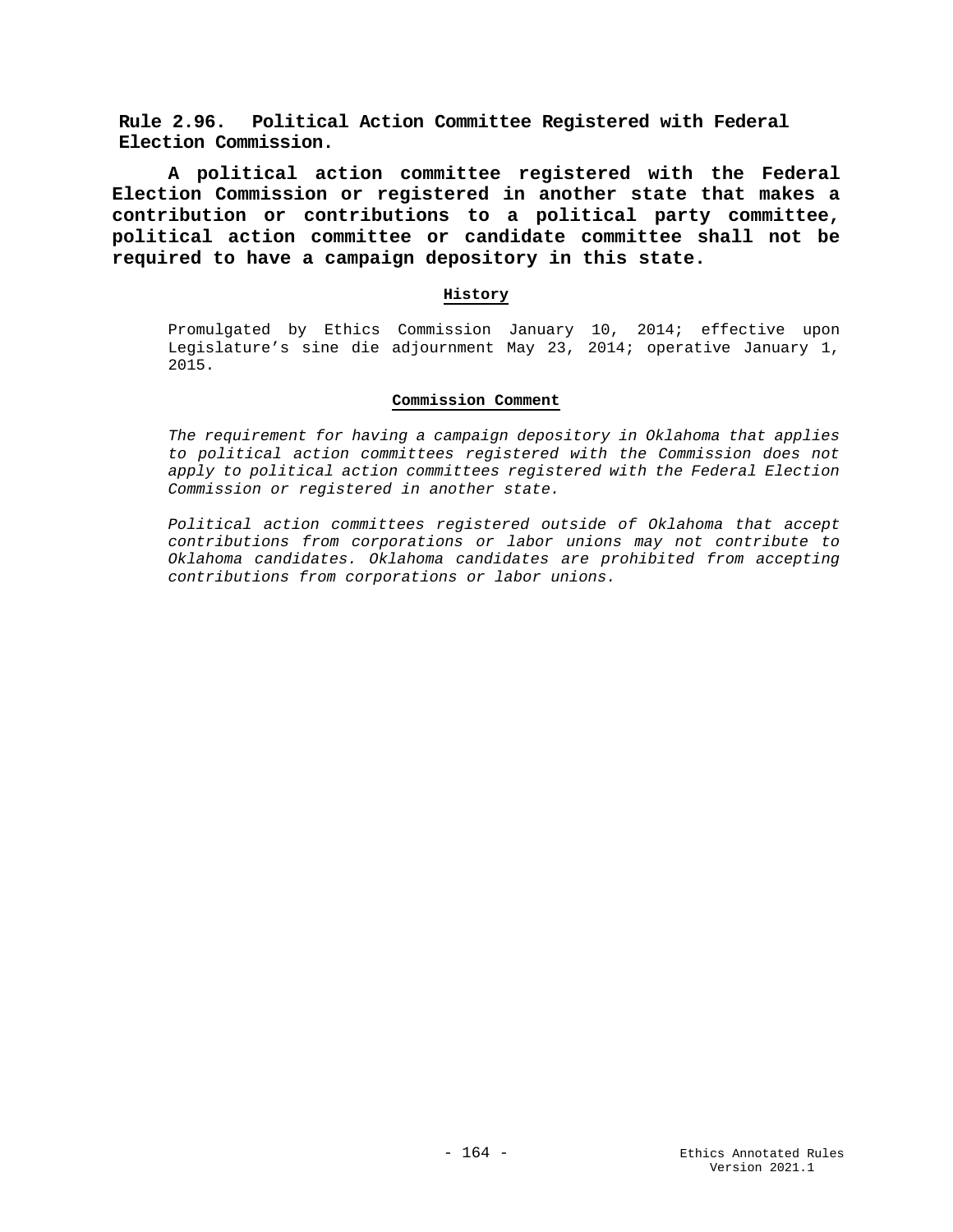# **Rule 2.97. Payment of Costs of Affiliated Limited Committee.**

**Payment of costs for the establishment of, administration of and solicitation of contributions to a limited committee shall be made directly from funds of the corporation or the labor union, as the case may be, but such funds shall not be deposited in a campaign depository of the committee.** 

## **History**

Promulgated by Ethics Commission January 10, 2014; effective upon Legislature's sine die adjournment May 23, 2014; operative January 1, 2015.

#### **Commission Comment**

*This provision further underscores the Rule that corporate and labor union treasury funds may not be commingled with the campaign funds of affiliated political action committees. When corporations or labor unions make payments for the costs of establishment of, administration of and solicitation of contributions to an affiliated political action committee, those payments should be made directly by the corporation or the labor union to the recipient and should never be deposited in the committee's campaign depository.*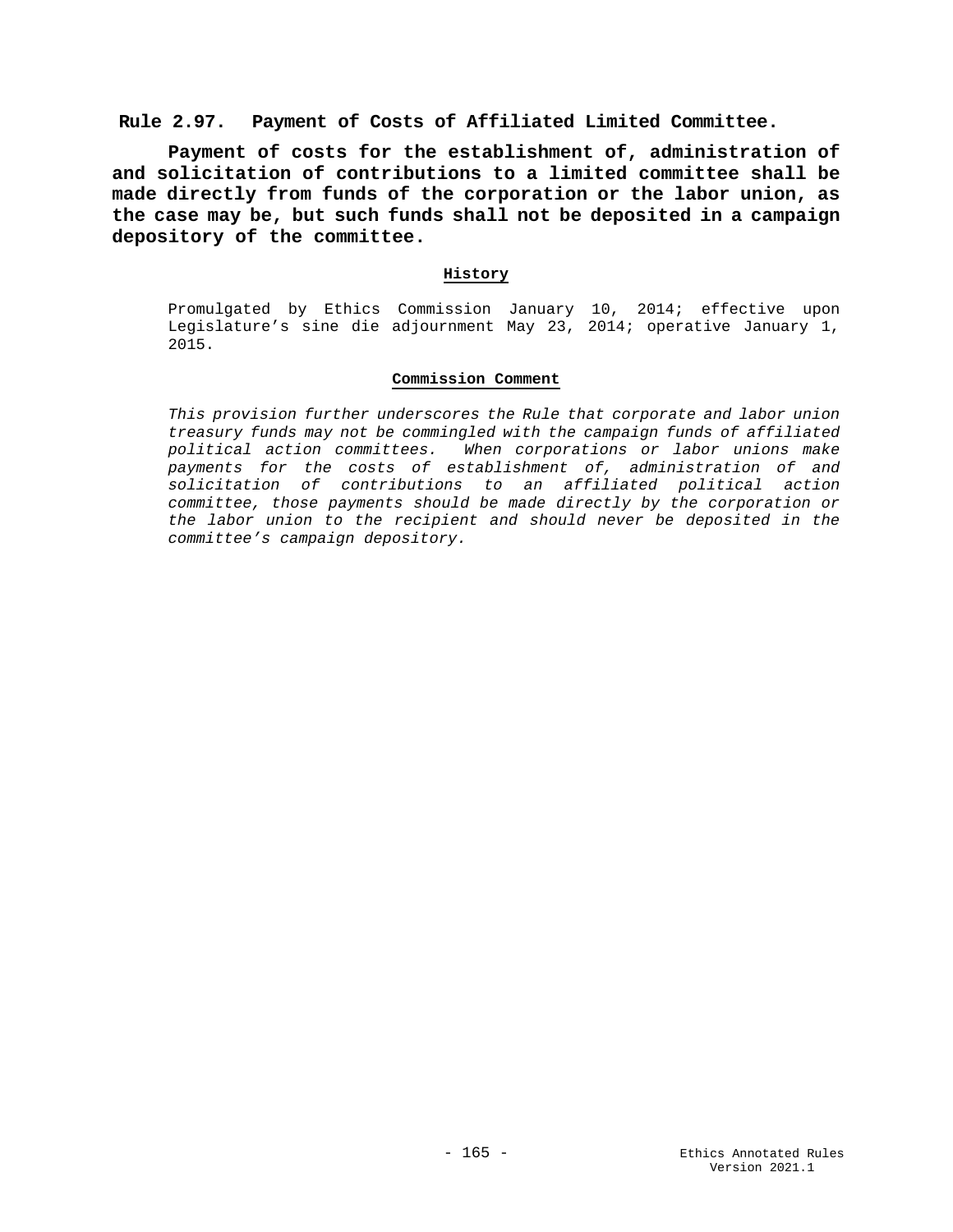# **Reports of Contributions and Expenditures**

**Rule 2.98. Reports for Political Action Committee Registered with Federal Election Committee.**

**A political action committee registered with the Federal Election Commission that makes a contribution or contributions to a candidate or candidates for state office shall not be required to register or to file a Report of Contributions and Expenditures with the Commission, provided the contribution or contributions are reported to the Federal Election Commission and are available to the public.**

## **History**

Promulgated by Ethics Commission January 10, 2014; effective upon Legislature's sine die adjournment May 23, 2014; operative January 1, 2015.

### **Commission Comment**

*Political action committees registered with the Federal Election Commission may make contributions to candidates for state office, subject to other restrictions in these Rules, but those committees do not have to file a Report of Contributions and Expenditures with the Commission provided the contributions to candidates for state office are reported to the Federal Election Commission and made available to the public. One purpose of the Rules is to make records of campaign contributions available to the public, and the Commission believes that in this case there is no need to duplicate records already being made available to the public.*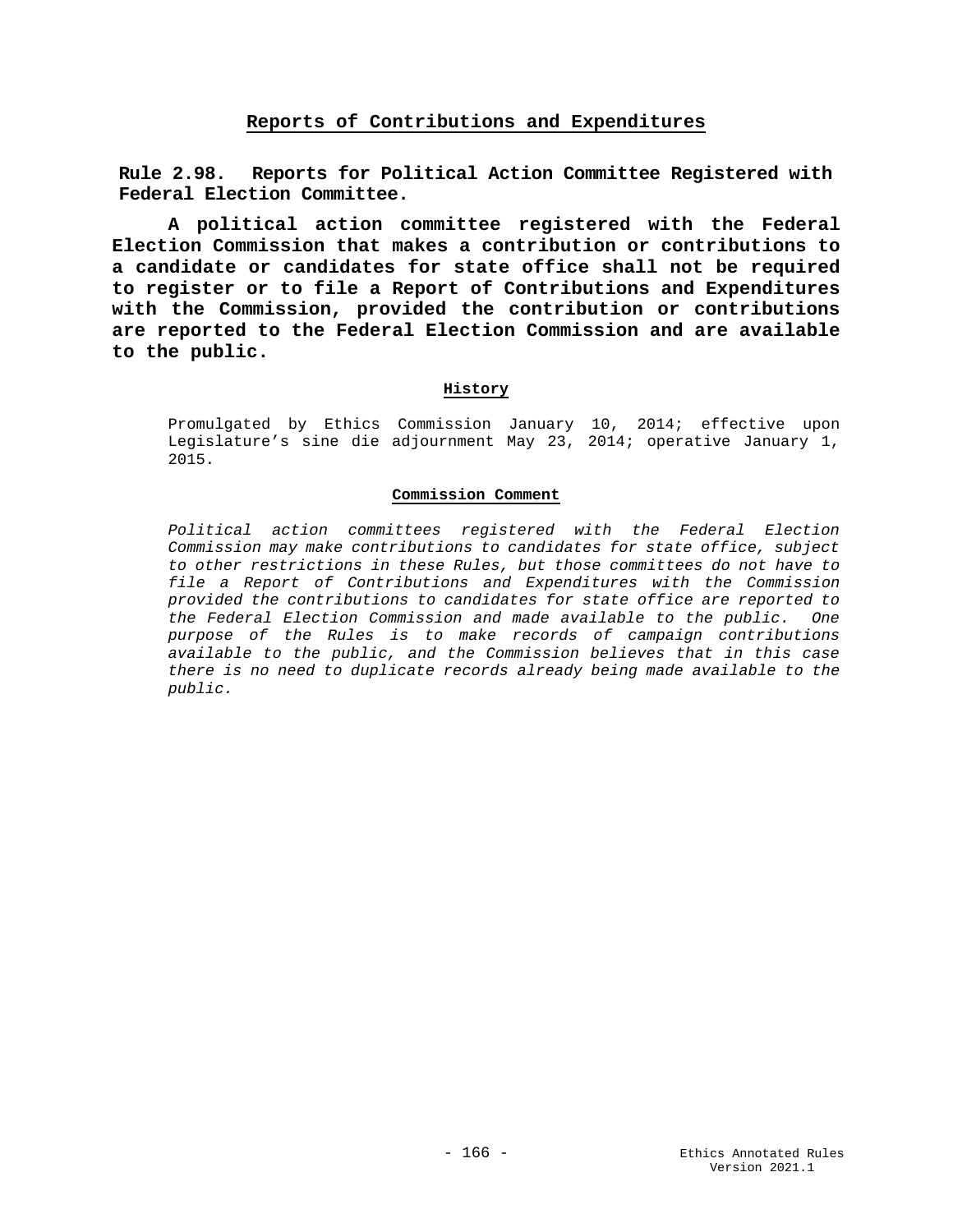**Rule 2.99. Reports for Out of State Political Action Committees.**

**A political action committee registered in another state that makes a contribution or contributions to a candidate or candidates for state office shall file a Report of Contributions and Expenditures for Non-Oklahoma Committees.**

## **History**

Promulgated by Ethics Commission January 10, 2014; effective upon Legislature's sine die adjournment May 23, 2014; operative January 1, 2015.

## **Commission Comment**

*Political action committees registered in another state that make a contribution or contributions to a candidate for state office are not required to register with the Commission. See Rule 2.92. However, these committees are required to file a Report of Contributions and Expenditures for Non-Oklahoma Committees. See Rule 2.105(C). This is distinguishable from the Rule governing political action committees registered with the Federal Election Commission that do not have to file a Report of Contributions and Expenditures with the Commission. See Rule 2.98. The difference is because contributions to candidates for state office by committees registered in other states may not be required to be available to the public or may not be readily accessible to the public.*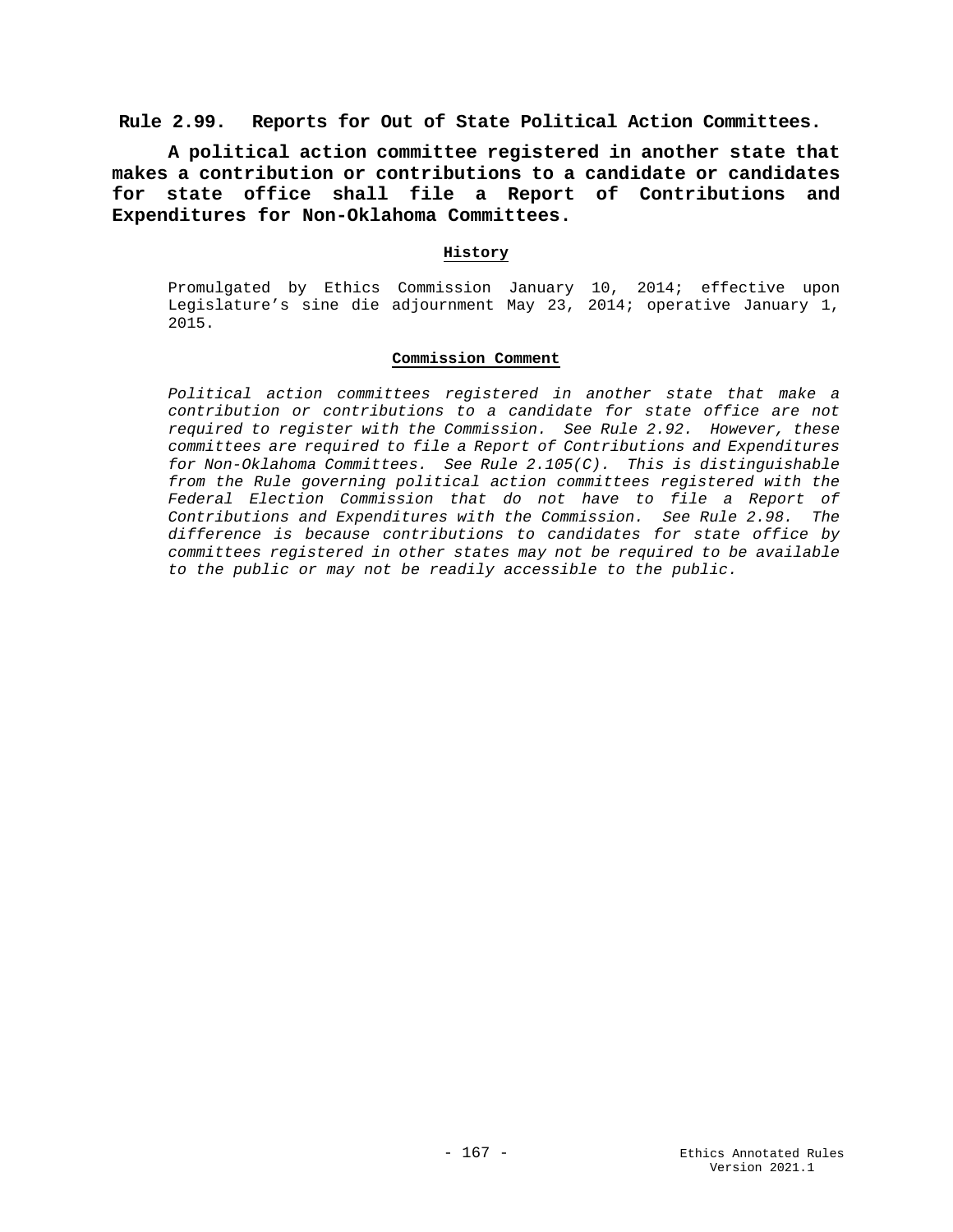**Rule 2.100. Quarterly Reports for Oklahoma Committees.**

**Each state political party committee, political action committee and candidate committee shall file a quarterly Report of Contributions and Expenditures:**

**(1) no earlier than January 1 nor later than January 31 for the period beginning October 1 and ending December 31 of the immediately preceding year;**

**(2) no earlier than April 1 nor later than April 30 for the period beginning January 1 and ending March 31 of the same year;**

**(3) no earlier than July 1 nor later than July 31 for the period beginning April 1 and ending June 30 of the same year and**

**(4) no earlier than October 1 nor later than October 31 for the period beginning July 1 and ending September 30 of the same year.**

**Except for good cause shown, any committee that files more than one quarterly Report of Contributions and Expenditures after the date it is due in any calendar year shall be deemed to have intentionally failed to file the report in violation of these Rules.**

**Candidates for election or retention to judicial offices who are prohibited from soliciting or accepting contributions more than sixty (60) days after the last election in which the candidate participated under the Code of Judicial Conduct shall not be required to file Reports of Contributions and Expenditures following the expiration of the sixty (60) day period until such time as they are permitted to solicit and accept contributions prior to the next filing period under the Code of Judicial Conduct.**

### **History**

Promulgated by Ethics Commission January 10, 2014; effective upon Legislature's sine die adjournment May 23, 2014; operative January 1, 2015.

Amendment promulgated by Ethics Commission January 9, 2015; effective upon sine die adjournment of the Legislature May 22, 2015; operative May 22, 2015.

The 2015 amendment added the following language:

"Except for good cause shown, any committee that files more than one quarterly Report of Contributions and Expenditures after the date it is due in any calendar year shall be deemed to have intentionally failed to file the report in violation of these Rules.

"Candidates for election or retention to judicial offices who are prohibited from soliciting or accepting contributions more than sixty (60) days after the last election in which the candidate participated under the Code of Judicial Conduct shall not be required to file Reports of Contributions and Expenditures following the expiration of the sixty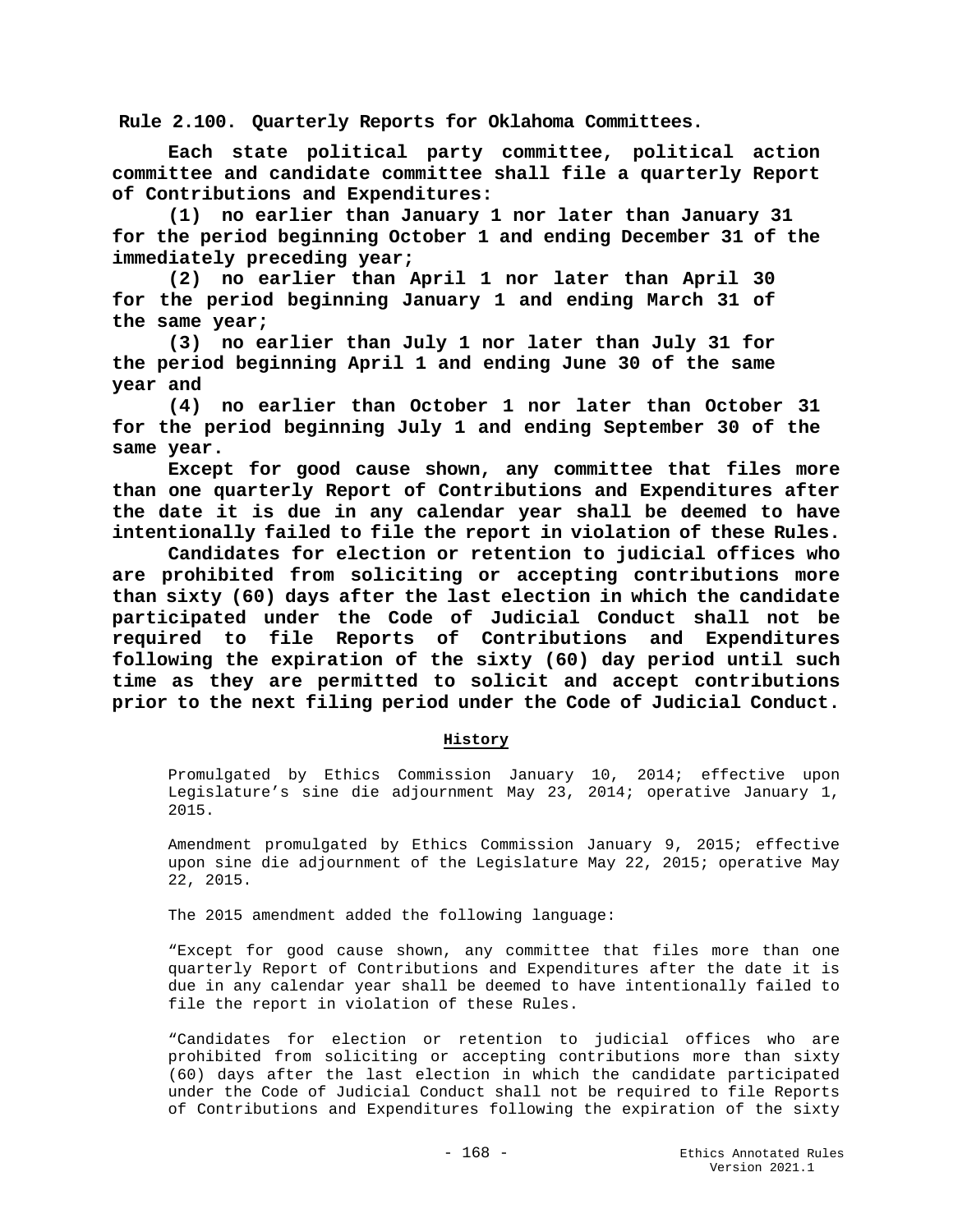(60) day period until such time as they are permitted to solicit and accept contributions prior to the next filing period under the Code of Judicial Conduct."

### **Commission Comment**

*Quarterly Reports of Contributions and Expenditures must be filed by state political party committees and political action committees every year. Candidate committees must file quarterly Reports of Contributions and Expenditures during odd-numbered years and for the first reporting period in even-numbered years. However, candidate committees must follow a different reporting schedule for the final nine months of even-numbered years. See Rule 2.101.*

*State political party committees must file quarterly reports, but Congressional District, county and precinct political party committees are required to file quarterly reports only if they meet the conditions described in Rule 2.104.*

*The 2015 amendment permits candidates for election or retention to judicial offices who are prohibited from accepting contributions during certain time periods by the Code of Judicial Conduct are exempted from filing quarterly reports during the time they are prohibited from accepting contributions.*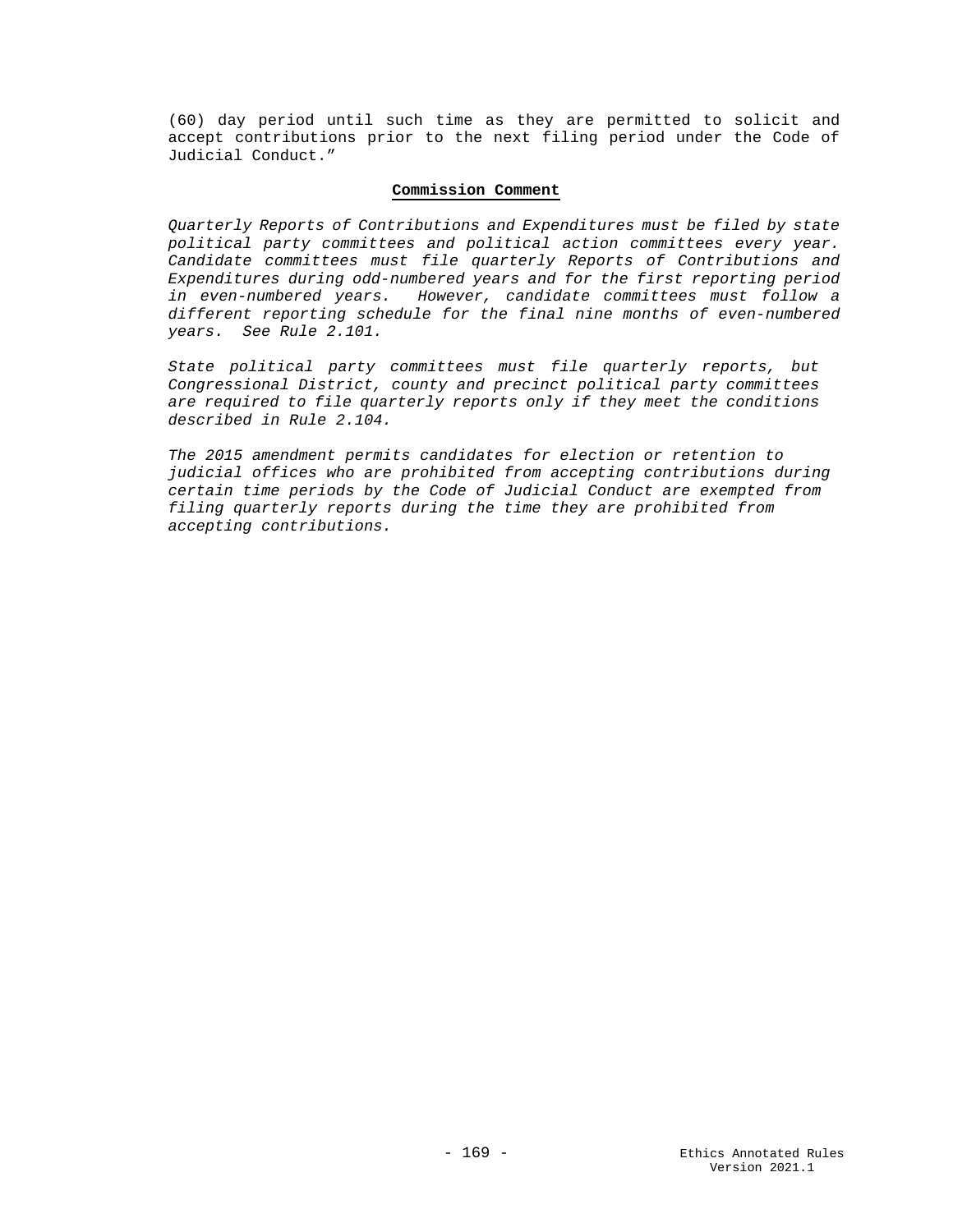**Rule 2.101. Reports for Candidate Committee in Election Year.**

**(A) Regular Elections. Each candidate committee for a candidate who has filed a declaration of candidacy with the State Election Board for an office to be filled at the general election shall not be required to file quarterly reports after April 30 of the year in which the declaration of candidacy is filed but shall file a pre-election Report of Contributions and Expenditures:**

**(1) no earlier than fourteen (14) days nor later than eight (8) days before the primary election for the period beginning April 1 and ending fifteen (15) days before the primary election;**

**(2) no earlier than fourteen (14) days nor later than eight (8) days before the runoff primary election for the period beginning fourteen (14) days before the primary election and ending fifteen (15) days before the runoff primary election;**

**(3) no earlier than fourteen (14) days nor later than eight (8) days before the general election for the period beginning fourteen (14) days before the runoff primary election and ending fifteen (15) days before the general election.**

**Such candidate committee shall file a post-election Report of Contributions and Expenditures no earlier than January 1 nor later than January 31 of the year following the general election for the period beginning the day after the last day of the general election pre-election reporting period and ending December 31 of the immediately preceding year.**

**(B) Special Elections. Each candidate committee for a candidate in a special primary, runoff primary or general election shall file a pre-election Report of Contributions and Expenditures for the special primary, runoff primary or general election on the same dates and for the same periods as provided in section (A).**

> **(1) If there is no special runoff primary election scheduled, the period covered by the pre-election report for the general election shall begin fourteen (14) days before the primary election and end fifteen (15) days before the general election.**

> **(2) Following the special general election, each candidate committee shall file a post-election Report of Contributions and Expenditures during the filing period required for the next quarterly report following the special general election. That post-election report shall be for a period beginning the day after the last day of the general election pre-election reporting period and ending on the same day as the last day of the regular quarterly report. Thereafter, the committee shall file**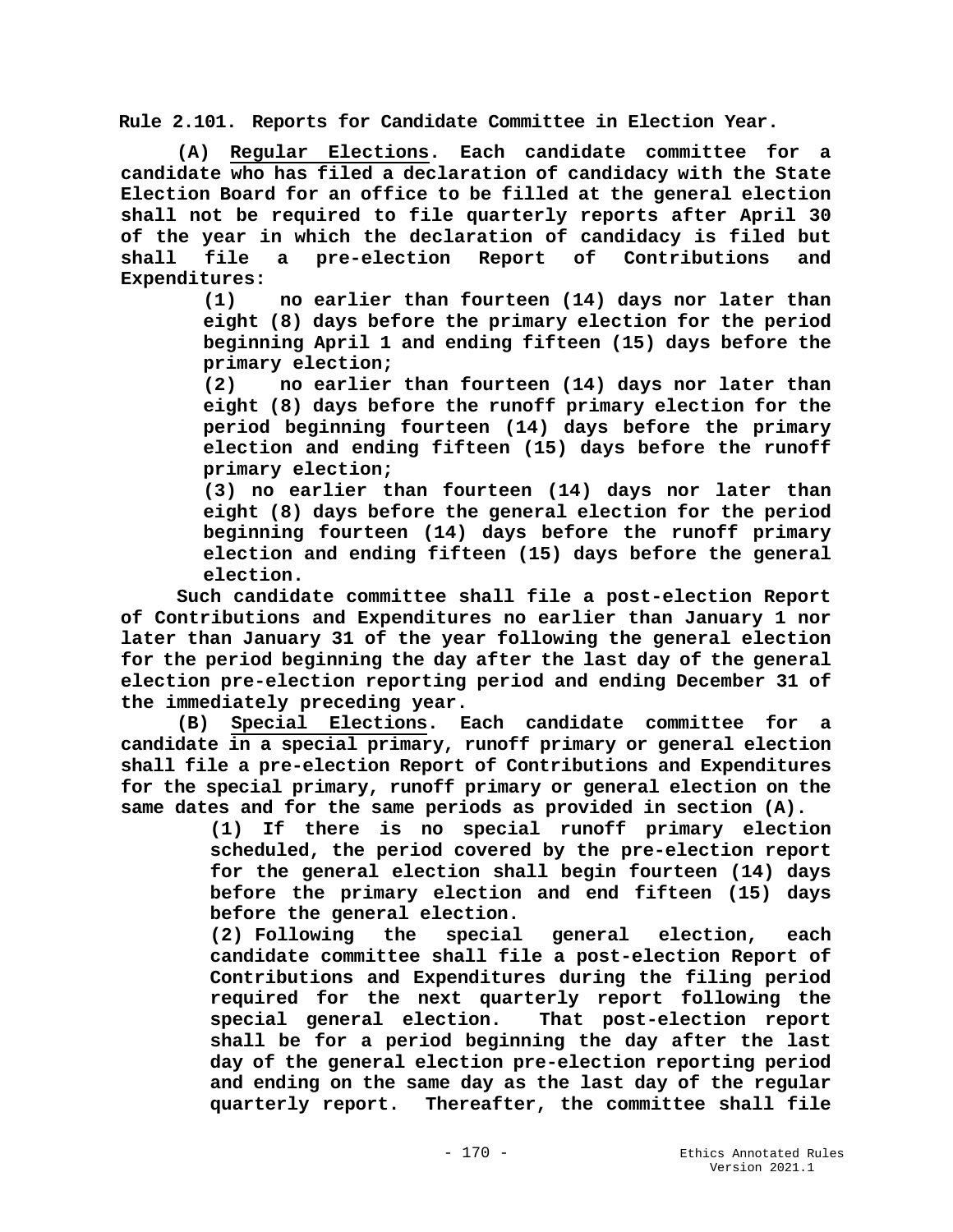## **reports as otherwise required by these Rules.**

**(C) Except for good cause shown, any candidate committee that files more than one Report of Contributions and Expenditures after the date it is due shall be deemed to have intentionally failed to file the report in violation of these Rules.**

### **History**

Promulgated by Ethics Commission January 10, 2014; effective upon Legislature's sine die adjournment May 23, 2014; operative January 1, 2015.

Amendment promulgated by Ethics Commission January 9, 2015; effective upon sine die adjournment of the Legislature May 22, 2015; operative May 22, 2015.

The 2015 amendment added the following language:

"Except for good cause shown, any committee that files more than one quarterly Report of Contributions and Expenditures after the date it is due in any calendar year shall be deemed to have intentionally failed to file the report in violation of these Rules."

Amendment promulgated by Ethics Commission February 5, 2018; effective upon Legislature's sine die adjournment May 3, 2018; operative May 3, 2018.

The 2018 amendment separated the provision into subsections  $"(A)" - "(C),"$ with what is now subsection (A) titled as "Regular Elections." and what is now subsection (B) titled as "Special Elections." The 2018 amendment also separated the provision, starting with the language "If there is no special runoff" and ending with the language "Thereafter, the committee shall file reports as otherwise required by these Rules," further into subsections (1) and (2) for what is now subsection (B). In addition, the 2018 amendment replaced "period beginning fifteen (15) days before" with "period beginning fourteen (14) days before" in what are now subsections  $(A)(1) - (3)$ . The 2018 amendment added "post-election" between "Such candidate committee shall file" and "Report of Contributions and Expenditures" in what is now subsection  $(A)(3)$ , as well as between "Following the special election, each candidate committee shall file a" and "Report of Contributions and Expenditures" in what is now subsection (B)(2). The 2018 amendment removed "this" between "provided in" and "section", and it added "(A)" after "section" in the last line of what is now subsection (B). Finally, the 2018 amendment added "during the filing period" between "Report of Contributions and Expenditures" and "required for the next quarterly report following the special general election" in what is now subsection  $(B)(2)$ , and it replaced "quarterly" with "postelection" in the second sentence of what is now (B)(2).

#### **Commission Comment**

*Quarterly reports are sufficient to make information concerning candidate committee contributions and expenditures available to the public except during the time periods in close proximity to elections. For that reason, candidate committees file Reports of Contributions and Expenditures on a quarterly basis in non-election (odd-numbered) years and during the first quarter of an election (even-numbered) year.*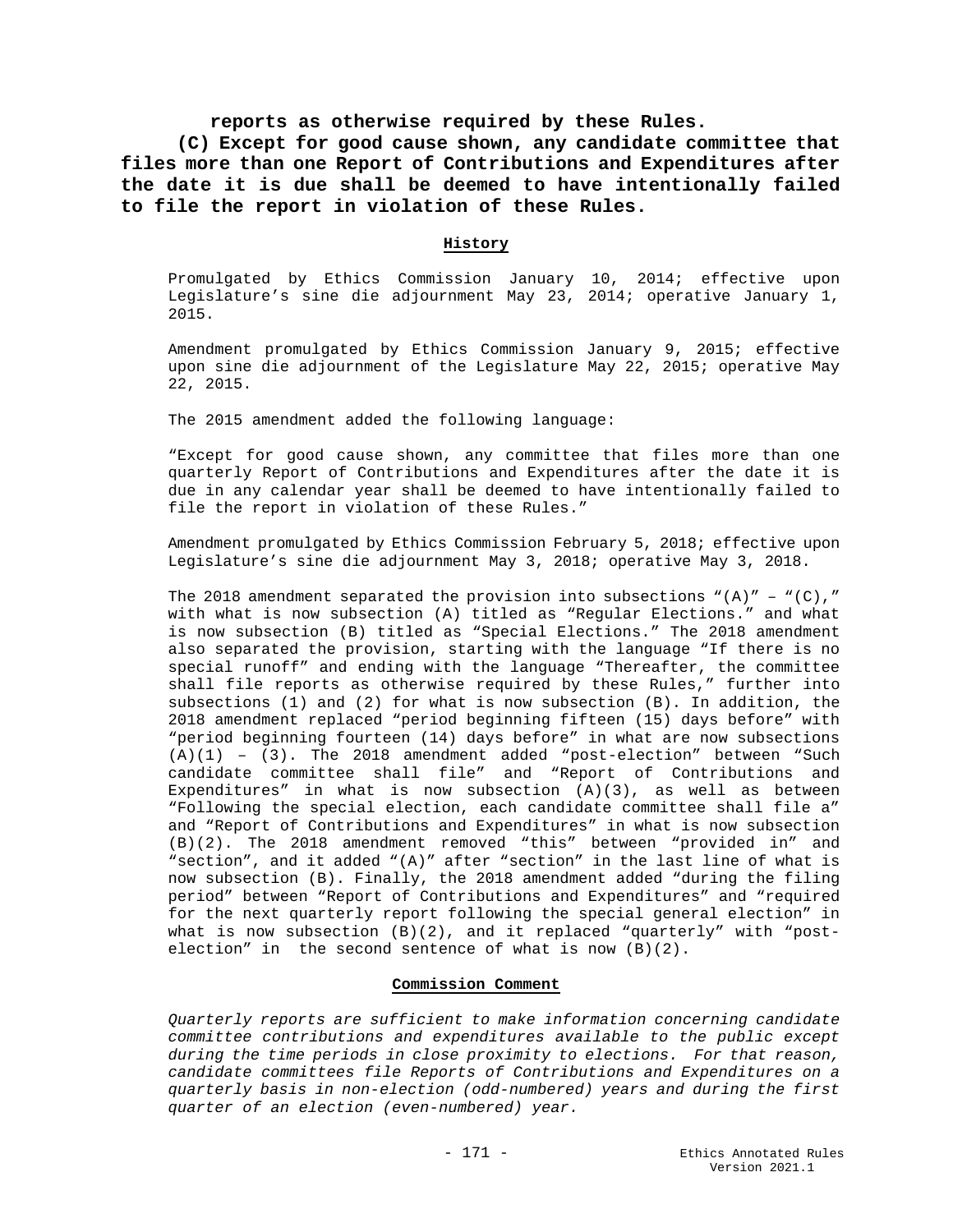*During the year of the election specific to the candidate committee, however, reports must be filed prior to the primary, runoff primary and general elections. This is the case regardless of whether the candidate for whom the candidate committee is registered is a candidate in the following election.*

*A candidate who is unopposed must file all three pre-election reports.*

*A candidate who has only a primary election must file all three preelection reports.*

*A candidate who has only a general election must file all three preelection reports.*

*A candidate who has a primary, runoff primary and general election must file all three pre-election reports.*

*Pre-election reports also are required by candidates in special elections.*

*The default determination of intentionally failing to file a report for a second late report during a calendar year is intended to discourage chronic or deliberate late filing.*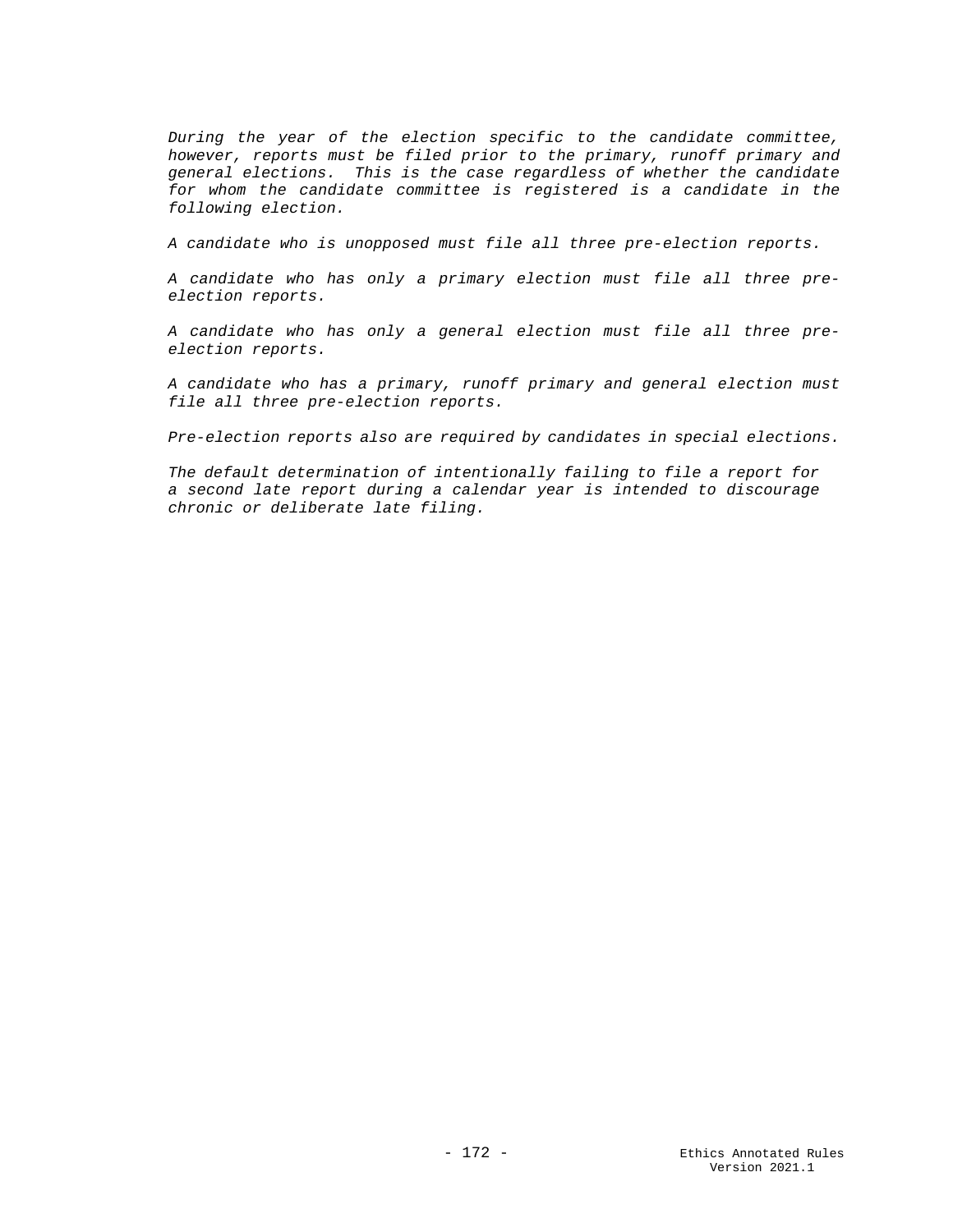**Rule 2.102. Continuing Reports by Candidate Committee Between Pre-Election Report and Election Day.**

**Each candidate committee shall file a Continuing Report of Contributions for any contributions accepted from any person in excess of One Thousand Dollars (\$1,000.00) in the aggregate:**

**(1) after the last day of the primary election pre-election reporting period and ending two (2) days before the primary election;** 

**(2) after the last day of the runoff primary election preelection reporting period and ending two (2) days before the runoff primary election and** 

**(3) after the last day of the general election pre-election reporting period and ending two (2) days before the general election.**

**For purposes of this section, "accepted" means that a contribution has been placed in a campaign depository or that an in-kind**  contribution has been used in the campaign. **of Contributions shall be filed with the Commission within twentyfour (24) hours after the contribution is accepted and shall contain the name, address and occupation and employer of any person other than a political action committee making a contribution, the amount of the contribution and the date it was made and the name of a political action committee making a contribution, the amount of the contribution and the date it was made. The candidate committee of a candidate whose name does not appear on the ballot at the next following election shall not be required to file a Continuing Report of Contributions.**

### **History**

Promulgated by Ethics Commission January 10, 2014; effective upon Legislature's sine die adjournment May 23, 2014; operative January 1, 2015.

### **Commission Comment**

*To make information concerning contributions and expenditures available to the public up until two (2) days before an election, candidate committees must report within twenty-four (24) hours any contribution in excess of One Thousand Dollars (\$1,000.00) in the aggregate accepted by the committee during a time period that begins after the last day of the preceding pre-election reporting period and ending two days before the election for that pre-election report. This information is filed on a Continuing Report of Contributions.* 

*To calculate the aggregate amount of contributions, any contributions from the same contributor during the reporting period are aggregated. Those contributions are not aggregated with prior contributions that have been reported.*

*Example: Johnson contributes Five Hundred Dollars (\$500.00) to*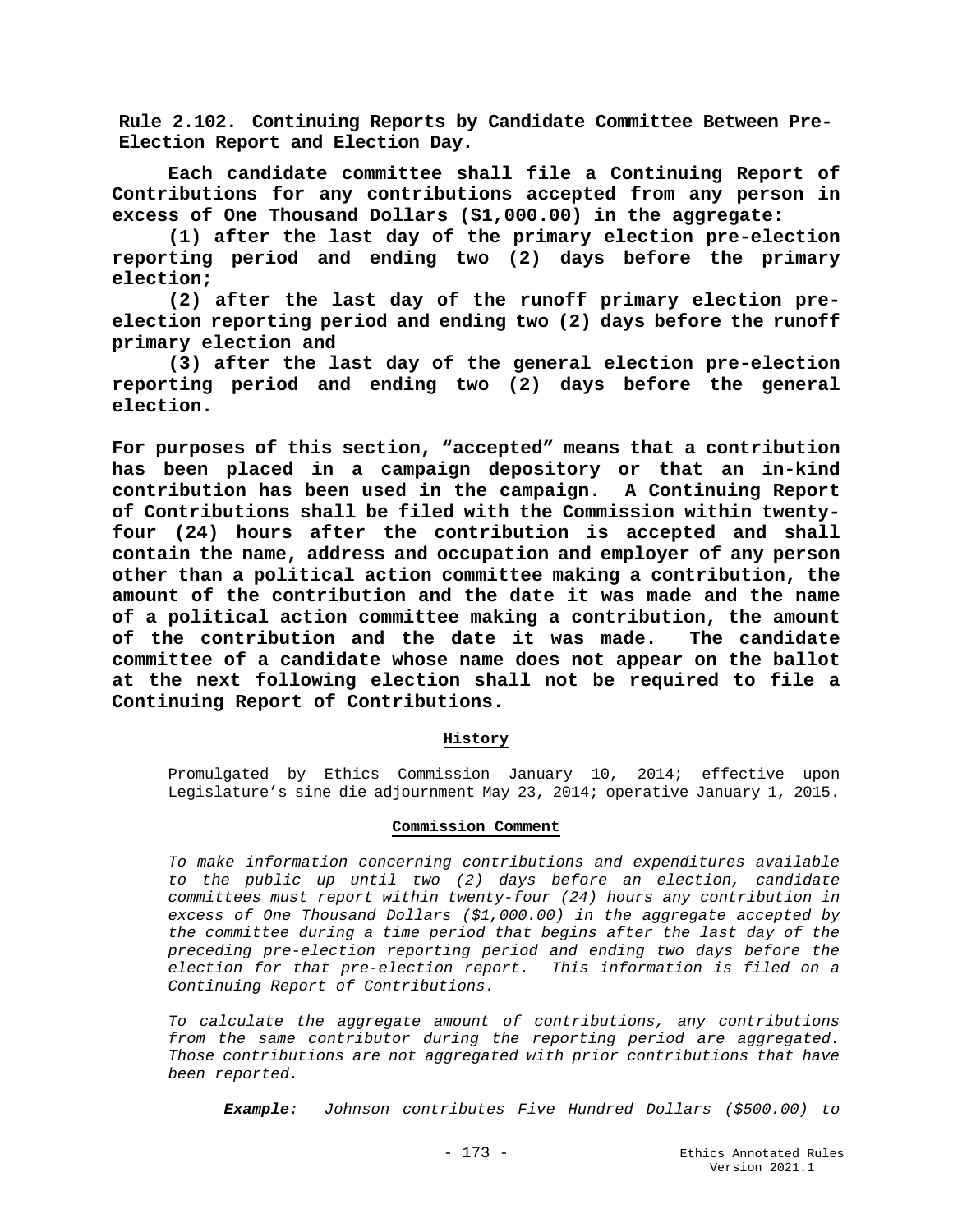*Candidate Smith seven days before the election. Two days later, Johnson contributes an additional One Thousand Dollars (\$1,000.00) to Candidate Smith. Candidate Smith's candidate committee must file a Continuing Report of Contributions within twenty-four (24) hours of receipt of the second contribution. The report will show the entire amount, One Thousand Five Hundred Dollars (\$1,500.00) from Johnson, together with the other required information about the contributions.*

*Example: Albert gave Candidate Jones a contribution of One Thousand Dollars (\$1,000.00) three weeks before the general election. Candidate Jones' candidate committee reported the contribution from Albert on its pre-election report for the general election. A week prior to the general election, Albert makes another contribution to Candidate Jones of Five Hundred Dollars (\$500.00). Candidate Jones' candidate committee is not required to make a Continuing Report of Contributions to show this contribution.*

*This Rule does not apply to candidate committees of candidates whose name does not appear on the ballot at the next following election.*

*Example: Candidate Smith is unopposed at the primary election but will be on the ballot at the general election. His candidate committee must file a pre-election report for the primary election; however, the candidate committee is not required to file a Continuing Report of Contributions prior to the primary election, even if contributions that would otherwise qualify are received.*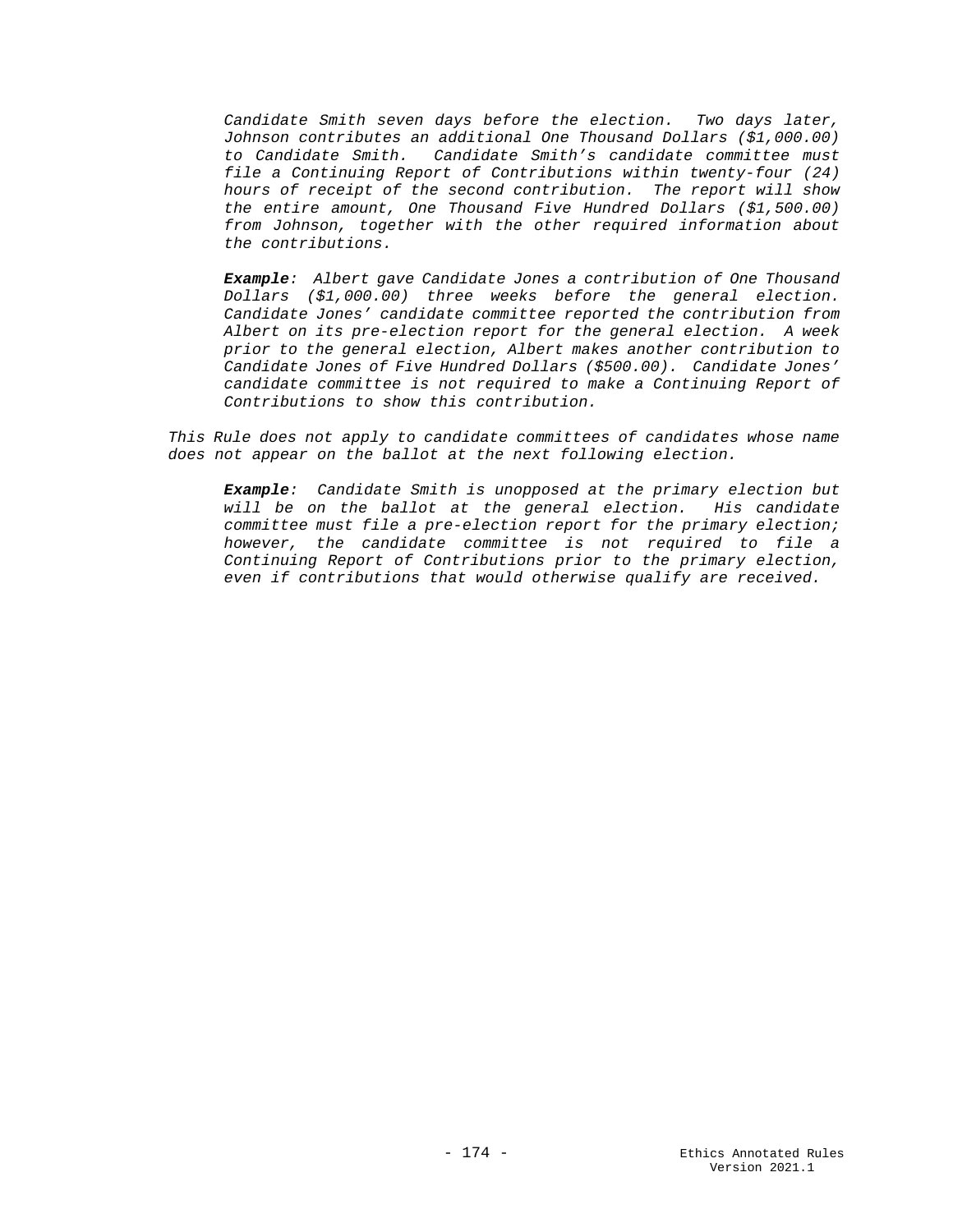**Rule 2.103. First Report for Candidate Committee or Political Action Committee.**

**The first Report of Contributions and Expenditures by a candidate committee or political action committee shall be filed at the same time as required for the quarterly or pre-election Report of Contributions and Expenditures following the filing of a statement of organization by the committee for the period beginning on the date the first contribution was accepted or expenditure made and ending on the same ending date for the quarterly or pre-election period.**

## **History**

Promulgated by Ethics Commission January 10, 2014; effective upon Legislature's sine die adjournment May 23, 2014; operative January 1, 2015.

### **Commission Comment**

*After a candidate committee or political action committee has filed a Statement of Organization, it must begin filing regular Reports of Contributions and Expenditures, beginning with the next required report. The only distinction between this provision and regular reporting requirements is that the starting date for the period reported is the date the first contribution was accepted or the first expenditure was made.*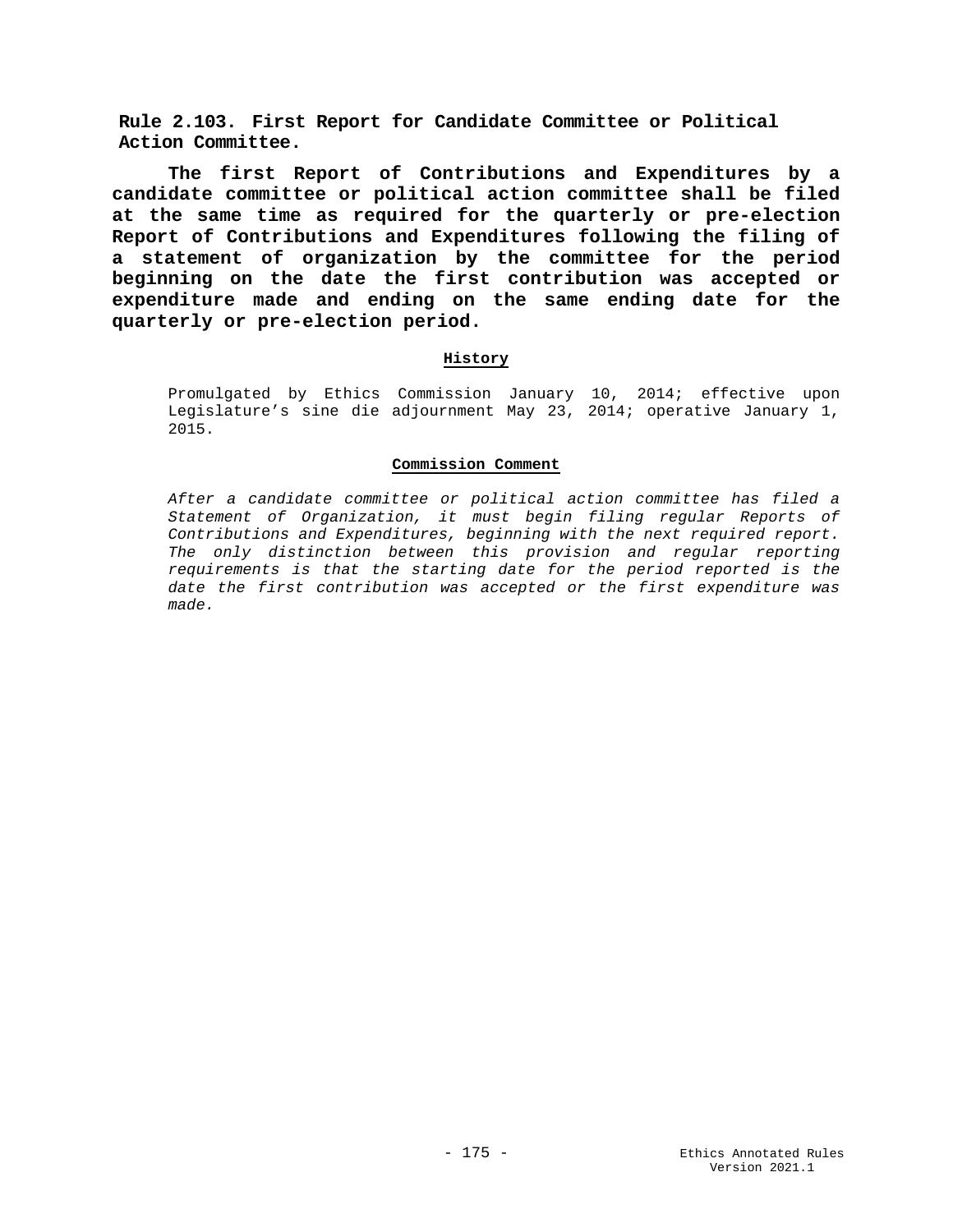**Rule 2.104. Report Requirements for Political Party Committee.**

**State political party committees shall file a Statement of Organization in July of any odd-numbered year. The Statement of Organization shall include, but not be limited to, the following information: (1) The names of the Chair, Treasurer and, if applicable, Deputy Treasurer of the committee; (2) the full name of the committee; (3) the mailing address and, if applicable, residence address, electronic mailing address, telephone numbers and Internet website, if applicable, of the committee, the Chair, Treasurer and, if applicable, Deputy Treasurer and (4) the full name and address of each depository in which the committee will maintain an account. The Treasurer shall be responsible for notifying the Commission of any change in information provided on the Statement of Organization by filing an Amended Statement of Organization within ten (10) days of a change being made. An Amended Statement of Organization shall contain the same information as the Statement of Organization. Congressional District, county and precinct political party committees and any other political party committee officially recognized by the party's bylaws or similar governing document, shall file a Statement of Organization containing the same information prior to filing a Report of Contributions and Expenditures as required hereafter. Congressional District, county and precinct political party committees and any other political party committee officially recognized by the party's bylaws or similar governing document, shall be required to file a Report of Contributions and Expenditures in any year the committee makes an independent expenditure, an electioneering communication or a contribution to a candidate for state office. The Report of Contributions and Expenditures shall be made at the quarterly reporting period next following the making of the independent expenditure, electioneering communication or contribution to a candidate for**  The Report shall cover the period beginning **January 1 of the year in which the report is filed (or January 1 of the immediately preceding calendar year for a quarterly report filed in January) or the end of the last preceding reporting period filed by the committee during the same calendar year, if the committee has filed a prior report in the same calendar year, and ending on the last day of the month prior to the month in which the quarterly report is filed.**

**A Report of Contributions and Expenditures by a political party committee shall include, but not be limited to, the following information:**

**A. (1) the name of the committee and the time period covered by the report;**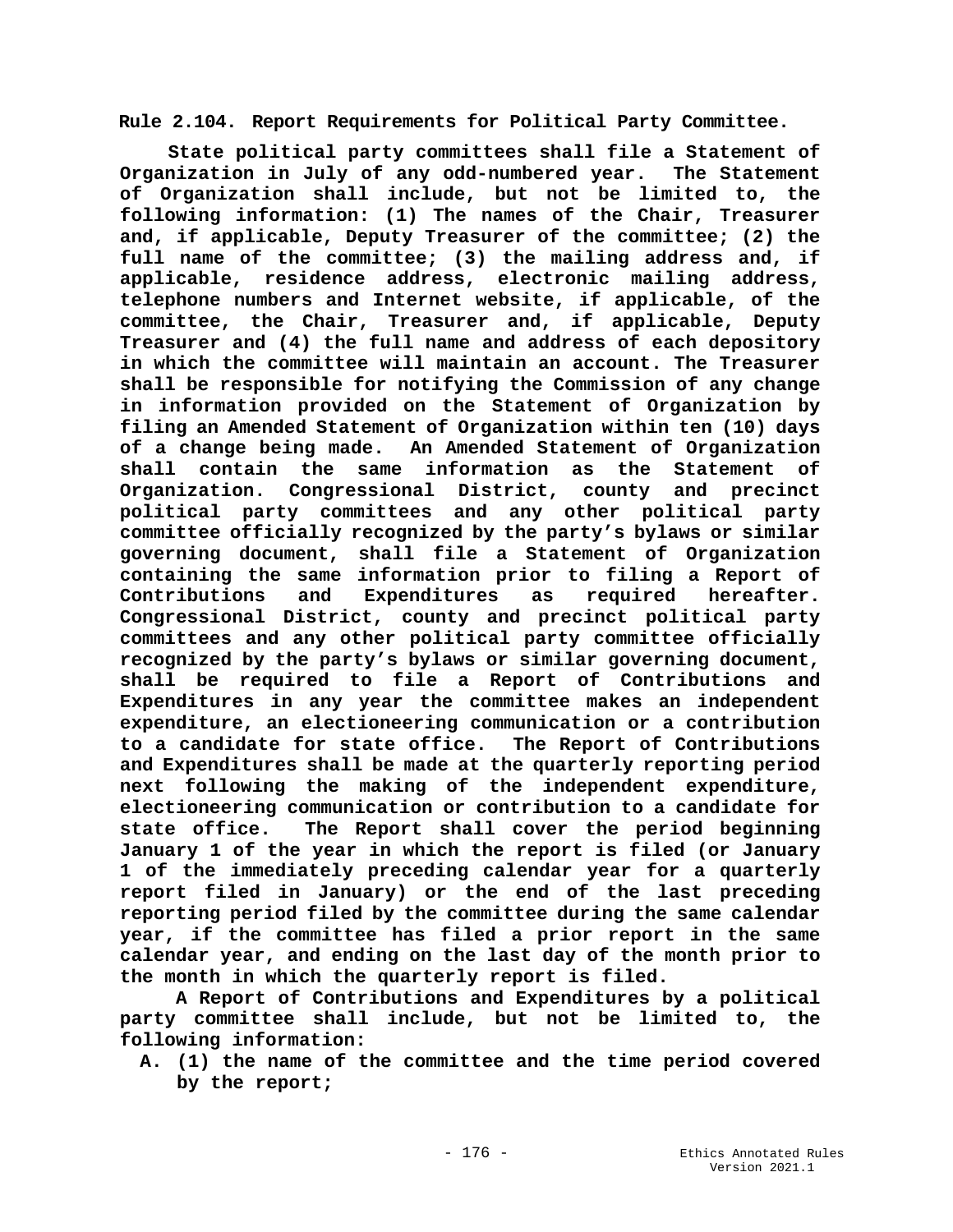**(2) the total of all monetary contributions accepted during the time period covered by the report, and the aggregate total of all monetary contributions accepted during the calendar year of the time period covered by the report; (3) the total of all monetary contributions from political action committees accepted during the time period covered by the report, and the aggregate total of all monetary contributions from political action committees accepted during the calendar year of the time period covered by the report;**

**(4) the total of all other funds accepted during the time period covered by the report, including transfers from a federal, state, district, county or precinct party committee, and the aggregate total of all such other funds accepted during the calendar year of the time period covered by the report;**

**(5) the total of all monetary contributions or funds accepted from any source during the time period covered by the report, and the aggregate total of all monetary contributions or funds accepted during the calendar year of the time period covered by the report;**

**(6) the total value of all in-kind contributions accepted during the time period covered by the report, and the aggregate total value of all in-kind contributions accepted during the calendar year of the time period covered by the report;**

**(7) the total of all expenditures made during the time period covered by the report, and the aggregate total of all expenditures made during the calendar year of the time period covered by the report;**

**(8) the total of all refunds made during the time period covered by the report, and the aggregate total of all refunds made during the calendar year of the time period covered by the report;**

**(9) the total of all transfers made to a federal, state, district, county or precinct party committee during the time period covered by the report and the date of each transfer, and the aggregate total of all such transfers made during the calendar year of the time period covered by the report;**

**(10) the beginning balance of the committee account for the reporting period, and the closing balance of the committee account at the end of the reporting period;**

**B. (1) The name, address, occupation and employer of any person other than a political action committee making a contribution or contributions exceeding Fifty Dollars (\$50.00) in value in the aggregate; the date and amount of**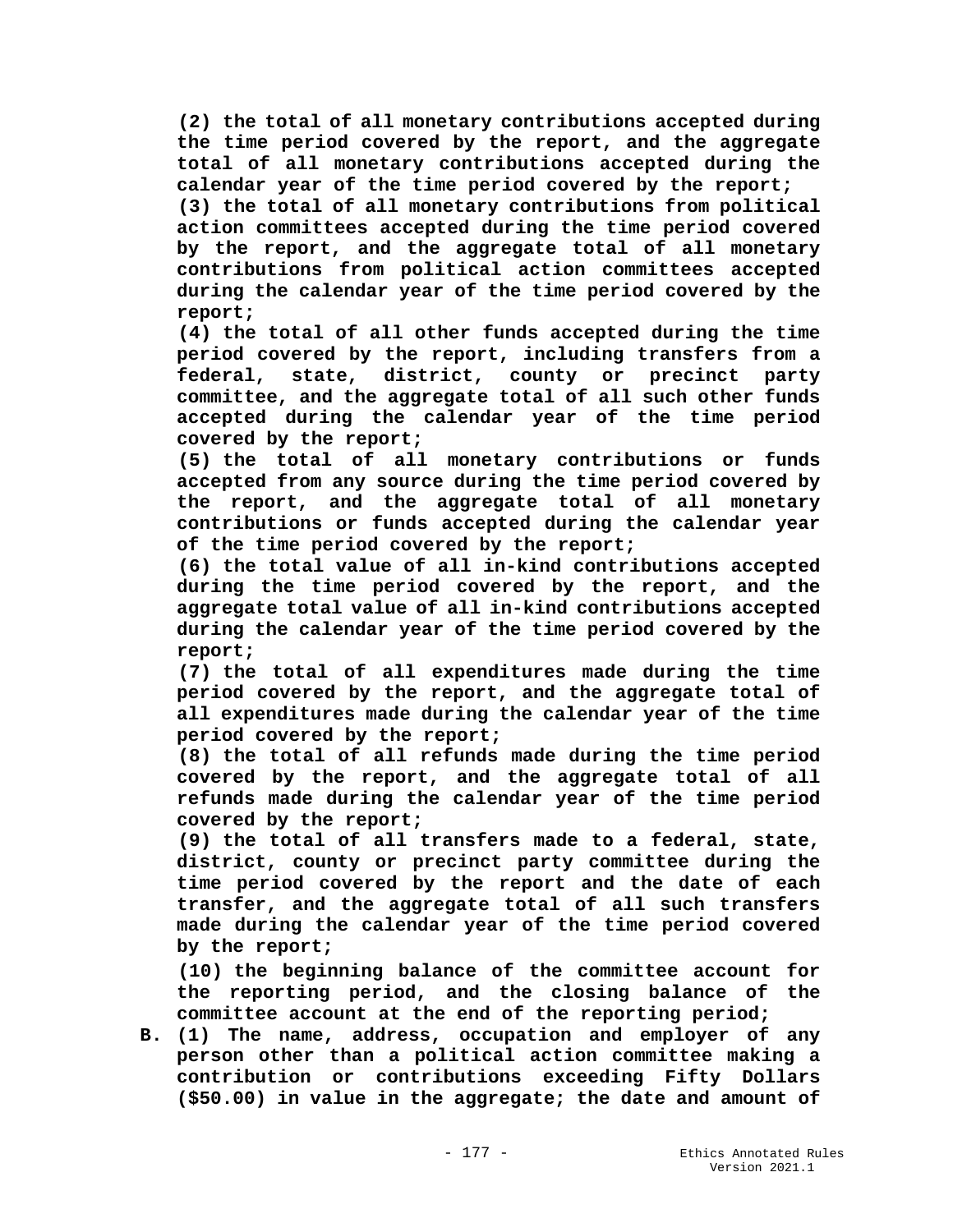**any monetary or in-kind contributions made during the time period covered by the report; and the aggregate total of all contributions accepted from the person during the calendar year of the time period covered by the report;**

**(2) the total of all contributions accepted during the time period covered by the report from contributors making contributions of no more than Fifty Dollars (\$50.00) in the aggregate, and the aggregate total of all such contributions during the calendar year of the time period covered by the report;**

**(3) the name and Commission identification number of a political action committee or candidate committee making a contribution or contributions, the date and amount of any monetary or in-kind contributions made during the time period covered by the report, and the aggregate total of all contributions accepted from the political action committee during the calendar year of the time period covered by the report;**

**(4) the name, address, occupation and employer, if applicable, of a contributor to whom a refund was made during the time period covered by the report; the date and amount of the refund; and the aggregate total of all contributions refunded to the contributor during the calendar year of the time period covered by the report;** 

**(5) loans made to the committee during the time period covered by the report, including loans by commercial financial institutions; the name, address and, if applicable, occupation and employer, of the person making the loan; the amount of the loan, the date the loan was made, the interest rate for the loan, the repayment terms for the loan and the total of all loans made to the committee; any payments on loans during the time period covered by the report, the amount of the payment, the date the payment was made and the remaining balance of the loan following the payment; and the total of all payments made on all loans to the committee and the remaining balance on all loans to the committee during the calendar year of the time period covered by the report;**

**(6) the name and address of any person or entity to whom an expenditure of more than Two Hundred Dollars (\$200.00) in the aggregate was made during the time period covered by the report, a description of the goods or services purchased with the expenditure, and the aggregate total of all expenditures made to the person or entity during the calendar year of the time period covered by the report. Split purchasing for the purpose of evading reporting an expenditure shall be prohibited. Expenditures made to**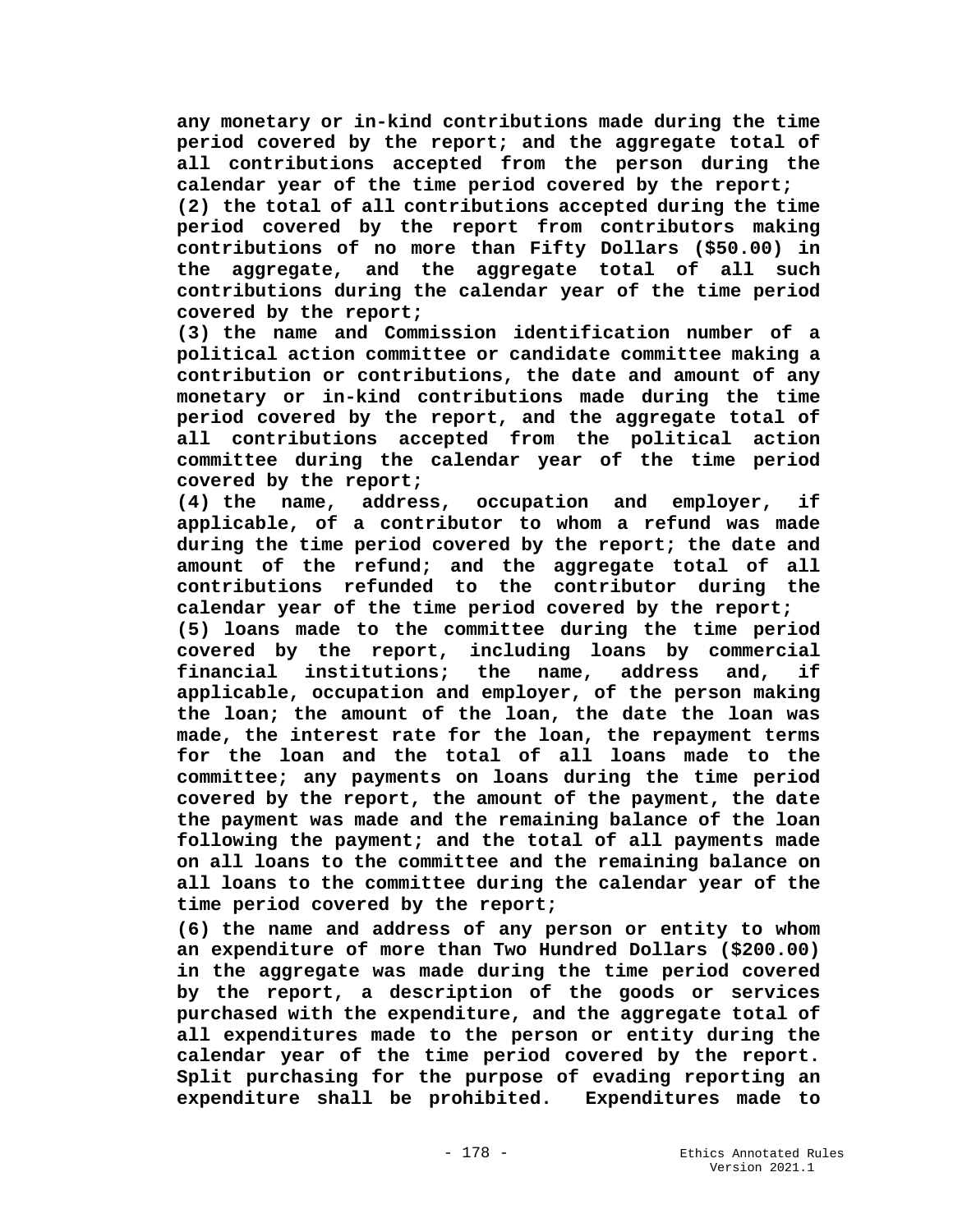**compensate political consultants and similar consultants shall be reported by identifying the type of services provided to the campaign by the consultants. Expenditures made by political consultants and other third parties on behalf of the committee shall be reported as if the expenditures were made by the committee. Expenditures made by using a credit card shall be reported by itemizing each individual expenditure of more than Two Hundred Dollars (\$200.00).** 

**Contributions accepted from a limited liability company shall be reported as contributions from the individual members of the limited liability company in proportions equal to their ownership interest in the limited liability company. Contributions accepted from a partnership shall be reported as contributions from the individual partners of the partnership in proportions equal to their ownership interest in the partnership. Transfers between a federal, state, district, county or precinct party committee shall not be considered as contributions or expenditures.**

## **History**

Promulgated by Ethics Commission January 10, 2014; effective upon Legislature's sine die adjournment May 23, 2014; operative January 1, 2015.

Amendment promulgated by Ethics Commission January 9, 2015; effective upon sine die adjournment of the Legislature May 22, 2015; operative May 22, 2015.

The 2015 amendment added the following language:

"State political party committees shall file a Statement of Organization in July of any odd-numbered year. The Statement of Organization shall include, but not be limited to, the following information: (1) The names of the Chair, Treasurer and, if applicable, Deputy Treasurer of the committee; (2) the full name of the committee; (3) the mailing address and, if applicable, residence address, electronic mailing address, telephone numbers and Internet website, if applicable, of the committee, the Chair, Treasurer and, if applicable, Deputy Treasurer and (4) the full name and address of each depository in which the committee will maintain an account. The Treasurer shall be responsible for notifying the Commission of any change in information provided on the Statement of Organization by filing an Amended Statement of Organization within ten (10) days of a change being made. An Amended Statement of Organization shall contain the same information as the Statement of Organization. Congressional District, county and precinct political party committees and any other political party committee officially recognized by the party's bylaws or similar governing document, shall file a Statement of Organization containing the same information prior to filing a Report of Contributions and Expenditures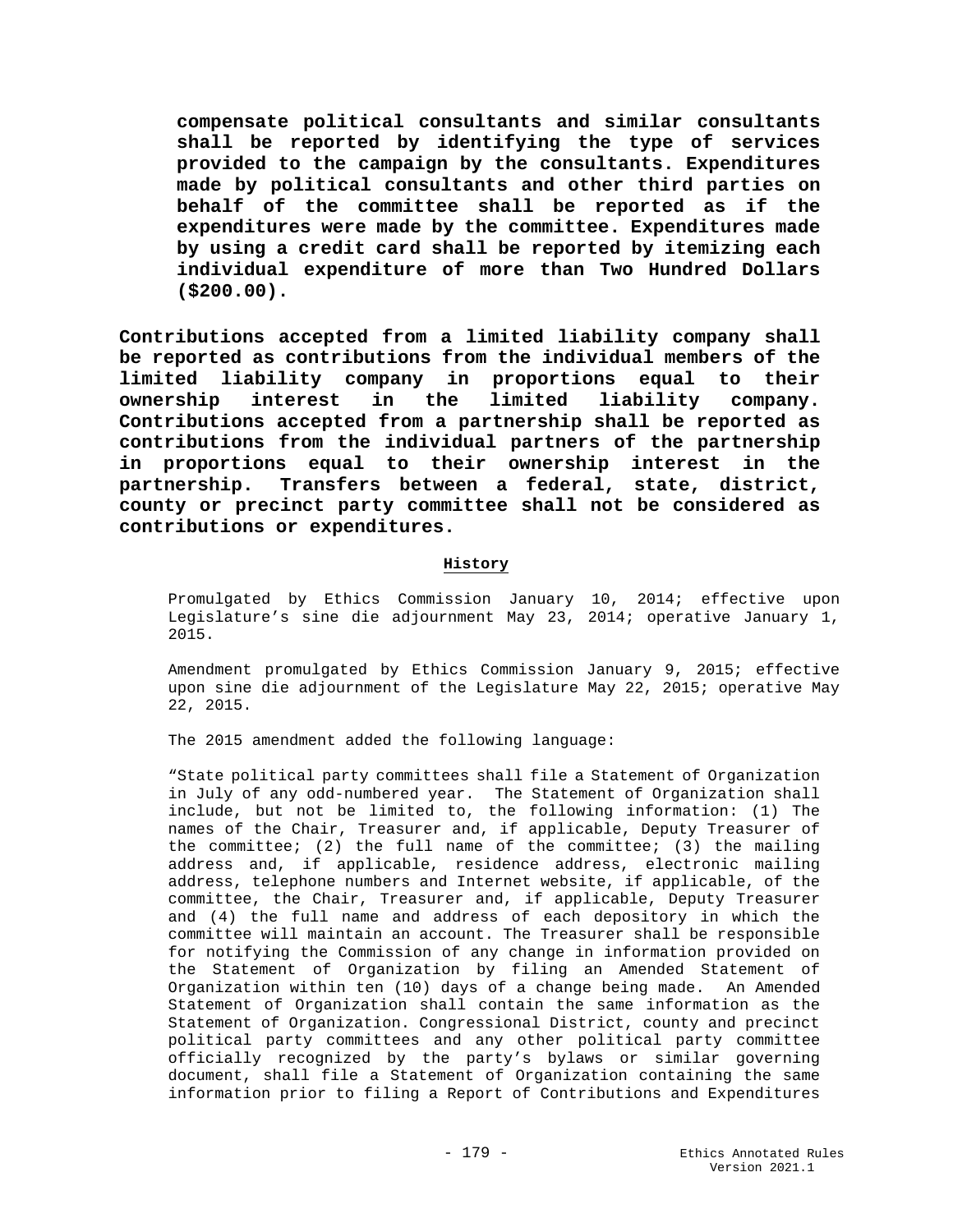as required hereafter. Congressional District, county and precinct political party committees and any other political party committee officially recognized by the party's bylaws or similar governing document, shall be required to file a Report of Contributions and Expenditures in any year the committee makes an independent expenditure, an electioneering communication or a contribution to a candidate for state office. The Report of Contributions and Expenditures shall be made at the quarterly reporting period next following the making of the independent expenditure, electioneering communication or contribution to a candidate for state office. The Report shall cover the period beginning January 1 of the year in which the report is filed (or January 1 of the immediately preceding calendar year for a quarterly report filed in January) or the end of the last preceding reporting period filed by the committee during the same calendar year, if the committee has filed a prior report in the same calendar year, and ending on the last day of the month prior to the month in which the quarterly report is filed."

#### **Commission Comment**

*This section provides for both registration of, and reporting by, political party committees. State political party committees are required to register by filing a Statement of Organization during the month of July of any odd-numbered year and pay the registration fee annually. However, Congressional District, county and precinct party committees and any other political party committee officially recognized by the party's bylaws or similar document are required to register and pay the registration fee only in a year in which the committee does one of three things: (1) Makes an independent expenditure; (2) makes an electioneering communication or (3) makes a contribution in any amount to a candidate for any state office. When one of those triggering events occurs, the Congressional District, county and precinct party committees and any other political party committee officially recognized by the party's bylaws or similar document must file the same Statement of Organization as required for the state political party. The term "any other political party committee officially recognized by the party's bylaws or similar document" is intended to include sub-groups of the state party such as women's groups, young members groups, etc., who are allowed some role in the governance of the party. This term does not include political action committees that may have the name of the party in their name, but that are not accorded recognition by the state party.*

*Once a Congressional District, county or precinct party committee or one of the sub-groups described above files a Statement of Organization, that committee is then required to file quarterly Reports of Contributions and Expenditures beginning with the first quarterly report required after the Statement of Organization is filed. That Report covers a period beginning January 1 of the year in which it is filed (or January 1 of the immediately preceding calendar year for a quarterly report filed in January) and ending either at the end of the*  last preceding reporting period filed by the committee during the same *calendar year (if the committee has filed a report during the calendar year) or on the last day of the month prior to the month in which the quarterly report is filed.*

*While state political party committees are required to file quarterly*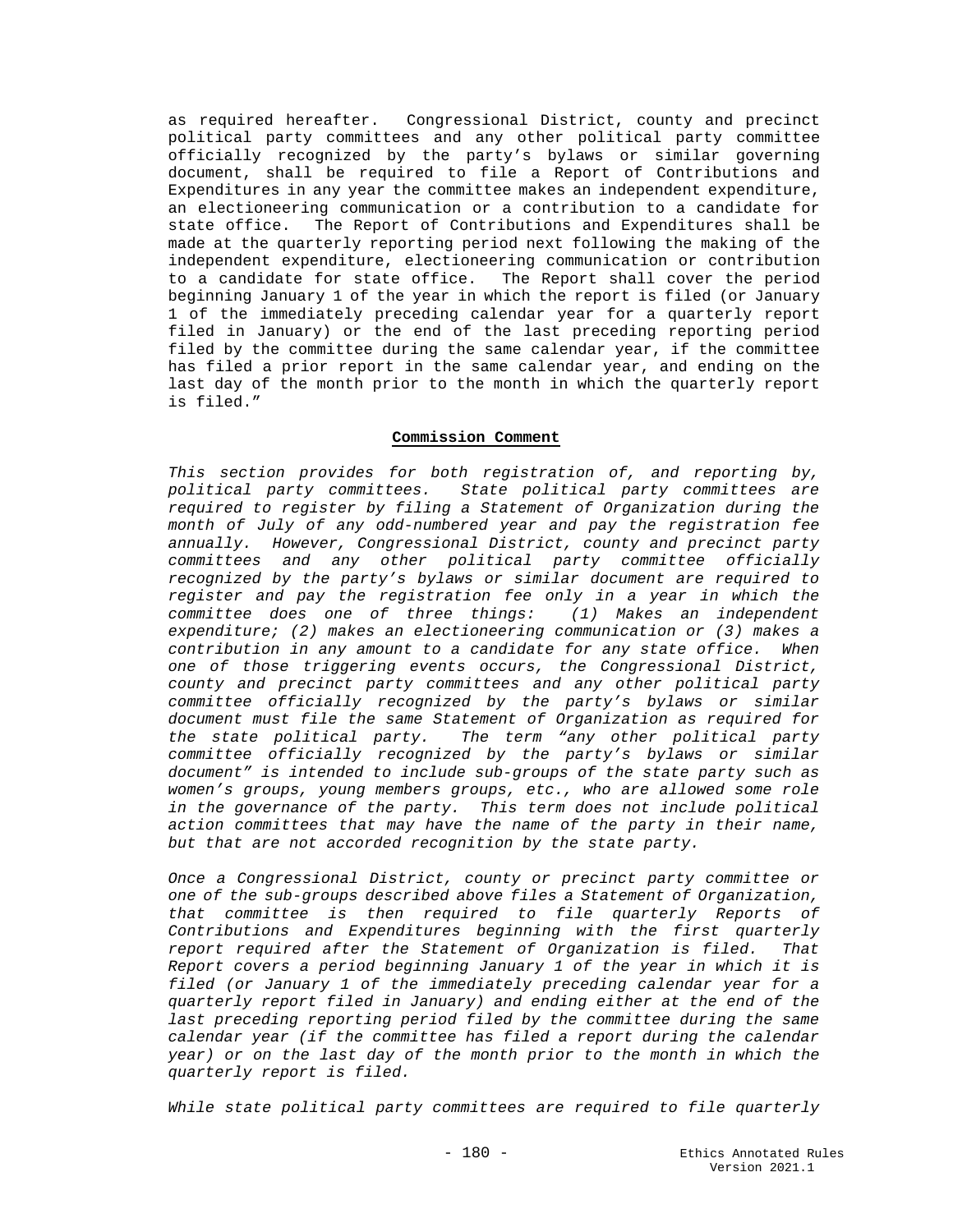*reports throughout the year, Congressional District, county or precinct party committees of the sub-groups described above filed reports only when required to do so by their triggering action. Also, the registration fee paid covers the entirety of the year during which the committee is required to register, regardless of the number of reports the committee is required to file.* 

*Example: A county political party committee makes a contribution to a candidate for State Senate in March. The party must register by filing a Statement of Organization with the Commission. After filing the Statement of Organization, the committee must file a quarterly Report of Contributions and Expenditures in April. The report covers the period beginning January 1 and ending March 31. The committee makes no other contributions and does not make an independent expenditure or electioneering communication for the balance of the year. The committee is not required to make any additional quarterly reports during that calendar year.*

*Example: A county political party committee makes a contribution to a candidate for State Senate in March. The party must register by filing a Statement of Organization with the Commission. After filing the Statement of Organization, the committee must file a quarterly Report of Contributions and Expenditures in April. The report covers the period beginning January 1 and ending March 31. The committee makes no further contributions until it makes another contribution to the same candidate and to a candidate for Governor in October of the same year. The committee must file a second quarterly Report of Contributions and Expenditures in January of the following year. The report covers the period beginning April 1 and ending December 31 of the year preceding the filing of the report in January.*

*The Statement of Organization requires identification of the Chair, Treasurer and, if applicable, Deputy Treasurer of the committee; the full name of the committee; the mailing address and, if applicable, residence address, electronic mailing address, telephone numbers and Internet website, if applicable of the committee, the Chair, Treasurer and Deputy Treasurer; the full name and address of each depository in which the committee maintains an account.*

*The Treasurer is required to notify the Commission of any changes to information on the Statement of Organization by filing an Amended Statement of Organization within ten (10) days of the change.*

*The intent of this reporting Rule is to show all funds and in-kind contributions flowing into and all funds flowing out of the reporting committee.* 

*Because of the unique status of political parties in the political landscape, transfers between various levels of political parties (e.g., federal, state, Congressional District, county and precinct) are considered neither contributions nor expenditures, but must be reported.*

*Contributor information, such as name, address, occupation and employer, is required from contributors, regardless of the value of the contribution. However, contributors of no more than Fifty Dollars (\$50.00) in the aggregate during a calendar year will not be itemized on*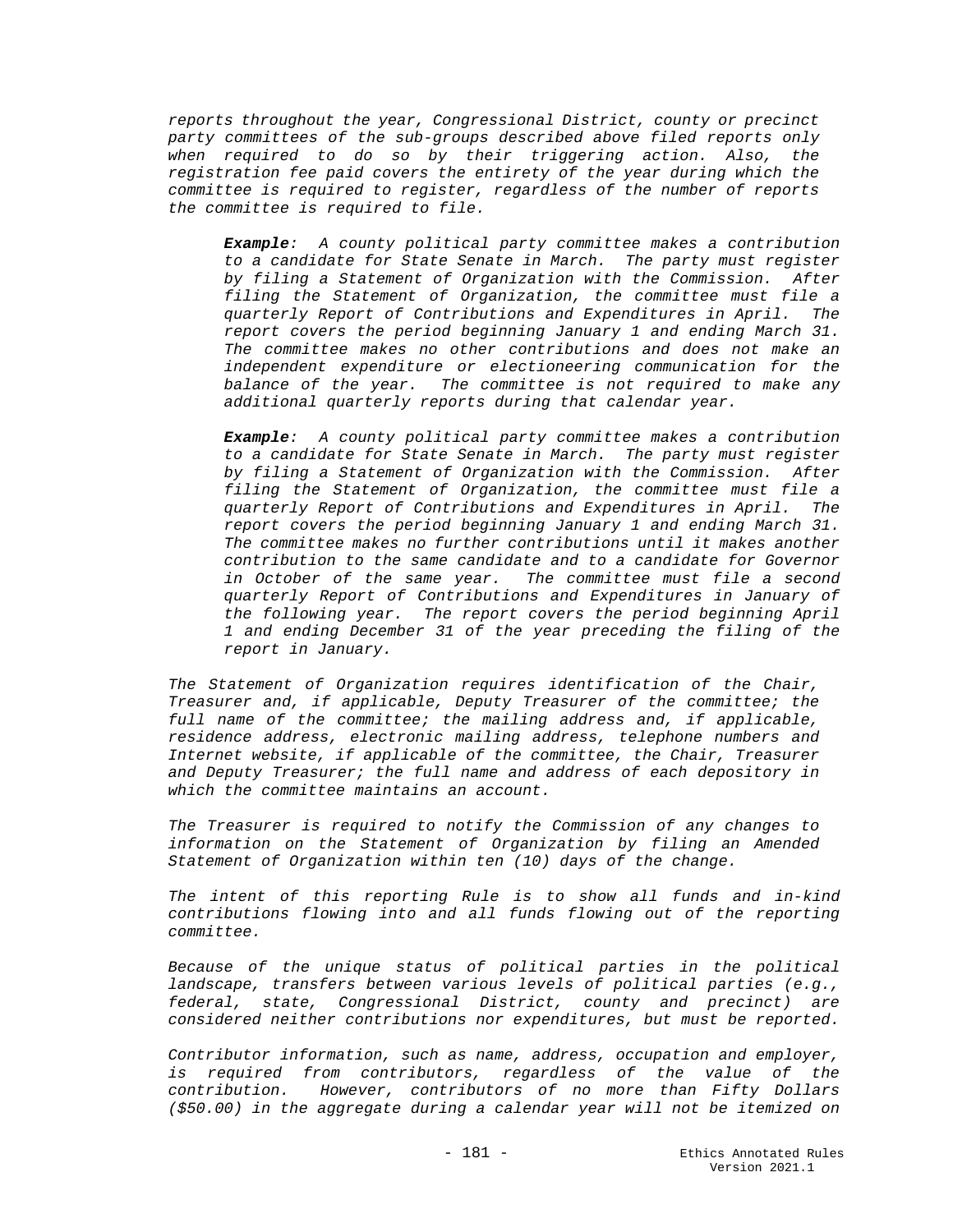*a report by name, but by the total amount of such contributions.* 

*Example: Johnson makes a one-time contribution of Twenty-Five Dollars (\$25.00). The amount, i.e., Twenty-Five Dollars (\$25.00) must be reported, but Johnson's information will not be itemized on the report.*

*Contributors of more than Fifty Dollars (\$50.00) in the aggregate during a calendar must be itemized by name, address, occupation and employer on a report.*

*Example: Carson, an engineer employed by Ace Widget Manufacturing, Inc., makes monthly contributions of One Hundred Dollars (\$100.00). Each of Carson's contributions must be itemized in the report, together with the aggregate total at the time the contribution is made, his name, address, occupation (engineer) and employer (Ace Widget Manufacturing, Inc.).*

*Contributions from political action committees or candidate committees must include the Commission identification number of the contributor.*

*Contributions received from a limited liability company or a partnership shall be reported as contributions from the individual members of the Limited Liability Company or partnership in proportions equal to their ownership interests. Limited liability companies and partnerships are prohibited from making contributions to a political party committee, limited committee or candidate committee if any member of the LLC or any partner of the partnership is a corporation. See Rules 2.24 and 2.25.*

*Example: Ajax Limited Liability Company is owned in equal shares by three individuals, Johnson, Carson and Larson. The committee receives a contribution of Three Thousand Dollars (\$3,000.00) written on an Ajax LLC check. The committee does not report a contribution from Ajax LLC; instead, it reports contributions of One Thousand Dollars (\$1,000.00) each from Johnson, Carson and Larson.* 

*Committees that receive contributions by a check drawn on a joint checking account must determine from the contributor(s) how much of the contribution to allocate to each account holder. If a contribution is to be split equally, the contribution should be reported by evenly dividing the total amount on the check by the individuals on the check and reporting them as separate contributions from each individual. The contribution should not be listed as a single contribution from the combined individuals on the report. If the contributor specifies the contribution is only from one spouse listed on the check, then the report should attribute the entire amount to the designated contributor.*

*Example: A check for \$1,000 bearing the names "Joe and Nancy Smith" is made out to Political Party Committee X. At the time the check is received, Political Party Committee X determined the contribution was from both spouses equally and should report this contribution as \$500 from Joe Smith and \$500 from Nancy Smith. The contribution should not be reported as a single contribution of \$1,000 from Joe and Nancy Smith.*

*Example: A check for \$1,000 bearing the names "Joe and Nancy Smith" is made out to Political Party Committee X. Nancy Smith tells*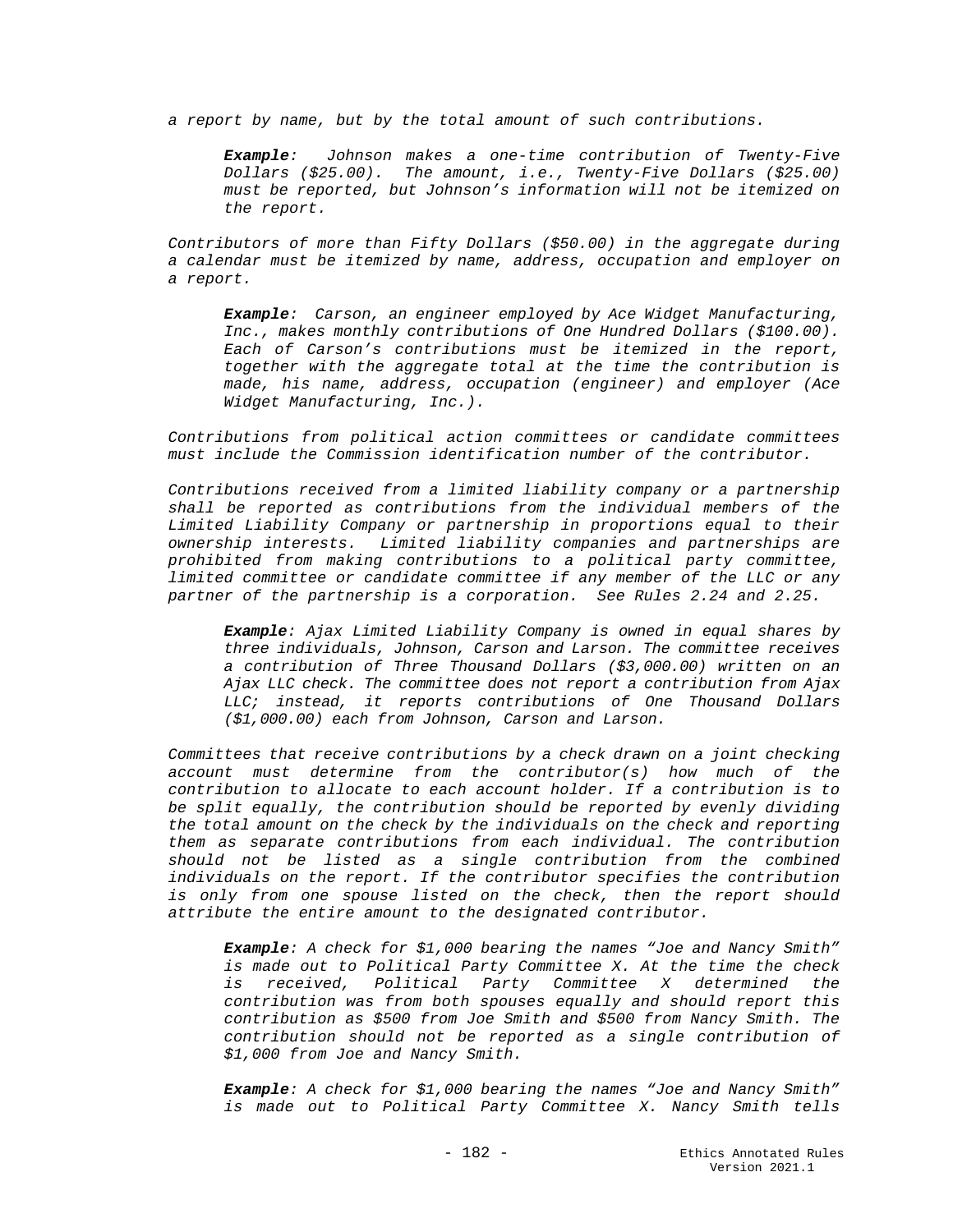*Political Party Committee X that the entire \$1,000 contribution is from her and not from Joe. Political Party Committee X should report this contribution as \$1,000 from Nancy Smith.* 

*Refunds that are made to contributors must include the same information that was required to report the contribution.*

*Expenditures of more than Two Hundred Dollars (\$200.00) must be itemized in a report. The name and address of any person or entity to whom such an expenditure is made must be itemized, together with a description of the goods or services for which the expenditure is made. It is prohibited for an expenditure to be split for purposes of evading the itemization requirement.* 

*Example: The committee purchases Three Hundred Fifty Dollars (\$350.00) of office supplies from Ajax Office Supply Store. The committee must itemize the amount of the purchase, indicate the purchase was made from Ajax Office Supply Store and show "office supplies" as the goods purchased.*

*Example: The committee wants to purchase One Thousand Dollars (\$1,000.00) of computer equipment from Ajax Computer Store, a controversial foreign owned company. The committee does not want others to know that it purchased anything from this company, so it arranges to pay in five monthly installments of Two Hundred Dollars (\$200.00). The committee then does not itemize the company in its reports. The committee has violated this Rule by making a prohibited split purchase.*

*When an expenditure is made to compensate a political consultant or similar consultant, such as a polling firm, the report must show the type of services provided. The purpose of this provision is to identify the type of consulting being provided, so a simple indication of "consulting services" would not be responsive.* 

*Staff Memorandum 2017-02: Ethics Rules require both the ultimate recipient of funds to be identified as well as the good or service purchased by the committee. Expenditures for consulting services require more than a description of "consulting" and must include the type of consulting service provided; expenditures by a consultant or other 3rd party on behalf of the committee are reported as if the committee itself made the expenditure. The committee must ensure it has sufficient records of all expenditures made by the committee as well as by consultants and 3rd parties on behalf of a Committee.*

*Example: The committee hires ABC Consultants to do polling, including analysis of the results, as well as to provide strategic recommendations for the committee. The committee must include all of this information in its report.*

*Expenditures made by political consultants and other third parties on behalf of the committee must be reported as if the expenditures were made directly by the committee.*

*Example: The committee contracts with XYZ, Inc., a media consulting company, to produce television and radio commercials and to place those commercials in appropriate time periods. The total contract*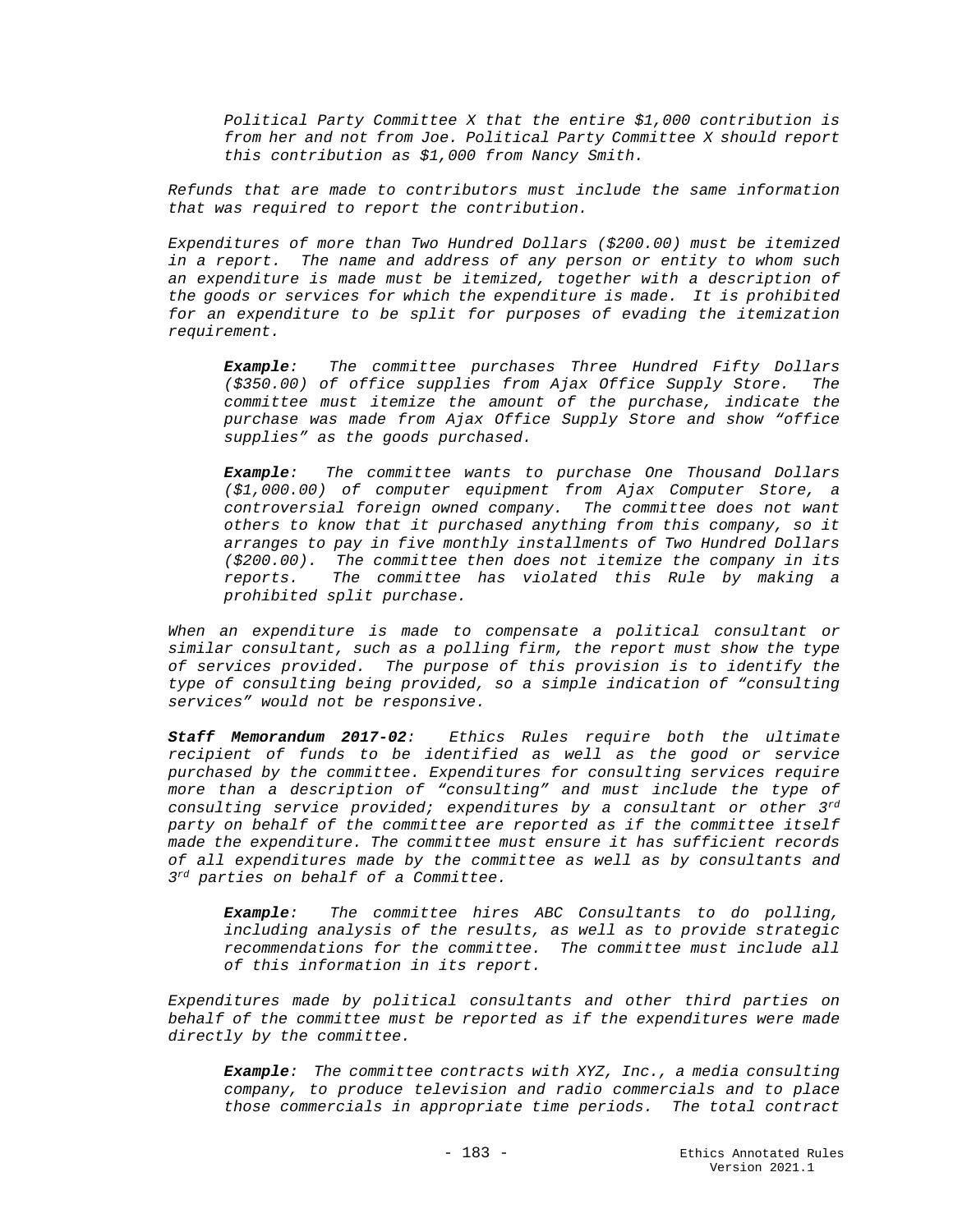*is for One Hundred Thousand Dollars (\$100,000.00), of which XYZ's fee is Fifteen Thousand Dollars (\$15,000.00). The committee reports Fifteen Thousand Dollars (\$15,000.00) as a payment to XYZ for its services in producing and placing the commercials, but reports the Eighty-Five Thousand Dollars (\$85,000.00) worth of commercials individually.*

*Expenditures made using a credit card must be reported by itemizing each individual expenditure of more than Two Hundred Dollars (\$200.00).*

*Example: The committee uses a credit card to make purchases of Five Hundred Dollars (\$500.00) from Ajax Office Supply Store for office supplies, Two Hundred Fifty Dollars (\$250.00) from Ajax Computer Store for printer cartridges and Fifty Dollars (\$50.00) from Ajax Pizza for pizza for its staff one night when the staff was working late. At the end of the month, the committee is billed for Eight Hundred Dollars (\$800.00) by the credit card company and a committee check for Eight Hundred Dollars (\$800.00) is used pay the bill. The committee must report the purchases from Ajax Office Supply Store and Ajax Computer Store individually, just as if the purchases had been made by individual check, and the purchase from Ajax Pizza must be reported as part of the aggregate expenditures total. If the committee reports an expenditure of Eight Hundred Dollars (\$800.00) for "credit card expenses," the committee has violated the Rule.*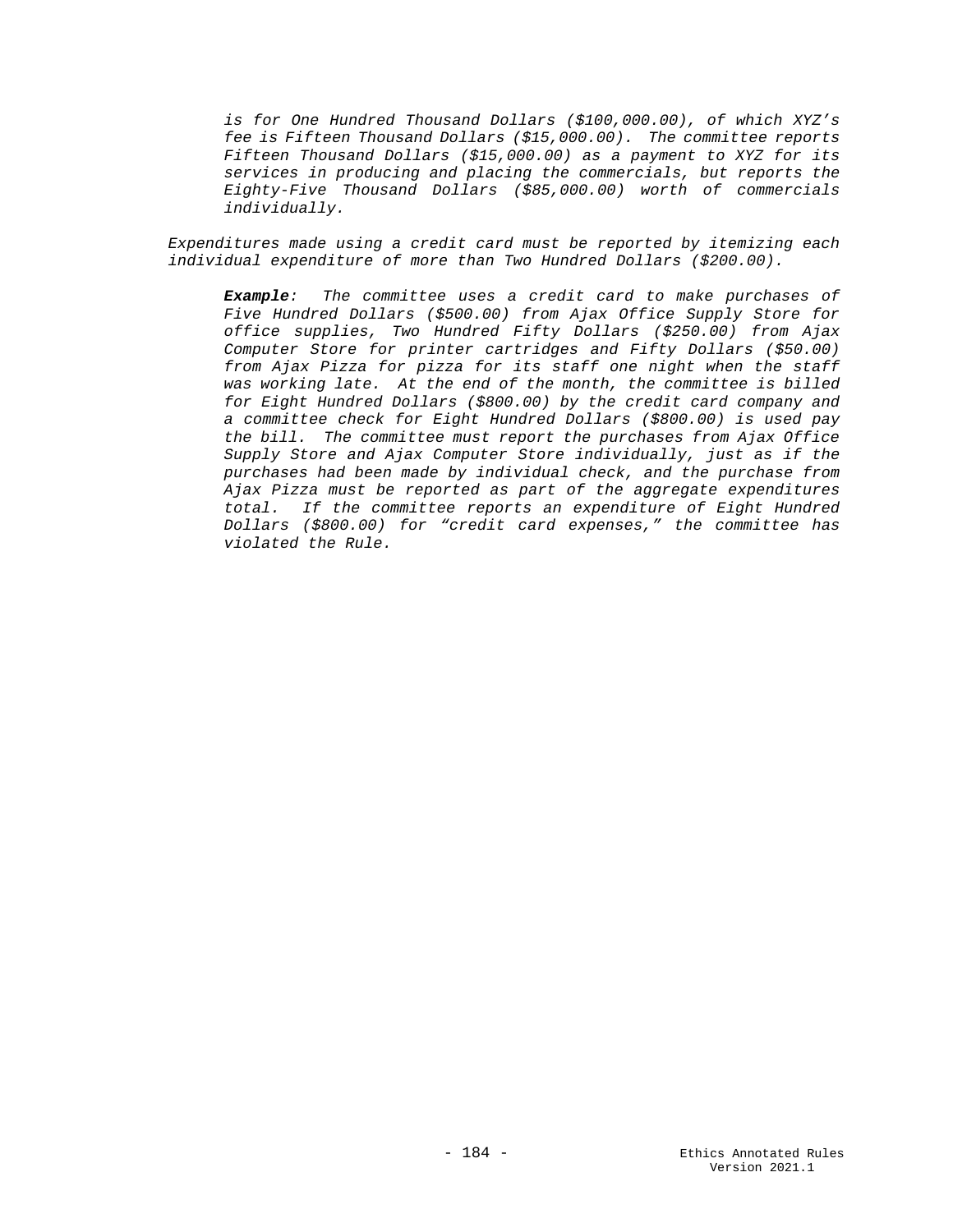**Rule 2.105. Report Requirements for Political Action Committee.**

**A Report of Contributions and Expenditures by a political action committee shall include, but not be limited to, the following information:**

**A. (1) the name of the committee and the time period covered by the report;**

**(2) the total of all monetary contributions accepted during the time period covered by the report, and the aggregate total of all monetary contributions accepted during the calendar year of the time period covered by the report;**

**(3) the total of all monetary contributions from other political action committees accepted during the time period covered by the report, and the aggregate total of all monetary contributions from other political action committees accepted during the calendar year of the time period covered by the report;**

**(4) the total of all other funds accepted during the time period covered by the report, including transfers from an associated political action committee, and the aggregate total of all such other funds accepted during the calendar year of the time period covered by the report;**

**(5) the total of all monetary contributions or funds accepted from any source during the time period covered by the report, and the aggregate total of all monetary contributions or funds accepted during the calendar year of the time period covered by the report;**

**(6) the total value of all in-kind contributions accepted during the time period covered by the report, and the aggregate total value of all in-kind contributions accepted during the calendar year of the time period covered by the report;**

**(7) the total of all expenditures (other than contributions to candidate committees, independent expenditures or electioneering communications) made during the time period covered by the report, and the aggregate total of all such expenditures made during the calendar year of the time period covered by the report;**

**(8) the total of all refunds made during the time period covered by the report, and the aggregate total of all refunds made during the calendar year of the time period covered by the report;** 

**(9) the total of all transfers made to or received from an associated political action committee during the time period covered by the report and the date of each transfer, and the aggregate total of all such transfers made during the calendar year of the time period covered by the report;**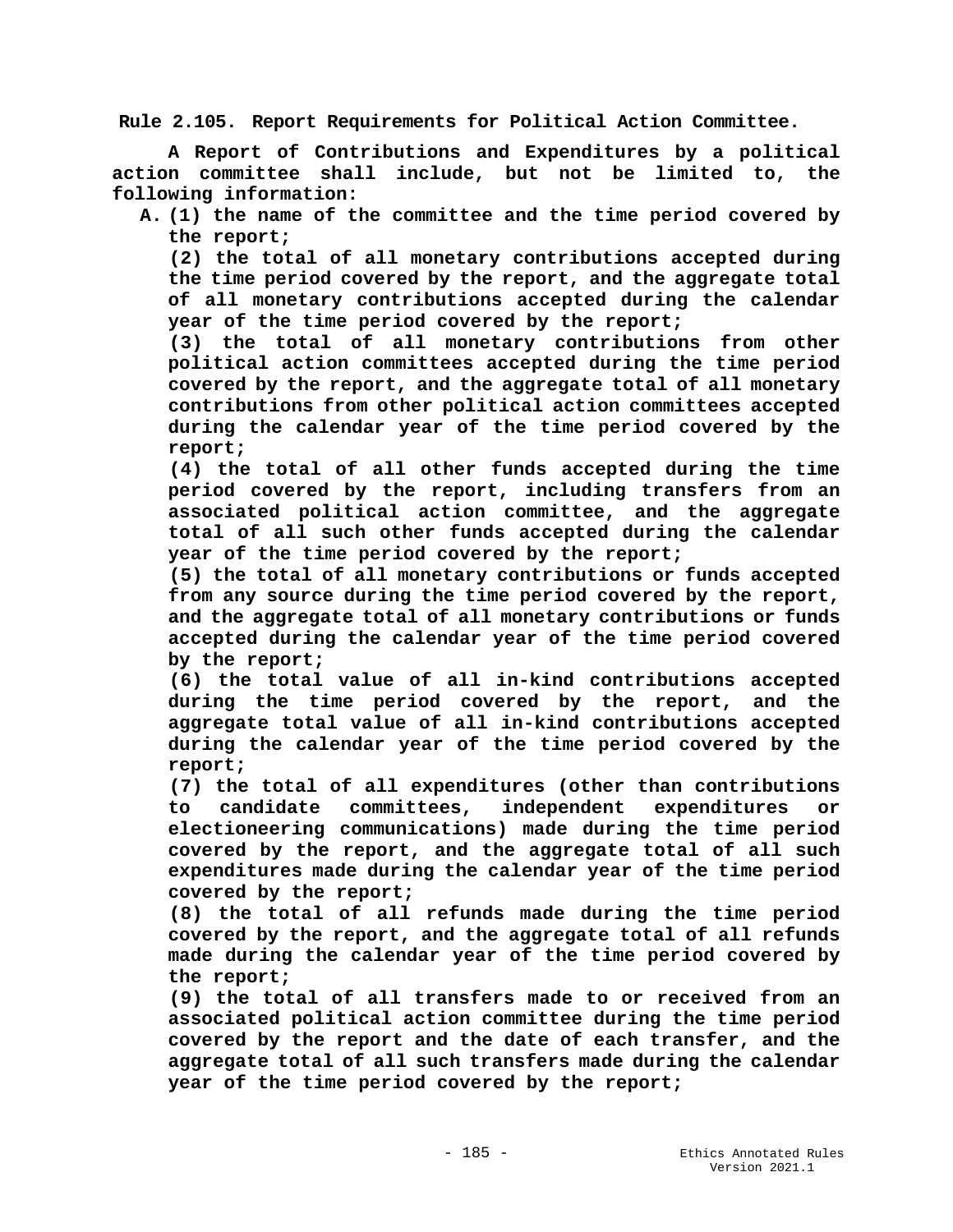**(10) the total amount of all contributions made by the committee to a candidate committee during the time period covered by the report, and the aggregate total of all such contributions made during the calendar year of the time period covered by the report;**

**(11) the total amount of all independent expenditures made by the committee during the time period covered by the report, and the aggregate total of all such independent expenditures made during the calendar year of the time period covered by the report;**

**(12) the total amount of funds spent on electioneering communications made by the committee during the time period covered by the report, and the aggregate total of funds spent on electioneering communications made during the calendar year of the time period covered by the report;**

**(13) the beginning balance of the committee account for the reporting period, and the closing balance of the committee account at the end of the reporting period;**

**(14) for limited committees affiliated with a corporation or labor union, the total amount of funds spent by the corporation or labor union during the time period covered by the report for the costs of establishment of, administration of and solicitation of contributions to the committee; and the aggregate total of funds spent on the costs of establishment of, administration of and solicitation of contributions to the committee made during the calendar year.**

**B. (1) The name, address, occupation and employer of any person other than a political action committee making a contribution or contributions exceeding Fifty Dollars (\$50.00) in value in the aggregate, the date and amount of any monetary or in-kind contributions made during the time period covered by the report, and the aggregate total of all contributions accepted from the person during the calendar year of the time period covered by the report;**

**(2) the total of all contributions accepted during the time period covered by the report from contributors making contributions of no more than Fifty Dollars (\$50.00) in the aggregate, and the aggregate total of all such contributions during the calendar year of the time period covered by the report;**

**(3) the name and Commission identification number of a political action committee making a contribution or contributions, the date and amount of any monetary or in-kind contributions made during the time period covered by the report, and the aggregate total of all contributions accepted from the political action committee during the calendar year of the time period covered by the report;**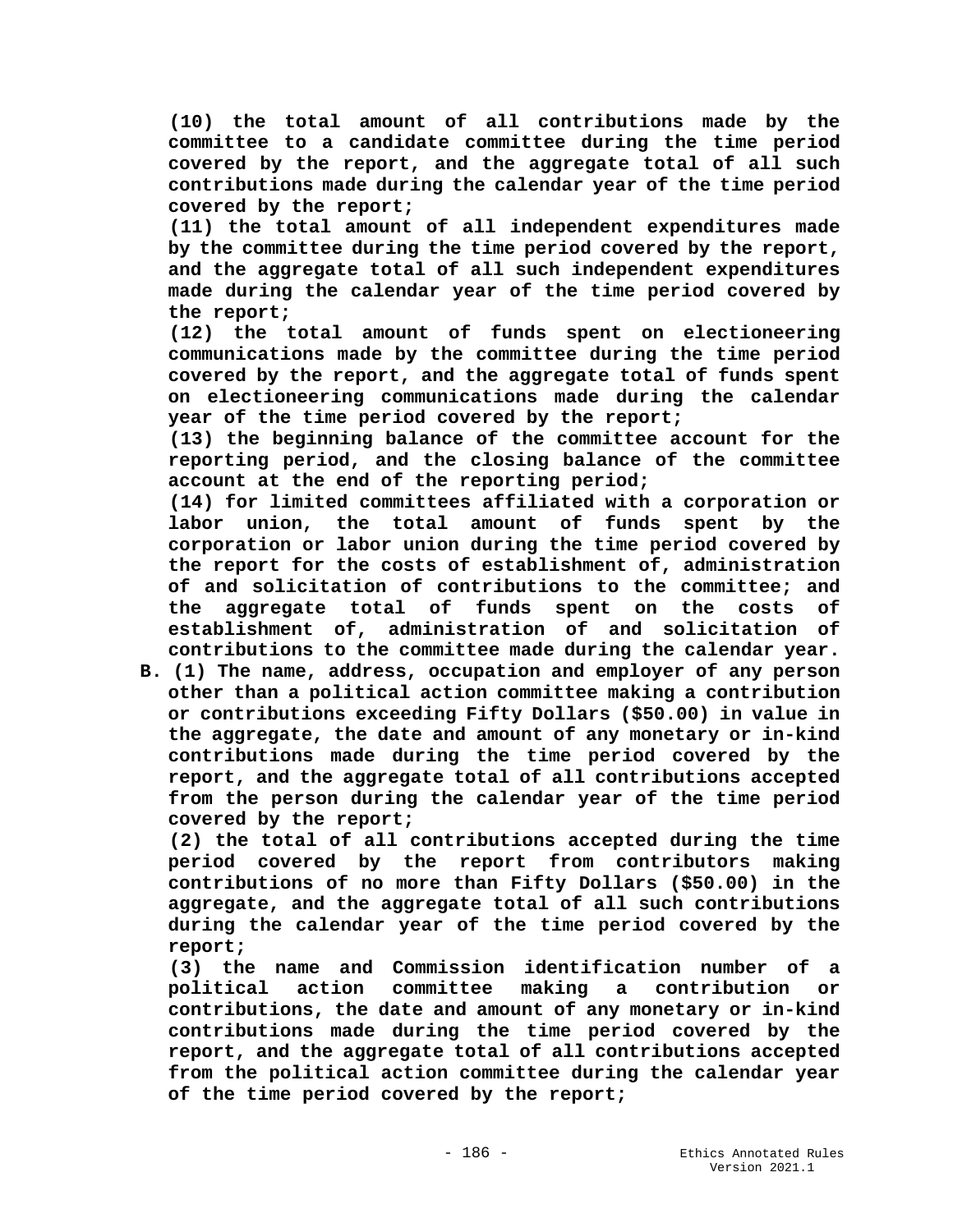**(4) the name, address, occupation and employer, if applicable, of a contributor to whom a refund was made during the time period covered by the report, the date and amount of the refund, and the aggregate total of all contributions refunded to the contributor during the calendar year of the time period covered by the report;**

**(5) loans made to the committee during the time period covered by the report, including loans by commercial financial name, address and, occupation and employer, of the person making the loan; the amount of the loan, the date the loan was made, the interest rate for the loan, the repayment terms for the loan and the total of all loans made to the committee; any payments on loans during the time period covered by the report, the amount of the payment, the date the payment was made and the remaining balance of the loan following the payment; and the total of all payments made on all loans to the committee and the remaining balance on all loans to the committee during the calendar year of the time period covered by the report; (6) the name and address of any person or entity to whom an expenditure of more than Two Hundred Dollars (\$200.00) in the aggregate was made during the time period covered by the report, a description of the goods or services purchased with the expenditure, and the aggregate total of all expenditures made to the person or entity during the calendar year of the time period covered by the report. Split purchasing for the purpose of evading reporting an expenditure shall be prohibited. Expenditures made to compensate political consultants and similar consultants shall be reported by identifying the type of services provided to the campaign by the consultants. Expenditures made by political consultants and other third parties on behalf of the committee shall be reported as if the expenditures were made by the committee. Expenditures made by using a credit card shall be reported by itemizing each individual expenditure of more than Two Hundred Dollars (\$200.00).**

**Contributions accepted from a limited liability company shall be reported as contributions from the individual members of the limited liability company in proportions equal to their ownership interest in the limited liability company. Contributions accepted from a partnership shall be reported as contributions from the individual partners of the partnership in proportions equal to their ownership interest in the partnership. As used in this section, "associated political action committee" shall mean a political action committee registered with the Federal Election Commission when the connected or affiliated entities of the two committees share a formal business relationship such as the**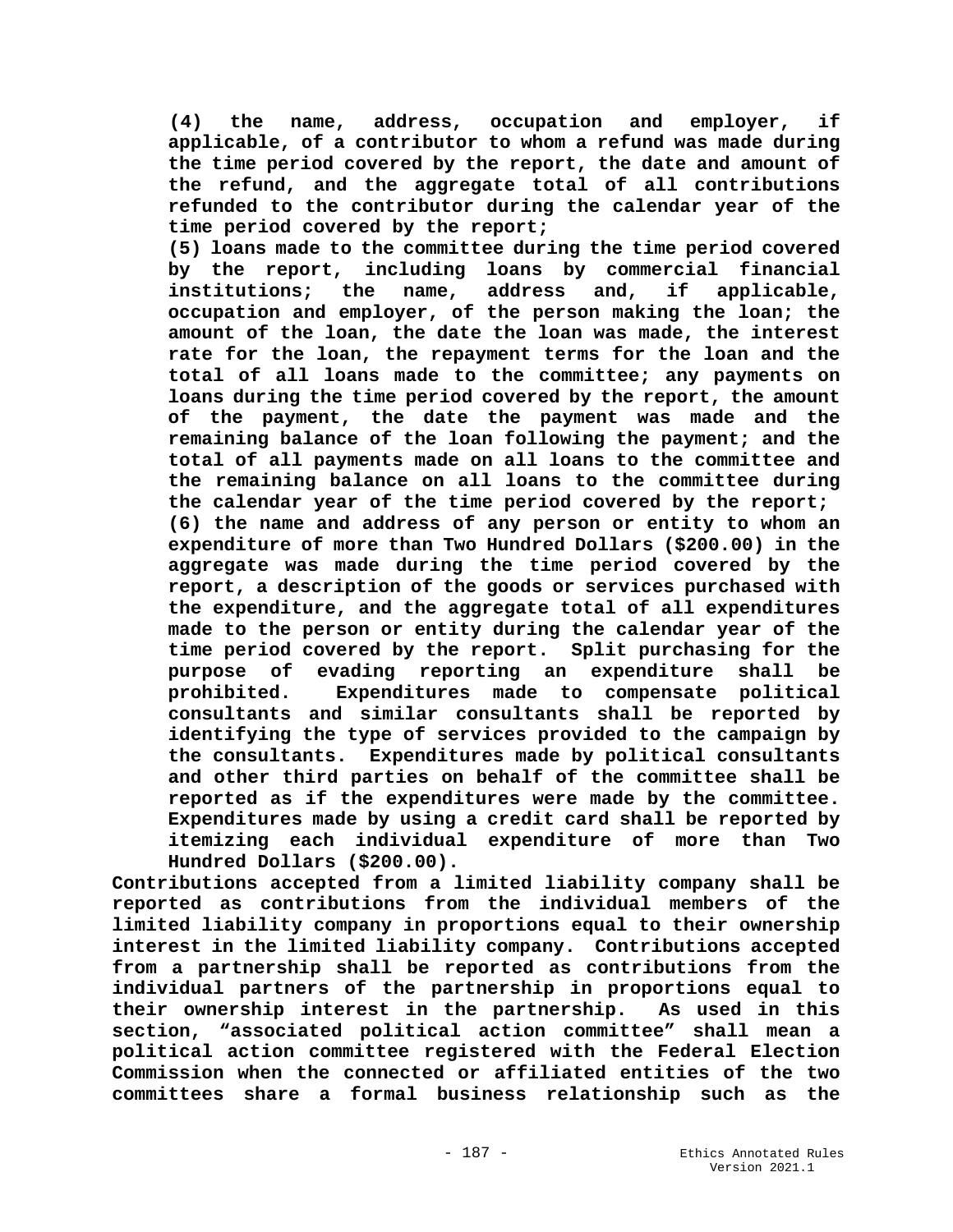**national and state organizations of a professional or business organization or labor union. Transfers between a political action committee and an associated political action committee shall not be considered as contributions or expenditures.**

**C. The Report of Contributions and Expenditures for Non-Oklahoma Committees shall include, but not be limited to, the following information:**

**(1) the name of the committee and the time period covered by the report;**

**(2) the total amount of all contributions made by the committee to an Oklahoma state candidate committee during the time period covered by the report, and the aggregate total of all such contributions made during the calendar year of the time period covered by the report;**

**(3) the total amount of all independent expenditures made by the committee during the time period covered by the report, and the aggregate total of all such independent expenditures made during the calendar year of the time period covered by the report;**

**(4) the total amount of funds spent on electioneering communications made by the committee during the time period covered by the report, and the aggregate total of funds spent on electioneering communications made during the calendar year of the time period covered by the report;**

**(5) The name, address, occupation and employer of any Oklahoma resident making a contribution or contributions exceeding Fifty Dollars (\$50.00) in value in the aggregate, the date and amount of any monetary or in-kind contributions made during the time period covered by the report, and the aggregate total of all contributions accepted from the person during the calendar year of the time period covered by the report.**

# **History**

Promulgated by Ethics Commission January 10, 2014; effective upon Legislature's sine die adjournment May 23, 2014; operative January 1, 2015.

## **Commission Comment**

*The intent of this reporting Rule is to show all funds and in-kind contributions flowing into and all funds flowing out of the reporting committee.* 

*Some political action committees affiliated with a corporation or labor union have "associated political action committees" that are registered with and report to the Federal Election Commission. This relationship occurs when the connected or affiliated entities or the two committees share a formal business relationship such as the national and state organizations of a professional or business organization or labor union.*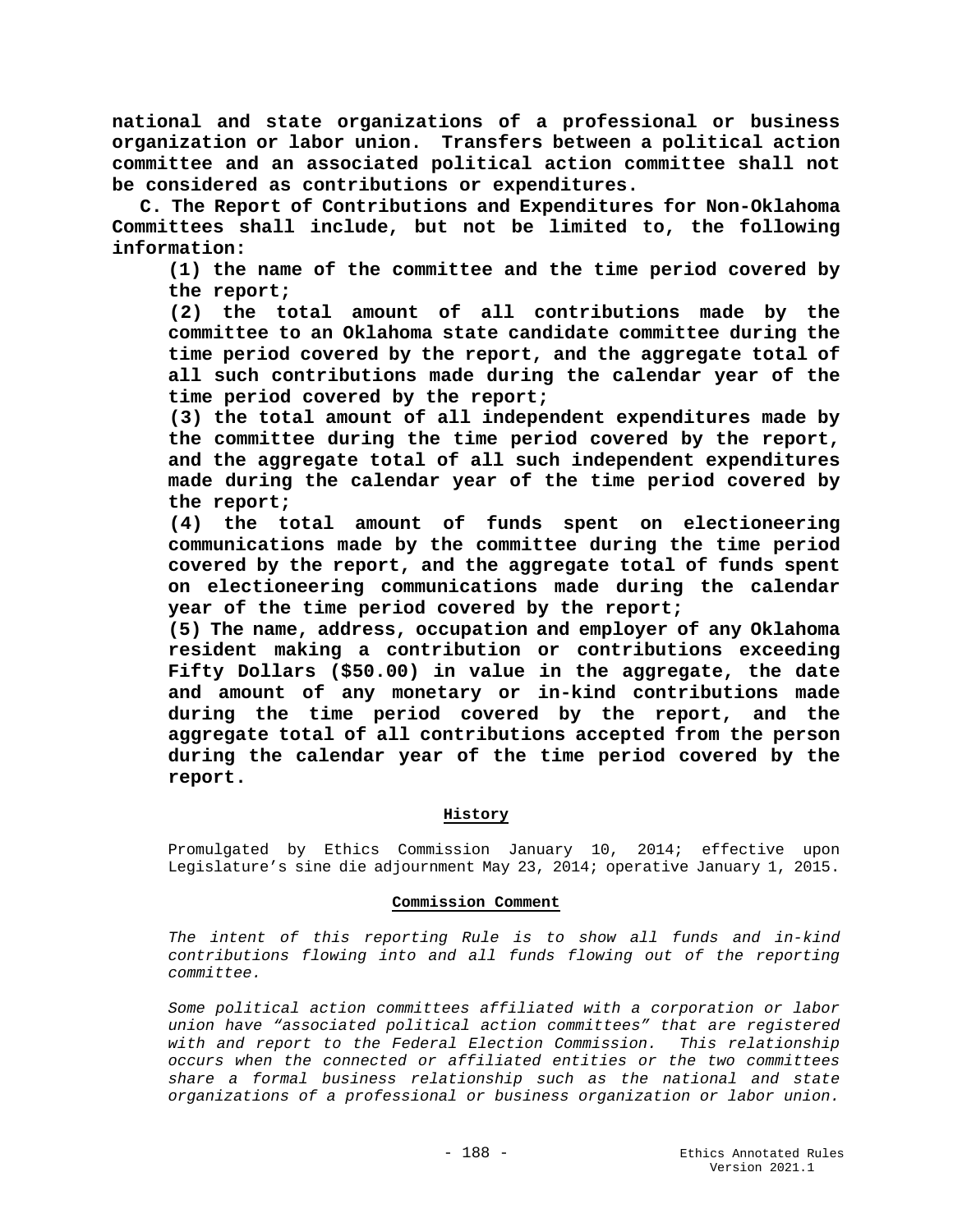*When an affiliated political action committee has an associated political action committee, transfers between the two are not considered as contributions or expenditures but must be reported as transfers.*

*Contributor information, such as name, address, occupation and employer, is required from contributors, regardless of the value of the contribution. However, contributors of no more than Fifty Dollars (\$50.00) in the aggregate during a calendar year need not be itemized by name in the report, but instead by the total amount of such contributions.* 

*Example: Johnson makes a one-time contribution of Twenty-Five Dollars (\$25.00). The amount, i.e., Twenty-Five Dollars (\$25.00) must be reported, but Johnson's information need not be itemized.*

*Contributors of more than Fifty Dollars (\$50.00) in the aggregate during a calendar must be itemized by name, address, occupation and employer.*

*Example: Carson, an engineer employed by Ace Widget Manufacturing, Inc., makes monthly contributions of One Hundred Dollars (\$100.00). Each of Carson's contributions must be itemized, together with the aggregate total at the time the contribution is made, his name, address, occupation (engineer) and employer (Ace Widget Manufacturing, Inc.).*

*Contributions from other political action committees must include the Commission identification number of the contributing committee.*

*Contributions received from a limited liability company or a partnership shall be reported as contributions from the individual members of the Limited Liability Company or partnership in proportions equal to their ownership interests. Limited liability companies and partnerships are prohibited from making contributions to a political party committee, limited committee or candidate committee if any member of the LLC or any partner of the partnership is a corporation. See Rules 2.24 and 2.25.*

*Example: Ajax Limited Liability Company is owned in equal shares by three individuals, Johnson, Carson and Larson. The committee receives a contribution of Three Thousand Dollars (\$3,000.00) written on an Ajax LLC check. The committee does not report a contribution from Ajax LLC; instead, it reports contributions of One Thousand Dollars (\$1,000.00) each from Johnson, Carson and Larson.* 

*Committees that receive contributions by a check drawn on a joint checking account must determine from the contributor(s) how much of the contribution to allocate to each account holder. If a contribution is to be split equally, the contribution should be reported by evenly dividing the total amount on the check by the individuals on the check and reporting them as separate contributions from each individual. The contribution should not be listed as a single contribution from the combined individuals on the report. If the contributor specifies the contribution is only from one spouse listed on the check, then the report should attribute the entire amount to the designated contributor.*

*Example: A check for \$1,000 bearing the names "Joe and Nancy Smith" is made out to PAC X. At the time the check is received, PAC X determined the contribution was from both spouses equally and should*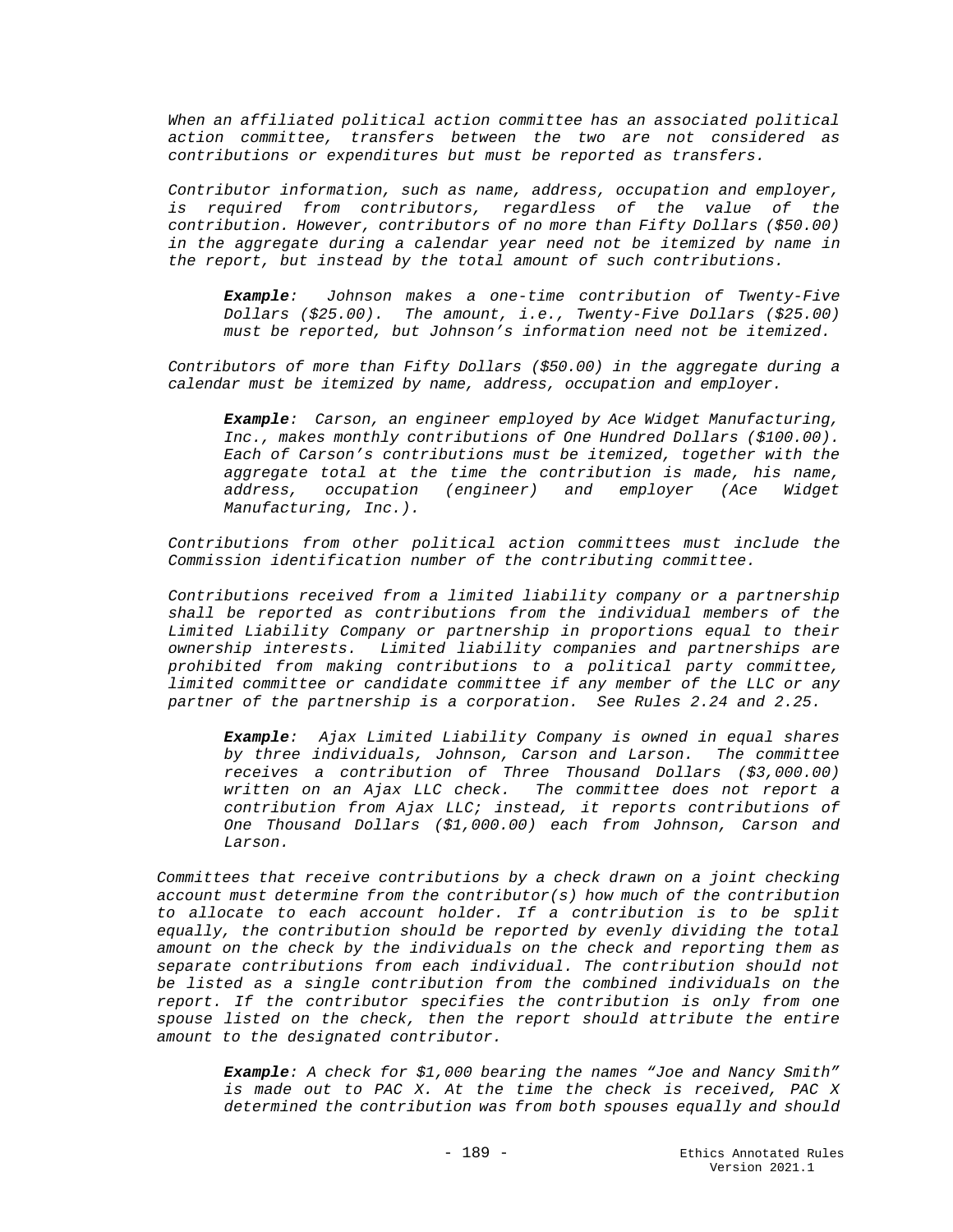*report this contribution as \$500 from Joe Smith and \$500 from Nancy Smith. The contribution should not be reported as a single contribution of \$1,000 from Joe and Nancy Smith.*

*Example: A check for \$1,000 bearing the names "Joe and Nancy Smith" is made out to PAC X. Nancy Smith tells PAC X that the entire \$1,000 contribution is from her and not from Joe. PAC X should report this contribution as \$1,000 from Nancy Smith.* 

*Refunds that are made to contributors must include the same information that was required to report the contribution.*

*Contributions by a political action committee to candidate committees are not reported as expenditures, but are reported separately.*

*Independent expenditures by a political action committee are not reported as expenditures, but are reported separately.*

*Electioneering communications by a political action committee are not reported as expenditures, but are reported separately.* 

*For political action committees affiliated with a corporation or labor union, expenditures by the corporation or labor union for the costs of establishment of, administration of and solicitation of contributions to the committee are not reported as expenditures, but are reported separately.* 

*Expenditures of more than Two Hundred Dollars (\$200.00) must be itemized in reports. The name and address of any person or entity to whom such an expenditure is made must be itemized, together with a description of the goods or services for which the expenditure is made. It is prohibited for an expenditure to be split for purposes of evading the reporting requirement.* 

*Example: The committee purchases Three Hundred Fifty Dollars (\$350.00) of office supplies from Ajax Office Supply Store. The committee must itemize the expenditure, indicating the amount of the purchase, the purchase was made from Ajax Office Supply Store and show "office supplies" as the goods purchased.*

*Example: The committee wants to purchase One Thousand Dollars (\$1,000.00) of computer equipment from Ajax Computer Store, a controversial foreign owned company. The committee does not want others to know that it purchased anything from this company, so it arranges to pay in five monthly installments of Two Hundred Dollars (\$200.00). The committee then does not itemize the company in its reports. The committee has violated this Rule by making a prohibited split purchase.*

*When an expenditure is made to compensate a political consultant or similar consultant, such as a polling firm, the report must show the type of services provided. The purpose of this provision is to identify the type of consulting being provided, so a simple indication of "consulting services" would not be responsive.* 

*Staff Memorandum 2017-02: Ethics Rules require both the ultimate recipient of funds to be identified as well as the good or service*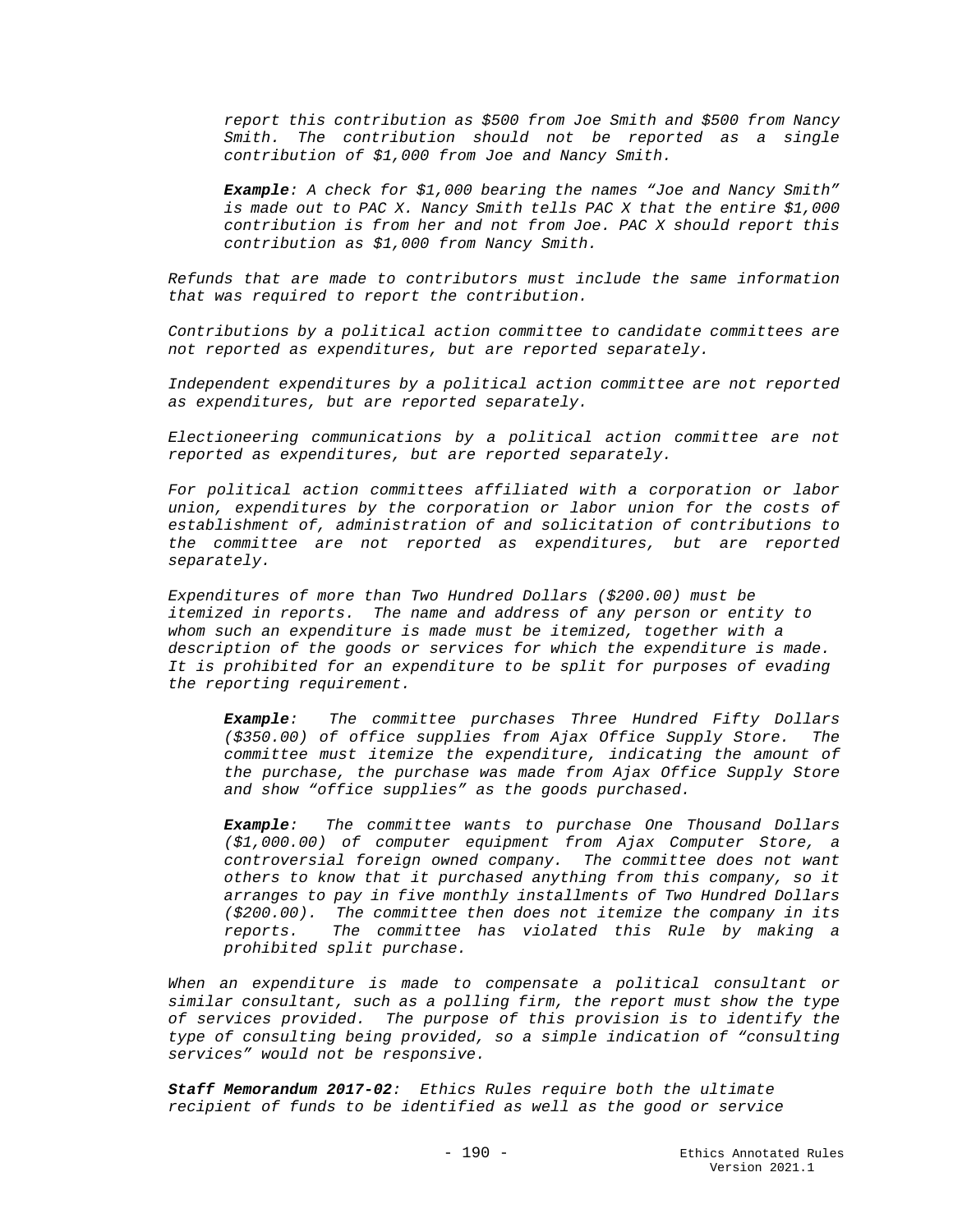*purchased by the committee. Expenditures for consulting services require more than a description of "consulting" and must include the type of consulting service provided; expenditures by a consultant or other 3rd party on behalf of the committee are reported as if the committee itself made the expenditure. The committee must ensure it has sufficient records of all expenditures made by the committee as well as by consultants and 3rd parties on behalf of a committee.*

*Example: The committee hires ABC Consultants to do polling including analysis of the results, as well as to provide strategic recommendations for the committee. The committee must include all of this information in its report.*

*Expenditures made by political consultants and other third parties on behalf of the committee must be reported as if the expenditures were made directly by the committee.*

*Example: The committee contracts with XYZ, Inc., a media consulting company, to produce television and radio commercials and to place those commercials in appropriate time periods. The total contract is for One Hundred Thousand Dollars (\$100,000.00), of which XYZ's fee is Fifteen Thousand Dollars (\$15,000.00). The committee reports Fifteen Thousand Dollars (\$15,000.00) as a payment to XYZ for its services in producing and placing the commercials, but reports the Eighty-Five Thousand Dollars (\$85,000.00) worth of commercials individually.*

*Expenditures made using a credit card must be reported by itemizing each individual expenditure of more than Two Hundred Dollars (\$200.00).*

*Example: The committee uses a credit card to make purchases of Five Hundred Dollars (\$500.00) from Ajax Office Supply Store for office supplies, Two Hundred Fifty Dollars (\$250.00) from Ajax Computer Store for printer cartridges and Fifty Dollars (\$50.00) from Ajax Pizza for pizza for its staff one night when the staff was working late. At the end of the month, the committee is billed for Eight Hundred Dollars (\$800.00) by the credit card company and a committee check for Eight Hundred Dollars (\$800.00) is used pay the bill. The committee must report the purchases from Ajax Office Supply Store and Ajax Computer Store individually, just as if the purchases had been made by individual check, and the purchase from Ajax Pizza must be reported as part of the aggregate expenditures total. If the committee reports an expenditure of Eight Hundred Dollars (\$800.00) for "credit card expenses," the committee has violated the Rule.*

*There are different reporting requirements for non-Oklahoma committees that make contributions to state candidate committees. The intent of this requirement is to show contributions made by the committee to Oklahoma candidate committees and contributions of more than Fifty Dollars (\$50.00) in the aggregate received by the committee from Oklahoma residents. The report also must show any independent expenditures or electioneering communications made by the non-Oklahoma committee. Because the non-Oklahoma committee's political focus is in another state, there is no requirement to report all the information that an Oklahoma political action committee must report.*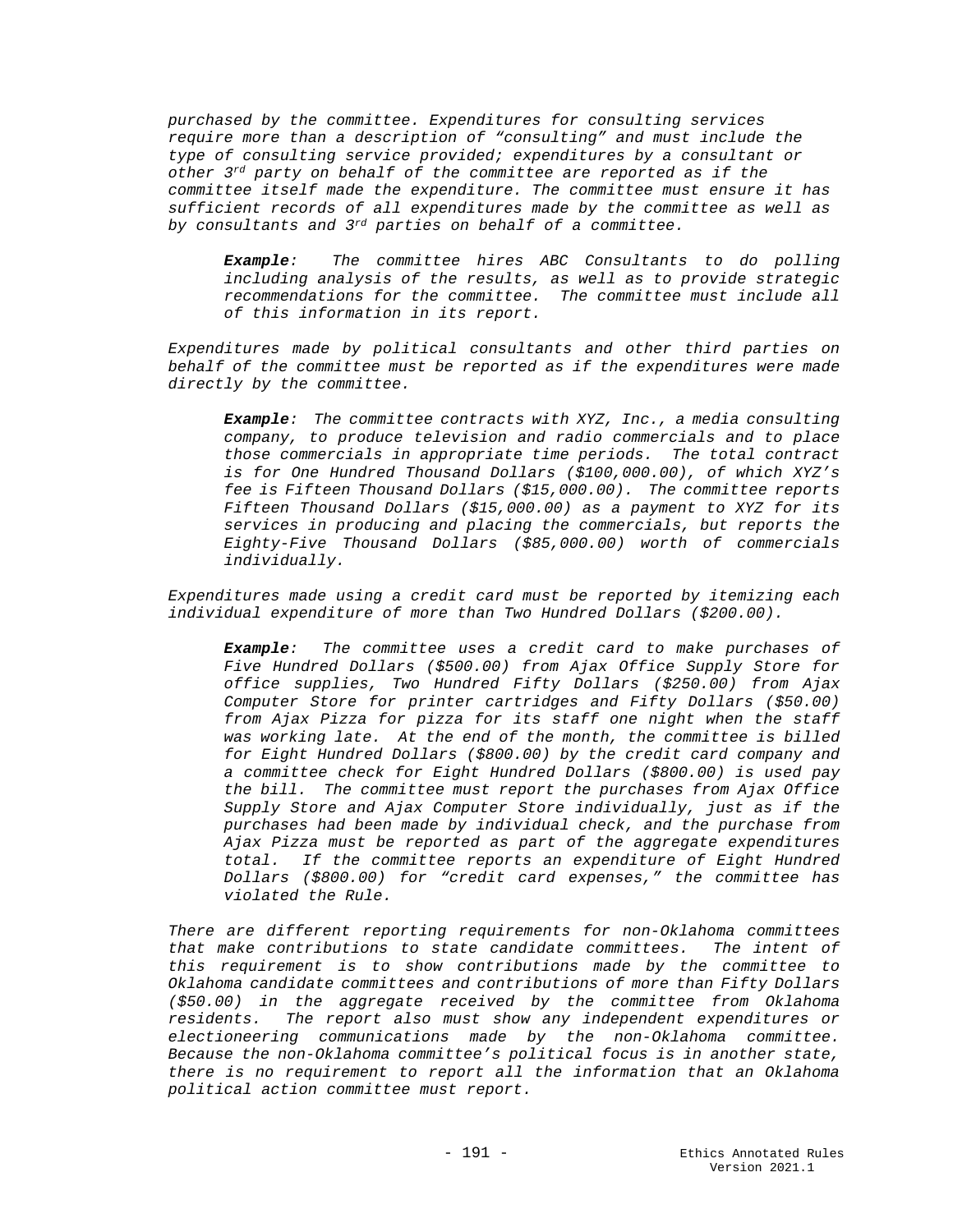**Rule 2.106. Report Requirements for Candidate Committee.**

**A Report of Contributions and Expenditures by a candidate committee shall include, but not be limited to, the following information:**

**A. (1) the candidate's name, the name of the committee and the time period covered by the report;**

**(2) the total of any surplus funds transferred from a candidate committee for a previous campaign of the same candidate;**

**(3) the total of all monetary contributions accepted during the time period covered by the report, and the aggregate total of all monetary contributions accepted;**

**(4) the total of all monetary contributions from political action committees accepted during the time period covered by the report, and the aggregate total of all monetary contributions from political action committees accepted;**

**(5) the total of all other funds accepted during the time period covered by the report, and the aggregate total of all other funds accepted;**

**(6) the total of all monetary contributions or funds accepted from any source during the time period covered by the report, and the aggregate total of all monetary contributions or funds accepted;**

**(7) the total value of all in-kind contributions accepted during the time period covered by the report, and the aggregate total value of all in-kind contributions accepted; (8) the total of all expenditures made during the time period covered by the report, and the aggregate total of all expenditures made;**

**(9) the total of all refunds made during the time period covered by the report, and the aggregate total of all refunds made;** 

**(10) the beginning balance of the campaign account for the reporting period, and the closing balance of the campaign account at the end of the reporting period.**

**B. (1) The name, address, occupation and employer of any person other than a political action committee, political party committee, or candidate committee making a contribution or contributions, the date and amount of any monetary or in-kind contributions made during the time period covered by the report, and the aggregate total of all contributions accepted from the person;**

**(a) Contributions accepted from a limited liability company shall be reported as contributions from the individual members of the limited liability company in proportions equal to their ownership interest in the limited liability company; and**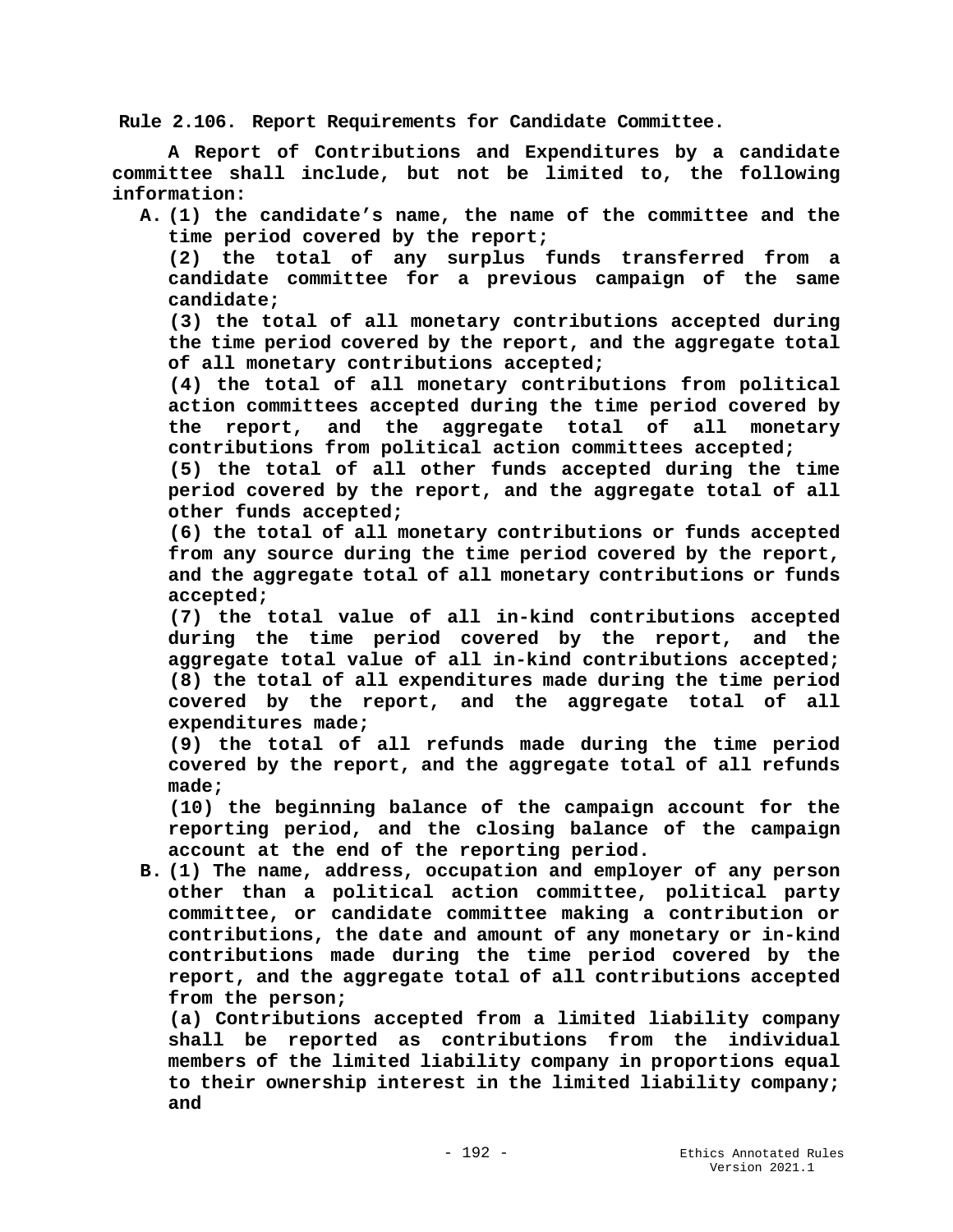**(b) Contributions accepted from a partnership shall be reported as contributions from the individual partners of the partnership in proportions equal to their ownership interest in the partnership.**

**(2) any contributions received from individuals which do not exceed fifty dollars (\$50) in the aggregate from any one individual are not itemized and are shown on the report by the total of all contributions accepted during the time period covered by the report from contributors making contributions of no more than Fifty Dollars (\$50.00) in the aggregate, and the aggregate total of all such contributions;**

**(3) the name, address, and Commission identification number of a political action committee, political party committee, or candidate committee making a contribution or contributions, the date and amount of any monetary or in-kind contributions made during the time period covered by the report, and the aggregate total of all contributions accepted from the political action committee, political party committee, or candidate committee;**

**(4) the name, address, occupation and employer, if applicable, of a contributor to whom a refund was made during the time period covered by the report, the date and amount of the refund, and the aggregate total of all contributions refunded to the contributor;**

**(5) loans made to the committee during the time period covered by the report, including loans by the candidate and by commercial financial institutions; the name, address and, if applicable, occupation and employer, of the person making the loan; the amount of the loan, the date the loan was made, the interest rate for the loan, the repayment terms for the loan and the total of all loans made to the committee; any payments on loans during the time period covered by the report, the amount of the payment, the date the payment was made and the remaining balance of the loan following the payment, and the total of all payments made on all loans to the committee and the remaining balance on all loans to the committee;**

**(6) the name and address of any person or entity to whom an expenditure of more than Two Hundred Dollars (\$200.00) in the aggregate was made during the time period covered by the report, a description of the goods or services purchased with the expenditure, and the aggregate total of all expenditures made to the person or entity, provided however:**

**(a) Split purchasing for the purpose of evading reporting an expenditure shall be prohibited;** 

**(b) Expenditures made to compensate consultants and similar individuals or organizations shall be reported by identifying**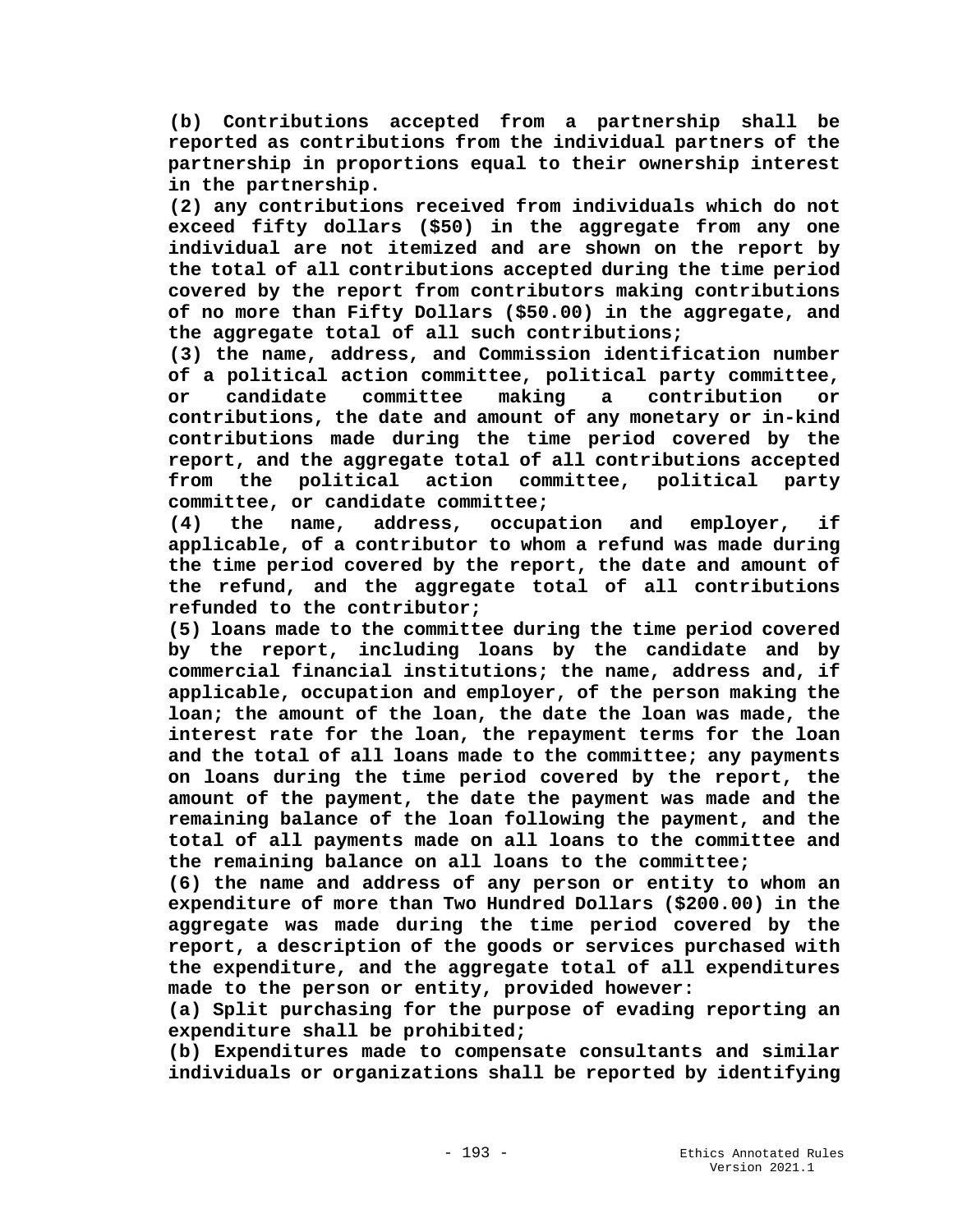**the type of services provided to the campaign by the consultants;** 

**(c) Expenditures made by political consultants and other third parties on behalf of the committee shall be reported as if the expenditures were made by the committee;** 

**(d) Expenditures made by using a credit card shall be reported by itemizing each individual expenditure of more than Two Hundred Dollars (\$200.00);**

**(e) All expenditures made to reimburse a candidate for personal expenditures made on behalf of the committee shall be itemized in detail, regardless of their value.** 

## **History**

Promulgated by Ethics Commission January 10, 2014; effective upon Legislature's sine die adjournment May 23, 2014; operative January 1, 2015.

Amendment promulgated by Ethics Commission January 27, 2017; effective upon sine die adjournment of the Legislature May 26, 2017; operative May 26, 2017.

The 2017 amendment added the following language as the sixth sentence under section subsection (B)(6) : "Expenditures made to reimburse a candidate for personal expenditures made on behalf of the candidate committee must be made within ninety (90) days of the original expenditure and must be reported in detail as required by Rule 2.106."

Amendment promulgated by Ethics Commission February 5, 2018; effective upon Legislature's sine die adjournment May 3, 2018; operative May 3, 2018.

The 2018 amendment added "political party committee, or candidate committee," in between "political action committee," and "making a contribution or contribution(s)", and it removed the language "exceeding Fifty Dollars (\$50.00) in value in the aggregate" in subsection  $(B)(1)$ .

The language under subsection  $(B)(1)$  read as follows: "The name, address, occupation and employer of any person other than a political action committee making a contribution or contribution(s) exceeding Fifty Dollars (\$50.00) in value in the aggregate, the date and amount of any monetary or in-kind contributions made during the time period covered by the report, and the aggregate total of all contributions accepted from the person;"

The 2018 amendment also added subsections  $"(a)"$  and  $"(b)"$  under subsection (B)(1),which includes the following language: "(a) Contributions accepted from a limited liability company shall be reported as contributions from the individual members of the limited liability company in proportions equal to their ownership interest in the limited liability company; and (b) Contributions accepted from a partnership shall be reported as contributions from the individual partners of the partnership in proportions equal to their ownership interest in the partnership.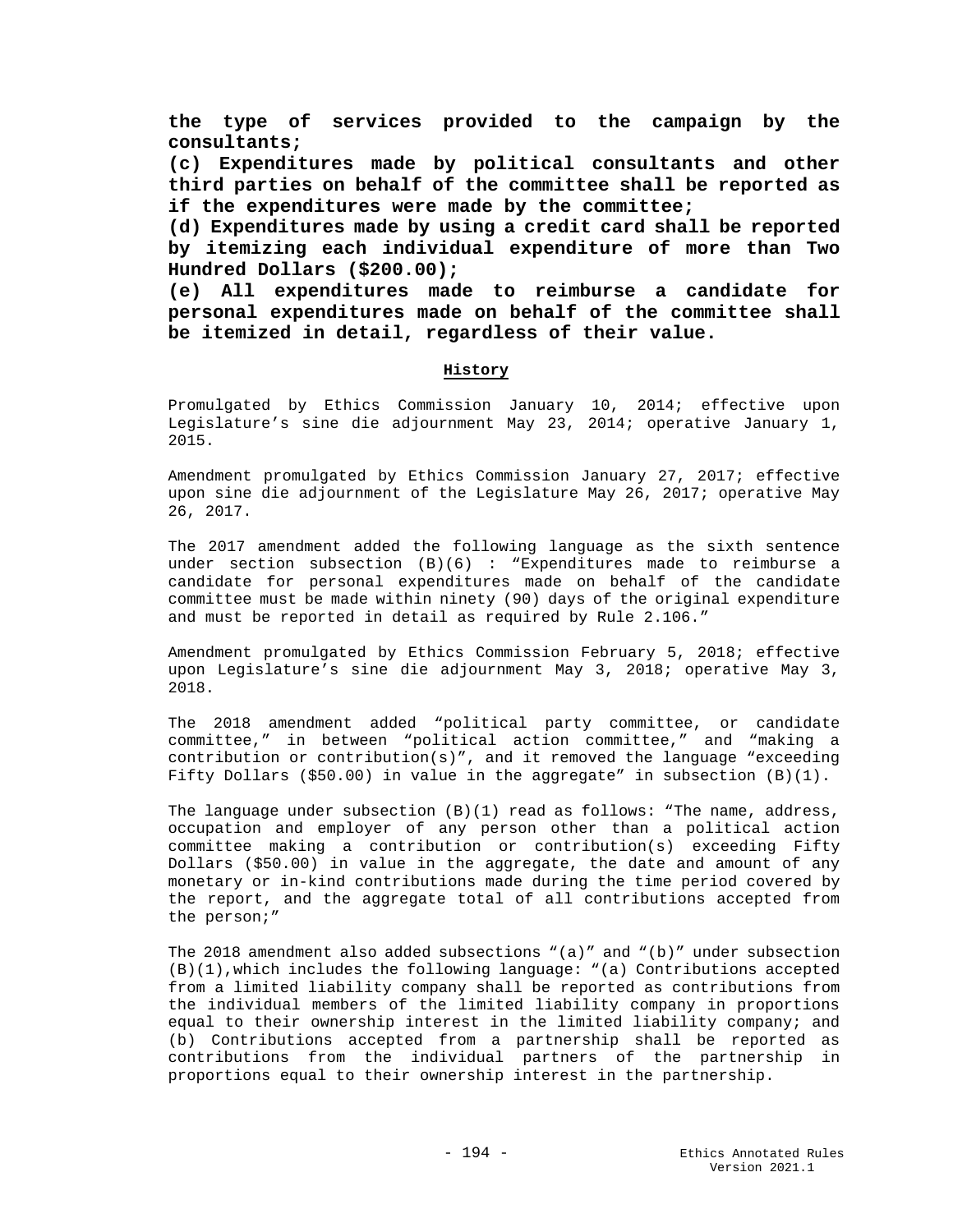The 2018 amendment added the following in subsection (B)(3) of the provision: ", address," between "the name" and "and Commission"; ", political party committee," between "political action committee" and "or candidate committee"; and ", political party committee, or candidate committee" after "contributions accepted from the political action committee."

The 2018 amendment also replaced the "." with ", provided however:" after "the aggregate total of all expenditures made to the person or entity" in subsection  $(B)(6)$ . It also separated the language in subsection  $(B)(6)$ into  $"(a)" - ("e)"$  beginning with the language "Split purchasing for the purpose of evading reporting . . . ."

The 2018 amendment removed the following language from the end of the provision: "Contributions accepted from a limited liability company shall be reported as contributions from the individual members of the limited liability company in proportions equal to their ownership interest in the limited liability company. Contributions accepted from a partnership shall be reported as contributions from the individual partners of the partnership in proportions equal to their ownership interest in the partnership."

### **Commission Comment**

*The intent of this reporting Rule is to show all funds and in-kind contributions flowing into and all funds flowing out of the reporting committee.* 

*When one candidate committee is dissolved, and a second one organized by the same candidate, and surplus funds are transferred from the first committee to the second committee, that amount is shown as a transfer but is not a contribution.* Officeholders that transfer funds over to a new committee may only use those surplus funds transferred over for officeholder expenses, campaign contributions received for the new campaign cannot be used for officeholder expenses.

*Contributor information, such as name, address, occupation and employer, is required from contributors, regardless of the value of the contribution. However, contributions of no more than Fifty Dollars (\$50.00) in the aggregate during a calendar year will not be itemized but instead will be shown in a report by the total amount of such contributions.* 

*Example: Johnson makes a one-time contribution of Twenty-Five Dollars (\$25.00). The amount, i.e., Twenty-Five Dollars (\$25.00) must be reported, but Johnson's contributor information need not be itemized.*

*Contributors of more than Fifty Dollars (\$50.00) in the aggregate during a calendar year must be itemized in reports by name, address, occupation and employer.*

*Example: Carson, an engineer employed by Ace Widget Manufacturing, Inc., makes monthly contributions of One Hundred Dollars (\$100.00). Each of Carson's contributions must be itemized, together with the aggregate total at the time the contribution is made, his name,*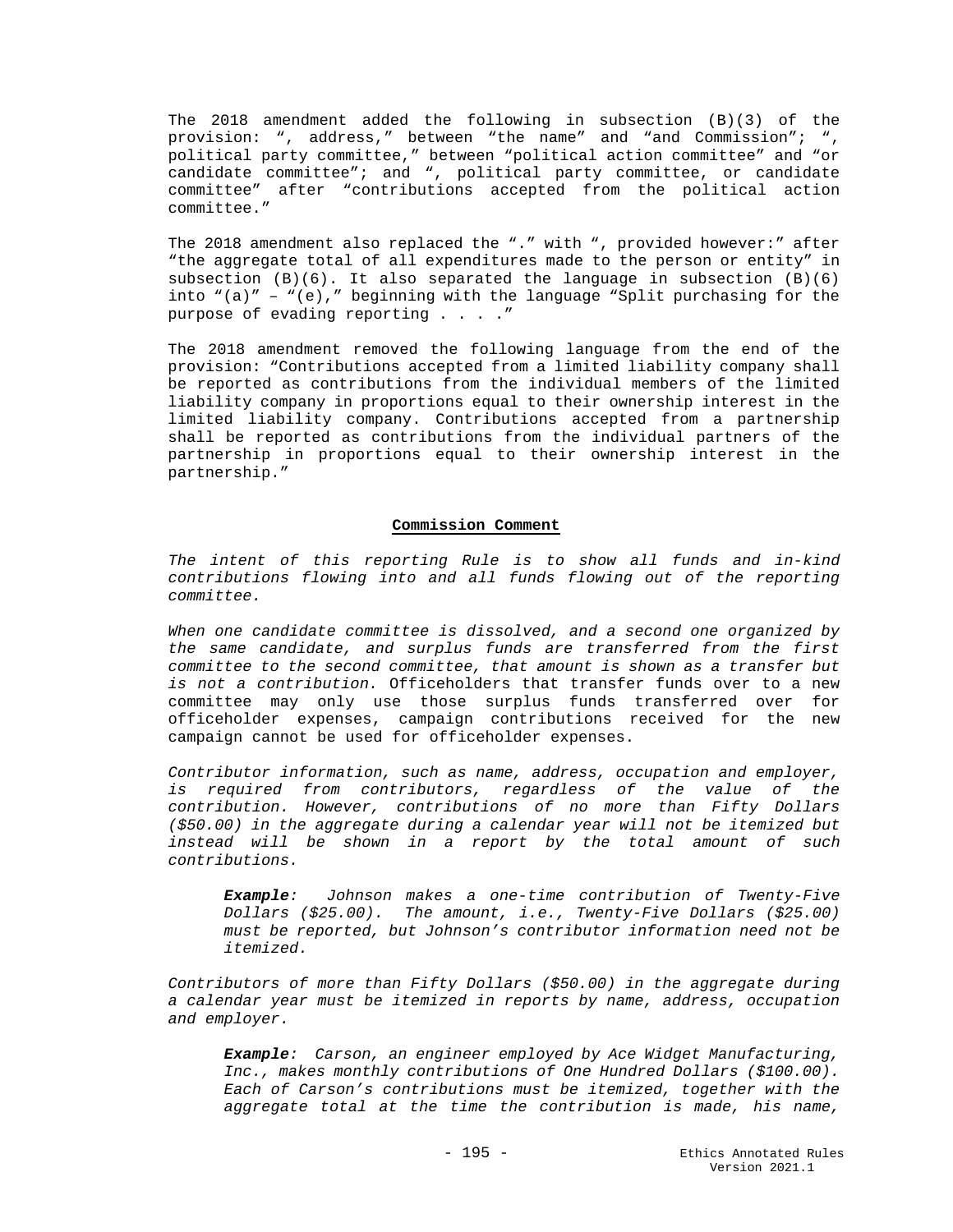*address, occupation (engineer) and employer (Ace Widget Manufacturing, Inc.).*

*Contributions from political action committees or other candidate committees must include the Commission identification number of the contributing committee.*

*Contributions received from a limited liability company or a partnership shall be reported as contributions from the individual members of the Limited Liability Company or partnership in proportions equal to their ownership interests. Limited liability companies and partnerships are prohibited from making contributions to a political party committee, limited committee or candidate committee if any member of the LLC or any partner of the partnership is a corporation. See Rules 2.24 and 2.25.*

*Example: Ajax Limited Liability Company is owned in equal shares by three individuals: Johnson, Carson and Larson. The committee receives a contribution of Three Thousand Dollars (\$3,000.00) written on an Ajax LLC check. The committee does not report a contribution from Ajax LLC; instead, it reports contributions of One Thousand Dollars (\$1,000.00) each from Johnson, Carson and Larson.* 

*Committees that receive contributions by a check drawn on a joint checking account must determine from the contributor(s) how much of the contribution to allocate to each account holder. If a contribution is to be split equally the contribution should be reported by evenly dividing the total amount on the check by the individuals on the check and reporting them as separate contributions from each individual. The contribution should not be listed as a single contribution from the combined individuals on the report. If the contributor specifies the contribution is only from one spouse listed on the check, then the report should attribute the entire amount to the designated contributor.*

*Example: A check for \$1,000 bearing the names "Joe and Nancy Smith" is made out to Jones for Senate 2020. At the time the check is received, Jones for Senate 2020 determined the contribution was from both spouses equally and should report this contribution as \$500 from Joe Smith and \$500 from Nancy Smith. The contribution should not be reported as a single contribution of \$1,000 from Joe and Nancy Smith.*

*Example: A check for \$1,000 bearing the names "Joe and Nancy Smith" is made out to Jones for Senate 2020. Nancy Smith tells Candidate Jones the entire \$1,000 contribution is from her and not from Joe. Jones for Senate 2020 should report this contribution as \$1,000 from Nancy Smith.* 

*All loans to the committee are reported, including loans made by the candidate to his or her own committee.*

*Refunds that are made to contributors must include the same information that was required to report the contribution.*

*Expenditures of more than Two Hundred Dollars (\$200.00) must be itemized in reports. The name and address of any person or entity to whom such an expenditure is made must be itemized, together with a description of the*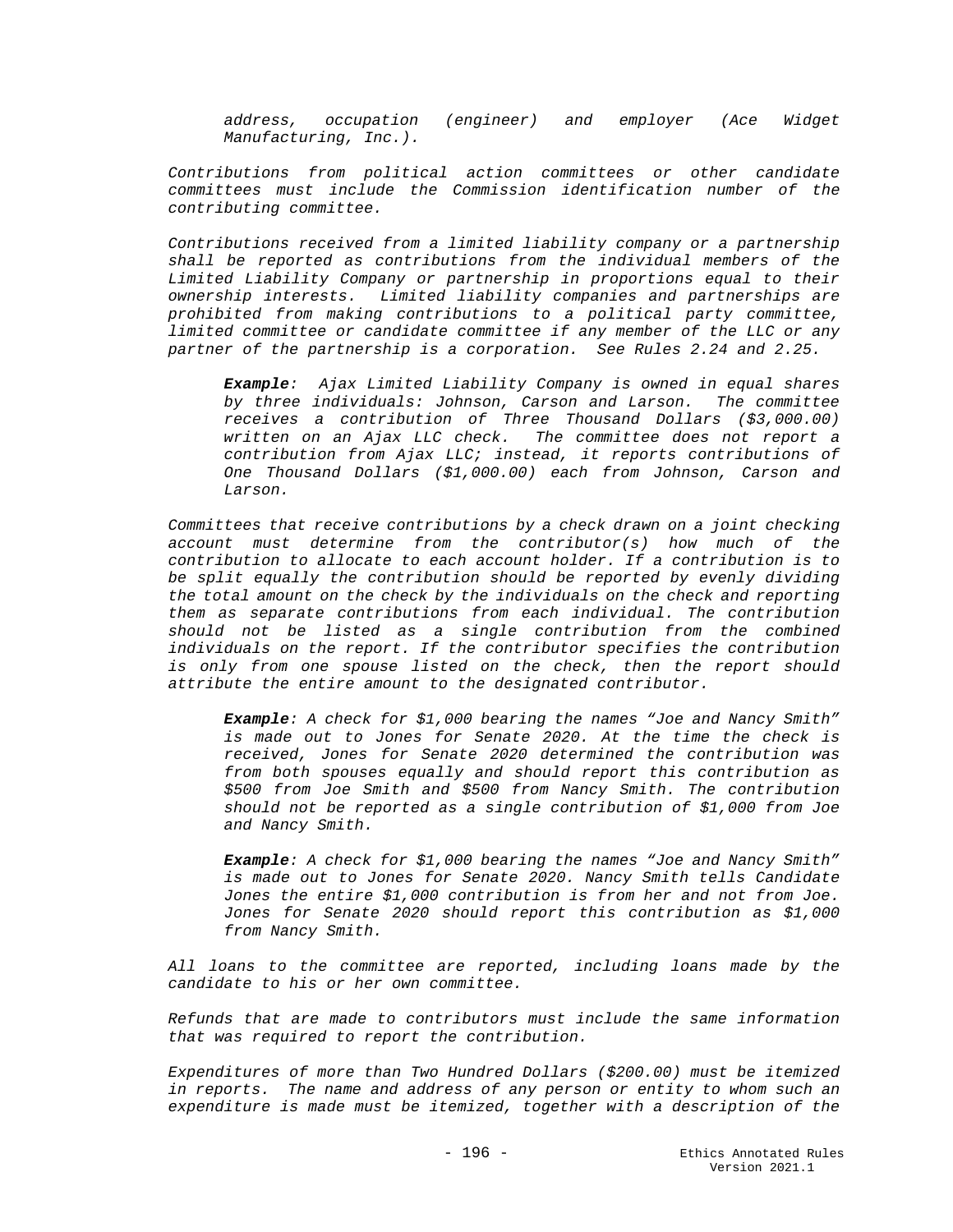*goods or services for which the expenditure is made. It is prohibited for an expenditure to be split for purposes of evading the reporting requirement.* 

*Example: The committee purchases Three Hundred Fifty Dollars (\$350.00) of office supplies from Ajax Office Supply Store. The committee must itemize the amount of the purchase, indicate the purchase was made from Ajax Office Supply Store, and show "office supplies" as the goods purchased.*

*Example: The committee wants to purchase One Thousand Dollars (\$1,000.00) of computer equipment from Ajax Computer Store, a controversial foreign owned company. The committee does not want others to know that it purchased anything from this company, so it arranges to pay in five monthly installments of Two Hundred Dollars (\$200.00). The committee then does not itemize the company in its reports. The committee has violated this Rule by making a prohibited split purchase.*

*When an expenditure is made to compensate a political consultant or similar consultant, such as a polling firm, the report must show the type of services provided. The purpose of this provision is to identify the type of consulting being provided, so a simple indication of "consulting services" would not be responsive.* 

*Staff Memorandum 2017-02: Ethics Rules require both the ultimate recipient of funds to be identified as well as the good or service purchased by the committee. Expenditures for consulting services require more than a description of "consulting" and must include the type of consulting service provided; expenditures by a consultant or other 3rd party on behalf of the committee are reported as if the committee itself made the expenditure. The committee must ensure it has sufficient records of all expenditures made by the committee as well as by consultants and 3rd parties on behalf of a committee.*

*Example: The committee hires ABC Consultants to do polling including analysis of the results, as well as to provide strategic recommendations for the committee. The committee must include all of this information in its report.*

*Expenditures made by political consultants and other third parties on behalf of the committee must be reported as if the expenditures were made directly by the committee.*

*Example: The committee contracts with XYZ, Inc., a media consulting company, to produce television and radio commercials and to place those commercials in appropriate time periods. The total contract is for One Hundred Thousand Dollars (\$100,000.00), of which XYZ's fee is Fifteen Thousand Dollars (\$15,000.00). The committee reports Fifteen Thousand Dollars (\$15,000.00) as a payment to XYZ for its services in producing and placing the commercials, but reports the Eighty-Five Thousand Dollars (\$85,000.00) worth of commercials individually.*

*Expenditures made using a credit card must be reported by itemizing each individual expenditure of more than Two Hundred Dollars (\$200.00).*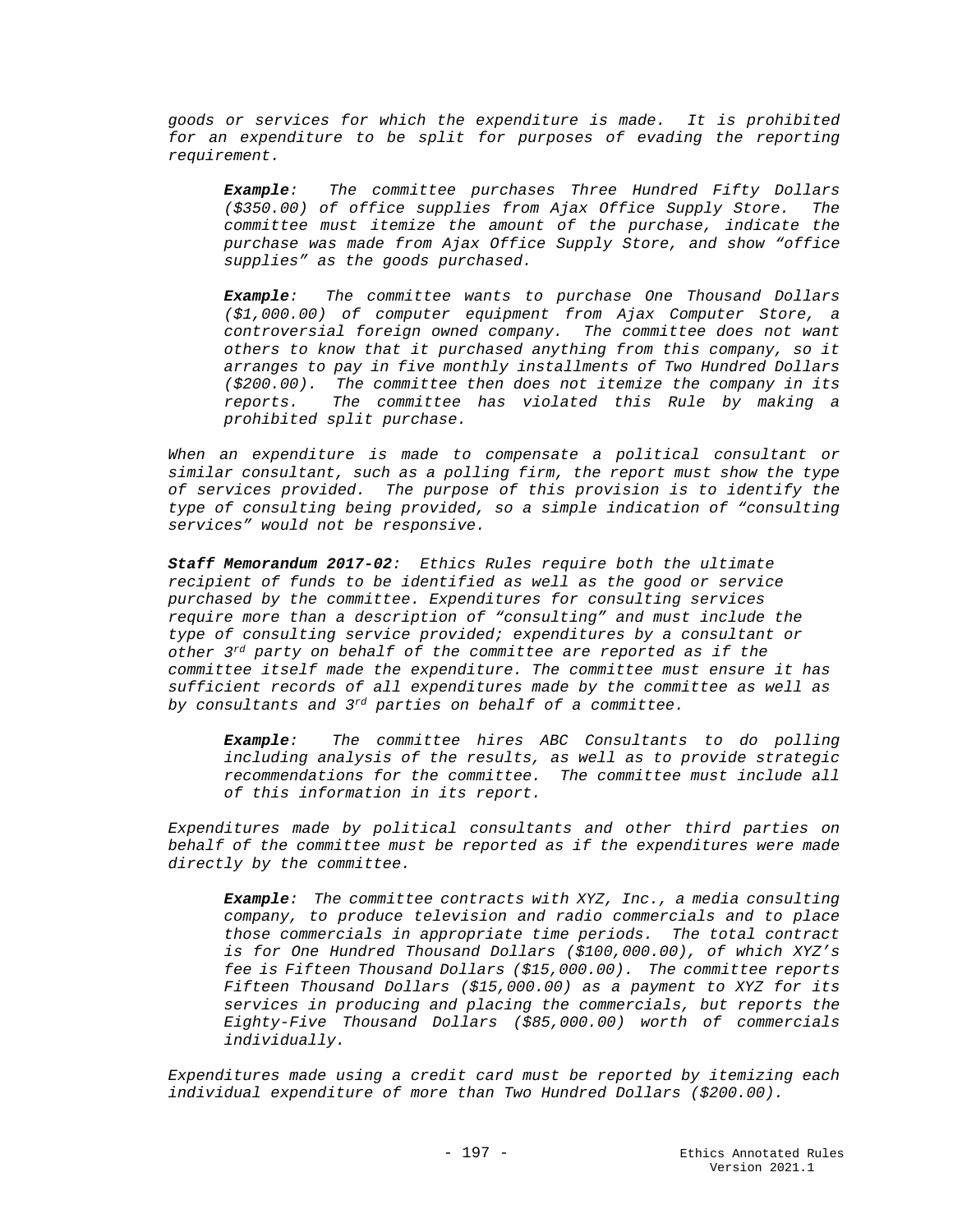*Example: The committee uses a credit card to make purchases of Five Hundred Dollars (\$500.00) from Ajax Office Supply Store for office supplies, Two Hundred Fifty Dollars (\$250.00) from Ajax Computer Store for printer cartridges and Fifty Dollars (\$50.00) from Ajax Pizza for pizza for its staff one night when the staff was working late. At the end of the month, the committee is billed for Eight Hundred Dollars (\$800.00) by the credit card company and a committee check for Eight Hundred Dollars (\$800.00) is used pay the bill. The committee must report the purchases from Ajax Office Supply Store and Ajax Computer Store individually, just as if the purchases had been made by individual check, and the purchase from Ajax Pizza must be reported as part of the aggregate expenditures total. If the committee reports an expenditure of Eight Hundred Dollars (\$800.00) for "credit card expenses," the committee has violated the Rule.*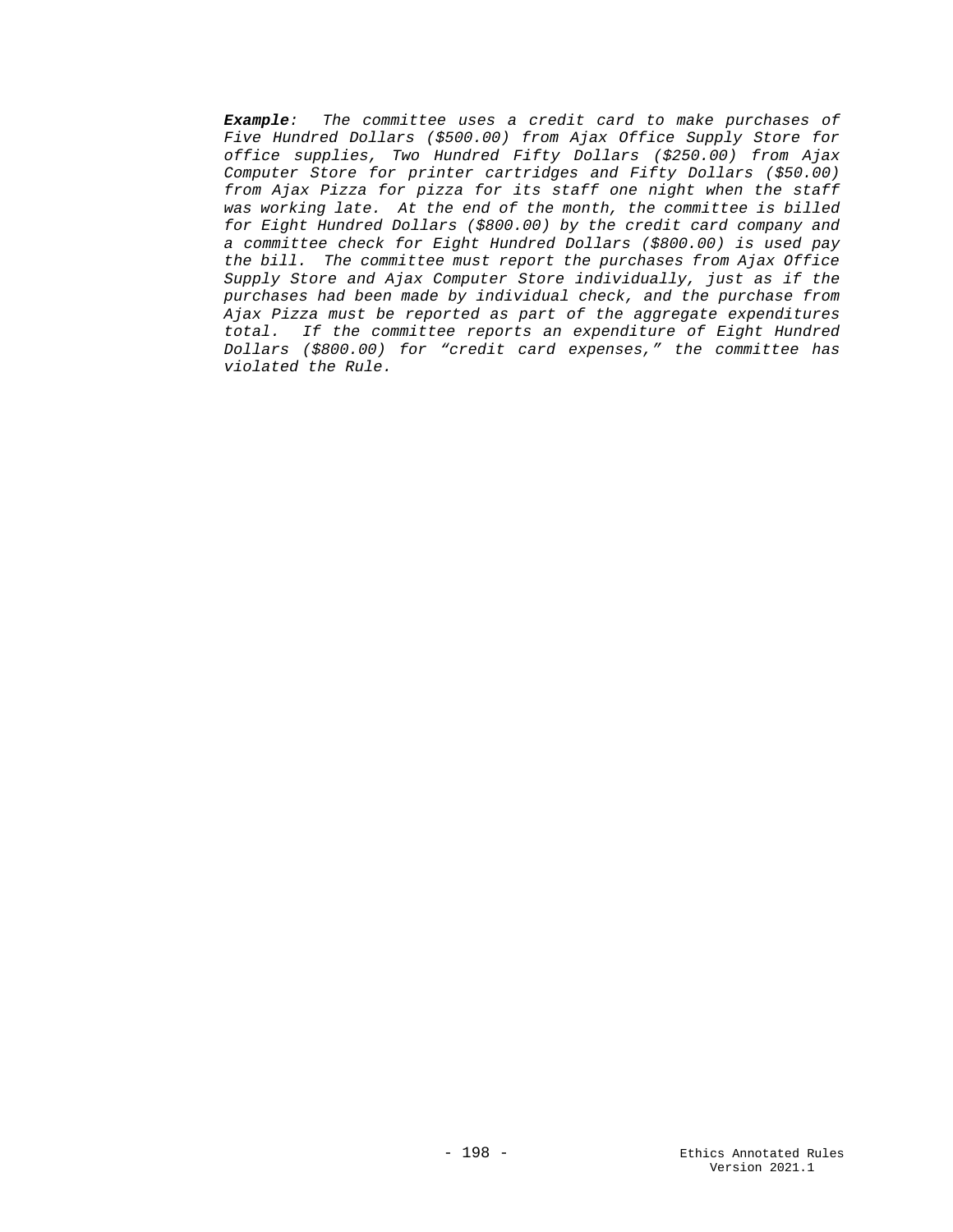# **Reports of Independent Expenditures**

**Rule 2.107. Time and Requirements for Independent Expenditure Reports.**

**(A) Any person other than an individual, including a political action committee, that makes an independent expenditure of Five Thousand Dollars (\$5,000.00) or more in the aggregate at least fifteen (15) days prior to any election shall be required to file a report with the Commission at the same time that candidate committees are required to file pre-election reports for the applicable election.**

 **(B) Any person other than an individual, including a political action committee, that makes an independent expenditure of Five Thousand Dollars (\$5,000.00) or more in the aggregate during the period beginning no more than fourteen (14) days prior to any election and ending on the day of the election shall make a report to the Commission no later than the business day following the day the expenditure is made.**

 **(C) Each report filed by a person other than a political action committee shall include the name and address of the person making the independent expenditure and the name, street address, telephone number, and office or title of the individual filing the report.** 

 **(D) Each report filed shall include the name of the political action committee or the person making the independent expenditure; the amount, date and a brief description or statement of each independent expenditure; and the name and office of the candidate supported or opposed, indicating whether the candidate was supported or opposed.**

 **(E) If the person making the independent expenditure, other than a political action committee, received funds from any other person for the purpose of making an independent expenditure or expenditures, the report shall include the name, address and principal business activity of each person contributing funds in excess of Fifty Dollars (\$50.00) in the aggregate and the amount of any such contribution or contributions that have not been previously reported, together with a cumulative total of all contributions made by each person since the first report was filed for the election for which the independent expenditure is being made. As used in this section, "for the purpose of" means that the funds are either (1) received by an organization or corporation in response to a solicitation specifically requesting funds to pay for an independent expenditure or electioneering communication or (2) specifically designated for independent expenditures or electioneering communications by the donor.**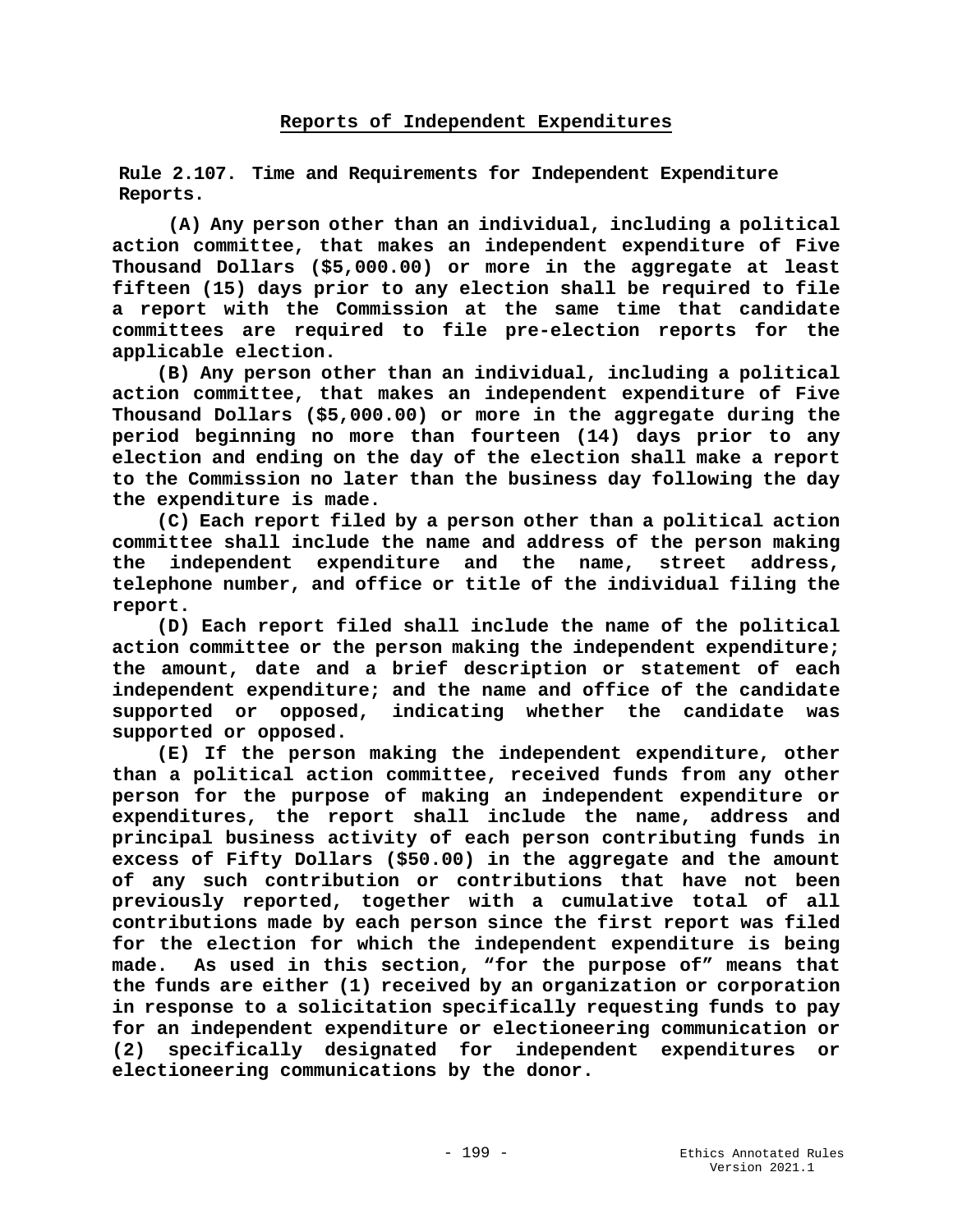**(F) If the person making the independent expenditure is a non-profit corporation that has not been officially approved by the United States Internal Revenue Service for tax exempt status under Section 501(c) of Title 26 of the United States Code as it currently exists or as it may be amended, the report shall include the name, address and principal business activity of each person contributing funds in excess of Fifty Dollars (\$50.00) in the aggregate to the corporation during the current calendar year and the preceding calendar year and the amount of any such contribution or contributions that have not been previously reported, together with a cumulative total of all contributions made by each person since the first report was filed for the election for which the independent expenditure is being made.**

**(G) Reports required by this section shall not relieve the person making the report from filing other reports required by these Rules.**

**(H) If any person makes, or contracts to make, any expenditure for an independent expenditure and such expenditure is coordinated with a candidate or a candidate committee in any way, the expenditure shall be considered as a contribution to the candidate committee and as an expenditure by the candidate committee.**

## **History**

Promulgated by Ethics Commission January 10, 2014; effective upon Legislature's sine die adjournment May 23, 2014; operative January 1, 2015.

Amendment promulgated by Ethics Commission December 11, 2015; effective upon sine die adjournment of the Legislature May 27, 2016; operative May 27, 2016.

The 2016 amendment added "or electioneering communication" after "independent expenditure" in list item number one and number two in the second sentence of subsection (E). The sentence read: "As used in this section, 'for the purpose of' means that the funds are either (1) received by an organization or corporation in response to a solicitation specifically requesting funds to pay for an independent expenditure or (2) specifically designated for independent expenditures by the donor."

The 2016 amendment added subsection (F) in its entirety.

The 2016 amendment changed former subsection (F) to subsection (G).

The 2016 amendment added subsection (H) in its entirety.

#### **Commission Comment**

*An individual who makes an independent expenditure from personal funds is not required to file a report.*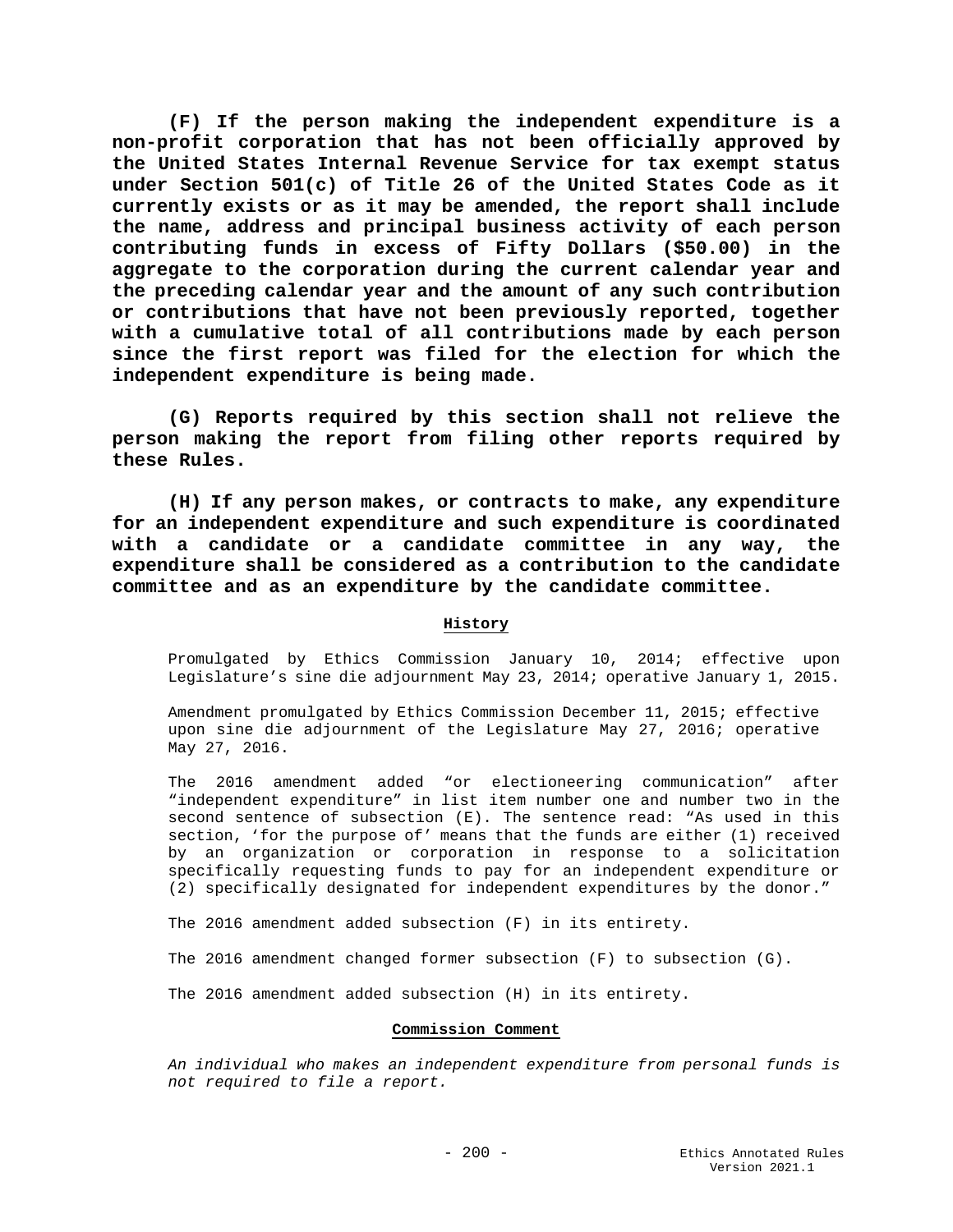*Generally reports of independent expenditures follow the same time schedule as reports made by candidate committees, regardless of the entity required to make the report. If the independent expenditures are made in time to be reported during the pre-election reporting period, then reports of such expenditures are made during the same time frame. If the independent expenditures are made following the last day covered by the pre-election reports, then reports must be made on the next business day after the expenditure is made.*

*Political action committees that make independent expenditures also must include those expenditures in the next following quarterly report by the committee.*

*The threshold amount of Five Thousand Dollars (\$5,000.00) is an aggregate figure. Once it is exceeded, the reporting requirement applies. The threshold amount is for all independent expenditures, not just independent expenditures made to advocate the election or defeat of a single candidate.*

*Example: PAC X, an unlimited committee, makes a \$10,000 independent expenditure 15 days before the primary election. PAC X then makes additional independent expenditures on the Monday, Tuesday and Wednesday before the primary election, each valued at \$1,000. Here, PAC X is only required to file an IE/EC Report at the same time candidate committees are required to file the pre-election reports. It is not required to make next business day reports because the committee only expended \$3,000 for independent expenditures during the next business day reporting period (i.e., the period beginning no more than 14 days prior to primary election).* 

*Example: A political action committee makes independent expenditures of Two Thousand Dollars (\$2,000.00) to advocate the election of Candidate Smith, Two Thousand Dollars (\$2,000.00) to advocate the election of Candidate Jones and Two Thousand Dollars to advocate the defeat of Candidate Johnson. The committee must report all three independent expenditures because they exceed Five Thousand Dollars (\$5,000.00) in the aggregate.*

*Reports must be filed by persons making independent expenditures that exceed the threshold amount, even when the persons are not political action committees registered with the Commission.*

*Example: The Widget Manufacturers Association makes independent expenditures of Fifty Thousand Dollars (\$50,000.00) to advocate the defeat of Candidate Smith. Even though the Association is not a political action committee, it must file a report.*

*When a person other than a political action committee receives funds for the purpose of making an independent expenditure, it must identify by name, address and principal business activity of each person that contributes funds in excess of Fifty Dollars (\$50.00) in the aggregate. The report is cumulative of all contributions made by each person since the first report was filed.* 

*Example: The Widget Manufacturers Association asks its members to make contributions to make independent expenditures to defeat Candidate Smith. The Association then makes independent*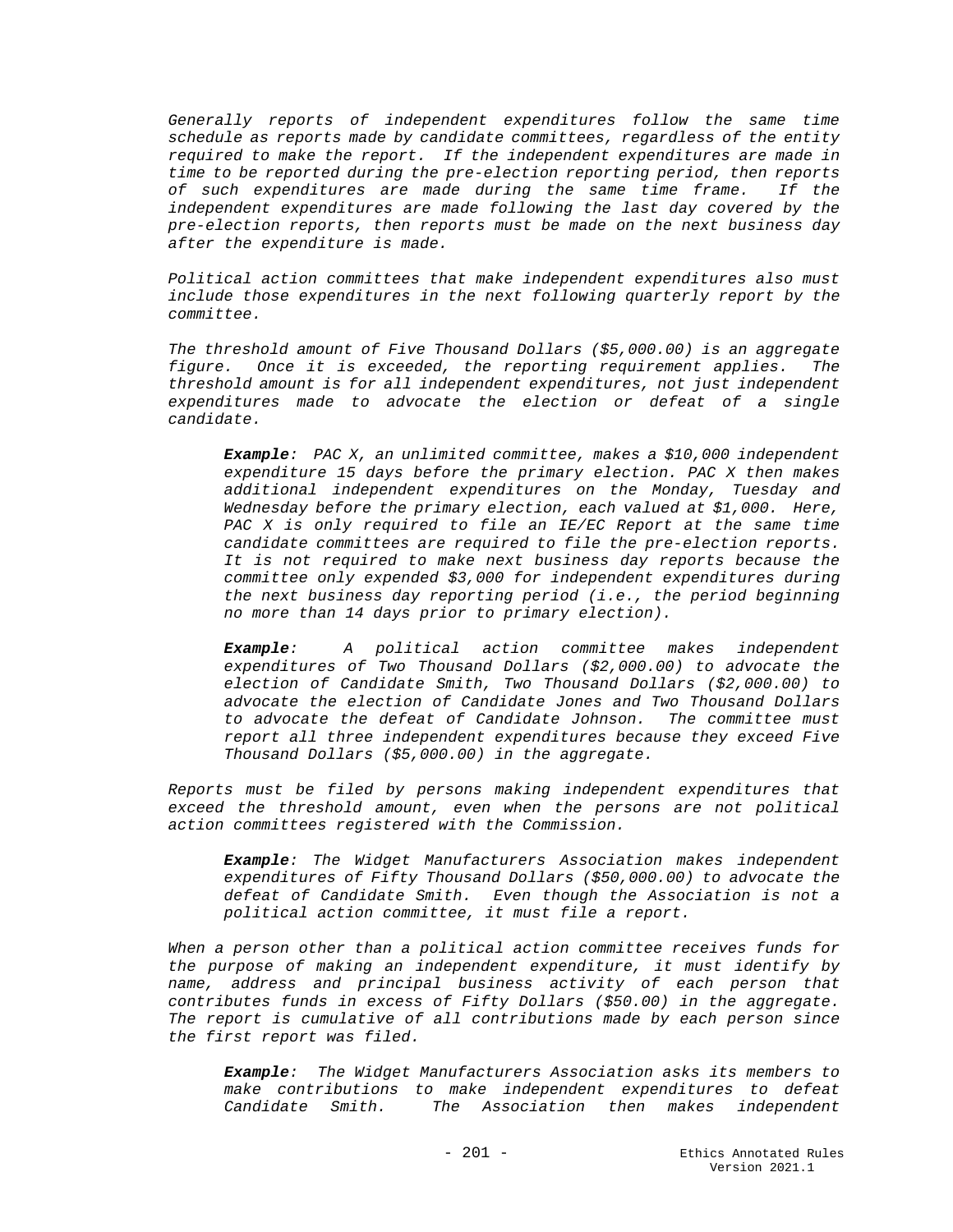*expenditures that trigger the reporting requirement. The Association must report the identity of all persons that make contributions in response to its solicitation.*

*Example: The Widget Manufacturers Association decides to make independent expenditures to defeat Candidate Smith. However, the Association decides to use dues funds already collected to make the expenditures. The Association never solicited funds to make independent expenditures. The Association must make a report, but is not required to identify individual contributors.*

*Example: The Widget Manufacturers Association asks its members to make contributions to make independent expenditures to defeat Candidate Smith. The Association then makes independent expenditures that trigger the reporting requirement, but uses both contributions made in response to its solicitation and funds already collected to make the expenditures. The Association must report the identity of all persons that make contributions in response to its solicitation.*

*Paragraph F requires any non-profit corporation that makes an independent expenditure to identify every contributor in excess of \$50.00 for the current and previous calendar years if the corporation has not been officially approved for non-profit status under Section 501(C) by the Internal Revenue Service. This identification must be made regardless of the purpose for which the contributions were made. The purpose of this provision is to prevent the abuse of section 501(C) to hide the individuals or entities funding independent expenditures.* 

*Paragraph H makes it clear that any independent expenditure that is coordinated with a candidate or candidate committee in any way will be treated as a contribution to the candidate committee, which could result in prohibited excessive contributions or corporate contributions in many circumstances.*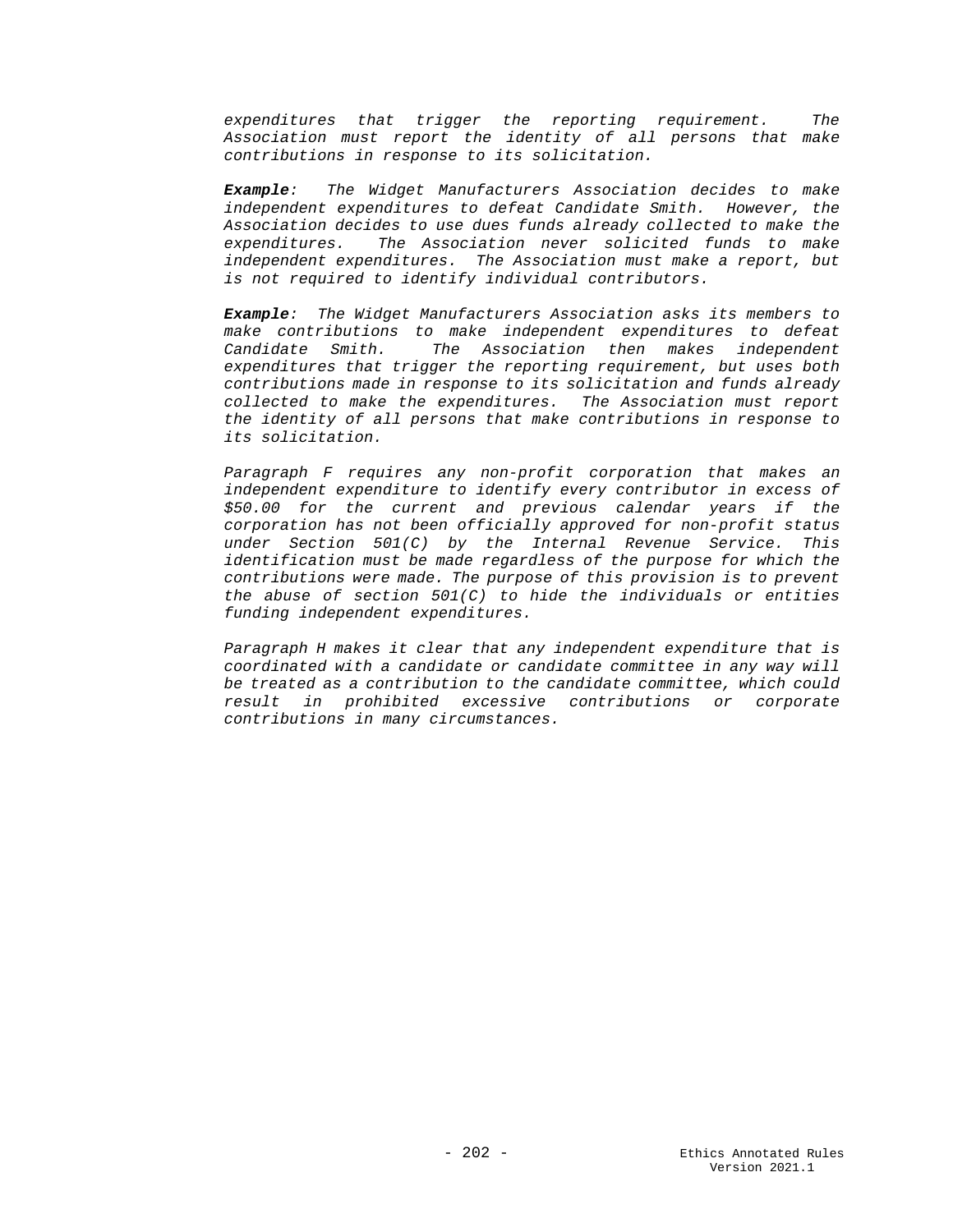**Rule 2.108. Time and Requirements for Electioneering Communication Report.**

**(A) Any person other than an individual, including a political action committee, that makes an electioneering communication of Five Thousand Dollars (\$5,000.00) or more in the aggregate at least fifteen (15) days prior to any election shall be required to file a report with the Commission at the same time that candidate committees are required to file preelection reports for the applicable election.**

**(B) Any person other than an individual, including a political action committee, that makes an electioneering communication of Five Thousand Dollars (\$5,000.00) or more in the aggregate during the period beginning no more than fourteen (14) days prior to any election and ending on the day of the election shall make a report to the Commission no later than the business day following the day the electioneering communication is made.**

**(C) Each report filed by a person other than a political action committee shall include the name and address of the person making the electioneering communication and the name, street address, telephone number, and office or title of the individual filing the report.**

**(D) Each report filed shall include the name of the political action committee or the person making the electioneering communication; the amount, date and a brief description or statement of each electioneering communication, and the name and office of the candidate or candidates identified in the electioneering communication.**

**(E) If the person making the electioneering communication, other than a political action committee, received funds from any other person for the purpose of making an electioneering communication or communications, the report shall include the name, address and principal business activity of each person contributing funds in excess of Fifty Dollars (\$50.00) in the aggregate and the amount of any such contribution or contributions that have not been previously reported, together with a cumulative total of all contributions made by each person since the first report was filed for the election for which the electioneering communication is being made. As used in this section, "for the purpose of" means that the funds are either: (1) received by an organization or corporation in response to a solicitation specifically requesting funds to pay for an electioneering communication or independent expenditure or (2)**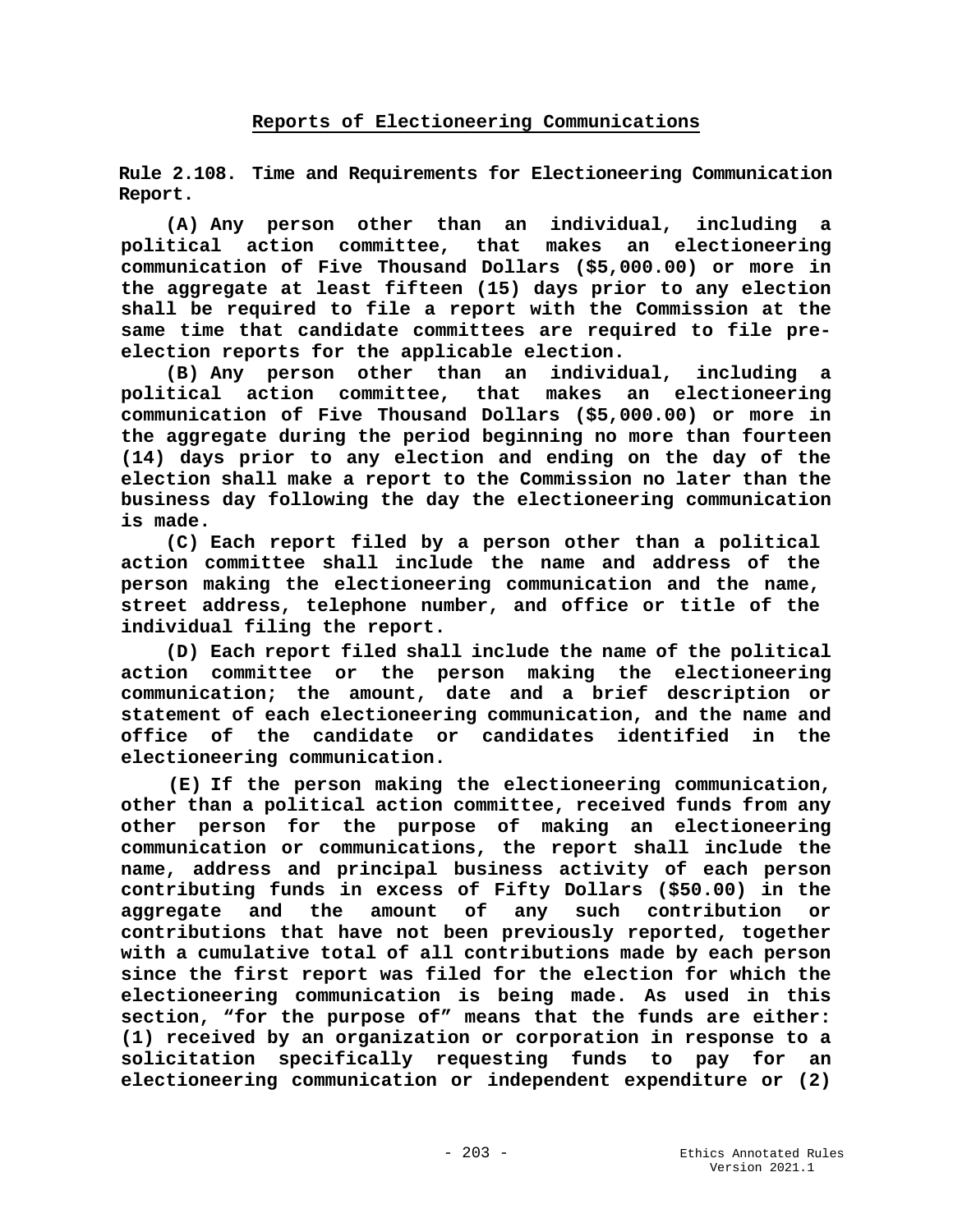**specifically designated for electioneering communications or independent expenditure by the donor.**

**(F) If the person making the electioneering communication is a non-profit corporation that has not been officially approved by the United States Internal Revenue Service for tax exempt status under Section 501(c) of Title 26 of the United States Code as it currently exists or as it may be amended, the report shall include the name, address and principal business activity of each person contributing funds in excess of Fifty Dollars (\$50.00) in the aggregate to the corporation during the current calendar year and the preceding calendar year and the amount of any such contribution or contributions that have not been previously reported, together with a cumulative total of all contributions made by each person since the first report was filed for the election for which the electioneering communication is being made.**

**(G) Reports required by this section shall not relieve the person making the report from filing other reports required by these Rules.**

**(H) If any person makes, or contracts to make, any expenditure for an electioneering communication and such expenditure is coordinated with a candidate or a candidate committee in any way, the expenditure shall be considered as a contribution to the candidate committee and as an expenditure by the candidate committee.**

## **History**

Promulgated by Ethics Commission January 10, 2014; effective upon Legislature's sine die adjournment May 23, 2014; operative January 1, 2015.

Amendment promulgated by Ethics Commission January 9, 2015; effective upon sine die adjournment of the Legislature May 22, 2015; operative May 22, 2015.

Prior to the 2015 amendment, Subsection (D) provided as follows:

Each report filed shall include the name of the political action committee or the person making the electioneering communication; the amount, date and a brief description or statement of each electioneering communication, and the name and office of the candidate supported or opposed indicating whether the candidate was supported or opposed.

The 2015 amendment deleted the words "supported or opposed indicating whether the candidate was supported or opposed" and added the words "or candidates identified in the electioneering communication."

Amendment promulgated by Ethics Commission December 11, 2015; effective upon sine die adjournment of the Legislature May 27, 2016; operative May 27, 2016.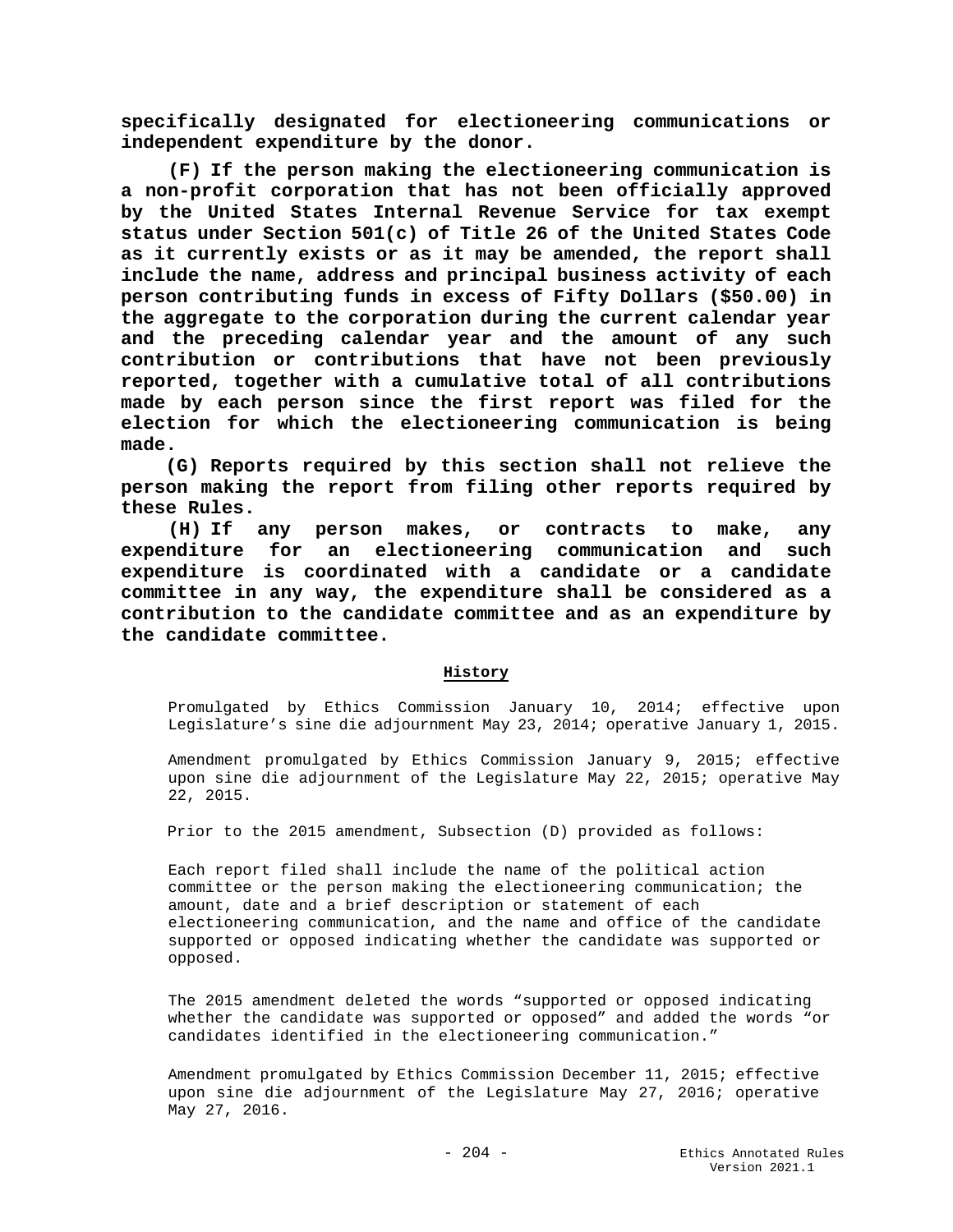The 2016 amendment added "or independent expenditure" after "electioneering communication" in list item number one and number two in the second sentence of subsection (E). The sentence read: "As used in this section, 'for the purpose of' means that the funds are either (1) received by an organization or corporation in response to a solicitation specifically requesting funds to pay for an electioneering communication or (2) specifically designated for electioneering communications by the donor."

The 2016 amendment added subsection (F) in its entirety.

The 2016 amendment changed former subsection (F) to subsection (G).

The 2016 amendment added subsection (H) in its entirety.

## **Commission Comment**

*An individual who makes electioneering communications from personal funds is not required to file a report.*

*Generally reports of electioneering communications follow the same time schedule as reports made by candidate committees, regardless of the entity required to make the report. If the electioneering communications are made in time to be reported during the pre-election reporting period, then reports of such communications are made during the same time frame. If the electioneering communications are made following the last day covered by the pre-election reports, then reports must be made on the next business day after the communication is made.*

*Political action committees that make electioneering communications also must include those communications in the next following quarterly report by the committee.*

*The threshold amount of Five Thousand Dollars (\$5,000.00) is an aggregate figure. Once it is exceeded, the reporting requirement applies. The threshold amount is for all electioneering communications, not just electioneering communications that include the name of a single candidate.*

*Example: PAC X, an unlimited committee, makes a \$10,000 electioneering communication 15 days before the primary election. PAC X then makes additional electioneering communications on the Monday, Tuesday and Wednesday before the primary election, each valued at \$1,000. Here, PAC X is only required to file an IE/EC Report at the same time candidate committees are required to file the pre-election reports. It is not required to make next business day reports because the committee only expended \$3,000 for electioneering communications during the next business day reporting period (i.e., the period beginning no more than 14 days prior to primary election).* 

*Example: A political action committee makes electioneering communications of Two Thousand Dollars (\$2,000.00) mentioning Candidate Smith, Two Thousand Dollars (\$2,000.00) mentioning Candidate Jones and Two Thousand Dollars mentioning Candidate Johnson. The committee must report all three electioneering communications because they exceed Five Thousand Dollars*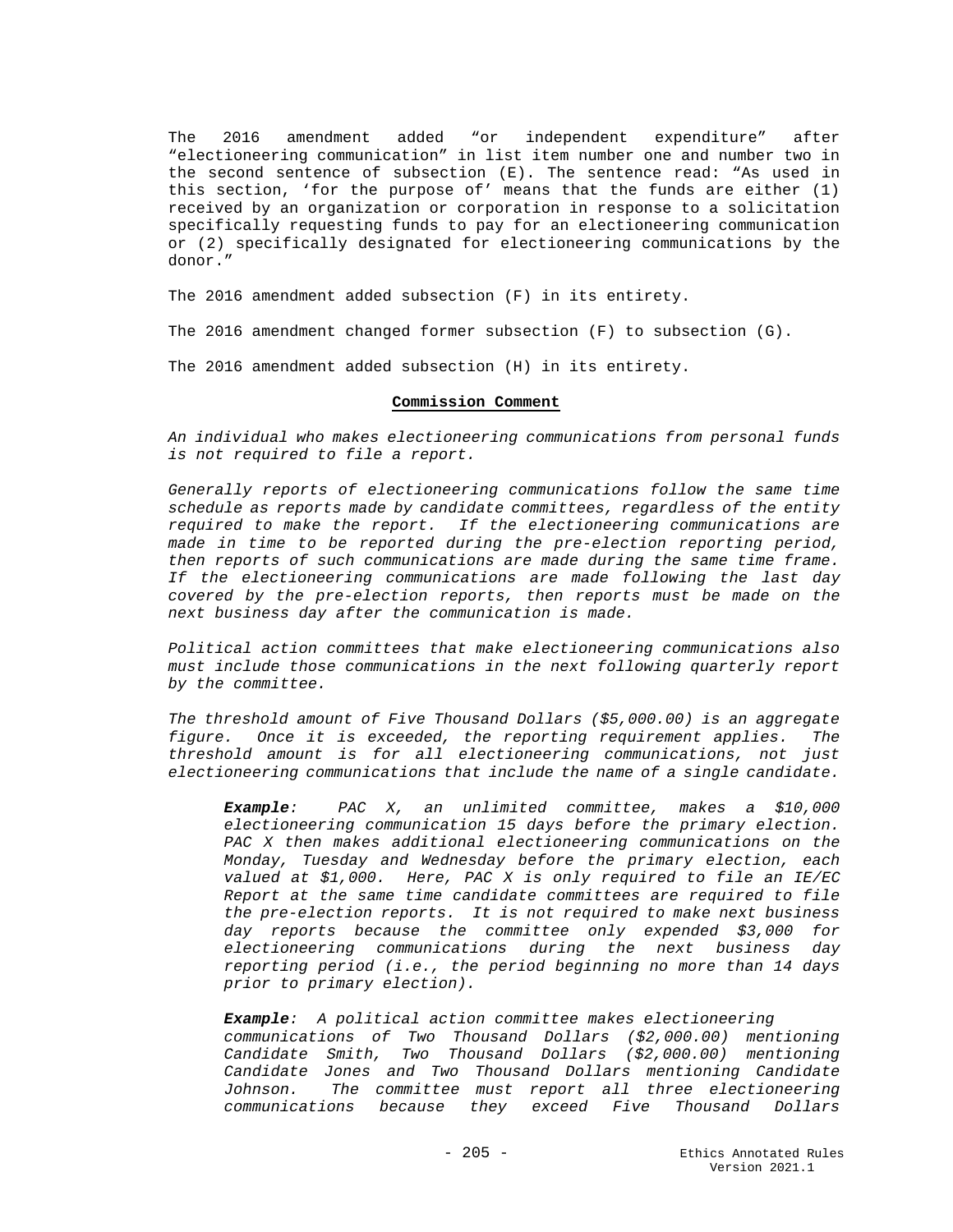*(\$5,000.00) in the aggregate.*

*Reports must be filed by persons making electioneering communications that exceed the threshold amount, even when the persons are not political action committees registered with the Commission.*

*Example: The Widget Manufacturers Association makes electioneering communications of Fifty Thousand Dollars (\$50,000.00) mentioning Candidate Smith. Even though the Association is not a political action committee, it must file a report.*

*When a person other than a political action committee receives funds for the purpose of making an electioneering communication, it must identify by name, address and principal business activity each person that contributes funds in excess of Fifty Dollars (\$50.00) in the aggregate. The report is cumulative of all contributions made by each person since the first report was filed.* 

*Example: The Widget Manufacturers Association asks its members to make contributions to make electioneering communications. The Association must report the identity of all persons that make such contributions.*

*Example: The Widget Manufacturers Association decides to make electioneering communications mentioning Candidate Smith. However, the Association decides to use funds already collected to make the communications. The Association never solicited funds to make electioneering communications. The Association must make a report, but is not required to identify individual contributors.*

*Example: The Widget Manufacturers Association asks its members to make contributions to make electioneering communications to defeat Candidate Smith. The Association then makes electioneering communications that trigger the reporting requirement, but uses both contributions made in response to its solicitation and funds already collected to make the expenditures. The Association must report the identity of all persons that make contributions in response to its solicitation.*

*Paragraph F requires any non-profit corporation that makes an electioneering communication to identify every contributor in excess of \$50.00 for the current and previous calendar years if the corporation has not been officially approved for non-profit status under Section 501(C) by the Internal Revenue Service. This identification must be made regardless of the purpose for which the contributions were made. The purpose of this provision is to prevent the abuse of section 501(C) to hide the individuals or entities funding electioneering communications.* 

*Paragraph H makes it clear that any electioneering communication that is coordinated with a candidate or candidate committee in any way will be treated as a contribution to the candidate committee, which could result in prohibited excessive contributions or corporate contributions in many circumstances.*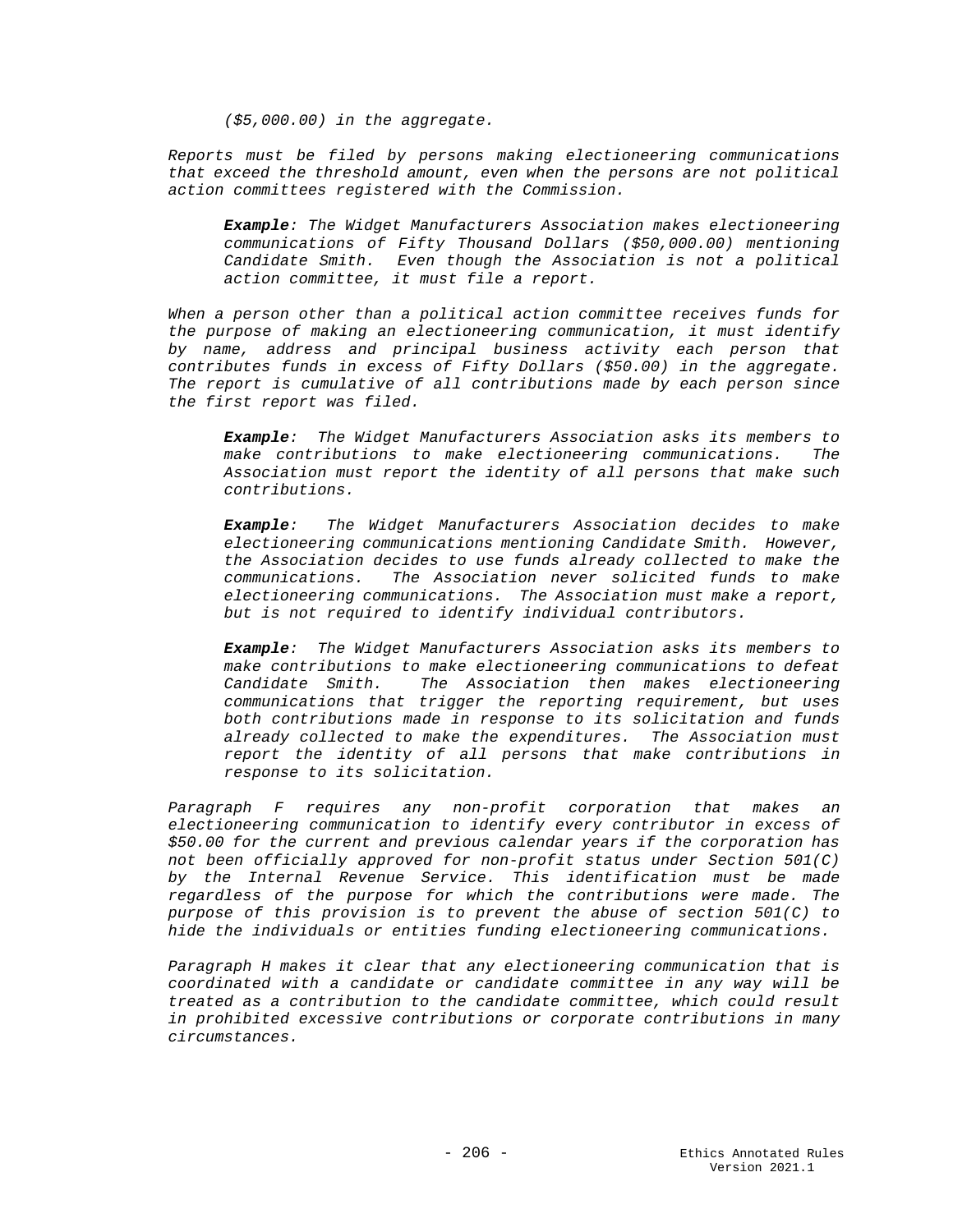# **Reports of State Question Communications**

**Rule 2.109 Time and Requirements for State Question Communications.**

**(A) Any person other than an individual, including a political action committee, that makes a state question communication of Five Thousand Dollars (\$5,000.00) or more in the aggregate at least fifteen (15) days prior to an election shall be required to file a report with the Commission at the same time that candidate committees are required to file pre-election reports for the applicable election.**

**(B) Any person other than an individual, including a political action committee, that makes a state question communication of Five Thousand Dollars (\$5,000.00) or more in the aggregate during the period beginning no more than fourteen (14) days prior to any election and ending on the day of the election shall make a report to the Commission no later than the business day following the day the expenditure is made.** 

**(C) Each report filed by a person other than a political action committee shall include the name and address of the person making the state question communication and the name, street address, telephone number, and office or title of the individual filing the report.** 

**(D) Each report filed shall include the name of the political action committee or the person making the state question communication; the amount, date and a brief description or statement of the state question communication; and identification of the specific state question supported or opposed, indicating whether the state question was supported or opposed.** 

**(E) If the person making the state question communication, other than a political action committee, received funds from any other person for the purpose of making state question communications, the report shall include the name, address and principal business activity of each person contributing funds in excess of Fifty Dollars (\$50.00) in the aggregate and the amount of any such contribution or contributions that have not been previously reported, together with a cumulative total of all contributions made by each person since the first report was filed for the election for which the state question communication was made. As used in this section, "for the purpose of" means that the funds are either (1) received by an organization or corporation in response to a solicitation specifically requesting funds to pay for a state question communication; or (2) specifically designated for expenditures supporting or opposing a state question by the donor.**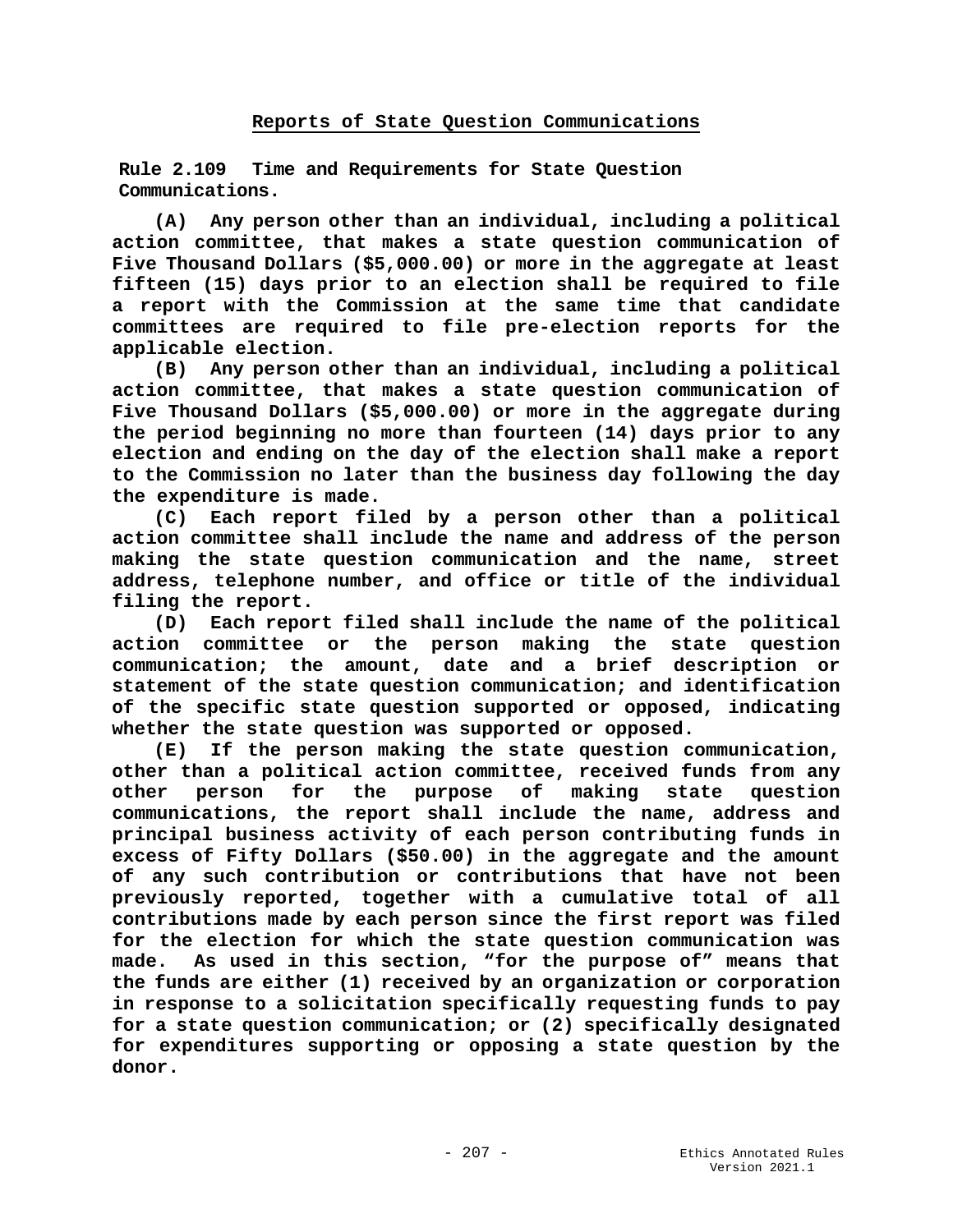**(F) If the person making the state question communication is a non-profit corporation that has not been officially approved by the United States Internal Revenue Service for tax exempt status under Section 501(c) of Title 26 of the United States Code as it currently exists or as it may be amended, the report shall include the name, address and principal business activity of each person contributing funds in excess of Fifty Dollars (\$50.00) in the aggregate to the corporation during the current calendar year and the preceding calendar year and the amount of any such contribution or contributions that have not been previously reported, together with a cumulative total of all contributions made by each person since the first report was filed for the election for which the state question communication is made.** 

**(G) Reports required by this section shall not relieve the person making the report from filing other reports required by these Rules.** 

## **History**

Promulgated by Ethics Commission January 27, 2017; effective upon sine die adjournment of the Legislature May 26, 2017; operative May 26, 2017.

The 2017 Rule was inserted as Rule 2.109 causing the prior Rule 2.109 and all subsequent Rules in Rule 2 to be renumbered.

#### **Commission Comment**

*The 2017 Rule was inserted as Rule 2.109 because it is substantively similar to Rule 2.107 and Rule 2.108 concerning reporting requirements of significant expenditures prior to an election.*

*An individual who makes a state question communication from personal funds is not required to file a report.*

*Generally, reports of state question communications follow the same time schedule as reports made by candidate committees, regardless of the entity required to make the report. If the state question communications are made in time to be reported during the pre-election reporting period, then reports of such expenditures are made during the same time frame. If the state question communication(s) is made following the last day covered by the pre-election reports, then the State Question Communication report must be made on the next business day after the expenditure is made.*

*Political action committees that make state question communications also must include those expenditures in the committee's next quarterly report.*

*The threshold amount of Five Thousand Dollars (\$5,000.00) is an aggregate figure. Once it is exceeded, the reporting requirement applies.*

*Example: Support SQ 000 PAC, an unlimited state question committee, makes a \$10,000 state question communication 15 days before SQ 000 is decided. Support SQ 000 PAC then makes additional state question communications on the Monday, Tuesday and Wednesday of the week SQ 000 will be decided, each valued at \$1,000. Here, Support SQ 000 is only required to file a*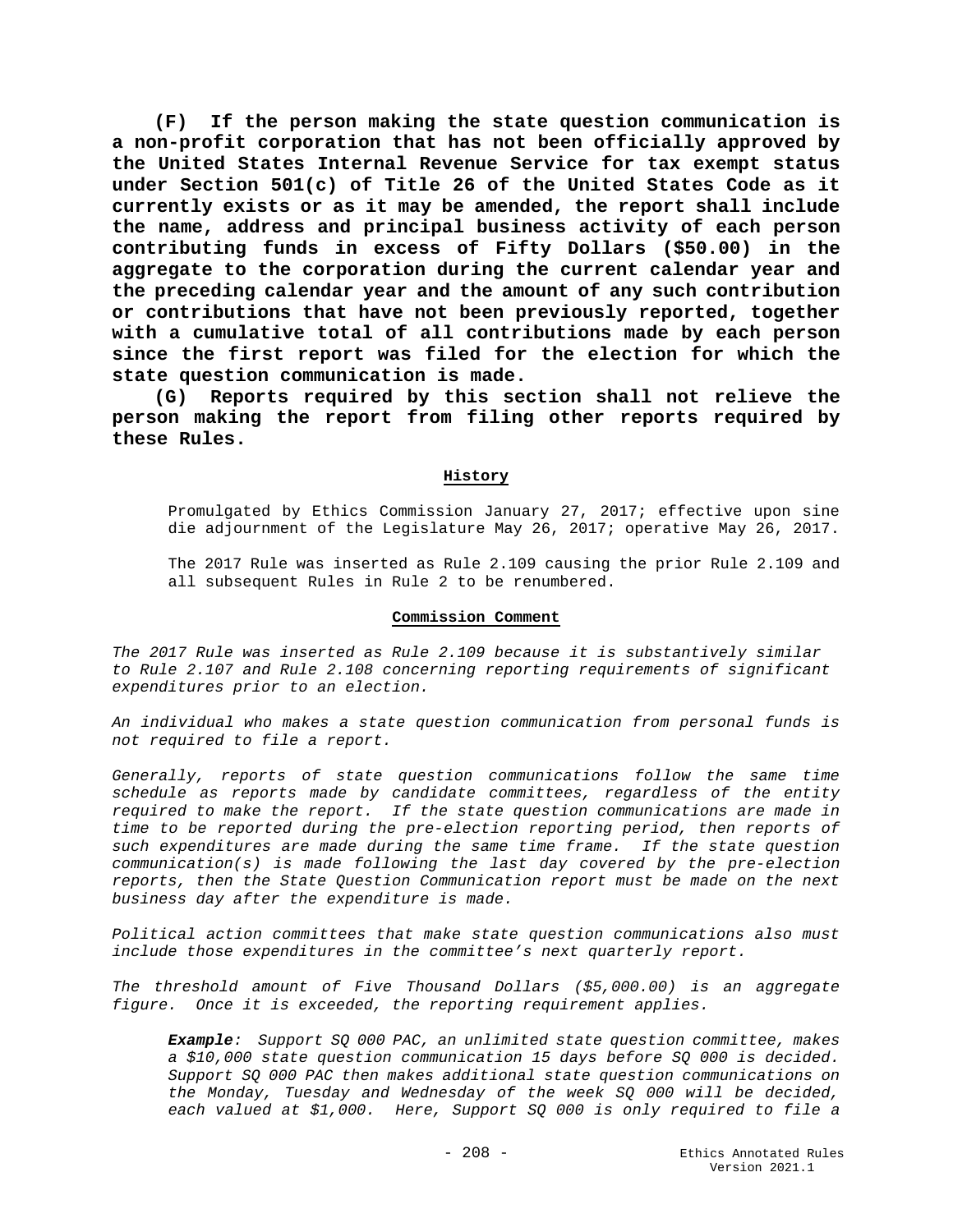*Pre-Election SQ Communication Report at the same time candidate committees are required to file the pre-election reports. It is not required to make next business day reports because the committee only expended \$3,000 for SQ communications during the next business day reporting period (i.e., the period beginning no more than 14 days prior to the election to the day of the election deciding SQ 000).* 

*Reports must be filed by persons making state question communications that exceed the threshold amount, even when the persons are not political action committees that are registered with the Commission.*

> *Example: The Widget Manufacturers Association makes state question communications of Fifty Thousand Dollars (\$50,000.00) to advocate the defeat of State Question 123. Even though the Association is not a political action committee, it must file a State Question report.*

When a person other than a political action committee receives funds for the *purpose of making a state question communication, it must identify by name, address and principal business activity of each person that contributes funds in excess of Fifty Dollars (\$50.00) in the aggregate. The report is cumulative of all contributions made by each person since the first report was filed.* 

> *Example: The Widget Manufacturers Association asks its members to make contributions to make state question communications to defeat State Question 123. The Association then makes state question communications that trigger the reporting requirement. The Association must report the identity of all persons that make contributions in response to its solicitation.*

> *Example: The Widget Manufacturers Association decides to make state question communications to defeat State Question 123. However, the Association decides to use funds already collected to make the communications. The Association never solicited funds to make state question communications. The Association must make a report, but is not required to identify individual contributors.*

> *Example: The Widget Manufacturers Association asks its members to make contributions to make state question communications to defeat State Question 123. The Association then makes state question communications that trigger the reporting requirement, but it uses both contributions made in response to its solicitation and funds already collected to make the expenditures. The Association must report the identity of all persons that make contributions in response to its solicitation.*

*Paragraph F requires any non-profit corporation that makes a state question communication to identify every contributor in excess of \$50.00 for the current and previous calendar years if the corporation has not been officially approved for non-profit status under Section 501(C) by the Internal Revenue Service. This identification must be made regardless of the purpose for which the contributions were made. The purpose of this provision is to prevent the abuse of section 501(C) to hide the individuals or entities funding state question communications.*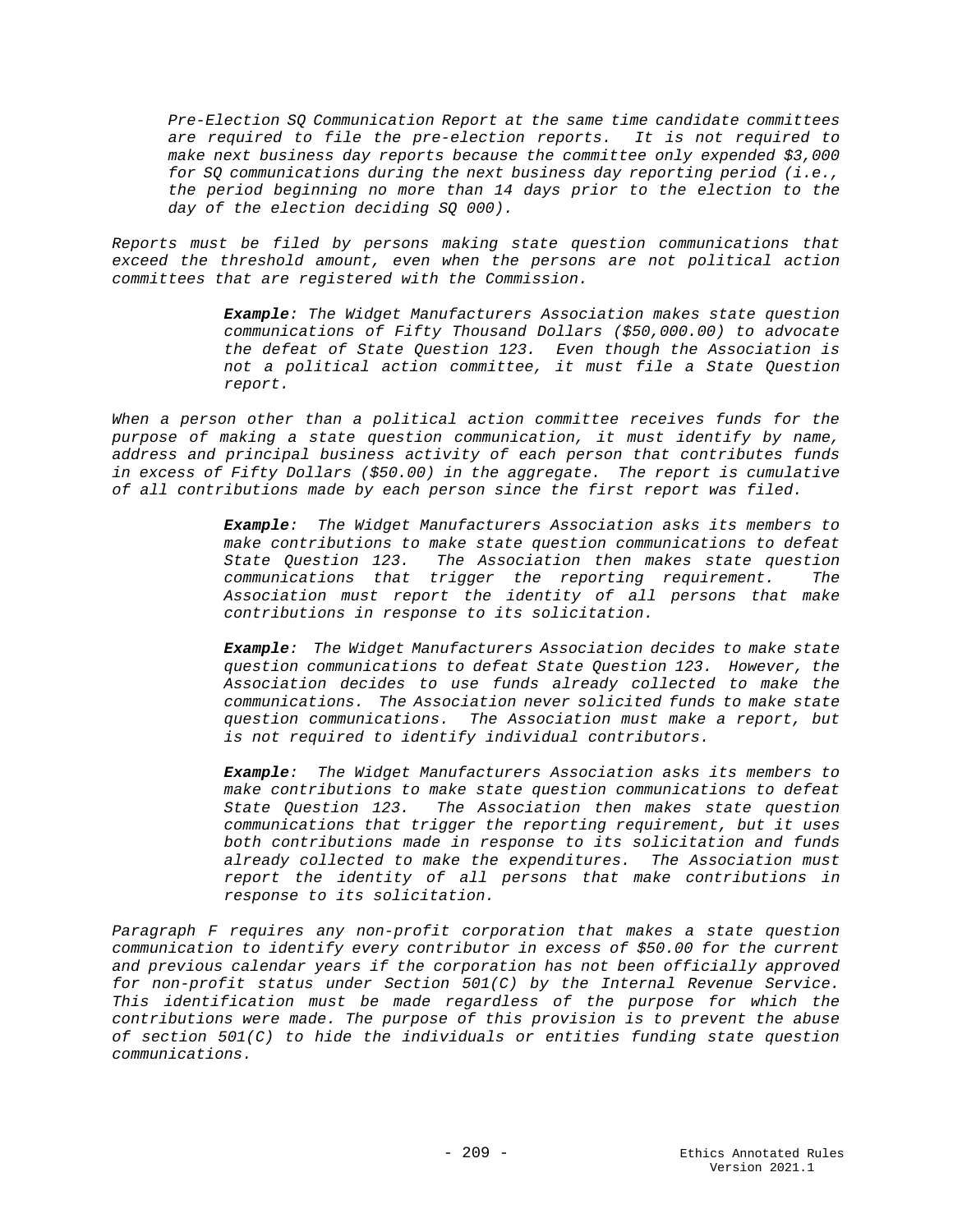# **Resources Used for Campaign Communications**

**Rule 2.110. Campaign Communications Received on State Equipment by State Officer or Employee.**

**When an unsolicited campaign communication is received on a state-owned telephone, state electronic mail or other state equipment or services, the state officer or employee who receives the communication may either (1) not respond, (2) unsubscribe, if that option is available or (3) send a reply that substantially states: "Your message has been sent to a (telephone, electronic mail, etc.) that is the property of the State of Oklahoma. This is a request for you to immediately terminate any such communications."** 

## **History**

Promulgated by Ethics Commission January 10, 2014; effective upon Legislature's sine die adjournment May 23, 2014; operative January 1, 2015.

The 2017 amendment's addition of a new Rule as section 2.109 modified this Rule's section number from 2.109 to 2.110.

## **Commission Comment**

*In an age of computer-produced electronic mail and automated telephone calls, state officers and employees may inadvertently receive campaign communications on state equipment. This Rule provides guidance to those state officers and employees as to how they may respond in such instances.*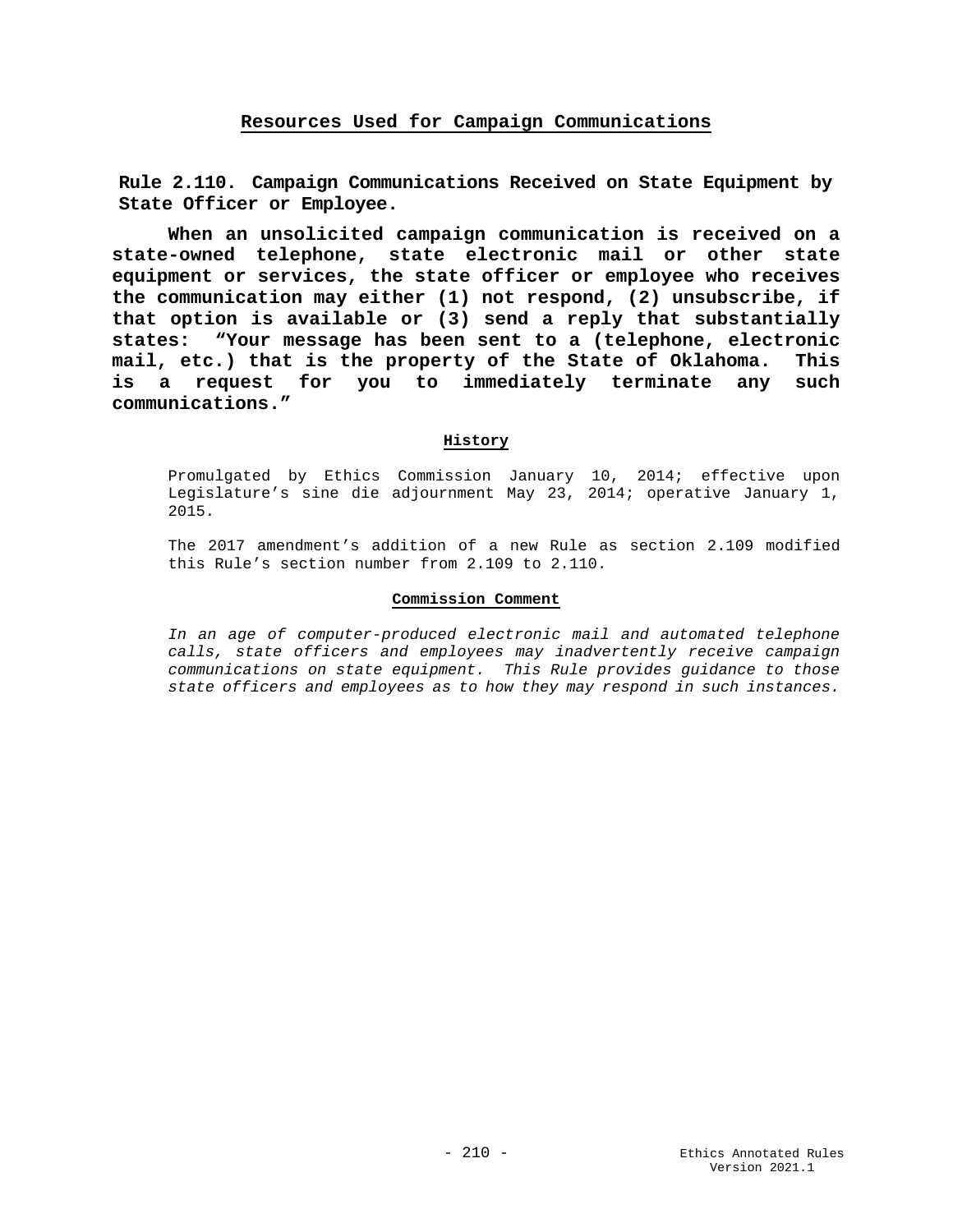**Rule 2.111. Use of Personal Resources for Volunteer Campaign Communications.**

**Use by an individual of personal telephone, electronic mail, Internet social media or similar electronic devices or services for campaign communications shall be considered volunteer services and not contributions.**

## **History**

Promulgated by Ethics Commission January 10, 2014; effective upon Legislature's sine die adjournment May 23, 2014; operative January 1, 2015.

The 2017 amendment's addition of a new Rule as section 2.109 modified this Rule's section number from 2.110 to 2.111.

## **Commission Comment**

*This Rule basically categorizes volunteer services made by the use of personal electronic media the same as other volunteer services.*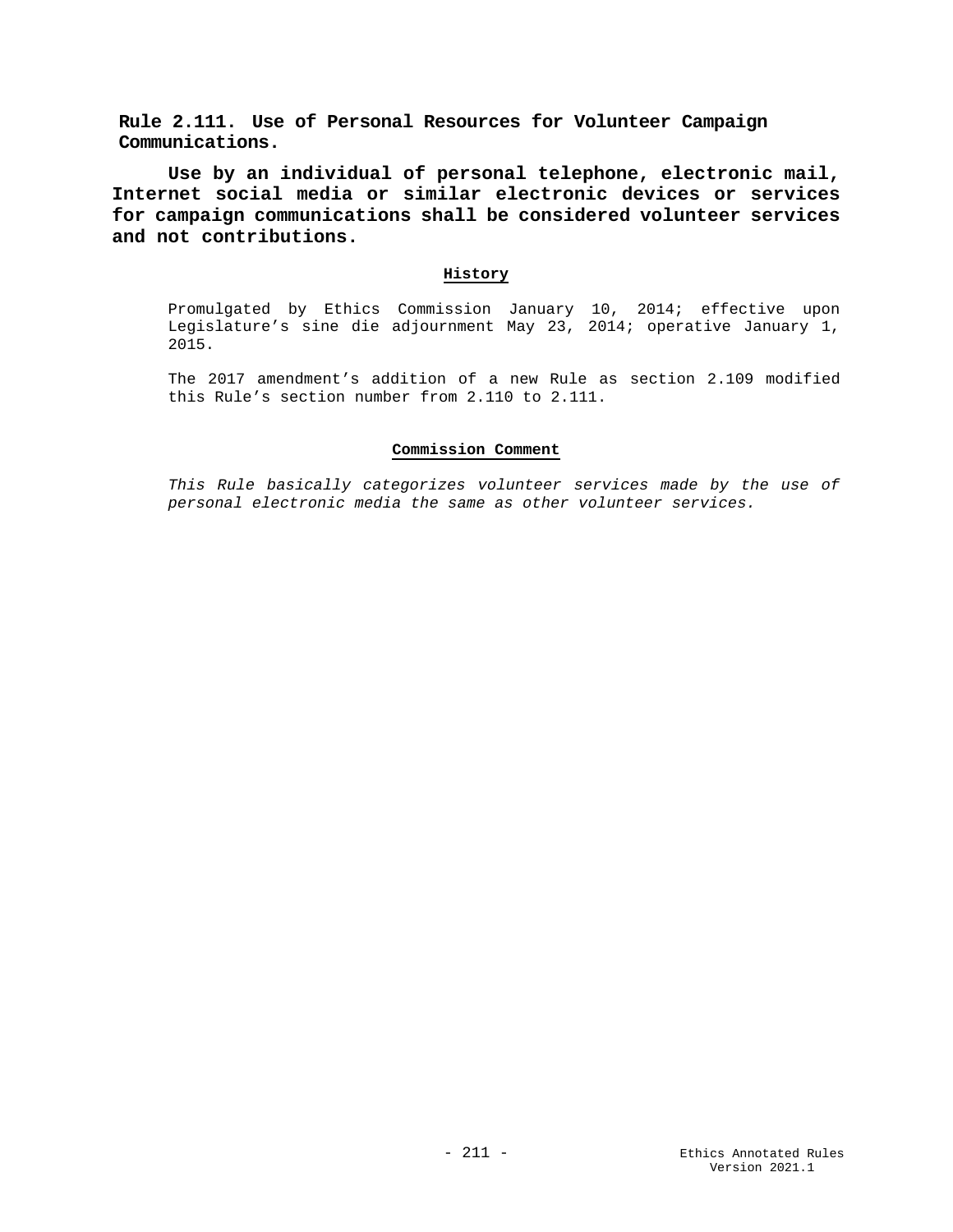**Rule 2.112. Use of Commercial Resources for Campaign Communications.**

**Use by a commercial entity, including corporations, of telephone, electronic mail, Internet social media or similar electronic devices or services for campaign communications shall be considered as in-kind contributions to a political party committee, political action committee or candidate committee unless the political party committee, political action committee or candidate committee has made an expenditure to pay for the communications.**

## **History**

Promulgated by Ethics Commission January 10, 2014; effective upon Legislature's sine die adjournment May 23, 2014; operative January 1, 2015.

The 2017 amendment's addition of a new Rule as section 2.109 modified this Rule's section number from 2.111 to 2.112.

## **Commission Comment**

*This Rule distinguishes the use of commercial electronic media from personal electronic media. See Rule 2.111. When commercial services are used, those services cannot be "volunteered" but are considered as inkind contributions. Unless paid for by a political party committee, limited committee or candidate committee benefitting from use of the services, such services provided by a corporation would constitute an unlawful corporate contribution to the recipient.*

*Example: A lawyer who is the sole member of a professional limited liability company, operating as a law firm, may volunteer his or her services to a campaign, but cannot use resources of the law firm, such as computers, copiers, or telephones, in the course of his or her volunteer work for a campaign. The lawyer also may not use the personnel of the law firm for volunteer services. Use of the law firm's resources would be a contribution to the campaign from the law firm. In this example the law firm is an L.L.C., owned by one member. If L.L.C resources were used free of charge, the services from the L.L.C. would be reported as a contribution from the lawyer.*

*Contributions from corporations are prohibited, including for profit, nonprofit, and professional corporations. Note that in the example above, if the law firm was incorporated, use of corporate resources would be a prohibited corporate contribution.*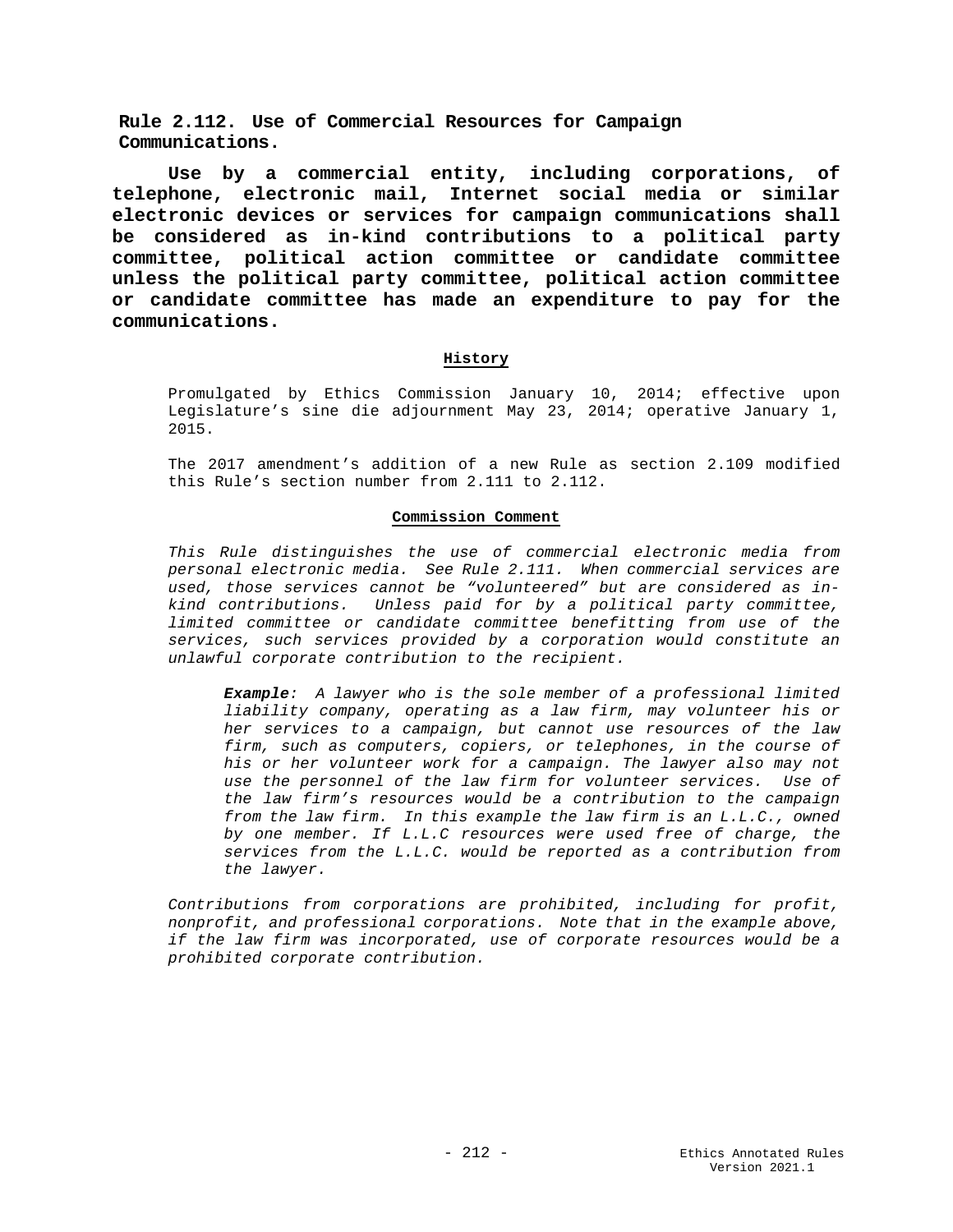**Rule 2.113. Website Development, Internet Advertising, Other Electronic Services.**

**Expenditures for development of Internet websites, Internet advertising, electronic mail lists and similar electronic communications services shall be considered ordinary expenditures by a political party committee, political action committee or candidate committee.**

### **History**

Promulgated by Ethics Commission January 10, 2014; effective upon Legislature's sine die adjournment May 23, 2014; operative January 1, 2015.

The 2017 amendment's addition of a new Rule as section 2.109 modified this Rule's section number from 2.112 to 2.113.

## **Commission Comment**

*This Rule provides simply that expenditures made for development of Internet and other electronic communications are treated as ordinary expenses, just the same as expenditures for development of television commercials or newspaper advertising.*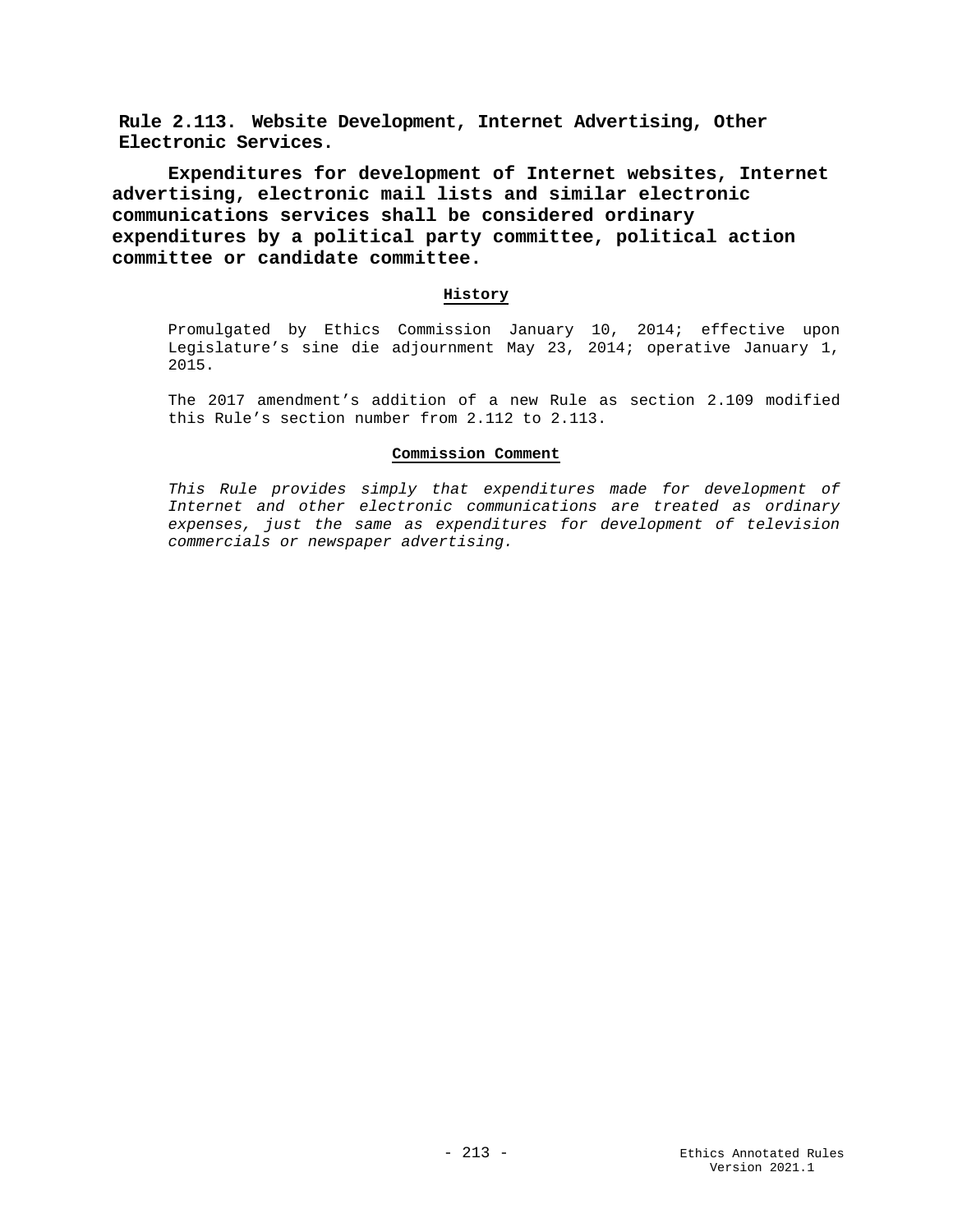## **Dissolution**

**Rule 2.114. Dissolution of Political Party Committee.**

**A political party committee may dissolve when the political party ceases to be recognized under the laws of the state. The committee shall file a Final Report of Contributions and Expenditures that shows no funds remaining in the committee.**

#### **History**

Promulgated by Ethics Commission January 10, 2014; effective upon Legislature's sine die adjournment May 23, 2014; operative January 1, 2015.

The 2017 amendment's addition of a new Rule as section 2.109 modified this Rule's section number from 2.113 to 2.114.

### **Commission Comment**

*This dissolution provision recognizes the unique status of political parties within the political landscape. Generally formed as perpetual organizations, the dissolution of a political party committee is permitted only when the party is no longer recognized under state law. It then must dispose of all of its funds and file a final report. The committee may dissolve after resolving any debt. See Rule 2.117.*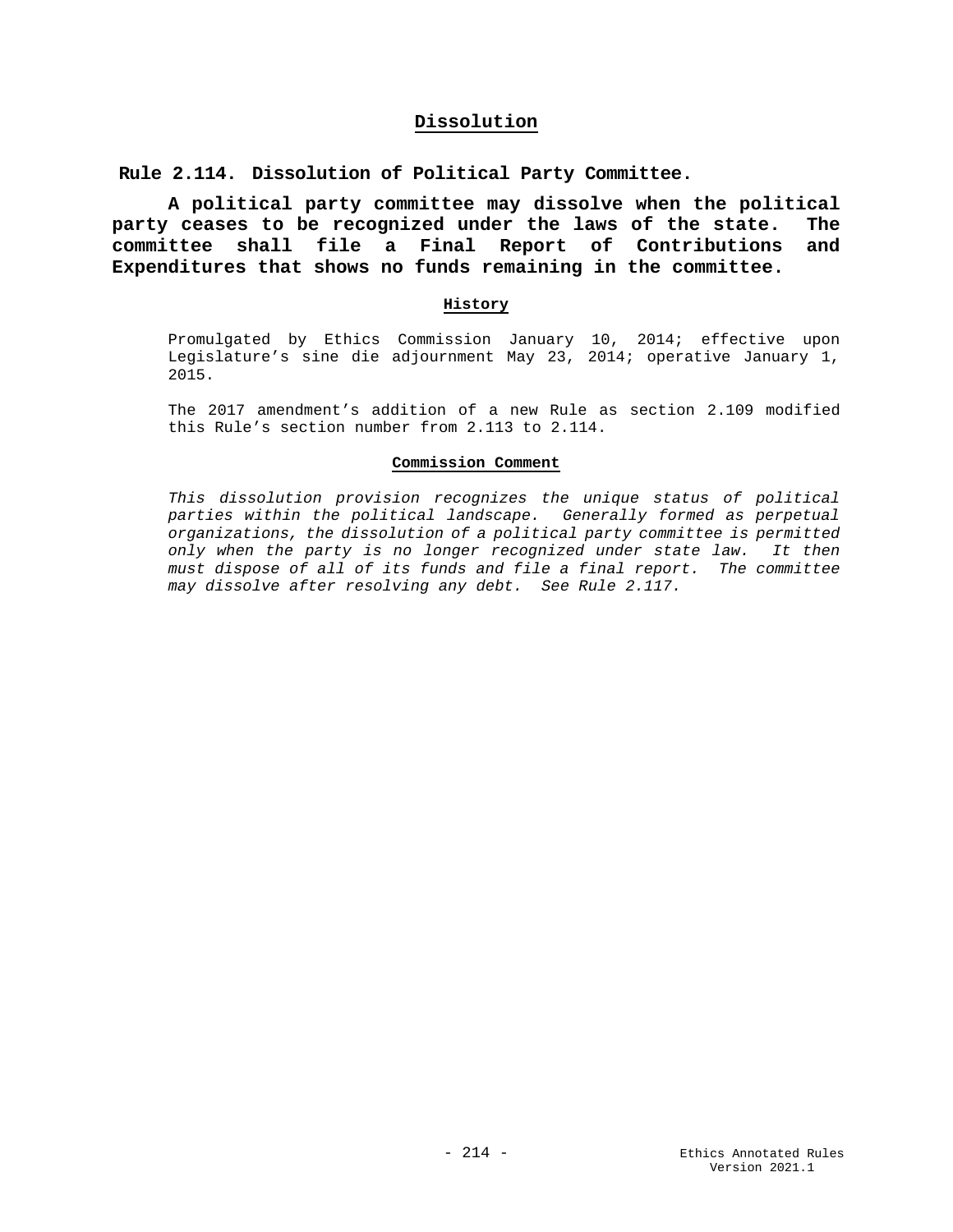**Rule 2.115. Dissolution of Political Action Committee.**

**A political action committee may dissolve at any time by filing a Final Report of Contributions and Expenditures that shows no funds remaining in the committee.**

## **History**

Promulgated by Ethics Commission January 10, 2014; effective upon Legislature's sine die adjournment May 23, 2014; operative January 1, 2015.

The 2017 amendment's addition of a new Rule as section 2.109 modified this Rule's section number from 2.114 to 2.115.

### **Commission Comment**

*This Rule simply requires political action committees to terminate their existence by filing a final report that shows no funds remaining in the committee. The committee may dissolve after resolving any debt. See Rule 2.117.*

*If a political action committee does not dissolve to the satisfaction of the Commission, and a Final Report of Contributions and Expenditures is not filed on or before December 31st, pursuant to Rule 2.118, the political action committee must renew its registration and pay registration fees in January of each year.*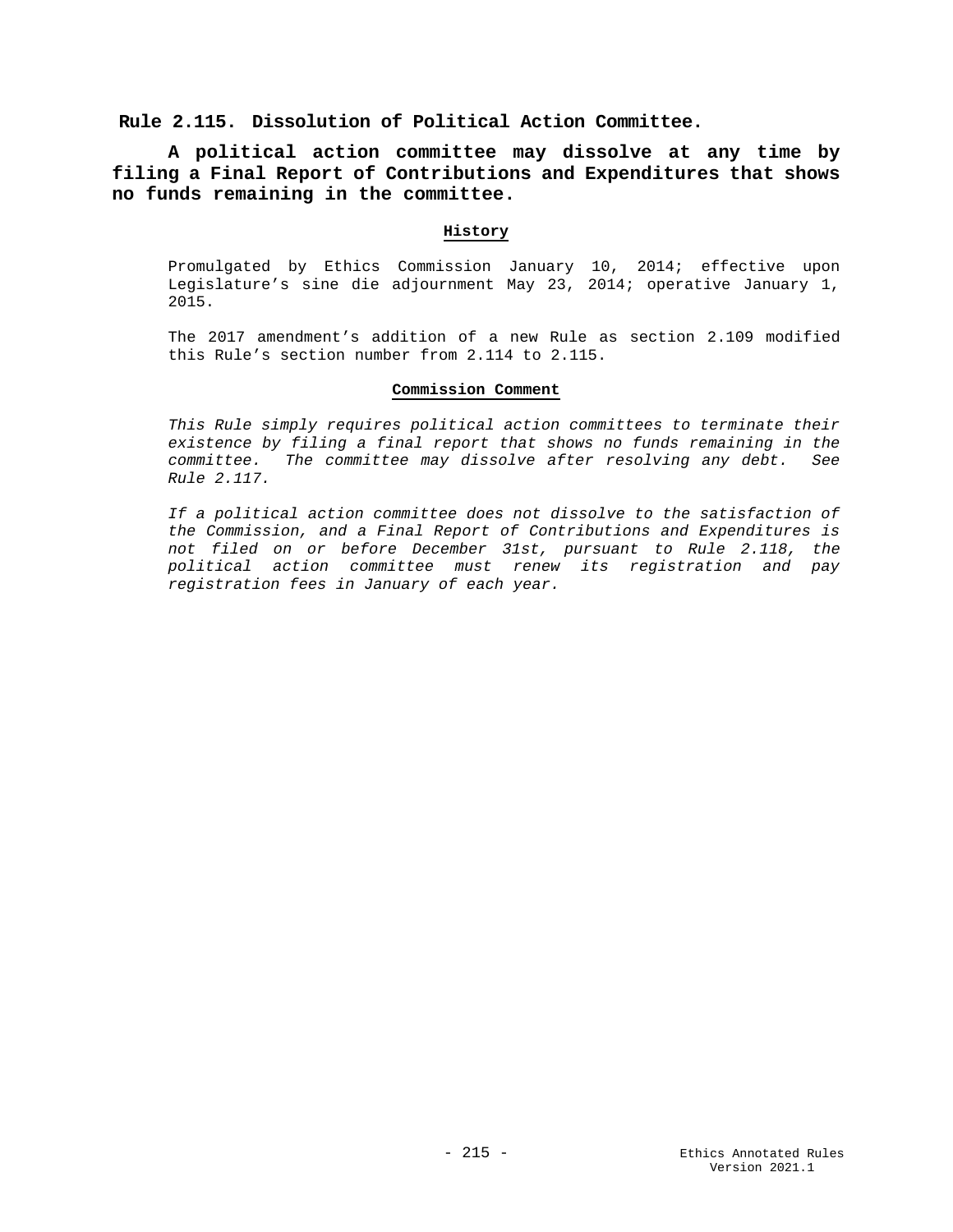**Rule 2.116. Dissolution of Candidate Committee.**

**A candidate committee may dissolve at any time by filing a Final Report of Contributions and Expenditures that shows no funds remaining in the committee. A candidate committee shall dissolve no later than two (2) years after the general election for an office with a two-year term, no later than four (4) years after the general election for an office with a four-year term, and no later than six (6) years after the general election for an office with a six-year term, if not required to dissolve sooner by law or these Rules.**

## **History**

Promulgated by Ethics Commission January 10, 2014; effective upon Legislature's sine die adjournment May 23, 2014; operative January 1, 2015.

The 2017 amendment's addition of a new Rule as section 2.109 modified this Rule's section number from 2.115 to 2.116.

#### **Commission Comment**

*Candidate committees may file a final report and dissolve only when there are no funds remaining in the committee.*

*Candidate committees are required to terminate their existence by a date certain. Candidates, including candidates losing an election, have a continuing duty to timely submit Reports of Contributions and Expenditures, even if the candidate committee has no activity, until the candidate committee is dissolved to the satisfaction of the Commission and a Final Report of Contributions and Expenditures is filed. See, also, Rule 2.48 for candidates who are not elected.* 

*The mandatory time frames for dissolution of candidate committees are based on the term of office for the office that the candidate serves. This ensures the timely dissolution of candidate committees and levels the playing field for successful candidates and unsuccessful candidates. The committee may dissolve after resolving any debt. See Rule 2.117.*

*Advisory Opinion 2019-01: A candidate committee without funds remaining in its campaign depository must dissolve by the specified mandatory dissolution date as established in Rule 2.116.* 

*However, a candidate committee with funds remaining in its campaign depository on the specified mandatory dissolution date as established in Rule 2.116 are, from the mandatory dissolution date and on, no longer permitted to (1) receive contributions, (2) contribute to other candidate committees, (3) make campaign expenditures, or (4) make operating expenditures. However, such committees may make the following expenditures:* 

*b. Candidate committees of elected officers may make expenditures (1) for officeholder expenses until his/her term expires or the office is vacated and (2) of surplus funds as provided for in Rule 2.48 for ninety (90) days after the officeholder's term is*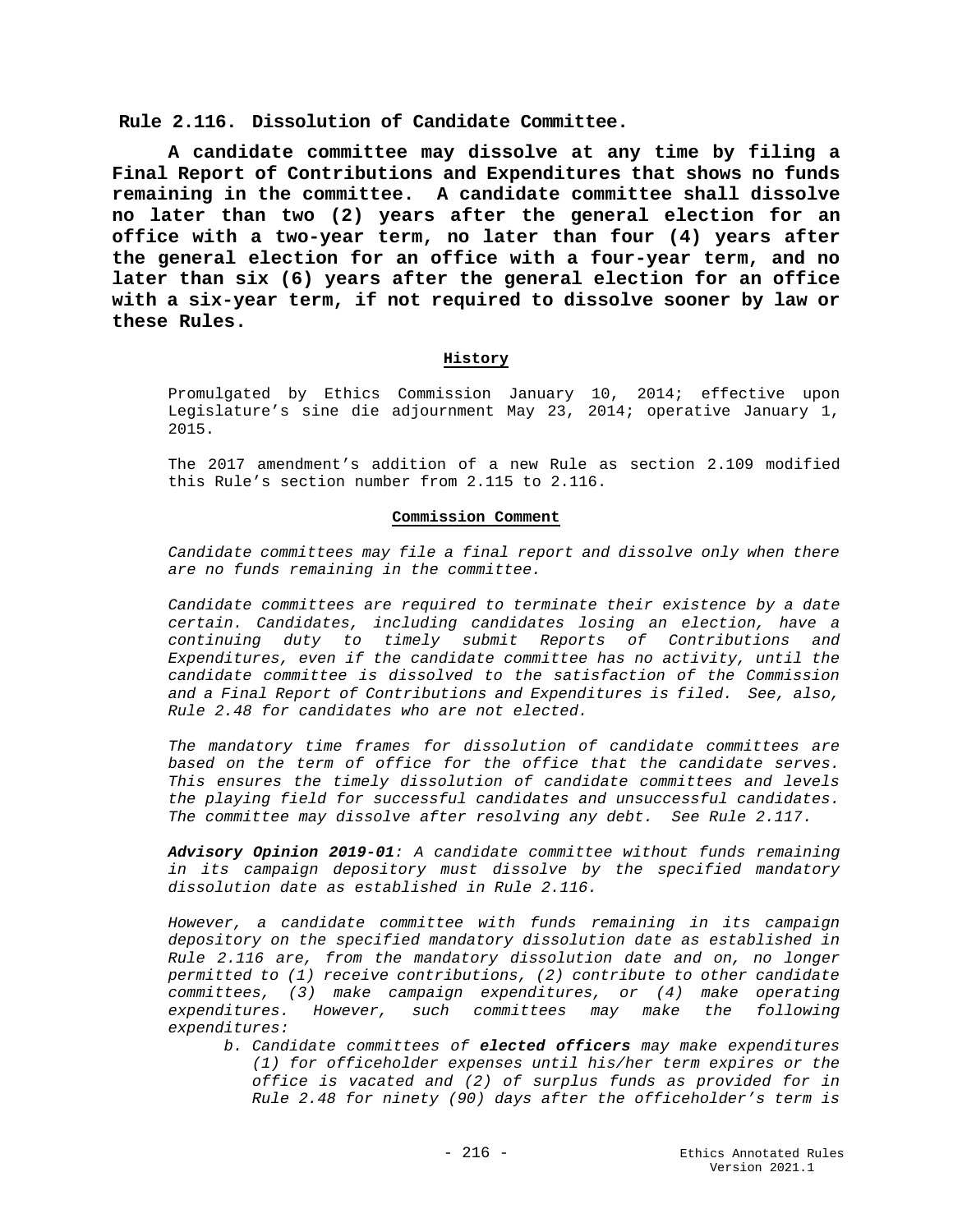*completed or vacated; or* 

*c. Candidate committees of unelected candidates may make expenditures of surplus funds as provided for in Rule 2.48 for ninety (90) days after the second year following the general election for which the committee was formed.*

*After the ninety (90) day period has ended, any remaining funds must be deposited in the state's general revenue fund.*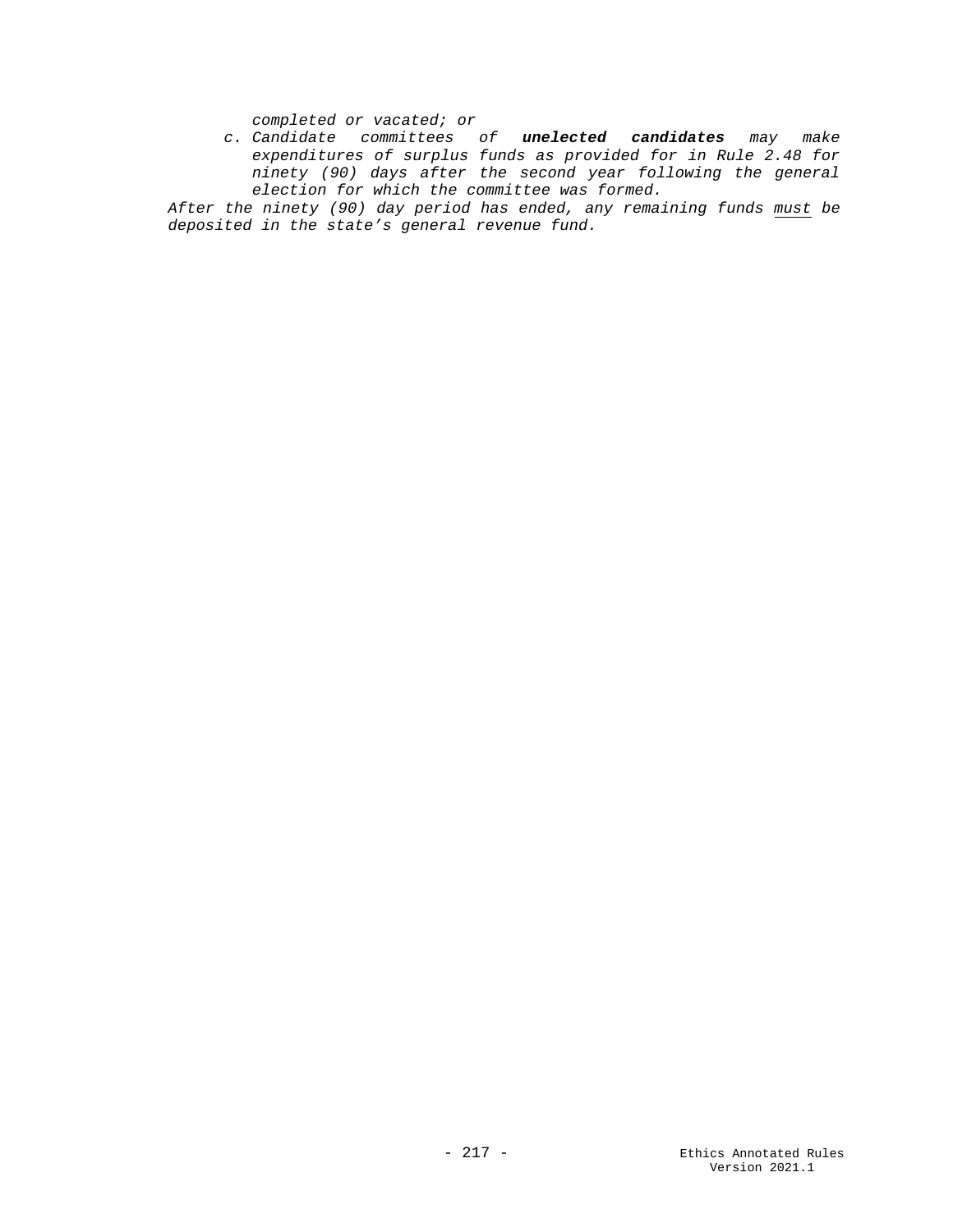**Rule 2.117. Resolution of Committee Debt.**

**If a political party committee, political action committee or candidate committee has debt at the time of dissolution, the Final Report of Contributions and Expenditures shall describe in detail the resolution of the debt. Resolution of debt shall be made in a commercially reasonable manner. Resolution of debt to a corporation or to any other person for the purpose of evading prohibitions or limitations of these Rules shall be considered a contribution to the committee in the amount of the forgiven debt.**

### **History**

Promulgated by Ethics Commission January 10, 2014; effective upon Legislature's sine die adjournment May 23, 2014; operative January 1, 2015.

The 2017 amendment's addition of a new Rule as section 2.109 modified this Rule's section number from 2.116 to 2.117.

### **Commission Comment**

*Sometimes political party committees, political action committees and candidate committees are unable to pay all their bills before dissolving. For a candidate committee, dissolution is mandatory. Any outstanding debt at the time of dissolution must be resolved in a commercially reasonable manner. The term "commercially reasonable manner" is not defined, so it is subject to proof. Care should be taken to ensure that this requirement is met. If not, any forgiven debt will be treated as a contribution to the committee. If a debt is forgiven by a corporation in a manner that is not commercially reasonable, the amount of the forgiven debt would constitute an unlawful contribution to a political party committee, a limited committee or a candidate committee.*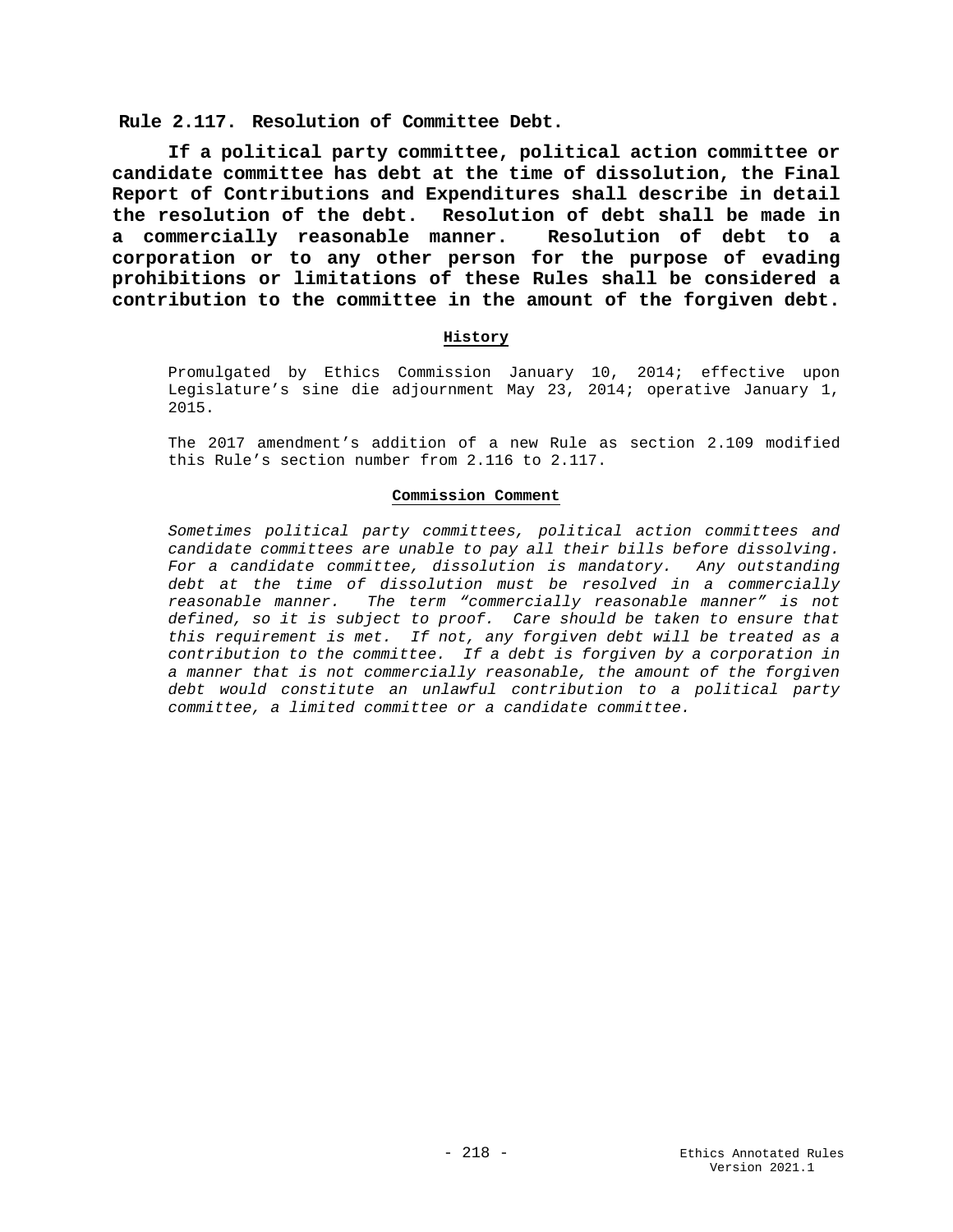**Rule 2.118. Final Report of Contributions and Expenditures.**

**A Final Report of Contributions and Expenditures shall include, but not be limited to, the same information that is included on a Report of Contributions and Expenditures and shall cover a period beginning after the last day of the immediately preceding reporting period and ending on the day before the Final Report of Contributions and Expenditures is filed. Provided, however, the Final Report of Contributions and Expenditures shall include information about the resolution of debt, if any, and the disposition of tangible assets, if any, by the committee. If tangible assets are purchased from a candidate committee by the candidate or a member of the candidate's family, or from a political action committee by an officer or family member of an officer of the political action committee, the purchase price must be fair market value.**

# **History**

Promulgated by Ethics Commission January 10, 2014; effective upon Legislature's sine die adjournment May 23, 2014; operative January 1, 2015.

Amendment promulgated by Ethics Commission January 9, 2015; effective upon sine die adjournment of the Legislature May 22, 2015; operative May 22, 2015.

The 2015 amendment added the words "and the disposition of tangible assets, if any, to the second sentence, and added the sentence, "If tangible assets are purchased from a candidate committee by the candidate or a member of the candidate's family, or from a political action committee by an officer or family member of an officer of the political action committee, the purchase price must be fair market value."

The 2017 amendment's addition of a new Rule as section 2.109 modified this Rule's section number from 2.117 to 2.118.

### **Commission Comment**

*A final report can be filed at any time, provided the committee filing the report has no funds. See Rules 2.114, 2.115, and 2.116.*

*Tangible assets, other than vehicles, purchased by a candidate committee can be transferred/donated in-kind, or sold and the sale proceeds transferred/donated, for the purposes set forth in Rule 2.48 and provided the candidate or committee officers do not receive a personal benefit from the transfer or donation. Further, the committee may not donate assets to the candidate or family member of the candidate, or an officer or family member of an officer of a PAC without fair market value being remitted to the committee.* 

*If tangible assets are purchased from a candidate committee by the candidate or a member of the candidate's family, or from a political action committee by an officer or family member of an officer of the political action committee, the committee may be required to show what considerations were made in determining fair market value.*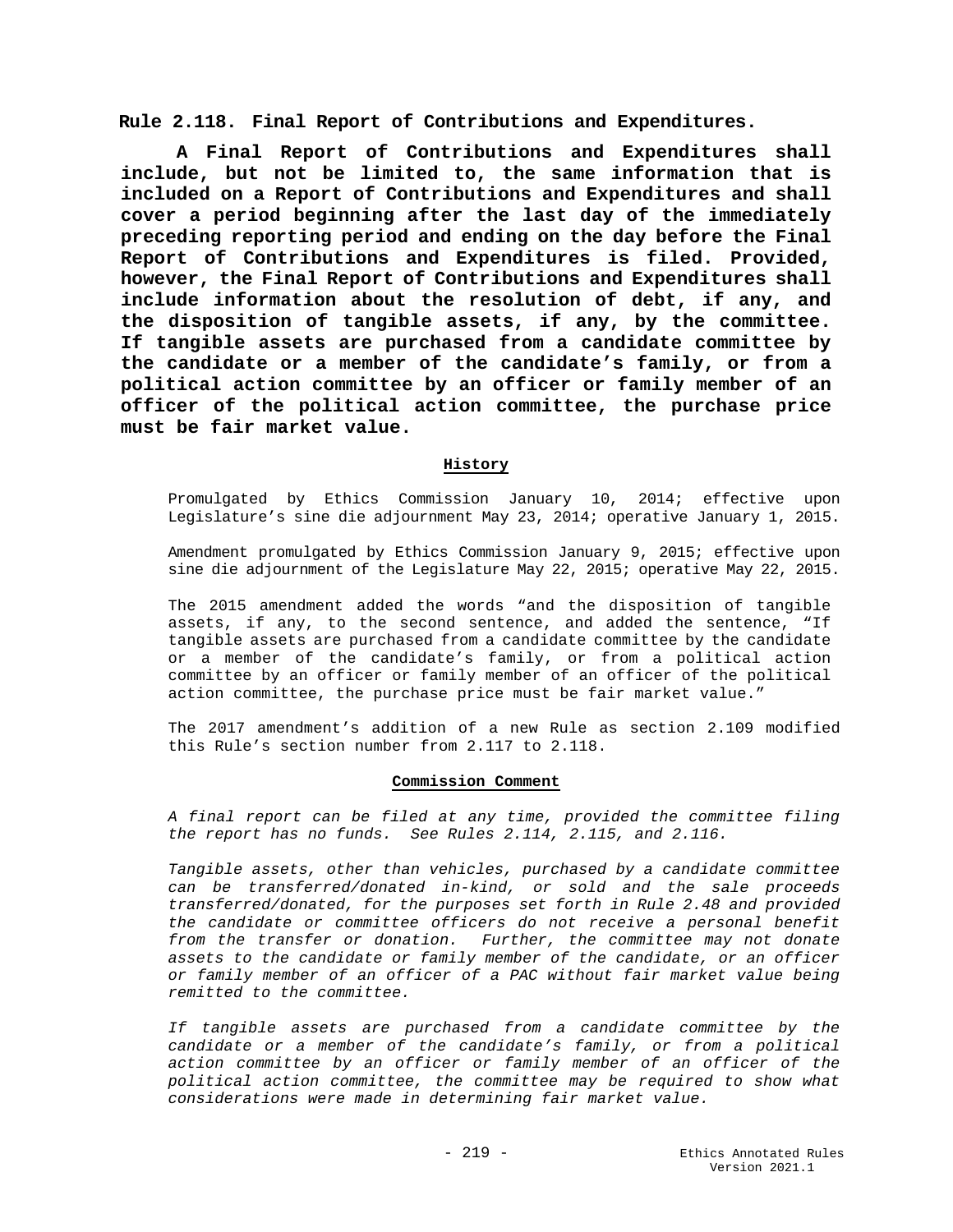**Rule 2.119. Special Committees.**

**A. When an elected state officer solicits or authorizes the solicitation of monetary or in-kind contributions for an event such as an inaugural event associated with the officer's office, the officer shall create a special committee for that purpose. The committee shall register and make one report of contributions received and expenditures made within one hundred eighty (180) days after the event is held. Any person not otherwise prohibited by law, including but not limited to individuals, partnerships, limited liability companies, corporations and labor unions, may make contributions in any amount to such committees.**

**B. When a state officer or employee or a state agency sponsors in part or in whole a conference, seminar, meeting or other event for which a state officer or employee solicits funds, goods or services to assist with expenses associated with the event, the sponsoring officer or agency shall create a special committee for that purpose. The committee shall register and make one report of contributions received and expenditures made within one hundred eighty (180) days after the event is held. Any person not otherwise prohibited by law, including but not limited to individuals, partnerships, limited liability companies, corporations and labor unions, may make contributions in any amount to such committee. For purposes of this paragraph, "sponsors" means to permit the name of the state officer or employee or state agency to be used in promoting the event.**

## **History**

Promulgated by Ethics Commission January 10, 2014; effective upon Legislature's sine die adjournment May 23, 2014; operative January 1, 2015.

Amendment promulgated by Ethics Commission January 9, 2015; effective upon sine die adjournment of the Legislature May 22, 2015; operative May 22, 2015.

The 2015 amendment added Subsection (B) in its entirety.

The 2017 amendment's addition of a new Rule as section 2.109 modified this Rule's section number from 2.118 to 2.119.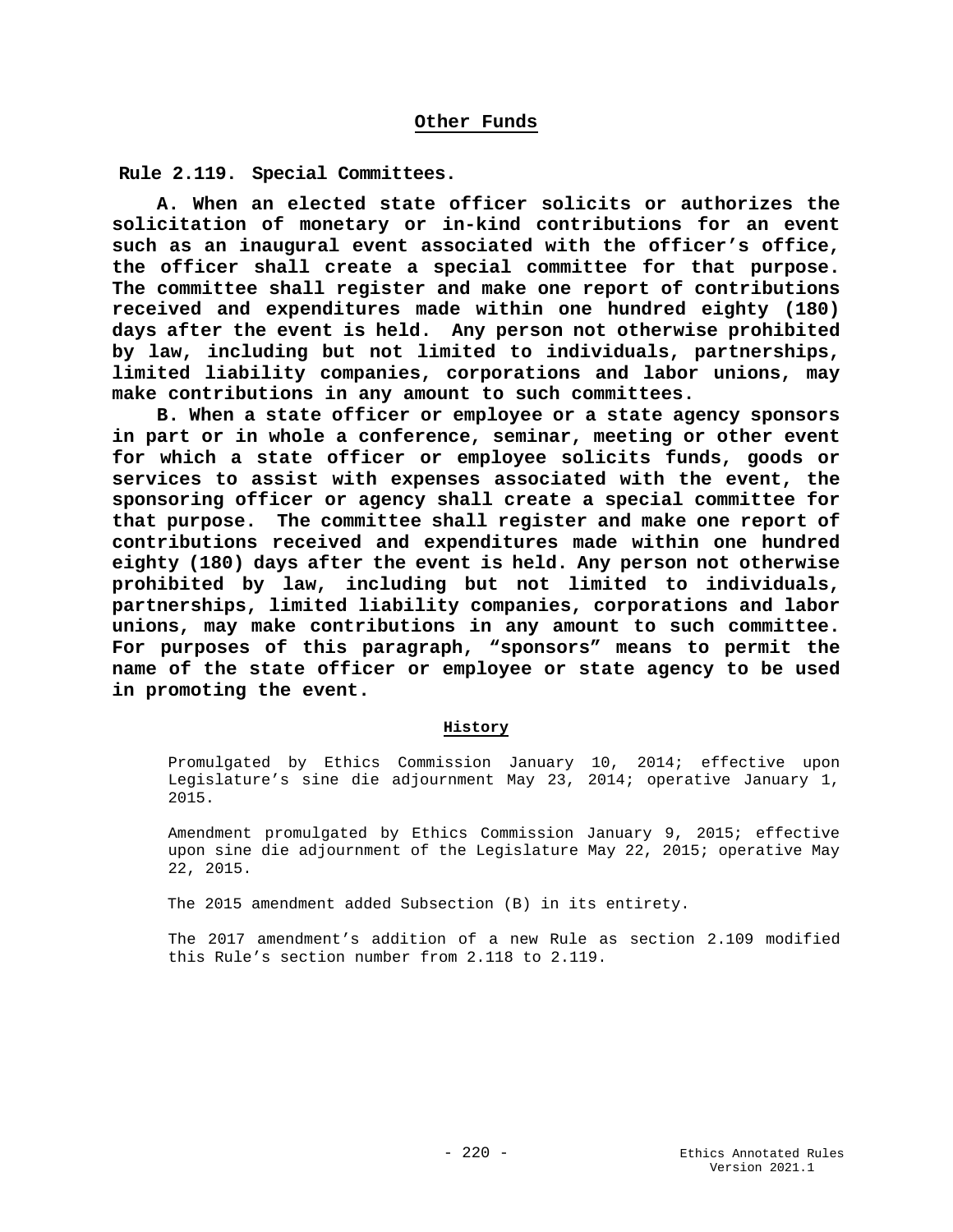### **Commission Comment**

*Typically, there are a number of events surrounding the inauguration of the Governor, including but not limited to inaugural balls. This Rule requires that funds received for and expenditures made for these purposes be reported. The Rule is not limited to the gubernatorial inaugural events, but includes such events as the Speaker's Ball and other similar events that acknowledge a state officer in connection with his or her election or appointment to that office. A committee must be formed to receive funds and make expenditures for these events. While there is no express requirement for a separate segregated account to be established, such a requirement is implied by this Rule. There are no limits on the sources or amounts of contributions to such committees. The committee must register and make one report at any time within one hundred eighty (180) days following the event. This requirement implies that no additional funds will be received, and no additional expenditures made after the report is made.*

*This Section also requires the formation of a special committee with identical registration and reporting requirements when a state officer or employee or a state agency sponsors in part or in whole a conference, seminar, meeting or other event for which a state officer or employee solicits funds, goods or services to assist with expenses associated with the event. "Sponsors" in this instance means to permit the use of the name of a state officer or employee or state agency in promotion of the event; an unauthorized use does not trigger the registration or reporting requirement.*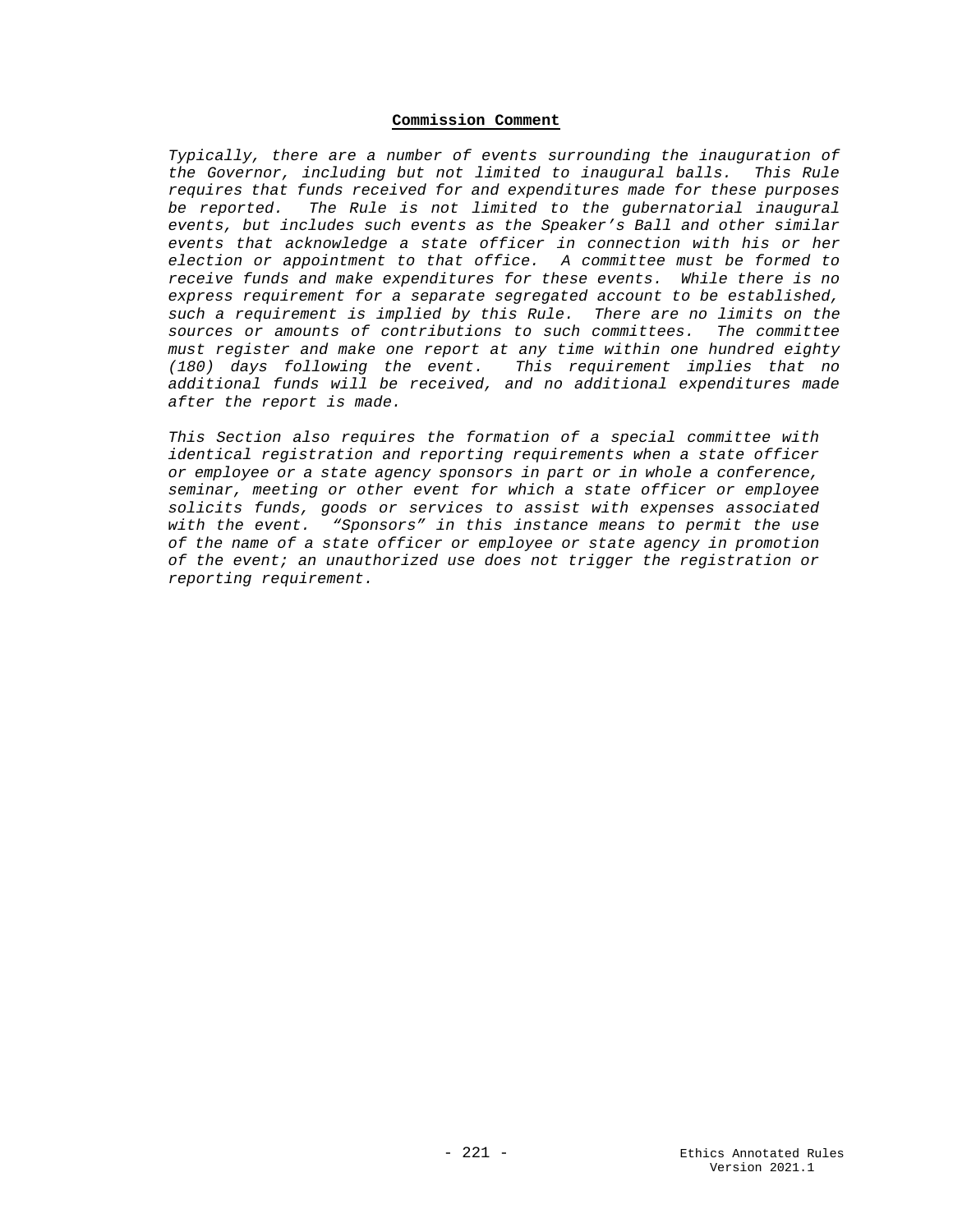**Rule 2.120. Litigation Funds.**

**When an elected state officer solicits or authorizes the solicitation of monetary or in-kind contributions to pay for the costs of defending the officer in a criminal prosecution or when an elected state officer solicits or authorizes the solicitation of monetary or in-kind contributions to pay for the costs of prosecuting or defending a civil lawsuit, the officer shall create a special committee for that purpose. The committee shall register and make reports of contributions received and expenditures made at the same time and for the same time period as is required for political action committees under these Rules. The committee may be dissolved the same as a political action committee is dissolved under these Rules. Any person not otherwise prohibited by law, including but not limited to individuals, partnerships, limited liability companies, corporations and labor unions, may make contributions in any amount to such committees.**

# **History**

Promulgated by Ethics Commission January 10, 2014; effective upon Legislature's sine die adjournment May 23, 2014; operative January 1, 2015.

The 2017 amendment's addition of a new Rule as section 2.109 modified this Rule's section number from 2.119 to 2.120.

#### **Commission Comment**

*This Rule provides the procedure to be used when an elected state officer creates a legal defense fund or similar fund. It applies to costs for both criminal and civil litigation, and in cases of civil litigation, it can be used either for the prosecution of or defense of the lawsuit. See Rules 2.85 and 2.105.*

*When solicitations are made for such a fund, a committee must be created, and the committee registers and makes reports just the same as a political action committee. While there is no express requirement for a separate segregated account to be established, such a requirement is implied by this Rule. There are no limits on the sources or amounts of contributions to such committees.*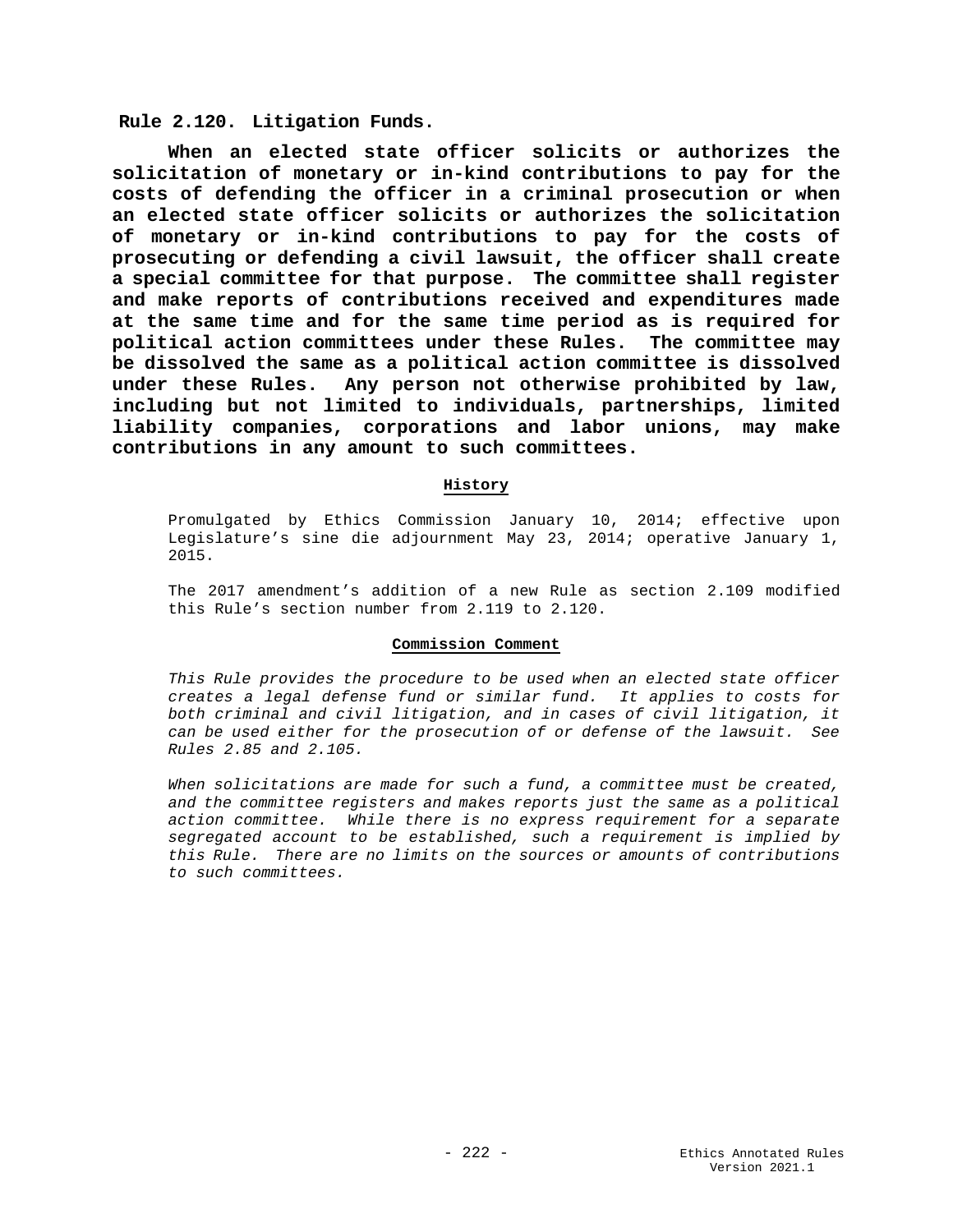**Rule 2.121. Special Committee Reports.**

**The Executive Director of the Commission shall devise Statements of Organization and Reports of Contributions and Expenditures forms for these special committees that include the same information as those forms for political action committees to the extent determined by the Executive Director to be practical.**

### **History**

Promulgated by Ethics Commission January 10, 2014; effective upon Legislature's sine die adjournment May 23, 2014; operative January 1, 2015.

The 2017 amendment's addition of a new Rule as section 2.109 modified this Rule's section number from 2.120 to 2.121.

### **Commission Comment**

*This Rule simply provides for the administrative execution of forms to be used by special committees contemplated by Rules 2.119 and 2.120.*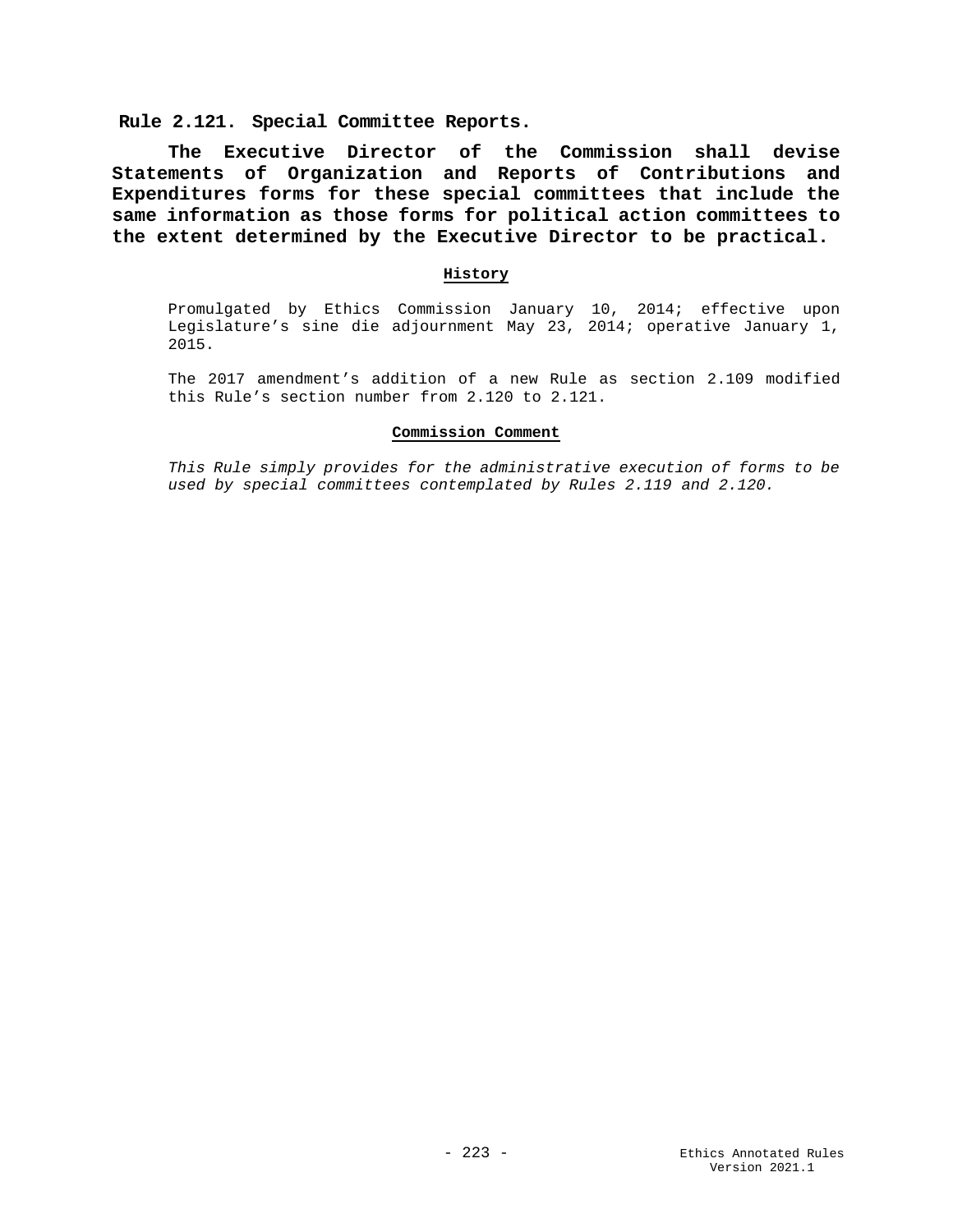# **Electronic Filing**

**Rule 2.122. Electronic Filing.**

**All documents required to be filed with the Commission under these Rules shall be filed electronically, unless otherwise ordered by the Commission or the Executive Director of the Commission.**

### **History**

Promulgated by Ethics Commission January 10, 2014; effective upon Legislature's sine die adjournment May 23, 2014; operative January 1, 2015.

The 2017 amendment's addition of a new Rule as section 2.109 modified this Rule's section number from 2.121 to 2.122.

### **Commission Comment**

*This Rule recognizes that there may be unforeseen circumstances, such as natural disasters or equipment failures, that make electronic filing impossible or impractical and provides a response to such circumstances.*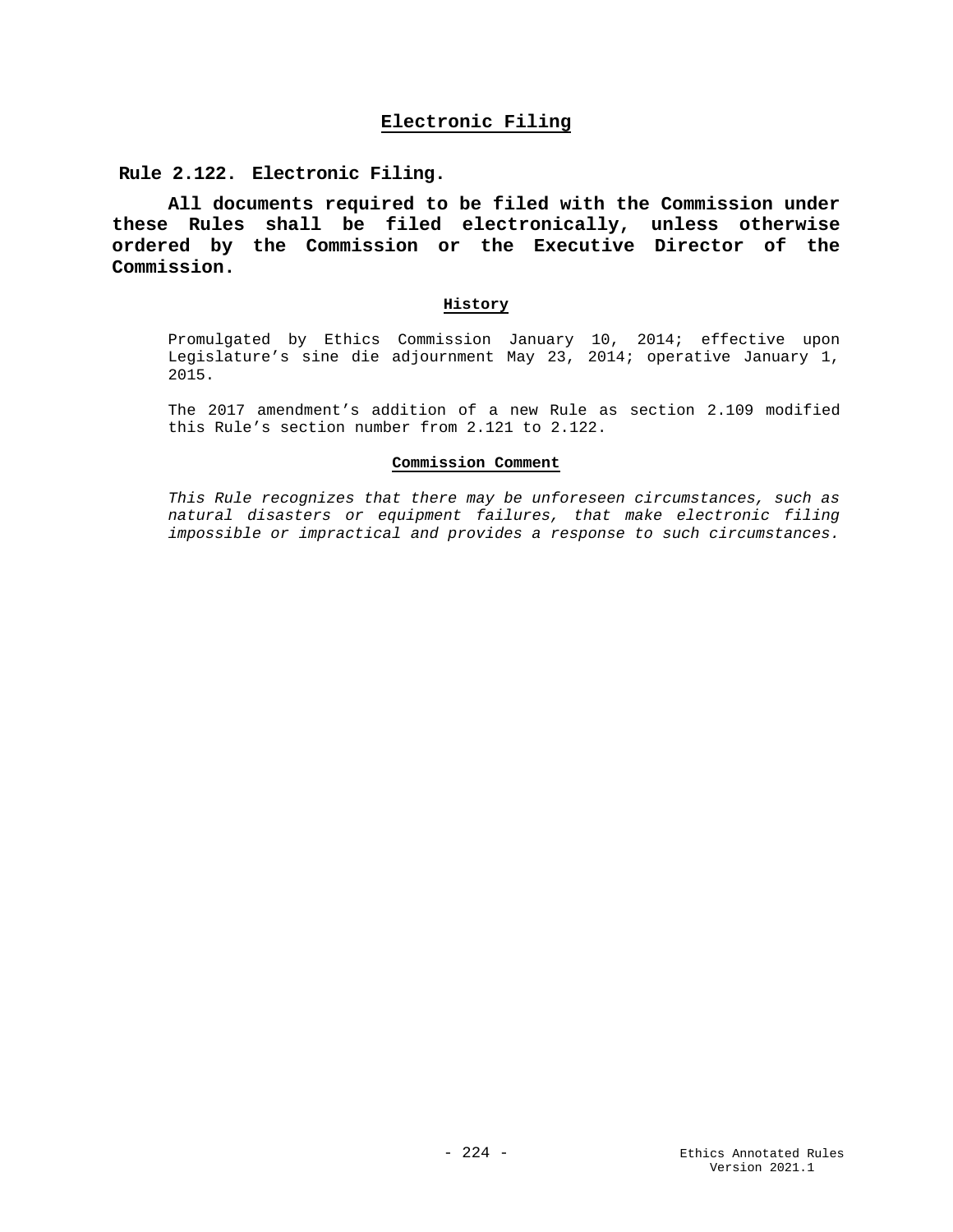# **Rule 3 Financial Disclosure**

# **Rule 3.1. Purpose of Rule 3. [Repealed]**

**Repealed, effective July 1, 2016.**

## **History**

Promulgated by Ethics Commission January 10, 2014; effective upon Legislature's sine die adjournment May 23, 2014; operative January 1, 2015.

Repealed by Ethics Commission December 11, 2015; effective July 1, 2016.

The rule read as follows: "The purpose of Rule 3 is to establish rules of ethical conduct for state officers and employees by requiring financial disclosure that reveals potential conflicts between their public duties and private economic interests."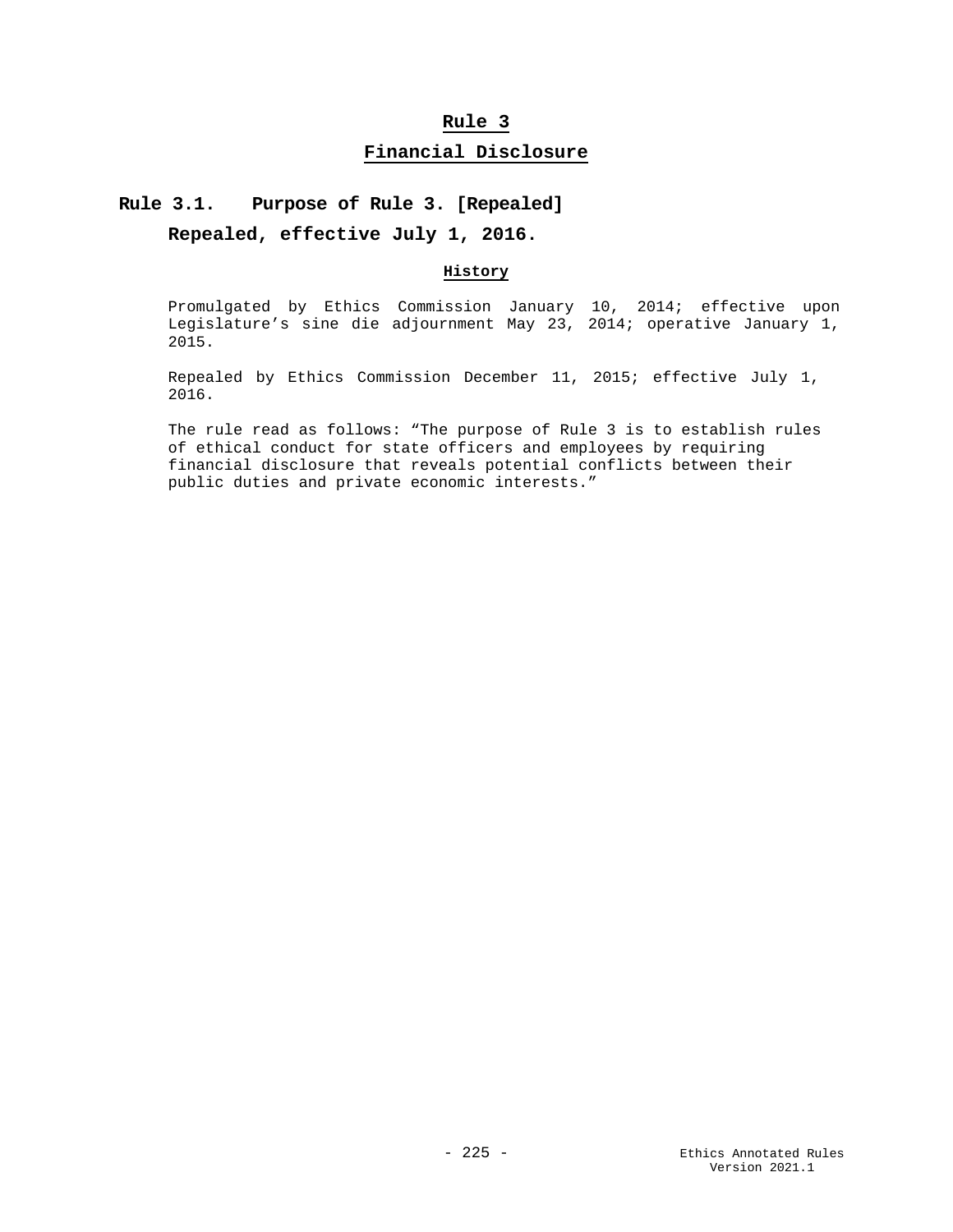## **Rule 3.2. Definitions. [Repealed]**

**Repealed, effective July 1, 2016.**

### **History**

Promulgated by Ethics Commission January 10, 2014; effective upon Legislature's sine die adjournment May 23, 2014; operative January 1, 2015.

Repealed by Ethics Commission December 11, 2015; effective July 1, 2016.

The rule read as follows:

"As used in Rule 3:

- 1. 'Agency' means any entity of state government created by the Constitution or laws of the State of Oklahoma and supported in whole or in part by state funds or entrusted with the expending of state funds or administering of state property or otherwise exercising the sovereign power of the State of Oklahoma, including but not limited to all such offices, departments, institutions, boards, bureaus, commissions, agencies, authorities and instrumentalities of the State of Oklahoma. "Agency" shall not mean any city, county, rural electric cooperative or tribal housing authority created under the Oklahoma Housing Authorities Act nor any state entity that performs only advisory functions and that cannot independently exercise the sovereign power of the State of Oklahoma;
- 2. 'Candidate' shall mean an individual who has filed a statement of organization for a candidate committee as required by these Rules;
- 3. 'Commission' shall mean the Oklahoma Ethics Commission;
- 4. 'Dependent' shall mean an individual claimed as a dependent on the filer's federal or state income tax return;
- 5. 'Filer' shall mean an individual required to file a
	- Financial Disclosure Statement as required by these Rules; and 6. 'Material financial interest' shall mean:

(a) an interest that could result in directly or indirectly receiving a substantial pecuniary gain or sustaining a substantial pecuniary loss as a result of a filer's ownership or interest in a business entity, or as a result of a filer's salary, gratuity or other compensation or remuneration; or<br>(b) an ownersh:

an ownership interest in a private business, including but not limited to, a closely held corporation, limited liability company, Subchapter S corporation or partnership for which the filer or the filer's spouse or dependents is a director, officer, owner, manager, employee, or agent or any private business, closely held corporation or limited liability company in which the filer or the filer's spouse or dependent owns or has owned stock, another form of equity interest, stock options, debt instruments, or has received dividends or income worth Five Thousand Dollars (\$5,000.00) or more at any point during the preceding calendar year; or<br>(c) an ownership interest

an ownership interest of five percent  $(5%)$  or more in a publicly held corporation by a filer or the filer's spouse; or<br>(d) an ownership interest in a publicly held corporal

an ownership interest in a publicly held corporation from which dividends of Fifty Thousand Dollars (\$50,000.00) or more were derived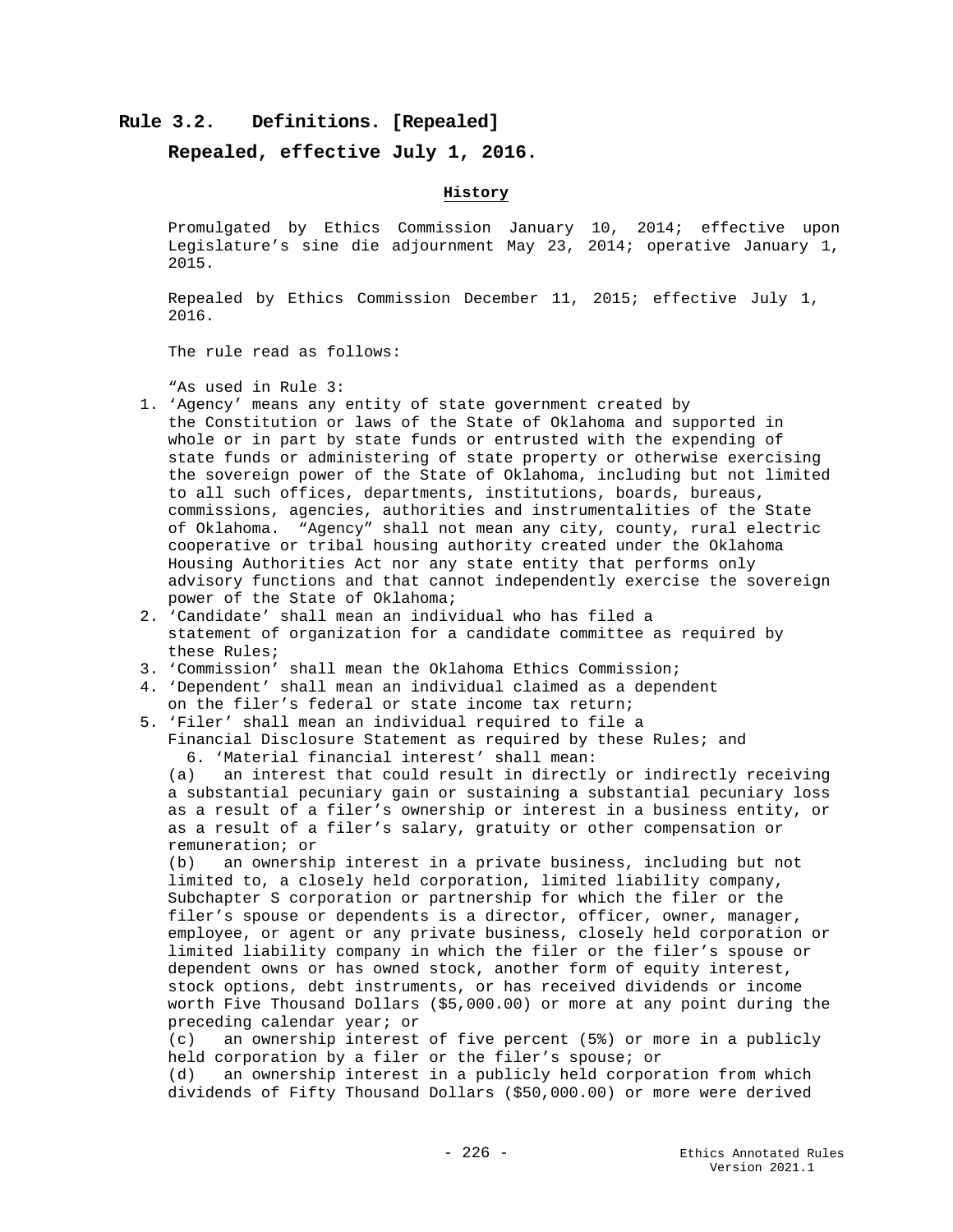during the preceding calendar year by the filer or the filer's spouse or dependents; or

(e) an ownership interest in a Subchapter S corporation or partnership from which income of Fifty Thousand Dollars (\$50,000.00) or more was derived; or

(f) an interest that arises as a result of the filer's or the filer's spouse or dependents' service as a director, officer, representative, agent or employee of a publicly held corporation during the preceding calendar year.

"Material financial interest" shall not mean (1) an interest in a mutual fund or other community investment vehicle in which the filer or the filer's spouse or dependents exercises no control over the acquisition or sale of particular holdings, or (2) an interest in a pension plan, 401k, individual retirement account or other retirement investment vehicle that makes diversified investments over which the filer or the filer's spouse or dependents exercises no control over the acquisition or sale of particular holdings."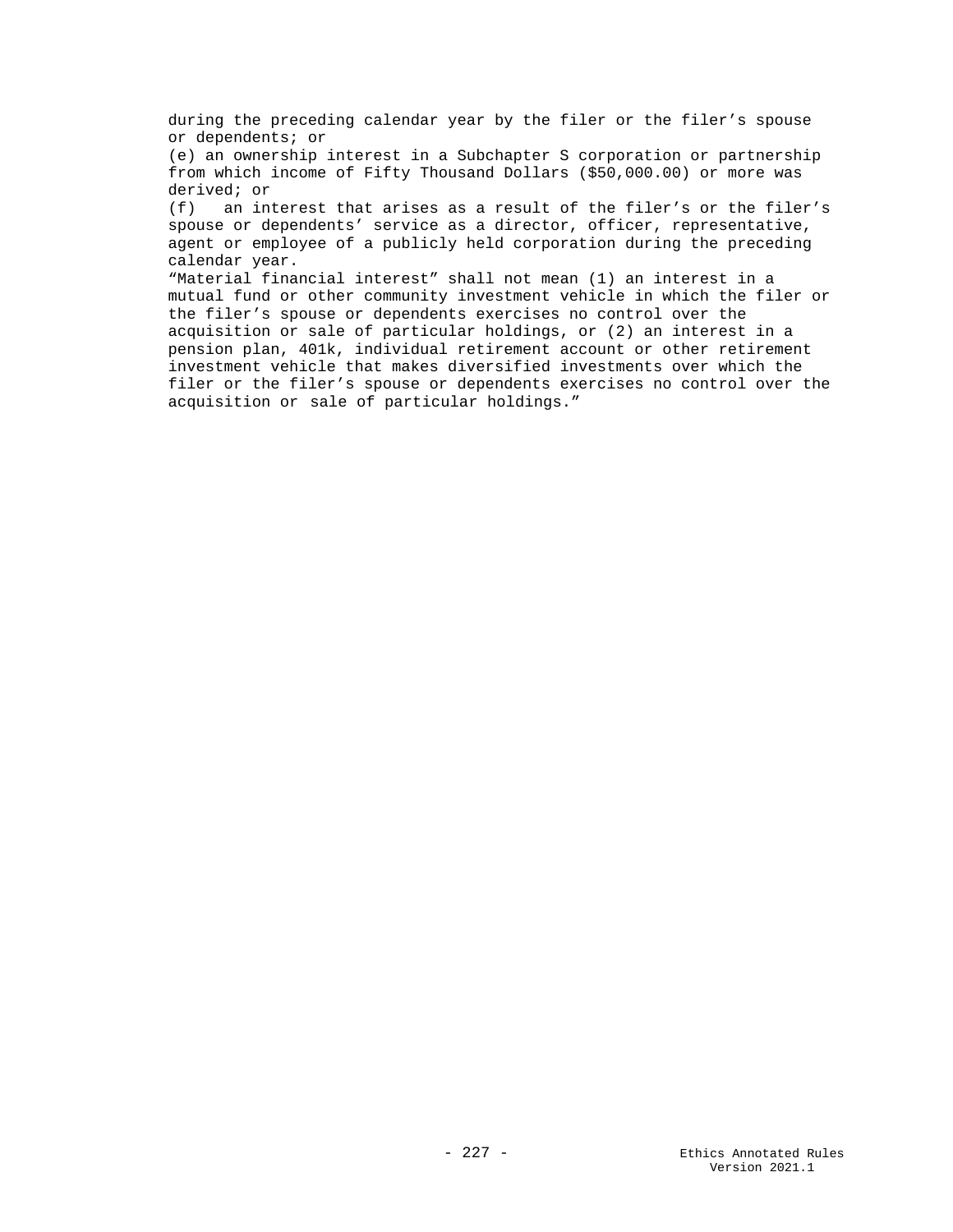# **Rule 3.3. Persons Required to File Financial Disclosures. [Repealed]**

**Repealed, effective July 1, 2016.**

### **History**

Promulgated by Ethics Commission January 10, 2014; effective upon Legislature's sine die adjournment May 23, 2014; operative January 1, 2015.

Repealed by Ethics Commission December 11, 2015; effective July 1, 2016.

The rule read as follows:

 "The following persons are required to file Financial Disclosure Statements:<br>(1)

All elected state executive, legislative and judicial officers;

(2) All state judicial officers subject to retention;

 (3) All candidates for state elective executive, legislative and judicial offices;<br>(4) All o

All chief administrative officers and first assistant administrative officers of each agency;

(5) All state officers and employees who make policy decisions;<br>(6) All state officers and employees who are engaged in

All state officers and employees who are engaged in purchasing decisions; and

 (7) All members of boards, commissions, authorities and similar public bodies of state agencies.

As used in this section, "state officers and employees who make policy decisions" shall mean state officers and employees (a) who determine policies or (b) who vote on policies, provided the policies are not internal policies used only for operation of the state entity affected. As used in this section, "state officers and employees who are engaged in purchasing decisions" shall mean state officers and employees who perform functions in the purchasing process for purchases in excess of Fifty Thousand Dollars (\$50,000.00), including but not limited to participation (a) in preparation of requests for proposals, bid specifications or similar documents, or (b) in review and evaluation of proposals, bids or similar responses, or (c) in recommendations for selection of successful proposals or bids or other similar awards, or (d) in approval of requisitions for purchase. It shall not apply to persons performing only nondiscretionary or clerical functions."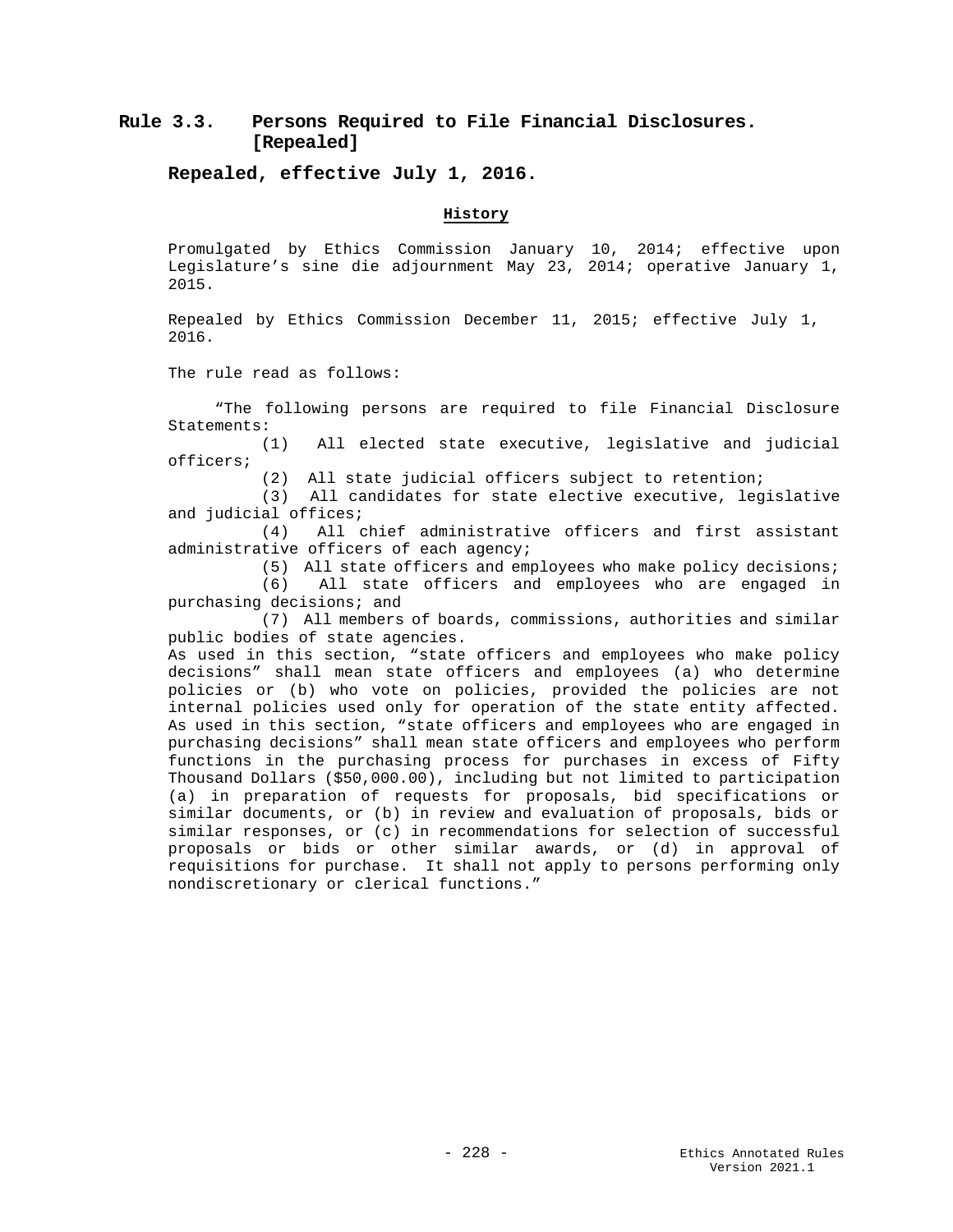# **Rule 3.4. Generally One Financial Disclosure Per Year. [Repealed]**

**Repealed, effective July 1, 2016.** 

## **History**

Promulgated by Ethics Commission January 10, 2014; effective upon Legislature's sine die adjournment May 23, 2014; operative January 1, 2015.

Repealed by Ethics Commission December 11, 2015; effective July 1, 2016.

The rule read as follows: "No individual shall be required to file a Financial Disclosure Statement more than one time during any calendar year, except in the case of a Final Disclosure Statement as provided in this Rule."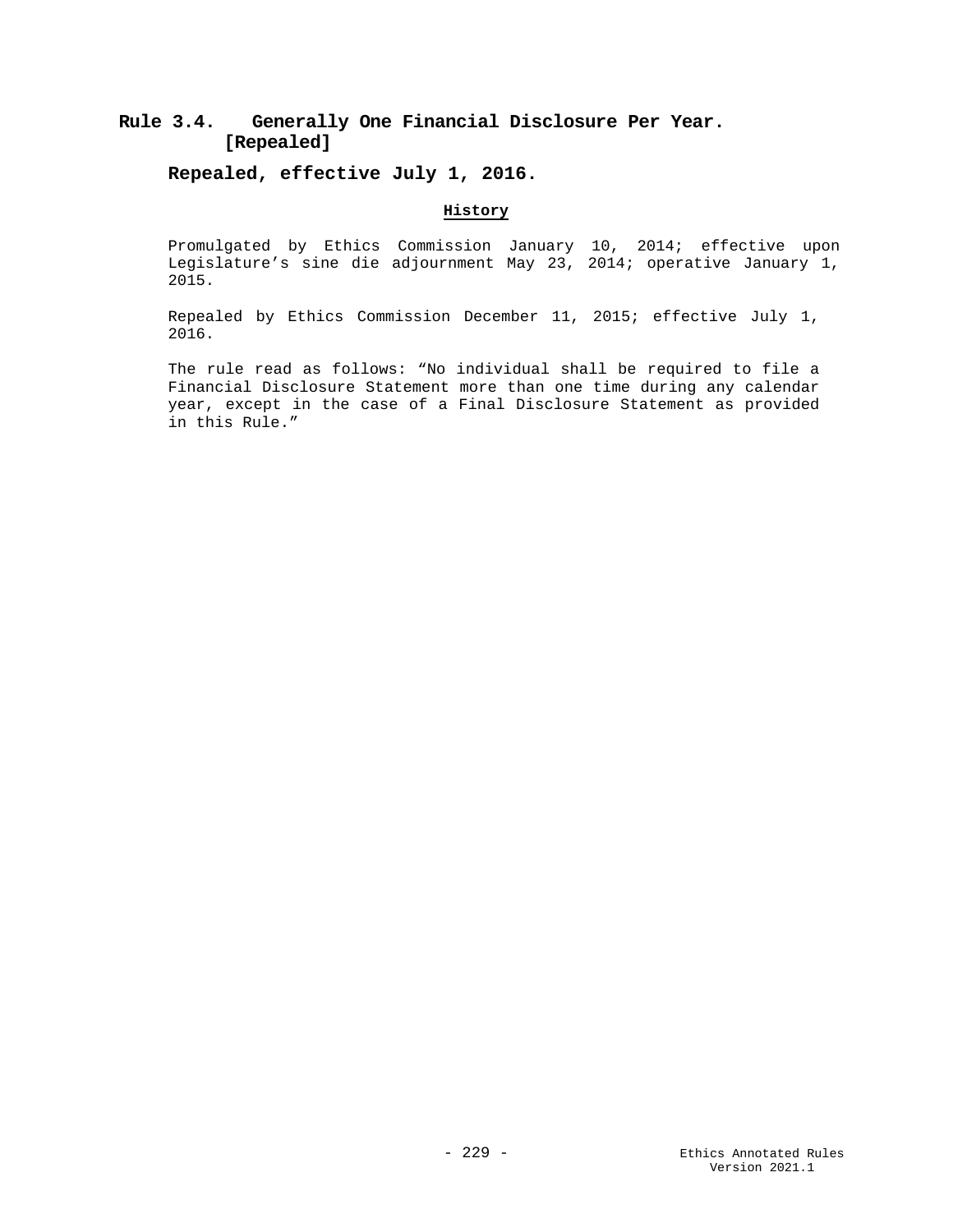# **Rule 3.5. Filing Deadline for State Officers and Employees. [Repealed]**

**Repealed, effective July 1, 2016.**

# **History**

Promulgated by Ethics Commission January 10, 2014; effective upon Legislature's sine die adjournment May 23, 2014; operative January 1, 2015.

Repealed by Ethics Commission December 11, 2015; effective July 1, 2016.

The rule read as follows: "Except as provided in Rules 3.6 and 3.8, all Financial Disclosure Statements shall be filed no later than May 15 of each calendar year; provided, however, an individual who becomes an officer or employee required to file a Financial Disclosure Statement later than May 1 of any calendar year shall file a Financial Disclosure Statement within thirty (30) days thereafter. An extension of no more than thirty (30) days shall be granted upon an application in writing filed with the Commission within the ten (10) days prior to the last day for filing the Financial Disclosure Statement."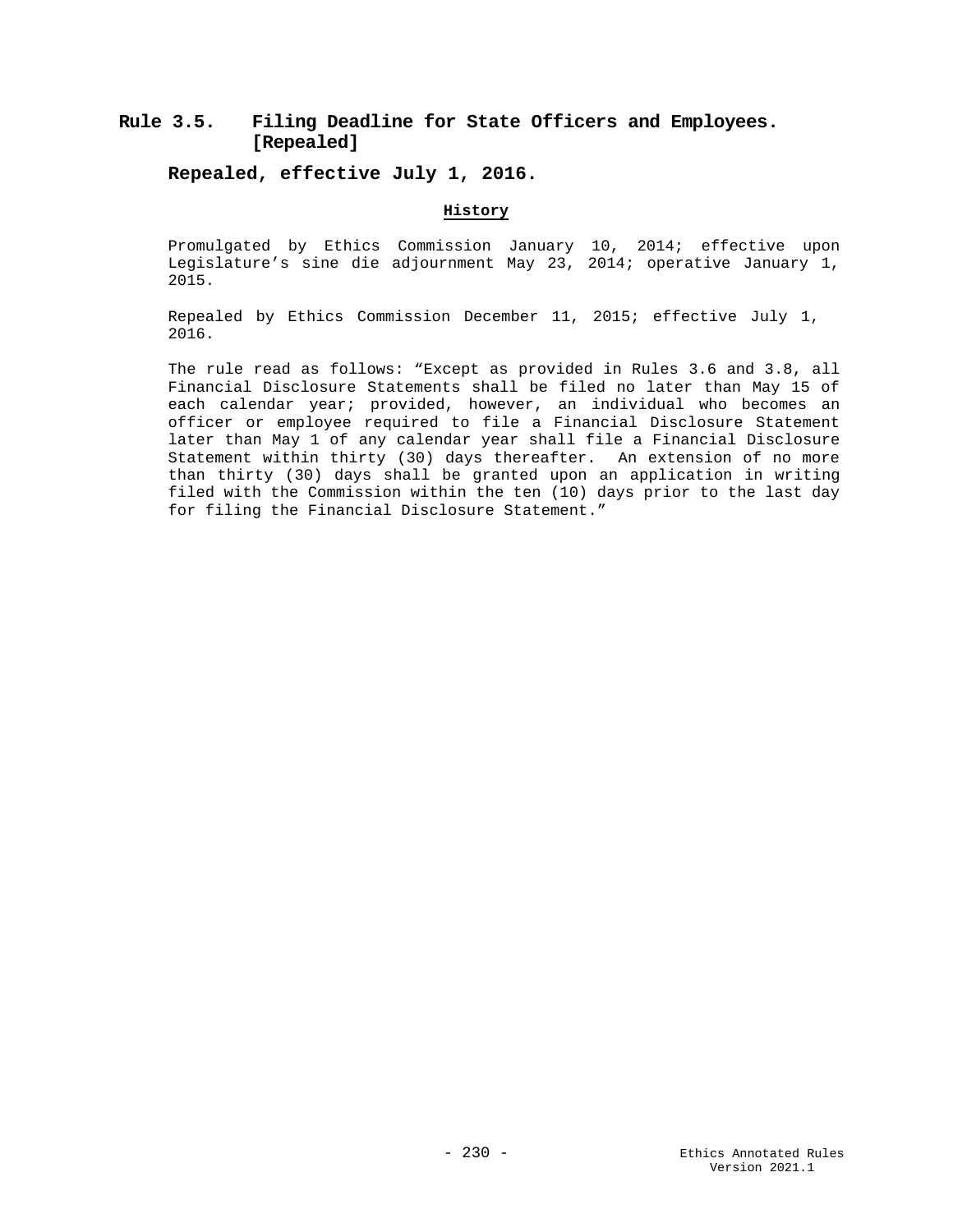# **Rule 3.6. Filing Deadline for Candidates. [Repealed]**

# **Repealed, effective July 1, 2016.**

# **History**

Promulgated by Ethics Commission January 10, 2014; effective upon Legislature's sine die adjournment May 23, 2014; operative January 1, 2015.

Repealed by Ethics Commission December 11, 2015; effective July 1, 2016.

The rule read as follows: "A candidate shall file a Financial Disclosure Statement at the same time he or she files a statement of organization for a candidate committee and shall file a Financial Disclosure Statement as required by Rule 3.5 as long as he or she is a candidate."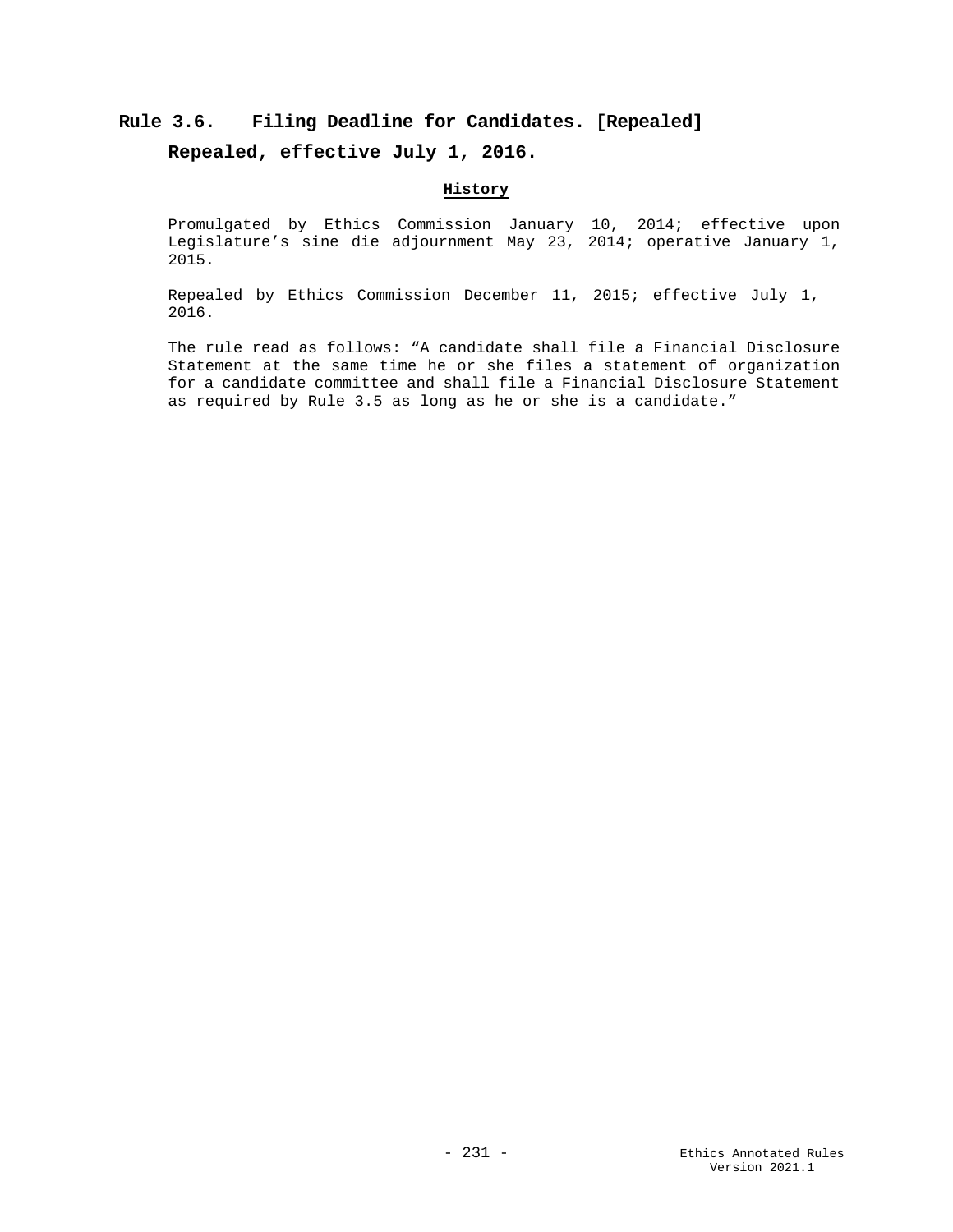# **Rule 3.7. Amended Financial Disclosure Statements. [Repealed] Repealed, effective July 1, 2016.**

# **History**

Promulgated by Ethics Commission January 10, 2014; effective upon Legislature's sine die adjournment May 23, 2014; operative January 1, 2015.

Repealed by Ethics Commission December 11, 2015; effective July 1, 2016.

The rule read as follows: **"**A filer may file an Amended Financial Disclosure Statement at any time to correct a bona fide oversight or error in the Financial Disclosure Statement previously filed, provided the filer certifies that the filing of an Amended Financial Disclosure Statement is not made for the purpose of reporting information that was intentionally omitted or misstated on the previously-filed Financial Disclosure Statement. If the filer files a certified Amended Financial Disclosure Statement that is not in fact made for the purpose of reporting information that was intentionally omitted or misstated, the filer shall not be deemed to have violated these Rules by having made an erroneous prior filing."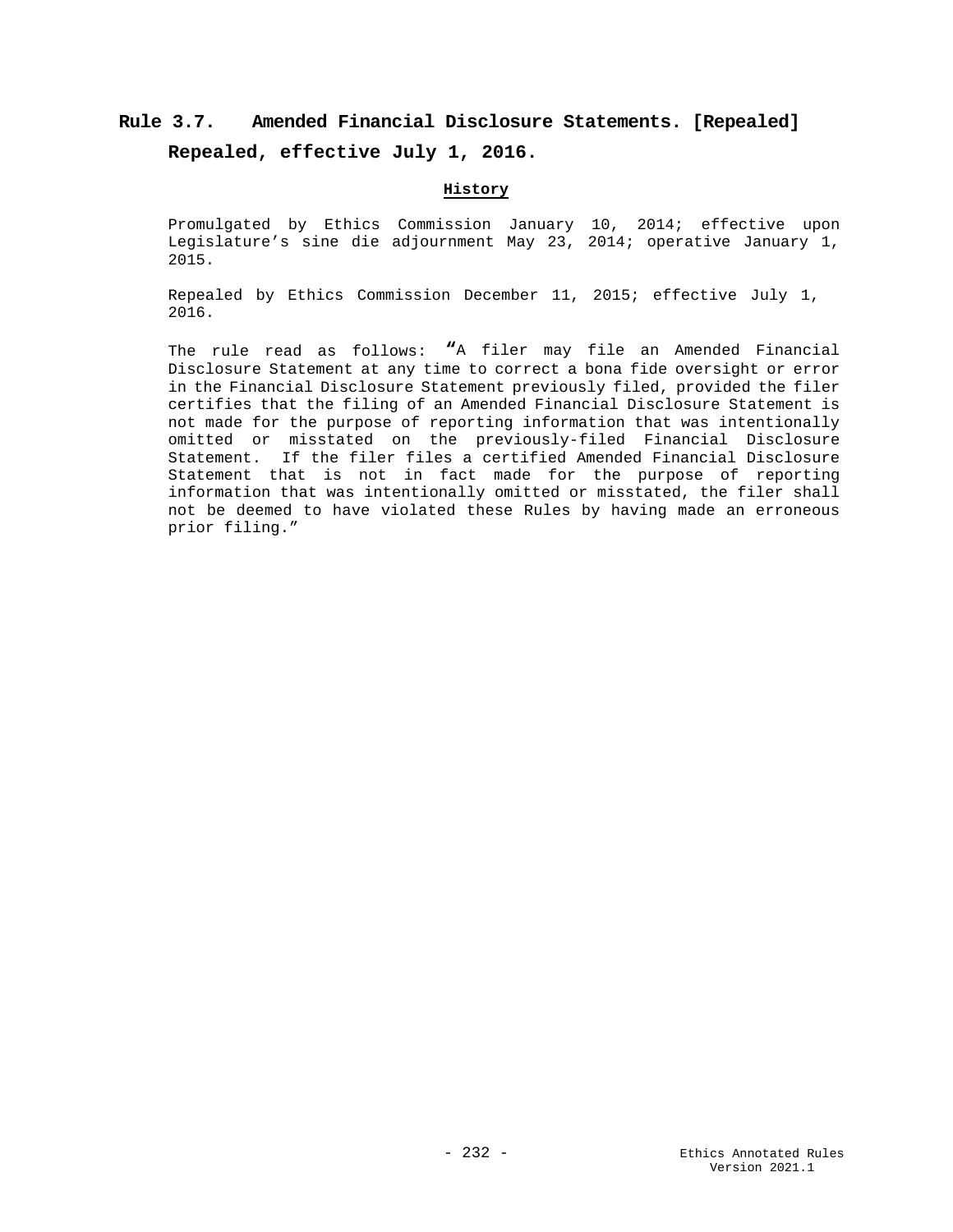# **Rule 3.8. Final Financial Disclosure Statements Required. [Repealed]**

**Repealed, effective May 27, 2016.**

# **History**

Promulgated by Ethics Commission January 10, 2014; effective upon Legislature's sine die adjournment May 23, 2014; operative January 1, 2015.

Repealed by Ethics Commission December 11, 2015; effective upon sine die adjournment of the Legislature May 27, 2016.

The rule read as follows: "An individual who is required to file a Financial Disclosure Statement whose service to, or employment by, the State of Oklahoma ends for any reason other than death, disability or involuntary termination shall file a Final Financial Disclosure Statement at any time during the last thirty (30) days of his or her service to the state. A Final Financial Disclosure Statement shall be supplemented if any information provided therein changes in a material way prior to the filer's last day of service to, or employment by, the State of Oklahoma."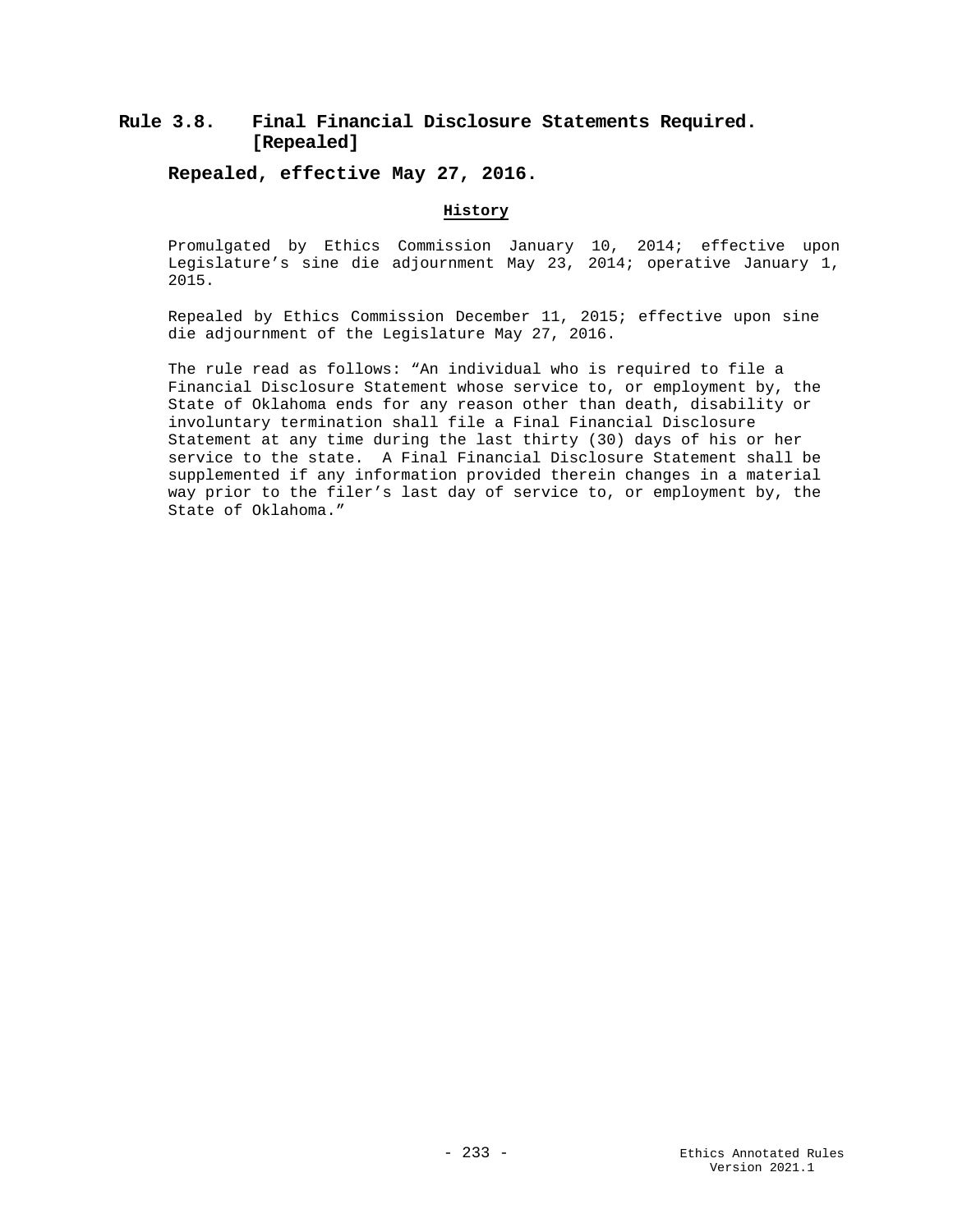## **Rule 3.9. Agency Liaisons. [Repealed]**

## **Repealed, effective July 1, 2016.**

## **History**

Promulgated by Ethics Commission January 10, 2014; effective upon Legislature's sine die adjournment May 23, 2014; operative December 1, 2014.

Repealed by Ethics Commission December 11, 2015; effective July 1, 2016.

The rule read as follows: "Each agency shall designate one (1) individual, hereafter designated as 'Agency Liaison'. Each Cabinet Secretary shall appoint an Agency Liaison who shall perform the duties of Agency Liaison for all agencies within the Secretary's Cabinet that have five (5) or fewer full-time equivalent employees. The Chief Administrative Officer of any agency shall serve as the Agency Liaison in the event there is a vacancy in the position. The Agency Liaison shall submit to the Commission during the month of December of each year a list of all officers and employees of the agency and all members of boards, commissions, authorities and similar public bodies of the agency required to file Financial Disclosure Statements under these Rules for the following calendar year. The list shall be submitted electronically and shall contain information prescribed by the Executive Director of the Commission. The Agency Liaison shall supplement the list at any time during the year with the names of newly elected, appointed or employed persons required to file Financial Disclosure Statements as soon as<br>practical after such election, appointment or employment. When practical after such election, appointment or employment. appropriate, the supplementary notice shall identify the individual being replaced. The Agency Liaison shall also supplement the list at any time during the year with the names of state officers or employees whose status is changed in such a way that they are required to make policy decisions or to be engaged in purchasing decisions as soon as practical after the status is changed. Only individuals whose names appear on the list shall be required to file Financial Disclosure Statements, unless the Commission determines that the names of others should be included on the list under these Rules. In such case, those individuals shall be required to file a Financial Disclosure Statement within thirty (30) days after the Commission's determination. The intentional or inadvertent omission of the name of an individual shall not subject the individual whose name is omitted to any liability resulting from the omission, unless that individual engaged in a conspiracy to cause the omission. The intentional omission of the name of an individual whose name the Agency Liaison knows or should know should have been placed on the list shall be a violation of these Rules by the Agency Liaison."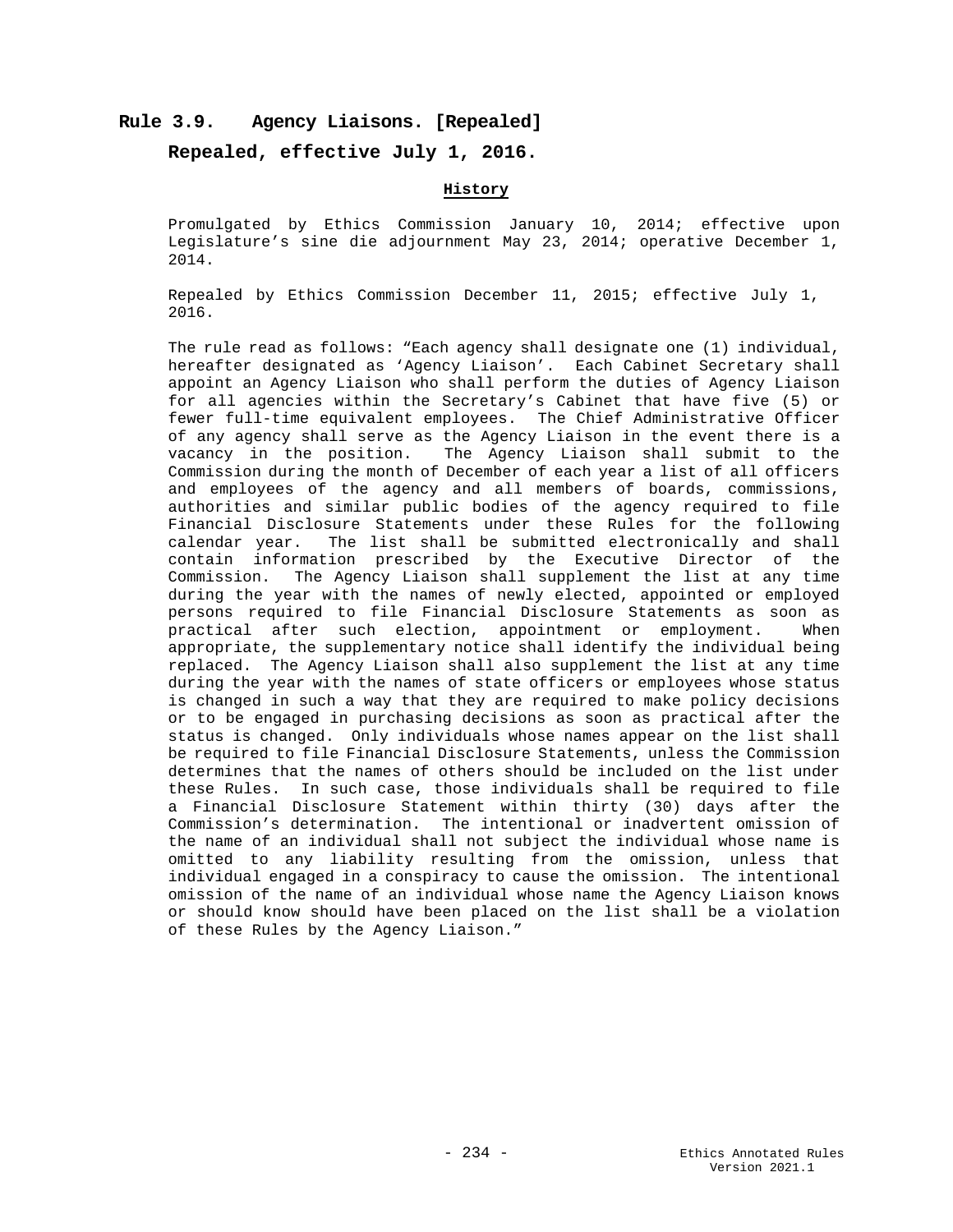# **Rule 3.10. Electronic Filing. [Repealed]**

## **Repealed, effective July 1, 2016.**

## **History**

Promulgated by Ethics Commission January 10, 2014; effective upon Legislature's sine die adjournment May 23, 2014; operative January 1, 2015.

Repealed by Ethics Commission December 11, 2015; effective July 1, 2016.

The rule read as follows: "Financial Disclosure Statements shall be filed electronically, unless otherwise ordered by the Commission or the Executive Director of the Commission."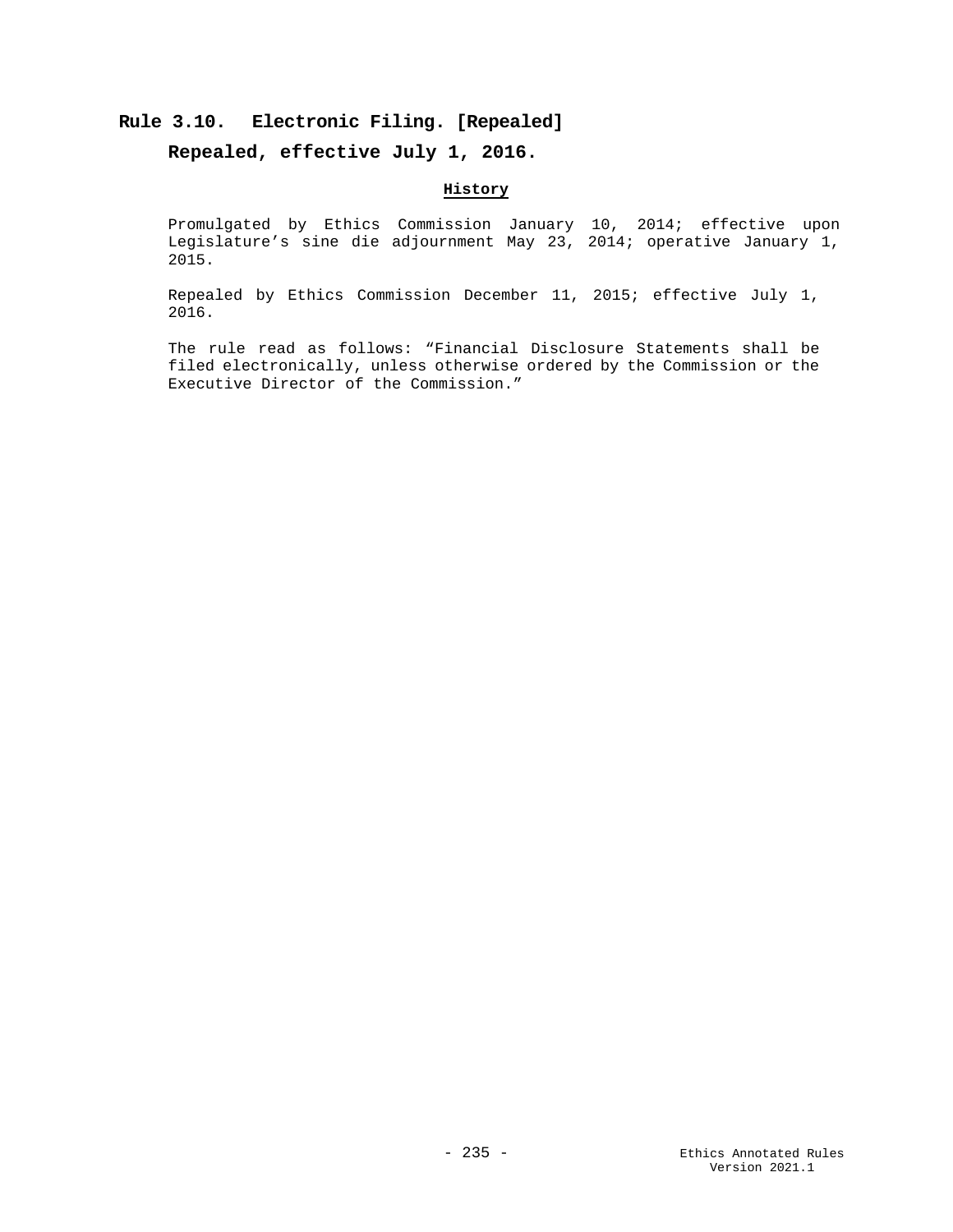# **Rule 3.11. Financial Disclosure Required Information.[Repealed]**

**Repealed, effective July 1, 2016.**

## **History**

Promulgated by Ethics Commission January 10, 2014; effective upon Legislature's sine die adjournment May 23, 2014; operative January 1, 2015.

Repealed by Ethics Commission December 11, 2015; effective July 1, 2016.

The rule read as follows:

"The following information shall appear on the Financial Disclosure Statement:<br>1. Name,

- Name, mailing address, work place telephone number and electronic mail address of the filer;
- 2. If applicable, an indication that there has been no change in any of the information required from the Financial Disclosure Statement filed by the filer in the preceding calendar year;
- 3. Name of state office held or sought by filer or name of agency and position, whichever is applicable;
- 4. Expiration of term of office, if applicable;<br>5. Date of appointment, employment or election,
- Date of appointment, employment or election, as applicable;
- 6. Appointing authority, if applicable;<br>7. If applicable, the name, mailing add
- If applicable, the name, mailing address and category of business, profession or industry of the filer's private employer; or, if the filer is self-employed, the name, mailing address and category of business, profession or industry of the filer's self-employment; or, if the filer is retired, the name, mailing address and category of the filer's last employment, including self-employment;
- 8. The name of any agency providing salary or similar compensation in the amount of Five Thousand Dollars (\$5,000.00) or more received during the preceding calendar year by the filer or the filer's spouse or dependents indicating whether the income was realized by the filer or another named family member;
- 9. A list, by category of business, profession or industry, of any other entity providing income of any kind which the filer or the filer's spouse or dependents received in the amount of Five Thousand Dollars (\$5,000.00) during the preceding calendar year;
- 10. A list, by category of business, profession or industry, of entities, including mutual funds or similar securities, in which the filer held securities valued at Five Thousand Dollars (\$5,000.00) or more at any time during the preceding calendar year;
- 11. Any business or professional relationships with registered lobbyists that resulted in income in any amount to the filer or the filer's spouse or dependents during the preceding calendar year, stating with specificity the nature of the relationship;
- 12. Every office, directorship, trusteeship or similar position held by the filer in an entity doing business with any agency during the preceding calendar year and the agency with which the entity was doing business;
- 13. Professional or occupational permits or licenses held by the filer;
- 14. Contracts (other than a contract of employment) between an agency and the filer or the filer's spouse or dependents or any entity in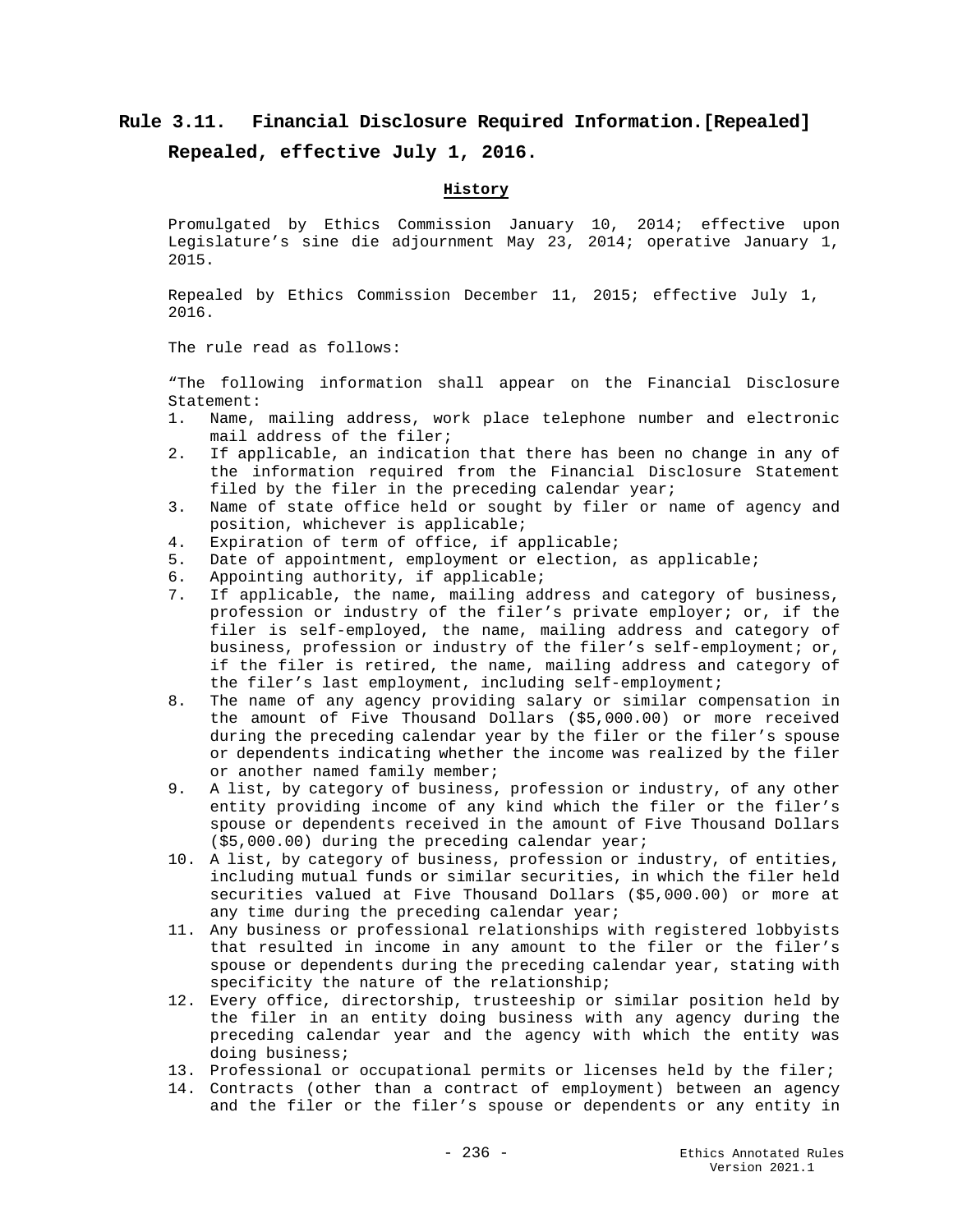which the filer or the filer's spouse or dependents has a material financial interest;

15. Whether the filer, the filer's spouse or dependents or an entity in which the filer or the filer's spouse or dependents has a material financial interest is regulated or licensed by the agency identified in subsection 3 of this Rule, or if the employer of the filer or filer's spouse or dependents is regulated or licensed by the agency and, if so, the name and mailing address of the individual or entity so regulated or licensed."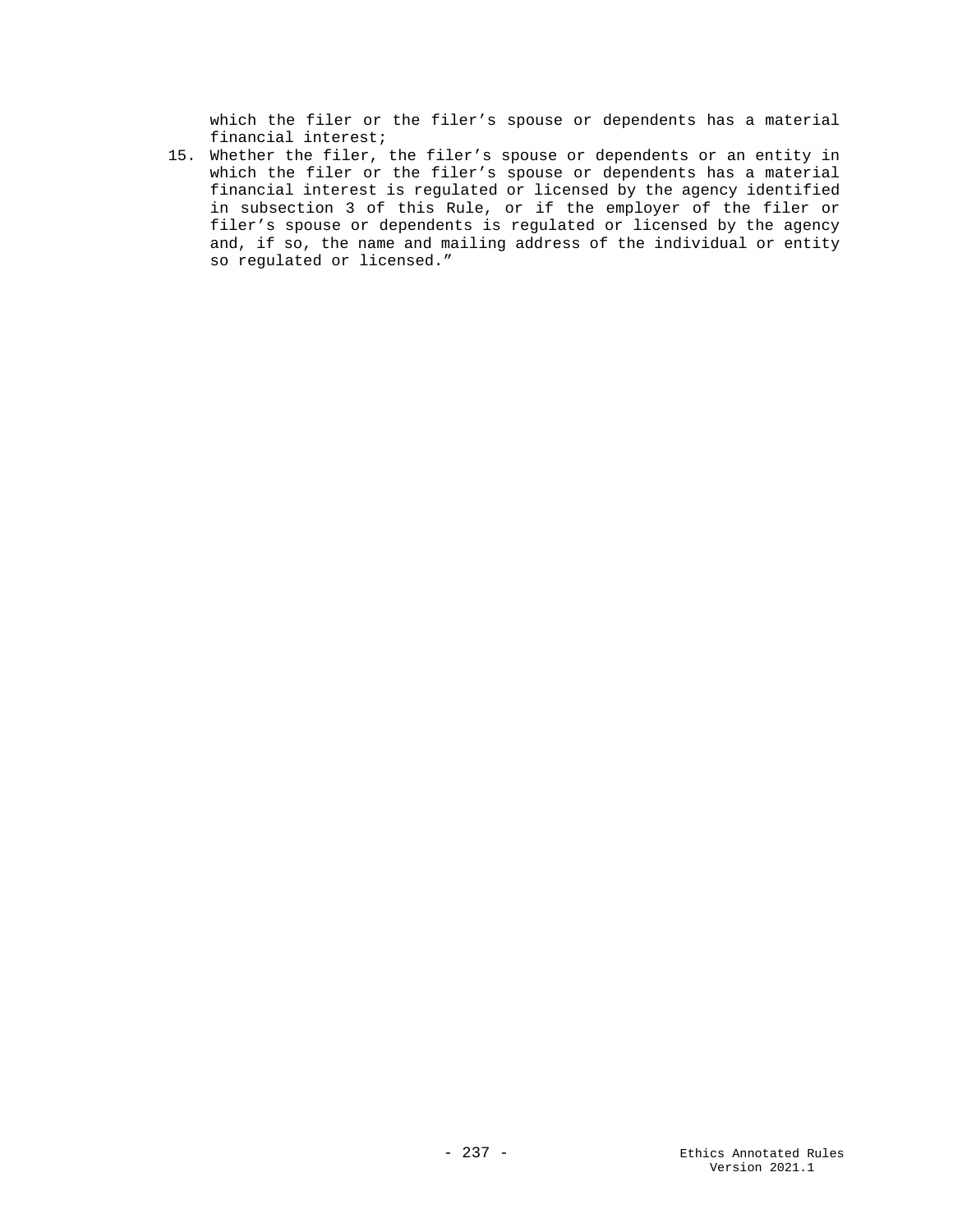# **Rule 3.12. Final Financial Disclosure Statement Required Information. [Repealed]**

## **Repealed, effective May 27, 2016.**

## **History**

Promulgated by Ethics Commission January 10, 2014; effective upon Legislature's sine die adjournment May 23, 2014; operative January 1, 2015.

Repealed by Ethics Commission December 11, 2015; effective upon sine die adjournment of the Legislature May 27, 2016.

The rule read as follows: "A Final Financial Disclosure Statement shall include all of the information required in a Financial Disclosure Statement and shall be for the period beginning January 1 of the year in which the statement is filed and ending on the last day of the filer's service as a state officer or state employee. For a filer whose service as a state officer or state employee ends during the first thirty (30) days in January of any year, the Final Financial Disclosure Statement shall be for the period beginning January 1 of the preceding year and ending on the last day of the filer's service as a state officer or employee."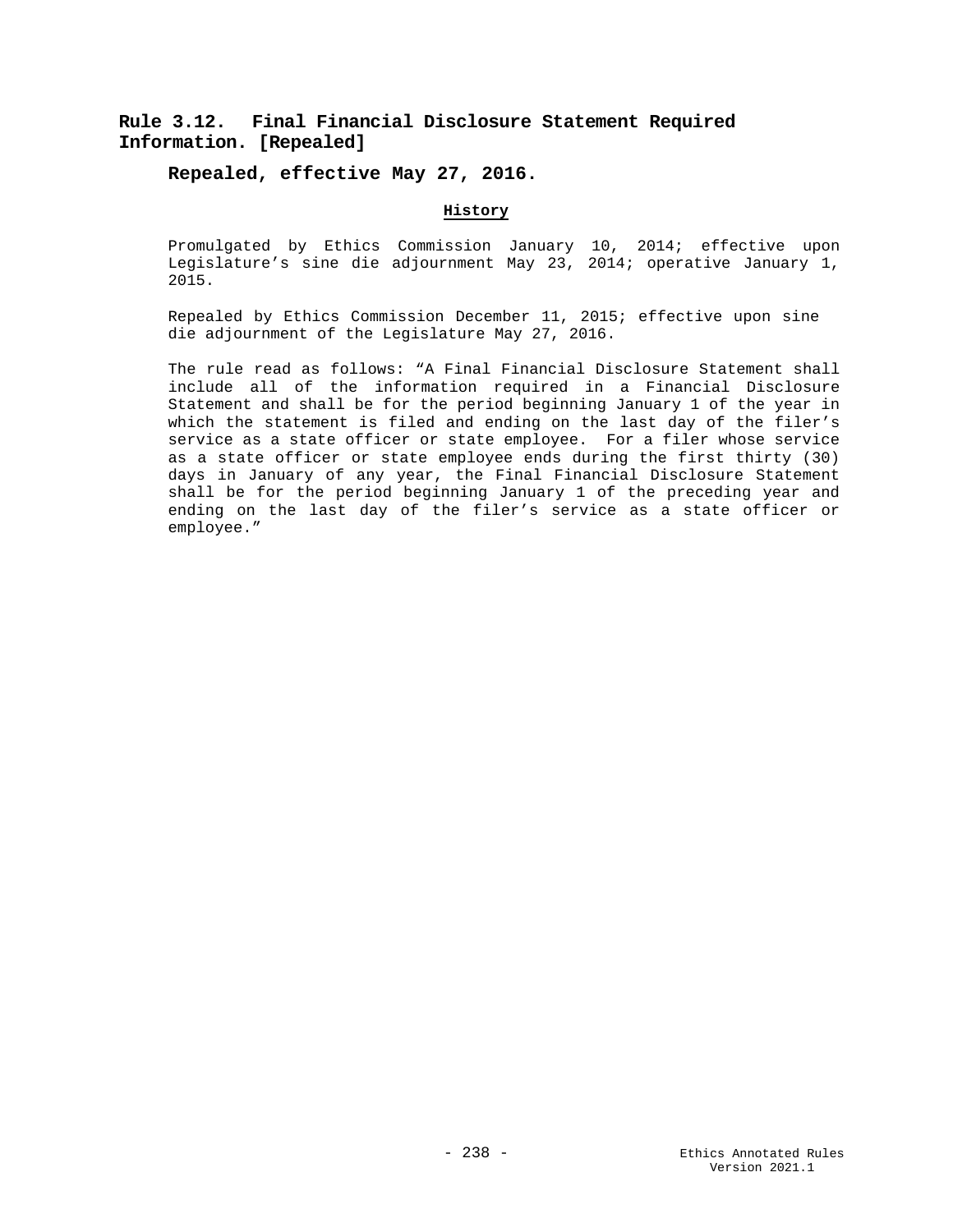## **Rule 3.13. Purpose of Rule 3.**

**The purpose of Rule 3 is to establish rules of ethical conduct to assist state officers who file financial disclosure statements to identify and disclose potential conflicts of interests between their public duties and private economic interests.**

### **History**

Promulgated by Ethics Commission December 11, 2015; effective July 1, 2016; operative July 1, 2016.

### **Commission Comment**

*Article XXIX, Section 3(A) of the Oklahoma Constitution requires the Commission to "promulgate rules of ethical conduct for campaigns for elective state office." As one way to address this requirement, the Commission requires elected state officers to disclose certain financial information so that the voters may have that information available for consideration. Article XXIX, Section 3(B) of the Oklahoma Constitution requires the Commission to "promulgate rules of ethical conduct for state officers and employees." As one way to address this requirement, the Commission requires financial disclosure to reveal potential conflicts of interest between the public duties and private financial interests of elected state officers.*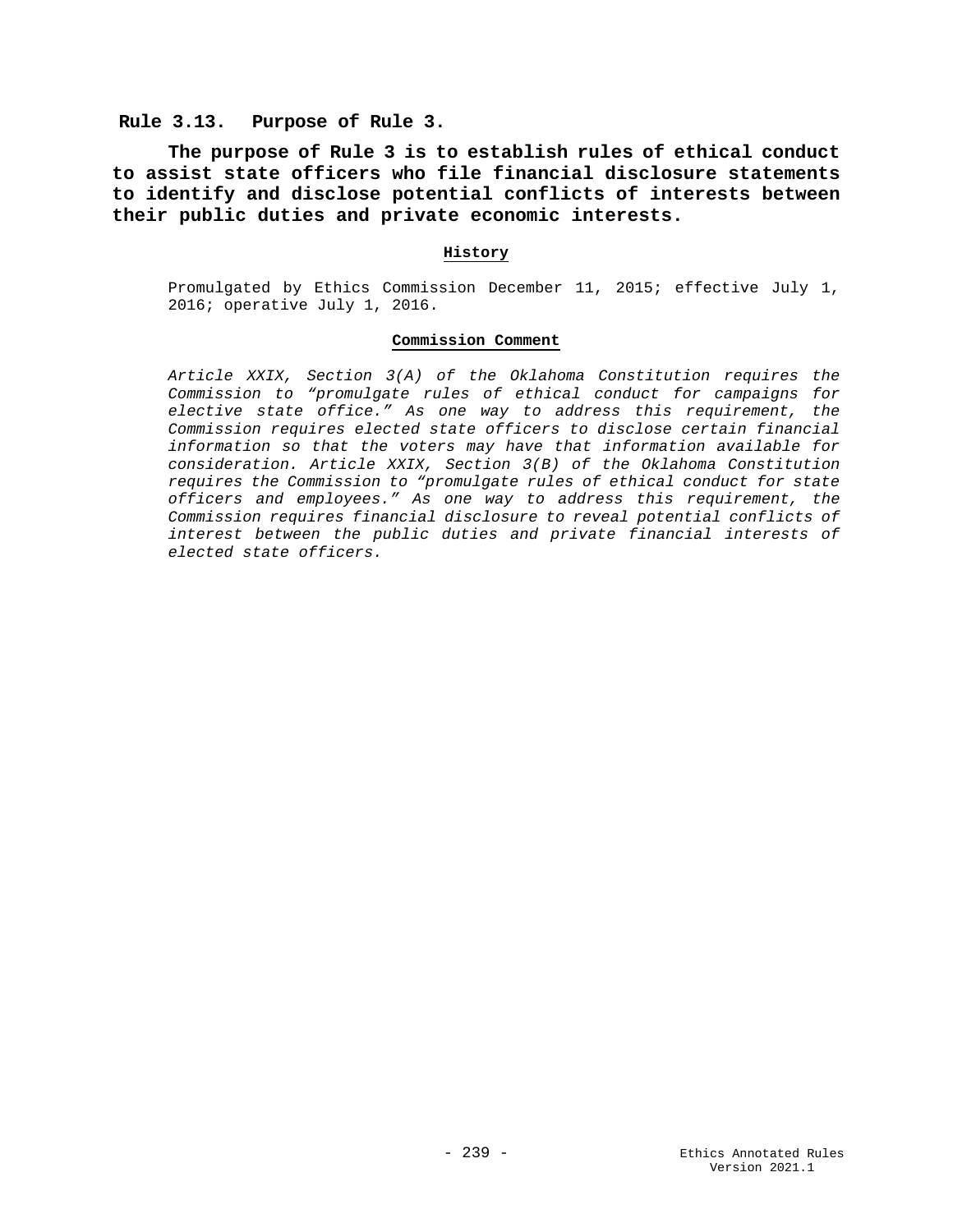**Rule 3.14. Definitions**

**As used in Rule 3:**

**A. "Commission" shall mean the Oklahoma Ethics Commission;**

**B. "Dependent" shall mean an individual claimed as a dependent on the filer's federal or state income tax return;** 

**C. "Filer" shall mean an individual required to file a financial disclosure statement as required by these Rules.**

### **History**

Promulgated by Ethics Commission December 11, 2015; effective July 1, 2016; operative July 1, 2016.

### **Commission Comment**

*The rules are intended to ensure a required filer can clearly identify what information needs to be disclosed, whose information needs to be disclosed, and that the filer has access the information to be disclosed.*

*By defining "dependent" as an individual claimed on a tax return, the filer is clearly able to identify whose information may need to be disclosed and ensures the filer has access to the information necessary to be disclosed.*

*The term "filer" is used throughout the Ethics Rules. By defining "Filer" specifically in Rule 3, it clarifies when the term "filer" is used in Rule 3 it will only apply to those individuals who are required to file a financial disclosure statement under the Ethics Rules.*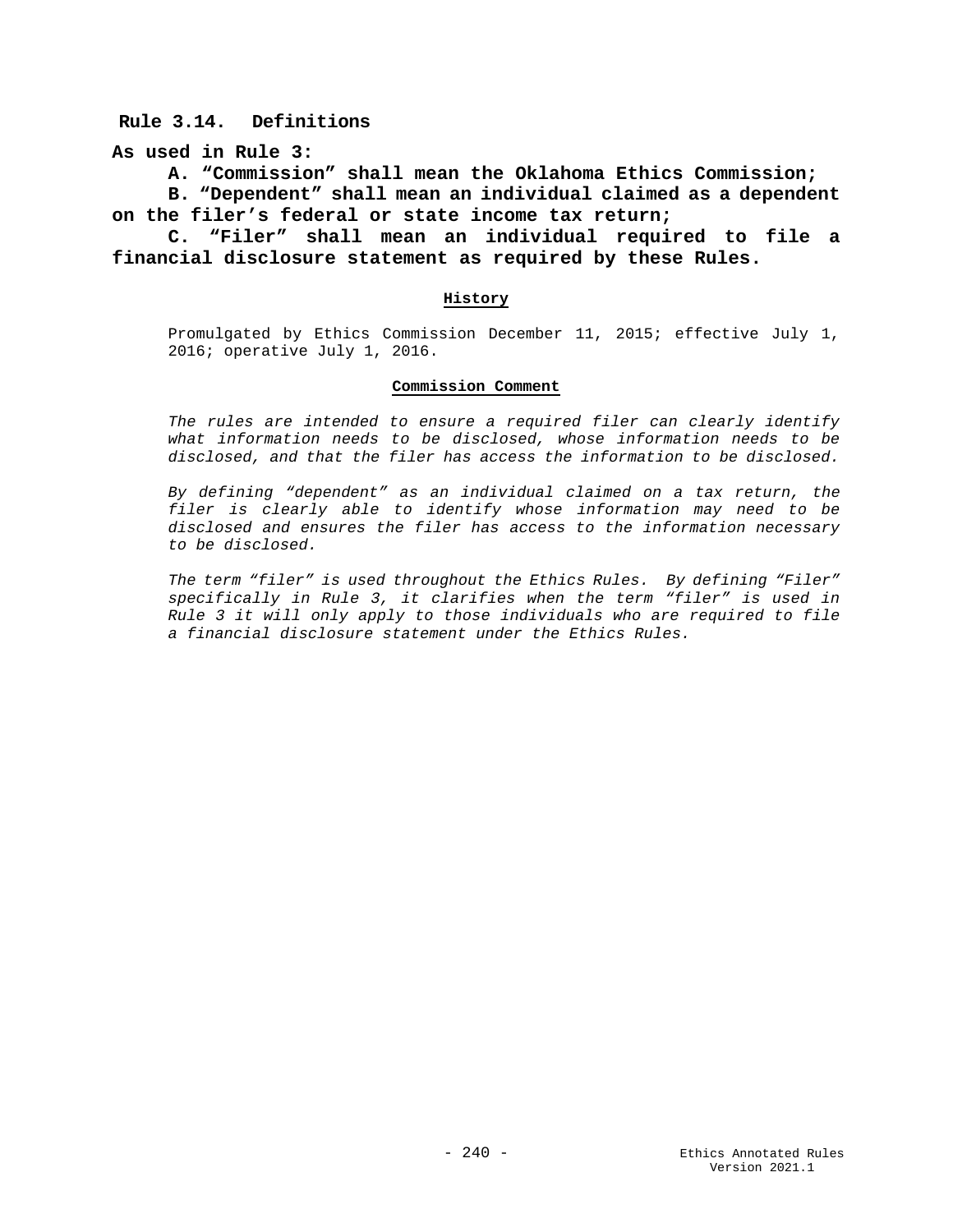**Rule 3.15. Financial Disclosure Statements**

**A. An initial financial disclosure statement shall be filed within thirty (30) days of assuming office for a full or partial term or as otherwise provided in these Rules.**

**B. Annual financial disclosure statements shall be filed between January 1 and May 15 of each year.**

**C. No individual shall be required to file more than one (1) financial disclosure statement for any calendar year.**

**D. A filer may amend a financial disclosure statement at any time to correct a bona fide oversight or error, provided the filer certifies that the amendment is not made for the purpose of reporting information that was intentionally omitted or misstated on a prior filed statement. If the filer files an amendment that is not in fact made for the purpose of reporting information that was intentionally omitted or misstated, the filer shall not be deemed to have violated these Rules by having made an erroneous prior filing.**

**E. Financial disclosure statements shall be filed electronically in the manner determined by the Executive Director of the Commission, unless otherwise ordered by the Commission or the Executive Director of the Commission.** 

**F. All filers must provide to the Commission an electronic mail address that will be used by the filer to receive notifications regarding the electronic filing of financial disclosure statements.**

### **History**

Promulgated by Ethics Commission December 11, 2015; effective July 1, 2016; operative July 1, 2016.

### **Commission Comment**

*Paragraphs A and B establish the routine time period during which financial disclosure statements must be filed. All new filers are required to file an initial financial disclosure statement within 30 days of assuming office. For annual filers, the May 15th deadline follows filing deadlines for state and federal income taxes on April 15th of each year, thus making it convenient for filers to base their filings on recentlycompiled financial information. Annual financial disclosure statements may be filed any time after January 1st for the preceding calendar year.* 

*Paragraph C requires only one financial disclosure statement per calendar year.* 

*Paragraph D allows filers to correct any unintentional errors on the statement. It is a violation of these rules to intentionally omit information from the statement.* 

*Paragraph E requires filers to submit financial disclosure statements on The Guardian System—the Commission's online reporting system.*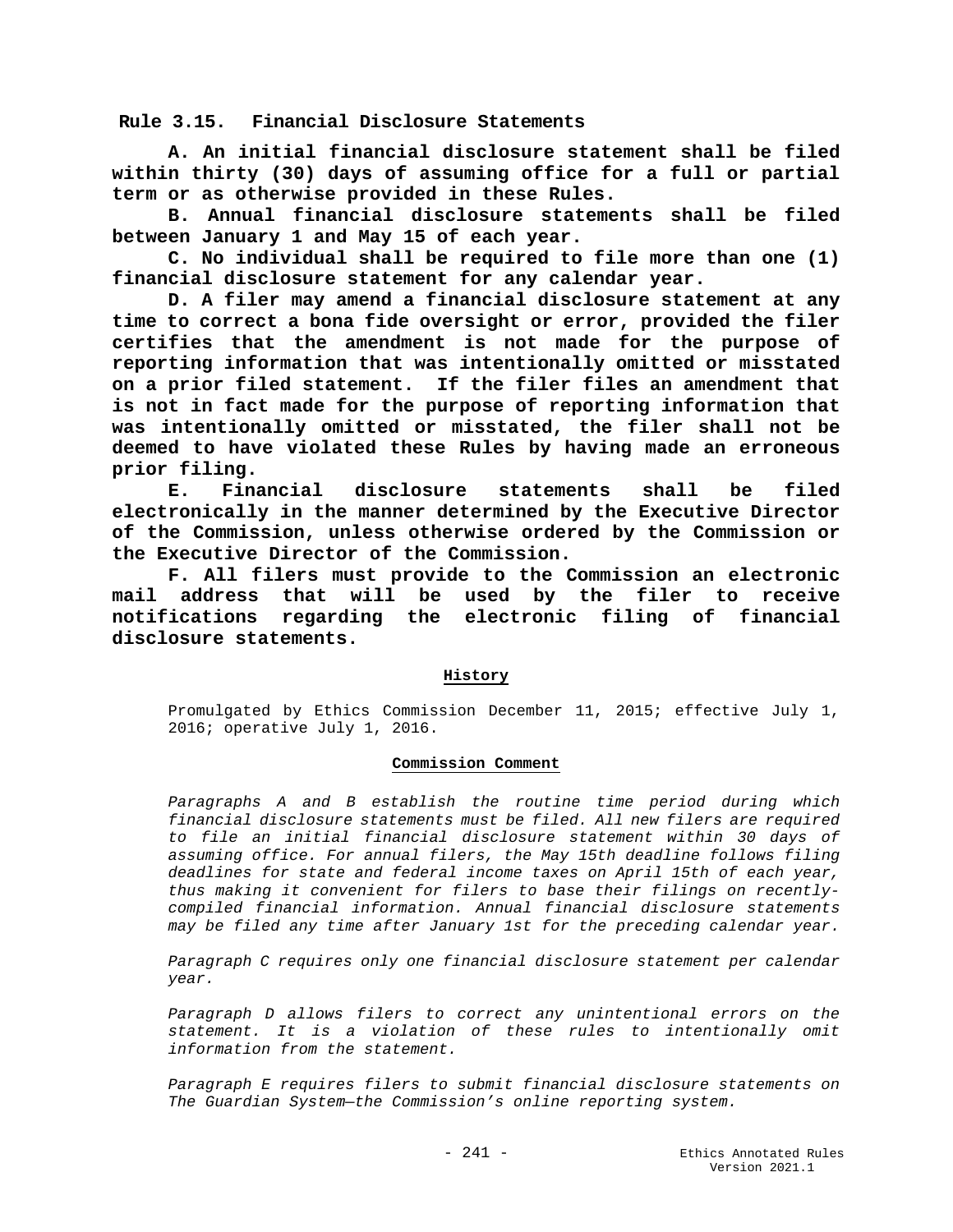Paragraph F requires a valid e-mail address for filers to receive *notifications and filing instructions. This is how the Commission will communicate filers regarding financial disclosure filing.* 

*An official's obligation to file continues even after the official leaves office; however, an official is not required to file a financial disclosure statement for the calendar year he or she leaves office.*

*Example: District Judge Smith retires on January 31, 2019. Judge Smith is required to file a financial disclosure statement for calendar year 2018, during the reporting period January 1 - May 15, 2019. However, Judge Smith will not be required to file a financial disclosure statement for calendar year 2019, during the reporting period January 1 - May 15, 2020.*

*Example: Representative Jones does not run for reelection in 2020, and leaves office in November of 2020. Representative Jones files a financial disclosure statement for calendar year 2019, during the reporting period January 1 - May 15, 2020. Representative Jones is not required to file a financial disclosure statement for calendar year 2020, during the reporting period January 1 - May 15, 2021.*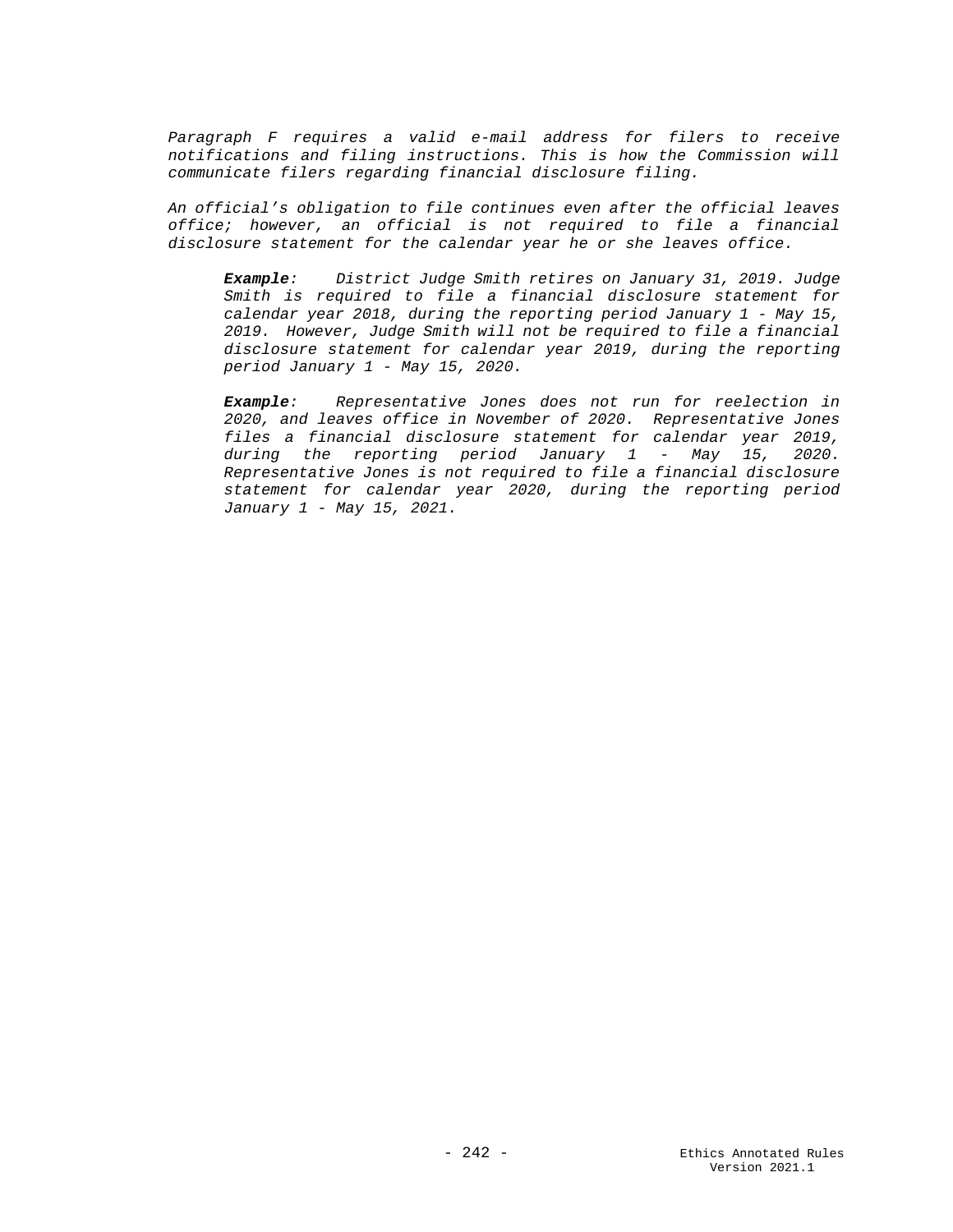**Rule 3.16. Financial Disclosure for Elected Officers**

**A. All state officers who are elected or subject to retention to judicial office are required to file financial disclosure statements pursuant to this Rule.**

**B. Officers identified in subsection (A) of this Rule shall disclose the following information:**

- **1. Name, mailing address, work place telephone number and electronic mail address of the filer;**
- **2. Name of state office held by filer;**
- **3. Beginning date of term of office;**
- **4. Expiration date of term of office;**
- **5. Acknowledgements of the jurisdiction of the Commission, the Ethics Rules, and educational opportunities provided by the Commission;**
- **6. Acknowledgments of understanding of certain conflicts of interest Rules applicable to state officers;**
- **7. Disclosure of all material financial interests as defined in subsection (C) of this Rule by disclosing the full name and address of the entity or entities; and**
- **8. Any other information required by the Executive Director of the Commission that is consistent with the intent and purpose of these Rules.**

**C. For purposes of this Rule, a "material financial interest" shall mean:**

- **1. an ownership interest in a private business, including but not limited to, a closely held corporation, limited liability company, Subchapter S corporation or partnership for which the filer, the filer's spouse or a dependent is a director, officer, owner, manager, employee, or agent or any private business, closely held corporation or limited liability company in which the filer, the filer's spouse or a dependent owns or has owned stock, another form of equity interest, stock options, debt instruments, or has received dividends or income worth Twenty Thousand Dollars (\$20,000.00) or more at any point during the preceding calendar year; or**
- **2. an ownership interest of five percent (5%) or more in a publicly traded corporation or other business entity by a filer, the filer's spouse, or a dependent at any point during the preceding calendar year; or**
- **3. an ownership interest in a publicly traded corporation or other business entity from which dividends or income, not to include salary, of Fifty Thousand Dollars (\$50,000.00) or more were derived during the preceding calendar year by the filer, the filer's spouse, or a dependent;**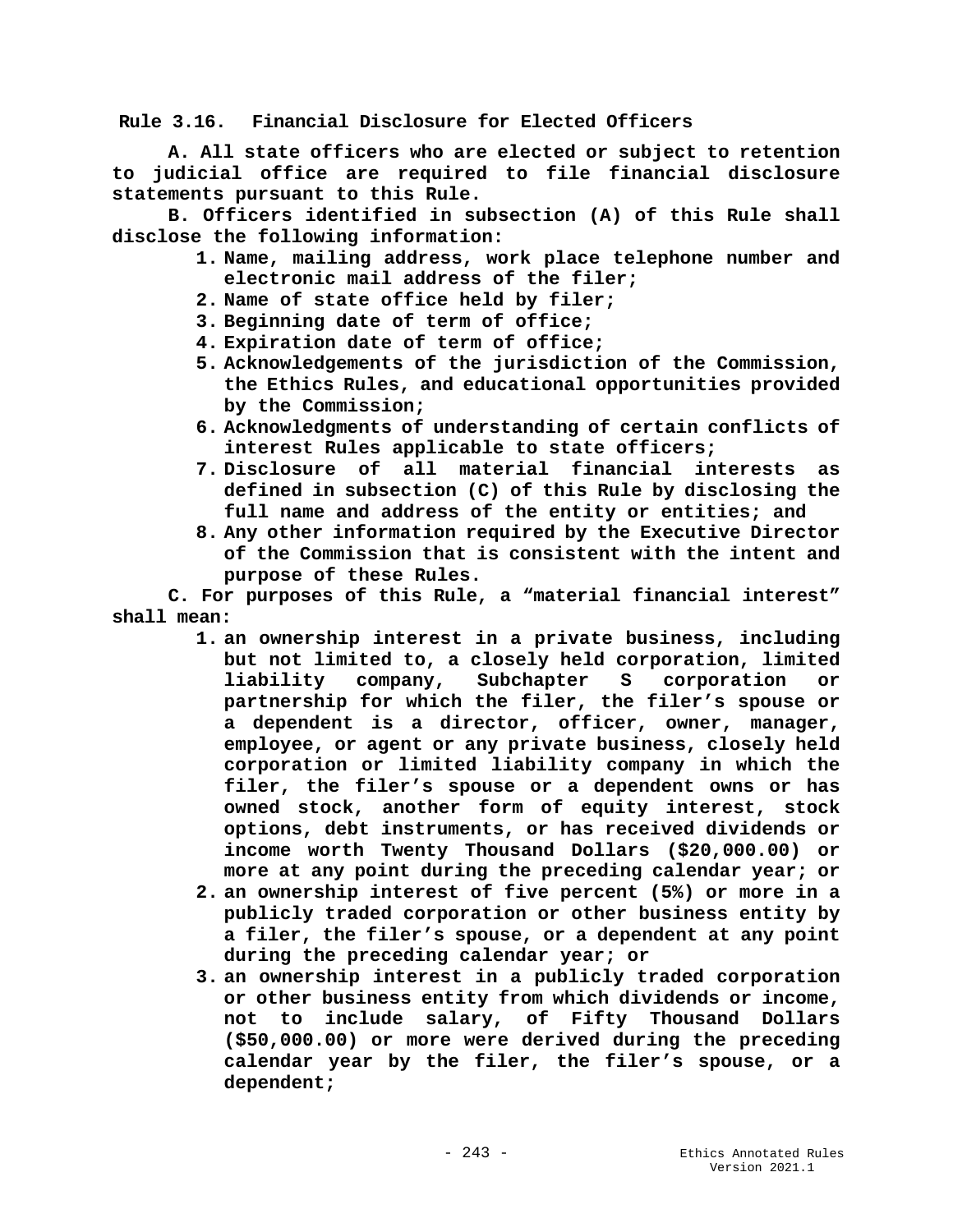- **4. an interest that arises as a result of the filer's, the filer's spouse, or a dependent's service as a director or officer of a publicly traded corporation or other business entity at any time during the preceding calendar year; or**
- **5. any sources of income derived from employment, other than compensation pertaining to the office for which the state officer is subject to election or retention, in the amount of Twenty Thousand Dollars (\$20,000.00) or more by the filer, the filer's spouse or a dependent not otherwise disclosed herein.**

**D. For purposes of this Rule a "material financial interest" shall not mean (1) an interest in a mutual fund or other community investment vehicle in which the filer, the filer's spouse or a dependent exercises no control over the acquisition or sale of particular holdings, or (2) an interest in a pension plan, 401k, individual retirement account or other retirement investment vehicle that makes diversified investments over which the filer, the filer's spouse or a dependent exercises no control over the acquisition or sale of particular holdings.**

## **History**

Promulgated by Ethics Commission December 11, 2015; effective July 1, 2016; operative July 1, 2016.

### **Commission Comment**

*This Rule is intended to require financial disclosure by all elected officials and judges subject to retention. This Rule is intended to make public the potential for financial conflicts by elected state officers who are in a position to make decisions or influence decisions that can result in the substantial expenditure of state funds either through direct purchases by the State or by policies that otherwise have an impact on public or private finances. This Rule is also intended to make the financial disclosure statements serve as an educational tool to introduce and reinforce the requirements of the Ethics Rules that pertain to conflicts of interests for state officers.* 

*Elected state officers are individuals who were elected to their position after filing a Declaration of Candidacy for state office. Elected officials do not include individuals elected within an organization by members of that organization.*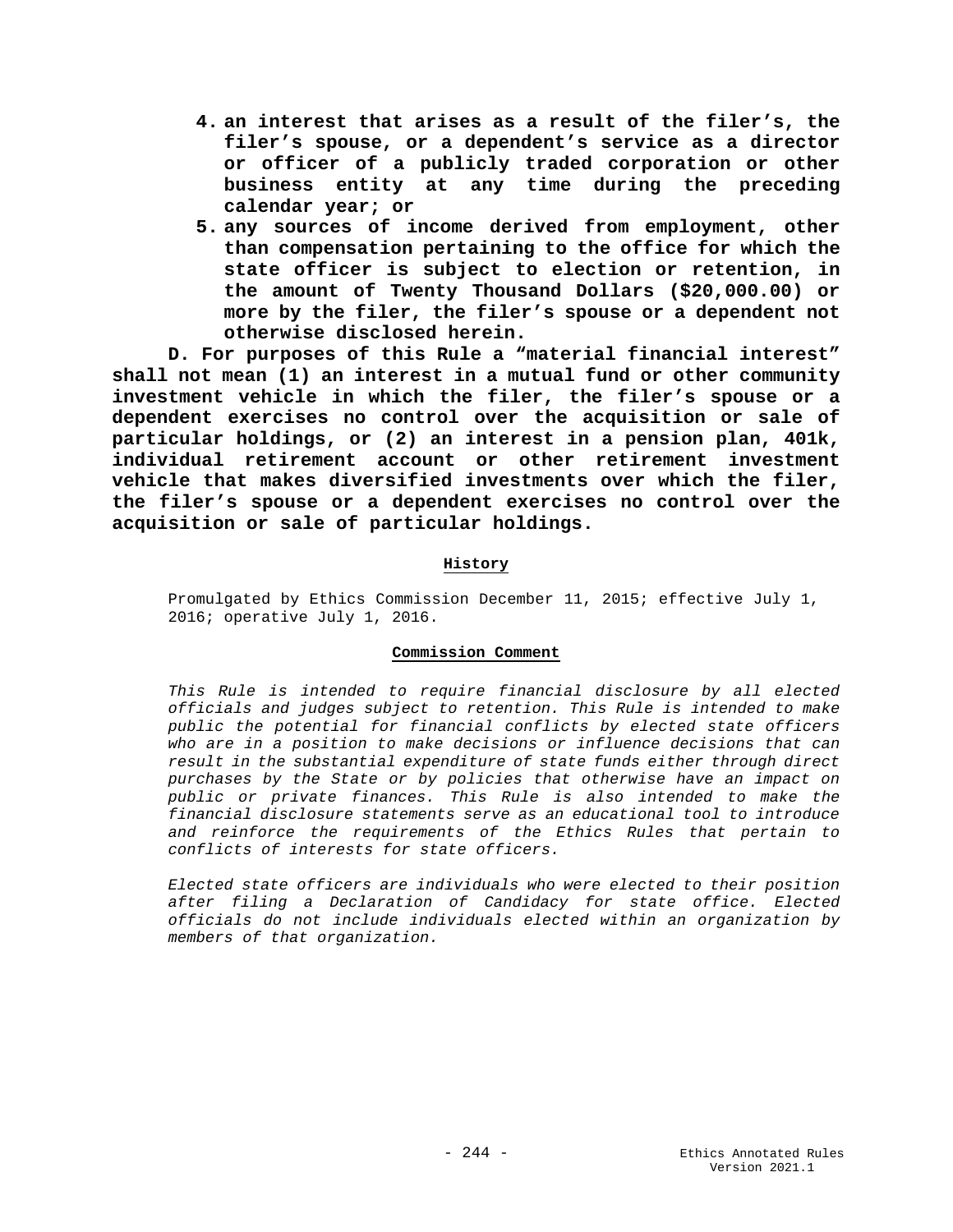# **Rule 4**

# **Conflicts of Interest**

**Rule 4.1. Purpose of Rule 4.**

**The purpose of Rule 4 is to establish rules of ethical conduct for state officers and employees by prohibiting conflicts between their public duties and private economic interests.** 

## **History**

Promulgated by Ethics Commission January 10, 2014; effective upon Legislature's sine die adjournment May 23, 2014; operative January 1, 2015.

### **Commission Comment**

*Article XXIX, Section 3(B) of the Oklahoma Constitution requires the Commission to "promulgate rules of ethical conduct for state officers and employees." As one way to address this requirement the Commission requires financial disclosure to reveal potential conflicts of interest between the public duties and private financial interests of certain state officers and employees in Rule 3. In Rule 4, the Commission restricts certain conduct by state officers and employees to eliminate other potential conflicts of interest.*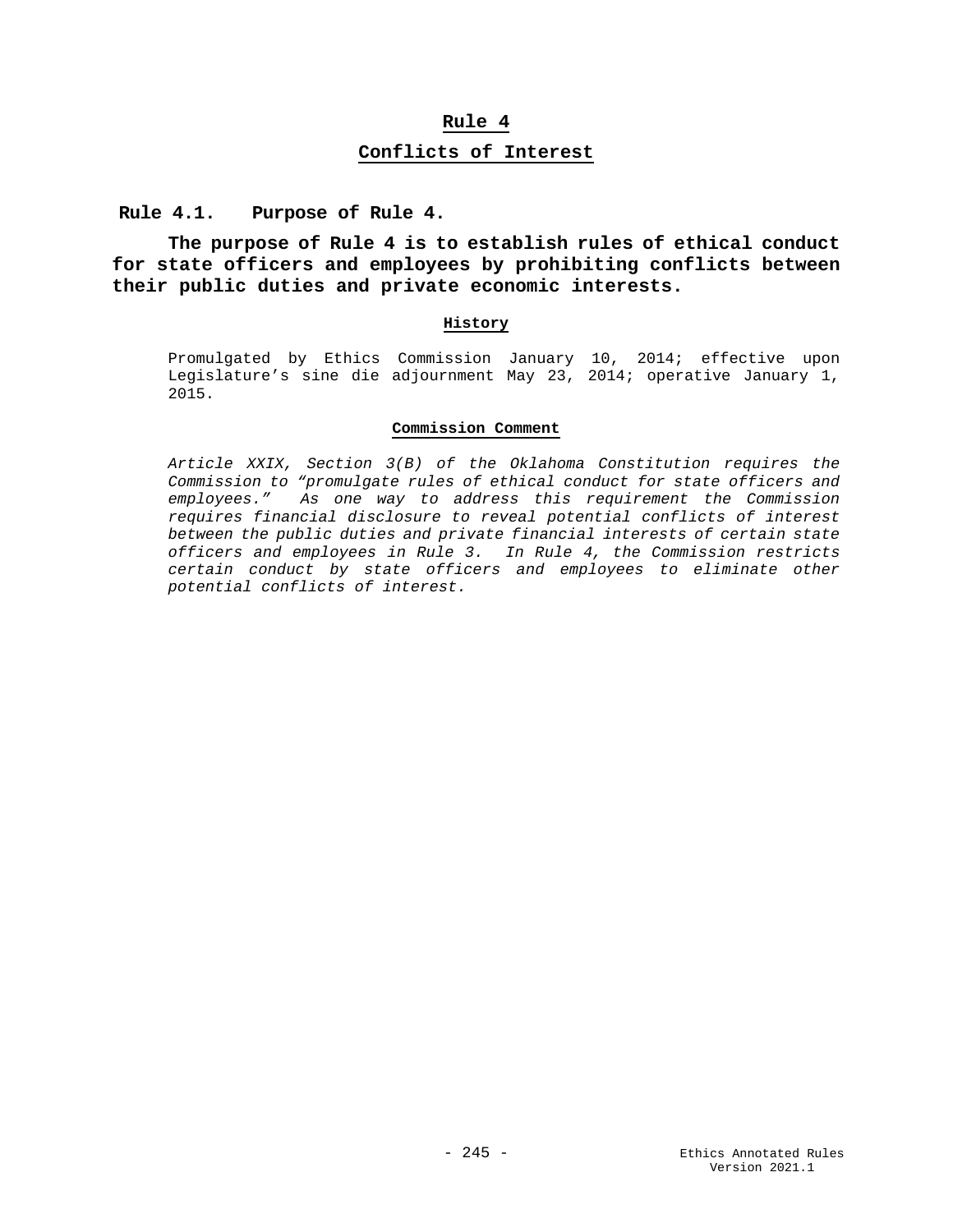# **Rule 4.2. Definitions.**

**As used in Rule 4:**

**1. "Agency" means any entity of state government created by the Constitution or laws of the State of Oklahoma and supported in whole or in part by state funds or entrusted with the expending of state funds or administering of state property or otherwise exercising the sovereign power of the State of Oklahoma, including but not limited to all such offices, departments, institutions, boards, bureaus, commissions, agencies, authorities and instrumentalities of the State of Oklahoma. "Agency" shall not mean any city, county, rural electric cooperative or tribal housing authority created under the Oklahoma Housing Authorities Act nor any state entity that performs only advisory functions and that cannot independently exercise the sovereign power of the State of Oklahoma;** 

**2. "Charitable organization" is one described in Section 501(c)(3) of Title 26 of the United States Code as it currently exists or as it may be amended;**

**3. "Commission" shall mean the Oklahoma Ethics Commission;**

**4. "Family member" shall include spouse, children (including stepchildren), mother, father, sister or brother;**

**5. "Gift" means property transferred to or service provided for another without compensation of equal value;**

 **6. "Vendor" means any seller or prospective seller of any property or service to the State of Oklahoma; and**

 **7. "Vendor's agent" means a representative of a vendor.**

# **History**

Promulgated by Ethics Commission January 10, 2014; effective upon Legislature's sine die adjournment May 23, 2014; operative January 1, 2015.

Amendment promulgated by Ethics Commission January 27, 2017; effective upon sine die adjournment of the Legislature May 26, 2017; operative May 26, 2017.

The 2017 amendment removed the following language under subsection (6) and moved the definition of Material Financial Interest to Rule 4.7:

"'Material financial interest' shall mean:

- (a) an interest that could result in directly or indirectly receiving a substantial pecuniary gain or sustaining a substantial pecuniary loss as a result of a filer's ownership or interest in a business entity, or as a result of a filer's salary, gratuity or other compensation or remuneration; or
- (b) an ownership interest in a private business, including but not limited to a closely held corporation, limited liability company, Subchapter S corporation or partnership for which the filer or the filer's spouse or dependents is a director, officer, owner, manager, employee, or agent or any private business, closely held corporation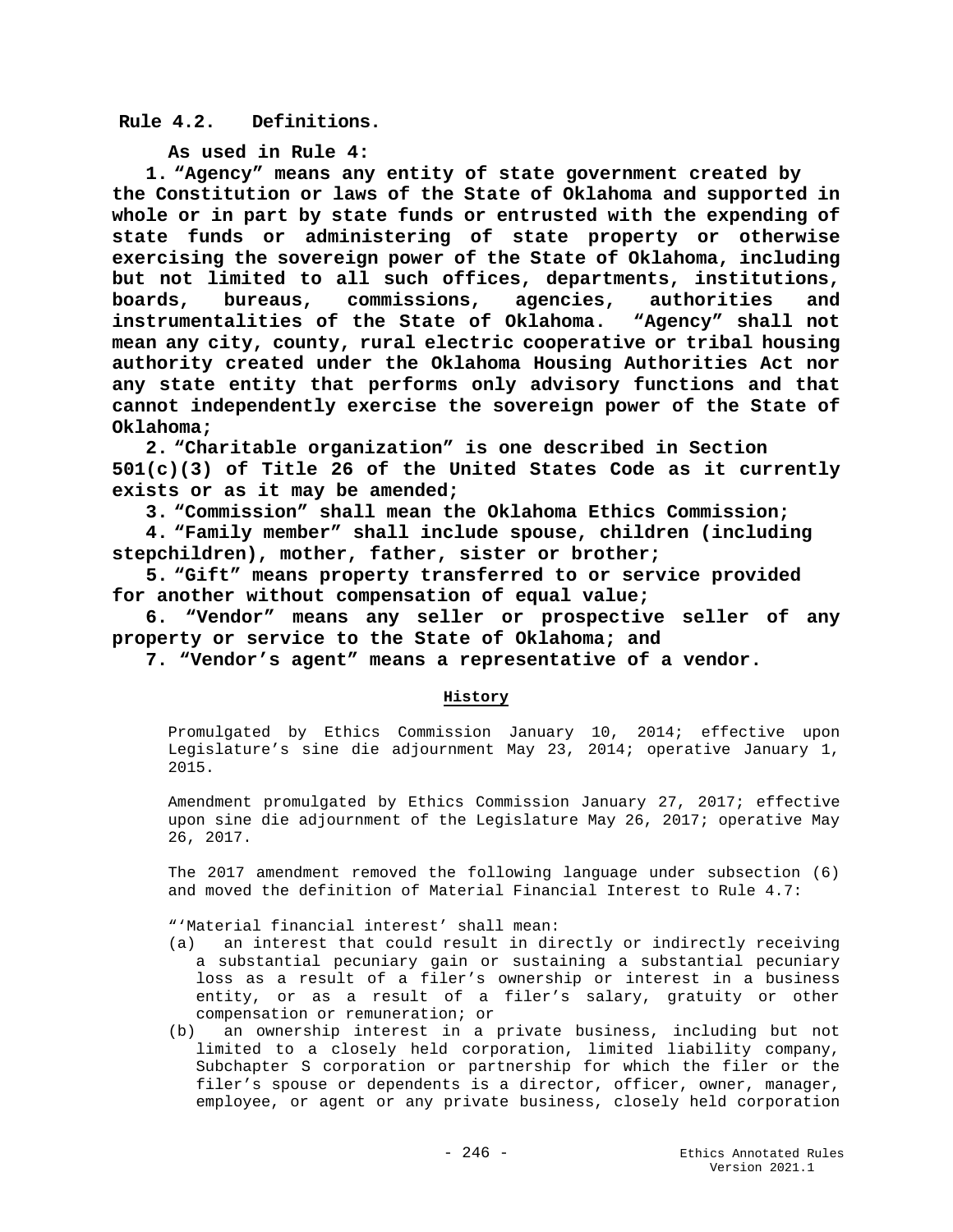or limited liability company in which the filer or the filer's spouse or dependents owns or has owned stock, another form of equity interest, stock options, debt instruments, or has received dividends or income worth Five Thousand Dollars (\$5,000.00) or more at any point during the preceding calendar year; or

- an ownership interest of five percent (5%) or more in a publicly held corporation by a filer or the filer's spouse; or<br>(d) an ownership interest in a publicly held corpora
- an ownership interest in a publicly held corporation from which dividends of Fifty Thousand Dollars (\$50,000.00) or more were derived during the preceding calendar year by the filer or the filer's spouse or dependents, or<br>(e) an ownership in
- an ownership interest in a Subchapter S corporation or partnership from which income of Fifty Thousand Dollars (\$50,000.00) or more was derived; or<br>  $(f)$  an inter
- an interest that arises as a result of the filer's or the filer's spouse or dependents' service as a director, officer, representative, agent or employee of a publicly held corporation during the preceding calendar year.

'Material financial interest' shall not mean (1) an interest in a mutual fund or other community investment vehicle in which the filer or the filer's spouse or dependents exercises no control over the acquisition or sale of particular holdings or (2) an interest in a pension plan, 401k, individual retirement account or other retirement investment vehicle that makes diversified investments over which the filer or the filer's spouse or dependents exercises no control over the acquisition or sale of particular holdings;"

The 2017 amendment removal of subsection 6 caused the remainder of the subsections to be renumbered.

### **Commission Comment**

*The definition of "agency" is intended to encompass all entities that exercise the sovereign power of the State. It does not include entities whose only powers, duties or responsibilities are advisory in nature.*

*"Family member" is defined to include the nuclear family——individual, spouse and children——for two generations: that of the state officer or employee and his or her parents.*

*"Vendor" may be an individual, e.g., an attorney, or a more complex business entity, such as a corporation.*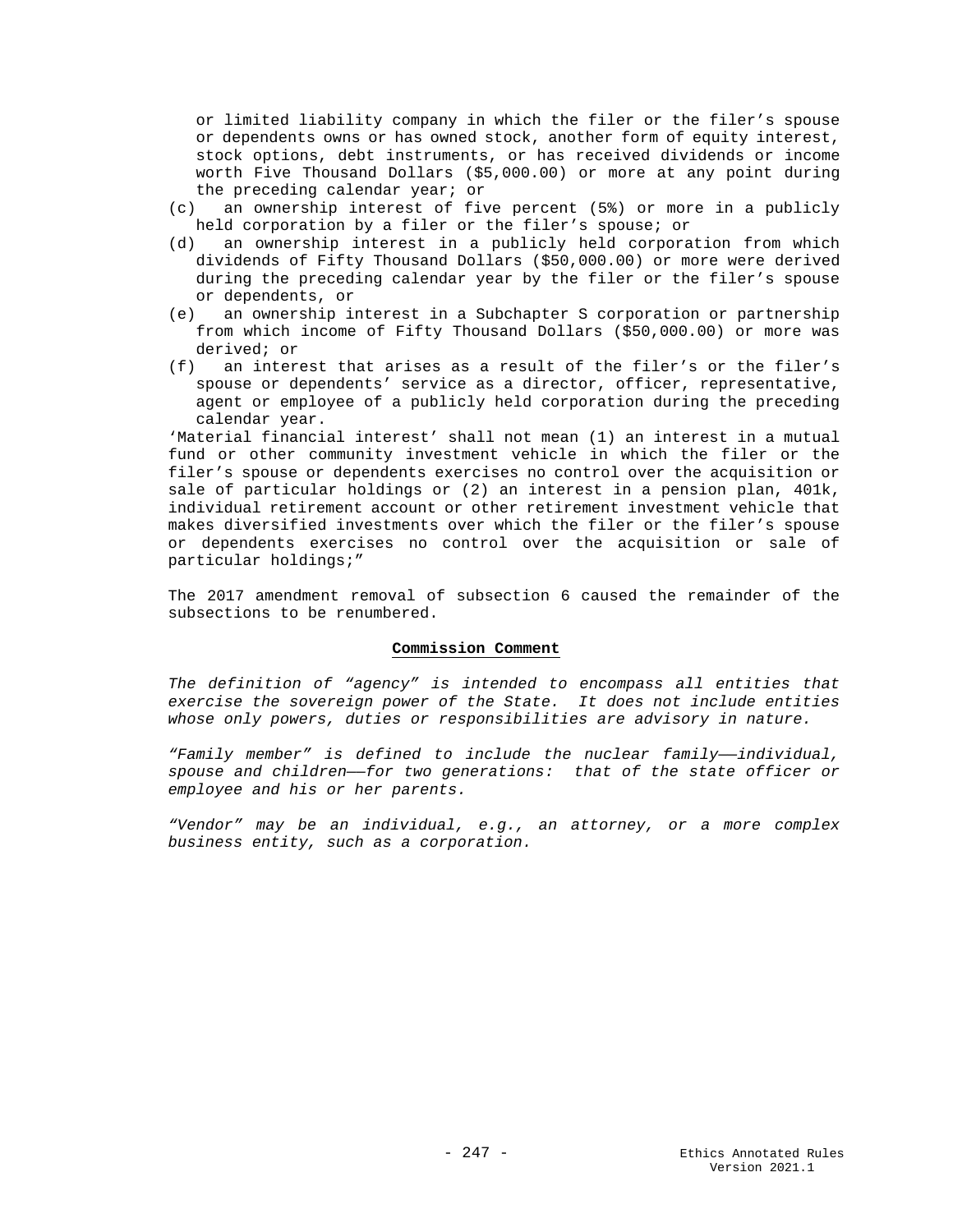**Rule 4.3. Rules or Policies More Restrictive than Ethics Rules.**

**In addition to these Rules, a state officer or employee shall comply with any more restrictive rules or policies established by his or her employing agency and with any more restrictive provisions of the statutes of the State of Oklahoma; provided, the Commission shall not be responsible for enforcement of Rules other than these Rules unless otherwise required by law.**

## **History**

Promulgated by Ethics Commission January 10, 2014; effective upon Legislature's sine die adjournment May 23, 2014; operative January 1, 2015.

### **Commission Comment**

*Some agencies have adopted standards more restrictive than those in Rule 4. Officers and employees of those agencies must comply with those standards, and that agency, not the Ethics Commission, will enforce those more restrictive policies.*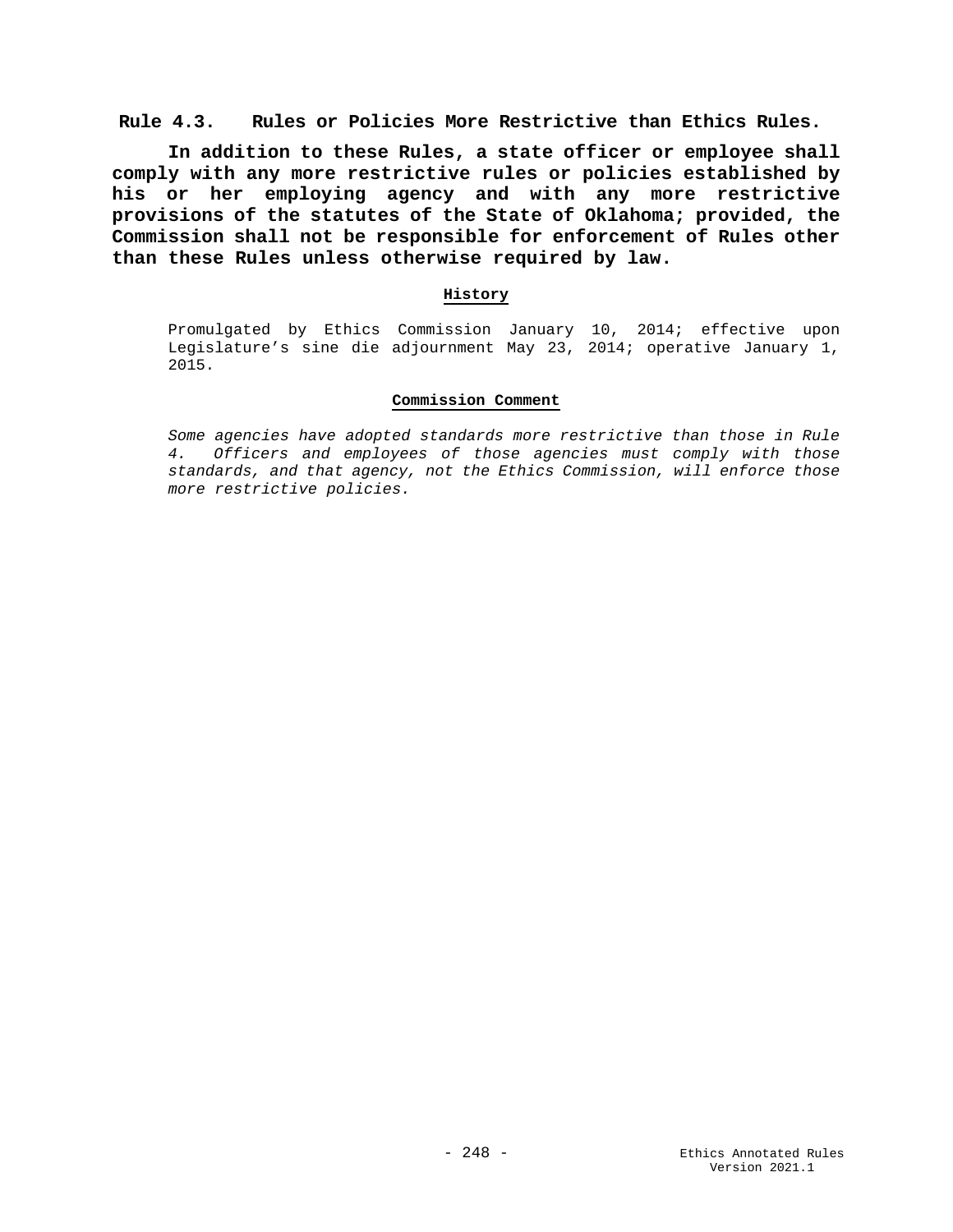## **Rule 4.4. Misuse of Office.**

**Except as permitted by law or these Rules, a state officer or employee shall not use his or her State office (1) for his or her own private gain, (2) for the endorsement of any product, service or enterprise, (3) for the private gain of a family member or persons with whom the state officer or employee is affiliated in a nongovernmental capacity, including nonprofit organizations of which the state officer or employee is an officer or member, or (4) for the private gain of persons with whom the state officer or**  employee seeks employment or business relations. **prohibitions shall not apply to any act or endorsement if the act or endorsement is customary for the state officer or employee's position or is authorized or permitted by the state officer or employee's contract of employment or if otherwise permitted or authorized by the Constitution or statutes or by these Rules. A state officer or employee may promote or solicit funds for civic, community or charitable organizations, including those promoting businesses or industries, or civic, community or charitable fundraising events provided the state officer or state employee receives nothing for doing so except the costs associated with the state officer or state employee's participation in a fund-raising promotion or event paid for from funds of a charitable organization. No individual or other entity may pay for, or reimburse the charitable organization for, any such costs and gratuities; provided, however, nothing shall prevent individuals or other entities from making customary donations or paying sponsorship fees to the charitable organization.** 

## **History**

Promulgated by Ethics Commission January 10, 2014; effective upon Legislature's sine die adjournment May 23, 2014; operative January 1, 2015.

#### **Commission Comment**

*This Rule embodies the principle that state officers and employees should not use their state offices to improperly enrich themselves or others.* 

*The prohibitions in this Rule extend to direct private gain by the state officer or employee, to endorsements, to the private gain of family members, to the private gain of persons with whom the state officer or employee is affiliated in a nongovernmental capacity, including nonprofit organizations and to persons with whom the state officer or employee is seeking employment or other business relations.*

*The exception for "customary" practices is intended to cover such situations as consulting contracts for higher education faculty members, endorsement contracts for members of higher education athletic staff members and similar widely recognized and accepted practices.*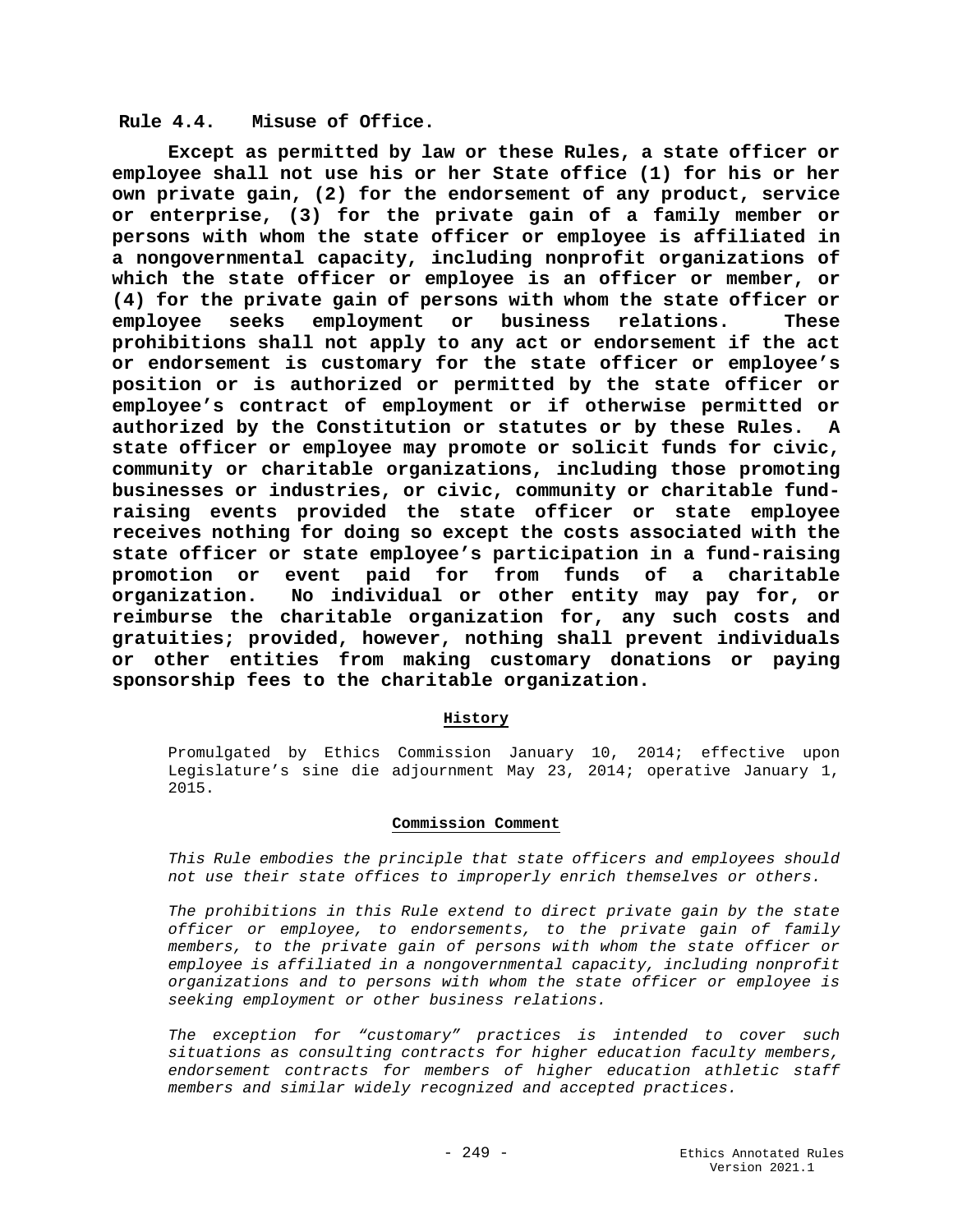*A state officer or employee writing a professional reference letter for another individual is not a misuse of office if it is customary for the state officer's or employee's position and in accordance with other Ethics Rules.*

*The Rule also acknowledges that state officers and employees often properly engage in promotions and fund-raising activities for civic, community and charitable organizations. These events are exceptions to the general prohibition provided the state officer or employee receives nothing for doing so. There is an exception to the exception for charitable organizations which permits the costs associated with the state officer or employee's participation to be paid by the charitable organization, provided the charitable organization is not reimbursed for doing so.*

*Example: Olson, a professor of statistics at a state university, may accept a fee for testifying as an expert witness even though her credentials as an expert depend upon her state office.*

*Example: Stockton, a basketball coach at a state university, may endorse a particular brand of athletic wear if that is a customary practice for his professional position.*

*Example: Senator Smith may participate in a ribbon-cutting ceremony for Ajax Corporation, provided he receives nothing for doing so.*

*Example: Representative Jones may participate in a golf tournament to raise funds for a charity. Her costs, including breakfast and lunch and the costs of playing in the tournament may be paid by the charity.*

*Example: Ajax Corporation may not reimburse a charity for the costs of Representative Jones's participation in a golf tournament to raise funds for the charity. However, Ajax Corporation may make its customary sponsorship contribution to the charity.* 

*Advisory Opinion 2017-01 found that while it is not a misuse of office for a member of the Council of Bond Oversight to vote to approve bond indebtedness issued by a state governmental entity and then purchase the bonds, there would be an appearance of a conflict of interest under Rule 4.7 that precludes a Council member from approving a bond issue and purchasing the bonds on the primary market. 2017 OK Ethics 01.*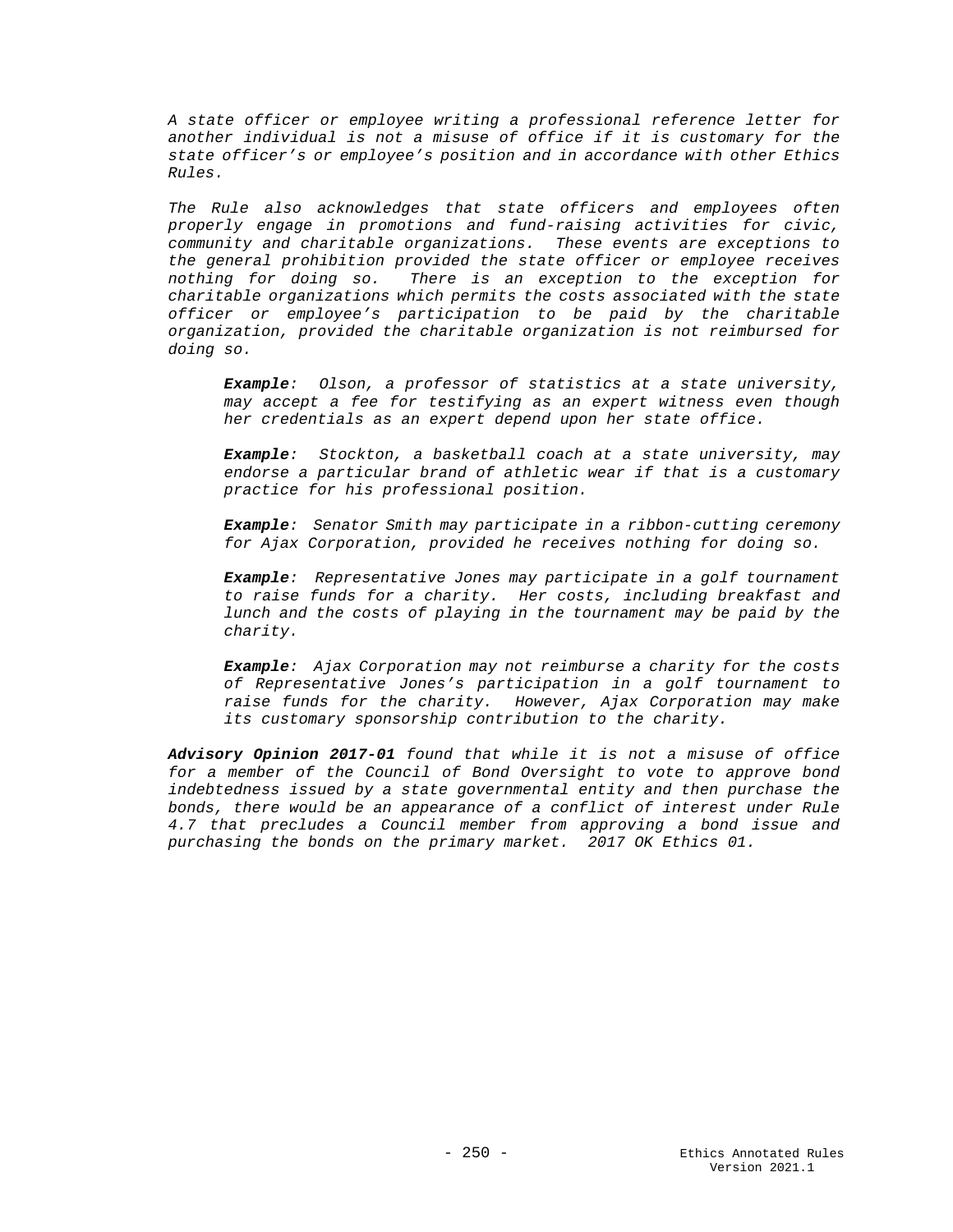## **Rule 4.5. Misuse of Authority.**

**A state officer or employee shall not use or permit the use of his or her office or title or any authority associated with his or her state office, or a state office to which he or she has been elected, in a manner that is intended to coerce or induce another person, including a subordinate, to provide any benefit, financial or otherwise, to himself or herself or to his or her family members or persons with whom the state officer or employee is affiliated in a nongovernmental capacity, except to the extent otherwise permitted or authorized by the Constitution or statutes or by these Rules.**

## **History**

Promulgated by Ethics Commission January 10, 2014; effective upon Legislature's sine die adjournment May 23, 2014; operative January 1, 2015.

## **Commission Comment**

*This Rule is intended to prevent a state officer or employee from using, directing or enticing third parties to use the state officer or employee's public position to improperly enrich the state officer or employee or others.*

*Example: Ferguson, who has been elected to a statewide office but has not yet taken the office, may not offer or threaten "special treatment" for someone that he will regulate as a state officer, depending on whether that person will provide employment or other financial benefits to his spouse.*

*Example: Owens, the head of a state agency, may not permit Finch, her deputy director, to suggest to a representative of Ajax Corporation that "my boss" (Owens) would really enjoy a weekend at the Ajax Corporation resort in Florida.*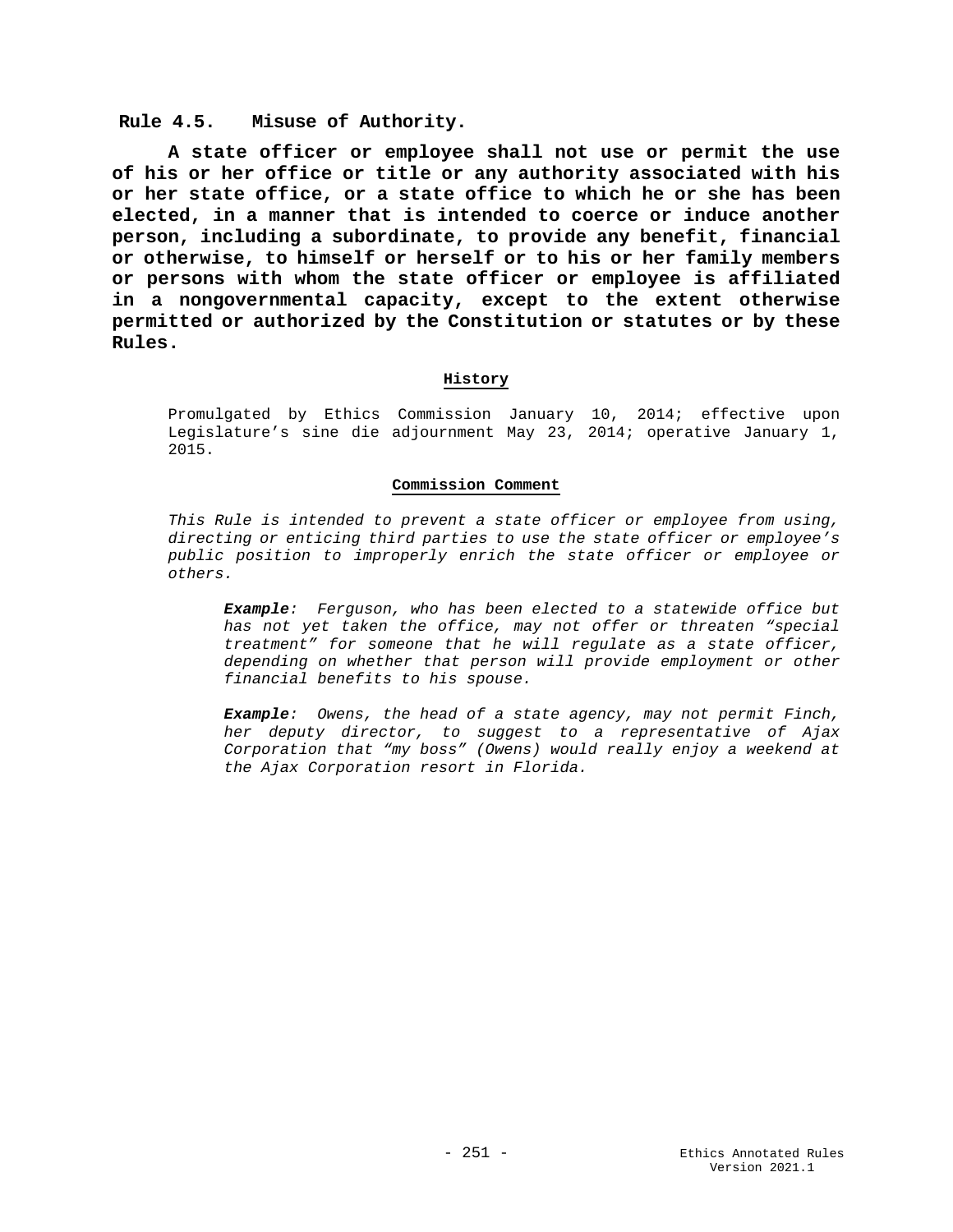**Rule 4.6. State Officer or Employee Emergency Relief Efforts.**

**A state officer or employee participating in emergency rescue or relief efforts may accept goods or services that are provided generally to others participating in emergency rescue or relief efforts.**

## **History**

Promulgated by Ethics Commission January 10, 2014; effective upon Legislature's sine die adjournment May 23, 2014; operative January 1, 2015.

## **Commission Comment**

*During emergencies such as tornado relief efforts and similar situations, corporations and other organizations often set up facilities to provide food and other goods or services for relief workers, including those who are state officers and employees. This Rule permits state officers and employees to accept goods or services that are being provided to emergency workers in those circumstances.*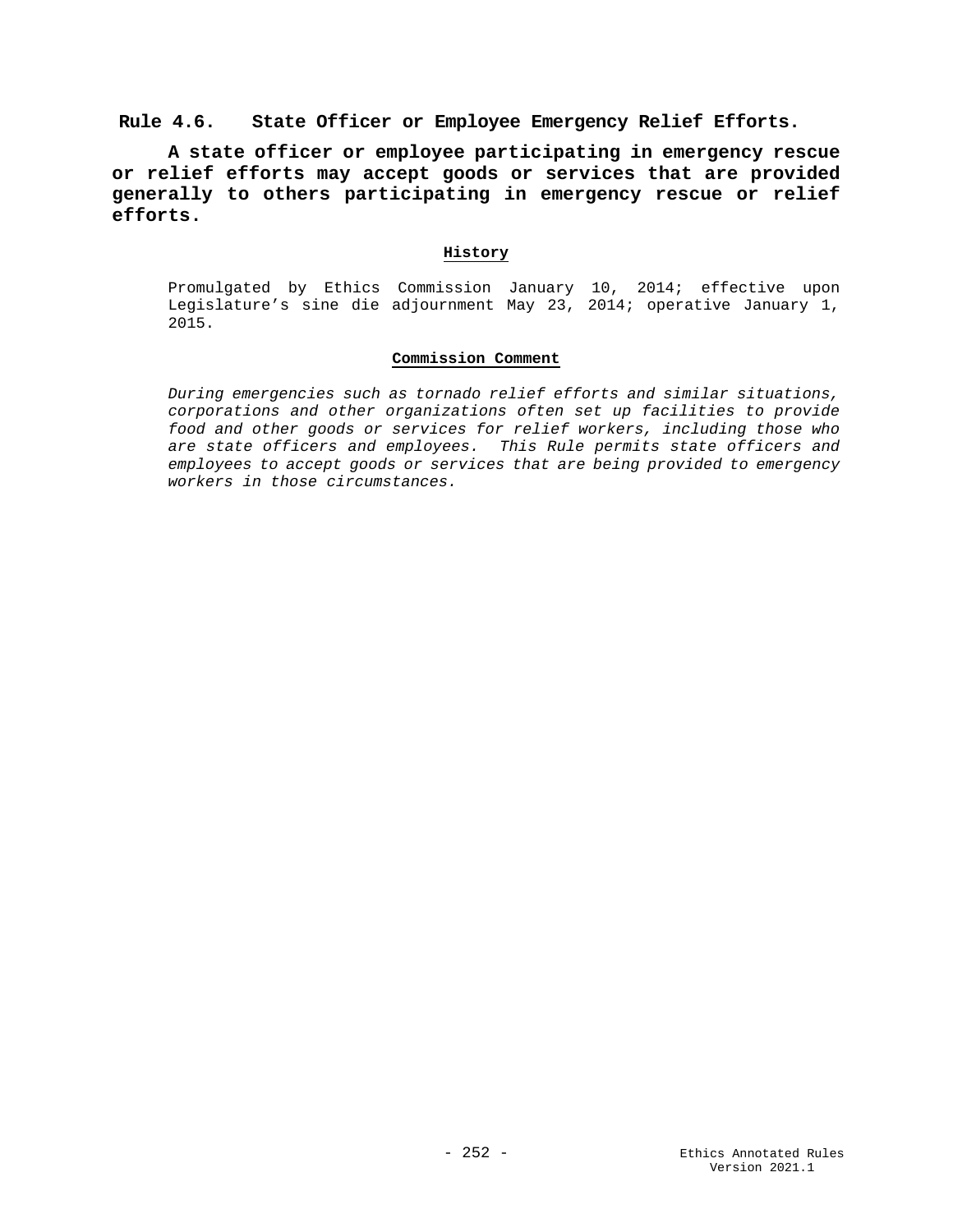**Rule 4.7. State Officer Impartiality.**

**In the event a state officer or employee:**

**(1) knows that a particular matter involving specific parties is likely to have a direct and predictable effect on the material financial interests of the state officer or employee or of his or her family member; or** 

**(2) knows that a person with whom he or she has a business relationship other than a routine consumer transaction is a party to or represents a party to such matter; or**

**(3) determines that the circumstances would cause a reasonable person with knowledge of the relevant facts to question his or her impartiality in the matter;**

**the state officer or employee shall not participate in the matter unless he or she is required to do so by law or permitted to do so by these Rules. This provision shall not apply when the effect of the matter applies equally to all members of a profession, occupation or large class. In considering whether a relationship would cause a reasonable person to question his or her impartiality, the state officer or employee may seek the advice of the Commission. The Commission may exercise discretion in determining whether or not to provide such advice or may delegate responsibility to the Executive Director to provide such advice. Such advice, if given by the Commission or the Executive Director, shall bind the Commission. Failure to seek such advice shall have no relevance in any subsequent proceeding involving that individual. A particular matter will have a direct and predictable effect on a material financial interest if there is a close causal link between any decision or action to be taken in the matter and any expected effect of the matter on the material financial interest, even though the effect is not immediate. It shall not apply to a chain of causation if it is attenuated or is contingent on the occurrence of events that are speculative or that are independent of, and unrelated to, the matter.**

**For purposes of this Rule, a "material financial interest" shall mean:**

**1. an ownership interest in a private business, including but not limited to, a closely held corporation, limited liability company, Subchapter S corporation or partnership for which the state officer or employee or his or her family member is a director, officer, owner, manager, employee, or agent or any private business, closely held corporation or limited liability company in which the state officer or employee or his or her family member owns or has owned stock, another form of equity interest, stock options, debt instruments, or has received dividends or income worth Twenty Thousand**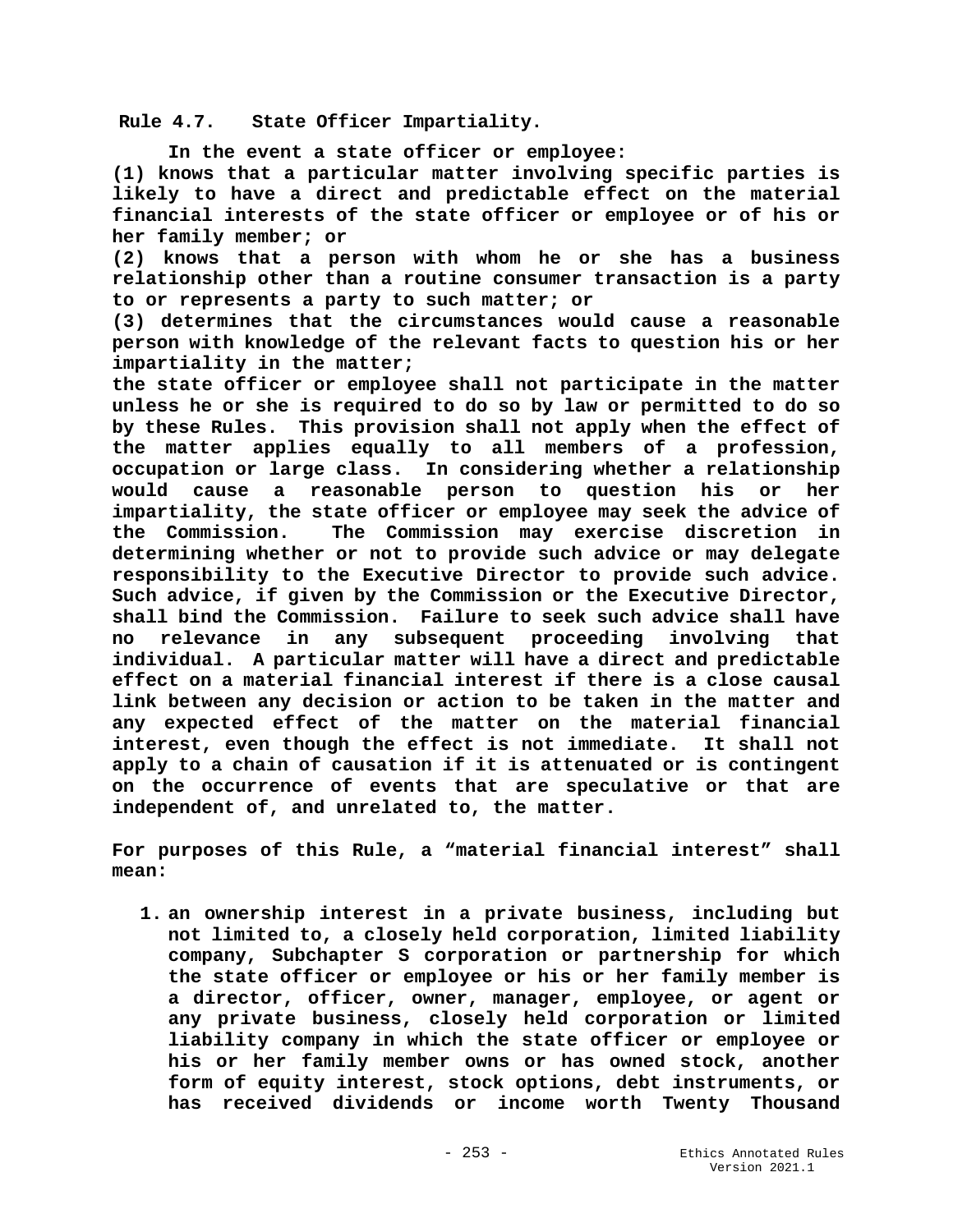**Dollars (\$20,000.00) or more at any point during the preceding calendar year; or** 

- **2. an ownership interest of five percent (5%) or more in a publicly traded corporation or other business entity by a state officer or employee or his or her family member at any point during the preceding calendar year; or**
- **3. an ownership interest in a publicly traded corporation or other business entity from which dividends or income, not to include salary, of Fifty Thousand Dollars (\$50,000.00) or more were derived during the preceding calendar year by the state officer or employee or his or her family member; or**
- **4. an interest that arises as a result of the state officer's or employee's or his or her family member's service as a director or officer of a publicly traded corporation or other business entity at any time during the preceding calendar year; or**
- **5. any sources of income derived from employment, other than compensation pertaining to the office for which the state officer or employee or his or her family member holds, in the amount of Twenty Thousand Dollars (\$20,000.00) or more by the state officer or employee or his or her family member.**

**For purposes of this Rule a "material financial interest" shall not mean (1) an interest in a mutual fund or other community investment vehicle in which the state officer or employee or his or her family member exercises no control over the acquisition or sale of particular holdings, or (2) an interest in a pension plan, 401k, individual retirement account or other retirement investment vehicle that makes diversified investments over which the state officer or employee or his or her family member exercises no control over the acquisition or sale of particular holdings.**

## **History**

Promulgated by Ethics Commission January 10, 2014; effective upon Legislature's sine die adjournment May 23, 2014; operative January 1, 2015.

Amendment promulgated by Ethics Commission January 27, 2017; effective upon sine die adjournment of the Legislature May 26, 2017; operative May 26, 2017.

The 2017 amendment moved (1) from between "In the event a state officer or employee:" and "knows that a particular matter" to between "material financial interests" and "of the state officers" in the first sentence. The 2017 amendment replaced the comma with a semicolon in the first sentence between "family member" and "or," and it removed (3) from between "or" and "if the state officer." The 2017 amendment removed the language "if the state officer or employee" from the first sentence, and it moved (2) from between "employee or" and "of his or her" to between "or" and "knows that a person" in the first sentence. The 2017 amendment removed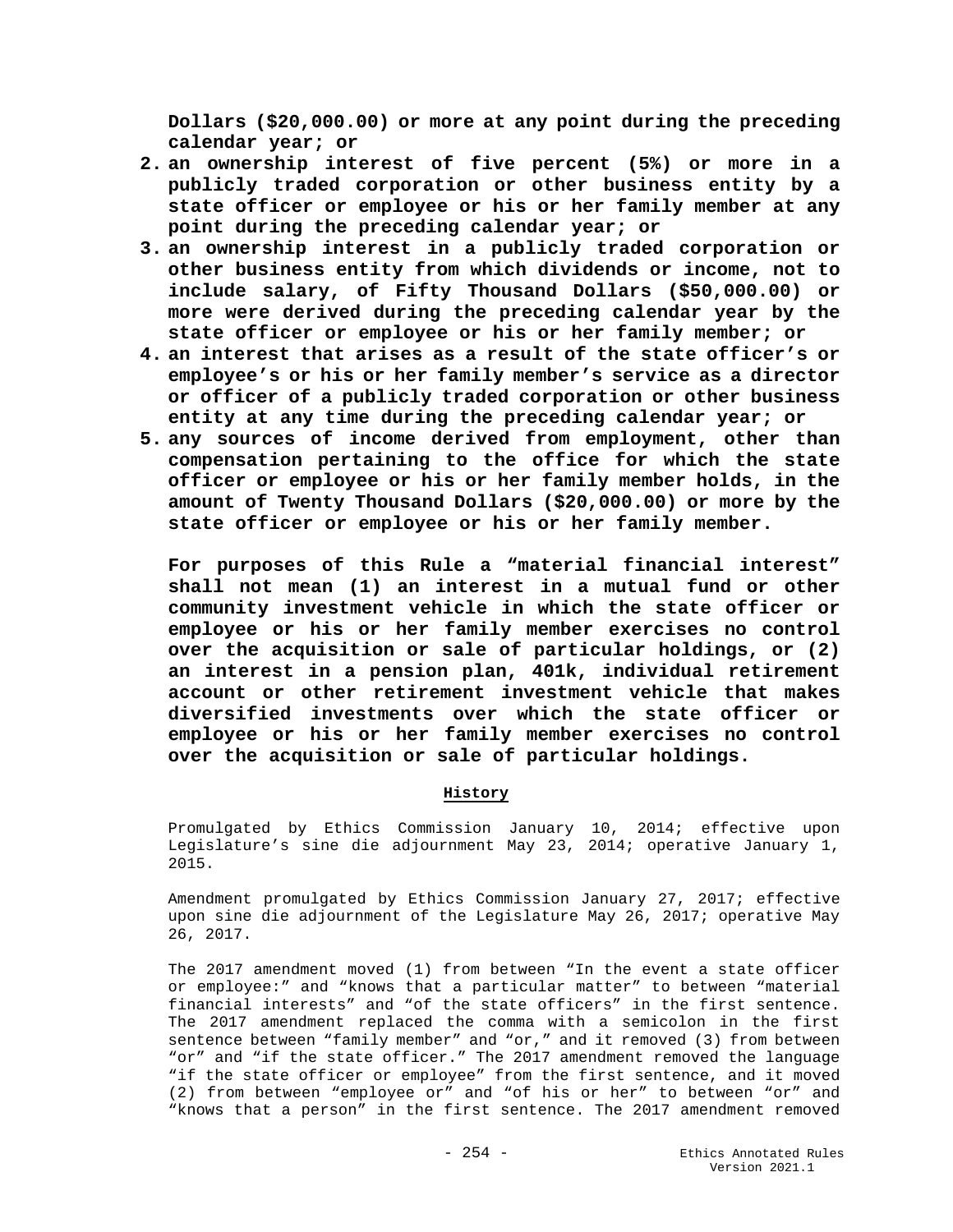", and where the state officer or employee" in the first sentence between "to such matter" and "determines that," and it replaced it with "; or (3)." The 2017 amendment replaced the comma between "in the matter" and "the state officer" with a semicolon. The sentence read as follows: "In the event a state officer or employee: knows that a particular matter involving specific parties is likely to have a direct and predictable effect on the material financial interests (1) of the state officer or employee or (2) of his or her family member, or (3) if the state officer or employee knows that a person with whom he or she has a business relationship other than a routine consumer transaction is a party to or represents a party to such matter, and where the state officer or employee determines that the circumstances would cause a reasonable person with knowledge of the relevant facts to question his or her impartiality in the matter, the sate officer or employee shall not participate in the matter unless he or she is required to do so by law or permitted to do so by these Rules."

The 2017 amendment added the following language to the end of the section: "For purposes of this Rule, a 'material financial interest' shall mean:

- 1. an ownership interest in a private business, including but not limited to, a closely held corporation, limited liability company, Subchapter S corporation or partnership for which the state officer or employee or his or her family member is a director, officer, owner, manager, employee, or agent or any private business, closely held corporation or limited liability company in which the state officer or employee or his or her family member owns or has owned stock, another form of equity interest, stock options, debt instruments, or has received dividends or income worth Twenty Thousand Dollars (\$20,000.00) or more at any point during the preceding calendar year; or
- 2. an ownership interest of five percent (5%) or more in a publicly traded corporation or other business entity by a state officer or employee or his or her family member at any point during the preceding calendar year; or
- 3. an ownership interest in a publicly traded corporation or other business entity from which dividends or income, not to include salary, of Fifty Thousand Dollars (\$50,000.00) or more were derived during the preceding calendar year by the state officer or employee or his or her family member; or
- 4. an interest that arises as a result of the state officer's or employee's or his or her family member's service as a director or officer of a publicly traded corporation or other business entity at any time during the preceding calendar year; or
- 5. any sources of income derived from employment, other than compensation pertaining to the office for which the state officer or employee or his or her family member holds, in the amount of Twenty Thousand Dollars (\$20,000.00) or more by the state officer or employee or his or her family member.

For purposes of this Rule a 'material financial interest' shall not mean (1) an interest in a mutual fund or other community investment vehicle in which the state officer or employee or his or her family member exercises no control over the acquisition or sale of particular holdings, or (2) an interest in a pension plan, 401k, individual retirement account or other retirement investment vehicle that makes diversified investments over which the state officer or employee or his or her family member exercises no control over the acquisition or sale of particular holdings."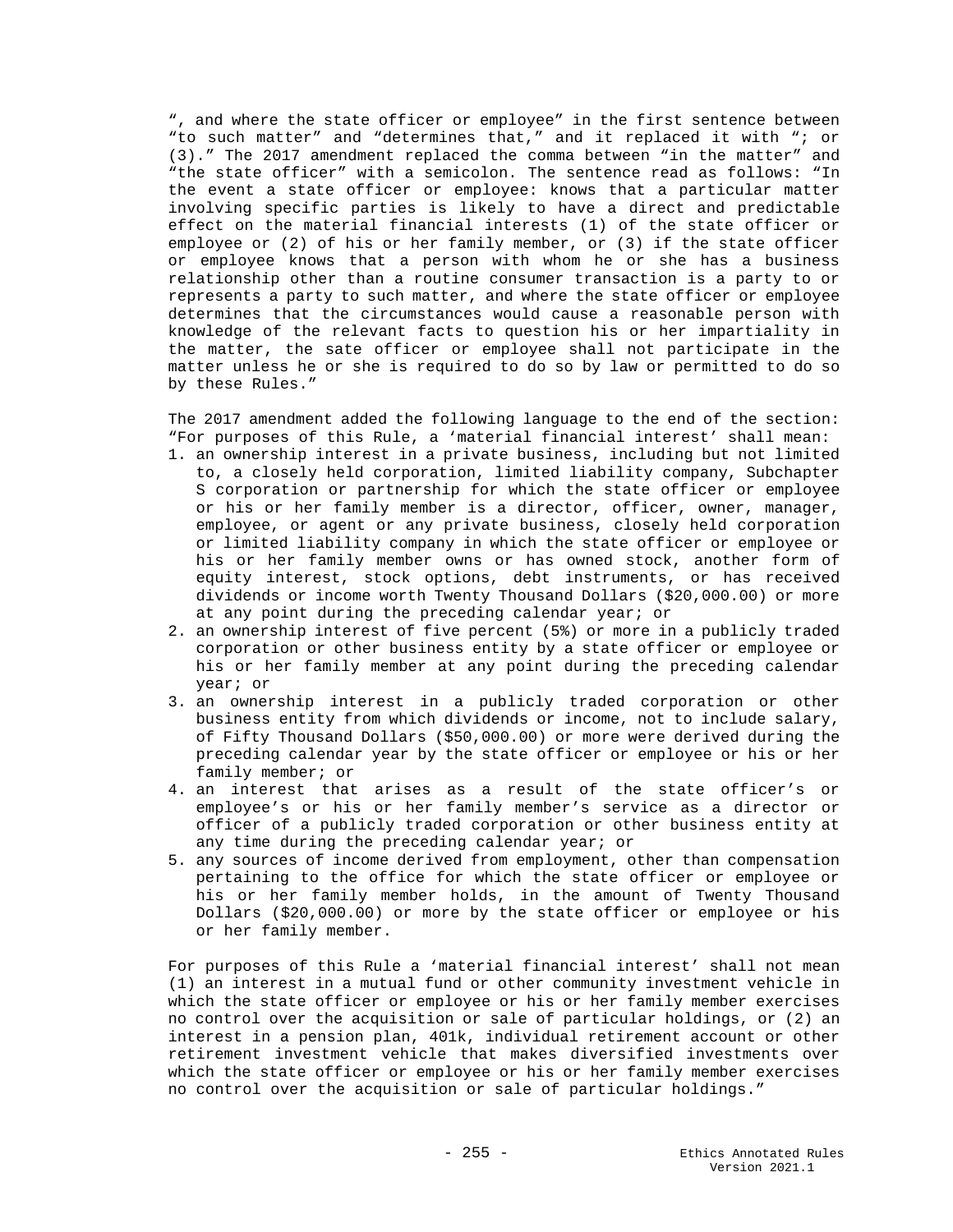### **Commission Comment**

*This Rule requires state officers and employees to disqualify from matters in which their impartiality may reasonably be questioned. It also permits state officers and employees to voluntarily disqualify from participating in matters in which they may have a real or perceived conflict of interest. To evaluate whether or not such a conflict exists, the Rule requires a "reasonable person" standard, i.e., would a reasonable person with knowledge of the relevant facts question the impartiality of the state officer or employee? A "reasonable person" is a hypothetical person used as a legal standard.*

*The Rule provides that a state officer or employee who disqualifies should not "participate in the matter." That means that not only should the state officer or employee disqualify from voting or participating in a final decision in the matter, but that the state officer or employee should refrain from discussing or in any way trying to influence the ultimate decision, including making public statements other than his or her disqualification.*

*The Rule does not apply to legislators acting in their legislative capacities nor does it apply to judicial officers acting in their judicial capacities. See Article V, Section 24 and Article VIIA of the Oklahoma Constitution.*

*In considering whether a conflict exists, the link between a decision on the matter and the financial impact on the state officer or employee will be determinative. The closer the causal link, the more likely a conflict exists. The more attenuated the causal link, the less likely a conflict exists.*

*This Rule does not apply when the effect of a matter applies equally to the state officer or employee and all other members of the state officer or employee's profession or occupation or to all other members of a large class.* 

*Example: Oliver, who serves on a state board that regulates widget manufacturers, is a widget manufacturer. The board is considering a rule that would have the same impact on all widget manufacturers in the state, including Oliver. Oliver is not required to disqualify, but may do so voluntarily depending on the other circumstances. Factors that Oliver may consider: If a majority of members of the board also are widget manufacturers, the board could not act if each of them disqualified, so it would make little sense for them to do so. If, however, Oliver is the only widget manufacturer on the board, he might believe that his voluntary disqualification is prudent.* 

*Example: Swanson, who is the head of a state agency, owns a significant amount of stock in a computer hardware company. The agency is considering a substantial purchase of computer hardware, and the company in which Swanson owns stock is submitting a bid. Swanson must disqualify from participating in the matter in any way.*

*Example: Manning, a state officer, sits on a board that is considering an application of a tax law that will affect every*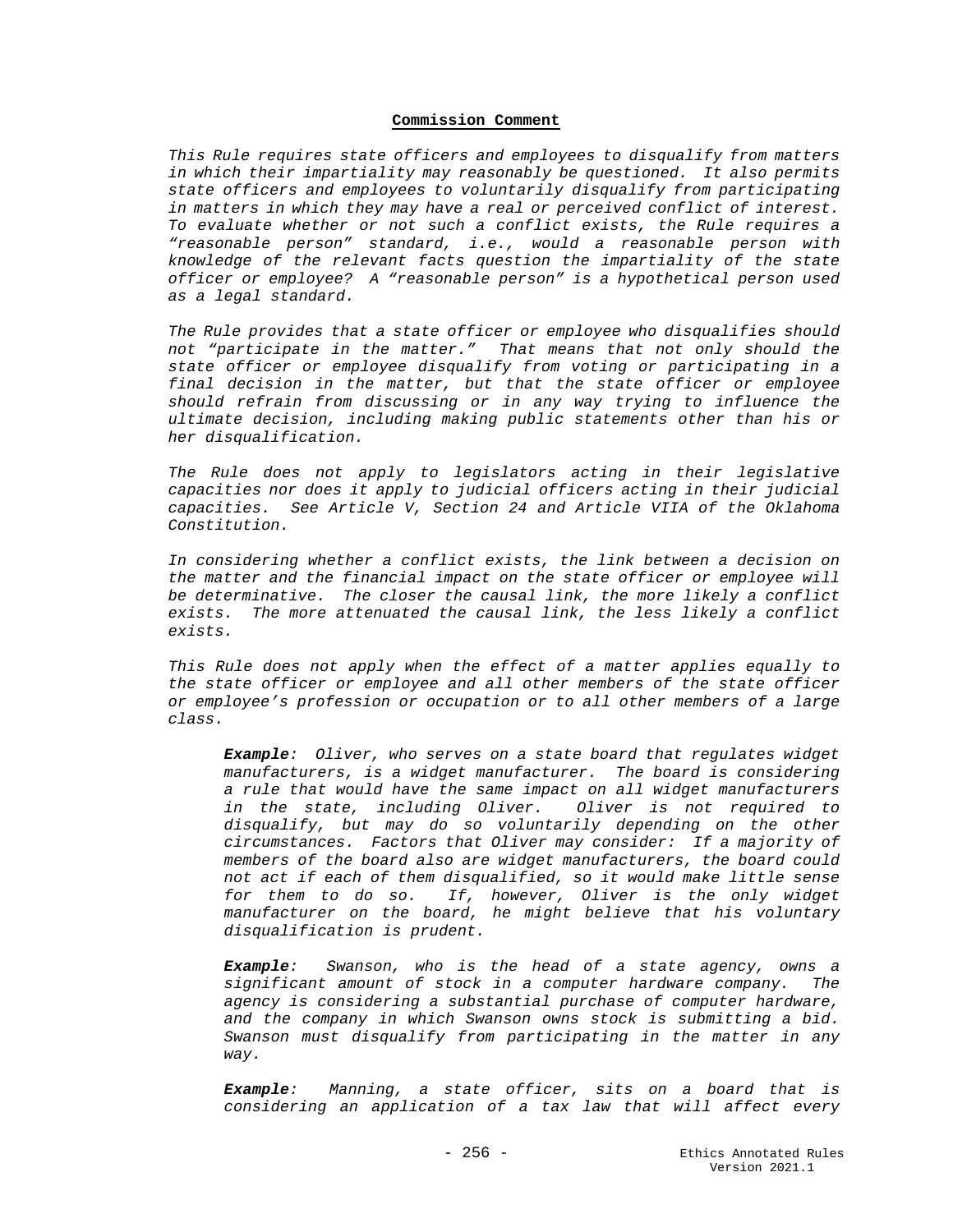*property taxpayer in Oklahoma in the same way. Manning pays property taxes. Manning is not required to disqualify.*

*Example: Morton, who is the chief executive of Agency A, sits on the board of Agency Z by virtue of a statute. The board of Agency Z is considering a matter that would have a significant impact on Agency A, as well as a few other state agencies. Morton is not required to disqualify because it is anticipated by the law that such situations will arise.*

*Example: Eagleton, whose husband owns a trucking company, sits on the board of an agency that regulates several industries, including trucking. Eagleton should disqualify from matters involving the trucking industry.*

*Example: Allen, whose husband owns convenience stores that sell gasoline and diesel, sits on a state board that regulates environmental matters. The board is considering a fee for certain types of motor vehicle fuel. The fee would be passed through to consumers of the motor vehicle fuels. Allen is not required to disqualify because the effect of the fee on her and her husband will be the same as consumers.*

*Example: Bennett is an attorney who serves on a state board. He and Carter often serve as co-counsel on cases in court. Carter is representing a client in an administrative hearing before the board. Bennett may or may not be required to disqualify, depending on all the circumstances, but he may wish to do so voluntarily because a reasonable person might question his impartiality. Bennett may wish to ask the Ethics Commission for advice on his participation in the matter.*

*This Rule permits state officers and employees to seek the advice of the Commission in deciding whether or not to disqualify. The Commission has complete discretion in deciding whether or not to provide such advice and may delegate its responsibility for doing so to the Executive Director. If the Commission or the Executive Director provides such advice, that advice is binding on the Commission. Failure to seek advice, however, shall have no relevance in any subsequent proceeding before the Commission. A state officer or state employee who seeks such advice should do so with ample time for a response to be made before the matter is under consideration.* 

*"Material financial interest" is defined in a way so that the interest might be affected by an action of a state officer or employee.*

*Advisory Opinion 2017-01 found that while it is not a misuse of office for a member of the Council of Bond Oversight to vote to approve bond indebtedness issued by a state governmental entity and then purchase the bonds, there would be an appearance of a conflict of interest under Rule 4.7 that precludes a Council member from approving a bond issue and purchasing the bonds on the primary market. 2017 OK Ethics 01.*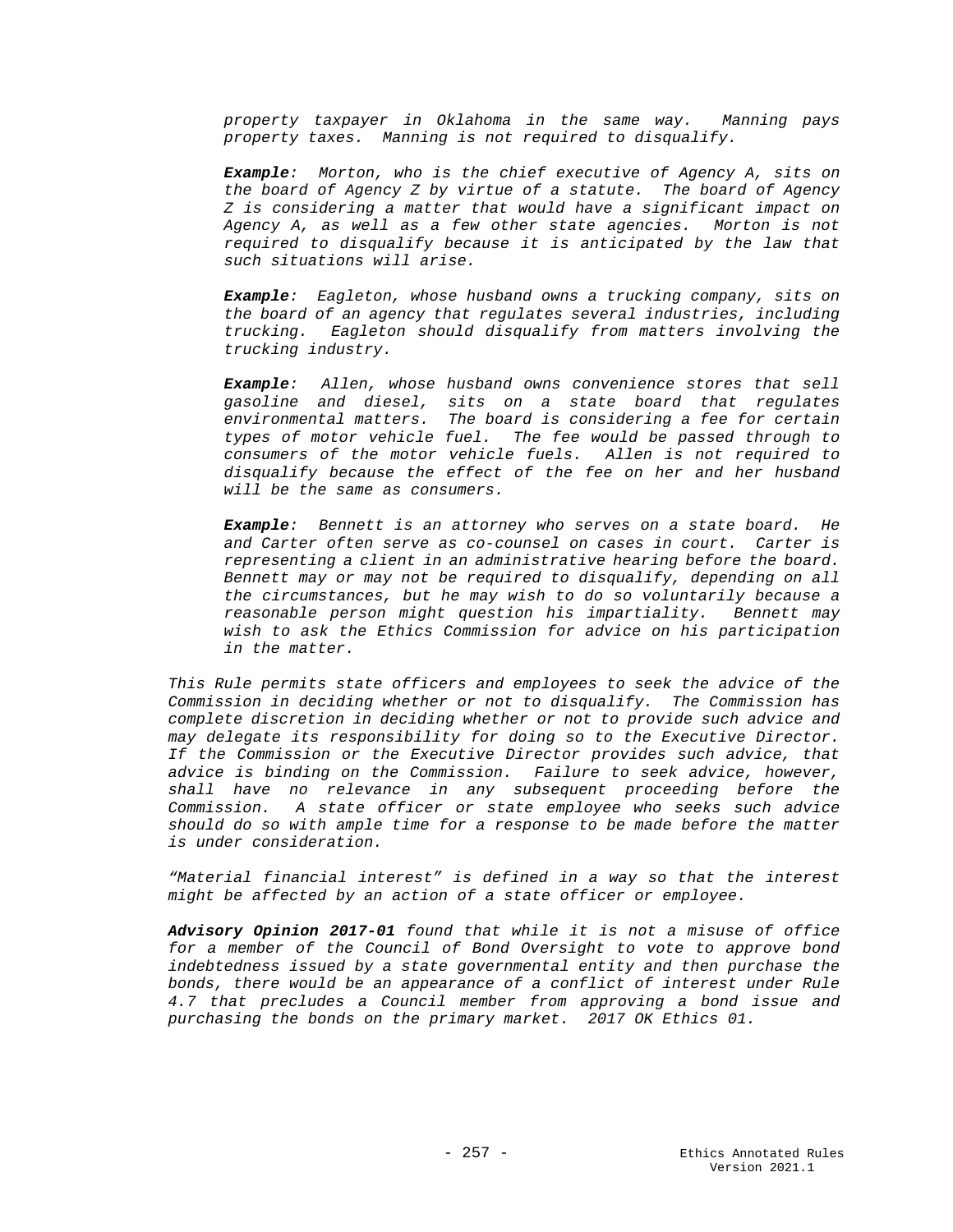**Rule 4.8. Gifts from Vendors to Persons Engaged in Purchasing Decisions.**

**No state officer or employee shall accept any gift for himself or herself or for his or her family member from any vendor or vendor's agent that is selling or attempting to sell goods or services to the state officer or employee's agency if the state officer or employee is engaged in purchasing decisions designed to determine the vendor that will sell the goods or services to the agency. As used in this section, "engaged in purchasing decisions" shall mean performing functions in the purchasing process for purchases in excess of Fifty Thousand Dollars (\$50,000.00), including but not limited to participation (a) in preparation of requests for proposals, bid specifications or similar documents, or (b) in review and evaluation of proposals, bids or similar responses, or (c) in recommendations for selection of successful proposals or bids or other similar awards or (d) in approval of**  It shall not apply to persons **performing only nondiscretionary or clerical functions. This prohibition shall not apply to the state officer or employee's family member if the gift is given for a bona fide reason unrelated to the state officer or state employee's status as a state officer or employee and the state officer or employee receives no direct benefit from the gift.**

## **History**

Promulgated by Ethics Commission January 10, 2014; effective upon Legislature's sine die adjournment May 23, 2014; operative January 1, 2015.

#### **Commission Comment**

*This Rule provides an absolute prohibition on the acceptance of gifts from a vendor or vendor's agent by a state officer or employee or their family members under specific circumstances. The state officer or employee must be engaged in the purchasing decision, which generally includes factors that may be used to influence the successful award of a contract such as preparation of bid specifications, evaluation of proposals, recommendations for selection or approval of requisitions. In all cases, the amount of the purchase must exceed Fifty Thousand Dollars (\$50,000.00).* 

*"Gift" means property transferred to or service provided for another without compensation of equal value.*

*"Family member" is defined to include the nuclear family——individual, spouse and children——for two generations: that of the state officer or employee and his or her parents. There is an exception when a gift is given to a family member of a state officer or state employee by a vendor or vendor's agent when the gift is unrelated to the state officer or state employee's status and the state officer or employee receives no direct benefit.*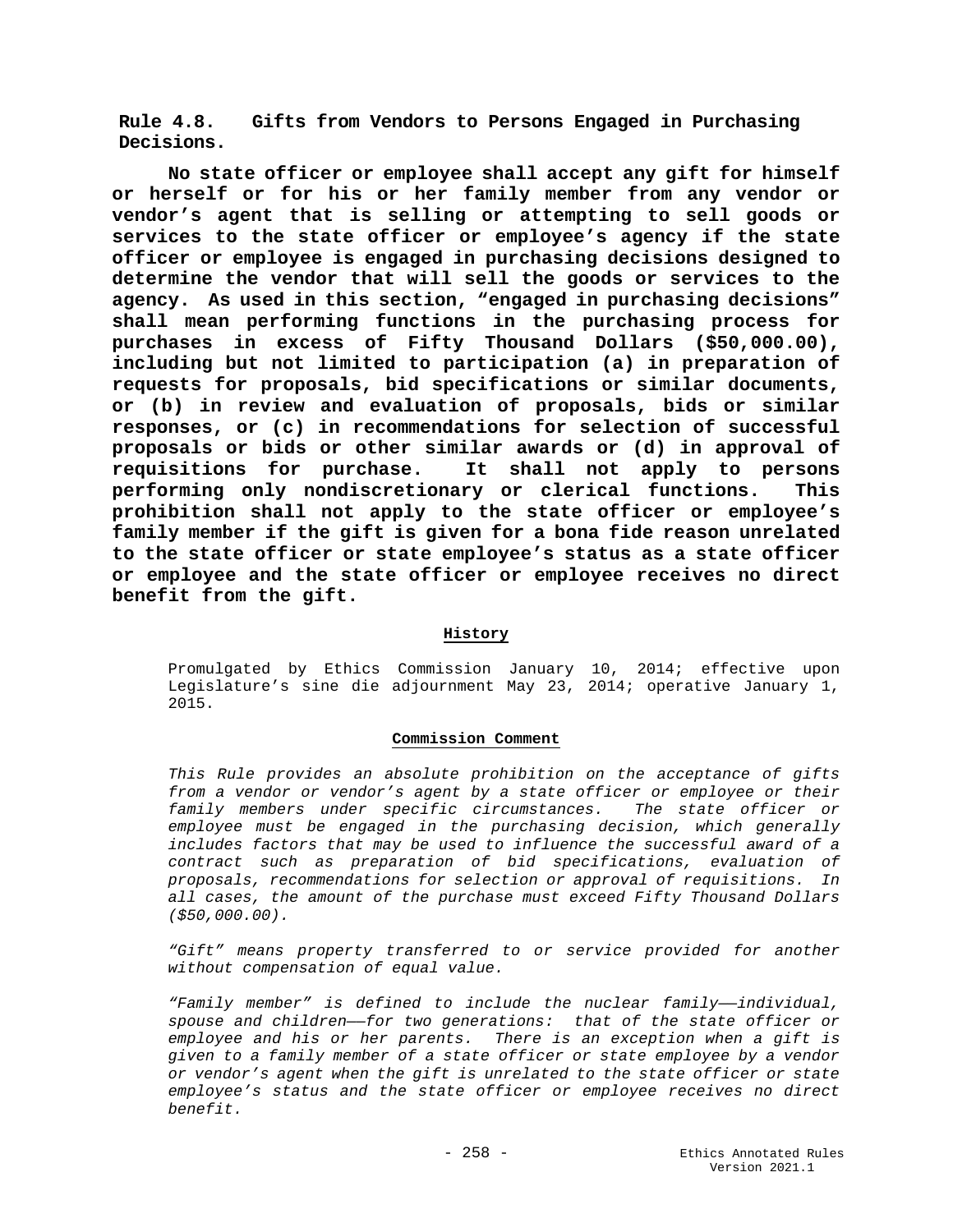*Example: Mayes is a state employee drafting a request for proposals on which Ajax Corporation is expected to submit a proposal. Mayes' spouse works for a company that does business with Ajax Corporation. Each year at Christmas Ajax Corporation provides boxes of candy for some of its customers. Mayes' spouse receives a box of candy while Mayes is engaged in drafting the RFP. Mayes' spouse passes the candy around to her associates at the office. There is no violation of this Rule.*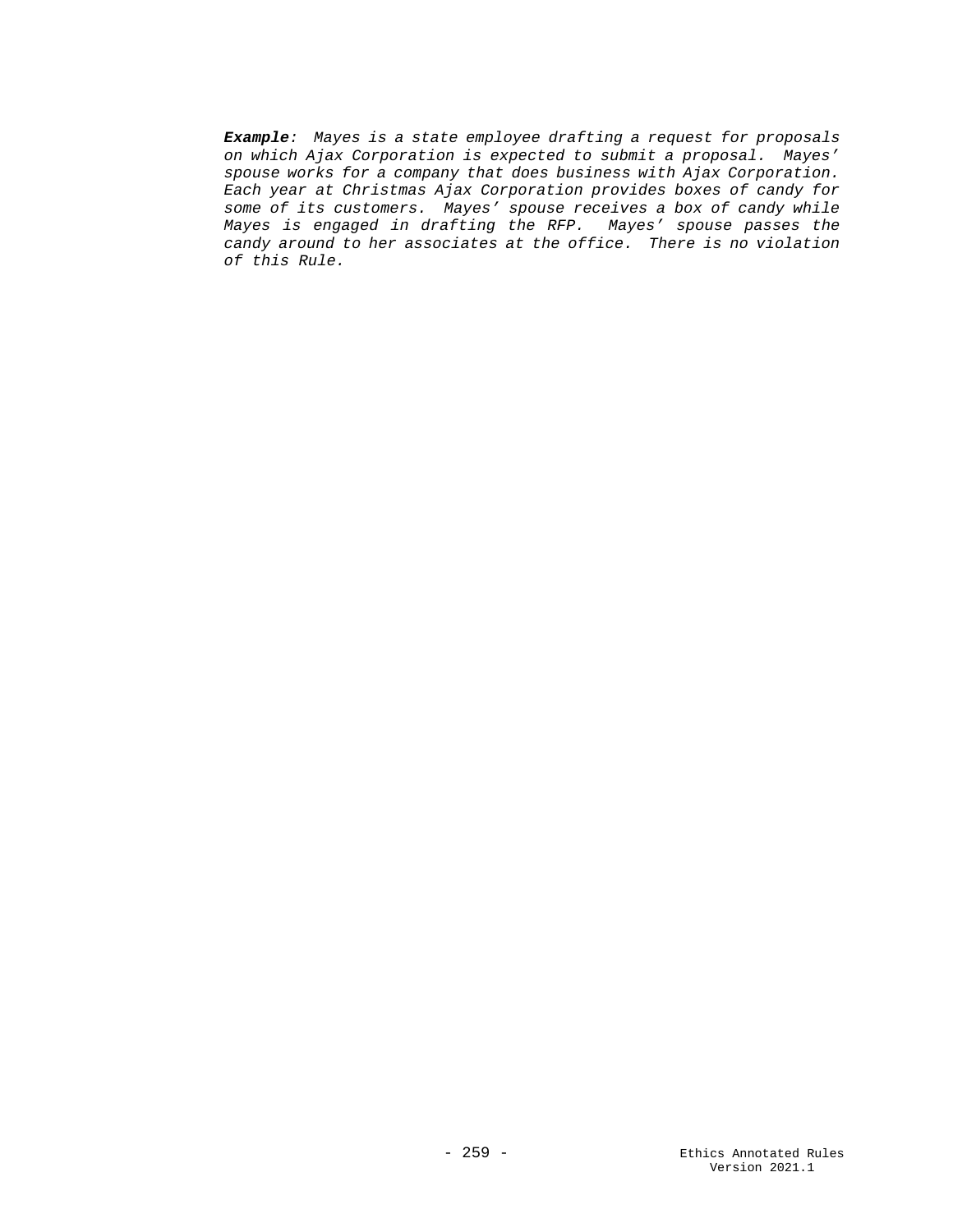**Rule 4.9. Gifts from Successful Vendors.**

**No state officer or state employee shall accept any gift for himself or herself or his or her family member from any vendor or vendor's agent at any time the vendor is doing business with the state officer or state employee's agency through a contract involving property or services, subject to the following exceptions:**

**1. A state officer or employee may accept meals having an aggregate market value of Twenty Dollars (\$20.00) or less per occasion, provided that the aggregate market value of individual gifts received from any individual or other entity does not exceed Fifty Dollars (\$50.00) during any calendar year. Where the market value of a meal exceeds Twenty Dollars (\$20.00) on a single occasion, the state officer or employee may not pay the excess value over Twenty Dollars (\$20.00) in order to accept that portion of the gift worth Twenty Dollars (\$20.00). The value of a meal shall include its price, plus any applicable tax but shall not include a gratuity.**

**2. A state officer or employee may accept a gift given under circumstances that make it clear that the gift is motivated by a family relationship or a personal relationship rather than the state officer or employee's status as a state officer or employee. Relevant factors in making such a determination include, but are not limited to, the history and nature of the relationship and whether the family member or friend personally pays for the gift.**

**3. A state officer or employee may accept a gift given to all state employees or to all employees of his or her agency provided the gifts are customary within the industry and the costs of the gifts do not significantly exceed amounts that are customary within the industry.** 

**4. A state officer or employee may accept a book, written materials, audio tapes, videotapes and other informational or promotional material related to the performance of the state officer or employee's official duties.**

**5. A state officer or employee may accept opportunities and benefits available to the public generally and on the same terms available to the public.**

### **History**

Promulgated by Ethics Commission January 10, 2014; effective upon Legislature's sine die adjournment May 23, 2014; operative January 1, 2015.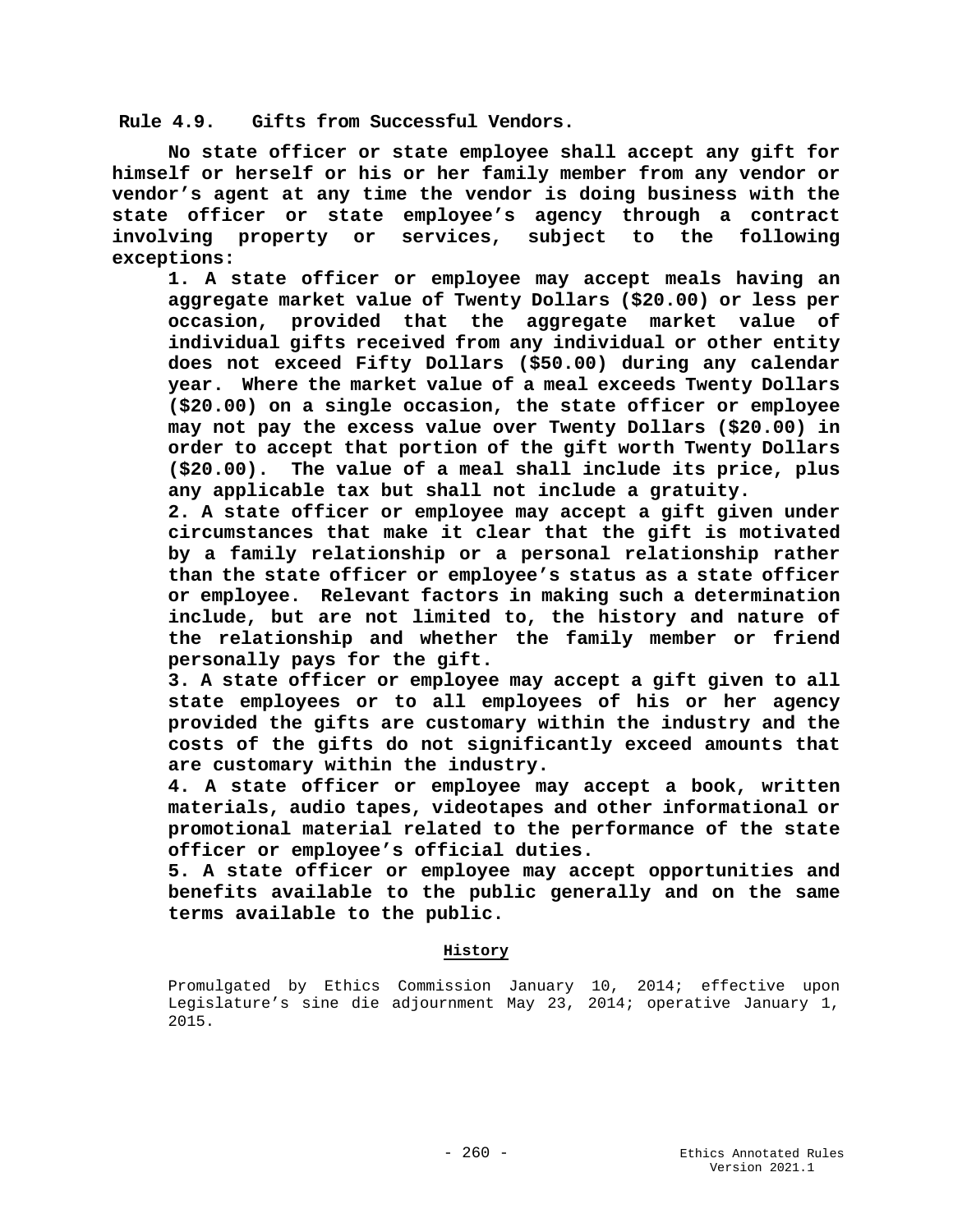### **Commission Comment**

*This Rule recognizes that business relationships often develop between vendors and officers and employees of state agencies with whom the vendors are engaged in business. This Rule permits limited meals to be purchased for a state officer or employee by a vendor, not exceeding Twenty Dollars (\$20.00) for any individual meal or Fifty Dollars (\$50.00) in the aggregate for any calendar year. There are exceptions when the gift is given under circumstances that make it clear that a family relationship or personal relationship rather than the state officer or state employee's status as a state officer or employee is the reason for the gift. There also is an exception for gifts given to all agency employees when such gifts are customary within the industry and for materials that relate to the performance of the state officer or employee's duties.* 

*Example: Davis is assigned by his company to work on a project under contract with Agency A. Over time, Davis becomes acquainted with Edwards, an employee of Agency A, and they begin dating. Gifts appropriate to their dating and paid for by Davis personally would be subject to the exception.*

*Example: Davis and Edwards are married when Davis is assigned by his company to work on a project under contract with Agency A, which employs Edwards. Gifts between the two would be excepted from the Rule.*

*Example: Ajax Corporation holds a state contract with Agency Z. Typically at Christmas, Ajax Corporation gives a small bag of mixed nuts to employees of its customers. The bags are relatively inexpensive, and such seasonal gifts are common but not universal in the industry. Ajax Corporation gives a small bag of nuts to each employee of Agency Z. These gifts would be subject to the exception.*

*Staff Memorandum 2015-02: Gifts to the state are categorically different than gifts to individual state officers and employees referenced in the Ethics Rules; consequently, any gifts given to the state fall outside the scope of the Ethics Rules.*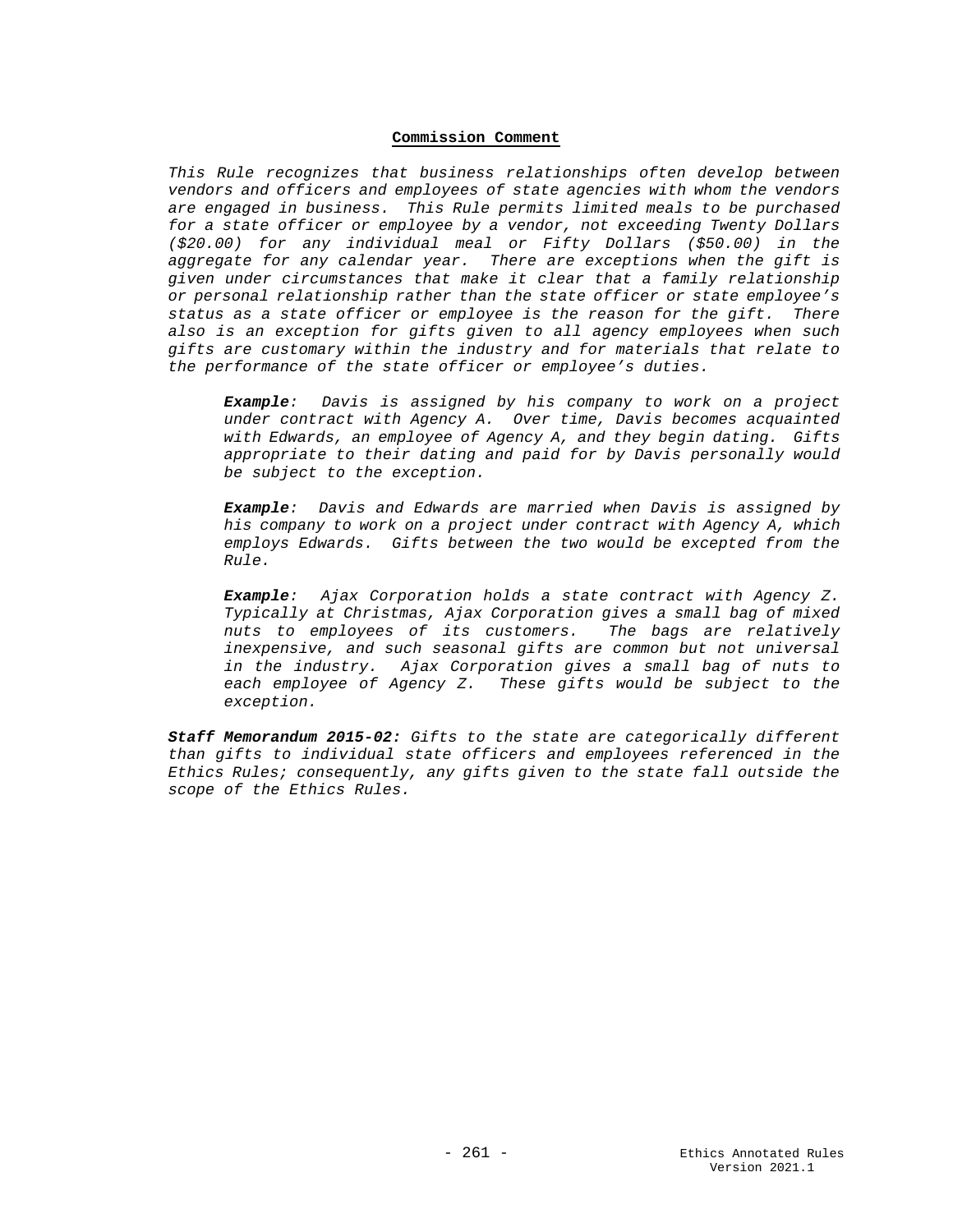**Rule 4.10. Gifts to State Officers or Employees from Regulated and Licensed Entities.**

**Except as permitted by these Rules, no state officer or employee shall accept any gift for himself or herself or for his or her family member from any person or entity or agent of any person or entity that is regulated or licensed by the state officer or employee's agency; provided, however, this prohibition shall not apply to gifts that are made by the employer of the state officer or employee or his or her family member under circumstances that make it clear that the gift is not motivated by the state officer or employee's status as a state officer or employee.** 

### **History**

Promulgated by Ethics Commission January 10, 2014; effective upon Legislature's sine die adjournment May 23, 2014; operative January 1, 2015.

#### **Commission Comment**

*This Rule prohibits officers and employees of state regulatory and licensing agencies, as well as their family members, from accepting gifts from any person or entity regulated by the agency. This prohibition applies to all employees of the agency.* 

*"Gift" means property transferred to or service provided for another without compensation of equal value.*

*"Family member" is defined to include the nuclear family——individual, spouse and children——for two generations: that of the state officer or employee and his or her parents.* 

*There is an exception when the gift is made under circumstances that make it clear that giving of the gift is not motivated by the state officer or employee's status as a state officer or employee and when the gift comes from an employer of the state officer or employee or his or her family member.*

*Example: Tyler is employed by Agency A. Tyler's father is employed by Ajax Corporation. Ajax Corporation is regulated by Agency A. Ajax Corporation may give a gift to Tyler's father without violating this Rule if the gift is given for reasons related to his employment by Ajax Corporation and not by Tyler's status as a state employee.*

*Example: Vernon serves on a state board that licenses widget manufacturers. Vernon is a widget worker who is employed by Widget King, a company that is licensed by the board. Widget King gives a year-end bonus to its employees who exceed certain standards. Vernon exceeds those standards. He may accept the bonus without violating this Rule. (Note: As to whether Vernon may consider matters that affect Widget King as a member of the board, see Rule 4.7.)*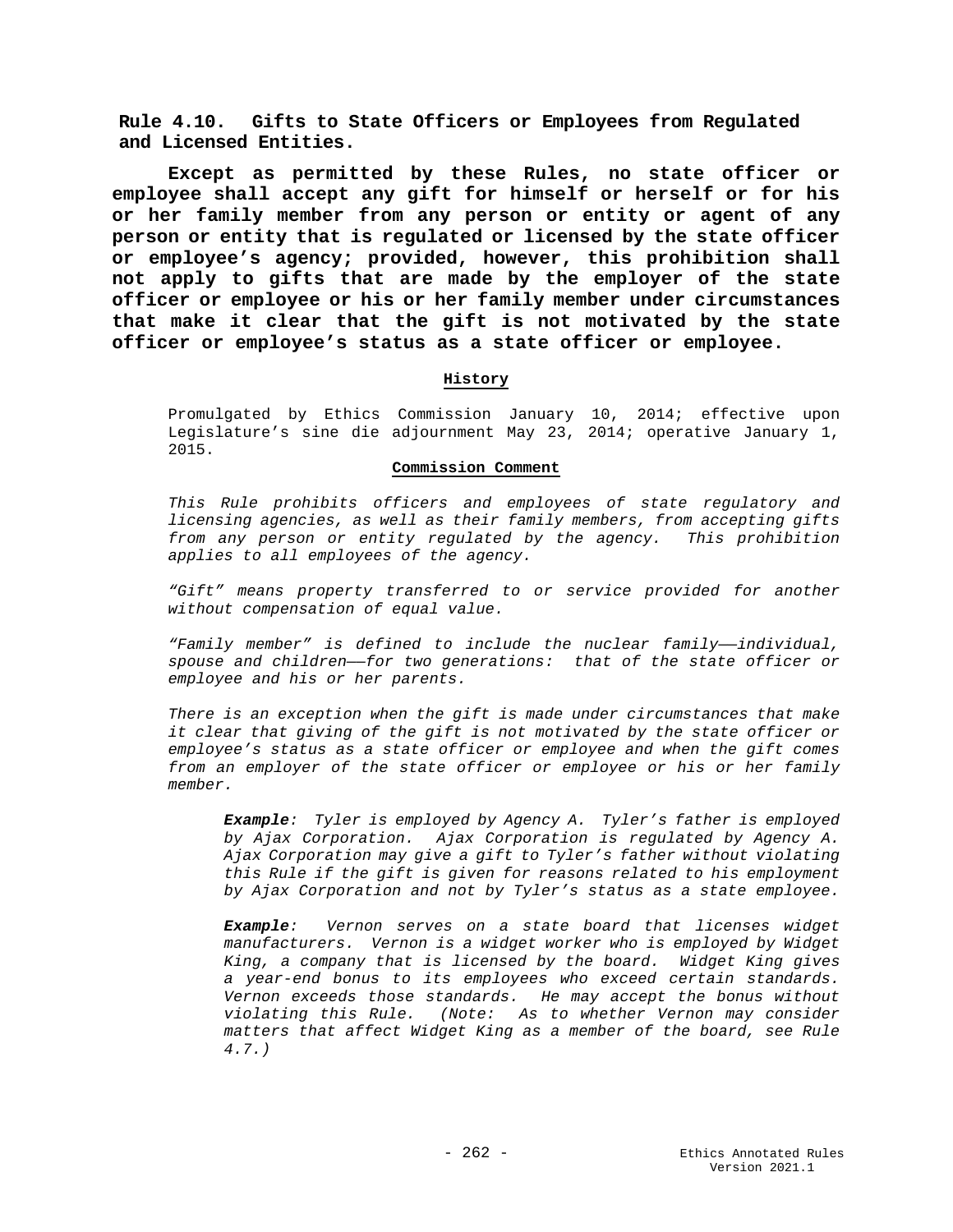**Rule 4.11. Gratuities Offered at Seminars, Conferences or Similar Events.**

**A state officer or employee attending a conference, seminar or similar event related to the performance of his or her official duties may accept gratuities and hospitality made available to all participants in the event.**

## **History**

Promulgated by Ethics Commission January 10, 2014; effective upon Legislature's sine die adjournment May 23, 2014; operative January 1, 2015.

## **Commission Comment**

*This Rule acknowledges that gratuities and hospitality often are made available to all participants in conferences, seminars and similar meetings that may be attended by a state officer or employee. In those situations, a state officer or employee may accept the gratuity or hospitality without violating these Rules. This applies only when the gratuity or hospitality is available to all participants.*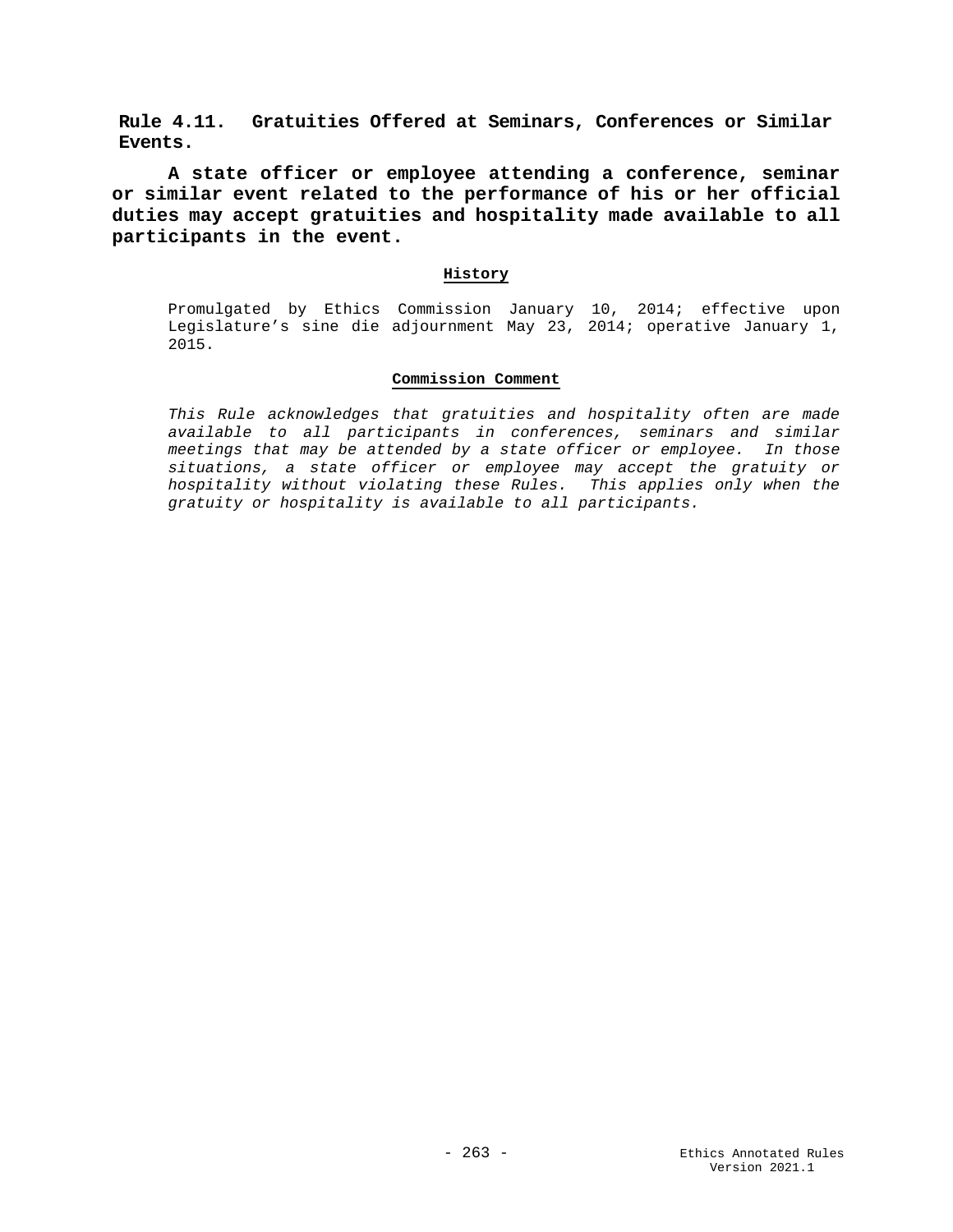# **Rule 4.12. Modest Items of Food and Refreshments**

**A state officer or employee occasionally may accept modest items of food and refreshments, excluding beverages containing alcohol, from vendors or persons regulated or licensed by the state officer or employee's agency when offered other than as part of a meal.**

## **History**

Promulgated by Ethics Commission January 10, 2014; effective upon Legislature's sine die adjournment May 23, 2014; operative January 1, 2015.

## **Commission Comment**

*This Rule provides a "cup of coffee" exception to restrictions found elsewhere in the Rules. It permits state officers and employees to occasionally accept modest items of food and refreshments from vendors or persons regulated or licensed by the state officer or employee's agency. There are no definitions of "modest" or "occasionally" but state officers and employees are expected to exercise good judgment in taking advantage of this exception.*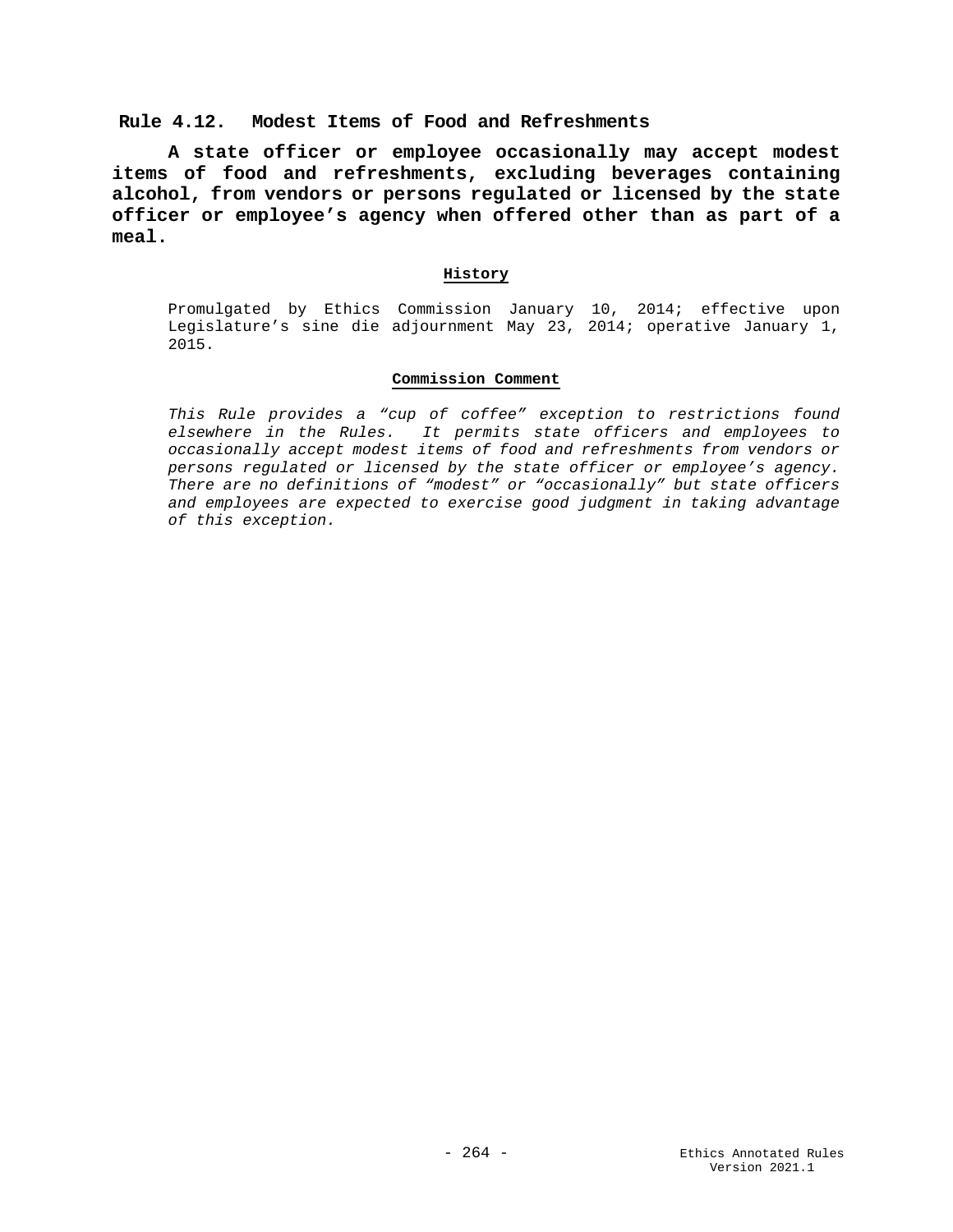**Rule 4.13. Acceptance of Meals, Lodging, Transportation and Other Benefits as a Result of Spouse's Business Activities.**

**A state officer or employee may accept meals, lodging, transportation and other benefits resulting from the business or employment activities of the state officer or employee's spouse when it is clear that such benefits have not been offered or enhanced because of the state officer or employee's status as a state officer or employee.**

## **History**

Promulgated by Ethics Commission January 10, 2014; effective upon Legislature's sine die adjournment May 23, 2014; operative January 1, 2015.

### **Commission Comment**

*Many private employers offer benefits to spouses of their employees, and this Rule allows state officers and employees to participate in certain programs under those circumstances.* 

*Example: Garrett is a state employee. His wife is employed by Ajax Corporation, which expects his wife to occasionally host dinner meetings with clients. Ajax Corporation expects spouses of its employees to attend such dinner meetings. Garrett may do so without violating a Rule, even if Ajax Corporation otherwise would be prohibited from providing the meal to Garrett.*

*Example: Jackson is a state employee. Her husband is employed by Ajax Corporation, which sends him to a conference. Spouses are welcome to attend the conference, and Ajax Corporation pays the costs of lodging, meals and transportation for spouses who do. Jackson may accept the lodging, meals and transportation for the conference without violating a Rule, even if Ajax Corporation otherwise would be prohibited from providing these items to Jackson.*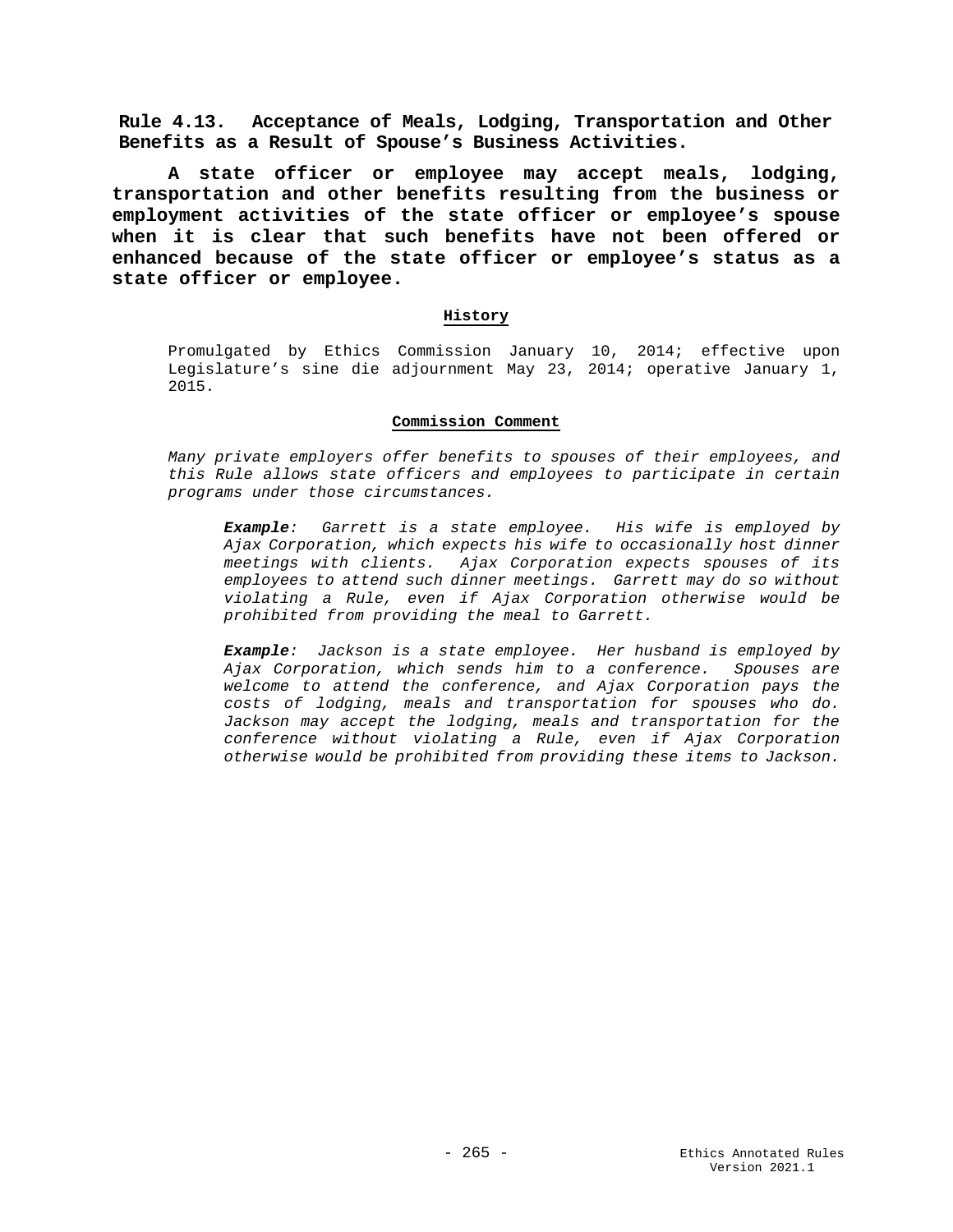**Rule 4.14. Acceptance of Meals, Lodging, Transportation and Other Benefits as a Result of Private Business Activities.**

**A state officer or employee may accept meals, lodging, transportation and other benefits resulting from his or her private business or employment activities when such benefits have not been offered or enhanced because of the state officer or employee's status as a state officer or employee.**

### **History**

Promulgated by Ethics Commission January 10, 2014; effective upon Legislature's sine die adjournment May 23, 2014; operative January 1, 2015.

### **Commission Comment**

*Many state officers and employees, especially members of state boards, commissions and similar entities, have private employers. When that is the case, state officers and employees may accept benefits resulting from their private employment, provided the benefits are not offered or enhanced by the state officer or employee's status as a state officer or employee.*

*Staff Memorandum 2015-03: Some of the key facts considered in determining whether private business benefits are being given as a result of the status of the state officer or employee include (1) whether the activity is long-standing or similar prior arrangements have been provided to the individual prior to the individual holding state office or employment; (2) whether the state officer or employee is receiving the same or substantially similar benefits as those employed in that industry; and (3) whether the state officer or employee is a member of the private organization and is employed in that associated industry.*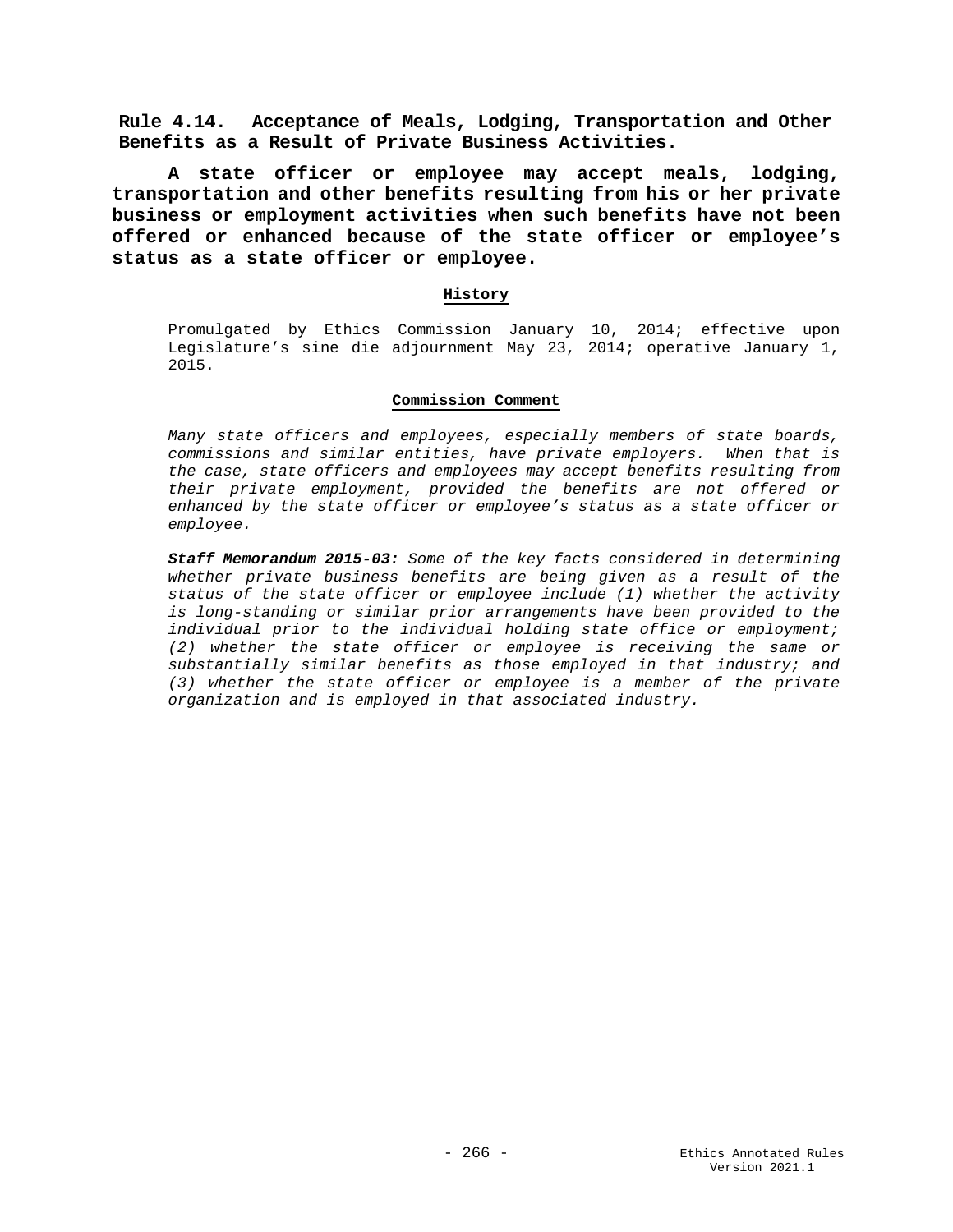**Rule 4.15. Acceptance of Meals and Other Benefits for Conference Presentations; acceptance of scholarships for educational and training events.**

- **A. A state officer or employee approved by the chief administrative officer of the agency to participate as a speaker or panel participant or otherwise to present information on behalf of the agency at a conference or other event may accept free attendance at the event on the day of his or her presentation when the free attendance is provided by the sponsor of the event. Approval by the chief administrative officer shall not be required for elected officials to participate in such events subject to the**  Free attendance may include **meals, refreshments, entertainment, instruction and materials made available to other participants. The sponsor of the event may also provide transportation and lodging to the state officer or employee if transportation and lodging are made available to others participating as speakers, panel participants or presenters. The state officer or employee's spouse may also accept free attendance and participation in the event. The state officer or employee's spouse may also accept lodging but not transportation. The state officer or employee or the state officer or employee's spouse may not accept meals, refreshments, entertainment, transportation or lodging that are collateral to the event or that are not paid for by the sponsor of the event that would otherwise be prohibited by these Rules. No vendor or vendor's agent may pay for, or reimburse the sponsor of the event for, any gifts to the state officer or employee or the state officer or employee's spouse that are part of the free attendance and participation provided to the state officer or employee or the state officer or employee's spouse. However,**  or sponsorships customarily and **historically paid by a vendor or vendor's agent to a sponsoring organization shall not be considered payment for, or reimbursement for, such costs.**
- **B. A state officer or employee may accept a scholarship or similar grant or subsidy, including the costs of transportation, lodging, meals, refreshments, entertainment, instruction and materials made available to other participants, to participate in an educational or training event sponsored by a foreign government, the United States government, the government of another state or an organization to which the State of Oklahoma pays membership dues either for the State, a state agency or an individual state officer or employee.**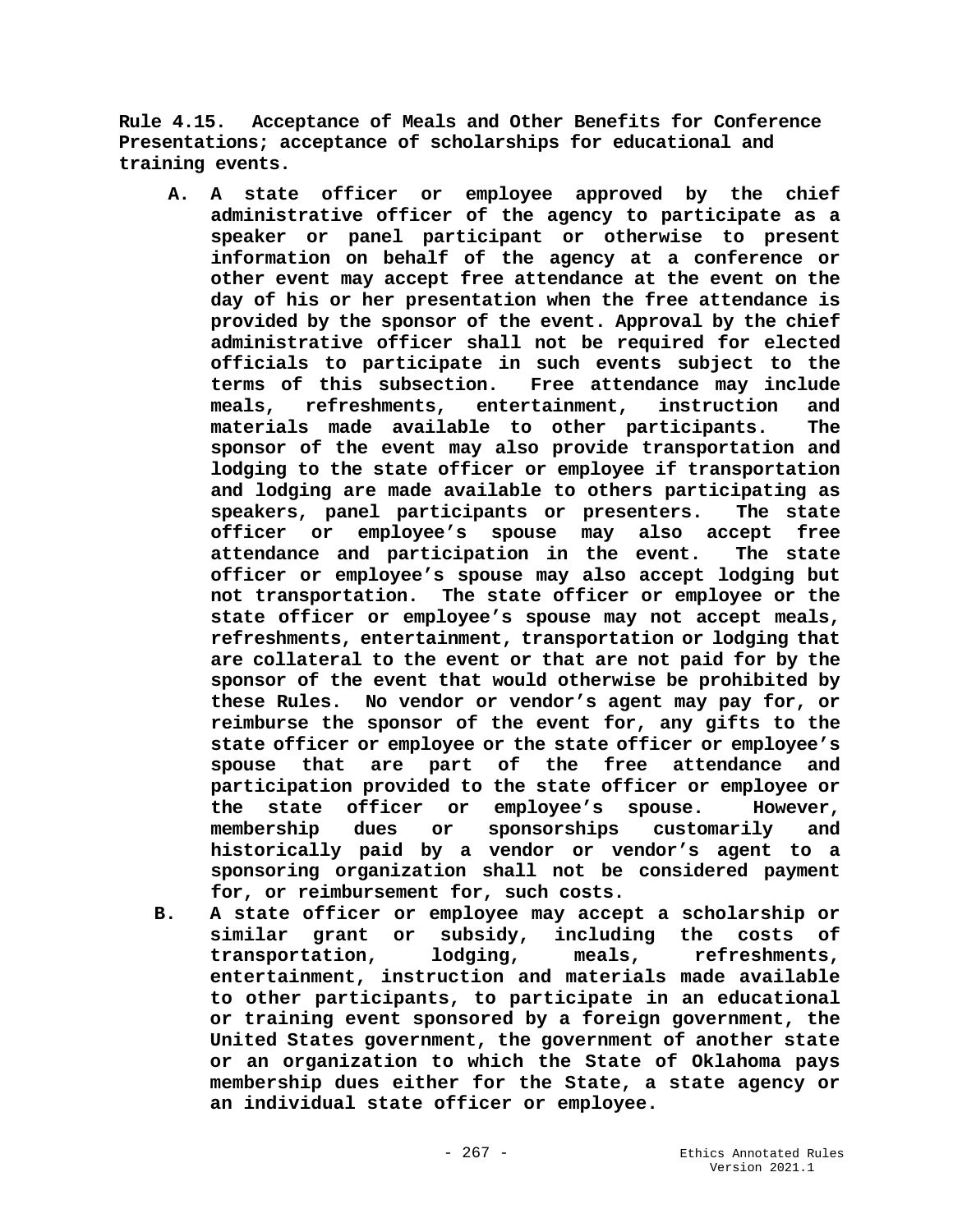**C. A state officer or employee may accept a scholarship or**  similar grant or subsidy, including the **transportation, lodging, meals, refreshments, entertainment, instruction and materials made available to other participants, to participate in an educational or training event sponsored by a bona fide governmental, professional or business organization other than an organization described in Subsection (B), provided the state officer or employee files a report that includes the date or dates and location of the event, the name of the sponsoring organization or organizations, the name and job title and description of the state officer or employee participating, the subject matter of the event, the approximate value of the scholarship, grant or subsidy and the name of the person providing the scholarship, grant or subsidy. For non-elected state officers, the report shall include a certification by the chief administrative officer of the agency that employs the state officer or employee that the educational or training event will significantly assist the state officer or employee in discharging his or her duties. Forms for the reports shall be prescribed by the Executive Director. Reports shall be filed within thirty (30) days following the last day of the event and shall be displayed on the Commission website.**

# **History**

Promulgated by Ethics Commission January 10, 2014; effective upon Legislature's sine die adjournment May 23, 2014; operative January 1, 2015.

Amendment promulgated by Ethics Commission January 9, 2015; effective upon sine die adjournment of the Legislature May 22, 2015; operative May 22, 2015.

The 2015 amendment added Subsections (B) and (C) in their entirety and added the following sentence to Subsection (A): "Approval by the chief administrative officer shall not be required for elected officials to participate in such events subject to the terms of this subsection."

### **Commission Comment**

*Often state officers and employees represent their agencies by serving as panelists or speakers for conferences or similar events. State officers and employees who are approved by the chief administrative officer of their agency to do so are authorized to accept free attendance at such events, provided the free attendance is provided by the sponsor of the conference or event. Elected officials are not required to have approval of the "chief administrative officer," as elected officials typically do not report to another officer. Free attendance may include meals, refreshments, entertainment, instruction and materials made available to other participants. The state officer*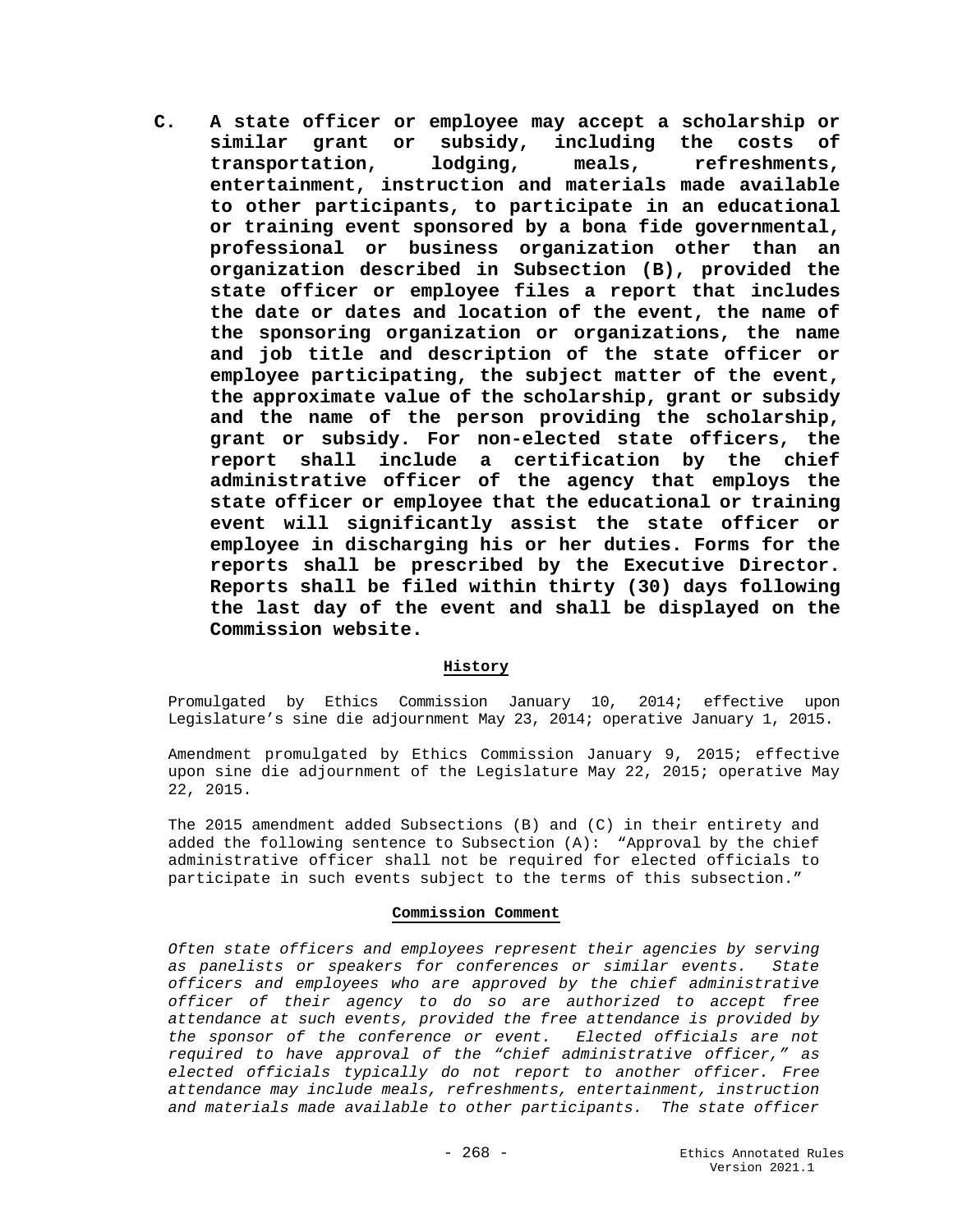*or employee also may accept transportation and lodging provided by the sponsor if transportation and lodging are provided to others who are speaking or otherwise making presentations. A spouse who accompanies the state officer or employee to participate in such an event also may accept lodging but not transportation.* 

*The state officer or employee or a spouse may not accept meals, refreshments, entertainment, transportation or lodging that are not paid for by the sponsor if receipt of those items is otherwise prohibited by these Rules.* 

*This prohibition may not be circumvented by a vendor or vendor's agent reimbursing the sponsor for the cost of participation by the state officer or employee or a spouse.* 

*Example: Jones, a state employee, is approved by the chief administrative officer of his agency, which regulates widget makers, to represent the agency on a panel at a conference sponsored by the National Widget Makers Association. Jones wants to take his wife to the conference as well. Jones and his wife plan to spend the weekend following the conference doing some sightseeing in the area. The Association is providing meals, refreshments, entertainment, lodging and transportation to all panelists appearing at the conference. Jones may accept these items without violating the Rules. Jones's wife also may accept free lodging. Jones may not accept anything from the sponsor for the weekend following the conference. Ajax Widget Makers, Inc., is a company regulated by Jones's agency. Ajax, which is a member of the association, wants to underwrite the costs of Jones participation at the conference by providing a check to the Association, of which Ajax is a member. This it may not do. However, Ajax may continue paying its normal membership dues to the Association.*

*Subsections (B) and (C) recognize that state officers and employees may be offered scholarships or similar grants to cover all or part of the costs of participating in educational or training events. If such an event is sponsored by a foreign government, the United States government, the government of another state or an organization to which the State of Oklahoma pays membership dues, the state officer or employee who receives the scholarship or grant is not required to file a report. Dues may be paid either for the State, for a state agency or for an individual state officer or employee. If, however, the scholarship or grant is provided by an entity other than those described above, certain conditions must be met, and a report must be filed. The sponsoring organization must be a bona fide governmental, professional or business organization other than an organization described above; for non-elected state officers, the report must include a certification by the chief administrative officer of the agency that the event will assist the state officer or employee in discharging his or her duties.*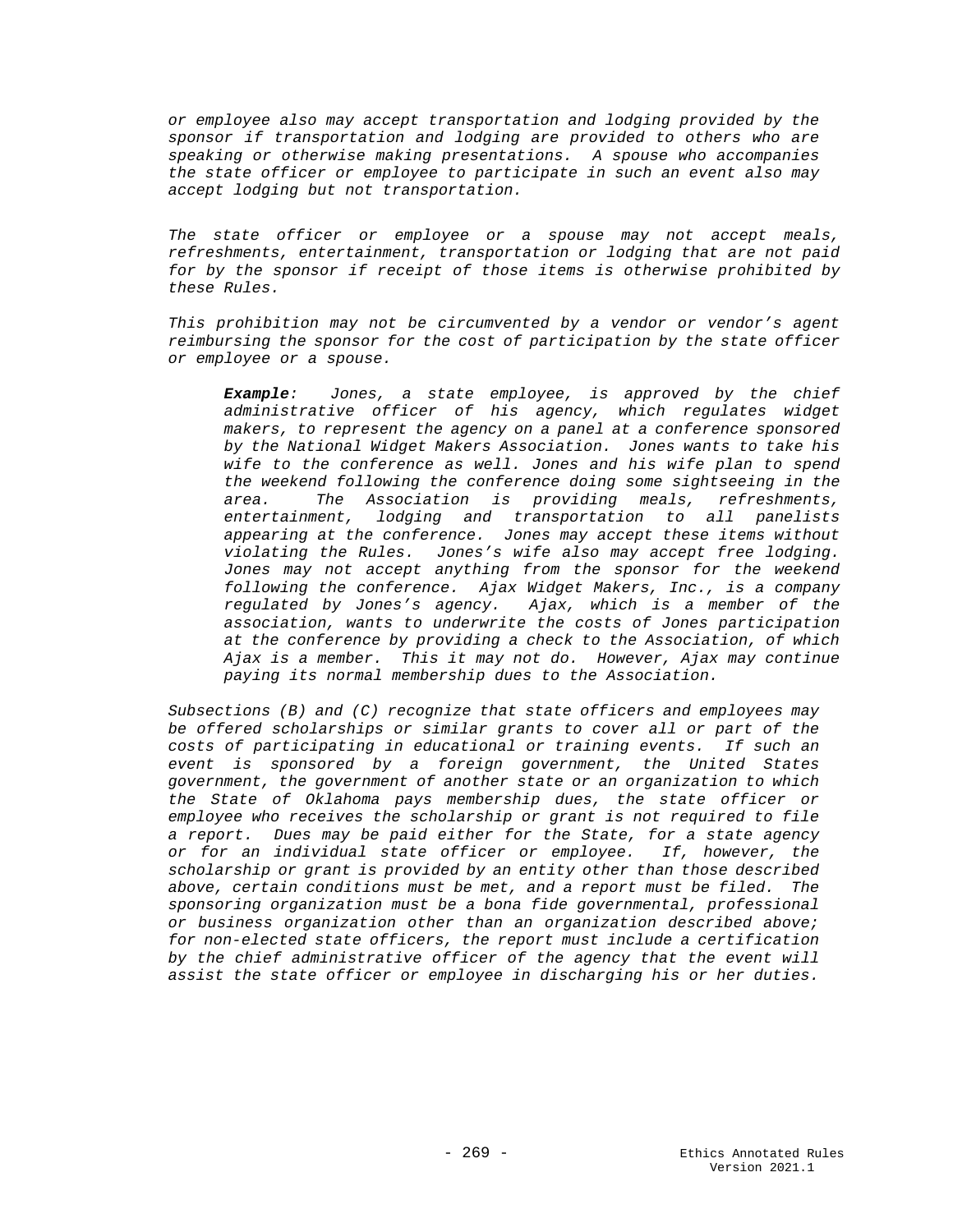**Rule 4.16. Acceptance of Meals for Professional, Civic or Community Events; Acceptance of Meals at Political Events.**

**Any elected state officer or any state officer or employee approved by the chief administrative officer of the agency to represent the agency at a professional, civic or community event may accept a meal at the event provided by the sponsoring organization. In such instances, the state officer or employee also may accept a token or souvenir gift or memento commemorating the occasion provided the item given is of a value commensurate with the occasion and is neither monetary or a cash equivalent. A professional, civic or community event shall not include political events. An employee for an elected state officer may accept a meal at a political event he or she attends with the elected state officer as long as he or she is not on state time.**

### **History**

Promulgated by Ethics Commission January 10, 2014; effective upon Legislature's sine die adjournment May 23, 2014; operative January 1, 2015.

Amended by Ethics Commission December 11, 2015; effective upon sine die adjournment of the Legislature May 27, 2016; operative May 27, 2016.

The 2016 amendment inserted the following sentence after the first sentence of the provision: "In such instances, the state officer or employee also may accept a token or souvenir gift or memento commemorating the occasion provided the item given is of a value commensurate with the occasion and is neither monetary or a cash equivalent."

#### **Commission Comment**

*State officers and employees are often asked to represent their agencies at professional, civic and community events. This Rule makes acceptance of a meal at such events acceptable when the meal is provided by the sponsoring organization. Special provisions apply to political events.*

*Example: Lieutenant Governor Jones is asked to attend the annual banquet of the Anytown, Oklahoma, Civic Club. Lieutenant Governor Jones attends, accompanied by her chief of staff, Johnson. Both Lieutenant Governor Jones and Johnson may accept a meal provided by the Civic Club.*

*Example: Lieutenant Governor Jones and her chief of staff, Johnson, attend a political party rally during which a meal is served. Johnson must be beyond normal working hours or take leave time to accept a meal from the political organization.*

*"Cash Equivalent" means that the gift is equal to or functions as cash. For instance, a cash equivalent gift would include, but is not limited to, a gift card or similar prepaid cards used to purchase merchandise or services.*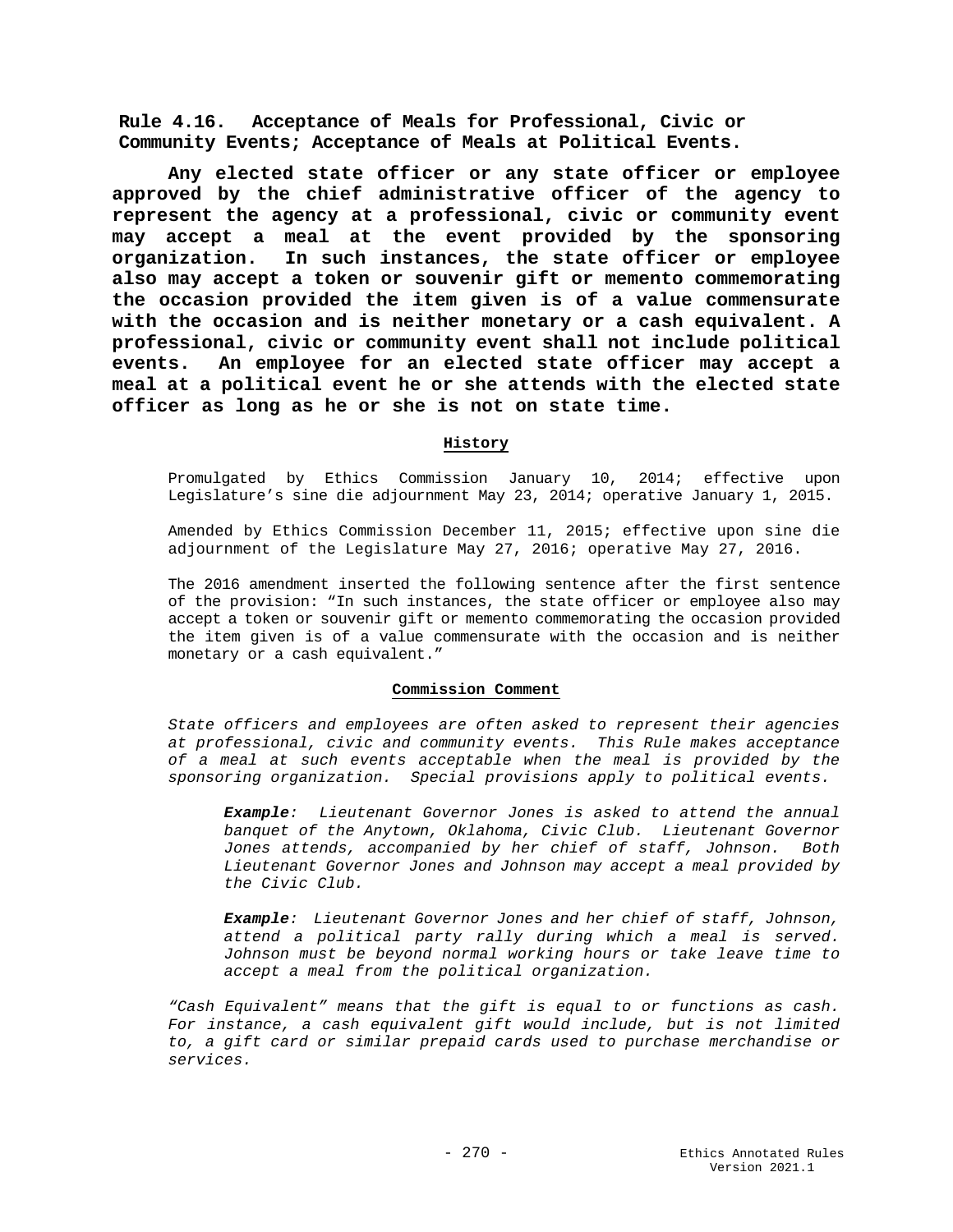**Rule 4.17. Gifts to Superiors by State Officers or Employees.**

**A state officer or employee may not directly or indirectly give a gift or make a donation toward a gift for an official superior in an agency's chain of command or solicit a contribution from another employee for a gift to either his or her own or the other employee's official superior, nor may any state officer or employee receive directly or indirectly a gift from an employee receiving less compensation from the state than himself or herself, subject to the following exceptions:**

 **1. A state officer or employee may make or receive such a gift if there exists a personal relationship between the two that would justify the gift.**

 **2. A state officer or employee may make or receive such a gift on an occasional basis, including an occasion on which gifts are traditionally given or exchanged, provided the gift, which may not be in cash, has an aggregate market value of Twenty Dollars (\$20.00) or less per occasion.**

 **3. A state officer or employee may make or receive such a gift when items such as food or refreshments are to be shared in the agency among several employees.**

 **4. A state officer or employee may make or receive such a gift involving personal hospitality provided at a residence which is of a type and value customarily provided by the state officer or employee to personal friends, or when the gifts consist of items given in connection with the receipt of personal hospitality of a type and value customarily given on such occasions.**

 **5. A state officer or employee may make or receive such a gift appropriate to the occasion in recognition of infrequently occurring occasions of personal significance such as marriage, illness, birth or adoption of a child, retirement, resignation or transfer.** 

### **History**

Promulgated by Ethics Commission January 10, 2014; effective upon Legislature's sine die adjournment May 23, 2014; operative January 1, 2015.

### **Commission Comment**

*This Rule regulates the exchange of gifts between superior and subordinate state officers and employees. Generally, the exchange of gifts from a subordinate to a superior is prohibited unless covered by an exception. There are five exceptions: (1) personal relationship; (2) gifts of no more than Twenty Dollars (\$20.00) in value; (3) shared food or refreshments; (4) personal hospitality at the employee's residence and (5) special occasions.*

*Example: Smith and Jones were college roommates and maintain a social relationship in which they visit in one another's homes,*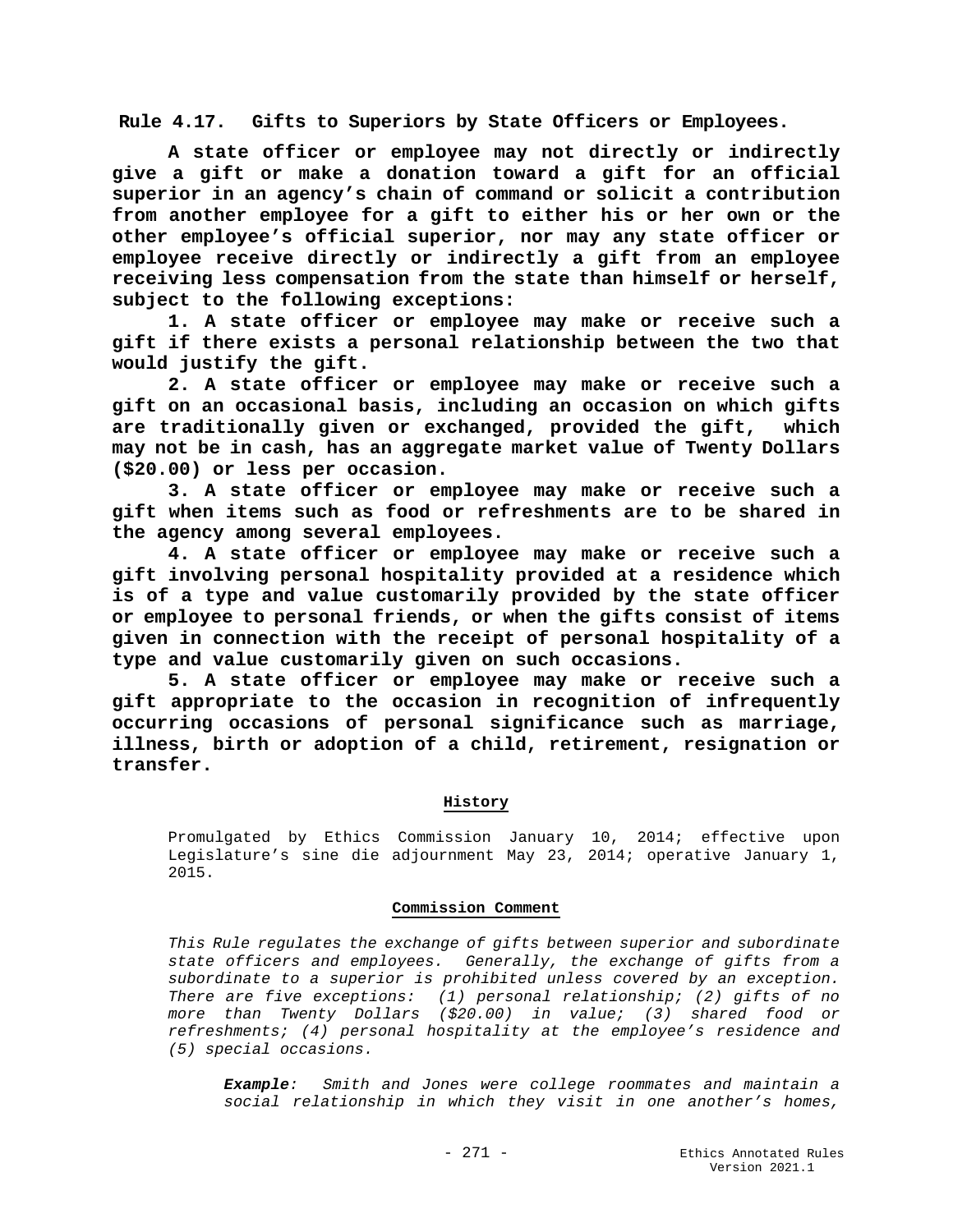*dine out together and take family trips together. They have been friends for more than fifteen (15) years. Smith is Jones' supervisor. Jones may provide a gift to Smith without violating the Rule.*

*Example: The employees at Agency A bring covered dishes for an agency-wide lunch every Friday. Supervisors may participate in such events without violating the Rule.*

*Example: Olson is Morton's supervisor at Agency Z. Morton is hosting a cookout for several agency employees and invites Olson. Olson may attend the cookout without violating the Rule.*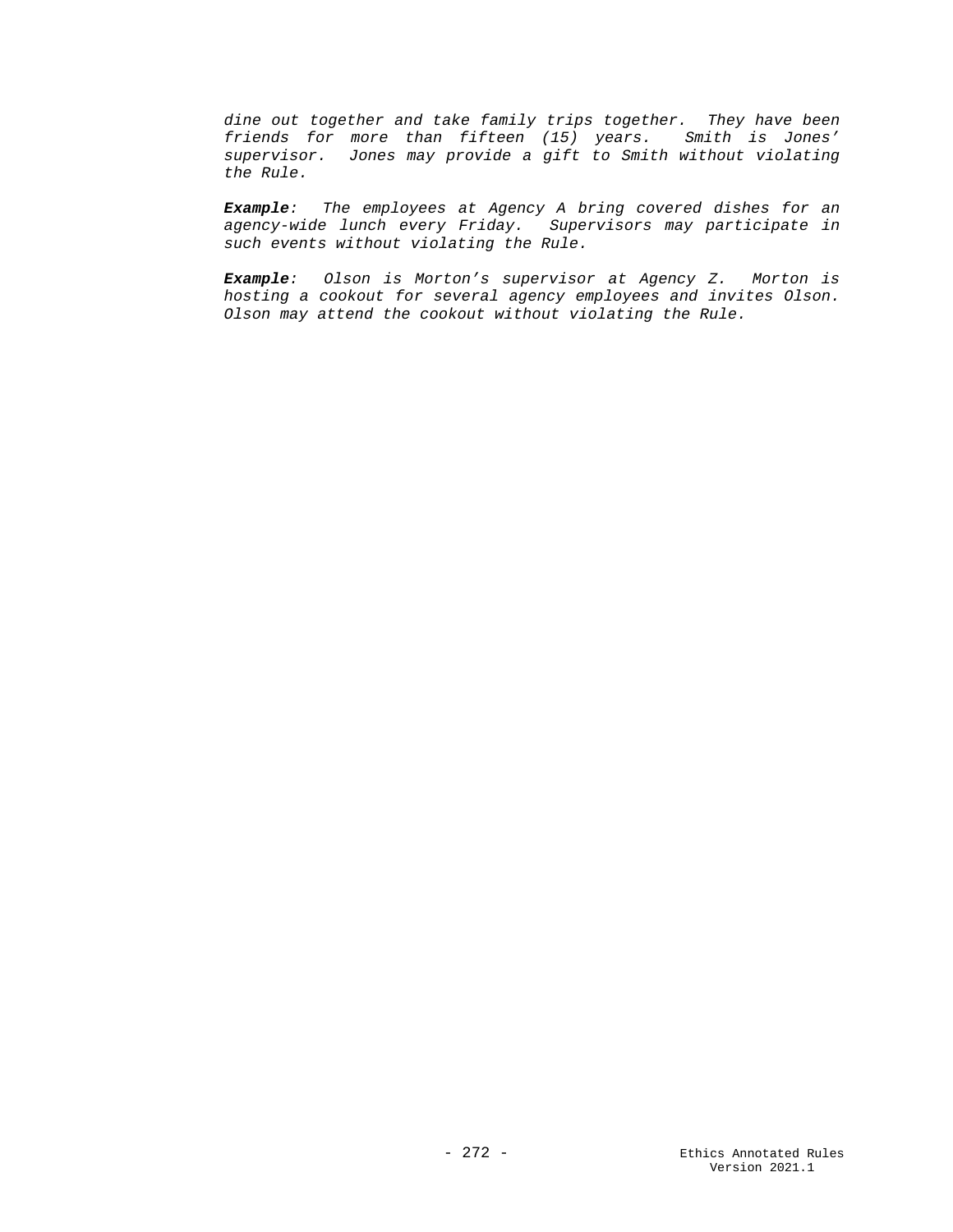**Rule 4.18. State Officer or Employee Representation of Others in Transactions involving the State.**

**No state officer or employee shall receive or agree to receive compensation to represent or assist another individual or other entity in any transaction involving the state or to represent another individual or other entity before any state agency, unless authorized by law. The prohibitions in this section shall not apply to the practice of law before any court, nor shall they apply to members of boards, commissions, authorities and similar public bodies of state agencies for representation before state agencies other than the agency the member serves.**

## **History**

Promulgated by Ethics Commission January 10, 2014; effective upon Legislature's sine die adjournment May 23, 2014; operative January 1, 2015.

### **Commission Comment**

*Salaried state officers and employees are prohibited by this Rule from representing others for compensation in transactions involving any state agency. The same prohibition applies to representation in matters before state agencies. There are exceptions when such representation is authorized by law and when the representation is in a court. Members of boards, commissions, authorities and similar public bodies may represent others for compensation before agencies other than the agency that the member serves.*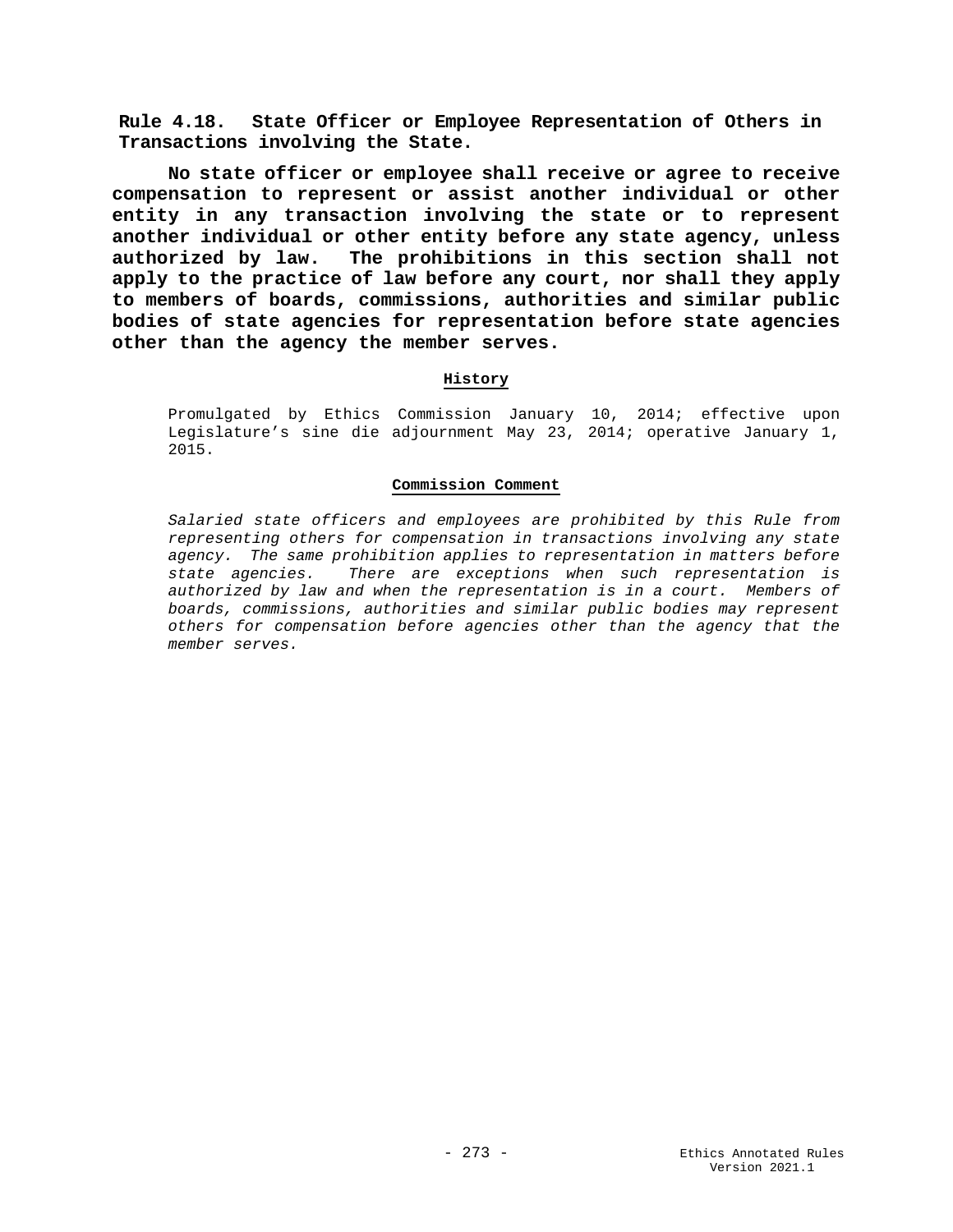**Rule 4.19. State Officer or Employee Representation of Others Before Employing Agency.**

**No state officer or employee shall represent another individual or other entity as an attorney in any matter before the Commission, nor shall any state officer or employee represent another individual or other entity in any matter before the agency that employs the state officer or employee, unless authorized by law.**

## **History**

Promulgated by Ethics Commission January 10, 2014; effective upon Legislature's sine die adjournment May 23, 2014; operative January 1, 2015.

### **Commission Comment**

*This Rule prohibits state officers and employees from representing others before the Commission and before the agencies that employ the state officer or employee, unless otherwise permitted by law. This Rule does not prohibit state officers or employees from making inquiries about application of the Rules to the Commission or its staff, but applies to formal matters that come before the Commission.*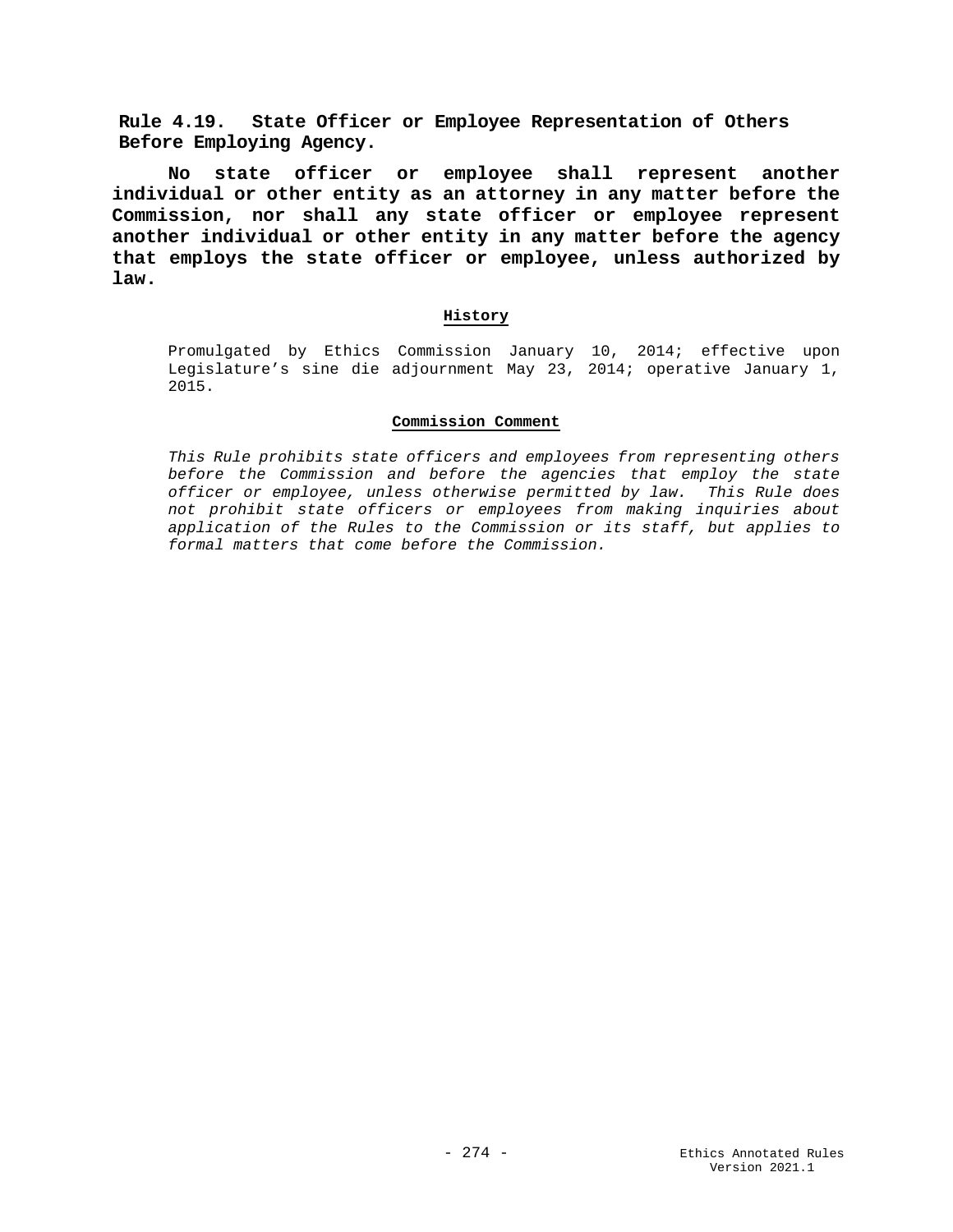**Rule 4.20. Acceptance of Things of Value When Representing the State in an Official Capacity.**

**The Governor, Lieutenant Governor, President Pro Tempore of the Senate and Speaker of the House of Representatives, or their designees, may accept transportation, lodging, meals and other things of value related to the purpose of an event when representing the State of Oklahoma in an official capacity at the event, whether within or outside the geographical boundaries of the State of Oklahoma, provided they receive no other personal benefits.** 

## **History**

Promulgated by Ethics Commission January 10, 2014; effective upon Legislature's sine die adjournment May 23, 2014; operative January 1, 2015.

### **Commission Comment**

*This Rule acknowledges the special role that the state's top elected officials play in representing the State at events both inside and outside the State. It establishes the premise that these officials should not be required to make personal expenditures to pay for the costs of such official representation. It is not intended to provide an opportunity for sham designation of representation at events, but rather to allow these officials to be compensated when there is bona fide representation.*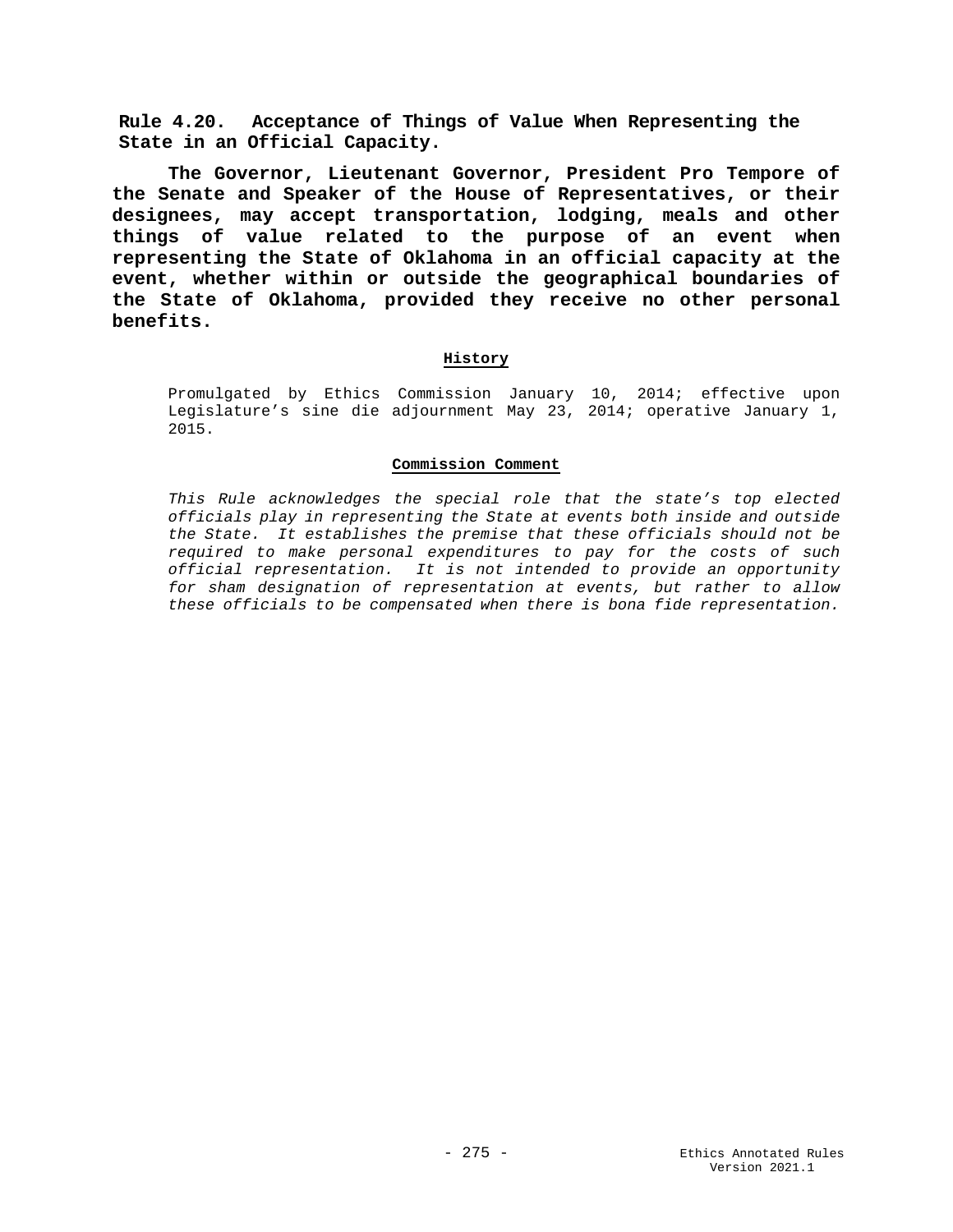**Rule 4.21. Representation of Constituents by Governor and Legislature.** 

**Neither the Governor nor any member of the Legislature, nor any employee of the Governor acting at the direction of and on behalf of the Governor or any employee of the Legislature acting at the direction of and on behalf of a member of the Legislature shall be in violation of these Rules by engaging in activities inherent in representing constituents, gathering information or advocating policy positions, provided none of these activities include illegal threats, intimidation, coercion or promises of actions inconsistent with the Constitution or statutes of the State of Oklahoma or with these Rules.**

### **History**

Promulgated by Ethics Commission January 10, 2014; effective upon Legislature's sine die adjournment May 23, 2014; operative January 1, 2015.

## **Commission Comment**

*This Rule recognizes that the Governor and members of the Legislature should not be prevented by the Rules from fulfilling their roles in representing constituents, gathering information or advocating policy positions. These functions are inherent in the elected offices these officers hold.*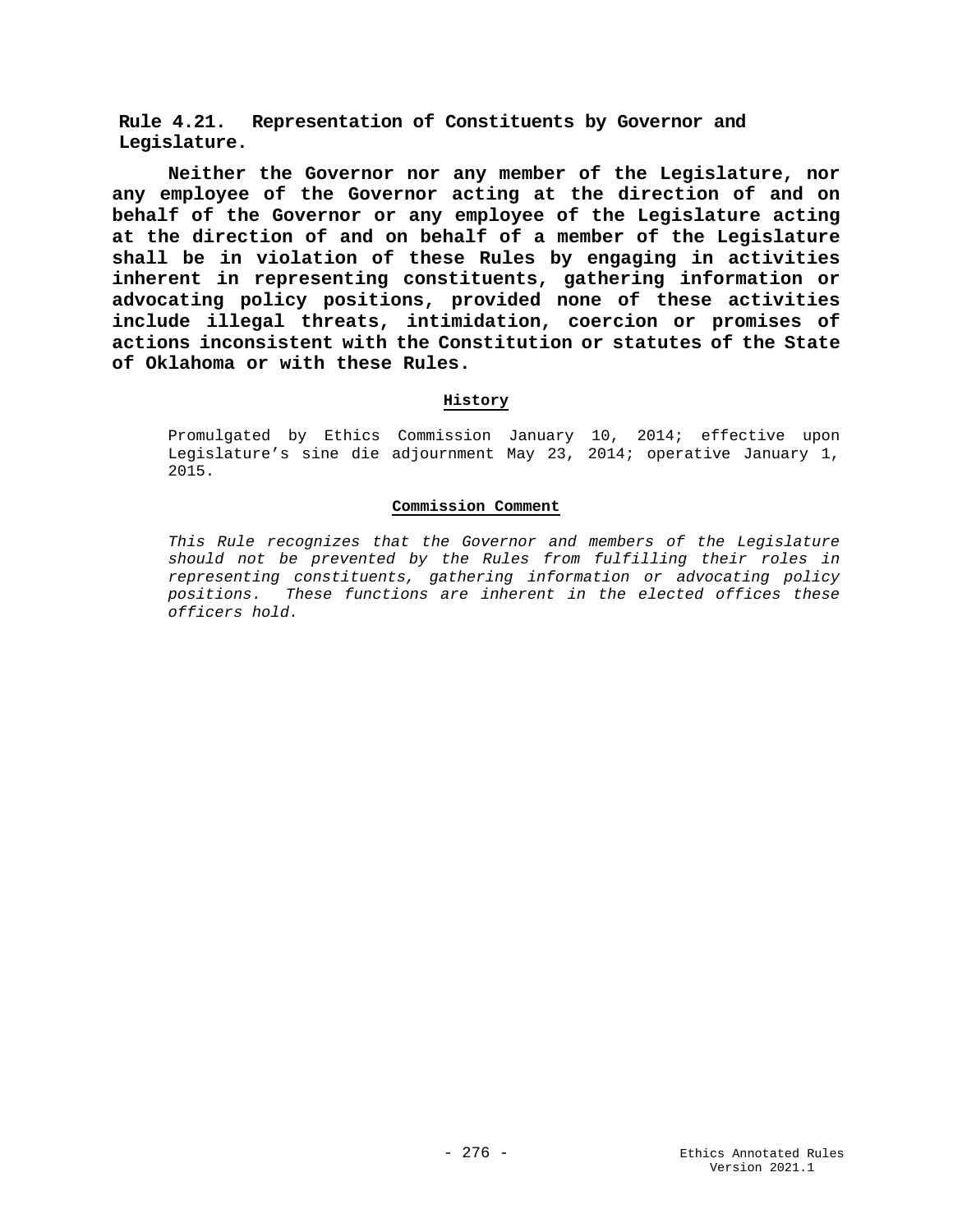**Rule 4.22. Waiver for Preexisting Relationship.**

**A state officer or employee may apply to the Commission for a waiver of a Rule based on a preexisting relationship between the state officer or employee and a person whose status restricts or prohibits certain activities under these Rules.**

**The Commission shall have exclusive authority and discretion to grant a waiver on a case-by-case basis, based upon the totality of circumstances and a finding that the purposes of these Rules will not be impeded or hindered by the waiver. A waiver shall have only prospective application.**

**The Commission may request whatever information it deems appropriate from an applicant, including but not limited to verified statements by the applicant and/or the person with whom a preexisting relationship is claimed. The restrictions between a state officer or employee and a person whose status restricts or prohibits certain activities under these Rules shall not apply when the two are family members.**

### **History**

Promulgated by Ethics Commission January 10, 2014; effective upon Legislature's sine die adjournment May 23, 2014; operative January 1, 2015.

Amendment promulgated by Ethics Commission January 9, 2015; effective upon sine die adjournment of the Legislature May 22, 2015; operative May 22, 2015.

The 2015 amendment added the following sentence:

"The restrictions between a state officer or employee and a person whose status restricts or prohibits certain activities under these Rules shall not apply when the two are family members."

#### **Commission Comment**

*Any state officer or state employee who believes that he or she should be granted an exception to a specific Rule or Rules as applied to another person covered by the Rules may apply to the Commission for a waiver based on a preexisting relationship between the state officer or employee and the other person. Applications are made on a case-by-case basis and should be made before any action that would violate these Rules. There are no specific relationships that are set forth in the Rule, but the Commission will consider each application based on the totality of circumstances. Even if there is a preexisting relationship, the Commission may choose not to grant a waiver if it believes that the purposes of the Rules would be impeded or hindered by doing so.*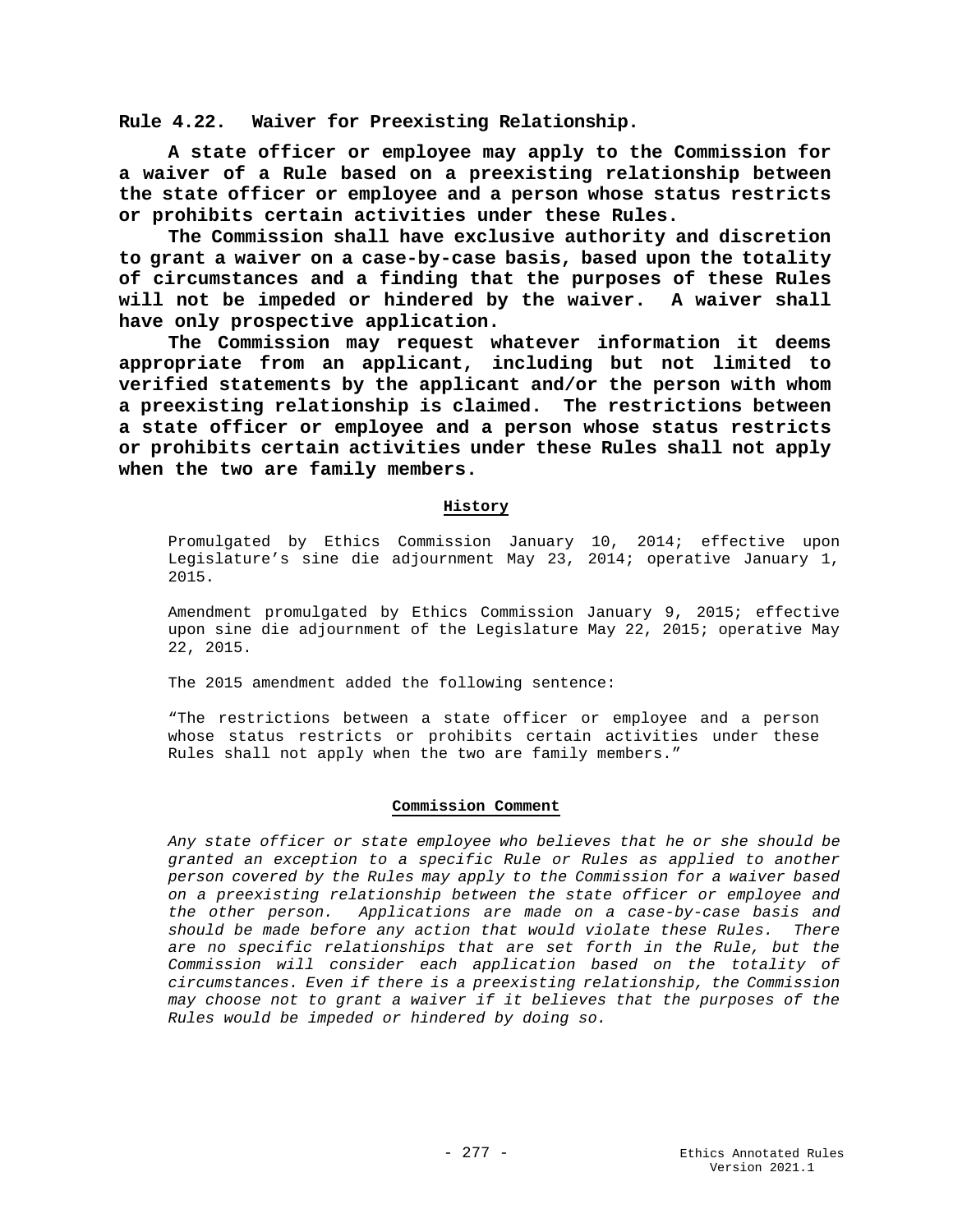**Rule 4.23. State Officer or Employee Violation of Rules through Indirect Action.**

**In no event may a state officer or state employee do indirectly, through a third party or through other indirect means, anything that is prohibited by these Rules.**

### **History**

Promulgated by Ethics Commission January 10, 2014; effective upon Legislature's sine die adjournment May 23, 2014; operative January 1, 2015.

## **Commission Comment**

*This Rule sets forth the principle that one cannot do indirectly what is prohibited directly.*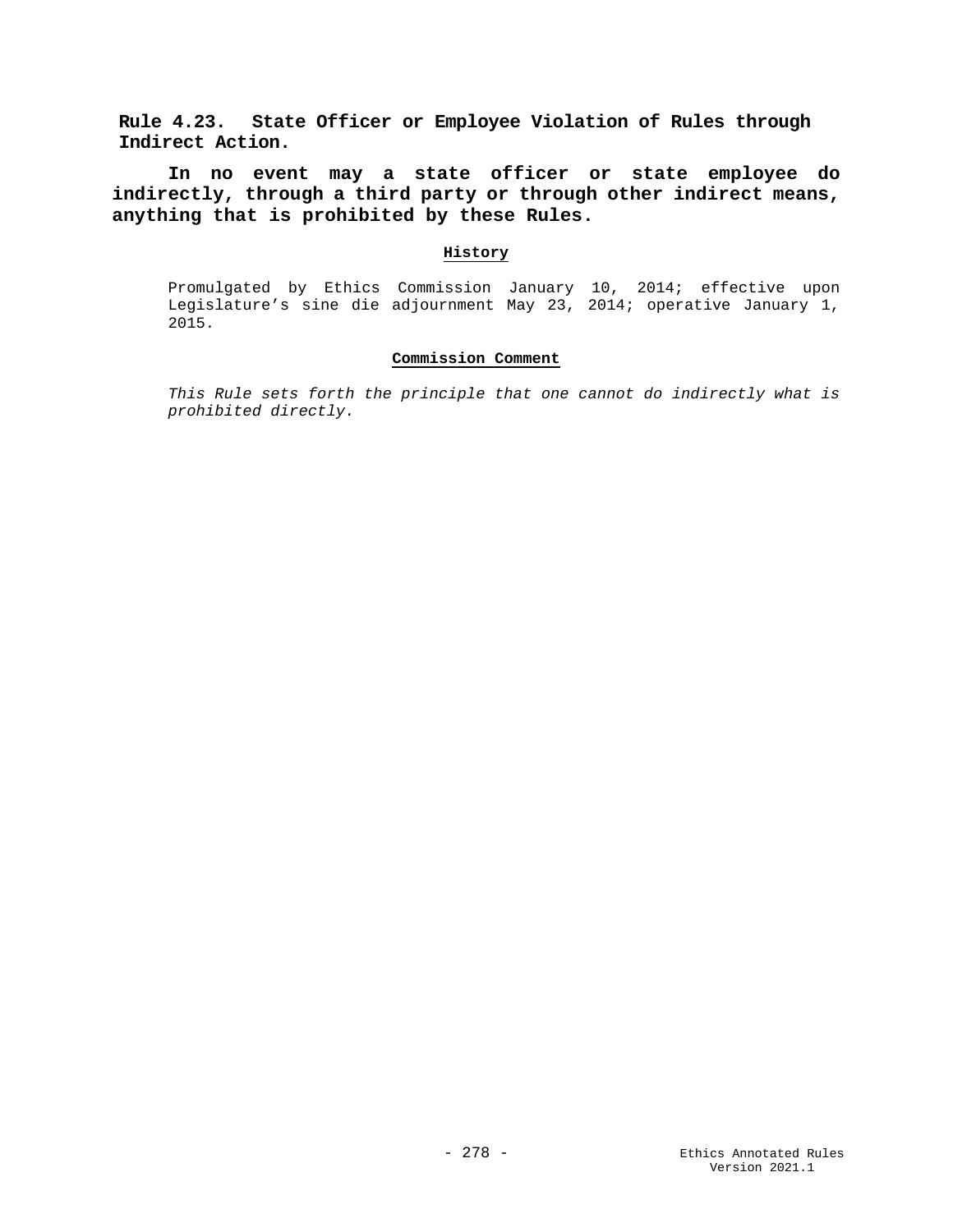## **Rule 5**

# **Lobbyist Registration and Reporting**

**Rule 5.1. Purpose of Rule 5.**

**The purpose of Rule 5 is to establish rules for lobbyist registration and reporting of expenditures for state officers and employees.**

### **History**

Promulgated by Ethics Commission January 10, 2014; effective upon Legislature's sine die adjournment May 23, 2014; operative January 1, 2015.

### **Commission Comment**

*Article XXIX, Section 3(B) of the Oklahoma Constitution requires the Commission to "promulgate rules of ethical conduct for state officers and employees." As one way to address this requirement, the Commission requires the registration of lobbyists, restricts the exchange of gifts and other things of value between lobbyists and state officers and employees and requires periodic reports of expenditures by lobbyists that benefit state officers and employees.*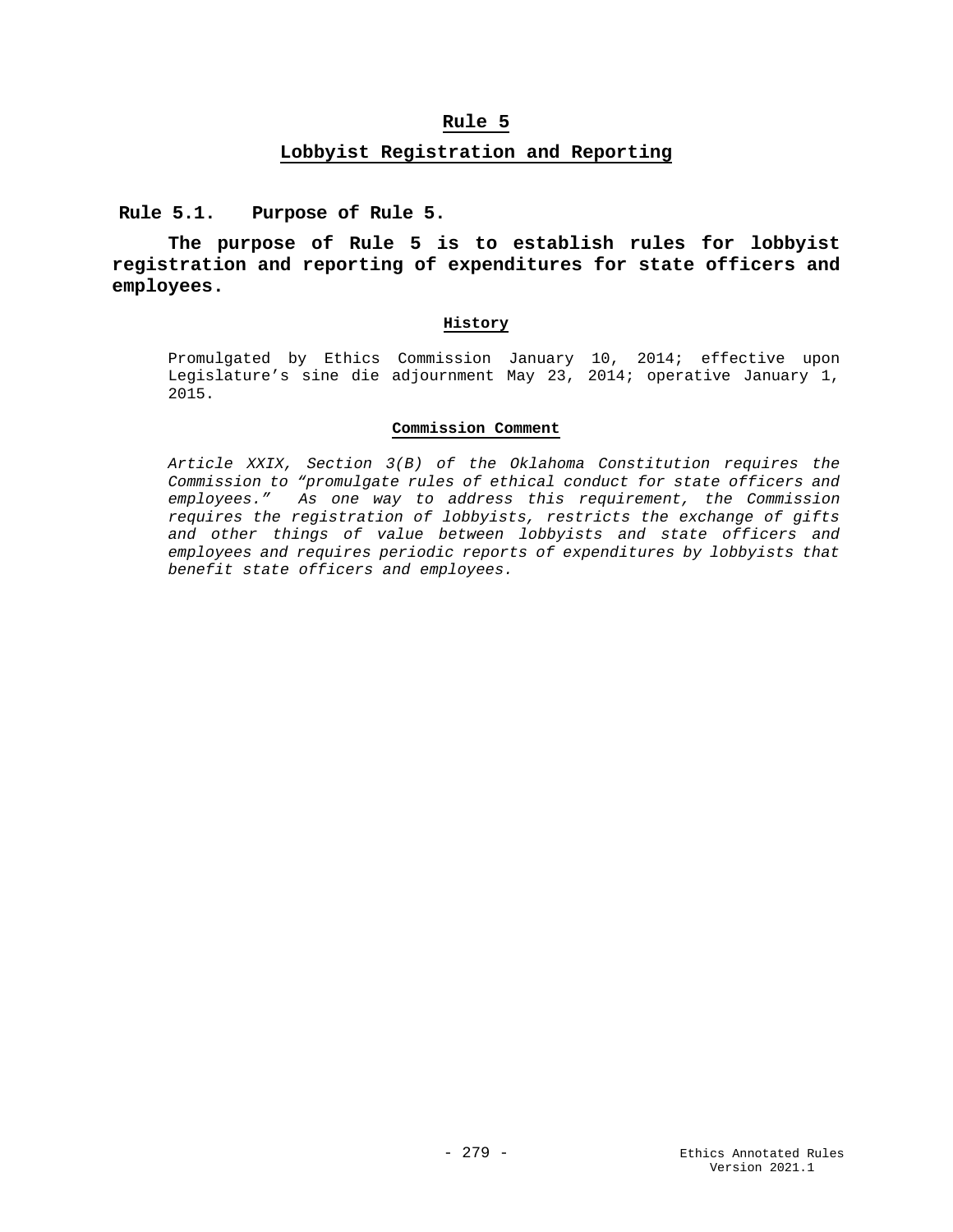# **Rule 5.2. Definitions**

**As used in Rule 5:**

 **1. "Agency" means any entity in the executive branch of state government created by the Constitution or laws of the State of Oklahoma and supported in whole or in part by state funds or entrusted with the expending of state funds or administering of state property or otherwise exercising the sovereign power of the State of Oklahoma, including but not limited to all such offices, departments, institutions, boards, bureaus, commissions, agencies, authorities and instrumentalities of the State of Oklahoma. "Agency" shall not mean any city, county, rural electric cooperative or tribal housing authority created under the Oklahoma Housing Authorities Act nor any state entity that performs only advisory functions and that cannot independently exercise the sovereign power of the State of Oklahoma;**

 **2. "Commission" shall mean the Oklahoma Ethics Commission;**

 **3. "Executive lobbying" means any oral or written communication with a state officer or employee of an agency, excluding the Governor or a member of the Legislature or with an employee of the Governor or the Legislature, on behalf of a lobbyist principal with regard to the passage, defeat, formulation, modification, interpretation, amendment, adoption, approval or veto of any legislation, rule, rate, regulation, executive order or any other program, policy or position of state government. However, "executive lobbying" shall not mean testimony given at, or submitted in writing to, a public hearing of the agency, nor a speech, article, publication or other material that is widely distributed, published in newspapers, magazines or similar publications or broadcast on radio or television;**

 **4. "Executive lobbyist" means any individual who is employed or retained by another for financial or other compensation to perform services that include executive lobbying, other than an individual whose lobbying activities are only incidental to, and are not a significant part of, the services provided by such individual to the client, except the following individuals shall not be considered lobbyists:**

 **a. an individual appearing before a state officer or employee of an agency who receives no compensation for his or her appearance other than reimbursement from the state for expenses and who engages in no further lobbying;**

 **b. a federal official acting in his or her official capacity;**

 **c. any person exercising his or her constitutional right to petition the government who receives no compensation or anything of value for lobbying;**

 **5. "Family member" shall include spouse, children (including stepchildren), mother, father, sister or brother;**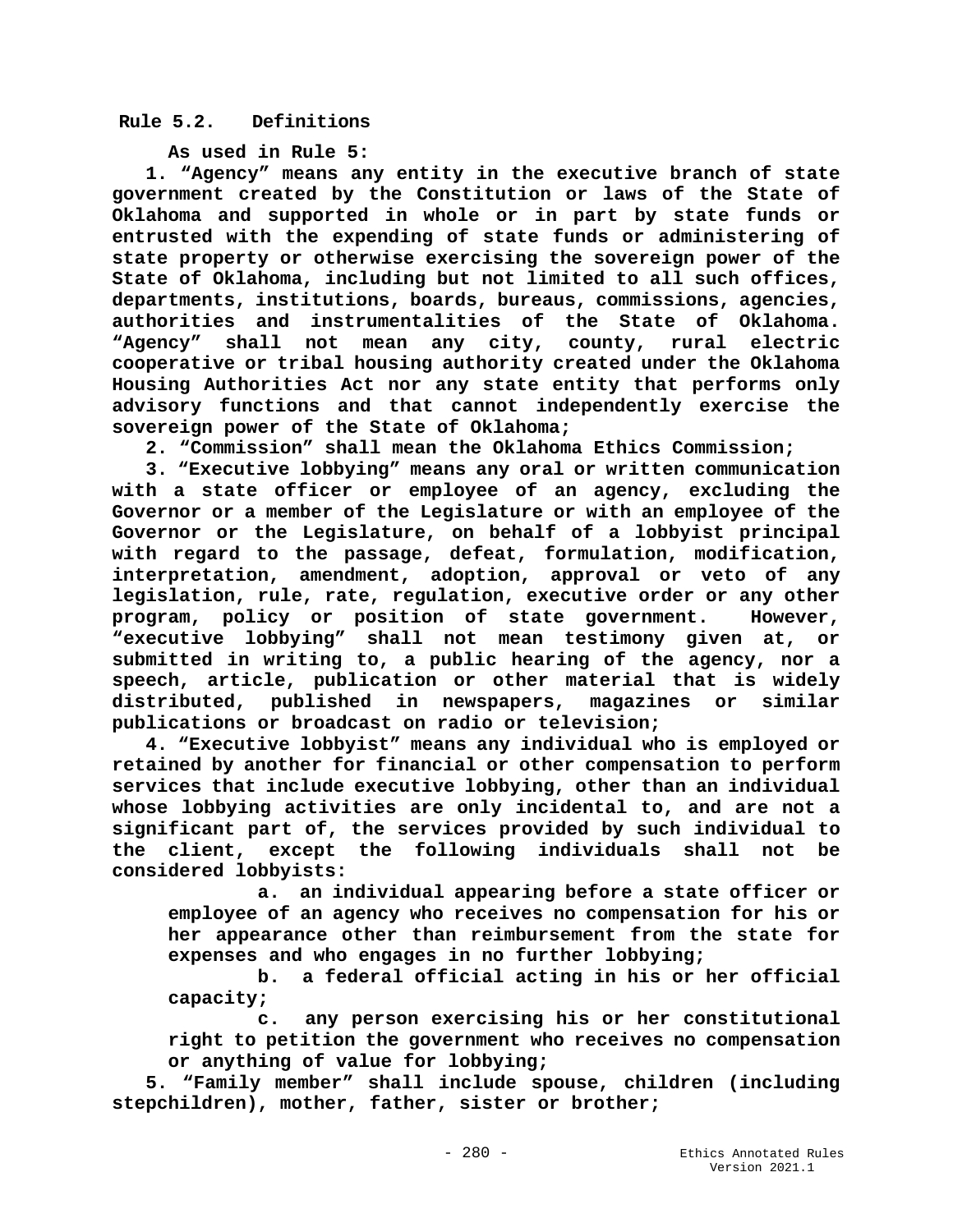**6. "Legislative liaison" means any state officer or employee whose duties in fact include legislative lobbying, regardless of the state officer or employee's title and regardless of whether or not legislative lobbying is included within the state officer or state employee's job description other than an individual whose lobbying activities are only incidental to, and are not a significant part of, the services provided by such individual to the agency. Each agency shall have at least one (1) legislative liaison, unless all officers and employees of the agency provide information to the Governor or a legislator only at the request of the Governor or a legislator or an employee of the Governor or the Legislature or as required by law, and provided further that no officer or employee of the agency has requested legislation, other than an appropriation for the agency, or other legislative action, or unless the agency has a contract with a legislative lobbyist to provide legislative lobbying services;** 

 **7. "Legislative lobbying" means any oral or written communication with the Governor or with a member of the Legislature or with an employee of the Governor or the Legislature on behalf of a lobbyist principal with regard to the passage, defeat, formulation, modification, interpretation, amendment, adoption, approval or veto of any legislation, rule, regulation, executive order or any other program, policy or position of state government. As used in this Rule, "employee of the Governor or the Legislature" includes any state officer or employee who advises the Governor, a legislator or the Legislature on legislation other than legislation that affects only his or her agency. However, "legislative lobbying" shall not mean testimony given before, or submitted in writing to, a committee or subcommittee of the Legislature, nor a speech, article, publication or other material that is widely distributed, published in newspapers, magazines or similar publications or broadcast on radio or television;**

 **8. "Legislative lobbyist" means any individual who is employed or retained by another for financial or other compensation to perform services that include legislative lobbying, other than an individual whose lobbying activities are only incidental to, and are not a significant part of, the services provided by such individual to the client, except the following individuals shall not be considered lobbyists:**

 **a. an individual appearing before the Governor or a meeting of a legislative body who receives no compensation for his or her appearance other than reimbursement from the state for expenses and who engages in no further lobbying;**

 **b. a federal official acting in his or her official capacity;**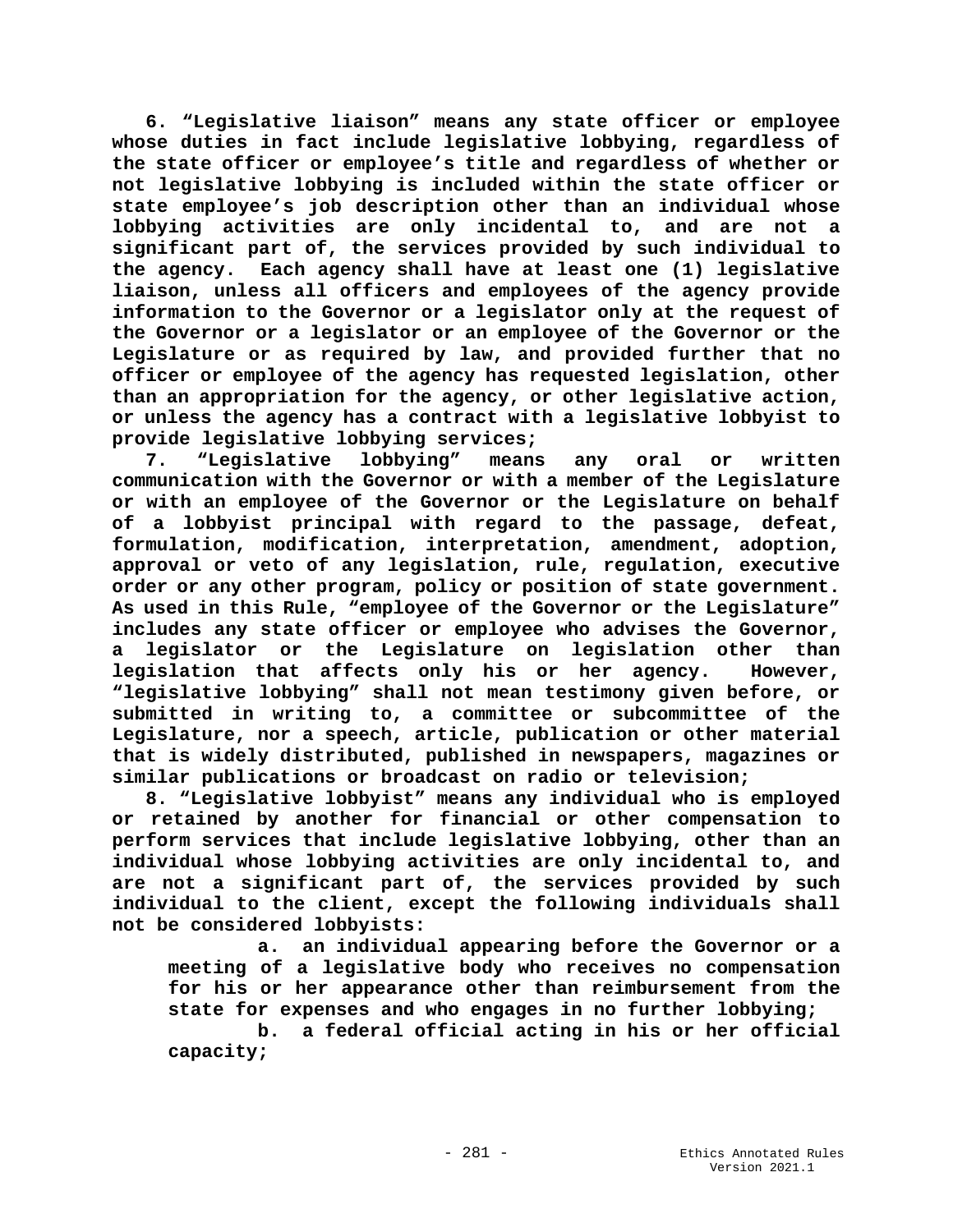**c. any person exercising his or her constitutional right to petition the government who receives no compensation or anything of value for lobbying;**

 **9. "Lobbyist principal" means any person or entity, including an agency, who employs or retains another person for financial or other compensation to conduct executive or legislative lobbying activities on behalf of the lobbyist principal; provided, however, it shall not mean any individual members, partners, officers or shareholders of an agency, a corporation, association, firm, joint venture, joint stock company, syndicate, business trust, estate, trust, company, partnership, limited partnership, organization, committee or club, or a group of persons who are voluntarily acting in concert.**

## **History**

Promulgated by Ethics Commission January 10, 2014; effective upon Legislature's sine die adjournment May 23, 2014; operative December 1, 2014.

### **Commission Comment**

*The definition of "agency" is intended to encompass all entities that exercise the sovereign power of the State. It does not include entities whose only powers, duties or responsibilities are advisory in nature.*

*"Family member" is defined to include the nuclear family——individual, spouse and children——for two generations: that of the state officer or employee and his or her parents.*

*The Rule defines three different groups that engage in lobbying activities: (1) legislative lobbyists, who are private sector or political subdivision lobbyists compensated for representing clients; (2) legislative liaisons, who are state employees that represent their agencies and (3) executive lobbyists, who also are private sector or political subdivision lobbyists. Legislative lobbyists and legislative liaisons lobby the Governor and the Legislature and their staffs. Executive lobbyists lobby executive agency officers and employees.*

*"Lobbyist principal[s]" are entities, including state agencies that employ or retain legislative lobbyists, legislative liaisons or executive lobbyists.*

*The definitions of "legislative lobbying" and "executive lobbying" are not limited to verbal communications and do encompass written communication such as hand-delivering or mailing written materials to a legislator or state officer.*

*Uncompensated Volunteers: A volunteer for a non-profit charitable organization, who is not compensated for lobbying or who otherwise speaks with a legislator or provides written information to a legislator concerning an issue on behalf of the organization, is not considered a legislative lobbyist and is not required to register with the Commission.*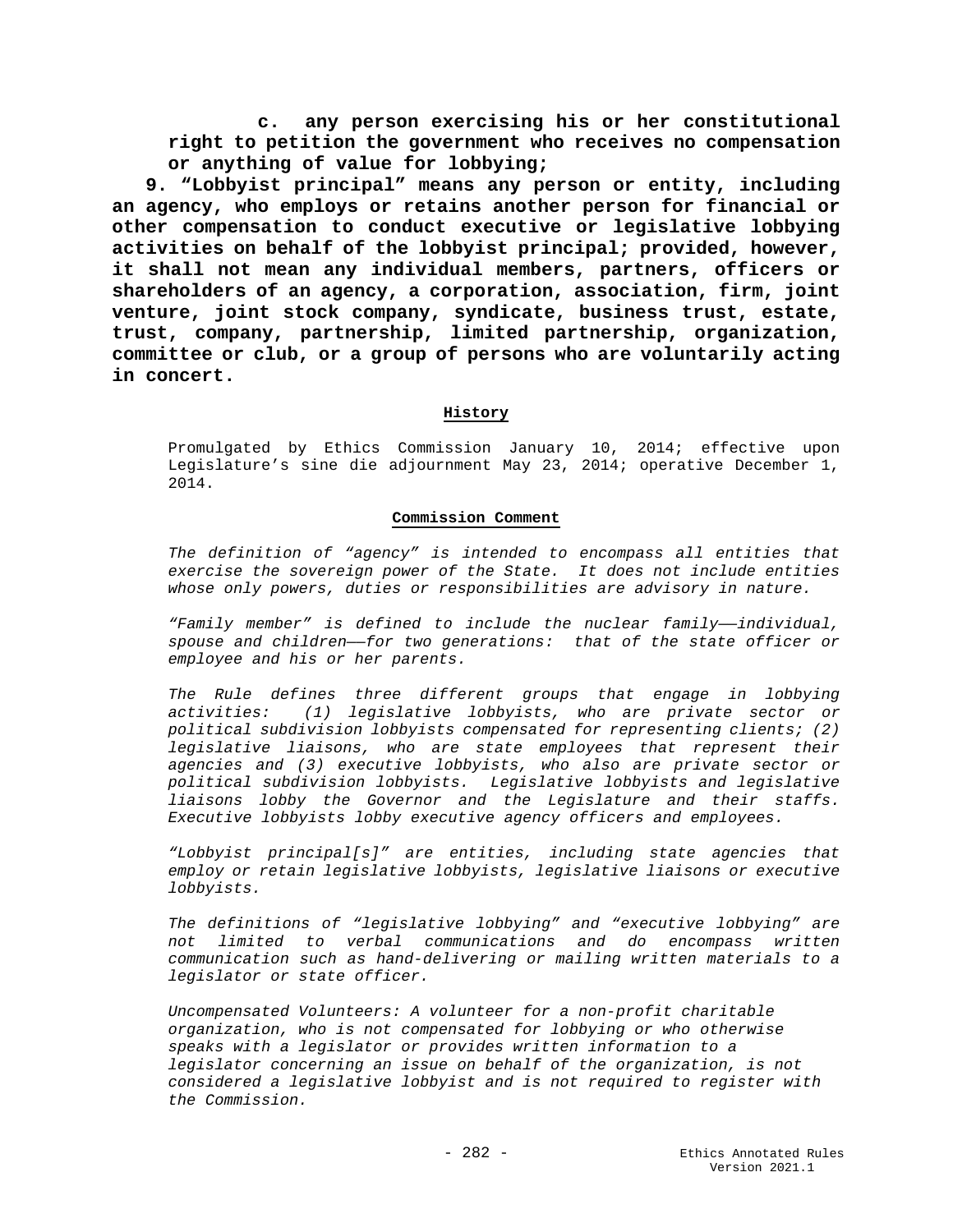*Staff Memorandum 2017-01: The Ethics Rules do not prohibit a state officer or employee from exercising his or her right to petition the government, provided the state officer or employee is doing so on his or her own time while using his or her own resources. If the advocacy occurs during state time, while using state resources, the state officer or employee may be required to register and report with the Ethics Commission as a legislative liaison. Many state agencies have policies governing proper use of agency resources. When an agency has policies more restrictive than the Ethics Rules, the state officer or employee is required to follow those more restrictive policies. The agency, not the Ethics Commission, will enforce the more restrictive policies.*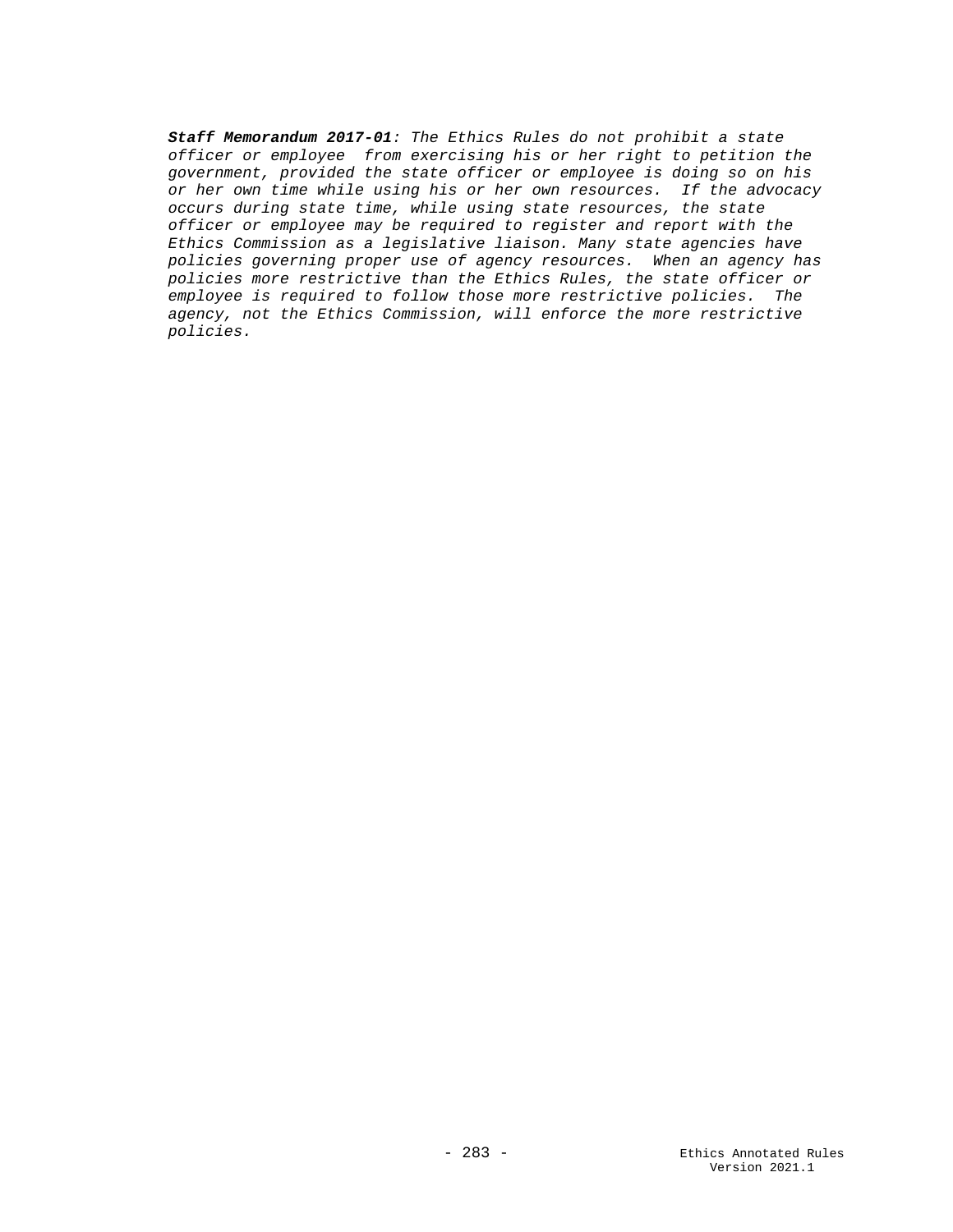**Rule 5.3. Annual Registration for Legislative Liaison and Legislative Lobbyist.**

**Each legislative liaison or legislative lobbyist shall be required to register with the Ethics Commission each year that the legislative liaison or legislative lobbyist engages in lobbying. Each legislative liaison or legislative lobbyist shall register or renew his or her registration with the Commission and pay any applicable fees no earlier than December 1 of each year nor later than January 15 of the following year for the calendar year beginning January 1 or within five (5) days after engaging in lobbying on behalf of one or more lobbyist principals. Registration by legislative liaisons or legislative lobbyists shall be filed electronically, unless otherwise ordered by the Commission or the Executive Director of the Commission. Information on the registration shall include the legislative liaison or legislative lobbyist's name, business address, including electronic mail address and business telephone numbers, the name and address of each lobbyist principal by whom the liaison or lobbyist is employed or retained and the date of the registration.**

### **History**

Promulgated by Ethics Commission January 10, 2014; effective upon Legislature's sine die adjournment May 23, 2014; operative December 1, 2014.

Amendment promulgated by Ethics Commission January 27, 2017; effective upon sine die adjournment of the Legislature May 26, 2017; operative May 26, 2017.

The 2017 amendment added "and pay any applicable fees" in the second sentence between "the Commission" and "no earlier than," and it added "of each year" in the second sentence between "December 1" and "nor later than." Also in the second sentence, the 2017 amendment replaced "December 31" with "January 15," deleted "each" between "of" and "year," and moved "the following" from between "beginning" and "January 1" to between "of" and "year." The 2017 amendment removed the following language at the end of sentence two after "lobbyist principals": "and pay a registration fee of One Hundred Dollars (\$100.00) and an additional processing fee for using a credit card. Each legislative liaison or legislative lobbyist may be reimbursed for the registration fee and service fee by a lobbyist principal." The sentences read: "Each legislative liaison or legislative lobbyist shall register or renew his or her registration with the Commission no earlier than December 1 nor later than December 31 of each year for the calendar year beginning the following January 1 or within (5) five days after engaging in lobbying on behalf of one or more lobbyist principals and pay a registration fee of One Hundred Dollars (\$100.00) and an additional processing fee for using a credit card. Each legislative liaison or legislative lobbyist may be reimbursed for the registration fee and service fee by a lobbyist principal."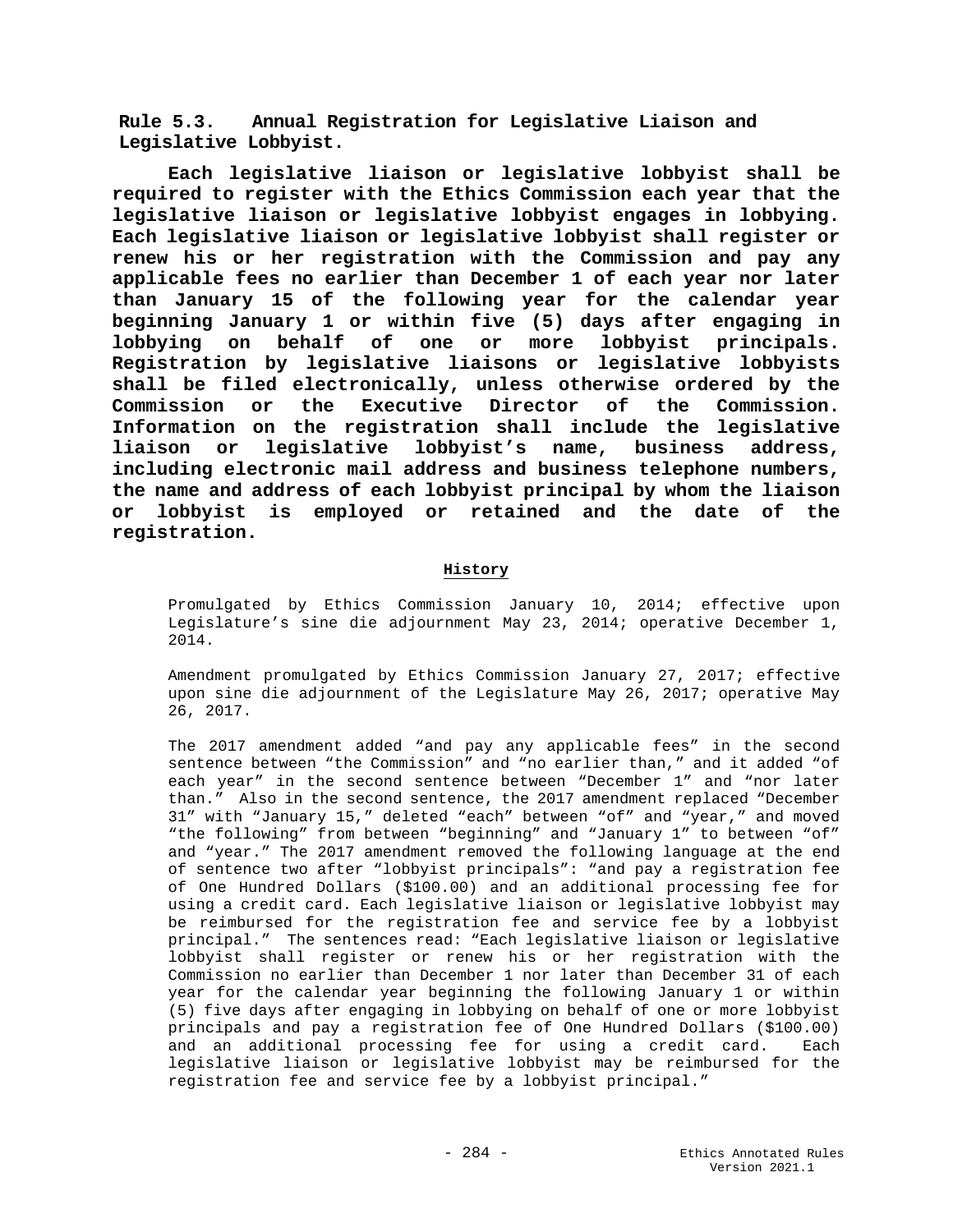## **Commission Comment**

*This Rule acknowledges that legislative liaisons and legislative lobbyists often work year-round and on a continuing basis. It also recognizes the fact that some legislative lobbying is done on an ad hoc basis. This Rule provides for registration of lobbyists under both sets of circumstances.*

*A lobbyist or legislative liaison must register even if they will only be lobbying part of one day in a calendar year.*

*By having the registration deadline include the period for filing the final report for the prior registration year, a lobbyist or liaison is able to both file the final report for the prior year and renew the registration for the upcoming year on the same day*

*A registration filed by January 15th is prospective only and registers a liaison or lobbyist for the entire calendar year, which begins January 1st.*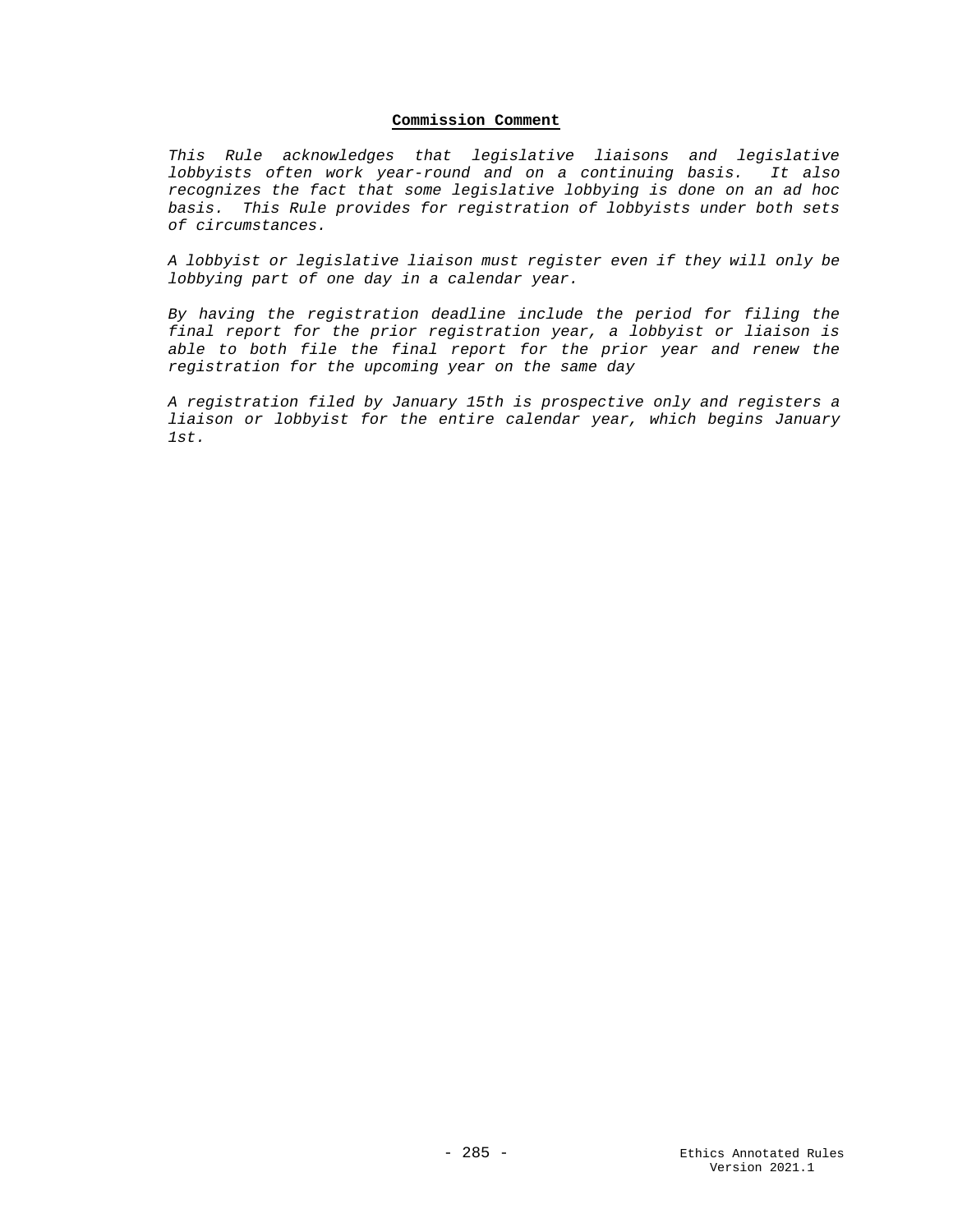**Rule 5.4. Expiration or Termination of Registration for Legislative Liaison and Legislative Lobbyist.**

**The registration of each legislative liaison or legislative lobbyist shall expire on December 31 of each year unless renewed for the following year as required by Rule 5.3. A legislative liaison or legislative lobbyist may terminate his or her registration sooner than December 31 by electronically filing a notice of termination on a form provided by the Commission and filing a final Legislative Lobbyist Report.**

## **History**

Promulgated by Ethics Commission January 10, 2014; effective upon Legislature's sine die adjournment May 23, 2014; operative December 1, 2014.

## **Commission Comment**

*This Rule automatically terminates legislative liaison and legislative lobbyist registrations at the end of each calendar year without action by the liaison or lobbyist. It permits lobbyists to terminate their registrations earlier provided they file a final report.*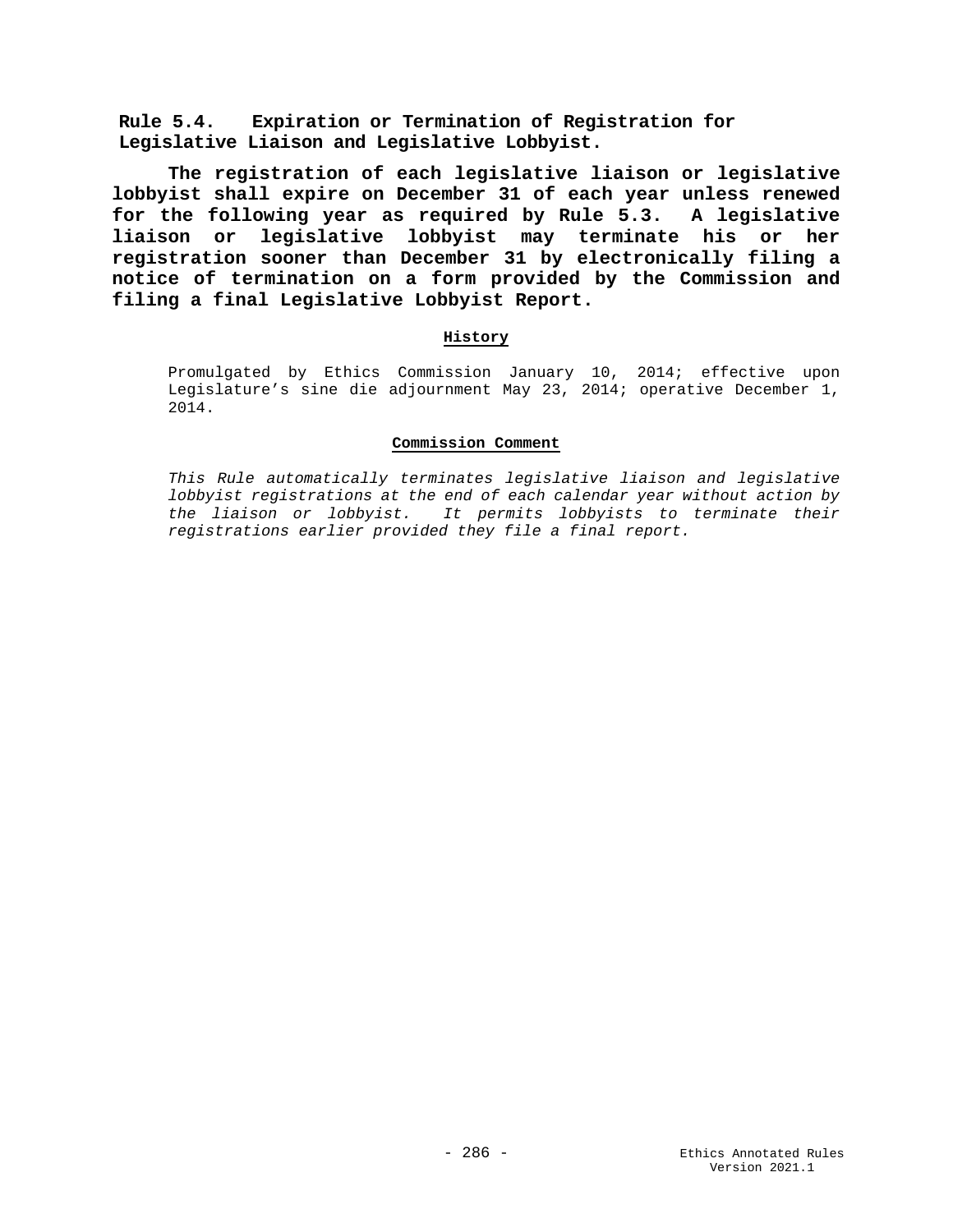**Rule 5.5. Annual Registration and Termination of Registration for Executive Lobbyist.**

**Each executive lobbyist shall be required to register with the Ethics Commission. An executive lobbyist may register and pay any applicable fees no earlier than December 1 of each year nor later than January 15 of the following year for the calendar year beginning January 1 or within five (5) days after engaging in lobbying on behalf of one or more lobbyist principals. Registration by executive lobbyists shall be filed electronically, unless otherwise ordered by the Commission or the Executive Director of the Commission. Information on the registration shall include the executive lobbyist's name, business address, including electronic mail address and business telephone numbers, the name and address of each lobbyist principal by whom the lobbyist is employed or retained, the agency or agencies before which the lobbyist is lobbying and the date of the registration. The executive lobbyist may terminate his or her registration at any time by electronically filing a notice of termination on a form provided by the Commission and filing a final Executive Lobbyist Report. An executive lobbyist whose registration has not been terminated by November 30 of any year shall be required to register as provided in this subsection for the calendar year beginning the following January 1. Until terminated, the registration shall remain effective, and the executive lobbyist shall be required to file Executive Lobbyist Reports as provided by these Rules.**

# **History**

Promulgated by Ethics Commission January 10, 2014; effective upon Legislature's sine die adjournment May 23, 2014; operative December 1, 2014.

Amendment promulgated by Ethics Commission January 27, 2017; effective upon sine die adjournment of the Legislature May 26, 2017; operative May 26, 2017.

The 2017 amendment added "and pay any applicable fees" in the second sentence between "register" and "no earlier," and it added "of each year" between "December 1" and "nor later" to the second sentence. Also in the second sentence, the 2017 amendment replaced "December 31" with "January 15," deleted "each" between "of" and "year," and moved "the following " from between "beginning" and "January 1" to between "of" and "year." The second sentence read: "An executive lobbyist may register no earlier than December 1 nor later than December 31 of each year for the calendar year beginning the following January 1 or within five (5) days after engaging in lobbying on behalf of one or more lobbyist principals."

The 2017 amendment removed the language "no earlier than December 1 nor later than December 31 of that year to continue his or her registration through December and" from the sixth sentence, and it added "as provided in this subsection" to the sixth sentence between "register" and "for the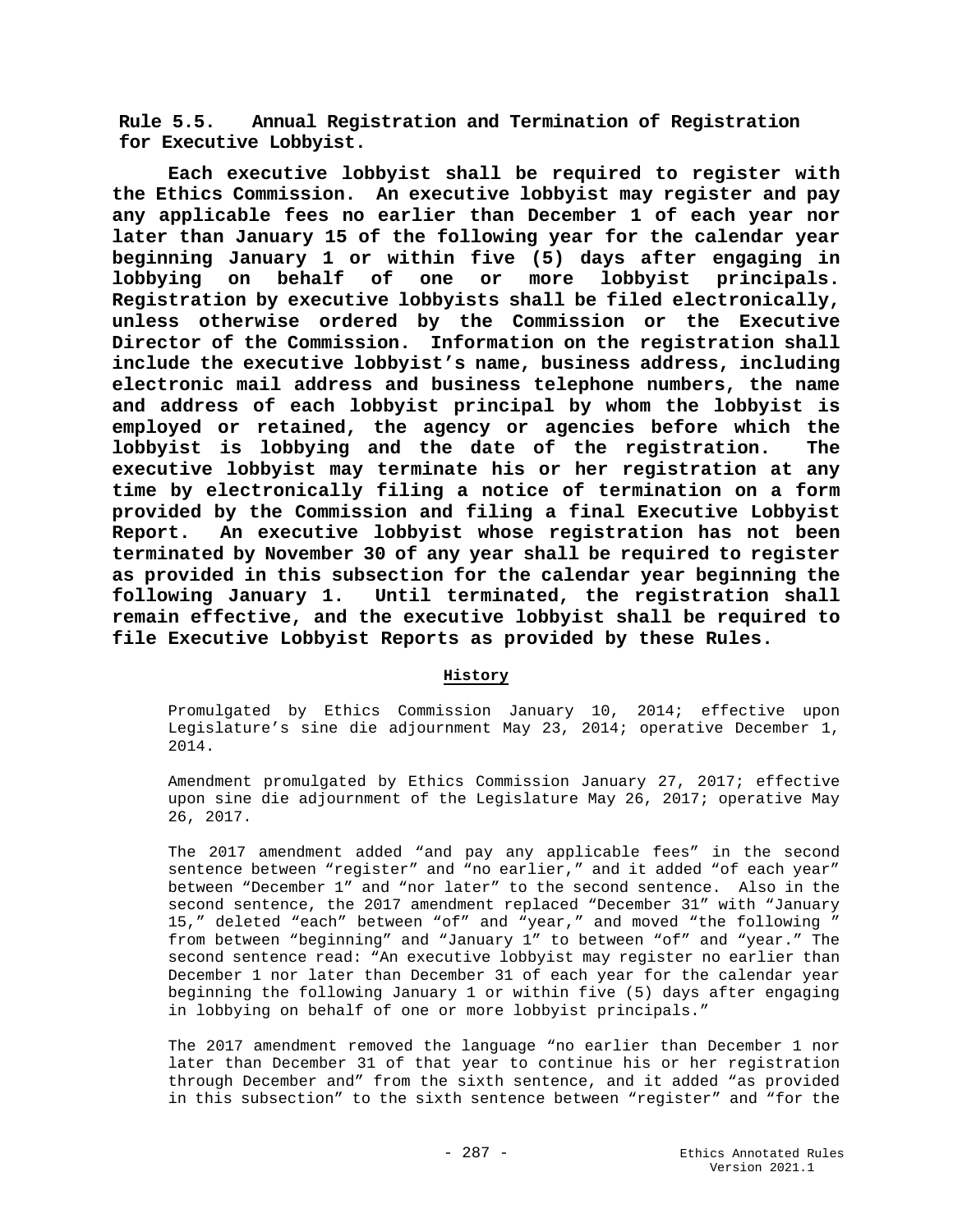calendar year." The sentence read: "An executive lobbyist whose registration has not been terminated by November 30 of any year shall be required to register no earlier than December 1 nor later than December 31 of that year to continue his or her registration through December and for the calendar year beginning the following January 1."

#### **Commission Comment**

*This Rule acknowledges that executive lobbyists often work year-round and on a continuing basis. It also recognizes the fact that some executive lobbying is done on an ad hoc basis. This Rule provides for registration of lobbyists under both sets of circumstances. It permits lobbyists to terminate their registrations at any time provided they file a final report. It requires lobbyists to continue filing reports until their registration has been terminated.*

*By having the registration deadline include the period for filing the final report for the prior registration year, a lobbyist is able to both file the final report for the prior year and renew the registration for the upcoming year on the same day.* 

*A registration filed by January 15th is prospective only and registers a liaison or lobbyist for the entire calendar year, which begins January 1st.*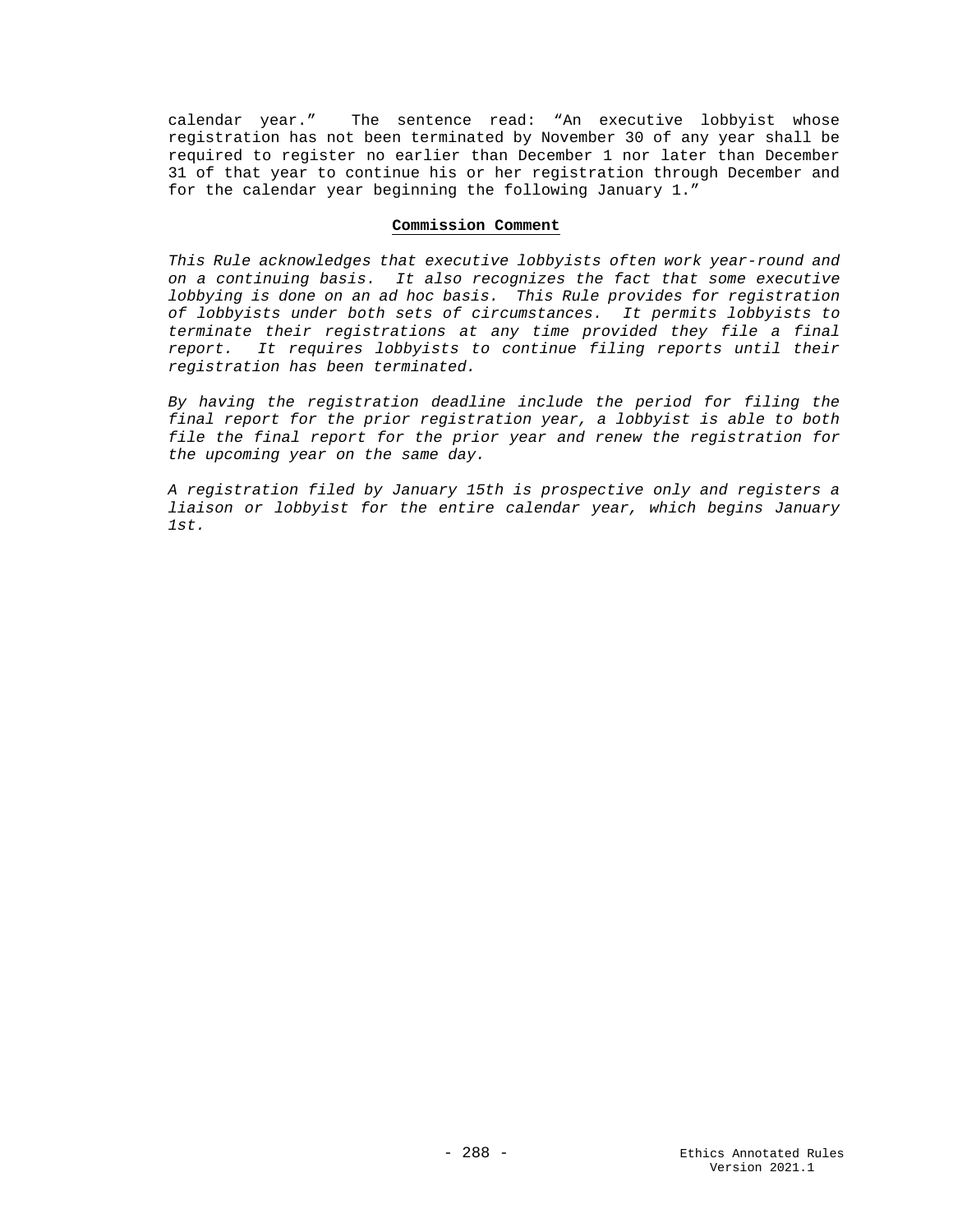**Rule 5.6. Prohibition on Things of Value Provided to or Accepted by Governor, Legislative Officers and Employees.**

**Except as provided in these Rules, a legislative liaison, a legislative lobbyist or a lobbyist principal by whom the legislative liaison or legislative lobbyist is employed or retained shall provide no gift to the Governor, a legislator or any employee of the Governor or the Legislature. The Governor, a legislator or any employee of the Governor or the Legislature shall not knowingly accept anything of value from a legislative liaison, a legislative lobbyist or a lobbyist principal by whom the legislative liaison or legislative lobbyist is employed or retained except as permitted by these Rules. Except as provided in these Rules, an executive lobbyist or a lobbyist principal by whom the executive lobbyist is employed or retained shall provide nothing of value to any officer or employee of an agency that is the subject of the executive lobbyist's lobbying activities. No officer or employee of an agency that is subject to an executive lobbyist's lobbying activities shall knowingly accept anything of value from an executive lobbyist or a lobbyist principal by whom an executive lobbyist is employed except as permitted by these Rules. In no event shall a legislative liaison, a legislative lobbyist, an executive lobbyist or a lobbyist principal indirectly provide anything of value to any state officer or employee by providing a thing of value to a family member of the state officer or employee, other than as permitted by these Rules. In no event shall the costs of a thing of value provided by a legislative liaison or legislative lobbyist to the Governor, a legislator or any employee of the Governor or the Legislature permitted by these Rules be divided or shared with other legislative liaisons or legislative lobbyists in filing a report required by these Rules unless otherwise provided by these Rules. Agencies may provide two (2) tickets or admissions to any conference, seminar, lecture or similar event held within the boundaries of the State of Oklahoma and sponsored in whole or in part by the agency to the Governor, any legislator or any employee of the Governor or Legislature, provided the tickets or admissions are used by the recipient and a family member of the recipient. For all other gifts provided by a legislative liaison, legislative lobbyist or executive lobbyist that include meals or attendance at an event, the lobbyist or legislative liaison must attend the meal or event with the recipient.**

## **History**

Promulgated by Ethics Commission January 10, 2014; effective upon Legislature's sine die adjournment May 23, 2014; operative January 1, 2015.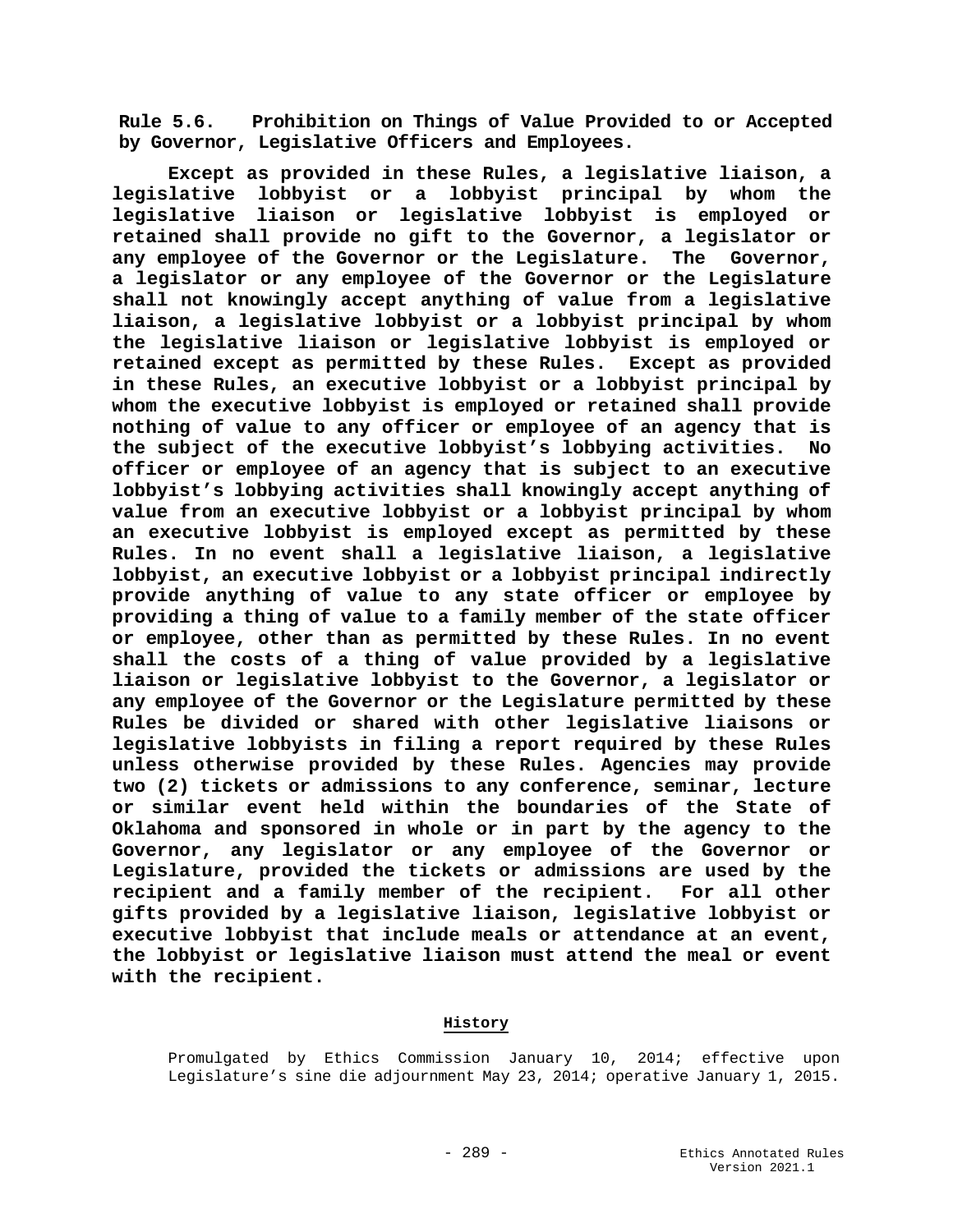Amendment promulgated by Ethics Commission January 9, 2015; effective upon sine die adjournment of the Legislature May 22, 2015; operative May 22, 2015.

The 2015 amendment changed the words "nothing of value" in the first sentence to "no gift" and added the following sentence at the end of the Section: "Agencies may provide two (2) tickets or admissions to any conference, seminar, lecture or similar event held within the boundaries of the State of Oklahoma and sponsored in whole or in part by the agency to the Governor, any legislator or any employee of the Governor or Legislature, provided the tickets or admissions are used by the recipient and a family member of the recipient."

Amendment promulgated by the Ethics Commission January 27, 2017; effective January 1, 2018; operative January 1, 2018.

The 2017 amendment added the following sentence to the end of the provision: "For all other gifts provided by a legislative liaison, legislative lobbyist or executive lobbyist that include meals or attendance at an event, the lobbyist or legislative liaison must attend the meal or event with the recipient."

#### **Commission Comment**

*This Rule absolutely prohibits the giving of a thing of value by a legislative liaison, a legislative lobbyist or a lobbyist principal to the Governor, legislators or members of their staffs unless otherwise permitted by the Rules. Both the giving of a thing of value by a liaison, lobbyist or lobbyist principal and the receiving by the Governor, a legislator or their staff members is prohibited. In other words, unless there is a specific authorization for the giving of such a thing of value elsewhere in the Rules, this Rule prohibits it. The same prohibition applies to transactions between an executive lobbyist and state officers and employees in the agency that is the subject of the executive lobbyist's lobbying activities. Further, the Rule bars attempted circumvention of the prohibition by the giving of a gift to a family member of a state officer or employee when the giving of a thing of value is prohibited for the state officer or employee. The Rule also prohibits lobbyist ticket splitting unless specifically authorized elsewhere in these Rules.*

*The Rule recognizes that state agencies that are lobbyist principals may sponsor conferences, seminars, lectures and similar events that are useful in the discharge of duties by state officers and employees and provides a limited exception for tickets or admissions to such events.*

*The Rule prohibits providing a meal or a ticket to an event to a state officer or employee unless the lobbyist or liaison accompanies the state officer or employee to the meal or event.* 

*Staff Memorandum 2015-05: If a meal is provided by a lobbyist to a legislator and a family member, such as a spouse, only the meal provided to the legislator is reportable and counts against the lobbyist's monetary limit for meals. This only applies to meals, not gifts, such as a gift for an "infrequently occurring occasion of personal significance."*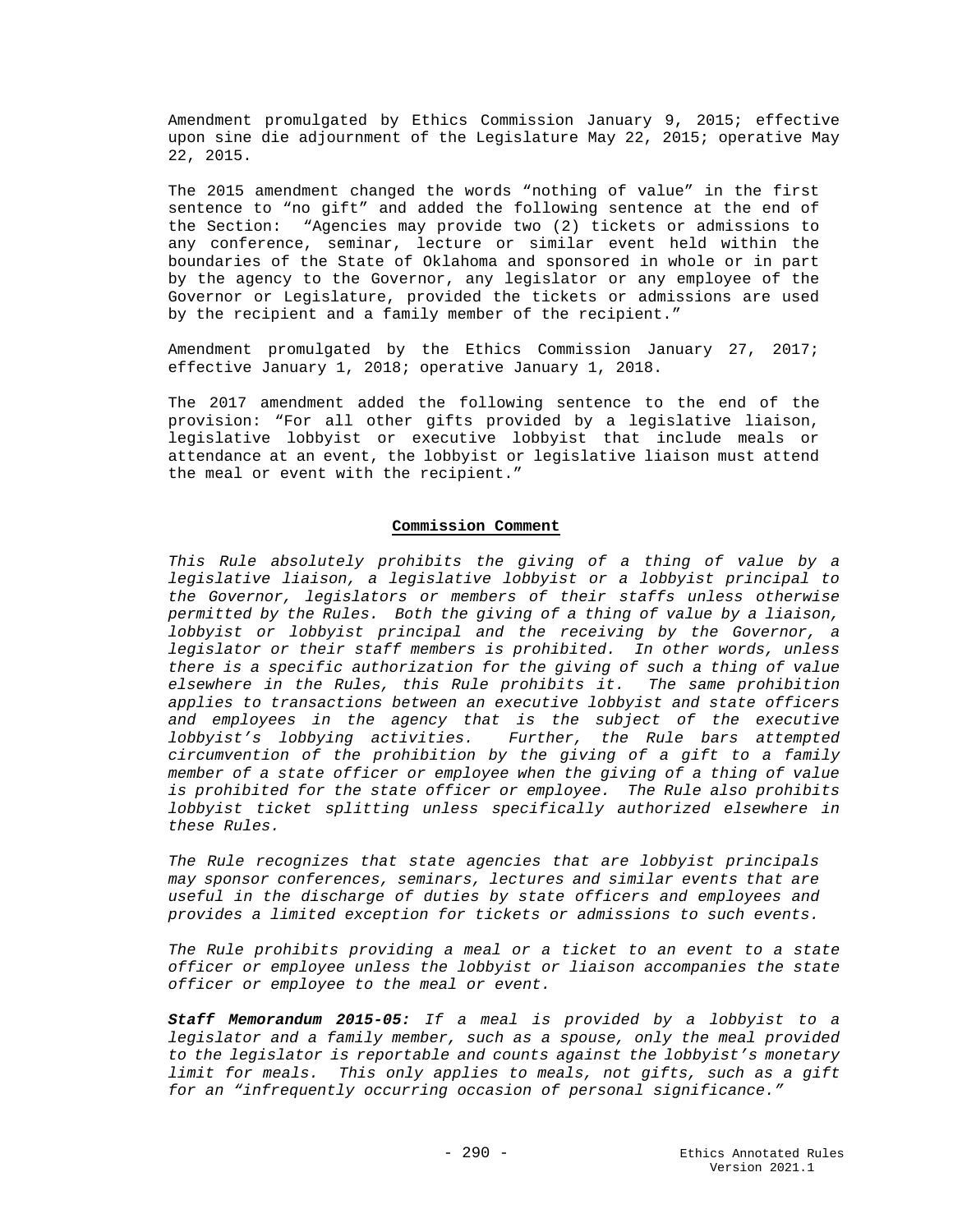*Staff Memorandum 2015-02: Gifts to the state are categorically different than gifts to individual state officers and employees referenced in the Ethics Rules; consequently, any gifts given to the state fall outside the scope of the Ethics Rules.*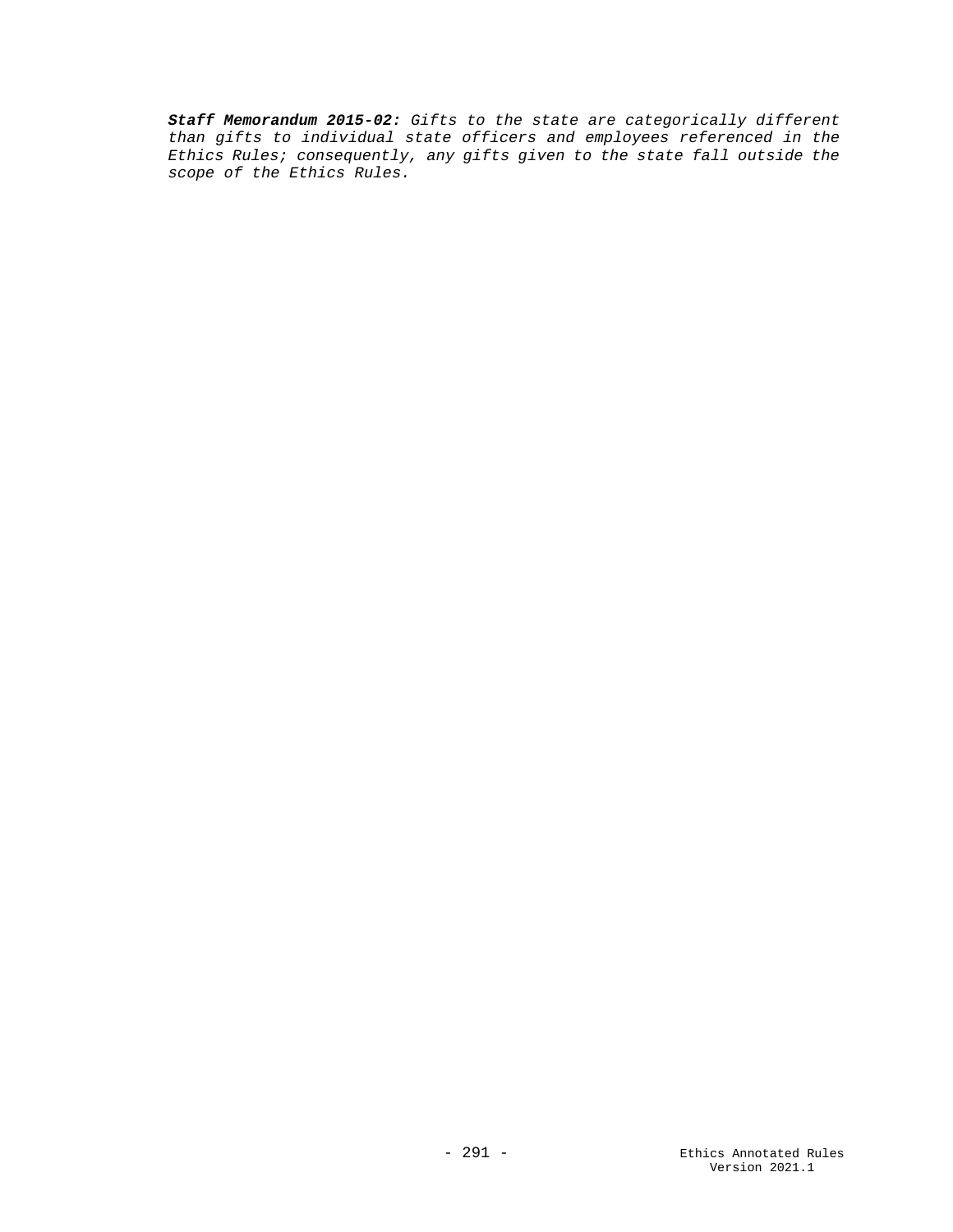**Rule 5.7. Meal Limits for Legislative Liaisons or Legislative Lobbyist.**

**A legislative liaison or a legislative lobbyist shall pay no more than Five Hundred Dollars (\$500.00) per calendar year for meals for the Governor, for any individual legislator or for any individual employee of the Governor or the Legislature, regardless of the source of funds used for payment.**

## **History**

Promulgated by Ethics Commission January 10, 2014; effective upon Legislature's sine die adjournment May 23, 2014; operative January 1, 2015.

## **Commission Comment**

*This Rule establishes an aggregate limit of Five Hundred Dollars (\$500.00) per calendar year on the cost of meals that may be provided by a legislative liaison or legislative lobbyist to the Governor, any legislator or a staff member of the Governor or the Legislature. The Rule sets no limit on an individual meal. It further makes no distinction as to the source of funds used for payment. The limit applies to each liaison or lobbyist, not to the lobbyist principal.*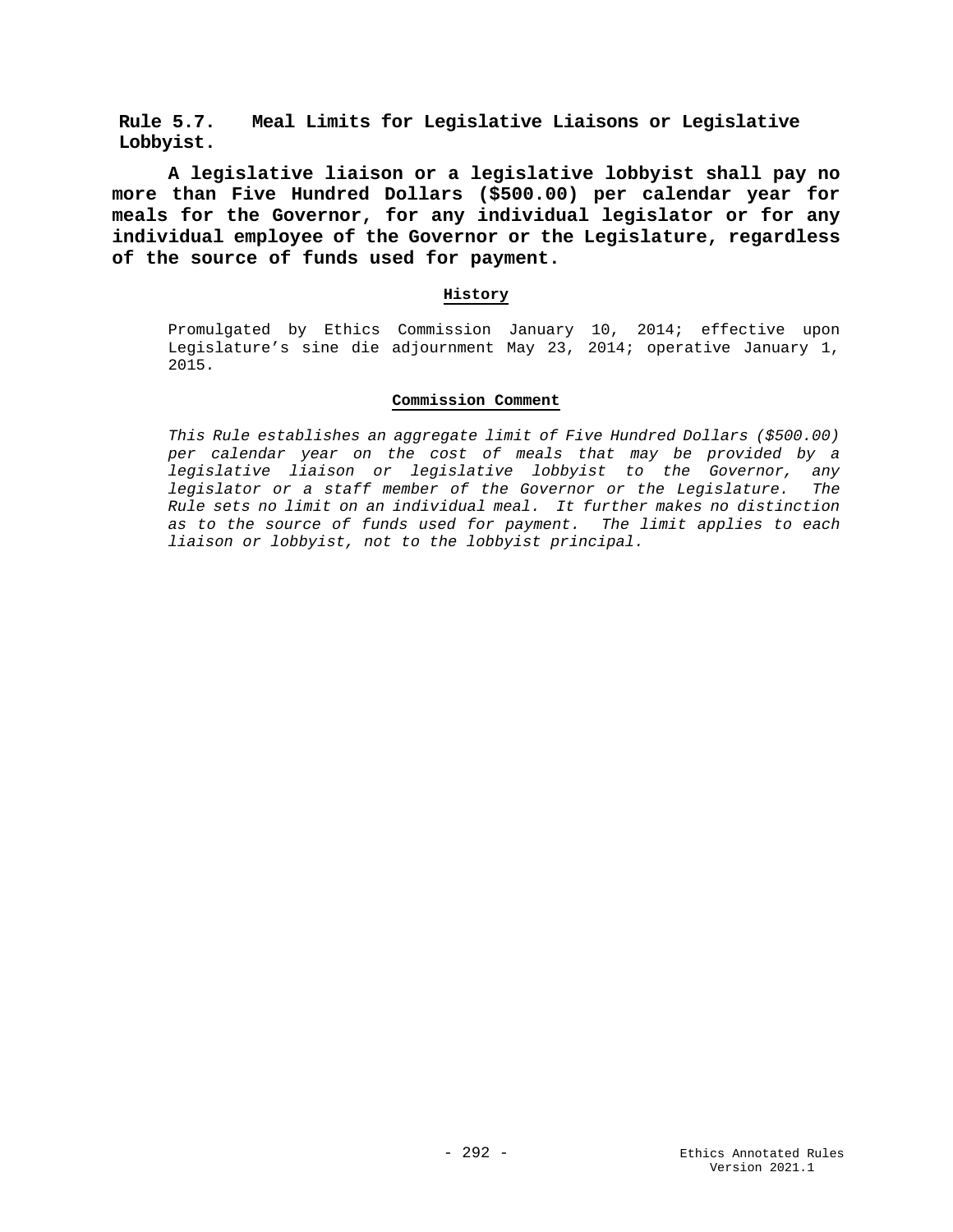**Rule 5.8. Gift Limits for Legislative Liaison or Legislative Lobbyist.**

**A legislative liaison or a legislative lobbyist may make a gift to the Governor or any legislator or any employee of the Governor or the Legislature in recognition of infrequently occurring occasions of personal significance. The gift shall be given and received contemporaneously with the occasion or at times when such gifts are traditionally given. Such gifts may be made to a family member of the Governor or any legislator or any employee of the Governor or the Legislature, provided such family member is a party to a marriage, serious illness, birth or adoption of a child or retirement. Such gifts to any individual recipient may not exceed One Hundred Dollars (\$100.00) in the aggregate in any calendar year from any legislative liaison or legislative lobbyist. Any such gifts shall be reported to the Commission and aggregated with meals, and the aggregate total of meals and other gifts provided to an individual recipient by a legislative liaison or legislative lobbyist may not exceed Five Hundred Dollars (\$500.00).**

## **History**

Promulgated by Ethics Commission January 10, 2014; effective upon Legislature's sine die adjournment May 23, 2014; operative January 1, 2015.

Amendment promulgated by Ethics Commission January 27, 2017; effective January 1, 2018; operative January 1, 2018.

The 2017 amendment added the following sentence as the second sentence in the provision: "The gift shall be given and received contemporaneously with the occasion or at times when such gifts are traditionally given." The 2017 amendment replaced "Two Hundred Dollars (\$200.00)" with "One Hundred Dollars (\$100.00)" and added "reported to the Commission and" between "Any such gifts shall be" and "aggregated with" in the last sentence.

#### **Commission Comment**

*This Rule allows a gift or gifts of up to the specified dollar limit in value to be given by a legislative liaison or legislative lobbyist to the Governor, a legislator or an employee of the Governor or the Legislature for "infrequently occurring occasions of personal significance." Gifts may be given to family members of the Governor or a legislator or employees of the Governor or the Legislature subject to certain limitations. While the term "infrequently occurring occasions of personal significance" is not defined, it is reasonable to assume that the events to which a family member must be "a party" would qualify. Those events include marriage, serious illness, birth or adoption of a child or retirement. Because there is no definition of the term, it is reasonable to assume there may be other events that meet the criterion. Any such gifts are aggregated*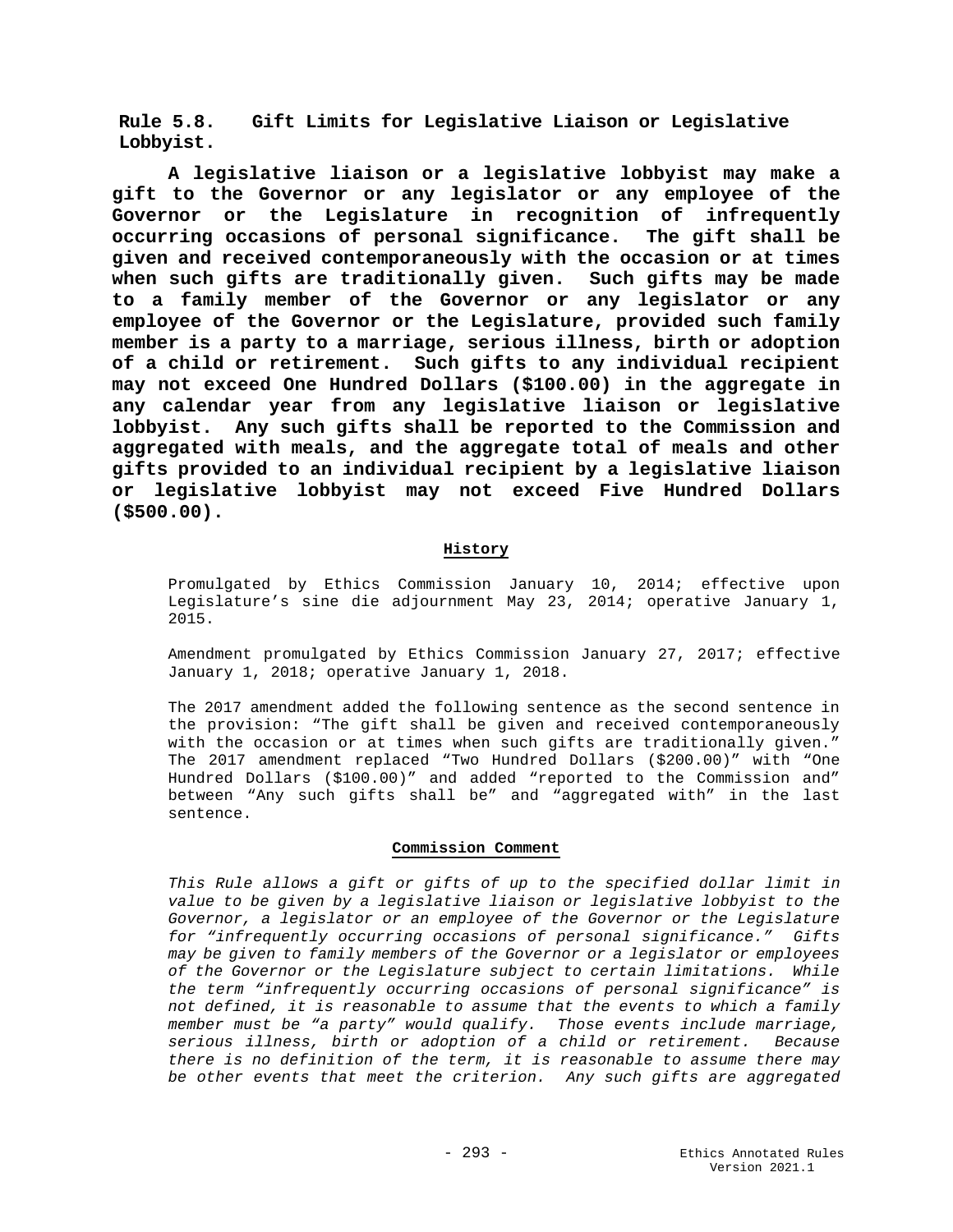*with meals given to the recipient so that the total for a calendar year may not exceed Five Hundred Dollars (\$500.00). See Rule 5.7.*

*A legislative liaison or legislative lobbyist should ensure a recipient of a gift is an individual who accepts gifts from liaisons or lobbyists prior to providing the gift. Typically, gifts may be returned to a lobbyist or legislative liaison to negate the gift if the recipient does not accept gifts. However, flowers, and other perishable gifts are difficult, if not impossible to return. In the event an unwanted and perishable gift is provided, the recipient of the gift should contact Ethics Commission staff as soon as practicable for advice.*

*Advisory Opinion 2018-01 (Rescinded 12/11/2021 as it interprets Rule 5 inconsistently with Rule Change [2021-02](https://www.ok.gov/ethics/documents/2021-02%20Amend%203%20Lobbyist%20gift%20SIGNED.pdf) as to giving of books and similar informational materials, but does not impact the following advice): A gift given for an infrequently occurring occasion of personal significance may be given on an occasion that is both infrequent and in recognition of a major life event that is personally significant to the recipient. Events which are annually occurring, such as birthdays, anniversaries, and holidays, are not infrequently occurring occasions of personal significance within the meaning of Ethics Rules 5.8 and 5.11.*

**Commission Enforcement Directive 12/31/2020:** Ordering Director to enforce Rule 5 in accordance with Promulgated Rule Change **[2021-02](https://www.ok.gov/ethics/documents/2021-02%20Amend%203%20Lobbyist%20gift%20SIGNED.pdf)** as of January 1, 2021.

- **Rule Change [2021-02:](https://www.ok.gov/ethics/documents/2021-02%20Amend%203%20Lobbyist%20gift%20SIGNED.pdf)** provides a new exception to the Gift prohibition in order to allow Governor, Legislators, and their staff to accept books and similar informational materials related to their state responsibilities from legislative lobbyists and liaisons, and lobbyist principals lobbying the Governor, Legislature, or their staff.
- Requires reporting of those items in the same manner of other gifts if the item exceeds \$100.
- Does not impact or require reporting of lobbying via written communications such as by letter, e-mail, text message, flyer, etc.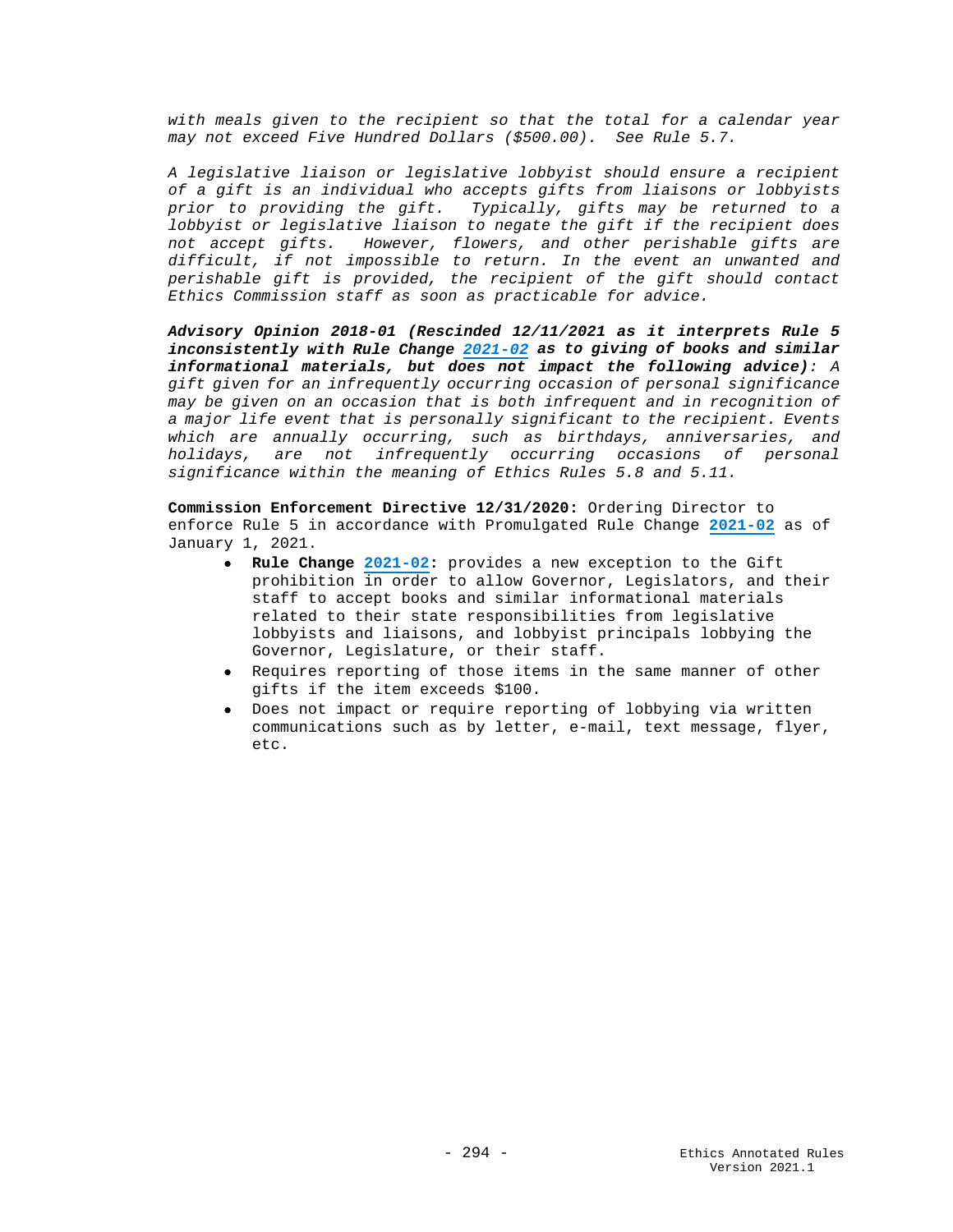**Rule 5.9. Meals Provided by Non-Lobbyist Employee of Lobbyist Principal.**

**An employee of a lobbyist principal who is not a legislative liaison, a legislative lobbyist or an executive lobbyist may provide a meal no more than twice a year to a legislator at the expense of the lobbyist principal, provided (1) the employee is not acting at the direction of a legislative liaison, a legislative lobbyist or an executive lobbyist, (2) the employee is not engaging in lobbying of any kind, (3) the employee is a constituent of the legislator or is engaged in providing goods or business services for the lobbyist principal within the legislator's district and (4) the employee typically engages in similar activities with other public officials in a geographical area within which the goods or business services are provided.**

## **History**

Promulgated by Ethics Commission January 10, 2014; effective upon Legislature's sine die adjournment May 23, 2014; operative January 1, 2015.

## **Commission Comment**

*Some lobbyist principals have statewide or regional organizations and require "community relations" personnel to maintain relationships with elected officials in a geographical region of the state. This Rule recognizes that situation and permits limited meals to be provided to a legislator in such situations, provided all four conditions are met.*

*Staff Memorandum 2015-04: A lobbyist must report any meals given to a legislator, regardless of whether personal funds or client funds are used to pay for the meal.*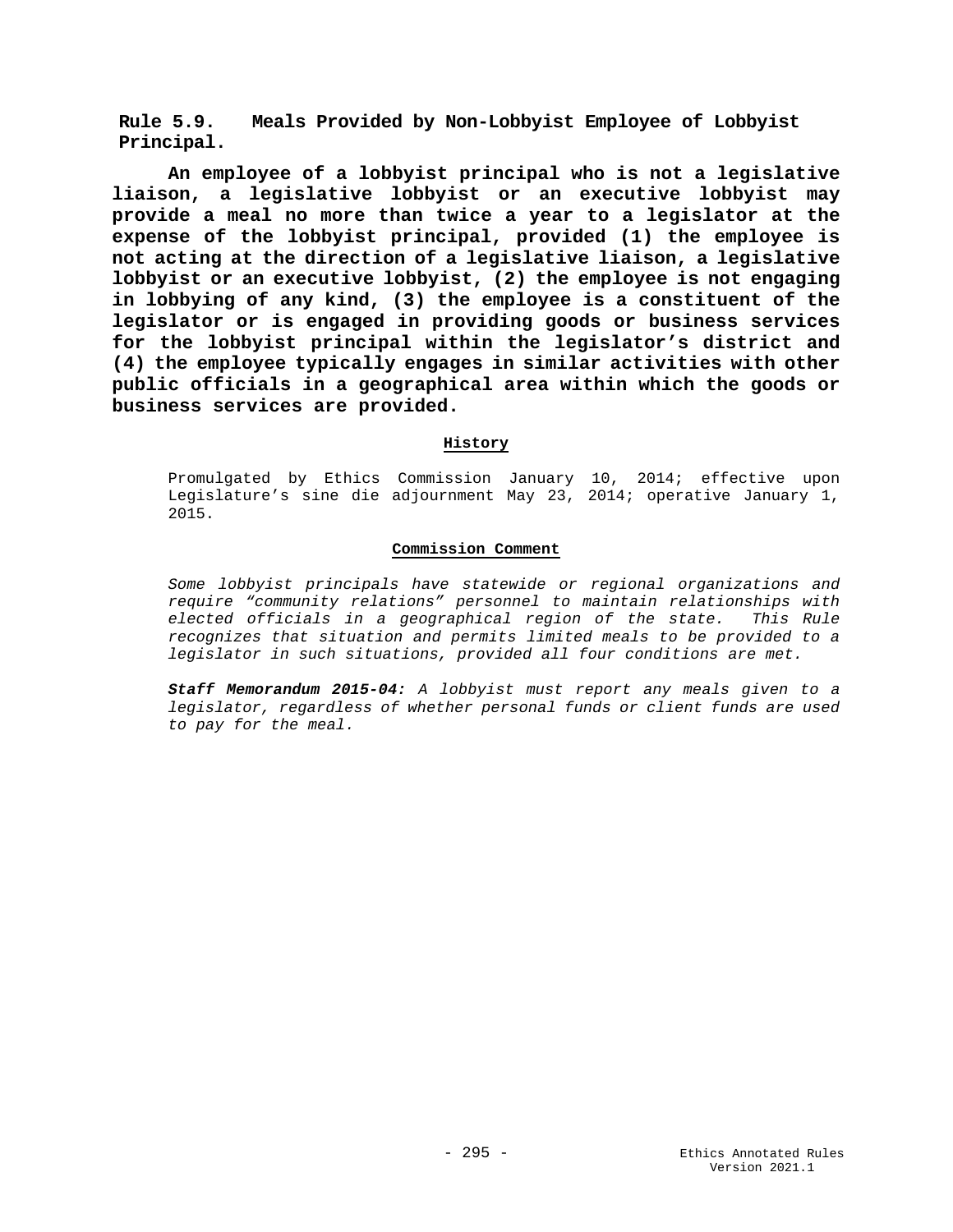# **Rule 5.10. Meal Limits for Executive Lobbyist.**

**An executive lobbyist shall pay no more than Five Hundred Dollars (\$500.00) per calendar year for meals for an individual state officer or employee of an agency for which he or she is registered or should be registered as an executive lobbyist, regardless of the source of funds used for payment.**

#### **History**

Promulgated by Ethics Commission January 10, 2014; effective upon Legislature's sine die adjournment May 23, 2014; operative January 1, 2015.

#### **Commission Comment**

*This Rule establishes an aggregate limit of Five Hundred Dollars (\$500.00) per calendar year on the cost of meals that may be provided by an executive lobbyist to any officer or employee of the agency for which the lobbyist is registered to lobby. The Rule sets no limit on an individual meal. It further makes no distinction as to the source of funds used for payment. The limit applies to a lobbyist, not to the lobbyist principal.*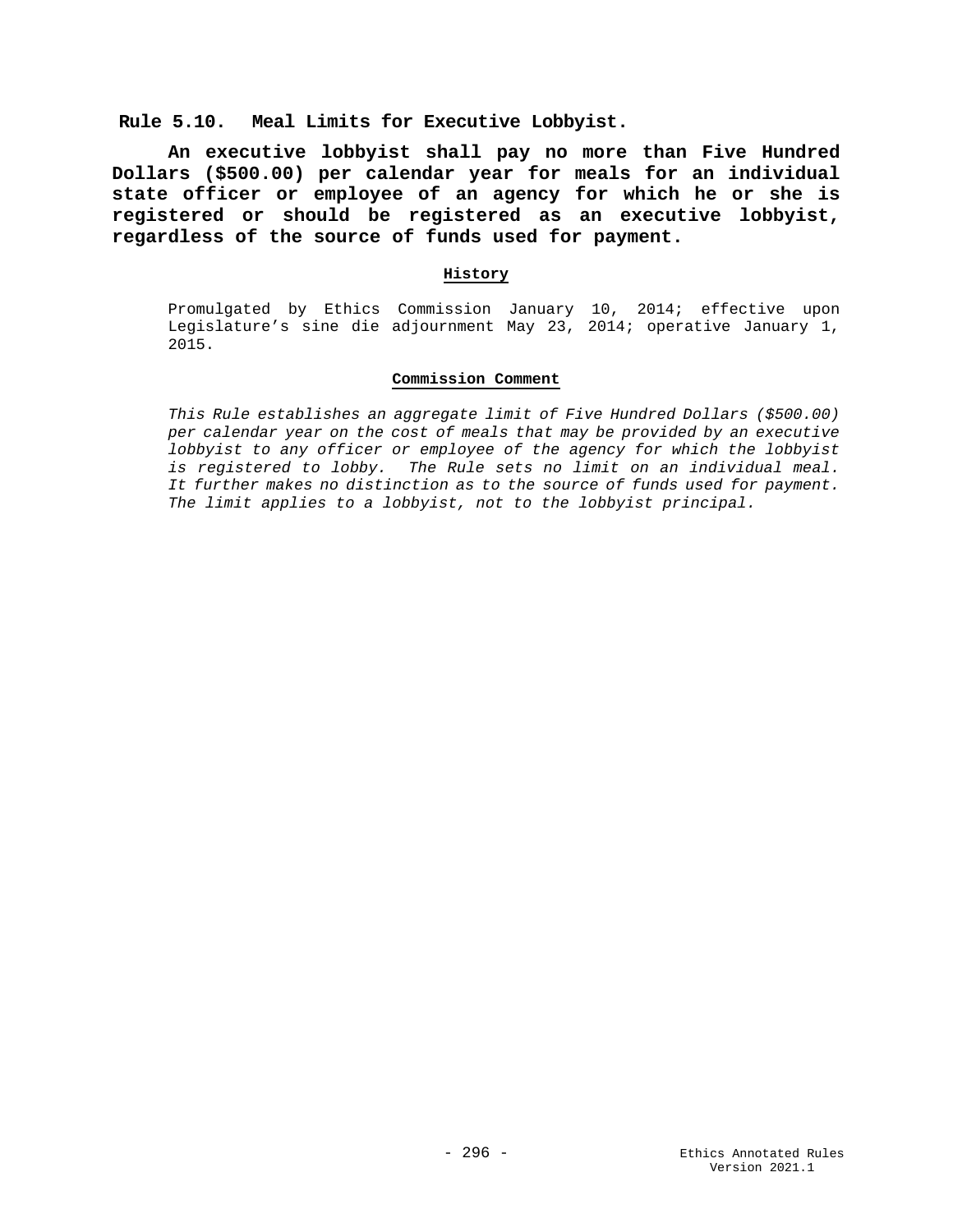**Rule 5.11. Gift Limits for Executive Lobbyist.**

**An executive lobbyist may make a gift to a state officer or employee of an agency for which he or she is registered or should be registered as an executive lobbyist in recognition of infrequently occurring occasions of personal significance. The gift shall be given and received contemporaneously with the occasion or at times when such gifts are traditionally given. Such gifts may be made to a family member of a state officer or employee of an agency for which he or she is registered or should be registered as an executive lobbyist, provided such family member is a party to a marriage, serious illness, birth or adoption of a child or retirement. Such gifts to any individual recipient may not exceed One Hundred Dollars (\$100.00) in the aggregate in any calendar year from any executive lobbyist. Any such gifts shall be reported to the Commission and aggregated with meals, and the aggregate total of meals and other gifts provided to an individual recipient by an executive lobbyist may not exceed Five Hundred Dollars (\$500.00).**

#### **History**

Promulgated by Ethics Commission January 10, 2014; effective upon Legislature's sine die adjournment May 23, 2014; operative January 1, 2015.

Amendment promulgated by Ethics Commission January 27, 2017; effective January 1, 2018; operative January 1, 2018.

The 2017 amendment added the following sentence as the second sentence in the provision: "The gift shall be given and received contemporaneously with the occasion or at times when such gifts are traditionally given."

The 2017 amendment replaced "Two Hundred Dollars (\$200.00)" with "One Hundred Dollars (\$100.00)" and added "reported to the Commission and" between "Any such gifts shall be" and "aggregated with" in the last sentence.

#### **Commission Comment**

*The Rule allows a gift or gifts of up to in the specific dollar amount in value to be given by an executive lobbyist to any officer or employee of the agency for which the lobbyist is registered to lobby for "infrequently occurring occasions of personal significance." Gifts may be given to family members of such officers or employees subject to certain limitations. While the term "infrequently occurring occasions of personal significance" is not defined, it is reasonable to assume that the events to which a family member must be "a party" would qualify. Those events include marriage, serious illness, birth or adoption of a child or retirement. Because there is no definition of the term, it is reasonable to assume there may be other events that meet the criterion. Any such gifts are aggregated with meals given to the recipient so that the total*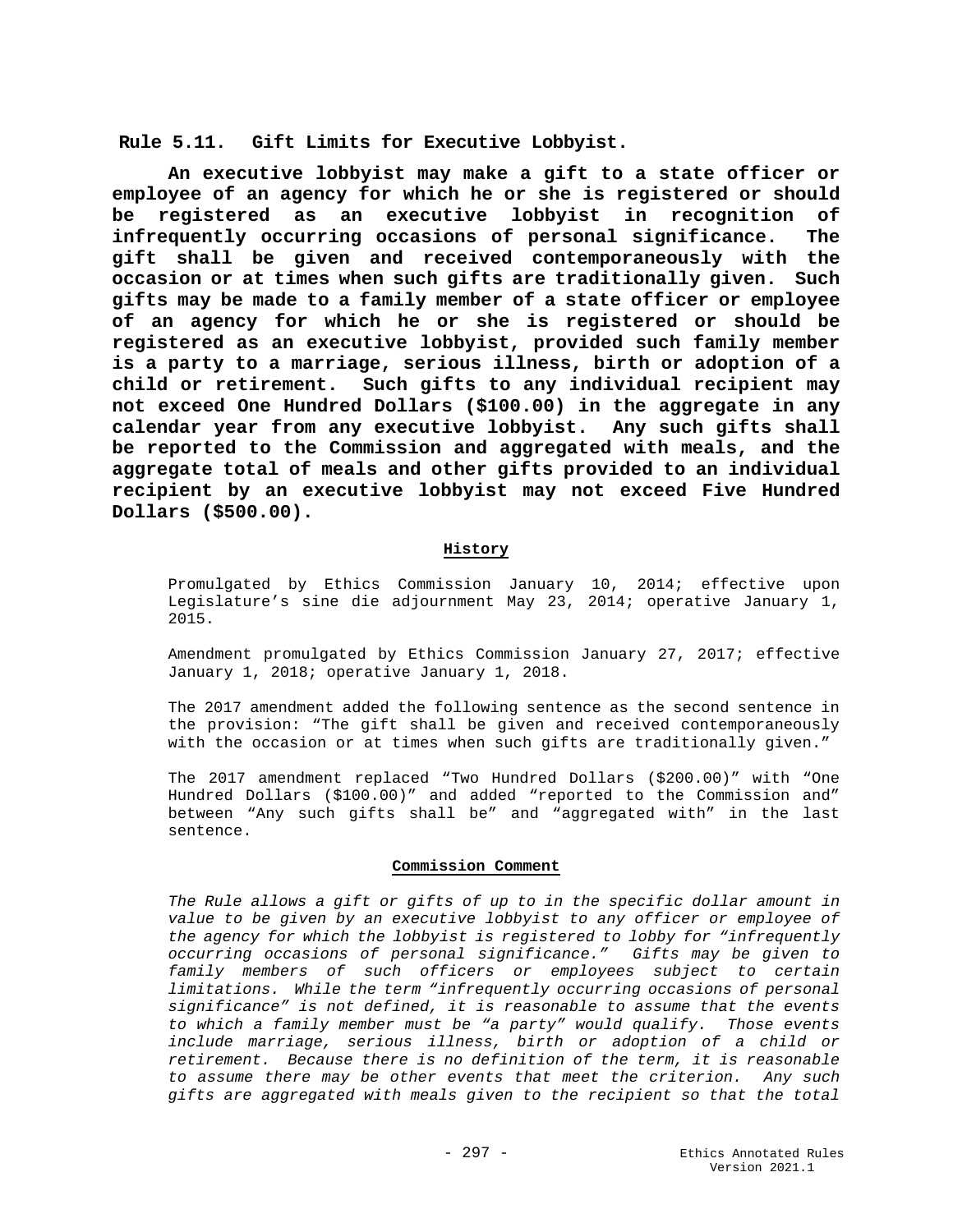*for a calendar year may not exceed Five Hundred Dollars (\$500.00). See Rule 5.10.*

*An executive lobbyist should ensure an intended recipient of a gift is an individual who accepts gifts from liaisons or lobbyists. Typically, gifts may be returned to a lobbyist prior to the end of the reporting period to negate the gift if the recipient does not accept gifts. However, flowers, and other perishable gifts are difficult, if not impossible to return. In the event an unwanted and perishable gift is provided, the recipient of the gift should contact Commission staff as soon as practicable for advice.*

*Advisory Opinion 2018-01 (Rescinded 12/11/2021 as it interprets Rule 5 inconsistently with Rule Change [2021-02](https://www.ok.gov/ethics/documents/2021-02%20Amend%203%20Lobbyist%20gift%20SIGNED.pdf) as to giving of books and similar informational materials, but does not impact the following advice): A gift given for an infrequently occurring occasion of personal significance may be given on an occasion that is both infrequent and in recognition of a major life event that is personally significant to the recipient. Events which are annually occurring, such as birthdays, anniversaries, and holidays, are not infrequently occurring occasions of personal significance within the meaning of Ethics Rules 5.8 and 5.11.*

**Commission Enforcement Directive 12/31/2020:** Ordering Director to enforce Rule 5 in accordance with Promulgated Rule Change **[2021-02](https://www.ok.gov/ethics/documents/2021-02%20Amend%203%20Lobbyist%20gift%20SIGNED.pdf)** as of January 1, 2021.

- **Rule Change [2021-02:](https://www.ok.gov/ethics/documents/2021-02%20Amend%203%20Lobbyist%20gift%20SIGNED.pdf)** provides a new exception to the Gift prohibition in order to allow officers and staff of executive agencies to accept books and similar informational materials related to their state responsibilities from executive lobbyists and lobbyist principals who lobby the state officer or employees agency.
- Requires reporting of those items in the same manner of other gifts if the item exceeds \$100.
- Does not impact or require reporting of lobbying via written communications such as by letter, e-mail, text message, flyer, etc.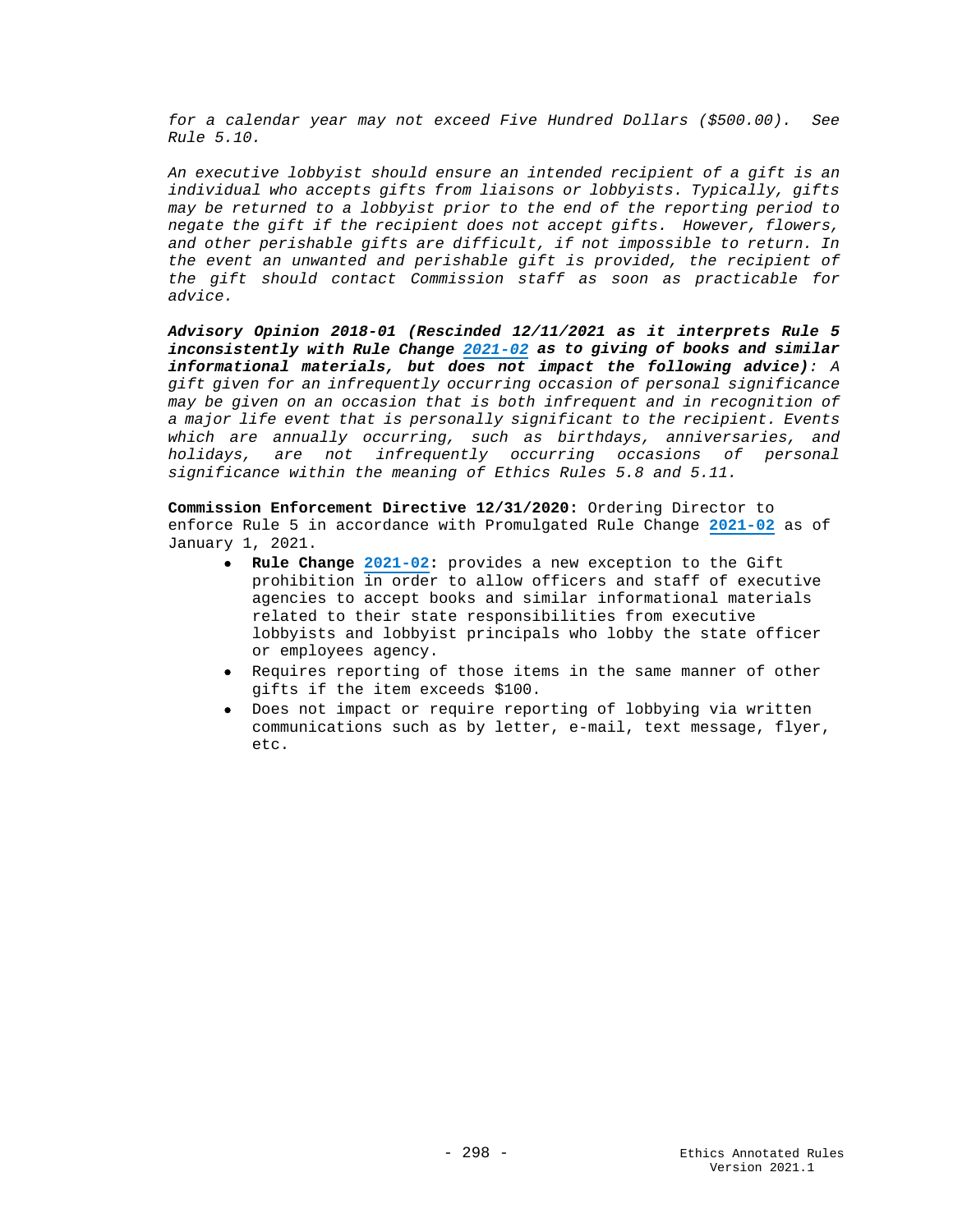# **Rule 5.12. Modest Items of Food and Refreshments.**

**A legislative liaison, legislative lobbyist, executive lobbyist or lobbyist principal may provide modest items of food and refreshments to any state officer or employee when offered other than as part of a meal.**

#### **History**

Promulgated by Ethics Commission January 10, 2014; effective upon Legislature's sine die adjournment May 23, 2014; operative January 1, 2015.

## **Commission Comment**

*When offered other than as part of a meal, this Rule allows modest items of food and refreshments such as coffee, soft drinks, doughnuts or similar items to be provided to state officers or employees by legislative liaisons, legislative lobbyists, executive lobbyists and lobbyist principals. These items are not reported. These exempted items do not include alcoholic beverages, including low-point beer, or such substantive items as hors d'oeuvres and similar fare. This exclusion is not intended to apply to such formal events as a reception nor to regular repeated events, but rather to occasional random events.*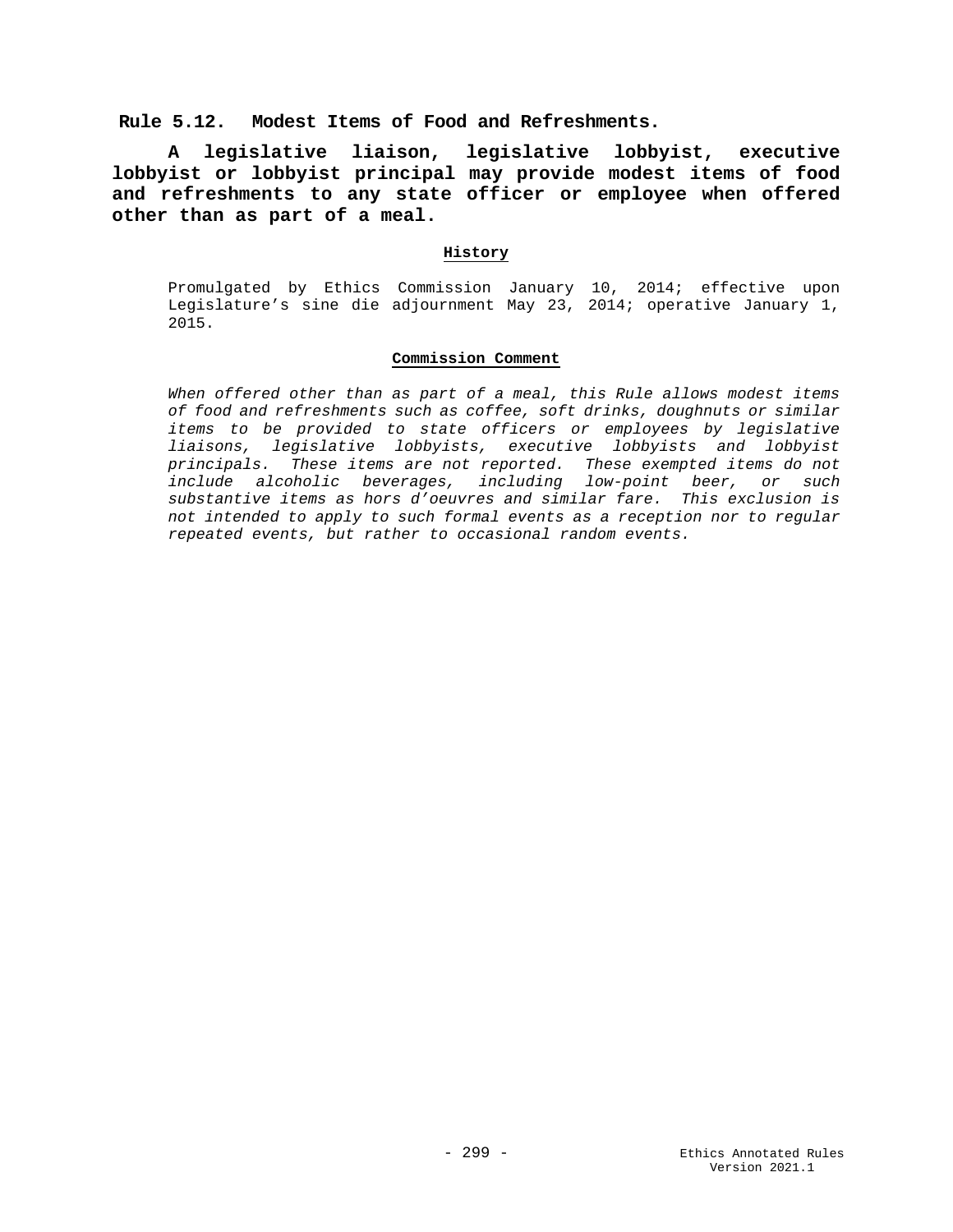**Rule 5.13. Lobbyist Principal Gifts for Public Service to Individual State Officer or Employee.**

**A lobbyist principal may give a plaque, trophy or similar item suitable for display no more than once per year to a state officer or employee in acknowledgement of the officer or employee's public service, provided the value of the item is no more than Two Hundred Dollars (\$200.00), and the gift is reported on the Legislative Lobbyist Report. No state officer or employee may accept more than one (1) such gift during any calendar year from the same lobbyist principal. A legislative liaison, legislative lobbyist, executive lobbyist or lobbyist principal may provide a gift of any single item with a fair market value not exceeding Ten Dollars (\$10.00) to any state officer or employee, provided that a legislative liaison, legislative lobbyist, executive lobbyist or lobbyist principal shall not make more than one such gift during any calendar year to any state officer or employee.**

# **History**

Promulgated by Ethics Commission January 10, 2014; effective upon Legislature's sine die adjournment May 23, 2014; operative January 1, 2015.

Amended by Ethics Commission December 11, 2015; effective upon sine die adjournment of the Legislature May 27, 2016; operative May 27, 2016.

The 2016 amendment added the following sentences at the beginning of the provision: "A lobbyist principal may give a plaque, trophy or similar item suitable for display no more than once per year to a state officer or employee in acknowledgment of the officer or employee's public service, provided the value of the item is no more than Two Hundred Dollars (\$200.00), and the gift is reported on the Legislative Lobbyist Report. No State officer or employee may accept more than one (1) such gift during any calendar year from the same lobbyist principal."

## **Commission Comment**

*This Rule permits providing a plaque, trophy, or similar item for display in acknowledgement of the state officer or employee's public service, provided the value does not exceed \$200. There is a limit of one such gift per year, and these gifts must be reported by the lobbyist.* 

*This Rule also permits legislative liaisons, legislative lobbyists, executive lobbyists and lobbyist principals to provide mementoes, e.g., desk calendars, paper weights, small boxes of candy and similar low cost items to state officers and employees. There is a limit of one such gift during a calendar year. These gifts are not reported. This Rule recognizes the distribution by some liaisons, lobbyists and lobbyist principals of such items for goodwill purposes to members of the Legislature and other state officers and employees.*

**Commission Enforcement Directive 12/31/2020:** Ordering Director to enforce Rule 5 in accordance with Promulgated Rule Change **[2021-02](https://www.ok.gov/ethics/documents/2021-02%20Amend%203%20Lobbyist%20gift%20SIGNED.pdf)** as of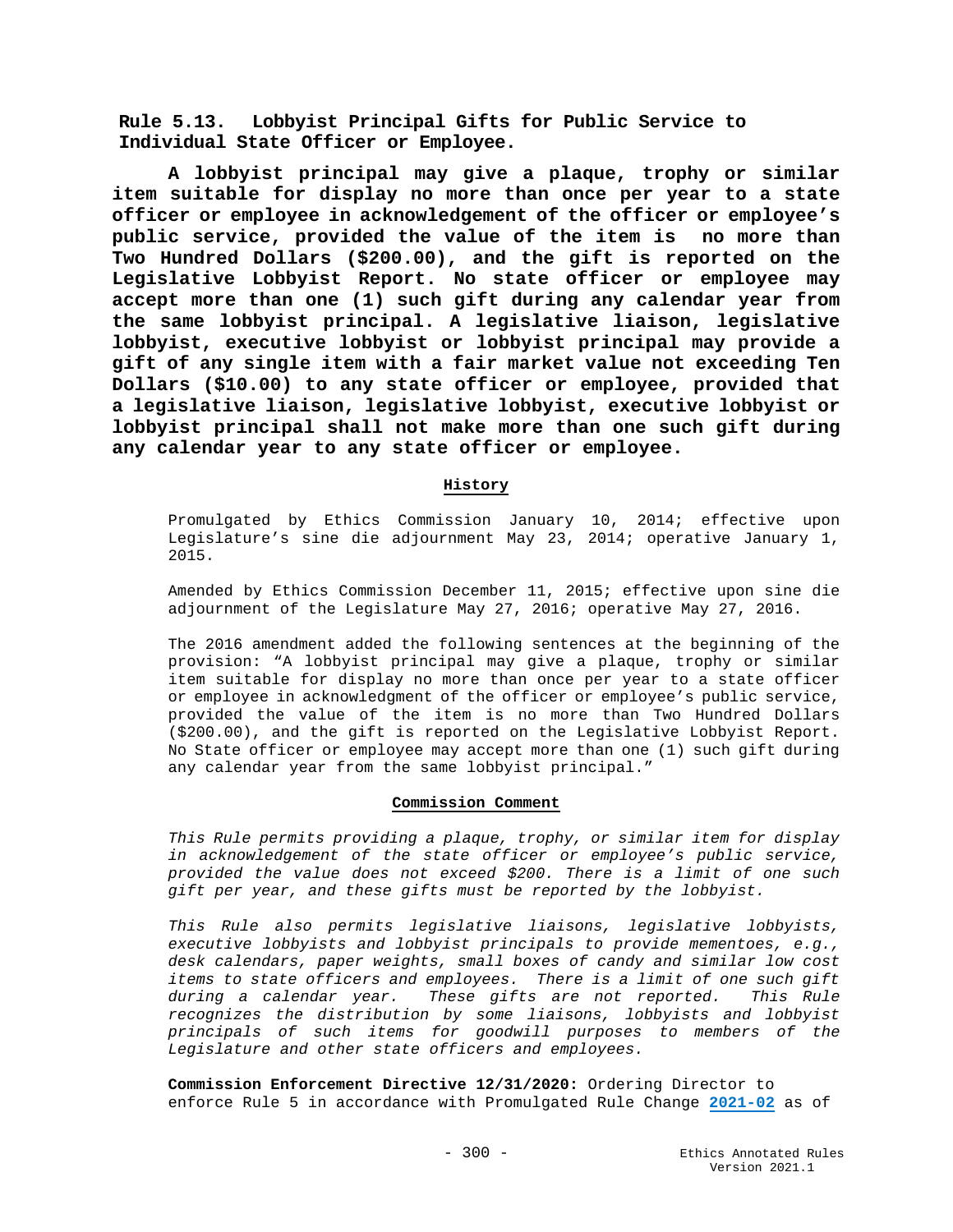January 1, 2021.

- **Rule Change [2021-02:](https://www.ok.gov/ethics/documents/2021-02%20Amend%203%20Lobbyist%20gift%20SIGNED.pdf)** provides a new exception to the Gift prohibition in order to allow Governor, Legislators, and their staff to accept books and similar informational materials related to their state responsibilities from legislative lobbyists and liaisons, and lobbyist principals lobbying the Governor, Legislature, or their staff.
- Requires reporting of those items in the same manner of other gifts if the item exceeds \$100.
- Does not impact or require reporting of lobbying via written communications such as by letter, e-mail, text message, flyer, etc.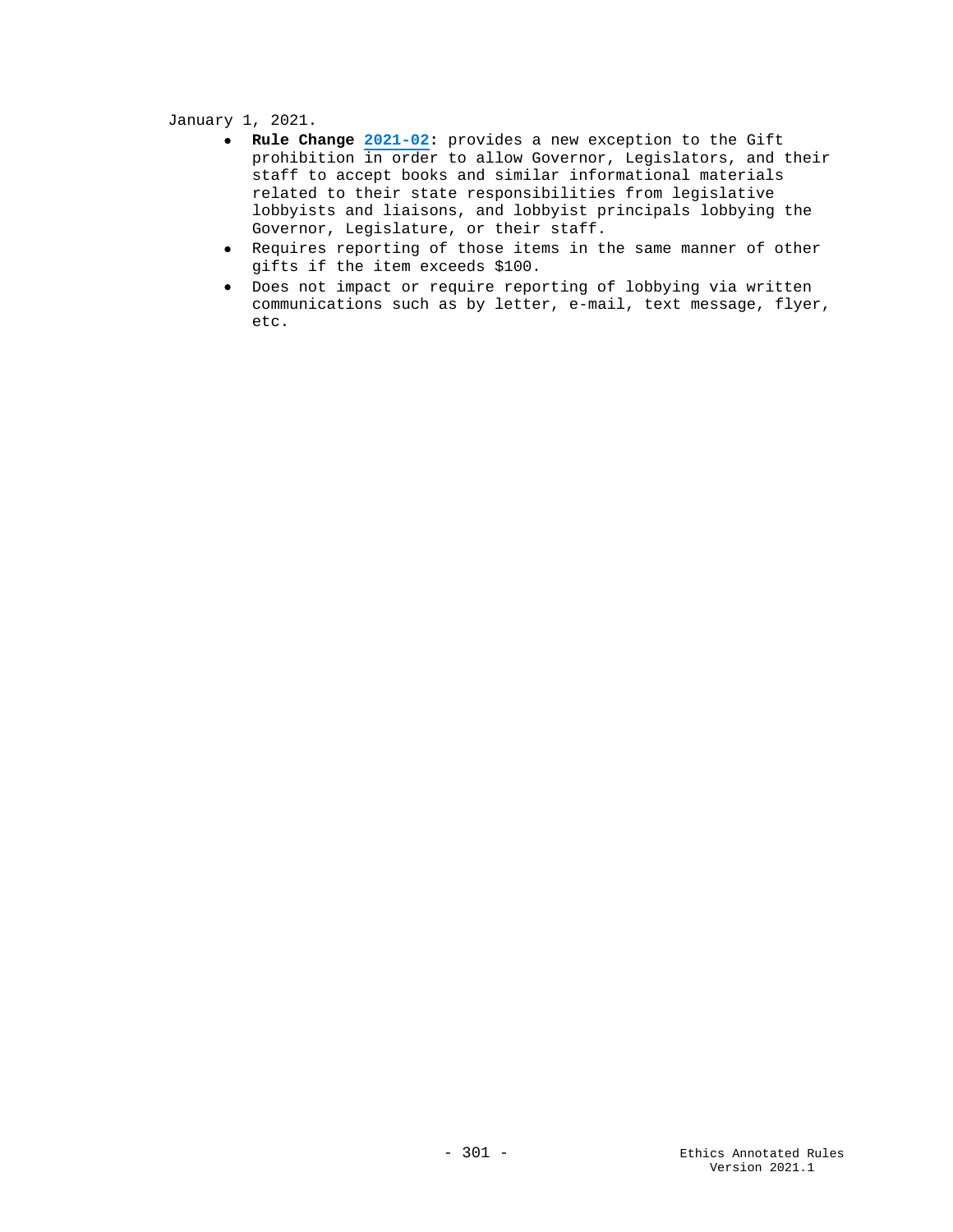**Rule 5.14. Food and Beverage Provided by a Lobbyist Principal to an Event to Which All Members of Legislature are Invited.**

**A lobbyist principal that employs or retains a legislative liaison or legislative lobbyist may provide food and beverage for any event to which all members of the Legislature are invited no more than once per calendar year, provided the event is reported as provided by these Rules. More than one lobbyist principal may provide food and beverage for such an event, but no lobbyist principal shall participate in more than one such event per calendar year.**

## **History**

Promulgated by Ethics Commission January 10, 2014; effective upon Legislature's sine die adjournment May 23, 2014; operative January 1, 2015.

#### **Commission Comment**

*This Rule applies only to lobbyist principals that employ a legislative liaison or legislative lobbyist. The lobbyist principal may provide food and beverage for one event per calendar year to which all members of the Legislature are invited. The cost for food and beverage may be divided between multiple lobbyist principals for the same event, provided no lobbyist principal engages in this practice more than one time per calendar year. The cost of food and beverage for such an event must be reported by the liaison or lobbyist. See Rule 5.21. The cost of food and beverage is not counted as part of the limits provided for liaisons and lobbyists in Rule 5.7.*

*Lobbyist principals that share the cost of a meal provided at one of these events must share the cost with other lobbyist principals who are also sponsoring meals that will be reported as a lobbyist principal meal.*

*Staff Memorandum 2015-04: There are no rules allowing a lobbyist principal to expend funds on a meal for an individual legislator; lobbyist principals may only expend funds for food and beverages at (1) events to which all the members of the Legislature are invited, (2) recognized caucus meetings, (3) legislative committee or subcommittee meetings, and (4) out-of-state events. Instead, a lobbyist must report any meals given to a legislator, regardless of the source of funds used to pay for the meal.*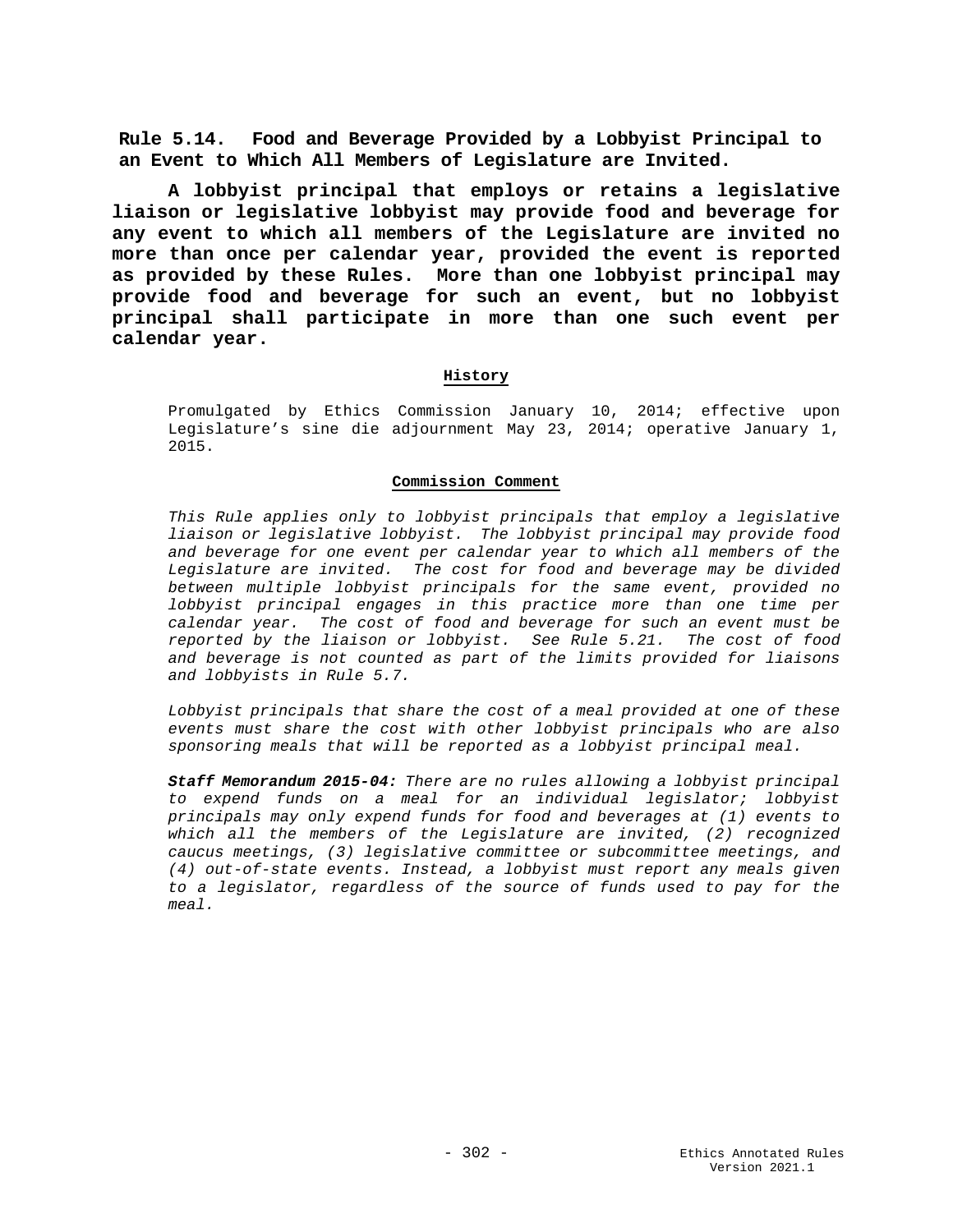**Rule 5.15. Food and Beverage Provided by a Lobbyist Principal to a Political Caucus.**

**A lobbyist principal that employs or retains a legislative liaison or legislative lobbyist may provide food and beverage for a meeting of a political caucus of either House of the Legislature no more than once per calendar year, provided the event is reported as provided by these Rules. More than one lobbyist principal may provide food and beverage for such an event, but no lobbyist principal shall participate in more than one such event per calendar year for any caucus. As used in this section, "political caucus" shall mean only a caucus of legislators of a political party recognized under the laws of this state.**

## **History**

Promulgated by Ethics Commission January 10, 2014; effective upon Legislature's sine die adjournment May 23, 2014; operative January 1, 2015.

#### **Commission Comment**

*This Rule applies only to lobbyist principals that employ a legislative liaison or legislative lobbyist. The lobbyist principal may provide food and beverage for one meeting in any calendar year for a meeting of the Republican or Democrat caucuses of either the Senate or House of Representatives. The cost for food and beverage may be divided between multiple lobbyist principals for the same meeting, provided no lobbyist principal engages in this practice more than one time per calendar year per political caucus. The cost of food and beverage for such an event must be reported by the liaison or lobbyist. See Rule 5.21. The cost of food and beverage is not counted as part of the limits provided for liaisons and lobbyists in Rule 5.7. This provision does not apply to "caucuses" other than the political party caucuses. It does not apply to the full body of either the Senate or House of Representatives, either jointly or separately. But see Rule 5.14.* 

*The presence of all members of a caucus at the same time and place will not meet the requirements of this exception if the political caucus is not engaging in caucus business.* 

*Lobbyist principals that share the cost of a caucus meal provided at a meeting must share the cost with other lobbyist principals who are also sponsoring meals that will be reported as a lobbyist principal meal.*

*Staff Memorandum 2015-04: There are no rules allowing a lobbyist principal to expend funds on a meal for an individual legislator; lobbyist principals may only expend funds for food and beverages at (1) events to which all the members of the Legislature are invited, (2) recognized caucus meetings, (3) legislative committee or subcommittee meetings, and (4) out-of-state events. Instead, a lobbyist must report any meals given to a legislator, regardless of the source of funds used to pay for the meal.*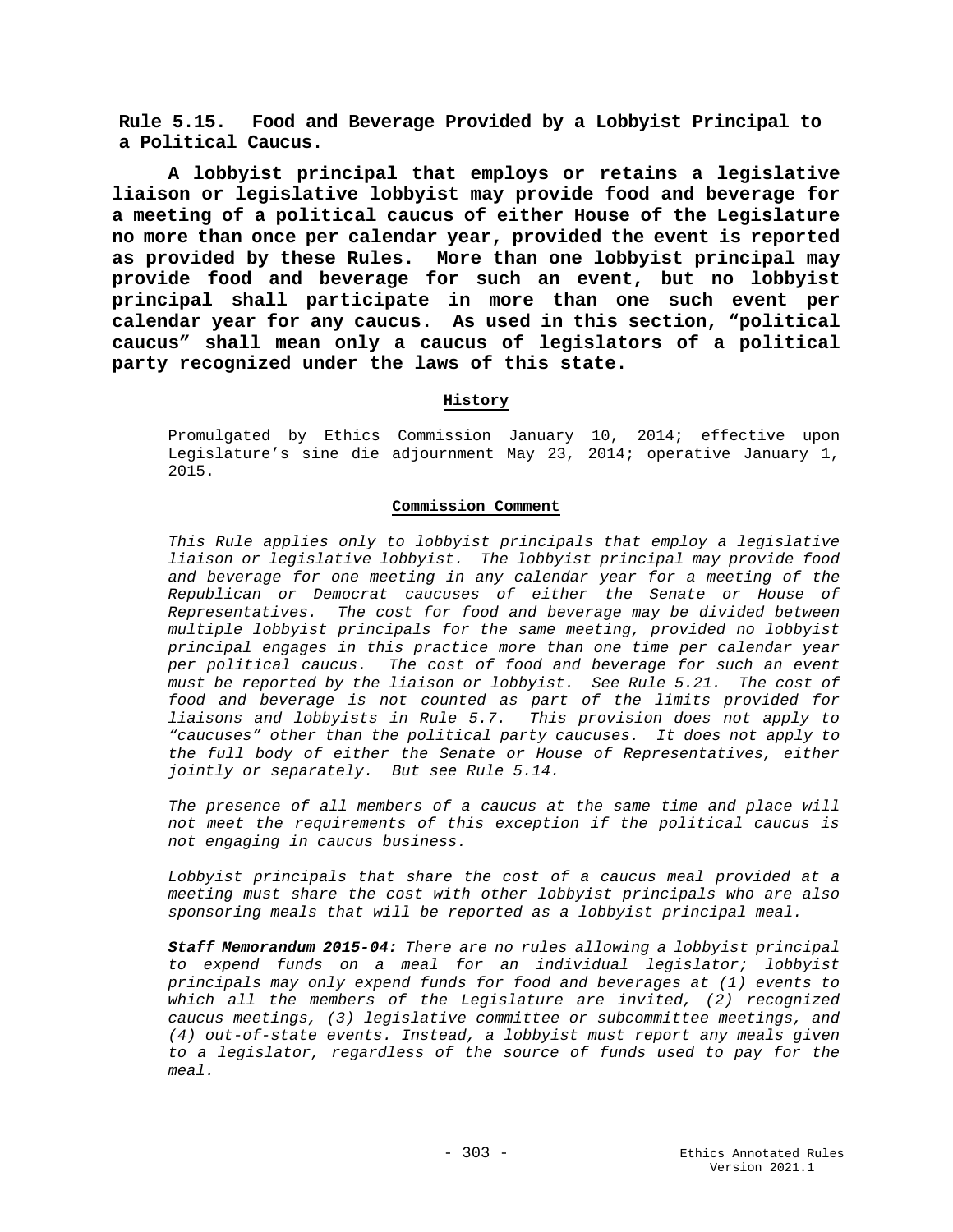**Rule 5.16. Food and Beverage Provided by a Lobbyist Principal to a Legislative Committee or Subcommittee.**

**A lobbyist principal that employs or retains a legislative liaison or legislative lobbyist may provide food and beverage for any event held within the Capitol building to which all members of a committee or subcommittee of either House of the Legislature identified in the Rules or Journal of the respective House are invited and which is attended by a majority of members of the committee or subcommittee no more than once per calendar year for any such committee or subcommittee, provided the event is reported as provided by these Rules. More than one lobbyist principal may provide food and beverage for such an event, but no lobbyist principal shall participate in more than one such event per calendar year for any committee or subcommittee. The reporting provision of this section shall not include legislators who are not members of the committee or subcommittee, nor shall it include legislative staff members who do not officially or regularly provide staff services for the committee or subcommittee.**

## **History**

Promulgated by Ethics Commission January 10, 2014; effective upon Legislature's sine die adjournment May 23, 2014; operative January 1, 2015.

Amendment promulgated by Ethics Commission January 9, 2015; effective upon sine die adjournment of the Legislature May 22, 2015; operative May 22, 2015.

The 2015 amendment added the following sentence: "The reporting provision of this section shall not include legislators who are not members of the committee or subcommittee, nor shall it include legislative staff members who do not officially or regularly provide staff services for the committee or subcommittee."

#### **Commission Comment**

*This Rule applies only to lobbyist principals that employ a legislative liaison or legislative lobbyist. The lobbyist principal may provide food and beverage for one meeting in any calendar year for a meeting of a committee or subcommittee of the Senate or House of Representatives. The meeting must be held within the State Capitol building. The committee or subcommittee must be identified as such in either the Rules of the respective House or in the official Journal of the respective House. To qualify, a majority of members of the committee or subcommittee must attend. For that reason, an attendance record should be maintained. The cost for food and beverage may be divided between multiple lobbyist principals for the same meeting, provided no lobbyist principal engages in this practice more than one time per calendar year per committee or subcommittee. The cost of food and beverage for such an event must be reported by the liaison or lobbyist. See Rule 5.21. The cost of food*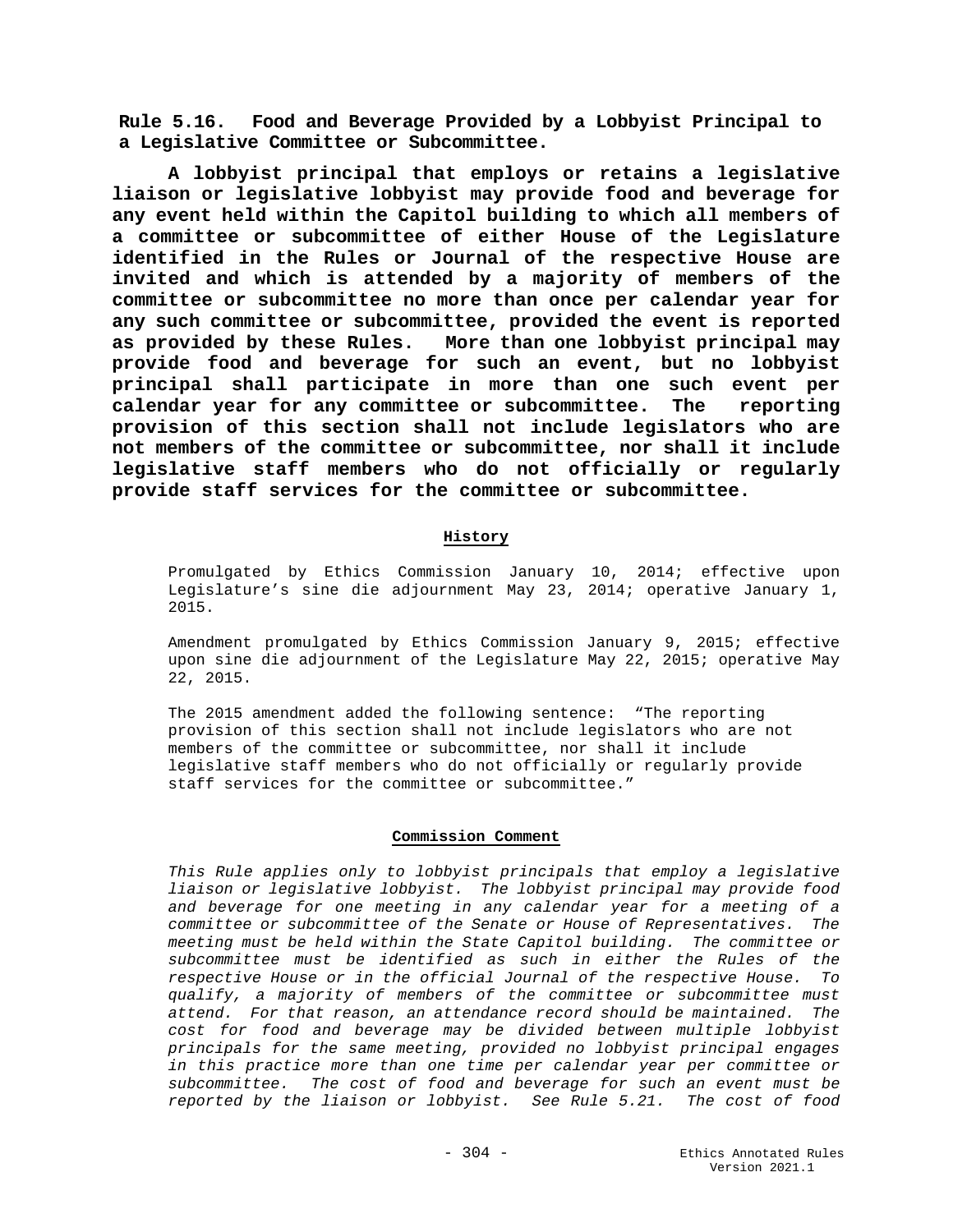*and beverage is not counted as part of the limits provided for liaisons and lobbyists in Rule 5.7.* 

*Unlike events to which all members of the Legislature are invited, this exception is limited to members of the committee or subcommittee and legislative staff members who officially or regularly provide staff services for the committee or subcommittee. Other legislators or legislative staff must be reported by the lobbyist as recipients of individual gifts.*

*Lobbyist principals that share the cost of a meal provided at a meeting must share the cost with other lobbyist principals who are also sponsoring meals that will be reported as a lobbyist principal meal.*

*Staff Memorandum 2015-04: There are no rules allowing a lobbyist principal to expend funds on a meal for an individual legislator; lobbyist principals may only expend funds for food and beverages at (1) events to which all the members of the Legislature are invited, (2) recognized caucus meetings, (3) legislative committee or subcommittee meetings, and (4) out-of-state events. Instead, a lobbyist must report any meals given to a legislator, regardless of the source of funds used to pay for the meal.*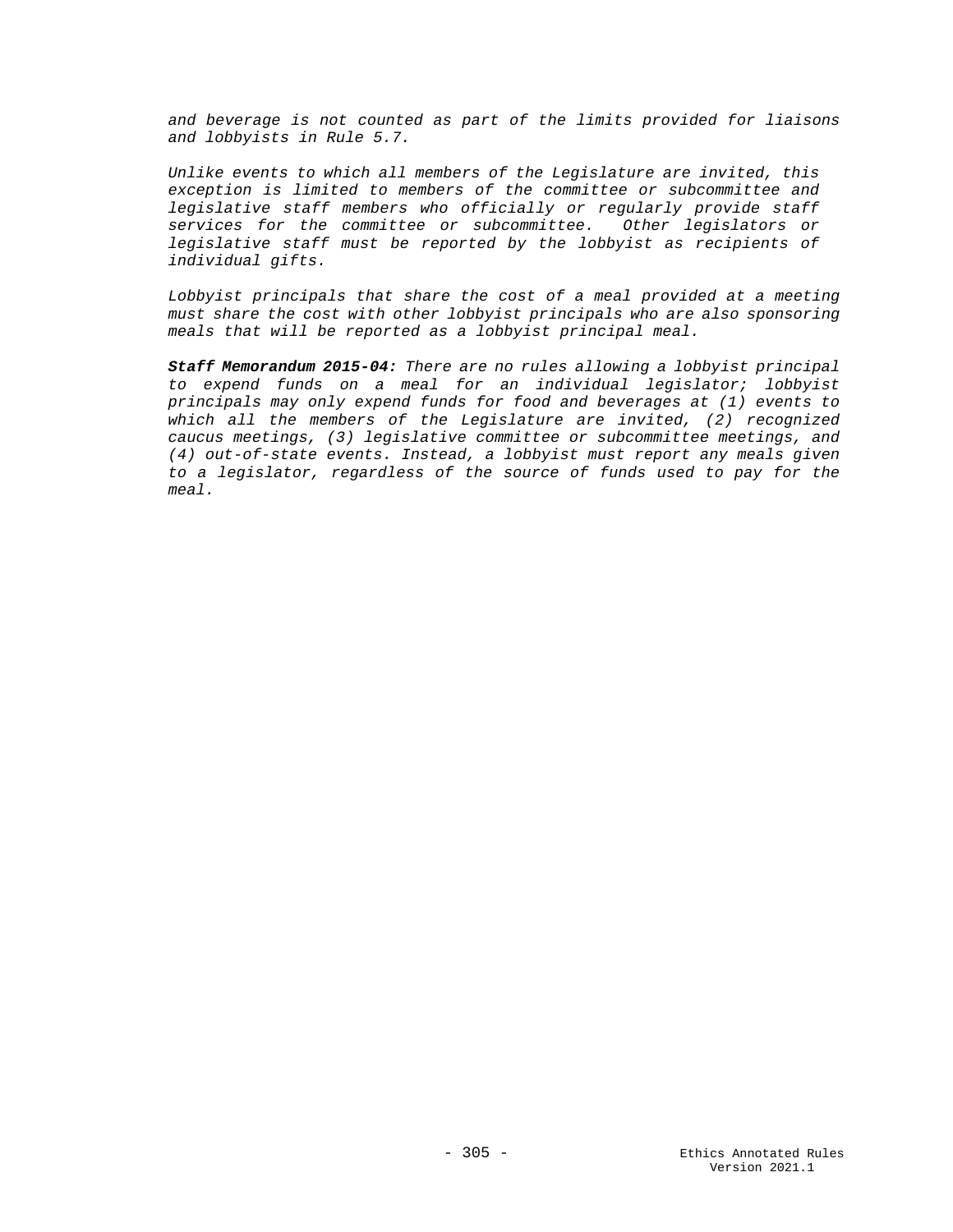**Rule 5.17. Food and Beverage Provided by a Lobbyist Principal for Out of State Events.**

**A lobbyist principal that employs or retains a legislative liaison or legislative lobbyist may provide food and beverage for any event at a professional conference, seminar or other similar meeting conducted outside the geographical boundaries of the State of Oklahoma to which only Oklahoma state officers or employees participating in the event are invited, provided a minimum of five state officers or employees participate and provided the event is reported as provided by these Rules. More than one lobbyist principal may provide food and beverage for such an event, but no lobbyist principal shall participate in more than one such event per calendar year.**

## **History**

Promulgated by Ethics Commission January 10, 2014; effective upon Legislature's sine die adjournment May 23, 2014; operative January 1, 2015.

## **Commission Comment**

*This Rule applies only to lobbyist principals that employ a legislative liaison or legislative lobbyist. The lobbyist principal may provide food and beverage at a professional conference, seminar or other similar meeting conducted outside of Oklahoma, subject to certain limitations. Only Oklahoma state officers and employees may be invited to such an event. There must be a minimum of five state officers and employees who participate. For that reason, an attendance record should be maintained. This Rule acknowledges that state officers and employees often attend national and regional conferences and seminars for professional education and development purposes. Often, the sponsors of such events designate a "state night" at which participants from the various states join together for dinner. The cost for food and beverage on such occasions may be divided between multiple lobbyist principals for the same meeting, provided no lobbyist principal engages in this practice more than one time per calendar year. The cost of food and beverage for such an event must be reported by the liaison or lobbyist. See Rule 5.21. The cost of food and beverage is not counted as part of the limits provided for liaisons and lobbyists in Rule 5.7. However, food and beverage purchased at such an event do count against the limits provided for liaisons and lobbyists in Rule 5.7 if there are fewer than five state officers or employees. Family members who are not state officers or employees are not counted.*

*Lobbyist principals that share the cost of a meal must share the cost with other lobbyist principals who are also sponsoring meals that will be reported as a lobbyist principal meal.*

*Staff Memorandum 2015-04: There are no rules allowing a lobbyist principal to expend funds on a meal for an individual legislator; lobbyist principals may only expend funds for food and beverages at (1) events to which all the members of the Legislature are invited, (2) recognized caucus meetings, (3) legislative committee or subcommittee meetings, and*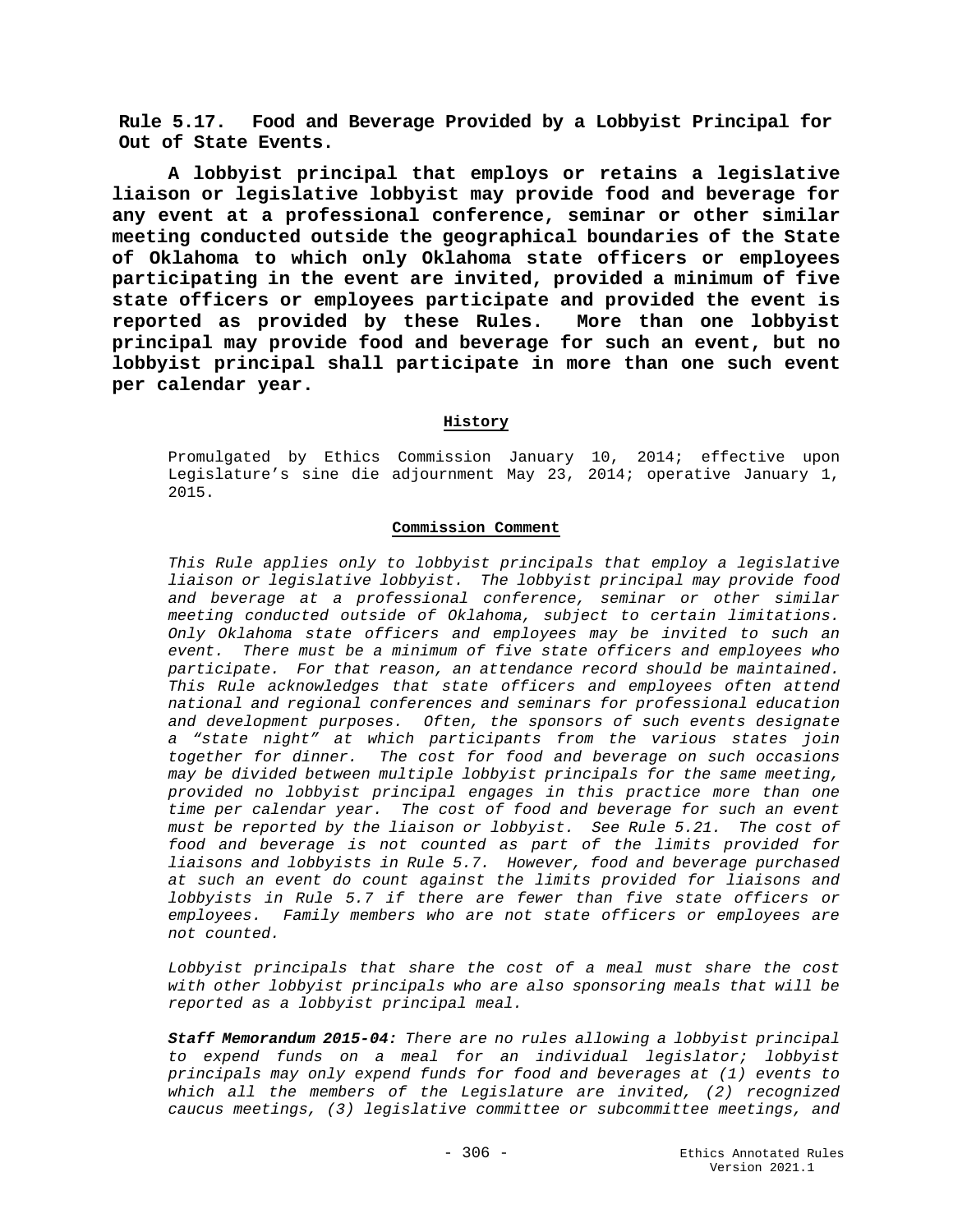*(4) out-of-state events. Instead, a lobbyist must report any meals given to a legislator, regardless of the source of funds used to pay for the meal.*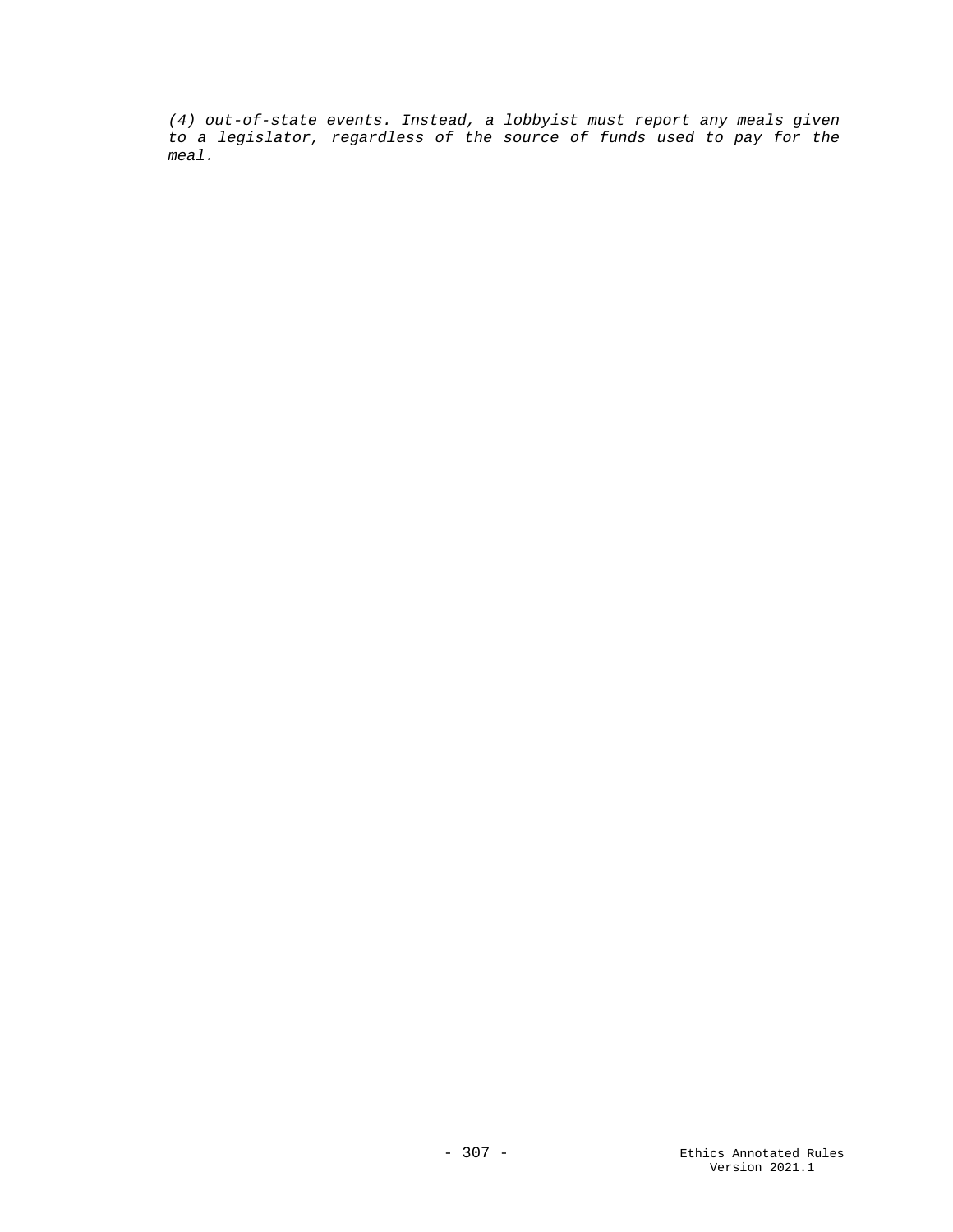**Rule 5.18. Lobbyist Principal Purchase of Tickets or Sponsorship of Bona Fide Community, Civic, or Charitable Event.**

**A lobbyist principal may purchase tickets for or otherwise provide sponsorship for a bona fide community, civic or charitable reception, breakfast, luncheon or dinner attended by state officers and employees who are guests of the sponsoring organization, provided the lobbyist principal may not designate state officers or employees to be guests and provided the purchase or sponsorship is customary for the lobbyist principal and other similar entities.**

## **History**

Promulgated by Ethics Commission January 10, 2014; effective upon Legislature's sine die adjournment May 23, 2014; operative January 1, 2015.

#### **Commission Comment**

*Often community, civic and charitable organizations invite state officers and employees to be the guests of the organization for dinners, receptions and similar events. The costs of these events often are paid by individuals and entities that purchase tickets or sponsorships. This Rule permits lobbyist principals to help pay the costs of such events provided they do not designate state officers or employees to be guests.*

*Although the title to the Rule refers to an "Event", the title is not part of the Rule and the Rule is limited to breakfasts, lunches, dinners, and receptions. See Rule 1.9.*

*Example: A charitable organization that is a lobbyist principal sponsors a night at a professional basketball game and as part of that sponsorship receives basketball tickets, which includes a buffet before the game. The charitable organization may not give tickets to employees or officers of the state agency it is registered to lobby because the tickets are not for a breakfast, lunch, dinner, or reception. In this scenario, the buffet is merely incidental to the basketball game and is not within the intent of Rule 5.18.*

*Staff Memorandum 2015-01: If a ticket to a reception, breakfast, luncheon, or dinner at a bona fide community, civic, or charitable event is provided by a lobbyist directly to a legislator or other state officer or employee, then the lobbyist must report the face value of the ticket as a meal given and shall deduct the face value of the ticket from the limit on meals allowed in Ethics Rule 5.7.*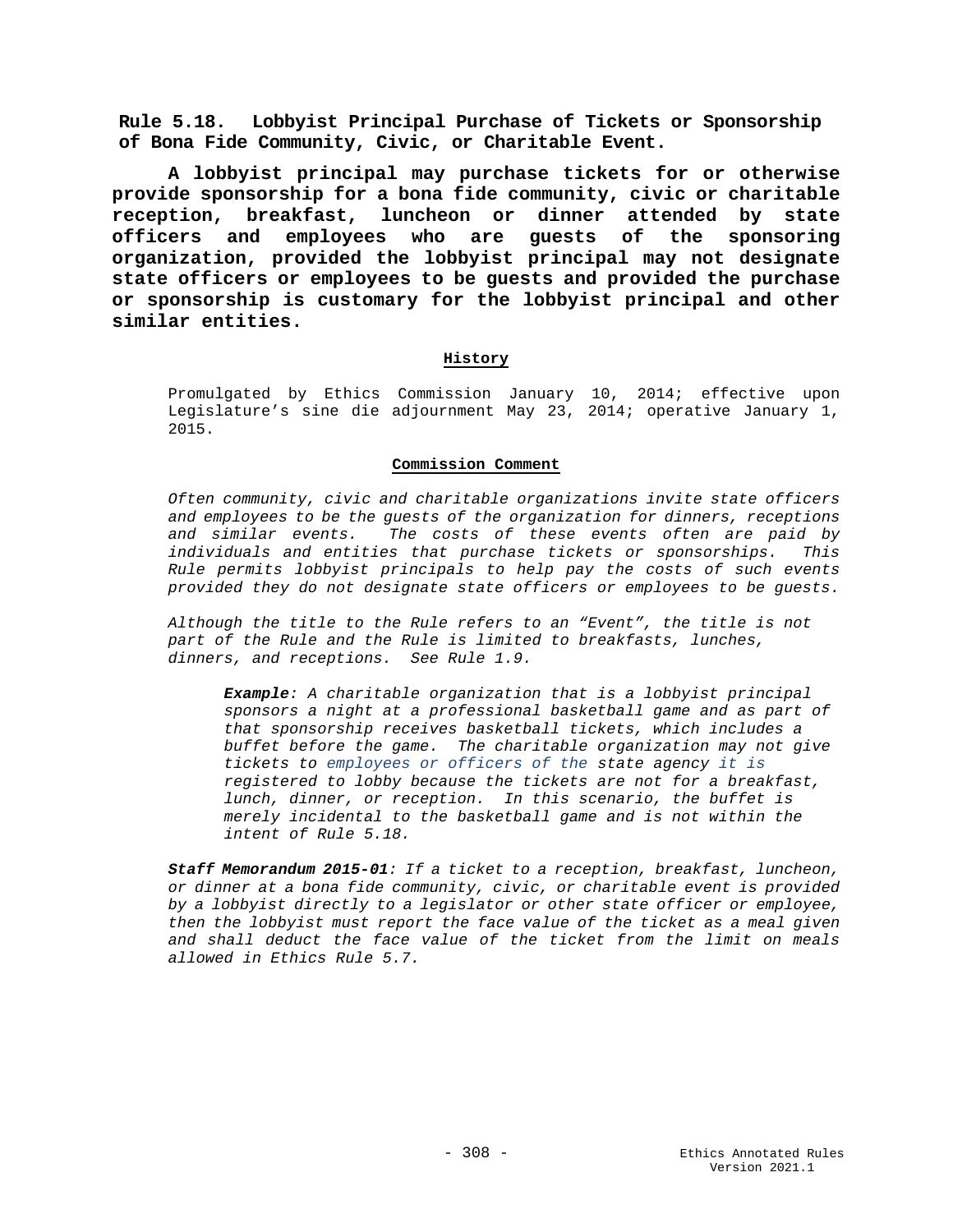**Rule 5.19. Legislative Liaison and Legislative Lobbyist Report Deadlines.**

**Each legislative liaison and legislative lobbyist shall file a Legislative Lobbyist Report on the following dates for the following time periods:**

**1. Before the sixteenth day of January for the period beginning July 1 and ending December 31 of the preceding year. 2. Before the sixth day of February, March, April, May and June and before the sixteenth day of July for the preceding month.**

**Except for good cause shown, any legislative liaison or legislative lobbyist who, during a calendar year, files more than one Legislative Lobbyist Report after the date it is due shall be deemed to have intentionally failed to file the report in violation of these Rules.**

# **History**

Promulgated by Ethics Commission January 10, 2014; effective upon Legislature's sine die adjournment May 23, 2014; operative February 1, 2015.

Amendment promulgated by Ethics Commission January 27, 2017; effective upon sine die adjournment of the Legislature May 26, 2017; operative May 26, 2017.

The 2017 amendment replaced "sixth" with "sixteenth" in subsection number one. The sentence read: "1. Before the sixth day of January for the period beginning July 1 and ending December 31 of the preceding year."

The 2017 amendment deleted the comma after "May" and added "and" between "May" and "June" in subsection number two. The 2017 amendment added "before the sixteenth day of" between "June and" and "July" in subsection number two. The sentence read: "2. Before the sixth day of February, March, April, May, June and July for the preceding month."

## **Commission Comment**

*This Rule provides the reporting schedule for Legislative Lobbyist Reports by legislative liaisons and legislative lobbyists. Reports are mandatory, whether or not there have been expenditures. The schedule is designed to require monthly reporting during regular legislative sessions and a single report for the interim between regular sessions. An extraordinary session does not change the reporting schedule. Monthly reports for the preceding calendar month are due by February 5th, March 5th, April 5th, May 5th, June 5th and July 15th. An interim report is due by January 15th for the period July 1-December 31 of the preceding calendar year. The default determination of intentionally failing to file a report for a second late report during a calendar year is intended to discourage chronic or deliberate late filing.*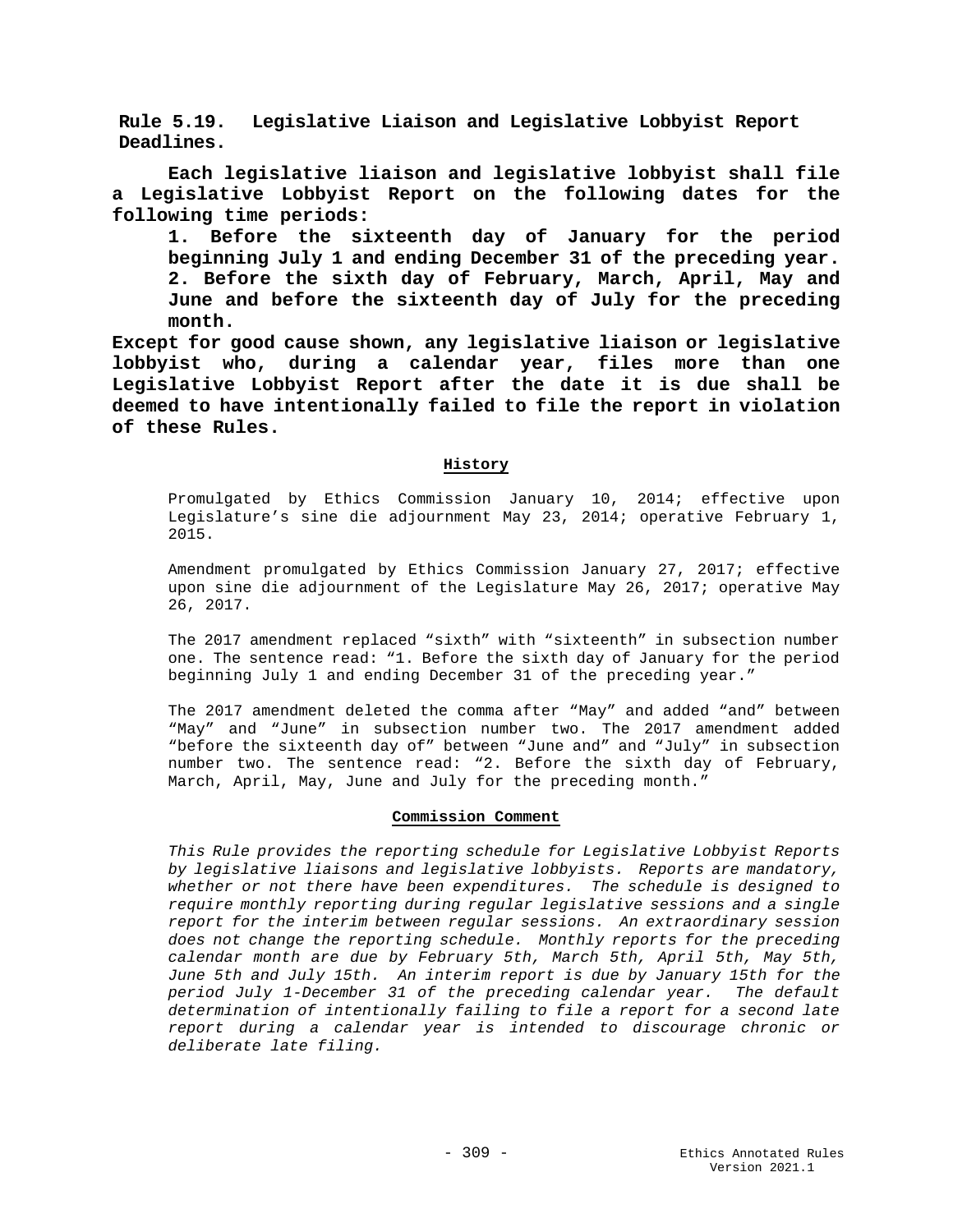**Rule 5.20. Executive Lobbyist Report Deadlines.**

**Each executive lobbyist shall file an Executive Lobbyist Report before the sixteenth day of January, April, July and October for the preceding calendar quarter. Except for good cause shown, any executive lobbyist who, during a calendar year, files more than one Executive Lobbyist Report after the date it is due shall be deemed to have intentionally failed to file the report in**  An executive lobbyist who also is **registered as a legislative lobbyist may choose to file reports as an executive lobbyist on the same dates that he or she files reports as a legislative lobbyist.** 

## **History**

Promulgated by Ethics Commission January 10, 2014; effective upon Legislature's sine die adjournment May 23, 2014; operative February 1, 2015.

Amendment promulgated by Ethics Commission January 27, 2017; effective upon sine die adjournment of the Legislature May 26, 2017; operative May 26, 2017.

The 2017 amendment replaced "sixth" with "sixteenth" in the first<br>sentence. The sentence read: "Each executive lobbyist shall file an The sentence read: "Each executive lobbyist shall file an Executive Lobbyist Report before the sixth day of January, April, July and October for the preceding calendar quarter."

## **Commission Comment**

*This Rule provides the reporting schedule for Executive Lobbyist Reports by executive lobbyists. Reports are mandatory, whether or not there have been expenditures. Unlike legislative lobbying, the level of executive lobbying activity does not necessarily correlate to any particular time period. Therefore, quarterly reports are due on January 15th, April 15th, July 15th and October 15th for the preceding three calendar months. The default determination of intentionally failing to file a report for a second late report during a calendar year is intended to discourage chronic or deliberate late filing. Executive lobbyists who also are legislative lobbyists have an option to either file reports under the different deadlines for legislative lobbying and executive lobbying or, alternatively, to file reports of both legislative lobbying and executive lobbying activities on the dates prescribed for legislative lobbying. See Rule 5.19. For those choosing the latter option, the deadlines would be the same for reports filed on January 15th and July 15, although the time periods covered would be different in the two reports. Also, the October 15th report would be required for executive lobbying activities, even though it is not required for legislative lobbying.*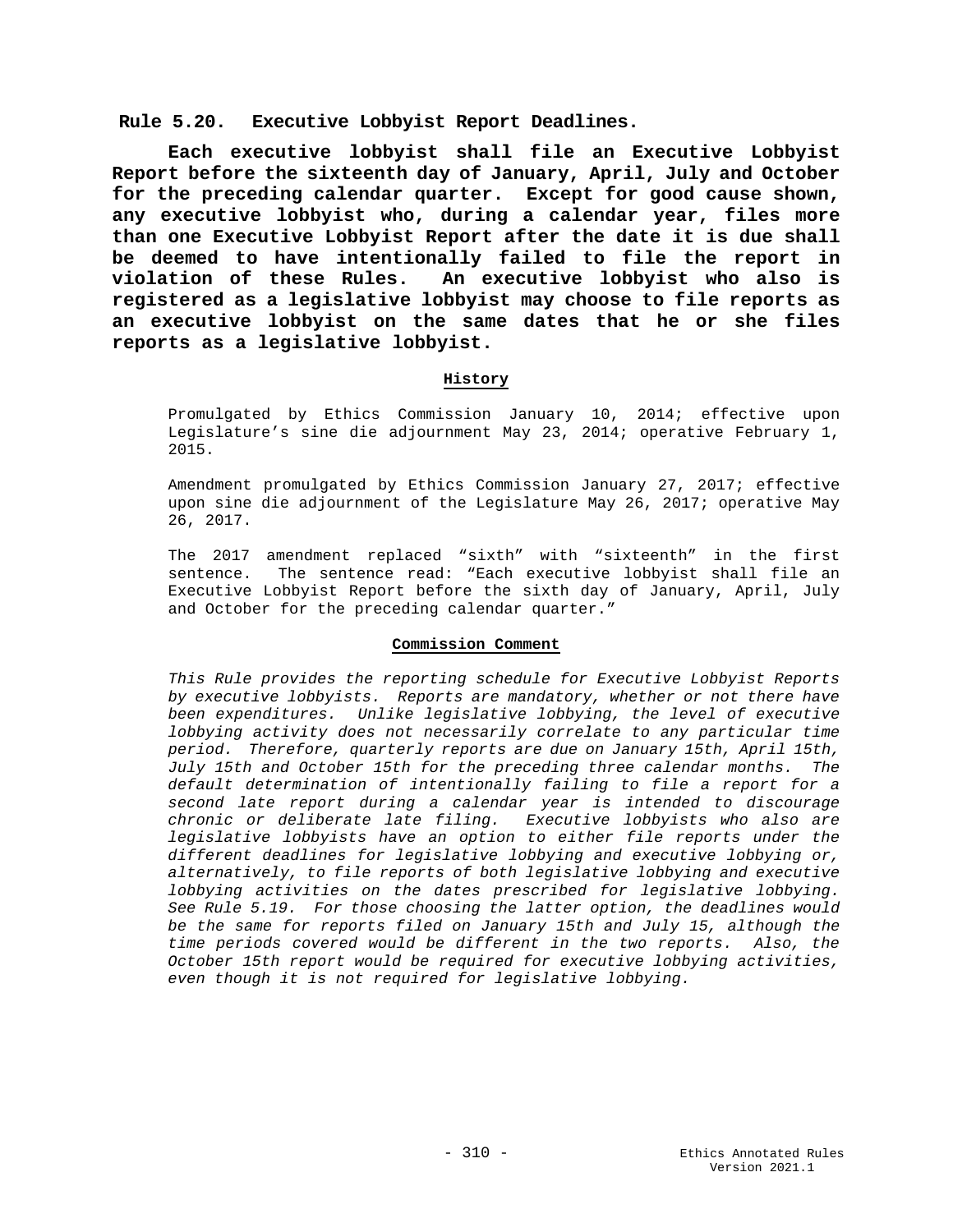**Rule 5.21. Legislative Lobbyist Report Required Information.**

**Each Legislative Lobbyist Report shall include, but not be limited to, information contained on the registration of the legislative liaison or legislative lobbyist and the following information:**

**1. The cost of each meal provided during the reporting period for the Governor, for any legislator or for any employee of the Governor or the Legislature and the date on which the meal was provided. The cost shall include the price, plus any applicable tax but shall not include a gratuity. In calculating the price of the meal, items such as appetizers or hors d'oeuvre or beverages may be apportioned by dividing the total cost of the item equally by the number of participants, where the individual cost per participant is difficult or impossible to ascertain; provided, however, the individual price of other items, such as salads, entrees, or individual beverages shall be attributed to individual participants. Any food and beverages provided other than as part of a meal and valued at more than Ten Dollars (\$10.00) in the aggregate during a calendar year shall be reported separately.** 

**2. The aggregate total number and cost of items reported in subsection 1 of this Rule, including any during this reporting period for the Governor, for any legislator or for any employee of the Governor or the Legislature.**

**3. The date, location and cost of food and beverage paid by a lobbyist principal of the legislative liaison or legislative lobbyist for any event to which all members of the Legislature were invited and the percentage of the total cost of food and beverage provided by the lobbyist principal for the event if less than one hundred percent (100%).**

**4. The date, location and cost of food and beverage paid by a lobbyist principal of the legislative liaison or legislative lobbyist for a meeting of a political caucus of either House of the Legislature and the percentage of the total cost of food and beverage provided by the lobbyist principal for the meeting if less than one hundred percent (100%).**

**5. The date, location and cost of food and beverage paid by a lobbyist principal of the legislative liaison or legislative lobbyist for a meeting of a committee or subcommittee of either House of the Legislature identified in the Rules or Journal of the respective House to which all members of the committee or subcommittee were invited and which a majority of members attended and the percentage of the total cost of food and beverage for the meeting if less than one hundred percent (100%).**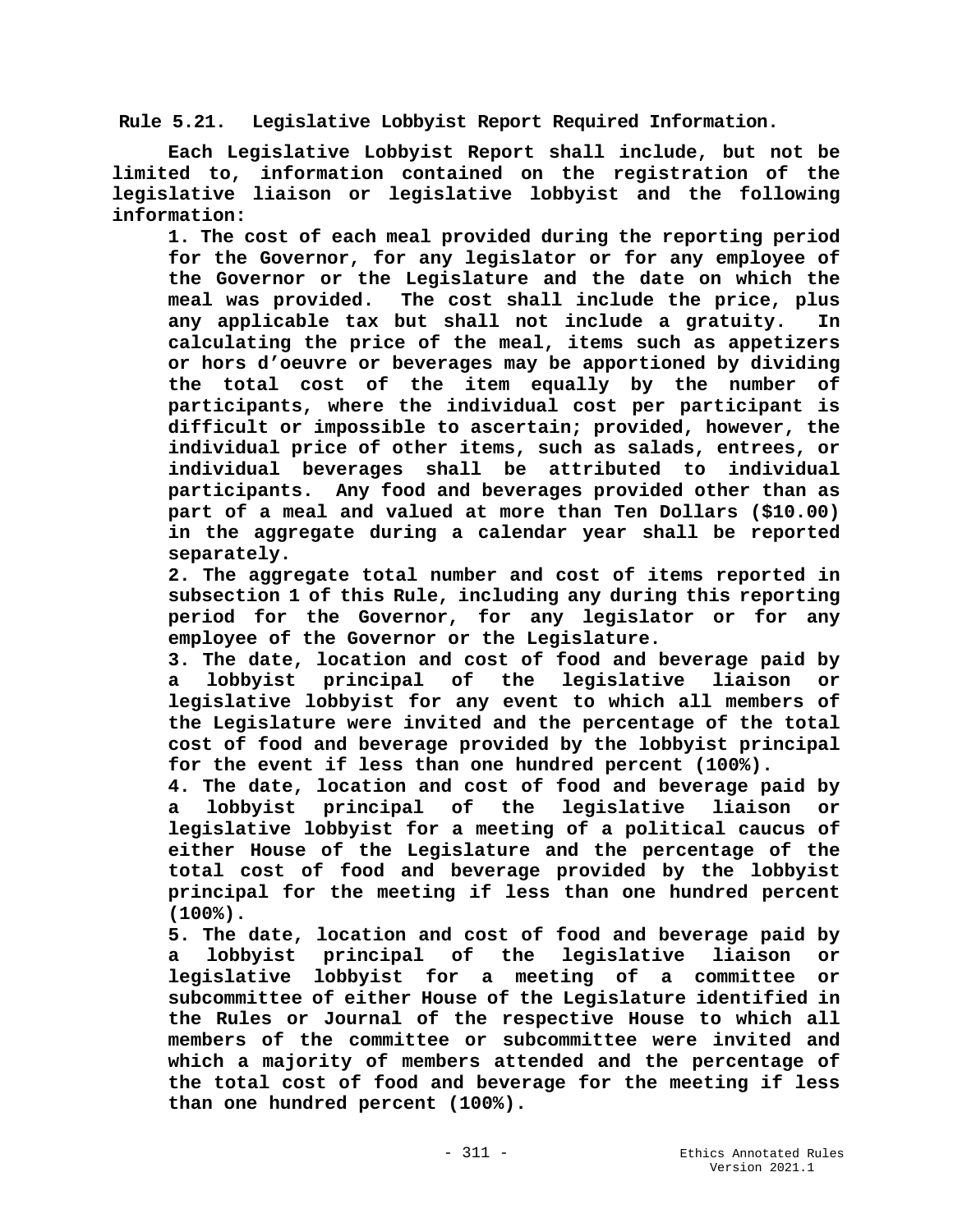**6. The cost of food and beverage paid by a lobbyist principal of the legislative liaison or legislative lobbyist for an event at a bona fide national or multistate regional professional conference, seminar or other similar meeting conducted outside the geographical boundaries of the State of Oklahoma to which only Oklahoma state officers or employees participating in the event are invited, provided a minimum of five state officers and employees participate, a description of the event, the date of the event and the percentage of the total cost of food and beverage for the meeting if less than one hundred percent (100%).**

**Nominal costs of transportation by private motor vehicle or similar public transportation such as a taxi provided by a legislative liaison or legislative lobbyist to and from the location of a meal or event within the State of Oklahoma or within the vicinity of the meal if outside the geographical boundaries of the State of Oklahoma shall be permitted but shall not be reported. Reports by legislative liaisons or legislative lobbyists shall be filed electronically, unless otherwise ordered by the Commission or the Executive Director of the Commission. Expenditures made by a lobbyist principal that is represented by more than one legislative liaison or legislative lobbyist shall be reported on only one Legislative Lobbyist Report by a legislative liaison or legislative lobbyist; any other legislative liaison or legislative lobbyist representing the same lobbyist principal shall indicate on the Legislative Lobbyist Report the name of the legislative liaison or legislative lobbyist reporting the expenditure on behalf of the lobbyist principal.** 

## **History**

Promulgated by Ethics Commission January 10, 2014; effective upon Legislature's sine die adjournment May 23, 2014; operative January 1, 2015.

## **Commission Comment**

*This Rule provides the information required on the Legislative Lobbyist Report and provides guidance on how certain expenditures should be calculated. The report includes expenditures by legislative liaisons, legislative lobbyists and lobbyist principals for the benefit of the Governor, members of the Legislature and their staffs. Each meal must be listed separately. The price of each meal must be calculated separately. The cost can be divided equally by the number of participants for items such as appetizers or hors d'oeuvres or beverages when the individual cost per participant is difficult or impossible to ascertain. The cost of other items, however, must reflect the actual cost of the item.* 

*Example: Legislative lobbyist Zane pays for dinner for legislators Able, Baker and Charles. Appetizers are ordered for all four diners at a cost of Forty Dollars (\$40.00). Two bottles of wine are*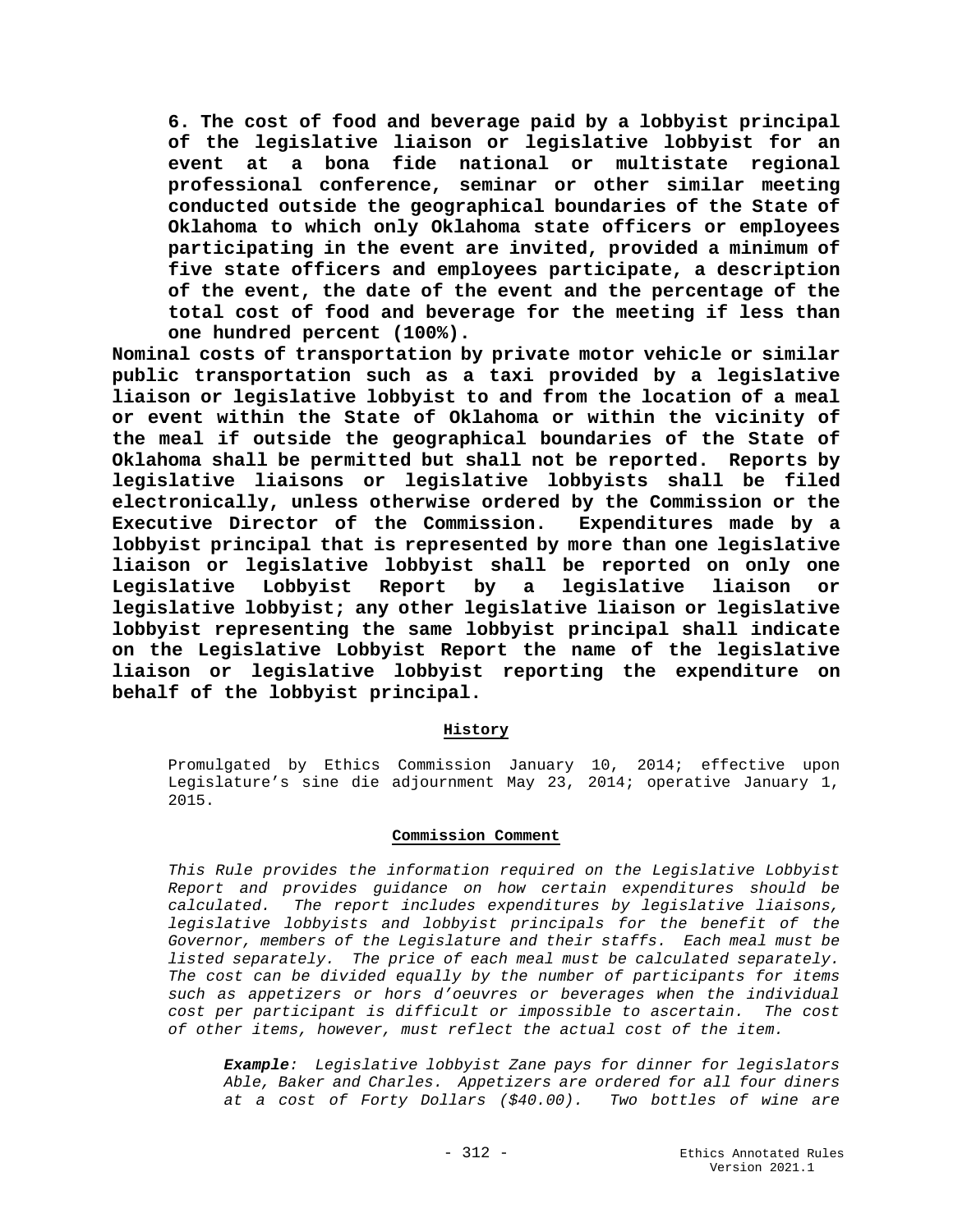*provided at a total cost of One Hundred Dollars (\$100.00). Able orders a steak at a cost of Thirty Dollars (\$30.00). Baker orders chicken for Twenty Dollars (\$20.00) and a dessert for Seven Dollars (\$7.00). Charles orders a salad for Ten Dollars (\$10.00), a steak for Forty Dollars (\$40.00) and a dessert for Fifteen Dollars (\$15.00). Zane's food cost Thirty Dollars (\$30.00). The tax was eight percent (8%) for a total of Twenty-three Dollars and thirtysix cents (\$23.36).* 

*Zane may divide the cost of the appetizer and wine by four (4), the total number of participants.* 

*The cost for Able's meal should be reported as Seventy Dollars and twenty cents (\$70.20), calculated as follows:*

*Cost of appetizers: \$40.00/4=\$10.00 Cost of wine: \$100.00/4=\$25.00 Cost of entrée: \$30.00 Total cost: \$10.00 + \$25.00 + \$30.00 = \$65.00 + \$5.20 tax* 

*The cost for Baker's meal should be reported as Sixty-Six Dollars and Ninety-Six Cents (\$66.96), calculated as follows.*

*Cost of appetizers: \$40.00/4=\$10.00 Cost of wine: \$100.00/4=\$25.00 Cost of entrée: \$20.00 Cost of dessert: \$7.00 Total cost: \$10.00 + \$25.00 + \$20.00 + \$7.00 = \$62.00 + \$4.96 tax = \$66.96*

*The cost for Charles' meal should be reported as One Hundred Eight Dollars (\$108.00), calculated as follows.* 

*Cost of appetizers: \$40.00/4=\$10.00 Cost of wine: \$100.00/4=\$25.00 Cost of salad: \$10.00 Cost of entrée: \$40.00 Cost of dessert: \$15.00 Total cost: \$10.00 + \$25.00 + \$10.00 + \$40.00 + \$15.00 = \$100.00 + \$8.00 tax = \$108.00.* 

*For convenience, the total cost of an individual meal may be rounded to the next highest dollar amount. In that case, Able's meal would be reported at Seventy-One Dollars (\$71.00), Baker's meal at Sixty-Seven Dollars (\$67.00) and Charles' meal at One Hundred Eight Dollars (\$108.00).*

*Example: Legislative lobbyist Yarnell buys five pizzas and soft drinks for himself and legislators Davis, Edwards, Finch, Grant and Hood to share. The total cost of the pizzas and soft drinks, tax included, is Eighty-two Dollars and Fifty Cents (\$82.50). The cost of the meal for Davis, Edwards, Finch, Grant and Hood may be calculated as Thirteen Dollars and Seventy-five Cents (\$13.75), or, by rounding, Fourteen Dollars (\$14.00), since it would be difficult to ascertain the cost for each individual.*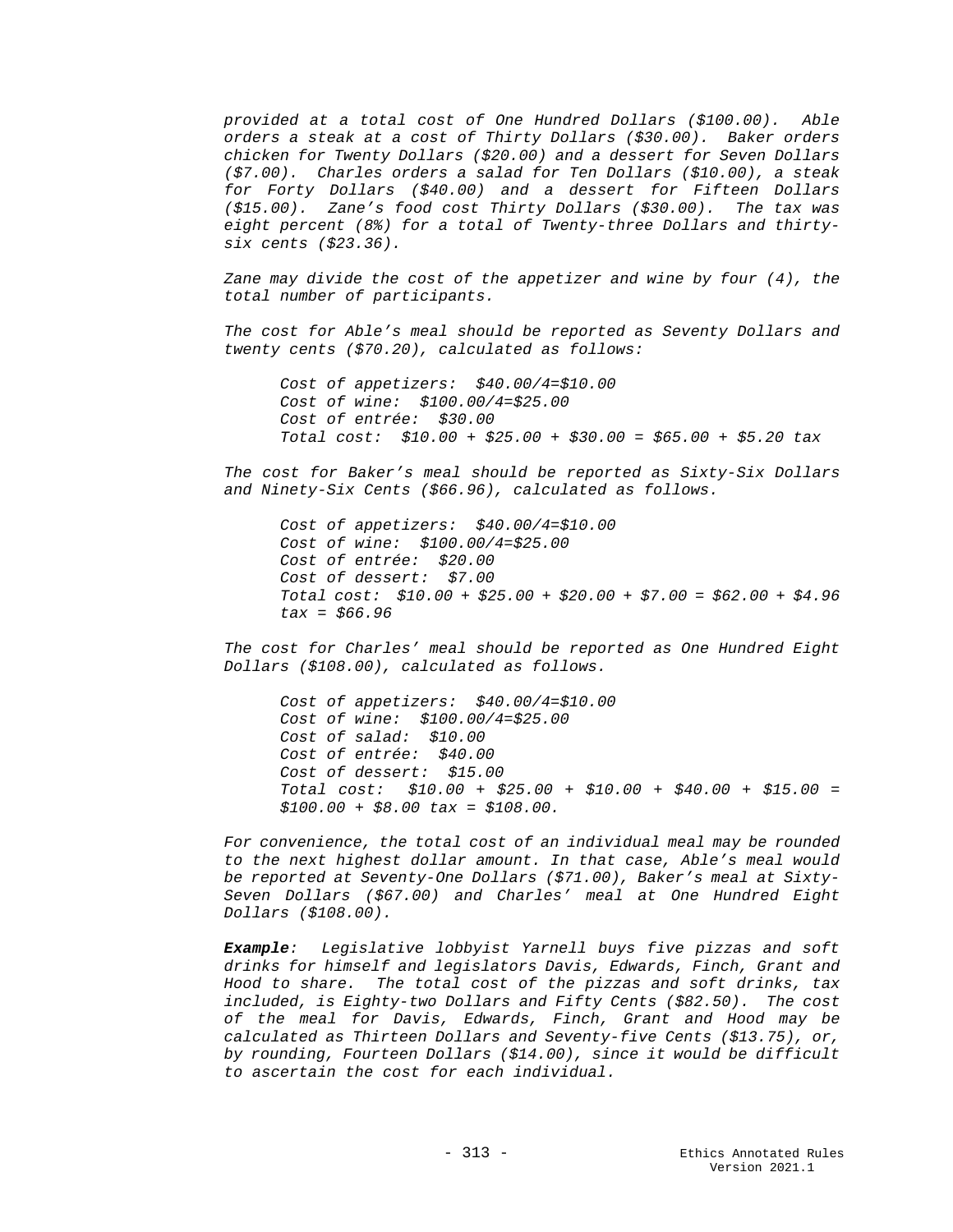*Example: Legislative liaison Woodward buys a box lunch for legislators Inkster, Jackson, Kent, Lemon and Marx. Each box lunch costs Twelve Dollars (\$12.00). Total tax is Four Dollars and Eighty Cents (\$4.80). Woodward does not order a box lunch for herself. The cost of the meal for Inkster, Jackson, Kent, Lemon and Marx may be calculated as Twelve Dollars and Ninety-six Cents (\$12.96), or, by rounding, Thirteen Dollars (\$13.00).*

*When food and beverage are provided by legislative liaisons or legislative lobbyists but are not part of a meal, this Rule exempts reporting for the first Ten Dollars (\$10.00) in the aggregate during a calendar year. After the maximum of Ten Dollars (\$10.00) is exceeded, these items are reported.*

*Example: Legislative lobbyist Vickers buys legislator Nelson two beers during happy hour at a local bar one afternoon. The beers cost a total of Four Dollars (\$4.00). Vickers did not buy any other such food or beverage for Nelson the balance of the calendar year. This expenditure does not need to be reported.*

*Example: Legislative lobbyist Unger treats legislator Olson to beer at happy hour at a local bar every Monday during the legislative session. The beer costs Four Dollars (\$4.00). After the third week, the total expenditure by Unger is Twelve Dollars (\$12.00), exceeding the Ten Dollar (\$10.00) threshold. Unger reports Two Dollars (\$2.00) for that expenditure and reports every such expenditure thereafter.*

*Gifts provided on "infrequently occurring occasions of personal significance" under Rule 5.8 must be reported in sufficient detail that a reasonable person would understand what was given. See Rule 5.24.*

*The legislative liaison or legislative lobbyist also reports on behalf of the lobbyist principal for events to which all members of the Legislature are invited, political caucus meetings and meetings of legislative committees or subcommittees. In each of these situations, the total cost of food and beverage spent by the lobbyist principal is reported. Because more than one lobbyist principal may divide the total cost of food and beverage on these occasions, the Report includes not just the cost of food and beverage provided by the lobbyist principal, but the percentage of the total cost that the lobbyist principal assumed.*

*Example: Ajax Corp., a lobbyist principal, and Allied Widgets, Inc., a lobbyist principal, jointly sponsor an event to which all members of the Legislature are invited. The total cost of food and beverage for the event is Two Thousand Dollars (\$2,000.00). Ajax and Allied Widgets each pay half of the cost. The Reports filed by their lobbyists should show a cost of One Thousand Dollars (\$1,000.00) for food and beverage and that this amount represented fifty percent (50%) of the total cost. For this event, Ajax and Allied also provided entertainment, which cost an additional Three Thousand Dollars (\$3,000.00) and rented a facility for Five Hundred Dollars (\$500.00). Neither the cost of the entertainment nor the cost of rent is reported.*

Locations must be reported for events to which all members of the *Legislature are invited and for political caucus meetings, events which may be held outside the capitol building. However, meetings of committees*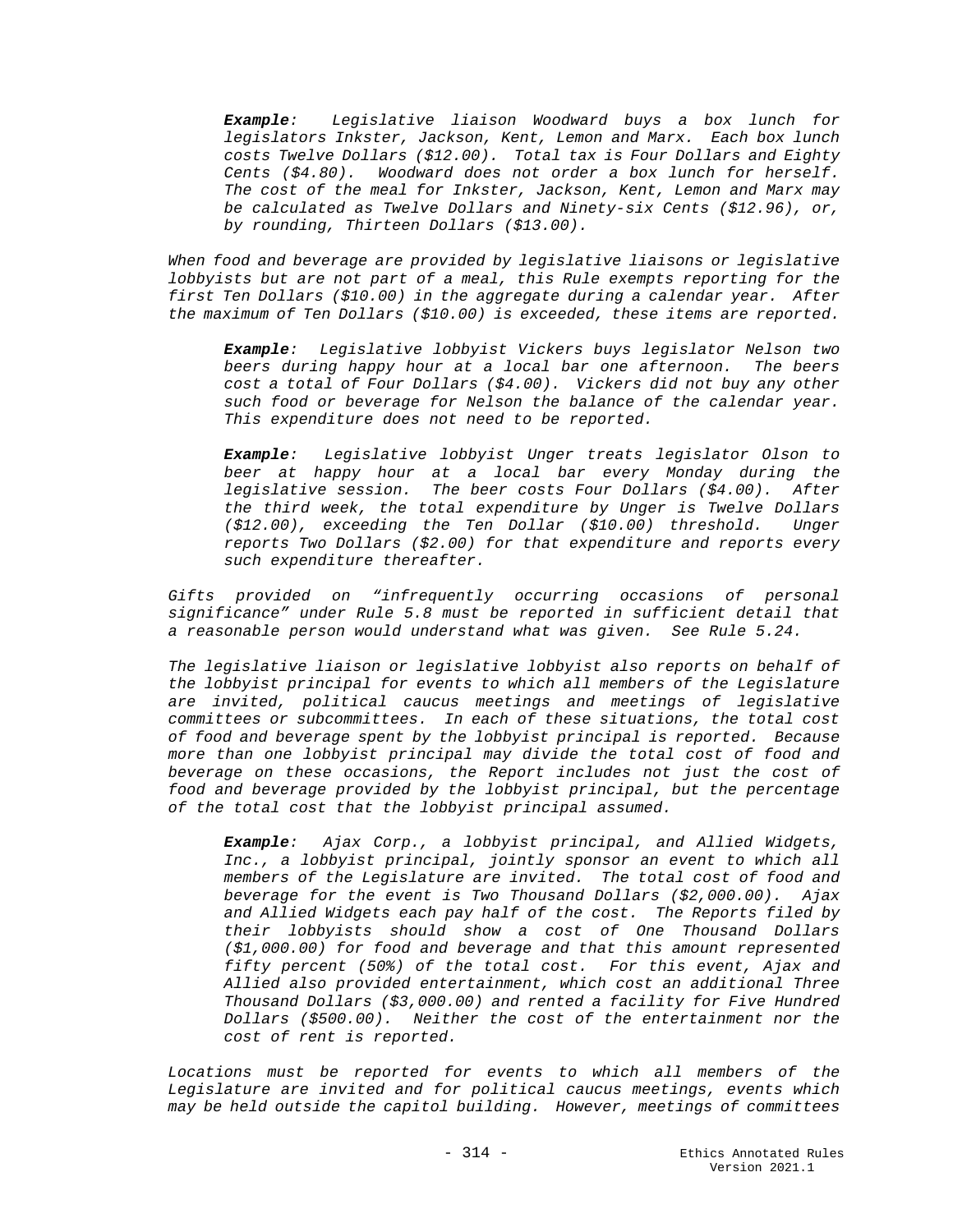*or subcommittees must be in the capitol building, so no location is required to be reported.* 

*Caucuses based on common interests other than the two recognized political parties with elected members of the Legislature are not eligible for the caucus event provision, so meals provided for members of a caucus other than the Republican or Democrat caucuses of either House are reported individually.*

*Example: Thompson, a legislative lobbyist, hosts a buffet dinner on behalf of his lobbyist principal, Ajax Corp., for eight members of the Agriculture Caucus, a group of legislators who meet periodically to discuss agricultural issues. The cost of the buffet, with taxes, is Fifteen Dollars (\$15.00) per person. Thompson must report an individual meal for each of the eight legislators. The cost applies to Thompson's annual limit of Five Hundred Dollars (\$500.00) for each legislator.*

*Committee and subcommittee meetings must be attended by a majority of members of the committee or subcommittee, so it is necessary that a lobbyist principal providing food and beverage for a meeting keep a list of committee members or subcommittee members who participate. All members of the committee or subcommittee must be invited to participate.*

*For food and beverage provided for out-of-state national or regional professional conferences, seminars and similar meetings, a sponsoring lobbyist principal should be prepared to produce evidence that the event was a bona fide professional affair. Since at least five state officers or employees must participate, a record of participants should be maintained.* 

*All of the "once per calendar year events" sponsored by lobbyist principals——vents to which all members of the Legislature are invited, caucus meetings, meetings of committees and subcommittees, out-of-state conferences——must be scheduled in advance to be considered within the Rule. Each of these events must be supported by evidence indicating the basis for meeting the requirement, such as written invitations, electronic mail or other similar documentation.*

*Reports must be filed electronically unless otherwise ordered by the Commission or by the Executive Director. Other means may be ordered in case of unexpected events, such as a power failure or natural disasters.*

*The provision requiring that activities on behalf of a lobbyist principal represented by more than one legislative liaison or legislative lobbyist be reported only once is designed to prevent the same event from being replicated on reports and causing a distortion in the perceived amount of the expenditure.*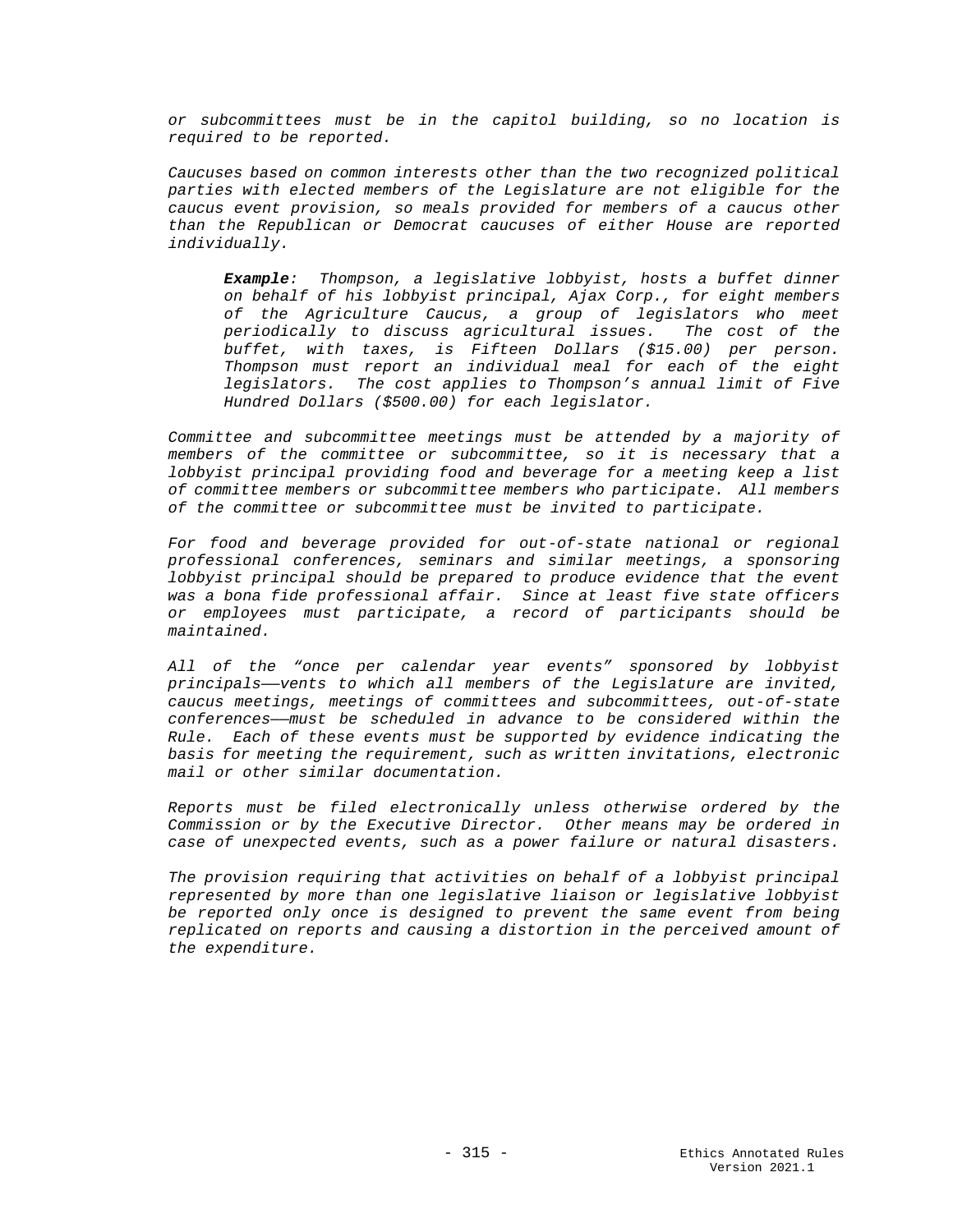**Rule 5.22. Executive Lobbyist Report Required Information.**

**Each Executive Lobbyist Report shall include, but not be limited to, the following information:**

**1. The cost of each meal provided during the reporting period for a state officer or employee of an agency for which he or she is registered and the date on which the meal was provided. The cost shall include the price, plus any applicable tax but shall not include a gratuity. In calculating the price of the meal, items such as appetizers or hors d'oeuvre or beverages may be apportioned by dividing the total cost of the item equally by the number of participants, where the individual cost per participant is difficult or impossible to ascertain; provided, however, the individual price of other items, such as salads, entrees or individual beverages shall be attributed to individual participants. Any food and beverages provided other than as part of a meal and valued at more than Ten Dollars (\$10.00) in the aggregate during a calendar year shall be reported separately.** 

**2. The aggregate total number and cost of items reported in subsection 1 of this Rule, including any during this reporting period, for a state officer or employee of an agency for which he or she is registered.**

**Nominal costs of transportation by private motor vehicle or similar public transportation such as a taxi provided by an executive lobbyist to and from the location of a meal or event shall be**  permitted but shall not be reported. **lobbyists shall be filed electronically, unless otherwise ordered by the Commission or the Executive Director of the Commission. Expenditures made by a lobbyist principal that is represented by more than one executive lobbyist shall be reported on only one Executive Lobbyist Report by an executive lobbyist; any other executive lobbyist representing the same lobbyist principal shall indicate on the Executive Lobbyist Report the name of the executive lobbyist reporting the expenditure on behalf of the lobbyist principal.** 

# **History**

Promulgated by Ethics Commission January 10, 2014; effective upon Legislature's sine die adjournment May 23, 2014; operative January 1, 2015.

## **Commission Comment**

*This Rule provides the information required to be provided on the Executive Lobbyist Report and provides guidance on how certain expenditures should be calculated. The report includes expenditures by executive lobbyists and lobbyist principals for the benefit of state officers or employees of an agency for which the executive lobbyists are*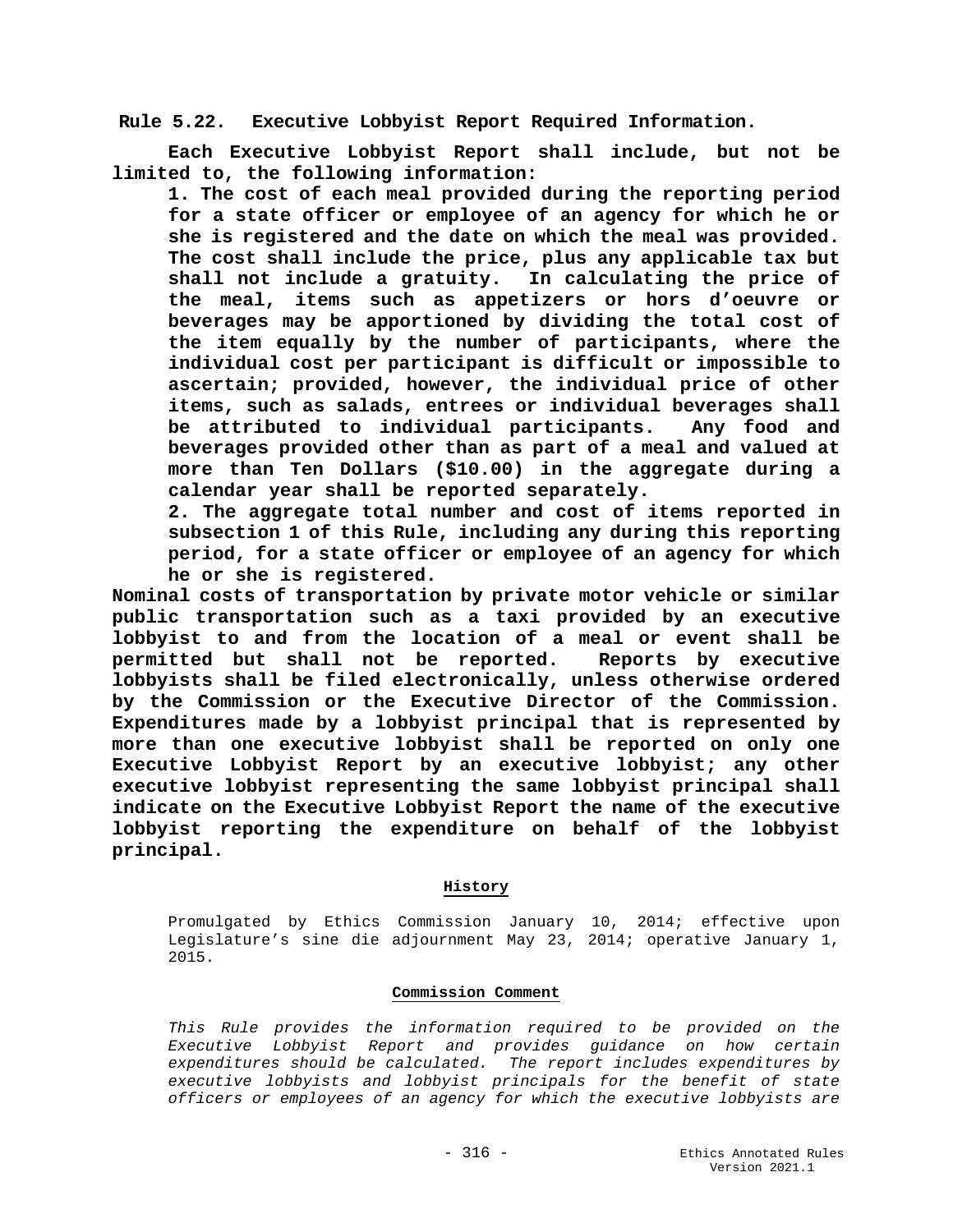*registered. Each meal must be listed separately. The price of each meal must be calculated separately. The cost can be divided equally by the number of participants for items such as appetizers or hors d'oeuvres or beverages when the individual cost per participant is difficult or impossible to ascertain. The cost of other items, however, must reflect the actual cost of the item.* 

*Example: Executive lobbyist Zane pays for dinner for Able, Baker and Charles, members of the Good Policy Board, which is considering rules that are the subject of Zane's lobbying efforts. Appetizers are ordered for all four diners at a cost of Forty Dollars (\$40.00). Two bottles of wine are provided at a total cost of One Hundred Dollars (\$100.00). Able orders a steak at a cost of Thirty Dollars (\$30.00). Baker orders chicken for Twenty Dollars (\$20.00) and a dessert for Seven Dollars (\$7.00). Charles orders a salad for Ten Dollars (\$10.00), a steak for Forty Dollars (\$40.00) and a dessert for Fifteen Dollars (\$15.00). Zane's food cost Thirty Dollars (\$30.00). The tax was eight percent (8%) for a total of Twentythree Dollars and thirty-six cents (\$23.36).* 

*Zane may divide the cost of the appetizer and wine by four (4), the total number of participants.* 

*The cost for Able's meal should be reported as Seventy Dollars and twenty cents (\$70.20), calculated as follows:*

*Cost of appetizers: \$40.00/4=\$10.00 Cost of wine: \$100.00/4=\$25.00 Cost of entrée: \$30.00 Total cost: \$10.00 + \$25.00 + \$30.00 = \$65.00 + \$5.20 tax* 

*The cost for Baker's meal should be reported as Sixty-Six Dollars and Ninety-Six Cents (\$66.96), calculated as follows.* 

*Cost of appetizers: \$40.00/4=\$10.00 Cost of wine: \$100.00/4=\$25.00 Cost of entrée: \$20.00 Cost of dessert: \$7.00 Total cost: \$10.00 + \$25.00 + \$20.00 + \$7.00 = \$62.00 + \$4.96 tax = \$66.96* 

*The cost for Charles' meal should be reported as One Hundred Eight Dollars (\$108.00), calculated as follows.* 

*Cost of appetizers: \$40.00/4=\$10.00 Cost of wine: \$100.00/4=\$25.00 Cost of salad: \$10.00 Cost of entrée: \$40.00 Cost of dessert: \$15.00 Total cost: \$10.00 + \$25.00 + \$10.00 + \$40.00 + \$15.00 = \$100.00 + \$8.00 tax = \$108.00.* 

*For convenience, the total cost of an individual meal may be rounded to the next highest dollar amount. In that case, Able's meal would be reported at Seventy-One Dollars (\$71.00), Baker's meal at Sixty-Seven Dollars (\$67.00) and Charles' meal at One Hundred Eight Dollars (\$108.00).*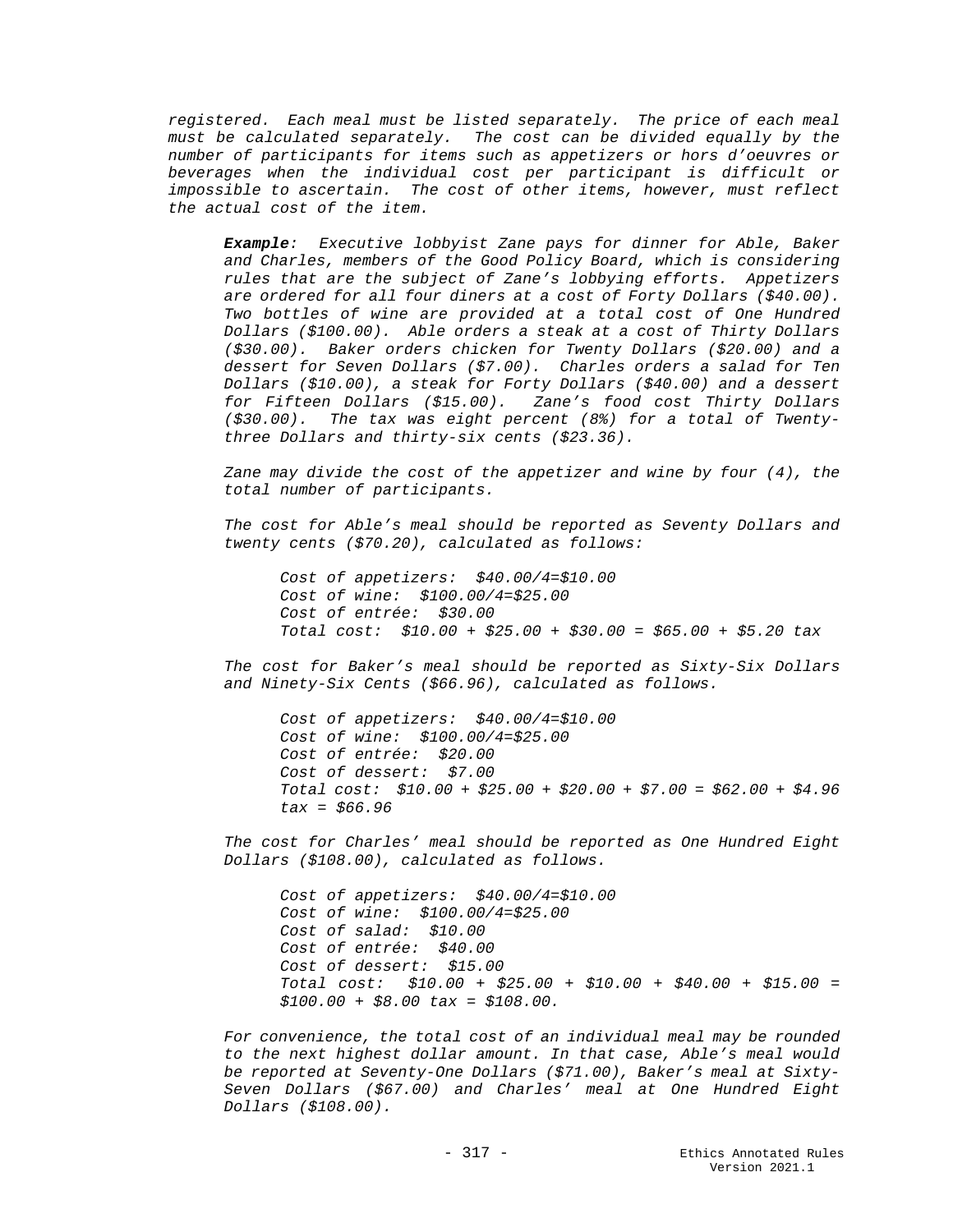*Example: Executive lobbyist Yarnell, who lobbies the Good Policy Department, buys five pizzas and soft drinks for himself and Davis, Edwards, Finch, Grant and Hood, employees of the Good Policy Department, to share. The total cost of the pizzas and soft drinks, tax included, is Eighty-two Dollars and Fifty Cents (\$82.50). The cost of the meal for Davis, Edwards, Finch, Grant and Hood may be calculated as Thirteen Dollars and Seventy-five Cents (\$13.75), or, by rounding, Fourteen Dollars (\$14.00), since it would be difficult to ascertain the cost for each individual.*

*Example: Executive lobbyist Woodward, who also lobbies the Good Policy Department, buys a box lunch for Inkster, Jackson, Kent, Lemon and Marx, officers and employees of the Good Policy Department. Each box lunch costs Twelve Dollars (\$12.00). Total tax is Four Dollars and Eighty Cents (\$4.80). Woodward does not order a box lunch for herself. The cost of the meal for Inkster, Jackson, Kent, Lemon and Marx may be calculated as Twelve Dollars and Ninety-six Cents (\$12.96), or, by rounding, Thirteen Dollars (\$13.00).*

*When food and beverage are provided by executive lobbyists but are not part of a meal, this Rule exempts reporting for the first Ten Dollars (\$10.00) in the aggregate during a calendar year. After the maximum of Ten Dollars (\$10.00) is exceeded, these items are reported.*

*Example: Executive lobbyist Vickers buys Good Policy Department director Nelson two beers during happy hour at a local bar one afternoon. The beers cost a total of Four Dollars (\$4.00). Vickers did not buy any other such food or beverage for Nelson the balance of the calendar year. This expenditure does not need to be reported.*

*Example: Executive lobbyist Unger treats Good Policy Department general counsel Olson to beer at happy hour at a local bar every Monday one summer. The beer costs Four Dollars (\$4.00). After the third week, the total expenditure by Unger is Twelve Dollars (\$12.00), exceeding the Ten Dollar (\$10.00) threshold. Unger reports Two Dollars (\$2.00) for that expenditure and reports every such expenditure thereafter.*

*Gifts provided on "infrequently occurring occasions of personal significance" under Rule 5.8 must be reported in sufficient detail that a reasonable person would understand what was given. See Rule 5.24.*

*Reports must be filed electronically unless otherwise ordered by the Commission or by the Executive Director. Other means may be ordered in case of unexpected events, such as a power failure or natural disasters.*

*The provision requiring that activities on behalf of a lobbyist principal represented by more than one legislative liaison or legislative lobbyist be reported only once is designed to prevent the same event from being replicated on reports and causing a distortion in the perceived amount of the expenditure.*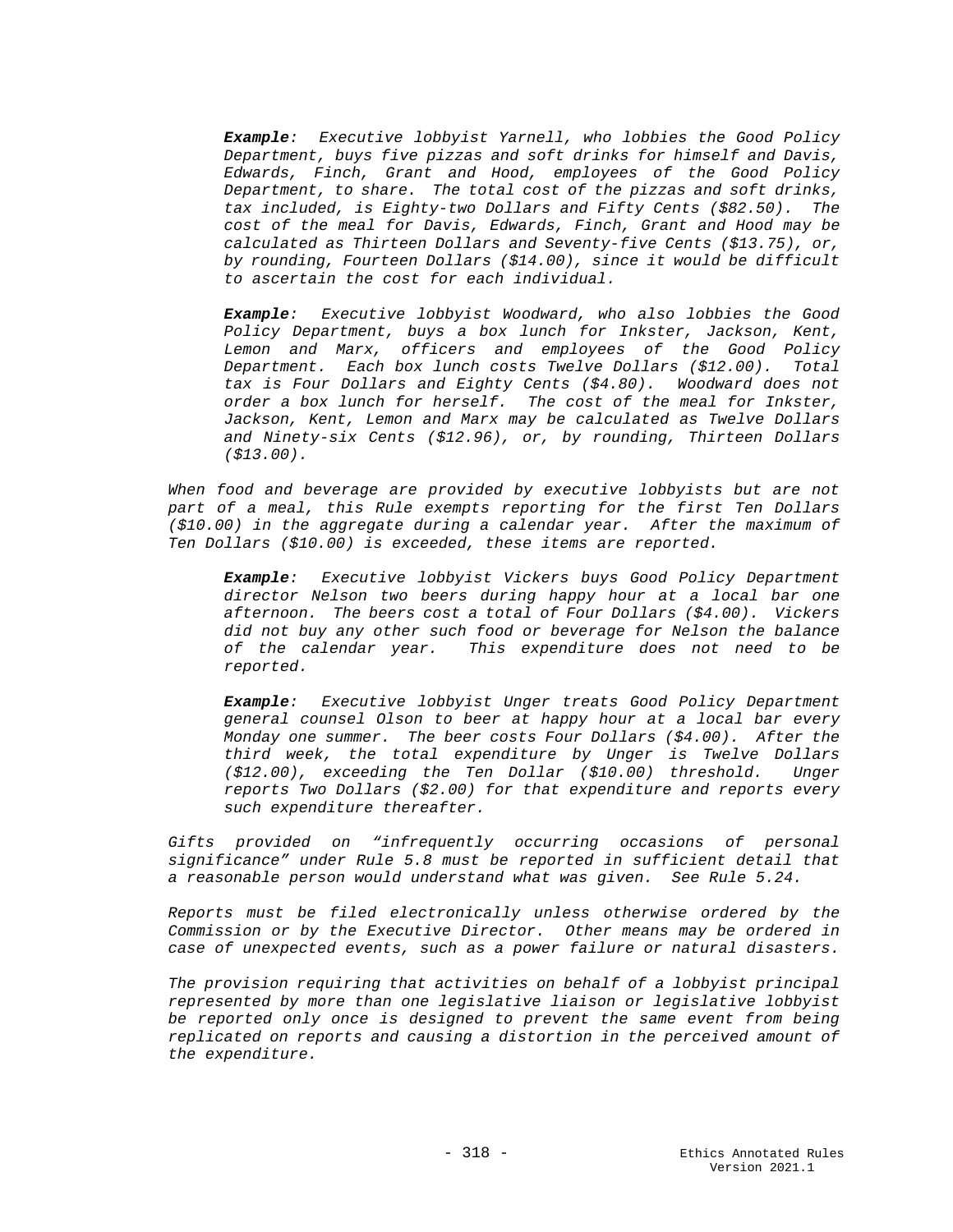**Rule 5.23. Legislative Liaison, Legislative Lobbyist, Executive Lobbyist Amended Reports.**

**A legislative liaison or legislative lobbyist may file an Amended Legislative Lobbyist Report and an executive lobbyist may file an Amended Executive Lobbyist Report at any time to correct a bona fide oversight or error in the previously filed Legislative Lobbyist Report or Executive Lobbyist Report, provided the legislative liaison, legislative lobbyist or executive lobbyist certifies that the filing of an Amended Legislative Lobbyist Report or Amended Executive Lobbyist Report is not made for the purpose of reporting information that was intentionally omitted or misstated on the previously filed Legislative Lobbyist Report or Executive Lobbyist Report. If a legislative liaison, legislative lobbyist or executive lobbyist files a certified Amended Legislative Lobbyist Report or Amended Executive Lobbyist Report that is not in fact made for the purpose of reporting information that was intentionally omitted or misstated, the legislative liaison, legislative lobbyist or executive lobbyist shall not be deemed to have violated these Rules by having made an erroneous prior filing.**

## **History**

Promulgated by Ethics Commission January 10, 2014; effective upon Legislature's sine die adjournment May 23, 2014; operative January 1, 2015.

## **Commission Comment**

*This Rule permits legislative liaisons, legislative lobbyists and executive lobbyists to amend their reports for the purpose of correcting legitimate errors. It also provides that when an amended report is filed for other purposes, e.g., intentional omissions or misstatements, the prior filing shall be deemed to have been in violation of the Rules.*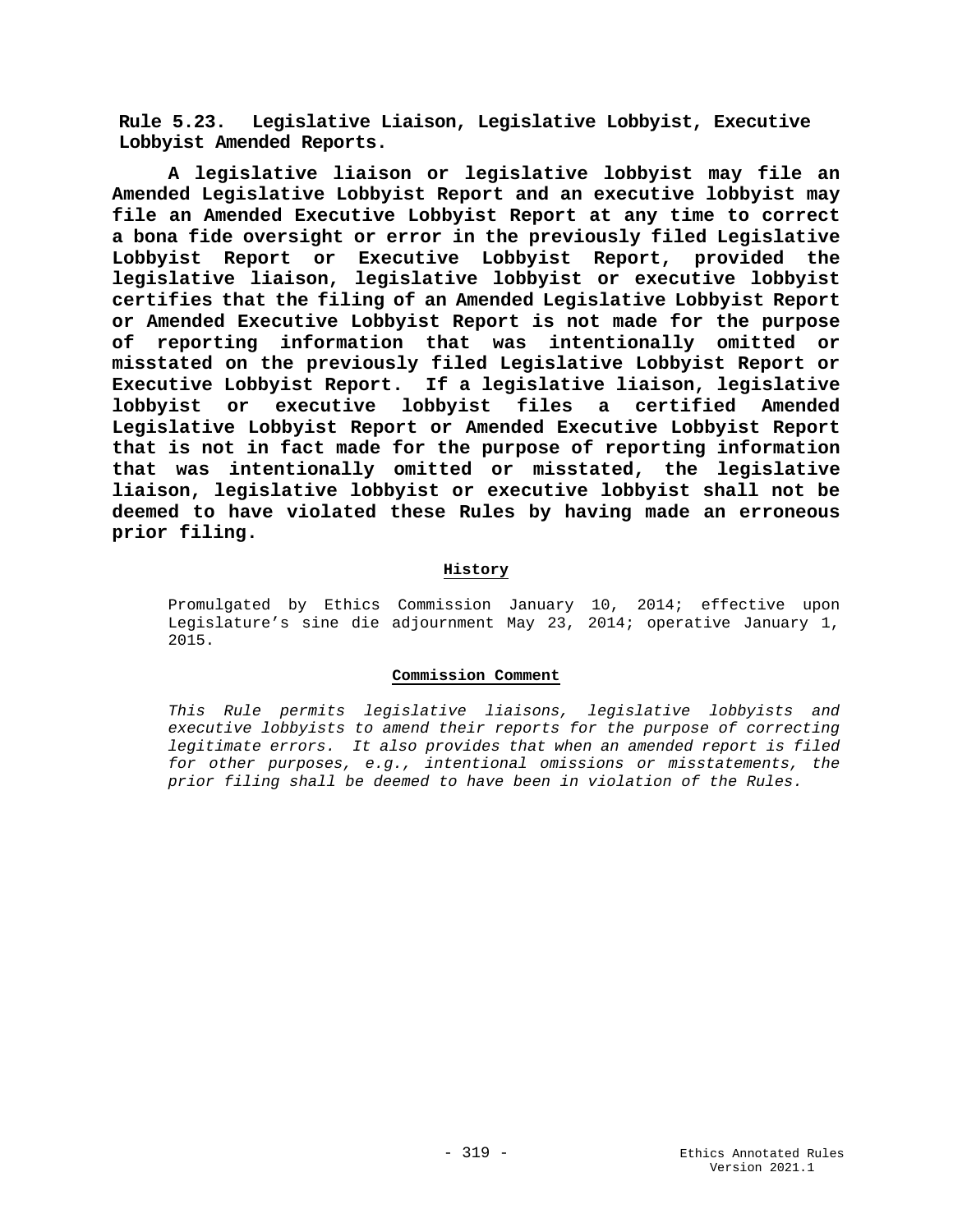**Rule 5.24. Executive Director Authority to Require Additional Information.**

**The Executive Director of the Commission shall be authorized to require additional information on the Legislative Lobbyist Report and Executive Lobbyist Report consistent with the intention of the Commission to provide disclosure of expenditures identified in these Rules.**

## **History**

Promulgated by Ethics Commission January 10, 2014; effective upon Legislature's sine die adjournment May 23, 2014; operative January 1, 2015.

## **Commission Comment**

*This provision simply allows the Executive Director to require information on the reports that is consistent with the intention of the Commission to provide disclosure of expenditures by legislative liaisons, legislative lobbyists and executive lobbyists.*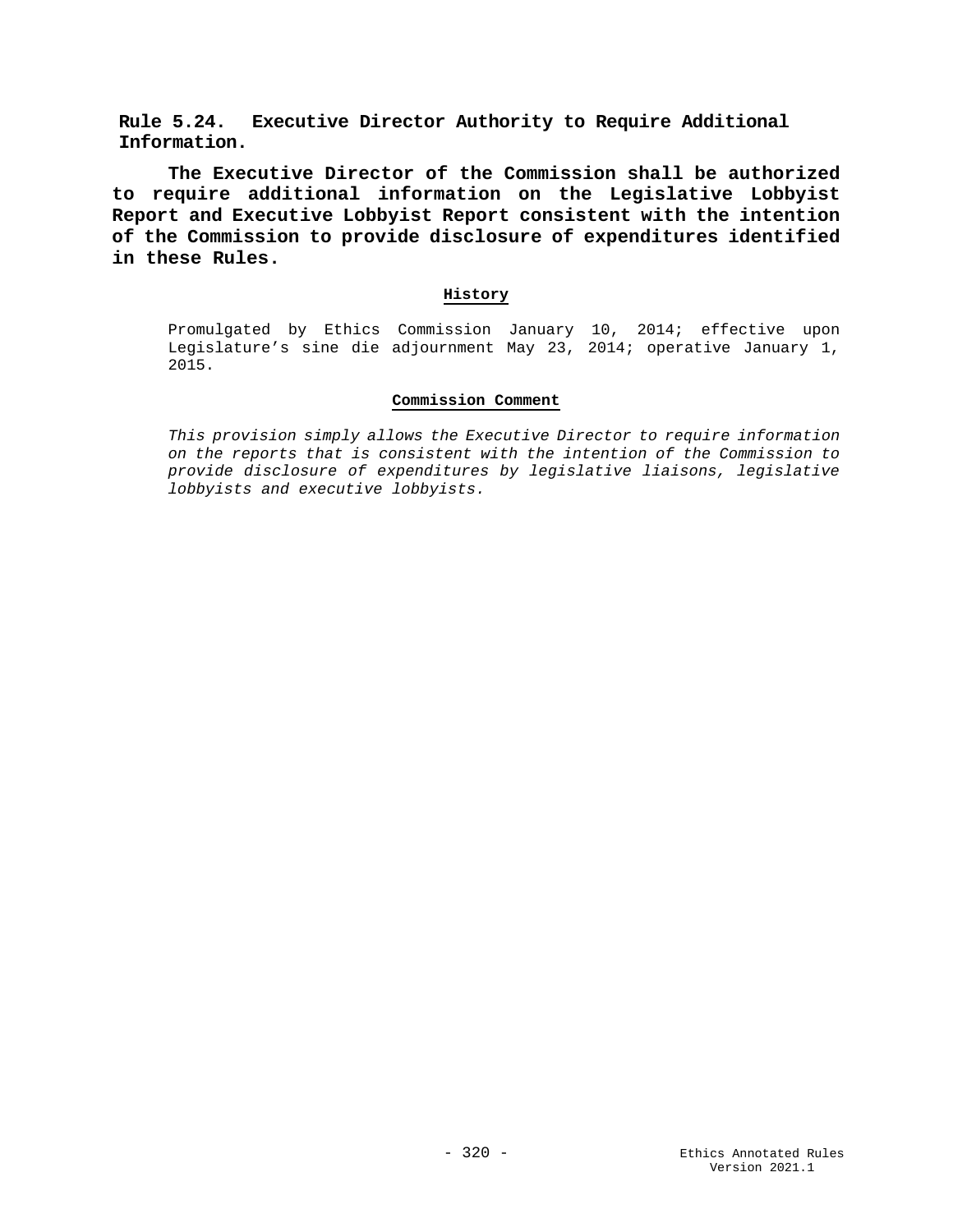**Rule 5.25. Waiver for Preexisting Relationship.**

**A state officer or employee may apply to the Commission for a waiver of a Rule based on a preexisting relationship between the state officer or employee and a legislative liaison, legislative lobbyist or executive lobbyist. The Commission shall have exclusive authority and discretion to grant a waiver on a caseby-case basis, based upon the totality of circumstances and a finding that the purposes of these Rules will not be impeded or hindered by the waiver. A waiver shall have only prospective application. The Commission may request whatever information it deems appropriate from an applicant, including but not limited to verified statements by the applicant and/or the legislative liaison, legislative lobbyist or executive lobbyist with whom a preexisting relationship is claimed. The restrictions between a state officer or employee and a legislative liaison, legislative lobbyist or executive lobbyist shall not apply when the two are family members.**

## **History**

Promulgated by Ethics Commission January 10, 2014; effective upon Legislature's sine die adjournment May 23, 2014; operative January 1, 2015.

Amendment promulgated by Ethics Commission January 9, 2015; effective upon sine die adjournment of the Legislature May 22, 2015; operative May 22, 2015.

The 2015 amendment added the following sentence: "The restrictions between a state officer or employee and a legislative liaison, legislative lobbyist or executive lobbyist shall not apply when the two are family members."

#### **Commission Comment**

*Any state officer or state employee who believes that he or she should be granted an exception to a specific Rule or Rules as applied to another person covered by the Rules may apply to the Commission for a waiver based on a preexisting relationship between the state officer or employee and the other person. Applications are made on a case-by-case basis and should be made before any action that would violate these Rules. There are no specific relationships that are set forth in the Rule, but the Commission will consider each application based on the totality of circumstances. Even if there is a preexisting relationship, the Commission may choose not to grant a waiver if it believes that the purposes of the Rules would be impeded or hindered by doing so.*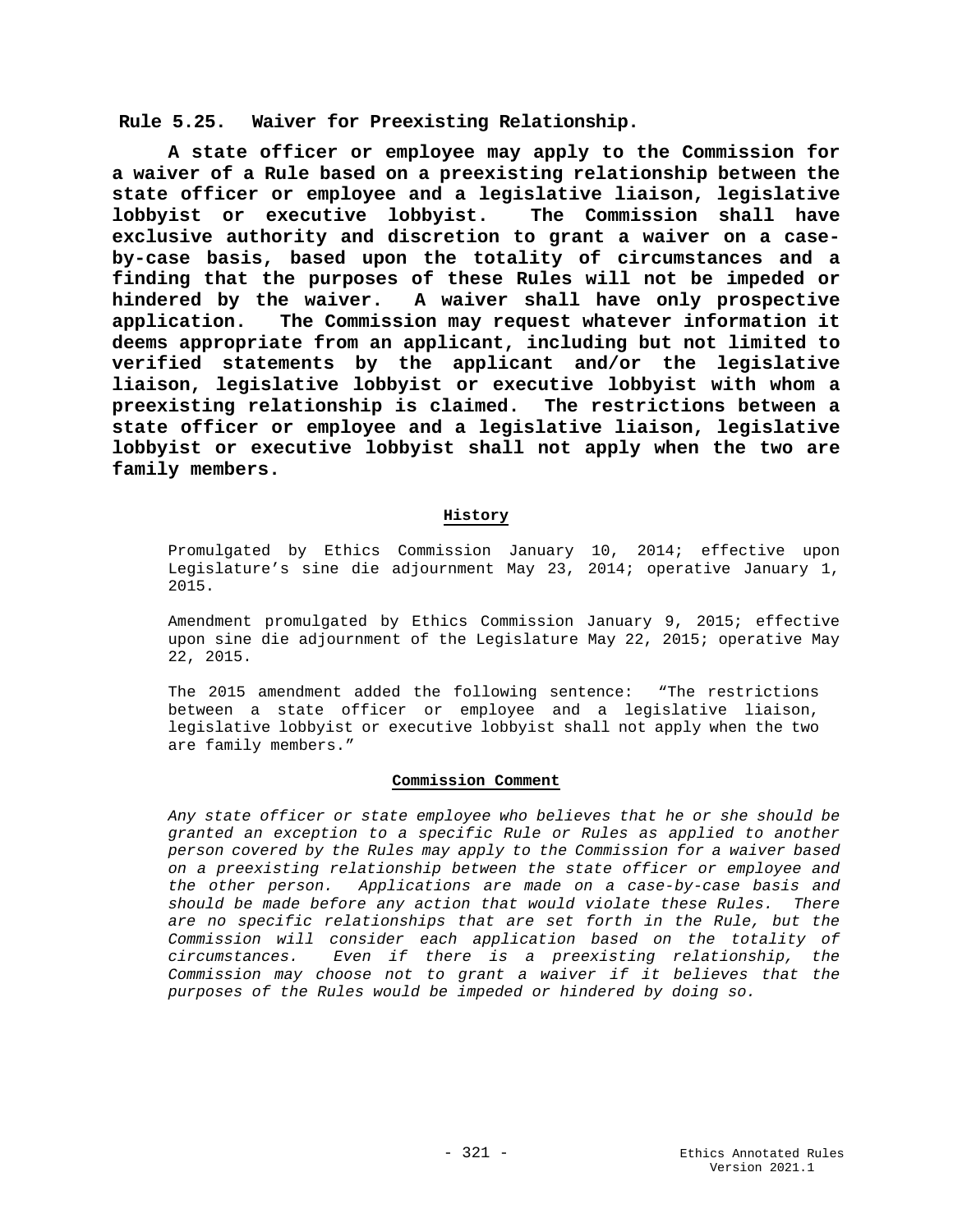**Rule 5.26. Legislative Liaison, Legislative Lobbyist or Executive Lobbyist Required to Retain Records.**

**A legislative liaison, legislative lobbyist or executive lobbyist shall be required to retain records necessary to substantiate any registrations or reports or other requirements of these Rules for a period of not less than four (4) years.**

## **History**

Promulgated by Ethics Commission January 10, 2014; effective upon Legislature's sine die adjournment May 23, 2014; operative January 1, 2015.

## **Commission Comment**

*The Commission may require production of records or other evidence to support filings by legislative liaisons, legislative lobbyists or executive lobbyists. This may come about as a result of a formal investigation or a routine review or audit. In all cases, records necessary to substantiate registration and reports must be retained for four (4) years. This includes, but is not limited to, contracts, receipts, credit card receipts and similar evidence of arrangements or expenditures. When events are sponsored by a lobbyist principal, the responsibility for maintaining records resides with the liaison or lobbyist. When there is more than one liaison or lobbyist employed by the lobbyist principal, the one who reports an expenditure is required to maintain the records.*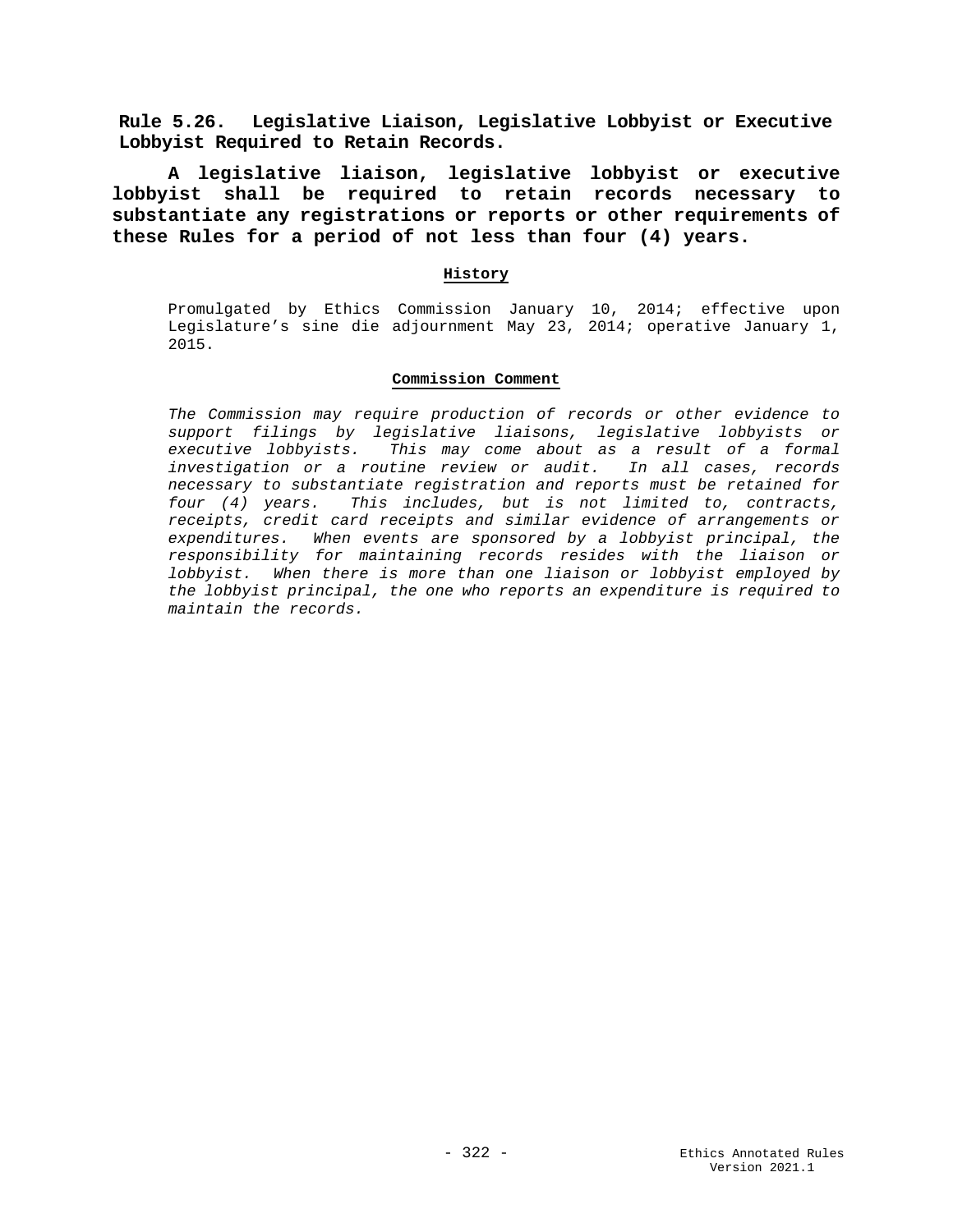**Rule 5.27. Lobbying Activity Disclosure Requirements.**

**When engaged in lobbying activities, either orally or in writing, any legislative liaison, legislative lobbyist or executive lobbyist shall identify the lobbyist principal or lobbyist principals on whose behalf the lobbying activities are being conducted. Any state officer or state employee who is being lobbied may request such information from the person engaged in lobbying activities.** 

## **History**

Promulgated by Ethics Commission January 10, 2014; effective upon Legislature's sine die adjournment May 23, 2014; operative January 1, 2015.

## **Commission Comment**

*Some lobbyists represent many different lobbyist principals. State officers and employees who are being lobbied may see many liaisons and lobbyists in a day. This Rule is designed to assist the person being lobbied to identify the organization that arranged for the lobbying. The liaison or lobbyist should volunteer the information, and any person being lobbied may request that information.*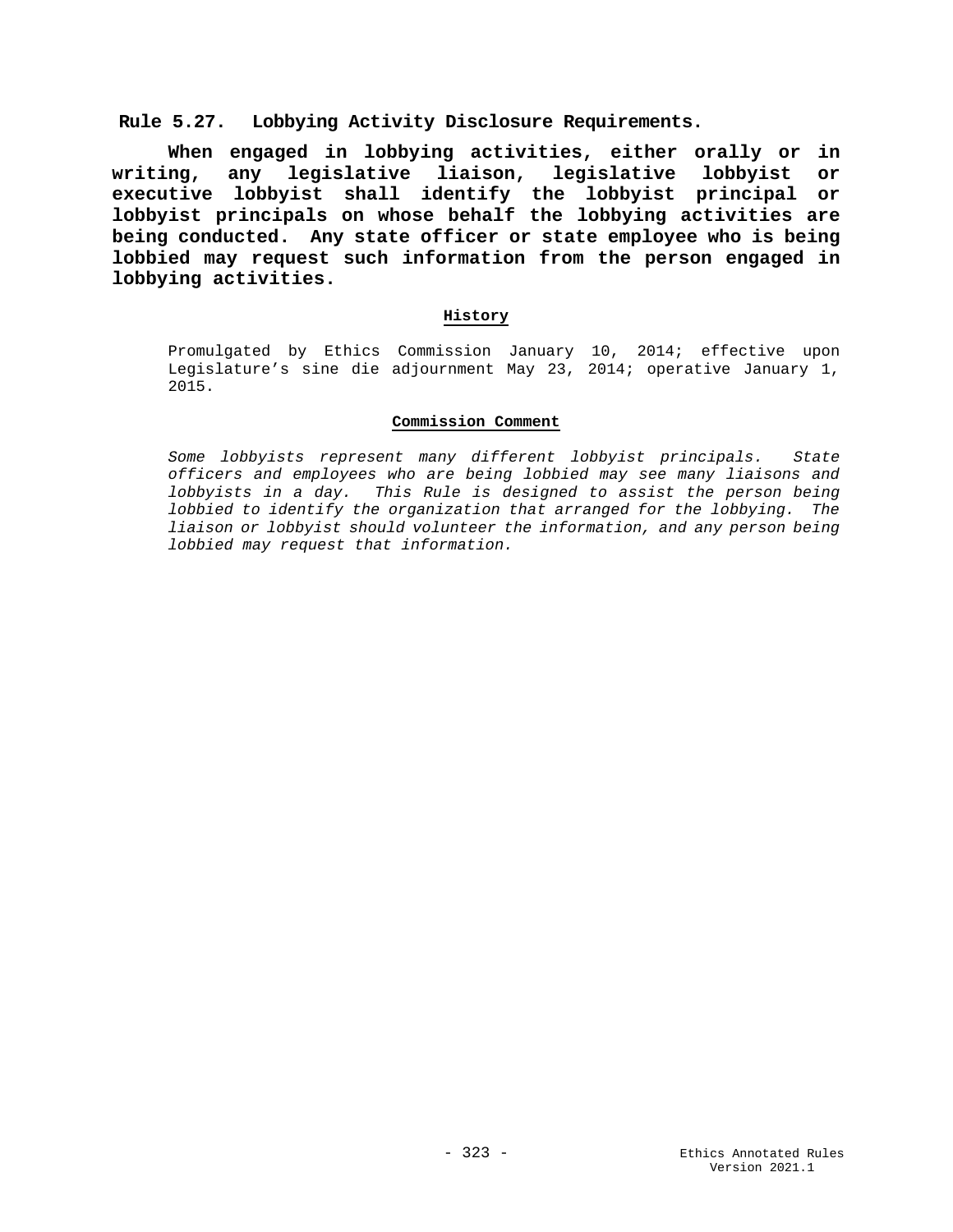**Rule 5.28. State Officer or Employee Prohibition on Legislative or Executive Lobbying.**

**No state officer or employee, including members of boards, commissions, authorities and similar public bodies of state agencies, shall be either a legislative lobbyist or an executive lobbyist.**

## **History**

Promulgated by Ethics Commission January 10, 2014; effective upon Legislature's sine die adjournment May 23, 2014; operative January 1, 2015.

## **Commission Comment**

*This Rule ensures that state officers or employees will not have a possible conflict of interest by representing a lobbyist principal that is not a state agency.*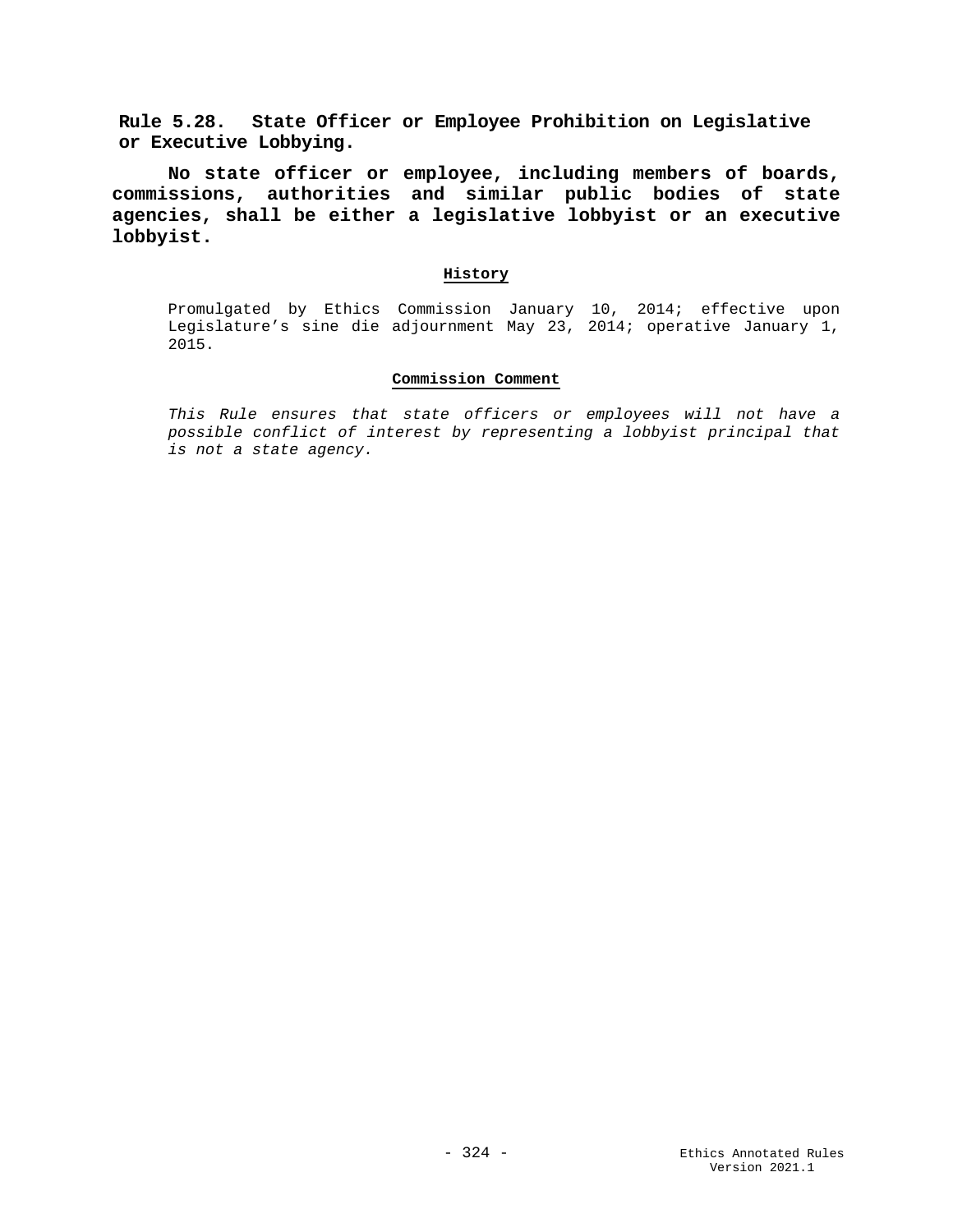**Rule 5.29. Lobbyist or Legislative Liaison Violation of Rules through Indirect Action**

**In no event may a legislative liaison, a legislative lobbyist, an executive lobbyist or a lobbyist principal do indirectly, through a third party or through other indirect means, anything that is prohibited by these Rules.** 

## **History**

Promulgated by Ethics Commission January 10, 2014; effective upon Legislature's sine die adjournment May 23, 2014; operative January 1, 2015.

## **Commission Comment**

*This Rule clearly makes it a violation of the Rules whether the prohibited action is direct or indirect.*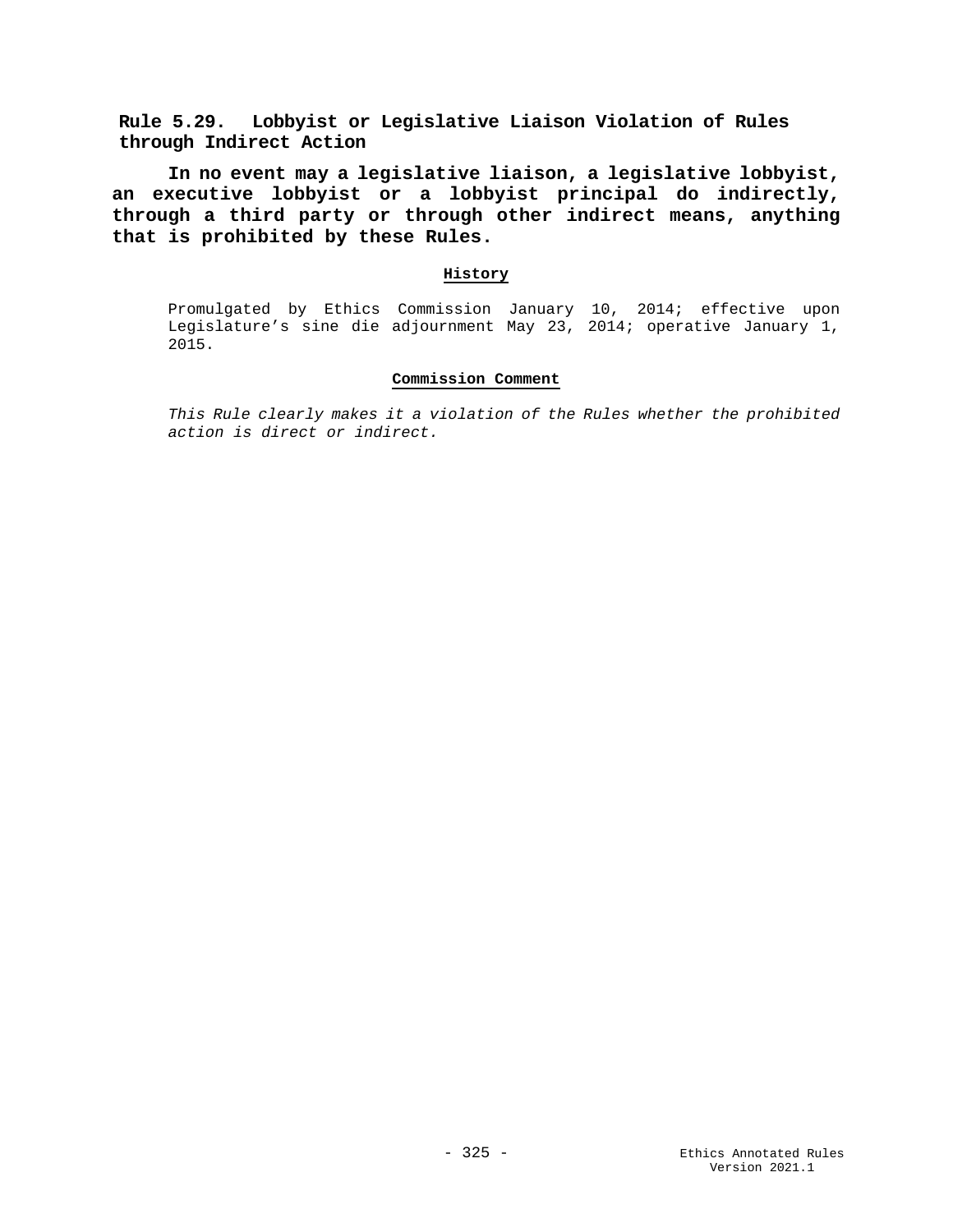# **Rule 6**

### **Investigations, Prosecutions and Penalties**

**Rule 6.1. Purpose of Rule 6**

**The purpose of Rule 6 is to set forth the procedures for investigating and prosecuting alleged violations of these Rules and prescribing penalties for violations of these Rules, as provided by Article XXIX, Section 4 of the Constitution of the State of Oklahoma.**

#### **History**

Promulgated by Ethics Commission January 10, 2014; effective upon Legislature's sine die adjournment May 23, 2014; operative January 1, 2015.

#### **Commission Comment**

*Article XXIX, Section 3(A) and (B) of the Oklahoma Constitution require the Commission to "promulgate rules of ethical conduct for campaigns for elective state office and for campaigns for initiatives and referenda, including civil penalties for violation of these rules" and to "promulgate rules of ethical conduct for state officers and employees, including civil penalties for violation of these rules." Article XXIX, Section 4(A) requires the Commission to "investigate and, when it deems appropriate, prosecute in the District Court of the County where the violation occurred, violations of its rules governing ethical conduct of campaigns, state officers, and state employees." Section 4(A) also permits the Commission to "settle investigations and accept payment of fines without Court order." Article XXIX, Section 4(C) provides that the Commission "shall have subpoena power" for its investigations. The purpose of Rule 6 is to establish civil penalties as provided in Section 3 and to establish procedures for investigations as provided in Section 4.*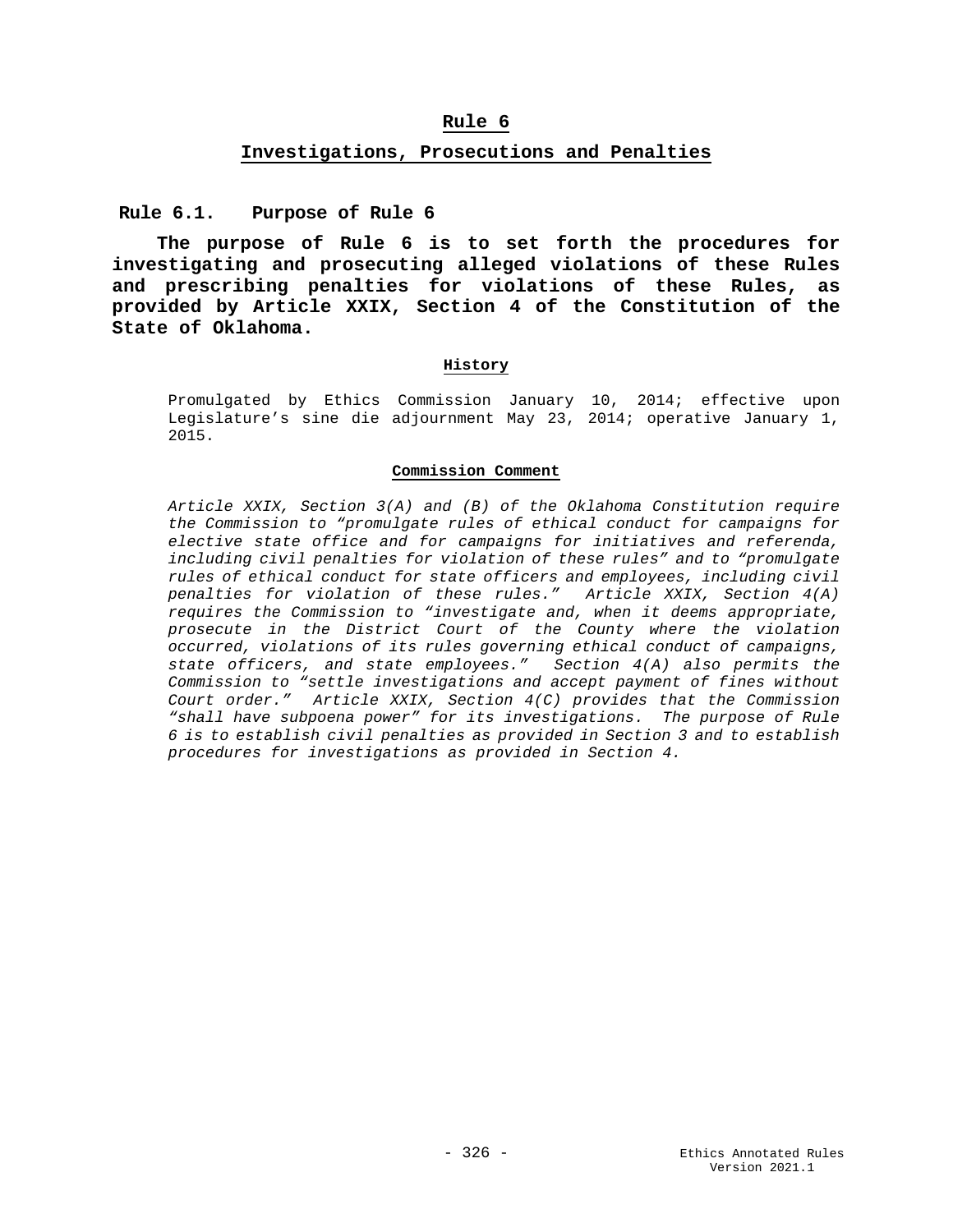# **Rule 6.2. Definitions**

```
As used in Rule 6:
```
**1. "Commission" shall mean the Oklahoma Ethics Commission; and 2. "Complaint" shall mean an allegation of a violation of these Rules.**

## **History**

Promulgated by Ethics Commission January 10, 2014; effective upon Legislature's sine die adjournment May 23, 2014; operative January 1, 2015.

# **Commission Comment**

*The definition of "complaint" is to align the Rules with the commonly understood term for an allegation of a violation of the Rules.*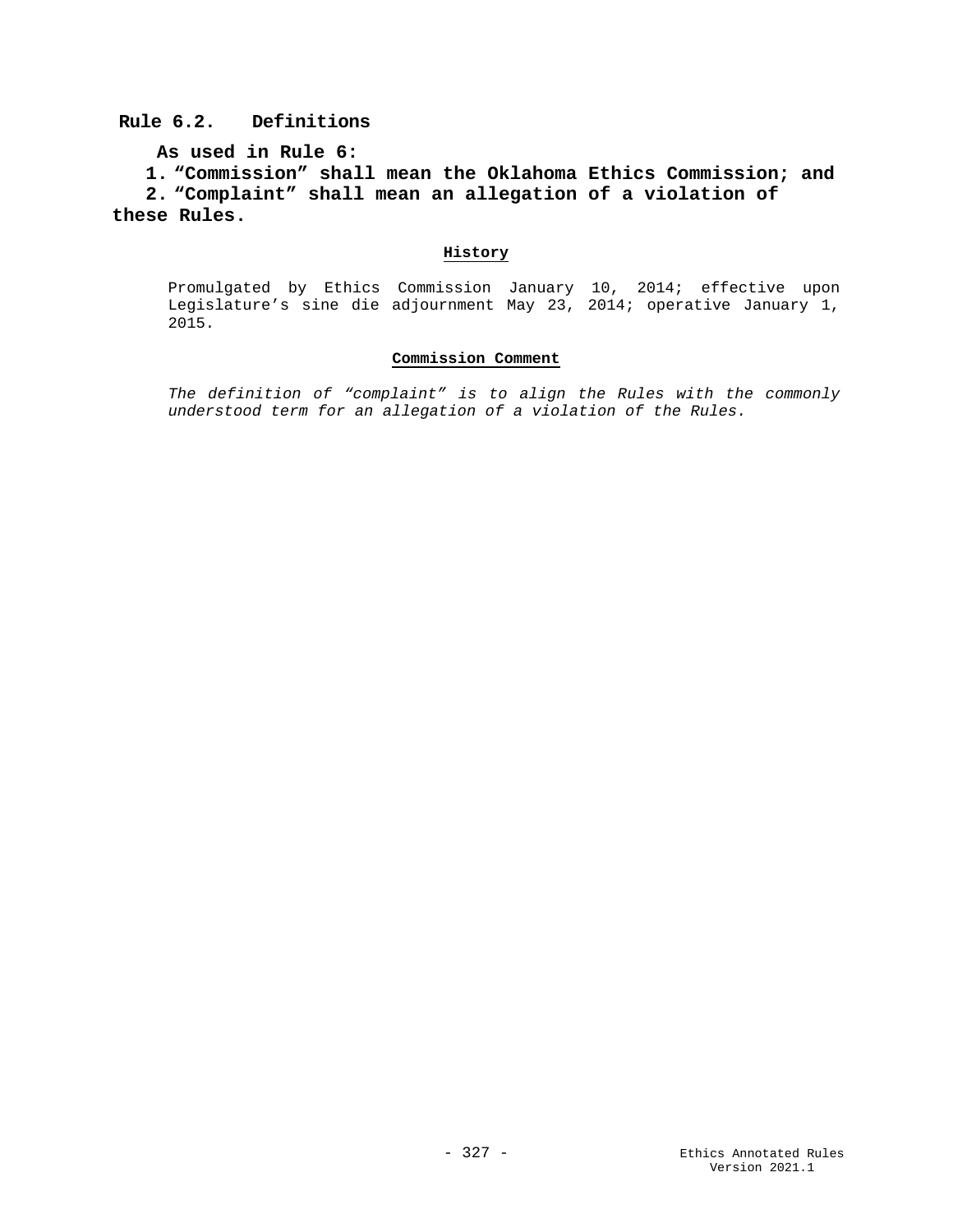**Rule 6.3. Complaints.**

**A. A member of the Commission or an employee of the Commission may accept a complaint from any source; provided, however, no complaint shall be accepted from an anonymous source.**

**B. Any person other than a member or an employee of the Commission who files a written complaint alleging a violation of any Rule shall (1) cite the Rule or Rules alleged to have been violated, (2) describe in detail the facts alleged to have caused a violation of a Rule to occur and the name of any individual involved in the alleged violation, (3) certify that he or she has personal knowledge of the facts alleged. It shall be a violation of these Rules for any person to willfully, knowingly and without probable cause make a false complaint alleging a violation of these Rules. A frivolous complaint shall be deemed to be a violation of these Rules by the person making the complaint. A frivolous complaint means the complaint was knowingly asserted in bad faith, was unsupported by any credible evidence, was not grounded in fact, or was unwarranted by existing law. Any person who files a written complaint shall, by doing so, submit to the jurisdiction of the Commission for purposes of this paragraph. It shall be a violation of these Rules for any state officer or employee to take retaliatory action against any subordinate state officer or employee because the subordinate state officer or employee filed a complaint other than a false complaint or a frivolous complaint.**

### **History**

Promulgated by Ethics Commission January 10, 2014; effective upon Legislature's sine die adjournment May 23, 2014; operative January 1, 2015.

Amendment promulgated by Ethics Commission January 9, 2015; effective upon sine die adjournment of the Legislature May 22, 2015; operative May 22, 2015.

The 2015 amendment added Subsection (A) and (B) in its entirety.

#### **Commission Comment**

*This Rule permits acceptance of a complaint from any source except an anonymous source. The prohibition against acceptance of anonymous complaints is to prevent the abuse of the complaint process in a way that wastes the Commission's resources.*

*Subsection (B) sets forth the procedure for written complaints filed by others. Such complaints must cite a specific Rule or Rules alleged to have been violated and the factual details of such alleged violation(s). Importantly, the individual(s) making such written complaints submit themselves to the jurisdiction of the Commission by doing so and must certify that they have personal knowledge of the*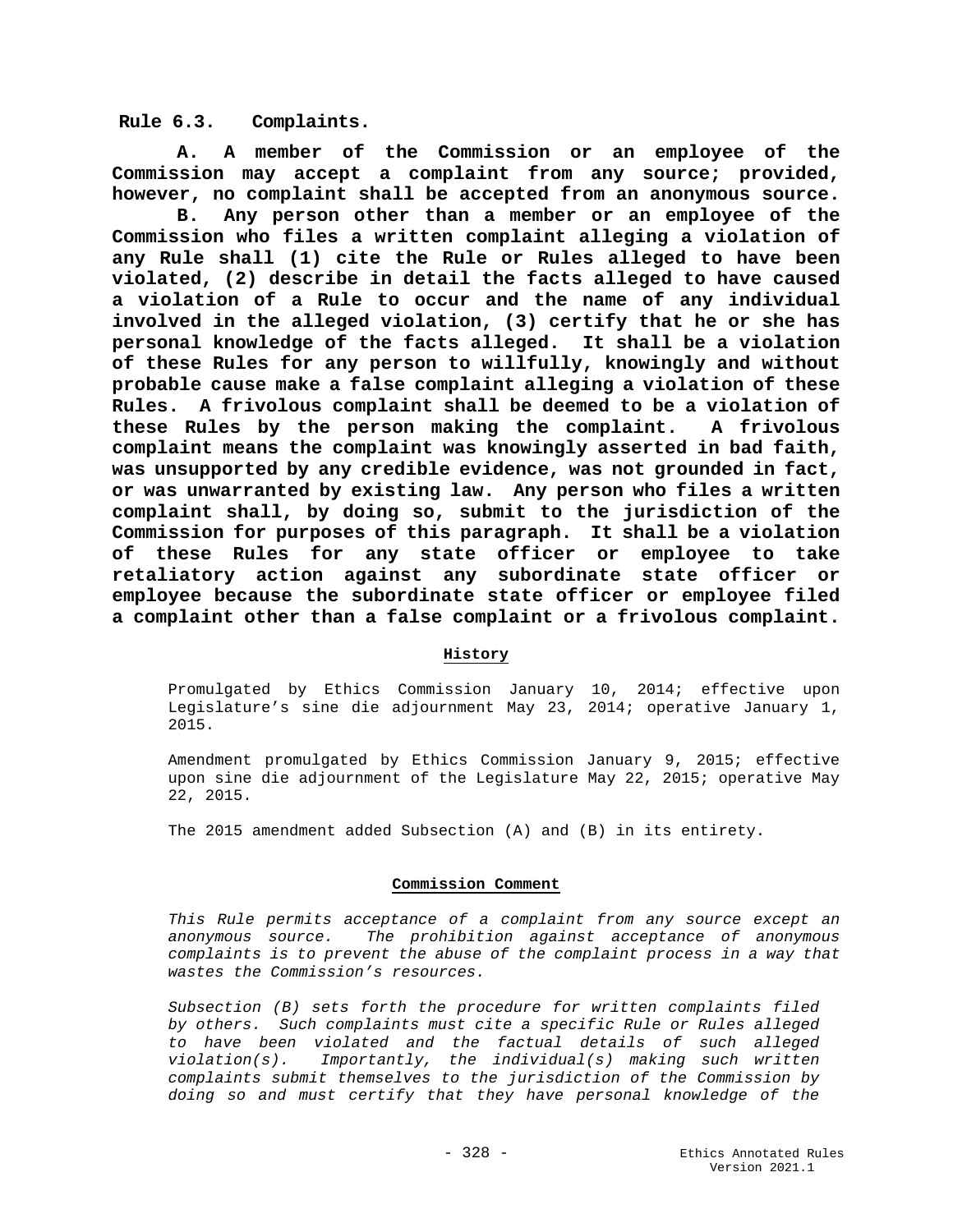*facts alleged in the complaint. A frivolous complaint is deemed a violation of the Rules.*

*Subsection (B) is intended to protect state officers or employees who make non-frivolous complaints from retaliation for having done so.*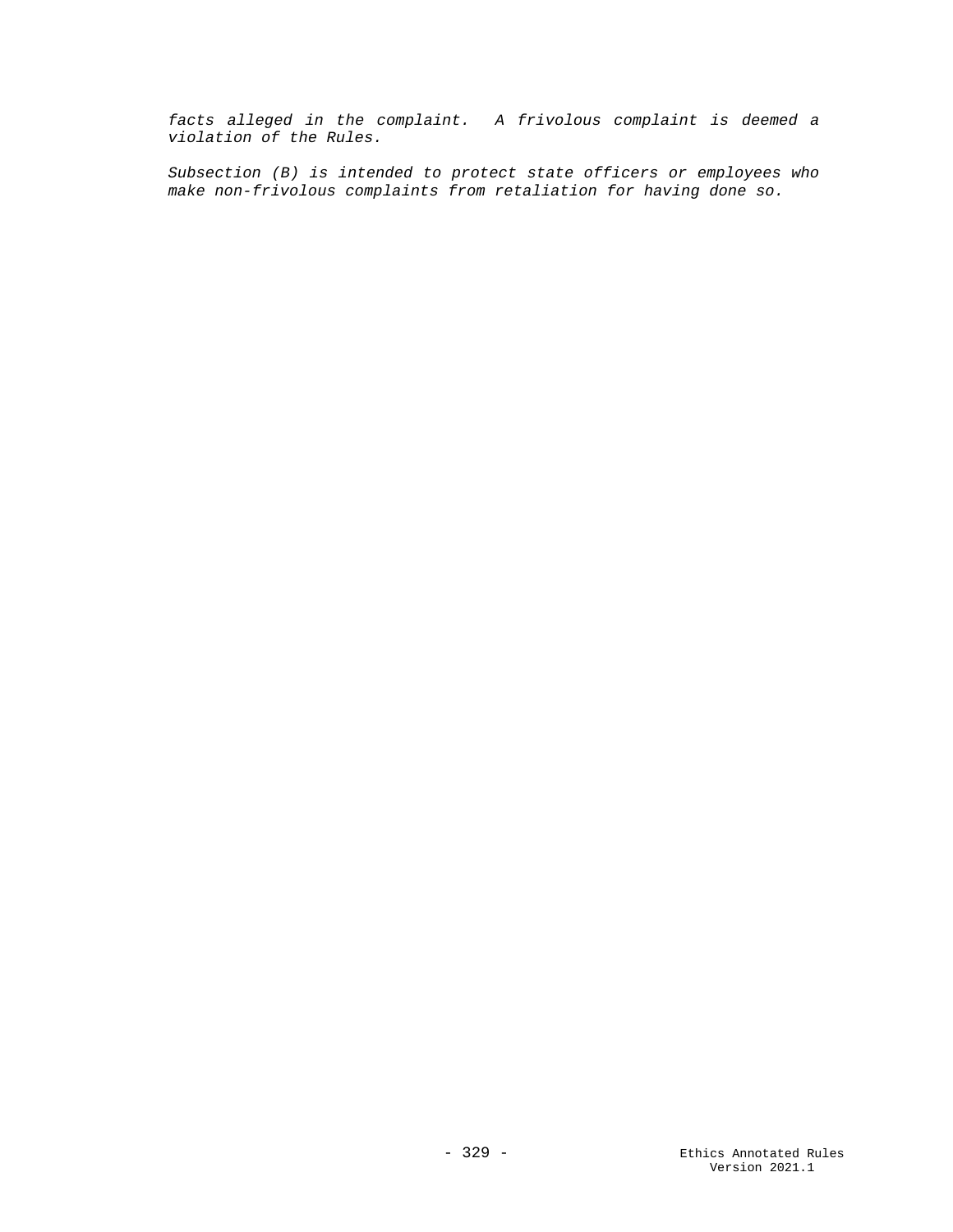# **Rule 6.4. Blackout Period.**

**The Commission shall not accept a complaint from any person alleging a violation of these Rules by a candidate or candidate committee during a period beginning the first day that the State Election Board may accept Declarations of Candidacy for the office sought by the candidate or candidates and ending on the day of the General Election during the same year. However, this section shall not prohibit acceptance of a complaint from a member or employee of the Commission.**

### **History**

Promulgated by Ethics Commission January 10, 2014; effective upon Legislature's sine die adjournment May 23, 2014; operative January 1, 2015.

#### **Commission Comment**

*This Rule establishes a "blackout period" for acceptance of complaints alleging campaign finance violations to prevent abuse of complaints filed with the Commission. This provision is intended to prevent the complaint process from being used for political purposes during a campaign. The Commission may engage in its own investigations during the blackout period.*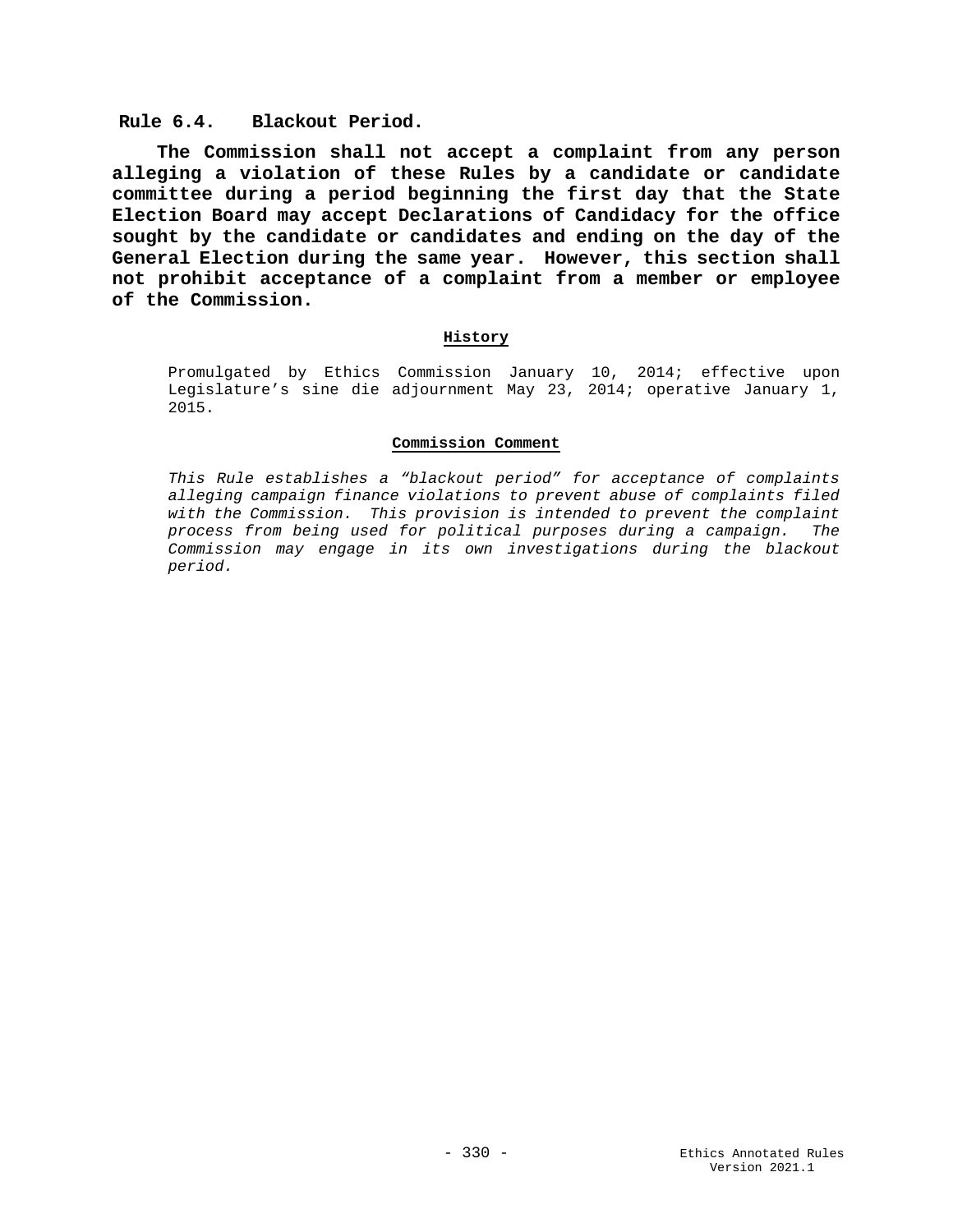## **Rule 6.5. Preliminary Investigation of Complaint.**

 **The Executive Director may conduct or authorize any Commission employee to conduct a preliminary inquiry into any allegations contained in a complaint for the purpose of assisting the Commission in determining whether to begin a formal investigation. All documents relating to complaints shall be confidential records unless released by the Commission as provided hereafter.**

## **History**

Promulgated by Ethics Commission January 10, 2014; effective upon Legislature's sine die adjournment May 23, 2014; operative January 1, 2015.

### **Commission Comment**

*This Rule allows for a preliminary inquiry to be made by the Commission staff to assist the Commission in determining the merits of a complaint without opening a formal investigation.*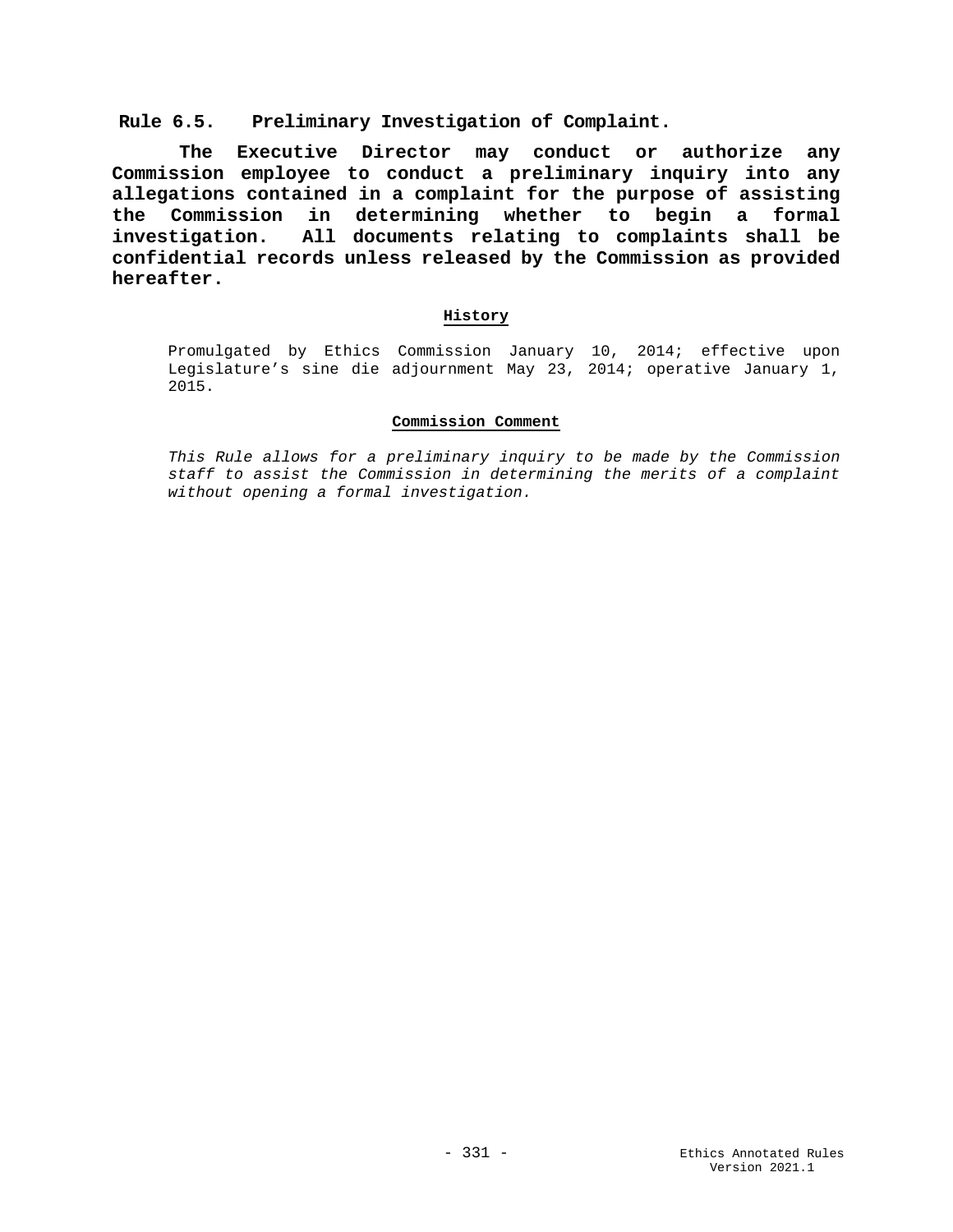**Rule 6.6. Commission Review of Complaint or Investigation.**

**The Executive Director shall advise or authorize the General Counsel or other employees to advise the Commission, in executive session, of any complaints received together with the results of any preliminary inquiry. In addition, the Executive Director may advise or authorize any Commission employee to advise the Commission of any alleged violations of these Rules based on a review by Commission employees of registrations, reports and statements required to be filed under these Rules or based upon independent research or inquiry by Commission employees.**

## **History**

Promulgated by Ethics Commission January 10, 2014; effective upon Legislature's sine die adjournment May 23, 2014; operative January 1, 2015.

### **Commission Comment**

*Formal investigations are authorized and directed by the Commission, not by its staff. This Rule provides a requirement that the staff apprise the Commission of all complaints that are received. If a preliminary inquiry has been conducted concerning a complaint, the results of that inquiry must be reported to the Commission.*

*Possible violations of the Rules based upon the staff's independent research or inquiry also may be presented to the Commission.*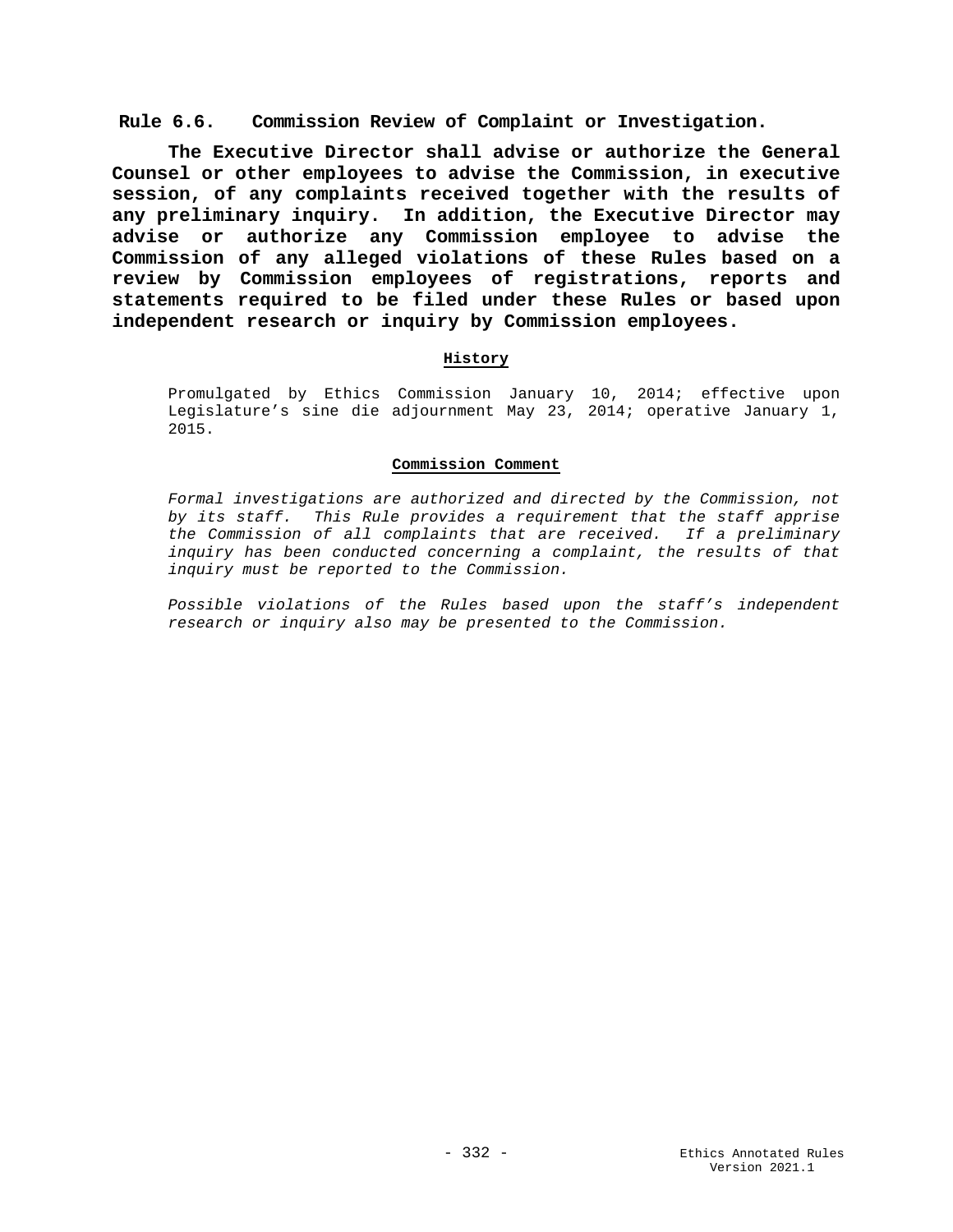**Rule 6.7. Formal Investigation.**

**The Commission, upon determining that there is reasonable cause to believe that the person or persons named in the complaint have violated these Rules, may authorize a formal investigation. The Executive Director shall cause a unique number to be assigned to identify each formal investigation. The unique identifying number shall be followed by reference to the specific Rule or Rules alleged to have been violated and language to indicate whether the Rule is a campaign finance, financial disclosure, conflict of interest or lobbying Rule.**

## **History**

Promulgated by Ethics Commission January 10, 2014; effective upon Legislature's sine die adjournment May 23, 2014; operative January 1, 2015.

#### **Commission Comment**

*This Rule establishes a "reasonable cause" standard upon which the Commission may authorize a formal investigation. "Reasonable cause," also called "probable cause," is a standard used in civil cases to find a reasonable belief in the existence of facts to support a claim.* 

*The identification requirement is to indicate the nature of the alleged violation and to protect the identity of the persons involved when that is deemed appropriate.*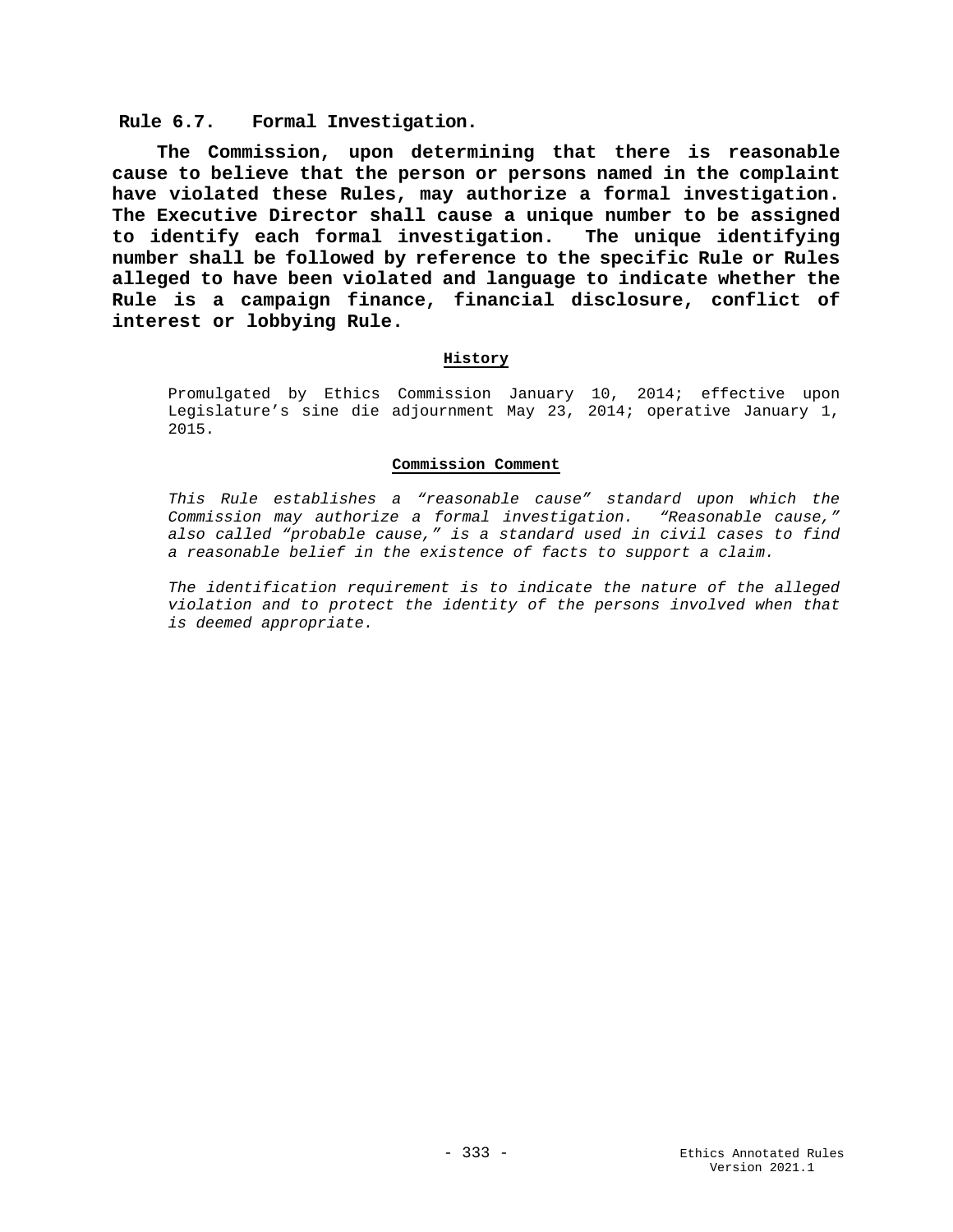**Rule 6.8. Subpoena Power.**

**When the Commission authorizes a formal investigation, the Executive Director is authorized or may authorize any Commission employee to exercise subpoena power as provided by Article XXIX, Section 4 of the Constitution of the State of Oklahoma and pay witness fees as provided by law.**

## **History**

Promulgated by Ethics Commission January 10, 2014; effective upon Legislature's sine die adjournment May 23, 2014; operative January 1, 2015.

## **Commission Comment**

*This provision simply makes subpoena power automatic any time a formal investigation is authorized by the Commission.*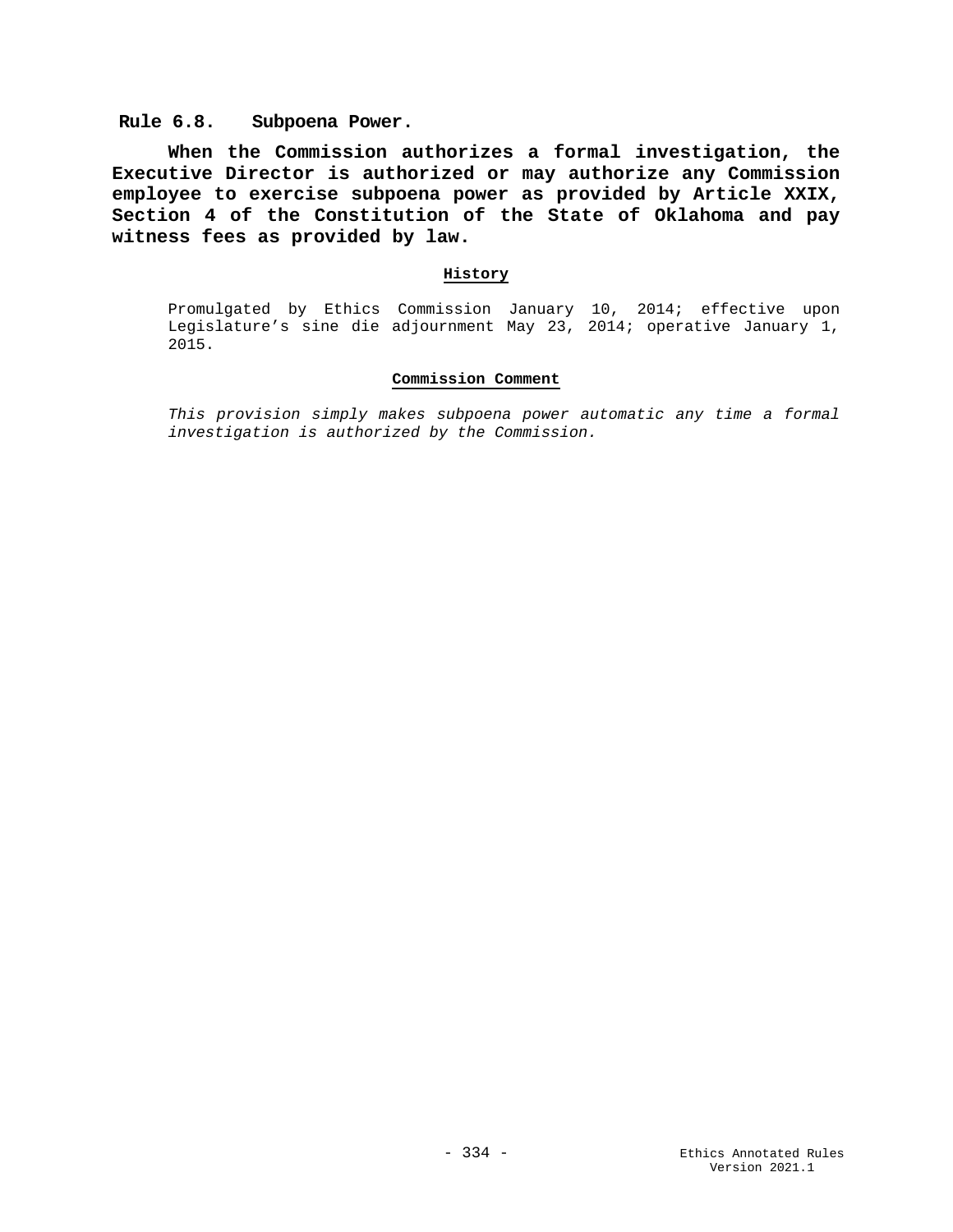**Rule 6.9. Confidentiality of Complaint or Investigation.**

**Unless the Commission determines that a complaint or a formal investigation should be made public, all complaints and formal investigations, including documents and discussions in executive session, shall remain confidential and shall not be disclosed by a Commissioner, by the Commission or by its employees except to the extent necessary to facilitate or conduct a preliminary inquiry or a formal investigation. However, the Executive Director may confirm or deny the existence of a complaint or formal investigation alleging a violation of these Rules by any individual upon the written request of that individual. A settlement agreement executed under these Rules shall be public record. The Commission may make a complaint or formal investigation and any documents relating thereto public at any time it deems release of that information to be in the public interest.**

## **History**

Promulgated by Ethics Commission January 10, 2014; effective upon Legislature's sine die adjournment May 23, 2014; operative January 1, 2015.

### **Commission Comment**

*Complaints and formal investigations shall be kept confidential except in an unusual case where the Commission determines that the public interest would be served otherwise.* 

*A routine exception is within the discretion of the Executive Director, who may confirm or deny that an individual making a written request is accused of a violation.* 

*Settlement agreements are required to be public records both in the interests of transparency and for whatever deterrent effect and/or educational service the settlement agreements may provide.*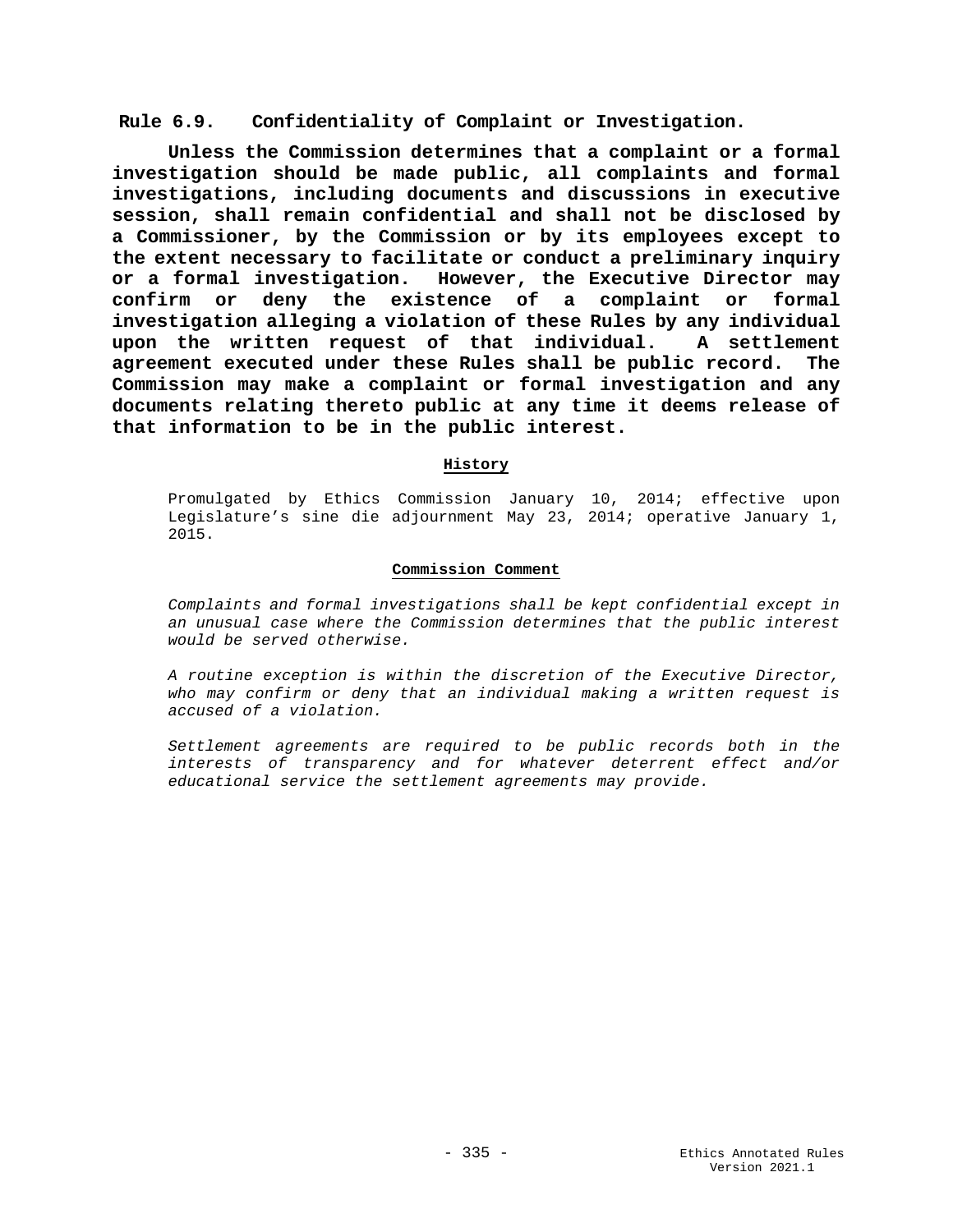**Rule 6.10. Commission Action During Formal Investigation.**

**At any time during a formal investigation or at the conclusion of a formal investigation, the Commission may:**

- **(1) Terminate the investigation and take no further action;**
	- **(2) Authorize the Executive Director to cause the individual or individuals or entity alleged to have violated these Rules to be prosecuted in the District Court of the county where the violation of these Rules is alleged to have occurred by filing a civil petition as provided by the Constitution and laws of the State of Oklahoma; or**
	- **(3) Offer a settlement agreement as provided by Article XXIX, Section 4 of the Constitution of the State of Oklahoma. Should a settlement agreement not be consummated, the Commission may authorize a prosecution to be commenced as provided in Subsection (2) of this Rule.**

**If a prosecution or a settlement agreement is authorized prior to conclusion of a formal investigation, the Commission may continue the investigation. Termination of a formal investigation as provided in Subsection (1) of this Rule shall not bar reopening the same investigation based upon newly discovered evidence or other good cause. In no event shall the Commission authorize the prosecution of a civil lawsuit in the District Court until any person who is alleged to have violated these Rules has had an opportunity to respond in writing to allegations of any violation. Such person shall be given notice of the allegations in writing and shall have twenty (20) days in which to file a written response. Upon application, such person shall be granted no more than one extension of twenty (20) additional days in which to file a response. Any additional response shall be granted at the exclusive discretion of the Commission. Failure to respond shall be deemed an admission of the allegations. Such person and/or an attorney representing such person also shall be granted an opportunity to personally appear before the Commission to make an oral response, provided such response is within the time frame provided for a written response.**

### **History**

Promulgated by Ethics Commission January 10, 2014; effective upon Legislature's sine die adjournment May 23, 2014; operative January 1, 2015.

### **Commission Comment**

*This Rule describes the options available to the Commission once a formal investigation is authorized. Those options basically are (1) to terminate the investigation without further action; (2) to offer a settlement*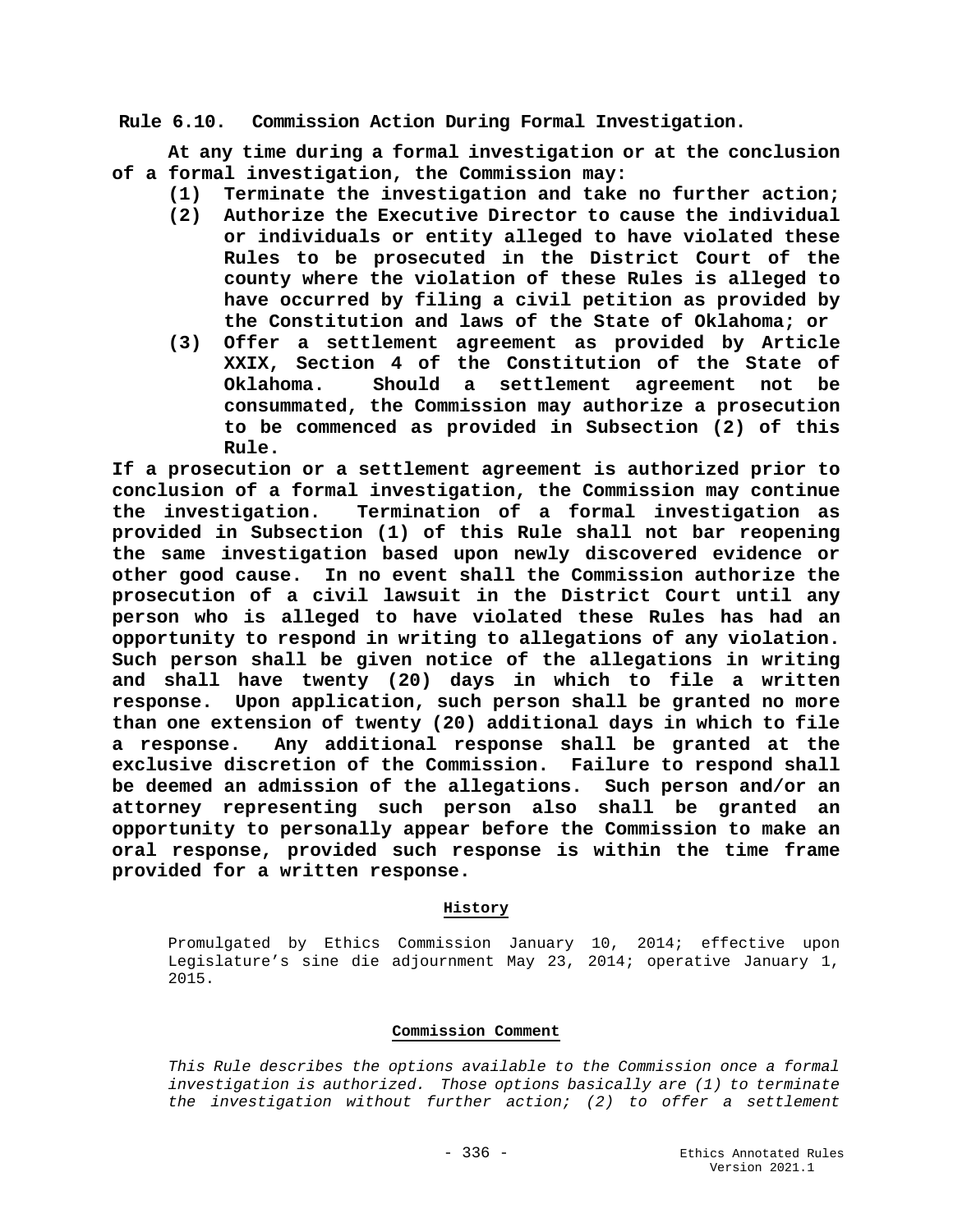*agreement and (3) to prosecute the alleged violation through a civil action in the District Court.*

*The Commission also provides significant procedural protection for persons accused of violations. Before the Commission may authorize a civil lawsuit against a person alleged to have violated a Rule, the Commission must give that person notice of the allegations in writing and offer an opportunity to respond in writing and orally before the Commission.*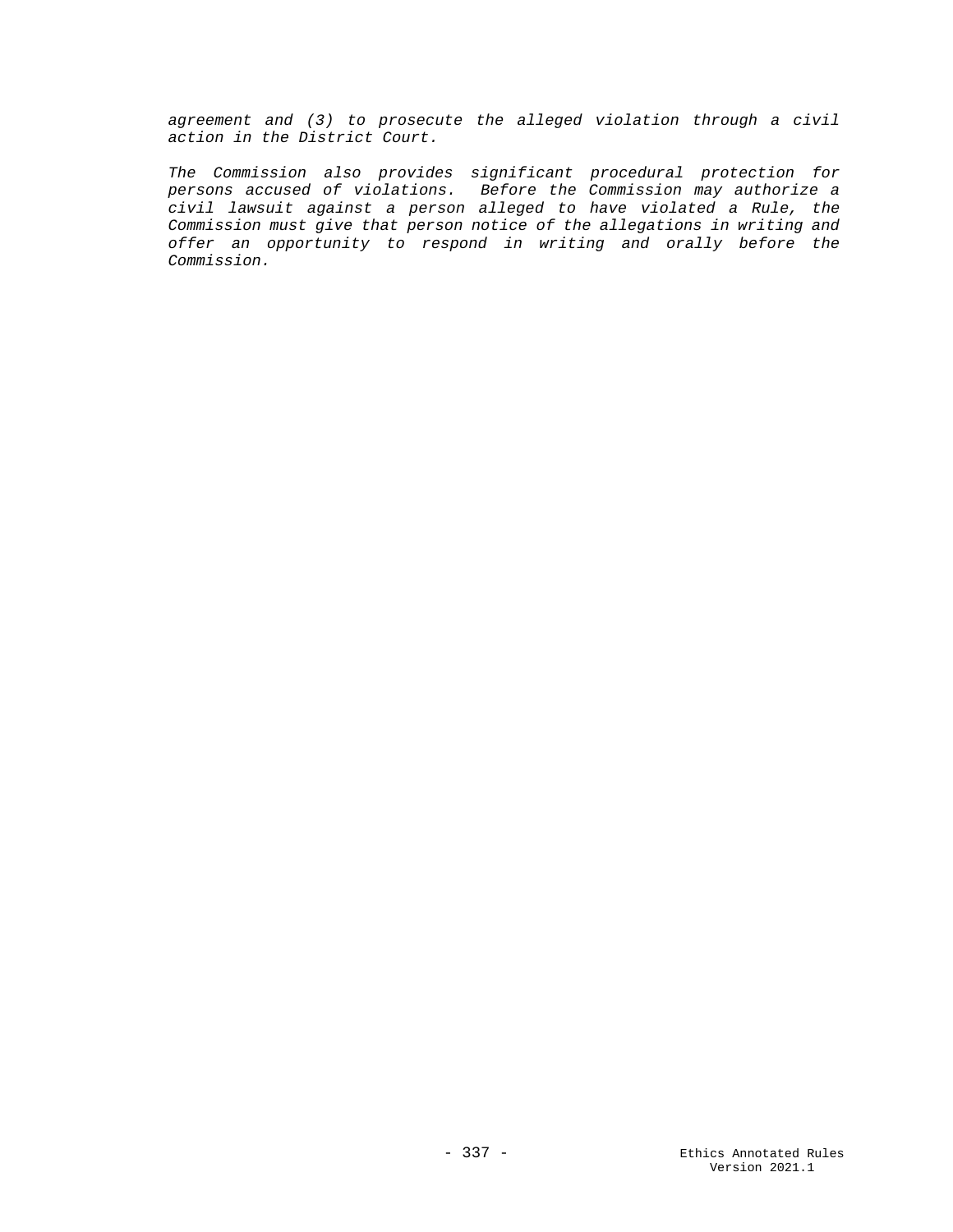**Rule 6.11. Commission Transmittal of Information to Appropriate Authorities.**

**The Commission may at any time transmit to appropriate civil or criminal law enforcement authorities any information received by the Commission or its employees as the result of a complaint or a formal investigation.**

# **History**

Promulgated by Ethics Commission January 10, 2014; effective upon Legislature's sine die adjournment May 23, 2014; operative January 1, 2015.

## **Commission Comment**

*This Rule makes clear the Commission's policy to cooperate with other civil and criminal law enforcement authorities in investigating alleged violations of its Rules. Some Rule violations also are criminal violations of the law. In other instances, an investigation of violation of the Rules may uncover other civil or criminal violations of the law that are under the jurisdiction of others.*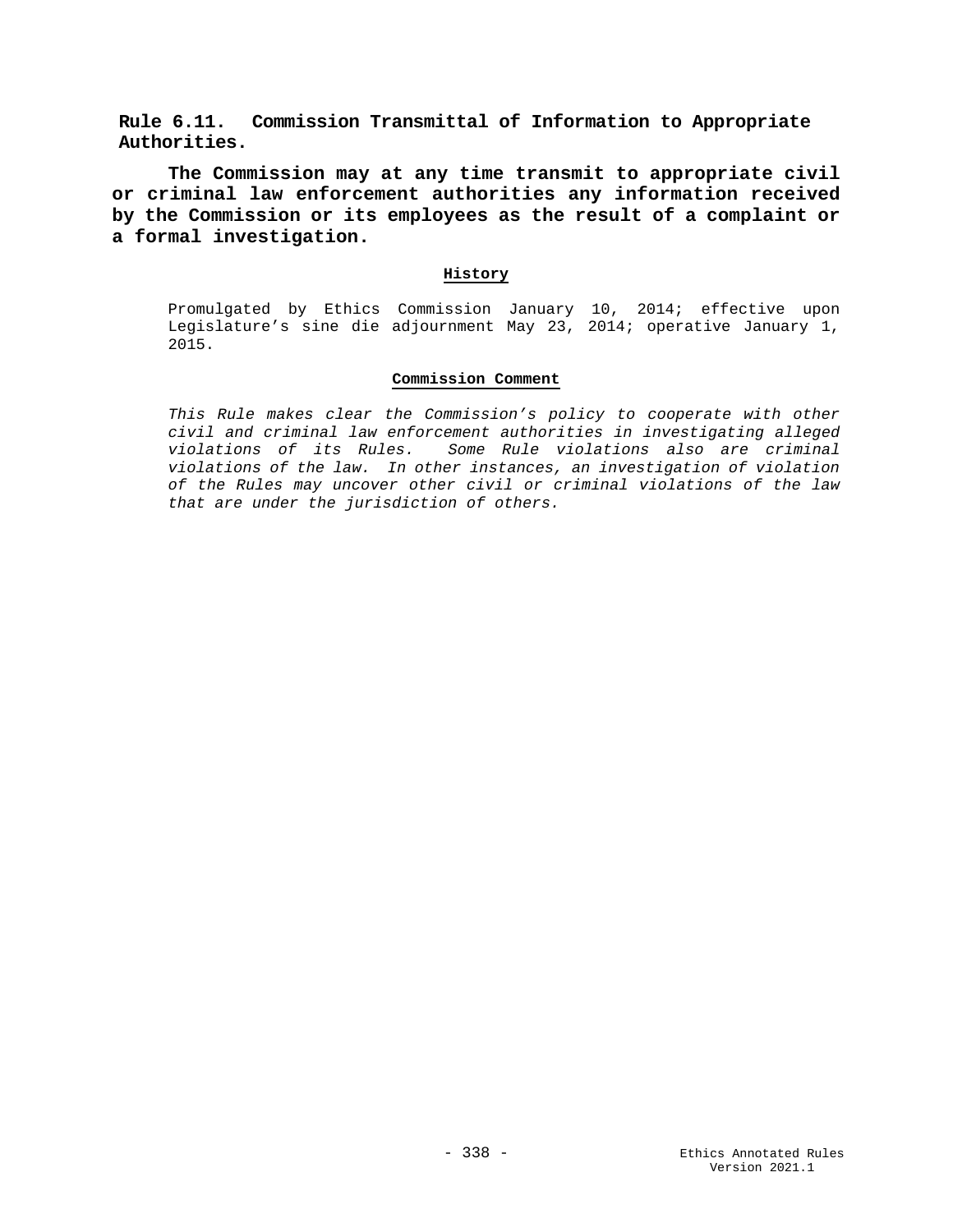**Rule 6.12. Civil Lawsuits for Violation of Rules.**

**If authorized by the Commission as provided in Rule 6.10(2) of these Rules, a civil lawsuit shall be filed in the District Court no more than four (4) years after the date the violation of these Rules is alleged to have occurred. Provided, however, that a civil lawsuit shall be filed in the District Court no more than four (4) years from the date any document required to be filed with the Commission was required or the date the document was in fact filed, whichever period expires later. Provided further, there shall be no time limitation if fraud or concealment prevents discovery of the alleged violation.**

### **History**

Promulgated by Ethics Commission January 10, 2014; effective upon Legislature's sine die adjournment May 23, 2014; operative January 1, 2015.

### **Commission Comment**

*This Rule establishes a four (4) year period of limitations during which a lawsuit may be filed by the Commission alleging a violation of its Rules. The period begins on the date the violation is alleged to have occurred. The date also may be the date that a document was required to be filed with the Commission or the date the document was in fact filed. The period of limitations does not apply to situations in which fraud or concealment prevents the Commission from discovering evidence of the alleged violation.*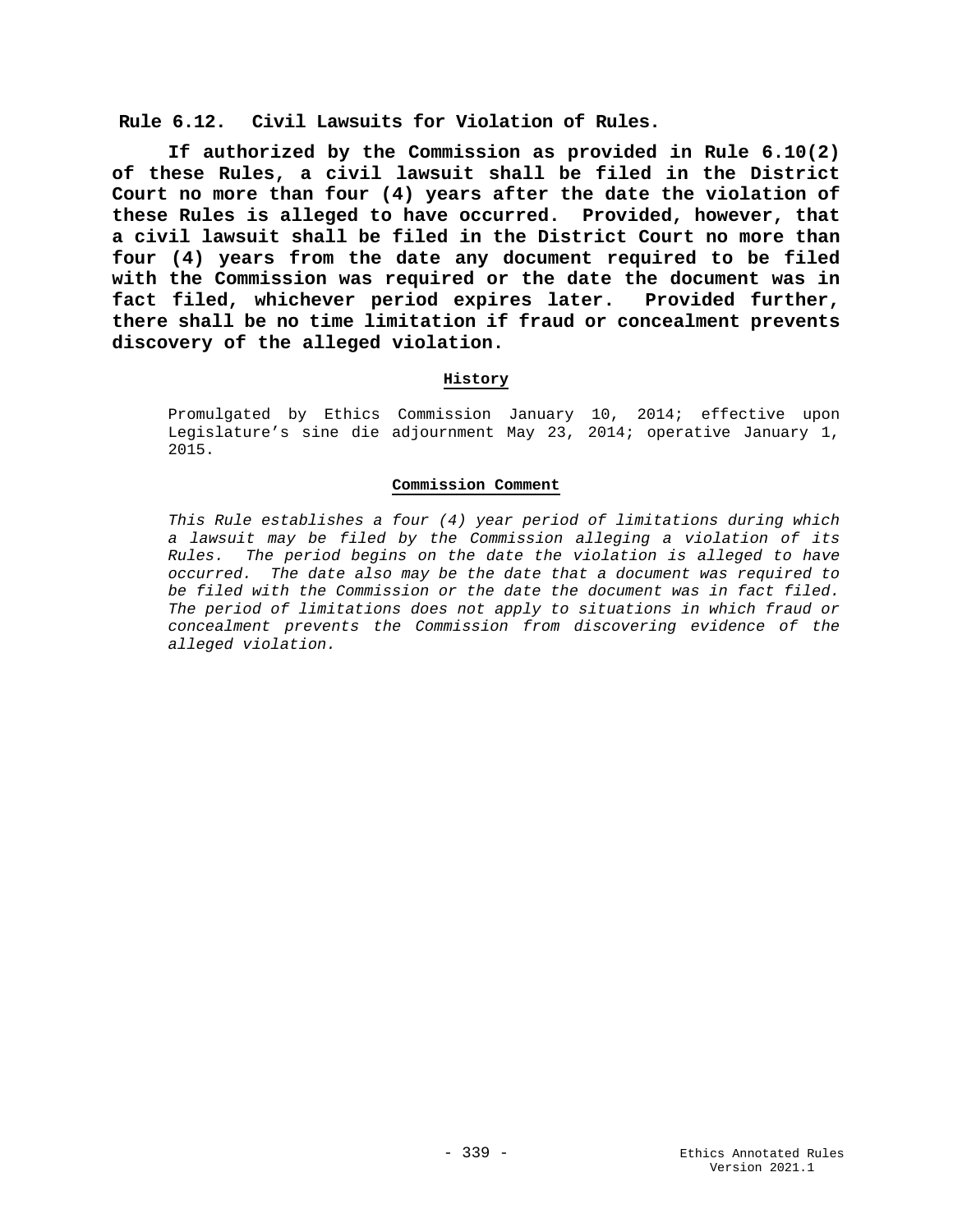**Rule 6.13. Civil Penalties for Violation of Rules.**

**Monetary penalties that may be assessed by the District Court for violation of these Rules include the following:**

- **(1) Not less than Five Thousand Dollars (\$5,000.00) nor more than Twenty-five Thousand Dollars (\$25,000.00) for a single violation;**
- **(2) Not less than Ten Thousand Dollars (\$10,000.00) nor more than Fifty Thousand Dollars (\$50,000.00) for multiple violations in one lawsuit; and**
- **(3) Not less than Twenty-five Thousand Dollars (\$25,000.00) nor more than One Hundred Thousand Dollars (\$100,000.00) for a subsequent violation of any Rule after having been determined by a Court or a settlement agreement to have previously violated any Rule.**

# **History**

Promulgated by Ethics Commission January 10, 2014; effective upon Legislature's sine die adjournment May 23, 2014; operative January 1, 2015.

### **Commission Comment**

*This Rule establishes monetary penalties that may be assessed in the most egregious cases, i.e., those that result in judgments in the District Court. Stiffer penalties are provided for those who violate multiple Rules and for repeat offenders.*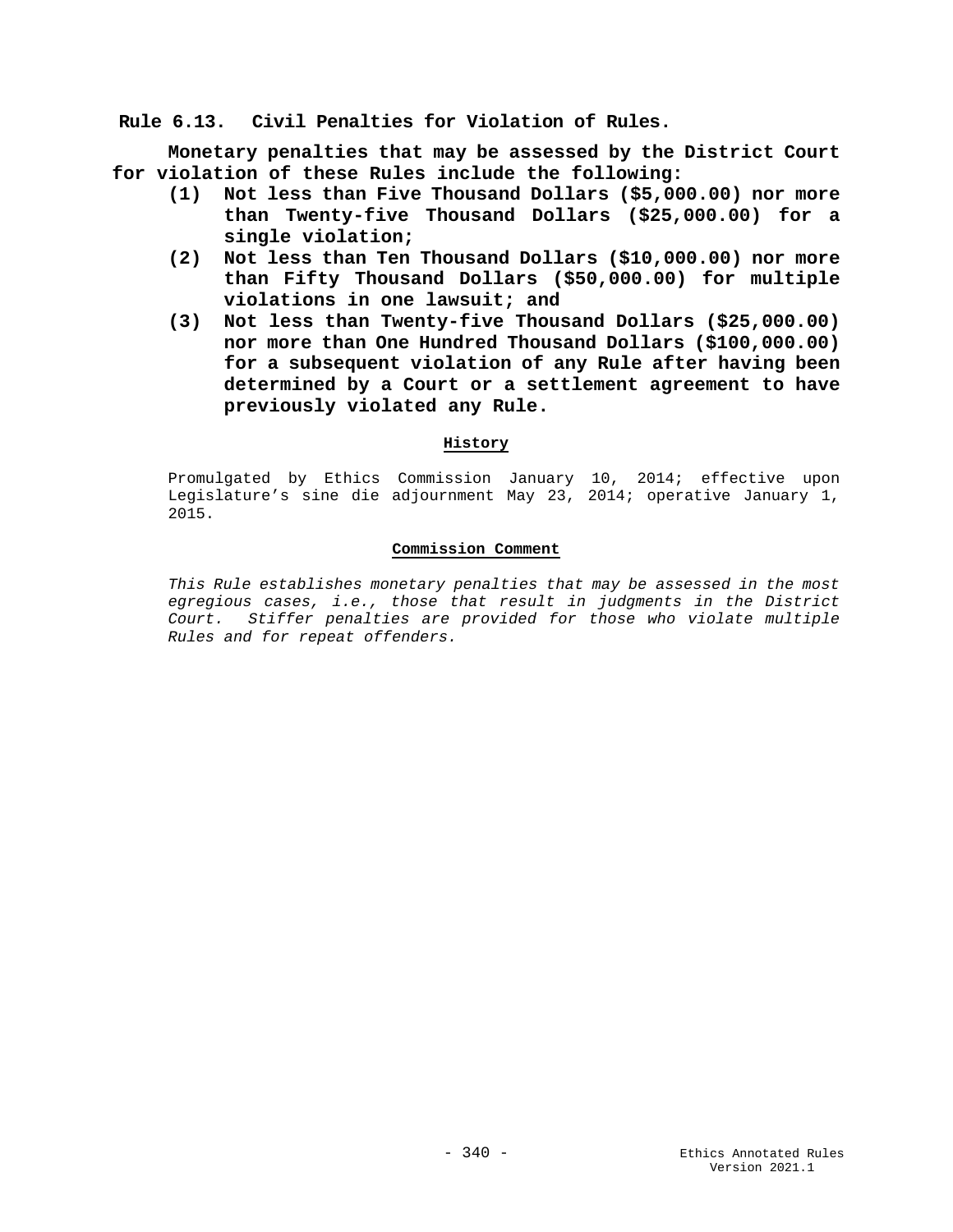## **Rule 6.14. Other Remedies.**

**In addition to the monetary penalties provided in Rule 6.13, the District Court may, where the Court deems appropriate, require restitution, disgorgement of things of value received as a result of a violation of the Rules and an additional monetary penalty of up to three times the amount of an unlawful campaign contribution. Additionally, the Court shall order the payment of the Commission's attorney fees, costs and other expenses of litigation from any individual or individuals or entity found to have violated any Rule or statute over which the Commission has jurisdiction.**

## **History**

Promulgated by Ethics Commission January 10, 2014; effective upon Legislature's sine die adjournment May 23, 2014; operative January 1, 2015.

#### **Commission Comment**

*Monetary penalties alone may not be sufficient or appropriate when a District Court determines a person has violated the Rules. This provision allows the District Court great latitude in making the punishment fit the violation.*

*In addition, this Rule requires the Court to award attorney fees, costs and other expenses of litigation to the Commission when a person is found to have violated the Rules or a statute over which the Commission has jurisdiction.*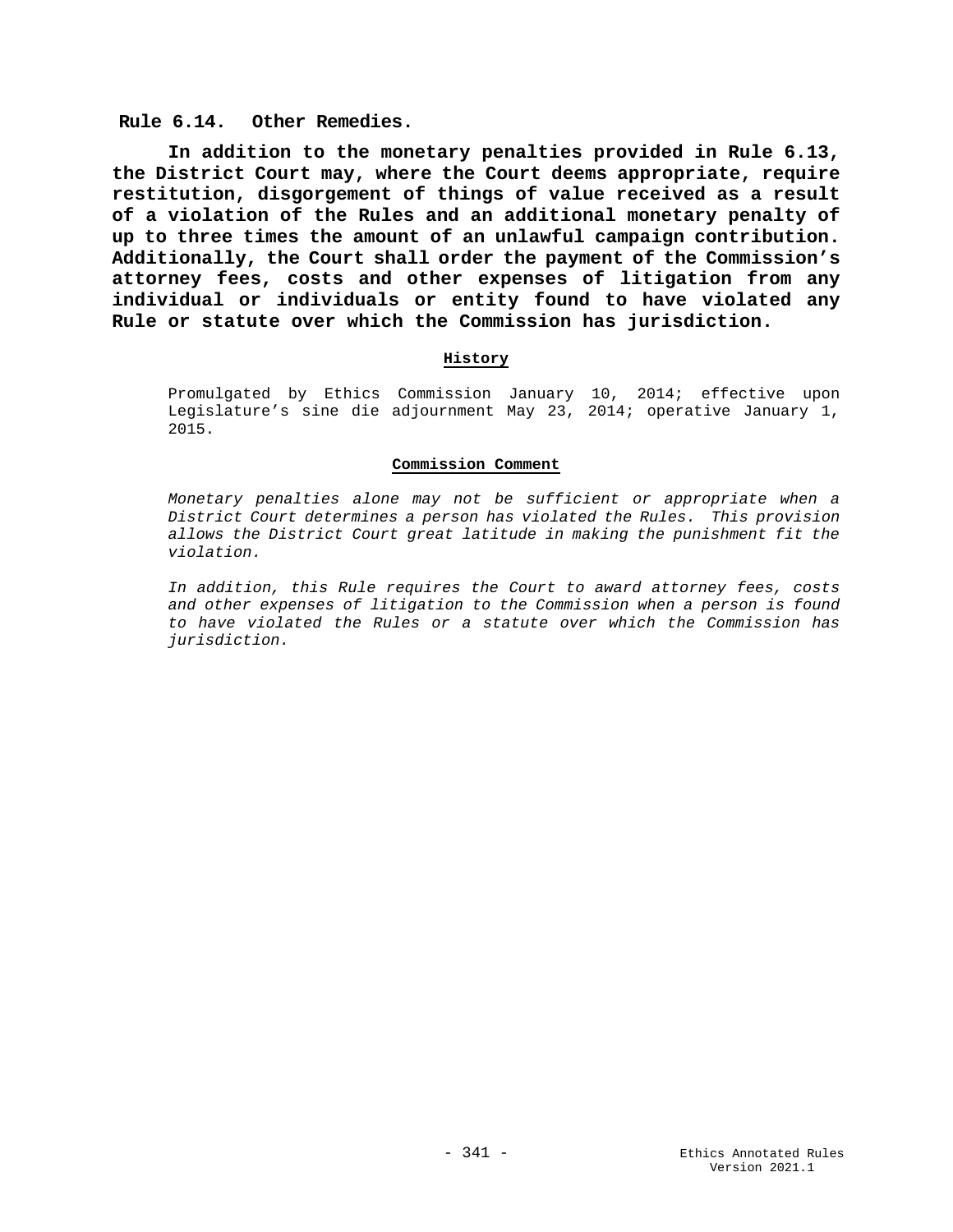**Rule 6.15. Monetary Liability for Violation of Rules.**

**Liability for payment of a monetary penalty, fees, costs and other expenses of litigation assessed for violation of a campaign finance Rule, other than late filing fees, shall be as follows:**

- **(1) A monetary penalty, fees, costs and other expenses of litigation assessed against a political party committee shall be paid from the political party committee's funds or by the political party committee's officers, or by both, as determined by the District Court.**
- **(2) A monetary penalty, fees, costs and other expenses of litigation assessed against an affiliated political action committee shall be paid by the entity with which the political action committee is affiliated or by officers of the political action committee, or both, as determined by the District Court.**
- **(3) A monetary penalty, fees, costs and other expenses of litigation assessed against an unaffiliated political action committee shall be paid from political action committee funds or by officers of the political action committee, or both, as determined by the District Court.**
- **(4) A monetary penalty, fees, costs and other expenses of litigation assessed against a candidate or a candidate committee shall be paid from campaign funds of the candidate or candidate committee, by officers of the candidate committee or by the candidate from funds other than campaign funds, or any combination thereof, as determined by the District Court.**

# **History**

Promulgated by Ethics Commission January 10, 2014; effective upon Legislature's sine die adjournment May 23, 2014; operative January 1, 2015.

### **Commission Comment**

*Once a violation of the campaign finance Rules has been determined by the District Court, this Rule allows the Court discretion in determining liability for payment of any penalties, fees, costs and other expenses of litigation. Where possible, the Rule permits the Court to shield "innocent" parties from payment of these monetary costs. For example, contributors to a political party committee, a political action committee or a candidate committee may be completely blameless, so the Court could order monetary costs paid from other sources.*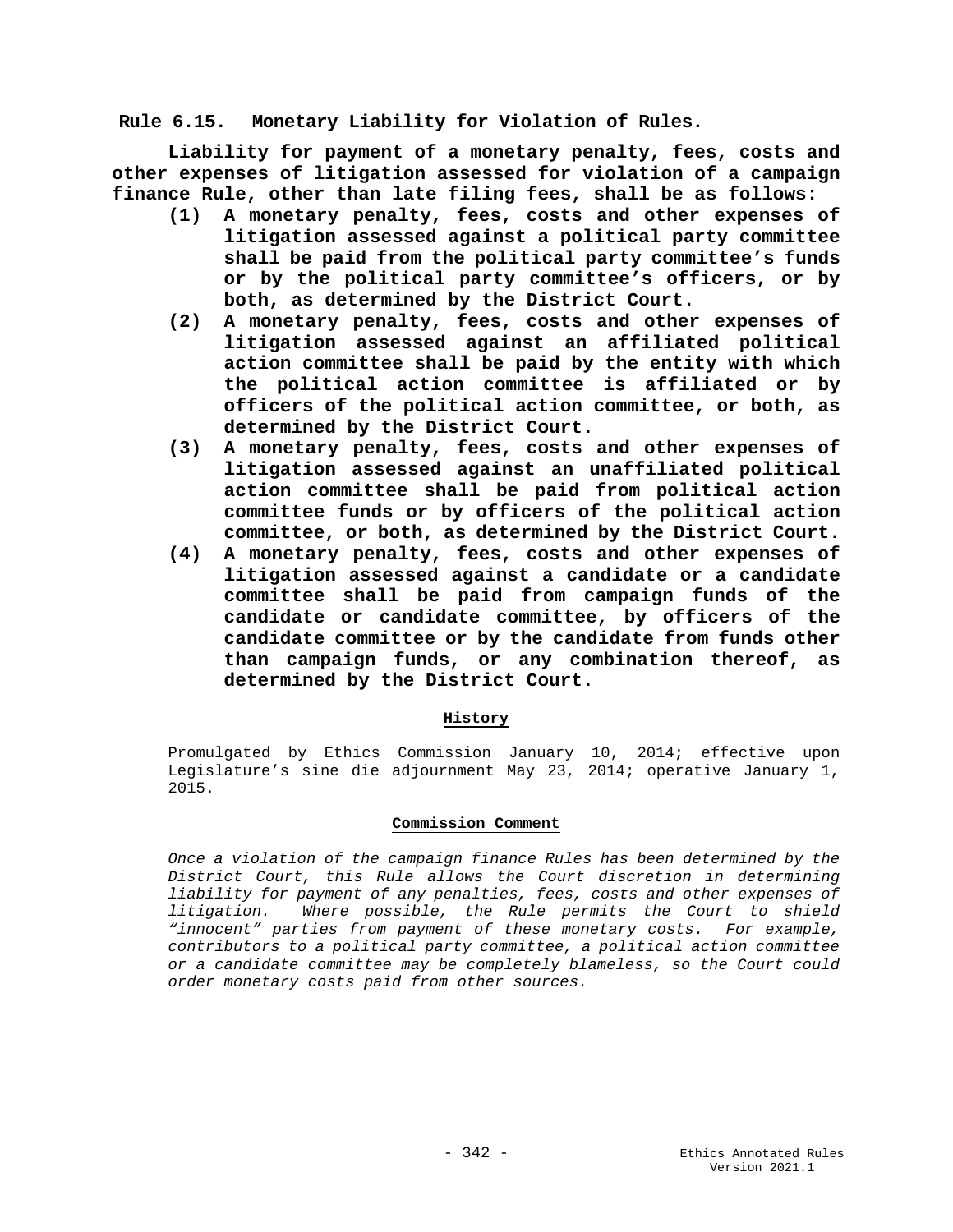**Rule 6.16. Monetary Liability Assessed by District Court.**

**Liability for payment of a monetary penalty, fees, costs and other expenses of litigation assessed for violation of a financial disclosure, conflict of interest or lobbying Rule shall be determined by the District Court.**

## **History**

Promulgated by Ethics Commission January 10, 2014; effective upon Legislature's sine die adjournment May 23, 2014; operative January 1, 2015.

# **Commission Comment**

*Once a violation of the financial disclosure, conflict of interest or lobbying Rules has been determined by the District Court, this Rule allows the Court complete discretion in determining liability for payment of any penalties, fees, costs and other expenses of litigation.*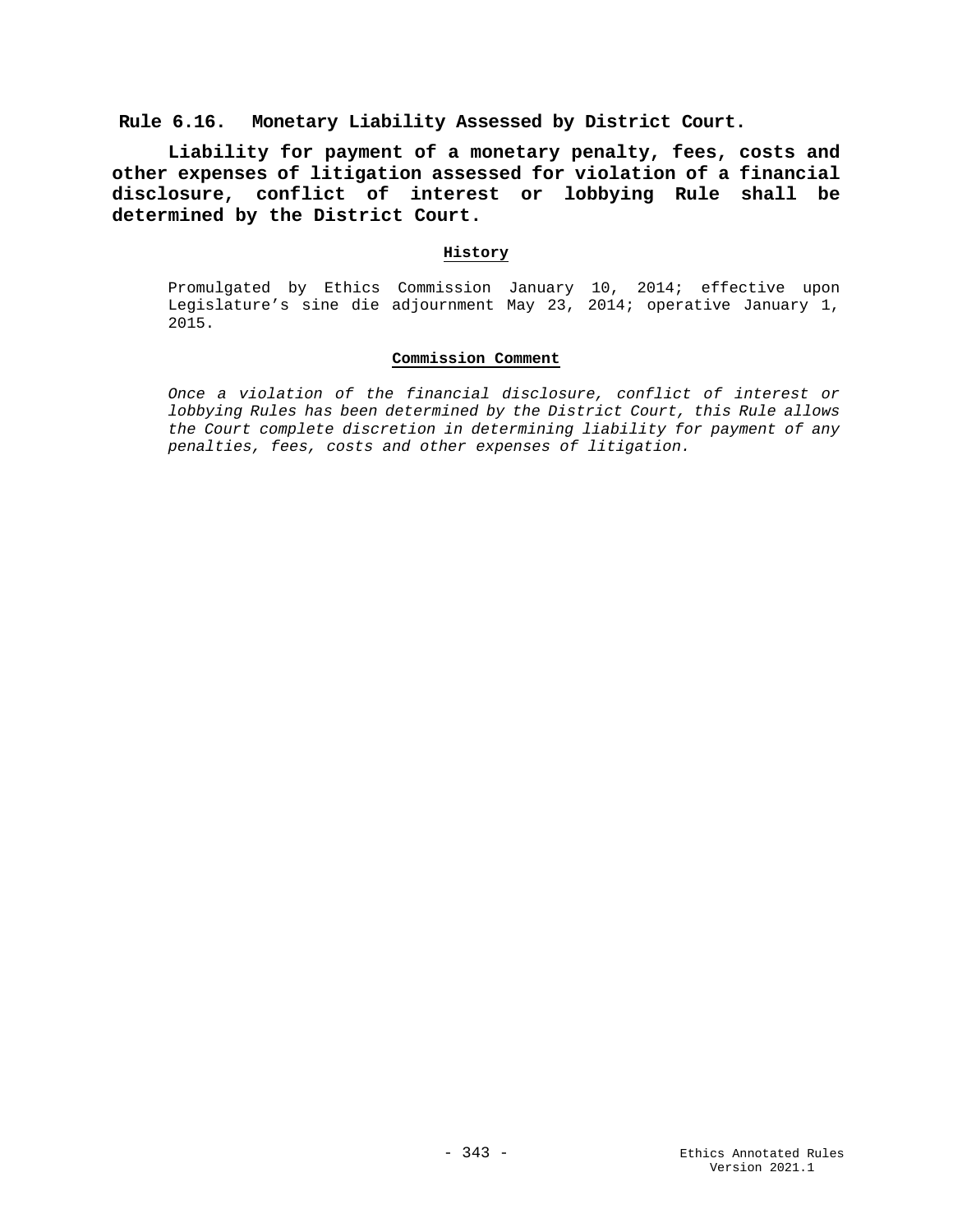**Rule 6.17. Separate Liability Assessed by District Court.**

**In the event the District Court finds more than one person liable for a violation of these Rules, those persons shall be separately assessed monetary penalties.** 

# **History**

Promulgated by Ethics Commission January 10, 2014; effective upon Legislature's sine die adjournment May 23, 2014; operative January 1, 2015.

### **Commission Comment**

*This Rule is intended to ensure that a violator of the Rules is only liable for his or her violation, not for that of other persons.*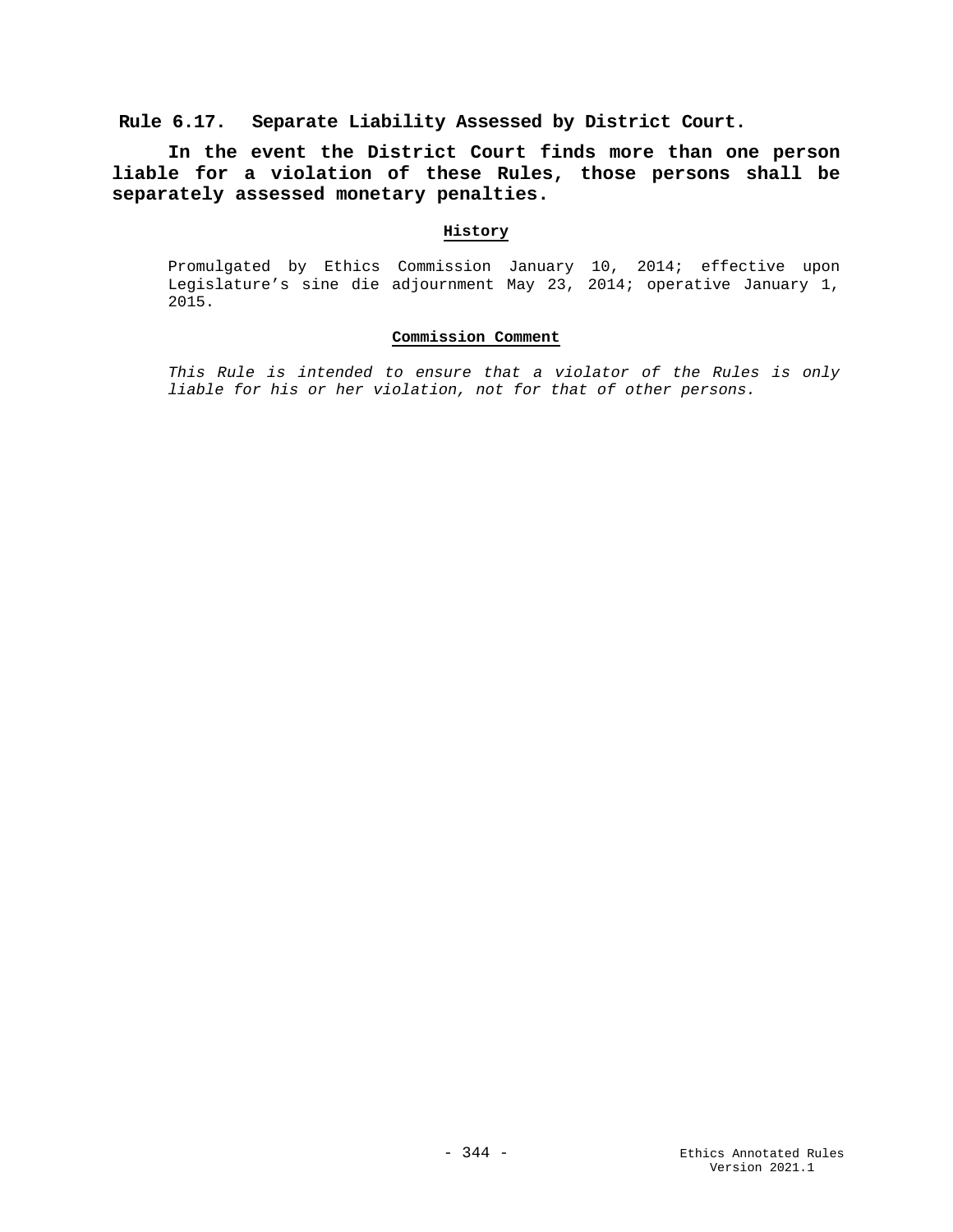**Rule 6.18. Settlement Agreements.**

**Irrespective of any penalties provided in these Rules, any monetary penalties, fees, costs or other penalties provided in a settlement agreement shall be in amounts and from sources to be agreed upon by the parties.**

#### **History**

Promulgated by Ethics Commission January 10, 2014; effective upon Legislature's sine die adjournment May 23, 2014; operative January 1, 2015.

## **Commission Comment**

*This Rule allows the Commission and violators of the Rules to reach settlement agreements on terms other than those provided by other Rules.*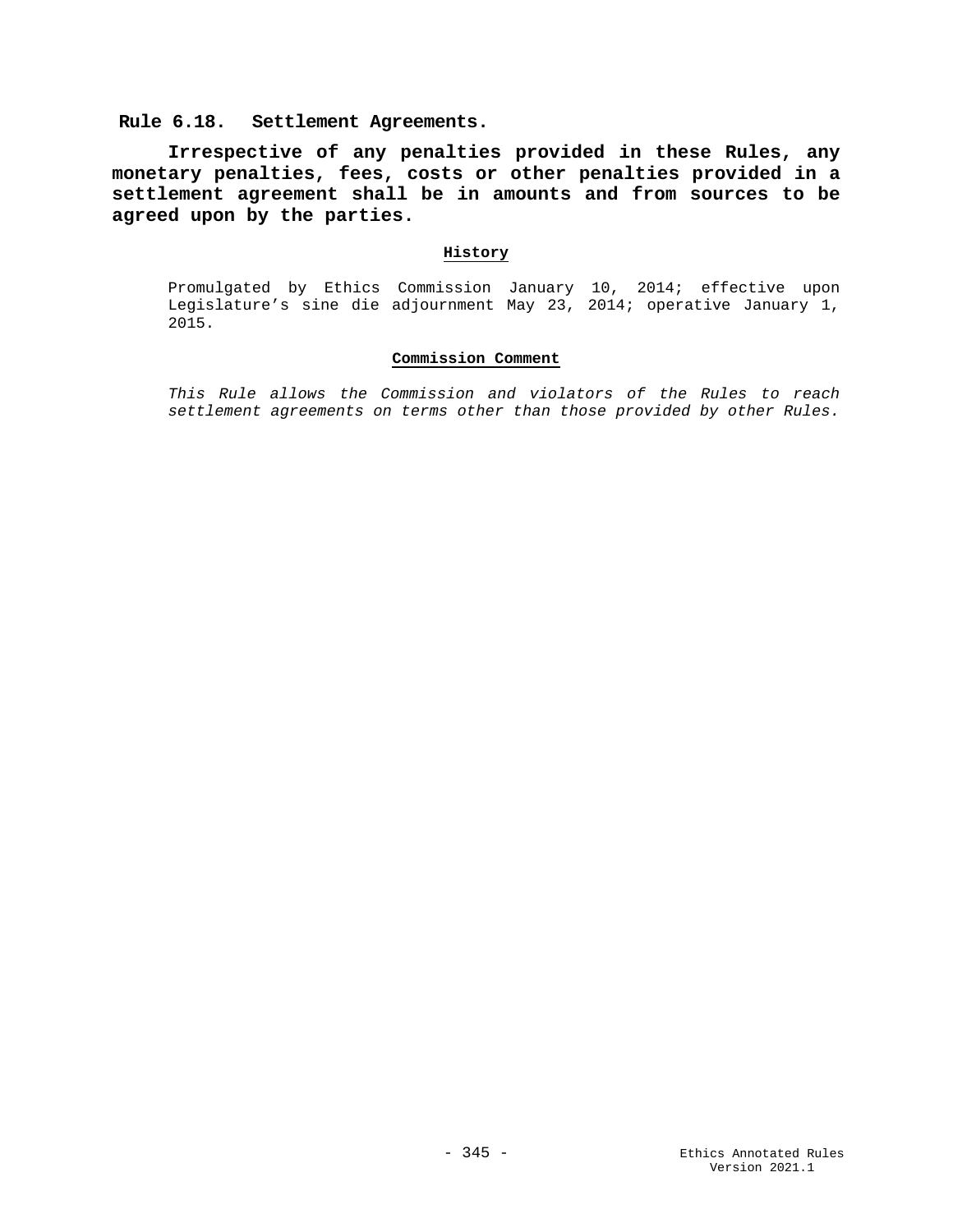**Rule 6.19. Registration and Administration Fees; Compliance Fees.**

**Beginning July 1, 2015, and annually thereafter, the Commission shall publish on its website any registration and administration fees to be charged by the Commission for legislative liaisons, legislative lobbyists, executive lobbyists, lobbyist principals, political party committees, political action committees and candidate committees. In determining the fees to be charged, the Commission shall endeavor to partially recover costs incurred in processing and maintaining registrations and reports. The Executive Director is authorized to issue compliance orders for the purpose of obtaining compliance with these Rules. Compliance orders may include non-monetary orders and orders for compliance fees, including late filing fees, in order to partially recover costs to the Commission incurred in obtaining compliance with these Rules. No fee shall exceed One Thousand Dollars (\$1,000.00) per violation. Compliance orders shall be in writing. Before a final order is issued, any affected party shall be afforded an opportunity for hearing after reasonable notice. The notice shall be in writing and shall advise the parties of the time for the hearing, their obligation to file an answer and appear and the effect of their failure to respond. The hearing shall be conducted by an administrative law judge under applicable provisions of the Oklahoma Administrative Procedures Act, Title 75 of the Oklahoma Statutes, Sections 250-323, or its successor statutes, and shall be open to the public. The administrative law judge may set aside or modify the Executive Director's order for good cause shown. In the absence of good cause shown, the administrative law judge shall affirm the order. After the hearing, the Executive Director shall issue a final order. A final order may be appealed to the District Court of Oklahoma County under applicable provisions of the Oklahoma Administrative Procedures Act, Title 75 of the Oklahoma Statutes, Sections 250- 323, or its successor statutes. statute or these Rules shall not be a part of or affected by any monetary penalties, attorney fees, costs, other expenses of litigation or other fees provided by these Rules.**

# **History**

Promulgated by Ethics Commission January 10, 2014; effective upon Legislature's sine die adjournment May 23, 2014; operative January 1, 2015.

Amendment promulgated by Ethics Commission January 9, 2015; effective upon sine die adjournment of the Legislature May 22, 2015; operative May 22, 2015.

The 2015 amendment added the following new language: